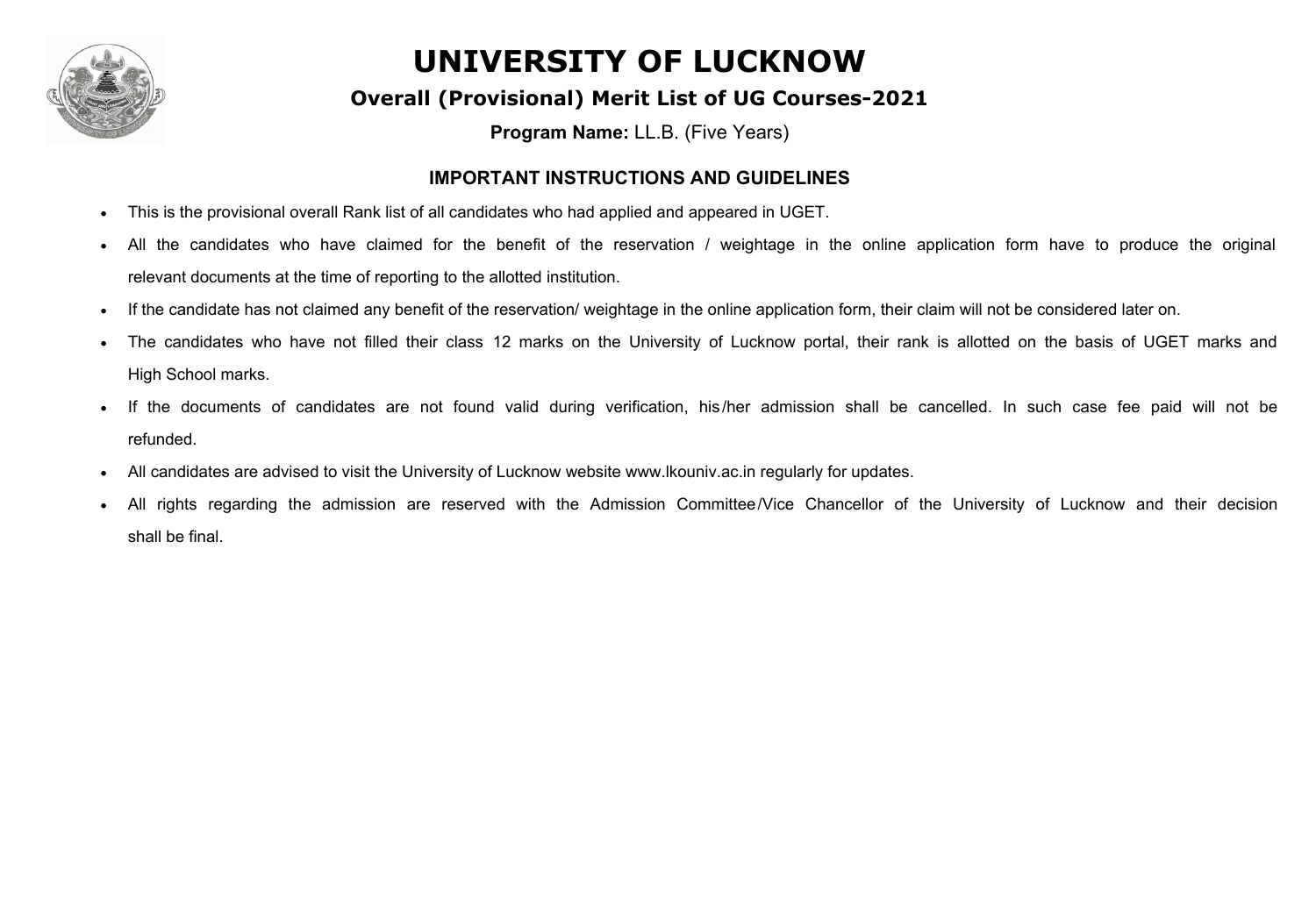

### **Overall (Provisional) Merit List of UG Courses-2021**

| Roll No.   | <b>Student Name</b>       | <b>Father's Name</b>         | <b>DoB</b> | Gender | Cat. | Sub Cat.   | Hs.<br>(%) | Inter<br>(%) | <b>Entrance</b><br><b>Test</b><br><b>Marks</b> | NCC 'B'<br><b>Marks</b> | <b>Sports</b><br><b>Marks</b> | Girls<br>Marks | Final<br>Index | Rank           | Cat.<br>Rank | <b>EWS</b><br>Rank | PH | <b>FF</b><br>Rank Rank Rank | <b>DP</b> |
|------------|---------------------------|------------------------------|------------|--------|------|------------|------------|--------------|------------------------------------------------|-------------------------|-------------------------------|----------------|----------------|----------------|--------------|--------------------|----|-----------------------------|-----------|
| 2184700092 | OM TRIPATHI               | IGYAN PRAKASH TRIPATHI       | 23/10/2004 | M      |      |            | 69.83      | 71.40        | 162                                            |                         |                               |                | 162.000        |                |              | $\overline{1}$     |    |                             |           |
| 2184300135 | ADITYA VARDHAN            | ANIL RAI                     | 26/07/2002 | M      |      | <b>NCC</b> | 82.00      | 84.60        | 152                                            | 3.800                   |                               |                | 155.800        | 2              |              |                    |    |                             |           |
| 2184900008 | SHUBHI SRIVASTAVA         | VINOD KUMAR SRIVASTAV        | 26/09/2003 | F.     |      |            | 90.17      | 87.00        | 146                                            |                         |                               | 7.30           | 153.300        | -3             |              |                    |    |                             |           |
| 2184700237 | PRAKHAR DIXIT             | <b>IRAJESH KUMAR DIXIT</b>   | 24/07/2001 | M      |      |            | 94.67      | 91.00        | 152                                            |                         |                               |                | 152.000        | $\overline{4}$ |              |                    |    |                             |           |
| 2184400161 | <b>ANUSHKA SINGH</b>      | IJANARDAN SINGH              | 10/08/2004 | F.     |      |            | 91.50      | 89.20        | 144                                            |                         |                               | 7.20           | 151.200        | 5              |              |                    |    |                             |           |
| 2184700226 | <b>PRAGYINI PANDEY</b>    | <b>RAJESH KUMAR PANDEY</b>   | 24/10/2001 | F.     |      |            | 77.83      | 81.60        | 142                                            |                         |                               | 7.10           | 149.100        | 6              |              |                    |    |                             |           |
| 2184400268 | ARPITA RAO                | <b>ISHRI SANJEEV RAO</b>     | 23/05/2000 | F      |      |            | 87.80      | 81.20        | 140                                            |                         |                               | 7.00           | 147.000        | $\overline{7}$ |              | $\overline{2}$     |    |                             |           |
| 2184800407 | <b>SHASHWAT SHUKLA</b>    | IUDAY RAJ SHUKLA             | 29/04/2003 | M      |      |            | 97.80      | 96.60        | 146                                            |                         |                               |                | 146.000        | 8              |              |                    |    |                             |           |
| 2184500409 | KHAN MOHAMMAD OBAIDA      | INESAR AHMAD KHAN            | 02/06/2002 | M      |      |            | 54.33      | 77.60        | 146                                            |                         |                               |                | 146.000        | 9              |              | 3                  |    |                             |           |
| 2184400539 | <b>AYUSHI PANDEY</b>      | VINOD KUMAR PANDEY           | 09/03/2002 | F.     |      |            | 82.67      | 87.00        | 138                                            |                         |                               | 6.90           | 144.900        | 10             |              |                    |    |                             |           |
| 2184200612 | <b>ANJALI KUMARI</b>      | Isantosh soni                | 11/07/2002 | F.     |      |            | 89.20      | 81.60        | 138                                            |                         |                               | 6.90           | 144.900        | 11             |              |                    |    |                             |           |
| 2184800342 | SHAILJA                   | <b>RAM LAKHAN SINGH</b>      | 03/12/2001 | F.     | OBC  |            | 86.83      | 81.00        | 138                                            |                         |                               | 6.90           | 144.900        | 12             | $OBC - 1$    |                    |    |                             |           |
| 2184400237 | <b>ARINDAM CHATURVEDI</b> | IVIJAY KUMAR CHATURVEDI      | 22/04/2003 | M      |      |            | 95.17      | 99.67        | 144                                            |                         |                               |                | 144.000        | 13             |              |                    |    |                             |           |
| 2184700297 | <b>PRASOON DUBEY</b>      | RAMESH DUBEY                 | 03/10/2003 | M      |      |            | 97.60      | 96.20        | 144                                            |                         |                               |                | 144.000        | 14             |              |                    |    |                             |           |
| 2184600023 | KUSHAGRA DUBEY            | <b>SANGEET DUBEY</b>         | 08/07/2002 | M      |      |            | 87.80      | 87.00        | 144                                            |                         |                               |                | 144.000        | 15             |              |                    |    |                             |           |
| 2184900004 | <b>SHUBHI</b>             | <b>ISANJEEV KUMAR PANDEY</b> | 19/11/2004 | F.     |      |            | 92.80      | 97.60        | 136                                            |                         |                               | 6.80           | 142.800        | 16             |              |                    |    |                             |           |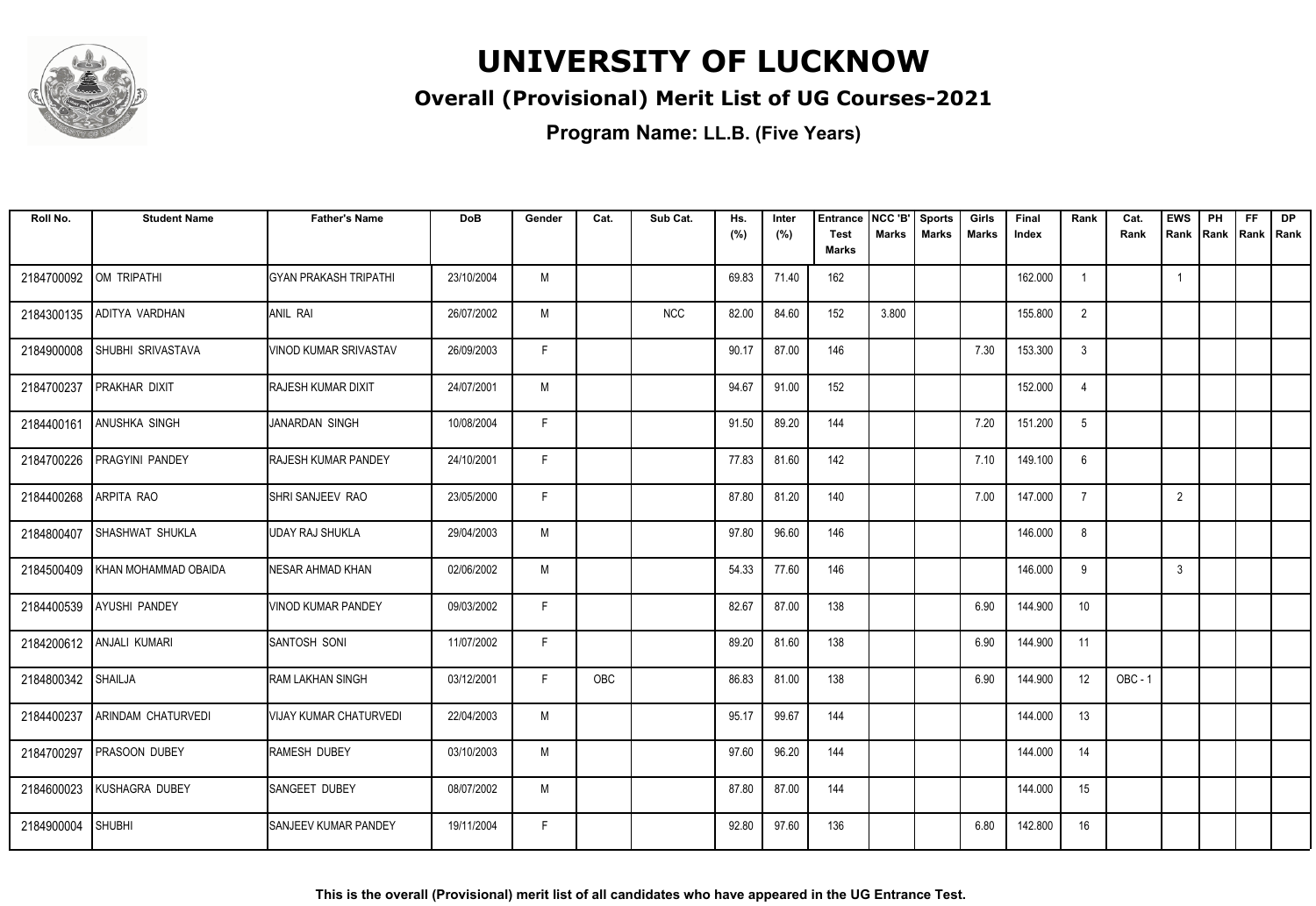

### **Overall (Provisional) Merit List of UG Courses-2021**

**Program Name: LL.B. (Five Years)**

| Roll No.   | <b>Student Name</b>         | <b>Father's Name</b>               | <b>DoB</b> | Gender | Cat. | Sub Cat.  | Hs.<br>(%) | Inter<br>(%) | <b>Entrance</b><br><b>Test</b> | NCC 'B'<br><b>Marks</b> | <b>Sports</b><br><b>Marks</b> | Girls<br><b>Marks</b> | Final<br>Index | Rank | Cat.<br>Rank | <b>EWS</b><br>Rank | PH | <b>FF</b><br>Rank   Rank   Rank | <b>DP</b> |
|------------|-----------------------------|------------------------------------|------------|--------|------|-----------|------------|--------------|--------------------------------|-------------------------|-------------------------------|-----------------------|----------------|------|--------------|--------------------|----|---------------------------------|-----------|
|            |                             |                                    |            |        |      |           |            |              | <b>Marks</b>                   |                         |                               |                       |                |      |              |                    |    |                                 |           |
| 2184400558 | AZIMA NAAZ                  | MUSHIR UDDIN                       | 05/03/2002 | F.     |      |           | 90.17      | 90.00        | 136                            |                         |                               | 6.80                  | 142.800        | 17   |              |                    |    |                                 |           |
| 2184900438 | VAISHNAVI SHARMA            | DHIRAJ BABU SHARMA                 | 11/08/2002 | F.     |      |           | 84.67      | 72.80        | 136                            |                         |                               | 6.80                  | 142.800        | 18   |              | $\overline{4}$     |    |                                 |           |
| 2184800096 | SAKSHI SRIVASTAVA           | CHANDRA MOHAN<br><b>SRIVASTAVA</b> | 28/03/1999 | F.     |      |           | 74.86      | 68.40        | 136                            |                         |                               | 6.80                  | 142.800        | 19   |              |                    |    |                                 |           |
| 2184900382 | UTKARSH TRIPATHI            | IRAM GOPAL TIWARI                  | 01/11/2002 | M      |      |           | 94.40      | 88.00        | 142                            |                         |                               |                       | 142.000        | 20   |              |                    |    |                                 |           |
| 2184300328 | PRATI SRIVASTAVA            | <b>IMUKUL SRIVASTAVA</b>           | 14/04/2003 | M      |      | <b>UE</b> | 76.00      | 78.00        | 142                            |                         |                               |                       | 142.000        | 21   |              |                    |    |                                 |           |
| 2184400720 | <b>DIVYA SHUKLA</b>         | <b>IDILEEP KUMAR SHUKLA</b>        | 16/12/2004 | F.     |      |           | 95.33      | 91.20        | 134                            |                         |                               | 6.70                  | 140.700        | 22   |              |                    |    |                                 |           |
| 2184900188 | <b>SUPRIT SINGH</b>         | BAIJNATH SINGH                     | 11/09/2003 | F.     |      |           | 84.00      | 91.00        | 134                            |                         |                               | 6.70                  | 140.700        | 23   |              |                    |    |                                 |           |
| 2184800142 | <b>SAMRIDHI SRIVASTAVA</b>  | <b>RAJESH KUMAR</b><br>SRIVASTAVA  | 21/12/2002 | F      |      |           | 90.40      | 90.40        | 134                            |                         |                               | 6.70                  | 140.700        | 24   |              |                    |    |                                 |           |
| 2184400270 | <b>ARPITA YADAV</b>         | HARENDRA YADAV                     | 13/09/2002 | E      | OBC  |           | 92.80      | 88.40        | 134                            |                         |                               | 6.70                  | 140.700        | 25   | $OBC - 2$    |                    |    |                                 |           |
| 2184700509 | RAJUL SHRIVASTAVA           | <b>DILEEP KUMAR</b><br>SHRIVASTAVA | 04/08/2003 | M      |      |           | 97.00      | 96.20        | 140                            |                         |                               |                       | 140.000        | 26   |              |                    |    |                                 |           |
|            | 2184500171   HARSIT SINGH   | ITARKESHWAR RAI                    | 01/05/2001 | M      |      |           | 55.00      | 58.40        | 140                            |                         |                               |                       | 140.000        | 27   |              |                    |    |                                 |           |
|            | 2184700440 PUNYARTH SHUKLA  | <b>SURYA PRAKASH SHUKLA</b>        | 21/04/2002 | M      |      |           | 85.60      | 75.60        | 138                            |                         |                               |                       | 138.000        | 28   |              |                    |    |                                 |           |
| 2184700214 | <b>PRAGATI SINGH</b>        | <b>AKHILESH KUMAR SINGH</b>        | 13/11/2003 | F.     |      |           | 94.60      | 96.40        | 130                            |                         |                               | 6.50                  | 136.500        | 29   |              | 5                  |    |                                 |           |
| 2184500165 | <b>HARSHITA SINGH PATEL</b> | <b>RAKESH PATEL</b>                | 19/10/2004 | F.     | OBC  |           | 92.20      | 86.80        | 130                            |                         |                               | 6.50                  | 136.500        | 30   | $OBC - 3$    |                    |    |                                 |           |
| 2184900471 | <b>VARSHA SINGH</b>         | SHISHUPAL SINGH                    | 04/08/2003 | F.     | OBC  |           | 80.17      | 79.00        | 130                            |                         |                               | 6.50                  | 136.500        | 31   | OBC-4        |                    |    |                                 |           |
| 2184400377 | ASHUTOSH KUMAR SINGH        | <b>SATENDRA SINGH</b>              | 26/03/2004 | M      |      |           | 83.00      | 96.00        | 136                            |                         |                               |                       | 136.000        | 32   |              | 6                  |    |                                 |           |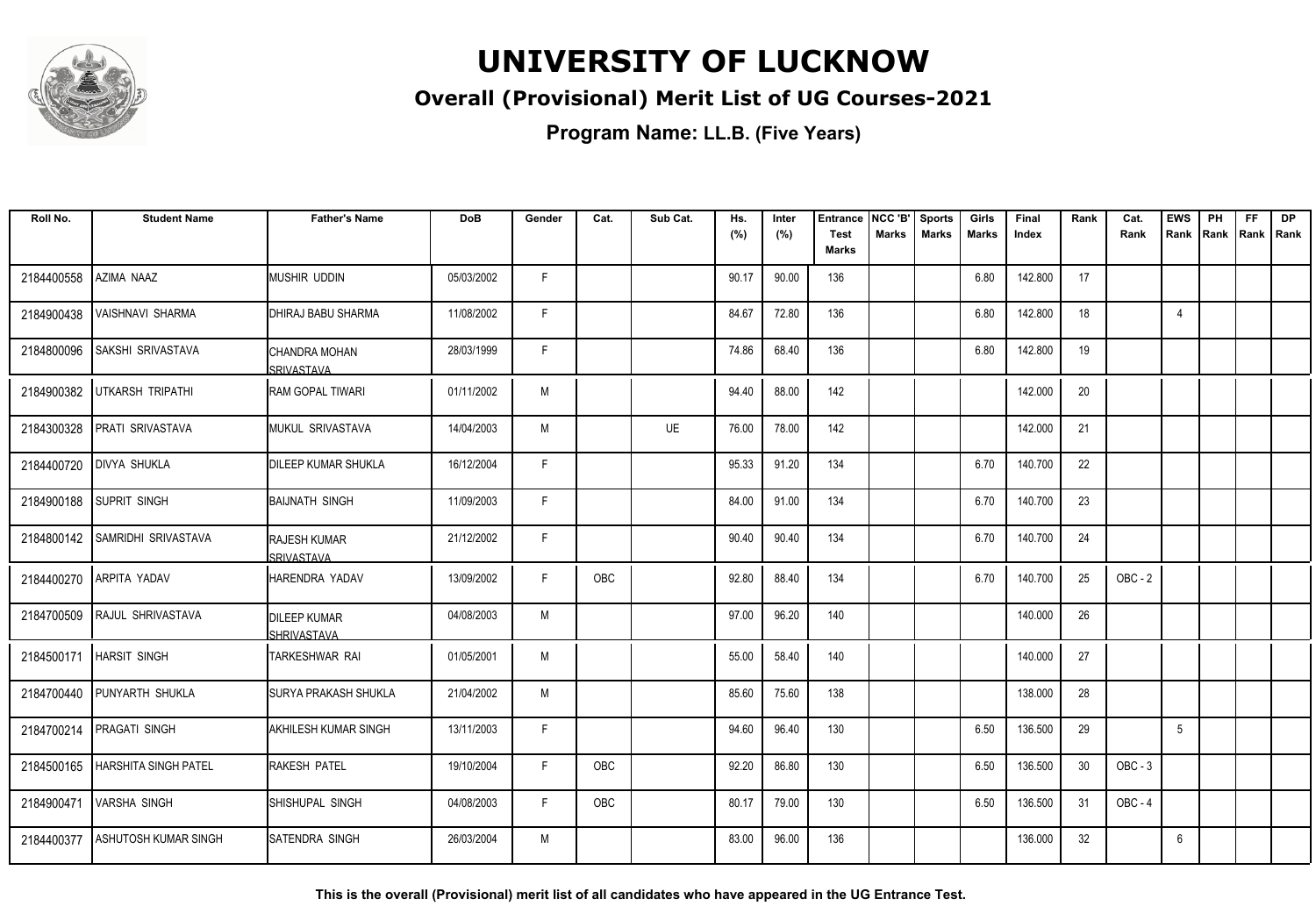

### **Overall (Provisional) Merit List of UG Courses-2021**

**Program Name: LL.B. (Five Years)**

| Roll No.   | <b>Student Name</b>        | <b>Father's Name</b>          | <b>DoB</b> | Gender | Cat. | Sub Cat. | Hs.<br>(%) | Inter<br>(%) | <b>Entrance</b><br><b>Test</b> | NCC 'B'<br><b>Marks</b> | <b>Sports</b><br><b>Marks</b> | Girls<br><b>Marks</b> | Final<br>Index | Rank | Cat.<br>Rank   | <b>EWS</b>     | PH<br>Rank Rank Rank Rank | <b>FF</b> | <b>DP</b> |
|------------|----------------------------|-------------------------------|------------|--------|------|----------|------------|--------------|--------------------------------|-------------------------|-------------------------------|-----------------------|----------------|------|----------------|----------------|---------------------------|-----------|-----------|
|            |                            |                               |            |        |      |          |            |              | <b>Marks</b>                   |                         |                               |                       |                |      |                |                |                           |           |           |
| 2184900373 | <b>UTKARSH SHARMA</b>      | <b>KD SHARMA</b>              | 18/06/2003 | M      |      |          | 88.60      | 95.40        | 136                            |                         |                               |                       | 136.000        | 33   |                |                |                           |           |           |
| 2184700487 | <b>RAJ VARDHAN SINGH</b>   | YOGENDRA BAHADUR<br>SINGH     | 20/06/2003 | М      |      |          | 94.60      | 95.00        | 136                            |                         |                               |                       | 136.000        | 34   |                |                |                           |           |           |
| 2184200224 | <b>ADITYA TRIPATHI</b>     | <b>HARISH KUMAR TRIPATHI</b>  | 05/04/2003 | М      |      |          | 80.33      | 86.60        | 136                            |                         |                               |                       | 136.000        | 35   |                |                |                           |           |           |
| 2184800486 | <b>SHIVAM KUMAR MISHRA</b> | <b>HARINATH PRASAD MISHRA</b> | 16/07/2003 | М      |      |          | 85.00      | 76.20        | 136                            |                         |                               |                       | 136.000        | 36   |                | $\overline{7}$ |                           |           |           |
| 2184900082 | SOBHIT DIXIT               | <b>ASHUTOSH KUMAR DIXIT</b>   | 04/10/2002 | M      |      |          | 64.83      | 55.00        | 136                            |                         |                               |                       | 136.000        | 37   |                |                |                           |           |           |
| 2184200577 | ANANYA SARITA TRIPATHI     | <b>PAWAN KUMAR TRIPATHI</b>   | 18/03/2002 | F.     |      |          | 92.20      | 90.00        | 128                            |                         |                               | 6.40                  | 134.400        | 38   |                |                |                           |           |           |
| 2184700573 | <b>RICHA GUPTA</b>         | SANDEEP GUPTA                 | 25/04/2005 | F.     | OBC  |          | 91.40      | 90.00        | 128                            |                         |                               | 6.40                  | 134.400        | 39   | $OBC - 5$      |                |                           |           |           |
| 2184800449 | SHIRIN FATIMA              | MOHD. RIZWANUL HAQ            | 20/07/2002 | F.     |      |          | 82.00      | 89.40        | 128                            |                         |                               | 6.40                  | 134.400        | 40   |                |                |                           |           |           |
| 2184400272 | ARSHI SINGH CHAUHAN        | AJAY SINGH CHAUHAN            | 08/11/2002 | F.     |      |          | 91.00      | 86.20        | 128                            |                         |                               | 6.40                  | 134.400        | 41   |                |                |                           |           |           |
| 2184800700 | SHUBHANJALI KUSHWAHA       | RAMESH KUMAR<br>KUSHWAHA      | 27/07/2003 | F.     | OBC  |          | 83.40      | 84.40        | 128                            |                         |                               | 6.40                  | 134.400        | 42   | OBC-6          |                |                           |           |           |
| 2184900551 | <b>VISHAKHA SINGH</b>      | <b>RAJA MAN SINGH</b>         | 17/07/2003 | F      |      |          | 79.00      | 66.20        | 128                            |                         |                               | 6.40                  | 134.400        | 43   |                | 8              |                           |           |           |
| 2184900320 | TEJBEER SINGH              | <b>RANBIR SINGH</b>           | 07/09/2003 | М      |      |          | 93.50      | 97.60        | 134                            |                         |                               |                       | 134.000        | 44   |                |                |                           |           |           |
| 2184800391 | SHASHANK SINGH             | <b>ANIL KUMAR SINGH</b>       | 29/01/2003 | М      |      |          | 78.00      | 93.00        | 134                            |                         |                               |                       | 134.000        | 45   |                |                |                           |           |           |
|            | 2184200452 AMAN VERMA      | SANJAY KUMAR                  | 02/07/2004 | М      | OBC  |          | 84.83      | 86.80        | 134                            |                         |                               |                       | 134.000        | 46   | <b>OBC - 7</b> |                |                           |           |           |
| 2184800634 | SHREYANK SINGH             | <b>VIJAY BAHADUR SINGH</b>    | 08/09/2002 | М      |      |          | 95.00      | 84.20        | 134                            |                         |                               |                       | 134.000        | 47   |                | 9              |                           |           |           |
| 2184900488 | VEDANT MANI PANDEY         | KESHRI NANDAN PANDEY          | 02/07/2003 | М      |      |          | 82.60      | 83.40        | 134                            |                         |                               |                       | 134.000        | 48   |                |                |                           |           |           |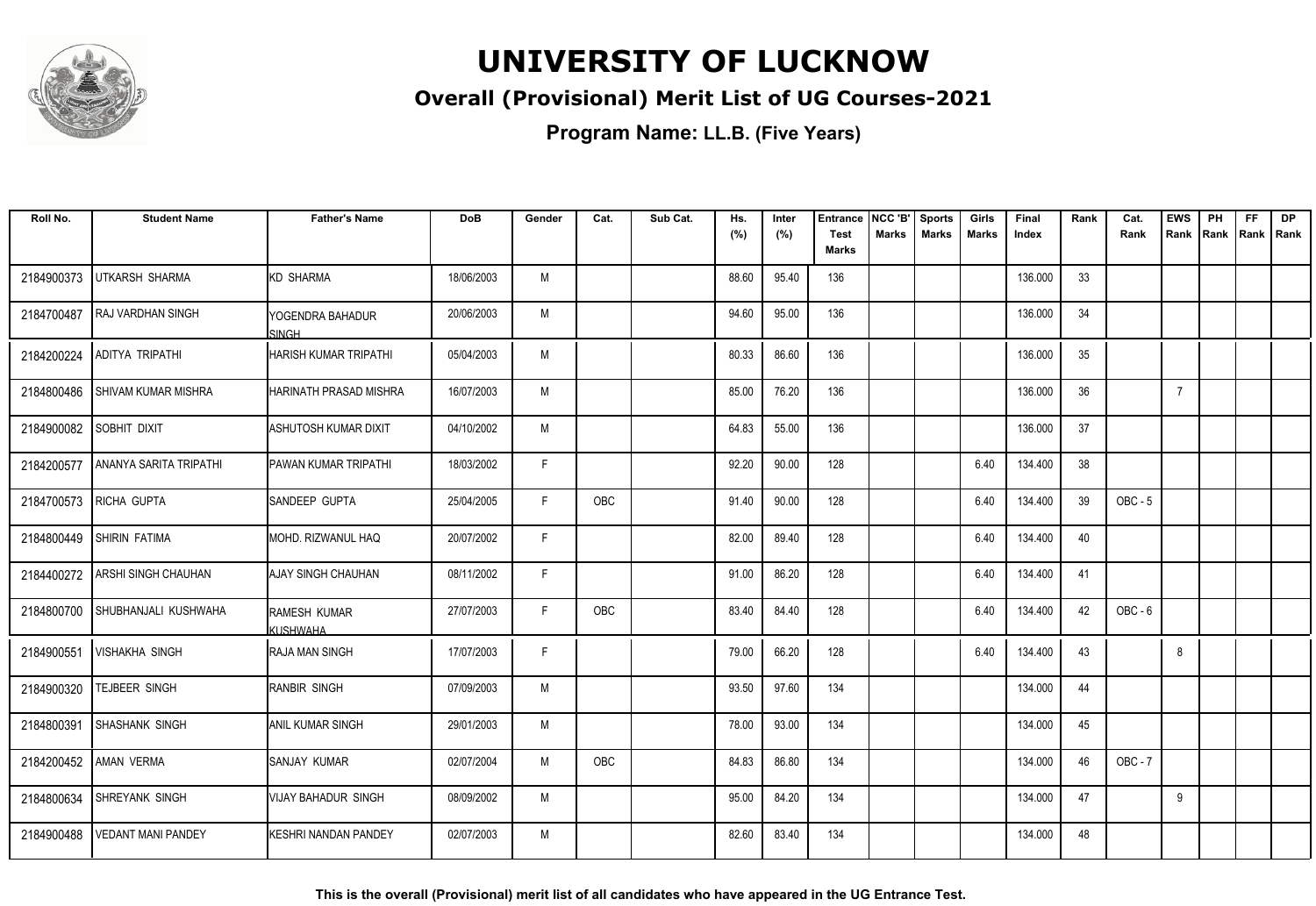

### **Overall (Provisional) Merit List of UG Courses-2021**

| Roll No.                 | <b>Student Name</b>      | <b>Father's Name</b>       | <b>DoB</b> | Gender | Cat.       | Sub Cat. | Hs.<br>(%) | Inter<br>(%) | Entrance<br><b>Test</b><br><b>Marks</b> | NCC 'B'<br><b>Marks</b> | <b>Sports</b><br><b>Marks</b> | Girls<br><b>Marks</b> | Final<br>Index | Rank | Cat.<br>Rank | <b>EWS</b><br>Rank | PH<br>Rank | <b>FF</b><br>Rank   Rank | <b>DP</b> |
|--------------------------|--------------------------|----------------------------|------------|--------|------------|----------|------------|--------------|-----------------------------------------|-------------------------|-------------------------------|-----------------------|----------------|------|--------------|--------------------|------------|--------------------------|-----------|
| 2184400768               | <b>DIWAKAR PANDEY</b>    | <b>ASHOK KUMAR PANDEY</b>  | 17/11/2003 | M      |            |          | 88.67      | 80.20        | 134                                     |                         |                               |                       | 134.000        | 49   |              |                    |            |                          |           |
| 2184800075               | <b>SAKSHAM VARSHNEY</b>  | <b>PRASHANT GUPTA</b>      | 21/08/2001 | M      |            |          | 85.00      | 76.00        | 134                                     |                         |                               |                       | 134.000        | 50   |              |                    |            |                          |           |
| 2184900401               | UZAIR AHMAD              | AZEEZ AHMAD                | 27/07/2002 | M      |            |          | 92.40      | 71.40        | 134                                     |                         |                               |                       | 134.000        | 51   |              |                    |            |                          |           |
| 2184700261               | PRANJAL MISHRA           | PAWAN KUMAR MISHRA         | 30/09/2002 | M      |            |          | 74.20      | 55.50        | 134                                     |                         |                               |                       | 134.000        | 52   |              |                    |            |                          |           |
| 2184400645               | DEEPENDRA KUMAR          | <b>UMAKANT</b>             | 20/07/2004 | M      | OBC        |          | 93.00      | 0.00         | 134                                     |                         |                               |                       | 134.000        | 53   | OBC-8        |                    |            |                          |           |
| 2184600355               | NANDINI BHARDWAJ         | RAVINDRA BHARDWAJ          | 11/08/2003 | F.     |            |          | 91.60      | 93.50        | 126                                     |                         |                               | 6.30                  | 132.300        | 54   |              |                    |            |                          |           |
| 2184900194               | <b>SURABHI SINGH</b>     | ASHUTOSH KUMAR SINGH       | 20/01/2003 | F      |            |          | 84.83      | 93.20        | 126                                     |                         |                               | 6.30                  | 132.300        | 55   |              |                    |            |                          |           |
| 2184800098               | <b>SAKSHI TRIPATHI</b>   | RADHE SHYAM TRIPATHI       | 18/02/2002 | F      |            |          | 93.00      | 91.00        | 126                                     |                         |                               | 6.30                  | 132.300        | 56   |              |                    |            |                          |           |
| 2184500183               | <b>HIMANSHI</b>          | <b>SHIV BARAN YADAV</b>    | 29/09/2002 | F.     | OBC        |          | 84.80      | 86.60        | 126                                     |                         |                               | 6.30                  | 132.300        | 57   | OBC-9        |                    |            |                          |           |
| 2184500182   HIBA ILIYAS |                          | MOHD ILIYAS KHAN           | 15/07/2002 | F.     |            |          | 84.80      | 82.60        | 126                                     |                         |                               | 6.30                  | 132.300        | 58   |              |                    |            |                          |           |
| 2184700640               | <b>RITU RAJ SINGH</b>    | <b>RAJA RAM SINGH</b>      | 06/05/2002 | F.     |            |          | 90.20      | 82.00        | 126                                     |                         |                               | 6.30                  | 132.300        | 59   |              |                    |            |                          |           |
|                          | 2184900110 SRIJAN PANDEY | <b>RAJESH KUMAR PANDEY</b> | 01/01/2003 | M      |            |          | 85.80      | 84.80        | 132                                     |                         |                               |                       | 132.000        | 60   |              |                    |            |                          |           |
| 2184400137               | <b>ANURAG YADAV</b>      | JAGDISH PRASAD             | 26/05/2002 | M      | OBC        |          | 89.20      | 80.60        | 132                                     |                         |                               |                       | 132.000        | 61   | OBC - 10     |                    |            |                          |           |
| 2184800421               | SHAURYA SINGH YADAV      | <b>IDR. VIKAS YADAV</b>    | 03/11/2002 | M      | <b>OBC</b> |          | 89.50      | 77.80        | 132                                     |                         |                               |                       | 132.000        | 62   | OBC - 11     |                    |            |                          |           |
| 2184200436               | <b>AMAN PATHAK</b>       | YASHWANT KUMAR PATHAK      | 08/11/2001 | M      |            |          | 79.80      | 75.80        | 132                                     |                         |                               |                       | 132.000        | 63   |              |                    |            |                          |           |
| 2184900649               | YASHASVI SHAKYA          | IGAMBHIR SINGH SHAKYA      | 20/10/2002 | M      | OBC        |          | 85.40      | 68.20        | 132                                     |                         |                               |                       | 132.000        | 64   | OBC - 12     |                    |            |                          |           |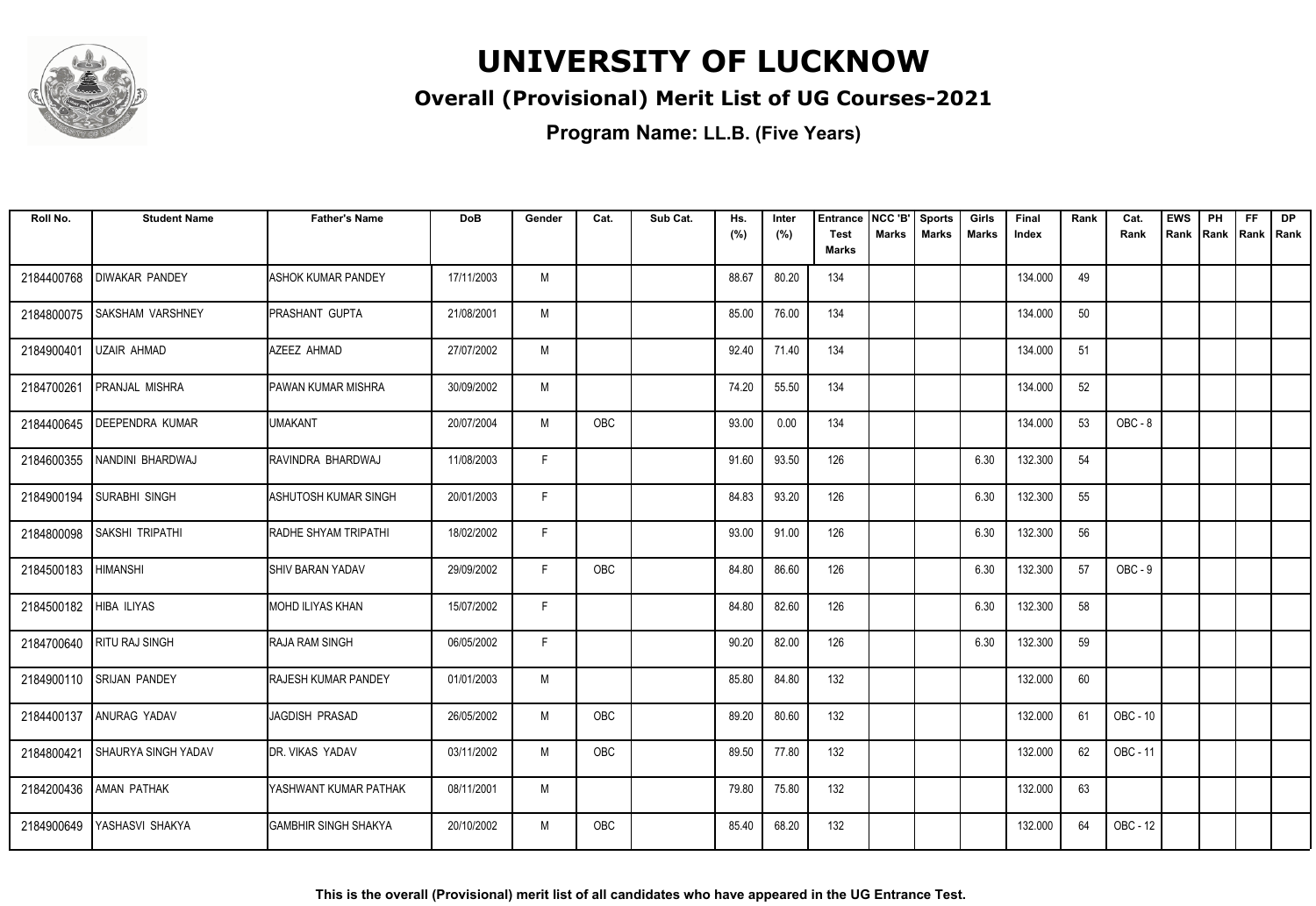

### **Overall (Provisional) Merit List of UG Courses-2021**

| Roll No.   | <b>Student Name</b>          | <b>Father's Name</b>         | <b>DoB</b> | Gender | Cat.       | Sub Cat. | Hs.<br>(%) | Inter<br>(%) | <b>Entrance</b><br><b>Test</b><br><b>Marks</b> | NCC 'B'<br>Marks | Sports<br><b>Marks</b> | Girls<br>Marks | Final<br>Index | Rank | Cat.<br>Rank | <b>EWS</b><br>Rank | PH<br> Rank | <b>FF</b><br>Rank   Rank | <b>DP</b> |
|------------|------------------------------|------------------------------|------------|--------|------------|----------|------------|--------------|------------------------------------------------|------------------|------------------------|----------------|----------------|------|--------------|--------------------|-------------|--------------------------|-----------|
| 2184900365 | UTKARSH KUMAR                | <b>SUMAN KUMAR</b>           | 01/02/2002 | M      |            |          | 60.60      | 66.40        | 132                                            |                  |                        |                | 132.000        | 65   |              |                    |             |                          |           |
| 2184400536 | <b>AYUSHI MISHRA</b>         | RAJESH MISHRA                | 08/05/2002 | F.     |            |          | 90.80      | 94.80        | 124                                            |                  |                        | 6.20           | 130.200        | 66   |              |                    |             |                          |           |
| 2184500398 | KAVYA SHUKLA                 | <b>NEERAJ SHUKLA</b>         | 01/07/2004 | F      |            |          | 97.60      | 94.40        | 124                                            |                  |                        | 6.20           | 130.200        | 67   |              |                    |             |                          |           |
| 2184500297 | JAYANA MISHRA                | TARUN KUMAR MISHRA           | 20/08/2003 | F      |            |          | 90.33      | 94.20        | 124                                            |                  |                        | 6.20           | 130.200        | 68   |              |                    |             |                          |           |
| 2184600333 | NAIMA TASNEEM                | NIYAZ AHMAD                  | 07/08/2004 | F      |            |          | 75.50      | 84.40        | 124                                            |                  |                        | 6.20           | 130.200        | 69   |              |                    |             |                          |           |
| 2184300457 | TANISHKA RAWAT               | <b>BHAGWAT SINGH RAWAT</b>   | 05/08/2004 | F      |            |          | 86.00      | 84.00        | 124                                            |                  |                        | 6.20           | 130.200        | 70   |              |                    |             |                          |           |
| 2184900447 | VAISHNAWI KUMARI             | <b>PRAMOD KUMAR SINGH</b>    | 01/01/2003 | F.     |            |          | 74.20      | 82.60        | 124                                            |                  |                        | 6.20           | 130.200        | 71   |              |                    |             |                          |           |
| 2184400430 | <b>ATUL PRABHAKAR GAUTAM</b> | <b>MAHAVIR SINGH</b>         | 07/03/2003 | M      | SC         |          | 96.60      | 97.33        | 130                                            |                  |                        |                | 130.000        | 72   | $SC - 1$     |                    |             |                          |           |
| 2184400602 | CHANDRA SHEKHAR YADAV        | SHREERAM SINGH YADAV         | 05/07/2005 | M      | <b>OBC</b> |          | 94.17      | 95.00        | 130                                            |                  |                        |                | 130.000        | 73   | OBC - 13     |                    |             |                          |           |
| 2184500214 | <b>HRITIK YADAV</b>          | DINESH CHANDRA YADAV         | 13/08/2003 | M      | OBC        |          | 88.60      | 86.50        | 130                                            |                  |                        |                | 130.000        | 74   | OBC - 14     |                    |             |                          |           |
| 2184900045 | <b>SIDDHARTH TRIPATHI</b>    | ANAND KUMAR TRIPATHI         | 02/02/2003 | M      |            |          | 89.20      | 81.00        | 130                                            |                  |                        |                | 130.000        | 75   |              |                    |             |                          |           |
| 2184500206 | HIMTOSH NANDAN PANDEY        | <b>ANIL KUMAR PANDEY</b>     | 24/04/2002 | M      |            |          | 87.80      | 80.40        | 130                                            |                  |                        |                | 130.000        | 76   |              |                    |             |                          |           |
| 2184700424 | <b>PRIYANSHU PANDEY</b>      | <b>DINESH KUMAR PANDEY</b>   | 04/07/2003 | M      |            |          | 75.00      | 77.00        | 130                                            |                  |                        |                | 130.000        | 77   |              |                    |             |                          |           |
| 2184200117 | <b>ADARSH PANDEY</b>         | <b>I</b> SHIV PRAKASH PANDEY | 14/02/2003 | M      |            |          | 76.00      | 71.80        | 130                                            |                  |                        |                | 130.000        | 78   |              |                    |             |                          |           |
| 2184700442 | PURNESH TRIPATHI             | <b>DURGA PRASAD TRIPATHI</b> | 07/03/2002 | M      |            |          | 86.00      | 70.00        | 130                                            |                  |                        |                | 130.000        | 79   |              |                    |             |                          |           |
| 2184400729 | <b>DIVYANK TIWARI</b>        | IGIRISH CHANDRA TIWARI       | 17/01/2001 | M      |            |          | 95.00      | 66.20        | 130                                            |                  |                        |                | 130.000        | 80   |              |                    |             |                          |           |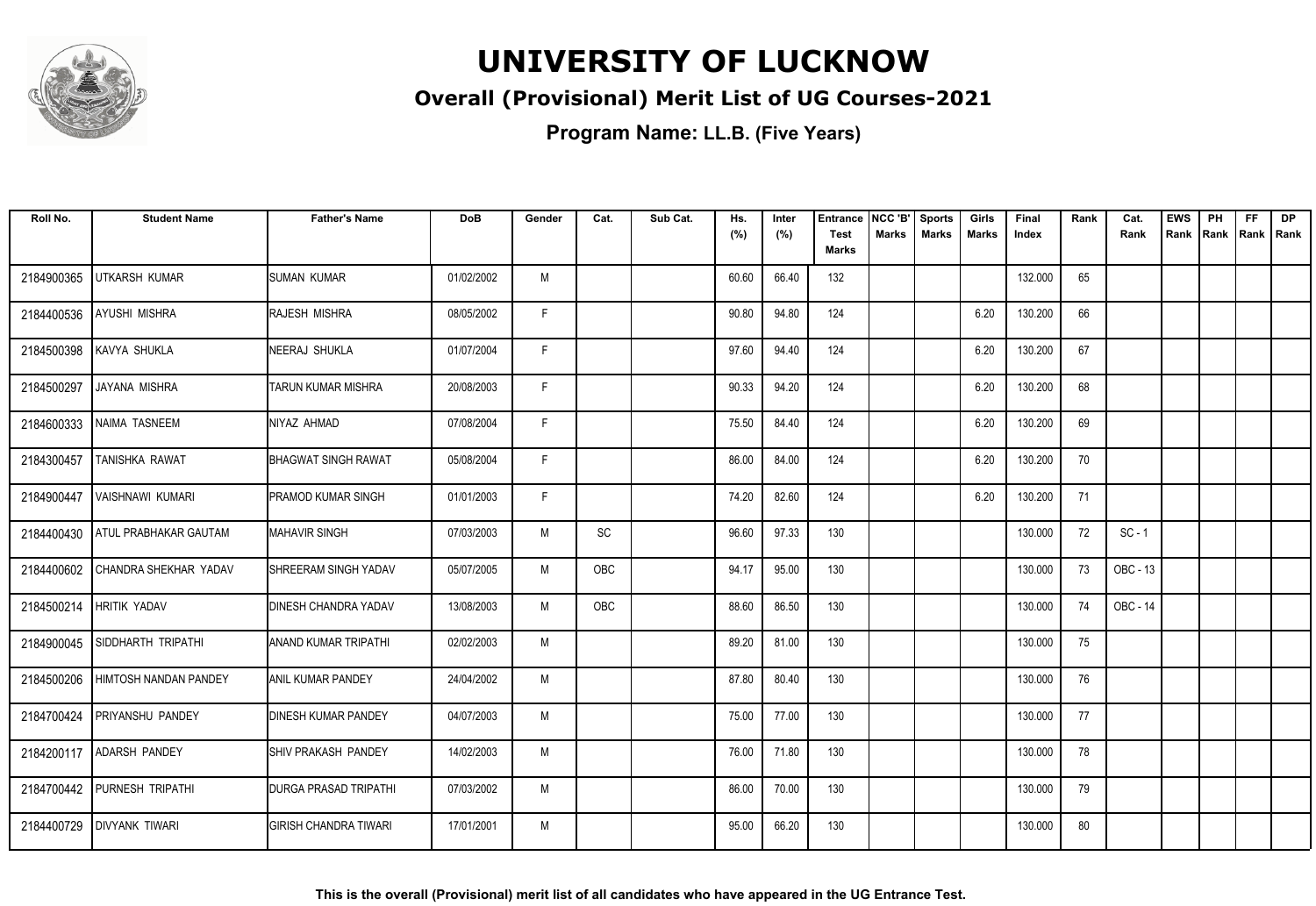

### **Overall (Provisional) Merit List of UG Courses-2021**

**Program Name: LL.B. (Five Years)**

| Roll No.   | <b>Student Name</b>            | <b>Father's Name</b>                   | <b>DoB</b> | Gender | Cat.       | Sub Cat. | Hs.<br>(%) | Inter<br>(%) | <b>Entrance</b><br><b>Test</b> | NCC 'B'<br><b>Marks</b> | <b>Sports</b><br><b>Marks</b> | Girls<br><b>Marks</b> | Final<br>Index | Rank | Cat.<br>Rank | <b>EWS</b><br>Rank | PH<br>Rank | <b>FF</b><br>Rank   Rank | <b>DP</b> |
|------------|--------------------------------|----------------------------------------|------------|--------|------------|----------|------------|--------------|--------------------------------|-------------------------|-------------------------------|-----------------------|----------------|------|--------------|--------------------|------------|--------------------------|-----------|
|            |                                |                                        |            |        |            |          |            |              | <b>Marks</b>                   |                         |                               |                       |                |      |              |                    |            |                          |           |
| 2184600171 | <b>MD ZIYAUR RAHMAN KARIMI</b> | <b>ENAMUL HAQUE ANSARI</b>             | 04/06/1999 | M      |            |          | 72.67      | 60.57        | 130                            |                         |                               |                       | 130.000        | 81   |              |                    |            |                          |           |
| 2184300162 | <b>ANSHUMAN MISHRA</b>         | RAMA SHANKAR MISHRA                    | 01/12/2000 | M      |            |          | 87.40      | 54.20        | 130                            |                         |                               |                       | 130.000        | 82   |              |                    |            |                          |           |
| 2184800672 | SHUBH BHATT                    | ANAND PRAKASH SHARMA                   | 03/09/2005 | M      |            |          | 91.20      | 0.00         | 130                            |                         |                               |                       | 130.000        | 83   |              |                    |            |                          |           |
| 2184700048 | NISHTHA MISHRA                 | <b>AJAY KUMAR MISHRA</b>               | 02/10/2004 | F      |            |          | 97.40      | 98.83        | 122                            |                         |                               | 6.10                  | 128.100        | 84   |              |                    |            |                          |           |
| 2184200573 | ANANYA TIWARI                  | Iashish tiwari                         | 15/08/2002 | F      |            |          | 93.17      | 97.00        | 122                            |                         |                               | 6.10                  | 128.100        | 85   |              |                    |            |                          |           |
| 2184500340 | KALINDI                        | <b>RAJESH KUMAR</b>                    | 31/07/2002 | F      | SC         |          | 89.20      | 87.20        | 122                            |                         |                               | 6.10                  | 128.100        | 86   | $SC - 2$     |                    |            |                          |           |
| 2184500251 | ISHITA SHARMA                  | ABHILASH KANT SHARMA                   | 17/04/2001 | F.     | <b>OBC</b> |          | 90.83      | 83.50        | 122                            |                         |                               | 6.10                  | 128.100        | 87   | OBC - 15     |                    |            |                          |           |
| 2184800174 | SANJEEVANI NIGAM               | İKRISHNA PRAKASH NIGAM                 | 09/01/2003 | F      |            |          | 77.67      | 80.00        | 122                            |                         |                               | 6.10                  | 128.100        | 88   |              |                    |            |                          |           |
| 2184900095 | <b>SONALI SINGH</b>            | <b>SINGH RAJ GOPAL</b>                 | 30/09/2002 | F      |            |          | 95.00      | 77.80        | 122                            |                         |                               | 6.10                  | 128.100        | 89   |              |                    |            |                          |           |
| 2184700488 | RAJAN CHAUDHARY                | VIMAL CHAUDHARY                        | 08/09/2003 | M      |            |          | 75.00      | 89.00        | 128                            |                         |                               |                       | 128.000        | 90   |              |                    |            |                          |           |
| 2184400447 | <b>AVIJIT MISHRA</b>           | ICHANDRA PRAKASH<br><b>MISHRA</b>      | 29/03/2003 | M      |            |          | 83.20      | 83.40        | 128                            |                         |                               |                       | 128.000        | 91   |              |                    |            |                          |           |
| 2184500100 | <b>HARSH PANDEY</b>            | IOM PRAKASH PANDEY                     | 26/12/2002 | M      |            |          | 74.40      | 79.00        | 128                            |                         |                               |                       | 128.000        | 92   |              | 10                 |            |                          |           |
| 2184400030 | ANMOL YADAV                    | <b>SUBHASH CHANDRA</b><br><b>YADAV</b> | 20/10/2001 | M      |            |          | 87.40      | 75.60        | 128                            |                         |                               |                       | 128.000        | 93   |              |                    |            |                          |           |
| 2184900599 | <b>VIVEK DWIVEDI</b>           | <b>GHANSHYAM DWIVEDI</b>               | 10/07/2003 | M      |            |          | 78.67      | 75.60        | 128                            |                         |                               |                       | 128.000        | 94   |              |                    |            |                          |           |
|            | 2184600319 MULAYAM SINGH YADAV | <b>RAM NARESH YADAV</b>                | 19/04/2002 | M      | <b>OBC</b> |          | 80.67      | 73.60        | 128                            |                         |                               |                       | 128.000        | 95   | OBC - 16     |                    |            |                          |           |
|            | 2184800313 SAYAD SHIRAZ RIZVI  | IMUSHARRAF HUSAIN                      | 27/11/2002 | M      |            |          | 69.40      | 73.17        | 128                            |                         |                               |                       | 128.000        | 96   |              | 11                 |            |                          |           |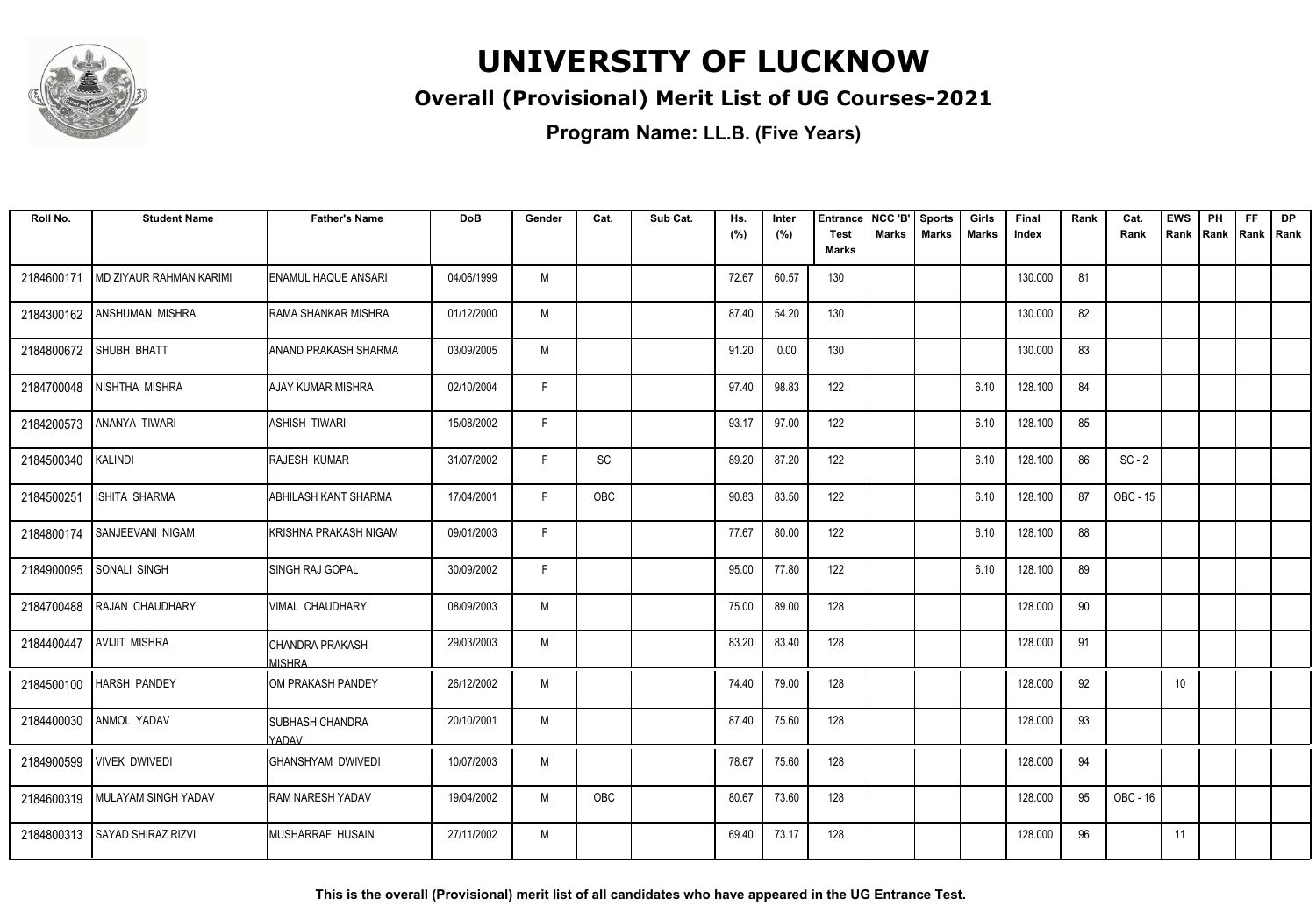

### **Overall (Provisional) Merit List of UG Courses-2021**

**Program Name: LL.B. (Five Years)**

| Roll No.   | <b>Student Name</b>           | <b>Father's Name</b>             | <b>DoB</b> | Gender | Cat.       | Sub Cat. | Hs.<br>(%) | Inter<br>(%) | <b>Entrance</b><br><b>Test</b><br><b>Marks</b> | NCC 'B'<br><b>Marks</b> | <b>Sports</b><br><b>Marks</b> | Girls<br><b>Marks</b> | Final<br>Index | Rank | Cat.<br>Rank | <b>EWS</b><br>Rank | PH<br>Rank | FF<br>Rank   Rank | <b>DP</b> |
|------------|-------------------------------|----------------------------------|------------|--------|------------|----------|------------|--------------|------------------------------------------------|-------------------------|-------------------------------|-----------------------|----------------|------|--------------|--------------------|------------|-------------------|-----------|
| 2184900176 | <b>SUMIT SINGH</b>            | ANAND KUMAR SINGH                | 18/07/2001 | M      |            |          | 74.60      | 66.40        | 128                                            |                         |                               |                       | 128.000        | 97   |              | 12                 |            |                   |           |
| 2184300368 | <b>ROHAN TRIPATHI</b>         | DHARMENDRA NATH TIWARI           | 12/06/2003 | M      |            |          | 84.00      | 95.60        | 126                                            |                         |                               |                       | 126.000        | 98   |              |                    |            |                   |           |
| 2184400394 | ASTHA ASTHANA                 | RAJEEVA KUMAR ASTHANA            | 28/06/2003 | F      |            |          | 94.50      | 95.20        | 120                                            |                         |                               | 6.00                  | 126.000        | 99   |              |                    |            |                   |           |
| 2184700411 | PRIYANSHI TRIPATHI            | CHANDRA BHUSHAN<br>TRIPATHI      | 21/11/2004 | F      |            |          | 71.00      | 92.40        | 120                                            |                         |                               | 6.00                  | 126.000        | 100  |              | 13                 |            |                   |           |
| 2184400581 | <b>BHUMIKA VERMA</b>          | <b>VIJAY KUMAR VERMA</b>         | 14/07/2003 | F.     | OBC        |          | 91.40      | 91.83        | 120                                            |                         |                               | 6.00                  | 126.000        | 101  | OBC - 17     |                    |            |                   |           |
| 2184900456 | <b>VANSHIKA GAUR</b>          | <b>PRATUL KUMAR GAUR</b>         | 16/08/2003 | F      |            |          | 96.50      | 91.20        | 120                                            |                         |                               | 6.00                  | 126.000        | 102  |              |                    |            |                   |           |
| 2184400763 | <b>DIVYANSHU SINGH</b>        | <b>ATUL KUMAR SINGH</b>          | 03/08/2002 | M      |            |          | 87.00      | 90.00        | 126                                            |                         |                               |                       | 126.000        | 103  |              |                    |            |                   |           |
| 2184400637 | <b>DEEPAK TIWARI</b>          | SHIV MANGAL TIWARI               | 26/03/2003 | M      |            |          | 87.20      | 89.40        | 126                                            |                         |                               |                       | 126.000        | 104  |              |                    |            |                   |           |
| 2184400515 | <b>AYUSH CHANDRA TRIPATHI</b> | SHASHIBHAL TRIPATHI              | 21/01/2003 | M      |            |          | 90.80      | 85.80        | 126                                            |                         |                               |                       | 126.000        | 105  |              |                    |            |                   |           |
| 2184500271 | JAHNVI BHARDWAJ               | KULDEEP KUMAR<br><b>BHARDWAJ</b> | 15/02/2002 | F      |            |          | 96.20      | 84.80        | 120                                            |                         |                               | 6.00                  | 126.000        | 106  |              |                    |            |                   |           |
| 2184600322 | <b>IMUSHARRAF ALI</b>         | ALI AHMAD                        | 17/12/2001 | M      | <b>OBC</b> |          | 84.17      | 84.50        | 126                                            |                         |                               |                       | 126.000        | 107  | OBC - 18     |                    |            |                   |           |
| 2184800349 | SHAKSHI PANDEY                | <b>PAWAN KUMAR PANDEY</b>        | 03/11/2002 | F      |            |          | 85.50      | 82.60        | 120                                            |                         |                               | 6.00                  | 126.000        | 108  |              |                    |            |                   |           |
| 2184900316 | <b>TEJASH DUBEY</b>           | SUDHEER KUMAR DUBEY              | 19/08/2004 | M      |            |          | 81.00      | 81.40        | 126                                            |                         |                               |                       | 126.000        | 109  |              | 14                 |            |                   |           |
| 2184900157 | <b>SUHANI RASTOGI</b>         | <b>RAM SHANKER RASTOGI</b>       | 31/05/2001 | F      |            |          | 93.00      | 80.00        | 120                                            |                         |                               | 6.00                  | 126.000        | 110  |              |                    |            |                   |           |
| 2184500281 | <b>JANHVI PANDEY</b>          | DHARM RAJ PANDEY                 | 14/07/2004 | F.     |            |          | 89.33      | 80.00        | 120                                            |                         |                               | 6.00                  | 126.000        | 111  |              |                    |            |                   |           |
| 2184400443 | LAVANTIKA SWARNKAR            | NAND KISHOR SWARNKAR             | 22/02/2002 | F.     | <b>OBC</b> |          | 89.83      | 79.80        | 120                                            |                         |                               | 6.00                  | 126.000        | 112  | OBC - 19     |                    |            |                   |           |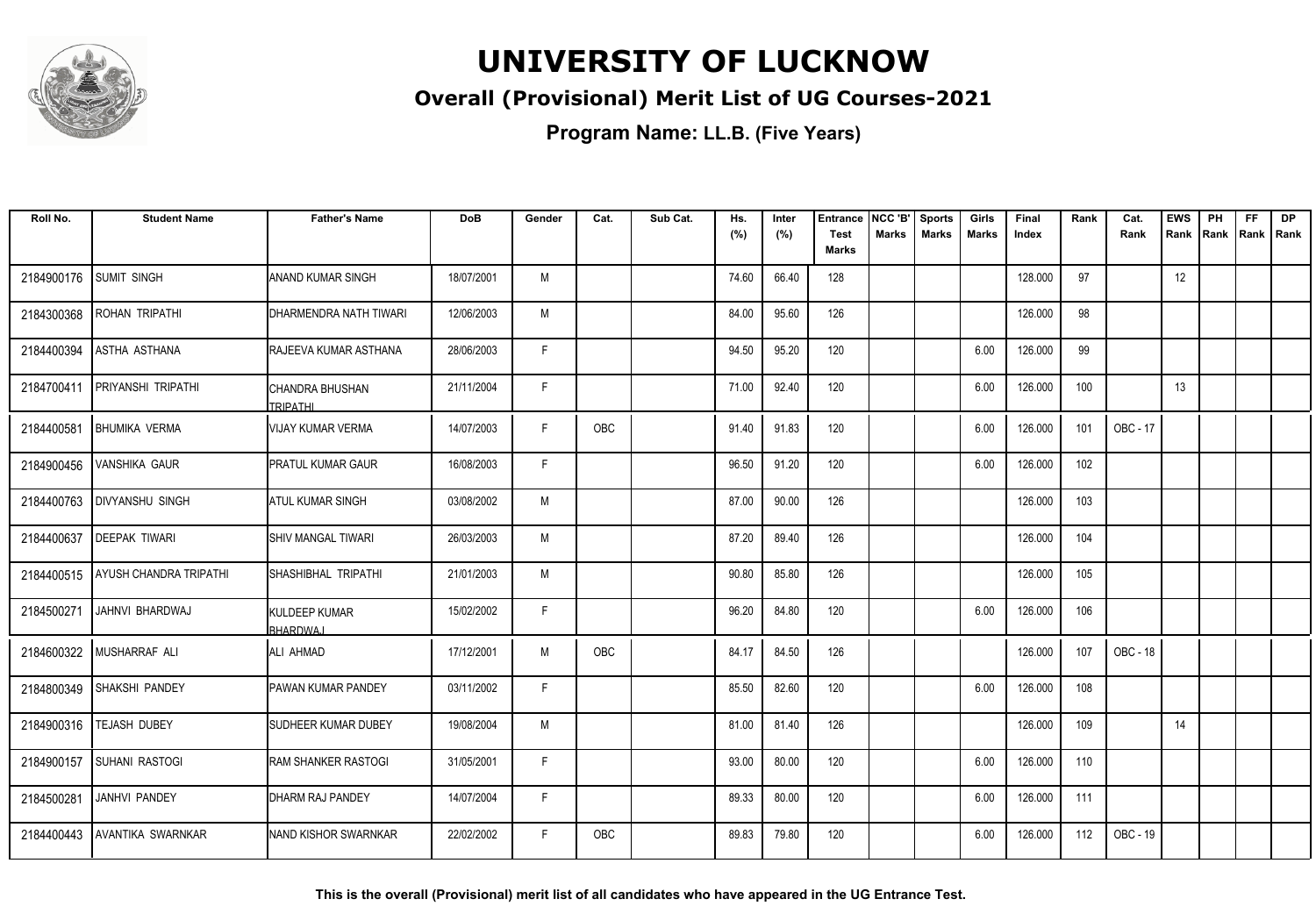

### **Overall (Provisional) Merit List of UG Courses-2021**

| Roll No.   | <b>Student Name</b>       | <b>Father's Name</b>                      | <b>DoB</b> | Gender | Cat. | Sub Cat. | Hs.<br>(%) | Inter<br>(%) | <b>Entrance</b><br><b>Test</b> | NCC 'B'<br><b>Marks</b> | <b>Sports</b><br><b>Marks</b> | Girls<br><b>Marks</b> | Final<br>Index | Rank | Cat.<br>Rank | <b>EWS</b><br>Rank | PH<br>Rank | FF<br>Rank   Rank | <b>DP</b> |
|------------|---------------------------|-------------------------------------------|------------|--------|------|----------|------------|--------------|--------------------------------|-------------------------|-------------------------------|-----------------------|----------------|------|--------------|--------------------|------------|-------------------|-----------|
|            |                           |                                           |            |        |      |          |            |              | <b>Marks</b>                   |                         |                               |                       |                |      |              |                    |            |                   |           |
| 2184700559 | <b>RAVIKANT VERMA</b>     | <b>DEVRAJ SINGH</b>                       | 13/02/2002 | M      | OBC  |          | 84.83      | 76.40        | 126                            |                         |                               |                       | 126.000        | 113  | OBC - 20     |                    |            |                   |           |
| 2184200073 | ABHISHEK YADAV            | HEERALAL YADAV                            | 20/08/2002 | M      | OBC  |          | 65.83      | 74.60        | 126                            |                         |                               |                       | 126.000        | 114  | OBC - 21     |                    |            |                   |           |
| 2184300265 | KHUSHI SINGH              | <b>RAKESH KUMAR SINGH</b>                 | 15/08/2001 | F      |      |          | 78.60      | 73.67        | 120                            |                         |                               | 6.00                  | 126.000        | 115  |              |                    |            |                   |           |
| 2184700402 | <b>PRIYANSHI JAISWAL</b>  | TRILOKINATH JAISWAL                       | 29/05/2003 | F      | OBC  |          | 80.80      | 72.80        | 120                            |                         |                               | 6.00                  | 126.000        | 116  | OBC - 22     |                    |            |                   |           |
| 2184800280 | SAUMYA YADAV              | SANTOSH KUMAR YADAV                       | 20/11/2001 | F      | OBC  |          | 77.80      | 67.40        | 120                            |                         |                               | 6.00                  | 126.000        | 117  | OBC - 23     |                    |            |                   |           |
| 2184800644 | SHREYASI SINGH            | RAJANI RANJAN SINGH                       | 26/07/2001 | F.     |      |          | 87.83      | 63.60        | 120                            |                         |                               | 6.00                  | 126.000        | 118  |              |                    |            |                   |           |
| 2184600167 | <b>MD AQUIB</b>           | MOHAMMAD ATAULLAH                         | 31/10/2000 | M      |      |          | 60.80      | 60.60        | 126                            |                         |                               |                       | 126.000        | 119  |              |                    |            |                   |           |
| 2184700274 | <b>PRANJAL YADAV</b>      | <b>JAY PRAKASH YADAV</b>                  | 01/08/2003 | M      | OBC  |          | 71.50      | 58.60        | 126                            |                         |                               |                       | 126.000        | 120  | OBC - 24     |                    |            |                   |           |
| 2184400136 | <b>ANURAG TRIPATHI</b>    | ARUN TRIPATHI                             | 17/12/2004 | M      |      |          | 95.60      | 0.00         | 126                            |                         |                               |                       | 126.000        | 121  |              |                    |            |                   |           |
| 2184800068 | SAKSHAM DIXIT             | RISHI KESH DIXIT                          | 05/06/2003 | M      |      |          | 91.83      | 97.00        | 124                            |                         |                               |                       | 124.000        | 122  |              |                    |            |                   |           |
| 2184600069 | <b>MALAY PANDEY</b>       | SAKET KUMAR PANDEY                        | 19/09/2002 | M      |      |          | 76.67      | 94.40        | 124                            |                         |                               |                       | 124.000        | 123  |              |                    |            |                   |           |
| 2184500241 | <b>ISHAN TRIPATHI</b>     | <b>PRAKASH CHANDRA</b><br><b>TRIPATHI</b> | 05/05/2004 | M      |      |          | 97.20      | 92.00        | 124                            |                         |                               |                       | 124.000        | 124  |              |                    |            |                   |           |
| 2184900689 | <b>ZEESHAN ADIL</b>       | <b>FTEKHAR ADIL</b>                       | 31/10/2001 | M      | OBC  |          | 71.40      | 92.00        | 124                            |                         |                               |                       | 124.000        | 125  | OBC - 25     |                    |            |                   |           |
|            | 2184500109   HARSH TIWARI | DHARMENDRA KUMAR<br><b>TIWARI</b>         | 19/05/2004 | M      |      |          | 91.40      | 85.40        | 124                            |                         |                               |                       | 124.000        | 126  |              |                    |            |                   |           |
| 2184200448 | <b>AMAN SINGH</b>         | <b>RAM SINGH</b>                          | 21/10/2003 | M      |      |          | 77.00      | 80.00        | 124                            |                         |                               |                       | 124.000        | 127  |              |                    |            |                   |           |
| 2184200067 | <b>ABHISHEK VERMA</b>     | <b>AMRAT LAL VERMA</b>                    | 20/06/2002 | M      | OBC  |          | 76.83      | 74.60        | 124                            |                         |                               |                       | 124.000        | 128  | OBC - 26     |                    |            |                   |           |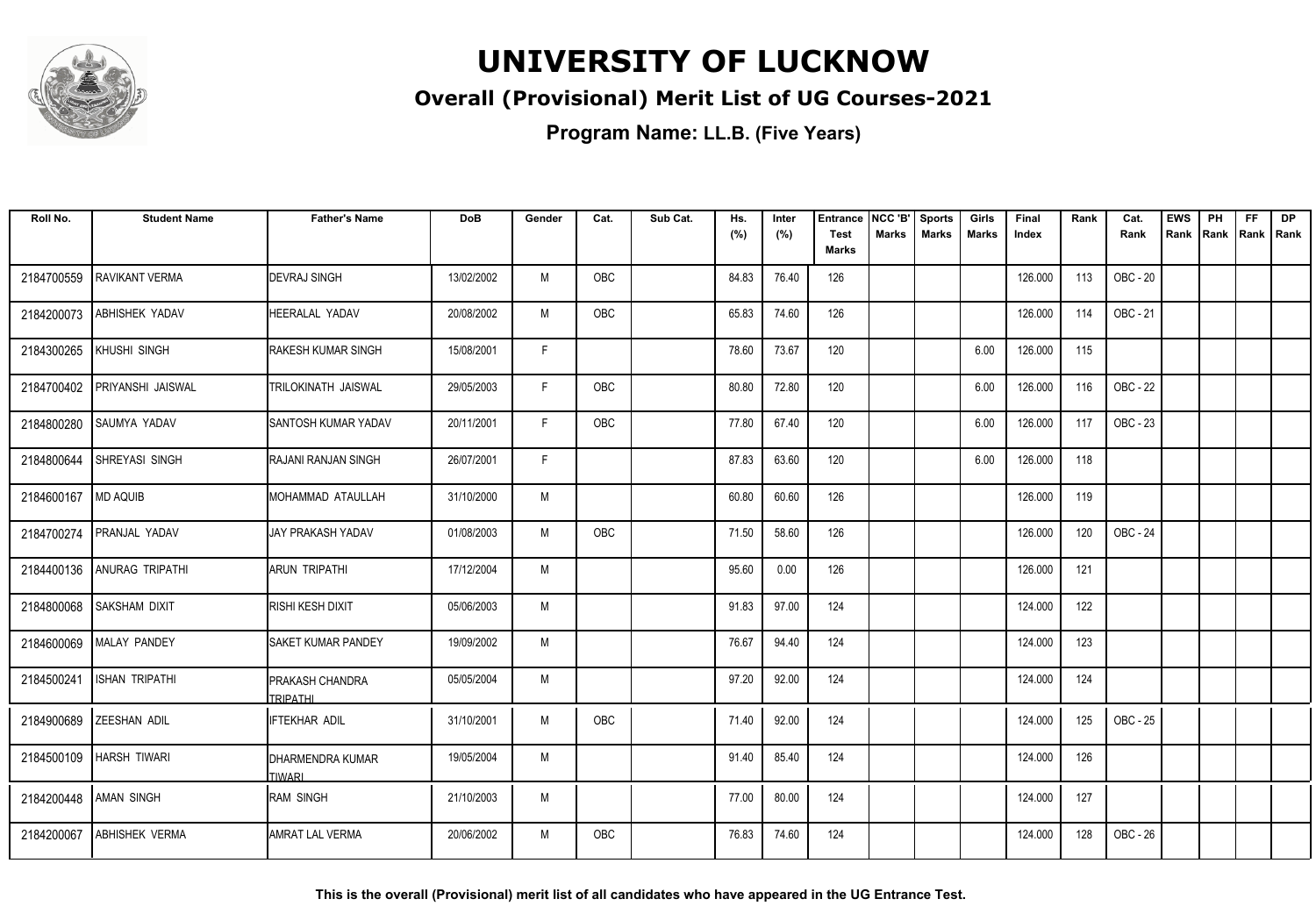

### **Overall (Provisional) Merit List of UG Courses-2021**

| Roll No.              | <b>Student Name</b>                     | <b>Father's Name</b>              | <b>DoB</b> | Gender | Cat.       | Sub Cat.  | Hs.<br>(%) | Inter<br>(%) | <b>Entrance</b><br><b>Test</b> | NCC 'B'<br><b>Marks</b> | <b>Sports</b><br><b>Marks</b> | Girls<br><b>Marks</b> | Final<br>Index | Rank | Cat.<br>Rank | <b>EWS</b><br>Rank | PH<br>Rank | FF<br>Rank   Rank | <b>DP</b> |
|-----------------------|-----------------------------------------|-----------------------------------|------------|--------|------------|-----------|------------|--------------|--------------------------------|-------------------------|-------------------------------|-----------------------|----------------|------|--------------|--------------------|------------|-------------------|-----------|
|                       |                                         |                                   |            |        |            |           |            |              | <b>Marks</b>                   |                         |                               |                       |                |      |              |                    |            |                   |           |
| 2184700568            | <b>REHAN SINGH</b>                      | CHANDRA SHEKHAR SINGH             | 10/11/2003 | M      |            |           | 88.60      | 74.20        | 124                            |                         |                               |                       | 124.000        | 129  |              |                    |            |                   |           |
| 2184300201            | <b>AYUSH PANDEY</b>                     | <b>RAJ KUMAR PANDEY</b>           | 12/10/2001 | M      |            | <b>DP</b> | 93.11      | 73.80        | 124                            |                         |                               |                       | 124.000        | 130  |              |                    |            |                   |           |
| 2184400670            | <b>DEVENDRA VISHWAKARMA</b>             | <b>IDIL SUKH SHARMA</b>           | 31/12/2001 | M      | <b>OBC</b> |           | 89.33      | 73.60        | 124                            |                         |                               |                       | 124.000        | 131  | OBC - 27     |                    |            |                   |           |
|                       | 2184700462   RAGHVENDRA PRATAP<br>SINGH | <b>SHAILENDRA PRATAP</b><br>SINGH | 13/09/2001 | M      |            |           | 76.00      | 72.80        | 124                            |                         |                               |                       | 124.000        | 132  |              | 15                 |            |                   |           |
|                       | 2184300303 NAVNEH RATN                  | <b>SHIV KUNWAR YADAV</b>          | 23/02/2002 | M      | OBC        |           | 74.83      | 71.00        | 124                            |                         |                               |                       | 124.000        | 133  | OBC - 28     |                    |            |                   |           |
|                       | 2184900479 VARUN SHUKLA                 | HARIKANT SHUKLA                   | 12/12/2002 | M      |            |           | 83.83      | 70.80        | 124                            |                         |                               |                       | 124.000        | 134  |              |                    |            |                   |           |
| 2184800005            | <b>RUDRA PRATAP SINGH</b>               | JITENDRA BAHADUR SINGH            | 08/06/2001 | M      |            |           | 83.33      | 67.60        | 124                            |                         |                               |                       | 124.000        | 135  |              |                    |            |                   |           |
| 2184600209            | MOHAMMAD AAMIR HASAN                    | MOHAMMAD ALI                      | 18/01/2001 | M      | OBC        |           | 58.80      | 63.40        | 124                            |                         |                               |                       | 124.000        | 136  | OBC - 29     |                    |            |                   |           |
| 2184700115            | <b>PANKAJ KUMAR VERMA</b>               | JAYKARAN PRASAD                   | 05/06/2000 | M      | <b>OBC</b> |           | 82.50      | 60.60        | 124                            |                         |                               |                       | 124.000        | 137  | OBC - 30     |                    |            |                   |           |
| 2184500371            | <b>IKARTIK GAUTAM</b>                   | RAMRAJ GAUTAM                     | 10/11/1993 | M      | SC         |           | 75.80      | 60.20        | 124                            |                         |                               |                       | 124.000        | 138  | $SC - 3$     |                    |            |                   |           |
|                       | 2184500179   HEMANT SHUKLA              | RAMENDRA MOHAN<br>SHUKI A         | 21/03/2003 | M      |            |           | 89.20      | 54.80        | 124                            |                         |                               |                       | 124.000        | 139  |              |                    |            |                   |           |
|                       | 2184300017 AAROHI AGRAWAL               | ISANJAY AGARWAL                   | 26/02/2004 | F.     |            |           | 96.50      | 99.20        | 118                            |                         |                               | 5.90                  | 123.900        | 140  |              |                    |            |                   |           |
|                       | 2184700329 PRATISTHA SINGH              | RAMESH SINGH                      | 10/08/2004 | F.     |            |           | 93.33      | 91.00        | 118                            |                         |                               | 5.90                  | 123.900        | 141  |              |                    |            |                   |           |
| 2184700532 RANI SINGH |                                         | <b>ANIL KUMAR SINGH</b>           | 26/01/2003 | F.     |            |           | 91.40      | 89.80        | 118                            |                         |                               | 5.90                  | 123.900        | 142  |              |                    |            |                   |           |
| 2184800143            | <b>SAMVIDHA RASTOGI</b>                 | PUSHPENDRA RASTOGI                | 19/06/2002 | F.     |            |           | 75.83      | 89.50        | 118                            |                         |                               | 5.90                  | 123.900        | 143  |              |                    |            |                   |           |
|                       | 2184900155 SUHAIMA ALAM                 | <b>INTAKHAB ALAM</b>              | 15/10/2001 | F.     |            |           | 68.33      | 88.20        | 118                            |                         |                               | 5.90                  | 123.900        | 144  |              |                    |            |                   |           |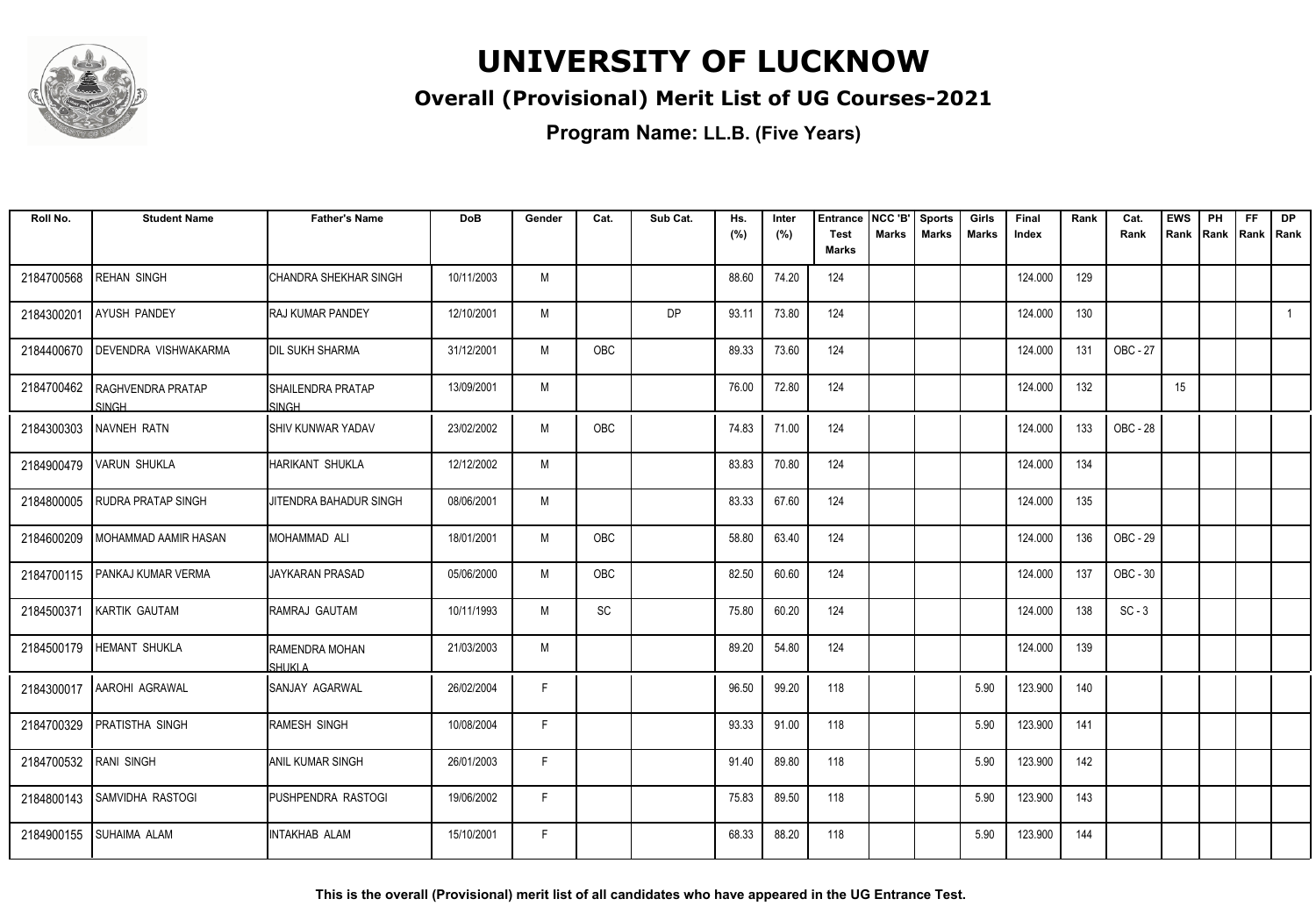

### **Overall (Provisional) Merit List of UG Courses-2021**

**Program Name: LL.B. (Five Years)**

| Roll No.   | <b>Student Name</b>                      | <b>Father's Name</b>       | <b>DoB</b> | Gender | Cat.       | Sub Cat. | Hs.<br>(%) | Inter<br>(%) | <b>Entrance</b><br><b>Test</b> | NCC 'B'<br><b>Marks</b> | <b>Sports</b><br><b>Marks</b> | Girls<br><b>Marks</b> | Final<br>Index | Rank | Cat.<br>Rank | <b>EWS</b><br>Rank Rank | PH | <b>FF</b> | <b>DP</b><br>Rank   Rank |
|------------|------------------------------------------|----------------------------|------------|--------|------------|----------|------------|--------------|--------------------------------|-------------------------|-------------------------------|-----------------------|----------------|------|--------------|-------------------------|----|-----------|--------------------------|
|            |                                          |                            |            |        |            |          |            |              | Marks                          |                         |                               |                       |                |      |              |                         |    |           |                          |
| 2184200171 | <b>ADITI SINHA</b>                       | AMARJEE                    | 12/11/2002 | F      |            |          | 89.00      | 82.60        | 118                            |                         |                               | 5.90                  | 123.900        | 145  |              |                         |    |           |                          |
| 2184800124 | <b>SAMEEKSHA RAJ</b>                     | SANJAY KUMAR               | 07/06/2003 | F      |            |          | 80.60      | 81.40        | 118                            |                         |                               | 5.90                  | 123.900        | 146  |              |                         |    |           |                          |
| 2184600326 | <b>MUSKAN KUMARI</b>                     | <b>PURUSHOTTAM PANDEY</b>  | 22/10/2001 | F      |            |          | 81.20      | 69.80        | 118                            |                         |                               | 5.90                  | 123.900        | 147  |              |                         |    |           |                          |
| 2184800514 | <b>SHIVANI YADAV</b>                     | <b>RAJVEER SINGH YADAV</b> | 30/06/2001 | F      | OBC        |          | 60.17      | 53.40        | 118                            |                         |                               | 5.90                  | 123.900        | 148  | OBC - 31     |                         |    |           |                          |
| 2184800548 | SHIVESH DUBEY                            | KESARI KANT DUBEY          | 01/08/2001 | M      |            |          | 90.00      | 92.00        | 122                            |                         |                               |                       | 122.000        | 149  |              |                         |    |           |                          |
| 2184900222 | <b>SUYASH KANT SHUKLA</b>                | SUDHAKAR SHUKLA            | 15/07/2003 | M      |            |          | 83.00      | 88.20        | 122                            |                         |                               |                       | 122.000        | 150  |              |                         |    |           |                          |
| 2184300188 | <b>ASHISH DUBEY</b>                      | <b>SANJEEV KUMAR DUBEY</b> | 10/07/2002 | M      |            |          | 92.40      | 84.60        | 122                            |                         |                               |                       | 122.000        | 151  |              | 16                      |    |           |                          |
| 2184200475 | AMAR NATH MAURYA                         | HARI SHANKAR MAURYA        | 03/07/2004 | M      | <b>OBC</b> |          | 89.50      | 79.00        | 122                            |                         |                               |                       | 122.000        | 152  | OBC - 32     |                         |    |           |                          |
| 2184400083 | <b>ANSHUMAN DWIVEDI</b>                  | MANOJ DWIVEDI              | 03/03/2003 | M      |            |          | 89.40      | 78.60        | 122                            |                         |                               |                       | 122.000        | 153  |              |                         |    |           |                          |
| 2184200102 | <b>ABU HUZAIFA</b>                       | <b>ARSHAD MASOOD</b>       | 31/01/2001 | M      | OBC        |          | 66.00      | 74.60        | 122                            |                         |                               |                       | 122.000        | 154  | OBC - 33     |                         |    |           |                          |
| 2184200368 | <b>AKHILESH PANDEY</b>                   | IMANORAM PANDEY            | 15/07/2002 | M      |            |          | 88.00      | 71.60        | 122                            |                         |                               |                       | 122.000        | 155  |              |                         |    |           |                          |
| 2184400235 | <b>ARIF KHAN</b>                         | SHAMIM AHMED KHAN          | 21/02/2002 | M      |            |          | 63.60      | 65.67        | 122                            |                         |                               |                       | 122.000        | 156  |              |                         |    |           |                          |
| 2184500110 | HARSH TIWARI                             | Iramanuj tiwari            | 30/08/2003 | M      |            |          | 66.80      | 64.40        | 122                            |                         |                               |                       | 122.000        | 157  |              | 17                      |    |           |                          |
| 2184800694 | <b>SHUBHAM KUMAR</b><br><b>SRIVASTAV</b> | <b>MUKESH SRIVASTAV</b>    | 15/10/2002 | M      |            |          | 58.67      | 54.40        | 122                            |                         |                               |                       | 122.000        | 158  |              |                         |    |           |                          |
|            | 2184600359 NANDINI PANDEY                | CHANDRA BHUSHAN<br>PANDFY  | 06/10/2004 | F      |            |          | 96.00      | 92.50        | 116                            |                         |                               | 5.80                  | 121.800        | 159  |              |                         |    |           |                          |
| 2184400606 | <b>CHARU TRIPATHI</b>                    | ISANJAY TRIPATHI           | 11/01/2004 | F      |            |          | 78.17      | 90.17        | 116                            |                         |                               | 5.80                  | 121.800        | 160  |              |                         |    |           |                          |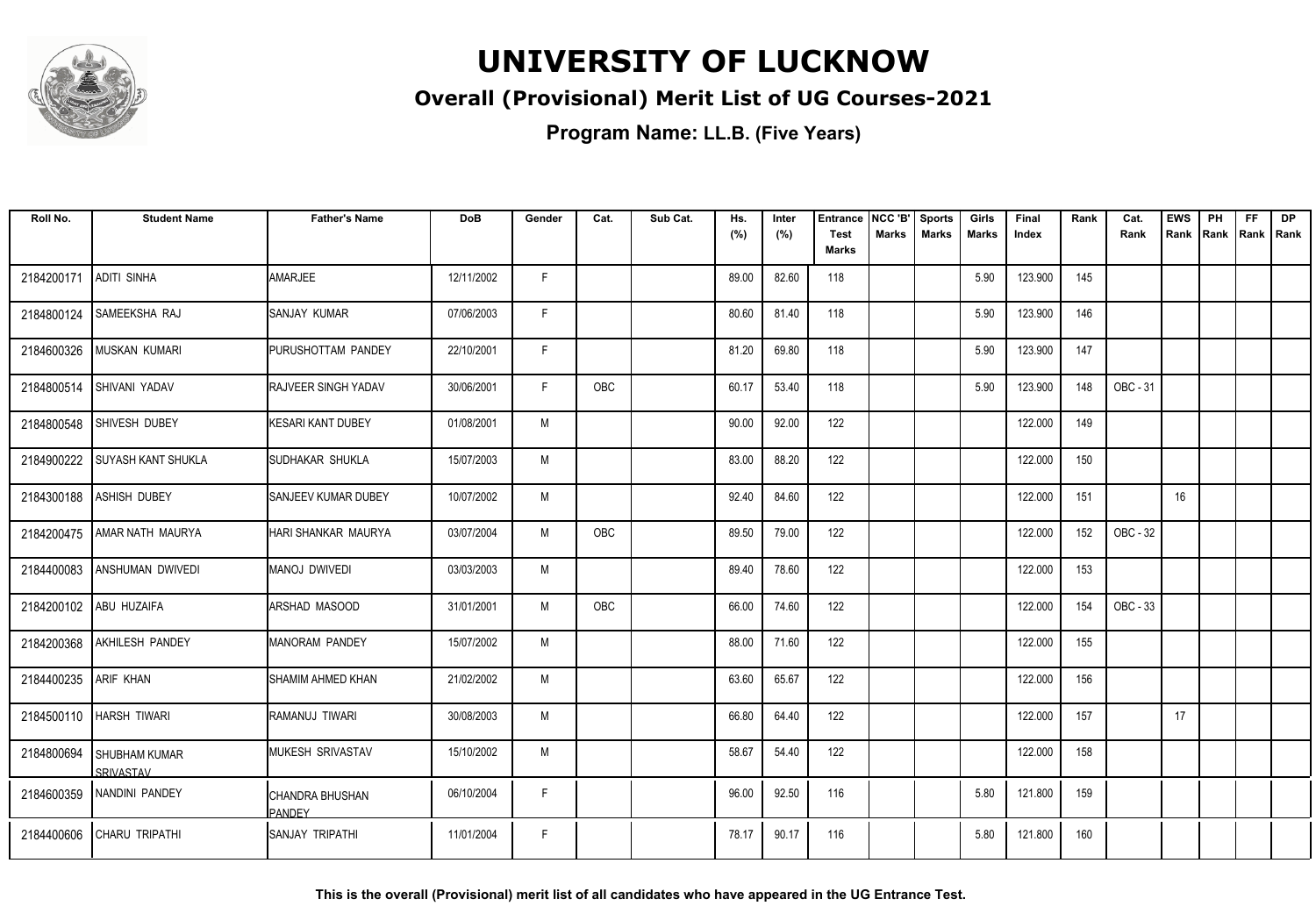

### **Overall (Provisional) Merit List of UG Courses-2021**

| Roll No.   | <b>Student Name</b>       | <b>Father's Name</b>                       | <b>DoB</b> | Gender | Cat.       | Sub Cat. | Hs.<br>(%) | Inter<br>(%) | <b>Entrance</b><br><b>Test</b> | NCC 'B'<br><b>Marks</b> | <b>Sports</b><br><b>Marks</b> | Girls<br><b>Marks</b> | Final<br>Index | Rank | Cat.<br>Rank | <b>EWS</b> | PH<br>Rank   Rank   Rank   Rank | <b>FF</b> | <b>DP</b> |
|------------|---------------------------|--------------------------------------------|------------|--------|------------|----------|------------|--------------|--------------------------------|-------------------------|-------------------------------|-----------------------|----------------|------|--------------|------------|---------------------------------|-----------|-----------|
|            |                           |                                            |            |        |            |          |            |              | Marks                          |                         |                               |                       |                |      |              |            |                                 |           |           |
| 2184600179 | <b>MEKHLA MISHRA</b>      | <b>I</b> BRIJENDRA PRATAP<br><b>MISHRA</b> | 16/03/2003 | F.     |            |          | 81.83      | 88.20        | 116                            |                         |                               | 5.80                  | 121.800        | 161  |              |            |                                 |           |           |
| 2184800141 | <b>SAMRIDHI SOOD</b>      | IYOGRAJ SOOD                               | 26/10/2000 | F      |            |          | 76.60      | 82.00        | 116                            |                         |                               | 5.80                  | 121.800        | 162  |              |            |                                 |           |           |
| 2184700069 | <b>NITU</b>               | LAYAK SINGH                                | 13/07/2001 | F      |            |          | 59.83      | 81.00        | 116                            |                         |                               | 5.80                  | 121.800        | 163  |              |            |                                 |           |           |
| 2184500399 | KAVYA YADAV               | <b>ARJUN SINGH</b>                         | 20/07/2003 | F      | <b>OBC</b> |          | 81.60      | 71.60        | 116                            |                         |                               | 5.80                  | 121.800        | 164  | OBC - 34     |            |                                 |           |           |
| 2184800610 | <b>SHREYA SINGH</b>       | MAHENDRA SINGH                             | 20/01/2003 | F      |            |          | 85.60      | 66.80        | 116                            |                         |                               | 5.80                  | 121.800        | 165  |              |            |                                 |           |           |
| 2184700191 | <b>PRACHI PAL</b>         | <b>BHAGWATI PRASAD PAL</b>                 | 08/08/2000 | F.     | OBC        |          | 81.60      | 59.60        | 116                            |                         |                               | 5.80                  | 121.800        | 166  | OBC - 35     |            |                                 |           |           |
| 2184800461 | SHIVAKSHI                 | <b>JANIL TIWARI</b>                        | 16/11/2005 | F      |            |          | 85.17      | 0.00         | 116                            |                         |                               | 5.80                  | 121.800        | 167  |              | 18         |                                 |           |           |
| 2184800082 | SAKSHI LODHI              | <b>I</b> GAYA PRASAD LODHI                 | 15/10/2001 | M      | OBC        |          | 88.80      | 92.40        | 120                            |                         |                               |                       | 120.000        | 168  | OBC - 36     |            |                                 |           |           |
| 2184700566 | <b>RAYYAN YASEEN</b>      | IMOHD YASEEN                               | 31/07/2002 | M      |            |          | 85.00      | 90.60        | 120                            |                         |                               |                       | 120.000        | 169  |              |            |                                 |           |           |
| 2184400613 | CHINMAY CHATURVEDI        | <b>SUJEET CHATURVEDI</b>                   | 26/09/2002 | M      |            |          | 87.50      | 85.50        | 120                            |                         |                               |                       | 120.000        | 170  |              |            |                                 |           |           |
| 2184300407 | SHIKHAR SRIVASTAVA        | ISANJAY SRIVASTAVA                         | 30/01/2001 | M      |            |          | 93.00      | 84.20        | 120                            |                         |                               |                       | 120.000        | 171  |              |            |                                 |           |           |
| 2184900276 | <b>TANMAY ANANT</b>       | <b>JANANT PRAKASH MISHRA</b>               | 21/11/2002 | M      |            |          | 71.40      | 83.00        | 120                            |                         |                               |                       | 120.000        | 172  |              |            |                                 |           |           |
| 2184600269 | MOHD SAEM ANSARI          | <b>I</b> MOHD WASEEM AKHTAR                | 17/05/2002 | M      | OBC        |          | 87.00      | 77.40        | 120                            |                         |                               |                       | 120.000        | 173  | OBC - 37     |            |                                 |           |           |
| 2184700368 | <b>PRINCE KUMAR YADAV</b> | ISURYABHAN YADAV                           | 03/11/2003 | M      | OBC        |          | 87.50      | 76.40        | 120                            |                         |                               |                       | 120.000        | 174  | OBC - 38     |            |                                 |           |           |
| 2184700681 | ROHITASHVA                | SYANDAN SUMAN                              | 28/12/2002 | M      |            |          | 82.80      | 74.00        | 120                            |                         |                               |                       | 120.000        | 175  |              |            |                                 |           |           |
| 2184700356 | <b>PREM BAHADUR SONI</b>  | ISHER BAHADUR SONI                         | 26/12/2004 | M      | <b>OBC</b> |          | 79.00      | 73.00        | 120                            |                         |                               |                       | 120.000        | 176  | OBC - 39     |            |                                 |           |           |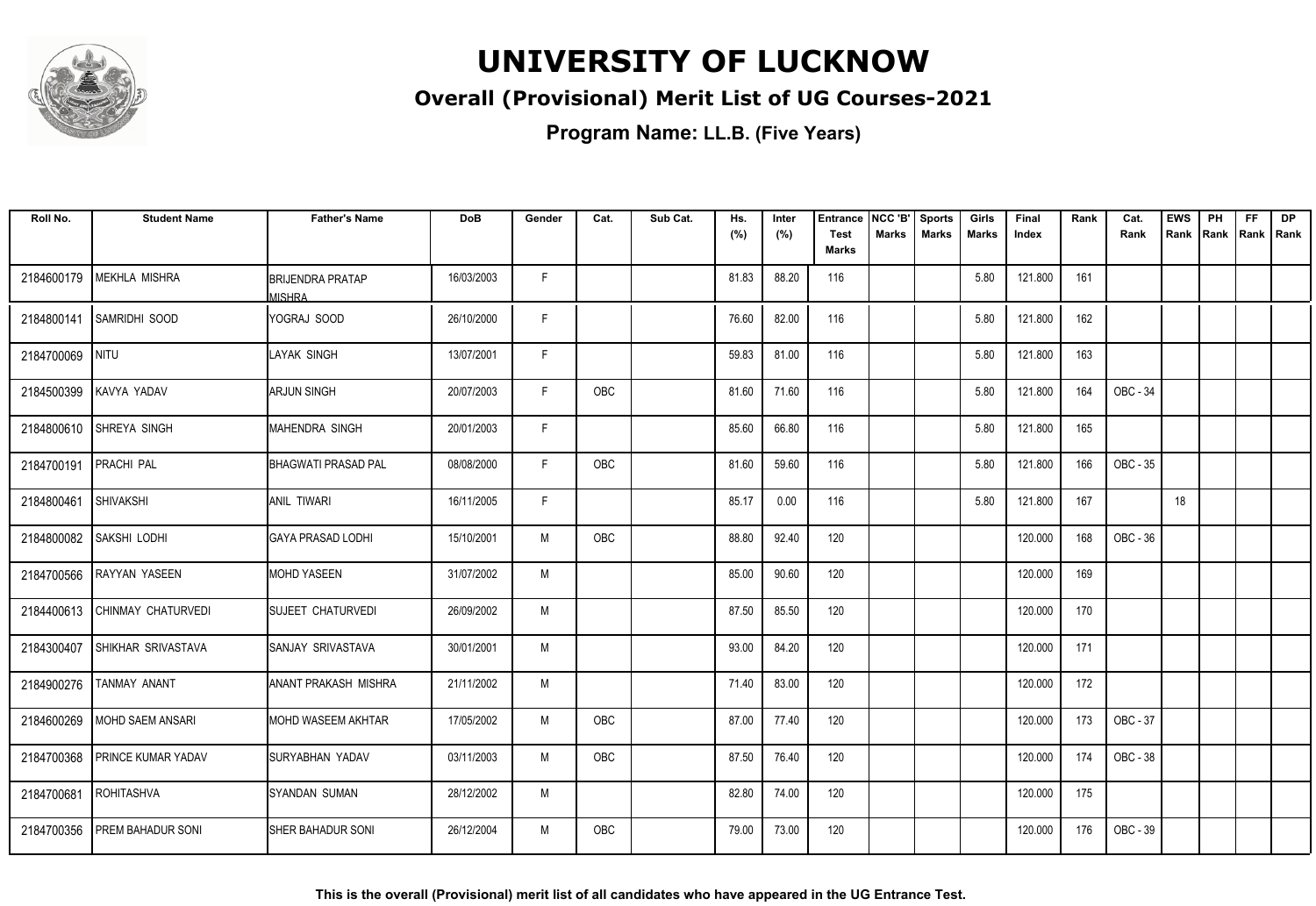

### **Overall (Provisional) Merit List of UG Courses-2021**

| Roll No.   | <b>Student Name</b>     | <b>Father's Name</b>         | <b>DoB</b> | Gender | Cat. | Sub Cat. | Hs.<br>(%) | Inter<br>(%) | <b>Entrance</b><br><b>Test</b><br><b>Marks</b> | NCC 'B'<br><b>Marks</b> | <b>Sports</b><br><b>Marks</b> | Girls<br><b>Marks</b> | Final<br>Index | Rank | Cat.<br>Rank | <b>EWS</b><br>Rank | PH<br>Rank | <b>FF</b><br>Rank   Rank | <b>DP</b> |
|------------|-------------------------|------------------------------|------------|--------|------|----------|------------|--------------|------------------------------------------------|-------------------------|-------------------------------|-----------------------|----------------|------|--------------|--------------------|------------|--------------------------|-----------|
| 2184800692 | SHUBHAM KUMAR MISHRA    | PREM NARAYAN MISHRA          | 20/04/2004 | M      |      |          | 70.83      | 70.40        | 120                                            |                         |                               |                       | 120.000        | 177  |              |                    |            |                          |           |
| 2184400734 | <b>DIVYANSH GOND</b>    | <b>SANJAY GOND</b>           | 04/07/2005 | M      |      |          | 82.33      | 69.00        | 120                                            |                         |                               |                       | 120.000        | 178  |              |                    |            |                          |           |
| 2184500090 | <b>HARSH ANAND</b>      | ANURAG ANAND                 | 25/07/2002 | M      |      |          | 85.40      | 64.80        | 120                                            |                         |                               |                       | 120.000        | 179  |              | 19                 |            |                          |           |
| 2184200643 | <b>ANKIT KUMAR</b>      | RANAJEET PRASAD              | 15/01/2004 | M      | OBC  |          | 74.33      | 64.40        | 120                                            |                         |                               |                       | 120.000        | 180  | OBC - 40     |                    |            |                          |           |
| 2184200340 | AKARSHIT SRIVASTAVA     | <b>SURESH SRIVASTAVA</b>     | 09/09/2001 | M      |      |          | 80.33      | 64.20        | 120                                            |                         |                               |                       | 120.000        | 181  |              |                    |            |                          |           |
| 2184400293 | <b>ARYAN GUPTA</b>      | <b>AKHILESH KUMAR GUPTA</b>  | 25/01/2003 | M      |      |          | 81.67      | 64.00        | 120                                            |                         |                               |                       | 120.000        | 182  |              |                    |            |                          |           |
| 2184300020 | AARYA SINGH             | <b>SANTOSH KUMAR SINGH</b>   | 24/07/2004 | F      |      |          | 94.60      | 96.60        | 114                                            |                         |                               | 5.70                  | 119.700        | 183  |              |                    |            |                          |           |
| 2184700390 | <b>PRIYAMVADA SINGH</b> | <b>CHANDRA SHEKHAR SINGH</b> | 18/02/2003 | F      | OBC  |          | 91.80      | 94.80        | 114                                            |                         |                               | 5.70                  | 119.700        | 184  | OBC - 41     |                    |            |                          |           |
| 2184400662 | <b>DEVANSHI DEV</b>     | <b>DEVESH PANDEY</b>         | 14/04/2002 | F.     |      |          | 93.00      | 90.40        | 114                                            |                         |                               | 5.70                  | 119.700        | 185  |              | 20                 |            |                          |           |
| 2184200639 | <b>ANKA ALI</b>         | MOHD ALI                     | 22/04/2002 | F.     |      |          | 74.40      | 84.40        | 114                                            |                         |                               | 5.70                  | 119.700        | 186  |              |                    |            |                          |           |
| 2184700192 | <b>PRACHI RASTOGI</b>   | ASHISH KUMAR RASTOGI         | 01/01/2004 | F.     |      |          | 81.80      | 83.60        | 114                                            |                         |                               | 5.70                  | 119.700        | 187  |              |                    |            |                          |           |
| 2184200623 | <b>ANJALI SINGH</b>     | ARUN KUMAR SINGH             | 05/04/2002 | F.     |      |          | 83.50      | 72.40        | 114                                            |                         |                               | 5.70                  | 119.700        | 188  |              |                    |            |                          |           |
| 2184900069 | <b>SMRITI SINGH</b>     | <b>DEVESH SINGH</b>          | 22/06/2003 | F      |      |          | 69.50      | 69.60        | 114                                            |                         |                               | 5.70                  | 119.700        | 189  |              |                    |            |                          |           |
| 2184200151 | ADITI CHAUHAN           | PANKAJ CHAUHAN               | 28/06/2002 | F.     |      |          | 85.33      | 69.00        | 114                                            |                         |                               | 5.70                  | 119.700        | 190  |              |                    |            |                          |           |
| 2184200234 | ADITYA KUMAR MISHRA     | ASHOK KUMAR MISHRA           | 16/03/2004 | M      |      |          | 96.50      | 94.40        | 118                                            |                         |                               |                       | 118.000        | 191  |              |                    |            |                          |           |
| 2184300037 | AAYUSHMAN SINHA         | JITENDRA KUMAR SINHA         | 29/08/2001 | M      |      |          | 84.67      | 86.40        | 118                                            |                         |                               |                       | 118.000        | 192  |              |                    |            |                          |           |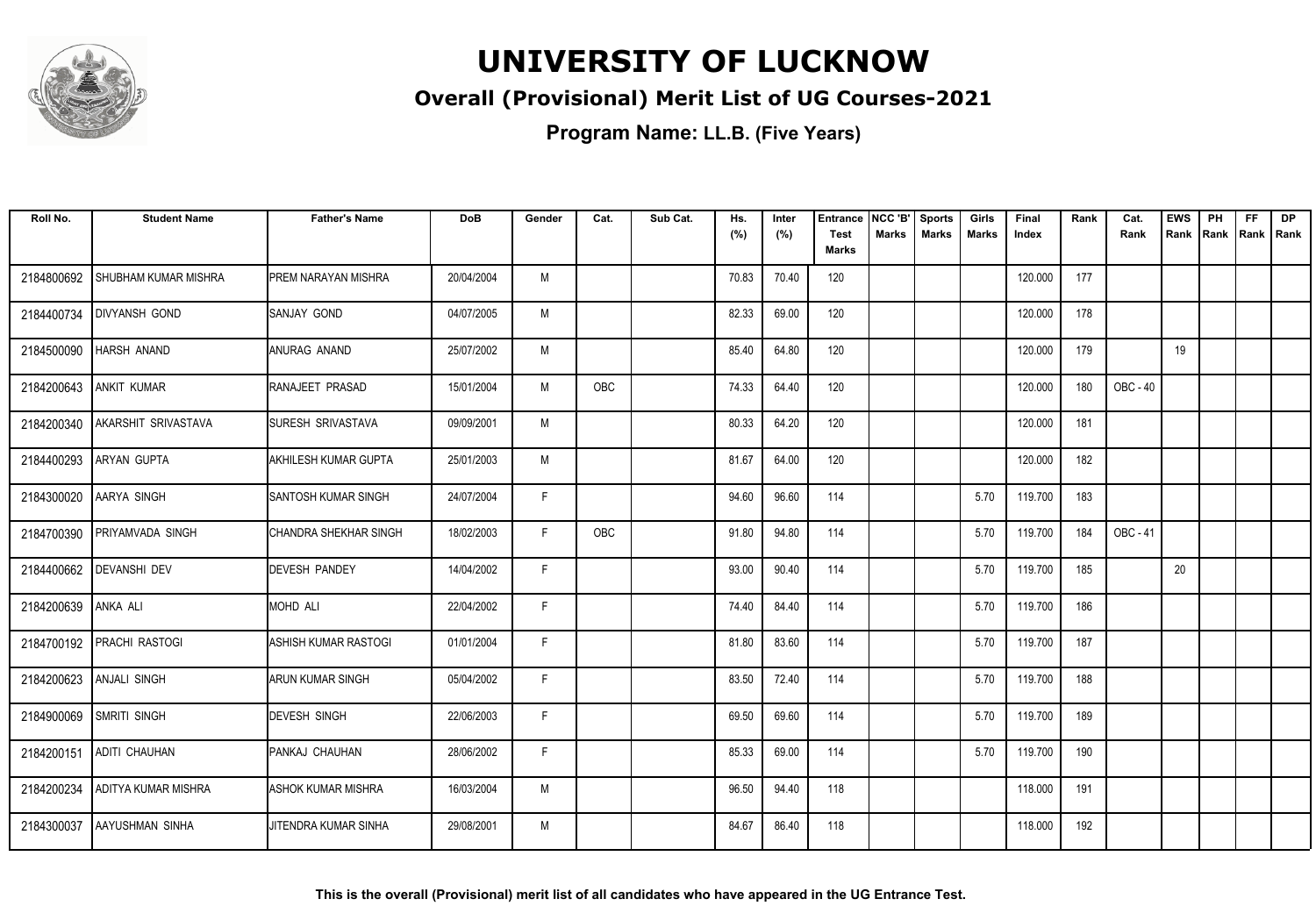

### **Overall (Provisional) Merit List of UG Courses-2021**

| Roll No.   | <b>Student Name</b>                        | <b>Father's Name</b>       | <b>DoB</b> | Gender | Cat.       | Sub Cat.  | Hs.<br>(%) | Inter<br>(%) | Entrance<br><b>Test</b> | NCC 'B'<br><b>Marks</b> | <b>Sports</b><br><b>Marks</b> | Girls<br><b>Marks</b> | Final<br>Index | Rank | Cat.<br>Rank | <b>EWS</b><br>Rank | PH<br>Rank | FF<br>Rank   Rank | <b>DP</b>      |
|------------|--------------------------------------------|----------------------------|------------|--------|------------|-----------|------------|--------------|-------------------------|-------------------------|-------------------------------|-----------------------|----------------|------|--------------|--------------------|------------|-------------------|----------------|
|            |                                            |                            |            |        |            |           |            |              | <b>Marks</b>            |                         |                               |                       |                |      |              |                    |            |                   |                |
| 2184300202 | AYUSH SHANKER                              | <b>BHOLA SHANKER VERMA</b> | 16/08/2004 | M      | OBC        |           | 80.00      | 85.40        | 118                     |                         |                               |                       | 118.000        | 193  | OBC - 42     |                    |            |                   |                |
| 2184700254 | <b>PRANAV PRAGYAN</b>                      | DHANANJAY SINGH            | 02/05/2002 | M      |            |           | 82.83      | 85.00        | 118                     |                         |                               |                       | 118.000        | 194  |              |                    |            |                   |                |
| 2184200348 | AKASH PRAJAPATI                            | RAMU PRAJAPATI             | 02/03/2002 | M      | <b>OBC</b> |           | 91.67      | 84.40        | 118                     |                         |                               |                       | 118,000        | 195  | OBC - 43     |                    |            |                   |                |
| 2184800438 | SHIKHAR VERMA                              | <b>VINOD KUMAR</b>         | 07/08/2003 | M      |            |           | 81.83      | 82.83        | 118                     |                         |                               |                       | 118.000        | 196  |              |                    |            |                   |                |
| 2184400042 | ANSHAJ SRIVASTAVA                          | VINOD SRIVASTAVA           | 03/07/2002 | M      |            |           | 81.40      | 82.17        | 118                     |                         |                               |                       | 118.000        | 197  |              | 21                 |            |                   |                |
| 2184900014 | <b>SHWET</b>                               | AJAY KUMAR                 | 22/09/2002 | M      | OBC        |           | 91.40      | 80.80        | 118                     |                         |                               |                       | 118.000        | 198  | OBC - 44     |                    |            |                   |                |
|            | 2184200542 ANAND MISHRA                    | CHANDRA SHYAM MISHRA       | 31/12/2001 | M      |            |           | 93.00      | 78.00        | 118                     |                         |                               |                       | 118.000        | 199  |              |                    |            |                   |                |
| 2184500496 | <b>KUMAR ATUL</b>                          | <b>MANOJ KUMAR SINGH</b>   | 21/03/2000 | M      |            |           | 79.80      | 77.00        | 118                     |                         |                               |                       | 118.000        | 200  |              |                    |            |                   |                |
| 2184400262 | <b>ARPIT TIWARI</b>                        | MANISH KUMAR TIWARI        | 12/11/2003 | M      |            |           | 86.67      | 75.00        | 118                     |                         |                               |                       | 118.000        | 201  |              |                    |            |                   |                |
| 2184400317 | <b>ASHAM BHUTI NARAYAN</b><br><b>SINGH</b> | <b>ABHAY SINGH</b>         | 22/03/2003 | M      |            |           | 87.40      | 71.60        | 118                     |                         |                               |                       | 118.000        | 202  |              | 22                 |            |                   |                |
| 2184700289 | <b>PRASHANT TIWARI</b>                     | CHANDRA PRAKASH TIWARI     | 06/01/2003 | M      |            |           | 75.00      | 63.80        | 118                     |                         |                               |                       | 118.000        | 203  |              |                    |            |                   |                |
| 2184200207 | ADITYA RAI                                 | SHYAMBABU RAI              | 01/08/2003 | M      |            |           | 79.80      | 63.40        | 118                     |                         |                               |                       | 118.000        | 204  |              |                    |            |                   |                |
|            | 2184600116   MANOJ KUMAR GUPTA             | <b>JAY PRAKASH GUPTA</b>   | 28/11/2001 | M      | OBC        |           | 60.80      | 62.60        | 118                     |                         |                               |                       | 118.000        | 205  | OBC - 45     |                    |            |                   |                |
| 2184300400 | SHAILJA SINGH                              | UTTAM KUMAR SINGH          | 24/08/2004 | F      |            | <b>DP</b> | 97.40      | 95.40        | 112                     |                         |                               | 5.60                  | 117.600        | 206  |              |                    |            |                   | $\overline{2}$ |
| 2184500262 | <b>JAGRATI</b>                             | <b>MUKESH TIWARI</b>       | 11/06/2004 | F      |            |           | 95.40      | 95.40        | 112                     |                         |                               | 5.60                  | 117.600        | 207  |              |                    |            |                   |                |
| 2184500150 | <b>HARSHITA</b>                            | <b>SHIV KUMAR</b>          | 08/01/2004 | F.     | <b>OBC</b> |           | 93.60      | 95.40        | 112                     |                         |                               | 5.60                  | 117.600        | 208  | OBC - 46     |                    |            |                   |                |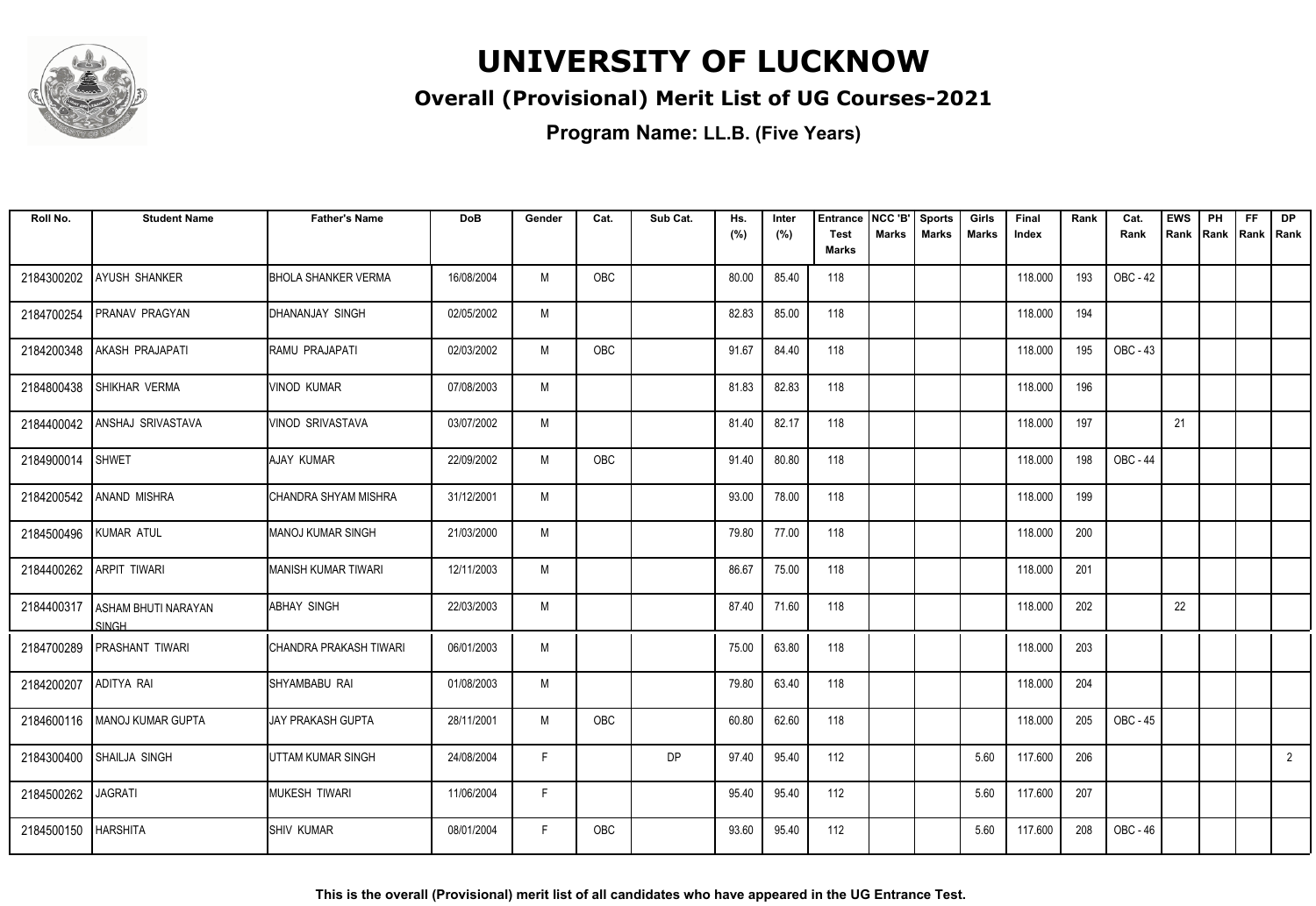

### **Overall (Provisional) Merit List of UG Courses-2021**

| Roll No.   | <b>Student Name</b>             | <b>Father's Name</b>        | <b>DoB</b> | Gender | Cat.       | Sub Cat. | Hs.<br>(%) | Inter<br>(%) | <b>Entrance</b><br><b>Test</b><br><b>Marks</b> | NCC 'B'<br>Marks | <b>Sports</b><br><b>Marks</b> | Girls<br>Marks | Final<br>Index | Rank | Cat.<br>Rank    | <b>EWS</b><br>Rank | PH<br> Rank | <b>FF</b><br>Rank   Rank | <b>DP</b> |
|------------|---------------------------------|-----------------------------|------------|--------|------------|----------|------------|--------------|------------------------------------------------|------------------|-------------------------------|----------------|----------------|------|-----------------|--------------------|-------------|--------------------------|-----------|
| 2184800658 | SHRUTI DWIVEDI                  | <b>SANJAY DUBEY</b>         | 08/01/2002 | F.     |            |          | 90.20      | 92.20        | 112                                            |                  |                               | 5.60           | 117.600        | 209  |                 | 23                 |             |                          |           |
| 2184800445 | SHIPRA PRIYADARSHANI            | KRISHNA KUMAR CHAUBEY       | 20/02/2003 | F.     |            |          | 84.00      | 90.60        | 112                                            |                  |                               | 5.60           | 117.600        | 210  |                 |                    |             |                          |           |
| 2184900449 | VANDANA GHOSH                   | RAVI GHOSH                  | 13/09/1998 | F      |            |          | 74.00      | 86.20        | 112                                            |                  |                               | 5.60           | 117.600        | 211  |                 |                    |             |                          |           |
| 2184900442 | VAISHNAVI SURYAVANSHI           | <b>DIWAKAR SINGH</b>        | 09/04/2001 | F.     |            |          | 100.00     | 84.80        | 112                                            |                  |                               | 5.60           | 117.600        | 212  |                 |                    |             |                          |           |
| 2184600048 | <b>MAAHA SIDDIQUI</b>           | MUZAMMIL HUSAIN             | 27/04/2001 | F      |            |          | 86.50      | 77.20        | 112                                            |                  |                               | 5.60           | 117.600        | 213  |                 |                    |             |                          |           |
| 2184500068 | <b>HADAF ANSARI</b>             | RAFIQ ALI ANSARI            | 30/04/2002 | F      | <b>OBC</b> |          | 82.00      | 76.80        | 112                                            |                  |                               | 5.60           | 117.600        | 214  | <b>OBC - 47</b> |                    |             |                          |           |
| 2184800017 | <b>RUQUAYA OBAID JAFRI</b>      | <b>ARIF OBAID JAFRI</b>     | 22/06/2002 | F.     |            |          | 81.60      | 76.80        | 112                                            |                  |                               | 5.60           | 117.600        | 215  |                 |                    |             |                          |           |
| 2184500249 | <b>ISHITA MISHRA</b>            | NAVNEET MISRA               | 22/06/2002 | F.     |            |          | 87.33      | 76.60        | 112                                            |                  |                               | 5.60           | 117.600        | 216  |                 |                    |             |                          |           |
| 2184700216 | PRAGATI YADAV                   | HARISHCHANDRA YADAV         | 08/03/2003 | F.     | <b>OBC</b> |          | 65.60      | 74.33        | 112                                            |                  |                               | 5.60           | 117.600        | 217  | <b>OBC - 48</b> |                    |             |                          |           |
| 2184400626 | DARSHIKA SHAHI                  | ASHOK KUMAR SHAHI           | 15/12/2002 | F      |            |          | 85.00      | 73.20        | 112                                            |                  |                               | 5.60           | 117.600        | 218  |                 |                    |             |                          |           |
| 2184800503 | <b>SHIVANGI TIWARI</b>          | <b>UMA SHANKAR TIWARI</b>   | 07/03/2002 | F.     |            |          | 72.80      | 71.00        | 112                                            |                  |                               | 5.60           | 117.600        | 219  |                 |                    |             |                          |           |
| 2184700375 | PRITI YADAV                     | <b>ABHAY RAJ YADAV</b>      | 15/07/2003 | F.     | OBC        |          | 78.17      | 64.60        | 112                                            |                  |                               | 5.60           | 117.600        | 220  | OBC - 49        |                    |             |                          |           |
| 2184400357 | <b>ASHUTOSH PANDEY</b>          | MAHENDRA PANDEY             | 03/09/2003 | M      |            |          | 88.80      | 88.80        | 116                                            |                  |                               |                | 116.000        | 221  |                 |                    |             |                          |           |
|            | 2184400568   BHAVESH PRATAP RAI | ISHATRUJEET RAI             | 09/08/2004 | M      |            |          | 90.60      | 88.40        | 116                                            |                  |                               |                | 116.000        | 222  |                 |                    |             |                          |           |
| 2184800416 | SHAURYA DWIVEDI                 | <b>DINESH CHANDRA DUBEY</b> | 25/10/2002 | M      |            |          | 68.00      | 87.20        | 116                                            |                  |                               |                | 116.000        | 223  |                 |                    |             |                          |           |
| 2184400299 | <b>ARYAN SHUKLA</b>             | ALOK KUMAR SHUKLA           | 04/07/2003 | M      |            |          | 86.80      | 84.60        | 116                                            |                  |                               |                | 116.000        | 224  |                 |                    |             |                          |           |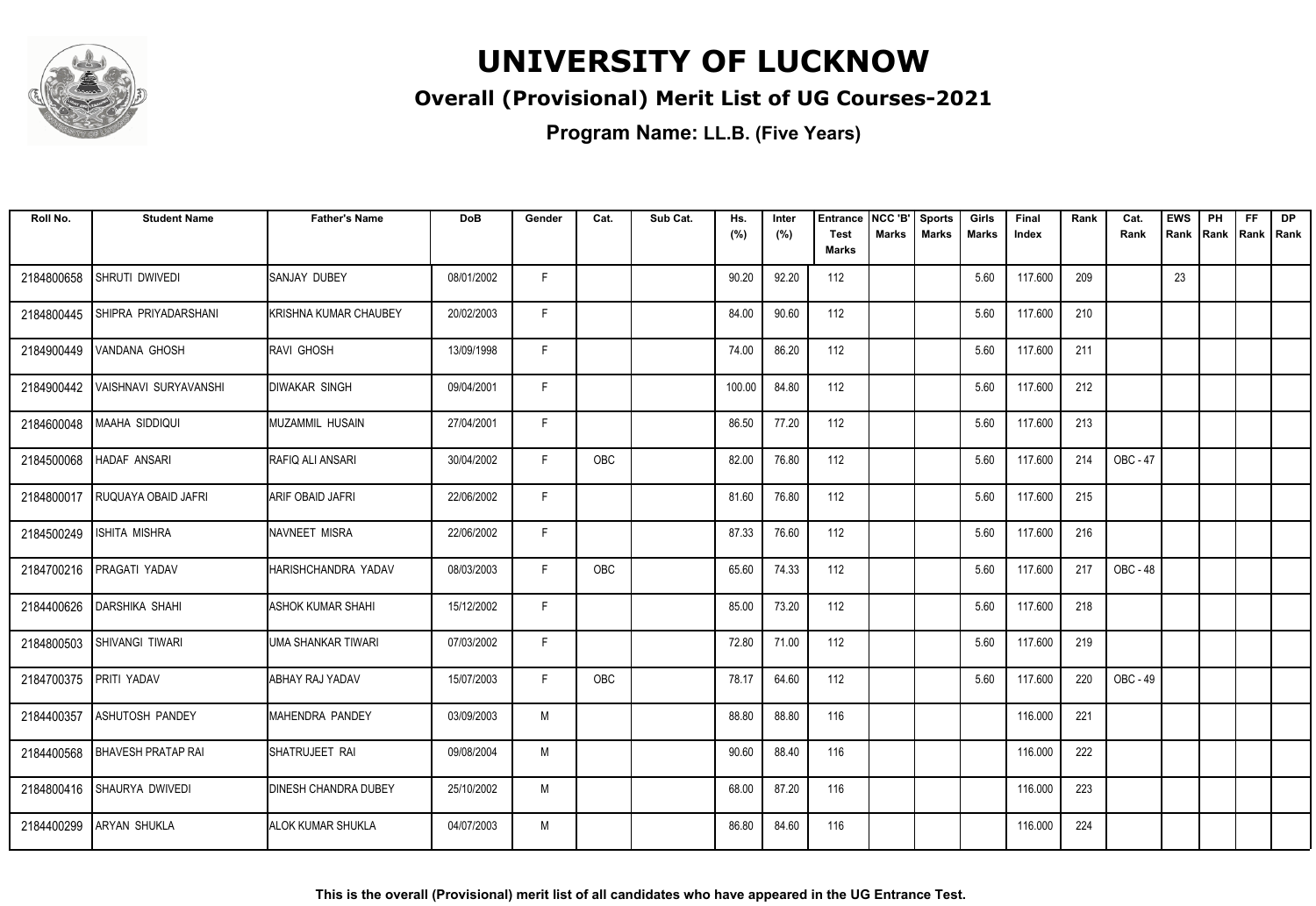

### **Overall (Provisional) Merit List of UG Courses-2021**

| Roll No.              | <b>Student Name</b>                      | <b>Father's Name</b>          | <b>DoB</b> | Gender | Cat.       | Sub Cat. | Hs.<br>(%) | Inter<br>(%) | <b>Entrance</b><br><b>Test</b> | NCC 'B'<br><b>Marks</b> | <b>Sports</b><br><b>Marks</b> | Girls<br>Marks | Final<br>Index | Rank | Cat.<br>Rank | <b>EWS</b><br>Rank | PH<br>Rank | <b>FF</b><br>Rank   Rank | DP |
|-----------------------|------------------------------------------|-------------------------------|------------|--------|------------|----------|------------|--------------|--------------------------------|-------------------------|-------------------------------|----------------|----------------|------|--------------|--------------------|------------|--------------------------|----|
|                       |                                          |                               |            |        |            |          |            |              | <b>Marks</b>                   |                         |                               |                |                |      |              |                    |            |                          |    |
| 2184400324            | <b>ASHISH KUMAR</b>                      | <b>BADRI VISHAL</b>           | 08/09/2005 | M      | SC         |          | 86.67      | 84.40        | 116                            |                         |                               |                | 116.000        | 225  | $SC - 4$     |                    |            |                          |    |
| 2184600343            | NAMAN MISHRA                             | ASHWANI KUMAR MISHRA          | 03/11/2004 | M      |            |          | 72.67      | 84.40        | 116                            |                         |                               |                | 116.000        | 226  |              |                    |            |                          |    |
| 2184500215 HUMAYU ALI |                                          | ABDUL QUDDUS ANSARI           | 23/11/2002 | M      |            |          | 80.40      | 83.80        | 116                            |                         |                               |                | 116.000        | 227  |              |                    |            |                          |    |
| 2184900028            | SIDDHANT DUBEY                           | <b>I</b> SHYAM JI DUBEY       | 06/01/2001 | M      |            |          | 79.60      | 83.20        | 116                            |                         |                               |                | 116.000        | 228  |              |                    |            |                          |    |
| 2184700090            | OM PANDEY                                | <b>AMAL KUMAR PANDEY</b>      | 05/08/2004 | M      |            |          | 95.20      | 83.00        | 116                            |                         |                               |                | 116.000        | 229  |              | 24                 |            |                          |    |
| 2184700446            | <b>PUSHPENDRA PRATAP</b><br><b>SINGH</b> | <b>BRIJENDRA PRATAP SINGH</b> | 26/09/2004 | M      |            |          | 87.20      | 81.60        | 116                            |                         |                               |                | 116.000        | 230  |              |                    |            |                          |    |
| 2184300081            | <b>ABHIJAT MISHRA</b>                    | <b>GIRISH MISHRA</b>          | 29/12/2002 | M      |            |          | 72.50      | 77.40        | 116                            |                         |                               |                | 116.000        | 231  |              | 25                 |            |                          |    |
| 2184300375            | <b>SAGAR PANDEY</b>                      | <b>ARVIND KUMAR PANDEY</b>    | 10/07/2003 | M      |            |          | 73.60      | 75.00        | 116                            |                         |                               |                | 116.000        | 232  |              |                    |            |                          |    |
| 2184700283            | <b>PRASHANT KUMAR</b>                    | <b>RAM BILASH PANDEY</b>      | 16/03/2003 | M      |            |          | 71.60      | 72.80        | 116                            |                         |                               |                | 116.000        | 233  |              |                    |            |                          |    |
| 2184400198            | <b>APOORV TIWARI</b>                     | <b>ASHOK TIWARI</b>           | 15/11/2003 | M      |            |          | 77.20      | 68.60        | 116                            |                         |                               |                | 116.000        | 234  |              |                    |            |                          |    |
| 2184700416            | PRIYANSHU                                | ANIL KUMAR PANDEY             | 15/01/2003 | M      |            |          | 83.20      | 66.00        | 116                            |                         |                               |                | 116.000        | 235  |              |                    |            |                          |    |
| 2184900452 VANSH RANA |                                          | <b>ASHOK KUMAR</b>            | 01/07/2004 | M      | OBC        |          | 82.67      | 66.00        | 116                            |                         |                               |                | 116.000        | 236  | OBC - 50     |                    |            |                          |    |
|                       | 2184200375 AKSHAT GUPTA                  | <b>IRAVI KUMAR GUPTA</b>      | 08/03/2002 | M      | OBC        |          | 81.40      | 65.40        | 116                            |                         |                               |                | 116.000        | 237  | OBC - 51     |                    |            |                          |    |
|                       | 2184800463 SHIVAM CHANDRA                | SATISH BAHADUR                | 03/05/2005 | M      | OBC        |          | 78.80      | 59.20        | 116                            |                         |                               |                | 116.000        | 238  | OBC - 52     |                    |            |                          |    |
| 2184200491            | <b>AMIT MAURYA</b>                       | MAHENDRA MAURYA               | 14/12/2000 | M      | OBC        |          | 80.00      | 57.40        | 116                            |                         |                               |                | 116.000        | 239  | OBC - 53     |                    |            |                          |    |
|                       | 2184700063 NITISH MAURYA                 | RAMESH MAURYA                 | 26/05/2003 | M      | <b>OBC</b> |          | 64.33      | 56.60        | 116                            |                         |                               |                | 116.000        | 240  | OBC - 54     |                    |            |                          |    |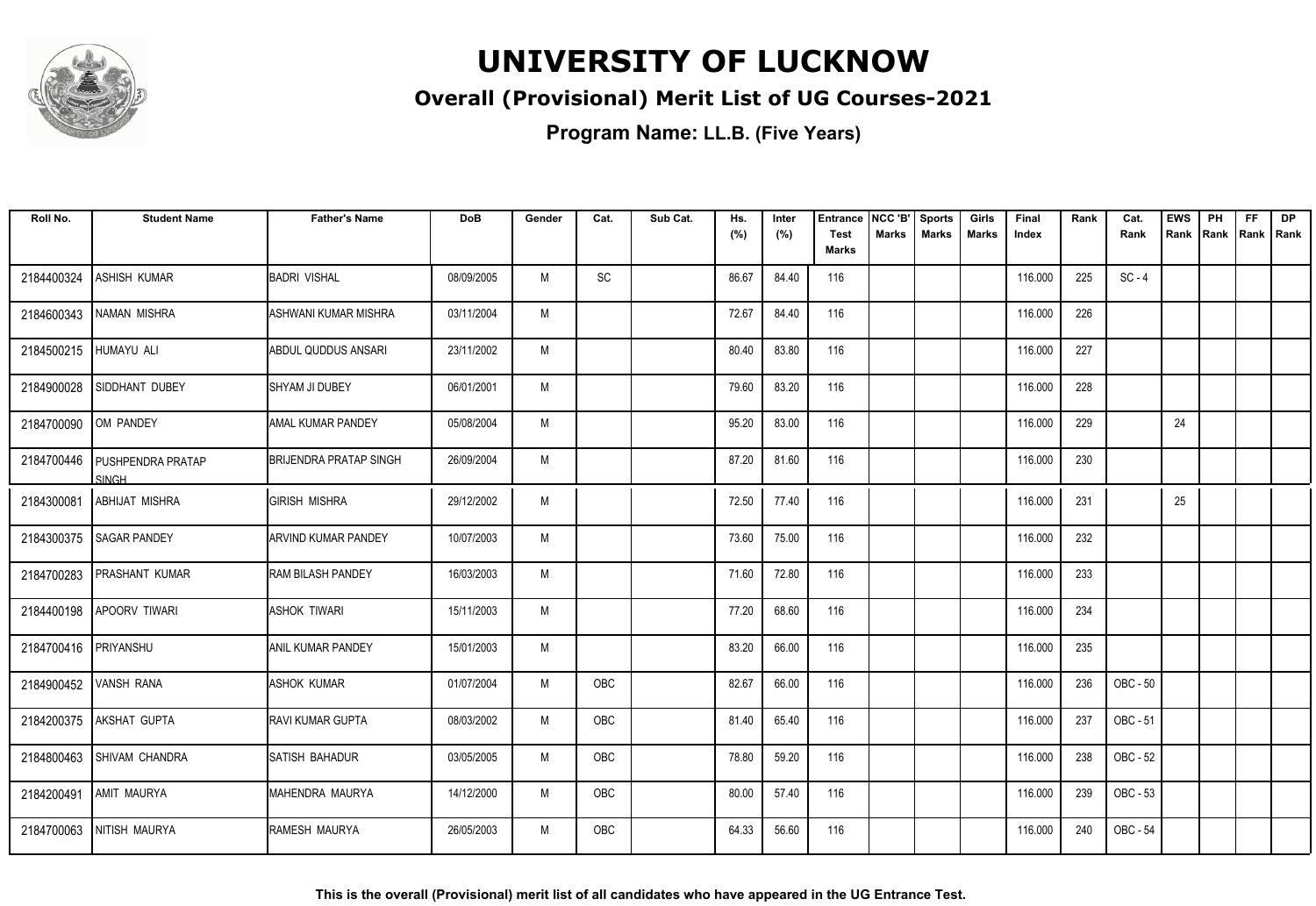

### **Overall (Provisional) Merit List of UG Courses-2021**

| Roll No.   | <b>Student Name</b>       | <b>Father's Name</b>           | <b>DoB</b> | Gender | Cat.       | Sub Cat. | Hs.<br>(%) | Inter<br>(%) | Entrance<br><b>Test</b><br>Marks | NCC 'B'<br><b>Marks</b> | <b>Sports</b><br><b>Marks</b> | Girls<br>Marks | Final<br>Index | Rank | Cat.<br>Rank    | <b>EWS</b><br>Rank IRank | PH | <b>FF</b><br>Rank   Rank | <b>DP</b> |
|------------|---------------------------|--------------------------------|------------|--------|------------|----------|------------|--------------|----------------------------------|-------------------------|-------------------------------|----------------|----------------|------|-----------------|--------------------------|----|--------------------------|-----------|
| 2184300366 | <b>RIYA SRIVASTAVA</b>    | <b>DILEEP KUMAR SRIVASTAVA</b> | 15/07/2003 | F      |            |          | 90.00      | 96.60        | 110                              |                         |                               | 5.50           | 115.500        | 241  |                 |                          |    |                          |           |
| 2184500423 | KHUSHI JAISWAL            | IRAVI PRAKASH JAISWAL          | 22/01/2004 | F      | OBC        |          | 94.60      | 93.80        | 110                              |                         |                               | 5.50           | 115.500        | 242  | OBC - 55        |                          |    |                          |           |
| 2184200614 | ANJALI LAKHA              | <b>SANJEEV KUMAR</b>           | 12/08/2003 | F      | <b>OBC</b> |          | 84.40      | 93.17        | 110                              |                         |                               | 5.50           | 115.500        | 243  | OBC - 56        |                          |    |                          |           |
| 2184200633 | ANJANA DIXIT              | <b>VIJAY KUMAR DIXIT</b>       | 26/01/2005 | E      |            |          | 85.50      | 84.60        | 110                              |                         |                               | 5.50           | 115.500        | 244  |                 | 26                       |    |                          |           |
| 2184400230 | ARCHI UPADHYAY            | DEENDAYAL UPADHYAY             | 22/12/2002 | F      |            |          | 87.40      | 84.00        | 110                              |                         |                               | 5.50           | 115.500        | 245  |                 | 27                       |    |                          |           |
| 2184800653 | SHRIYA YADAV              | <b>IDEV NARAIN YADAV</b>       | 02/07/2002 | F      | <b>OBC</b> |          | 91.00      | 83.80        | 110                              |                         |                               | 5.50           | 115.500        | 246  | OBC - 57        |                          |    |                          |           |
| 2184700412 | <b>PRIYANSHI UPADHYAY</b> | <b>IPRADEEP UPADHYAY</b>       | 09/10/2002 | F      |            |          | 77.40      | 83.25        | 110                              |                         |                               | 5.50           | 115.500        | 247  |                 |                          |    |                          |           |
| 2184600044 | LAXMI SWARNKAR            | ISITARAM SWARNKAR              | 20/05/2003 | F      | OBC        |          | 83.17      | 81.20        | 110                              |                         |                               | 5.50           | 115.500        | 248  | <b>OBC - 58</b> |                          |    |                          |           |
| 2184800188 | SANSKRITI SHUKLA          | ISHASHI KANT SHUKLA            | 03/11/2001 | F      |            |          | 90.40      | 80.00        | 110                              |                         |                               | 5.50           | 115.500        | 249  |                 |                          |    |                          |           |
| 2184800150 | <b>SANCHITA AMBASHT</b>   | <b>I</b> PIYUSH AMBASHT        | 09/07/2003 | F      |            |          | 75.00      | 77.00        | 110                              |                         |                               | 5.50           | 115.500        | 250  |                 |                          |    |                          |           |
| 2184800131 | <b>SAMIKSHA PANDEY</b>    | <b>ARVIND KUMAR PANDEY</b>     | 11/10/2001 | F      |            |          | 95.00      | 76.40        | 110                              |                         |                               | 5.50           | 115.500        | 251  |                 |                          |    |                          |           |
| 2184700661 | <b>RIYA SINGH</b>         | Imanoj singh                   | 15/07/2002 | F      |            |          | 83.67      | 74.00        | 110                              |                         |                               | 5.50           | 115.500        | 252  |                 |                          |    |                          |           |
| 2184800269 | <b>SAUMYA PATEL</b>       | MAHESH PATEL                   | 31/12/2002 | F      | OBC        |          | 77.83      | 71.00        | 110                              |                         |                               | 5.50           | 115.500        | 253  | OBC - 59        |                          |    |                          |           |
| 2184800698 | SHUBHANGI SINGH           | AJAY KUMAR SINGH               | 13/03/2002 | F      |            |          | 89.80      | 70.00        | 110                              |                         |                               | 5.50           | 115.500        | 254  |                 | 28                       |    |                          |           |
| 2184400595 | CHANCHAL KUMARI           | <b>BASDEO RAY</b>              | 09/05/2000 | F      |            |          | 68.40      | 68.60        | 110                              |                         |                               | 5.50           | 115.500        | 255  |                 |                          |    |                          |           |
| 2184800135 | <b>SAMRIDDHI PANDEY</b>   | BIJENDRA PANDEY                | 14/12/2001 | F      |            |          | 87.00      | 68.20        | 110                              |                         |                               | 5.50           | 115.500        | 256  |                 |                          |    |                          |           |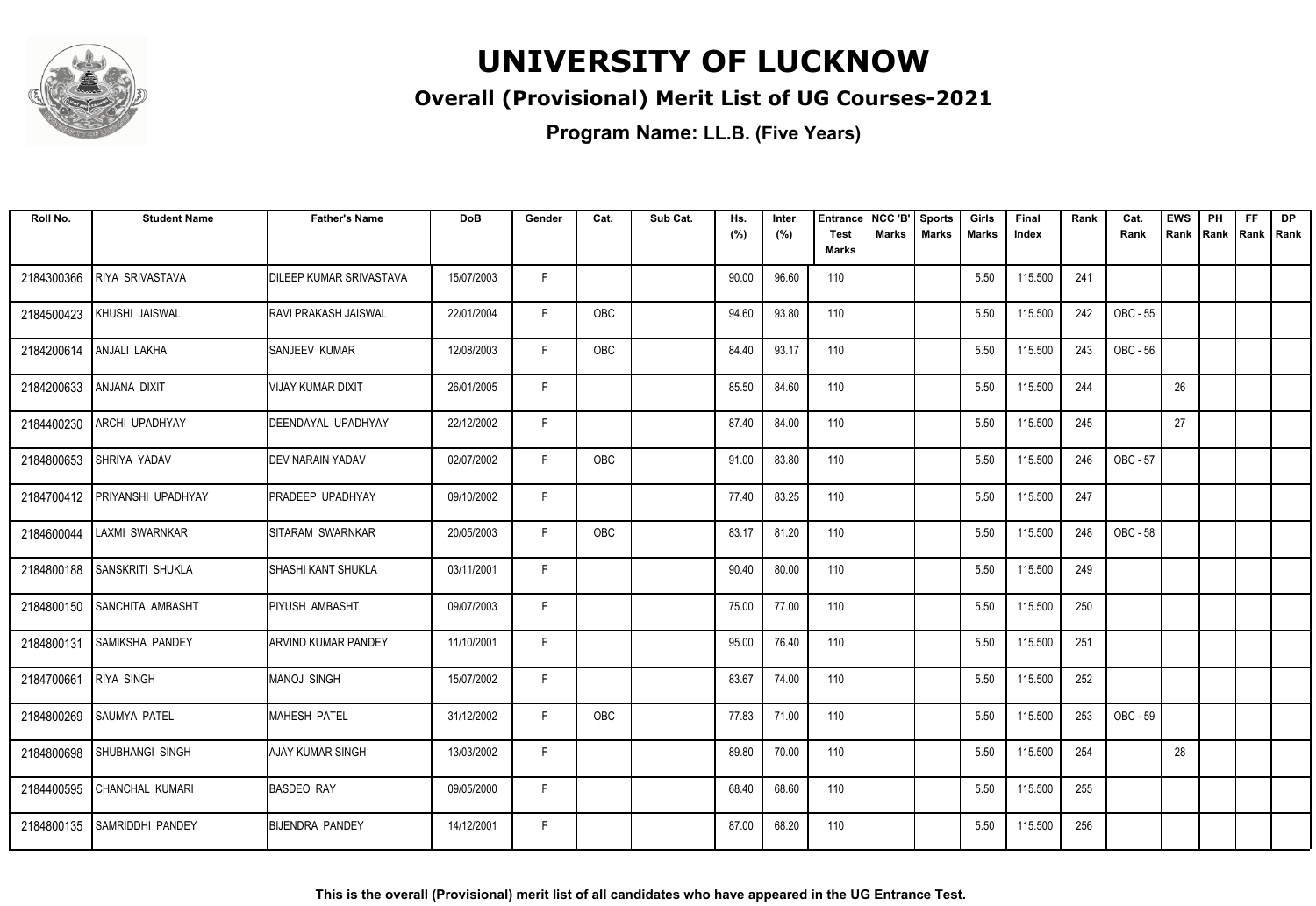

### **Overall (Provisional) Merit List of UG Courses-2021**

| Roll No.   | <b>Student Name</b>              | <b>Father's Name</b>                    | <b>DoB</b> | Gender | Cat.       | Sub Cat. | Hs.   | Inter | <b>Entrance</b>             | NCC 'B'      | <b>Sports</b> | Girls        | Final   | Rank | Cat.     | <b>EWS</b> | PH   | FF          | <b>DP</b> |
|------------|----------------------------------|-----------------------------------------|------------|--------|------------|----------|-------|-------|-----------------------------|--------------|---------------|--------------|---------|------|----------|------------|------|-------------|-----------|
|            |                                  |                                         |            |        |            |          | (%)   | (%)   | <b>Test</b><br><b>Marks</b> | <b>Marks</b> | <b>Marks</b>  | <b>Marks</b> | Index   |      | Rank     | Rank       | Rank | Rank   Rank |           |
| 2184200585 | ANCHAL VERMA                     | <b>ATUL KUMAR</b>                       | 04/07/2003 | M      | OBC        |          | 97.80 | 96.40 | 114                         |              |               |              | 114.000 | 257  | OBC - 60 |            |      |             |           |
| 2184700232 | PRAJJWAL PRATAP SINGH            | AMRESH PAL SINGH                        | 15/08/2004 | M      |            |          | 85.80 | 94.40 | 114                         |              |               |              | 114.000 | 258  |          |            |      |             |           |
| 2184200002 | <b>ABHINAV SONI</b>              | <b>SHRAWAN KUMAR VERMA</b>              | 18/04/2003 | M      | OBC        |          | 89.80 | 91.00 | 114                         |              |               |              | 114.000 | 259  | OBC - 61 |            |      |             |           |
| 2184200402 | ALI BAQAR ZAIDI                  | SHABAB HAIDER ZAIDI                     | 25/09/2002 | M      |            |          | 82.50 | 90.20 | 114                         |              |               |              | 114.000 | 260  |          |            |      |             |           |
| 2184300495 | YASHASVI MISHRA                  | <b>SATYENDRA KUMAR</b><br><b>MISHRA</b> | 13/11/2004 | M      |            |          | 82.60 | 89.60 | 114                         |              |               |              | 114.000 | 261  |          |            |      |             |           |
|            | 2184700056 NITIN PANDEY          | <b>VIPIN CHANDRA PANDEY</b>             | 02/01/2005 | M      |            |          | 91.40 | 87.40 | 114                         |              |               |              | 114.000 | 262  |          | 29         |      |             |           |
|            | 2184600335 NAIMISH SINGH RATHOUR | <b>ASHISH KUMAR SINGH</b>               | 07/08/2003 | M      |            |          | 86.40 | 87.40 | 114                         |              |               |              | 114.000 | 263  |          |            |      |             |           |
| 2184600244 | <b>MOHD SAIF</b>                 | <b>MOHD SHAREEF</b>                     | 03/09/2002 | M      | OBC        |          | 86.60 | 84.60 | 114                         |              |               |              | 114.000 | 264  | OBC - 62 |            |      |             |           |
|            | 2184600102   MANISH TYAGI        | YOGESH TYAGI                            | 01/08/2003 | M      |            |          | 72.20 | 84.40 | 114                         |              |               |              | 114.000 | 265  |          |            |      |             |           |
| 2184600093 | MANGALAM TRIPATHI                | <b>GAUTAM TRIPATHI</b>                  | 02/03/2003 | M      |            |          | 85.50 | 83.00 | 114                         |              |               |              | 114.000 | 266  |          |            |      |             |           |
| 2184200397 | <b>ALAKH VERMA</b>               | <b>VINOD KUMAR</b>                      | 25/12/2003 | M      | <b>OBC</b> |          | 77.20 | 81.80 | 114                         |              |               |              | 114.000 | 267  | OBC - 63 |            |      |             |           |
| 2184900367 | Iutkarsh mishra                  | ADITYA PRAKASH MISHRA                   | 05/07/2002 | M      |            |          | 92.00 | 81.60 | 114                         |              |               |              | 114.000 | 268  |          | 30         |      |             |           |
| 2184300133 | <b>ADITYA SINGH</b>              | <b>MANOJ SINGH</b>                      | 12/08/2004 | M      |            |          | 87.60 | 80.80 | 114                         |              |               |              | 114.000 | 269  |          | 31         |      |             |           |
| 2184800250 | SATYAMEVA JYATE                  | <b>SANJAY KUMAR</b>                     | 15/08/2002 | M      | OBC        |          | 75.80 | 79.60 | 114                         |              |               |              | 114.000 | 270  | OBC - 64 |            |      |             |           |
|            | 2184700604 RISHABH YADAV         | JEET BAHADUR YADAV                      | 20/10/2003 | M      | OBC        |          | 75.00 | 78.80 | 114                         |              |               |              | 114.000 | 271  | OBC - 65 |            |      |             |           |
| 2184300034 | <b>AAYUSH KUMAR DUBEY</b>        | IPANCHRATNA KUMAR<br><b>DUBEY</b>       | 27/08/2001 | M      |            |          | 83.60 | 76.60 | 114                         |              |               |              | 114.000 | 272  |          |            |      |             |           |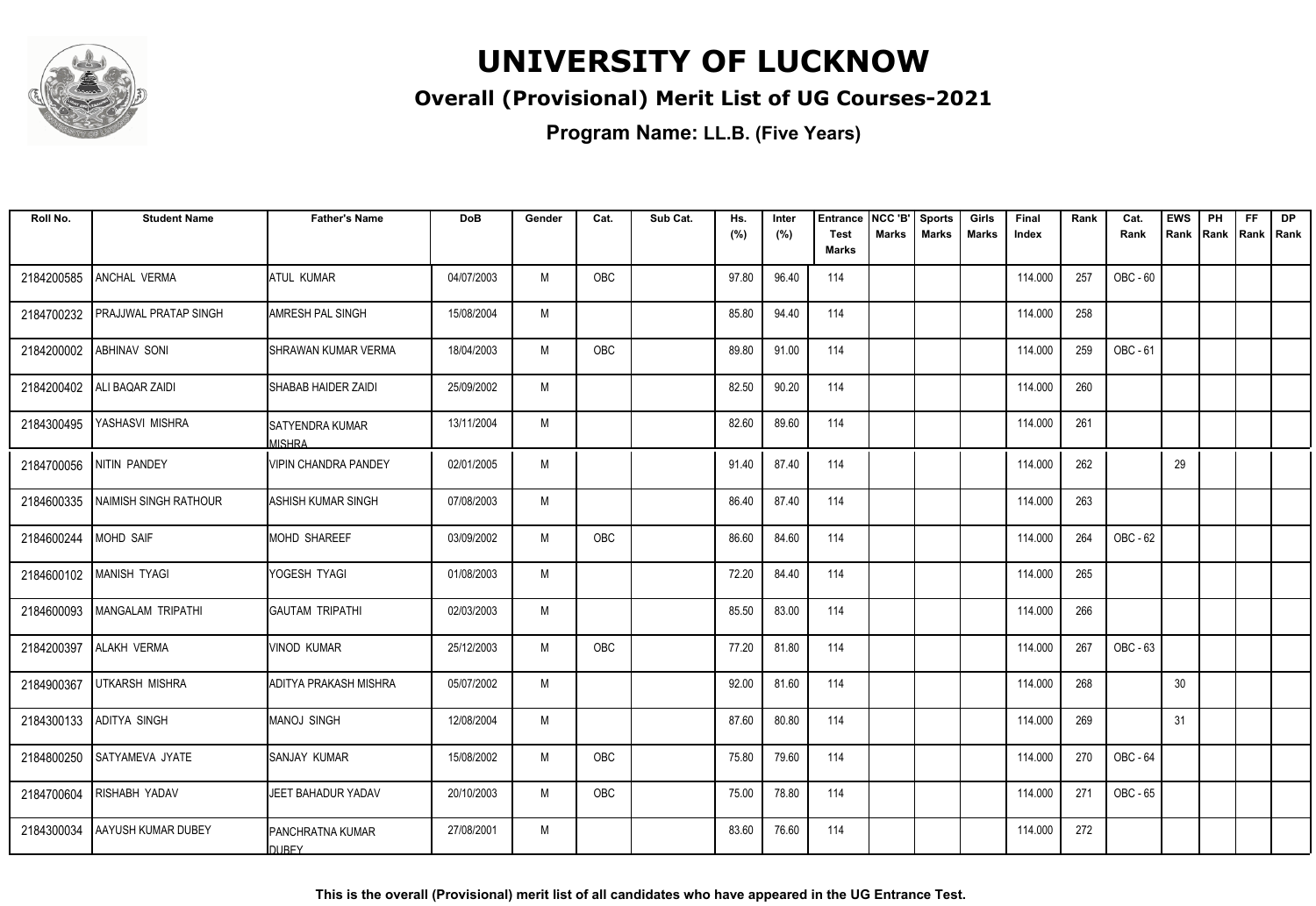

### **Overall (Provisional) Merit List of UG Courses-2021**

| Roll No.   | <b>Student Name</b>         | <b>Father's Name</b>            | <b>DoB</b> | Gender | Cat. | Sub Cat. | Hs.   | Inter | <b>Entrance</b>             | NCC 'B'      | <b>Sports</b> | Girls        | Final   | Rank | Cat.     | <b>EWS</b> | PH   | FF          | <b>DP</b> |
|------------|-----------------------------|---------------------------------|------------|--------|------|----------|-------|-------|-----------------------------|--------------|---------------|--------------|---------|------|----------|------------|------|-------------|-----------|
|            |                             |                                 |            |        |      |          | (%)   | (%)   | <b>Test</b><br><b>Marks</b> | <b>Marks</b> | <b>Marks</b>  | <b>Marks</b> | Index   |      | Rank     | Rank       | Rank | Rank   Rank |           |
| 2184200030 | ABHISHEK KUMAR              | <b>BUJHARAT RAM</b>             | 25/09/2003 | M      | SC   |          | 82.40 | 73.33 | 114                         |              |               |              | 114.000 | 273  | $SC - 5$ |            |      |             |           |
| 2184700519 | RAM VERMA                   | KRISHNA KUMAR                   | 20/03/2002 | M      | OBC  |          | 79.80 | 71.80 | 114                         |              |               |              | 114.000 | 274  | OBC - 66 |            |      |             |           |
| 2184400318 | ASHEESH SHUKLA              | JITENDRA KUMAR SHUKLA           | 19/03/2002 | M      |      |          | 87.33 | 71.20 | 114                         |              |               |              | 114.000 | 275  |          |            |      |             |           |
| 2184700234 | <b>PRAKASH SINGH</b>        | <b>ASHOK SINGH</b>              | 16/03/2004 | M      |      |          | 72.17 | 66.40 | 114                         |              |               |              | 114.000 | 276  |          | 32         |      |             |           |
| 2184900635 | YASH KUMAR PRAJAPATI        | AMRENDRA KUMAR<br><b>PRASAD</b> | 15/05/2003 | M      |      |          | 63.40 | 65.40 | 114                         |              |               |              | 114.000 | 277  |          |            |      |             |           |
| 2184600228 | <b>IMOHAMMED FAHAD KHAN</b> | <b>IMASEEHUDDIN KHAN</b>        | 11/03/2002 | M      |      |          | 79.80 | 62.20 | 114                         |              |               |              | 114.000 | 278  |          |            |      |             |           |
| 2184400253 | ARPAN KUMAR GIRI            | <b>BUDH DEO GIRI</b>            | 18/12/2002 | M      |      |          | 76.20 | 61.00 | 114                         |              |               |              | 114.000 | 279  |          |            |      |             |           |
| 2184200038 | ABHISHEK MISHRA             | RAJENDRA MISHRA                 | 26/01/2002 | M      |      |          | 92.00 | 56.20 | 114                         |              |               |              | 114.000 | 280  |          |            |      |             |           |
| 2184400562 | <b>BHABYA MISHRA</b>        | <b>SUNIL MISHRA</b>             | 10/10/2002 | F.     |      |          | 83.40 | 95.60 | 108                         |              |               | 5.40         | 113.400 | 281  |          |            |      |             |           |
| 2184800358 | <b>SHALINI RANJAN</b>       | RAJESH RANJAN SINGH             | 02/09/2003 | F      |      |          | 87.00 | 94.50 | 108                         |              |               | 5.40         | 113.400 | 282  |          |            |      |             |           |
|            | 2184600413 NETRIKA MAURYA   | <b>SUNIL KUMAR</b>              | 04/11/2003 | F      | OBC  |          | 98.97 | 94.40 | 108                         |              |               | 5.40         | 113.400 | 283  | OBC - 67 |            |      |             |           |
| 2184200532 | <b>ANAMIKA RAWAT</b>        | <b>AVDHESH KUMAR</b>            | 05/07/2003 | F.     | SC   |          | 94.83 | 94.40 | 108                         |              |               | 5.40         | 113.400 | 284  | $SC - 6$ |            |      |             |           |
| 2184200272 | <b>AGRIMA SINGH</b>         | VINENDRA PRATAP SINGH           | 09/09/2002 | F.     |      |          | 88.80 | 92.20 | 108                         |              |               | 5.40         | 113.400 | 285  |          |            |      |             |           |
| 2184900472 | VARSHA YADAV                | VIJAY KUMAR YADAV               | 16/08/2004 | F.     | OBC  |          | 85.83 | 91.60 | 108                         |              |               | 5.40         | 113.400 | 286  | OBC - 68 |            |      |             |           |
|            | 2184900450 VANISHA PANDEY   | <b>VINAY KRISHNA PANDEY</b>     | 16/10/2003 | F.     |      |          | 92.80 | 91.20 | 108                         |              |               | 5.40         | 113.400 | 287  |          |            |      |             |           |
|            | 2184800273 SAUMYA SINGH     | DHARMENDRA VIKRAM<br>SINGH      | 27/08/2004 | F      |      |          | 96.20 | 90.80 | 108                         |              |               | 5.40         | 113.400 | 288  |          |            |      |             |           |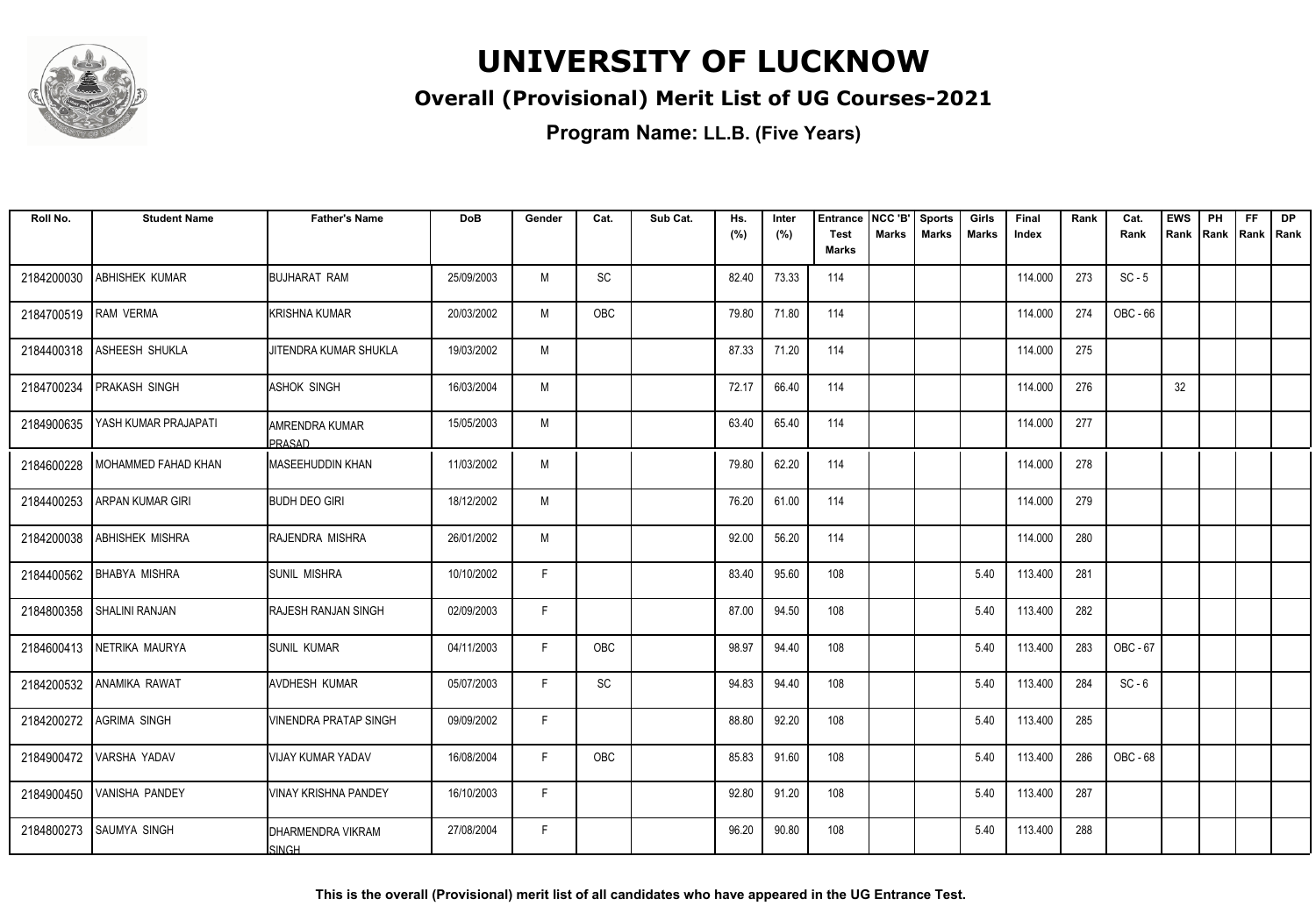

### **Overall (Provisional) Merit List of UG Courses-2021**

| Roll No.           | <b>Student Name</b>         | <b>Father's Name</b>           | <b>DoB</b> | Gender | Cat.       | Sub Cat. | Hs.<br>(%) | Inter<br>(%) | <b>Entrance</b><br><b>Test</b> | NCC 'B'<br>Marks | <b>Sports</b><br><b>Marks</b> | Girls<br>Marks | Final<br>Index | Rank | Cat.<br>Rank | <b>EWS</b><br>Rank | PH<br>Rank Rank Rank | FF. | <b>DP</b> |
|--------------------|-----------------------------|--------------------------------|------------|--------|------------|----------|------------|--------------|--------------------------------|------------------|-------------------------------|----------------|----------------|------|--------------|--------------------|----------------------|-----|-----------|
|                    |                             |                                |            |        |            |          |            |              | <b>Marks</b>                   |                  |                               |                |                |      |              |                    |                      |     |           |
| 2184200176         | ADITI YADAV                 | <b>GOPAL SINGH YADAV</b>       | 02/11/2004 | F.     | <b>OBC</b> |          | 90.00      | 89.80        | 108                            |                  |                               | 5.40           | 113.400        | 289  | OBC - 69     |                    |                      |     |           |
| 2184600346         | <b>INAMEESHA SRIVASTAVA</b> | ARVIND SRIVASTAVA              | 14/12/2002 | F.     |            |          | 86.00      | 86.60        | 108                            |                  |                               | 5.40           | 113.400        | 290  |              |                    |                      |     |           |
| 2184500303         | JAYATI SHUKLA               | <b>ABHAY KUMAR SHUKLA</b>      | 28/01/2003 | F      |            |          | 89.00      | 85.20        | 108                            |                  |                               | 5.40           | 113.400        | 291  |              |                    |                      |     |           |
| 2184900612         | <b>VRADHI TIWARI</b>        | SANTOSH TIWARI                 | 23/07/2003 | F      |            |          | 85.80      | 83.80        | 108                            |                  |                               | 5.40           | 113.400        | 292  |              |                    |                      |     |           |
| 2184500210         | <b>HRICHA SINGH</b>         | <b>ARUN KUMAR SINGH</b>        | 01/11/2002 | F      |            |          | 85.00      | 83.60        | 108                            |                  |                               | 5.40           | 113.400        | 293  |              |                    |                      |     |           |
| 2184200395         | AKSHITA SINGH               | <b>BIBHUTI NARAYAN SINGH</b>   | 14/11/2002 | F.     |            |          | 90.40      | 82.40        | 108                            |                  |                               | 5.40           | 113.400        | 294  |              |                    |                      |     |           |
| 2184800609         | SHREYA SINGH                | <b>BHUPENDRA SINGH</b>         | 26/06/2001 | F      |            |          | 80.17      | 82.40        | 108                            |                  |                               | 5.40           | 113.400        | 295  |              |                    |                      |     |           |
| 2184200287         | AISHWARYA MAURYA            | <b>VIJAY KUMAR MAURYA</b>      | 21/08/2003 | F.     | OBC        |          | 84.50      | 81.20        | 108                            |                  |                               | 5.40           | 113.400        | 296  | OBC - 70     |                    |                      |     |           |
| 2184900424         | <b>VAISHALI SHUKLA</b>      | RAMAKANT SHUKLA                | 01/01/2004 | F.     |            |          | 88.67      | 81.00        | 108                            |                  |                               | 5.40           | 113.400        | 297  |              |                    |                      |     |           |
| 2184900298         | <b>TANYA SHARMA</b>         | SANJAY SHARMA                  | 24/12/2001 | F.     |            |          | 80.50      | 80.20        | 108                            |                  |                               | 5.40           | 113.400        | 298  |              |                    |                      |     |           |
| 2184400721         | <b>DIVYA SINGH</b>          | SHAILESH KUMAR SINGH           | 21/02/2002 | F.     |            |          | 85.17      | 78.80        | 108                            |                  |                               | 5.40           | 113.400        | 299  |              |                    |                      |     |           |
| 2184400221         | ARADHYA AGRAHARI            | VINAY KUMAR AGRAHARI           | 10/10/2004 | F.     |            |          | 84.83      | 77.00        | 108                            |                  |                               | 5.40           | 113.400        | 300  |              | 33                 |                      |     |           |
| 2184800571         | SHRADDHA PATHAK             | RAVI SHANKAR PRASHAD<br>PATHAK | 14/08/2002 | F.     |            |          | 82.50      | 72.80        | 108                            |                  |                               | 5.40           | 113.400        | 301  |              | 34                 |                      |     |           |
| 2184500248         | <b>ISHITA</b>               | <b>VIJAY KUMAR GUPTA</b>       | 14/04/2003 | F.     |            |          | 66.20      | 67.00        | 108                            |                  |                               | 5.40           | 113.400        | 302  |              |                    |                      |     |           |
| 2184200168         | ADITI SINGH                 | <b>MANISH KUMAR SINGH</b>      | 24/01/2003 | F.     |            |          | 91.20      | 66.00        | 108                            |                  |                               | 5.40           | 113.400        | 303  |              |                    |                      |     |           |
| 2184700463 RAGINEE |                             | <b>GANGA PRASAD</b>            | 19/06/1996 | F.     | SC         |          | 74.83      | 65.80        | 108                            |                  |                               | 5.40           | 113.400        | 304  | $SC - 7$     |                    |                      |     |           |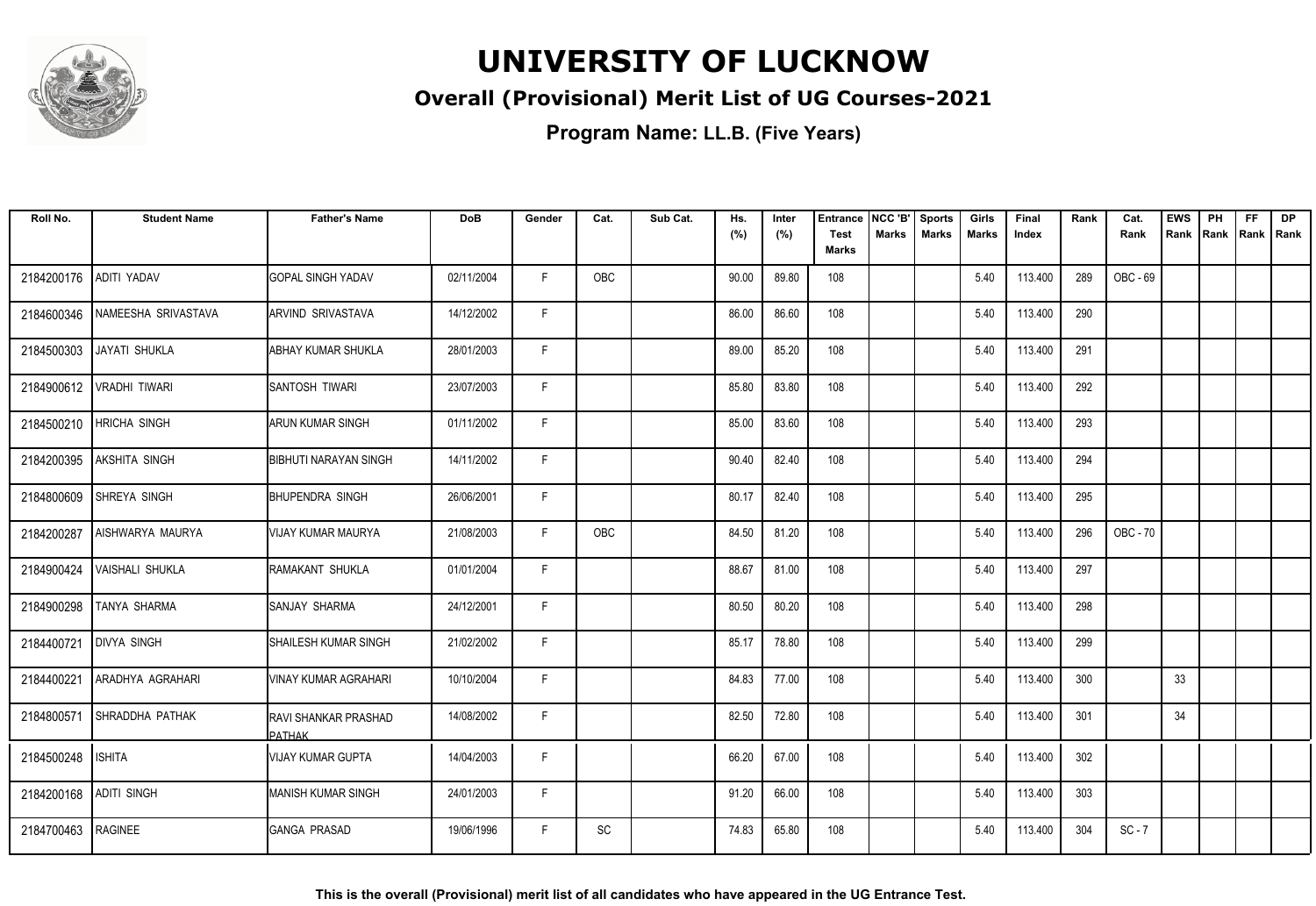

### **Overall (Provisional) Merit List of UG Courses-2021**

| Roll No.             | <b>Student Name</b>         | <b>Father's Name</b>                    | <b>DoB</b> | Gender | Cat.       | Sub Cat. | Hs.<br>(%) | Inter<br>(%) | <b>Entrance</b><br><b>Test</b> | NCC 'B'<br><b>Marks</b> | <b>Sports</b><br><b>Marks</b> | Girls<br>Marks | Final<br>Index | Rank | Cat.<br>Rank | <b>EWS</b><br>Rank | PH<br>Rank | <b>FF</b><br>Rank   Rank | <b>DP</b> |
|----------------------|-----------------------------|-----------------------------------------|------------|--------|------------|----------|------------|--------------|--------------------------------|-------------------------|-------------------------------|----------------|----------------|------|--------------|--------------------|------------|--------------------------|-----------|
|                      |                             |                                         |            |        |            |          |            |              | <b>Marks</b>                   |                         |                               |                |                |      |              |                    |            |                          |           |
| 2184900115           | SRISHTI KAMAL               | <b>SARVESH KUMAR KAMAL</b>              | 22/11/2003 | F.     | SC         |          | 86.50      | 64.80        | 108                            |                         |                               | 5.40           | 113.400        | 305  | $SC - 8$     |                    |            |                          |           |
| 2184400043           | <b>ANSHIKA</b>              | ARVIND KUMAR                            | 23/07/2003 | F.     | OBC        |          | 69.83      | 58.60        | 108                            |                         |                               | 5.40           | 113.400        | 306  | OBC - 71     |                    |            |                          |           |
| 2184600056           | <b>MADHUR VISHWAM SINGH</b> | IMANOJ KUMAR YADAV                      | 29/07/2001 | M      | <b>OBC</b> |          | 95.60      | 95.60        | 112                            |                         |                               |                | 112.000        | 307  | OBC - 72     |                    |            |                          |           |
| 2184700258           | PRANJAL                     | OM PRAKASH VERMA                        | 05/08/2004 | M      |            |          | 93.60      | 94.00        | 112                            |                         |                               |                | 112.000        | 308  |              |                    |            |                          |           |
| 2184300323           | PRABAL KUMAR SAXENA         | SHISHIR KUMAR                           | 05/04/2002 | M      |            |          | 88.67      | 91.60        | 112                            |                         |                               |                | 112.000        | 309  |              |                    |            |                          |           |
| 2184200065           | <b>ABHISHEK TIWARI</b>      | LALLAN TIWARI                           | 18/12/2003 | M      |            |          | 93.40      | 91.40        | 112                            |                         |                               |                | 112.000        | 310  |              | 35                 |            |                          |           |
| 2184400652 DEV BISEN |                             | <b>SUNIL KUMAR BISEN</b>                | 18/04/2003 | M      |            |          | 90.20      | 86.20        | 112                            |                         |                               |                | 112.000        | 311  |              |                    |            |                          |           |
|                      | 2184400449 AVIKAL PANDEY    | <b>ABHISHEK PANDEY</b>                  | 17/11/2003 | M      |            |          | 75.80      | 85.80        | 112                            |                         |                               |                | 112.000        | 312  |              |                    |            |                          |           |
| 2184700260           | PRANJAL MISHRA              | <b>HARI SHANKAR MISHRA</b>              | 09/01/2002 | M      |            |          | 93.00      | 85.40        | 112                            |                         |                               |                | 112.000        | 313  |              |                    |            |                          |           |
| 2184700045           | <b>NISHITH</b>              | <b>V.N TIWARI</b>                       | 24/05/2002 | M      |            |          | 85.60      | 84.00        | 112                            |                         |                               |                | 112.000        | 314  |              |                    |            |                          |           |
| 2184200190           | ADITYA GAUTAM               | <b>RAM NARESH GAUTAM</b>                | 17/03/2003 | M      | <b>SC</b>  |          | 88.00      | 83.80        | 112                            |                         |                               |                | 112.000        | 315  | $SC - 9$     |                    |            |                          |           |
| 2184400733           | <b>IDIVYANSH BACHHIL</b>    | <b>HIMANSHU KUMAR</b><br><b>BACHHII</b> | 18/07/2002 | M      | OBC        |          | 82.60      | 81.80        | 112                            |                         |                               |                | 112.000        | 316  | OBC - 73     |                    |            |                          |           |
|                      | 2184400367 ASHUTOSH SINGH   | RAVENDRA KUMAR SINGH                    | 13/03/2004 | M      |            |          | 77.40      | 81.00        | 112                            |                         |                               |                | 112.000        | 317  |              |                    |            |                          |           |
| 2184900643           | YASH VARDHAN TOMAR          | UPENDRA SINGH TOMAR                     | 12/11/2004 | M      |            |          | 94.33      | 78.20        | 112                            |                         |                               |                | 112.000        | 318  |              |                    |            |                          |           |
| 2184600366           | NAQEE ABBAS                 | <b>SYED ZIA ABBAS</b>                   | 05/09/2004 | M      |            |          | 78.83      | 78.00        | 112                            |                         |                               |                | 112.000        | 319  |              |                    |            |                          |           |
|                      | 2184800018 SAAD SAGEER      | SAGEER AHMAD                            | 04/02/2003 | M      |            |          | 88.00      | 77.20        | 112                            |                         |                               |                | 112.000        | 320  |              |                    |            |                          |           |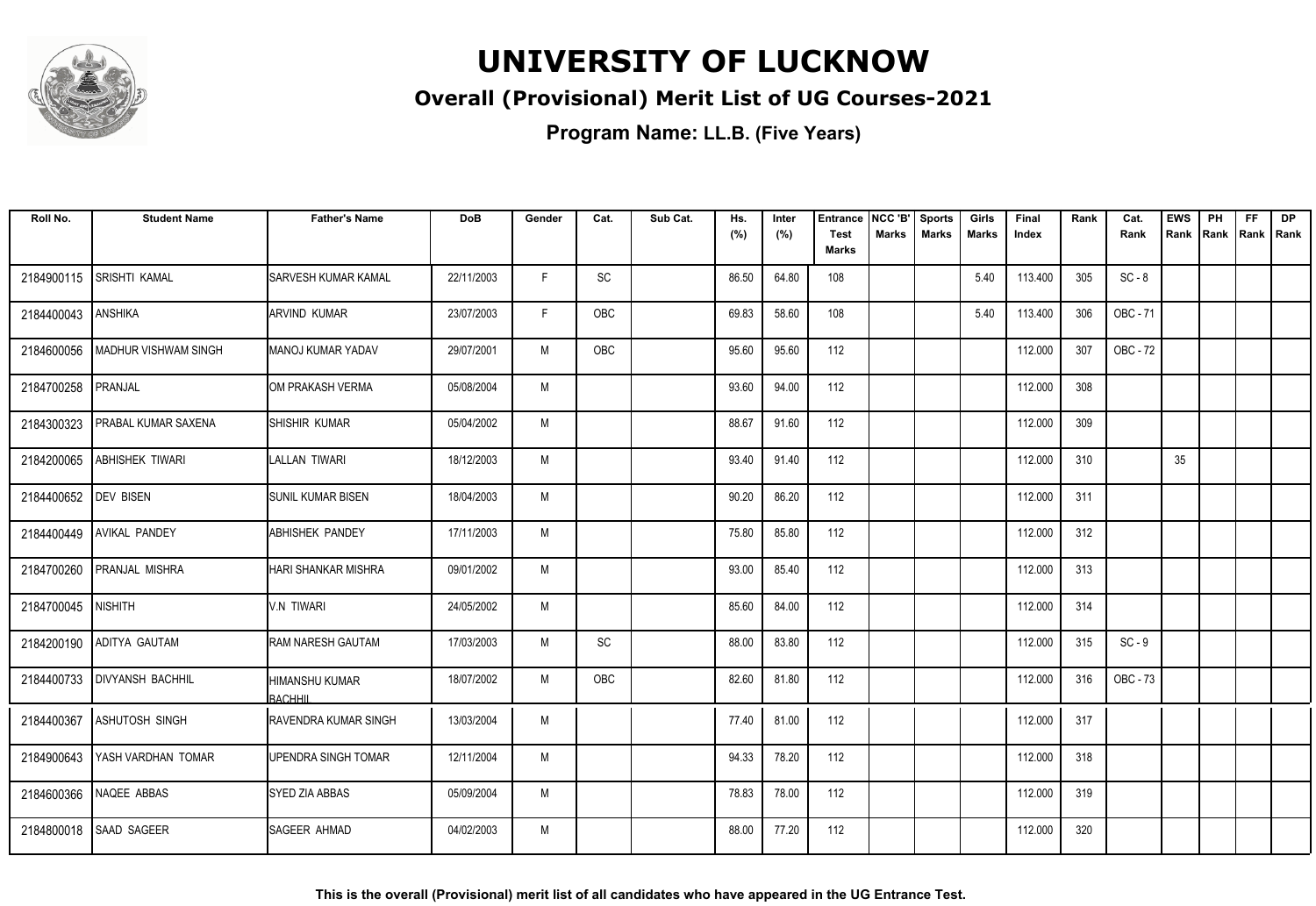

### **Overall (Provisional) Merit List of UG Courses-2021**

| Roll No.   | <b>Student Name</b>        | <b>Father's Name</b>                      | <b>DoB</b> | Gender | Cat. | Sub Cat. | Hs.<br>(%) | Inter<br>(%) | <b>Entrance</b><br><b>Test</b><br><b>Marks</b> | NCC 'B'<br><b>Marks</b> | <b>Sports</b><br><b>Marks</b> | Girls<br>Marks | Final<br>Index | Rank | Cat.<br>Rank | <b>EWS</b><br>Rank | PH<br>Rank | <b>FF</b><br>Rank Rank | <b>DP</b> |
|------------|----------------------------|-------------------------------------------|------------|--------|------|----------|------------|--------------|------------------------------------------------|-------------------------|-------------------------------|----------------|----------------|------|--------------|--------------------|------------|------------------------|-----------|
| 2184200077 | ABHISHEK YADAV             | VINOD KUMAR YADAV                         | 25/02/2003 | M      | OBC  |          | 78.00      | 77.17        | 112                                            |                         |                               |                | 112.000        | 321  | OBC - 74     |                    |            |                        |           |
| 2184300348 | RAHUL SINGH                | IRAJBIR SINGH                             | 09/07/2003 | M      | SC   |          | 78.80      | 77.00        | 112                                            |                         |                               |                | 112.000        | 322  | $SC - 10$    |                    |            |                        |           |
| 2184800222 | <b>SATVIK SHARMA</b>       | INARENDRA KUMAR<br><b>SHARMA</b>          | 26/06/2001 | M      |      |          | 88.60      | 76.40        | 112                                            |                         |                               |                | 112.000        | 323  |              |                    |            |                        |           |
| 2184900364 | UTKARSH KESARWANI          | <b>VISHNU BHAGWAN</b><br><b>KESARWANI</b> | 08/10/2001 | M      |      |          | 61.33      | 76.40        | 112                                            |                         |                               |                | 112.000        | 324  |              | 36                 |            |                        |           |
| 2184900573 | <b>VISHAL KUMAR SINGH</b>  | MITHILESH KUMAR SINGH                     | 10/09/2002 | M      |      |          | 81.40      | 75.67        | 112                                            |                         |                               |                | 112.000        | 325  |              |                    |            |                        |           |
| 2184500255 | <b>ISHITA VIPUL MISHRA</b> | Ivipul mishra                             | 03/01/2002 | M      |      |          | 91.00      | 75.60        | 112                                            |                         |                               |                | 112.000        | 326  |              |                    |            |                        |           |
| 2184400675 | <b>DEVESH KUMAR</b>        | <b>KARAMVEER SINGH</b>                    | 28/02/2002 | M      | SC   |          | 82.20      | 73.80        | 112                                            |                         |                               |                | 112.000        | 327  | $SC - 11$    |                    |            |                        |           |
| 2184200233 | <b>ADITYA KUMAR MISHRA</b> | <b>AJEET KUMAR MISHRA</b>                 | 06/03/2003 | M      |      |          | 77.00      | 73.40        | 112                                            |                         |                               |                | 112.000        | 328  |              |                    |            |                        |           |
| 2184200026 | ABHISHEK DUBEY             | MANISH KUMAR DUBEY                        | 02/11/2003 | M      |      |          | 62.40      | 72.20        | 112                                            |                         |                               |                | 112.000        | 329  |              |                    |            |                        |           |
| 2184500476 | KRITARTH KAUSHAL PANDEY    | <b>BRIJ PANDEY</b>                        | 02/01/2002 | M      |      |          | 62.00      | 68.40        | 112                                            |                         |                               |                | 112.000        | 330  |              |                    |            |                        |           |
| 2184800490 | I SHIVAM KUMAR SINGH       | IANIL SINGH                               | 26/07/2002 | M      |      |          | 82.33      | 65.00        | 112                                            |                         |                               |                | 112.000        | 331  |              |                    |            |                        |           |
| 2184700054 | NITIK KUMAR                | VIDHI NARAYAN SINGH                       | 31/12/2002 | M      | OBC  |          | 61.17      | 64.80        | 112                                            |                         |                               |                | 112.000        | 332  | OBC - 75     |                    |            |                        |           |
| 2184800437 | SHIKHAR SRIVASTAVA         | <b>AJAY KUMAR SINHA</b>                   | 01/01/2003 | M      |      |          | 76.33      | 62.40        | 112                                            |                         |                               |                | 112.000        | 333  |              |                    |            |                        |           |
| 2184700125 | PARMENDRA KUMAR YADAV      | RAJA RAM YADAV                            | 07/06/2003 | M      | OBC  |          | 72.67      | 60.20        | 112                                            |                         |                               |                | 112.000        | 334  | OBC - 76     |                    |            |                        |           |
| 2184300075 | <b>ABHEEK PRATAP SINGH</b> | <b>DINENDRA SINGH</b>                     | 04/03/2004 | M      |      |          | 61.40      | 59.20        | 112                                            |                         |                               |                | 112.000        | 335  |              |                    |            |                        |           |
| 2184400680 | <b>DEVESH TIWARI</b>       | VISHNU BHUSHAN TIWARI                     | 12/03/2000 | M      |      |          | 62.60      | 55.40        | 112                                            |                         |                               |                | 112.000        | 336  |              |                    |            |                        |           |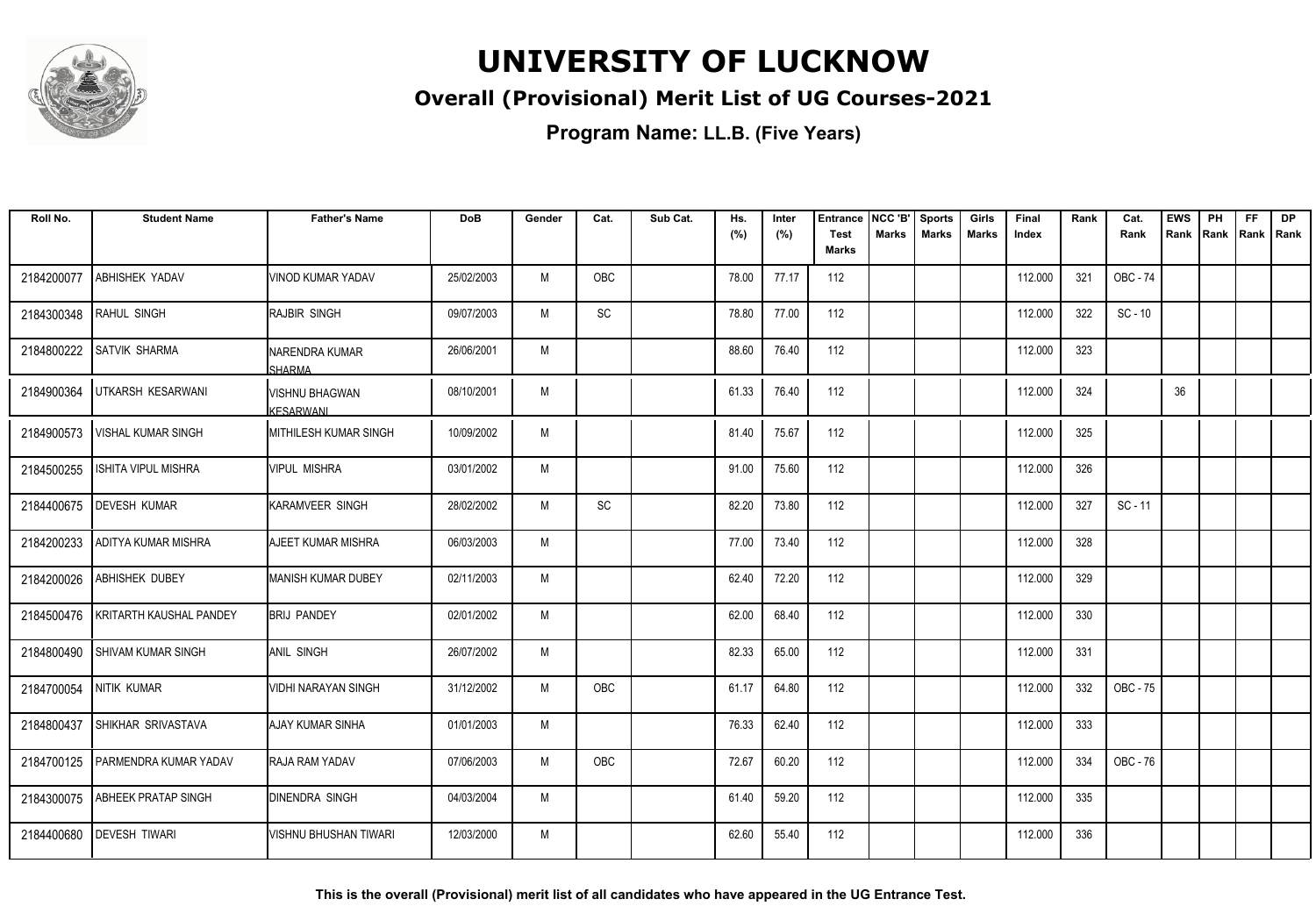

### **Overall (Provisional) Merit List of UG Courses-2021**

**Program Name: LL.B. (Five Years)**

| Roll No.   | <b>Student Name</b>             | <b>Father's Name</b>                    | <b>DoB</b> | Gender | Cat.       | Sub Cat. | Hs.<br>(%) | Inter<br>(%) | <b>Entrance</b><br><b>Test</b> | NCC 'B'<br>Marks | <b>Sports</b><br><b>Marks</b> | Girls<br>Marks | Final<br>Index | Rank | Cat.<br>Rank | <b>EWS</b><br>Rank | PH | <b>FF</b><br>Rank   Rank   Rank | <b>DP</b> |
|------------|---------------------------------|-----------------------------------------|------------|--------|------------|----------|------------|--------------|--------------------------------|------------------|-------------------------------|----------------|----------------|------|--------------|--------------------|----|---------------------------------|-----------|
|            |                                 |                                         |            |        |            |          |            |              | <b>Marks</b>                   |                  |                               |                |                |      |              |                    |    |                                 |           |
| 2184600075 | <b>MANAS</b>                    | ISANJAY KUMAR VERMA                     | 02/03/2004 | M      |            |          | 93.20      | 0.00         | 112                            |                  |                               |                | 112.000        | 337  |              |                    |    |                                 |           |
| 2184200413 | ALOK YADAV                      | AMAR NATH YADAV                         | 25/08/2004 | M      | OBC        |          | 79.83      | 0.00         | 112                            |                  |                               |                | 112.000        | 338  | OBC - 77     |                    |    |                                 |           |
| 2184500414 | KHUSHBOO YADAV                  | UDAY BHAN YADAV                         | 27/11/2003 | F.     | <b>OBC</b> |          | 96.60      | 95.40        | 106                            |                  |                               | 5.30           | 111.300        | 339  | OBC - 78     |                    |    |                                 |           |
| 2184900099 | SONIYA SINGH                    | <b>DHARMENDRA KUMAR</b><br><b>SINGH</b> | 05/06/2004 | F.     |            |          | 93.80      | 90.40        | 106                            |                  |                               | 5.30           | 111.300        | 340  |              |                    |    |                                 |           |
| 2184500416 | KHUSHI BHADAURIA                | IDHARMENDRA KUMAR<br><b>SINGH</b>       | 25/07/2003 | F      |            |          | 90.40      | 90.40        | 106                            |                  |                               | 5.30           | 111.300        | 341  |              |                    |    |                                 |           |
| 2184800085 | SAKSHI PANDEY                   | IVIMAL KUMAR PANDEY                     | 25/02/2003 | F      |            |          | 87.83      | 89.60        | 106                            |                  |                               | 5.30           | 111.300        | 342  |              |                    |    |                                 |           |
| 2184200011 | ABHINAYA THANGARAJ              | A. THANGARAJ                            | 09/11/2003 | F.     |            |          | 85.00      | 88.60        | 106                            |                  |                               | 5.30           | 111.300        | 343  |              |                    |    |                                 |           |
| 2184700111 | <b>PALLAVI SINGH</b>            | <b>SANTOSH KUMAR SINGH</b>              | 25/09/2002 | F.     | OBC        |          | 78.20      | 88.40        | 106                            |                  |                               | 5.30           | 111.300        | 344  | OBC - 79     |                    |    |                                 |           |
| 2184900022 | SHWETAKSHI TIWARI               | <b>I</b> SANDEEP TIWARI                 | 07/01/2004 | F.     |            |          | 84.17      | 87.20        | 106                            |                  |                               | 5.30           | 111.300        | 345  |              |                    |    |                                 |           |
| 2184400647 | <b>DEEPIKA</b>                  | <b>RAKESH KUMAR</b>                     | 14/06/2001 | F      |            |          | 74.67      | 86.60        | 106                            |                  |                               | 5.30           | 111.300        | 346  |              |                    |    |                                 |           |
| 2184200177 | <b>ADITI YADUSHRI</b>           | ASHOK KUMAR YADAV                       | 09/07/2003 | F.     |            |          | 83.00      | 86.17        | 106                            |                  |                               | 5.30           | 111.300        | 347  |              |                    |    |                                 |           |
| 2184700193 | <b>PRACHI SAHANI</b>            | IS.P. BIND                              | 25/03/2001 | F.     |            |          | 91.50      | 84.80        | 106                            |                  |                               | 5.30           | 111.300        | 348  |              |                    |    |                                 |           |
| 2184900339 | <b>UDEESHA PANDEY</b>           | JITENDRA PANDEY                         | 17/07/2004 | F      |            |          | 83.33      | 84.00        | 106                            |                  |                               | 5.30           | 111.300        | 349  |              | 37                 |    |                                 |           |
| 2184900121 | <b>SRISHTI SINGH</b>            | ISATYENDRA BAHADUR<br>SINGH             | 25/07/2003 | F.     |            |          | 92.00      | 81.40        | 106                            |                  |                               | 5.30           | 111.300        | 350  |              |                    |    |                                 |           |
|            | 2184700410 PRIYANSHI SRIVASTAVA | IARVIND KUMAR<br>SRIVASTAVA             | 21/10/2003 | F      |            |          | 91.33      | 81.40        | 106                            |                  |                               | 5.30           | 111.300        | 351  |              |                    |    |                                 |           |
|            | 2184700265 PRANJAL SINGH        | ALOK SINGH CHAUHAN                      | 04/01/2003 | F.     |            |          | 69.40      | 77.80        | 106                            |                  |                               | 5.30           | 111.300        | 352  |              |                    |    |                                 |           |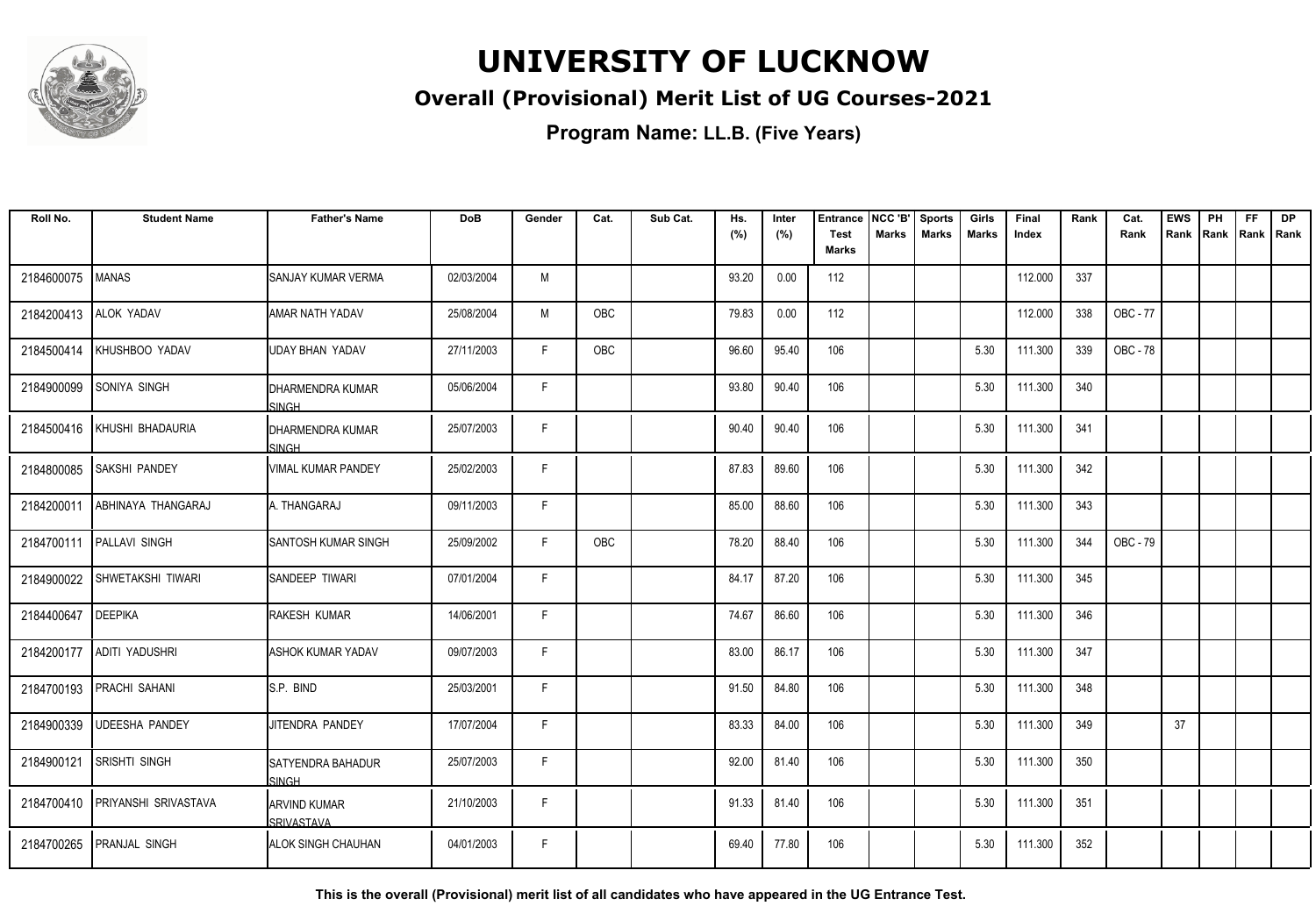

### **Overall (Provisional) Merit List of UG Courses-2021**

| Roll No.   | <b>Student Name</b>         | <b>Father's Name</b>        | <b>DoB</b> | Gender | Cat.       | Sub Cat. | Hs.<br>(%) | Inter<br>(%) | <b>Entrance</b><br><b>Test</b> | NCC 'B'<br>Marks | Sports<br><b>Marks</b> | Girls<br>Marks | Final<br>Index | Rank | Cat.<br>Rank | <b>EWS</b><br>Rank | PH<br> Rank | <b>FF</b><br>Rank   Rank | <b>DP</b> |
|------------|-----------------------------|-----------------------------|------------|--------|------------|----------|------------|--------------|--------------------------------|------------------|------------------------|----------------|----------------|------|--------------|--------------------|-------------|--------------------------|-----------|
|            |                             |                             |            |        |            |          |            |              | <b>Marks</b>                   |                  |                        |                |                |      |              |                    |             |                          |           |
| 2184200630 | ANJALI YADAV                | KAILASH SINGH YADAV         | 11/12/2003 | F.     |            |          | 93.17      | 74.67        | 106                            |                  |                        | 5.30           | 111.300        | 353  |              |                    |             |                          |           |
| 2184300024 | AASHI SINGH                 | PAWAN KUMAR                 | 12/05/2003 | F.     | SC         |          | 80.20      | 72.80        | 106                            |                  |                        | 5.30           | 111.300        | 354  | $SC - 12$    |                    |             |                          |           |
| 2184400147 | ANUSHKA DHIMAN              | ARVIND KUMAR DHIMAN         | 24/08/2001 | F      | OBC        |          | 71.00      | 72.80        | 106                            |                  |                        | 5.30           | 111.300        | 355  | OBC - 80     |                    |             |                          |           |
| 2184200173 | <b>ADITI TIWARI</b>         | SHAILENDRA TIWARI           | 07/03/2003 | F.     |            |          | 92.20      | 0.00         | 106                            |                  |                        | 5.30           | 111.300        | 356  |              |                    |             |                          |           |
| 2184900698 | <b>ZUFI FAIYAZ</b>          | <b>FAIYAZ ANSARI</b>        | 15/08/2003 | F.     | OBC        |          | 86.20      | 0.00         | 106                            |                  |                        | 5.30           | 111.300        | 357  | OBC - 81     |                    |             |                          |           |
|            | 2184700210 PRAGATI GUPTA    | AMIT KUMAR GUPTA            | 17/12/2002 | F      |            |          | 68.17      | 0.00         | 106                            |                  |                        | 5.30           | 111.300        | 358  |              |                    |             |                          |           |
| 2184400587 | <b>BHUYASH MISHRA</b>       | <b>JAMIT MISHRA</b>         | 15/02/2004 | M      |            |          | 81.00      | 90.20        | 110                            |                  |                        |                | 110.000        | 359  |              |                    |             |                          |           |
|            | 2184700612 RISHIT SHUKLA    | SURENDRA NATH SHUKLA        | 29/07/2002 | M      |            |          | 73.00      | 89.67        | 110                            |                  |                        |                | 110.000        | 360  |              | 38                 |             |                          |           |
| 2184400682 | <b>DEVESH YADAV</b>         | <b>VINOD KUMAR YADAV</b>    | 20/07/2003 | M      | <b>OBC</b> |          | 89.00      | 87.00        | 110                            |                  |                        |                | 110.000        | 361  | OBC - 82     |                    |             |                          |           |
| 2184600414 | NEVILLE PATRICK SINGH       | TEJ BHAN SINGH              | 19/07/2003 | M      |            |          | 69.33      | 86.80        | 110                            |                  |                        |                | 110.000        | 362  |              |                    |             |                          |           |
| 2184200088 | ABHISHEK KUMAR YADAV        | <b>VIRENDRA KUMAR YADAV</b> | 15/07/2002 | M      | <b>OBC</b> |          | 85.33      | 86.60        | 110                            |                  |                        |                | 110.000        | 363  | OBC - 83     |                    |             |                          |           |
| 2184500175 | <b>I HAZAN NAUSHAD KHAN</b> | NAUSHAD KHAN                | 07/02/2003 | M      |            |          | 74.50      | 84.60        | 110                            |                  |                        |                | 110.000        | 364  |              |                    |             |                          |           |
| 2184800642 | SHREYASH GUPTA              | <b>PRABHAKAR GUPTA</b>      | 03/09/2002 | M      |            |          | 90.60      | 81.50        | 110                            |                  |                        |                | 110.000        | 365  |              |                    |             |                          |           |
|            | 2184400128 ANURAG NAYAN     | KULDEEP PATEL               | 03/07/2002 | M      | <b>OBC</b> |          | 51.40      | 80.60        | 110                            |                  |                        |                | 110.000        | 366  | OBC - 84     |                    |             |                          |           |
| 2184300101 | <b>ABHINAV MAURYA</b>       | SANDEEP MAURYA              | 11/08/2004 | M      | OBC        |          | 87.50      | 80.20        | 110                            |                  |                        |                | 110.000        | 367  | OBC - 85     |                    |             |                          |           |
| 2184900588 | <b>VISHWA VARDHAN LAL</b>   | <b>SANJAY KUMAR</b>         | 14/11/2003 | M      |            |          | 66.00      | 79.40        | 110                            |                  |                        |                | 110.000        | 368  |              |                    |             |                          |           |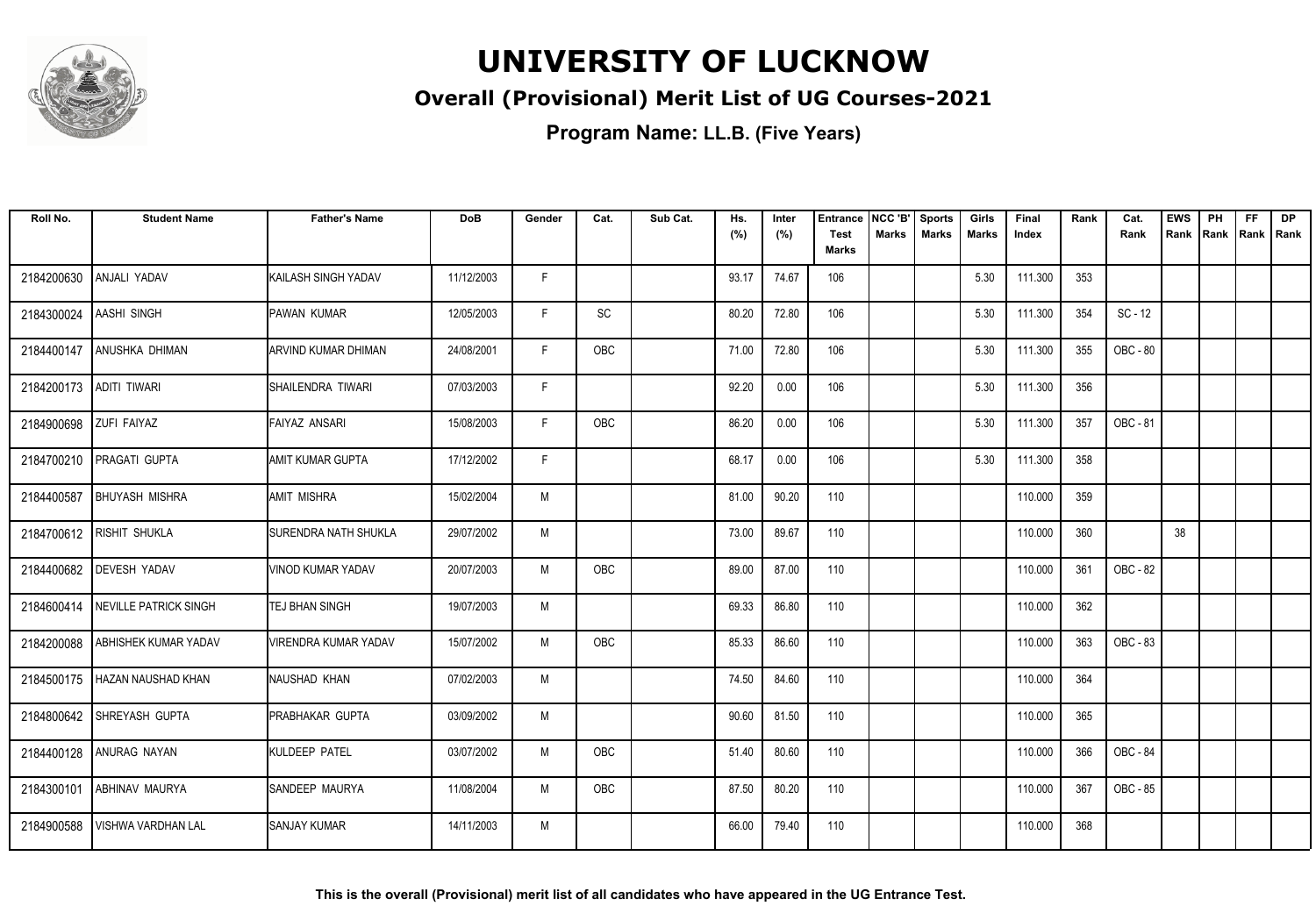

### **Overall (Provisional) Merit List of UG Courses-2021**

| Roll No.   | <b>Student Name</b>      | <b>Father's Name</b>        | <b>DoB</b> | Gender | Cat. | Sub Cat. | Hs.<br>(%) | Inter<br>(%) | <b>Entrance</b><br><b>Test</b> | NCC 'B'<br><b>Marks</b> | <b>Sports</b><br><b>Marks</b> | Girls<br><b>Marks</b> | Final<br>Index | Rank | Cat.<br>Rank | <b>EWS</b><br>Rank Rank | PH | <b>FF</b><br>Rank   Rank | <b>DP</b> |
|------------|--------------------------|-----------------------------|------------|--------|------|----------|------------|--------------|--------------------------------|-------------------------|-------------------------------|-----------------------|----------------|------|--------------|-------------------------|----|--------------------------|-----------|
|            |                          |                             |            |        |      |          |            |              | Marks                          |                         |                               |                       |                |      |              |                         |    |                          |           |
| 2184800555 | ISHIVYANSHU GUPTA        | <b>I</b> SANJAY KUMAR GUPTA | 23/06/2003 | M      |      |          | 78.50      | 77.80        | 110                            |                         |                               |                       | 110.000        | 369  |              |                         |    |                          |           |
| 2184200468 | <b>AMAN VERMA</b>        | <b>ANGAD VERMA</b>          | 21/05/2004 | M      | OBC  |          | 89.83      | 76.40        | 110                            |                         |                               |                       | 110.000        | 370  | OBC - 86     |                         |    |                          |           |
| 2184200466 | <b>AMAN SINGH YADAV</b>  | DHARMENDRA KUMAR            | 20/10/2003 | M      | OBC  |          | 79.33      | 75.60        | 110                            |                         |                               |                       | 110.000        | 371  | OBC - 87     |                         |    |                          |           |
| 2184800371 | <b>SHANTANU CHAUBEY</b>  | <b>SHIV KUMAR CHAUBEY</b>   | 22/12/2003 | M      |      |          | 87.80      | 75.20        | 110                            |                         |                               |                       | 110.000        | 372  |              |                         |    |                          |           |
| 2184400321 | <b>ASHIRWAD PANDIT</b>   | ANUPAM TRIPATHI             | 29/11/2002 | M      |      |          | 83.67      | 73.50        | 110                            |                         |                               |                       | 110.000        | 373  |              |                         |    |                          |           |
| 2184900505 | <b>VIKAS</b>             | AYODHYA PRASAD              | 15/07/2004 | M      | SC   |          | 70.83      | 72.40        | 110                            |                         |                               |                       | 110.000        | 374  | $SC - 13$    |                         |    |                          |           |
| 2184300287 | IMOHAMMAD AAMASH         | INOUMAN AHMAD               | 19/01/2003 | M      |      |          | 70.40      | 70.80        | 110                            |                         |                               |                       | 110.000        | 375  |              |                         |    |                          |           |
| 2184800306 | <b>SAURABH YADAV</b>     | <b>RANDHEER YADAV</b>       | 05/04/2003 | M      | OBC  |          | 90.00      | 67.00        | 110                            |                         |                               |                       | 110.000        | 376  | OBC - 88     |                         |    |                          |           |
| 2184200101 | <b>ABID ALI KHAN</b>     | MAHMOOD HASAN               | 09/03/2000 | M      |      |          | 80.67      | 66.20        | 110                            |                         |                               |                       | 110.000        | 377  |              |                         |    |                          |           |
| 2184500193 | <b>HIMANSHU SHEKHAR</b>  | <b>ASHOK KUMAR</b>          | 08/03/2002 | M      |      |          | 77.80      | 64.20        | 110                            |                         |                               |                       | 110.000        | 378  |              |                         |    |                          |           |
| 2184900151 | SUDHANSHU YADAV          | CHARAN SINGH                | 01/06/2003 | M      | OBC  |          | 81.00      | 62.20        | 110                            |                         |                               |                       | 110.000        | 379  | OBC - 89     |                         |    |                          |           |
|            | 2184500106   HARSH SINGH | <b>VINAY KUMAR SINGH</b>    | 15/08/2002 | M      |      |          | 92.33      | 61.60        | 110                            |                         |                               |                       | 110.000        | 380  |              | 39                      |    |                          |           |
| 2184400325 | <b>ASHISH KUMAR</b>      | <b>RAM NARESH PODDAR</b>    | 04/04/1998 | M      |      |          | 58.40      | 56.00        | 110                            |                         |                               |                       | 110.000        | 381  |              |                         |    |                          |           |
| 2184900565 | <b>VISHAL SINGH</b>      | AJAY PRATAP SINGH           | 16/06/2002 | M      |      |          | 87.00      | 54.20        | 110                            |                         |                               |                       | 110.000        | 382  |              |                         |    |                          |           |
| 2184200121 | <b>ADARSH SHUKLA</b>     | VINOD KUMAR SHUKLA          | 10/02/2003 | M      |      |          | 77.80      | 0.00         | 110                            |                         |                               |                       | 110.000        | 383  |              |                         |    |                          |           |
| 2184500295 | <b>JAYA MISHRA</b>       | IMANOJ KUMAR MISHRA         | 30/11/2003 | F      |      |          | 97.00      | 95.40        | 104                            |                         |                               | 5.20                  | 109.200        | 384  |              |                         |    |                          |           |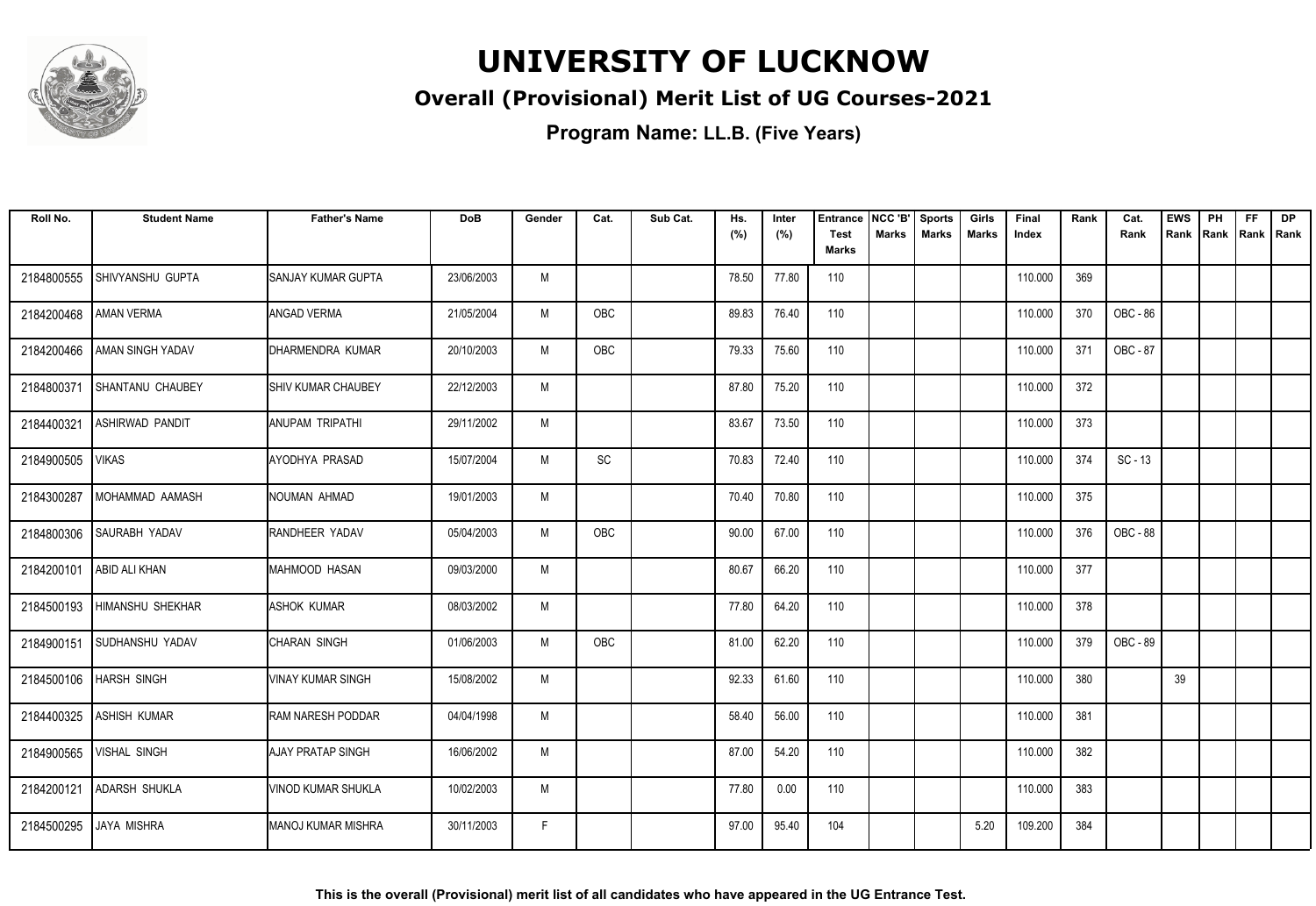

### **Overall (Provisional) Merit List of UG Courses-2021**

| Roll No.   | <b>Student Name</b>         | <b>Father's Name</b>               | <b>DoB</b> | Gender | Cat.       | Sub Cat.  | Hs.<br>(%) | Inter<br>(%) | <b>Entrance</b><br><b>Test</b> | NCC 'B'<br><b>Marks</b> | <b>Sports</b><br><b>Marks</b> | Girls<br>Marks | Final<br>Index | Rank | Cat.<br>Rank    | <b>EWS</b><br>Rank | PH | <b>FF</b><br>Rank   Rank   Rank | <b>DP</b> |
|------------|-----------------------------|------------------------------------|------------|--------|------------|-----------|------------|--------------|--------------------------------|-------------------------|-------------------------------|----------------|----------------|------|-----------------|--------------------|----|---------------------------------|-----------|
|            |                             |                                    |            |        |            |           |            |              | <b>Marks</b>                   |                         |                               |                |                |      |                 |                    |    |                                 |           |
| 2184500427 | KHUSHI PANDEY               | <b>BRIJESH KUMAR PANDEY</b>        | 01/03/2004 | F.     |            |           | 90.40      | 94.60        | 104                            |                         |                               | 5.20           | 109.200        | 385  |                 |                    |    |                                 |           |
| 2184300462 | TRIPTI YADAV                | RAMBACHAN YADAV                    | 01/08/2004 | F.     | <b>OBC</b> |           | 80.40      | 94.40        | 104                            |                         |                               | 5.20           | 109.200        | 386  | <b>OBC - 90</b> |                    |    |                                 |           |
| 2184400758 | <b>DIVYANSHI SRIVASTAVA</b> | IPRAMOD KUMAR<br><b>SRIVASTAVA</b> | 02/02/2004 | F.     |            |           | 90.80      | 93.60        | 104                            |                         |                               | 5.20           | 109.200        | 387  |                 |                    |    |                                 |           |
| 2184400773 | <b>DRISHTI YADAV</b>        | <b>BIJENDRA KUMAR YADAV</b>        | 17/04/2004 | F      |            |           | 92.50      | 92.50        | 104                            |                         |                               | 5.20           | 109.200        | 388  |                 |                    |    |                                 |           |
| 2184200572 | ANANYA SRIVASTAVA           | <b>RANJEET SRIVASTAVA</b>          | 25/07/2002 | F.     |            |           | 67.20      | 92.33        | 104                            |                         |                               | 5.20           | 109.200        | 389  |                 |                    |    |                                 |           |
| 2184800622 | SHREYA TRIVEDI              | <b>ANOOP TRIVEDI</b>               | 04/08/2003 | F      |            |           | 93.67      | 89.80        | 104                            |                         |                               | 5.20           | 109.200        | 390  |                 |                    |    |                                 |           |
| 2184300285 | MANSI TRIPATHI              | IANIL KUMAR TRIPATHI               | 25/02/2003 | F      |            | <b>CT</b> | 91.20      | 89.60        | 104                            |                         |                               | 5.20           | 109.200        | 391  |                 |                    |    |                                 |           |
| 2184700614 | <b>RISHU</b>                | <b>HAUSILA LAL</b>                 | 15/03/2004 | F.     |            |           | 84.40      | 89.20        | 104                            |                         |                               | 5.20           | 109.200        | 392  |                 |                    |    |                                 |           |
| 2184200260 | ADYA                        | NIRDESH KUMAR                      | 31/05/2002 | F.     |            |           | 88.40      | 88.20        | 104                            |                         |                               | 5.20           | 109.200        | 393  |                 | 40                 |    |                                 |           |
| 2184900248 | <b>SWETA PATHAK</b>         | JITENDRA KUMAR PATHAK              | 21/12/2001 | F      |            |           | 81.33      | 87.40        | 104                            |                         |                               | 5.20           | 109.200        | 394  |                 |                    |    |                                 |           |
| 2184500436 | KHUSHI TANDON               | IRAVINDRA KUMAR TANDON             | 21/11/2002 | F      |            |           | 90.40      | 86.60        | 104                            |                         |                               | 5.20           | 109.200        | 395  |                 |                    |    |                                 |           |
| 2184400397 | <b>ASTHA GUPTA</b>          | <b>DEVENDRA KUMAR GUPTA</b>        | 10/07/2002 | F.     |            |           | 85.00      | 86.40        | 104                            |                         |                               | 5.20           | 109.200        | 396  |                 | 41                 |    |                                 |           |
| 2184200339 | AKARSHIKA VERMA             | <b>BHAGWAN DEEN GAUTAM</b>         | 12/07/2005 | F.     | SC         |           | 84.67      | 83.80        | 104                            |                         |                               | 5.20           | 109.200        | 397  | SC - 14         |                    |    |                                 |           |
| 2184600350 | NAMRATA UPADHYAY            | VIVEK UPADHYAY                     | 20/05/2003 | F      |            |           | 81.40      | 77.17        | 104                            |                         |                               | 5.20           | 109.200        | 398  |                 |                    |    |                                 |           |
| 2184800509 | <b>SHIVANI SINGH</b>        | <b>LAL PRATAP SINGH</b>            | 24/03/2003 | F      |            |           | 77.00      | 76.60        | 104                            |                         |                               | 5.20           | 109.200        | 399  |                 |                    |    |                                 |           |
| 2184700076 | NIVEDITA KRISHNA            | <b>RAJ NATH YADAV</b>              | 21/07/2002 | F.     | <b>OBC</b> |           | 72.17      | 75.00        | 104                            |                         |                               | 5.20           | 109.200        | 400  | OBC - 91        |                    |    |                                 |           |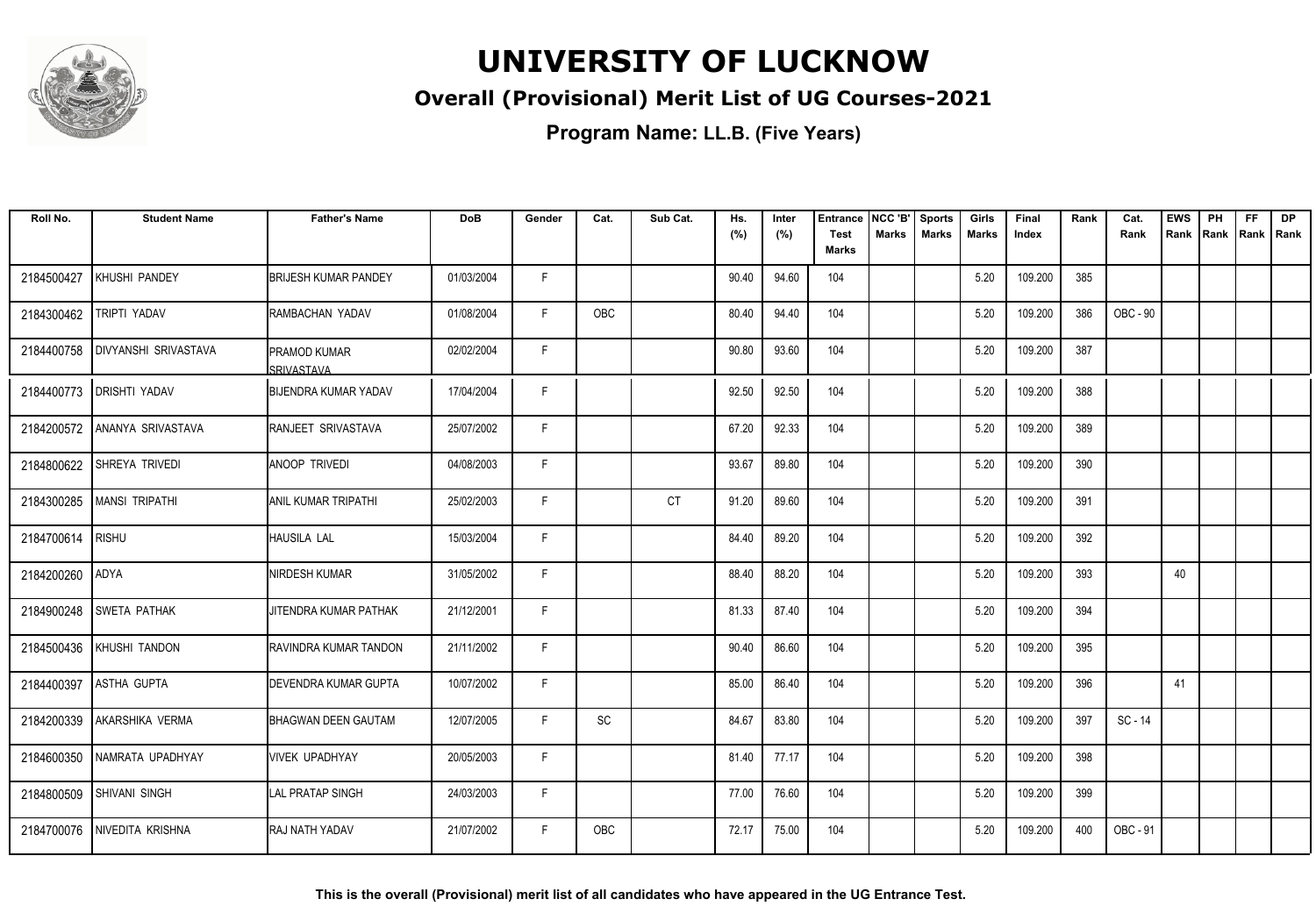

### **Overall (Provisional) Merit List of UG Courses-2021**

| Roll No.   | <b>Student Name</b>          | <b>Father's Name</b>                     | <b>DoB</b> | Gender | Cat.       | Sub Cat.   | Hs.   | Inter | <b>Entrance</b>      | NCC 'B'      | <b>Sports</b> | Girls | Final   | Rank | Cat.      | <b>EWS</b> | PH             | <b>FF</b> | <b>DP</b> |
|------------|------------------------------|------------------------------------------|------------|--------|------------|------------|-------|-------|----------------------|--------------|---------------|-------|---------|------|-----------|------------|----------------|-----------|-----------|
|            |                              |                                          |            |        |            |            | (%)   | (%)   | <b>Test</b><br>Marks | <b>Marks</b> | <b>Marks</b>  | Marks | Index   |      | Rank      | Rank       | Rank Rank Rank |           |           |
| 2184800612 | <b>SHREYA SINGH</b>          | <b>IRAJENDRA PRASAD</b>                  | 21/08/2004 | F.     | SC         |            | 82.83 | 73.40 | 104                  |              |               | 5.20  | 109.200 | 401  | $SC - 15$ |            |                |           |           |
| 2184200560 | ANANYA AWASTHI               | <b>RAMESHWAR DAYAL</b><br><b>AWASTHI</b> | 24/01/2003 | F.     |            |            | 85.00 | 69.40 | 104                  |              |               | 5.20  | 109.200 | 402  |           |            |                |           |           |
| 2184500389 | KAUSHIKI SRIVASTAVA          | <b>I</b> JUGUL KISHOR SRIVASTAVA         | 10/11/2000 | F      |            |            | 80.20 | 69.20 | 104                  |              |               | 5.20  | 109.200 | 403  |           |            |                |           |           |
| 2184400164 | ANUSHKA SINGH                | RANJEET SINGH                            | 05/06/2002 | F      |            |            | 91.20 | 66.40 | 104                  |              |               | 5.20  | 109.200 | 404  |           | 42         |                |           |           |
| 2184200261 | <b>ADYA BUNDELA</b>          | <b>I</b> KAMAL SINGH                     | 02/08/2002 | F      | OBC        |            | 80.80 | 60.40 | 104                  |              |               | 5.20  | 109.200 | 405  | OBC - 92  |            |                |           |           |
| 2184900140 | <b>SUBHASHNI YADAV</b>       | RAMDHAR YADAV                            | 28/10/2003 | F      | OBC        |            | 91.40 | 0.00  | 104                  |              |               | 5.20  | 109.200 | 406  | OBC - 93  |            |                |           |           |
| 2184300360 | <b>RITESH KUMAR SHARMA</b>   | IMANGNI SHARMA                           | 04/03/2004 | M      | OBC        | <b>NCC</b> | 80.00 | 74.80 | 106                  | 2.650        |               |       | 108.650 | 407  | OBC - 94  |            |                |           |           |
| 2184300295 | MUKUND KUMAR SHUKLA          | ISHIL BANDHU SHUKLA                      | 19/08/2002 | M      |            | <b>NCC</b> | 65.17 | 67.00 | 106                  | 2.650        |               |       | 108.650 | 408  |           |            |                |           |           |
| 2184800208 | SARTHAK AWASTHI              | IAKHILESH KUMAR AWASTHI                  | 28/07/2003 | M      |            |            | 92.60 | 95.25 | 108                  |              |               |       | 108.000 | 409  |           |            |                |           |           |
| 2184500070 | HAMMAD MIRZA                 | JAWED AKHTAR                             | 02/08/2003 | M      |            |            | 87.17 | 92.83 | 108                  |              |               |       | 108.000 | 410  |           | 43         |                |           |           |
| 2184800381 | <b>SHARIQ</b>                | IMOHD. SAPHEEK                           | 31/07/2003 | M      |            |            | 73.00 | 91.83 | 108                  |              |               |       | 108.000 | 411  |           |            |                |           |           |
| 2184900305 | <b>TARAN DEEP SINGH</b>      | <b>PARAMJEET SINGH</b>                   | 04/02/2002 | M      |            |            | 86.83 | 86.80 | 108                  |              |               |       | 108.000 | 412  |           |            |                |           |           |
| 2184900219 | <b>SUYASH SHUKLA</b>         | <b>SARVESHWAR SHUKLA</b>                 | 04/04/2004 | M      |            |            | 93.00 | 86.20 | 108                  |              |               |       | 108.000 | 413  |           |            |                |           |           |
| 2184400767 | <b>DIWAKAR NISHAD</b>        | RAMGULAB NISHAD                          | 21/05/2003 | M      | OBC        |            | 92.40 | 85.60 | 108                  |              |               |       | 108.000 | 414  | OBC - 95  |            |                |           |           |
| 2184700299 | <b>PRASOON PATHAK</b>        | <b>ASHOK KUMAR PATHAK</b>                | 01/09/2001 | M      |            |            | 72.60 | 83.40 | 108                  |              |               |       | 108.000 | 415  |           |            |                |           |           |
| 2184900691 | <b>ZEESHAN MUSTFA ANSARI</b> | <b>RAIS AHMAD</b>                        | 26/08/2003 | M      | <b>OBC</b> |            | 83.33 | 81.80 | 108                  |              |               |       | 108.000 | 416  | OBC - 96  |            |                |           |           |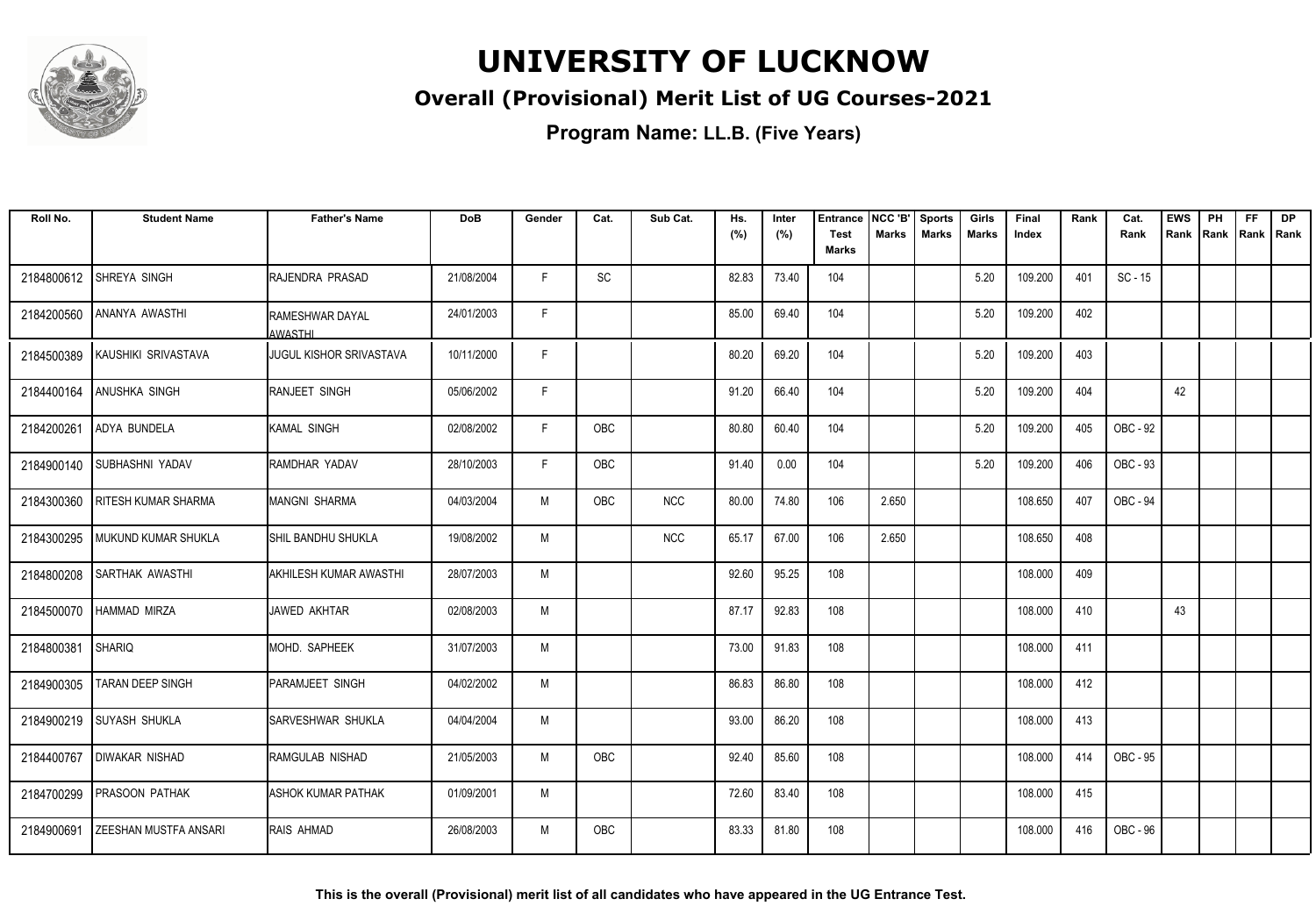

### **Overall (Provisional) Merit List of UG Courses-2021**

| Roll No.   | <b>Student Name</b>            | <b>Father's Name</b>          | <b>DoB</b> | Gender | Cat.       | Sub Cat. | Hs.<br>(%) | Inter<br>(%) | <b>Entrance</b><br><b>Test</b> | NCC 'B'<br>Marks | Sports<br><b>Marks</b> | Girls<br>Marks | Final<br>Index | Rank | Cat.<br>Rank    | <b>EWS</b><br>Rank | PH<br> Rank | <b>FF</b><br>Rank   Rank | <b>DP</b> |
|------------|--------------------------------|-------------------------------|------------|--------|------------|----------|------------|--------------|--------------------------------|------------------|------------------------|----------------|----------------|------|-----------------|--------------------|-------------|--------------------------|-----------|
|            |                                |                               |            |        |            |          |            |              | <b>Marks</b>                   |                  |                        |                |                |      |                 |                    |             |                          |           |
| 2184200459 | AMAN DEEP SINGH.               | RAM DARASH SINGH.             | 29/06/2005 | M      | <b>OBC</b> |          | 78.40      | 81.40        | 108                            |                  |                        |                | 108.000        | 417  | OBC - 97        |                    |             |                          |           |
| 2184600382 | NAVNEET KUMAR MISHRA           | VIDYA KANT MISHRA             | 01/07/2004 | M      |            |          | 90.33      | 80.00        | 108                            |                  |                        |                | 108.000        | 418  |                 |                    |             |                          |           |
| 2184400385 | ASHWANI KUMAR RAI              | KRIPA SHANKAR RAI             | 15/07/2004 | M      |            |          | 87.83      | 78.60        | 108                            |                  |                        |                | 108.000        | 419  |                 |                    |             |                          |           |
| 2184900111 | <b>SRIJAN RAJ</b>              | RAJNANDAN SINHA               | 07/10/2002 | M      |            |          | 79.40      | 77.60        | 108                            |                  |                        |                | 108.000        | 420  |                 |                    |             |                          |           |
| 2184700521 | <b>RAM KRISHNA BAGHEL</b>      | <b>ALOK KUMAR SINGH</b>       | 14/04/2003 | M      |            |          | 76.33      | 77.00        | 108                            |                  |                        |                | 108.000        | 421  |                 |                    |             |                          |           |
|            | 2184400372   ASHUTOSH TRIPATHI | <b>VINAY PRAKASH TRIPATHI</b> | 13/12/2003 | M      |            |          | 75.00      | 76.67        | 108                            |                  |                        |                | 108.000        | 422  |                 |                    |             |                          |           |
| 2184900145 | <b>SUDARSHAN YADAV</b>         | <b>IRAJENDRA KUMAR YADAV</b>  | 17/01/2003 | M      | OBC        |          | 83.83      | 76.40        | 108                            |                  |                        |                | 108.000        | 423  | <b>OBC - 98</b> |                    |             |                          |           |
| 2184500356 | KANISHK KUMAR SONKAR           | <b>RAJ KUMAR SONKAR</b>       | 29/04/2003 | M      | SC         |          | 82.00      | 76.00        | 108                            |                  |                        |                | 108.000        | 424  | $SC - 16$       |                    |             |                          |           |
| 2184500076 | <b>HARDIK</b>                  | <b>SURESH CHANDRA</b>         | 14/09/2003 | M      |            |          | 72.00      | 73.60        | 108                            |                  |                        |                | 108.000        | 425  |                 |                    |             |                          |           |
| 2184700177 | PRABHAT MISHRA                 | AKHILANAND MISHRA             | 24/12/2001 | M      |            |          | 93.00      | 73.40        | 108                            |                  |                        |                | 108.000        | 426  |                 |                    |             |                          |           |
| 2184900686 | <b>ZAMEER AHMAD</b>            | AUSAF AHMAD                   | 08/05/2002 | M      |            |          | 74.00      | 71.00        | 108                            |                  |                        |                | 108.000        | 427  |                 |                    |             |                          |           |
| 2184900177 | <b>SUMIT VERMA</b>             | SAMARJIT VERMA                | 23/05/2003 | M      | OBC        |          | 87.50      | 70.80        | 108                            |                  |                        |                | 108.000        | 428  | OBC - 99        |                    |             |                          |           |
|            | 2184500192 HIMANSHU SAHU       | SANJAY SAHU                   | 11/03/2003 | M      | OBC        |          | 78.60      | 69.40        | 108                            |                  |                        |                | 108.000        | 429  | OBC - 100       |                    |             |                          |           |
|            | 2184700022 NILAMYA V PRAKASH   | <b>VED PRAKASH</b>            | 14/08/2003 | M      | OBC        |          | 76.50      | 68.80        | 108                            |                  |                        |                | 108.000        | 430  | OBC - 101       |                    |             |                          |           |
| 2184700039 | NISHANT CHOUDHARY              | JITENDER BHATI                | 15/02/2001 | M      | OBC        |          | 53.20      | 67.60        | 108                            |                  |                        |                | 108.000        | 431  | OBC - 102       |                    |             |                          |           |
| 2184300292 | <b>MOHD FAZAL ABBAS</b>        | <b>SYED ALI SAJJAD</b>        | 12/09/2002 | M      |            |          | 91.40      | 67.40        | 108                            |                  |                        |                | 108.000        | 432  |                 |                    |             |                          |           |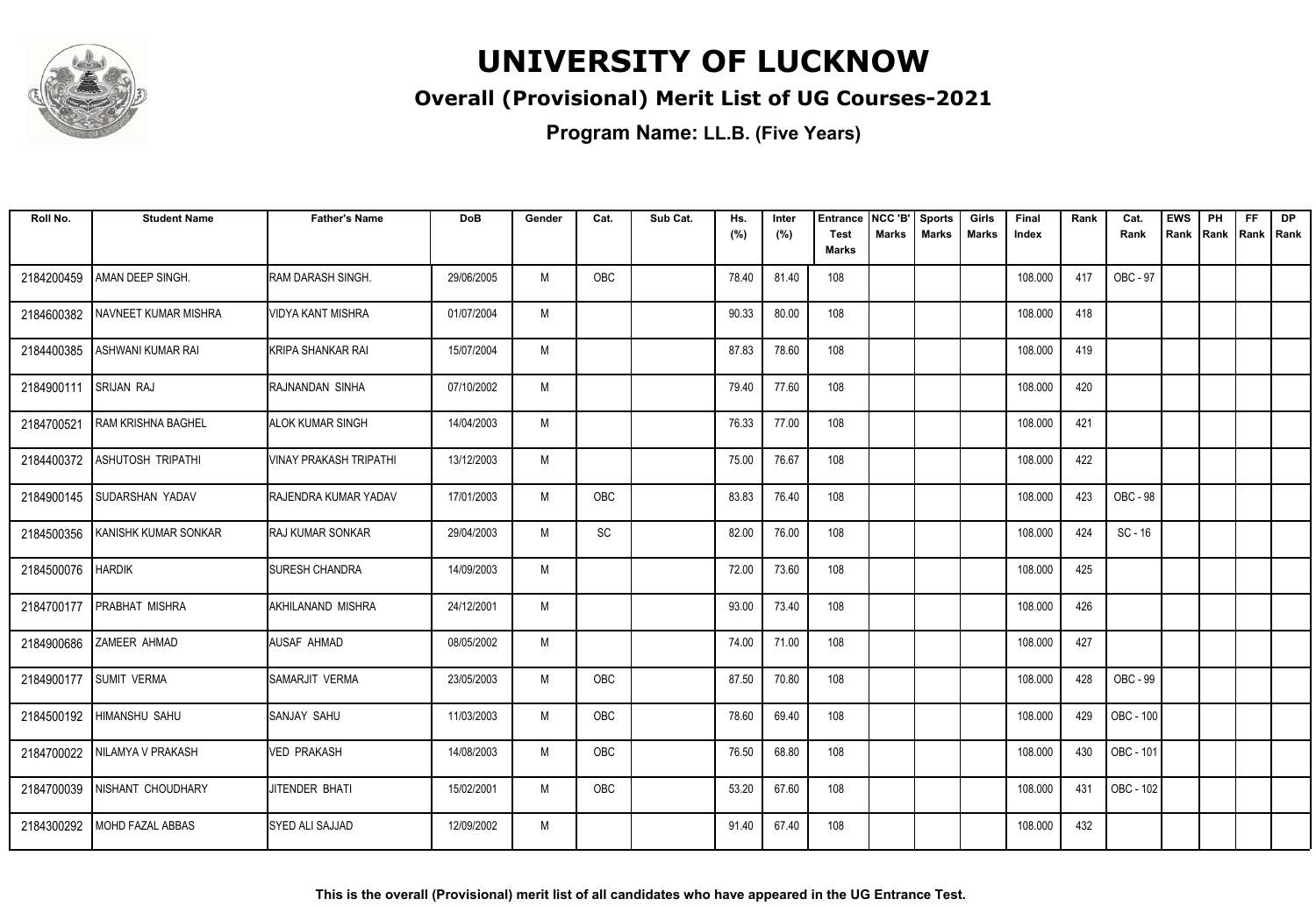

### **Overall (Provisional) Merit List of UG Courses-2021**

| Roll No.   | <b>Student Name</b>             | <b>Father's Name</b>        | <b>DoB</b> | Gender | Cat.       | Sub Cat. | Hs.<br>(%) | Inter<br>(%) | Entrance<br>Test | NCC 'B'<br><b>Marks</b> | <b>Sports</b><br><b>Marks</b> | Girls<br><b>Marks</b> | Final<br>Index | Rank | Cat.<br>Rank | <b>EWS</b><br>Rank | PH<br>Rank | FF<br>Rank   Rank | <b>DP</b> |
|------------|---------------------------------|-----------------------------|------------|--------|------------|----------|------------|--------------|------------------|-------------------------|-------------------------------|-----------------------|----------------|------|--------------|--------------------|------------|-------------------|-----------|
|            |                                 |                             |            |        |            |          |            |              | <b>Marks</b>     |                         |                               |                       |                |      |              |                    |            |                   |           |
| 2184600257 | MOHD ANEESH ANSARI              | <b>SHAUKAT ALI</b>          | 18/07/2000 | M      | OBC        |          | 61.50      | 66.60        | 108              |                         |                               |                       | 108.000        | 433  | OBC - 103    |                    |            |                   |           |
| 2184200438 | AMAN PURI                       | ISANTOSH PURI               | 10/09/2003 | M      | <b>OBC</b> |          | 58.33      | 66.33        | 108              |                         |                               |                       | 108.000        | 434  | OBC - 104    |                    |            |                   |           |
| 2184800467 | <b>SHIVAM KUSHWAHA</b>          | <b>BRIJESH KUSHWAHA</b>     | 17/04/2004 | M      | <b>OBC</b> |          | 59.83      | 65.40        | 108              |                         |                               |                       | 108.000        | 435  | OBC - 105    |                    |            |                   |           |
| 2184300006 | AAKASH CHAUDHARY                | BARNAM SINGH                | 17/10/2002 | M      | SC         |          | 75.00      | 63.40        | 108              |                         |                               |                       | 108.000        | 436  | SC - 17      |                    |            |                   |           |
| 2184800382 | SHARIQ AHMAD                    | WASEEM AHMAD                | 06/12/1999 | M      | OBC        |          | 100.00     | 63.20        | 108              |                         |                               |                       | 108.000        | 437  | OBC - 106    |                    |            |                   |           |
| 2184200255 | <b>ADITYA RAJ PRATAP SINGH</b>  | <b>AWDHESH KUMAR SINGH</b>  | 15/07/2003 | M      | OBC        |          | 80.67      | 60.80        | 108              |                         |                               |                       | 108.000        | 438  | OBC - 107    |                    |            |                   |           |
| 2184700421 | <b>PRIYANSHU MAURYA</b>         | YASHWANT MAURYA             | 05/03/2003 | M      | OBC        |          | 75.17      | 60.00        | 108              |                         |                               |                       | 108.000        | 439  | OBC - 108    |                    |            |                   |           |
| 2184200305 | <b>AJEET KUMAR YADAV</b>        | <b>RAJESH PRASAD YADAV</b>  | 15/01/2003 | M      | OBC        |          | 76.80      | 59.80        | 108              |                         |                               |                       | 108.000        | 440  | OBC - 109    |                    |            |                   |           |
| 2184900136 | <b>SUBHAM TYAGI</b>             | <b>RAJESH TYAGI</b>         | 10/08/1994 | M      |            |          | 36.67      | 59.40        | 108              |                         |                               |                       | 108.000        | 441  |              | 44                 |            |                   |           |
| 2184900342 | <b>UJJAWAL SINGH SINGH</b>      | <b>RUDRA PRATAP SINGH</b>   | 12/07/2002 | M      |            |          | 72.60      | 58.40        | 108              |                         |                               |                       | 108.000        | 442  |              |                    |            |                   |           |
| 2184900049 | I SIDDHARTH SHANKAR<br>TRIPATHI | IANOOP KUMAR TRIPATHI       | 06/07/2001 | M      |            |          | 89.33      | 56.40        | 108              |                         |                               |                       | 108.000        | 443  |              |                    |            |                   |           |
| 2184900609 | <b>VIVEK RAJ SINGH</b>          | <b>BALENDRA KUMAR SINGH</b> | 28/06/2002 | M      |            |          | 80.00      | 55.80        | 108              |                         |                               |                       | 108.000        | 444  |              |                    |            |                   |           |
| 2184800527 | <b>SHIVANSH MISHRA</b>          | <b>ANIL KUMAR MISHRA</b>    | 15/04/2004 | M      |            |          | 87.60      | 0.00         | 108              |                         |                               |                       | 108.000        | 445  |              |                    |            |                   |           |
| 2184200105 | <b>ABUL QUAISH</b>              | <b>BADRE ALAM</b>           | 26/02/2005 | M      | OBC        |          | 83.83      | 0.00         | 108              |                         |                               |                       | 108.000        | 446  | OBC - 110    |                    |            |                   |           |
| 2184200347 | <b>AKASH PATHAK</b>             | <b>PAWAN PATHAK</b>         | 10/05/2002 | M      |            |          | 69.83      | 0.00         | 108              |                         |                               |                       | 108.000        | 447  |              |                    |            |                   |           |
| 2184900542 | <b>VIPIN YADAV</b>              | <b>JILEDAR YADAV</b>        | 10/10/2003 | M      | OBC        |          | 65.00      | 0.00         | 108              |                         |                               |                       | 108.000        | 448  | OBC - 111    |                    |            |                   |           |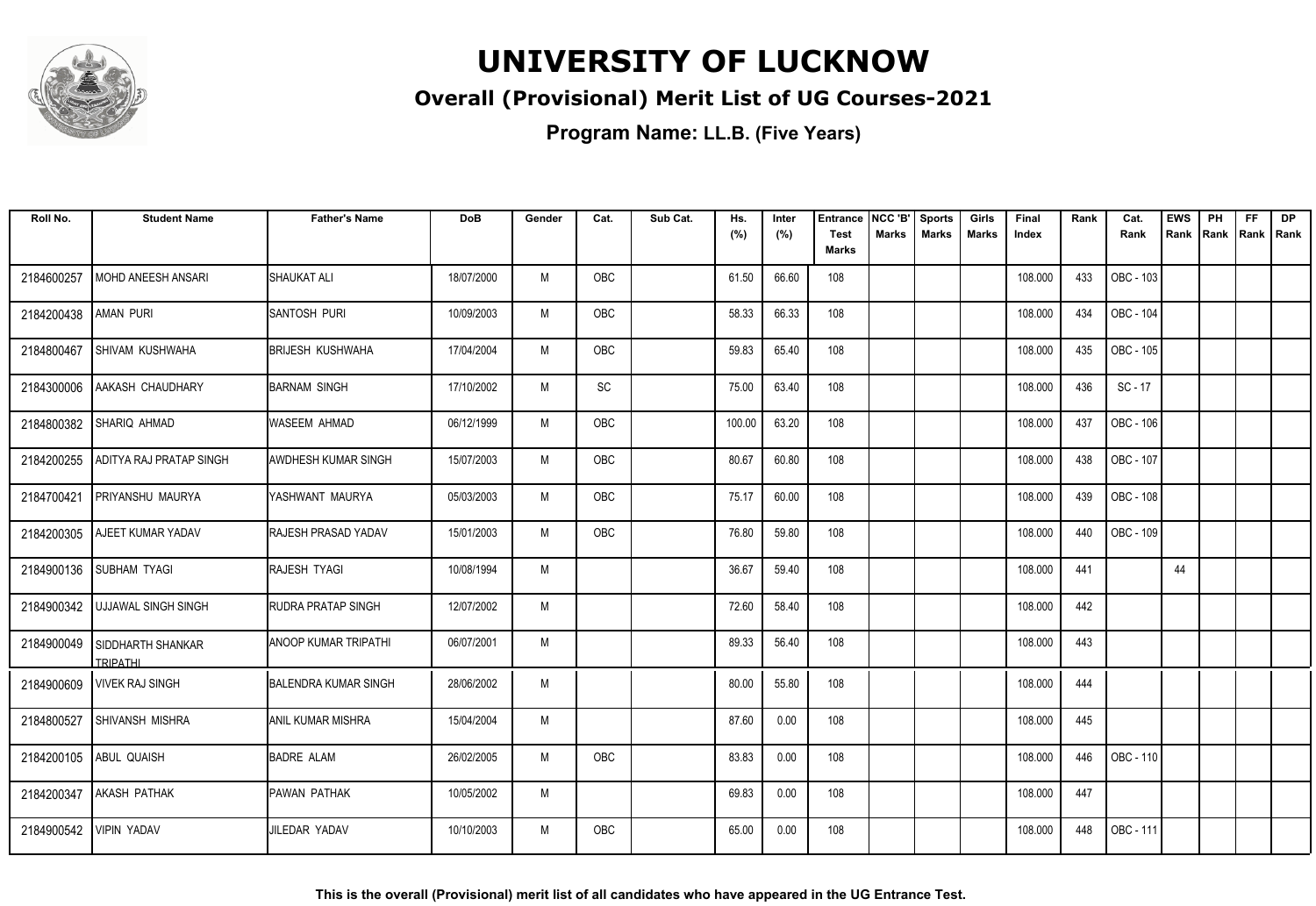

### **Overall (Provisional) Merit List of UG Courses-2021**

| Roll No.   | <b>Student Name</b>        | <b>Father's Name</b>                 | <b>DoB</b> | Gender | Cat.       | Sub Cat. | Hs.<br>(%) | Inter<br>(%) | <b>Entrance</b><br><b>Test</b> | NCC 'B'<br><b>Marks</b> | <b>Sports</b><br><b>Marks</b> | Girls<br>Marks | Final<br>Index | Rank | Cat.<br>Rank | <b>EWS</b><br>Rank | PH<br>Rank | <b>FF</b><br>Rank   Rank | <b>DP</b> |
|------------|----------------------------|--------------------------------------|------------|--------|------------|----------|------------|--------------|--------------------------------|-------------------------|-------------------------------|----------------|----------------|------|--------------|--------------------|------------|--------------------------|-----------|
|            |                            |                                      |            |        |            |          |            |              | <b>Marks</b>                   |                         |                               |                |                |      |              |                    |            |                          |           |
| 2184700635 | RITIKA PANDEY              | RAJESH KUMAR PANDEY                  | 27/03/2002 | F.     |            |          | 90.80      | 97.20        | 102                            |                         |                               | 5.10           | 107.100        | 449  |              |                    |            |                          |           |
| 2184200166 | <b>ADITI SINGH</b>         | ARVIND MOHAN SINGH                   | 11/02/2004 | F.     | SC         |          | 86.40      | 96.60        | 102                            |                         |                               | 5.10           | 107.100        | 450  | SC - 18      |                    |            |                          |           |
| 2184200550 | <b>ANANDITA SINGH</b>      | <b>ASHOK KUMAR YADAV</b>             | 22/04/2004 | F      |            |          | 94.40      | 96.20        | 102                            |                         |                               | 5.10           | 107.100        | 451  |              |                    |            |                          |           |
| 2184400619 | CHITRANSHI SRIVASTAVA      | <b>BHUPENDRA KUMAR</b><br>SRIVASTAVA | 28/03/2004 | F      |            |          | 88.80      | 94.00        | 102                            |                         |                               | 5.10           | 107.100        | 452  |              | 45                 |            |                          |           |
| 2184900059 | <b>SIMRAN MEHRA</b>        | <b>SUNIL MEHRA</b>                   | 18/09/2002 | F      |            |          | 84.33      | 94.00        | 102                            |                         |                               | 5.10           | 107.100        | 453  |              |                    |            |                          |           |
| 2184900645 | YASHASHVI MISHRA           | RAJEEV MISHRA                        | 30/07/2002 | F      |            |          | 75.00      | 93.83        | 102                            |                         |                               | 5.10           | 107.100        | 454  |              |                    |            |                          |           |
| 2184400189 | <b>APARNA SINGH</b>        | <b>ABHISHEK SINGH</b>                | 15/11/2002 | F.     |            |          | 89.20      | 93.60        | 102                            |                         |                               | 5.10           | 107.100        | 455  |              |                    |            |                          |           |
| 2184700378 | PRIYA                      | <b>RAKESH KUMAR</b>                  | 26/07/2003 | F.     | <b>OBC</b> |          | 95.40      | 92.83        | 102                            |                         |                               | 5.10           | 107.100        | 456  | OBC - 112    |                    |            |                          |           |
| 2184900071 | <b>SNEHA</b>               | <b>AJAY KUMAR SINGH</b>              | 25/02/2004 | F.     |            |          | 90.60      | 92.60        | 102                            |                         |                               | 5.10           | 107.100        | 457  |              |                    |            |                          |           |
| 2184900697 | <b>ZOYA ZAFAR SIDDIQUI</b> | ZAFAR AHAMAD SIDDIQUI                | 15/11/2002 | F.     |            |          | 90.20      | 92.40        | 102                            |                         |                               | 5.10           | 107.100        | 458  |              |                    |            |                          |           |
| 2184400145 | ANUSHI SAXENA              | PANKAJ SAXENA                        | 05/08/2003 | F      |            |          | 88.67      | 90.20        | 102                            |                         |                               | 5.10           | 107.100        | 459  |              |                    |            |                          |           |
| 2184400535 | <b>AYUSHI MISHRA</b>       | KRISHNA KUMAR MISHRA                 | 01/06/2002 | F.     |            |          | 63.67      | 88.80        | 102                            |                         |                               | 5.10           | 107.100        | 460  |              |                    |            |                          |           |
| 2184700001 | AADISHRI MISHRA            | ATUL MISRA                           | 27/10/2003 | F.     |            |          | 89.60      | 88.00        | 102                            |                         |                               | 5.10           | 107.100        | 461  |              |                    |            |                          |           |
| 2184900288 | <b>TANVI SINGH</b>         | <b>RAJESH KUMAR SINGH</b>            | 25/08/2005 | F.     | OBC        |          | 91.00      | 87.60        | 102                            |                         |                               | 5.10           | 107.100        | 462  | OBC - 113    |                    |            |                          |           |
| 2184800164 | <b>SANIYA SIDDIQUI</b>     | SHAKIR HUSAIN SIDDIQUI               | 21/04/2004 | E      |            |          | 74.60      | 86.00        | 102                            |                         |                               | 5.10           | 107.100        | 463  |              |                    |            |                          |           |
| 2184400545 | <b>AYUSHI SINGH</b>        | PRAMOD KUMAR SINGH                   | 10/08/2005 | F.     |            |          | 84.67      | 82.20        | 102                            |                         |                               | 5.10           | 107.100        | 464  |              |                    |            |                          |           |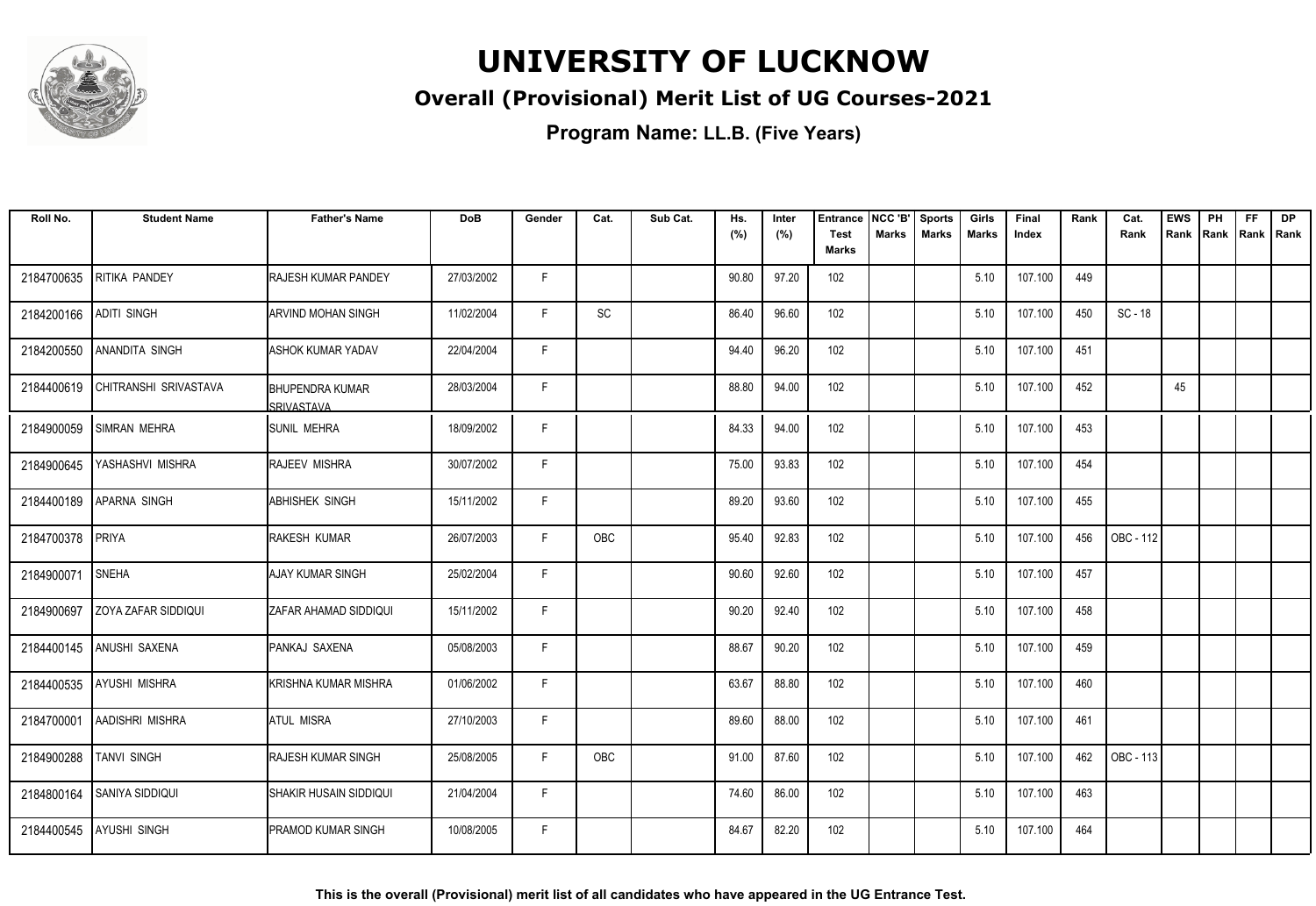

### **Overall (Provisional) Merit List of UG Courses-2021**

| Roll No.                | <b>Student Name</b>      | <b>Father's Name</b>         | <b>DoB</b> | Gender | Cat.                         | Sub Cat.  | Hs.<br>(%) | Inter<br>(%) | <b>Entrance</b><br><b>Test</b><br><b>Marks</b> | NCC 'B'<br>Marks | Sports<br><b>Marks</b> | Girls<br>Marks | Final<br>Index | Rank | Cat.<br>Rank | <b>EWS</b><br>Rank | PH<br>l Rank | <b>FF</b><br>Rank   Rank | <b>DP</b> |
|-------------------------|--------------------------|------------------------------|------------|--------|------------------------------|-----------|------------|--------------|------------------------------------------------|------------------|------------------------|----------------|----------------|------|--------------|--------------------|--------------|--------------------------|-----------|
| 2184900098              | <b>SONAM YADAV</b>       | <b>GOPAL YADAV</b>           | 20/12/2003 | F.     |                              |           | 83.57      | 81.60        | 102                                            |                  |                        | 5.10           | 107.100        | 465  |              |                    |              |                          |           |
|                         |                          |                              |            |        |                              |           |            |              |                                                |                  |                        |                |                |      |              |                    |              |                          |           |
| 2184800613              | SHREYA SINGH             | <b>RAKESH SINGH</b>          | 28/09/2002 | F.     |                              |           | 82.40      | 80.50        | 102                                            |                  |                        | 5.10           | 107.100        | 466  |              |                    |              |                          |           |
| 2184700353              | PREKCHHI MISHRA          | ISATYA PRAKASH MISHRA        | 18/08/2002 | F      |                              |           | 76.00      | 77.20        | 102                                            |                  |                        | 5.10           | 107.100        | 467  |              | 46                 |              |                          |           |
| 2184700166              | <b>POORNIMA</b>          | <b>VIJAY BAHADUR</b>         | 22/09/2003 | F      | $\operatorname{\textsf{SC}}$ |           | 78.50      | 74.80        | 102                                            |                  |                        | 5.10           | 107.100        | 468  | SC - 19      |                    |              |                          |           |
| 2184900079              | <b>SNEHIL MALL</b>       | ISHAMBHU NATH MALL           | 12/07/2003 | F.     | OBC                          |           | 70.40      | 73.00        | 102                                            |                  |                        | 5.10           | 107.100        | 469  | OBC - 114    |                    |              |                          |           |
| 2184700584              | RIDDHIMA VERMA           | <b>SHASHI SHEKHAR VERMA</b>  | 09/03/2003 | F      | OBC                          |           | 68.00      | 69.00        | 102                                            |                  |                        | 5.10           | 107.100        | 470  | OBC - 115    |                    |              |                          |           |
|                         | 2184900193 SUPRIYA YADAV | <b>RAJESH KUMAR</b>          | 19/09/2001 | F.     | <b>OBC</b>                   |           | 80.00      | 68.80        | 102                                            |                  |                        | 5.10           | 107.100        | 471  | OBC - 116    |                    |              |                          |           |
| 2184600106              | <b>MANISHA KUMARI</b>    | <b>SATISH KUMAR SINGH</b>    | 17/03/2003 | F      |                              |           | 76.20      | 68.80        | 102                                            |                  |                        | 5.10           | 107.100        | 472  |              |                    |              |                          |           |
| 2184600424              | NIDHI TIWARI             | UMAKANT TIWARI               | 20/07/2004 | F.     |                              |           | 78.00      | 68.60        | 102                                            |                  |                        | 5.10           | 107.100        | 473  |              |                    |              |                          |           |
| 2184800202              | <b>SARGAM SONI</b>       | SHRI KANT SONI               | 18/07/2003 | F      | OBC                          |           | 79.80      | 64.40        | 102                                            |                  |                        | 5.10           | 107.100        | 474  | OBC - 117    |                    |              |                          |           |
| 2184900654              | YASHI SRIVASTAVA         | VIRENDRA SRIVASTAVA          | 19/10/2001 | F      |                              |           | 64.33      | 58.40        | 102                                            |                  |                        | 5.10           | 107.100        | 475  |              |                    |              |                          |           |
| 2184600119   MANSI JAIN |                          | ANIL KUMAR JAIN              | 25/01/2002 | F      |                              |           | 91.88      | 0.00         | 102                                            |                  |                        | 5.10           | 107.100        | 476  |              |                    |              |                          |           |
|                         | 2184300012 AALIYA FATIMA | SHAHANSHAH ALI KHAN          | 24/12/2003 | F      |                              |           | 90.83      | 0.00         | 102                                            |                  |                        | 5.10           | 107.100        | 477  |              |                    |              |                          |           |
|                         | 2184700385 PRIYA VERMA   | SARASWATI PRASAD VERMA       | 20/10/2004 | F      | <b>OBC</b>                   |           | 84.33      | 0.00         | 102                                            |                  |                        | 5.10           | 107.100        | 478  | OBC - 118    |                    |              |                          |           |
| 2184500034              | <b>GAURAV SINGH</b>      | HARISH CHANDRA               | 12/01/2001 | M      | $\operatorname{\textsf{SC}}$ |           | 89.80      | 93.00        | 106                                            |                  |                        |                | 106.000        | 479  | $SC - 20$    |                    |              |                          |           |
| 2184300436              | SIDDHARTH TIWARI         | <b>IBRAJESH KUMAR TIWARI</b> | 03/10/2002 | M      |                              | <b>CT</b> | 82.50      | 90.40        | 106                                            |                  |                        |                | 106.000        | 480  |              |                    |              |                          |           |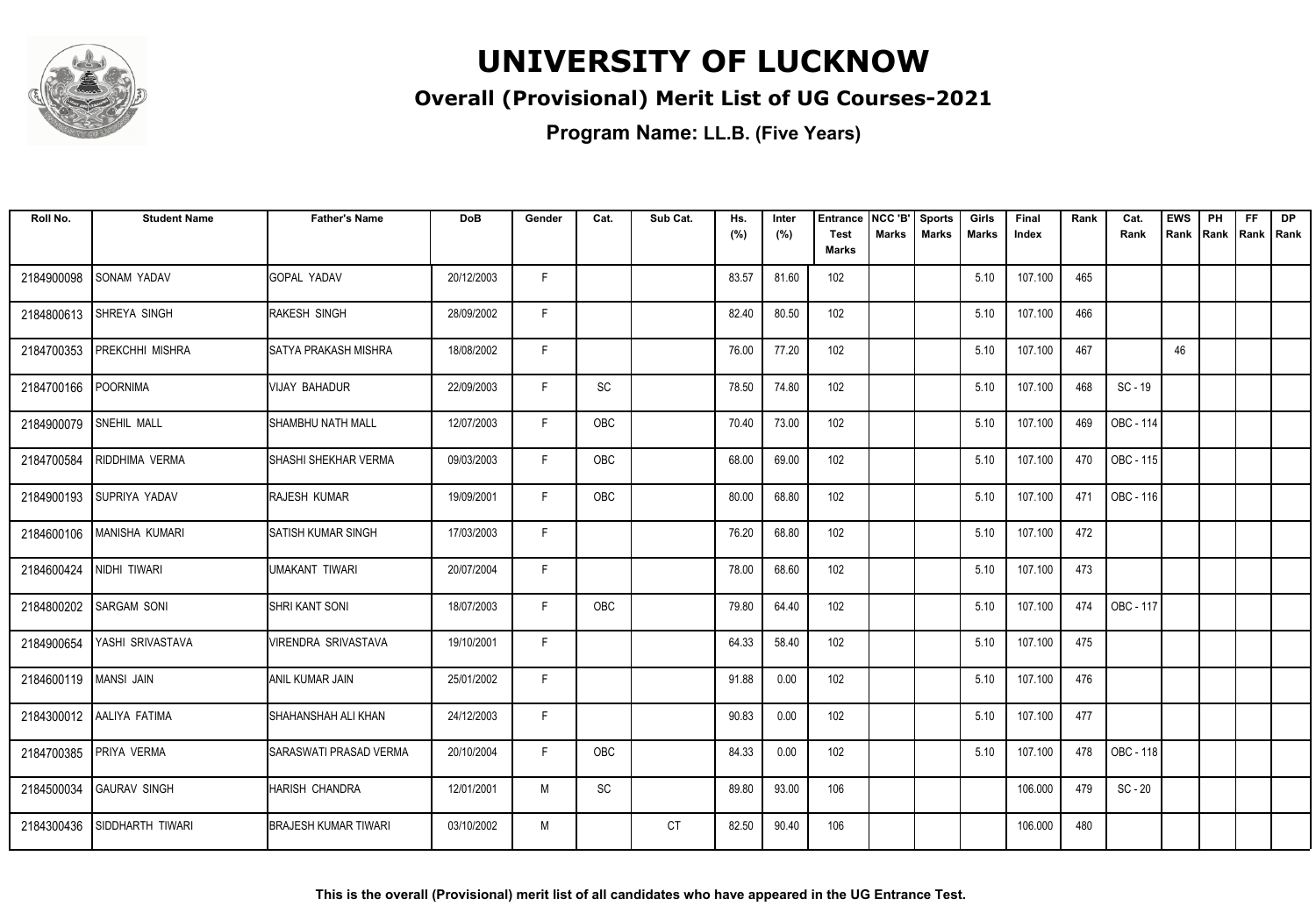

### **Overall (Provisional) Merit List of UG Courses-2021**

**Program Name: LL.B. (Five Years)**

| Roll No.              | <b>Student Name</b>                         | <b>Father's Name</b>                     | <b>DoB</b> | Gender | Cat. | Sub Cat. | Hs.<br>(%) | Inter<br>(%) | <b>Entrance</b><br><b>Test</b> | NCC 'B'<br>Marks | <b>Sports</b><br><b>Marks</b> | Girls<br><b>Marks</b> | Final<br>Index | Rank | Cat.<br>Rank | <b>EWS</b><br>Rank | PH<br>Rank | FF<br>Rank   Rank | <b>DP</b> |
|-----------------------|---------------------------------------------|------------------------------------------|------------|--------|------|----------|------------|--------------|--------------------------------|------------------|-------------------------------|-----------------------|----------------|------|--------------|--------------------|------------|-------------------|-----------|
|                       |                                             |                                          |            |        |      |          |            |              | <b>Marks</b>                   |                  |                               |                       |                |      |              |                    |            |                   |           |
| 2184300233            | <b>HAMMAD HUSAIN</b>                        | <b>IJLAL HUSAIN</b>                      | 30/03/2003 | M      |      |          | 66.40      | 89.60        | 106                            |                  |                               |                       | 106.000        | 481  |              |                    |            |                   |           |
| 2184700229            | PRAJJAWAL KUMAR MISHRA                      | <b>VINAY MISHRA</b>                      | 30/10/2003 | M      |      |          | 84.00      | 89.20        | 106                            |                  |                               |                       | 106.000        | 482  |              |                    |            |                   |           |
| 2184800340            | SHAILESH SINGH                              | <b>RAJ KUMAR SINGH</b>                   | 21/02/2000 | M      |      |          | 95.00      | 85.80        | 106                            |                  |                               |                       | 106.000        | 483  |              | 47                 |            |                   |           |
| 2184700152            | <b>PIYUSH KUMAR</b>                         | RAM MOHAN                                | 26/10/2003 | M      | OBC  |          | 78.33      | 85.00        | 106                            |                  |                               |                       | 106.000        | 484  | OBC - 119    |                    |            |                   |           |
| 2184200384            | AKSHAT KUMAR SRIVASTAVA                     | <b>RAJESH KUMAR</b><br><b>SRIVASTAVA</b> | 08/11/2004 | M      |      |          | 88.80      | 83.60        | 106                            |                  |                               |                       | 106.000        | 485  |              |                    |            |                   |           |
|                       | 2184200552 ANANT GUPTA                      | <b>IRAKESH KUMAR GUPTA</b>               | 06/07/2003 | M      |      |          | 77.00      | 82.60        | 106                            |                  |                               |                       | 106.000        | 486  |              | 48                 |            |                   |           |
| 2184400310            | <b>ARYAN TRYAMBAKESHWAR</b><br><b>SINGH</b> | <b>SURESH SINGH CHAUHAN</b>              | 09/11/2003 | M      |      |          | 83.33      | 82.40        | 106                            |                  |                               |                       | 106.000        | 487  |              |                    |            |                   |           |
|                       | 2184400519 AYUSH KUMAR PANDEY               | <b>VIJAY KUMAR PANDEY</b>                | 09/08/2004 | M      |      |          | 83.17      | 80.60        | 106                            |                  |                               |                       | 106.000        | 488  |              |                    |            |                   |           |
| 2184800285            | <b>SAURABH KUMAR</b>                        | MAHESH PRASAD                            | 10/03/2004 | M      | SC   |          | 83.40      | 79.00        | 106                            |                  |                               |                       | 106.000        | 489  | $SC - 21$    |                    |            |                   |           |
| 2184900403            | <b>VAIBHAV DHURIYA</b>                      | ARVIND KUMAR DHURIYA                     | 21/07/2002 | M      |      |          | 81.67      | 78.00        | 106                            |                  |                               |                       | 106.000        | 490  |              |                    |            |                   |           |
|                       | 2184200496 AMIT PANDEY                      | K.D. PANDEY                              | 13/11/2001 | M      |      |          | 87.00      | 77.40        | 106                            |                  |                               |                       | 106.000        | 491  |              |                    |            |                   |           |
|                       | 2184800172 SANJEEV VERMA                    | <b>VINOD KUMAR</b>                       | 04/08/2003 | M      |      |          | 74.00      | 77.40        | 106                            |                  |                               |                       | 106.000        | 492  |              |                    |            |                   |           |
|                       | 2184800559 SHLOK KESARWANI                  | <b>ANIL KUMAR</b>                        | 30/11/2002 | M      |      |          | 87.60      | 77.00        | 106                            |                  |                               |                       | 106.000        | 493  |              | 49                 |            |                   |           |
|                       | 2184500190 HIMANSHU PATHAK                  | <b>AWADHESH PATHAK</b>                   | 15/01/2003 | M      |      |          | 80.17      | 77.00        | 106                            |                  |                               |                       | 106.000        | 494  |              | 50                 |            |                   |           |
| 2184700618            | <b>RITESH DESHMUKH</b>                      | SUNIL KUMAR                              | 09/01/2004 | M      | SC   |          | 91.83      | 76.80        | 106                            |                  |                               |                       | 106.000        | 495  | $SC - 22$    |                    |            |                   |           |
| 2184400132 ANURAG RAI |                                             | RAJNISH KUMAR RAI                        | 30/07/2002 | M      |      |          | 82.40      | 76.17        | 106                            |                  |                               |                       | 106.000        | 496  |              | 51                 |            |                   |           |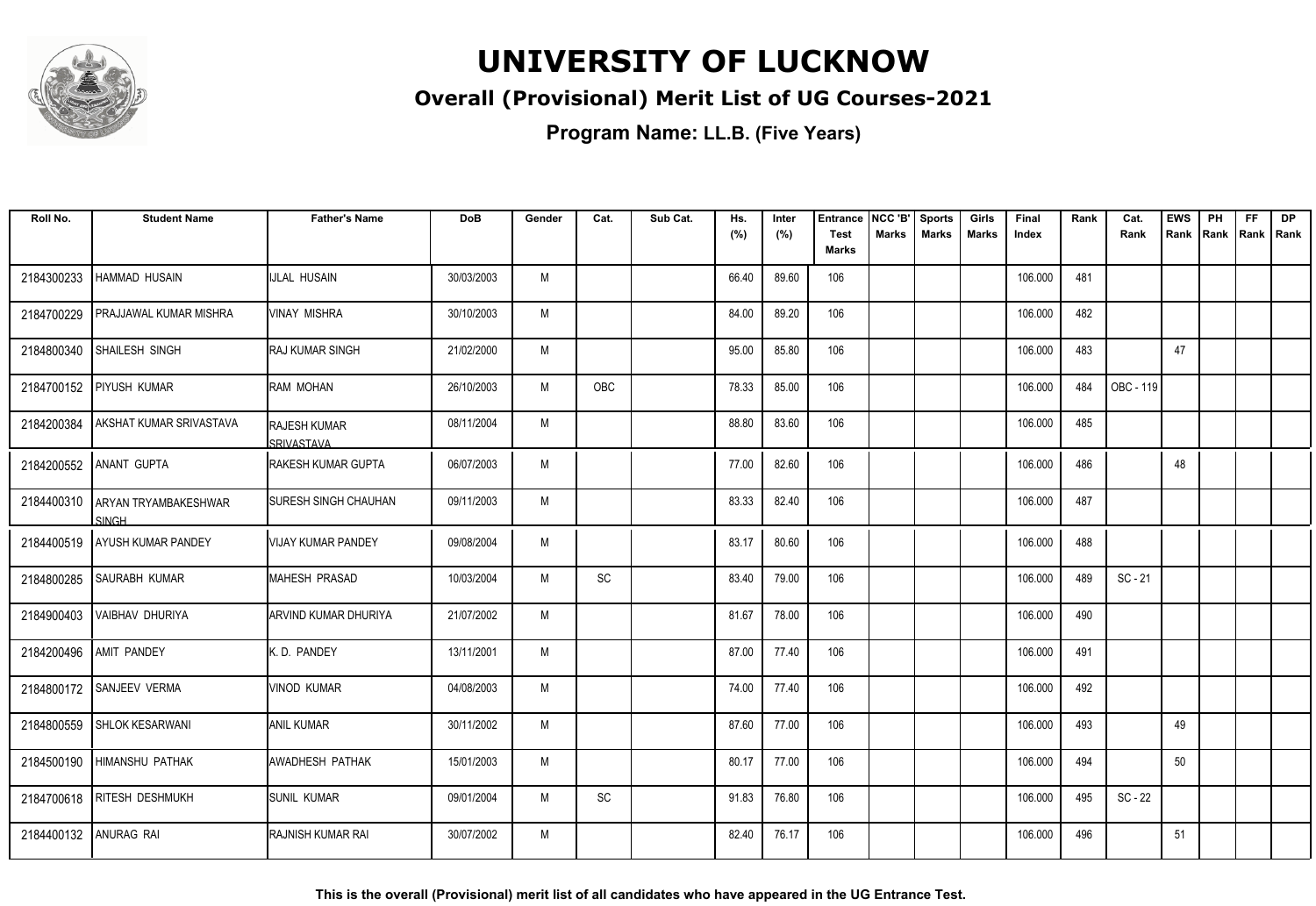

### **Overall (Provisional) Merit List of UG Courses-2021**

| Roll No.            | <b>Student Name</b>                               | <b>Father's Name</b>          | <b>DoB</b> | Gender | Cat.       | Sub Cat. | Hs.<br>(%) | Inter<br>(%) | Entrance<br><b>Test</b> | NCC 'B'<br>Marks | <b>Sports</b><br><b>Marks</b> | Girls<br>Marks | Final<br>Index | Rank | Cat.<br>Rank | <b>EWS</b><br>Rank | PH<br>Rank | FF<br>Rank   Rank | <b>DP</b> |
|---------------------|---------------------------------------------------|-------------------------------|------------|--------|------------|----------|------------|--------------|-------------------------|------------------|-------------------------------|----------------|----------------|------|--------------|--------------------|------------|-------------------|-----------|
|                     |                                                   |                               |            |        |            |          |            |              | <b>Marks</b>            |                  |                               |                |                |      |              |                    |            |                   |           |
| 2184400075          | ANSHU SINGH                                       | ABHAY RAJ SINGH               | 31/03/2003 | M      | OBC        |          | 77.17      | 74.20        | 106                     |                  |                               |                | 106.000        | 497  | OBC - 120    |                    |            |                   |           |
| 2184200349          | <b>AKASH SHARAN</b>                               | <b>IDEVI SHARAN</b>           | 08/11/2003 | M      | <b>OBC</b> |          | 76.20      | 74.00        | 106                     |                  |                               |                | 106.000        | 498  | OBC - 121    |                    |            |                   |           |
| 2184800227          | <b>SATWIK MISHRA</b>                              | <b>JAGDISH NARAYAN MISHRA</b> | 23/06/2003 | M      |            |          | 76.20      | 73.80        | 106                     |                  |                               |                | 106.000        | 499  |              |                    |            |                   |           |
| 2184700305          | <b>PRATEEK SHUKLA</b>                             | İKRISHNA KUMAR SHUKLA         | 03/07/2003 | M      |            |          | 80.40      | 73.60        | 106                     |                  |                               |                | 106.000        | 500  |              |                    |            |                   |           |
| 2184600280          | MOHD GAUHER KHAN                                  | ABAD AHMAD KHAN               | 16/12/2003 | M      |            |          | 77.80      | 73.00        | 106                     |                  |                               |                | 106.000        | 501  |              | 52                 |            |                   |           |
|                     | 2184400213 APURV SRIVASTAV                        | <b>AJAY PRATAP SRIVASTAV</b>  | 05/11/2002 | M      |            |          | 87.40      | 72.20        | 106                     |                  |                               |                | 106.000        | 502  |              | 53                 |            |                   |           |
|                     | 2184300273 KUMAR PRADYUMN MANI<br><b>TRIPATHI</b> | <b>ARUN MANI TRIPATHI</b>     | 07/07/2003 | M      |            |          | 76.80      | 71.20        | 106                     |                  |                               |                | 106.000        | 503  |              |                    |            |                   |           |
|                     | 2184700515 RAKESH SINGH                           | <b>ASHOK KUMAR SINGH</b>      | 04/10/2004 | M      |            |          | 57.00      | 70.60        | 106                     |                  |                               |                | 106.000        | 504  |              |                    |            |                   |           |
| 2184500195          | <b>HIMANSHU SINGH</b>                             | SITARAM SINGH                 | 15/08/2003 | M      |            |          | 83.83      | 69.80        | 106                     |                  |                               |                | 106.000        | 505  |              | 54                 |            |                   |           |
| 2184200279          | AHSAN ALEEM                                       | MAHFOOZ AHMAD                 | 16/10/2001 | M      |            |          | 74.00      | 69.80        | 106                     |                  |                               |                | 106.000        | 506  |              |                    |            |                   |           |
| 2184400080          | ANSHUL MISHRA                                     | RAJENDRA KUMAR MISHRA         | 14/09/2004 | M      |            |          | 85.60      | 68.80        | 106                     |                  |                               |                | 106.000        | 507  |              | 55                 |            |                   |           |
| 2184300208          | <b>AYUSHMAN TIWARI</b>                            | <b>MAHESH TIWARI</b>          | 03/02/2005 | M      |            | FF       | 69.50      | 68.20        | 106                     |                  |                               |                | 106.000        | 508  |              | 56                 |            | -1                |           |
|                     | 2184800516 SHIVANJAL SINGH                        | <b>HARI BANS SINGH</b>        | 12/03/2003 | M      |            |          | 69.83      | 66.60        | 106                     |                  |                               |                | 106.000        | 509  |              |                    |            |                   |           |
| 2184600155 MAYU RAJ |                                                   | <b>KRISHNA KUMAR</b>          | 24/09/2003 | M      | OBC        |          | 67.20      | 66.00        | 106                     |                  |                               |                | 106.000        | 510  | OBC - 122    |                    |            |                   |           |
| 2184700626          | <b>RITIK RAJ</b>                                  | RAVINDRA DEV YADAV            | 08/07/2003 | M      | OBC        |          | 70.83      | 65.60        | 106                     |                  |                               |                | 106.000        | 511  | OBC - 123    |                    |            |                   |           |
| 2184700242          | <b>PRAKHAR PANDEY</b>                             | RAM JI                        | 22/04/2003 | M      |            |          | 58.17      | 65.60        | 106                     |                  |                               |                | 106.000        | 512  |              |                    |            |                   |           |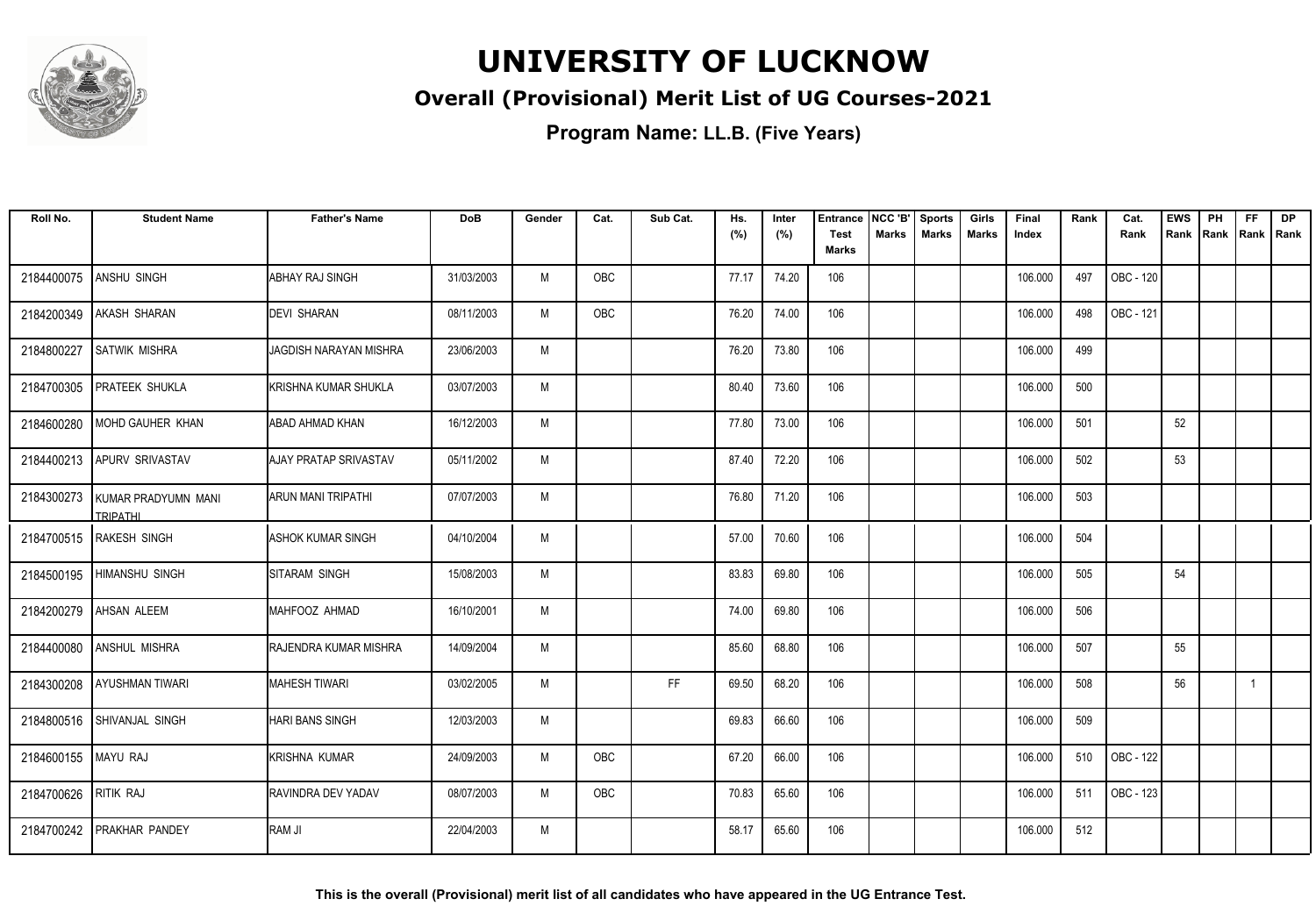

### **Overall (Provisional) Merit List of UG Courses-2021**

| Roll No.   | <b>Student Name</b>         | <b>Father's Name</b>       | <b>DoB</b> | Gender | Cat.       | Sub Cat. | Hs.<br>(%) | Inter<br>(%) | <b>Entrance</b><br><b>Test</b><br><b>Marks</b> | NCC 'B'<br><b>Marks</b> | <b>Sports</b><br><b>Marks</b> | Girls<br><b>Marks</b> | Final<br>Index | Rank | Cat.<br>Rank | <b>EWS</b><br>Rank | PH<br>Rank | <b>FF</b><br>Rank   Rank | <b>DP</b>    |
|------------|-----------------------------|----------------------------|------------|--------|------------|----------|------------|--------------|------------------------------------------------|-------------------------|-------------------------------|-----------------------|----------------|------|--------------|--------------------|------------|--------------------------|--------------|
| 2184300447 | SUSHANT KUMAR SHUKLA        | <b>VINOD KUMAR SHUKLA</b>  | 27/07/2003 | M      |            | DP       | 91.00      | 60.00        | 106                                            |                         |                               |                       | 106.000        | 513  |              |                    |            |                          | $\mathbf{3}$ |
| 2184600219 | <b>MOHAMMAD ISMAIL KHAN</b> | <b>AFTAB ALAM KHAN</b>     | 19/07/2002 | M      |            |          | 90.20      | 0.00         | 106                                            |                         |                               |                       | 106.000        | 514  |              |                    |            |                          |              |
| 2184400427 | <b>ATUL YADAV</b>           | <b>RAJU SINGH</b>          | 26/07/2004 | M      | <b>OBC</b> |          | 73.20      | 0.00         | 106                                            |                         |                               |                       | 106.000        | 515  | OBC - 124    |                    |            |                          |              |
| 2184200288 | AISHWARYA MISHRA            | <b>RAJESH KUMAR MISHRA</b> | 09/01/2003 | F      |            |          | 94.40      | 95.83        | 100                                            |                         |                               | 5.00                  | 105.000        | 516  |              |                    |            |                          |              |
| 2184900622 | YAMINI JOSHI                | DHIRESH JOSHI              | 18/08/2002 | F.     |            |          | 84.40      | 95.40        | 100                                            |                         |                               | 5.00                  | 105.000        | 517  |              |                    |            |                          |              |
| 2184400439 | <b>AVANSHIKHA SINGH</b>     | <b>PAWAN KUMAR SINGH</b>   | 04/02/2004 | F      |            |          | 92.40      | 92.80        | 100                                            |                         |                               | 5.00                  | 105.000        | 518  |              | 57                 |            |                          |              |
|            | 2184800316 SEJAL CHOUDHARY  | PUSHPENDRA SINGH           | 30/03/2004 | F.     | <b>OBC</b> |          | 88.50      | 92.40        | 100                                            |                         |                               | 5.00                  | 105.000        | 519  | OBC - 125    |                    |            |                          |              |
| 2184700656 | <b>RIYA SHUKLA</b>          | <b>SANJAY SHUKLA</b>       | 25/01/2004 | F      |            |          | 83.40      | 92.40        | 100                                            |                         |                               | 5.00                  | 105.000        | 520  |              |                    |            |                          |              |
| 2184500396 | KAVYA GUPTA                 | PRATIYUSH GUPTA            | 06/08/2003 | F      |            |          | 92.00      | 91.00        | 100                                            |                         |                               | 5.00                  | 105.000        | 521  |              |                    |            |                          |              |
| 2184200373 | AKSHA KUMARI                | <b>ASHWANI KUMAR</b>       | 05/08/2003 | F      | OBC        |          | 89.50      | 89.60        | 100                                            |                         |                               | 5.00                  | 105.000        | 522  | OBC - 126    |                    |            |                          |              |
| 2184900672 | <b>YOUSRA</b>               | <b>MD SHUJA UDDIN</b>      | 09/01/2003 | F.     |            |          | 77.00      | 89.60        | 100                                            |                         |                               | 5.00                  | 105.000        | 523  |              |                    |            |                          |              |
| 2184300389 | SATAKSHI TRIPATHI           | RATNAKAR TRIPATHI          | 20/06/2002 | F.     |            |          | 74.83      | 89.40        | 100                                            |                         |                               | 5.00                  | 105.000        | 524  |              |                    |            |                          |              |
|            | 2184600376 NAVJOT TYAGI     | <b>LALIT TYAGI</b>         | 29/10/2004 | F      |            |          | 91.17      | 88.83        | 100                                            |                         |                               | 5.00                  | 105.000        | 525  |              |                    |            |                          |              |
| 2184400667 | <b>DEVANSHI UPADHYAY</b>    | MADAN MOHAN UPADHYAY       | 13/09/2003 | F      |            |          | 81.40      | 88.83        | 100                                            |                         |                               | 5.00                  | 105.000        | 526  |              |                    |            |                          |              |
| 2184300173 | ANUSHKA SINGH               | <b>ANOOP SINGH</b>         | 06/03/2003 | F      |            |          | 94.40      | 88.40        | 100                                            |                         |                               | 5.00                  | 105.000        | 527  |              |                    |            |                          |              |
| 2184900497 | <b>VIDHI BHARDWAJ</b>       | PRADEEP BHARDWAJ           | 07/12/2002 | F.     |            |          | 82.60      | 88.40        | 100                                            |                         |                               | 5.00                  | 105.000        | 528  |              |                    |            |                          |              |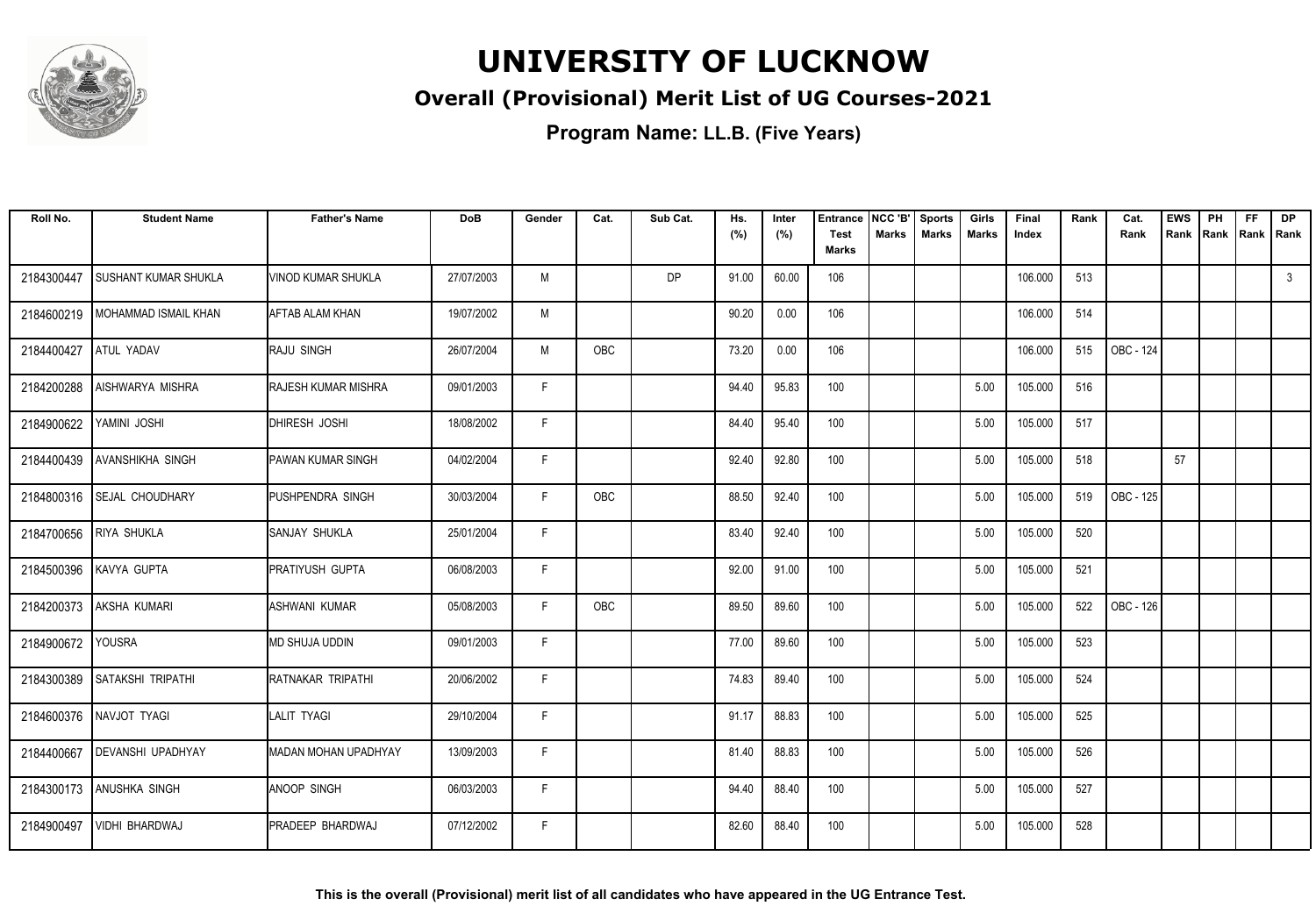

### **Overall (Provisional) Merit List of UG Courses-2021**

**Program Name: LL.B. (Five Years)**

| Roll No.   | <b>Student Name</b>     | <b>Father's Name</b>                       | <b>DoB</b> | Gender | Cat. | Sub Cat. | Hs.<br>(%) | Inter<br>(%) | <b>Entrance</b><br><b>Test</b> | NCC 'B'<br>Marks | <b>Sports</b><br><b>Marks</b> | Girls<br><b>Marks</b> | Final<br>Index | Rank | Cat.<br>Rank | <b>EWS</b><br>Rank | PH | <b>FF</b><br>Rank Rank Rank | <b>DP</b> |
|------------|-------------------------|--------------------------------------------|------------|--------|------|----------|------------|--------------|--------------------------------|------------------|-------------------------------|-----------------------|----------------|------|--------------|--------------------|----|-----------------------------|-----------|
|            |                         |                                            |            |        |      |          |            |              | <b>Marks</b>                   |                  |                               |                       |                |      |              |                    |    |                             |           |
| 2184400186 | APARAJITA PANDEY        | RAKESH PANDEY                              | 05/12/2004 | F.     |      |          | 67.33      | 87.50        | 100                            |                  |                               | 5.00                  | 105.000        | 529  |              |                    |    |                             |           |
| 2184400467 | AYESHA SIDDIQUA         | <b>ABOU HURAIRA</b>                        | 30/11/2002 | F.     |      |          | 91.20      | 85.80        | 100                            |                  |                               | 5.00                  | 105.000        | 530  |              |                    |    |                             |           |
| 2184700577 | <b>RICHA PANDEY</b>     | ISANJAY PANDEY                             | 06/02/2002 | F.     |      |          | 79.80      | 85.00        | 100                            |                  |                               | 5.00                  | 105.000        | 531  |              |                    |    |                             |           |
| 2184700197 | PRACHI VERMA            | <b>DHIRENDRA KUMAR VERMA</b>               | 17/02/2005 | F.     | OBC  |          | 90.00      | 83.40        | 100                            |                  |                               | 5.00                  | 105.000        | 532  | OBC - 127    |                    |    |                             |           |
| 2184400578 | <b>BHUMI SRIVASTAVA</b> | <b>PAWAN KUMAR</b><br><b>SRIVASTAVA</b>    | 09/02/2002 | F.     |      |          | 88.17      | 82.80        | 100                            |                  |                               | 5.00                  | 105.000        | 533  |              |                    |    |                             |           |
| 2184700080 | NOOR JAHAN              | AHMAD ALI ANSARI                           | 10/07/2005 | F.     | OBC  |          | 83.33      | 82.80        | 100                            |                  |                               | 5.00                  | 105.000        | 534  | OBC - 128    |                    |    |                             |           |
| 2184200549 | ANANDITA MISHRA         | ARISUDAN MISHRA                            | 02/01/2003 | F      |      |          | 55.60      | 82.80        | 100                            |                  |                               | 5.00                  | 105.000        | 535  |              |                    |    |                             |           |
| 2184500397 | KAVYA RAI               | SANJAY RAI                                 | 26/03/2003 | F.     |      |          | 92.20      | 82.40        | 100                            |                  |                               | 5.00                  | 105.000        | 536  |              |                    |    |                             |           |
| 2184500404 | <b>KETKI SINGH</b>      | <b>I</b> SATYENDRA BAHADUR<br><b>SINGH</b> | 29/05/2004 | F.     |      |          | 80.00      | 82.33        | 100                            |                  |                               | 5.00                  | 105.000        | 537  |              |                    |    |                             |           |
| 2184600070 | MALLIKA GUPTA           | <b>SANDEEP KUMAR GUPTA</b>                 | 27/09/2002 | F.     |      |          | 81.33      | 79.80        | 100                            |                  |                               | 5.00                  | 105.000        | 538  |              |                    |    |                             |           |
| 2184800049 | SAGARIKA SINGH          | AMITABH SINGH                              | 08/10/2001 | F.     |      |          | 81.00      | 78.60        | 100                            |                  |                               | 5.00                  | 105.000        | 539  |              |                    |    |                             |           |
| 2184800166 | <b>SANJANA ARYA</b>     | <b>SHIV KUMAR ARYA</b>                     | 17/05/2003 | F.     | SC   |          | 69.60      | 78.00        | 100                            |                  |                               | 5.00                  | 105.000        | 540  | $SC - 23$    |                    |    |                             |           |
| 2184300418 | SHRASHTI PATEL          | <b>RAKESH VERMA</b>                        | 27/09/2004 | F.     | OBC  |          | 72.33      | 77.17        | 100                            |                  |                               | 5.00                  | 105.000        | 541  | OBC - 129    |                    |    |                             |           |
| 2184500250 | ISHITA PANDEY           | <b>RAJ KISHOR PANDEY</b>                   | 10/12/2002 | F      |      |          | 86.17      | 76.80        | 100                            |                  |                               | 5.00                  | 105.000        | 542  |              | 58                 |    |                             |           |
| 2184600136 | MANU TRIPATHI           | <b>VIVEK KUMAR TRIPATHI</b>                | 01/04/2003 | F.     |      |          | 76.50      | 76.40        | 100                            |                  |                               | 5.00                  | 105.000        | 543  |              |                    |    |                             |           |
| 2184200322 | AKANKSHA RAO            | ASHOK RAO                                  | 27/09/2002 | F.     |      |          | 73.80      | 74.80        | 100                            |                  |                               | 5.00                  | 105.000        | 544  |              |                    |    |                             |           |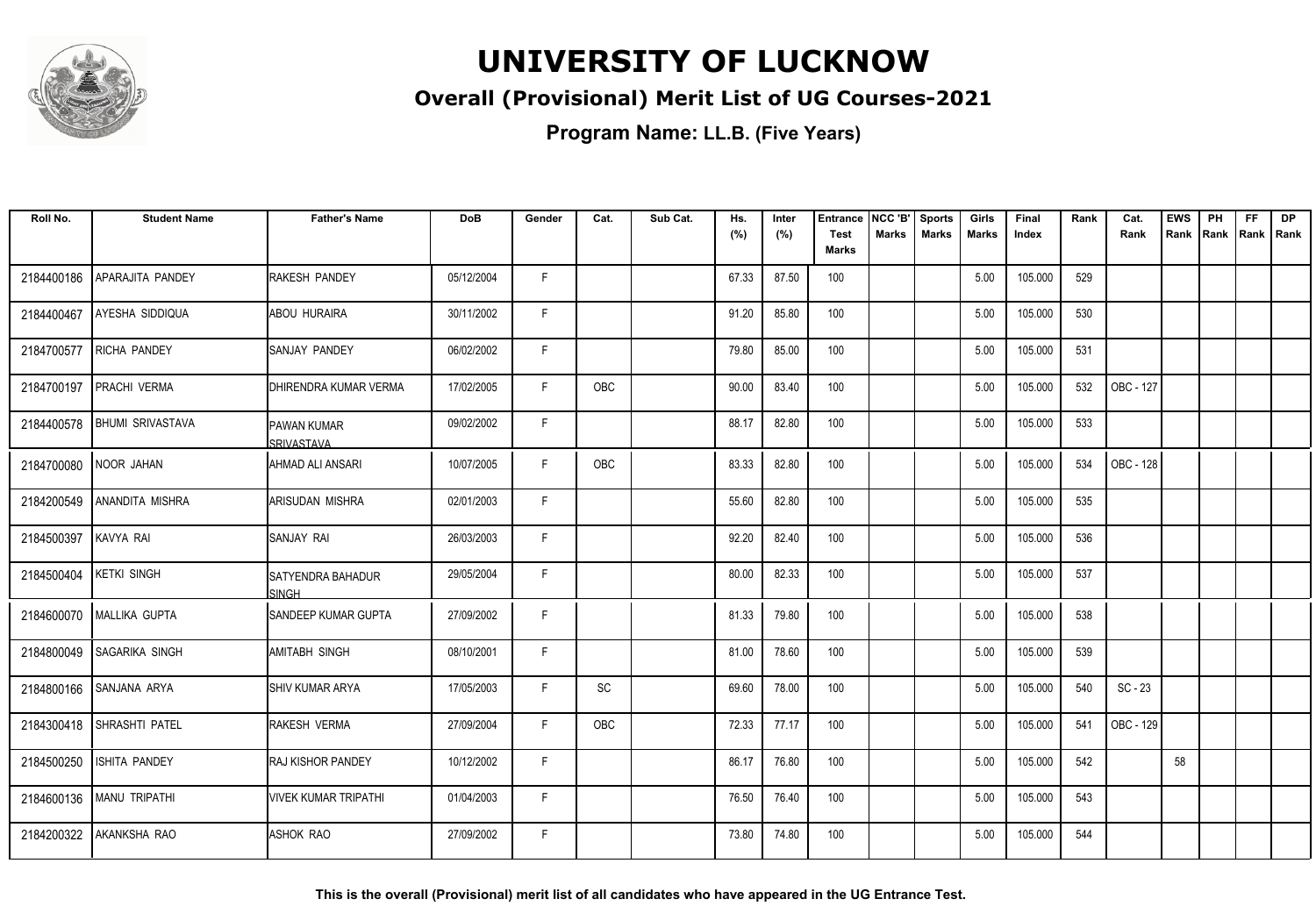

### **Overall (Provisional) Merit List of UG Courses-2021**

**Program Name: LL.B. (Five Years)**

| Roll No.   | <b>Student Name</b>           | <b>Father's Name</b>                   | <b>DoB</b> | Gender | Cat.       | Sub Cat.  | Hs.<br>(%) | Inter<br>(%) | <b>Entrance</b><br><b>Test</b> | NCC 'B'<br>Marks | <b>Sports</b><br><b>Marks</b> | Girls<br><b>Marks</b> | Final<br>Index | Rank | Cat.<br>Rank | <b>EWS</b><br>Rank | PH<br>Rank Rank Rank | <b>FF</b> | <b>DP</b>      |
|------------|-------------------------------|----------------------------------------|------------|--------|------------|-----------|------------|--------------|--------------------------------|------------------|-------------------------------|-----------------------|----------------|------|--------------|--------------------|----------------------|-----------|----------------|
|            |                               |                                        |            |        |            |           |            |              | <b>Marks</b>                   |                  |                               |                       |                |      |              |                    |                      |           |                |
| 2184300129 | <b>ADITI S RATHAUR</b>        | <b>MANOJ KUMAR SINGH</b>               | 18/07/2002 | F      |            |           | 68.00      | 73.00        | 100                            |                  |                               | 5.00                  | 105.000        | 545  |              | 59                 |                      |           |                |
| 2184900065 | SMITA SINGH                   | LATE MR NETRAPAL SINGH                 | 05/07/2002 | F.     | OBC        |           | 83.57      | 70.40        | 100                            |                  |                               | 5.00                  | 105.000        | 546  | OBC - 130    |                    |                      |           |                |
| 2184400199 | APOORVA MISHRA                | LOK NATH MISHRA                        | 27/05/2003 | F      |            |           | 73.40      | 66.40        | 100                            |                  |                               | 5.00                  | 105.000        | 547  |              | 60                 |                      |           |                |
| 2184400193 | <b>APARNA TRIPATHI</b>        | MANOJ KUMAR TRIPATHI                   | 14/04/2004 | F.     |            |           | 53.00      | 53.60        | 100                            |                  |                               | 5.00                  | 105.000        | 548  |              |                    |                      |           |                |
| 2184600085 | <b>MANASVI</b>                | <b>MURARI PRASAD VERMA</b>             | 03/09/2002 | F      |            |           | 95.60      | 0.00         | 100                            |                  |                               | 5.00                  | 105.000        | 549  |              |                    |                      |           |                |
|            | 2184300019 AARUSHI DWIVEDI    | OM PRAKASH DUBEY                       | 06/09/2002 | F.     |            |           | 81.40      | 0.00         | 100                            |                  |                               | 5.00                  | 105.000        | 550  |              |                    |                      |           |                |
| 2184700094 | OM VEER SINGH                 | SHASHI PRAKASH SINGH                   | 10/07/2004 | M      |            |           | 92.00      | 94.00        | 104                            |                  |                               |                       | 104.000        | 551  |              |                    |                      |           |                |
|            | 2184300184 ARYAN SHUKLA       | ASHWINI KUMAR SHUKLA                   | 31/10/2002 | M      |            |           | 81.40      | 94.00        | 104                            |                  |                               |                       | 104.000        | 552  |              |                    |                      |           |                |
| 2184900628 | YASH PANDEY                   | <b>AWADHESH KUMAR</b><br><b>PANDEY</b> | 16/08/2003 | M      |            |           | 90.60      | 90.80        | 104                            |                  |                               |                       | 104.000        | 553  |              |                    |                      |           |                |
|            | 2184400660 DEVANSH SINGH      | <b>PAWAN KUMAR</b>                     | 27/04/2003 | M      | <b>OBC</b> |           | 82.60      | 89.17        | 104                            |                  |                               |                       | 104.000        | 554  | OBC - 131    |                    |                      |           |                |
|            | 2184500196 HIMANSHU SONKER    | <b>RAM AUTAR</b>                       | 22/05/2003 | M      | SC         |           | 92.33      | 88.60        | 104                            |                  |                               |                       | 104.000        | 555  | SC - 24      |                    |                      |           |                |
| 2184200098 | <b>ABHYUDAY RAM TRIPATHI</b>  | BHAGWATI SHARAN RAM<br><b>TRIPATHI</b> | 07/09/2003 | M      |            |           | 78.40      | 87.60        | 104                            |                  |                               |                       | 104.000        | 556  |              |                    |                      |           |                |
|            | 2184500065 GYAN PRAKASH SINGH | <b>NAGENDRA PRATAP SINGH</b>           | 29/07/2004 | M      |            |           | 84.67      | 87.20        | 104                            |                  |                               |                       | 104.000        | 557  |              |                    |                      |           |                |
|            | 2184500143   HARSHIT YADAV    | <b>RAM SURAT YADAV</b>                 | 10/08/2004 | M      | OBC        |           | 89.33      | 87.00        | 104                            |                  |                               |                       | 104.000        | 558  | OBC - 132    |                    |                      |           |                |
| 2184200501 | <b>AMIT KUMAR YADAV</b>       | JAYKARAN YADAV                         | 10/05/2003 | M      | OBC        |           | 79.67      | 85.00        | 104                            |                  |                               |                       | 104.000        | 559  | OBC - 133    |                    |                      |           |                |
|            | 2184300145 AKHIL PRATAP SINGH | <b>SHIV CHANDRA SINGH</b>              | 06/06/2002 | M      |            | <b>DP</b> | 51.20      | 85.00        | 104                            |                  |                               |                       | 104.000        | 560  |              |                    |                      |           | $\overline{4}$ |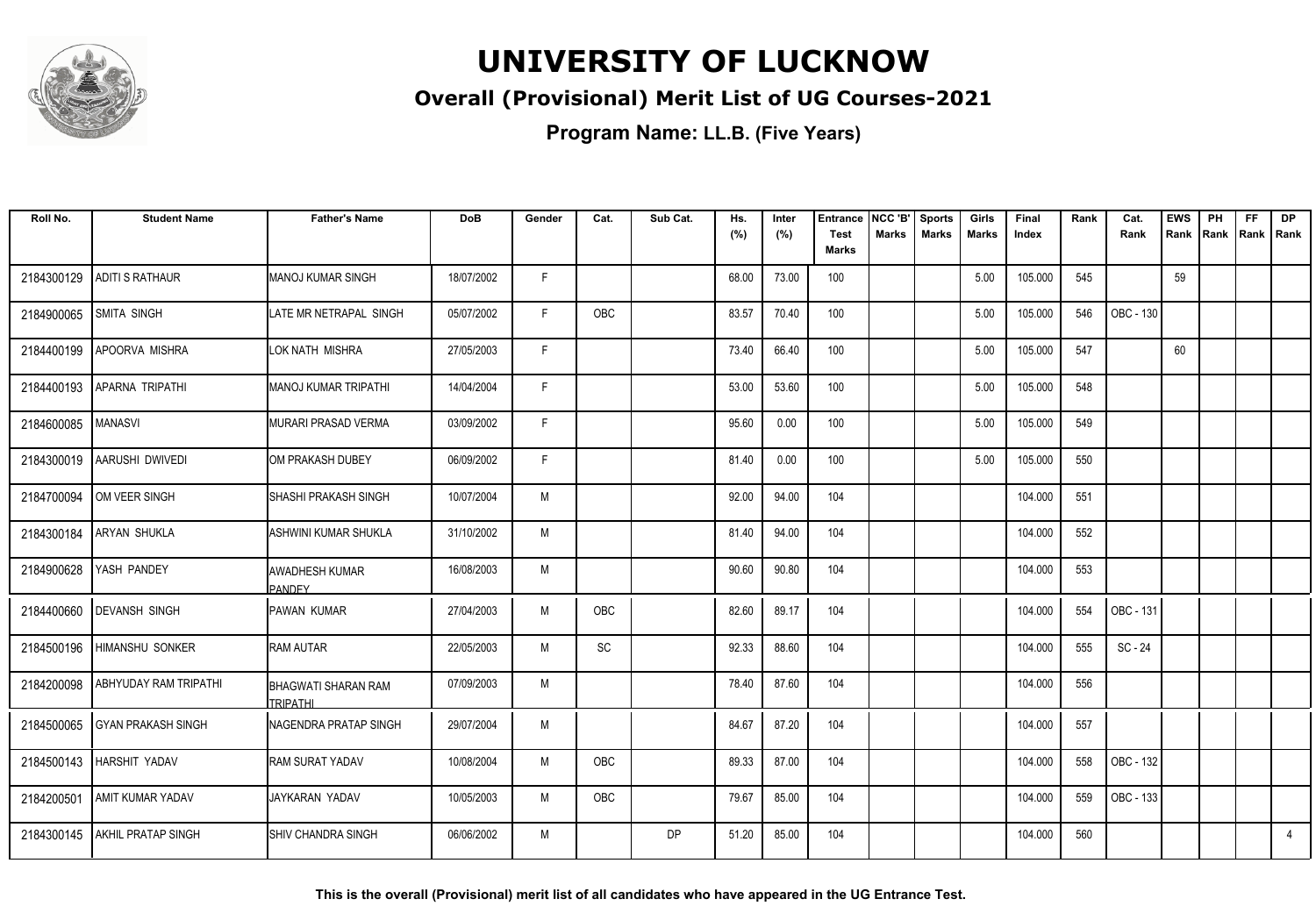

### **Overall (Provisional) Merit List of UG Courses-2021**

| Roll No.   | <b>Student Name</b>           | <b>Father's Name</b>         | <b>DoB</b> | Gender | Cat.       | Sub Cat. | Hs.<br>(%) | Inter<br>(%) | <b>Entrance</b><br><b>Test</b> | INCC 'B'<br><b>Marks</b> | <b>Sports</b><br><b>Marks</b> | Girls<br><b>Marks</b> | Final<br>Index | Rank | Cat.<br>Rank | <b>EWS</b><br>Rank | PH<br>Rank | <b>FF</b><br>  Rank   Rank | <b>DP</b> |
|------------|-------------------------------|------------------------------|------------|--------|------------|----------|------------|--------------|--------------------------------|--------------------------|-------------------------------|-----------------------|----------------|------|--------------|--------------------|------------|----------------------------|-----------|
|            |                               |                              |            |        |            |          |            |              | <b>Marks</b>                   |                          |                               |                       |                |      |              |                    |            |                            |           |
| 2184800321 | SHADAN AHMAD                  | FAHIM AHMAD                  | 04/03/2003 | M      |            |          | 74.80      | 84.80        | 104                            |                          |                               |                       | 104.000        | 561  |              |                    |            |                            |           |
| 2184900540 | <b>VIPIN KUMAR</b>            | <b>RAM SUBHASH</b>           | 15/07/2003 | M      | SC         |          | 86.40      | 84.40        | 104                            |                          |                               |                       | 104.000        | 562  | $SC - 25$    |                    |            |                            |           |
| 2184400028 | <b>ANMOL SHARMA</b>           | <b>I</b> SHIV KUMAR SHARMA   | 27/09/2003 | M      | OBC        |          | 80.17      | 83.60        | 104                            |                          |                               |                       | 104.000        | 563  | OBC - 134    |                    |            |                            |           |
| 2184200605 | <b>ANIRUDDH SINGH</b>         | <b>DINESH SINGH</b>          | 08/09/2004 | M      |            |          | 87.17      | 83.40        | 104                            |                          |                               |                       | 104.000        | 564  |              |                    |            |                            |           |
| 2184700620 | <b>RITESH KANNAUJIYA</b>      | VINOD KANNAUJIYA             | 21/04/2003 | M      | SC         |          | 75.17      | 83.40        | 104                            |                          |                               |                       | 104.000        | 565  | $SC - 26$    |                    |            |                            |           |
|            | 2184200512 AMRATANSHU AWASTHI | ISHIKHAR AWASTHI             | 24/02/2003 | M      |            |          | 83.83      | 83.20        | 104                            |                          |                               |                       | 104.000        | 566  |              | 61                 |            |                            |           |
| 2184900616 | <b>VRINDAVAN SINGH</b>        | JITENDRA KUMAR SINGH         | 10/12/2003 | M      | <b>OBC</b> |          | 76.60      | 82.60        | 104                            |                          |                               |                       | 104.000        | 567  | OBC - 135    |                    |            |                            |           |
| 2184400131 | <b>ANURAG PATEL</b>           | <b>ISURENDRA KUMAR SINGH</b> | 20/04/2004 | M      | <b>OBC</b> |          | 85.17      | 79.20        | 104                            |                          |                               |                       | 104.000        | 568  | OBC - 136    |                    |            |                            |           |
| 2184400354 | <b>ASHUTOSH NARAYAN</b>       | <b>ISAMIR NARAYAN</b>        | 18/05/2004 | M      |            |          | 84.67      | 78.40        | 104                            |                          |                               |                       | 104.000        | 569  |              | 62                 |            |                            |           |
| 2184400673 | DEVENDRA PRATAP SINGH         | <b>TEJ PRATAP SINGH</b>      | 26/01/2005 | M      |            |          | 75.00      | 78.33        | 104                            |                          |                               |                       | 104.000        | 570  |              |                    |            |                            |           |
| 2184600243 | <b>MOHD SAHIL</b>             | JAVED AHMAD                  | 26/09/2001 | M      | <b>OBC</b> |          | 85.00      | 78.20        | 104                            |                          |                               |                       | 104.000        | 571  | OBC - 137    |                    |            |                            |           |
| 2184400334 | <b>ASHISH KUMAR PANDEY</b>    | <b>ANIL KUMAR PANDEY</b>     | 02/07/2003 | M      |            |          | 77.50      | 77.80        | 104                            |                          |                               |                       | 104.000        | 572  |              | 63                 |            |                            |           |
| 2184700671 | <b>ROHAN KUMAR SINGH</b>      | <b>SUMAN SINGH</b>           | 10/02/2002 | M      |            |          | 65.20      | 77.60        | 104                            |                          |                               |                       | 104.000        | 573  |              |                    |            |                            |           |
| 2184800225 | SATVIK YADAV                  | RAVINDRA YADAV               | 12/03/2004 | M      | OBC        |          | 78.20      | 76.60        | 104                            |                          |                               |                       | 104.000        | 574  | OBC - 138    |                    |            |                            |           |
| 2184400638 | <b>DEEPAK VERMA</b>           | RAM SAWARE VERMA             | 14/11/2001 | M      | OBC        |          | 84.83      | 73.20        | 104                            |                          |                               |                       | 104.000        | 575  | OBC - 139    |                    |            |                            |           |
| 2184900052 | SIDDHARTHA PRATAP ANAND       | <b>MAHENDRA PRATAP ANAND</b> | 16/03/2003 | M      | SC         |          | 80.50      | 71.60        | 104                            |                          |                               |                       | 104.000        | 576  | $SC - 27$    |                    |            |                            |           |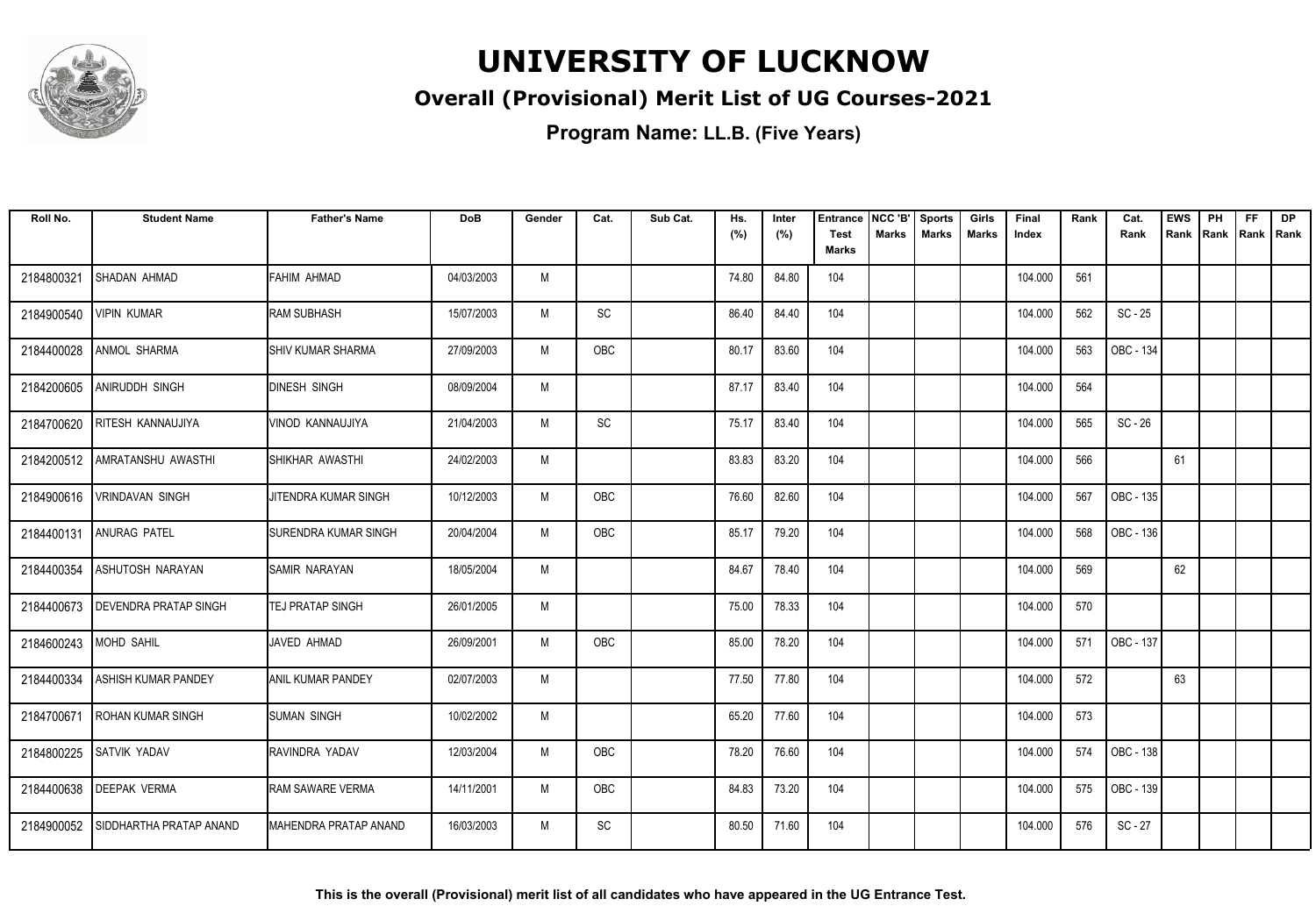

### **Overall (Provisional) Merit List of UG Courses-2021**

| Roll No.   | <b>Student Name</b>        | <b>Father's Name</b>            | <b>DoB</b> | Gender | Cat.       | Sub Cat. | Hs.<br>(%) | Inter<br>(%) | <b>Entrance</b><br><b>Test</b> | NCC 'B'<br><b>Marks</b> | <b>Sports</b><br><b>Marks</b> | Girls<br>Marks | Final<br>Index | Rank | Cat.<br>Rank | <b>EWS</b><br>Rank | PH<br>Rank | <b>FF</b><br>Rank   Rank | <b>DP</b> |
|------------|----------------------------|---------------------------------|------------|--------|------------|----------|------------|--------------|--------------------------------|-------------------------|-------------------------------|----------------|----------------|------|--------------|--------------------|------------|--------------------------|-----------|
|            |                            |                                 |            |        |            |          |            |              | <b>Marks</b>                   |                         |                               |                |                |      |              |                    |            |                          |           |
| 2184900350 | <b>UMANG VERMA</b>         | <b>JAGDISH PRASAD VERMA</b>     | 09/10/2002 | M      | <b>OBC</b> |          | 70.50      | 70.60        | 104                            |                         |                               |                | 104.000        | 577  | OBC - 140    |                    |            |                          |           |
| 2184900030 | SIDDHANT RAJ               | <b>CHANDRA SHEKHAR</b>          | 24/09/2003 | M      | SC         |          | 65.33      | 70.20        | 104                            |                         |                               |                | 104.000        | 578  | SC - 28      |                    |            |                          |           |
| 2184400491 | AYUSH SHARMA               | NEERAJ SHARMA                   | 02/11/2001 | M      |            |          | 61.67      | 69.33        | 104                            |                         |                               |                | 104.000        | 579  |              |                    |            |                          |           |
| 2184400109 | ANUJ MAURYA                | <b>SHIV PRAKASH MAURYA</b>      | 08/12/2001 | M      | OBC        |          | 72.80      | 67.40        | 104                            |                         |                               |                | 104.000        | 580  | OBC - 141    |                    |            |                          |           |
| 2184900034 | SIDDHARTH                  | <b>GOPAL KRISHNA</b>            | 14/06/2002 | M      | SC         |          | 82.50      | 65.80        | 104                            |                         |                               |                | 104.000        | 581  | SC - 29      |                    |            |                          |           |
| 2184600256 | MOHD AKRAM KHAN            | KAYUM KHAN                      | 10/01/2003 | M      |            |          | 74.50      | 65.40        | 104                            |                         |                               |                | 104.000        | 582  |              | 64                 |            |                          |           |
|            | 2184300062 ABHAY YADAV     | KAMLA YADAV                     | 24/10/2002 | M      | OBC        |          | 76.20      | 62.60        | 104                            |                         |                               |                | 104.000        | 583  | OBC - 142    |                    |            |                          |           |
| 2184900048 | SIDDHARTH KUMAR TIWARI     | <b>I</b> SHYAM SHANKAR TIWARI   | 25/06/2002 | M      |            |          | 73.60      | 60.60        | 104                            |                         |                               |                | 104.000        | 584  |              |                    |            |                          |           |
| 2184400376 | ASHUTOSH KUMAR RAI         | RAJKUMAR RAI                    | 04/08/2001 | M      |            |          | 89.20      | 59.40        | 104                            |                         |                               |                | 104.000        | 585  |              |                    |            |                          |           |
| 2184200027 | <b>ABHISHEK GIRI</b>       | AKHILESH KUMAR GIRI             | 21/02/2000 | M      | <b>OBC</b> |          | 77.80      | 59.00        | 104                            |                         |                               |                | 104.000        | 586  | OBC - 143    |                    |            |                          |           |
| 2184700627 | <b>RITIK RAUSHAN</b>       | CHANDRASHEKHAR<br><b>PASWAN</b> | 01/10/2002 | M      |            |          | 10.80      | 58.20        | 104                            |                         |                               |                | 104.000        | 587  |              |                    |            |                          |           |
|            | 2184400632 DEEPAK KUMAR    | KIRAN PAL SINGH                 | 02/01/2002 | M      | OBC        |          | 64.67      | 53.20        | 104                            |                         |                               |                | 104.000        | 588  | OBC - 144    |                    |            |                          |           |
|            | 2184900338 UDBHAV TRIPATHI | BALIRAM TRIPATHI                | 30/05/2004 | M      |            |          | 74.40      | 0.00         | 104                            |                         |                               |                | 104.000        | 589  |              |                    |            |                          |           |
| 2184500252 | <b>ISHITA SHUKLA</b>       | <b>SATYA PRAKASH SHUKLA</b>     | 06/01/2004 | F      |            |          | 95.00      | 96.67        | 98                             |                         |                               | 4.90           | 102.900        | 590  |              |                    |            |                          |           |
| 2184400070 | <b>ANSHIKA YADAV</b>       | <b>PRAKASH CHAND YADAV</b>      | 09/01/2004 | F.     | OBC        |          | 93.67      | 96.33        | 98                             |                         |                               | 4.90           | 102.900        | 591  | OBC - 145    |                    |            |                          |           |
| 2184400184 | ANYA JEET                  | <b>SARVAJEET</b>                | 07/12/2002 | F      | SC         |          | 90.60      | 95.40        | 98                             |                         |                               | 4.90           | 102.900        | 592  | $SC - 30$    |                    |            |                          |           |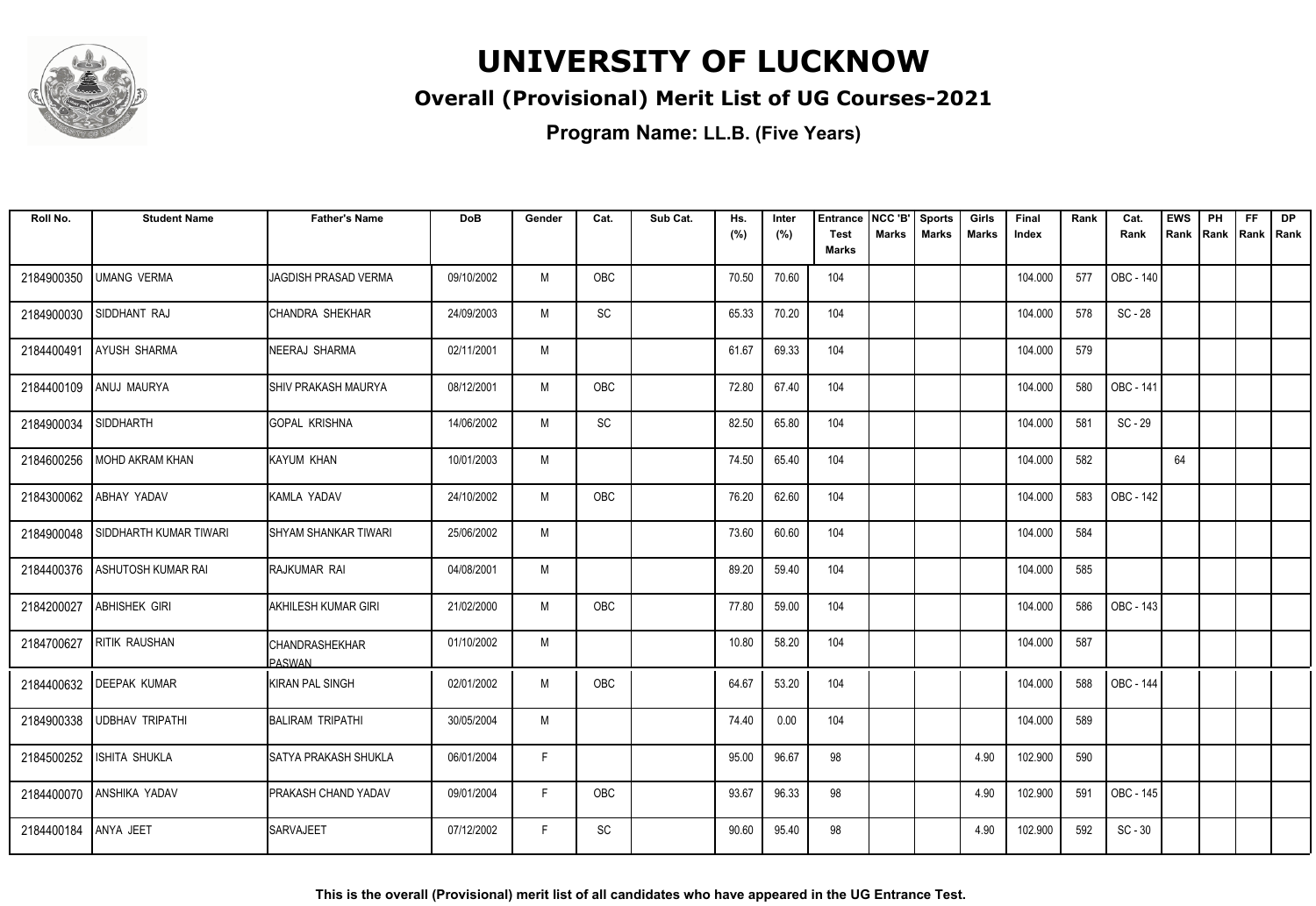

### **Overall (Provisional) Merit List of UG Courses-2021**

**Program Name: LL.B. (Five Years)**

| Roll No.   | <b>Student Name</b>          | <b>Father's Name</b>                   | <b>DoB</b> | Gender | Cat.       | Sub Cat. | Hs.<br>(%) | Inter<br>(%) | <b>Entrance</b><br><b>Test</b> | NCC 'B'<br><b>Marks</b> | <b>Sports</b><br><b>Marks</b> | Girls<br><b>Marks</b> | Final<br>Index | Rank | Cat.<br>Rank    | <b>EWS</b><br>Rank | PH | <b>FF</b><br>Rank   Rank   Rank | <b>DP</b> |
|------------|------------------------------|----------------------------------------|------------|--------|------------|----------|------------|--------------|--------------------------------|-------------------------|-------------------------------|-----------------------|----------------|------|-----------------|--------------------|----|---------------------------------|-----------|
|            |                              |                                        |            |        |            |          |            |              | <b>Marks</b>                   |                         |                               |                       |                |      |                 |                    |    |                                 |           |
| 2184700046 | NISHTHA CHANDRA              | VIJAI KUMAR CHANDRA                    | 27/01/2004 | F.     | SC         |          | 91.00      | 95.00        | 98                             |                         |                               | 4.90                  | 102.900        | 593  | $SC - 31$       |                    |    |                                 |           |
| 2184900108 | <b>SRESHTHA AWASTHI</b>      | RAM KRISHAN AWASTHI                    | 12/10/2003 | F.     |            |          | 78.00      | 94.40        | 98                             |                         |                               | 4.90                  | 102.900        | 594  |                 |                    |    |                                 |           |
| 2184500273 | <b>JAHNVI TRIPATHI</b>       | ANURAG TRIPATHI                        | 01/05/2003 | F.     |            |          | 86.20      | 93.80        | 98                             |                         |                               | 4.90                  | 102.900        | 595  |                 |                    |    |                                 |           |
| 2184500450 | KIRTI KESHARWANI             | <b>SUBHASH CHANDRA</b><br>KESHARWANI   | 10/08/2002 | F      |            |          | 78.17      | 93.40        | 98                             |                         |                               | 4.90                  | 102.900        | 596  |                 |                    |    |                                 |           |
| 2184800167 | SANJANA RAWAT                | <b>RAJAN KUMAR</b>                     | 19/07/2003 | F.     | SC         |          | 81.17      | 91.67        | 98                             |                         |                               | 4.90                  | 102.900        | 597  | $SC - 32$       |                    |    |                                 |           |
| 2184900275 | TANISHQA KESARWANI           | AMAR KESARWANI                         | 24/02/2003 | F      |            |          | 74.67      | 90.40        | 98                             |                         |                               | 4.90                  | 102.900        | 598  |                 |                    |    |                                 |           |
| 2184500164 | HARSHITA YADAV               | RAMJEET YADAV                          | 17/01/2004 | F      | OBC        |          | 92.80      | 89.67        | 98                             |                         |                               | 4.90                  | 102.900        | 599  | OBC - 146       |                    |    |                                 |           |
| 2184400231 | <b>AREEBA ANSARI</b>         | <b>ABDUL SATTAR</b>                    | 27/04/2004 | F.     | <b>OBC</b> |          | 91.80      | 89.20        | 98                             |                         |                               | 4.90                  | 102.900        | 600  | OBC - 147       |                    |    |                                 |           |
| 2184200570 | ANANYA SINHA                 | <b>ASHISH SINHA</b>                    | 22/11/2003 | F.     |            |          | 86.40      | 88.40        | 98                             |                         |                               | 4.90                  | 102.900        | 601  |                 |                    |    |                                 |           |
|            | 2184800619 SHREYA SRIVASTAVA | ISATENDRA PRAKASH<br><b>SRIVASTAVA</b> | 14/01/2003 | F.     |            |          | 95.00      | 87.80        | 98                             |                         |                               | 4.90                  | 102.900        | 602  |                 |                    |    |                                 |           |
| 2184300485 | <b>VIBHA SINGH</b>           | <b>RAJEEV KUMAR SINGH</b>              | 25/09/2003 | F      |            |          | 67.50      | 85.40        | 98                             |                         |                               | 4.90                  | 102.900        | 603  |                 |                    |    |                                 |           |
| 2184500354 | <b>KANIKA SINGH</b>          | AJIT KUMAR SINGH                       | 17/08/2002 | F      |            |          | 84.67      | 85.20        | 98                             |                         |                               | 4.90                  | 102.900        | 604  |                 |                    |    |                                 |           |
|            | 2184500486 KRITIKA YADAV     | <b>CHANDRABHUSHAN</b><br>YADAV         | 13/06/2004 | F.     | OBC        |          | 81.00      | 83.00        | 98                             |                         |                               | 4.90                  | 102.900        | 605  | OBC - 148       |                    |    |                                 |           |
| 2184400771 | <b>DIYA SHUKLA</b>           | SHRIKAMAL SHUKLA                       | 19/01/2003 | F      |            |          | 78.83      | 82.20        | 98                             |                         |                               | 4.90                  | 102.900        | 606  |                 |                    |    |                                 |           |
| 2184400649 | <b>DEEPSHA SOMVANSHI</b>     | <b>BRIJESH PRATAP SINGH</b>            | 03/11/2003 | F.     |            |          | 88.00      | 81.60        | 98                             |                         |                               | 4.90                  | 102.900        | 607  |                 |                    |    |                                 |           |
| 2184900247 | <b>SWETA</b>                 | <b>KESHAW PRASAD</b>                   | 08/06/2002 | F.     | ST         |          | 80.60      | 81.60        | 98                             |                         |                               | 4.90                  | 102.900        | 608  | ST <sub>1</sub> |                    |    |                                 |           |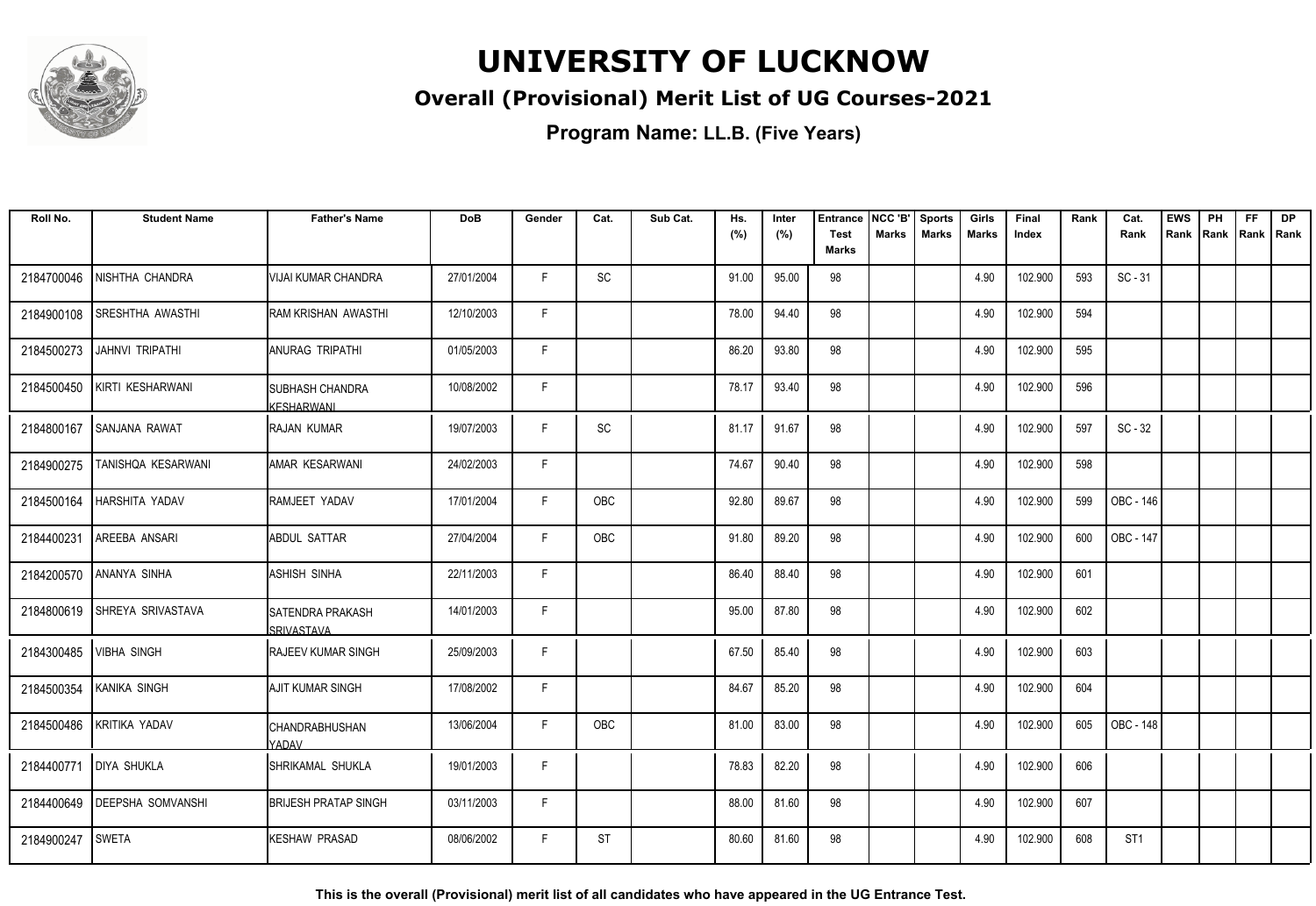

### **Overall (Provisional) Merit List of UG Courses-2021**

**Program Name: LL.B. (Five Years)**

| Roll No.   | <b>Student Name</b>                  | <b>Father's Name</b>      | <b>DoB</b> | Gender | Cat.       | Sub Cat. | Hs.<br>(%) | Inter<br>(%) | <b>Entrance</b><br><b>Test</b> | NCC 'B'<br>Marks | <b>Sports</b><br><b>Marks</b> | Girls<br><b>Marks</b> | Final<br>Index | Rank | Cat.<br>Rank     | <b>EWS</b><br>Rank | PH<br>Rank | <b>FF</b><br>Rank   Rank | <b>DP</b> |
|------------|--------------------------------------|---------------------------|------------|--------|------------|----------|------------|--------------|--------------------------------|------------------|-------------------------------|-----------------------|----------------|------|------------------|--------------------|------------|--------------------------|-----------|
|            |                                      |                           |            |        |            |          |            |              | <b>Marks</b>                   |                  |                               |                       |                |      |                  |                    |            |                          |           |
| 2184400192 | APARNA TIWARI                        | ISHASHI KANT TIWARI       | 09/09/2005 | F      |            |          | 82.33      | 78.60        | 98                             |                  |                               | 4.90                  | 102.900        | 609  |                  |                    |            |                          |           |
| 2184400402 | <b>ASTHA SINGH</b>                   | ASHOK KUMAR SINGH         | 04/12/1999 | F.     |            |          | 79.67      | 77.00        | 98                             |                  |                               | 4.90                  | 102.900        | 610  |                  |                    |            |                          |           |
| 2184900226 | <b>SWARNIMA MALL</b>                 | <b>SHAMBHU NATH MALL</b>  | 12/07/2003 | F      | <b>OBC</b> |          | 78.00      | 76.60        | 98                             |                  |                               | 4.90                  | 102.900        | 611  | <b>OBC - 149</b> |                    |            |                          |           |
| 2184600191 | <b>MITALI SINHA</b>                  | <b>JANIL KUMAR</b>        | 15/12/2002 | F      |            |          | 71.80      | 76.60        | 98                             |                  |                               | 4.90                  | 102.900        | 612  |                  |                    |            |                          |           |
| 2184900231 | <b>SWATI CHAURASIA</b>               | RAMESH CHAND<br>CHAURASIA | 29/09/2003 | F      | OBC        |          | 82.20      | 76.20        | 98                             |                  |                               | 4.90                  | 102.900        | 613  | OBC - 150        |                    |            |                          |           |
|            | 2184400012 ANKITA DUBEY              | AMBREESH KUMAR DUBEY      | 23/04/2002 | F      |            |          | 91.00      | 74.40        | 98                             |                  |                               | 4.90                  | 102.900        | 614  |                  |                    |            |                          |           |
| 2184500223 | <b>INSHA ARIF</b>                    | <b>ARIF AYAZ</b>          | 07/02/2003 | F.     |            |          | 81.67      | 72.20        | 98                             |                  |                               | 4.90                  | 102.900        | 615  |                  |                    |            |                          |           |
| 2184400017 | <b>ANKITA SINGH</b>                  | PRABODH KUMAR             | 17/08/2004 | F      | OBC        |          | 87.83      | 69.80        | 98                             |                  |                               | 4.90                  | 102.900        | 616  | OBC - 151        |                    |            |                          |           |
| 2184900117 | <b>SRISHTI NISHAD</b>                | <b>VIRENDRA KUMAR</b>     | 26/11/2001 | F      |            |          | 81.60      | 69.20        | 98                             |                  |                               | 4.90                  | 102.900        | 617  |                  |                    |            |                          |           |
| 2184400076 | <b>ANSHU SINGH</b>                   | <b>BRIJESH SINGH</b>      | 15/03/2005 | F      |            |          | 91.80      | 0.00         | 98                             |                  |                               | 4.90                  | 102.900        | 618  |                  |                    |            |                          |           |
| 2184800357 | SHALINI SINGH                        | <b>ANIL KUMAR SINGH</b>   | 24/10/2003 | F      | SC         |          | 89.20      | 0.00         | 98                             |                  |                               | 4.90                  | 102.900        | 619  | $SC - 33$        |                    |            |                          |           |
| 2184400497 | AYUSH SINGH                          | <b>SANJAY SINGH</b>       | 24/11/2001 | M      |            |          | 83.00      | 94.40        | 102                            |                  |                               |                       | 102.000        | 620  |                  |                    |            |                          |           |
| 2184200099 | ABHYUDAYADITYA KUMAR<br><b>SINGH</b> | VIJAI KUMAR SINGH         | 01/09/2003 | M      |            |          | 96.67      | 94.00        | 102                            |                  |                               |                       | 102.000        | 621  |                  |                    |            |                          |           |
|            | 2184400118   ANUPAM MAURYA           | HARILAL MAURYA            | 06/11/2003 | M      | <b>OBC</b> |          | 95.60      | 93.40        | 102                            |                  |                               |                       | 102.000        | 622  | OBC - 152        |                    |            |                          |           |
| 2184800122 | <b>SAMBHAV PATEL</b>                 | <b>RAJESH KUMAR VERMA</b> | 29/05/2004 | M      |            |          | 92.33      | 91.00        | 102                            |                  |                               |                       | 102.000        | 623  |                  |                    |            |                          |           |
| 2184800393 | I SHASHANK KUMAR SHUKLA              | JITENDRA KUMAR SHUKLA     | 09/03/2002 | M      |            |          | 90.40      | 90.20        | 102                            |                  |                               |                       | 102.000        | 624  |                  |                    |            |                          |           |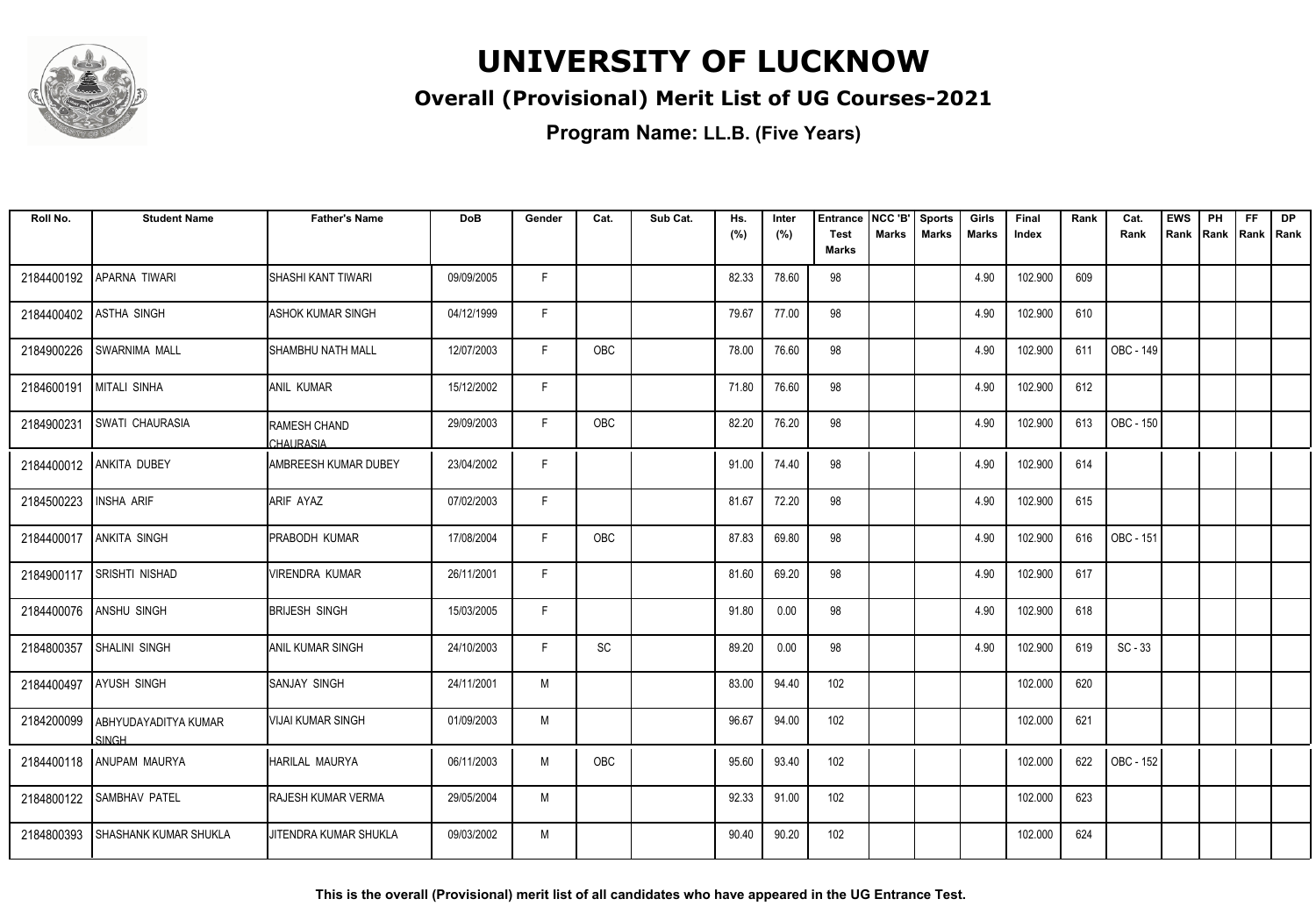

### **Overall (Provisional) Merit List of UG Courses-2021**

| Roll No.   | <b>Student Name</b>        | <b>Father's Name</b>                 | <b>DoB</b> | Gender | Cat.       | Sub Cat. | Hs.   | Inter | <b>Entrance</b>             | NCC 'B'      | <b>Sports</b> | Girls | Final   | Rank | Cat.             | <b>EWS</b> | PH   | FF   | <b>DP</b> |
|------------|----------------------------|--------------------------------------|------------|--------|------------|----------|-------|-------|-----------------------------|--------------|---------------|-------|---------|------|------------------|------------|------|------|-----------|
|            |                            |                                      |            |        |            |          | (%)   | (%)   | <b>Test</b><br><b>Marks</b> | <b>Marks</b> | <b>Marks</b>  | Marks | Index   |      | Rank             | Rank       | Rank | Rank | Rank      |
| 2184700485 | <b>RAJ SHEKHAR SINGH</b>   | CHANDRA SHEKHAR                      | 01/07/2002 | M      | OBC        |          | 88.83 | 89.20 | 102                         |              |               |       | 102.000 | 625  | OBC - 153        |            |      |      |           |
| 2184600312 | MUBASHSHIR ALAM            | ILATE SYED SHAHNAWAZ<br><b>HASAN</b> | 02/05/2002 | M      |            |          | 84.00 | 88.80 | 102                         |              |               |       | 102.000 | 626  |                  |            |      |      |           |
| 2184200070 | <b>ABHISHEK VERMA</b>      | ISHEO SHANKAR VERMA                  | 09/12/2003 | M      | <b>OBC</b> |          | 95.40 | 88.40 | 102                         |              |               |       | 102.000 | 627  | OBC - 154        |            |      |      |           |
| 2184900197 | <b>SURAJ SRIVASTAVA</b>    | <b>ANIL KUMAR SRIVASTAVA</b>         | 13/04/2004 | M      |            |          | 85.83 | 88.00 | 102                         |              |               |       | 102.000 | 628  |                  |            |      |      |           |
| 2184400361 | <b>ASHUTOSH RAI</b>        | <b>BIJAY PRAKASH RAI</b>             | 15/08/2004 | M      |            |          | 83.17 | 87.80 | 102                         |              |               |       | 102.000 | 629  |                  | 65         |      |      |           |
| 2184500124 | <b>HARSH VARDHAN SINGH</b> | IHARENDRA BAHADUR<br><b>SINGH</b>    | 29/06/2004 | M      |            |          | 88.40 | 86.00 | 102                         |              |               |       | 102.000 | 630  |                  |            |      |      |           |
| 2184800531 | SHIVANSH SRIVASTAVA        | ANAND SAHAY SRIVASTAVA               | 14/01/2004 | M      |            |          | 84.80 | 85.20 | 102                         |              |               |       | 102.000 | 631  |                  | 66         |      |      |           |
| 2184600284 | MOHD. AFZAL HASAN          | <b>ZILLEY HASAN</b>                  | 05/05/2002 | M      |            |          | 89.50 | 84.20 | 102                         |              |               |       | 102.000 | 632  |                  |            |      |      |           |
| 2184400245 | ARJUN SHANKAR MISHRA       | <b>SUDHIR KUMAR MISRA</b>            | 07/04/2004 | M      |            |          | 81.40 | 84.00 | 102                         |              |               |       | 102.000 | 633  |                  |            |      |      |           |
| 2184200162 | <b>ADITI SINGH</b>         | IABHAY PRATAP SINGH                  | 10/10/2002 | M      |            |          | 86.80 | 82.00 | 102                         |              |               |       | 102.000 | 634  |                  |            |      |      |           |
| 2184400255 | <b>ARPIT CHAURASIYA</b>    | <b>PARSHURAM CHAURASIYA</b>          | 07/07/2004 | M      | <b>OBC</b> |          | 83.33 | 82.00 | 102                         |              |               |       | 102.000 | 635  | <b>OBC - 155</b> |            |      |      |           |
| 2184800219 | <b>SATISH KUMAR MISHRA</b> | RAMJEE MISHRA                        | 27/03/2002 | M      |            |          | 65.80 | 81.40 | 102                         |              |               |       | 102.000 | 636  |                  |            |      |      |           |
| 2184400776 | <b>DURGESH TIWARI</b>      | <b>RAM KUMAR TIWARI</b>              | 10/07/2002 | M      |            |          | 91.60 | 79.00 | 102                         |              |               |       | 102.000 | 637  |                  |            |      |      |           |
| 2184300256 | <b>KAPIL KUMAR PANDEY</b>  | INDRESH PRASAD PANDEY                | 07/07/2003 | M      |            |          | 88.67 | 78.00 | 102                         |              |               |       | 102.000 | 638  |                  | 67         |      |      |           |
| 2184900454 | VANSHAM CHANDRA            | <b>RAVI CHANDRA</b>                  | 31/07/2004 | M      |            |          | 76.80 | 78.00 | 102                         |              |               |       | 102.000 | 639  |                  |            |      |      |           |
| 2184200410 | <b>ALOK RANJAN</b>         | IRAMASHANKAR SINGH                   | 24/05/2003 | M      |            |          | 66.20 | 77.60 | 102                         |              |               |       | 102.000 | 640  |                  |            |      |      |           |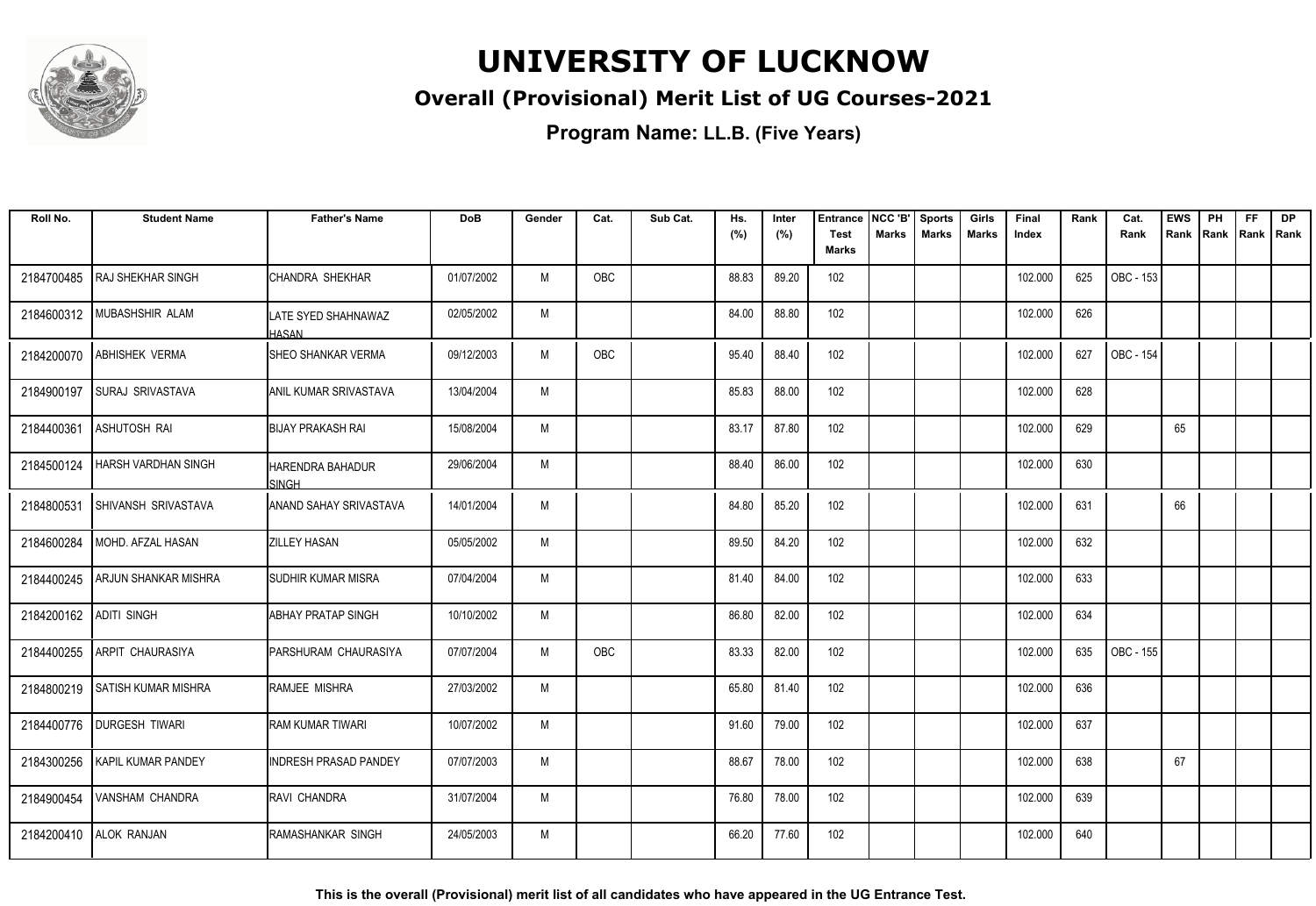

### **Overall (Provisional) Merit List of UG Courses-2021**

| Roll No.   | <b>Student Name</b>      | <b>Father's Name</b>           | <b>DoB</b> | Gender | Cat.       | Sub Cat. | Hs.<br>(%) | Inter<br>(%) | <b>Entrance</b><br><b>Test</b><br><b>Marks</b> | NCC 'B'<br>Marks | <b>Sports</b><br><b>Marks</b> | Girls<br><b>Marks</b> | Final<br>Index | Rank | Cat.<br>Rank | <b>EWS</b><br>Rank | PH<br>Rank | <b>FF</b><br>Rank   Rank | <b>DP</b>   |
|------------|--------------------------|--------------------------------|------------|--------|------------|----------|------------|--------------|------------------------------------------------|------------------|-------------------------------|-----------------------|----------------|------|--------------|--------------------|------------|--------------------------|-------------|
| 2184700255 | PRANAV SHUKLA            | PANKAJ KUMAR SHUKLA            | 19/07/2005 | M      |            |          | 85.00      | 77.40        | 102                                            |                  |                               |                       | 102.000        | 641  |              | 68                 |            |                          |             |
| 2184400793 | <b>ESHAN</b>             | AVITASH RAJ                    | 15/01/2004 | M      |            |          | 67.00      | 77.00        | 102                                            |                  |                               |                       | 102.000        | 642  |              |                    |            |                          |             |
| 2184700448 | PUSHPENDRA SINGH YADAV   | RAJENDRA YADAV                 | 03/03/2003 | M      | <b>OBC</b> |          | 81.20      | 76.60        | 102                                            |                  |                               |                       | 102.000        | 643  | OBC - 156    |                    |            |                          |             |
| 2184300327 | <b>PRASHANT SINGH</b>    | TEJ PRATAP SINGH               | 14/01/2002 | M      |            | DP       | 80.20      | 76.20        | 102                                            |                  |                               |                       | 102.000        | 644  |              |                    |            |                          | $5^{\circ}$ |
| 2184800390 | <b>SHASHANK SHUKLA</b>   | <b>AJAY KUMAR SHUKLA</b>       | 07/02/2004 | M      |            |          | 75.33      | 75.40        | 102                                            |                  |                               |                       | 102.000        | 645  |              |                    |            |                          |             |
| 2184200376 | <b>AKSHAT MISHRA</b>     | RAMA KANT MISHRA               | 04/06/2002 | M      |            |          | 79.00      | 74.20        | 102                                            |                  |                               |                       | 102.000        | 646  |              |                    |            |                          |             |
| 2184900584 | <b>VISHU SHUKLA</b>      | AWNISH SHUKLA                  | 16/10/2003 | M      |            |          | 78.00      | 74.20        | 102                                            |                  |                               |                       | 102.000        | 647  |              |                    |            |                          |             |
| 2184800387 | <b>SHASHANK MISHRA</b>   | PRAMOD KUMAR MISHRA            | 18/10/2003 | M      |            |          | 78.00      | 74.00        | 102                                            |                  |                               |                       | 102.000        | 648  |              |                    |            |                          |             |
| 2184200242 | ADITYA KUMAR TRIVEDI     | <b>I</b> SANJEEV KUMAR TRIVEDI | 15/08/2001 | M      |            |          | 71.80      | 73.60        | 102                                            |                  |                               |                       | 102.000        | 649  |              |                    |            |                          |             |
| 2184700286 | <b>PRASHANT PANDEY</b>   | <b>ANAND PRAKASH PANDEY</b>    | 08/11/2002 | M      |            |          | 65.40      | 72.20        | 102                                            |                  |                               |                       | 102.000        | 650  |              |                    |            |                          |             |
| 2184900377 | <b>UTKARSH SINGH</b>     | <b>BAL RAJ SINGH</b>           | 26/09/2003 | M      | OBC        |          | 86.20      | 71.60        | 102                                            |                  |                               |                       | 102.000        | 651  | OBC - 157    |                    |            |                          |             |
|            | 2184200116 ADARSH OJHA   | ASHISH OJHA                    | 11/04/2002 | M      |            |          | 80.20      | 70.80        | 102                                            |                  |                               |                       | 102.000        | 652  |              | 69                 |            |                          |             |
|            | 2184300169 ANURAG SINGH  | <b>MAHENDRA SINGH</b>          | 10/06/2003 | M      |            | DP       | 77.80      | 70.40        | 102                                            |                  |                               |                       | 102.000        | 653  |              |                    |            |                          | 6           |
|            | 2184800469 SHIVAM MISHRA | <b>AJAY MISHRA</b>             | 12/09/2004 | M      |            |          | 75.50      | 70.40        | 102                                            |                  |                               |                       | 102.000        | 654  |              | 70                 |            |                          |             |
| 2184800685 | SHUBHAM SONI             | <b>HARIKESH SONI</b>           | 01/06/2002 | M      | OBC        |          | 84.83      | 69.60        | 102                                            |                  |                               |                       | 102.000        | 655  | OBC - 158    |                    |            |                          |             |
|            | 2184500114   HARSH YADAV | RAJU YADAV                     | 25/01/2003 | M      | <b>OBC</b> |          | 80.40      | 69.50        | 102                                            |                  |                               |                       | 102.000        | 656  | OBC - 159    |                    |            |                          |             |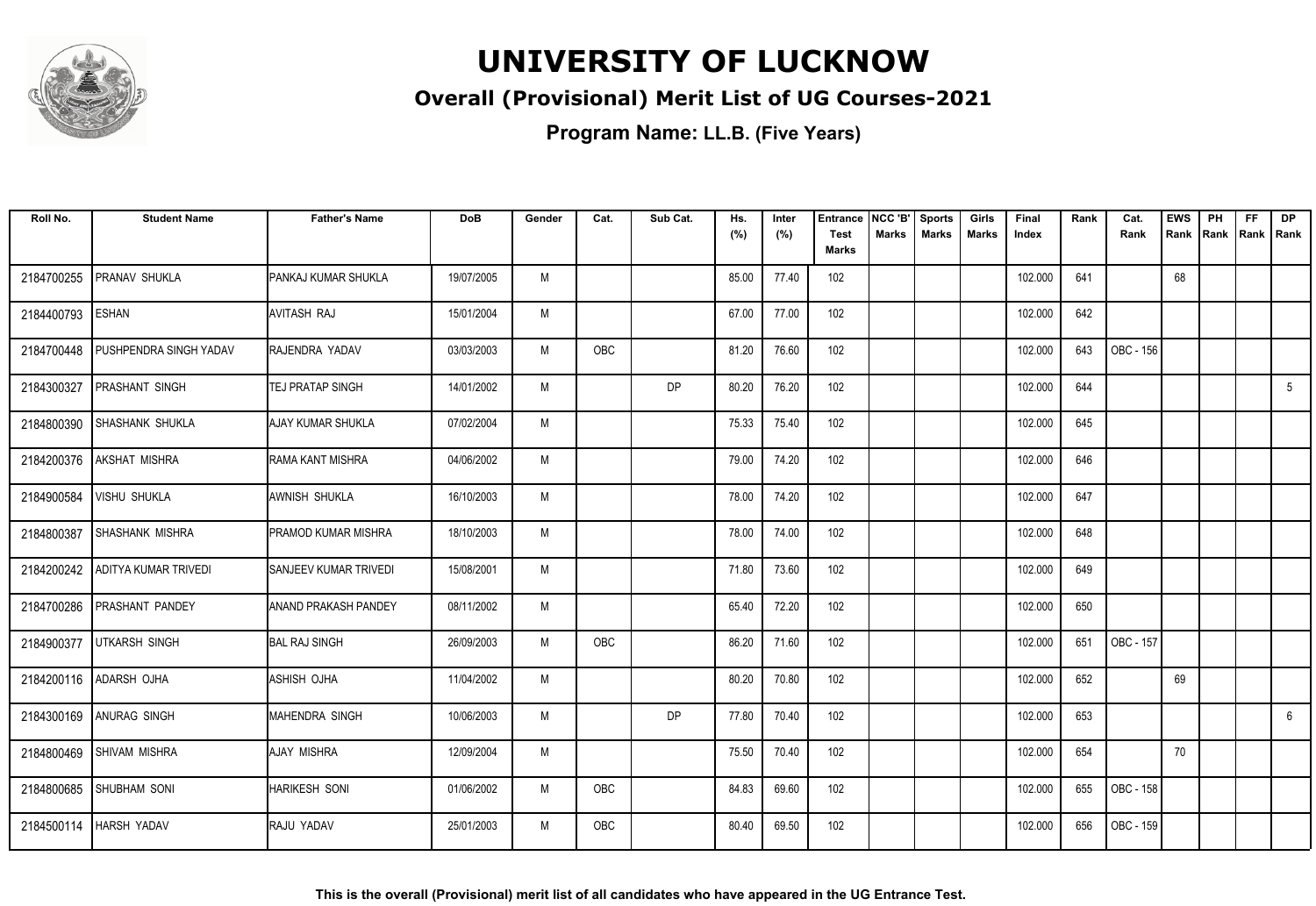

### **Overall (Provisional) Merit List of UG Courses-2021**

| Roll No.   | <b>Student Name</b>                      | <b>Father's Name</b>         | <b>DoB</b> | Gender | Cat.       | Sub Cat. | Hs.<br>(%) | Inter<br>(%) | <b>Entrance</b><br><b>Test</b> | NCC 'B'<br><b>Marks</b> | <b>Sports</b><br><b>Marks</b> | Girls<br>Marks | Final<br>Index | Rank | Cat.<br>Rank | <b>EWS</b><br>Rank | PH<br>Rank | <b>FF</b><br>Rank   Rank | DP |
|------------|------------------------------------------|------------------------------|------------|--------|------------|----------|------------|--------------|--------------------------------|-------------------------|-------------------------------|----------------|----------------|------|--------------|--------------------|------------|--------------------------|----|
|            |                                          |                              |            |        |            |          |            |              | <b>Marks</b>                   |                         |                               |                |                |      |              |                    |            |                          |    |
| 2184600293 | MONALIKA SINGH                           | <b>BIPENDRA SINGH</b>        | 13/08/2003 | M      |            |          | 92.00      | 67.00        | 102                            |                         |                               |                | 102.000        | 657  |              |                    |            |                          |    |
| 2184900335 | <b>UDAY SINGH</b>                        | <b>VIKRAM SINGH</b>          | 28/02/2004 | M      | <b>OBC</b> |          | 71.67      | 66.60        | 102                            |                         |                               |                | 102.000        | 658  | OBC - 160    |                    |            |                          |    |
| 2184800386 | <b>SHASHANK MISHRA</b>                   | <b>BABLESH KUMAR MISHRA</b>  | 03/08/2002 | M      |            |          | 80.00      | 64.80        | 102                            |                         |                               |                | 102.000        | 659  |              |                    |            |                          |    |
| 2184300048 | ABDULRAHEEM KHAN                         | MOHAMMAD HUSAIN KHAN         | 02/12/2002 | M      |            |          | 74.40      | 64.80        | 102                            |                         |                               |                | 102.000        | 660  |              |                    |            |                          |    |
| 2184900003 | <b>SHUBHANSU SINGH</b>                   | <b>SHIV PRASAD SINGH</b>     | 16/09/2003 | M      |            |          | 73.50      | 64.80        | 102                            |                         |                               |                | 102.000        | 661  |              | 71                 |            |                          |    |
|            | 2184400615 CHIRAG SHUKLA                 | VIJAY SHANKER SHUKLA         | 05/08/2002 | M      |            |          | 77.40      | 63.60        | 102                            |                         |                               |                | 102.000        | 662  |              |                    |            |                          |    |
| 2184800586 | <b>SHREY SHARAN</b>                      | <b>IMANOJ KUMAR SHARAN</b>   | 01/01/2001 | M      |            |          | 60.40      | 63.40        | 102                            |                         |                               |                | 102.000        | 663  |              |                    |            |                          |    |
| 2184200351 | <b>AKASH SINGH</b>                       | <b>JAGADISH SINGH</b>        | 25/08/1999 | M      |            |          | 82.60      | 62.60        | 102                            |                         |                               |                | 102.000        | 664  |              |                    |            |                          |    |
| 2184800426 | <b>SHEIKH MOHAMMAD</b><br><b>SUFIYAN</b> | <b>MOHD SHARIF</b>           | 06/06/2001 | M      |            |          | 76.00      | 61.00        | 102                            |                         |                               |                | 102.000        | 665  |              |                    |            |                          |    |
| 2184600288 | <b>MOHIT KUMAR</b>                       | MUNNI LAL                    | 24/01/2002 | M      | OBC        |          | 57.00      | 60.67        | 102                            |                         |                               |                | 102.000        | 666  | OBC - 161    |                    |            |                          |    |
| 2184900148 | SUDHANSHU MISHRA                         | <b>SURESH NARAYAN MISHRA</b> | 16/03/2002 | M      |            |          | 68.83      | 60.40        | 102                            |                         |                               |                | 102.000        | 667  |              | 72                 |            |                          |    |
| 2184400358 | <b>ASHUTOSH PANDEY</b>                   | <b>RAMESH KUMAR PANDEY</b>   | 19/08/2002 | M      |            |          | 73.33      | 54.60        | 102                            |                         |                               |                | 102.000        | 668  |              |                    |            |                          |    |
| 2184900620 | YAGYA NARAYAN SHUKLA                     | <b>SANT RAM SHUKLA</b>       | 24/06/2003 | M      |            |          | 50.67      | 48.40        | 102                            |                         |                               |                | 102.000        | 669  |              | 73                 |            |                          |    |
| 2184200021 | <b>ABHISHEK</b>                          | <b>SITARAM</b>               | 10/07/2002 | M      | SC         |          | 95.00      | 0.00         | 102                            |                         |                               |                | 102.000        | 670  | SC - 34      |                    |            |                          |    |
| 2184900031 | SIDDHANT SHUKLA                          | PRAMOD KUMAR SHUKLA          | 07/10/2004 | M      |            |          | 94.60      | 0.00         | 102                            |                         |                               |                | 102.000        | 671  |              |                    |            |                          |    |
| 2184800297 | <b>SAURABH SONI</b>                      | <b>RAM KUMAR SONI</b>        | 02/02/2003 | M      | <b>OBC</b> |          | 59.83      | 0.00         | 102                            |                         |                               |                | 102.000        | 672  | OBC - 162    |                    |            |                          |    |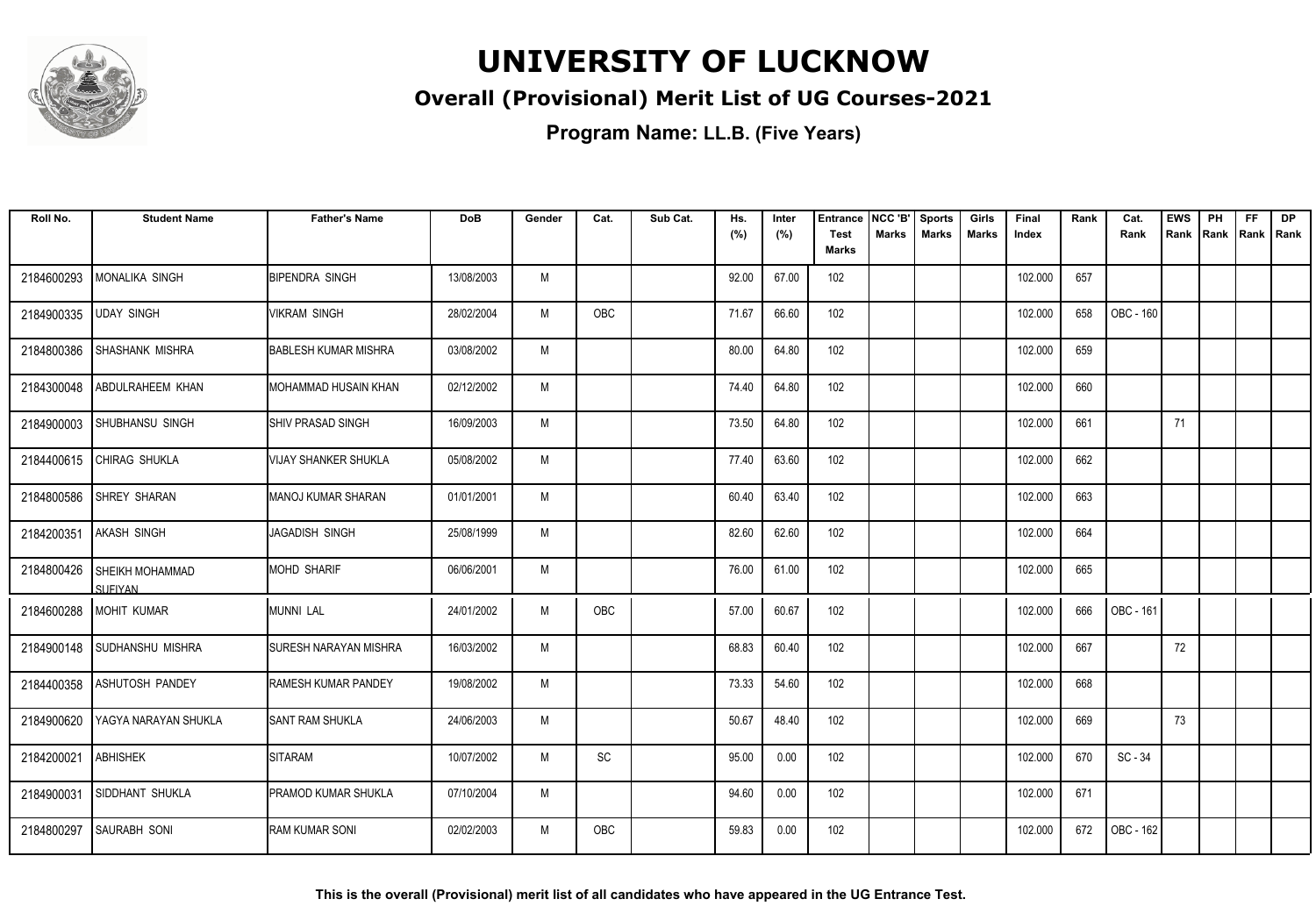

### **Overall (Provisional) Merit List of UG Courses-2021**

| Roll No.            | <b>Student Name</b>          | <b>Father's Name</b>              | <b>DoB</b> | Gender | Cat.       | Sub Cat. | Hs.<br>(%) | Inter<br>(%) | <b>Entrance</b><br><b>Test</b> | NCC 'B'<br>Marks | <b>Sports</b><br><b>Marks</b> | Girls<br>Marks | Final<br>Index | Rank | Cat.<br>Rank | <b>EWS</b><br>Rank | PH<br>Rank Rank Rank | <b>FF</b> | <b>DP</b> |
|---------------------|------------------------------|-----------------------------------|------------|--------|------------|----------|------------|--------------|--------------------------------|------------------|-------------------------------|----------------|----------------|------|--------------|--------------------|----------------------|-----------|-----------|
|                     |                              |                                   |            |        |            |          |            |              | <b>Marks</b>                   |                  |                               |                |                |      |              |                    |                      |           |           |
| 2184600091          | MANEESHA BHARTI              | KAUSHAL KISHOR BHARTI             | 21/11/2002 | F.     | SC         |          | 100.00     | 100.00       | 96                             |                  |                               | 4.80           | 100.800        | 673  | $SC - 35$    |                    |                      |           |           |
| 2184800616          | SHREYA SINGH                 | SUBODH KUMAR                      | 19/12/2003 | F.     | <b>OBC</b> |          | 96.50      | 97.60        | 96                             |                  |                               | 4.80           | 100.800        | 674  | OBC - 163    |                    |                      |           |           |
| 2184800639          | <b>SHREYANSHI MISHRA</b>     | <b>SARV DEV MISHRA</b>            | 20/07/2002 | F      |            |          | 95.60      | 94.60        | 96                             |                  |                               | 4.80           | 100.800        | 675  |              |                    |                      |           |           |
| 2184900013 SHUSMITA |                              | <b>SHYAM KISHOR</b>               | 17/01/2004 | F      | <b>OBC</b> |          | 92.80      | 94.20        | 96                             |                  |                               | 4.80           | 100.800        | 676  | OBC - 164    |                    |                      |           |           |
| 2184800283          | SAUNDARYA RAI                | <b>ANIL KUMAR RAI</b>             | 03/02/2003 | F      |            |          | 92.40      | 92.40        | 96                             |                  |                               | 4.80           | 100.800        | 677  |              |                    |                      |           |           |
| 2184200626          | <b>ANJALI SINGH</b>          | <b>SANTOSH KUMAR SINGH</b>        | 04/07/2003 | F.     |            |          | 85.83      | 91.20        | 96                             |                  |                               | 4.80           | 100.800        | 678  |              | 74                 |                      |           |           |
| 2184900269          | TANISHKA RATHORE             | <b>DURGESH PRATAP SINGH</b>       | 13/11/2002 | F.     |            |          | 85.80      | 91.20        | 96                             |                  |                               | 4.80           | 100.800        | 679  |              |                    |                      |           |           |
|                     | 2184500014 GARGEE YADAV      | SANJEEV KUMAR YADAV               | 09/02/2004 | F      |            |          | 91.40      | 90.20        | 96                             |                  |                               | 4.80           | 100.800        | 680  |              |                    |                      |           |           |
| 2184900432          | VAISHNAVI KESARWANI          | VINEET KESARWANI                  | 07/07/2002 | F.     |            |          | 73.60      | 90.20        | 96                             |                  |                               | 4.80           | 100.800        | 681  |              |                    |                      |           |           |
| 2184500484          | KRITIKA SHUKLA               | ISUNIL KUMAR SHUKLA               | 22/02/2004 | F.     |            |          | 93.00      | 90.00        | 96                             |                  |                               | 4.80           | 100.800        | 682  |              | 75                 |                      |           |           |
| 2184700439          | PUNYADA PANDEY               | PRAMOD KUMAR PANDEY               | 07/05/2002 | F.     |            |          | 92.40      | 89.20        | 96                             |                  |                               | 4.80           | 100.800        | 683  |              |                    |                      |           |           |
|                     | 2184400553 AYUSHI YADAV      | <b>VIJAY KUMAR SINGH</b><br>YADAV | 30/07/2004 | F.     | OBC        |          | 80.60      | 88.20        | 96                             |                  |                               | 4.80           | 100.800        | 684  | OBC - 165    |                    |                      |           |           |
|                     | 2184700695 RUCHI SINGH       | MOTILAL SINGH                     | 17/08/2003 | F      | OBC        |          | 95.60      | 87.40        | 96                             |                  |                               | 4.80           | 100.800        | 685  | OBC - 166    |                    |                      |           |           |
|                     | 2184700530 RAMSHA ISLAM      | <b>ISLAM AHMAD</b>                | 14/09/2003 | F.     | <b>OBC</b> |          | 78.83      | 85.60        | 96                             |                  |                               | 4.80           | 100.800        | 686  | OBC - 167    |                    |                      |           |           |
| 2184500440          | KHUSHI TRIPATHI              | AKHILESH TRIPATHI                 | 03/06/2005 | F.     |            |          | 90.00      | 84.60        | 96                             |                  |                               | 4.80           | 100.800        | 687  |              |                    |                      |           |           |
|                     | 2184500355 KANIKA GOVIND RAO | UPENDRA GOVIND RAO                | 07/02/2002 | F      |            |          | 94.80      | 79.60        | 96                             |                  |                               | 4.80           | 100.800        | 688  |              |                    |                      |           |           |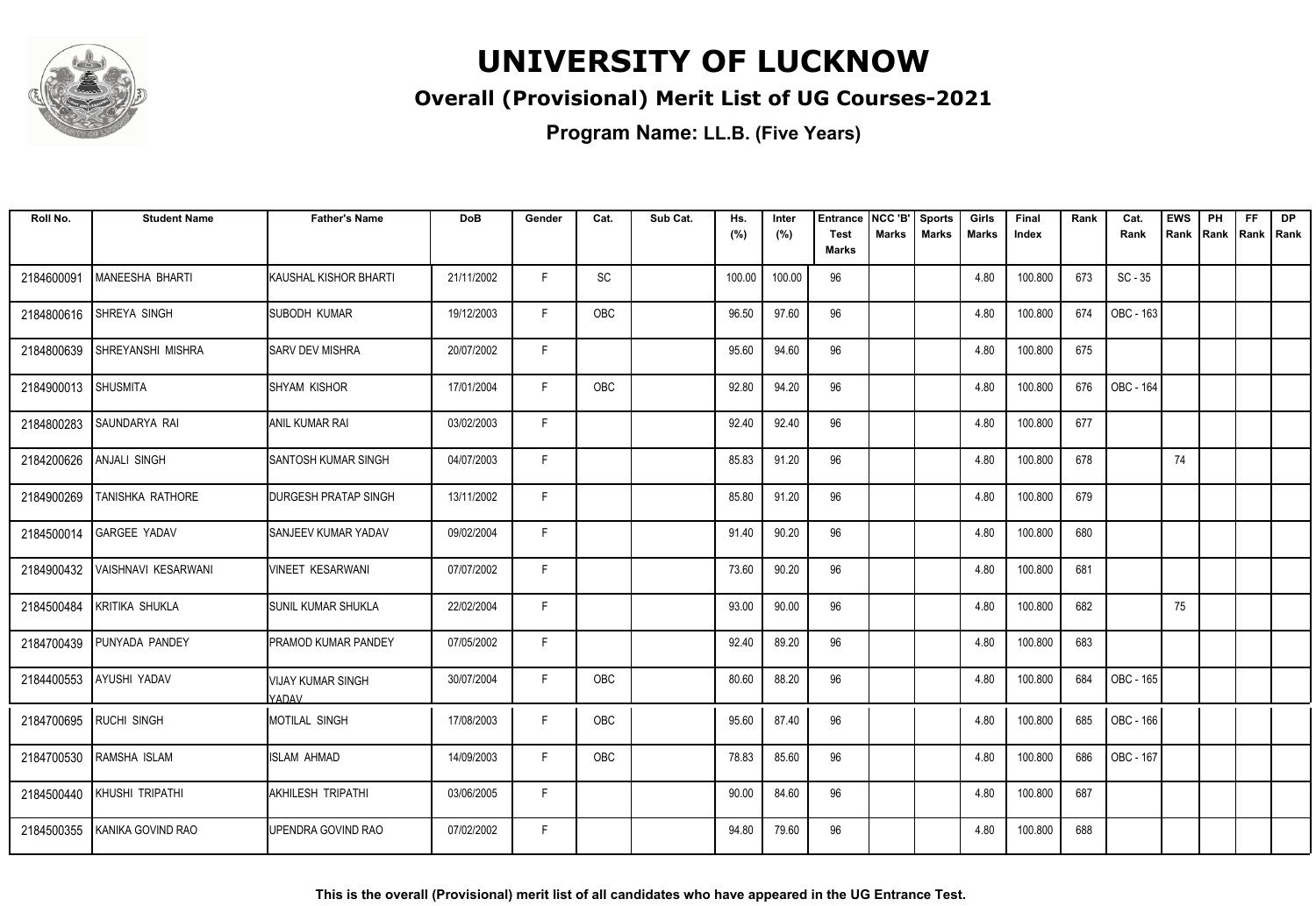

### **Overall (Provisional) Merit List of UG Courses-2021**

| Roll No.              | <b>Student Name</b>            | <b>Father's Name</b>         | <b>DoB</b> | Gender | Cat.       | Sub Cat. | Hs.<br>(%) | Inter<br>(%) | <b>Entrance</b><br><b>Test</b> | NCC 'B'<br>Marks | <b>Sports</b><br><b>Marks</b> | Girls<br>Marks | Final<br>Index | Rank | Cat.<br>Rank | <b>EWS</b><br>Rank | PH<br>Rank | FF<br>Rank   Rank | <b>DP</b> |
|-----------------------|--------------------------------|------------------------------|------------|--------|------------|----------|------------|--------------|--------------------------------|------------------|-------------------------------|----------------|----------------|------|--------------|--------------------|------------|-------------------|-----------|
|                       |                                |                              |            |        |            |          |            |              | <b>Marks</b>                   |                  |                               |                |                |      |              |                    |            |                   |           |
| 2184800596            | SHREYA MAURYA                  | MOTILAL MAURYA               | 15/07/2003 | F.     | OBC        |          | 86.80      | 77.20        | 96                             |                  |                               | 4.80           | 100.800        | 689  | OBC - 168    |                    |            |                   |           |
| 2184700325            | PRATIMA MAURYA                 | KRIPA SHANKAR MAURYA         | 08/05/2005 | F.     | OBC        |          | 87.17      | 75.60        | 96                             |                  |                               | 4.80           | 100.800        | 690  | OBC - 169    |                    |            |                   |           |
| 2184200172            | <b>ADITI SRIVASTAVA</b>        | KAMAL KANT SRIVASTAVA        | 21/03/2002 | F      |            |          | 83.00      | 73.40        | 96                             |                  |                               | 4.80           | 100.800        | 691  |              |                    |            |                   |           |
| 2184600175            | <b>MEGHA SHARMA</b>            | <b>ANIL SHARMA</b>           | 30/11/2001 | F      |            |          | 67.40      | 72.80        | 96                             |                  |                               | 4.80           | 100.800        | 692  |              |                    |            |                   |           |
| 2184900073            | SNEHA CHAUHAN                  | NARENDRA SINGH<br>CHAUHAN    | 09/11/2003 | F      |            |          | 58.00      | 69.60        | 96                             |                  |                               | 4.80           | 100.800        | 693  |              |                    |            |                   |           |
| 2184300365 RIYA SINGH |                                | <b>SPSINGH</b>               | 27/09/2001 | F      |            |          | 83.00      | 66.20        | 96                             |                  |                               | 4.80           | 100.800        | 694  |              |                    |            |                   |           |
| 2184400209            | <b>APRAJITA TIWARI</b>         | RAMAKANT TIWARI              | 30/03/2003 | F      |            |          | 81.33      | 65.40        | 96                             |                  |                               | 4.80           | 100.800        | 695  |              | 76                 |            |                   |           |
| 2184400032            | <b>ANNU KUMARI</b>             | RAMKRIPAL GUPTA              | 03/07/2002 | F      | <b>OBC</b> |          | 73.40      | 64.50        | 96                             |                  |                               | 4.80           | 100.800        | 696  | OBC - 170    |                    |            |                   |           |
| 2184800507            | SHIVANI ROY                    | LATE ANAND PRAKASH ROY       | 05/06/2002 | F      |            |          | 74.60      | 63.40        | 96                             |                  |                               | 4.80           | 100.800        | 697  |              |                    |            |                   |           |
| 2184600321            | <b>MUSAHIBA KHAN</b>           | UBAIDUR REHMAN KHAN          | 23/09/2003 | F      |            |          | 79.00      | 61.40        | 96                             |                  |                               | 4.80           | 100.800        | 698  |              |                    |            |                   |           |
| 2184200587            | <b>ANCHAL SINGH YADUVANSHI</b> | RAMASHANKAR YADAV            | 24/01/2001 | F      | <b>OBC</b> |          | 85.50      | 58.80        | 96                             |                  |                               | 4.80           | 100.800        | 699  | OBC - 171    |                    |            |                   |           |
| 2184900091            | SONAL SINGH                    | <b>RAJIV SINGH</b>           | 24/11/2002 | F.     |            |          | 76.00      | 58.40        | 96                             |                  |                               | 4.80           | 100.800        | 700  |              |                    |            |                   |           |
|                       | 2184900482 VASUNDHARA MISHRA   | <b>SATISH CHANDRA MISHRA</b> | 17/05/2004 | F.     |            |          | 90.50      | 0.00         | 96                             |                  |                               | 4.80           | 100.800        | 701  |              |                    |            |                   |           |
| 2184400787            | <b>EKTA SINGH</b>              | <b>SHIV SHANKAR SINGH</b>    | 25/10/2002 | F      | <b>OBC</b> |          | 86.83      | 0.00         | 96                             |                  |                               | 4.80           | 100.800        | 702  | OBC - 172    |                    |            |                   |           |
| 2184800265            | SAUMYA DUBEY                   | PAWAN KUMAR DUBEY            | 09/07/2004 | M      |            |          | 98.00      | 96.40        | 100                            |                  |                               |                | 100.000        | 703  |              |                    |            |                   |           |
| 2184400748            | <b>IDIVYANSH TIWARI</b>        | <b>DINESH KUMAR TIWARI</b>   | 21/01/2004 | M      |            |          | 82.20      | 94.67        | 100                            |                  |                               |                | 100.000        | 704  |              | 77                 |            |                   |           |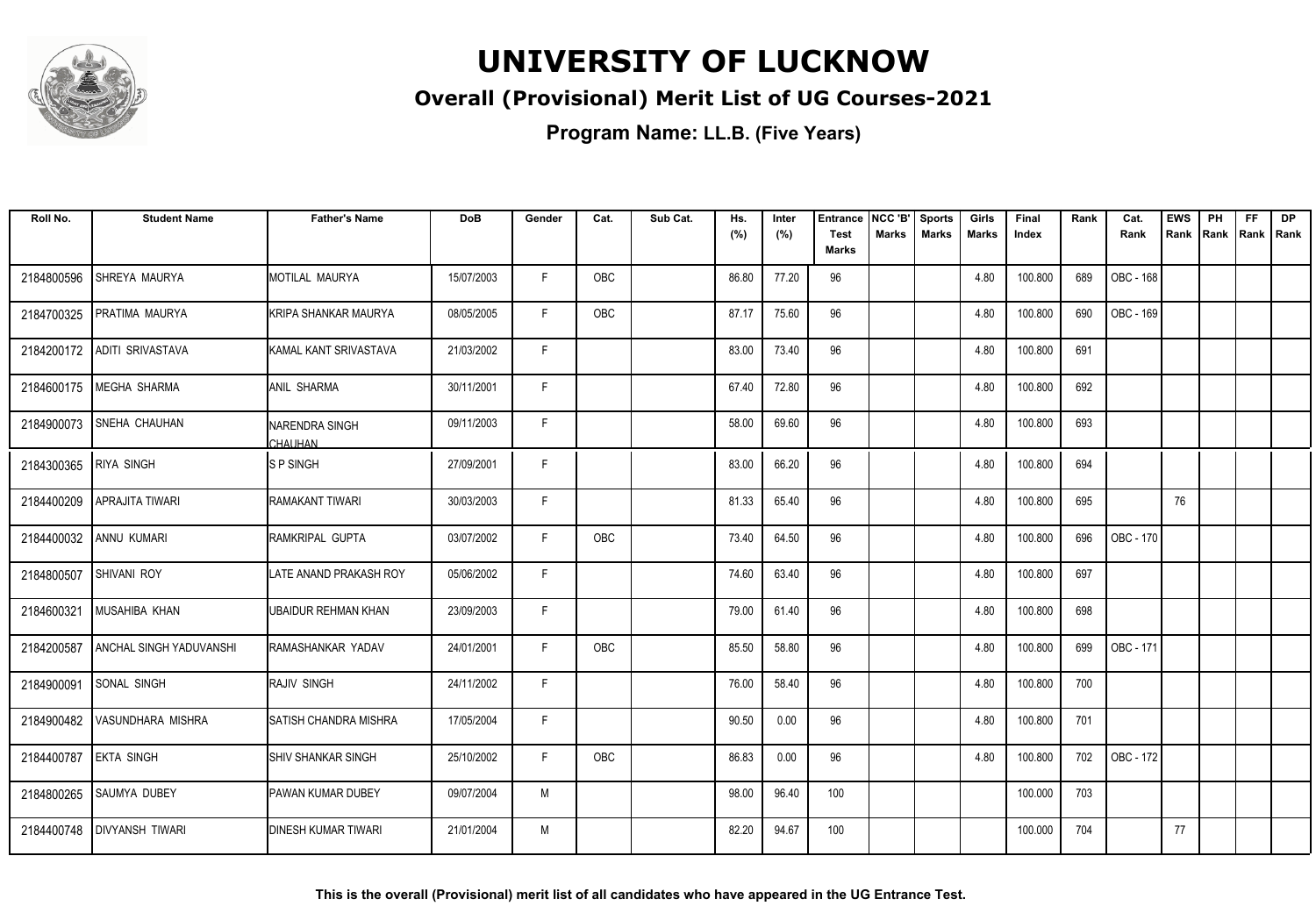

### **Overall (Provisional) Merit List of UG Courses-2021**

| Roll No.   | <b>Student Name</b>          | <b>Father's Name</b>         | <b>DoB</b> | Gender | Cat. | Sub Cat. | Hs.<br>(%) | Inter<br>(%) | Entrance<br><b>Test</b> | NCC 'B'<br><b>Marks</b> | <b>Sports</b><br><b>Marks</b> | Girls<br><b>Marks</b> | Final<br>Index | Rank | Cat.<br>Rank | <b>EWS</b><br>Rank | PH<br>Rank | <b>FF</b><br>  Rank   Rank | <b>DP</b> |
|------------|------------------------------|------------------------------|------------|--------|------|----------|------------|--------------|-------------------------|-------------------------|-------------------------------|-----------------------|----------------|------|--------------|--------------------|------------|----------------------------|-----------|
|            |                              |                              |            |        |      |          |            |              | <b>Marks</b>            |                         |                               |                       |                |      |              |                    |            |                            |           |
| 2184800015 | <b>RUPESH YADAV</b>          | ISAMPATI YADAV               | 26/06/2002 | M      | OBC  |          | 85.67      | 92.60        | 100                     |                         |                               |                       | 100.000        | 705  | OBC - 173    |                    |            |                            |           |
| 2184200082 | ABHISHEK KUMAR MISHRA        | <b>ASHOK KUMAR MISHRA</b>    | 03/03/2003 | M      |      |          | 85.40      | 92.60        | 100                     |                         |                               |                       | 100.000        | 706  |              |                    |            |                            |           |
| 2184700088 | <b>OJUS TRIPATHI</b>         | Ialok tripathi               | 10/01/2003 | M      |      |          | 75.60      | 92.60        | 100                     |                         |                               |                       | 100.000        | 707  |              |                    |            |                            |           |
| 2184800678 | <b>SHUBHAM GIRI</b>          | MANOJ KUMAR GIRI             | 21/11/2003 | M      | OBC  |          | 90.80      | 91.00        | 100                     |                         |                               |                       | 100.000        | 708  | OBC - 174    |                    |            |                            |           |
| 2184700093 | OM PRAKASH DUBEY             | Ishrikant dubey              | 30/01/2003 | M      |      |          | 87.80      | 90.80        | 100                     |                         |                               |                       | 100.000        | 709  |              |                    |            |                            |           |
| 2184200205 | <b>ADITYA PRATAP</b>         | <b>AJAI KUMAR</b>            | 19/01/2003 | M      |      |          | 87.00      | 90.75        | 100                     |                         |                               |                       | 100.000        | 710  |              |                    |            |                            |           |
| 2184300091 | <b>ABHIJEET PRATAP SINGH</b> | <b>DEVENDRA PRATAP SINGH</b> | 03/03/2003 | M      |      |          | 87.50      | 87.80        | 100                     |                         |                               |                       | 100.000        | 711  |              |                    |            |                            |           |
| 2184200243 | ADITYA NARAYAN YADAV         | <b>INDRESH YADAV</b>         | 08/07/2004 | M      | OBC  |          | 83.33      | 87.80        | 100                     |                         |                               |                       | 100.000        | 712  | OBC - 175    |                    |            |                            |           |
| 2184300474 | <b>VANSH YADAV</b>           | <b>AVADHESH KUMAR YADAV</b>  | 08/08/2003 | M      | OBC  |          | 91.00      | 87.60        | 100                     |                         |                               |                       | 100.000        | 713  | OBC - 176    |                    |            |                            |           |
| 2184800161 | <b>SANIDHYA SINGH</b>        | PRATAP NARAYAN               | 27/11/2003 | M      | OBC  |          | 73.20      | 86.60        | 100                     |                         |                               |                       | 100.000        | 714  | OBC - 177    |                    |            |                            |           |
| 2184200299 | AJEET GUPTA                  | <b>IRAM UJAGIR GUPTA</b>     | 20/01/2005 | M      | OBC  |          | 79.17      | 85.80        | 100                     |                         |                               |                       | 100.000        | 715  | OBC - 178    |                    |            |                            |           |
| 2184200247 | <b>ADITYA PRATAP SINGH</b>   | IPRAMOD KUMAR SINGH          | 05/08/2004 | M      |      |          | 90.60      | 85.60        | 100                     |                         |                               |                       | 100.000        | 716  |              |                    |            |                            |           |
| 2184400521 | <b>AYUSH KUMAR SHARMA</b>    | <b>ATUL SHARMA</b>           | 05/03/2003 | M      |      |          | 83.83      | 84.40        | 100                     |                         |                               |                       | 100.000        | 717  |              |                    |            |                            |           |
| 2184300330 | <b>PRATYUSH KUMAR SHUKLA</b> | <b>SUBODH SHUKLA</b>         | 23/04/2000 | M      |      |          | 87.80      | 83.40        | 100                     |                         |                               |                       | 100.000        | 718  |              |                    |            |                            |           |
| 2184400348 | <b>ASHUTOSH JAISWAL</b>      | RADHEY LAL JAISWAL           | 12/11/2003 | M      | OBC  |          | 76.33      | 83.00        | 100                     |                         |                               |                       | 100.000        | 719  | OBC - 179    |                    |            |                            |           |
| 2184700389 | <b>PRIYAM SINGH</b>          | IVINDESHWARI SINGH           | 10/07/2003 | M      |      |          | 95.00      | 82.60        | 100                     |                         |                               |                       | 100.000        | 720  |              |                    |            |                            |           |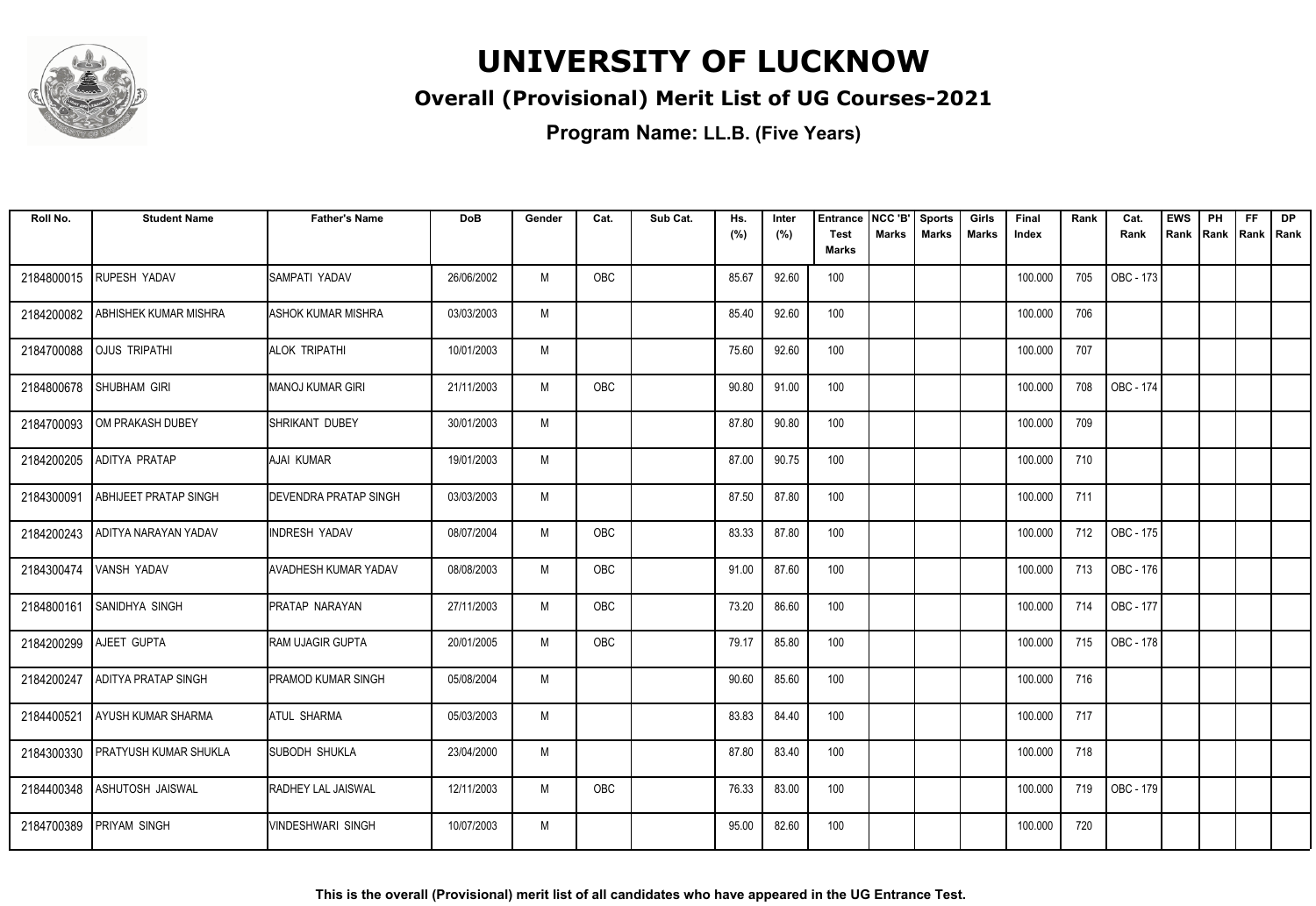

### **Overall (Provisional) Merit List of UG Courses-2021**

| Roll No.   | <b>Student Name</b>             | <b>Father's Name</b>                | <b>DoB</b> | Gender | Cat. | Sub Cat. | Hs.<br>(%) | Inter<br>(%) | Entrance<br><b>Test</b><br><b>Marks</b> | NCC 'B'<br><b>Marks</b> | <b>Sports</b><br><b>Marks</b> | Girls<br><b>Marks</b> | Final<br>Index | Rank | Cat.<br>Rank | <b>EWS</b><br>Rank | PH<br>Rank | FF<br>Rank   Rank | <b>DP</b>   |
|------------|---------------------------------|-------------------------------------|------------|--------|------|----------|------------|--------------|-----------------------------------------|-------------------------|-------------------------------|-----------------------|----------------|------|--------------|--------------------|------------|-------------------|-------------|
| 2184600234 | <b>MOHD FAISAL</b>              | <b>SABIR ALI</b>                    | 24/04/2004 | M      |      |          | 73.67      | 80.40        | 100                                     |                         |                               |                       | 100.000        | 721  |              |                    |            |                   |             |
| 2184800027 | <b>SACHIN KUMAR</b>             | <b>GUDDU</b>                        | 31/05/2003 | M      | SC   |          | 81.83      | 79.80        | 100                                     |                         |                               |                       | 100.000        | 722  | $SC - 36$    |                    |            |                   |             |
| 2184900105 | SPARSH MISHRA                   | <b>VIPUL MISHRA</b>                 | 26/09/2002 | M      |      |          | 71.83      | 78.80        | 100                                     |                         |                               |                       | 100.000        | 723  |              |                    |            |                   |             |
| 2184300261 | <b>KESHAV RAJ</b>               | DHARMESH KUMAR                      | 10/05/2003 | M      |      |          | 77.00      | 77.00        | 100                                     |                         |                               |                       | 100.000        | 724  |              |                    |            |                   |             |
| 2184200212 | ADITYA RANJAN                   | RITESH RANJAN                       | 27/03/2002 | M      |      |          | 67.00      | 77.00        | 100                                     |                         |                               |                       | 100.000        | 725  |              |                    |            |                   |             |
| 2184300164 | ANSHUMAN PRASAD MISHRA          | IGYANESHWAR PRASAD<br><b>MISHRA</b> | 16/10/2003 | M      |      | DP       | 79.80      | 76.20        | 100                                     |                         |                               |                       | 100.000        | 726  |              |                    |            |                   | $7^{\circ}$ |
| 2184200037 | <b>ABHISHEK MISHRA</b>          | JYOTIBHUSHAN MISHRA                 | 30/06/2003 | M      |      |          | 71.60      | 75.00        | 100                                     |                         |                               |                       | 100.000        | 727  |              |                    |            |                   |             |
| 2184200390 | AKSHIT MISHRA                   | <b>HEMANT KUMAR MISHRA</b>          | 26/11/2003 | M      |      |          | 65.33      | 74.60        | 100                                     |                         |                               |                       | 100.000        | 728  |              |                    |            |                   |             |
|            | 2184700499 RAJESH RANJAN        | <b>MANOJ KUMAR</b>                  | 17/08/2002 | M      |      |          | 78.00      | 74.40        | 100                                     |                         |                               |                       | 100.000        | 729  |              |                    |            |                   |             |
| 2184800529 | <b>SHIVANSH PANDEY</b>          | <b>BHOLA NATH PANDEY</b>            | 18/02/2002 | M      |      |          | 66.20      | 74.40        | 100                                     |                         |                               |                       | 100.000        | 730  |              |                    |            |                   |             |
| 2184800003 | <b>RUDRA PRATAP SINGH</b>       | <b>DINESH SINGH</b>                 | 18/05/2004 | M      |      |          | 88.00      | 74.00        | 100                                     |                         |                               |                       | 100.000        | 731  |              | 78                 |            |                   |             |
| 2184700333 | <b>PRATYUSH PAL</b>             | <b>BHOLA NATH PAL</b>               | 12/12/2004 | M      | OBC  |          | 79.50      | 73.60        | 100                                     |                         |                               |                       | 100.000        | 732  | OBC - 180    |                    |            |                   |             |
|            | 2184700068 NITLESH KUMAR MISHRA | RAJESHWAR MISHRA                    | 22/03/2003 | M      |      |          | 76.20      | 73.60        | 100                                     |                         |                               |                       | 100.000        | 733  |              |                    |            |                   |             |
| 2184200120 | <b>ADARSH SHUKLA</b>            | <b>VIJAY SHUKLA</b>                 | 20/11/2004 | M      |      |          | 75.50      | 73.20        | 100                                     |                         |                               |                       | 100.000        | 734  |              |                    |            |                   |             |
| 2184900619 | YAGYA DEV TIWARI                | ARUNENDRA TIWARI                    | 21/04/2003 | M      |      |          | 61.80      | 71.20        | 100                                     |                         |                               |                       | 100.000        | 735  |              |                    |            |                   |             |
| 2184900589 | <b>VISHWAJEET SINGH</b>         | <b>DILIP KUMAR SINGH</b>            | 30/05/2002 | M      |      |          | 60.33      | 70.40        | 100                                     |                         |                               |                       | 100.000        | 736  |              |                    |            |                   |             |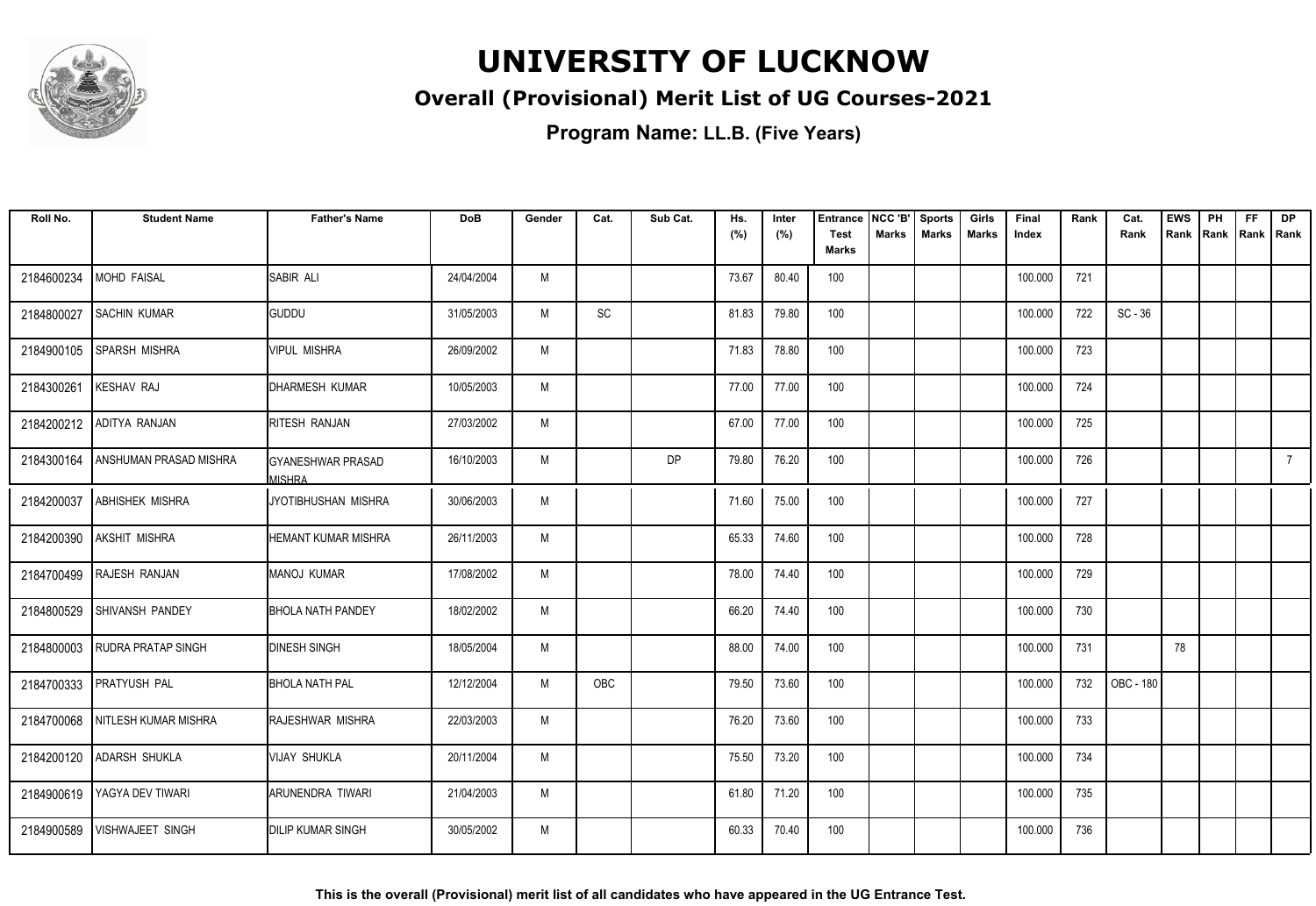

### **Overall (Provisional) Merit List of UG Courses-2021**

| Roll No.   | <b>Student Name</b>             | <b>Father's Name</b>           | <b>DoB</b> | Gender | Cat.       | Sub Cat. | Hs.<br>(%) | Inter<br>(%) | Entrance<br><b>Test</b> | NCC 'B'<br>Marks | <b>Sports</b><br><b>Marks</b> | Girls<br><b>Marks</b> | Final<br>Index | Rank | Cat.<br>Rank     | <b>EWS</b><br>Rank | PH<br>Rank | FF<br>  Rank   Rank | <b>DP</b> |
|------------|---------------------------------|--------------------------------|------------|--------|------------|----------|------------|--------------|-------------------------|------------------|-------------------------------|-----------------------|----------------|------|------------------|--------------------|------------|---------------------|-----------|
|            |                                 |                                |            |        |            |          |            |              | <b>Marks</b>            |                  |                               |                       |                |      |                  |                    |            |                     |           |
| 2184200432 | <b>AMAN KUMAR</b>               | ISURENDRA KUMAR                | 15/07/2002 | M      | OBC        |          | 70.17      | 70.00        | 100                     |                  |                               |                       | 100.000        | 737  | <b>OBC - 181</b> |                    |            |                     |           |
| 2184400338 | ASHISH PRATAP SINGH             | <b>IDEVENDRA PRATAP SINGH</b>  | 08/12/2004 | M      |            |          | 85.50      | 68.60        | 100                     |                  |                               |                       | 100.000        | 738  |                  |                    |            |                     |           |
| 2184700494 | <b>RAJAT SAHU</b>               | <b>I</b> SUBHASH CHANDRA SAHU  | 27/07/2002 | M      | <b>OBC</b> |          | 74.00      | 68.50        | 100                     |                  |                               |                       | 100.000        | 739  | OBC - 182        |                    |            |                     |           |
| 2184200487 | AMIR HUSAIN                     | Imumtaj Ansari                 | 23/09/2002 | M      | OBC        |          | 83.17      | 68.40        | 100                     |                  |                               |                       | 100.000        | 740  | OBC - 183        |                    |            |                     |           |
| 2184300413 | SHIVAM YADAV                    | VIJAY PAL SINGH YADAV          | 11/07/2001 | M      | OBC        |          | 81.83      | 67.40        | 100                     |                  |                               |                       | 100.000        | 741  | OBC - 184        |                    |            |                     |           |
| 2184800562 | <b>SHOBHIT AGRAHARI</b>         | <b>RAJEEV KUMAR AGRAHARI</b>   | 25/06/2004 | M      |            |          | 91.60      | 66.60        | 100                     |                  |                               |                       | 100.000        | 742  |                  |                    |            |                     |           |
| 2184300043 | <b>ABDUL REHMAN</b>             | <b>WAJID ALI</b>               | 07/09/2000 | M      |            |          | 74.33      | 63.00        | 100                     |                  |                               |                       | 100.000        | 743  |                  |                    |            |                     |           |
| 2184800300 | <b>SAURABH TRIPATHI</b>         | ARUN KUMAR TRIPATHI            | 15/03/2003 | M      |            |          | 57.40      | 61.80        | 100                     |                  |                               |                       | 100.000        | 744  |                  | 79                 |            |                     |           |
| 2184500097 | HARSH KUKREJA                   | NAVAL KUKREJA                  | 18/01/2005 | M      |            |          | 71.20      | 61.60        | 100                     |                  |                               |                       | 100.000        | 745  |                  |                    |            |                     |           |
| 2184200100 | <b>ABHYUDYA PRATAP TRIPATHI</b> | JITENDRA TRIPATHI              | 17/01/2003 | M      |            |          | 63.20      | 59.20        | 100                     |                  |                               |                       | 100.000        | 746  |                  | 80                 |            |                     |           |
| 2184400362 | ASHUTOSH RAJ                    | ARUN KUMAR SINGH               | 14/03/2000 | M      |            |          | 93.00      | 58.54        | 100                     |                  |                               |                       | 100.000        | 747  |                  |                    |            |                     |           |
| 2184500093 | <b>HARSH DWIVEDI</b>            | JAI PRAKASH DWIVEDI            | 04/09/2002 | M      |            |          | 68.40      | 51.40        | 100                     |                  |                               |                       | 100.000        | 748  |                  |                    |            |                     |           |
| 2184800034 | <b>SACHIN KUMAR MAURYA</b>      | <b>PHOOL CHANDRA MAURYA</b>    | 10/07/2002 | M      | OBC        |          | 58.17      | 50.20        | 100                     |                  |                               |                       | 100.000        | 749  | OBC - 185        |                    |            |                     |           |
| 2184300082 | <b>ABHIJEET CHAURASIA</b>       | <b>I</b> VINOD KUMAR CHUARASIA | 07/04/2003 | M      |            |          | 86.50      | 0.00         | 100                     |                  |                               |                       | 100.000        | 750  |                  |                    |            |                     |           |
| 2184800218 | SATISH JAISWAL                  | SAKHI CHAND JAISWAL            | 01/01/2004 | M      | OBC        |          | 54.83      | 0.00         | 100                     |                  |                               |                       | 100.000        | 751  | OBC - 186        |                    |            |                     |           |
|            | 2184300212 CHHAYA TIWARI        | <b>ISANTOSH KUMAR TIWARI</b>   | 27/01/2003 | F      |            |          | 78.80      | 96.20        | 94                      |                  |                               | 4.70                  | 98.700         | 752  |                  |                    |            |                     |           |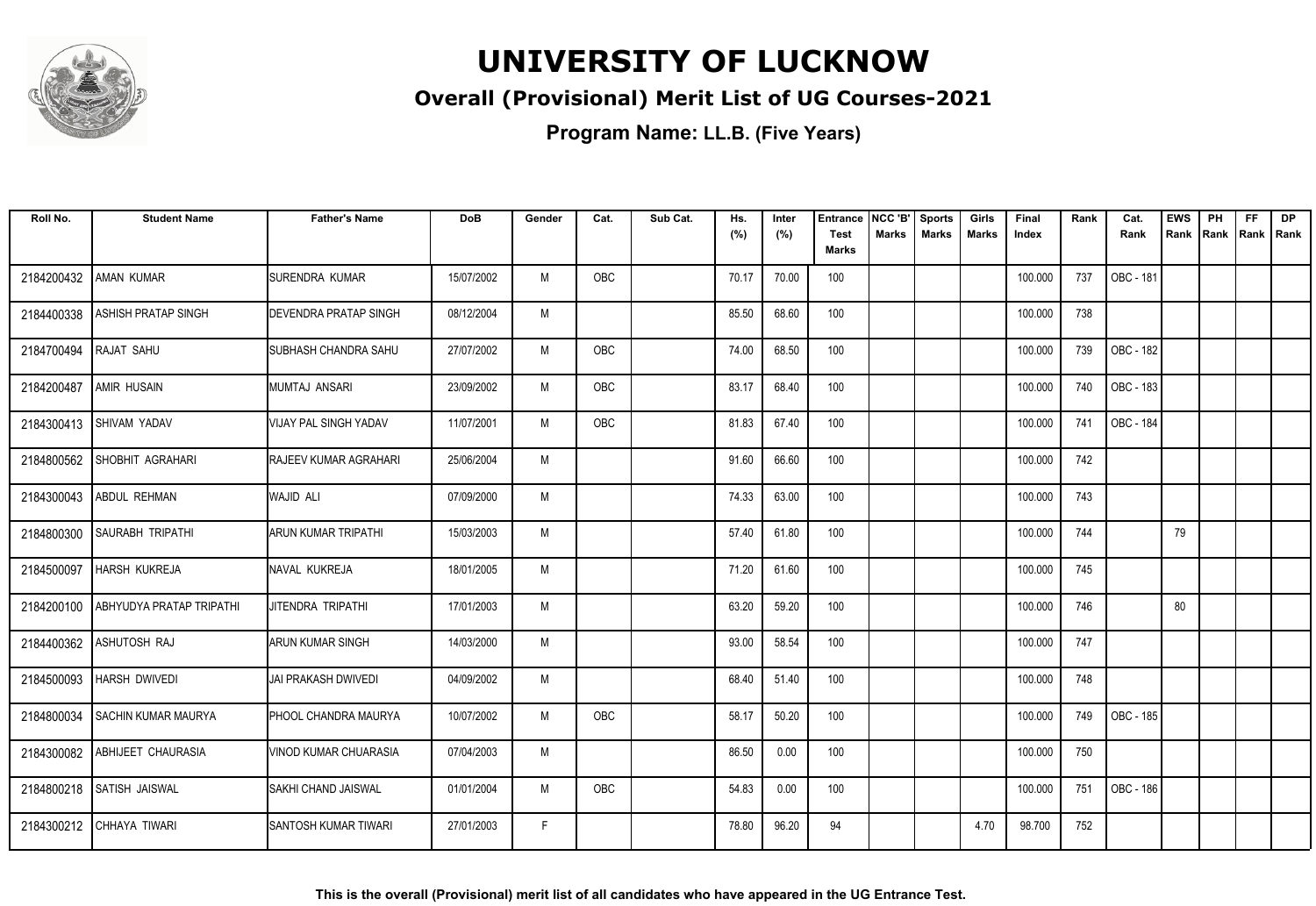

### **Overall (Provisional) Merit List of UG Courses-2021**

| Roll No.   | <b>Student Name</b>       | <b>Father's Name</b>          | <b>DoB</b> | Gender | Cat.       | Sub Cat. | Hs.<br>(%) | Inter<br>(%) | <b>Entrance</b><br><b>Test</b><br><b>Marks</b> | NCC 'B'<br>Marks | Sports<br><b>Marks</b> | Girls<br>Marks | Final<br>Index | Rank | Cat.<br>Rank | <b>EWS</b><br>Rank | PH<br>Rank | <b>FF</b><br>Rank   Rank | <b>DP</b> |
|------------|---------------------------|-------------------------------|------------|--------|------------|----------|------------|--------------|------------------------------------------------|------------------|------------------------|----------------|----------------|------|--------------|--------------------|------------|--------------------------|-----------|
| 2184600373 | NAUSHEEN FATIMA           | SAGHIR ALAM                   | 29/03/2002 | F.     |            |          | 77.83      | 94.60        | 94                                             |                  |                        | 4.70           | 98.700         | 753  |              |                    |            |                          |           |
| 2184800151 | <b>SANCHITA SHUKLA</b>    | <b>BRIJESH KUMAR SHUKLA</b>   | 21/06/2002 | F.     |            |          | 95.00      | 93.60        | 94                                             |                  |                        | 4.70           | 98.700         | 754  |              |                    |            |                          |           |
| 2184800505 | SHIVANI DUBEY             | <b>VIVEKANAND DUBEY</b>       | 14/11/2001 | F      |            |          | 81.60      | 93.40        | 94                                             |                  |                        | 4.70           | 98.700         | 755  |              |                    |            |                          |           |
| 2184900656 | YASHIKA MAHESHWARI        | PRAMOD MAHESHWARI             | 04/06/2004 | F      |            |          | 95.20      | 93.00        | 94                                             |                  |                        | 4.70           | 98.700         | 756  |              |                    |            |                          |           |
| 2184200588 | ANGEL BAJPAI              | <b>SANTOSH KUMAR BAJPAI</b>   | 10/04/2002 | F      |            |          | 94.83      | 92.80        | 94                                             |                  |                        | 4.70           | 98.700         | 757  |              |                    |            |                          |           |
| 2184900006 | <b>SHUBHI SHARMA</b>      | MANISH KUMAR                  | 22/10/2002 | F      |            |          | 76.60      | 92.80        | 94                                             |                  |                        | 4.70           | 98.700         | 758  |              |                    |            |                          |           |
|            | 2184600417 NIDHI DWIVEDI  | <b>SURESH NARAYAN DWIVEDI</b> | 13/03/2003 | F.     |            |          | 83.20      | 92.40        | 94                                             |                  |                        | 4.70           | 98.700         | 759  |              |                    |            |                          |           |
| 2184800378 | <b>SHARANYA AGARWAL</b>   | <b>AMIT AGARWAL</b>           | 06/12/2003 | F.     |            |          | 96.20      | 92.00        | 94                                             |                  |                        | 4.70           | 98.700         | 760  |              |                    |            |                          |           |
| 2184200576 | ANANYA YADAV              | <b>ASHOK KUMAR</b>            | 20/09/2003 | F.     | <b>OBC</b> |          | 86.33      | 89.80        | 94                                             |                  |                        | 4.70           | 98.700         | 761  | OBC - 187    |                    |            |                          |           |
| 2184500280 | JANHAVI YADAV             | <b>JAI PRAKASH YADAV</b>      | 28/12/2004 | F      | OBC        |          | 90.83      | 88.40        | 94                                             |                  |                        | 4.70           | 98.700         | 762  | OBC - 188    |                    |            |                          |           |
| 2184800138 | SAMRIDDHI SRIVASTAVA      | <b>IRAJEEV SRIVASTAVA</b>     | 17/05/2005 | F      |            |          | 84.00      | 87.80        | 94                                             |                  |                        | 4.70           | 98.700         | 763  |              |                    |            |                          |           |
| 2184800041 | SADHANA KUMARI VAIS       | RAJENDRA PRASAD               | 08/07/2003 | F      |            |          | 84.80      | 87.60        | 94                                             |                  |                        | 4.70           | 98.700         | 764  |              |                    |            |                          |           |
| 2184900159 | <b>SUHANI SINGH</b>       | <b>ARJUN SINGH</b>            | 19/02/2004 | F.     | OBC        |          | 78.00      | 87.17        | 94                                             |                  |                        | 4.70           | 98.700         | 765  | OBC - 189    |                    |            |                          |           |
|            | 2184300279 LAKSHMAN SINGH | <b>VINAY KUMAR SINGH</b>      | 14/10/2003 | M      |            | Sports   | 79.83      | 84.40        | 94                                             |                  | 4.700                  |                | 98.700         | 766  |              |                    |            |                          |           |
| 2184900015 | <b>SHWETA</b>             | VIJENDRA KUSHWAHA             | 10/08/2004 | F      | OBC        |          | 87.33      | 84.20        | 94                                             |                  |                        | 4.70           | 98.700         | 767  | OBC - 190    |                    |            |                          |           |
| 2184900398 | <b>UTSAVI PATEL</b>       | ISHIV KUMAR SINGH             | 12/11/2000 | F.     | <b>OBC</b> |          | 95.00      | 84.00        | 94                                             |                  |                        | 4.70           | 98.700         | 768  | OBC - 191    |                    |            |                          |           |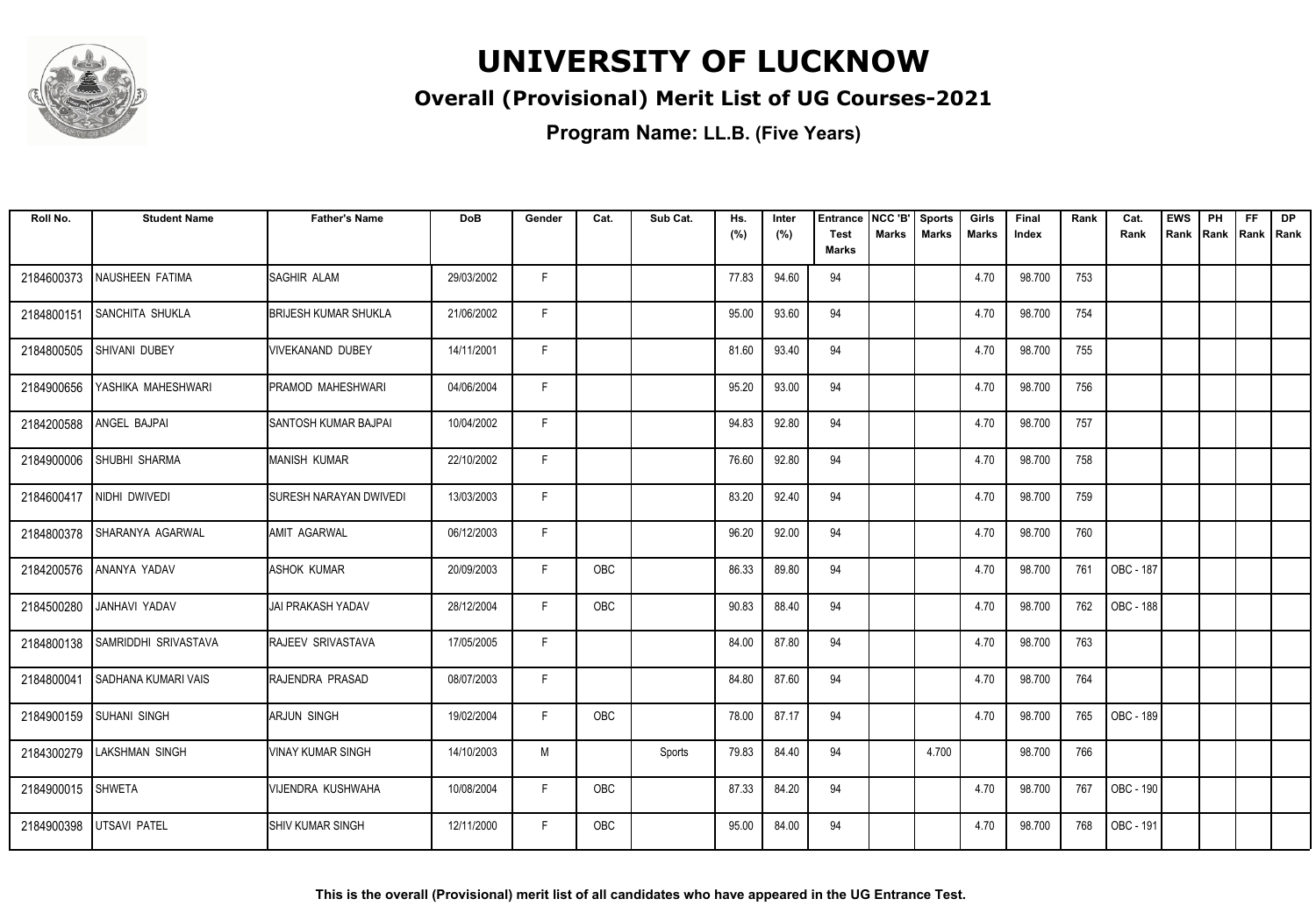

### **Overall (Provisional) Merit List of UG Courses-2021**

**Program Name: LL.B. (Five Years)**

| Roll No.   | <b>Student Name</b>         | <b>Father's Name</b>               | <b>DoB</b> | Gender | Cat.       | Sub Cat. | Hs.<br>(%) | Inter<br>(%) | <b>Entrance</b><br><b>Test</b><br><b>Marks</b> | NCC 'B'<br><b>Marks</b> | <b>Sports</b><br><b>Marks</b> | Girls<br><b>Marks</b> | Final<br>Index | Rank | Cat.<br>Rank | <b>EWS</b><br>Rank | PH<br>Rank | <b>FF</b><br>Rank   Rank | <b>DP</b> |
|------------|-----------------------------|------------------------------------|------------|--------|------------|----------|------------|--------------|------------------------------------------------|-------------------------|-------------------------------|-----------------------|----------------|------|--------------|--------------------|------------|--------------------------|-----------|
|            |                             |                                    |            |        |            |          |            |              |                                                |                         |                               |                       |                |      |              |                    |            |                          |           |
| 2184900114 | SRISHTI CHAUDHARY           | MUNESHWAR GAUTAM                   | 21/01/2004 | F.     | SC         |          | 87.50      | 82.80        | 94                                             |                         |                               | 4.70                  | 98.700         | 769  | $SC - 37$    |                    |            |                          |           |
| 2184400540 | <b>AYUSHI RAJ</b>           | KUNWAR VIJAYMAL SINGH              | 02/02/2002 | E      |            |          | 91.20      | 79.60        | 94                                             |                         |                               | 4.70                  | 98.700         | 770  |              |                    |            |                          |           |
| 2184500279 | <b>JANHAVI AGRAHARI</b>     | RAKESH AGRAHARI                    | 24/08/2002 | F      |            |          | 79.17      | 79.40        | 94                                             |                         |                               | 4.70                  | 98.700         | 771  |              |                    |            |                          |           |
| 2184400759 | <b>DIVYANSHI YADAV</b>      | <b>ISUBASH CHANDRA YADAV</b>       | 18/11/2002 | F      | <b>OBC</b> |          | 82.40      | 79.00        | 94                                             |                         |                               | 4.70                  | 98.700         | 772  | OBC - 192    |                    |            |                          |           |
| 2184800574 | SHRADDHA SRIVASTAVA         | <b>RAJEEV KUMAR</b><br>SRIVASTAVA  | 01/07/2003 | F      |            |          | 89.00      | 78.80        | 94                                             |                         |                               | 4.70                  | 98.700         | 773  |              | 81                 |            |                          |           |
| 2184700541 | <b>RASHI SINGH</b>          | <b>IRAJESH SINGH</b>               | 20/09/2002 | F.     |            |          | 85.40      | 78.40        | 94                                             |                         |                               | 4.70                  | 98.700         | 774  |              |                    |            |                          |           |
| 2184800617 | <b>SHREYA SRIVASTAVA</b>    | NIRAJ KUMAR SRIVASTAVA             | 30/01/2004 | F      |            |          | 92.33      | 76.80        | 94                                             |                         |                               | 4.70                  | 98.700         | 775  |              |                    |            |                          |           |
| 2184500341 | KALYANI CHAUDHARY           | K.K.CHAUDHARY<br>CHAUDHARY         | 03/03/2003 | F      | SC         |          | 82.80      | 74.80        | 94                                             |                         |                               | 4.70                  | 98.700         | 776  | $SC - 38$    |                    |            |                          |           |
| 2184700376 | PRITIKA SRIVASTAVA          | <b>BRIJESH KUMAR</b><br>SRIVASTAVA | 15/11/1999 | F      |            |          | 83.83      | 74.20        | 94                                             |                         |                               | 4.70                  | 98.700         | 777  |              |                    |            |                          |           |
| 2184400045 | ANSHIKA                     | <b>IRAJENDRA KUMAR YADAV</b>       | 29/07/2002 | F      | <b>OBC</b> |          | 81.17      | 73.60        | 94                                             |                         |                               | 4.70                  | 98.700         | 778  | OBC - 193    |                    |            |                          |           |
| 2184400757 | <b>DIVYANSHI SINGH</b>      | SHAKTIWAN SINGH                    | 13/02/2003 | F      |            |          | 82.00      | 73.40        | 94                                             |                         |                               | 4.70                  | 98.700         | 779  |              |                    |            |                          |           |
|            | 2184400459 AVISHA PANDEY    | <b>SUNIL KUMAR PANDEY</b>          | 02/03/2005 | F.     |            |          | 73.33      | 72.80        | 94                                             |                         |                               | 4.70                  | 98.700         | 780  |              |                    |            |                          |           |
| 2184400605 | CHARU CHANDRA               | AWADHESH KUMAR                     | 15/07/2005 | F      | SC         |          | 69.50      | 72.60        | 94                                             |                         |                               | 4.70                  | 98.700         | 781  | SC - 39      |                    |            |                          |           |
| 2184500232 | <b>ISHA SHUKLA</b>          | <b>SUNIL SHUKLA</b>                | 10/11/2002 | F      |            |          | 72.67      | 71.40        | 94                                             |                         |                               | 4.70                  | 98.700         | 782  |              |                    |            |                          |           |
| 2184400666 | <b>DEVANSHI TIWARI</b>      | DEVKANT TIWARI                     | 07/06/2003 | F.     |            |          | 70.00      | 70.00        | 94                                             |                         |                               | 4.70                  | 98.700         | 783  |              |                    |            |                          |           |
| 2184400071 | <b>ANSHIKA RAJESH GUPTA</b> | RAJESH GUPTA                       | 03/02/2002 | F.     | OBC        |          | 64.00      | 69.40        | 94                                             |                         |                               | 4.70                  | 98.700         | 784  | OBC - 194    |                    |            |                          |           |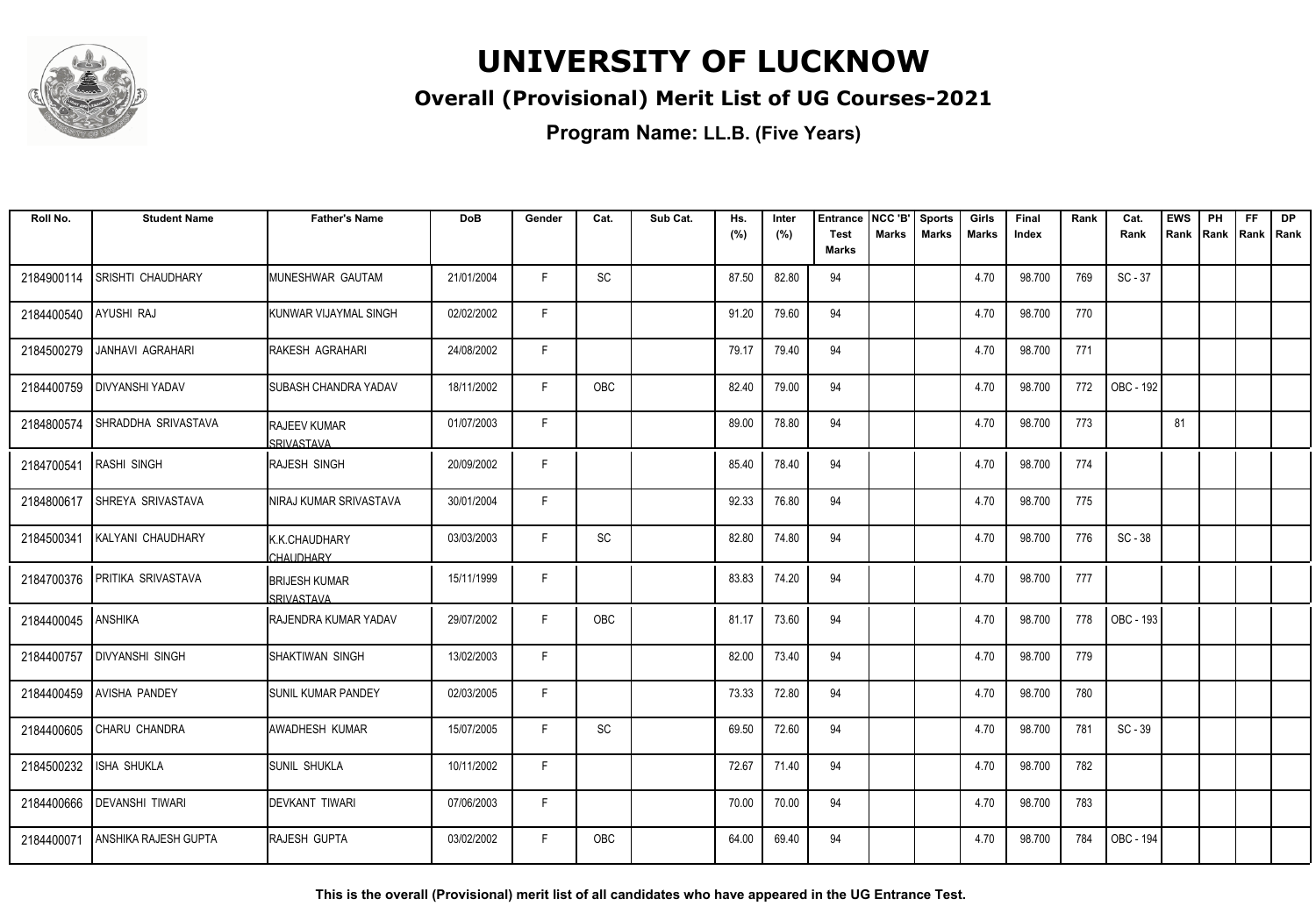

### **Overall (Provisional) Merit List of UG Courses-2021**

**Program Name: LL.B. (Five Years)**

| Roll No.   | <b>Student Name</b>          | <b>Father's Name</b>                        | <b>DoB</b> | Gender | Cat.       | Sub Cat.  | Hs.<br>(%) | Inter<br>(%) | <b>Entrance</b><br><b>Test</b><br><b>Marks</b> | NCC 'B'<br><b>Marks</b> | <b>Sports</b><br><b>Marks</b> | Girls<br>Marks | Final<br>Index | Rank | Cat.<br>Rank | <b>EWS</b><br>Rank | PH<br>Rank | FF<br>Rank | <b>DP</b><br>l Rank |
|------------|------------------------------|---------------------------------------------|------------|--------|------------|-----------|------------|--------------|------------------------------------------------|-------------------------|-------------------------------|----------------|----------------|------|--------------|--------------------|------------|------------|---------------------|
| 2184300478 | <b>VANSHITA SHUKLA</b>       | <b>ZILAJEET SHUKLA</b>                      | 08/01/2004 | F.     |            | <b>DP</b> | 81.20      | 67.80        | 94                                             |                         |                               | 4.70           | 98.700         | 785  |              |                    |            |            | 8                   |
| 2184500017 | <b>GARGI SHUKLA</b>          | ISHESH MANI SHUKLA                          | 21/03/2003 | F.     |            |           | 78.80      | 66.33        | 94                                             |                         |                               | 4.70           | 98.700         | 786  |              |                    |            |            |                     |
| 2184900501 | <b>VIDUSHI RAJ</b>           | <b>ALOK KUMAR SINGH</b>                     | 08/01/2004 | F.     |            |           | 80.20      | 64.80        | 94                                             |                         |                               | 4.70           | 98.700         | 787  |              |                    |            |            |                     |
| 2184700615 | <b>RISHU MADDHESHIYA</b>     | <b>JAIPRAKASH</b><br>MADDHESHIYA            | 03/03/2004 | F      | OBC        |           | 74.00      | 63.20        | 94                                             |                         |                               | 4.70           | 98.700         | 788  | OBC - 195    |                    |            |            |                     |
| 2184900286 | <b>TANUPRIYA</b>             | <b>ASHISH KUMAR PUSHKAR</b>                 | 19/05/2001 | F      | SC         |           | 68.40      | 61.80        | 94                                             |                         |                               | 4.70           | 98.700         | 789  | $SC - 40$    |                    |            |            |                     |
| 2184200292 | AISHWARYA SRIVASTAVA         | <b>ISHARAD CHANDRA</b><br><b>SRIVASTAVA</b> | 24/10/2002 | F.     |            |           | 74.00      | 57.00        | 94                                             |                         |                               | 4.70           | 98.700         | 790  |              |                    |            |            |                     |
| 2184800185 | <b>SANSKRITI</b>             | <b>ANIL KUMAR</b>                           | 23/07/2002 | F      | SC         |           | 69.00      | 54.20        | 94                                             |                         |                               | 4.70           | 98.700         | 791  | $SC - 41$    |                    |            |            |                     |
| 2184300194 | ASHUTOSH KUMAR MISHRA        | İKRISHNA MURARI MISHRA                      | 26/06/2004 | M      |            | Sports    | 83.50      | 0.00         | 94                                             |                         | 4.700                         |                | 98.700         | 792  |              |                    |            |            |                     |
| 2184400395 | <b>ASTHA CHATURVEDI</b>      | ISHYAMDHAR CHATURVEDI                       | 06/08/2003 | E      |            |           | 77.67      | 0.00         | 94                                             |                         |                               | 4.70           | 98.700         | 793  |              |                    |            |            |                     |
| 2184300318 | <b>PALAK SINGH</b>           | INAND LAL SINGH                             | 27/12/2003 | F.     |            |           | 73.60      | 0.00         | 94                                             |                         |                               | 4.70           | 98.700         | 794  |              |                    |            |            |                     |
| 2184300386 | SANSKRITI JAISWAL            | <b>ASHOK KUMAR JAISWAL</b>                  | 29/03/2003 | F      | <b>OBC</b> | PH        | 68.50      | 0.00         | 94                                             |                         |                               | 4.70           | 98.700         | 795  | OBC - 196    |                    |            |            |                     |
|            | 2184600313 MUDIT KUMAR SINGH | <b>I</b> MANISH KUMAR SINGH                 | 21/09/2003 | M      | SC         |           | 87.60      | 95.50        | 98                                             |                         |                               |                | 98.000         | 796  | $SC - 42$    |                    |            |            |                     |
| 2184700207 | PRADYUMN                     | RAJESH CHANDRA ARVIND                       | 12/06/2004 | M      | SC         |           | 82.33      | 93.80        | 98                                             |                         |                               |                | 98.000         | 797  | $SC - 43$    |                    |            |            |                     |
| 2184400446 | <b>AVICHAL TIWARI</b>        | <b>SUDHIR KUMAR TIWARI</b>                  | 28/12/2003 | M      |            |           | 94.20      | 92.33        | 98                                             |                         |                               |                | 98.000         | 798  |              |                    |            |            |                     |
| 2184300076 | ABHEER KUMAR TIWARI          | IRAKESH KUMAR TIWARI                        | 19/03/2002 | M      |            |           | 82.83      | 90.20        | 98                                             |                         |                               |                | 98.000         | 799  |              |                    |            |            |                     |
| 2184300049 | <b>ABHAY CHAUHAN</b>         | ISANTOSH PRATAP SINGH                       | 13/02/2005 | M      |            |           | 94.80      | 89.80        | 98                                             |                         |                               |                | 98.000         | 800  |              |                    |            |            |                     |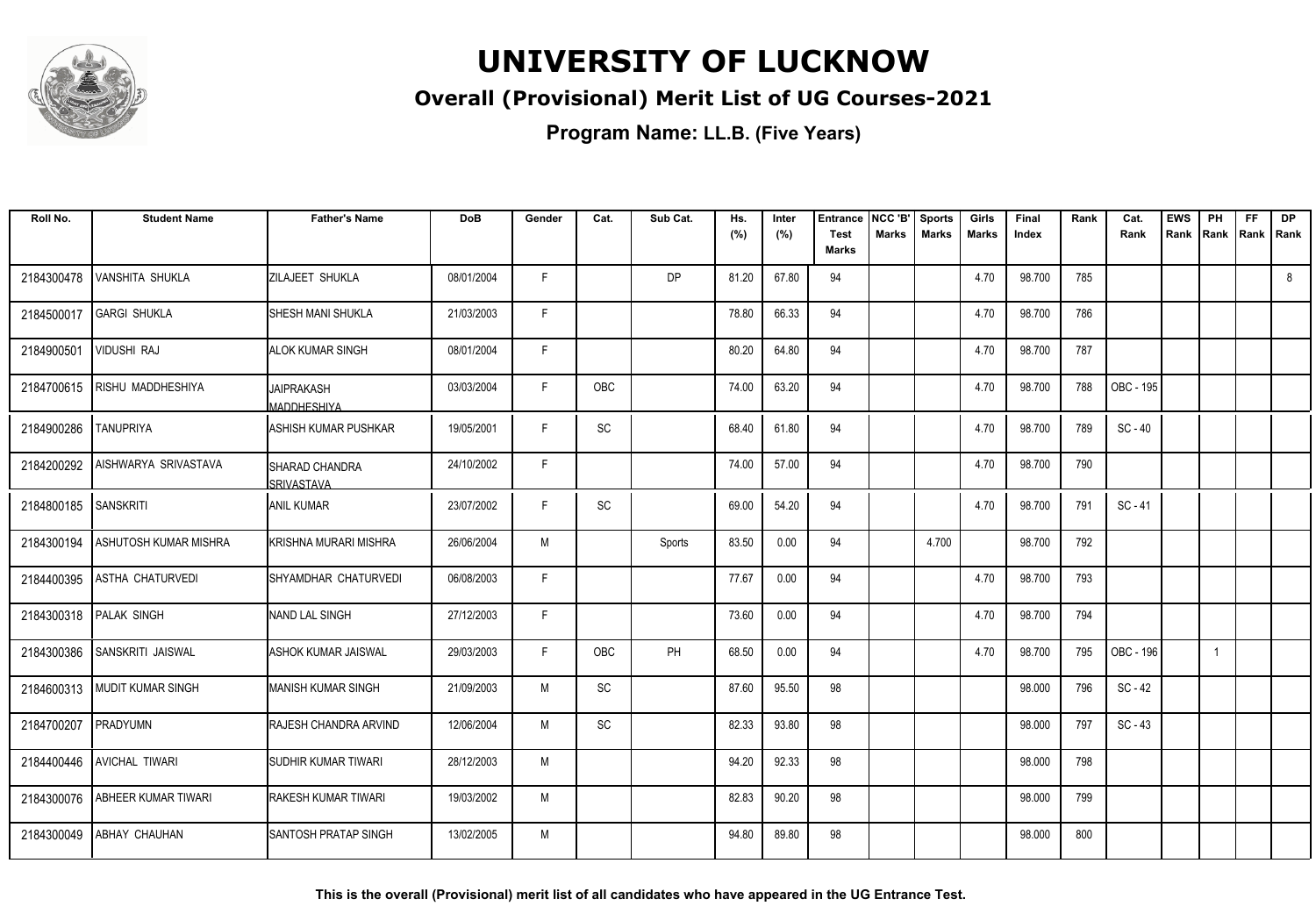

### **Overall (Provisional) Merit List of UG Courses-2021**

| Roll No.   | <b>Student Name</b>         | <b>Father's Name</b>                    | <b>DoB</b> | Gender | Cat. | Sub Cat. | Hs.    | Inter | <b>Entrance</b>      | NCC 'B'      | <b>Sports</b> | Girls        | Final  | Rank | Cat.      | <b>EWS</b> | PH             | <b>FF</b> | <b>DP</b> |
|------------|-----------------------------|-----------------------------------------|------------|--------|------|----------|--------|-------|----------------------|--------------|---------------|--------------|--------|------|-----------|------------|----------------|-----------|-----------|
|            |                             |                                         |            |        |      |          | (%)    | (%)   | <b>Test</b><br>Marks | <b>Marks</b> | <b>Marks</b>  | <b>Marks</b> | Index  |      | Rank      | Rank       | Rank Rank Rank |           |           |
| 2184200366 | AKHILESH DHAR               | <b>VIDHYA DHAR</b>                      | 29/06/2003 | M      | SC   |          | 79.40  | 89.40 | 98                   |              |               |              | 98.000 | 801  | $SC - 44$ |            |                |           |           |
| 2184300155 | <b>ANIMESH GANGWAR</b>      | <b>ROHITASH KUMAR</b><br><b>GANGWAR</b> | 05/01/2004 | M      | OBC  |          | 73.60  | 87.60 | 98                   |              |               |              | 98.000 | 802  | OBC - 197 |            |                |           |           |
|            | 2184400112 ANUJ SHUKLA      | IDAYASHANKAR                            | 05/07/2004 | M      |      |          | 88.00  | 87.00 | 98                   |              |               |              | 98.000 | 803  |           |            |                |           |           |
| 2184300322 | PEEYUSH SINGH               | <b>BRIJESH BAHADUR SINGH</b>            | 06/07/2003 | M      |      |          | 82.20  | 86.20 | 98                   |              |               |              | 98.000 | 804  |           | 82         |                |           |           |
| 2184500298 | JAYANT JAISWAL              | VISHAL JAISWAL                          | 09/05/2002 | M      | OBC  |          | 83.40  | 85.67 | 98                   |              |               |              | 98.000 | 805  | OBC - 198 |            |                |           |           |
| 2184900451 | VANSH RAJVANSHI             | <b>HARIPAL</b>                          | 05/03/2004 | M      | SC   |          | 85.67  | 85.60 | 98                   |              |               |              | 98.000 | 806  | SC - 45   |            |                |           |           |
| 2184900659 | YASHLOK GUPTA               | TARKESHWAR PRASAD                       | 25/08/2004 | M      | OBC  |          | 85.80  | 84.60 | 98                   |              |               |              | 98.000 | 807  | OBC - 199 |            |                |           |           |
| 2184800301 | <b>SAURABH TRIPATHI</b>     | SANGAM TRIPATHI                         | 31/10/2004 | M      |      |          | 82.00  | 84.60 | 98                   |              |               |              | 98.000 | 808  |           |            |                |           |           |
| 2184900207 | <b>SURYA PRATAP SINGH</b>   | <b>DILEEP KUMAR SINGH</b>               | 20/07/2001 | M      |      |          | 95.00  | 84.20 | 98                   |              |               |              | 98.000 | 809  |           |            |                |           |           |
| 2184900402 | <b>VAIBHAV AWASTHI</b>      | NAVEEN CHANDRA<br><b>AWASTHI</b>        | 03/09/2003 | M      |      |          | 78.60  | 84.20 | 98                   |              |               |              | 98.000 | 810  |           |            |                |           |           |
|            | 2184700610 RISHIKESH MISHRA | <b>I</b> RAJPAL MISHRA                  | 29/09/2003 | M      |      |          | 90.17  | 82.20 | 98                   |              |               |              | 98.000 | 811  |           |            |                |           |           |
| 2184400349 | <b>ASHUTOSH JHA</b>         | DILIP JHA                               | 11/09/2004 | M      |      |          | 72.60  | 81.80 | 98                   |              |               |              | 98.000 | 812  |           | 83         |                |           |           |
|            | 2184800162 SANIT YADAV      | <b>PADAM PRAKASH</b>                    | 14/09/2002 | M      | OBC  |          | 86.83  | 80.60 | 98                   |              |               |              | 98.000 | 813  | OBC - 200 |            |                |           |           |
| 2184300182 | ARUNENDRA KUMAR SHUKLA      | <b>ALOK KUMAR SHUKLA</b>                | 30/09/2005 | M      |      |          | 86.17  | 79.00 | 98                   |              |               |              | 98.000 | 814  |           | 84         |                |           |           |
| 2184500117 | <b>HARSH KUMAR MISHRA</b>   | <b>I</b> SANJAY KUMAR MISHRA            | 18/09/2002 | M      |      |          | 100.00 | 78.40 | 98                   |              |               |              | 98.000 | 815  |           | 85         |                |           |           |
| 2184900317 | <b>TEJASV MOHAN</b>         | NAVNEET MOHAN                           | 02/10/2002 | M      | SC   |          | 78.50  | 78.40 | 98                   |              |               |              | 98.000 | 816  | SC - 46   |            |                |           |           |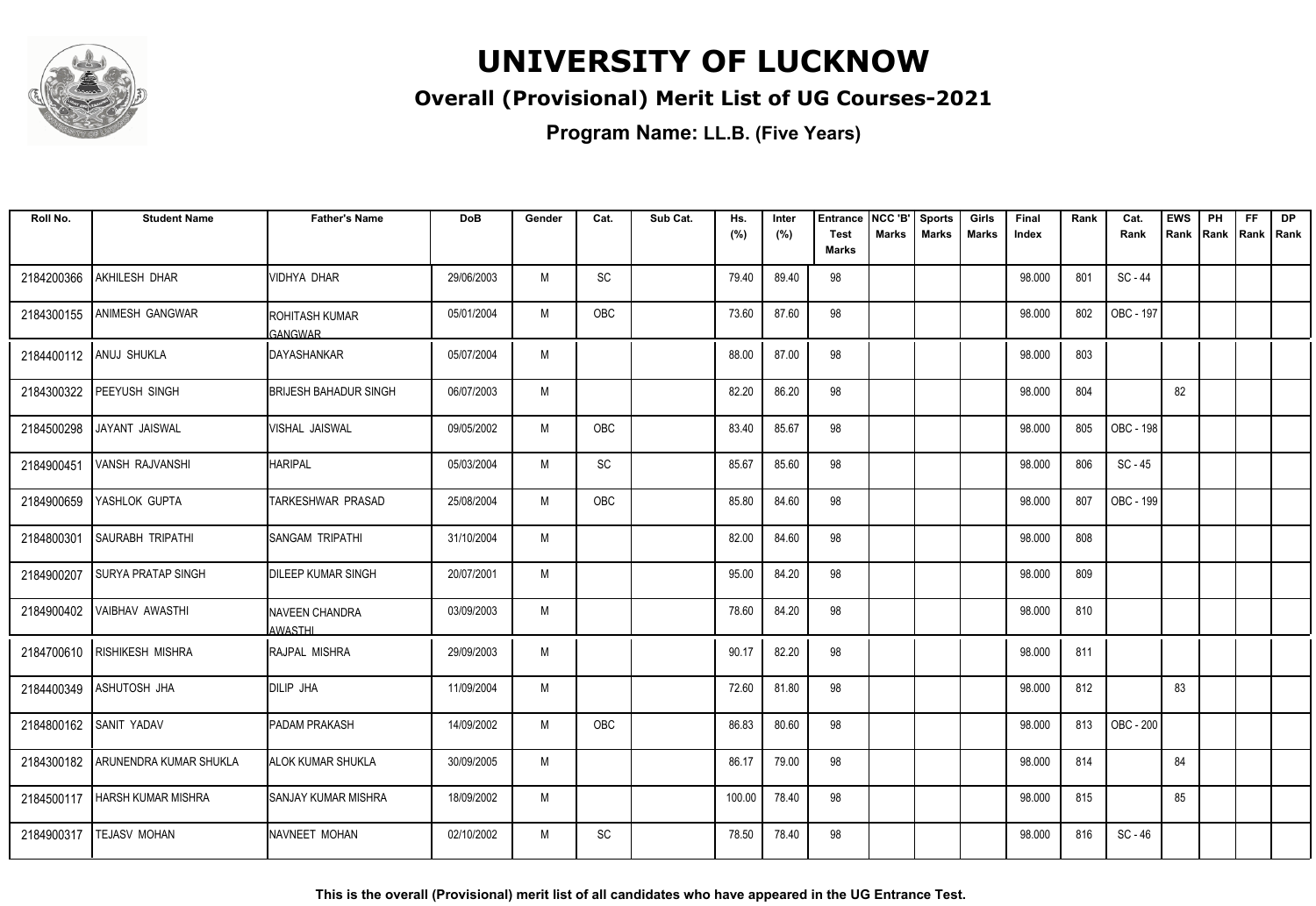

### **Overall (Provisional) Merit List of UG Courses-2021**

| Roll No.   | <b>Student Name</b>        | <b>Father's Name</b>                      | <b>DoB</b> | Gender | Cat.                         | Sub Cat. | Hs.<br>(%) | Inter<br>(%) | <b>Entrance</b><br>Test<br><b>Marks</b> | NCC 'B'<br>Marks | <b>Sports</b><br><b>Marks</b> | Girls<br>Marks | Final<br>Index | Rank | Cat.<br>Rank | <b>EWS</b><br>Rank | PH<br>Rank | <b>FF</b><br>Rank   Rank | <b>DP</b> |
|------------|----------------------------|-------------------------------------------|------------|--------|------------------------------|----------|------------|--------------|-----------------------------------------|------------------|-------------------------------|----------------|----------------|------|--------------|--------------------|------------|--------------------------|-----------|
| 2184400437 | AVANISH KUMAR PANDEY       | <b>I</b> DINESH KUMAR PANDEY              | 01/01/2000 | M      |                              |          | 79.50      | 78.00        | 98                                      |                  |                               |                | 98.000         | 817  |              |                    |            |                          |           |
| 2184400316 | <b>ASADULLAH ASIF</b>      | <b>ASIF ZAFAR USMANI</b>                  | 23/12/2002 | M      |                              |          | 80.83      | 77.80        | 98                                      |                  |                               |                | 98.000         | 818  |              |                    |            |                          |           |
| 2184400257 | <b>ARPIT PANDEY</b>        | HAUSHILA PRASAD PANDEY                    | 16/08/2004 | M      |                              |          | 79.17      | 77.20        | 98                                      |                  |                               |                | 98.000         | 819  |              |                    |            |                          |           |
| 2184400162 | <b>ANUSHKA SINGH</b>       | <b>PRAKASH CHANDRA SINGH</b>              | 17/07/2003 | M      |                              |          | 84.50      | 76.67        | 98                                      |                  |                               |                | 98.000         | 820  |              |                    |            |                          |           |
| 2184300452 | <b>SWAYAM SANJAY OJHA</b>  | <b>SANJAY KUMAR OJHA</b>                  | 18/09/2002 | M      |                              |          | 79.80      | 75.80        | 98                                      |                  |                               |                | 98.000         | 821  |              |                    |            |                          |           |
| 2184400794 | <b>ESHAN SINGH</b>         | <b>ANAND SINGH</b>                        | 31/12/2003 | M      |                              |          | 77.20      | 75.60        | 98                                      |                  |                               |                | 98.000         | 822  |              |                    |            |                          |           |
| 2184200544 | ANAND OJHA                 | JILEDAAR OJHA                             | 15/10/2003 | M      |                              |          | 69.00      | 73.60        | 98                                      |                  |                               |                | 98.000         | 823  |              |                    |            |                          |           |
| 2184200360 | <b>AKHAND PRATAP SINGH</b> | KRISHNA KUMAR SINGH                       | 01/01/2003 | M      | OBC                          |          | 84.60      | 73.40        | 98                                      |                  |                               |                | 98.000         | 824  | OBC - 201    |                    |            |                          |           |
| 2184900318 | <b>TEJASVI NARAYAN</b>     | <b>ISUSHIL KUMAR</b>                      | 30/07/2003 | M      |                              |          | 79.20      | 73.00        | 98                                      |                  |                               |                | 98.000         | 825  |              |                    |            |                          |           |
| 2184900046 | SIDDHARTH VAISH            | IANAND PRAKASH VAISH                      | 15/01/2003 | M      | OBC                          |          | 61.60      | 73.00        | 98                                      |                  |                               |                | 98.000         | 826  | OBC - 202    |                    |            |                          |           |
| 2184200114 | <b>ADARSH KUMAR</b>        | IMOHAN KUMAR                              | 01/03/2004 | M      | $\operatorname{\textsf{SC}}$ |          | 76.20      | 72.80        | 98                                      |                  |                               |                | 98.000         | 827  | $SC - 47$    |                    |            |                          |           |
| 2184900578 | <b>VISHNU MISHRA</b>       | <b>I</b> SARVESH KUMAR MISHRA             | 25/11/2002 | M      |                              |          | 74.67      | 72.40        | 98                                      |                  |                               |                | 98.000         | 828  |              |                    |            |                          |           |
| 2184900307 | TARUN SRIVASTAVA           | <b>ISANJAY KUMAR</b><br><b>SRIVASTAVA</b> | 22/08/2004 | M      |                              |          | 74.40      | 71.80        | 98                                      |                  |                               |                | 98.000         | 829  |              |                    |            |                          |           |
| 2184500200 | HIMANSHU YADAV             | <b>INIRMAL JEET</b>                       | 23/04/2005 | M      | <b>OBC</b>                   |          | 100.00     | 71.60        | 98                                      |                  |                               |                | 98.000         | 830  | OBC - 203    |                    |            |                          |           |
| 2184900666 | YATENDER JOSHI             | <b>SHYAM SUNDER JOSHI</b>                 | 08/12/2002 | M      |                              |          | 81.17      | 70.80        | 98                                      |                  |                               |                | 98.000         | 831  |              | 86                 |            |                          |           |
| 2184200253 | <b>ADITYA VIKRAM SINGH</b> | <b>I</b> RAJESH BAHADUR SINGH             | 29/04/2002 | M      |                              |          | 81.60      | 68.60        | 98                                      |                  |                               |                | 98.000         | 832  |              |                    |            |                          |           |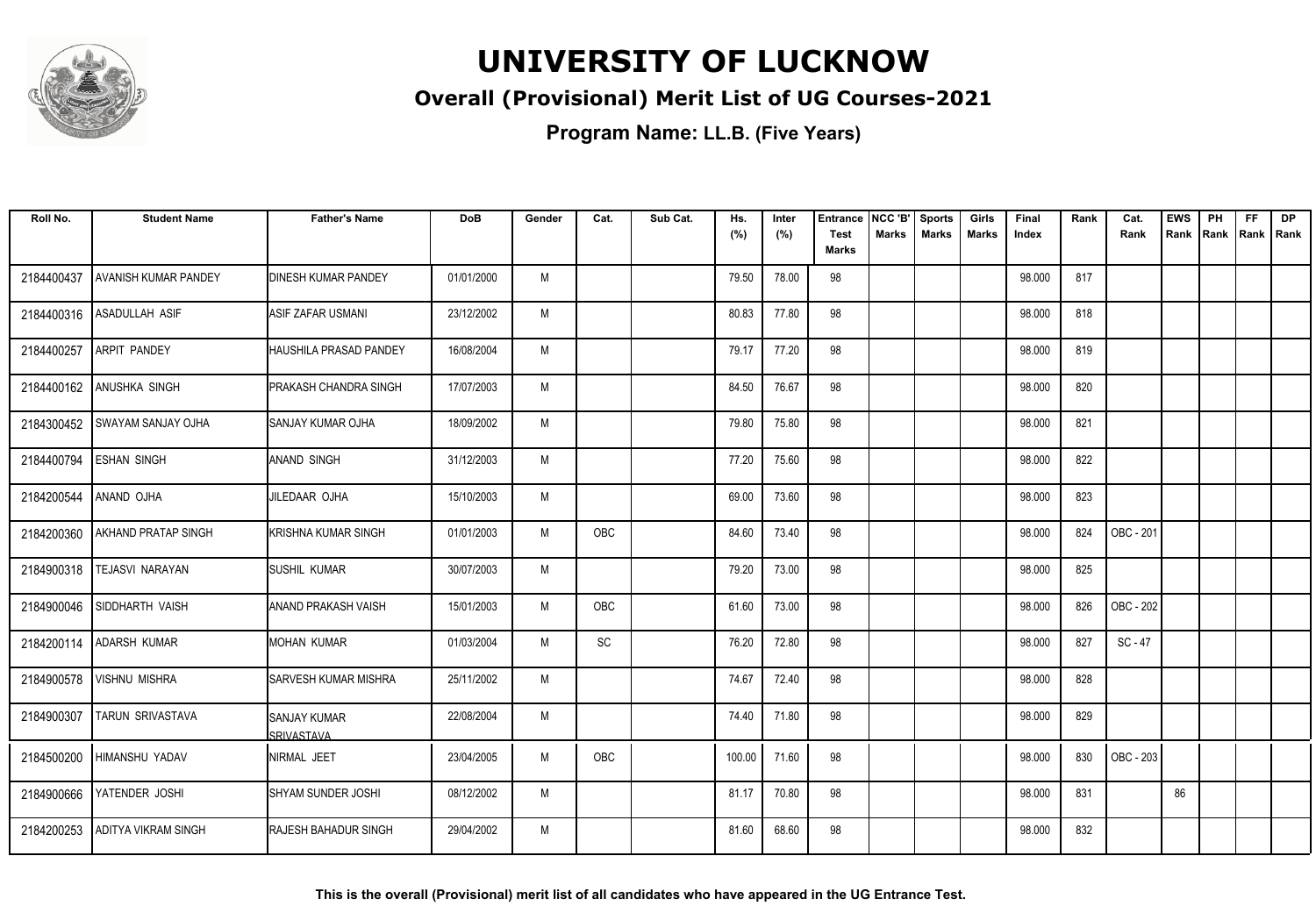

### **Overall (Provisional) Merit List of UG Courses-2021**

**Program Name: LL.B. (Five Years)**

| Roll No.   | <b>Student Name</b>   | <b>Father's Name</b>                      | <b>DoB</b> | Gender | Cat.                         | Sub Cat. | Hs.<br>(%) | Inter<br>(%) | <b>Entrance</b><br><b>Test</b> | NCC 'B'<br><b>Marks</b> | <b>Sports</b><br><b>Marks</b> | Girls<br><b>Marks</b> | Final<br>Index | Rank | Cat.<br>Rank | <b>EWS</b><br>Rank Rank | PH | <b>FF</b> | <b>DP</b><br>Rank   Rank |
|------------|-----------------------|-------------------------------------------|------------|--------|------------------------------|----------|------------|--------------|--------------------------------|-------------------------|-------------------------------|-----------------------|----------------|------|--------------|-------------------------|----|-----------|--------------------------|
|            |                       |                                           |            |        |                              |          |            |              | Marks                          |                         |                               |                       |                |      |              |                         |    |           |                          |
| 2184700497 | RAJAT MANI TRIPATHI   | <b>RAJESH MANI TRIPATHI</b>               | 13/07/2001 | M      |                              |          | 76.33      | 65.60        | 98                             |                         |                               |                       | 98.000         | 833  |              |                         |    |           |                          |
| 2184200058 | <b>ABHISHEK SINGH</b> | <b>INDRA RAJ SINGH</b>                    | 05/11/2000 | M      | <b>OBC</b>                   |          | 63.80      | 64.00        | 98                             |                         |                               |                       | 98.000         | 834  | OBC - 204    |                         |    |           |                          |
| 2184400601 | CHANDRA SEN SINGH     | <b>BHANU PRATAP SINGH</b>                 | 05/01/2004 | M      |                              |          | 67.40      | 63.60        | 98                             |                         |                               |                       | 98.000         | 835  |              |                         |    |           |                          |
| 2184400259 | <b>ARPIT SINGH</b>    | <b>I</b> KAUSHAL KUMAR SINGH              | 22/08/2004 | M      |                              |          | 76.60      | 63.20        | 98                             |                         |                               |                       | 98.000         | 836  |              | 87                      |    |           |                          |
| 2184200641 | <b>ANKIT KUMAR</b>    | LATE.HANUMAN PRASAD                       | 21/08/2003 | M      | $\operatorname{\textsf{SC}}$ |          | 73.67      | 62.00        | 98                             |                         |                               |                       | 98.000         | 837  | SC - 48      |                         |    |           |                          |
| 2184600007 | KUNAL PANDEY          | <b>I</b> KAUSHAL KISHORE<br><b>PANDEY</b> | 16/05/2004 | M      |                              |          | 77.33      | 61.80        | 98                             |                         |                               |                       | 98.000         | 838  |              |                         |    |           |                          |
| 2184600277 | MOHD ZEESHAN AKHTAR   | MOHD SULAIMAN                             | 04/07/2002 | M      |                              |          | 76.00      | 59.20        | 98                             |                         |                               |                       | 98.000         | 839  |              |                         |    |           |                          |
| 2184900399 | <b>UTTAM PORWAL</b>   | <b>PRAMOD KUMAR PORWAL</b>                | 10/01/2002 | M      |                              |          | 76.00      | 53.80        | 98                             |                         |                               |                       | 98.000         | 840  |              | 88                      |    |           |                          |
| 2184700084 | <b>OJ SINHA</b>       | <b>JAMIT PRAKASH</b>                      | 14/10/2002 | M      |                              |          | 83.40      | 0.00         | 98                             |                         |                               |                       | 98.000         | 841  |              |                         |    |           |                          |
| 2184700186 | <b>PRACHI DUBEY</b>   | <b>IDILEEP KUMAR DUBEY</b>                | 16/03/2005 | F      |                              |          | 95.00      | 93.40        | 92                             |                         |                               | 4.60                  | 96.600         | 842  |              |                         |    |           |                          |
| 2184800640 | SHREYANSHI SHUKLA     | <b>MR. SARVESH KUMAR</b><br>SHUKI A       | 07/07/2005 | F      |                              |          | 89.40      | 92.25        | 92                             |                         |                               | 4.60                  | 96.600         | 843  |              |                         |    |           |                          |
| 2184400096 | <b>ANUBHA MISHRA</b>  | JITENDRA KUMAR MISHRA                     | 21/06/2003 | F      |                              |          | 84.83      | 92.00        | 92                             |                         |                               | 4.60                  | 96.600         | 844  |              |                         |    |           |                          |
| 2184200157 | <b>ADITI MISHRA</b>   | SHAILENDRA MISHRA                         | 14/08/2002 | F      |                              |          | 83.20      | 91.40        | 92                             |                         |                               | 4.60                  | 96.600         | 845  |              |                         |    |           |                          |
| 2184300031 | AASTHA YADAV          | <b>SURYA KANT YADAV</b>                   | 30/09/2003 | F      | OBC                          |          | 80.83      | 91.00        | 92                             |                         |                               | 4.60                  | 96.600         | 846  | OBC - 205    |                         |    |           |                          |
| 2184200314 | AKANKSHA GAUTAM       | RAMCHANDRA GAUTAM                         | 10/04/2004 | F      |                              |          | 83.20      | 89.80        | 92                             |                         |                               | 4.60                  | 96.600         | 847  |              | 89                      |    |           |                          |
| 2184800266 | <b>SAUMYA DWIVEDI</b> | <b>ARUNESH DHAR DWIVEDI</b>               | 01/07/2005 | F      |                              |          | 77.83      | 88.20        | 92                             |                         |                               | 4.60                  | 96.600         | 848  |              |                         |    |           |                          |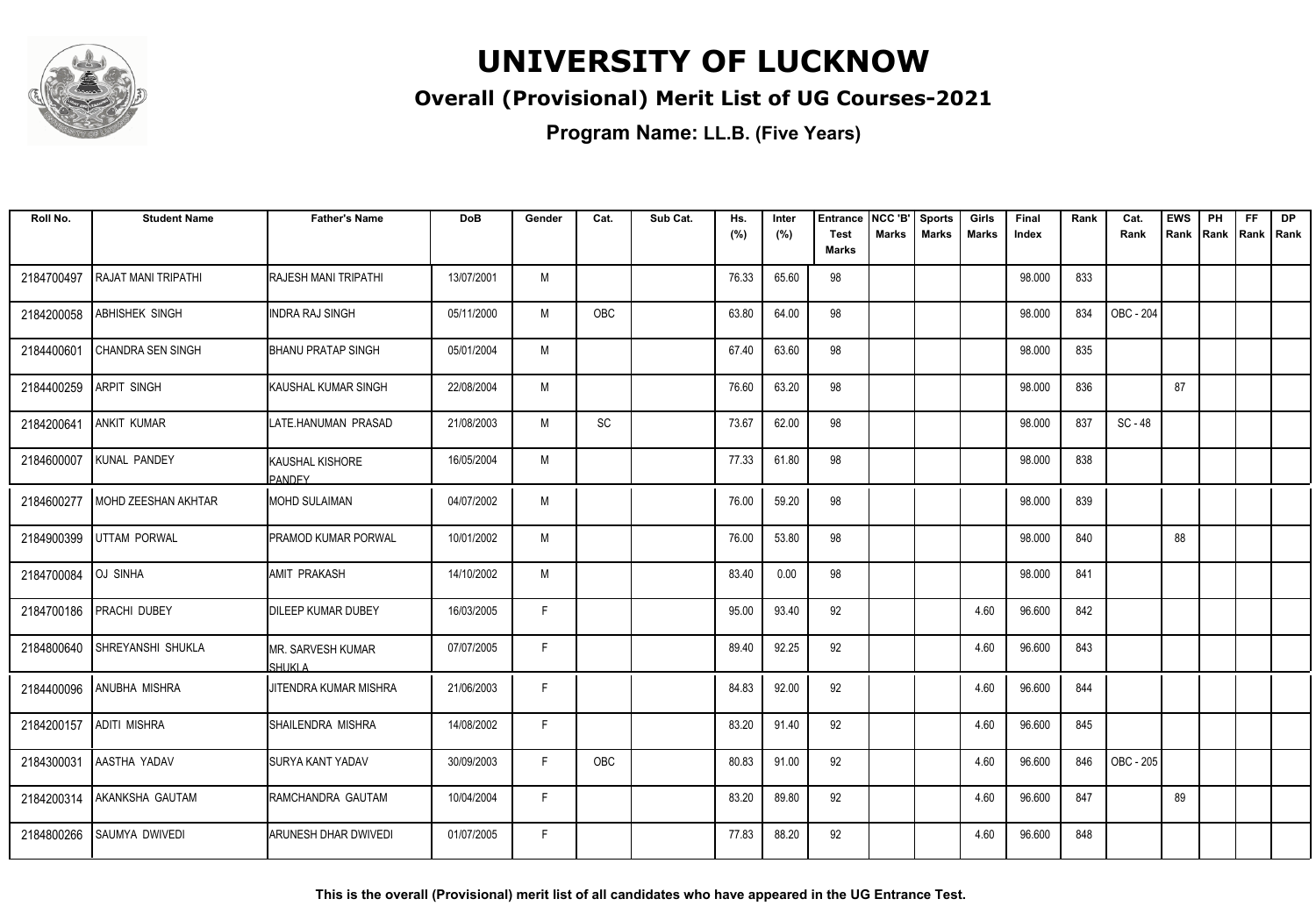

### **Overall (Provisional) Merit List of UG Courses-2021**

| Roll No.   | <b>Student Name</b>       | <b>Father's Name</b>                   | <b>DoB</b> | Gender | Cat.       | Sub Cat. | Hs.<br>(%) | Inter<br>(%) | <b>Entrance</b><br><b>Test</b> | NCC 'B'<br>Marks | <b>Sports</b><br><b>Marks</b> | Girls<br>Marks | Final<br>Index | Rank | Cat.<br>Rank | <b>EWS</b><br>Rank | PH<br>Rank | <b>FF</b><br>Rank   Rank | <b>DP</b> |
|------------|---------------------------|----------------------------------------|------------|--------|------------|----------|------------|--------------|--------------------------------|------------------|-------------------------------|----------------|----------------|------|--------------|--------------------|------------|--------------------------|-----------|
|            |                           |                                        |            |        |            |          |            |              | <b>Marks</b>                   |                  |                               |                |                |      |              |                    |            |                          |           |
| 2184700140 | PAWNI MISHRA              | <b>BRAJESH KUMAR MISHRA</b>            | 30/06/2005 | F.     |            |          | 89.20      | 85.60        | 92                             |                  |                               | 4.60           | 96.600         | 849  |              |                    |            |                          |           |
| 2184800620 | SHREYA TIWARI             | <b>BRIJESH KUMAR TIWARI</b>            | 08/07/2003 | F.     |            |          | 76.60      | 85.40        | 92                             |                  |                               | 4.60           | 96.600         | 850  |              |                    |            |                          |           |
| 2184900202 | <b>SURUCHI SHUKLA</b>     | BRAHM PRAKASH                          | 13/12/2004 | F      |            |          | 83.17      | 83.67        | 92                             |                  |                               | 4.60           | 96.600         | 851  |              |                    |            |                          |           |
| 2184200167 | <b>ADITI SINGH</b>        | KULDIP SINGH                           | 08/05/2003 | F      |            |          | 82.40      | 83.60        | 92                             |                  |                               | 4.60           | 96.600         | 852  |              |                    |            |                          |           |
| 2184400765 | <b>DIVYATA SINGH</b>      | RAJENDRA SINGH                         | 08/12/2004 | F      |            |          | 76.60      | 83.60        | 92                             |                  |                               | 4.60           | 96.600         | 853  |              |                    |            |                          |           |
| 2184300224 | <b>DIPSHIKHA</b>          | KRISHNA NAND TIWARI                    | 24/01/2003 | F.     |            | FF       | 69.80      | 83.60        | 92                             |                  |                               | 4.60           | 96.600         | 854  |              |                    |            | $\overline{2}$           |           |
| 2184900485 | VATSALA SRIVASTAVA        | <b>I</b> SATYENDRA KUMAR<br>SRIVASTAVA | 09/07/2002 | F      |            |          | 87.20      | 83.00        | 92                             |                  |                               | 4.60           | 96.600         | 855  |              |                    |            |                          |           |
|            | 2184600043 LAXMI SINGH    | SURENDRA VIKRAM SINGH                  | 19/02/2004 | F      |            |          | 84.50      | 83.00        | 92                             |                  |                               | 4.60           | 96.600         | 856  |              |                    |            |                          |           |
| 2184600409 | NEHA YADAV                | NAGENDRA YADAV                         | 10/03/2004 | F      | <b>OBC</b> |          | 83.67      | 80.80        | 92                             |                  |                               | 4.60           | 96.600         | 857  | OBC - 206    |                    |            |                          |           |
| 2184400151 | <b>ANUSHKA KHATRI</b>     | AKHILESH KUMAR KHATRI                  | 03/12/2002 | F      |            |          | 70.67      | 80.33        | 92                             |                  |                               | 4.60           | 96.600         | 858  |              |                    |            |                          |           |
| 2184500384 | <b>KASHISH RK</b>         | <b>RAM KUMAR YADAV</b>                 | 26/12/2005 | F      | OBC        |          | 76.60      | 79.00        | 92                             |                  |                               | 4.60           | 96.600         | 859  | OBC - 207    |                    |            |                          |           |
| 2184500228 | <b>ISHA</b>               | <b>SERVESH KUMAR</b>                   | 31/05/2003 | F.     | OBC        |          | 71.33      | 79.00        | 92                             |                  |                               | 4.60           | 96.600         | 860  | OBC - 208    |                    |            |                          |           |
| 2184800341 | <b>SHAILJA</b>            | <b>DILEEP KUMAR</b>                    | 13/09/2003 | F      | OBC        |          | 79.60      | 78.80        | 92                             |                  |                               | 4.60           | 96.600         | 861  | OBC - 209    |                    |            |                          |           |
|            | 2184800024 SACHCHI KUMARI | CHITRANJAN SINGH                       | 18/01/2004 | F      |            |          | 81.80      | 78.00        | 92                             |                  |                               | 4.60           | 96.600         | 862  |              |                    |            |                          |           |
| 2184200315 | AKANKSHA GAUTAM           | VIRENDRA GAUTAM                        | 28/01/2002 | F.     | SC         |          | 79.83      | 77.40        | 92                             |                  |                               | 4.60           | 96.600         | 863  | SC - 49      |                    |            |                          |           |
| 2184200316 | AKANKSHA KUMARI           | DHIRENDRA KUMAR SINGH                  | 03/10/2003 | F      |            |          | 79.17      | 77.17        | 92                             |                  |                               | 4.60           | 96.600         | 864  |              |                    |            |                          |           |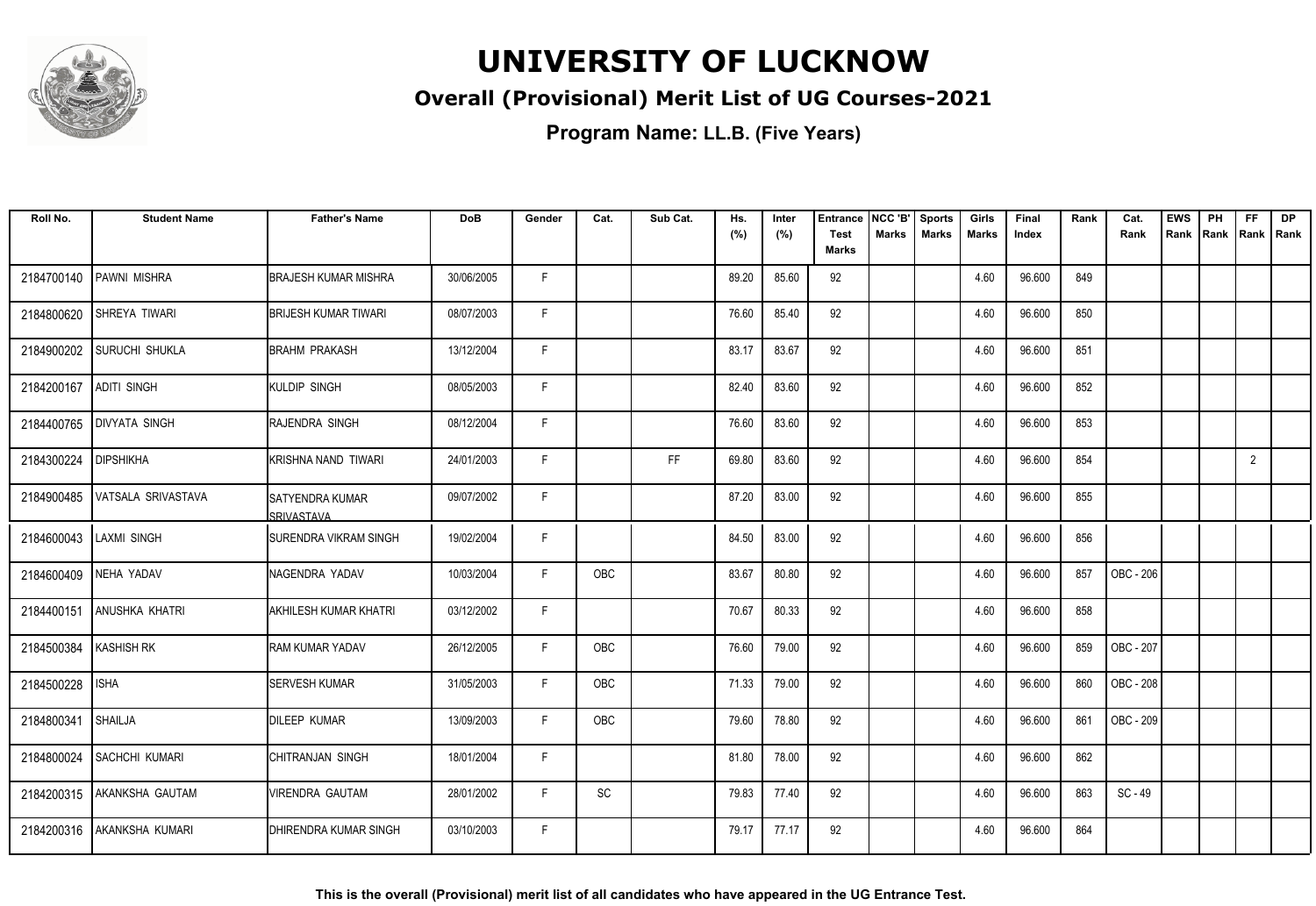

### **Overall (Provisional) Merit List of UG Courses-2021**

| Roll No.                | <b>Student Name</b>      | <b>Father's Name</b>                | <b>DoB</b> | Gender | Cat.       | Sub Cat. | Hs.    | Inter | <b>Entrance</b>      | NCC 'B'      | <b>Sports</b><br><b>Marks</b> | Girls        | Final  | Rank | Cat.      | <b>EWS</b> | PH             | <b>FF</b> | <b>DP</b> |
|-------------------------|--------------------------|-------------------------------------|------------|--------|------------|----------|--------|-------|----------------------|--------------|-------------------------------|--------------|--------|------|-----------|------------|----------------|-----------|-----------|
|                         |                          |                                     |            |        |            |          | (%)    | (%)   | <b>Test</b><br>Marks | <b>Marks</b> |                               | <b>Marks</b> | Index  |      | Rank      | Rank       | Rank Rank Rank |           |           |
| 2184900301              | TANYA UPADHYAY           | KESHARI UPADHYAY                    | 05/07/2000 | F.     |            |          | 90.00  | 76.80 | 92                   |              |                               | 4.60         | 96.600 | 865  |           |            |                |           |           |
| 2184900431              | VAISHNAVI GUPTA          | <b>I</b> SARVESH KUMAR              | 17/05/2003 | F.     |            |          | 80.83  | 76.80 | 92                   |              |                               | 4.60         | 96.600 | 866  |           |            |                |           |           |
| 2184400550              | <b>AYUSHI SRIVASTAVA</b> | <b>I</b> SAHAB PRASAD<br>SRIVASTAVA | 04/07/2004 | F      |            |          | 79.00  | 73.80 | 92                   |              |                               | 4.60         | 96.600 | 867  |           |            |                |           |           |
| 2184500483              | KRITIKA SAULIYAL         | ISURESH CHANDRA                     | 07/12/2002 | F      |            |          | 75.80  | 73.20 | 92                   |              |                               | 4.60         | 96.600 | 868  |           |            |                |           |           |
| 2184900294              | TANYA GUPTA              | <b>I</b> KUNJ BIHARI GUPTA          | 27/02/2004 | F      | <b>OBC</b> |          | 78.00  | 71.60 | 92                   |              |                               | 4.60         | 96.600 | 869  | OBC - 210 |            |                |           |           |
| 2184200324              | AKANKSHA SHUKLA          | AJAY KUMAR SHUKLA                   | 27/12/2004 | F      |            |          | 83.67  | 70.80 | 92                   |              |                               | 4.60         | 96.600 | 870  |           |            |                |           |           |
| 2184200326              | <b>AKANKSHA SINGH</b>    | <b>I</b> RAJESH KUMAR SINGH         | 13/06/2004 | F      |            |          | 79.50  | 70.20 | 92                   |              |                               | 4.60         | 96.600 | 871  |           |            |                |           |           |
| 2184900230              | <b>SWASTIKA SINGH</b>    | <b>I</b> SANDEEP KUMAR SINGH        | 29/01/2002 | F.     |            |          | 73.83  | 69.20 | 92                   |              |                               | 4.60         | 96.600 | 872  |           |            |                |           |           |
| 2184200174              | <b>ADITI TRIPATHI</b>    | <b>IPRAVEER TRIPATHI</b>            | 25/03/2002 | F.     |            |          | 79.83  | 68.40 | 92                   |              |                               | 4.60         | 96.600 | 873  |           |            |                |           |           |
| 2184900094              | <b>SONALI GUPTA</b>      | <b>I</b> RAJESH KUMAR GUPTA         | 27/02/2004 | F      | OBC        |          | 84.60  | 65.20 | 92                   |              |                               | 4.60         | 96.600 | 874  | OBC - 211 |            |                |           |           |
| 2184400228              | ARCHANA CHAUDHARY        | <b>I</b> OM PRAKASH CHAUDHARY       | 02/04/2002 | F      | OBC        |          | 100.00 | 64.40 | 92                   |              |                               | 4.60         | 96.600 | 875  | OBC - 212 |            |                |           |           |
|                         | 2184700470 RAINA THAKUR  | Ivivek kumar                        | 26/10/2003 | F      |            |          | 94.60  | 0.00  | 92                   |              |                               | 4.60         | 96.600 | 876  |           | 90         |                |           |           |
| 2184800268              | <b>SAUMYA MISHRA</b>     | UMAPATI MISHRA                      | 04/09/2005 | F.     |            |          | 88.00  | 0.00  | 92                   |              |                               | 4.60         | 96.600 | 877  |           |            |                |           |           |
| 2184200620 ANJALI SAINI |                          | <b>SUNIL SAINI</b>                  | 29/08/2004 | F      | OBC        |          | 86.80  | 0.00  | 92                   |              |                               | 4.60         | 96.600 | 878  | OBC - 213 |            |                |           |           |
| 2184900020              | <b>SHWETA TIWARI</b>     | <b>SUDHEER KUMAR</b>                | 15/07/2004 | F      |            |          | 79.50  | 0.00  | 92                   |              |                               | 4.60         | 96.600 | 879  |           |            |                |           |           |
| 2184200511              | <b>AMMAR SHAHID</b>      | ABDUL SHAHID                        | 06/03/2004 | M      |            |          | 89.80  | 97.60 | 96                   |              |                               |              | 96.000 | 880  |           |            |                |           |           |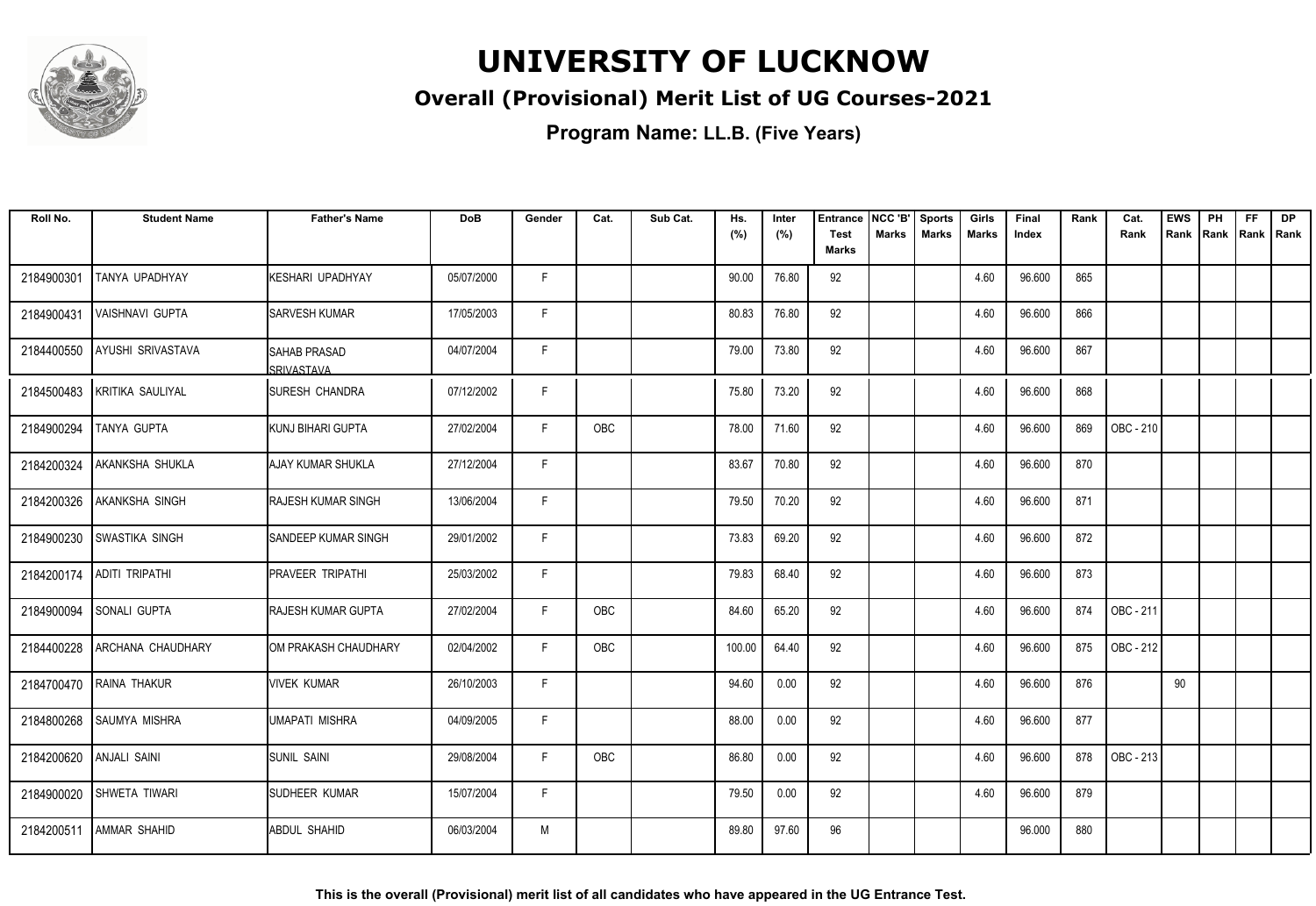

### **Overall (Provisional) Merit List of UG Courses-2021**

**Program Name: LL.B. (Five Years)**

| Roll No.   | <b>Student Name</b>          | <b>Father's Name</b>                   | <b>DoB</b> | Gender | Cat. | Sub Cat. | Hs.   | Inter | <b>Entrance</b>             | NCC 'B'      | <b>Sports</b> | Girls | Final  | Rank | Cat.      | <b>EWS</b> | PH                  | <b>FF</b> | <b>DP</b> |
|------------|------------------------------|----------------------------------------|------------|--------|------|----------|-------|-------|-----------------------------|--------------|---------------|-------|--------|------|-----------|------------|---------------------|-----------|-----------|
|            |                              |                                        |            |        |      |          | (%)   | (%)   | <b>Test</b><br><b>Marks</b> | <b>Marks</b> | <b>Marks</b>  | Marks | Index  |      | Rank      |            | Rank Rank Rank Rank |           |           |
| 2184900042 | SIDDHARTH SHARMA             | VIJAY KUMAR<br>/ISHWAKARMA             | 19/12/2003 | M      | OBC  |          | 80.20 | 95.60 | 96                          |              |               |       | 96.000 | 881  | OBC - 214 |            |                     |           |           |
| 2184700169 | <b>PRABAL MISHRA</b>         | <b>ANIL KUMAR MISHRA</b>               | 29/03/2004 | M      |      |          | 93.20 | 94.40 | 96                          |              |               |       | 96.000 | 882  |           | 91         |                     |           |           |
| 2184500331 | <b>KAJAL</b>                 | IMAHIPAL SINGH                         | 12/08/2003 | M      |      |          | 92.40 | 92.80 | 96                          |              |               |       | 96.000 | 883  |           |            |                     |           |           |
| 2184800369 | <b>SHAN MOHAMMAD</b>         | <b>ASHRAF ALI</b>                      | 10/01/2003 | M      |      |          | 92.60 | 90.00 | 96                          |              |               |       | 96.000 | 884  |           |            |                     |           |           |
| 2184700628 | <b>RITIK SHUKLA</b>          | IGYAN PRAKASH SHUKLA                   | 17/11/2002 | M      |      |          | 93.40 | 88.20 | 96                          |              |               |       | 96.000 | 885  |           |            |                     |           |           |
| 2184600260 | MOHD AZADUL                  | MOHD NAJBUL                            | 28/04/2003 | M      |      |          | 87.40 | 87.00 | 96                          |              |               |       | 96.000 | 886  |           |            |                     |           |           |
| 2184200199 | ADITYA NOTANI                | <b>ISUMEET NOTANI</b>                  | 09/02/2003 | M      |      |          | 80.67 | 86.20 | 96                          |              |               |       | 96.000 | 887  |           |            |                     |           |           |
| 2184900396 | <b>UTSAV MISHRA</b>          | <b>BIRENDRA KUMAR MISHRA</b>           | 01/01/2001 | M      |      |          | 66.83 | 86.00 | 96                          |              |               |       | 96.000 | 888  |           |            |                     |           |           |
| 2184300376 | SAHIL KARNWAL                | JAGMOHAN KARNWAL                       | 08/07/2003 | M      | OBC  |          | 86.60 | 84.20 | 96                          |              |               |       | 96.000 | 889  | OBC - 215 |            |                     |           |           |
| 2184200083 | <b>ABHISHEK KUMAR PANDEY</b> | IMANOJ KUMAR PANDEY                    | 27/11/2004 | M      |      |          | 87.00 | 83.20 | 96                          |              |               |       | 96.000 | 890  |           | 92         |                     |           |           |
| 2184200017 | ABHIRAJ KUMAR KUSHWAHA       | <b>JAGATNARAYAN</b><br>KUSHWAHA        | 05/12/2001 | M      | OBC  |          | 95.00 | 83.00 | 96                          |              |               |       | 96.000 | 891  | OBC - 216 |            |                     |           |           |
| 2184700643 | RITURAJ YADAV                | <b>DEEPAK YADAV</b>                    | 17/04/2003 | M      |      |          | 92.00 | 82.80 | 96                          |              |               |       | 96.000 | 892  |           |            |                     |           |           |
| 2184400008 | <b>ANKIT KUMAR PAL</b>       | <b>PAWAN KUMAR PAL</b>                 | 04/11/2005 | M      | OBC  |          | 76.67 | 82.40 | 96                          |              |               |       | 96.000 | 893  | OBC - 217 |            |                     |           |           |
| 2184900499 | <b>VIDHI RAJ</b>             | <b>I</b> RAJ KUMAR PRASAD              | 16/03/2003 | M      |      |          | 75.80 | 82.00 | 96                          |              |               |       | 96.000 | 894  |           |            |                     |           |           |
| 2184300410 | <b>SHIVAM PAL</b>            | <b>ASHUTOSH PAL</b>                    | 18/07/2005 | M      | SC   |          | 79.50 | 80.60 | 96                          |              |               |       | 96.000 | 895  | $SC - 50$ |            |                     |           |           |
| 2184700311 | <b>PRATHAM SRIVASTAVA</b>    | IMR. ARVIND KUMAR<br><b>SRIVASTAVA</b> | 21/07/2001 | M      |      |          | 76.00 | 80.40 | 96                          |              |               |       | 96.000 | 896  |           |            |                     |           |           |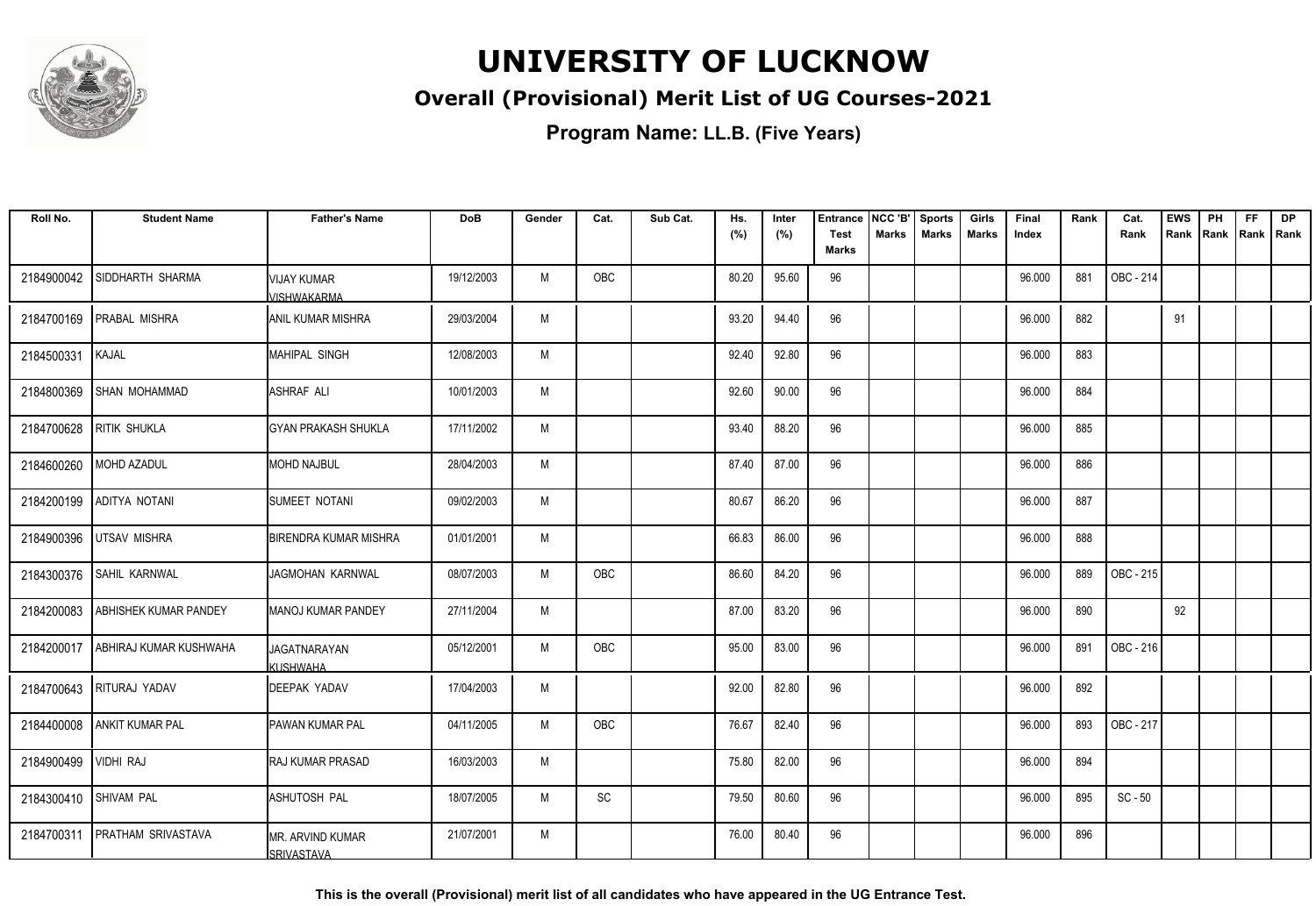

### **Overall (Provisional) Merit List of UG Courses-2021**

| Roll No.   | <b>Student Name</b>          | <b>Father's Name</b>             | <b>DoB</b> | Gender | Cat.       | Sub Cat. | Hs.<br>(%) | Inter<br>(%) | <b>Entrance</b><br><b>Test</b> | NCC 'B'<br><b>Marks</b> | <b>Sports</b><br><b>Marks</b> | Girls<br><b>Marks</b> | Final<br>Index | Rank | Cat.<br>Rank | <b>EWS</b><br>Rank | PH<br>Rank | <b>FF</b><br>Rank   Rank | <b>DP</b> |
|------------|------------------------------|----------------------------------|------------|--------|------------|----------|------------|--------------|--------------------------------|-------------------------|-------------------------------|-----------------------|----------------|------|--------------|--------------------|------------|--------------------------|-----------|
|            |                              |                                  |            |        |            |          |            |              | <b>Marks</b>                   |                         |                               |                       |                |      |              |                    |            |                          |           |
| 2184300109 | <b>ABHINAV PANDEY</b>        | <b>S K PANDEY</b>                | 22/10/2004 | M      |            |          | 61.60      | 80.20        | 96                             |                         |                               |                       | 96.000         | 897  |              |                    |            |                          |           |
| 2184400527 | AYUSH PRATAP SINGH           | <b>RAM BARAN SINGH</b>           | 06/04/2004 | M      |            |          | 85.20      | 78.20        | 96                             |                         |                               |                       | 96.000         | 898  |              |                    |            |                          |           |
| 2184400644 | <b>DEEPENDRA KUMAR</b>       | LATE VIJAY KUMAR                 | 14/03/2004 | M      | SC         |          | 67.60      | 76.20        | 96                             |                         |                               |                       | 96.000         | 899  | $SC - 51$    |                    |            |                          |           |
| 2184800520 | SHIVANK YADAV                | <b>ISURENDRA SINGH YADAV</b>     | 21/02/2002 | M      |            |          | 63.60      | 75.60        | 96                             |                         |                               |                       | 96.000         | 900  |              |                    |            |                          |           |
| 2184200356 | <b>AKASH KUMAR MISHRA</b>    | <b>PRADEEP KUMAR MISHRA</b>      | 10/02/2003 | M      |            |          | 75.00      | 74.40        | 96                             |                         |                               |                       | 96.000         | 901  |              |                    |            |                          |           |
|            | 2184200478   AMBAR SINGH     | DAN BAHADUR SINGH                | 17/08/2004 | M      |            |          | 63.60      | 73.20        | 96                             |                         |                               |                       | 96.000         | 902  |              |                    |            |                          |           |
|            | 2184500136   HARSHIT PANDEY  | ANJANI KUMAR PANDEY              | 04/07/2003 | M      |            |          | 80.40      | 72.60        | 96                             |                         |                               |                       | 96.000         | 903  |              |                    |            |                          |           |
| 2184200387 | <b>AKSHAY PANDEY</b>         | PANKAJ PANDEY                    | 21/07/2003 | M      |            |          | 75.80      | 72.20        | 96                             |                         |                               |                       | 96.000         | 904  |              | 93                 |            |                          |           |
| 2184700302 | <b>PRASOON TIWARI</b>        | <b>VIVEK KUMAR TIWARI</b>        | 01/05/2002 | M      |            |          | 71.17      | 71.60        | 96                             |                         |                               |                       | 96.000         | 905  |              |                    |            |                          |           |
| 2184600205 | MOHAMMAD SHADAB              | BARKAT ALI                       | 24/08/2003 | M      | OBC        |          | 73.50      | 70.20        | 96                             |                         |                               |                       | 96.000         | 906  | OBC - 218    |                    |            |                          |           |
| 2184700023 | NILAY NISHANK                | KAMLESH KUMAR                    | 24/03/2002 | M      | SC         |          | 64.60      | 70.00        | 96                             |                         |                               |                       | 96.000         | 907  | $SC - 52$    |                    |            |                          |           |
| 2184800287 | <b>SAURABH KUSHWAHA</b>      | <b>PREAM SHANKAR</b><br>KUSHWAHA | 01/11/2003 | M      | <b>OBC</b> |          | 77.67      | 68.60        | 96                             |                         |                               |                       | 96.000         | 908  | OBC - 219    |                    |            |                          |           |
|            | 2184800455 SHIV SHARMA       | RAJ KUMAR SHARMA                 | 01/12/2002 | M      |            |          | 72.67      | 68.40        | 96                             |                         |                               |                       | 96.000         | 909  |              | 94                 |            |                          |           |
| 2184800336 | <b>SHAILENDRA KUMAR GOND</b> | KUNJ BIHARI PRASAD<br>GOND       | 05/06/2001 | M      | <b>SC</b>  |          | 78.80      | 68.00        | 96                             |                         |                               |                       | 96.000         | 910  | $SC - 53$    |                    |            |                          |           |
| 2184400298 | <b>ARYAN SHARMA</b>          | <b>ASHANAND</b>                  | 16/11/2005 | M      | OBC        |          | 74.67      | 67.40        | 96                             |                         |                               |                       | 96.000         | 911  | OBC - 220    |                    |            |                          |           |
| 2184200554 | <b>ANANT NATH</b>            | <b>ABHAI KUMAR SINGH</b>         | 24/07/2003 | M      |            |          | 55.60      | 67.00        | 96                             |                         |                               |                       | 96.000         | 912  |              |                    |            |                          |           |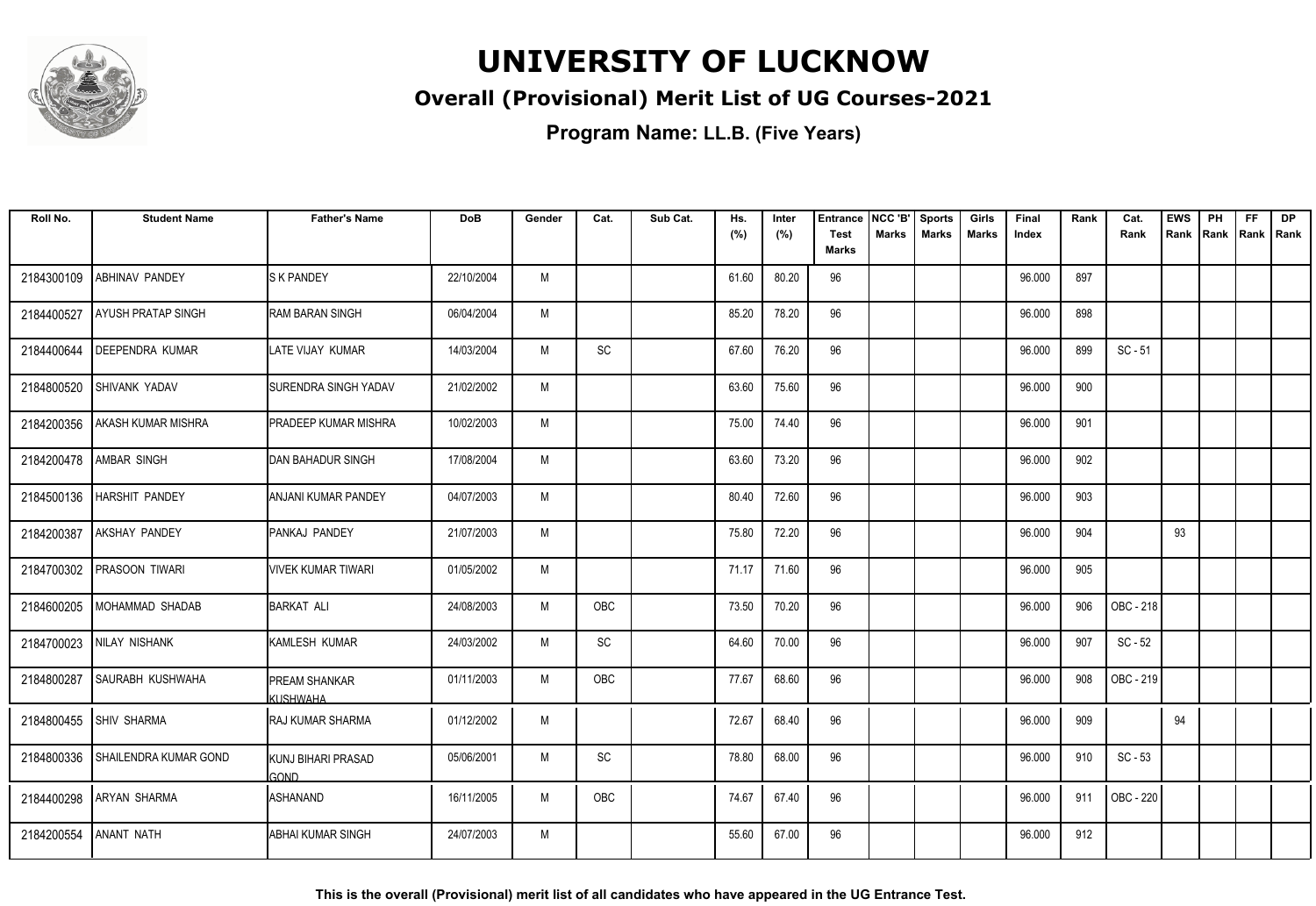

### **Overall (Provisional) Merit List of UG Courses-2021**

| Roll No.   | <b>Student Name</b>          | <b>Father's Name</b>       | <b>DoB</b> | Gender | Cat.       | Sub Cat.   | Hs.<br>(%) | Inter<br>(%) | <b>Entrance</b><br><b>Test</b> | NCC 'B'<br>Marks | <b>Sports</b><br><b>Marks</b> | Girls<br><b>Marks</b> | Final<br>Index | Rank | Cat.<br>Rank | <b>EWS</b><br>Rank | PH<br>Rank | <b>FF</b><br>Rank   Rank | <b>DP</b> |
|------------|------------------------------|----------------------------|------------|--------|------------|------------|------------|--------------|--------------------------------|------------------|-------------------------------|-----------------------|----------------|------|--------------|--------------------|------------|--------------------------|-----------|
|            |                              |                            |            |        |            |            |            |              | <b>Marks</b>                   |                  |                               |                       |                |      |              |                    |            |                          |           |
| 2184800019 | <b>SAARTHAK KAPOOR</b>       | <b>ISANJAY KAPOOR</b>      | 07/06/2002 | M      |            |            | 75.20      | 65.80        | 96                             |                  |                               |                       | 96.000         | 913  |              |                    |            |                          |           |
| 2184300068 | ABHAY PRATAP SINGH           | <b>SHIV PRATAP SINGH</b>   | 18/10/2003 | M      |            |            | 69.60      | 64.20        | 96                             |                  |                               |                       | 96.000         | 914  |              |                    |            |                          |           |
| 2184800351 | <b>SHAKTI SINGH</b>          | <b>RBSINGH</b>             | 28/09/2003 | M      |            |            | 79.80      | 64.00        | 96                             |                  |                               |                       | 96.000         | 915  |              |                    |            |                          |           |
| 2184300266 | <b>KISHAN SINGH</b>          | <b>VIJAY KUMAR SINGH</b>   | 02/05/2000 | M      |            |            | 73.40      | 64.00        | 96                             |                  |                               |                       | 96.000         | 916  |              |                    |            |                          |           |
| 2184200455 | AMAN YADAV                   | CHANDRA BHAN YADAV         | 13/12/2002 | M      | OBC        |            | 59.20      | 63.40        | 96                             |                  |                               |                       | 96.000         | 917  | OBC - 221    |                    |            |                          |           |
| 2184300497 | YOGESHWAR TRIPATHI           | <b>JANUPAM TRIPATHI</b>    | 27/03/2002 | M      |            |            | 67.80      | 63.20        | 96                             |                  |                               |                       | 96.000         | 918  |              |                    |            |                          |           |
| 2184200031 | <b>ABHISHEK KUMAR</b>        | LAKHAN PRASAD GUPTA        | 24/09/2003 | M      |            |            | 59.20      | 62.00        | 96                             |                  |                               |                       | 96.000         | 919  |              |                    |            |                          |           |
| 2184500172 | <b>HASAN HAIDER</b>          | ARSHAD HUSAIN              | 21/02/2002 | M      |            |            | 58.17      | 62.00        | 96                             |                  |                               |                       | 96.000         | 920  |              |                    |            |                          |           |
| 2184900559 | <b>VISHAL KUMAR</b>          | <b>BAHRAM</b>              | 22/06/2003 | M      | SC         |            | 58.60      | 60.67        | 96                             |                  |                               |                       | 96.000         | 921  | SC - 54      |                    |            |                          |           |
| 2184800643 | <b>SHREYASH MISHRA</b>       | <b>ASHISH KUMAR MISHRA</b> | 18/08/2002 | M      |            |            | 60.60      | 59.80        | 96                             |                  |                               |                       | 96.000         | 922  |              |                    |            |                          |           |
| 2184700453 | RACHIT NIRANJAN              | <b>PRAMOD KUMAR</b>        | 01/07/2000 | M      | OBC        |            | 72.17      | 58.80        | 96                             |                  |                               |                       | 96.000         | 923  | OBC - 222    |                    |            |                          |           |
|            | 2184500133   HARSHIT GIRI    | <b>VIRENDRA GIRI</b>       | 18/11/2001 | M      | OBC        |            | 73.67      | 57.80        | 96                             |                  |                               |                       | 96.000         | 924  | OBC - 223    |                    |            |                          |           |
|            | 2184700139 PAWAN KUMAR YADAV | MUNNI LAL YADAV            | 18/02/2003 | M      | OBC        |            | 88.20      | 0.00         | 96                             |                  |                               |                       | 96.000         | 925  | OBC - 224    |                    |            |                          |           |
|            | 2184900062 SIRAJ AHMAD       | <b>SHAKIL AHMAD</b>        | 08/02/2003 | M      | <b>OBC</b> |            | 73.00      | 0.00         | 96                             |                  |                               |                       | 96.000         | 926  | OBC - 225    |                    |            |                          |           |
| 2184400271 | <b>ARSH AHMAD</b>            | KAFEEL AHMAD               | 19/09/2002 | M      |            |            | 71.00      | 0.00         | 96                             |                  |                               |                       | 96.000         | 927  |              |                    |            |                          |           |
| 2184300428 | <b>SHRUTI</b>                | <b>JAY KRISHNA SHUKLA</b>  | 19/10/2002 | F      |            | <b>NCC</b> | 87.00      | 95.60        | 88                             | 2.200            |                               | 4.40                  | 94.600         | 928  |              |                    |            |                          |           |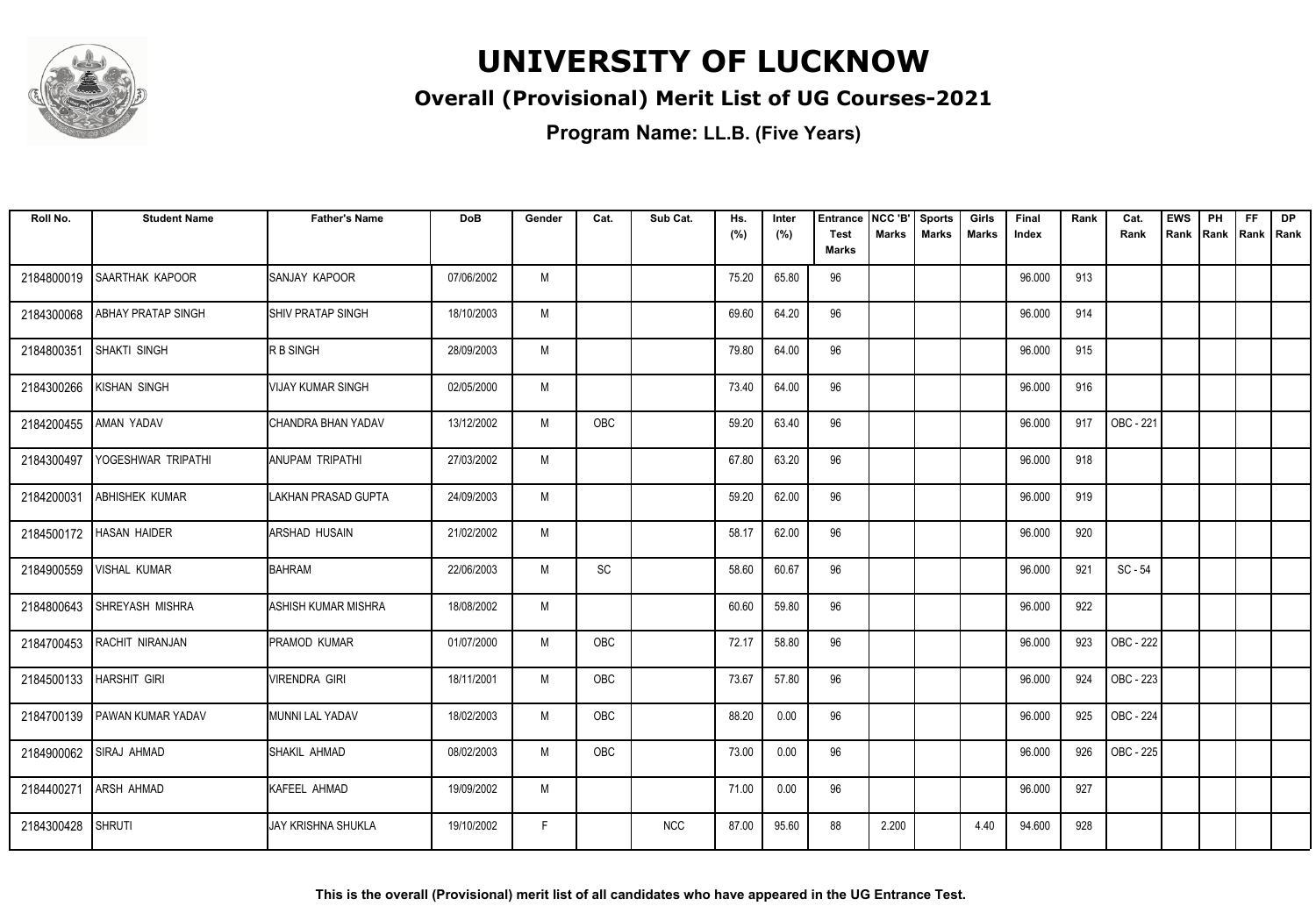

### **Overall (Provisional) Merit List of UG Courses-2021**

| Roll No.               | <b>Student Name</b>     | <b>Father's Name</b>        | <b>DoB</b> | Gender | Cat.       | Sub Cat. | Hs.<br>(%) | Inter<br>(%) | <b>Entrance</b><br><b>Test</b><br><b>Marks</b> | NCC 'B'<br><b>Marks</b> | <b>Sports</b><br><b>Marks</b> | Girls<br>Marks | Final<br>Index | Rank | Cat.<br>Rank     | <b>EWS</b><br>Rank | PH<br>Rank | <b>FF</b><br>Rank   Rank | <b>DP</b> |
|------------------------|-------------------------|-----------------------------|------------|--------|------------|----------|------------|--------------|------------------------------------------------|-------------------------|-------------------------------|----------------|----------------|------|------------------|--------------------|------------|--------------------------|-----------|
| 2184300424             | SHRISTI SINGH           | IJAY PRATAP SINGH           | 20/03/2003 | F.     |            |          | 91.40      | 96.80        | 90                                             |                         |                               | 4.50           | 94.500         | 929  |                  |                    |            |                          |           |
| 2184900623             | YAMINI VERMA            | DHARMENDRA KUMAR<br>VERMA   | 01/05/2003 | F.     | OBC        |          | 95.60      | 95.80        | 90                                             |                         |                               | 4.50           | 94.500         | 930  | OBC - 226        |                    |            |                          |           |
| 2184500319             | <b>JYOTI</b>            | <b>ISOHAN SINGH</b>         | 05/04/2003 | F      |            |          | 88.80      | 94.80        | 90                                             |                         |                               | 4.50           | 94.500         | 931  |                  |                    |            |                          |           |
| 2184300395             | <b>SAUMYA MISHRA</b>    | <b>ALOK MISHRA</b>          | 11/03/2003 | F.     |            |          | 85.00      | 92.40        | 90                                             |                         |                               | 4.50           | 94.500         | 932  |                  |                    |            |                          |           |
| 2184200392             | <b>AKSHITA MISHRA</b>   | <b>ISHANTISHARAN MISHRA</b> | 01/01/2004 | F.     |            |          | 87.40      | 91.40        | 90                                             |                         |                               | 4.50           | 94.500         | 933  |                  |                    |            |                          |           |
| 2184600390             | NAYONIKA SINHA          | NAVEEN SINHA                | 18/07/2003 | E      |            |          | 90.00      | 89.00        | 90                                             |                         |                               | 4.50           | 94.500         | 934  |                  |                    |            |                          |           |
| 2184300332             | PREETI PANDEY           | <b>ISHRI RAM PANDEY</b>     | 22/09/2002 | F      |            |          | 86.80      | 89.00        | 90                                             |                         |                               | 4.50           | 94.500         | 935  |                  |                    |            |                          |           |
| 2184300500             | ZOHA KHAN               | <b>SAMIULLAH KHAN</b>       | 06/04/2002 | F.     |            |          | 71.50      | 86.20        | 90                                             |                         |                               | 4.50           | 94.500         | 936  |                  |                    |            |                          |           |
| 2184600363             | NANDINI UPADHYAY        | VISHWAJEET UPADHYAY         | 02/08/2004 | F.     |            |          | 72.83      | 86.00        | 90                                             |                         |                               | 4.50           | 94.500         | 937  |                  |                    |            |                          |           |
| 2184800557             | <b>SHIWANI JAISWAL</b>  | IAJAY PRAKASH JAISWAL       | 15/06/2003 | F.     | <b>OBC</b> |          | 81.00      | 85.60        | 90                                             |                         |                               | 4.50           | 94.500         | 938  | <b>OBC - 227</b> |                    |            |                          |           |
| 2184500284             | JANHVI UPADHYAY         | IDAYANAND UPADHYAY          | 27/11/2002 | F.     |            |          | 71.80      | 84.80        | 90                                             |                         |                               | 4.50           | 94.500         | 939  |                  |                    |            |                          |           |
| 2184200169 ADITI SINGH |                         | ISANJAY KUMAR               | 23/09/2003 | F.     | SC         |          | 82.80      | 84.20        | 90                                             |                         |                               | 4.50           | 94.500         | 940  | $SC - 55$        |                    |            |                          |           |
|                        | 2184400532 AYUSHI GUPTA | <b>PRADEEP GUPTA</b>        | 23/12/2004 | F      | OBC        |          | 83.83      | 83.80        | 90                                             |                         |                               | 4.50           | 94.500         | 941  | OBC - 228        |                    |            |                          |           |
| 2184500263             | <b>JAGRITI SHUKLA</b>   | <b>SANTOSH KUMAR SHUKLA</b> | 02/10/2002 | F      |            |          | 74.17      | 83.80        | 90                                             |                         |                               | 4.50           | 94.500         | 942  |                  |                    |            |                          |           |
| 2184700503             | RAJNI CHANDRA           | KAILASH CHANDRA             | 20/03/2004 | F.     | SC         |          | 88.20      | 83.00        | 90                                             |                         |                               | 4.50           | 94.500         | 943  | $SC - 56$        |                    |            |                          |           |
| 2184500431             | KHUSHI SINGH            | <b>RATNESH KUMAR SINGH</b>  | 30/08/2004 | F.     |            |          | 82.33      | 82.40        | 90                                             |                         |                               | 4.50           | 94.500         | 944  |                  | 95                 |            |                          |           |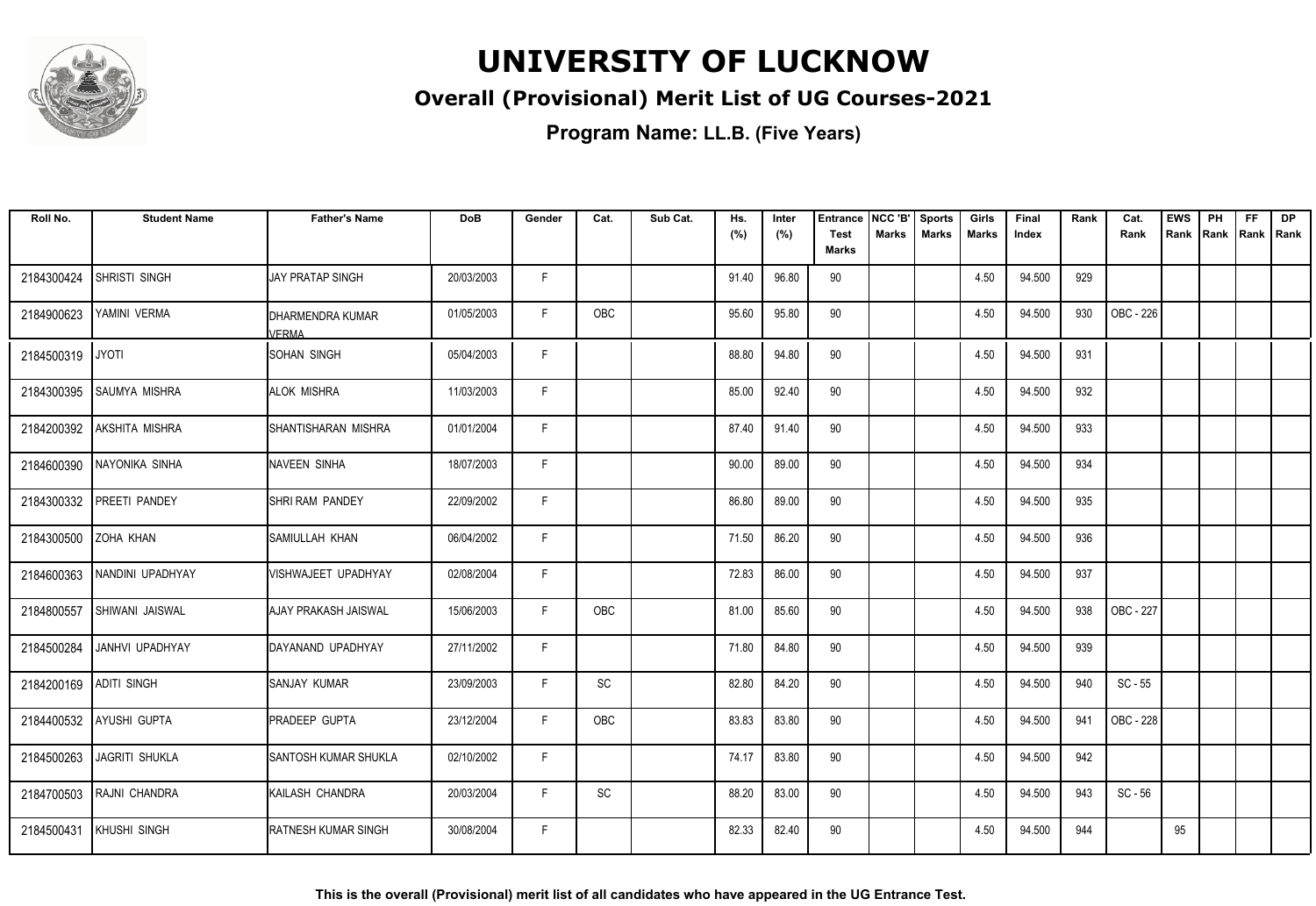

### **Overall (Provisional) Merit List of UG Courses-2021**

**Program Name: LL.B. (Five Years)**

| Roll No.   | <b>Student Name</b>            | <b>Father's Name</b>             | <b>DoB</b> | Gender      | Cat.       | Sub Cat. | Hs.   | Inter | <b>Entrance</b>             | NCC 'B' | <b>Sports</b> | Girls        | Final  | Rank | Cat.      | <b>EWS</b> | PH   | <b>FF</b>   | <b>DP</b> |
|------------|--------------------------------|----------------------------------|------------|-------------|------------|----------|-------|-------|-----------------------------|---------|---------------|--------------|--------|------|-----------|------------|------|-------------|-----------|
|            |                                |                                  |            |             |            |          | (%)   | (%)   | <b>Test</b><br><b>Marks</b> | Marks   | <b>Marks</b>  | <b>Marks</b> | Index  |      | Rank      | Rank       | Rank | Rank   Rank |           |
| 2184600001 | KUMARI ARCHANA                 | <b>BARSATI CHAND</b>             | 02/04/2002 | F           | <b>OBC</b> |          | 67.33 | 82.00 | 90                          |         |               | 4.50         | 94.500 | 945  | OBC - 229 |            |      |             |           |
| 2184900467 | VAREESHA FATIMA                | AIYAZ HUSSAIN                    | 14/01/2004 | F.          |            |          | 90.80 | 78.60 | 90                          |         |               | 4.50         | 94.500 | 946  |           |            |      |             |           |
| 2184400554 | <b>AYUSHI SAQYA</b>            | AJAY KUMAR MAURYA                | 13/12/2004 | F           | <b>OBC</b> |          | 80.33 | 78.00 | 90                          |         |               | 4.50         | 94.500 | 947  | OBC - 230 |            |      |             |           |
| 2184300267 | <b>KRATI YADAV</b>             | LT. RAGHU RAJ SINGH              | 12/03/2004 | F           | OBC        |          | 76.17 | 76.60 | 90                          |         |               | 4.50         | 94.500 | 948  | OBC - 231 |            |      |             |           |
| 2184800087 | <b>SAKSHI PRIYA</b>            | JAYANT KUMAR SINHA               | 26/04/2003 | $\mathsf F$ |            |          | 85.40 | 75.80 | 90                          |         |               | 4.50         | 94.500 | 949  |           |            |      |             |           |
| 2184500264 | <b>JAGRITI TIWARI</b>          | ANIL TIWARI                      | 21/05/2005 | F.          |            |          | 73.33 | 75.60 | 90                          |         |               | 4.50         | 94.500 | 950  |           |            |      |             |           |
| 2184800645 | SHRIJAL MAURYA                 | RAMESH KUMAR MAURYA              | 06/07/2003 | F.          | OBC        |          | 81.83 | 75.20 | 90                          |         |               | 4.50         | 94.500 | 951  | OBC - 232 |            |      |             |           |
|            | 2184200632 ANJALI KUMARI SINGH | AJAY KUMAR SINGH                 | 10/11/2002 | F           |            |          | 73.00 | 73.20 | 90                          |         |               | 4.50         | 94.500 | 952  |           |            |      |             |           |
| 2184300249 | <b>JAHNWI</b>                  | <b>ANURAG KUMAR</b>              | 25/08/2003 | F.          | OBC        |          | 86.17 | 71.80 | 90                          |         |               | 4.50         | 94.500 | 953  | OBC - 233 |            |      |             |           |
| 2184900012 | <b>SHUNYA MAURYA</b>           | <b>PRADEEP KUMAR MAURYA</b>      | 09/08/2004 | F           | OBC        |          | 79.80 | 70.00 | 90                          |         |               | 4.50         | 94.500 | 954  | OBC - 234 |            |      |             |           |
| 2184700398 | PRIYANKA VERMA                 | ARUN KUMAR VERMA                 | 12/04/2004 | F.          | OBC        |          | 78.67 | 69.40 | 90                          |         |               | 4.50         | 94.500 | 955  | OBC - 235 |            |      |             |           |
| 2184200293 | AISHWARYA UPADHYAY             | YOGENDRA NATH<br><b>JPADHYAY</b> | 29/07/2001 | F           |            |          | 90.00 | 69.20 | 90                          |         |               | 4.50         | 94.500 | 956  |           |            |      |             |           |
| 2184300028 | AASTHA RAI                     | RAMDEV RAI                       | 24/09/2003 | F           |            |          | 86.33 | 68.20 | 90                          |         |               | 4.50         | 94.500 | 957  |           |            |      |             |           |
| 2184700382 | <b>PRIYA SHUKLA</b>            | <b>SUNIL KUMAR SHUKLA</b>        | 13/07/2004 | F           |            |          | 73.67 | 68.20 | 90                          |         |               | 4.50         | 94.500 | 958  |           |            |      |             |           |
|            | 2184600185 MISA GAUTAM         | RAJENDRA PRASAD<br>GAUTAM        | 13/11/2002 | F.          | SC         |          | 68.40 | 67.80 | 90                          |         |               | 4.50         | 94.500 | 959  | $SC - 57$ |            |      |             |           |
| 2184600071 | IMAMTA YADAV                   | IRAJ NARAYAN YADAV               | 01/07/2004 | F           | <b>OBC</b> |          | 58.67 | 66.80 | 90                          |         |               | 4.50         | 94.500 | 960  | OBC - 236 |            |      |             |           |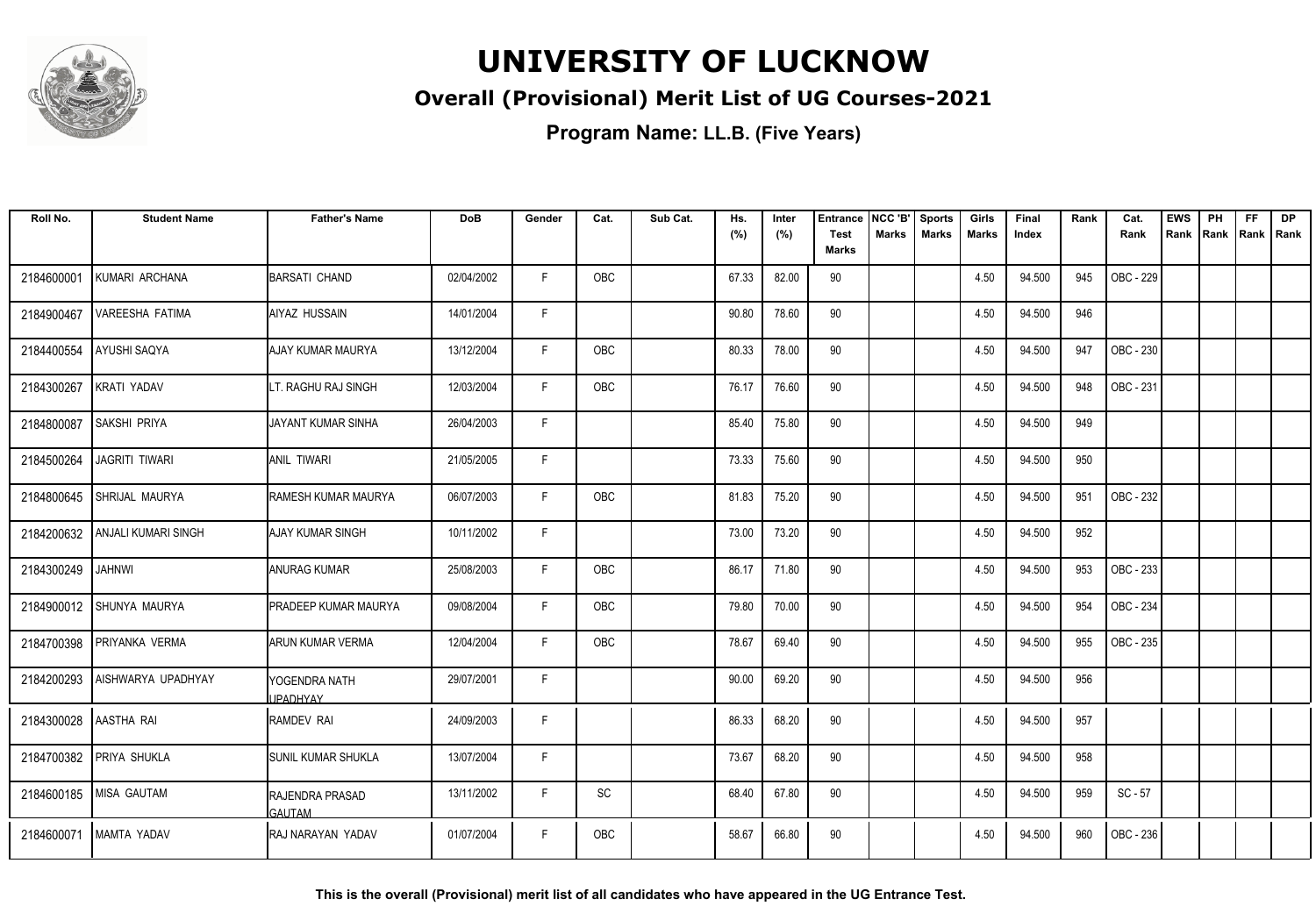

### **Overall (Provisional) Merit List of UG Courses-2021**

| Roll No.              | <b>Student Name</b>         | <b>Father's Name</b>           | DoB        | Gender | Cat.       | Sub Cat. | Hs.<br>(%) | Inter<br>(%) | <b>Entrance</b><br>Test | NCC 'B'<br><b>Marks</b> | <b>Sports</b><br><b>Marks</b> | Girls<br><b>Marks</b> | Final<br>Index | Rank | Cat.<br>Rank | <b>EWS</b><br>Rank | PH<br>Rank | FF<br>Rank   Rank | DP |
|-----------------------|-----------------------------|--------------------------------|------------|--------|------------|----------|------------|--------------|-------------------------|-------------------------|-------------------------------|-----------------------|----------------|------|--------------|--------------------|------------|-------------------|----|
|                       |                             |                                |            |        |            |          |            |              | <b>Marks</b>            |                         |                               |                       |                |      |              |                    |            |                   |    |
| 2184800117            | <b>SALONI SINGH</b>         | <b>I</b> SUBHASH CHANDRA SINGH | 02/07/2002 | F.     |            |          | 91.20      | 66.00        | 90                      |                         |                               | 4.50                  | 94.500         | 961  |              |                    |            |                   |    |
| 2184400052            | <b>ANSHIKA DUBEY</b>        | IGIRIJESH DUBEY                | 15/02/2002 | F      |            |          | 75.67      | 65.00        | 90                      |                         |                               | 4.50                  | 94.500         | 962  |              | 96                 |            |                   |    |
| 2184400320            | ASHI YADAV                  | DHARMENDRA YADAV               | 02/07/2003 | F      | <b>OBC</b> |          | 91.60      | 0.00         | 90                      |                         |                               | 4.50                  | 94.500         | 963  | OBC - 237    |                    |            |                   |    |
| 2184600416            | <b>NIDHI</b>                | VINOD KUMAR YADAV              | 24/03/2003 | F      | <b>OBC</b> |          | 90.60      | 0.00         | 90                      |                         |                               | 4.50                  | 94.500         | 964  | OBC - 238    |                    |            |                   |    |
| 2184400664            | <b>DEVANSHI RAI</b>         | AMIT KUMAR RAI                 | 19/08/2002 | F      |            |          | 89.00      | 0.00         | 90                      |                         |                               | 4.50                  | 94.500         | 965  |              |                    |            |                   |    |
| 2184800101            | <b>SAKSHI YADAV</b>         | <b>JAMRESH YADAV</b>           | 09/03/2003 | F      | OBC        |          | 83.80      | 0.00         | 90                      |                         |                               | 4.50                  | 94.500         | 966  | OBC - 239    |                    |            |                   |    |
| 2184500442            | KHUSHI TRIPATHI             | <b>ISUSHIL KUMAR TRIPATHI</b>  | 01/08/2003 | E      |            |          | 81.10      | 0.00         | 90                      |                         |                               | 4.50                  | 94.500         | 967  |              |                    |            |                   |    |
| 2184400015 ANKITA RAI |                             | <b>AVNISH KUMAR RAY</b>        | 16/03/2002 | F      |            |          | 50.00      | 0.00         | 90                      |                         |                               | 4.50                  | 94.500         | 968  |              |                    |            |                   |    |
| 2184900668            | YOGENDRA SINGH              | IDHARMENDRA KUMAR<br>SINGH     | 26/11/2004 | M      |            |          | 85.33      | 95.00        | 94                      |                         |                               |                       | 94.000         | 969  |              |                    |            |                   |    |
| 2184300277            | KUSHAGRA TRIPATHI           | IAKHILESH KUMAR TRIPATHI       | 10/08/2002 | M      |            |          | 74.60      | 90.60        | 94                      |                         |                               |                       | 94.000         | 970  |              |                    |            |                   |    |
| 2184700246            | <b>IPRAKHAR VISHWAKARMA</b> | IMUKESH VISHWAKARMA            | 28/10/2003 | M      | OBC        |          | 76.20      | 88.50        | 94                      |                         |                               |                       | 94.000         | 971  | OBC - 240    |                    |            |                   |    |
| 2184200106            | <b>ACHINTYA JAYESH</b>      | IVIRENDRA KUMAR                | 01/12/2003 | M      | OBC        |          | 87.50      | 87.67        | 94                      |                         |                               |                       | 94.000         | 972  | OBC - 241    |                    |            |                   |    |
| 2184400356            | <b>ASHUTOSH PANDEY</b>      | <b>DHARMESH PANDEY</b>         | 17/01/2004 | M      |            |          | 84.20      | 87.00        | 94                      |                         |                               |                       | 94.000         | 973  |              |                    |            |                   |    |
| 2184700251            | <b>PRANAV KHARE</b>         | SANJEEV KHARE                  | 19/02/2003 | M      |            |          | 80.60      | 85.60        | 94                      |                         |                               |                       | 94.000         | 974  |              |                    |            |                   |    |
| 2184800565            | SHOBHIT RASTOGI             | Isanjeev rastogi               | 16/11/2001 | M      |            |          | 83.40      | 85.40        | 94                      |                         |                               |                       | 94.000         | 975  |              |                    |            |                   |    |
| 2184700156            | <b>PIYUSH TIWARI</b>        | <b>ASHUTOSH KUMAR TIWARI</b>   | 17/01/2005 | M      |            |          | 96.60      | 85.20        | 94                      |                         |                               |                       | 94.000         | 976  |              |                    |            |                   |    |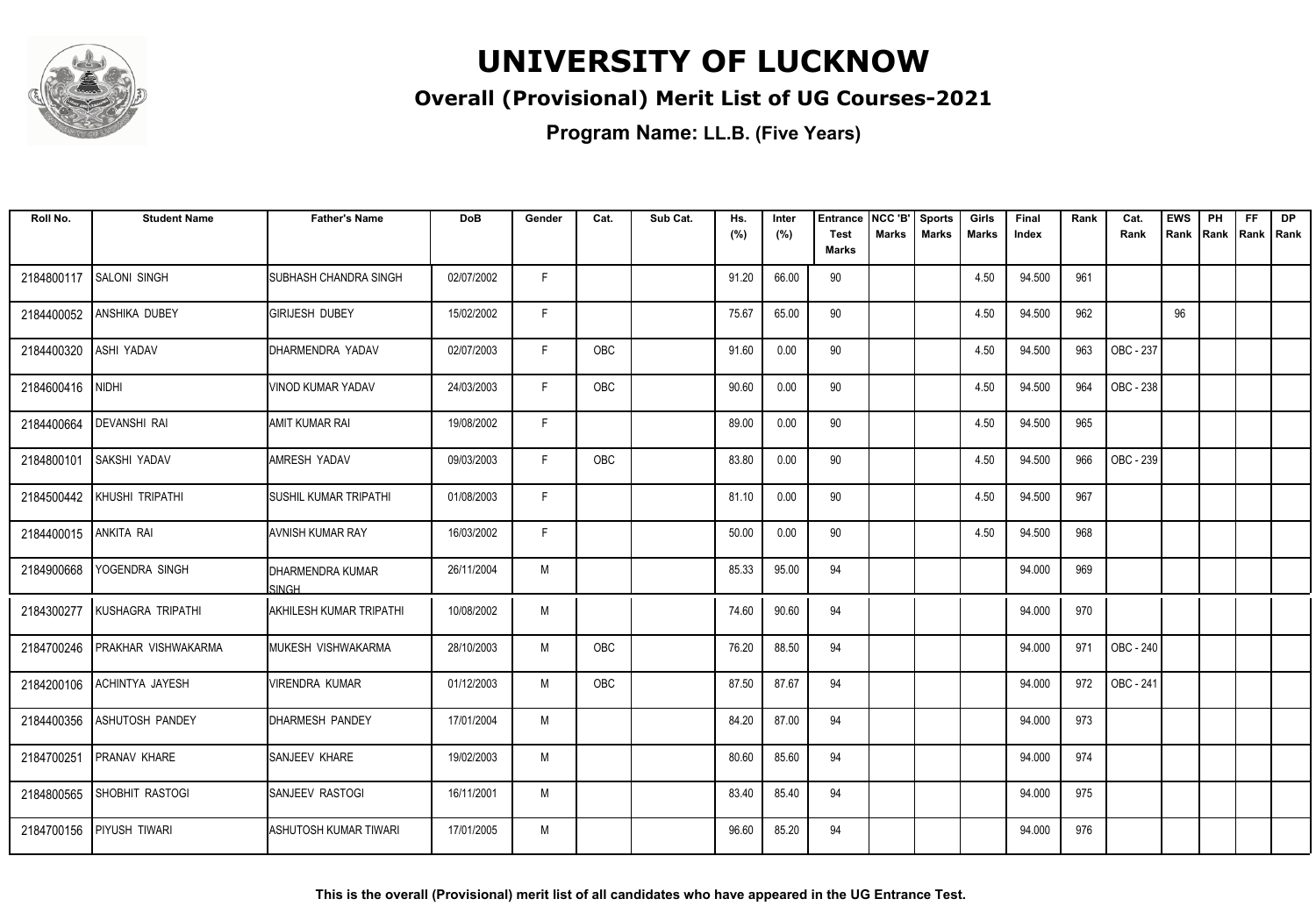

### **Overall (Provisional) Merit List of UG Courses-2021**

**Program Name: LL.B. (Five Years)**

| Roll No.   | <b>Student Name</b>       | <b>Father's Name</b>                           | <b>DoB</b> | Gender | Cat.       | Sub Cat. | Hs.<br>(%) | Inter<br>(%) | <b>Entrance</b><br><b>Test</b> | NCC 'B'<br><b>Marks</b> | <b>Sports</b><br><b>Marks</b> | Girls<br>Marks | Final<br>Index | Rank | Cat.<br>Rank     | <b>EWS</b><br>Rank | PH<br>Rank | <b>FF</b><br>Rank Rank | <b>DP</b> |
|------------|---------------------------|------------------------------------------------|------------|--------|------------|----------|------------|--------------|--------------------------------|-------------------------|-------------------------------|----------------|----------------|------|------------------|--------------------|------------|------------------------|-----------|
|            |                           |                                                |            |        |            |          |            |              | <b>Marks</b>                   |                         |                               |                |                |      |                  |                    |            |                        |           |
| 2184800194 | SANVIT SONKAR             | ISANJIT KUMAR SONKAR                           | 13/03/2002 | M      | SC         |          | 78.50      | 85.17        | 94                             |                         |                               |                | 94.000         | 977  | SC - 58          |                    |            |                        |           |
| 2184900179 | <b>SUMIT SINGH DOGRA</b>  | JEEVAN SINGH DOGRA                             | 28/06/2002 | M      |            |          | 78.00      | 83.75        | 94                             |                         |                               |                | 94.000         | 978  |                  |                    |            |                        |           |
| 2184300432 | <b>SHUBH MISHRA</b>       | <b>SATISH MISHRA</b>                           | 19/08/2003 | M      |            | FF       | 86.60      | 83.40        | 94                             |                         |                               |                | 94.000         | 979  |                  |                    |            | 3                      |           |
| 2184900564 | VISHAL SHUKLA             | KAMLESH SHUKLA                                 | 01/01/2001 | M      |            |          | 65.50      | 83.00        | 94                             |                         |                               |                | 94.000         | 980  |                  | 97                 |            |                        |           |
| 2184400620 | CHITRANSHU BHASKAR        | MANOJ KUMAR BHASKAR                            | 20/07/2004 | M      | SC         |          | 83.60      | 82.80        | 94                             |                         |                               |                | 94.000         | 981  | SC - 59          |                    |            |                        |           |
| 2184400500 | <b>AYUSH SRIVASTAVA</b>   | <b>KARUNENDRA PRAKASH</b><br><b>SRIVASTAVA</b> | 20/08/2003 | M      |            |          | 65.00      | 82.00        | 94                             |                         |                               |                | 94.000         | 982  |                  |                    |            |                        |           |
| 2184700524 | <b>RAMAN PANDEY</b>       | IRAJ KUMAR PANDEY                              | 29/08/2005 | M      |            |          | 92.00      | 81.40        | 94                             |                         |                               |                | 94.000         | 983  |                  | 98                 |            |                        |           |
| 2184700341 | <b>PRATYUSH YADAV</b>     | <b>RAJESH KUMAR YADAV</b>                      | 08/05/2004 | M      | OBC        |          | 82.00      | 78.00        | 94                             |                         |                               |                | 94.000         | 984  | OBC - 242        |                    |            |                        |           |
| 2184800179 | <b>SANKET KUMAR SINGH</b> | <b>MANOJ KUMAR SINGH</b>                       | 05/07/2003 | M      |            |          | 74.50      | 77.00        | 94                             |                         |                               |                | 94.000         | 985  |                  |                    |            |                        |           |
| 2184900258 | I SYED HANNAN IRFAN AHMAD | ISYED MOHD WAJID IRFAN                         | 16/12/2002 | M      |            |          | 83.17      | 76.40        | 94                             |                         |                               |                | 94.000         | 986  |                  |                    |            |                        |           |
| 2184400780 | <b>EACHCHHA YADAV</b>     | <b>PUSPENDRA KUMAR</b>                         | 25/07/2004 | M      | OBC        |          | 84.83      | 76.00        | 94                             |                         |                               |                | 94.000         | 987  | <b>OBC - 243</b> |                    |            |                        |           |
| 2184800533 | <b>SHIVANSH TRIPATHI</b>  | <b>SHAILENDRA KUMAR</b><br><b>TRIPATHI</b>     | 05/09/2001 | M      |            |          | 81.17      | 75.80        | 94                             |                         |                               |                | 94.000         | 988  |                  |                    |            |                        |           |
|            | 2184400105 ANUGYANJALI    | IMAHENDRA KUMAR                                | 04/07/2004 | M      | <b>OBC</b> |          | 76.50      | 73.60        | 94                             |                         |                               |                | 94.000         | 989  | OBC - 244        |                    |            |                        |           |
| 2184600054 | <b>MADHUKAR TRIPATHI</b>  | <b>ANAND KUMAR TRIPATHI</b>                    | 18/07/2003 | M      |            |          | 87.33      | 73.00        | 94                             |                         |                               |                | 94.000         | 990  |                  |                    |            |                        |           |
| 2184600034 | LAKSHYA PANDEY            | <b>ISUNIL PANDEY</b>                           | 18/03/2004 | M      |            |          | 85.20      | 73.00        | 94                             |                         |                               |                | 94.000         | 991  |                  |                    |            |                        |           |
|            | 2184400511 AYUSH VINAY    | VINAY KUMAR PRAJAPATI                          | 31/03/2004 | M      | OBC        |          | 79.20      | 72.60        | 94                             |                         |                               |                | 94.000         | 992  | OBC - 245        |                    |            |                        |           |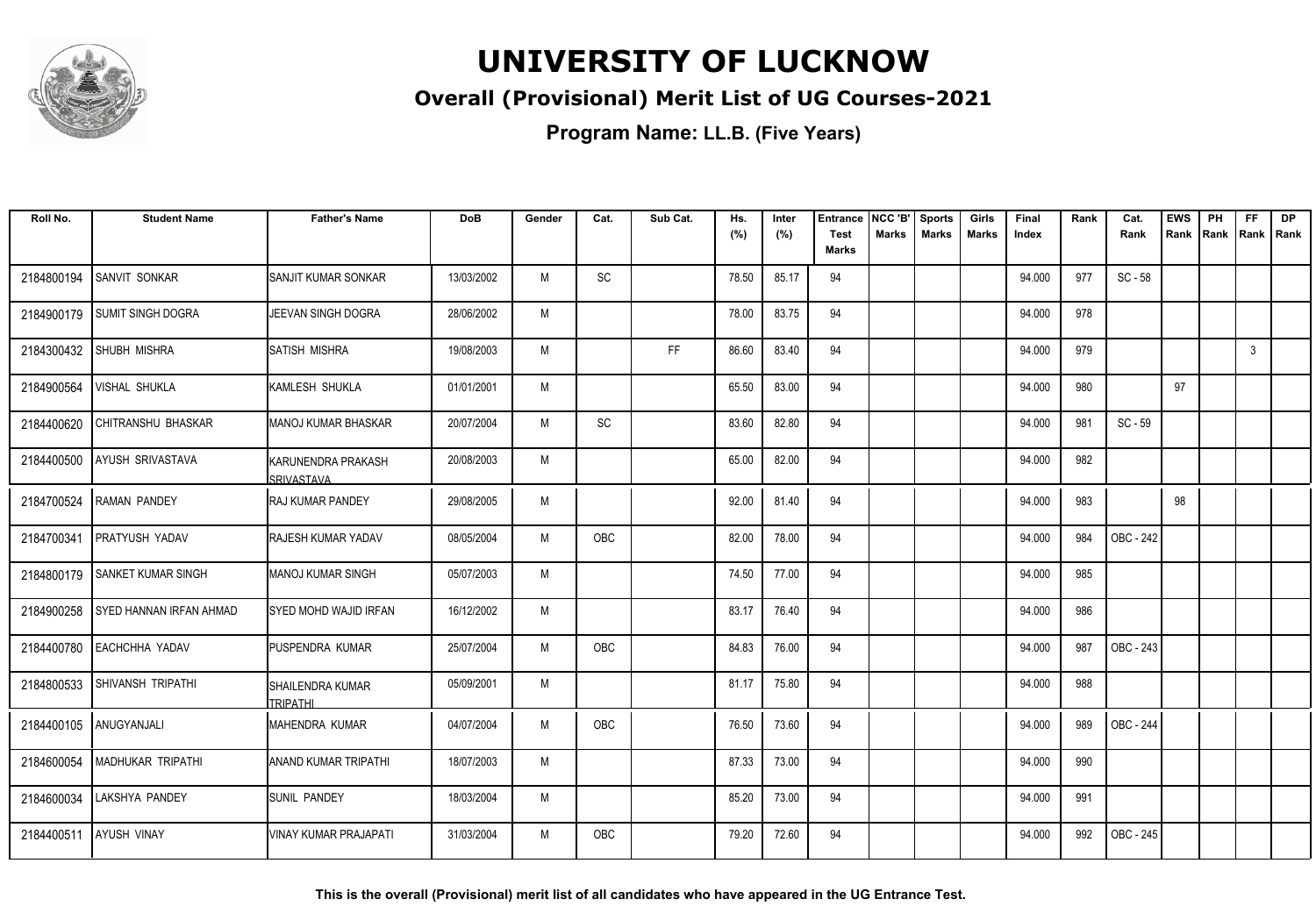

### **Overall (Provisional) Merit List of UG Courses-2021**

| Roll No.               | <b>Student Name</b>          | <b>Father's Name</b>       | <b>DoB</b> | Gender | Cat.       | Sub Cat. | Hs.<br>(%) | Inter<br>(%) | <b>Entrance</b><br><b>Test</b> | NCC 'B'<br>Marks | <b>Sports</b><br><b>Marks</b> | Girls<br>Marks | Final<br>Index | Rank | Cat.<br>Rank | <b>EWS</b><br>Rank | PH<br>Rank | <b>FF</b><br>Rank   Rank | <b>DP</b> |
|------------------------|------------------------------|----------------------------|------------|--------|------------|----------|------------|--------------|--------------------------------|------------------|-------------------------------|----------------|----------------|------|--------------|--------------------|------------|--------------------------|-----------|
|                        |                              |                            |            |        |            |          |            |              | <b>Marks</b>                   |                  |                               |                |                |      |              |                    |            |                          |           |
| 2184400302             | ARYAN SINGH                  | <b>SATISH KUMAR SINGH</b>  | 09/02/2003 | M      |            |          | 72.60      | 72.40        | 94                             |                  |                               |                | 94.000         | 993  |              |                    |            |                          |           |
| 2184900566             | <b>VISHAL SINGH</b>          | RAMESH CHANDRA             | 27/06/2004 | M      | SC         |          | 68.20      | 72.40        | 94                             |                  |                               |                | 94.000         | 994  | $SC - 60$    |                    |            |                          |           |
| 2184200341             | AKASH DHURIYA                | NANDLAL                    | 12/03/2003 | M      | <b>OBC</b> |          | 80.33      | 72.20        | 94                             |                  |                               |                | 94.000         | 995  | OBC - 246    |                    |            |                          |           |
| 2184800338             | SHAILESH KUMAR               | CHARANJEET LAL GUPTA       | 14/12/2002 | M      |            |          | 74.00      | 69.40        | 94                             |                  |                               |                | 94.000         | 996  |              |                    |            |                          |           |
| 2184500292             | JATIN SHARMA                 | VINAY KUMAR SHARMA         | 24/10/2001 | M      |            |          | 89.17      | 68.20        | 94                             |                  |                               |                | 94.000         | 997  |              |                    |            |                          |           |
| 2184800427             | SHEKHAR JAISWAL              | <b>ATAL JAISWAL</b>        | 13/04/2003 | M      | OBC        |          | 73.33      | 67.60        | 94                             |                  |                               |                | 94.000         | 998  | OBC - 247    |                    |            |                          |           |
|                        | 2184200406 ALOK CHAUDHARY    | <b>IPANKAJ CHAUDHARY</b>   | 02/09/2000 | M      | <b>OBC</b> |          | 87.40      | 66.80        | 94                             |                  |                               |                | 94.000         | 999  | OBC - 248    |                    |            |                          |           |
| 2184700498             | <b>RAJEEV KUMAR</b>          | <b>SAROJ KUMAR</b>         | 11/12/2002 | M      |            |          | 62.80      | 65.67        | 94                             |                  |                               |                | 94.000         | 1000 |              |                    |            |                          |           |
| 2184400331             | <b>ASHISH YADAV</b>          | NARENDRA SINGH YADAV       | 01/09/2002 | M      |            |          | 73.40      | 65.60        | 94                             |                  |                               |                | 94.000         | 1001 |              |                    |            |                          |           |
| 2184700235             | <b>PRAKASH AKHAND SHUKLA</b> | ARUN KUMAR SHUKLA          | 06/11/2002 | M      |            |          | 67.33      | 62.80        | 94                             |                  |                               |                | 94.000         | 1002 |              | 99                 |            |                          |           |
| 2184200045             | <b>ABHISHEK PANDEY</b>       | <b>SATYA PRIYA PANDEY</b>  | 17/09/2002 | M      |            |          | 63.60      | 61.80        | 94                             |                  |                               |                | 94.000         | 1003 |              |                    |            |                          |           |
| 2184600078             | MANAS RAGHUVANSHI            | ALOK RAGHUVANSHI           | 28/05/2001 | M      |            |          | 79.50      | 61.00        | 94                             |                  |                               |                | 94.000         | 1004 |              |                    |            |                          |           |
| 2184600047 M UMAR ARIF |                              | M ARIF AMEER               | 02/10/1999 | M      | OBC        |          | 43.60      | 59.60        | 94                             |                  |                               |                | 94.000         | 1005 | OBC - 249    |                    |            |                          |           |
|                        | 2184400480 AYUSH KUSHWAHA    | ARUN KUMAR KUSHWAHA        | 22/03/2004 | M      | <b>OBC</b> |          | 74.80      | 58.60        | 94                             |                  |                               |                | 94.000         | 1006 | OBC - 250    |                    |            |                          |           |
| 2184500290             | JATIN MAURYA                 | <b>RAJESH KUMAR MAURYA</b> | 14/07/2003 | M      | OBC        |          | 70.00      | 56.60        | 94                             |                  |                               |                | 94.000         | 1007 | OBC - 251    |                    |            |                          |           |
| 2184700558             | <b>RAVI KUMAR MAURYA</b>     | <b>IRAJU PRASAD MAURYA</b> | 09/04/2003 | M      | <b>OBC</b> |          | 72.17      | 53.60        | 94                             |                  |                               |                | 94.000         | 1008 | OBC - 252    |                    |            |                          |           |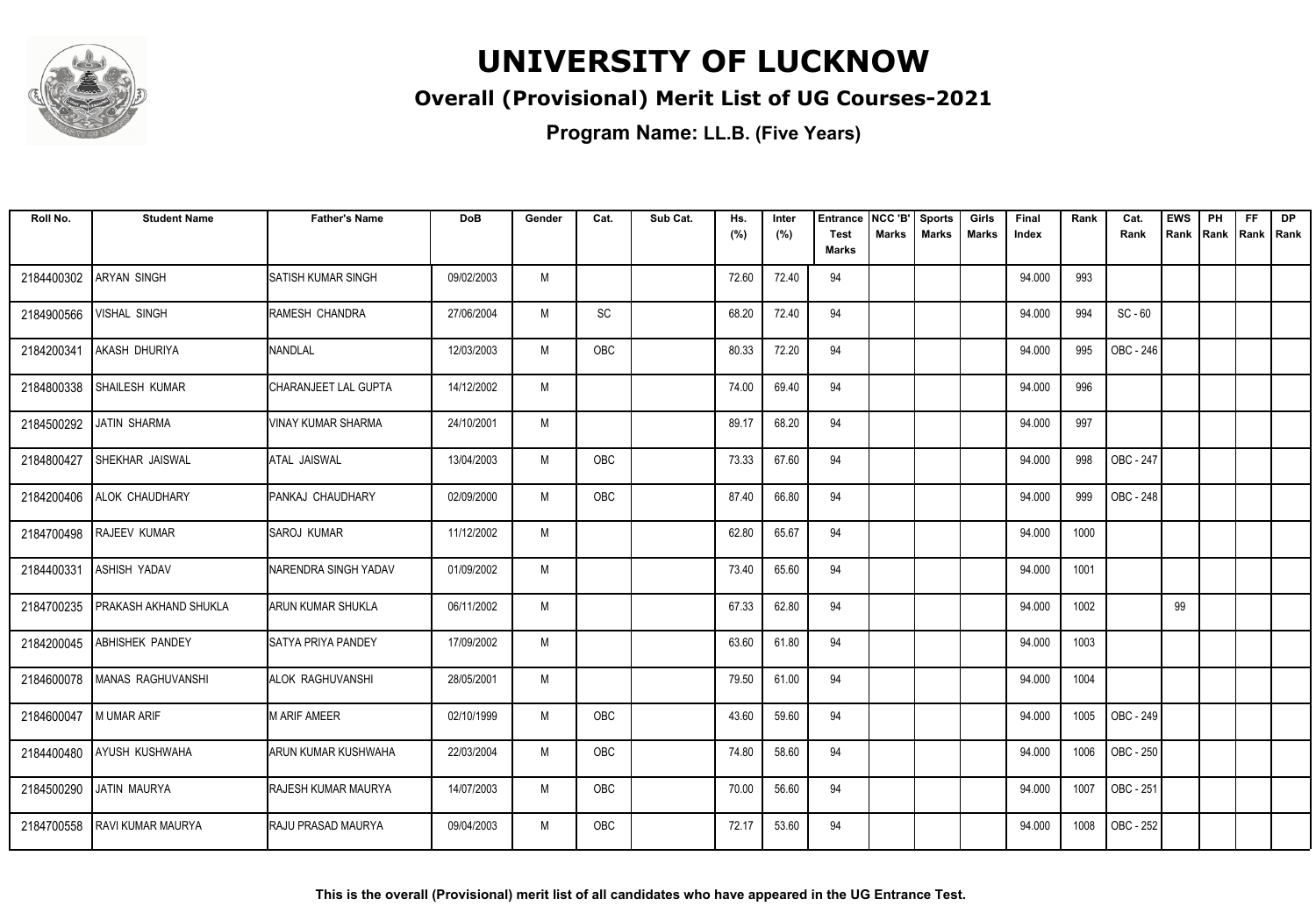

### **Overall (Provisional) Merit List of UG Courses-2021**

| Roll No.   | <b>Student Name</b>         | <b>Father's Name</b>                     | DoB        | Gender | Cat. | Sub Cat. | Hs.<br>(%) | Inter<br>(%) | <b>Entrance</b><br>Test | NCC 'B'<br><b>Marks</b> | <b>Sports</b><br><b>Marks</b> | Girls<br><b>Marks</b> | Final<br>Index | Rank | Cat.<br>Rank | <b>EWS</b><br>Rank | PH<br>Rank | FF<br>Rank   Rank | DP |
|------------|-----------------------------|------------------------------------------|------------|--------|------|----------|------------|--------------|-------------------------|-------------------------|-------------------------------|-----------------------|----------------|------|--------------|--------------------|------------|-------------------|----|
|            |                             |                                          |            |        |      |          |            |              | <b>Marks</b>            |                         |                               |                       |                |      |              |                    |            |                   |    |
| 2184800532 | SHIVANSH SRIVASTAVA         | <b>ISUNIL KUMAR SRIVASTAVA</b>           | 25/10/2003 | M      |      |          | 90.80      | 0.00         | 94                      |                         |                               |                       | 94.000         | 1009 |              |                    |            |                   |    |
| 2184800494 | <b>SHIVANG SINGH VISHEN</b> | ISANJAY SINGH VISHEN                     | 21/03/2005 | M      |      |          | 89.00      | 0.00         | 94                      |                         |                               |                       | 94.000         | 1010 |              |                    |            |                   |    |
| 2184200557 | <b>ANANY RATHORE</b>        | <b>JANIL KUMAR SINGH</b>                 | 16/10/2004 | M      |      |          | 82.17      | 0.00         | 94                      |                         |                               |                       | 94.000         | 1011 |              |                    |            |                   |    |
| 2184200122 | <b>ADARSH SINGH</b>         | ISHARVAN SINGH                           | 17/01/2003 | M      |      |          | 74.67      | 0.00         | 94                      |                         |                               |                       | 94.000         | 1012 |              |                    |            |                   |    |
| 2184200230 | <b>ADITYA HARSH</b>         | <b>PRATAP VIJAY KUMAR</b>                | 07/09/2003 | M      | SC   |          | 73.00      | 0.00         | 94                      |                         |                               |                       | 94.000         | 1013 | $SC - 61$    |                    |            |                   |    |
| 2184300308 | NIKHIL SINGH                | IJAI PRAKASH SINGH                       | 09/12/2003 | M      |      |          | 63.50      | 0.00         | 94                      |                         |                               |                       | 94.000         | 1014 |              |                    |            |                   |    |
| 2184400769 | <b>DIWAKAR SENGAR</b>       | AJEET SENGAR                             | 08/08/2003 | M      |      |          | 59.00      | 0.00         | 94                      |                         |                               |                       | 94.000         | 1015 |              | 100                |            |                   |    |
| 2184400068 | <b>ANSHIKA SRIVASTAVA</b>   | <b>RAKESH KUMAR</b><br><b>SRIVASTAVA</b> | 10/07/2004 | F      |      |          | 94.40      | 95.40        | 88                      |                         |                               | 4.40                  | 92.400         | 1016 |              |                    |            |                   |    |
| 2184700097 | <b>OMANSHI SINGH</b>        | <b>ARUN KUMAR SINGH</b>                  | 30/01/2003 | F      |      |          | 95.40      | 95.20        | 88                      |                         |                               | 4.40                  | 92.400         | 1017 |              |                    |            |                   |    |
| 2184500444 | KHUSHI CHAUDHARY            | IMR.DHANADHYAKASH                        | 09/06/2003 | F      | OBC  |          | 83.50      | 95.17        | 88                      |                         |                               | 4.40                  | 92.400         | 1018 | OBC - 253    |                    |            |                   |    |
| 2184300206 | <b>AYUSHI TRIPATHI</b>      | <b>RAJESH TRIPATHI</b>                   | 25/10/2003 | E      |      |          | 83.60      | 94.00        | 88                      |                         |                               | 4.40                  | 92.400         | 1019 |              |                    |            |                   |    |
| 2184400059 | <b>ANSHIKA PANDEY</b>       | <b>PANKAJ KUMAR PANDEY</b>               | 18/07/2002 | F      |      |          | 90.00      | 89.80        | 88                      |                         |                               | 4.40                  | 92.400         | 1020 |              |                    |            |                   |    |
| 2184900077 | <b>SNEHA VERMA</b>          | VINOD VERMA                              | 22/02/2002 | F      | OBC  |          | 67.40      | 88.60        | 88                      |                         |                               | 4.40                  | 92.400         | 1021 | OBC - 254    |                    |            |                   |    |
| 2184400580 | <b>BHUMIKA SHARMA</b>       | JOGENDER KUMAR                           | 04/06/2004 | F      |      |          | 66.60      | 87.83        | 88                      |                         |                               | 4.40                  | 92.400         | 1022 |              |                    |            |                   |    |
| 2184900299 | <b>TANYA SINGH</b>          | VIKRAM SINGH                             | 19/10/2002 | E      |      |          | 74.40      | 87.60        | 88                      |                         |                               | 4.40                  | 92.400         | 1023 |              |                    |            |                   |    |
| 2184500477 | <b>KRITI MISHRA</b>         | VIJAY NARAYAN MISHRA                     | 05/06/2003 | F      |      |          | 71.40      | 87.40        | 88                      |                         |                               | 4.40                  | 92.400         | 1024 |              | 101                |            |                   |    |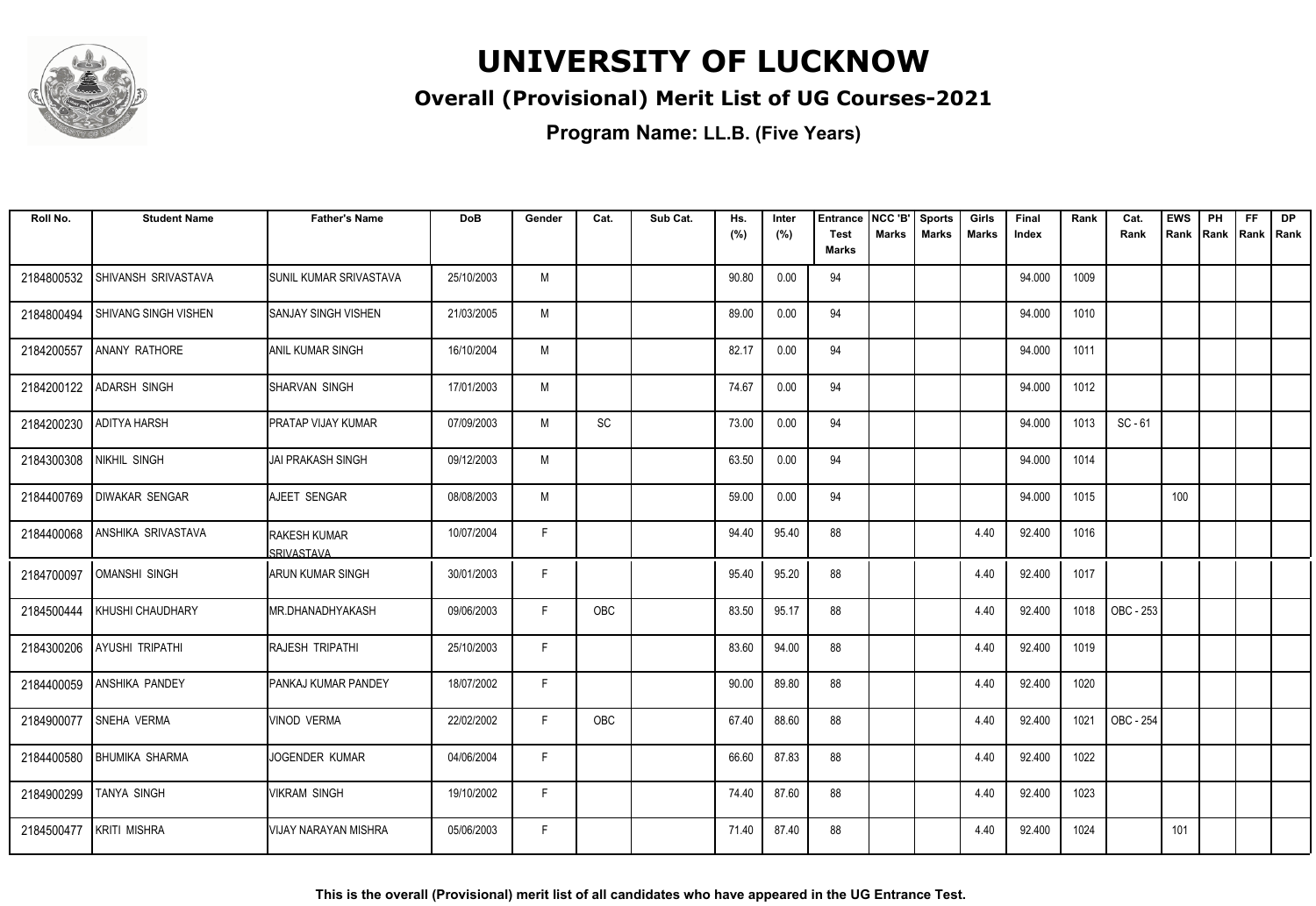

### **Overall (Provisional) Merit List of UG Courses-2021**

| Roll No.   | <b>Student Name</b>            | <b>Father's Name</b>                   | <b>DoB</b> | Gender | Cat.       | Sub Cat. | Hs.<br>(%) | Inter<br>(%) | <b>Entrance</b><br><b>Test</b> | NCC 'B'<br><b>Marks</b> | <b>Sports</b><br><b>Marks</b> | Girls<br>Marks | Final<br>Index | Rank | Cat.<br>Rank | <b>EWS</b><br>Rank | PH<br>Rank | <b>FF</b><br>Rank   Rank | <b>DP</b> |
|------------|--------------------------------|----------------------------------------|------------|--------|------------|----------|------------|--------------|--------------------------------|-------------------------|-------------------------------|----------------|----------------|------|--------------|--------------------|------------|--------------------------|-----------|
|            |                                |                                        |            |        |            |          |            |              | <b>Marks</b>                   |                         |                               |                |                |      |              |                    |            |                          |           |
| 2184400404 | <b>ASTHA SINGH</b>             | TRIBHUWAN SINGH                        | 28/01/2003 | F.     |            |          | 85.40      | 87.00        | 88                             |                         |                               | 4.40           | 92.400         | 1025 |              |                    |            |                          |           |
| 2184300336 | PRIYA KASHYAP                  | RAM NARESH KASHYAP                     | 12/08/2003 | F      | <b>OBC</b> |          | 74.20      | 87.00        | 88                             |                         |                               | 4.40           | 92.400         | 1026 | OBC - 255    |                    |            |                          |           |
| 2184400157 | ANUSHKA PANDEY                 | <b>CHANDER BHAN PANDEY</b>             | 11/02/2003 | F      |            |          | 75.00      | 86.80        | 88                             |                         |                               | 4.40           | 92.400         | 1027 |              | 102                |            |                          |           |
| 2184400285 | ARUSHI MAURYA                  | <b>SURENDRA KUMAR</b><br><b>MAURYA</b> | 09/03/2003 | F.     | OBC        |          | 83.60      | 86.20        | 88                             |                         |                               | 4.40           | 92.400         | 1028 | OBC - 256    |                    |            |                          |           |
| 2184600097 | <b>MANIK RAJPUT</b>            | <b>VIJAY PAL SINGH</b>                 | 26/10/2003 | F      |            |          | 94.59      | 85.80        | 88                             |                         |                               | 4.40           | 92.400         | 1029 |              |                    |            |                          |           |
| 2184800414 | SHAURYA ANAND                  | PANKAJ SRIVASTAVA                      | 20/09/2002 | F      |            |          | 68.00      | 85.80        | 88                             |                         |                               | 4.40           | 92.400         | 1030 |              |                    |            |                          |           |
| 2184700037 | NISHA KUMARI                   | <b>PRADEEP KUMAR</b>                   | 25/12/2003 | F      |            |          | 82.67      | 85.67        | 88                             |                         |                               | 4.40           | 92.400         | 1031 |              |                    |            |                          |           |
| 2184800656 | <b>SHRIYANSHI CHATURVEDI</b>   | AASHMUNI CHATURVEDI                    | 02/08/2002 | F.     |            |          | 74.00      | 85.20        | 88                             |                         |                               | 4.40           | 92.400         | 1032 |              |                    |            |                          |           |
| 2184900615 | <b>VRINDA SINGH</b>            | NARENDRA KUMAR SINGH                   | 29/01/2003 | F      |            |          | 89.40      | 84.60        | 88                             |                         |                               | 4.40           | 92.400         | 1033 |              |                    |            |                          |           |
|            | 2184800412 SHATAKSHI TRIPATHI  | <b>VINOD KUMAR TRIPATHI</b>            | 07/07/2004 | F      |            |          | 78.00      | 84.40        | 88                             |                         |                               | 4.40           | 92.400         | 1034 |              |                    |            |                          |           |
|            | 2184400142 ANUSHA CHAUHAN      | <b>BHANU PRATAP SINGH</b>              | 31/03/2003 | F      |            |          | 90.60      | 83.80        | 88                             |                         |                               | 4.40           | 92.400         | 1035 |              |                    |            |                          |           |
|            | 2184700540 RASHI MISHRA        | RAJESH MISHRA                          | 22/04/2004 | F.     |            |          | 67.20      | 83.60        | 88                             |                         |                               | 4.40           | 92.400         | 1036 |              |                    |            |                          |           |
|            | 2184400564 BHARGAVI SINGH VATS | KUNWAR BAHADUR SINGH                   | 11/08/2004 | F      |            |          | 79.00      | 82.40        | 88                             |                         |                               | 4.40           | 92.400         | 1037 |              |                    |            |                          |           |
|            | 2184500062 GUR LEEN KAUR       | ATINDER PAL SINGH                      | 12/01/2001 | F      |            |          | 67.50      | 82.00        | 88                             |                         |                               | 4.40           | 92.400         | 1038 |              |                    |            |                          |           |
| 2184200164 | <b>ADITI SINGH</b>             | AJAI SINGH CHAUHAN                     | 16/02/2003 | F      |            |          | 72.00      | 80.80        | 88                             |                         |                               | 4.40           | 92.400         | 1039 |              |                    |            |                          |           |
| 2184900357 | UNNATI SRIVASTAVA              | SANDEEP SRIVASTAVA                     | 01/05/2002 | F.     |            |          | 74.67      | 80.20        | 88                             |                         |                               | 4.40           | 92.400         | 1040 |              |                    |            |                          |           |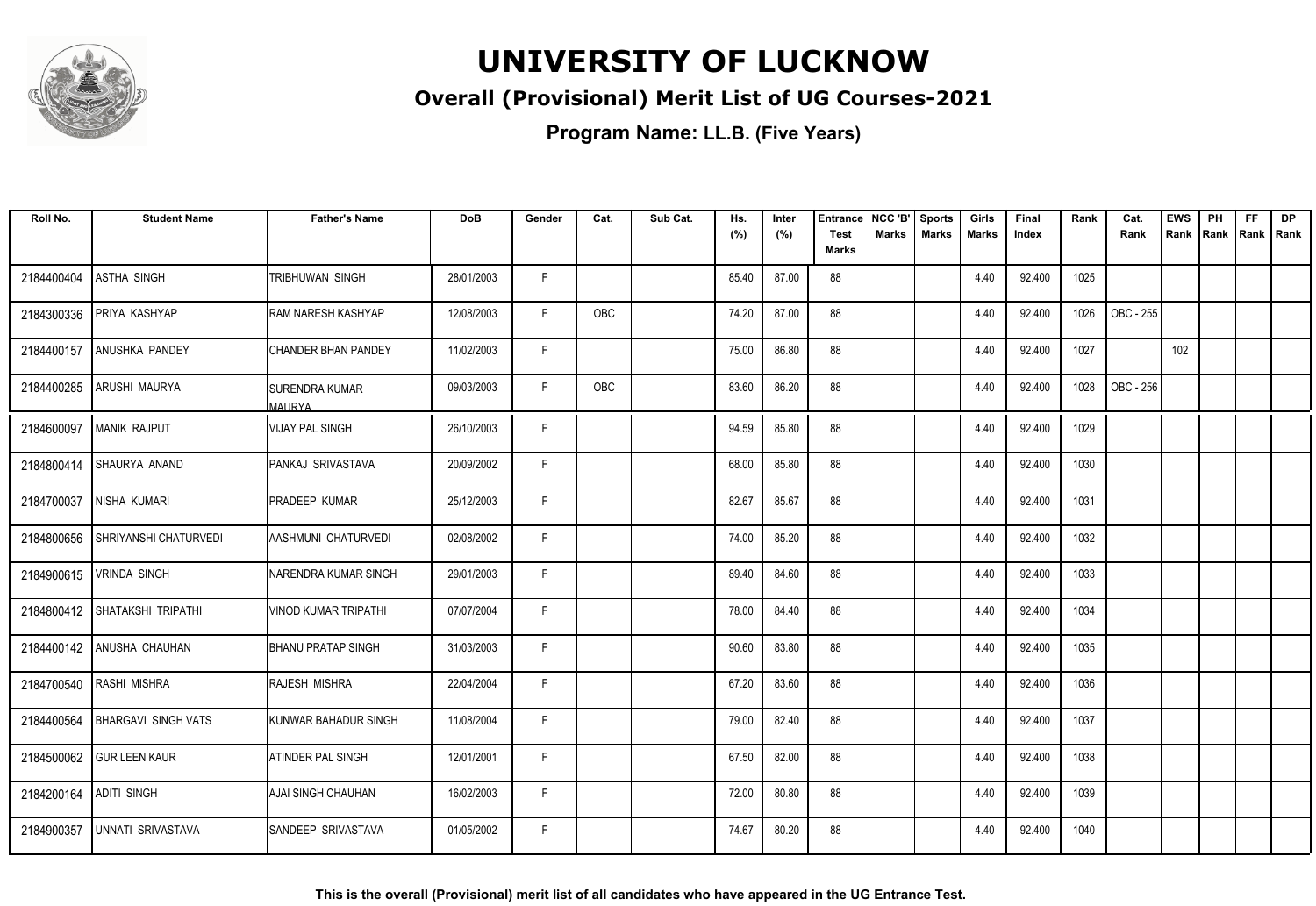

### **Overall (Provisional) Merit List of UG Courses-2021**

**Program Name: LL.B. (Five Years)**

| Roll No.               | <b>Student Name</b>      | <b>Father's Name</b>               | <b>DoB</b> | Gender | Cat.       | Sub Cat. | Hs.   | Inter | <b>Entrance</b><br><b>Test</b> | NCC 'B'<br><b>Marks</b> | <b>Sports</b><br><b>Marks</b> | Girls | Final  | Rank | Cat.      | <b>EWS</b> | PH | <b>FF</b>          | <b>DP</b> |
|------------------------|--------------------------|------------------------------------|------------|--------|------------|----------|-------|-------|--------------------------------|-------------------------|-------------------------------|-------|--------|------|-----------|------------|----|--------------------|-----------|
|                        |                          |                                    |            |        |            |          | (%)   | (%)   | <b>Marks</b>                   |                         |                               | Marks | Index  |      | Rank      | Rank       |    | Rank   Rank   Rank |           |
| 2184400689             | <b>DEVYANI SINGH</b>     | <b>ROHIT NATH SINGH</b>            | 28/04/2003 | F.     |            |          | 72.80 | 78.60 | 88                             |                         |                               | 4.40  | 92.400 | 1041 |           |            |    |                    |           |
| 2184700109             | <b>PALLAVI RAJPOOT</b>   | VIJAY RAJPOOT                      | 26/11/2005 | F.     | OBC        |          | 67.67 | 78.20 | 88                             |                         |                               | 4.40  | 92.400 | 1042 | OBC - 257 |            |    |                    |           |
| 2184700645             | <b>RIYA CHAUDHARY</b>    | <b>ISANJAY KUMAR</b><br>CHAUDHARY  | 17/06/2002 | F      | <b>OBC</b> |          | 68.60 | 76.80 | 88                             |                         |                               | 4.40  | 92.400 | 1043 | OBC - 258 |            |    |                    |           |
| 2184400153             | ANUSHKA MISHRA           | <b>PREM NARAYAN MISHRA</b>         | 21/03/2004 | F      |            |          | 61.00 | 76.60 | 88                             |                         |                               | 4.40  | 92.400 | 1044 |           |            |    |                    |           |
| 2184800608             | <b>SHREYA SINGH</b>      | <b>ATUL KUMAR SINGH</b>            | 09/04/2004 | F      |            |          | 66.83 | 75.40 | 88                             |                         |                               | 4.40  | 92.400 | 1045 |           |            |    |                    |           |
| 2184300077             | <b>ABHI MISHRA</b>       | <b>IDR.SUDHEER KUMAR</b><br>MISHRA | 04/01/2003 | F      |            | UE       | 65.80 | 72.20 | 88                             |                         |                               | 4.40  | 92.400 | 1046 |           |            |    |                    |           |
| 2184900122             | <b>SRISHTI SINGH</b>     | VEER VIKRAM SINGH                  | 08/07/2004 | F      |            |          | 80.40 | 72.00 | 88                             |                         |                               | 4.40  | 92.400 | 1047 |           |            |    |                    |           |
| 2184200568             | <b>ANANYA SINGH</b>      | <b>ANUJ SINGH</b>                  | 12/05/2002 | F      |            |          | 75.20 | 69.80 | 88                             |                         |                               | 4.40  | 92.400 | 1048 |           |            |    |                    |           |
| 2184200558             | <b>ANANYA</b>            | IARVIND KUMAR                      | 13/06/2004 | F      |            |          | 85.83 | 69.20 | 88                             |                         |                               | 4.40  | 92.400 | 1049 |           |            |    |                    |           |
| 2184200170 ADITI SINGH |                          | <b>VINOD SINGH</b>                 | 22/08/2003 | F      |            |          | 71.00 | 68.20 | 88                             |                         |                               | 4.40  | 92.400 | 1050 |           |            |    |                    |           |
|                        | 2184600412 NESHAT KAUSAR | ISHAH ALAM                         | 17/10/2002 | F      |            |          | 64.60 | 67.40 | 88                             |                         |                               | 4.40  | 92.400 | 1051 |           |            |    |                    |           |
| 2184800109             | <b>SALINI SHARMA</b>     | <b>VEDPRAKASH SHARMA</b>           | 15/07/2004 | F      |            |          | 80.50 | 62.60 | 88                             |                         |                               | 4.40  | 92.400 | 1052 |           |            |    |                    |           |
| 2184400204             | <b>APOORVA SINGH</b>     | <b>ASHOK KUMAR SINGH</b>           | 26/03/2004 | F      |            |          | 62.00 | 61.80 | 88                             |                         |                               | 4.40  | 92.400 | 1053 |           |            |    |                    |           |
| 2184300271             | <b>KRITIKA SINGH</b>     | KRISHNA PRATAP SINGH               | 12/12/2002 | F      |            |          | 84.00 | 60.80 | 88                             |                         |                               | 4.40  | 92.400 | 1054 |           |            |    |                    |           |
| 2184500317             | <b>JYOTI</b>             | IAMBIKA PRASAD                     | 10/05/2001 | F.     | OBC        |          | 57.83 | 59.00 | 88                             |                         |                               | 4.40  | 92.400 | 1055 | OBC - 259 |            |    |                    |           |
| 2184900394             | UTPREKSHA MISHRA         | <b>I</b> PANKAJ KANT MISHRA        | 27/05/2004 | F.     |            |          | 63.33 | 58.00 | 88                             |                         |                               | 4.40  | 92.400 | 1056 |           |            |    |                    |           |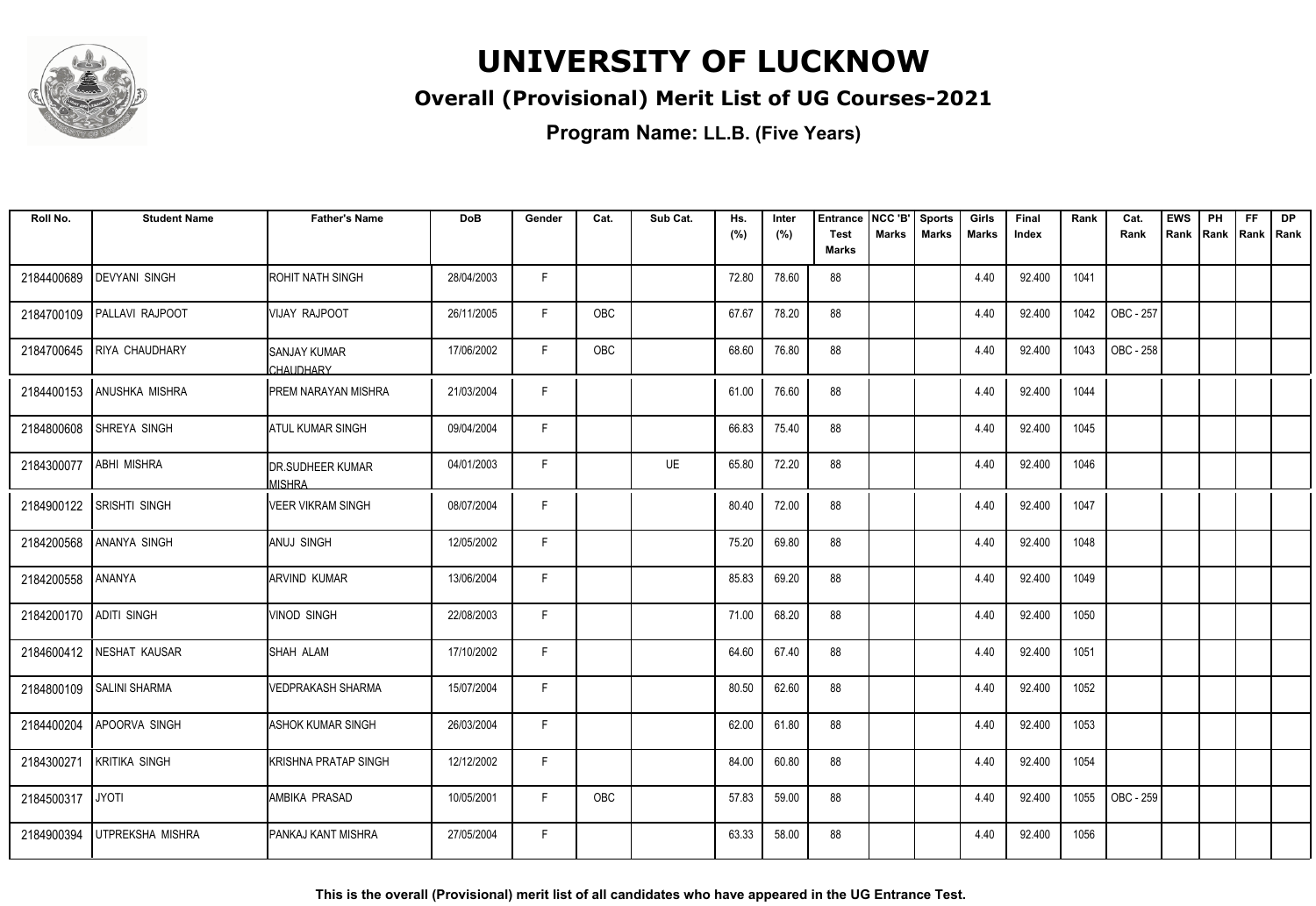

### **Overall (Provisional) Merit List of UG Courses-2021**

| Roll No.   | <b>Student Name</b>              | <b>Father's Name</b>               | <b>DoB</b> | Gender | Cat.       | Sub Cat. | Hs.<br>(%) | Inter<br>(%) | <b>Entrance</b><br><b>Test</b> | NCC 'B'<br><b>Marks</b> | <b>Sports</b><br><b>Marks</b> | Girls<br>Marks | Final<br>Index | Rank | Cat.<br>Rank | <b>EWS</b><br>Rank | PH<br>Rank | <b>FF</b><br>Rank   Rank | <b>DP</b> |
|------------|----------------------------------|------------------------------------|------------|--------|------------|----------|------------|--------------|--------------------------------|-------------------------|-------------------------------|----------------|----------------|------|--------------|--------------------|------------|--------------------------|-----------|
|            |                                  |                                    |            |        |            |          |            |              | <b>Marks</b>                   |                         |                               |                |                |      |              |                    |            |                          |           |
| 2184800344 | SHAILZA MISHRA                   | <b>MANISH MISHRA</b>               | 10/04/2003 | F.     |            |          | 52.60      | 58.00        | 88                             |                         |                               | 4.40           | 92.400         | 1057 |              |                    |            |                          |           |
| 2184300205 | AYUSHEE DWIVEDI                  | SANTOSH KUMAR                      | 28/11/2003 | F      |            |          | 87.83      | 0.00         | 88                             |                         |                               | 4.40           | 92.400         | 1058 |              |                    |            |                          |           |
| 2184900495 | <b>VIBHU TRIPATHI</b>            | <b>DURGESH KUMAR TRIPATHI</b>      | 27/05/2004 | F      |            |          | 84.00      | 0.00         | 88                             |                         |                               | 4.40           | 92.400         | 1059 |              |                    |            |                          |           |
| 2184200057 | <b>ABHISHEK SINGH</b>            | DILEEP KUMAR SINGH                 | 26/02/2004 | M      |            |          | 91.67      | 96.40        | 92                             |                         |                               |                | 92.000         | 1060 |              |                    |            |                          |           |
| 2184700180 | <b>PRABHAT VERMA</b>             | RAM NARAYAN VERMA                  | 10/02/2003 | M      | <b>OBC</b> |          | 93.60      | 96.00        | 92                             |                         |                               |                | 92.000         | 1061 | OBC - 260    |                    |            |                          |           |
| 2184900057 | <b>SILKY GUPTA</b>               | <b>DHIRESH KUMAR GUPTA</b>         | 25/11/2003 | M      | OBC        |          | 85.00      | 95.00        | 92                             |                         |                               |                | 92.000         | 1062 | OBC - 261    |                    |            |                          |           |
| 2184200477 | <b>AMARNATH YADAV</b>            | BHAGWAT YADAV                      | 20/12/2003 | M      | OBC        |          | 82.20      | 91.60        | 92                             |                         |                               |                | 92.000         | 1063 | OBC - 262    |                    |            |                          |           |
| 2184800435 | <b>SHIKHAR SINGH</b>             | <b>INDU PRAKASH SINGH</b>          | 02/03/2003 | M      |            |          | 87.50      | 90.40        | 92                             |                         |                               |                | 92.000         | 1064 |              |                    |            |                          |           |
| 2184400747 | <b>DIVYANSH SRIVASTAVA</b>       | SANJAY SRIVASTAVA                  | 21/04/2002 | M      |            |          | 89.00      | 89.50        | 92                             |                         |                               |                | 92.000         | 1065 |              |                    |            |                          |           |
| 2184800474 | <b>SHIVAM PATEL</b>              | <b>SANDEEP KUMAR PATEL</b>         | 23/02/2004 | M      | <b>OBC</b> |          | 85.83      | 89.40        | 92                             |                         |                               |                | 92.000         | 1066 | OBC - 263    |                    |            |                          |           |
| 2184200225 | <b>ADITYA TRIPATHI</b>           | JUSTICE MAHESH<br>CHANDRA TRIPATHI | 21/01/2003 | M      |            |          | 83.00      | 88.40        | 92                             |                         |                               |                | 92.000         | 1067 |              |                    |            |                          |           |
|            | 2184800010 RUDRANSH TRIPATHI     | ISHIVANAND TRIPATHI                | 05/04/2002 | M      |            |          | 81.20      | 88.20        | 92                             |                         |                               |                | 92.000         | 1068 |              | 103                |            |                          |           |
|            | 2184500145   HARSHIT KUMAR GUPTA | <b>VED PRAKASH GUPTA</b>           | 19/12/2003 | M      |            |          | 64.83      | 88.00        | 92                             |                         |                               |                | 92.000         | 1069 |              |                    |            |                          |           |
| 2184800183 | SANSKAR SRIVASTAVA               | <b>VIJAY KUMAR SRIVASTAVA</b>      | 15/12/2001 | M      |            |          | 90.00      | 85.00        | 92                             |                         |                               |                | 92.000         | 1070 |              |                    |            |                          |           |
| 2184300183 | <b>ARVIND KUMAR RAWAT</b>        | <b>RAM CHANDAR</b>                 | 12/06/2000 | M      | SC         |          | 84.80      | 84.00        | 92                             |                         |                               |                | 92.000         | 1071 | $SC - 62$    |                    |            |                          |           |
| 2184700256 | <b>PRANAY PRATAP SINGH</b>       | <b>I</b> SHIV PRASAD SINGH         | 22/07/2005 | M      | <b>OBC</b> |          | 77.20      | 83.40        | 92                             |                         |                               |                | 92.000         | 1072 | OBC - 264    |                    |            |                          |           |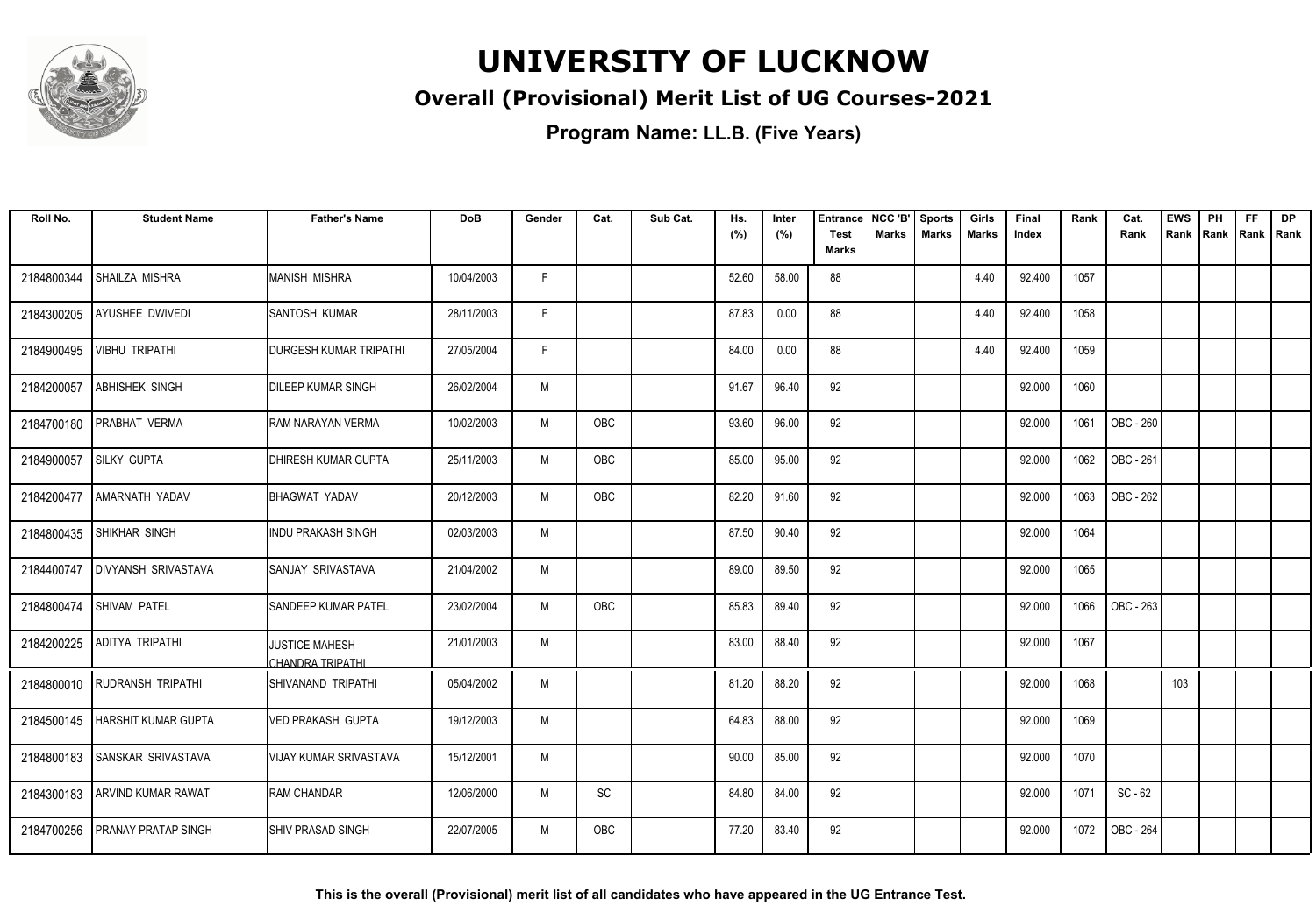

### **Overall (Provisional) Merit List of UG Courses-2021**

| Roll No.   | <b>Student Name</b>            | <b>Father's Name</b>                      | <b>DoB</b> | Gender | Cat. | Sub Cat. | Hs.<br>(%) | Inter<br>(%) | <b>Entrance</b><br><b>Test</b> | NCC 'B'<br><b>Marks</b> | <b>Sports</b><br><b>Marks</b> | Girls<br>Marks | Final<br>Index | Rank | Cat.<br>Rank | <b>EWS</b><br>Rank | PH<br>Rank | <b>FF</b><br>Rank   Rank | <b>DP</b> |
|------------|--------------------------------|-------------------------------------------|------------|--------|------|----------|------------|--------------|--------------------------------|-------------------------|-------------------------------|----------------|----------------|------|--------------|--------------------|------------|--------------------------|-----------|
|            |                                |                                           |            |        |      |          |            |              | <b>Marks</b>                   |                         |                               |                |                |      |              |                    |            |                          |           |
| 2184900694 | ZOINA JUNAID                   | <b>JUNAID ARSHI</b>                       | 11/08/2003 | M      |      |          | 87.60      | 83.00        | 92                             |                         |                               |                | 92.000         | 1073 |              |                    |            |                          |           |
| 2184200509 | <b>AMITOSH KUMAR</b>           | TRIYUGI NARAYAN                           | 25/09/2004 | M      |      |          | 71.00      | 80.80        | 92                             |                         |                               |                | 92.000         | 1074 |              |                    |            |                          |           |
| 2184500337 | KAJAL TRIPATHI                 | RADHE SHYAM TRIPATHI                      | 03/12/2003 | M      |      |          | 73.17      | 80.60        | 92                             |                         |                               |                | 92.000         | 1075 |              |                    |            |                          |           |
| 2184500081 | <b>HARIOM MAURYA</b>           | DEEP NARAYAN MAURYA                       | 15/06/2005 | M      | OBC  |          | 81.67      | 80.00        | 92                             |                         |                               |                | 92.000         | 1076 | OBC - 265    |                    |            |                          |           |
| 2184400668 | <b>DEVANSHU MANI TRIPATHI</b>  | DEVENDRA MANI TRIPATHI                    | 09/11/2003 | M      |      |          | 69.80      | 79.80        | 92                             |                         |                               |                | 92.000         | 1077 |              |                    |            |                          |           |
| 2184600275 | MOHD WAHEEDUZ ZAMA             | MOHD SHAREEFUZ ZAMA                       | 02/07/2002 | M      | OBC  |          | 73.00      | 79.20        | 92                             |                         |                               |                | 92.000         | 1078 | OBC - 266    |                    |            |                          |           |
| 2184200220 | <b>ADITYA SINGH</b>            | SUBHASH SINGH                             | 31/03/2001 | M      |      |          | 93.00      | 78.80        | 92                             |                         |                               |                | 92.000         | 1079 |              |                    |            |                          |           |
| 2184700130 | <b>PARTH SINGH SHRINET</b>     | <b>RAKESH KUMAR SINGH</b>                 | 07/09/2003 | M      |      |          | 80.83      | 78.00        | 92                             |                         |                               |                | 92.000         | 1080 |              |                    |            |                          |           |
| 2184700224 | <b>PRAGYAN CHAURASIYA</b>      | SHIVHARSH CHAURASIA                       | 13/07/2003 | M      | OBC  |          | 74.83      | 76.83        | 92                             |                         |                               |                | 92.000         | 1081 | OBC - 267    |                    |            |                          |           |
| 2184400353 | ASHUTOSH MISHRA                | RAJESH KUMAR MISHRA                       | 17/10/2002 | M      |      |          | 68.40      | 76.83        | 92                             |                         |                               |                | 92.000         | 1082 |              |                    |            |                          |           |
| 2184700272 | <b>PRANJAL UPADHYAY</b>        | <b>KRISHNA CHANDRA</b><br><b>JPADHYAY</b> | 23/06/2002 | M      |      |          | 82.20      | 76.60        | 92                             |                         |                               |                | 92.000         | 1083 |              |                    |            |                          |           |
|            | 2184500119   HARSH KUMAR VERMA | <b>IRAJEEV KUMAR VERMA</b>                | 21/06/2004 | M      |      |          | 64.00      | 76.40        | 92                             |                         |                               |                | 92.000         | 1084 |              | 104                |            |                          |           |
| 2184400524 | <b>AYUSH KUMAR SINGH</b>       | <b>SANTOSH KUMAR SINGH</b>                | 24/10/2004 | M      |      |          | 78.33      | 76.20        | 92                             |                         |                               |                | 92.000         | 1085 |              |                    |            |                          |           |
| 2184200441 | AMAN SHAKYA                    | RAM NARESH SHAKYA                         | 01/12/2003 | M      | OBC  |          | 64.40      | 76.00        | 92                             |                         |                               |                | 92.000         | 1086 | OBC - 268    |                    |            |                          |           |
| 2184200481 | AMBUJ MISHRA                   | <b>BALENDU GAUTAM</b>                     | 13/03/2003 | M      |      |          | 80.00      | 72.00        | 92                             |                         |                               |                | 92.000         | 1087 |              |                    |            |                          |           |
| 2184900487 | <b>VEDANT CHAUHAN</b>          | MAHESH CHAUHAN                            | 23/07/2001 | M      | SC   |          | 77.80      | 71.60        | 92                             |                         |                               |                | 92.000         | 1088 | $SC - 63$    |                    |            |                          |           |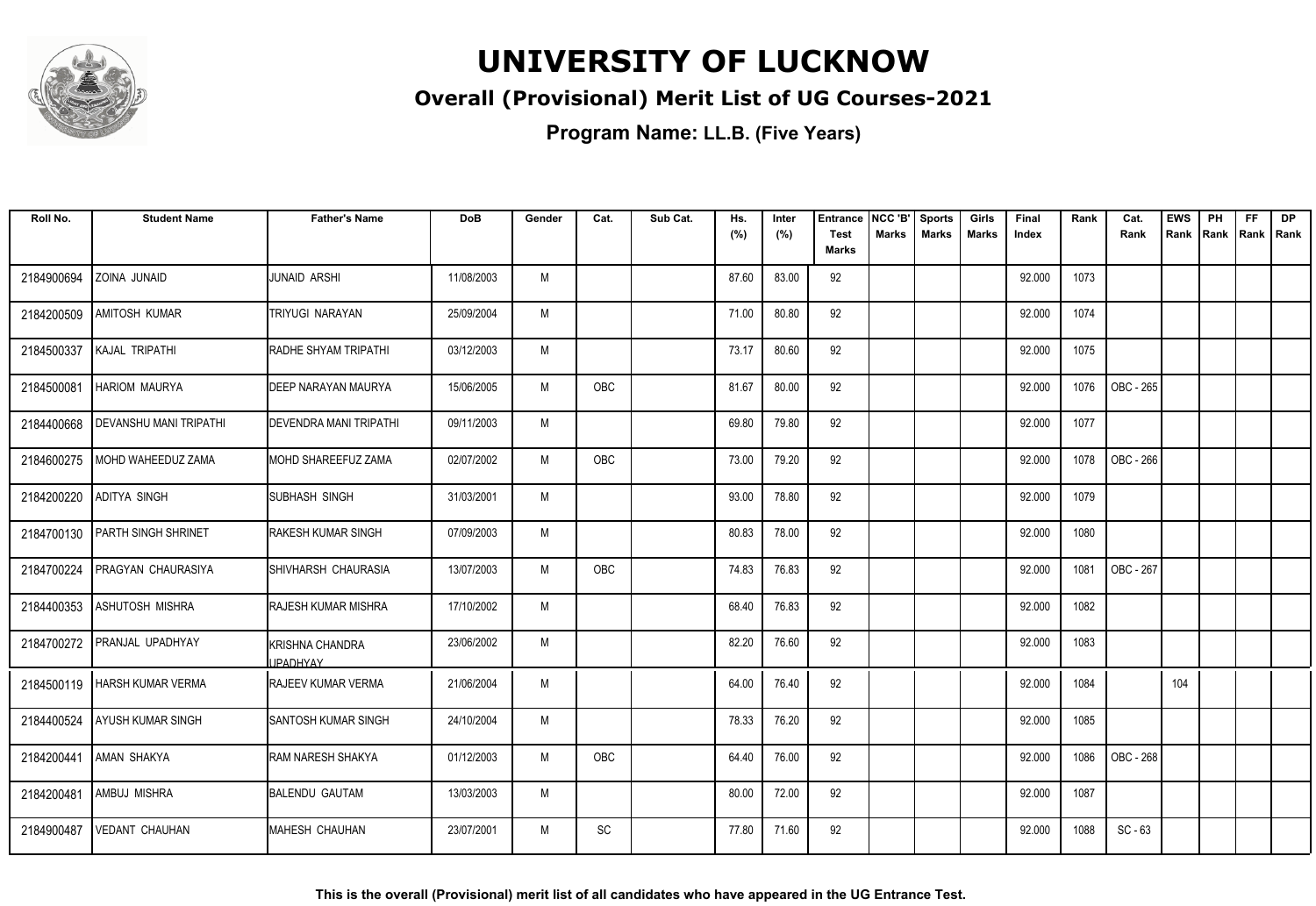

### **Overall (Provisional) Merit List of UG Courses-2021**

**Program Name: LL.B. (Five Years)**

| Roll No.   | <b>Student Name</b>                 | <b>Father's Name</b>                    | <b>DoB</b> | Gender | Cat.                         | Sub Cat. | Hs.<br>(%) | Inter<br>(%) | <b>Entrance</b><br><b>Test</b> | NCC 'B'<br><b>Marks</b> | <b>Sports</b><br><b>Marks</b> | Girls<br><b>Marks</b> | Final<br>Index | Rank | Cat.<br>Rank | <b>EWS</b><br>Rank | PH<br>Rank   Rank   Rank | FF. | <b>DP</b> |
|------------|-------------------------------------|-----------------------------------------|------------|--------|------------------------------|----------|------------|--------------|--------------------------------|-------------------------|-------------------------------|-----------------------|----------------|------|--------------|--------------------|--------------------------|-----|-----------|
|            |                                     |                                         |            |        |                              |          |            |              | <b>Marks</b>                   |                         |                               |                       |                |      |              |                    |                          |     |           |
| 2184900273 | TANISHQ SRIVASTAVA                  | <b>ASHOK KUMAR</b><br>SRIVASTAVA        | 21/10/2004 | M      |                              |          | 72.00      | 71.20        | 92                             |                         |                               |                       | 92.000         | 1089 |              |                    |                          |     |           |
| 2184600076 | MANAS AWASTHI                       | <b>ANIL KUMAR AWASTHI</b>               | 15/05/2003 | M      |                              |          | 84.83      | 71.17        | 92                             |                         |                               |                       | 92.000         | 1090 |              |                    |                          |     |           |
| 2184900344 | UJJWAL NATH TIWARI                  | ASHUTOSH NATH TIWARI                    | 23/01/2004 | M      |                              |          | 90.20      | 71.00        | 92                             |                         |                               |                       | 92.000         | 1091 |              |                    |                          |     |           |
| 2184300456 | <b>SYED MOHAMMAD UMAR</b><br>FAROOQ | SYED MOHAMMAD FAROOQ                    | 05/08/2004 | M      |                              |          | 80.20      | 70.20        | 92                             |                         |                               |                       | 92.000         | 1092 |              |                    |                          |     |           |
| 2184200365 | <b>AKHIL KUMAR TRIPATHI</b>         | <b>SHRAVAN KUMAR</b>                    | 17/12/2003 | M      |                              |          | 55.60      | 69.00        | 92                             |                         |                               |                       | 92.000         | 1093 |              |                    |                          |     |           |
| 2184200492 | <b>AMIT MISHRA</b>                  | <b>GYANENDRA KUMAR</b><br><b>MISHRA</b> | 01/12/2002 | M      |                              |          | 84.17      | 68.40        | 92                             |                         |                               |                       | 92.000         | 1094 |              |                    |                          |     |           |
|            | 2184400423 ATUL MISHRA              | <b>I</b> SANTOSH MISHRA                 | 29/12/2003 | M      |                              |          | 57.00      | 68.40        | 92                             |                         |                               |                       | 92.000         | 1095 |              |                    |                          |     |           |
| 2184700523 | RAMAN KRISHNA                       | AKHILESH KUMAR YADAVA                   | 04/08/2002 | M      |                              |          | 76.00      | 67.67        | 92                             |                         |                               |                       | 92.000         | 1096 |              |                    |                          |     |           |
| 2184300047 | ABDULLAH JABIR                      | JABIR ALI                               | 29/01/2002 | M      | <b>OBC</b>                   |          | 47.00      | 66.60        | 92                             |                         |                               |                       | 92.000         | 1097 | OBC - 269    |                    |                          |     |           |
| 2184600149 | <b>MAYANK CHATURVEDI</b>            | <b>ISATANAND CHATURVEDI</b>             | 02/06/2003 | M      |                              |          | 89.20      | 64.60        | 92                             |                         |                               |                       | 92.000         | 1098 |              |                    |                          |     |           |
| 2184500277 | JAINUL BASHAR                       | LIYAKAT KHAN                            | 25/07/2004 | M      |                              |          | 79.00      | 64.00        | 92                             |                         |                               |                       | 92.000         | 1099 |              |                    |                          |     |           |
| 2184200252 | <b>ADITYA VIKRAM SINGH</b>          | KAUSHAL SINGH                           | 21/03/2000 | M      |                              |          | 77.80      | 62.80        | 92                             |                         |                               |                       | 92.000         | 1100 |              |                    |                          |     |           |
| 2184900670 | YOGESH KUMAR                        | SHRAVAN KUMAR                           | 18/10/2004 | M      | $\operatorname{\textsf{SC}}$ |          | 73.40      | 62.60        | 92                             |                         |                               |                       | 92.000         | 1101 | SC-64        |                    |                          |     |           |
| 2184300371 | <b>ROSHAN YADAV</b>                 | VIJAY NARAYAN YADAV                     | 15/08/2003 | M      |                              |          | 59.60      | 62.20        | 92                             |                         |                               |                       | 92.000         | 1102 |              |                    |                          |     |           |
| 2184400036 | ANSARI MOHAMMAD FAHAD               | QAMRUZZAMA ANSARI                       | 15/07/2002 | M      | OBC                          |          | 77.40      | 61.80        | 92                             |                         |                               |                       | 92.000         | 1103 | OBC - 270    |                    |                          |     |           |
| 2184400699 | <b>DHRUV PANDEY</b>                 | ASHWANI KUMAR PANDEY                    | 23/08/2002 | M      |                              |          | 65.20      | 61.67        | 92                             |                         |                               |                       | 92.000         | 1104 |              |                    |                          |     |           |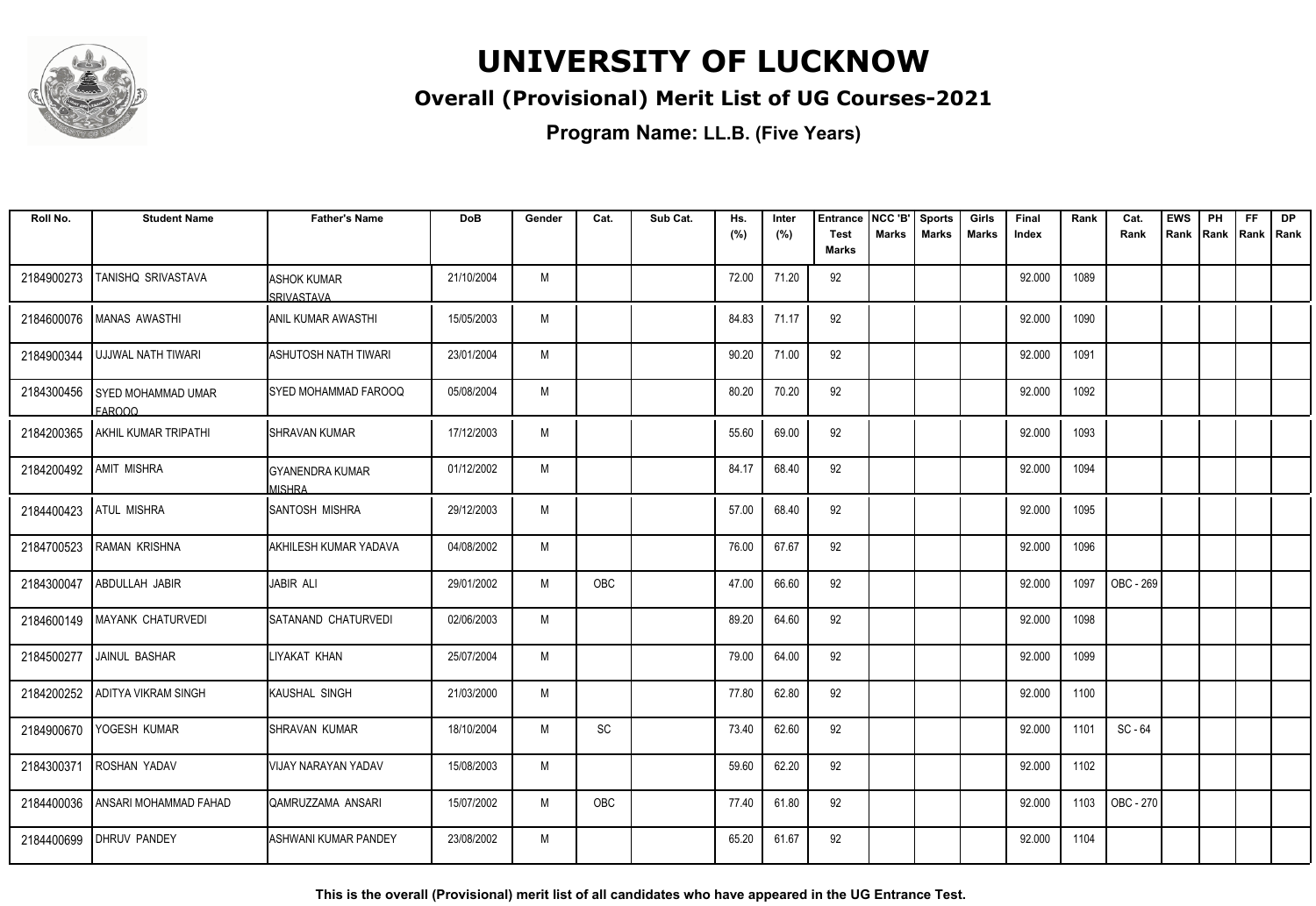

### **Overall (Provisional) Merit List of UG Courses-2021**

| Roll No.   | <b>Student Name</b>      | <b>Father's Name</b>                       | <b>DoB</b> | Gender | Cat. | Sub Cat. | Hs.<br>(%) | Inter<br>(%) | <b>Entrance</b><br><b>Test</b><br><b>Marks</b> | NCC 'B'<br><b>Marks</b> | <b>Sports</b><br><b>Marks</b> | Girls<br>Marks | Final<br>Index | Rank | Cat.<br>Rank | <b>EWS</b><br>Rank | PH | <b>FF</b><br>Rank   Rank   Rank | <b>DP</b> |
|------------|--------------------------|--------------------------------------------|------------|--------|------|----------|------------|--------------|------------------------------------------------|-------------------------|-------------------------------|----------------|----------------|------|--------------|--------------------|----|---------------------------------|-----------|
| 2184500491 | KULDEEP SINGH            | <b>IDHEERENDRA SINGH</b>                   | 10/07/2000 | M      |      |          | 58.80      | 59.60        | 92                                             |                         |                               |                | 92.000         | 1105 |              |                    |    |                                 |           |
| 2184200245 | ADITYA PRAKASH BAJPAI    | ISANJEEV KUMAR BAJPAI                      | 24/03/2001 | М      |      |          | 72.00      | 59.00        | 92                                             |                         |                               |                | 92.000         | 1106 |              |                    |    |                                 |           |
| 2184300237 | HARSH SRIVASTAVA         | <b>I</b> HEMANT KUMAR<br><b>SRIVASTAVA</b> | 21/05/2003 | M      |      |          | 60.00      | 56.20        | 92                                             |                         |                               |                | 92.000         | 1107 |              |                    |    |                                 |           |
| 2184400429 | <b>ATUL KUMAR YADAV</b>  | <b>DHIRENDRA KUMAR YADAV</b>               | 08/12/2003 | M      | OBC  |          | 52.20      | 54.00        | 92                                             |                         |                               |                | 92.000         | 1108 | OBC - 271    |                    |    |                                 |           |
| 2184400743 | <b>DIVYANSH SINGH</b>    | <b>SHYAM BABU</b>                          | 13/02/2003 | M      | OBC  |          | 92.40      | 0.00         | 92                                             |                         |                               |                | 92.000         | 1109 | OBC - 272    |                    |    |                                 |           |
| 2184800352 | <b>SHALINI PANDEY</b>    | <b>AMIT PANDEY</b>                         | 13/02/2003 | M      |      |          | 90.60      | 0.00         | 92                                             |                         |                               |                | 92.000         | 1110 |              |                    |    |                                 |           |
| 2184400656 | <b>DEVANG DUBEY</b>      | <b>BRIJESH KUMAR DUBEY</b>                 | 10/10/2003 | M      |      |          | 85.17      | 0.00         | 92                                             |                         |                               |                | 92.000         | 1111 |              |                    |    |                                 |           |
| 2184700474 | RAJ PANDEY               | <b>RAKESH KUMAR PANDEY</b>                 | 26/11/2005 | M      |      |          | 85.00      | 0.00         | 92                                             |                         |                               |                | 92.000         | 1112 |              |                    |    |                                 |           |
| 2184900579 | <b>VISHNU PANDEY</b>     | ILAKSHMI KANT PANDEY                       | 30/03/2003 | M      |      |          | 84.33      | 0.00         | 92                                             |                         |                               |                | 92.000         | 1113 |              |                    |    |                                 |           |
| 2184600272 | <b>MOHD SAMEED IMRAN</b> | IMOHD IMRAN AJAZ                           | 22/11/2002 | M      |      |          | 78.70      | 0.00         | 92                                             |                         |                               |                | 92.000         | 1114 |              |                    |    |                                 |           |
| 2184900211 | <b>SURYANSH SINGH</b>    | <b>I</b> DIG VIJAY SINGH                   | 15/07/2004 | M      |      |          | 69.17      | 0.00         | 92                                             |                         |                               |                | 92.000         | 1115 |              |                    |    |                                 |           |
| 2184700631 | <b>RITIK YADAV</b>       | <b>ASHOK KUMAR YADAV</b>                   | 25/12/2003 | M      | OBC  |          | 57.80      | 0.00         | 92                                             |                         |                               |                | 92.000         | 1116 | OBC - 273    |                    |    |                                 |           |
| 2184800589 | <b>SHREYA</b>            | <b>AKHILESH KUMAR</b>                      | 01/10/2004 | F      | OBC  |          | 97.00      | 97.17        | 86                                             |                         |                               | 4.30           | 90.300         | 1117 | OBC - 274    |                    |    |                                 |           |
| 2184900486 | <b>VEDANSHI DEV</b>      | <b>DEVESH PANDEY</b>                       | 02/02/2004 | F      |      |          | 95.40      | 94.80        | 86                                             |                         |                               | 4.30           | 90.300         | 1118 |              | 105                |    |                                 |           |
| 2184500004 | <b>FARIA ABDULLA</b>     | <b>SYED MOHAMMAD ABDULLA</b>               | 18/07/2003 | F.     |      |          | 94.40      | 94.80        | 86                                             |                         |                               | 4.30           | 90.300         | 1119 |              |                    |    |                                 |           |
|            | 2184800510 SHIVANI SINGH | <b>RAKESH SINGH</b>                        | 24/10/2003 | F      |      |          | 81.60      | 94.00        | 86                                             |                         |                               | 4.30           | 90.300         | 1120 |              |                    |    |                                 |           |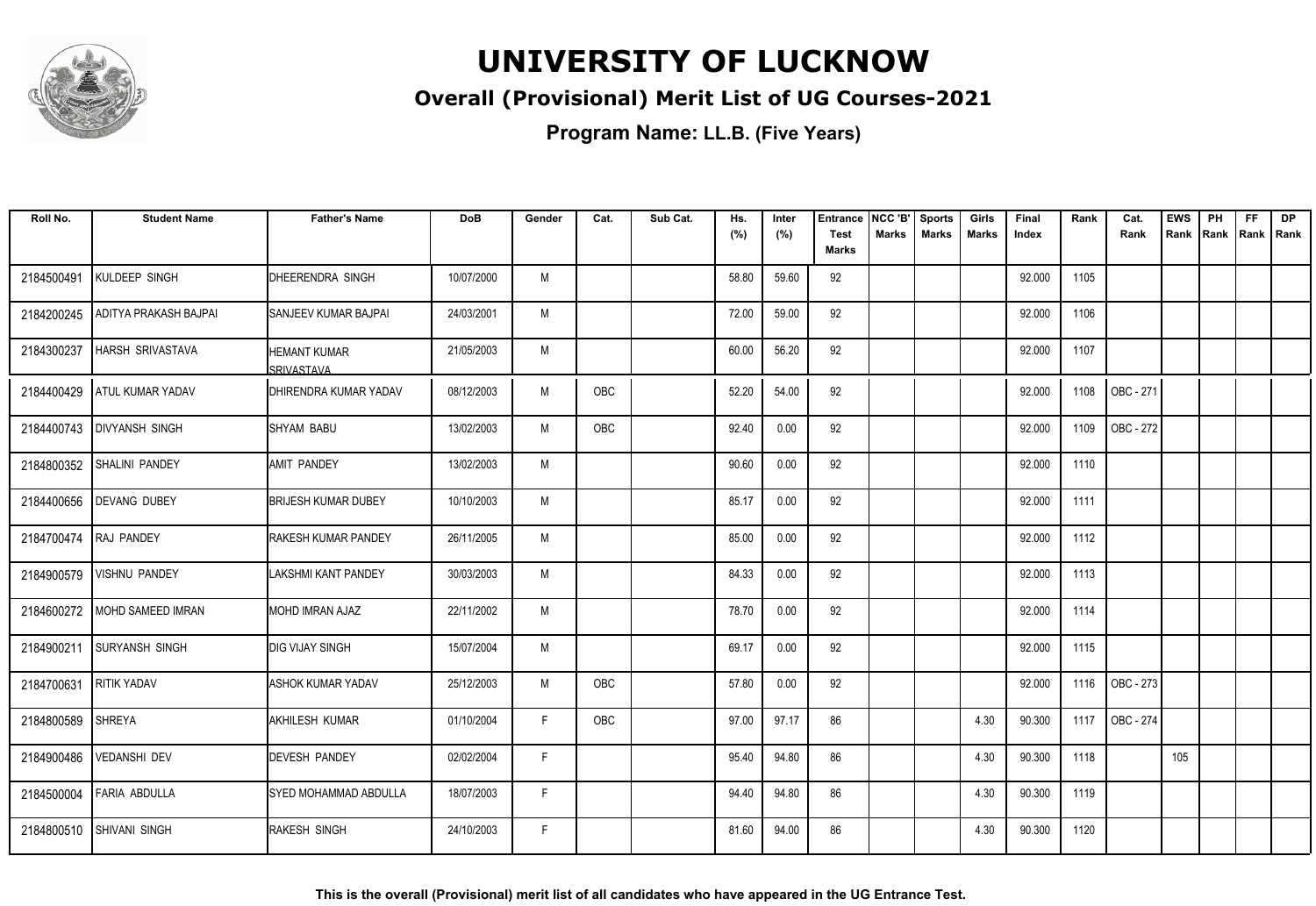

### **Overall (Provisional) Merit List of UG Courses-2021**

| Roll No.   | <b>Student Name</b>        | <b>Father's Name</b>             | <b>DoB</b> | Gender | Cat. | Sub Cat. | Hs.<br>(%) | Inter<br>(%) | <b>Entrance</b><br><b>Test</b> | NCC 'B'<br>Marks | <b>Sports</b><br><b>Marks</b> | Girls<br>Marks | Final<br>Index | Rank | Cat.<br>Rank | <b>EWS</b><br>Rank | PH<br>Rank | FF<br>Rank   Rank | <b>DP</b> |
|------------|----------------------------|----------------------------------|------------|--------|------|----------|------------|--------------|--------------------------------|------------------|-------------------------------|----------------|----------------|------|--------------|--------------------|------------|-------------------|-----------|
|            |                            |                                  |            |        |      |          |            |              | <b>Marks</b>                   |                  |                               |                |                |      |              |                    |            |                   |           |
| 2184900461 | <b>VANSHIKA SINGH</b>      | BALJOR SINGH                     | 16/12/2003 | E      | SC   |          | 88.40      | 92.80        | 86                             |                  |                               | 4.30           | 90.300         | 1121 | $SC - 65$    |                    |            |                   |           |
| 2184600408 | NEHA VERMA                 | ISHAILENDRA VERMA                | 12/12/2002 | F.     | OBC  |          | 89.60      | 92.00        | 86                             |                  |                               | 4.30           | 90.300         | 1122 | OBC - 275    |                    |            |                   |           |
| 2184300255 | KANISHKA RAJEEV SINGH      | <b>RAJEEV SINGH</b>              | 19/12/2002 | F      | OBC  |          | 93.60      | 91.67        | 86                             |                  |                               | 4.30           | 90.300         | 1123 | OBC - 276    |                    |            |                   |           |
| 2184600308 | <b>MRINALINI SINGH</b>     | <b>ALOK KUMAR</b><br>RAGHUVANSHI | 28/01/2003 | F      |      |          | 88.60      | 91.40        | 86                             |                  |                               | 4.30           | 90.300         | 1124 |              |                    |            |                   |           |
| 2184500246 | <b>ISHIKA TIWARI</b>       | IAJAY KUMAR TIWARI               | 06/07/2005 | F      |      |          | 80.20      | 91.00        | 86                             |                  |                               | 4.30           | 90.300         | 1125 |              |                    |            |                   |           |
| 2184300496 | YASHI SINGH                | YOGENDRA PRATAP SINGH            | 10/06/2003 | F      |      |          | 81.20      | 90.33        | 86                             |                  |                               | 4.30           | 90.300         | 1126 |              |                    |            |                   |           |
| 2184800667 | <b>SHRUTI SINGH</b>        | RAJESH SINGH                     | 13/05/2004 | F      |      |          | 76.33      | 89.67        | 86                             |                  |                               | 4.30           | 90.300         | 1127 |              |                    |            |                   |           |
| 2184700646 | <b>RIYA DWIVEDI</b>        | <b>RAJEEV NAYAN DWIVEDI</b>      | 30/09/2003 | F      |      |          | 91.67      | 89.60        | 86                             |                  |                               | 4.30           | 90.300         | 1128 |              |                    |            |                   |           |
| 2184400700 | <b>DHRUVI RAJPUT</b>       | MUKESH RAJPUT                    | 02/11/2002 | F      | OBC  |          | 74.20      | 89.40        | 86                             |                  |                               | 4.30           | 90.300         | 1129 | OBC - 277    |                    |            |                   |           |
| 2184400063 | <b>ANSHIKA SINGH</b>       | KULDEEP SINGH                    | 07/12/2004 | F      |      |          | 57.20      | 89.40        | 86                             |                  |                               | 4.30           | 90.300         | 1130 |              |                    |            |                   |           |
| 2184500021 | IGARIMA MISHRA             | SANJAY KUMAR MISHRA              | 30/12/2003 | F      |      |          | 81.17      | 89.33        | 86                             |                  |                               | 4.30           | 90.300         | 1131 |              |                    |            |                   |           |
| 2184500316 | <b>IJYESHTHA BARANWAL</b>  | <b>VINOD KUMAR BARANWAL</b>      | 18/12/2002 | F.     |      |          | 77.20      | 89.33        | 86                             |                  |                               | 4.30           | 90.300         | 1132 |              |                    |            |                   |           |
| 2184700697 | <b>RUCHITA PANDEY</b>      | RAM ROOP PANDEY                  | 02/02/2003 | F      |      |          | 86.33      | 88.20        | 86                             |                  |                               | 4.30           | 90.300         | 1133 |              |                    |            |                   |           |
|            | 2184700543 RASHMEET SALUJA | HARVINDER SINGH SALUJA           | 16/02/2003 | F      |      |          | 76.60      | 88.20        | 86                             |                  |                               | 4.30           | 90.300         | 1134 |              |                    |            |                   |           |
| 2184900246 | <b>SWETA</b>               | <b>HARI NARAYAN</b>              | 02/08/2004 | F      |      |          | 84.83      | 87.80        | 86                             |                  |                               | 4.30           | 90.300         | 1135 |              |                    |            |                   |           |
| 2184800278 | <b>SAUMYA TRIPATHI</b>     | <b>SHESH MANI TRIPATHI</b>       | 17/01/2004 | F      |      |          | 81.80      | 87.33        | 86                             |                  |                               | 4.30           | 90.300         | 1136 |              |                    |            |                   |           |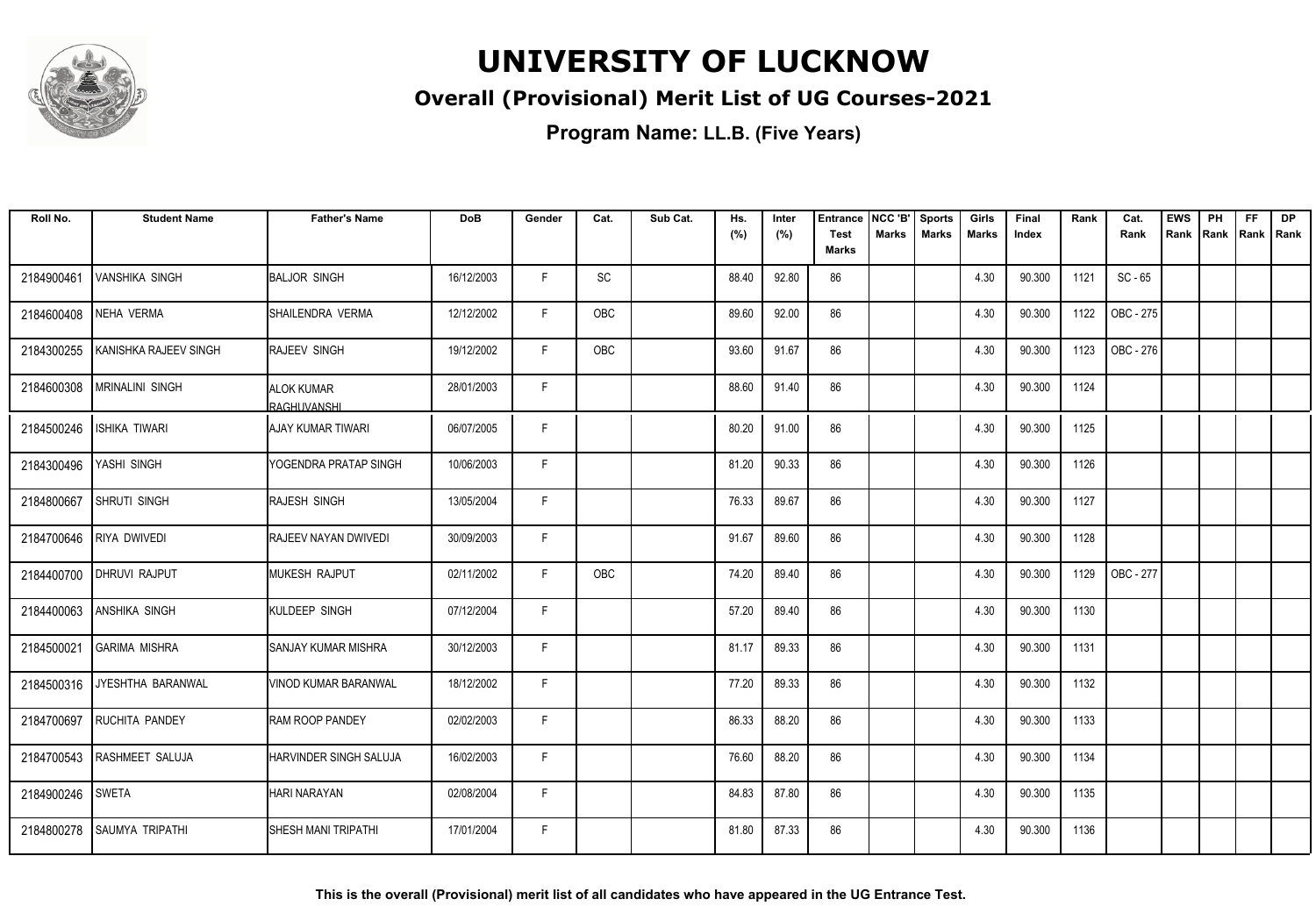

#### **Overall (Provisional) Merit List of UG Courses-2021**

**Program Name: LL.B. (Five Years)**

| Roll No.   | <b>Student Name</b>            | <b>Father's Name</b>                     | <b>DoB</b> | Gender | Cat. | Sub Cat. | Hs.<br>(%) | Inter<br>(%) | <b>Entrance</b><br><b>Test</b><br><b>Marks</b> | NCC 'B'<br><b>Marks</b> | <b>Sports</b><br><b>Marks</b> | Girls<br>Marks | Final<br>Index | Rank | Cat.<br>Rank | <b>EWS</b><br>Rank | PH<br>Rank | <b>FF</b><br>Rank   Rank | <b>DP</b> |
|------------|--------------------------------|------------------------------------------|------------|--------|------|----------|------------|--------------|------------------------------------------------|-------------------------|-------------------------------|----------------|----------------|------|--------------|--------------------|------------|--------------------------|-----------|
| 2184400174 | ANUSHKA VERMA                  | <b>VISHAL VERMA</b>                      | 20/11/2003 | F.     |      |          | 79.40      | 87.00        | 86                                             |                         |                               | 4.30           | 90.300         | 1137 |              |                    |            |                          |           |
| 2184900683 | ZAINA KHALID                   | IMOHAMMAD KHALID<br><b>IQURAL</b>        | 18/07/2004 | F.     |      |          | 100.00     | 85.80        | 86                                             |                         |                               | 4.30           | 90.300         | 1138 |              |                    |            |                          |           |
| 2184900390 | <b>UTKARSHI SINGH</b>          | IRAM AUTAR SINGH                         | 27/04/2004 | F.     | SC   |          | 86.80      | 85.80        | 86                                             |                         |                               | 4.30           | 90.300         | 1139 | $SC - 66$    |                    |            |                          |           |
| 2184300174 | APARNA PANDEY                  | <b>VISHNU GANGADHAR</b><br><b>PANDEY</b> | 23/02/2004 | F      |      |          | 69.20      | 85.40        | 86                                             |                         |                               | 4.30           | 90.300         | 1140 |              |                    |            |                          |           |
| 2184400220 | <b>ARADHYA</b>                 | ASTBHUJA PRASAD GUPTA                    | 18/02/2005 | F.     |      |          | 84.17      | 85.20        | 86                                             |                         |                               | 4.30           | 90.300         | 1141 |              |                    |            |                          |           |
| 2184400233 | ARIBA KHAN                     | IMASHIRUL HASAN KHAN                     | 04/06/2003 | F.     |      |          | 78.67      | 85.00        | 86                                             |                         |                               | 4.30           | 90.300         | 1142 |              |                    |            |                          |           |
| 2184800324 | SHAFAQ ARA                     | AKHTAR HUSSAIN                           | 29/09/2002 | F      |      |          | 83.17      | 84.83        | 86                                             |                         |                               | 4.30           | 90.300         | 1143 |              |                    |            |                          |           |
| 2184600360 | NANDINI RANA                   | <b>SANJEEV KUMAR</b>                     | 13/10/2004 | F      |      |          | 91.60      | 84.40        | 86                                             |                         |                               | 4.30           | 90.300         | 1144 |              |                    |            |                          |           |
| 2184800207 | <b>SARIYA KHAN</b>             | SHAKEEL AHMAD KHAN                       | 20/06/2003 | F      |      |          | 75.17      | 84.20        | 86                                             |                         |                               | 4.30           | 90.300         | 1145 |              |                    |            |                          |           |
| 2184200159 | ADITI OJHA                     | <b>RAKESH KUMAR OJHA</b>                 | 17/09/2002 | F      |      |          | 86.60      | 82.80        | 86                                             |                         |                               | 4.30           | 90.300         | 1146 |              |                    |            |                          |           |
|            | 2184800502 SHIVANGI SRIVASTAVA | RAJKUMAR SRIVASTAVA                      | 01/11/2002 | F      |      |          | 74.17      | 82.60        | 86                                             |                         |                               | 4.30           | 90.300         | 1147 |              |                    |            |                          |           |
| 2184800133 | <b>SAMRIDDHI</b>               | SHIVLAL                                  | 27/11/2003 | F      | SC   |          | 85.60      | 81.40        | 86                                             |                         |                               | 4.30           | 90.300         | 1148 | $SC - 67$    |                    |            |                          |           |
|            | 2184800649 SHRITIKA DUBEY      | SHALEEN DUBEY                            | 26/09/2002 | F      |      |          | 61.10      | 79.60        | 86                                             |                         |                               | 4.30           | 90.300         | 1149 |              |                    |            |                          |           |
| 2184800671 | <b>SHRUTI KIRAN</b>            | <b>RAVI KANT PANDEY</b>                  | 19/12/2003 | F      |      |          | 74.20      | 79.00        | 86                                             |                         |                               | 4.30           | 90.300         | 1150 |              | 106                |            |                          |           |
|            | 2184900162 SUJATA BHARTI       | IJITENDRA RAM                            | 12/11/2003 | F      | SC   |          | 83.20      | 78.00        | 86                                             |                         |                               | 4.30           | 90.300         | 1151 | SC - 68      |                    |            |                          |           |
| 2184400065 | <b>ANSHIKA SINGH</b>           | <b>SHRAVAN KUMAR</b>                     | 06/12/2003 | F      | OBC  |          | 79.83      | 77.20        | 86                                             |                         |                               | 4.30           | 90.300         | 1152 | OBC - 278    |                    |            |                          |           |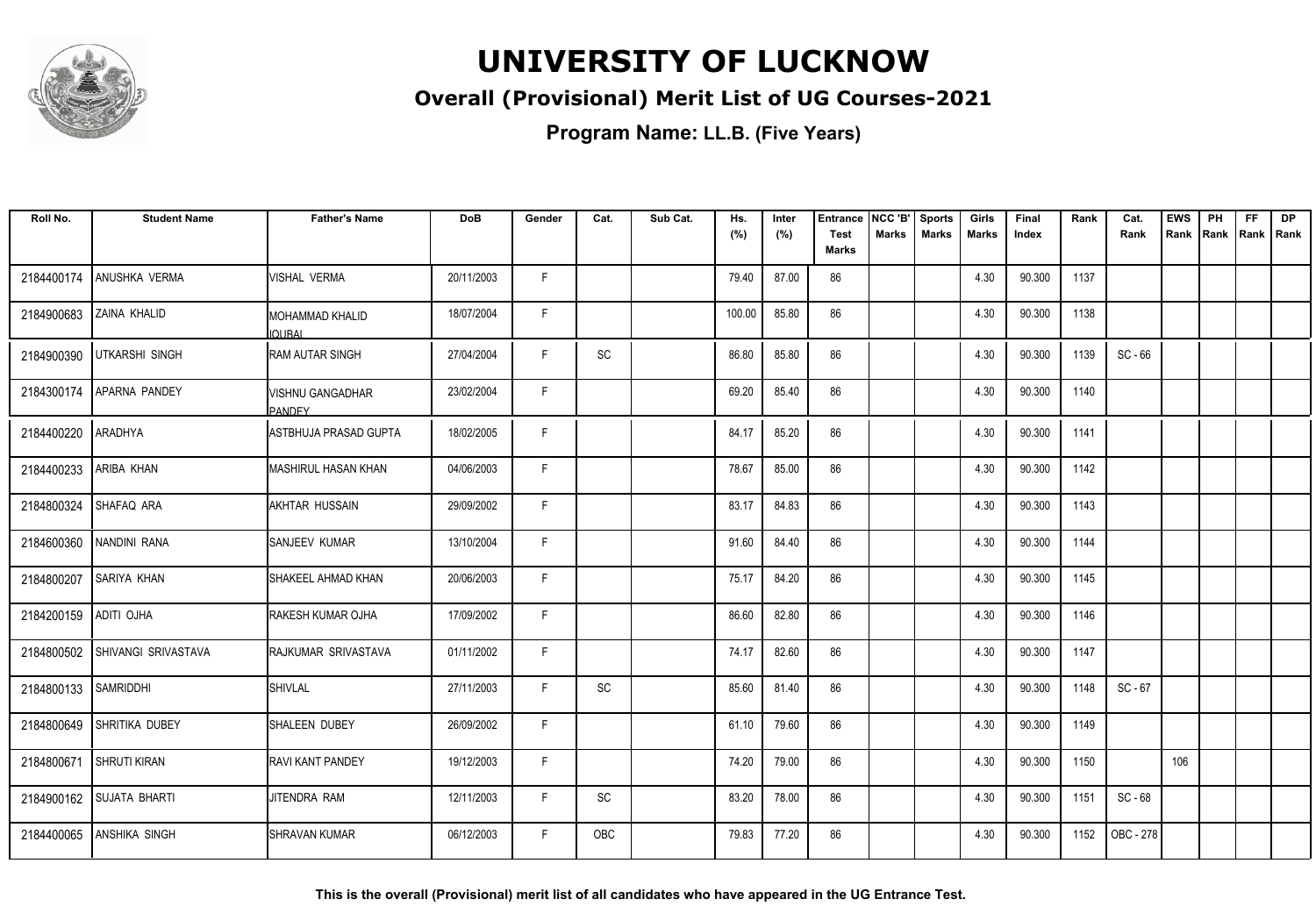

#### **Overall (Provisional) Merit List of UG Courses-2021**

| Roll No.   | <b>Student Name</b>        | <b>Father's Name</b>           | <b>DoB</b> | Gender | Cat. | Sub Cat. | Hs.<br>(%) | Inter<br>(%) | Entrance<br><b>Test</b> | NCC 'B'<br><b>Marks</b> | <b>Sports</b><br><b>Marks</b> | Girls<br>Marks | Final<br>Index | Rank | Cat.<br>Rank | <b>EWS</b><br>Rank   Rank | PH | <b>FF</b><br>Rank   Rank | <b>DP</b> |
|------------|----------------------------|--------------------------------|------------|--------|------|----------|------------|--------------|-------------------------|-------------------------|-------------------------------|----------------|----------------|------|--------------|---------------------------|----|--------------------------|-----------|
|            |                            |                                |            |        |      |          |            |              | Marks                   |                         |                               |                |                |      |              |                           |    |                          |           |
| 2184300161 | <b>ANSHIKA SINGH</b>       | <b>JANARDAN SINGH</b>          | 04/06/2002 | F      |      |          | 54.80      | 76.60        | 86                      |                         |                               | 4.30           | 90.300         | 1153 |              |                           |    |                          |           |
| 2184600187 | l MISS MAMTA KUMARI        | IMR. MISHRI LAL YADAV          | 29/08/2003 | F.     | OBC  |          | 68.80      | 76.40        | 86                      |                         |                               | 4.30           | 90.300         | 1154 | OBC - 279    |                           |    |                          |           |
| 2184900156 | <b>SUHANI PANDEY</b>       | ISANJAY PANDEY                 | 14/09/2002 | F      |      |          | 64.60      | 76.00        | 86                      |                         |                               | 4.30           | 90.300         | 1155 |              |                           |    |                          |           |
| 2184800042 | <b>SADHNA SINGH</b>        | RADHESHYAM SINGH               | 10/11/2002 | F.     |      |          | 82.00      | 75.80        | 86                      |                         |                               | 4.30           | 90.300         | 1156 |              |                           |    |                          |           |
| 2184800186 | <b>SANSKRITI MISHRA</b>    | <b>SUJEET MISHRA</b>           | 22/05/2002 | F      |      |          | 79.50      | 75.40        | 86                      |                         |                               | 4.30           | 90.300         | 1157 |              |                           |    |                          |           |
|            | 2184600172 MEDHA MISHRA    | <b>PANKAJ MISHRA</b>           | 18/04/2005 | F      |      |          | 76.33      | 73.20        | 86                      |                         |                               | 4.30           | 90.300         | 1158 |              |                           |    |                          |           |
|            | 2184300433 SHUBHANGI SINGH | <b>SUNIL KUMAR SINGH</b>       | 27/06/2004 | F      |      |          | 84.00      | 73.00        | 86                      |                         |                               | 4.30           | 90.300         | 1159 |              |                           |    |                          |           |
| 2184400396 | <b>ASTHA GAUTAM</b>        | <b>SUNIL KUMAR GAUTAM</b>      | 24/09/2003 | F.     | SC   |          | 78.67      | 72.40        | 86                      |                         |                               | 4.30           | 90.300         | 1160 | $SC - 69$    |                           |    |                          |           |
| 2184900322 | TOSHI CHATURVEDI           | IANIL KUMAR CHATURVEDI         | 13/11/2003 | F.     |      |          | 75.00      | 71.40        | 86                      |                         |                               | 4.30           | 90.300         | 1161 |              |                           |    |                          |           |
| 2184600419 | NIDHI SINGH                | HUKAM SINGH                    | 29/07/2001 | F      | SC   |          | 74.00      | 70.80        | 86                      |                         |                               | 4.30           | 90.300         | 1162 | $SC - 70$    |                           |    |                          |           |
| 2184800506 | ISHIVANI GAUTAM            | <b>I</b> DEVENDRA PRIYA GAUTAM | 18/10/2001 | F      | SC   |          | 69.67      | 70.60        | 86                      |                         |                               | 4.30           | 90.300         | 1163 | $SC - 71$    |                           |    |                          |           |
| 2184700528 | RAMSHA ABRAR               | ABRAR AHMAD                    | 24/05/2003 | F.     |      |          | 68.20      | 70.60        | 86                      |                         |                               | 4.30           | 90.300         | 1164 |              |                           |    |                          |           |
| 2184400755 | <b>DIVYANSHI SINGH</b>     | <b>DINESH KUMAR SINGH</b>      | 09/02/2002 | F      |      |          | 70.17      | 70.40        | 86                      |                         |                               | 4.30           | 90.300         | 1165 |              |                           |    |                          |           |
| 2184400208 | APRAJITA GOND              | <b>RAJEEV KUMAR GOND</b>       | 24/08/2004 | F      | SC   |          | 74.17      | 70.20        | 86                      |                         |                               | 4.30           | 90.300         | 1166 | SC - 72      |                           |    |                          |           |
| 2184700221 | <b>PRAGYA SINGH</b>        | VIJAY SINGH                    | 06/02/2004 | F.     |      |          | 79.33      | 69.40        | 86                      |                         |                               | 4.30           | 90.300         | 1167 |              | 107                       |    |                          |           |
| 2184200534 | <b>ANAMIKA SINGH</b>       | <b>RAVENDRA SINGH</b>          | 23/03/2003 | F.     |      |          | 71.00      | 67.60        | 86                      |                         |                               | 4.30           | 90.300         | 1168 |              |                           |    |                          |           |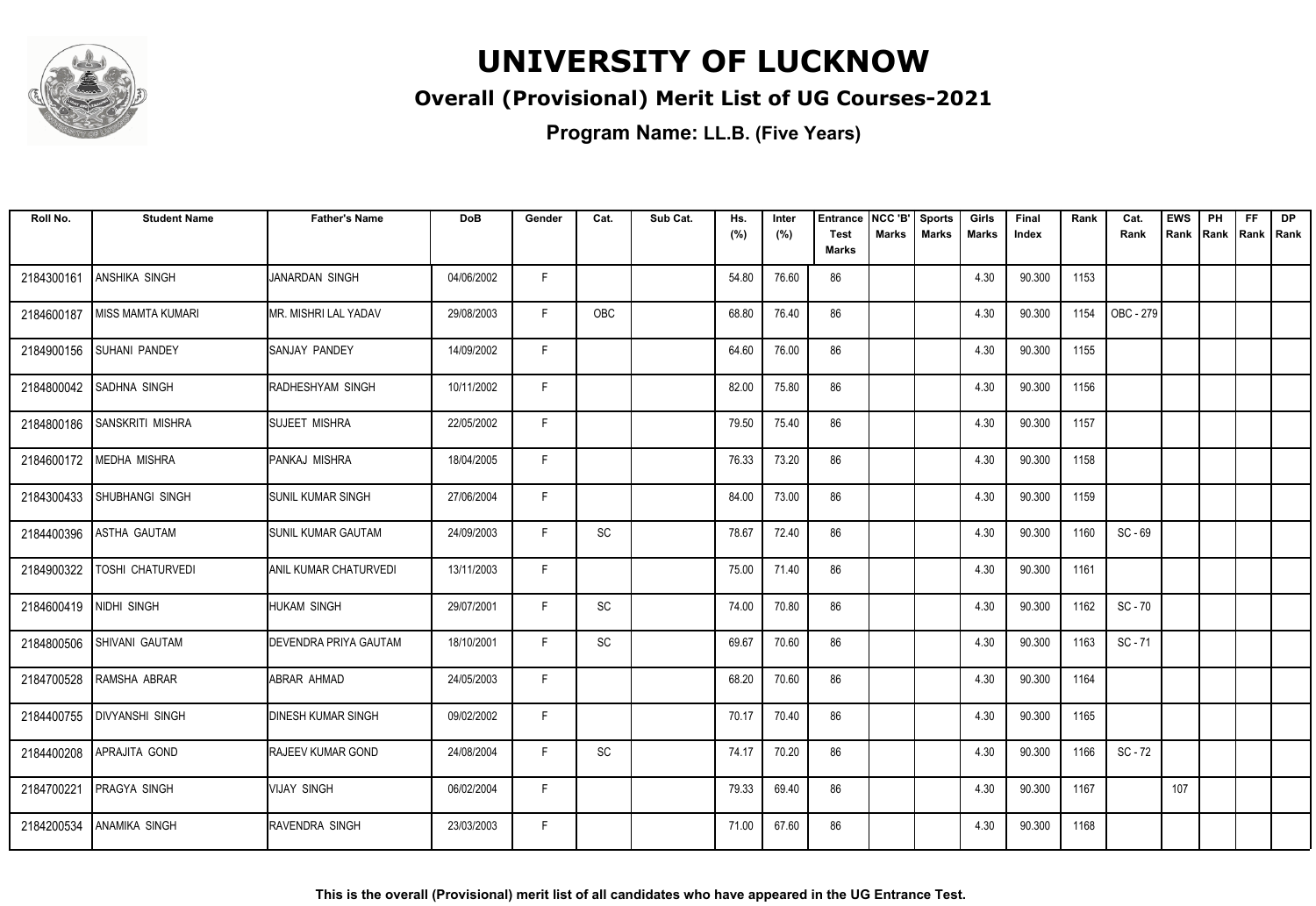

#### **Overall (Provisional) Merit List of UG Courses-2021**

| Roll No.   | <b>Student Name</b>        | <b>Father's Name</b>          | <b>DoB</b> | Gender | Cat.                         | Sub Cat. | Hs.<br>(%) | Inter<br>(%) | <b>Entrance</b><br><b>Test</b><br><b>Marks</b> | NCC 'B'<br>Marks | Sports<br><b>Marks</b> | Girls<br>Marks | Final<br>Index | Rank | Cat.<br>Rank    | <b>EWS</b><br>Rank | PH<br>Rank | <b>FF</b><br>Rank   Rank | <b>DP</b> |
|------------|----------------------------|-------------------------------|------------|--------|------------------------------|----------|------------|--------------|------------------------------------------------|------------------|------------------------|----------------|----------------|------|-----------------|--------------------|------------|--------------------------|-----------|
| 2184800347 | <b>SHAKSHI</b>             | <b>ISATISH CHANDRA MISHRA</b> | 01/02/2004 | F.     |                              |          | 78.17      | 64.80        | 86                                             |                  |                        | 4.30           | 90.300         | 1169 |                 |                    |            |                          |           |
| 2184900419 | <b>VAIBHAVI PANDEY</b>     | RAMKRISHNA PANDEY             | 11/05/2003 | F.     |                              |          | 62.00      | 64.20        | 86                                             |                  |                        | 4.30           | 90.300         | 1170 |                 |                    |            |                          |           |
| 2184800606 | SHREYA SHARMA              | PRAVEEN KUMAR SHARMA          | 19/12/2002 | F      |                              |          | 71.80      | 61.40        | 86                                             |                  |                        | 4.30           | 90.300         | 1171 |                 |                    |            |                          |           |
| 2184900242 | SWEETY RAI                 | <b>SHIV KUMAR</b>             | 30/04/2004 | F      | OBC                          |          | 63.40      | 60.60        | 86                                             |                  |                        | 4.30           | 90.300         | 1172 | OBC - 280       |                    |            |                          |           |
| 2184800104 | SAKSHI SINGH GAUTAM        | <b>ARVIND KUMAR GAUTAM</b>    | 14/07/2003 | F      | $\operatorname{\textsf{SC}}$ |          | 80.00      | 56.20        | 86                                             |                  |                        | 4.30           | 90.300         | 1173 | $SC - 73$       |                    |            |                          |           |
| 2184800083 | SAKSHI MISHRA              | <b>BIPIN PRAKASH MISHRA</b>   | 07/06/1998 | F      |                              |          | 62.17      | 54.80        | 86                                             |                  |                        | 4.30           | 90.300         | 1174 |                 |                    |            |                          |           |
| 2184800103 | SAKSHI NARENDRA TRIPATHI   | NARENDRA NATH TRIPATHI        | 26/10/2002 | F      |                              |          | 83.60      | 0.00         | 86                                             |                  |                        | 4.30           | 90.300         | 1175 |                 |                    |            |                          |           |
| 2184800627 | SHREYA YADAV               | VINOD KUMAR YADAV             | 22/04/2003 | F      | OBC                          |          | 79.33      | 0.00         | 86                                             |                  |                        | 4.30           | 90.300         | 1176 | OBC - 281       |                    |            |                          |           |
| 2184600068 | MAITREYEE DWIVEDI          | PRAMOD KUMAR DWIVEDI          | 30/01/2003 | F      |                              |          | 77.00      | 0.00         | 86                                             |                  |                        | 4.30           | 90.300         | 1177 |                 |                    |            |                          |           |
| 2184800203 | <b>SARIKA SINGH</b>        | <b>VISHESWAR SINGH</b>        | 06/04/2003 | F      |                              |          | 70.60      | 0.00         | 86                                             |                  |                        | 4.30           | 90.300         | 1178 |                 |                    |            |                          |           |
| 2184900063 | <b>SMITA GOND</b>          | <b>ISHIV BADAN PRASAD</b>     | 09/06/2003 | F      | <b>ST</b>                    |          | 67.00      | 0.00         | 86                                             |                  |                        | 4.30           | 90.300         | 1179 | ST <sub>2</sub> |                    |            |                          |           |
| 2184400060 | <b>ANSHIKA RAI</b>         | <b>ANIL KUMAR RAI</b>         | 21/12/2001 | F      |                              |          | 64.00      | 0.00         | 86                                             |                  |                        | 4.30           | 90.300         | 1180 |                 |                    |            |                          |           |
| 2184300105 | <b>ABHINAV MISHRA</b>      | <b>VINOD KUMAR MISHRA</b>     | 07/02/2005 | M      |                              |          | 89.60      | 95.00        | 90                                             |                  |                        |                | 90.000         | 1181 |                 |                    |            |                          |           |
|            | 2184900100 SONU YADAV      | <b>RAKESH SINGH</b>           | 22/08/2004 | M      | <b>OBC</b>                   |          | 91.40      | 93.67        | 90                                             |                  |                        |                | 90.000         | 1182 | OBC - 282       |                    |            |                          |           |
| 2184500121 | <b>HARSH RAJ CHAURASIA</b> | AVINENDRA KUMAR               | 15/05/2002 | M      | OBC                          |          | 82.20      | 93.20        | 90                                             |                  |                        |                | 90.000         | 1183 | OBC - 283       |                    |            |                          |           |
| 2184200352 | <b>AKASH SINGH</b>         | <b>JAI SINGH</b>              | 03/10/2004 | M      | <b>OBC</b>                   |          | 85.20      | 91.40        | 90                                             |                  |                        |                | 90.000         | 1184 | OBC - 284       |                    |            |                          |           |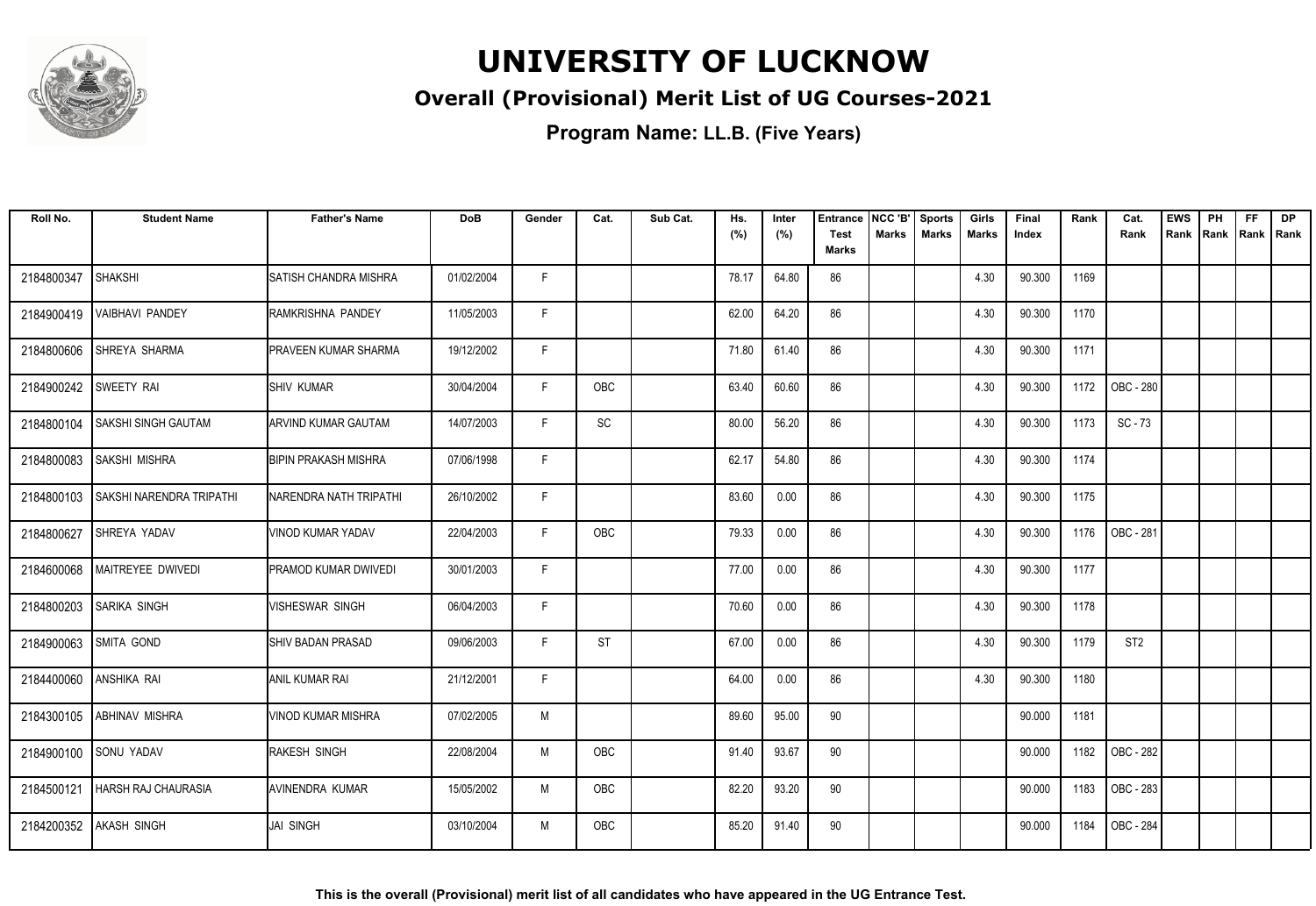

#### **Overall (Provisional) Merit List of UG Courses-2021**

| Roll No.            | <b>Student Name</b>        | <b>Father's Name</b>                     | <b>DoB</b> | Gender | Cat. | Sub Cat. | Hs.<br>(%) | Inter<br>(%) | Entrance<br><b>Test</b> | NCC 'B'<br>Marks | <b>Sports</b><br><b>Marks</b> | Girls<br><b>Marks</b> | Final<br>Index | Rank | Cat.<br>Rank | <b>EWS</b><br>Rank | PH<br>Rank | FF<br>Rank   Rank | DP |
|---------------------|----------------------------|------------------------------------------|------------|--------|------|----------|------------|--------------|-------------------------|------------------|-------------------------------|-----------------------|----------------|------|--------------|--------------------|------------|-------------------|----|
|                     |                            |                                          |            |        |      |          |            |              | <b>Marks</b>            |                  |                               |                       |                |      |              |                    |            |                   |    |
| 2184700058          | NITIN YADAV                | <b>I</b> SHIV GOVIND YADAV               | 01/03/2004 | M      | OBC  |          | 79.40      | 91.20        | 90                      |                  |                               |                       | 90.000         | 1185 | OBC - 285    |                    |            |                   |    |
| 2184600194          | <b>MO SHAMEEM</b>          | MUSTAK ALI                               | 25/06/2003 | M      | OBC  |          | 89.00      | 91.00        | 90                      |                  |                               |                       | 90.000         | 1186 | OBC - 286    |                    |            |                   |    |
| 2184400166          | ANUSHKA SRIVASTAVA         | <b>JAMIT KUMAR SRIVASTAVA</b>            | 07/08/2004 | M      |      |          | 70.40      | 90.00        | 90                      |                  |                               |                       | 90.000         | 1187 |              |                    |            |                   |    |
| 2184700449          | QAYYAM RAZA KHAN           | <b>SAULAT RAZA KHAN</b>                  | 21/11/2003 | M      |      |          | 88.00      | 85.60        | 90                      |                  |                               |                       | 90.000         | 1188 |              |                    |            |                   |    |
| 2184700029          | NIMITT SRIVASTAVA          | <b>DURGA PRASAD</b><br><b>SRIVASTAVA</b> | 24/11/2004 | M      |      |          | 86.33      | 84.80        | 90                      |                  |                               |                       | 90.000         | 1189 |              | 108                |            |                   |    |
| 2184200383          | <b>AKSHAT KUMAR SINGH</b>  | <b>ASHOK KUMAR SINGH</b>                 | 10/04/2003 | M      |      |          | 89.20      | 84.33        | 90                      |                  |                               |                       | 90.000         | 1190 |              |                    |            |                   |    |
| 2184300382          | <b>SANDEEP KUMAR YADAV</b> | <b>RAMESH KUMAR YADAV</b>                | 14/01/2005 | M      | OBC  |          | 80.67      | 83.80        | 90                      |                  |                               |                       | 90.000         | 1191 | OBC - 287    |                    |            |                   |    |
| 2184500488          | KSHITIJ YADAV              | SHRAVAN KUMAR YADAV                      | 14/08/2004 | M      | OBC  |          | 81.17      | 82.20        | 90                      |                  |                               |                       | 90.000         | 1192 | OBC - 288    |                    |            |                   |    |
| 2184400525          | <b>AYUSH PRATAP SINGH</b>  | <b>ASHOK SINGH</b>                       | 31/05/2003 | M      |      |          | 73.00      | 82.00        | 90                      |                  |                               |                       | 90.000         | 1193 |              |                    |            |                   |    |
| 2184400732 DIVYANSH |                            | <b>DURGA PRASAD</b>                      | 12/05/2003 | M      |      |          | 85.83      | 81.60        | 90                      |                  |                               |                       | 90.000         | 1194 |              |                    |            |                   |    |
| 2184300450          | <b>SUYASH SHAHI</b>        | AKHILESH SHAHI                           | 21/07/2004 | M      |      |          | 63.00      | 81.20        | 90                      |                  |                               |                       | 90.000         | 1195 |              | 109                |            |                   |    |
| 2184800229          | <b>SATWIK RAJ</b>          | DHIRENDRA RAJ                            | 14/09/2003 | M      |      |          | 83.40      | 80.00        | 90                      |                  |                               |                       | 90.000         | 1196 |              |                    |            |                   |    |
| 2184800389          | <b>SHASHANK PANDEY</b>     | <b>GOPAL PANDEY</b>                      | 04/08/2003 | M      |      |          | 79.80      | 79.60        | 90                      |                  |                               |                       | 90.000         | 1197 |              |                    |            |                   |    |
| 2184700269          | <b>PRANJAL TIWARI</b>      | SAMPURNA NAND TIWARI                     | 21/08/2003 | M      |      |          | 77.83      | 79.20        | 90                      |                  |                               |                       | 90.000         | 1198 |              |                    |            |                   |    |
| 2184900371          | <b>UTKARSH PANDEY</b>      | <b>RAJESH DUTTA PANDEY</b>               | 19/07/2003 | M      |      |          | 68.40      | 79.20        | 90                      |                  |                               |                       | 90.000         | 1199 |              | 110                |            |                   |    |
| 2184800636          | <b>SHREYANSH PANDEY</b>    | <b>RAM KISHOR PANDEY</b>                 | 02/10/2003 | M      |      |          | 88.20      | 79.00        | 90                      |                  |                               |                       | 90.000         | 1200 |              |                    |            |                   |    |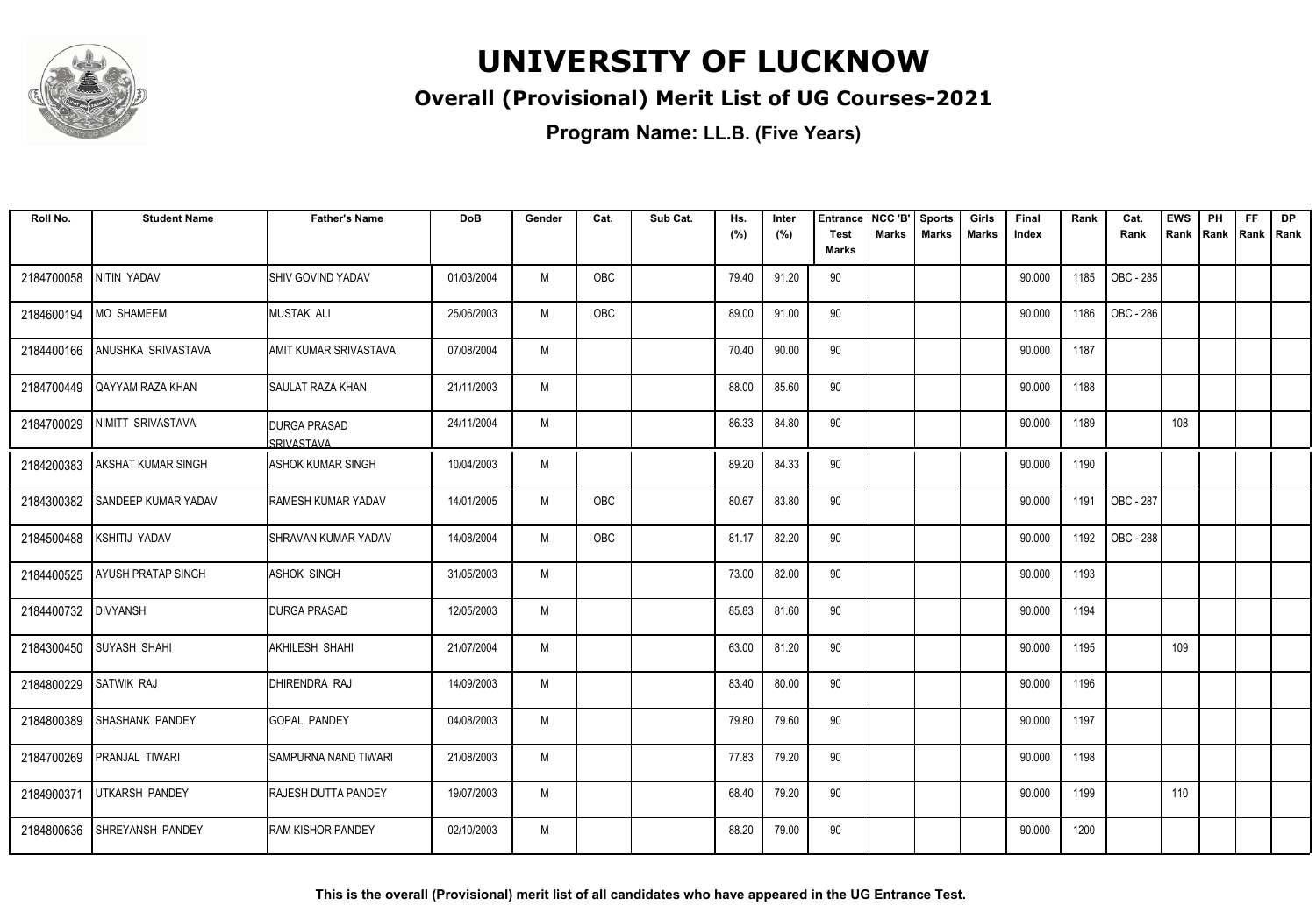

#### **Overall (Provisional) Merit List of UG Courses-2021**

**Program Name: LL.B. (Five Years)**

| Roll No.   | <b>Student Name</b>          | <b>Father's Name</b>      | <b>DoB</b> | Gender | Cat.       | Sub Cat. | Hs.<br>(%) | Inter<br>(%) | <b>Entrance</b><br><b>Test</b> | NCC 'B'<br>Marks | <b>Sports</b><br><b>Marks</b> | Girls<br>Marks | Final<br>Index | Rank | Cat.<br>Rank | <b>EWS</b><br>Rank | PH<br>Rank | <b>FF</b><br>Rank   Rank | <b>DP</b> |
|------------|------------------------------|---------------------------|------------|--------|------------|----------|------------|--------------|--------------------------------|------------------|-------------------------------|----------------|----------------|------|--------------|--------------------|------------|--------------------------|-----------|
|            |                              |                           |            |        |            |          |            |              | <b>Marks</b>                   |                  |                               |                |                |      |              |                    |            |                          |           |
| 2184400737 | <b>DIVYANSH PANDEY</b>       | ASHISH KUMAR PANDEY       | 22/08/2003 | M      |            |          | 78.17      | 78.00        | 90                             |                  |                               |                | 90.000         | 1201 |              |                    |            |                          |           |
| 2184400335 | ASHISH KUMAR RAI             | RANBIR RAI                | 07/04/2004 | M      |            |          | 79.33      | 77.80        | 90                             |                  |                               |                | 90.000         | 1202 |              | 111                |            |                          |           |
| 2184900038 | <b>SIDDHARTH PATEL</b>       | RAKESH KUMAR PATEL        | 23/07/2004 | M      | OBC        |          | 81.33      | 77.40        | 90                             |                  |                               |                | 90.000         | 1203 | OBC - 289    |                    |            |                          |           |
| 2184800487 | <b>SHIVAM KUMAR PARASHAR</b> | <b>PAWAN KUMAR RAI</b>    | 07/02/2002 | M      |            |          | 64.40      | 76.80        | 90                             |                  |                               |                | 90.000         | 1204 |              |                    |            |                          |           |
| 2184900153 | <b>SUDHIR RATHOUR</b>        | VINAY KUMAR RATHOUR       | 18/07/2002 | M      | OBC        |          | 77.50      | 75.80        | 90                             |                  |                               |                | 90.000         | 1205 | OBC - 290    |                    |            |                          |           |
| 2184600140 | MANVENDRA TRIPATHI           | PIYUSH TRIPATHI           | 03/06/2003 | M      |            |          | 70.00      | 75.80        | 90                             |                  |                               |                | 90.000         | 1206 |              |                    |            |                          |           |
| 2184400313 | ARYAVATS . VERMA             | <b>RAJESH KUMAR VERMA</b> | 25/08/2002 | M      | OBC        |          | 74.67      | 75.60        | 90                             |                  |                               |                | 90.000         | 1207 | OBC - 291    |                    |            |                          |           |
| 2184400360 | ASHUTOSH PATHAK              | JHUNNA PATHAK             | 10/01/2005 | M      |            |          | 71.83      | 75.20        | 90                             |                  |                               |                | 90.000         | 1208 |              |                    |            |                          |           |
| 2184800401 | <b>SHASHWAT MISHRA</b>       | <b>RAJESH MISHRA</b>      | 02/08/2002 | M      |            |          | 77.17      | 74.40        | 90                             |                  |                               |                | 90.000         | 1209 |              |                    |            |                          |           |
| 2184200062 | <b>ABHISHEK SINGH</b>        | SURESH BAHADUR SINGH      | 20/09/2004 | M      |            |          | 79.00      | 73.40        | 90                             |                  |                               |                | 90.000         | 1210 |              |                    |            |                          |           |
| 2184800294 | <b>SAURABH SINGH</b>         | DHARMRAJ SINGH            | 07/07/2002 | M      | <b>OBC</b> |          | 79.80      | 71.83        | 90                             |                  |                               |                | 90.000         | 1211 | OBC - 292    |                    |            |                          |           |
| 2184600289 | <b>MOHIT PANDEY</b>          | <b>AJAY PANDEY</b>        | 25/04/2001 | M      |            |          | 64.60      | 70.80        | 90                             |                  |                               |                | 90.000         | 1212 |              |                    |            |                          |           |
| 2184400455 | <b>AVIRAL SHUKLA</b>         | NIRMAL SHUKLA             | 15/01/2004 | M      |            |          | 82.33      | 69.80        | 90                             |                  |                               |                | 90.000         | 1213 |              |                    |            |                          |           |
| 2184500380 | KASHIF KHAN                  | MOHD ISRAR KHAN           | 25/06/2001 | M      |            |          | 80.00      | 67.20        | 90                             |                  |                               |                | 90.000         | 1214 |              |                    |            |                          |           |
| 2184400352 | <b>ASHUTOSH MISHRA</b>       | AWADHESH KUMAR<br>MISHRA  | 29/08/1999 | M      |            |          | 78.33      | 66.60        | 90                             |                  |                               |                | 90.000         | 1215 |              |                    |            |                          |           |
| 2184400589 | <b>BILAL AHMAD HASHMI</b>    | ASAD AHMAD HASHMI         | 31/12/2002 | M      |            |          | 76.00      | 66.60        | 90                             |                  |                               |                | 90.000         | 1216 |              |                    |            |                          |           |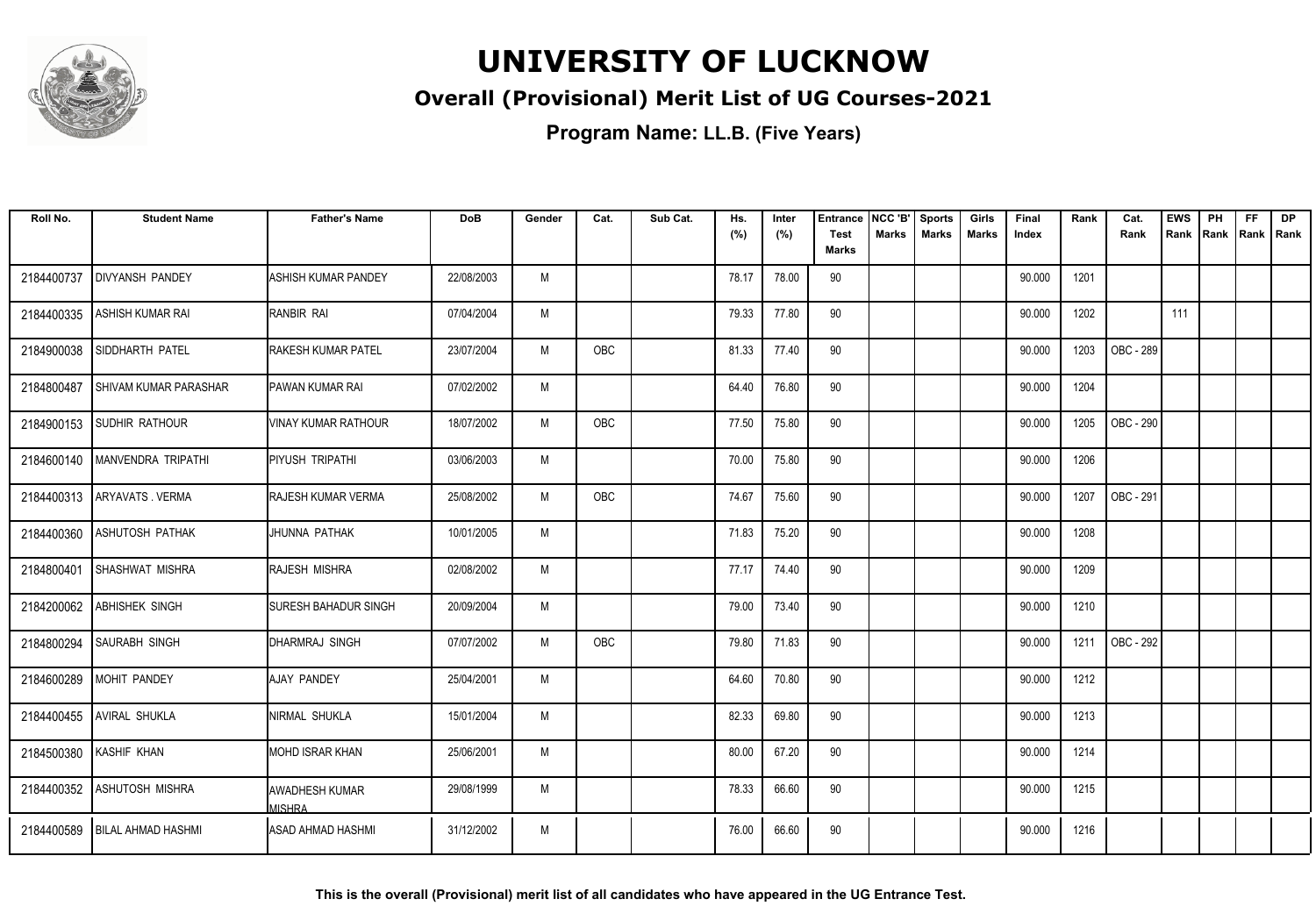

#### **Overall (Provisional) Merit List of UG Courses-2021**

| Roll No.              | <b>Student Name</b>         | <b>Father's Name</b>             | <b>DoB</b> | Gender | Cat. | Sub Cat. | Hs.   | Inter | <b>Entrance</b><br><b>Test</b> | NCC 'B'<br>Marks | <b>Sports</b> | Girls        | Final  | Rank | Cat.             | <b>EWS</b> | PH             | <b>FF</b> | <b>DP</b> |
|-----------------------|-----------------------------|----------------------------------|------------|--------|------|----------|-------|-------|--------------------------------|------------------|---------------|--------------|--------|------|------------------|------------|----------------|-----------|-----------|
|                       |                             |                                  |            |        |      |          | (%)   | (%)   | <b>Marks</b>                   |                  | <b>Marks</b>  | <b>Marks</b> | Index  |      | Rank             | Rank       | Rank Rank Rank |           |           |
| 2184400378            | ASHUTOSH KUMAR TIWARI       | SURENDRA KUMAR TIWARI            | 12/06/2002 | M      |      |          | 67.00 | 66.60 | 90                             |                  |               |              | 90.000 | 1217 |                  |            |                |           |           |
| 2184700673            | <b>ROHIT KUMAR</b>          | <b>RAM BABU RAY</b>              | 13/02/2003 | M      |      |          | 61.40 | 66.60 | 90                             |                  |               |              | 90.000 | 1218 |                  |            |                |           |           |
| 2184700273            | PRANJAL YADAV               | <b>BRIJESH SINGH</b>             | 03/09/2002 | M      | OBC  |          | 65.20 | 66.00 | 90                             |                  |               |              | 90.000 | 1219 | OBC - 293        |            |                |           |           |
| 2184800392            | SHASHANK TRIVEDI            | VIJAY KUMAR TRIVEDI              | 22/06/2003 | M      |      |          | 85.40 | 64.00 | 90                             |                  |               |              | 90.000 | 1220 |                  | 112        |                |           |           |
| 2184400609            | CHHATRA MOHAN NIRALA        | RAJENDRA SINGH                   | 15/03/2003 | M      |      |          | 61.83 | 63.60 | 90                             |                  |               |              | 90.000 | 1221 |                  |            |                |           |           |
| 2184800214            | <b>SARVESH RAM TRIPATHI</b> | <b>TULSI RAM TRIPATHI</b>        | 07/03/2002 | M      |      |          | 79.80 | 63.20 | 90                             |                  |               |              | 90.000 | 1222 |                  |            |                |           |           |
| 2184600237            | MOHD FAYAD                  | <b>MOHAMMAD FIROZ</b>            | 12/05/2002 | M      |      |          | 59.80 | 63.00 | 90                             |                  |               |              | 90.000 | 1223 |                  |            |                |           |           |
| 2184900251            | <b>SWETARTH</b>             | OM PRAKASH YADAV                 | 06/11/2001 | M      | OBC  |          | 83.60 | 62.00 | 90                             |                  |               |              | 90.000 | 1224 | <b>OBC - 294</b> |            |                |           |           |
| 2184600286            | <b>MOHIT</b>                | <b>KRISHAN KUMAR</b>             | 02/02/2002 | M      |      |          | 73.40 | 62.00 | 90                             |                  |               |              | 90.000 | 1225 |                  |            |                |           |           |
| 2184800251            | SATYANAND UPADHYAY          | RAVINDRA NATH<br><b>IPADHYAY</b> | 21/02/2001 | M      |      |          | 80.00 | 58.60 | 90                             |                  |               |              | 90.000 | 1226 |                  | 113        |                |           |           |
| 2184200446 AMAN SINGH |                             | ASHUTOSH KUMAR SINGH             | 10/07/2002 | M      |      |          | 69.83 | 54.40 | 90                             |                  |               |              | 90.000 | 1227 |                  |            |                |           |           |
| 2184600009            | <b>KUNAL SHARMA</b>         | <b>SUBHASH CHANDRA</b><br>SHARMA | 17/02/2003 | M      |      |          | 81.17 | 53.80 | 90                             |                  |               |              | 90.000 | 1228 |                  |            |                |           |           |
| 2184200085            | <b>ABHISHEK KUMAR SINGH</b> | RABINDRA PRASAD                  | 30/08/2000 | M      | SC   |          | 91.20 | 48.60 | 90                             |                  |               |              | 90.000 | 1229 | SC - 74          |            |                |           |           |
| 2184600026            | KUSHAGRA UPADHYAY           | RAJESH UPADHYAY                  | 28/01/2004 | M      |      |          | 96.00 | 0.00  | 90                             |                  |               |              | 90.000 | 1230 |                  |            |                |           |           |
| 2184400454            | <b>AVIRAL DWIVEDI</b>       | AJAY PRAKASH DWIVEDI             | 27/11/2003 | M      |      |          | 79.80 | 0.00  | 90                             |                  |               |              | 90.000 | 1231 |                  | 114        |                |           |           |
| 2184200650            | <b>ANKIT SINGH</b>          | LAT BAKSH SINGH                  | 02/06/2003 | M      |      |          | 75.50 | 0.00  | 90                             |                  |               |              | 90.000 | 1232 |                  |            |                |           |           |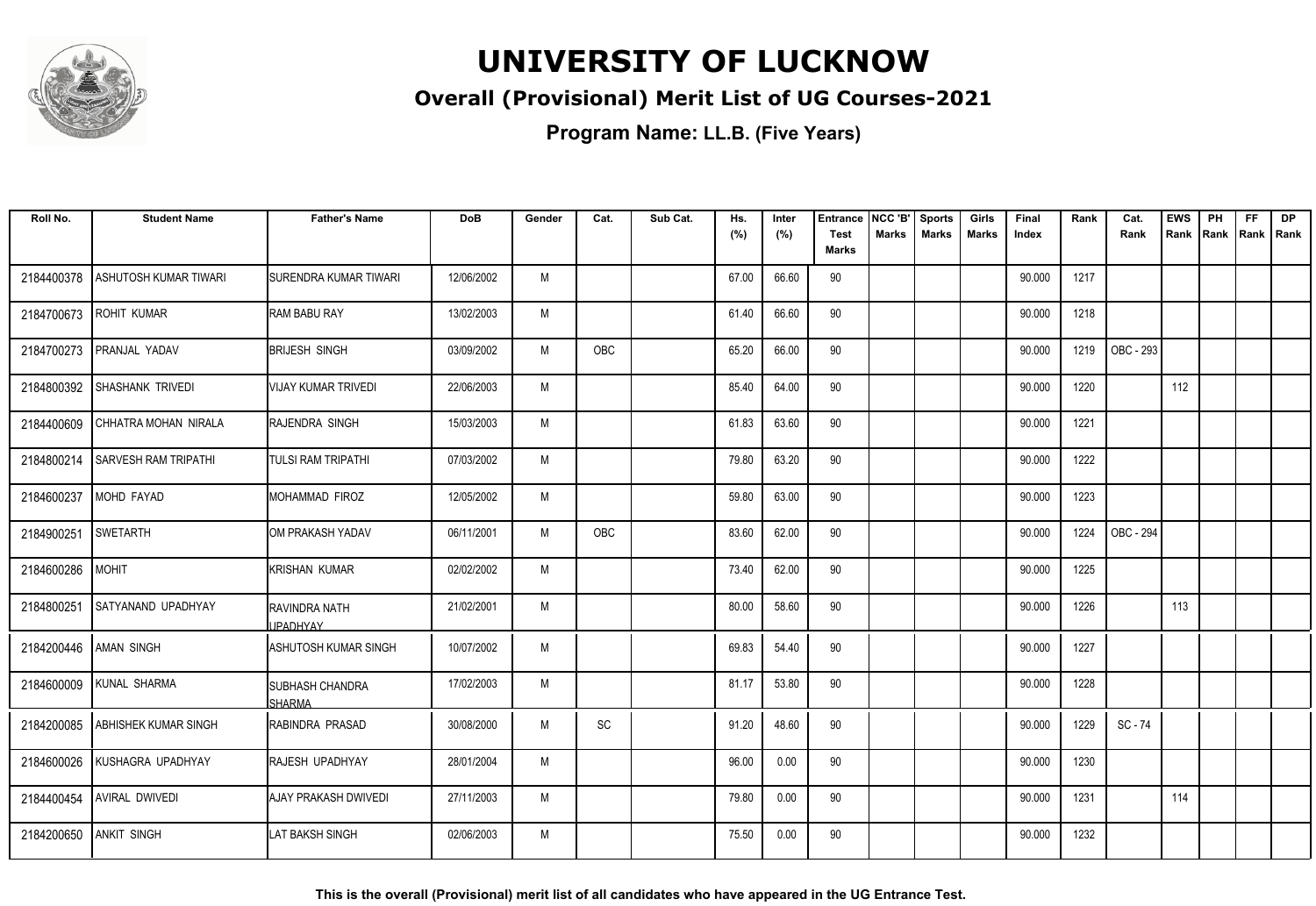

#### **Overall (Provisional) Merit List of UG Courses-2021**

| Roll No.               | <b>Student Name</b>       | <b>Father's Name</b>                        | <b>DoB</b> | Gender | Cat.       | Sub Cat. | Hs.<br>(%) | Inter<br>(%) | <b>Entrance</b><br><b>Test</b> | NCC 'B'<br><b>Marks</b> | <b>Sports</b><br><b>Marks</b> | Girls<br><b>Marks</b> | Final<br>Index | Rank | Cat.<br>Rank | <b>EWS</b><br>Rank | PH<br>Rank | FF<br>Rank | <b>DP</b><br>l Rank |
|------------------------|---------------------------|---------------------------------------------|------------|--------|------------|----------|------------|--------------|--------------------------------|-------------------------|-------------------------------|-----------------------|----------------|------|--------------|--------------------|------------|------------|---------------------|
|                        |                           |                                             |            |        |            |          |            |              | <b>Marks</b>                   |                         |                               |                       |                |      |              |                    |            |            |                     |
| 2184900368             | <b>UTKARSH MISHRA</b>     | <b>MATA DEEN MISHRA</b>                     | 12/11/2004 | M      |            |          | 71.33      | 0.00         | 90                             |                         |                               |                       | 90.000         | 1233 |              |                    |            |            |                     |
| 2184900165             | <b>SUKHMAN PREET KAUR</b> | ISHWAR PREET SINGH                          | 24/09/2003 | F.     | <b>OBC</b> |          | 90.80      | 97.25        | 84                             |                         |                               | 4.20                  | 88.200         | 1234 | OBC - 295    |                    |            |            |                     |
| 2184400789             | <b>ESHA SHARMA</b>        | SANJEEV SHARMA                              | 25/12/2001 | F      |            |          | 90.40      | 94.20        | 84                             |                         |                               | 4.20                  | 88.200         | 1235 |              |                    |            |            |                     |
| 2184800365             | <b>SHAMBHAVI PANDEY</b>   | <b>IPANKAJ</b>                              | 11/11/2003 | F      |            |          | 93.00      | 93.60        | 84                             |                         |                               | 4.20                  | 88.200         | 1236 |              |                    |            |            |                     |
| 2184300200             | AWANTIKA YADAV            | JAIPAL SINGH YADAV                          | 05/10/2004 | F      | OBC        |          | 76.80      | 91.00        | 84                             |                         |                               | 4.20                  | 88.200         | 1237 | OBC - 296    |                    |            |            |                     |
| 2184700690             | ROUSHANI SRIVASTAVA       | <b>I</b> SHISHIR KUMAR<br><b>SRIVASTAVA</b> | 01/11/2002 | F      |            |          | 79.20      | 90.20        | 84                             |                         |                               | 4.20                  | 88.200         | 1238 |              |                    |            |            |                     |
| 2184800097             | <b>SAKSHI SRIVASTAVA</b>  | PAWAN KUMAR<br>SRIVASTAVA                   | 09/01/2003 | F      |            |          | 82.60      | 89.40        | 84                             |                         |                               | 4.20                  | 88.200         | 1239 |              |                    |            |            |                     |
| 2184400183             | <b>ANVITA SHARMA</b>      | <b>I</b> SUNIL KUMAR SHARMA                 | 09/10/2002 | F      |            |          | 77.60      | 87.80        | 84                             |                         |                               | 4.20                  | 88.200         | 1240 |              |                    |            |            |                     |
| 2184700456             | RACHNA JHA                | PRABHA KANT JHA                             | 10/09/2000 | F      |            |          | 72.17      | 86.80        | 84                             |                         |                               | 4.20                  | 88.200         | 1241 |              |                    |            |            |                     |
| 2184600129             | <b>MANSI YADAV</b>        | <b>SHIV BAHAL YADAV</b>                     | 11/03/2002 | F      | OBC        |          | 91.00      | 86.40        | 84                             |                         |                               | 4.20                  | 88.200         | 1242 | OBC - 297    |                    |            |            |                     |
| 2184500282             | <b>JANHVI SINGH</b>       | IANIL KUMAR SINGH                           | 12/01/2004 | F.     |            |          | 86.80      | 85.60        | 84                             |                         |                               | 4.20                  | 88.200         | 1243 |              | 115                |            |            |                     |
| 2184300027             | <b>AASTHA</b>             | <b>BHIM PRATAP VERMA</b>                    | 22/04/2005 | F      | OBC        |          | 76.33      | 85.17        | 84                             |                         |                               | 4.20                  | 88.200         | 1244 | OBC - 298    |                    |            |            |                     |
| 2184200153 ADITI GUPTA |                           | <b>VED PRAKASH GUPTA</b>                    | 29/06/2004 | F      |            |          | 86.60      | 82.00        | 84                             |                         |                               | 4.20                  | 88.200         | 1245 |              |                    |            |            |                     |
| 2184700047             | NISHTHA DIKSHIT           | SHISHU OM DIKSHIT                           | 06/08/2002 | F.     |            |          | 74.17      | 80.80        | 84                             |                         |                               | 4.20                  | 88.200         | 1246 |              |                    |            |            |                     |
| 2184800360             | <b>SHALU KUMARI</b>       | <b>MANTU PRASAD</b>                         | 06/04/2004 | F.     |            |          | 75.33      | 80.60        | 84                             |                         |                               | 4.20                  | 88.200         | 1247 |              |                    |            |            |                     |
|                        | 2184400116 ANUKRITI SINGH | KRISHNA MOHAN SINGH                         | 06/05/2003 | F      |            |          | 86.00      | 80.33        | 84                             |                         |                               | 4.20                  | 88.200         | 1248 |              |                    |            |            |                     |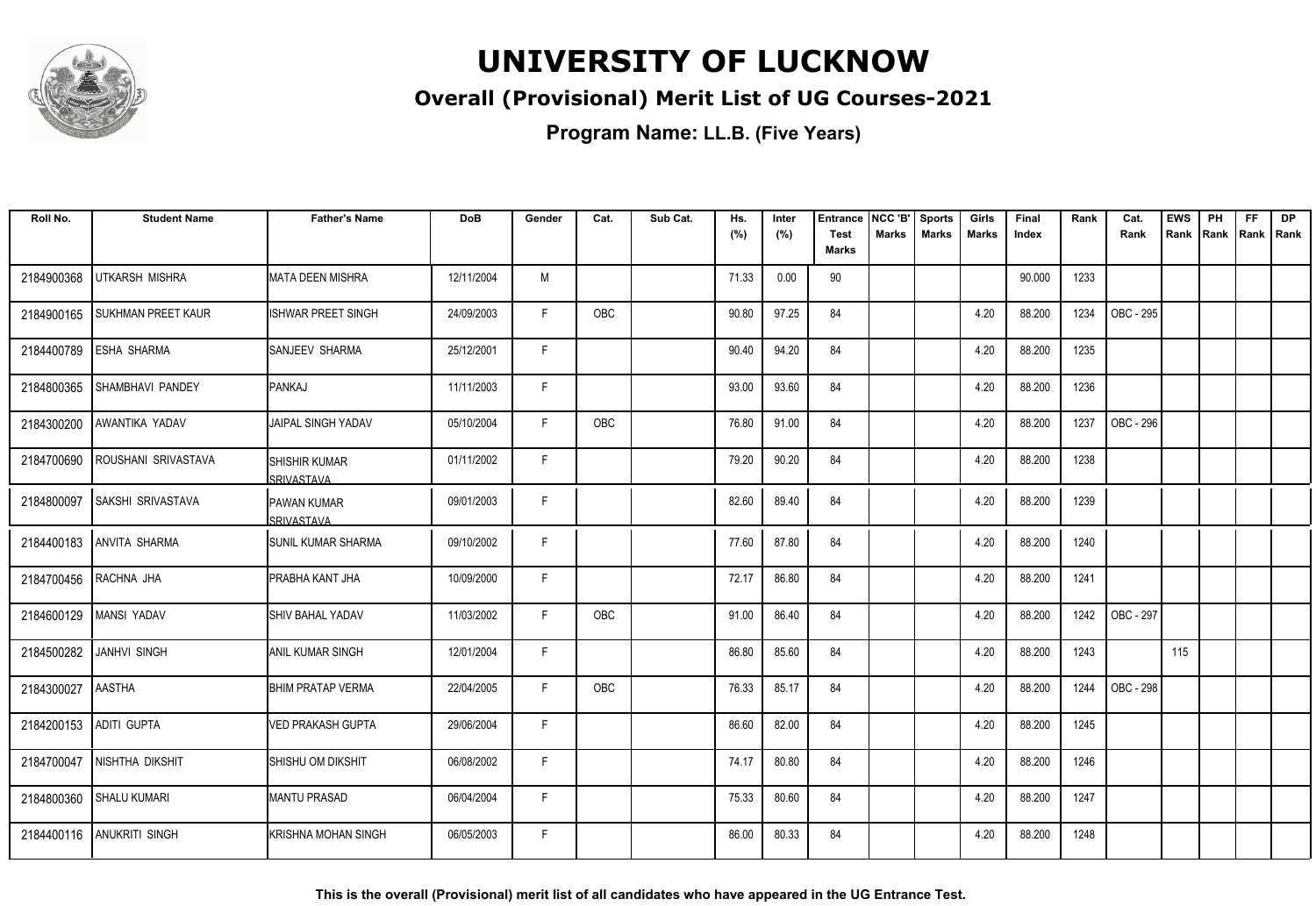

#### **Overall (Provisional) Merit List of UG Courses-2021**

**Program Name: LL.B. (Five Years)**

| Roll No.              | <b>Student Name</b>        | <b>Father's Name</b>               | DoB        | Gender | Cat.       | Sub Cat. | Hs.<br>(%) | Inter<br>(%) | <b>Entrance</b><br><b>Test</b> | NCC 'B'<br><b>Marks</b> | <b>Sports</b><br><b>Marks</b> | Girls<br>Marks | Final<br>Index | Rank | Cat.<br>Rank     | <b>EWS</b><br>Rank | PH<br>Rank Rank Rank | <b>FF</b> | <b>DP</b> |
|-----------------------|----------------------------|------------------------------------|------------|--------|------------|----------|------------|--------------|--------------------------------|-------------------------|-------------------------------|----------------|----------------|------|------------------|--------------------|----------------------|-----------|-----------|
|                       |                            |                                    |            |        |            |          |            |              | <b>Marks</b>                   |                         |                               |                |                |      |                  |                    |                      |           |           |
| 2184800624            | SHREYA VERMA               | <b>RAJ KISHOR VERMA</b>            | 26/09/2003 | F.     | <b>OBC</b> |          | 83.20      | 78.80        | 84                             |                         |                               | 4.20           | 88.200         | 1249 | OBC - 299        |                    |                      |           |           |
| 2184700313            | PRATIBHA                   | <b>I</b> SUBHASH CHANDRA<br>PANDEY | 15/07/2004 | F.     |            |          | 88.40      | 76.80        | 84                             |                         |                               | 4.20           | 88.200         | 1250 |                  |                    |                      |           |           |
| 2184900436            | <b>VAISHNAVI RATHORE</b>   | IDHARMENDRA PRATAP<br><b>SINGH</b> | 21/03/2002 | F      |            |          | 82.20      | 76.60        | 84                             |                         |                               | 4.20           | 88.200         | 1251 |                  |                    |                      |           |           |
| 2184900657            | YASHIKA VASWANI            | <b>NEERAJ VASWANI</b>              | 20/04/2003 | F      |            |          | 79.17      | 76.00        | 84                             |                         |                               | 4.20           | 88.200         | 1252 |                  |                    |                      |           |           |
| 2184400061            | <b>ANSHIKA SINGH</b>       | AJAY SINGH                         | 19/04/2005 | F      |            |          | 72.00      | 75.83        | 84                             |                         |                               | 4.20           | 88.200         | 1253 |                  |                    |                      |           |           |
| 2184900249            | <b>SWETA TIWARI</b>        | OM PRAKASH TIWARI                  | 17/07/2003 | F      |            |          | 84.60      | 75.20        | 84                             |                         |                               | 4.20           | 88.200         | 1254 |                  |                    |                      |           |           |
| 2184700660            | <b>RIYA SINGH</b>          | <b>MANISH SINGH</b>                | 20/01/2003 | F      |            |          | 59.00      | 74.80        | 84                             |                         |                               | 4.20           | 88.200         | 1255 |                  |                    |                      |           |           |
| 2184700050            | NISHTHA VERMA              | ISURYA PRAKASH VERMA               | 16/08/2002 | F      | OBC        |          | 90.00      | 74.20        | 84                             |                         |                               | 4.20           | 88.200         | 1256 | <b>OBC - 300</b> |                    |                      |           |           |
| 2184400714            | <b>DISHA SRIVASTAVA</b>    | <b>SANJAY KUMAR</b><br>SRIVASTAVA  | 11/10/2004 | F      |            |          | 62.00      | 73.40        | 84                             |                         |                               | 4.20           | 88.200         | 1257 |                  |                    |                      |           |           |
| 2184200582            | ANCHAL SINGH               | IAJAY KUMAR SINGH                  | 17/07/2002 | F      |            |          | 82.00      | 73.20        | 84                             |                         |                               | 4.20           | 88.200         | 1258 |                  |                    |                      |           |           |
| 2184600387            | NAVYA MAURYA               | <b>IRAVINDRA KUMAR MAURYA</b>      | 05/01/2004 | F      | <b>OBC</b> |          | 53.40      | 72.40        | 84                             |                         |                               | 4.20           | 88.200         | 1259 | OBC - 301        |                    |                      |           |           |
| 2184900427            | <b>VAISHALI TIWARI</b>     | <b>RAJESH KUMAR TIWARI</b>         | 15/03/2004 | F      |            |          | 72.20      | 72.00        | 84                             |                         |                               | 4.20           | 88.200         | 1260 |                  |                    |                      |           |           |
| 2184900163 SUJATA PAL |                            | <b>RAJ KUMAR PAL</b>               | 01/01/2003 | F      | OBC        |          | 71.80      | 70.40        | 84                             |                         |                               | 4.20           | 88.200         | 1261 | OBC - 302        |                    |                      |           |           |
| 2184700405            | PRIYANSHI MISHRA           | <b>PRADEEP MISHRA</b>              | 12/03/2002 | F      |            |          | 89.00      | 70.00        | 84                             |                         |                               | 4.20           | 88.200         | 1262 |                  |                    |                      |           |           |
| 2184400753            | <b>DIVYANSHI PRAJAPATI</b> | <b>BABOORAM PRAJAPATI</b>          | 10/03/2004 | F      | OBC        |          | 58.40      | 69.40        | 84                             |                         |                               | 4.20           | 88.200         | 1263 | OBC - 303        |                    |                      |           |           |
| 2184200611            | <b>ANJALI KUMARI</b>       | <b>RAM ISHWAR SINGH</b>            | 11/09/2001 | F      |            |          | 70.20      | 68.80        | 84                             |                         |                               | 4.20           | 88.200         | 1264 |                  |                    |                      |           |           |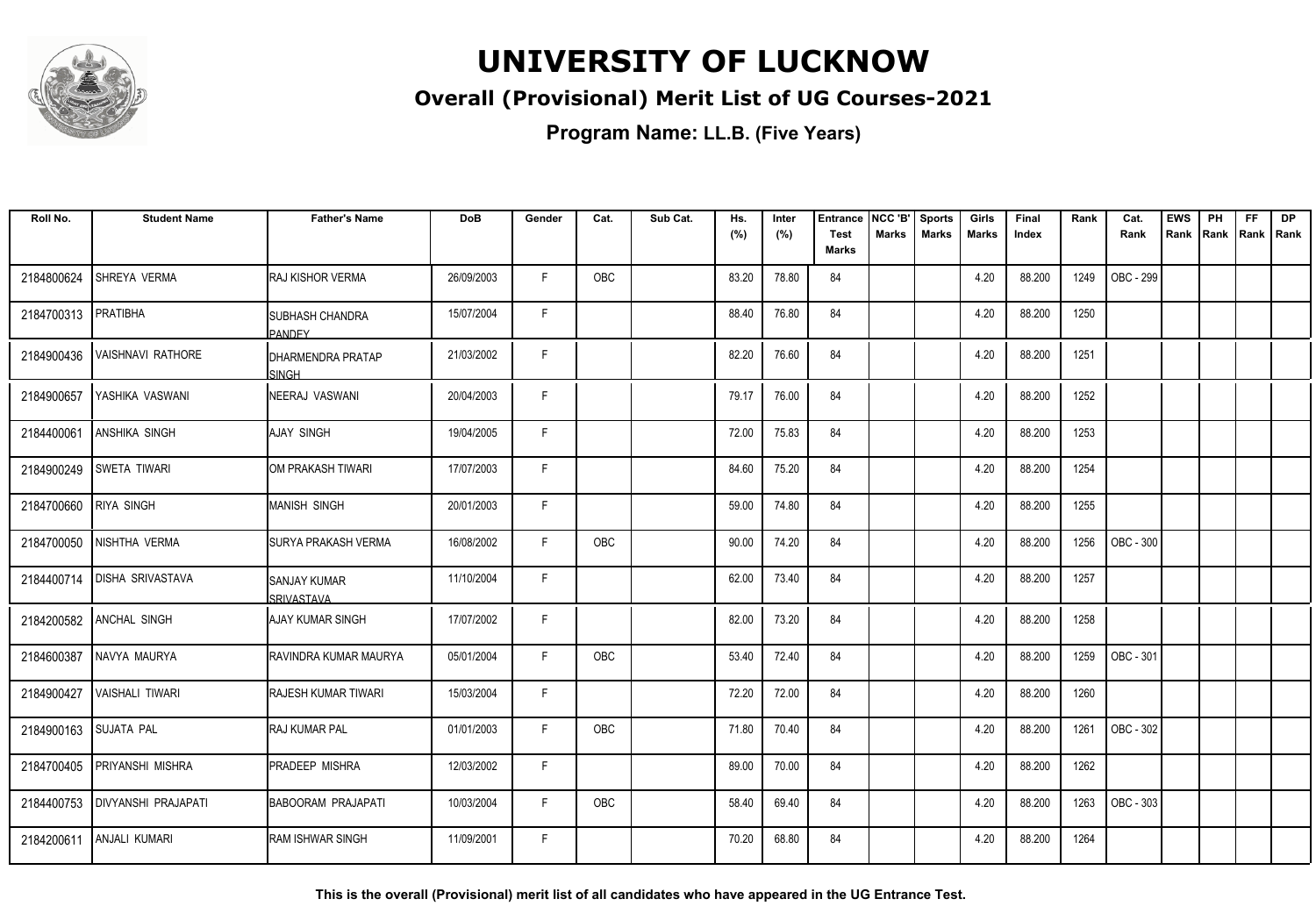

#### **Overall (Provisional) Merit List of UG Courses-2021**

**Program Name: LL.B. (Five Years)**

| Roll No.   | <b>Student Name</b>        | <b>Father's Name</b>                   | <b>DoB</b> | Gender | Cat.       | Sub Cat.   | Hs.<br>(%) | Inter | <b>Entrance</b><br><b>Test</b> | NCC 'B'<br><b>Marks</b> | <b>Sports</b><br><b>Marks</b> | Girls<br>Marks | Final<br>Index | Rank | Cat.<br>Rank     | <b>EWS</b><br>Rank | PH | <b>FF</b><br>Rank   Rank   Rank | <b>DP</b> |
|------------|----------------------------|----------------------------------------|------------|--------|------------|------------|------------|-------|--------------------------------|-------------------------|-------------------------------|----------------|----------------|------|------------------|--------------------|----|---------------------------------|-----------|
|            |                            |                                        |            |        |            |            |            | (%)   | <b>Marks</b>                   |                         |                               |                |                |      |                  |                    |    |                                 |           |
| 2184800276 | SAUMYA TIWARI              | <b>J.S TEWARI</b>                      | 28/01/2002 | F.     |            |            | 78.60      | 68.00 | 84                             |                         |                               | 4.20           | 88.200         | 1265 |                  |                    |    |                                 |           |
| 2184600347 | NAMRATA PANDEY             | <b>AWADHESH KUMAR</b><br><b>PANDEY</b> | 17/10/2003 | F      |            |            | 65.40      | 68.00 | 84                             |                         |                               | 4.20           | 88.200         | 1266 |                  | 116                |    |                                 |           |
| 2184400163 | <b>ANUSHKA SINGH</b>       | R B SINGH                              | 23/08/2002 | F      |            |            | 61.80      | 65.40 | 84                             |                         |                               | 4.20           | 88.200         | 1267 |                  | 117                |    |                                 |           |
| 2184600128 | MANSI YADAV                | RAMAKANT YADAV                         | 25/07/2003 | F      | <b>OBC</b> |            | 71.50      | 62.40 | 84                             |                         |                               | 4.20           | 88.200         | 1268 | <b>OBC - 304</b> |                    |    |                                 |           |
| 2184200567 | <b>ANANYA SINGH</b>        | <b>ANIL KUMAR SINGH</b>                | 27/10/2002 | F      |            |            | 57.00      | 60.60 | 84                             |                         |                               | 4.20           | 88.200         | 1269 |                  |                    |    |                                 |           |
|            | 2184200318 AKANKSHA MISHRA | <b>RAM GOVIND MISHRA</b>               | 14/05/2002 | F      |            |            | 73.17      | 60.40 | 84                             |                         |                               | 4.20           | 88.200         | 1270 |                  |                    |    |                                 |           |
| 2184400607 | <b>CHARUL SINGH</b>        | JANARDAN SINGH                         | 02/07/2003 | F.     |            |            | 74.60      | 60.00 | 84                             |                         |                               | 4.20           | 88.200         | 1271 |                  |                    |    |                                 |           |
| 2184800508 | SHIVANI SHUKLA             | VIJAY KUMAR SHUKLA                     | 31/10/2002 | F      |            |            | 67.83      | 54.80 | 84                             |                         |                               | 4.20           | 88.200         | 1272 |                  |                    |    |                                 |           |
| 2184900277 | TANNU SINGH                | RAMESH SINGH                           | 02/09/2004 | F      |            |            | 87.00      | 0.00  | 84                             |                         |                               | 4.20           | 88.200         | 1273 |                  |                    |    |                                 |           |
| 2184200569 | <b>ANANYA SINGH</b>        | <b>IDEVBRAT SINGH</b>                  | 29/05/2003 | F      |            |            | 82.40      | 0.00  | 84                             |                         |                               | 4.20           | 88.200         | 1274 |                  |                    |    |                                 |           |
| 2184300381 | <b>SAMBHAVI</b>            | IGAJENDRA PRATAP SINGH                 | 19/03/2004 | F.     |            |            | 71.60      | 0.00  | 84                             |                         |                               | 4.20           | 88.200         | 1275 |                  |                    |    |                                 |           |
| 2184400611 | CHHAVI SINGH               | LATE. SHAILENDRA KUMAR<br><b>SINGH</b> | 13/08/2003 | F      |            |            | 65.40      | 0.00  | 84                             |                         |                               | 4.20           | 88.200         | 1276 |                  |                    |    |                                 |           |
| 2184300234 | <b>HARI OM SINGH</b>       | <b>ISHIV PRAKASH SINGH</b>             | 26/11/2002 | M      |            | <b>NCC</b> | 79.00      | 92.80 | 86                             | 2.150                   |                               |                | 88.150         | 1277 |                  |                    |    |                                 |           |
| 2184300222 | <b>DHRUV SHUKLA</b>        | <b>SANJAY SHUKLA</b>                   | 26/09/2003 | M      |            | UE NCC     | 79.00      | 0.00  | 86                             | 2.150                   |                               |                | 88.150         | 1278 |                  |                    |    |                                 |           |
| 2184200362 | AKHIL                      | <b>IDEEPCHAND</b>                      | 11/07/2002 | M      | SC         |            | 73.20      | 94.60 | 88                             |                         |                               |                | 88.000         | 1279 | $SC - 75$        |                    |    |                                 |           |
| 2184300445 | <b>SUSANA PARWEEN</b>      | <b>IRFAN AHMED</b>                     | 22/11/2006 | F.     |            | Sports     | 80.40      | 91.50 | 80                             |                         | 4.000                         | 4.00           | 88.000         | 1280 |                  |                    |    |                                 |           |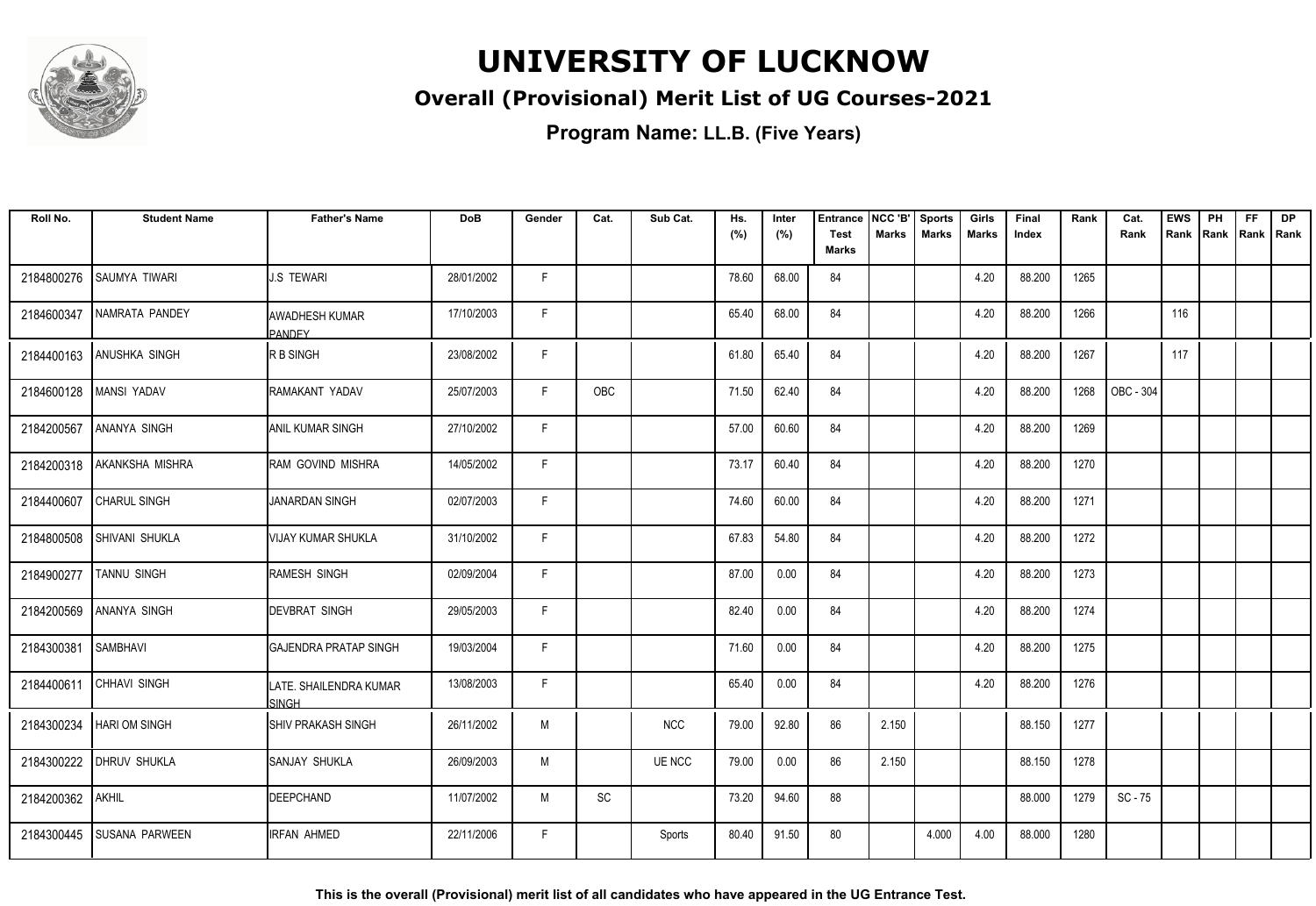

#### **Overall (Provisional) Merit List of UG Courses-2021**

| Roll No.   | <b>Student Name</b>                 | <b>Father's Name</b>              | <b>DoB</b> | Gender | Cat. | Sub Cat. | Hs.<br>(%) | Inter<br>(%) | <b>Entrance</b><br><b>Test</b> | NCC 'B'<br><b>Marks</b> | <b>Sports</b><br><b>Marks</b> | Girls<br>Marks | Final<br>Index | Rank | Cat.<br>Rank | <b>EWS</b><br>Rank | PH | <b>FF</b><br>Rank   Rank   Rank | <b>DP</b> |
|------------|-------------------------------------|-----------------------------------|------------|--------|------|----------|------------|--------------|--------------------------------|-------------------------|-------------------------------|----------------|----------------|------|--------------|--------------------|----|---------------------------------|-----------|
|            |                                     |                                   |            |        |      |          |            |              | <b>Marks</b>                   |                         |                               |                |                |      |              |                    |    |                                 |           |
| 2184400736 | <b>DIVYANSH MITRA</b>               | ABHIK MITRA                       | 09/10/2003 | M      |      |          | 82.00      | 89.00        | 88                             |                         |                               |                | 88.000         | 1281 |              |                    |    |                                 |           |
| 2184700158 | <b>PIYUSH KUMAR SINGH</b>           | HARISH CHANDRA                    | 19/12/2000 | M      | SC   |          | 88.67      | 87.67        | 88                             |                         |                               |                | 88.000         | 1282 | SC-76        |                    |    |                                 |           |
| 2184500069 | <b>HAMMAD</b>                       | IQBAL KAMAL                       | 23/10/2002 | M      |      |          | 85.00      | 87.40        | 88                             |                         |                               |                | 88.000         | 1283 |              |                    |    |                                 |           |
| 2184500312 | JITENDRA KUMAR MISHRA               | JAI PRAKASH MISHRA                | 29/06/2004 | M      |      |          | 80.80      | 86.40        | 88                             |                         |                               |                | 88.000         | 1284 |              |                    |    |                                 |           |
| 2184300033 | <b>AAYUSH TRIPATHI</b>              | <b>PRASIDDHA NATH TIWARI</b>      | 24/07/2003 | M      |      |          | 81.33      | 86.20        | 88                             |                         |                               |                | 88.000         | 1285 |              |                    |    |                                 |           |
|            | 2184900512 VIKAS YADAV              | MANOJ KUMAR                       | 10/09/2003 | M      | OBC  |          | 81.17      | 86.20        | 88                             |                         |                               |                | 88.000         | 1286 | OBC - 305    |                    |    |                                 |           |
|            | 2184400669   DEVBRAT PANDEY         | <b>DURGESH PANDEY</b>             | 02/03/2004 | M      |      |          | 85.83      | 85.67        | 88                             |                         |                               |                | 88.000         | 1287 |              |                    |    |                                 |           |
| 2184500472 | KRISHNA MOHAN DIXIT                 | <b>ASHOK DIXIT</b>                | 22/05/2002 | M      |      |          | 86.00      | 83.00        | 88                             |                         |                               |                | 88.000         | 1288 |              | 118                |    |                                 |           |
| 2184300113 | <b>ABHINAV SHUKLA</b>               | <b>ARVIND SHUKLA</b>              | 02/07/2003 | M      |      |          | 84.17      | 82.20        | 88                             |                         |                               |                | 88.000         | 1289 |              |                    |    |                                 |           |
| 2184900518 | VIKRAMADITYA PRATAP<br><b>SINGH</b> | IAMARENDRA PRATAP<br><b>SINGH</b> | 21/11/2003 | M      |      |          | 81.80      | 81.60        | 88                             |                         |                               |                | 88.000         | 1290 |              | 119                |    |                                 |           |
| 2184400577 | <b>BHOOPENDRA SINGH</b>             | <b>DEVENDRA SINGH</b>             | 30/08/2002 | M      | OBC  |          | 82.20      | 81.00        | 88                             |                         |                               |                | 88.000         | 1291 | OBC - 306    |                    |    |                                 |           |
| 2184900586 | <b>VISHVDEEP</b>                    | IGOPAL PRASAD                     | 02/07/2002 | M      | SC   |          | 55.33      | 80.00        | 88                             |                         |                               |                | 88.000         | 1292 | SC - 77      |                    |    |                                 |           |
|            | 2184900210 SURYANSH SHUKLA          | <b>RAJESH SHUKLA</b>              | 03/08/2003 | M      |      |          | 87.00      | 79.40        | 88                             |                         |                               |                | 88.000         | 1293 |              |                    |    |                                 |           |
| 2184500167 | <b>HARSHVARDHAN SINGH</b>           | <b>PRAJEET SINGH</b>              | 05/11/2003 | M      |      |          | 80.17      | 79.20        | 88                             |                         |                               |                | 88.000         | 1294 |              |                    |    |                                 |           |
| 2184700064 | NITISH RAI                          | <b>AKHILESH RAI</b>               | 20/02/2002 | M      |      |          | 87.40      | 79.00        | 88                             |                         |                               |                | 88.000         | 1295 |              | 120                |    |                                 |           |
| 2184900661 | YASHPAL SINGH                       | Ibrijendra singh                  | 08/08/2004 | M      |      |          | 76.67      | 78.80        | 88                             |                         |                               |                | 88.000         | 1296 |              |                    |    |                                 |           |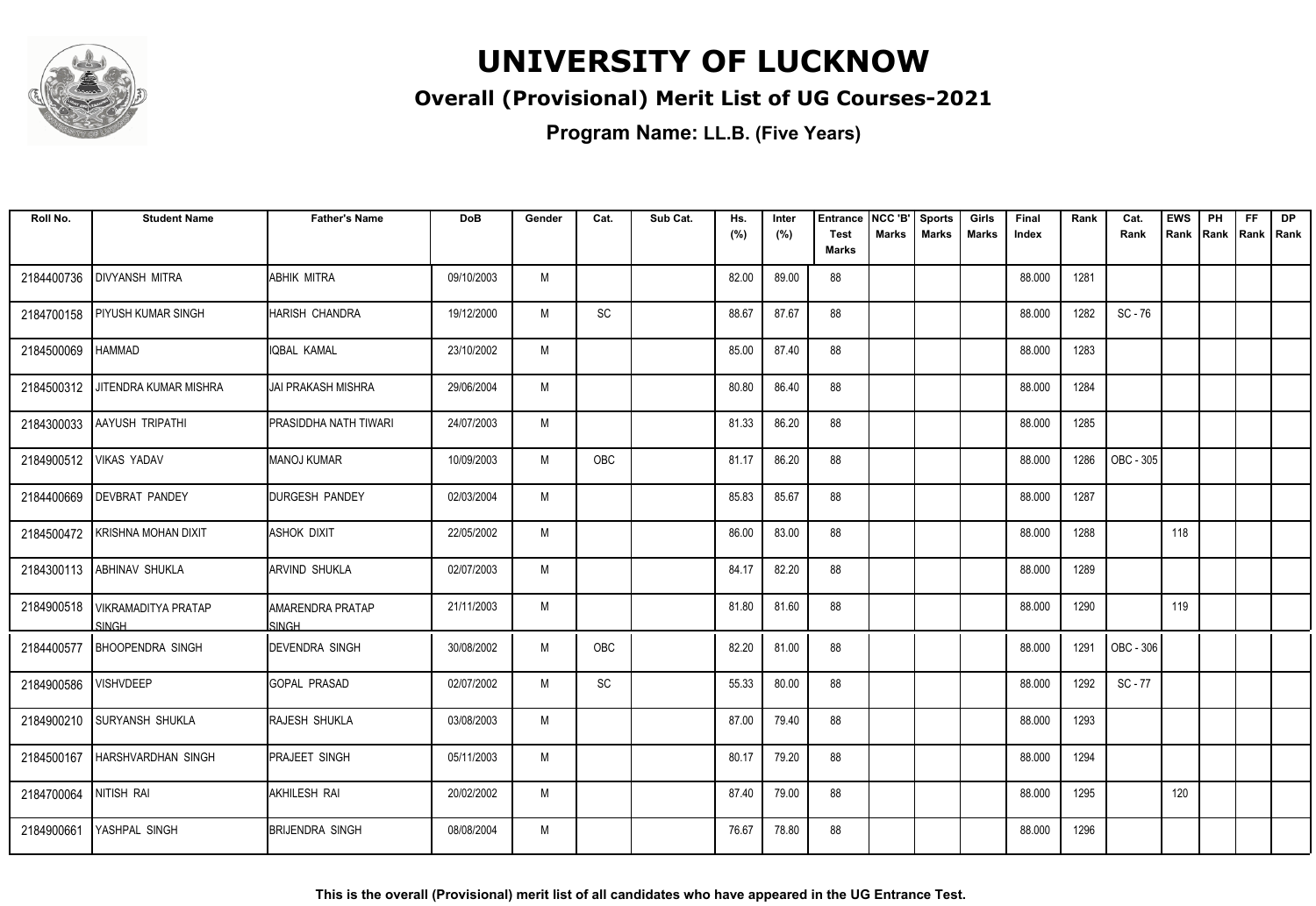

#### **Overall (Provisional) Merit List of UG Courses-2021**

**Program Name: LL.B. (Five Years)**

| Roll No.   | <b>Student Name</b>          | <b>Father's Name</b>                       | DoB        | Gender | Cat. | Sub Cat. | Hs.<br>(%) | Inter<br>(%) | <b>Entrance</b><br><b>Test</b> | NCC 'B'<br>Marks | <b>Sports</b><br><b>Marks</b> | Girls<br><b>Marks</b> | Final<br>Index | Rank | Cat.<br>Rank | <b>EWS</b><br>Rank | PH<br>Rank | FF<br>Rank   Rank | <b>DP</b> |
|------------|------------------------------|--------------------------------------------|------------|--------|------|----------|------------|--------------|--------------------------------|------------------|-------------------------------|-----------------------|----------------|------|--------------|--------------------|------------|-------------------|-----------|
|            |                              |                                            |            |        |      |          |            |              | <b>Marks</b>                   |                  |                               |                       |                |      |              |                    |            |                   |           |
| 2184200001 | <b>ABHINAV SINGH VISEN</b>   | <b>I</b> RAJESH SINGH                      | 25/10/2004 | M      |      |          | 75.17      | 78.80        | 88                             |                  |                               |                       | 88.000         | 1297 |              |                    |            |                   |           |
| 2184400322 | <b>ASHIRWAD YADAV</b>        | IBALMIKI KUMAR YADAV                       | 20/11/2003 | M      | OBC  |          | 75.20      | 78.20        | 88                             |                  |                               |                       | 88.000         | 1298 | OBC - 307    |                    |            |                   |           |
| 2184700067 | NITISH KUMAR YADAV           | RADHESHYAM YADAV                           | 15/03/2003 | M      | OBC  |          | 83.60      | 77.40        | 88                             |                  |                               |                       | 88.000         | 1299 | OBC - 308    |                    |            |                   |           |
| 2184400618 | <b>CHITRANSH</b>             | JAGDISH PRASAD                             | 16/12/2003 | M      | SC   |          | 77.83      | 76.60        | 88                             |                  |                               |                       | 88.000         | 1300 | SC - 78      |                    |            |                   |           |
| 2184400003 | <b>ANKIT TIWARI</b>          | <b>RAM CHANDRA TIWARI</b>                  | 14/06/2003 | M      |      |          | 64.50      | 75.67        | 88                             |                  |                               |                       | 88.000         | 1301 |              |                    |            |                   |           |
| 2184900229 | <b>SWASTIK JI SRIVASTAVA</b> | ISUNIL KUMAR VERMA                         | 22/07/2002 | M      |      |          | 51.60      | 75.60        | 88                             |                  |                               |                       | 88.000         | 1302 |              |                    |            |                   |           |
| 2184400746 | <b>DIVYANSH SRIVASTAVA</b>   | <b>DEVENDRA KUMAR</b><br><b>SRIVASTAVA</b> | 09/02/2002 | M      |      |          | 81.50      | 75.33        | 88                             |                  |                               |                       | 88.000         | 1303 |              |                    |            |                   |           |
| 2184800284 | ISAURABH BHARATI             | ISANJAY KUMAR                              | 02/02/2002 | M      | SC   |          | 76.50      | 75.20        | 88                             |                  |                               |                       | 88.000         | 1304 | SC - 79      |                    |            |                   |           |
| 2184600017 | KUNWAR KARTIKEYA SINGH       | ISACHCHIDANAND SINGH                       | 29/01/2004 | M      |      |          | 63.00      | 74.80        | 88                             |                  |                               |                       | 88.000         | 1305 |              |                    |            |                   |           |
| 2184300179 | <b>ARINDAM KALHANS</b>       | IKARUNESH PRATAP SINGH                     | 29/06/2004 | M      |      |          | 70.60      | 74.67        | 88                             |                  |                               |                       | 88.000         | 1306 |              | 121                |            |                   |           |
| 2184200634 | <b>ANJANI SINGH</b>          | SANTOSH KUMAR                              | 04/10/2006 | M      | OBC  |          | 81.00      | 73.20        | 88                             |                  |                               |                       | 88.000         | 1307 | OBC - 309    |                    |            |                   |           |
| 2184600018 | KUNWAR PUSHKAR SINGH         | RAMESH KUMAR SINGH                         | 06/08/2003 | M      |      |          | 89.67      | 72.20        | 88                             |                  |                               |                       | 88.000         | 1308 |              |                    |            |                   |           |
| 2184500036 | <b>GAURAV SRIVASTAVA</b>     | <b>I</b> OM PRAKASH SRIVASTAVA             | 26/05/2004 | M      |      |          | 71.80      | 72.20        | 88                             |                  |                               |                       | 88.000         | 1309 |              |                    |            |                   |           |
| 2184300069 | <b>ABHAY PRATAP SINGH</b>    | ITEJ PRATAP SINGH                          | 22/10/2003 | M      |      |          | 79.00      | 71.40        | 88                             |                  |                               |                       | 88.000         | 1310 |              |                    |            |                   |           |
| 2184500454 | KISHAN SRIVASTAVA            | <b>RAKESH KUMAR</b><br>SRIVASTAVA          | 21/08/2003 | M      |      |          | 63.80      | 71.00        | 88                             |                  |                               |                       | 88.000         | 1311 |              |                    |            |                   |           |
| 2184900636 | <b>YASH PRATAP SINGH</b>     | ISANJAY PRATAP SINGH                       | 15/07/2003 | M      |      |          | 75.60      | 70.40        | 88                             |                  |                               |                       | 88.000         | 1312 |              |                    |            |                   |           |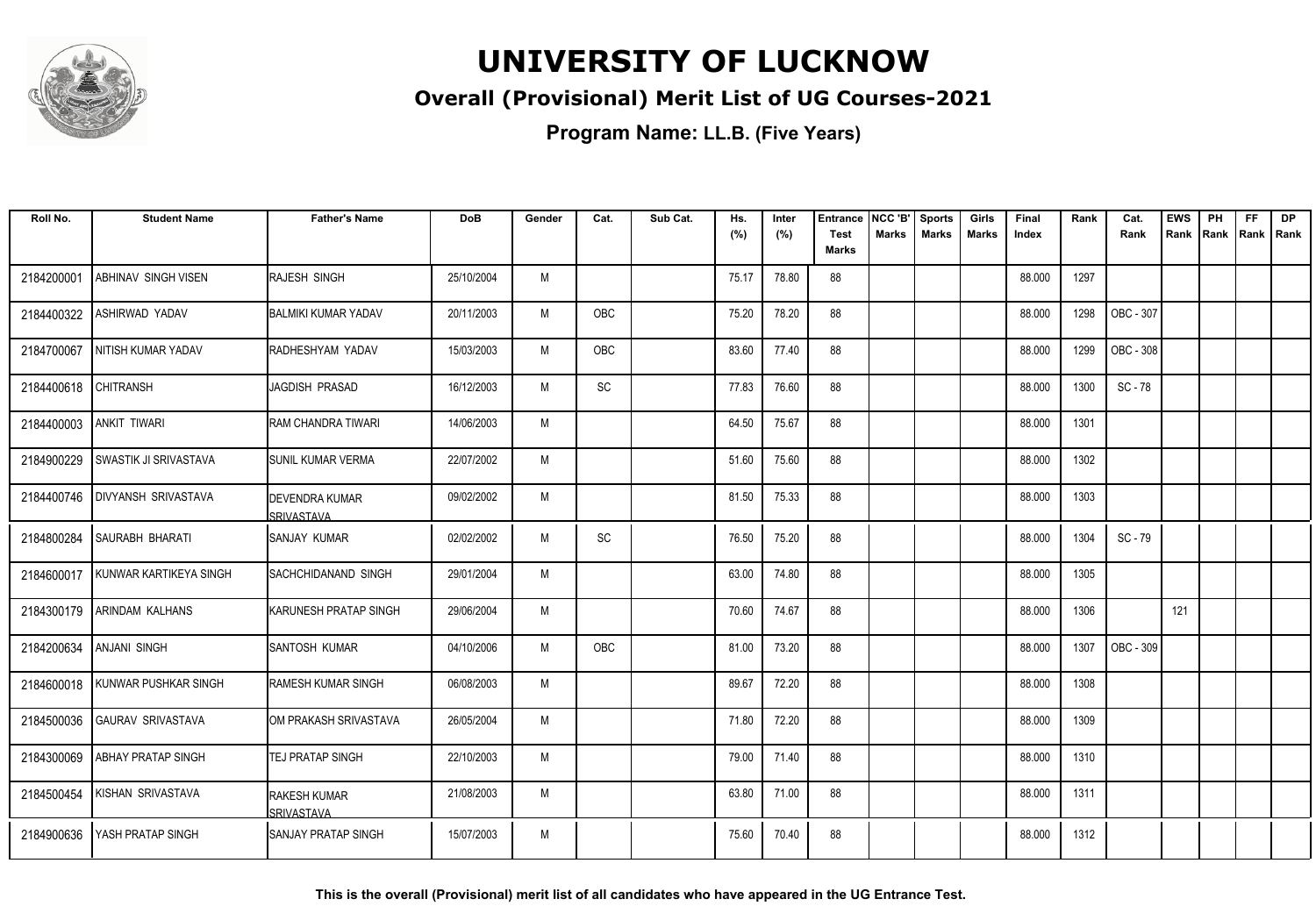

#### **Overall (Provisional) Merit List of UG Courses-2021**

| Roll No.   | <b>Student Name</b>                 | <b>Father's Name</b>       | <b>DoB</b> | Gender | Cat.       | Sub Cat. | Hs.<br>(%) | Inter<br>(%) | <b>Entrance</b><br><b>Test</b> | NCC 'B'<br>Marks | <b>Sports</b><br><b>Marks</b> | Girls<br><b>Marks</b> | Final<br>Index | Rank | Cat.<br>Rank | <b>EWS</b><br>Rank | PH<br>Rank | <b>FF</b><br>Rank   Rank | <b>DP</b> |
|------------|-------------------------------------|----------------------------|------------|--------|------------|----------|------------|--------------|--------------------------------|------------------|-------------------------------|-----------------------|----------------|------|--------------|--------------------|------------|--------------------------|-----------|
|            |                                     |                            |            |        |            |          |            |              | <b>Marks</b>                   |                  |                               |                       |                |      |              |                    |            |                          |           |
| 2184300290 | MOHAMMED AMAAN NASIR                | MOHAMMED NASARUDDIN        | 21/03/2002 | M      | OBC        |          | 81.60      | 70.20        | 88                             |                  |                               |                       | 88.000         | 1313 | OBC - 310    |                    |            |                          |           |
| 2184700199 | PRADDYUMN RAJ SINGH                 | MAHENDRA KUMAR SINGH       | 28/03/2004 | M      |            |          | 87.40      | 70.00        | 88                             |                  |                               |                       | 88.000         | 1314 |              |                    |            |                          |           |
| 2184800410 | SHASWAT TIWARI                      | ISANTOSH TIWARI            | 01/01/2005 | M      |            |          | 60.67      | 68.80        | 88                             |                  |                               |                       | 88.000         | 1315 |              |                    |            |                          |           |
| 2184200391 | <b>AKSHIT SINGH</b>                 | <b>ANUP SINGH</b>          | 08/04/2004 | M      | OBC        |          | 88.20      | 67.60        | 88                             |                  |                               |                       | 88.000         | 1316 | OBC - 311    |                    |            |                          |           |
| 2184700343 | <b>PRAVEEN KUMAR</b>                | <b>BIHARI LAL</b>          | 21/05/2002 | M      | SC         |          | 74.00      | 66.80        | 88                             |                  |                               |                       | 88.000         | 1317 | SC - 80      |                    |            |                          |           |
| 2184800108 | <b>SALIM USMANI</b>                 | <b>ISRAQ USMANI</b>        | 05/11/2002 | M      |            |          | 66.83      | 66.60        | 88                             |                  |                               |                       | 88.000         | 1318 |              |                    |            |                          |           |
| 2184900526 | <b>VINAY KUMAR SINGH</b>            | <b>AMAR NATH SINGH</b>     | 04/07/2003 | M      | OBC        |          | 63.67      | 66.40        | 88                             |                  |                               |                       | 88.000         | 1319 | OBC - 312    |                    |            |                          |           |
| 2184200354 | <b>AKASH UPADHYAY</b>               | VINOD UPADHYAY             | 15/11/2003 | M      |            |          | 65.83      | 64.40        | 88                             |                  |                               |                       | 88.000         | 1320 |              |                    |            |                          |           |
| 2184700135 | <b>PAWAN CHAUDHARY</b>              | MUNNA LAL PASWAN           | 27/05/2003 | M      | SC         |          | 61.00      | 63.80        | 88                             |                  |                               |                       | 88.000         | 1321 | SC - 81      |                    |            |                          |           |
| 2184700700 | <b>RUDRA PRATAP PANDEY</b>          | <b>GIRISH KUMAR PANDEY</b> | 16/06/2003 | M      |            |          | 69.00      | 63.40        | 88                             |                  |                               |                       | 88.000         | 1322 |              |                    |            |                          |           |
| 2184600379 | <b>NAVNEET SINGH</b>                | <b>ARUN KUMAR SINGH</b>    | 11/05/2003 | M      |            |          | 67.17      | 63.00        | 88                             |                  |                               |                       | 88.000         | 1323 |              |                    |            |                          |           |
| 2184700253 | <b>PRANAV MAJI</b>                  | <b>PRASHANT MAJI</b>       | 20/07/2003 | M      |            |          | 69.33      | 62.20        | 88                             |                  |                               |                       | 88.000         | 1324 |              |                    |            |                          |           |
|            | 2184600344 NAMAN TRIPATHI           | PAWAN KUMAR TRIPATHI       | 03/07/2003 | M      |            |          | 65.80      | 62.00        | 88                             |                  |                               |                       | 88.000         | 1325 |              |                    |            |                          |           |
|            | 2184600214   MOHAMMAD FAISAL SHAIKH | <b>ABDUL SALAM</b>         | 31/01/2000 | M      | <b>OBC</b> |          | 72.80      | 59.40        | 88                             |                  |                               |                       | 88.000         | 1326 | OBC - 313    |                    |            |                          |           |
| 2184800362 | SHAMBHAV TIWARI                     | NEELKANTH TIWARI           | 30/08/2002 | M      |            |          | 85.00      | 59.00        | 88                             |                  |                               |                       | 88.000         | 1327 |              |                    |            |                          |           |
| 2184400006 | <b>ANKIT KUMAR</b>                  | <b>MANOJ SHARMA</b>        | 28/04/2002 | M      |            |          | 59.00      | 58.60        | 88                             |                  |                               |                       | 88.000         | 1328 |              |                    |            |                          |           |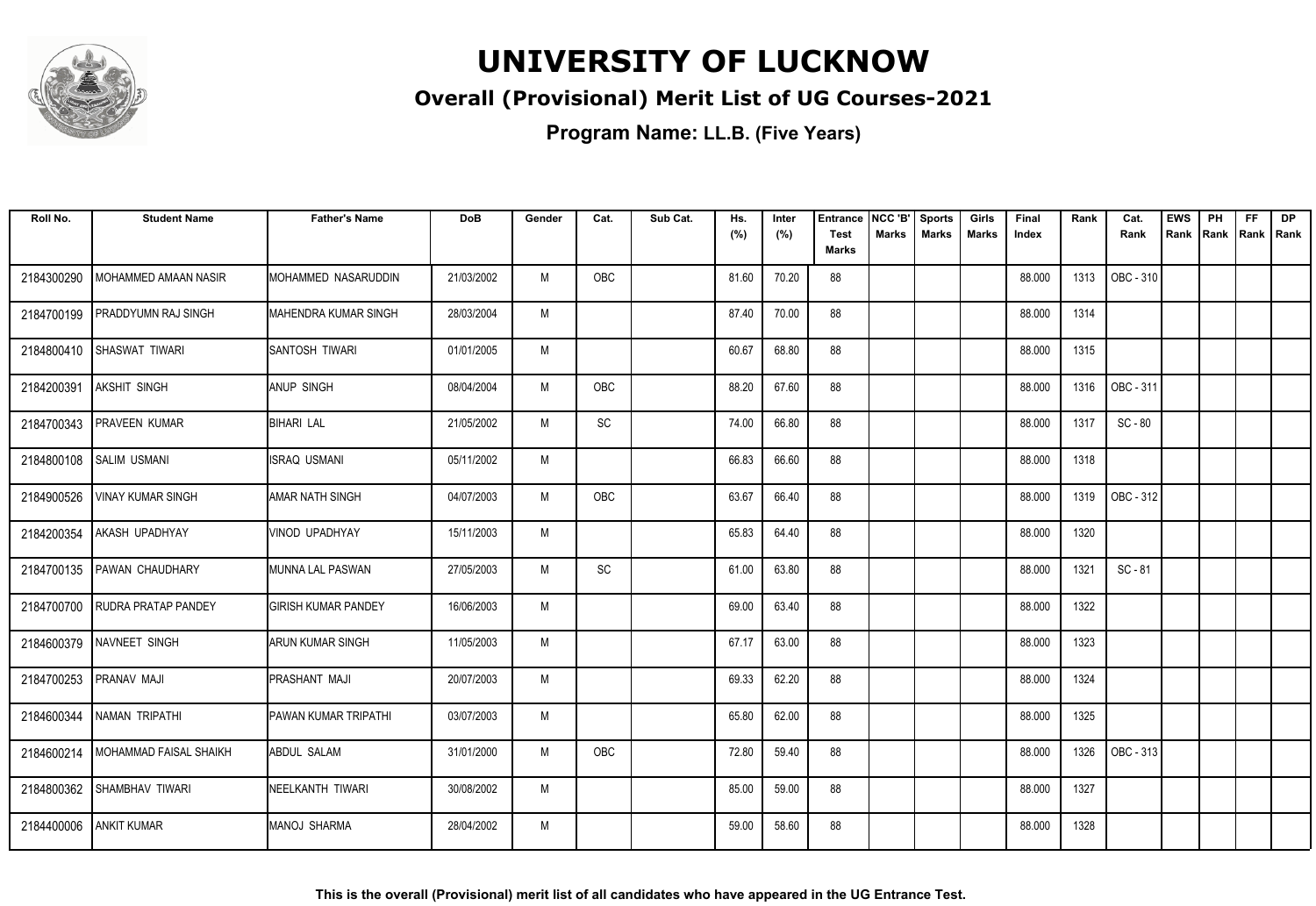

#### **Overall (Provisional) Merit List of UG Courses-2021**

| Roll No.   | <b>Student Name</b>        | <b>Father's Name</b>                | <b>DoB</b> | Gender | Cat.       | Sub Cat. | Hs.   | Inter | <b>Entrance</b>             | NCC 'B'      | <b>Sports</b> | Girls | Final  | Rank | Cat.      | <b>EWS</b> | PH | <b>FF</b>          | <b>DP</b> |
|------------|----------------------------|-------------------------------------|------------|--------|------------|----------|-------|-------|-----------------------------|--------------|---------------|-------|--------|------|-----------|------------|----|--------------------|-----------|
|            |                            |                                     |            |        |            |          | (%)   | (%)   | <b>Test</b><br><b>Marks</b> | <b>Marks</b> | <b>Marks</b>  | Marks | Index  |      | Rank      | Rank       |    | Rank   Rank   Rank |           |
| 2184200219 | ADITYA SINGH               | <b>ISANJAY SINGH</b>                | 19/03/2000 | M      | <b>OBC</b> |          | 76.00 | 58.20 | 88                          |              |               |       | 88.000 | 1329 | OBC - 314 |            |    |                    |           |
| 2184400243 | <b>ARJUN KUMAR PANDEY</b>  | <b>AJAY KUMAR PANDEY</b>            | 18/07/2003 | M      |            |          | 77.50 | 57.67 | 88                          |              |               |       | 88.000 | 1330 |           |            |    |                    |           |
| 2184400583 | <b>BHUPAT NARESH</b>       | <b>AMAR CHAND SINGH</b><br>YADAV    | 19/03/2001 | M      | OBC        |          | 67.00 | 54.80 | 88                          |              |               |       | 88.000 | 1331 | OBC - 315 |            |    |                    |           |
| 2184700330 | <b>PRATTYAKSH RAO</b>      | <b>TULSI RAM RAO</b>                | 13/07/2002 | M      | SC         |          | 63.00 | 54.60 | 88                          |              |               |       | 88.000 | 1332 | SC - 82   |            |    |                    |           |
| 2184600329 | MUZAMMIL PANWAR            | <b>I</b> MUSTAFA                    | 18/07/2001 | M      | <b>OBC</b> |          | 53.20 | 54.60 | 88                          |              |               |       | 88.000 | 1333 | OBC - 316 |            |    |                    |           |
| 2184900341 | <b>UJJAWAL SINGH</b>       | AMBUJ SINGH                         | 23/05/2003 | M      |            |          | 89.33 | 0.00  | 88                          |              |               |       | 88.000 | 1334 |           |            |    |                    |           |
| 2184800568 | SHOHRAT SIDDIQUI           | IMOHD. SIDDIQ                       | 07/07/2002 | M      | OBC        |          | 86.67 | 0.00  | 88                          |              |               |       | 88.000 | 1335 | OBC - 317 |            |    |                    |           |
| 2184900667 | YOGENDRA KUMAR             | İKRISHNA KUMAR                      | 28/04/2004 | M      | OBC        |          | 78.20 | 0.00  | 88                          |              |               |       | 88.000 | 1336 | OBC - 318 |            |    |                    |           |
| 2184700486 | <b>RAJ VARDHAN SINGH</b>   | <b>RAM JI SINGH</b>                 | 26/10/2003 | M      |            |          | 73.83 | 0.00  | 88                          |              |               |       | 88.000 | 1337 |           |            |    |                    |           |
| 2184800580 | SHREESH SRIVASTAVA         | <b>I</b> ASHISH KUMAR<br>SRIVASTAVA | 30/10/2003 | M      |            |          | 71.00 | 0.00  | 88                          |              |               |       | 88.000 | 1338 |           |            |    |                    |           |
| 2184400526 | <b>AYUSH PRATAP SINGH</b>  | IMAHENDRA PRATAP SINGH              | 08/07/2003 | M      | OBC        |          | 58.80 | 0.00  | 88                          |              |               |       | 88.000 | 1339 | OBC - 319 |            |    |                    |           |
| 2184600089 | <b>IMANAVEE SRIVASTAVA</b> | <b>PRATEEK SRIVASTAVA</b>           | 04/12/2003 | F      |            |          | 97.40 | 97.00 | 82                          |              |               | 4.10  | 86.100 | 1340 |           |            |    |                    |           |
| 2184400650 | <b>DEEPSHIKHA SINGH</b>    | NIRANJAN SINGH                      | 05/11/2003 | F      |            |          | 91.33 | 94.50 | 82                          |              |               | 4.10  | 86.100 | 1341 |           |            |    |                    |           |
| 2184900005 | SHUBHI GUPTA               | SHAMBHU DAYAL GUPTA                 | 05/11/2005 | F      |            |          | 94.60 | 90.80 | 82                          |              |               | 4.10  | 86.100 | 1342 |           | 122        |    |                    |           |
| 2184800354 | SHALINI RAI                | <b>ATUL KUMAR RAI</b>               | 02/04/2003 | F      |            |          | 76.00 | 90.00 | 82                          |              |               | 4.10  | 86.100 | 1343 |           |            |    |                    |           |
| 2184400051 | <b>ANSHIKA DIXIT</b>       | <b>ALOK DIXIT</b>                   | 21/10/2005 | F      |            |          | 82.00 | 89.67 | 82                          |              |               | 4.10  | 86.100 | 1344 |           |            |    |                    |           |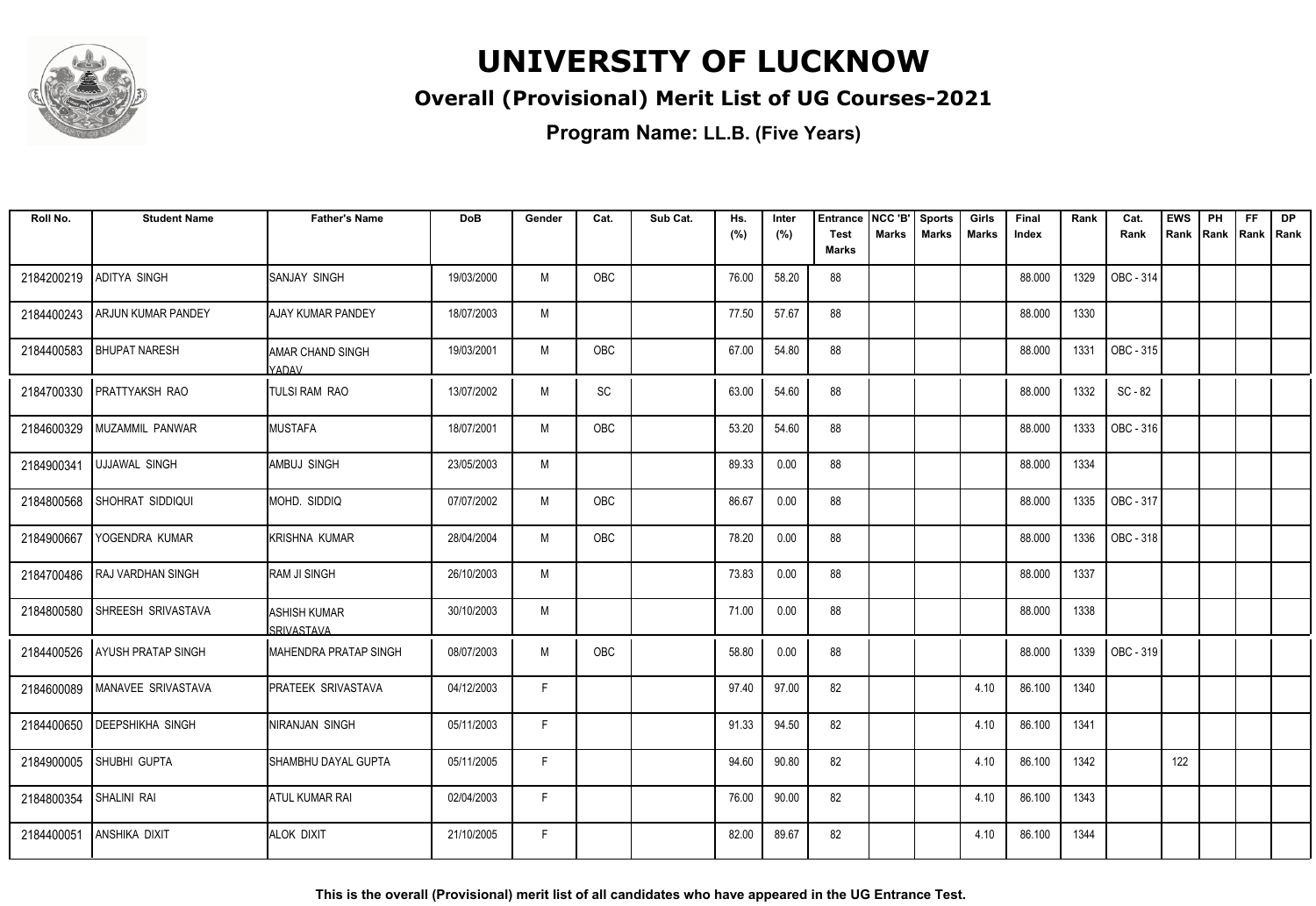

#### **Overall (Provisional) Merit List of UG Courses-2021**

**Program Name: LL.B. (Five Years)**

| Roll No.   | <b>Student Name</b>              | <b>Father's Name</b>                | <b>DoB</b> | Gender | Cat.       | Sub Cat. | Hs.   | Inter | <b>Entrance</b>             | NCC 'B'      | <b>Sports</b> | Girls        | Final  | Rank | Cat.      | <b>EWS</b> | PH   | <b>FF</b> | <b>DP</b>   |
|------------|----------------------------------|-------------------------------------|------------|--------|------------|----------|-------|-------|-----------------------------|--------------|---------------|--------------|--------|------|-----------|------------|------|-----------|-------------|
|            |                                  |                                     |            |        |            |          | (%)   | (%)   | <b>Test</b><br><b>Marks</b> | <b>Marks</b> | <b>Marks</b>  | <b>Marks</b> | Index  |      | Rank      | Rank       | Rank |           | Rank   Rank |
| 2184700317 | PRATIBHA YADAV                   | VINAY KUMAR YADAV                   | 22/02/2003 | F      | OBC        |          | 83.17 | 88.20 | 82                          |              |               | 4.10         | 86.100 | 1345 | OBC - 320 |            |      |           |             |
| 2184900158 | <b>SUHANI SAGAR</b>              | <b>PRADEEP KUMAR RAWAT</b>          | 08/02/2003 | F      | SC         |          | 81.00 | 87.50 | 82                          |              |               | 4.10         | 86.100 | 1346 | $SC - 83$ |            |      |           |             |
| 2184700036 | NISHA GANGWAR                    | <b>JAVNESH KUMAR</b>                | 02/12/2002 | F      | OBC        |          | 72.80 | 86.60 | 82                          |              |               | 4.10         | 86.100 | 1347 | OBC - 321 |            |      |           |             |
| 2184600306 | <b>MRINALIKA PANDEY</b>          | <b>PRAVEEN KUMAR PANDEY</b>         | 05/08/2003 | F      |            |          | 86.33 | 85.80 | 82                          |              |               | 4.10         | 86.100 | 1348 |           |            |      |           |             |
| 2184200622 | <b>ANJALI SHUKLA</b>             | <b>SANJAY KUMAR SHUKLA</b>          | 09/12/2002 | F      |            |          | 83.80 | 84.40 | 82                          |              |               | 4.10         | 86.100 | 1349 |           |            |      |           |             |
| 2184800597 | SHREYA MISHRA                    | <b>VINOD MISHRA</b>                 | 12/05/2002 | F      |            |          | 86.17 | 84.33 | 82                          |              |               | 4.10         | 86.100 | 1350 |           |            |      |           |             |
| 2184700688 | <b>ROSHANI SINGH</b>             | SURENDRA SINGH                      | 30/01/2002 | F      | <b>OBC</b> |          | 95.00 | 84.20 | 82                          |              |               | 4.10         | 86.100 | 1351 | OBC - 322 |            |      |           |             |
| 2184300464 | TUSHAR RAI                       | <b>ARVIND KUMAR RAI</b>             | 21/11/2003 | M      |            | Sports   | 83.67 | 84.17 | 82                          |              | 4.100         |              | 86.100 | 1352 |           |            |      |           |             |
| 2184700309 | <b>PRATHA SINGH</b>              | <b>VIMAL KUMAR SINGH</b>            | 29/03/2004 | F      |            |          | 69.33 | 83.60 | 82                          |              |               | 4.10         | 86.100 | 1353 |           |            |      |           |             |
| 2184600125 | <b>MANSI TRIPATHI</b>            | YOGENDRA KRISHNA<br><b>TRIPATHI</b> | 12/07/2003 | F      |            |          | 84.20 | 81.67 | 82                          |              |               | 4.10         | 86.100 | 1354 |           |            |      |           |             |
| 2184200178 | <b>ADITI KAUSHIK</b>             | <b>MRIGENDRA SINGH</b>              | 03/05/2004 | F      |            |          | 73.00 | 80.60 | 82                          |              |               | 4.10         | 86.100 | 1355 |           |            |      |           |             |
| 2184600325 | <b>MUSKAN DIXIT</b>              | <b>RAM GULAM DIXIT</b>              | 01/07/2004 | F      |            |          | 81.50 | 80.00 | 82                          |              |               | 4.10         | 86.100 | 1356 |           |            |      |           |             |
| 2184800628 | SHREYA YADAV                     | VIRENDRA YADAV                      | 05/10/2004 | F      | <b>OBC</b> |          | 80.20 | 79.20 | 82                          |              |               | 4.10         | 86.100 | 1357 | OBC - 323 |            |      |           |             |
| 2184800598 | <b>SHREYA MODANWAL</b>           | VISHAN CHAND GUPTA                  | 22/01/2003 | F.     | OBC        |          | 82.20 | 77.00 | 82                          |              |               | 4.10         | 86.100 | 1358 | OBC - 324 |            |      |           |             |
|            | 2184800515 SHIVANI SINGH RAJPOOT | JANARDHAN SINGH                     | 11/01/2002 | F      |            |          | 79.67 | 72.80 | 82                          |              |               | 4.10         | 86.100 | 1359 |           |            |      |           |             |
|            | 2184400715   DISHA YADAV YADAV   | <b>MAHENDRA BAHADUR</b><br>YADAV    | 10/07/2004 | F      | OBC        |          | 66.67 | 71.80 | 82                          |              |               | 4.10         | 86.100 | 1360 | OBC - 325 |            |      |           |             |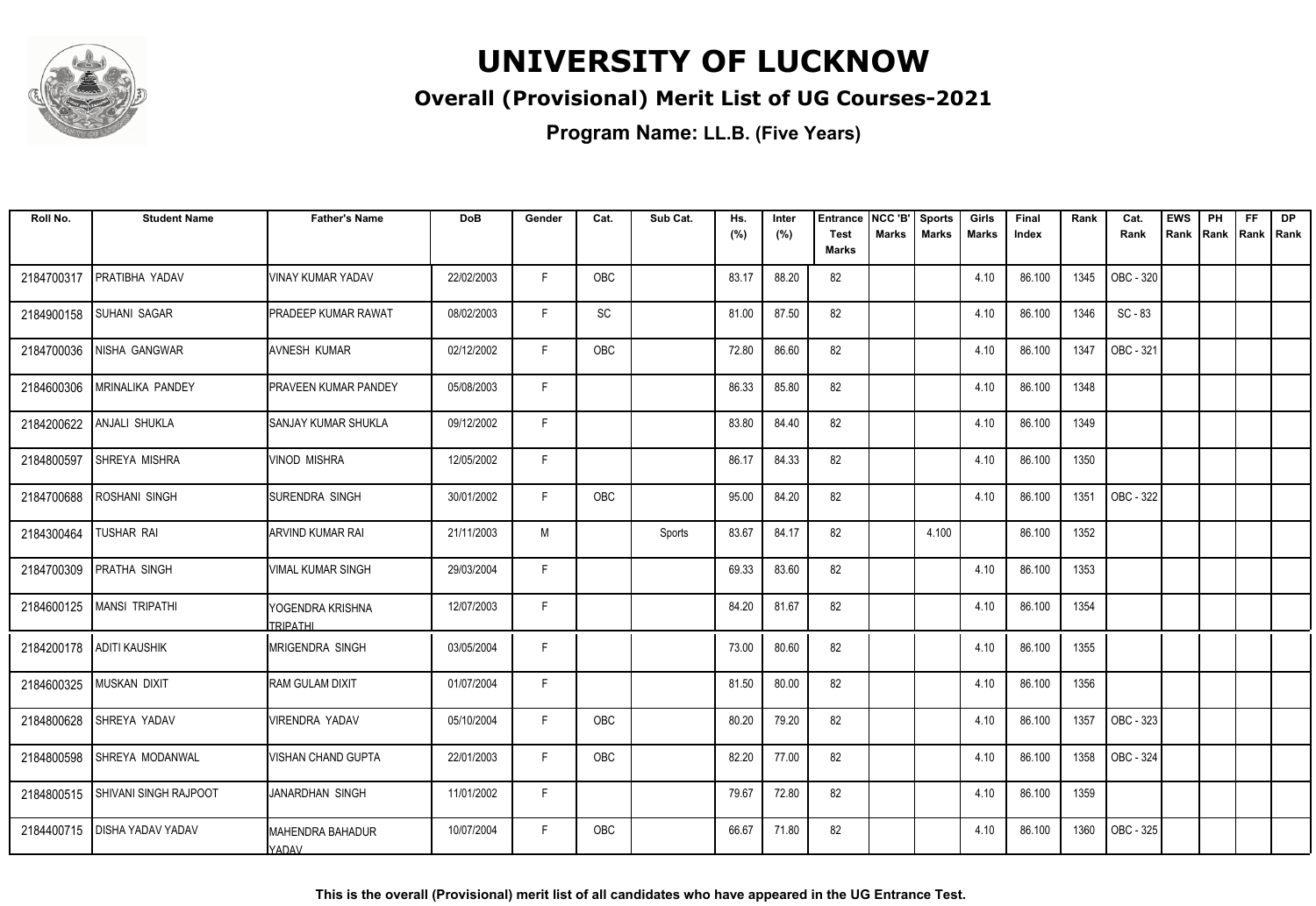

#### **Overall (Provisional) Merit List of UG Courses-2021**

**Program Name: LL.B. (Five Years)**

| Roll No.   | <b>Student Name</b>      | <b>Father's Name</b>                   | <b>DoB</b> | Gender | Cat. | Sub Cat. | Hs.<br>(%) | Inter<br>(%) | <b>Entrance</b><br><b>Test</b><br><b>Marks</b> | NCC 'B'<br>Marks | <b>Sports</b><br><b>Marks</b> | Girls<br>Marks | Final<br>Index | Rank | Cat.<br>Rank | <b>EWS</b><br>Rank | PH<br>Rank | FF<br>Rank   Rank | <b>DP</b> |
|------------|--------------------------|----------------------------------------|------------|--------|------|----------|------------|--------------|------------------------------------------------|------------------|-------------------------------|----------------|----------------|------|--------------|--------------------|------------|-------------------|-----------|
| 2184700689 | <b>ROSHNI PATWA</b>      | MANOJ PATWA                            | 01/01/2005 | F.     |      |          | 74.17      | 71.40        | 82                                             |                  |                               | 4.10           | 86.100         | 1361 |              |                    |            |                   |           |
| 2184900296 | TANYA GUPTA              | SANJEEV KUMAR                          | 10/09/2003 | F.     |      |          | 53.80      | 71.20        | 82                                             |                  |                               | 4.10           | 86.100         | 1362 |              |                    |            |                   |           |
| 2184300128 | ADITI NARAYAN            | GYANENDRA NARAYAN RAI                  | 26/10/2002 | F      |      |          | 52.20      | 68.20        | 82                                             |                  |                               | 4.10           | 86.100         | 1363 |              | 123                |            |                   |           |
| 2184700167 | POORVA MISHRA            | OM PRAKASH MISHRA                      | 26/04/2003 | F      |      |          | 84.83      | 66.40        | 82                                             |                  |                               | 4.10           | 86.100         | 1364 |              |                    |            |                   |           |
| 2184400014 | ANKITA PANDEY            | <b>JAI SHANKAR PANDEY</b>              | 03/01/2004 | F      |      |          | 73.00      | 63.20        | 82                                             |                  |                               | 4.10           | 86.100         | 1365 |              |                    |            |                   |           |
| 2184800697 | SHUBHANGI GOYAL          | <b>RAJESH KUMAR GOYAL</b>              | 07/01/2001 | F      |      |          | 72.20      | 61.80        | 82                                             |                  |                               | 4.10           | 86.100         | 1366 |              |                    |            |                   |           |
| 2184800500 | <b>SHIVANGI PANDEY</b>   | VIJAY SHANKAR PANDEY                   | 25/03/2002 | F      |      |          | 83.50      | 61.60        | 82                                             |                  |                               | 4.10           | 86.100         | 1367 |              |                    |            |                   |           |
| 2184200405 | ALKA YADAV               | <b>I</b> SHIV KUMAR YADAV              | 07/01/2003 | F      | OBC  |          | 48.60      | 60.40        | 82                                             |                  |                               | 4.10           | 86.100         | 1368 | OBC - 326    |                    |            |                   |           |
| 2184500288 | JASPREET KAUR            | <b>SARDAR BHUPENDRA</b><br>SINGH ARORA | 22/08/2001 | F      |      |          | 62.33      | 58.80        | 82                                             |                  |                               | 4.10           | 86.100         | 1369 |              |                    |            |                   |           |
| 2184900236 | <b>SWATI SHUKLA</b>      | ANIRUDDHA KUMAR<br><b>SHUKLA</b>       | 06/11/2002 | F.     |      |          | 94.60      | 0.00         | 82                                             |                  |                               | 4.10           | 86.100         | 1370 |              |                    |            |                   |           |
|            | 2184600422 NIDHI SISODIA | <b>ANIL SISODIA</b>                    | 06/09/2003 | F      |      |          | 81.60      | 0.00         | 82                                             |                  |                               | 4.10           | 86.100         | 1371 |              |                    |            |                   |           |
| 2184900688 | <b>ZEENAT ANSARI</b>     | ABDUL MAJEED ANSARI                    | 04/10/2003 | F      | OBC  |          | 80.17      | 0.00         | 82                                             |                  |                               | 4.10           | 86.100         | 1372 | OBC - 327    |                    |            |                   |           |
| 2184800366 | <b>SHAMBHAVI SINGH</b>   | <b>ASHOK KUMAR SINGH</b>               | 24/12/2003 | F      |      |          | 76.17      | 0.00         | 82                                             |                  |                               | 4.10           | 86.100         | 1373 |              |                    |            |                   |           |
| 2184400053 | <b>ANSHIKA GANGWAR</b>   | <b>BHARAT SINGH GANGWAR</b>            | 15/07/2004 | F      | OBC  |          | 75.33      | 0.00         | 82                                             |                  |                               | 4.10           | 86.100         | 1374 | OBC - 328    |                    |            |                   |           |
| 2184500222 | <b>INSHA</b>             | <b>WAHEEDUZZAMA</b>                    | 11/11/2003 | F      |      |          | 74.17      | 0.00         | 82                                             |                  |                               | 4.10           | 86.100         | 1375 |              |                    |            |                   |           |
| 2184500151 | <b>HARSHITA</b>          | <b>SURENDRA KUMAR</b>                  | 16/08/2004 | F      | OBC  |          | 73.33      | 0.00         | 82                                             |                  |                               | 4.10           | 86.100         | 1376 | OBC - 329    |                    |            |                   |           |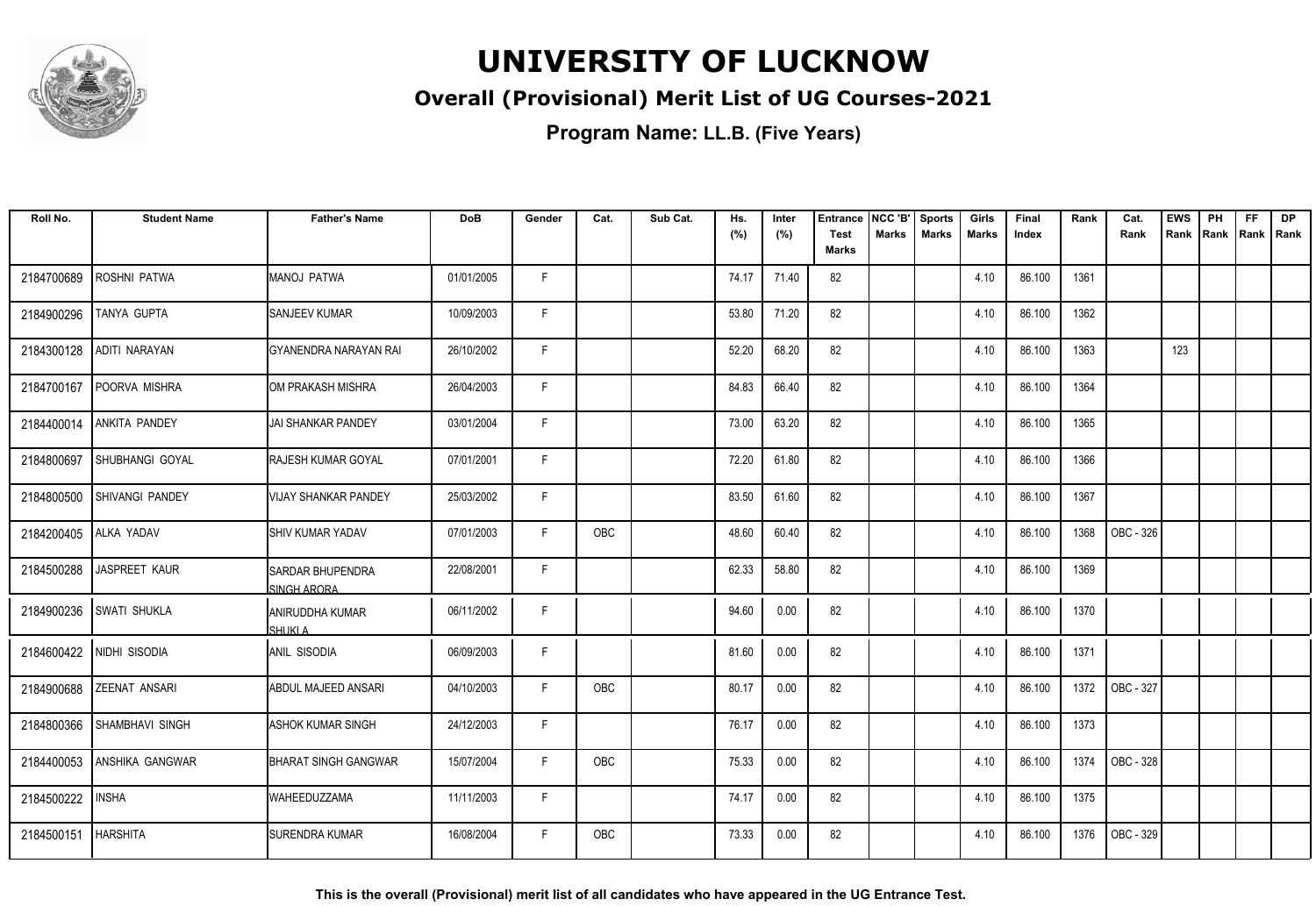

#### **Overall (Provisional) Merit List of UG Courses-2021**

| Roll No.   | <b>Student Name</b>         | <b>Father's Name</b>            | <b>DoB</b> | Gender | Cat.                         | Sub Cat. | Hs.<br>(%) | Inter<br>(%) | Entrance<br><b>Test</b> | NCC 'B'<br><b>Marks</b> | <b>Sports</b><br><b>Marks</b> | Girls<br>Marks | Final<br>Index | Rank | Cat.<br>Rank | <b>EWS</b><br>Rank   Rank | PH | <b>FF</b> | <b>DP</b><br>Rank   Rank |
|------------|-----------------------------|---------------------------------|------------|--------|------------------------------|----------|------------|--------------|-------------------------|-------------------------|-------------------------------|----------------|----------------|------|--------------|---------------------------|----|-----------|--------------------------|
|            |                             |                                 |            |        |                              |          |            |              | Marks                   |                         |                               |                |                |      |              |                           |    |           |                          |
| 2184800492 | SHIVAMBUJ MISHRA            | <b>I</b> RAJENDRA PRASAD MISHRA | 18/01/2005 | M      |                              |          | 92.00      | 96.20        | 86                      |                         |                               |                | 86.000         | 1377 |              |                           |    |           |                          |
| 2184600032 | LABEEB AGHA                 | IWAJAHAT AGHA                   | 08/12/2002 | M      |                              |          | 86.67      | 94.20        | 86                      |                         |                               |                | 86.000         | 1378 |              |                           |    |           |                          |
| 2184900221 | <b>SUYASH SINGH</b>         | SHAILENDRA SINGH                | 11/01/2004 | M      |                              |          | 62.67      | 91.60        | 86                      |                         |                               |                | 86.000         | 1379 |              |                           |    |           |                          |
| 2184300210 | <b>BACHHU LAL</b>           | IRAM KHILAWAN                   | 09/10/2000 | M      |                              |          | 77.85      | 91.20        | 86                      |                         |                               |                | 86.000         | 1380 |              |                           |    |           |                          |
| 2184700150 | <b>PIYUSH GAUTAM</b>        | <b>ABHILASH CHANDRA</b>         | 11/09/2002 | M      | $\operatorname{\textsf{SC}}$ |          | 78.40      | 91.00        | 86                      |                         |                               |                | 86.000         | 1381 | SC - 84      |                           |    |           |                          |
| 2184200214 | <b>ADITYA SINGH</b>         | ABHISHEK SINGH                  | 16/02/2004 | M      |                              |          | 81.40      | 88.20        | 86                      |                         |                               |                | 86.000         | 1382 |              |                           |    |           |                          |
| 2184200086 | <b>ABHISHEK KUMAR SINGH</b> | <b>VINAY KUMAR SINGH</b>        | 30/01/2004 | M      |                              |          | 88.00      | 88.00        | 86                      |                         |                               |                | 86.000         | 1383 |              |                           |    |           |                          |
| 2184200382 | AKSHAT YADAV                | AYODHYA PRASAD YADAV            | 15/11/2003 | M      | OBC                          |          | 81.83      | 87.60        | 86                      |                         |                               |                | 86.000         | 1384 | OBC - 330    |                           |    |           |                          |
| 2184300372 | <b>RUDRA PRATAP SINGH</b>   | VIRENDRA KUMAR SINGH            | 20/08/2004 | M      |                              |          | 82.80      | 86.67        | 86                      |                         |                               |                | 86.000         | 1385 |              |                           |    |           |                          |
| 2184600222 | I MOHAMMAD WARIS KHAN       | IMOHAMMAD ARIF KHAN             | 21/08/2001 | M      |                              |          | 69.60      | 86.00        | 86                      |                         |                               |                | 86.000         | 1386 |              |                           |    |           |                          |
| 2184700241 | <b>PRAKHAR PANDEY</b>       | <b>I</b> PRAMOD KUMAR PANDEY    | 25/08/2004 | M      |                              |          | 65.00      | 85.60        | 86                      |                         |                               |                | 86.000         | 1387 |              |                           |    |           |                          |
| 2184400010 | <b>ANKIT KUMAR</b>          | <b>ASHOK KUMAR</b>              | 11/10/2003 | M      | $\operatorname{\textsf{SC}}$ |          | 87.83      | 85.20        | 86                      |                         |                               |                | 86.000         | 1388 | $SC - 85$    |                           |    |           |                          |
| 2184900404 | <b>VAIBHAV DWIVEDI</b>      | VIKRANT DUBEY                   | 29/07/2002 | M      |                              |          | 75.80      | 85.20        | 86                      |                         |                               |                | 86.000         | 1389 |              |                           |    |           |                          |
| 2184500163 | <b>HARSHITA VERMA</b>       | IANUPAM KUMAR                   | 21/01/2002 | M      | OBC                          |          | 85.00      | 85.00        | 86                      |                         |                               |                | 86.000         | 1390 | OBC - 331    |                           |    |           |                          |
| 2184200598 | <b>ANIKET VATSAL SHUKLA</b> | <b>VIJAY KUMAR SHUKLA</b>       | 05/08/2003 | M      |                              |          | 88.17      | 83.80        | 86                      |                         |                               |                | 86.000         | 1391 |              |                           |    |           |                          |
| 2184900256 | <b>SYED MOHAMMAD WARIS</b>  | ISIDDIQ WARIS WARSI             | 11/05/2003 | M      |                              |          | 85.33      | 83.60        | 86                      |                         |                               |                | 86.000         | 1392 |              |                           |    |           |                          |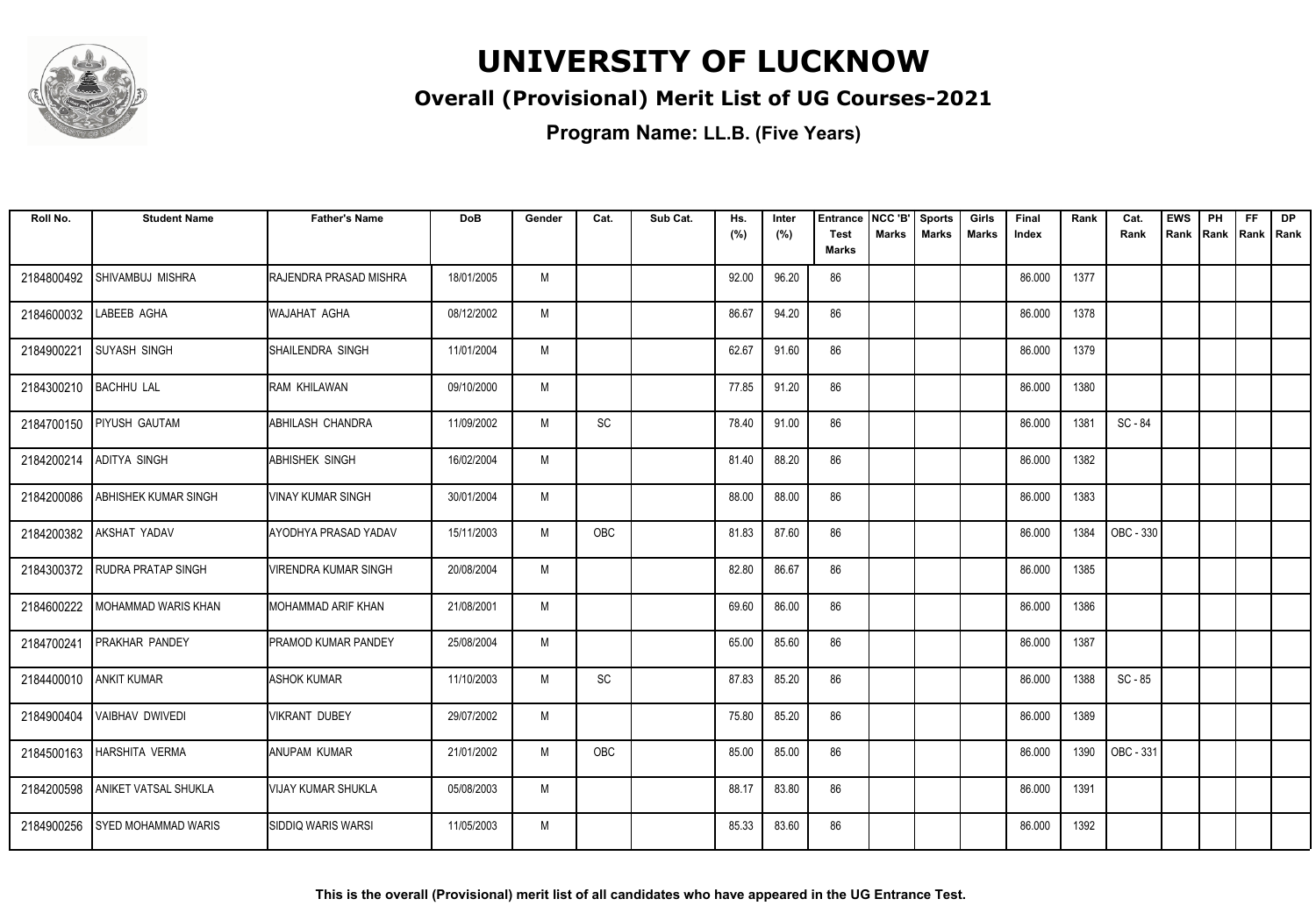

#### **Overall (Provisional) Merit List of UG Courses-2021**

| Roll No.   | <b>Student Name</b>       | <b>Father's Name</b>                 | <b>DoB</b> | Gender | Cat.       | Sub Cat. | Hs.<br>(%) | Inter<br>(%) | <b>Entrance</b><br><b>Test</b> | NCC 'B'<br><b>Marks</b> | <b>Sports</b><br><b>Marks</b> | Girls<br>Marks | Final<br>Index | Rank | Cat.<br>Rank | <b>EWS</b><br>Rank | PH<br>Rank | FF<br>Rank   Rank | <b>DP</b> |
|------------|---------------------------|--------------------------------------|------------|--------|------------|----------|------------|--------------|--------------------------------|-------------------------|-------------------------------|----------------|----------------|------|--------------|--------------------|------------|-------------------|-----------|
|            |                           |                                      |            |        |            |          |            |              | <b>Marks</b>                   |                         |                               |                |                |      |              |                    |            |                   |           |
| 2184200043 | <b>ABHISHEK PANDEY</b>    | <b>DINESH PANDEY</b>                 | 19/05/2002 | M      |            |          | 77.33      | 82.20        | 86                             |                         |                               |                | 86.000         | 1393 |              |                    |            |                   |           |
| 2184500105 | <b>HARSH SINGH</b>        | <b>MADHUKAR SINGH</b>                | 08/12/2002 | M      |            |          | 70.00      | 81.40        | 86                             |                         |                               |                | 86.000         | 1394 |              |                    |            |                   |           |
| 2184800169 | <b>SANJAY VERMA</b>       | <b>RADHEY SHYAM VERMA</b>            | 16/01/2003 | M      | <b>OBC</b> |          | 78.67      | 79.60        | 86                             |                         |                               |                | 86.000         | 1395 | OBC - 332    |                    |            |                   |           |
| 2184600304 | <b>MRIDUL SRIVASTAVA</b>  | <b>SWATANTRA KUMAR</b><br>SRIVASTAVA | 19/10/2001 | M      |            |          | 79.80      | 79.17        | 86                             |                         |                               |                | 86.000         | 1396 |              |                    |            |                   |           |
| 2184400368 | <b>ASHUTOSH SINGH</b>     | <b>I</b> SATYA PRAKASH SINGH         | 14/08/2004 | M      |            |          | 78.17      | 79.00        | 86                             |                         |                               |                | 86.000         | 1397 |              | 124                |            |                   |           |
| 2184200276 | <b>AHMAD SUHAIL</b>       | <b>MOHAMMAD SUHAIL</b>               | 08/10/2002 | M      |            |          | 65.67      | 79.00        | 86                             |                         |                               |                | 86.000         | 1398 |              |                    |            |                   |           |
| 2184700292 | <b>PRASHANT YADAV</b>     | SURENDRA PRASAD YADAV                | 01/07/2003 | M      | OBC        |          | 83.20      | 78.50        | 86                             |                         |                               |                | 86.000         | 1399 | OBC - 333    |                    |            |                   |           |
| 2184800471 | SHIVAM MISHRA             | RAM JUDAWAN MISHRA                   | 27/08/2001 | M      |            |          | 85.60      | 77.20        | 86                             |                         |                               |                | 86.000         | 1400 |              | 125                |            |                   |           |
| 2184800388 | <b>SHASHANK MOHAN</b>     | PANKAJ KUMAR                         | 11/08/2003 | M      |            |          | 84.20      | 77.20        | 86                             |                         |                               |                | 86.000         | 1401 |              |                    |            |                   |           |
| 2184600283 | MOHD ZAHEER AFTAB RIZVI   | AFTAB RAZA                           | 17/02/2003 | M      |            |          | 90.00      | 75.40        | 86                             |                         |                               |                | 86.000         | 1402 |              |                    |            |                   |           |
| 2184800457 | <b>SHIV PRAKASH YADAV</b> | RAMASHRAY YADAV                      | 10/12/2003 | M      | OBC        |          | 71.20      | 75.40        | 86                             |                         |                               |                | 86.000         | 1403 | OBC - 334    |                    |            |                   |           |
|            | 2184400416 ATHARVA PATHAK | <b>ARVIND KUMAR PATHAK</b>           | 08/08/2002 | M      |            |          | 58.50      | 75.00        | 86                             |                         |                               |                | 86.000         | 1404 |              |                    |            |                   |           |
|            | 2184600115   MANOJ VERMA  | <b>BACHCHHA RAJ VERMA</b>            | 04/04/2005 | M      | OBC        |          | 83.17      | 74.00        | 86                             |                         |                               |                | 86.000         | 1405 | OBC - 335    |                    |            |                   |           |
| 2184200388 | <b>AKSHAY RATHORE</b>     | <b>ACHLESH SINGH</b>                 | 25/03/2002 | M      |            |          | 79.80      | 73.80        | 86                             |                         |                               |                | 86.000         | 1406 |              |                    |            |                   |           |
| 2184300355 | <b>RAMAN KUMAR</b>        | <b>ABDHESH BHAGAT</b>                | 14/09/2004 | M      |            |          | 72.40      | 73.80        | 86                             |                         |                               |                | 86.000         | 1407 |              |                    |            |                   |           |
| 2184700243 | <b>PRAKHAR PRIADARSHI</b> | <b>JANIL PRIADARSHI</b>              | 15/02/2002 | M      | SC         |          | 70.00      | 73.40        | 86                             |                         |                               |                | 86.000         | 1408 | SC - 86      |                    |            |                   |           |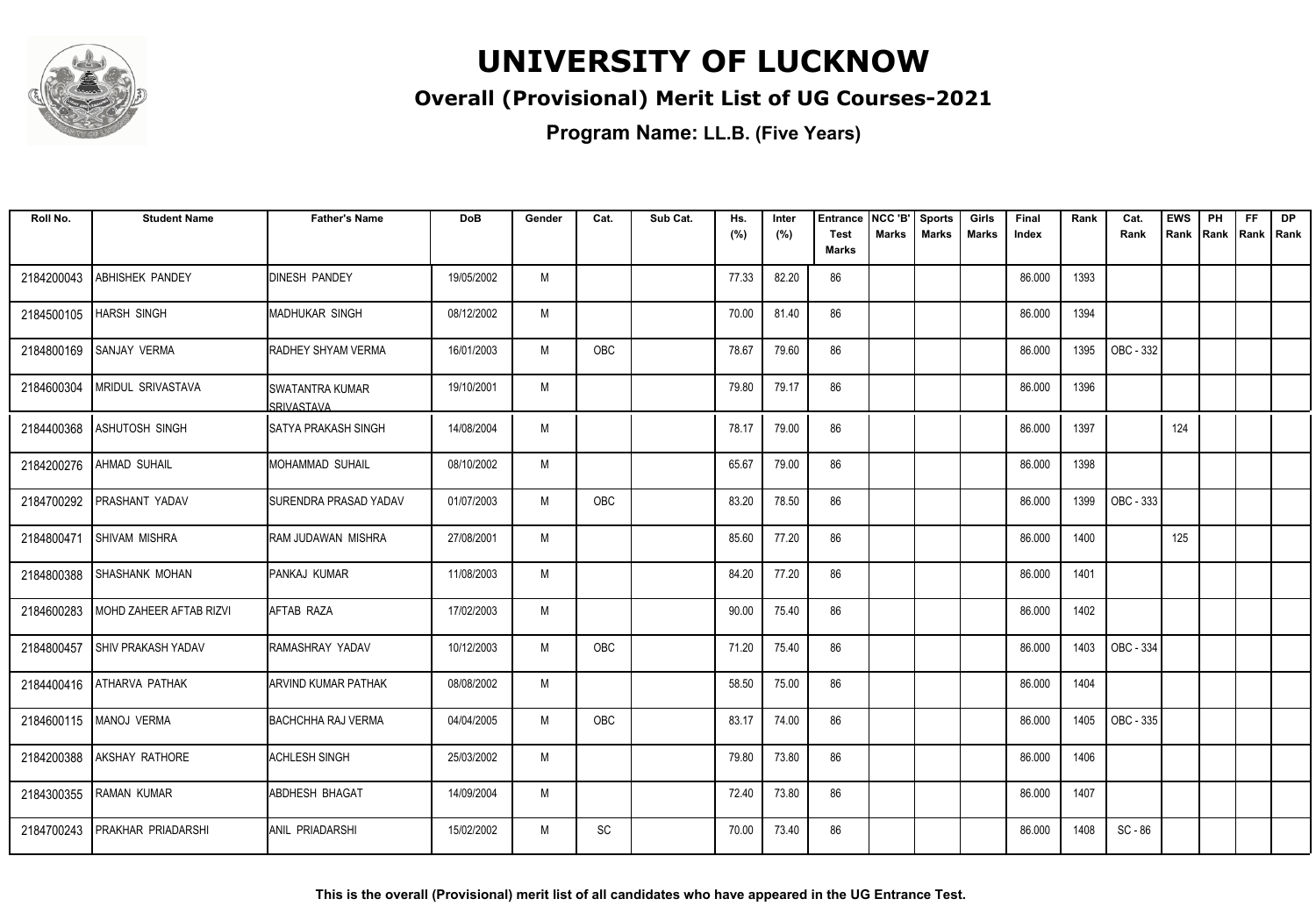

#### **Overall (Provisional) Merit List of UG Courses-2021**

| Roll No.   | <b>Student Name</b>         | <b>Father's Name</b>             | <b>DoB</b> | Gender | Cat.       | Sub Cat.  | Hs.<br>(%) | Inter<br>(%) | <b>Entrance</b><br><b>Test</b><br><b>Marks</b> | NCC 'B'<br><b>Marks</b> | <b>Sports</b><br><b>Marks</b> | Girls<br>Marks | Final<br>Index | Rank | Cat.<br>Rank     | <b>EWS</b><br>Rank | PH<br>Rank | <b>FF</b><br>Rank   Rank | <b>DP</b> |
|------------|-----------------------------|----------------------------------|------------|--------|------------|-----------|------------|--------------|------------------------------------------------|-------------------------|-------------------------------|----------------|----------------|------|------------------|--------------------|------------|--------------------------|-----------|
| 2184800054 | SAHIL CHANDRA               | <b>IDHIRENDRA KUMAR</b>          | 12/07/2003 | M      | SC         |           | 66.67      | 71.80        | 86                                             |                         |                               |                | 86.000         | 1409 | SC - 87          |                    |            |                          |           |
| 2184800259 | SATYPAL YADAV               | ISANTOSH YADAV                   | 05/12/2003 | М      | OBC        |           | 67.17      | 71.40        | 86                                             |                         |                               |                | 86.000         | 1410 | OBC - 336        |                    |            |                          |           |
| 2184400676 | <b>DEVESH PANDEY</b>        | ISANJAY KUMAR PANDEY             | 06/02/2003 | M      |            |           | 71.20      | 71.00        | 86                                             |                         |                               |                | 86.000         | 1411 |                  |                    |            |                          |           |
| 2184200209 | ADITYA RAJPOOT              | <b>RAJESH RAJPOOT</b>            | 25/10/2002 | M      | OBC        |           | 80.20      | 70.40        | 86                                             |                         |                               |                | 86.000         | 1412 | OBC - 337        |                    |            |                          |           |
| 2184200216 | <b>ADITYA SINGH</b>         | <b>ARVIND KUMAR VERMA</b>        | 19/11/2003 | M      | <b>OBC</b> |           | 68.60      | 70.40        | 86                                             |                         |                               |                | 86.000         | 1413 | OBC - 338        |                    |            |                          |           |
| 2184700501 | <b>RAJNATH SHUKLA</b>       | KRISHNA NARAYAN<br><b>SHUKLA</b> | 26/09/2004 | M      |            |           | 57.40      | 70.40        | 86                                             |                         |                               |                | 86.000         | 1414 |                  | 126                |            |                          |           |
| 2184300064 | <b>ABHAY JEET SINGH</b>     | <b>BANSH BAHADUR SINGH</b>       | 01/12/2002 | M      |            |           | 76.83      | 70.00        | 86                                             |                         |                               |                | 86.000         | 1415 |                  | 127                |            |                          |           |
| 2184400671 | <b>DEVENDRA YADAV</b>       | <b>ISHIVSHANKAR YADAV</b>        | 06/02/2002 | M      | <b>OBC</b> |           | 79.33      | 68.20        | 86                                             |                         |                               |                | 86.000         | 1416 | OBC - 339        |                    |            |                          |           |
| 2184900662 | YASHRAJ BAJPAI              | ISUNIL KUMAR BAJPAI              | 01/09/2004 | M      |            |           | 78.83      | 68.20        | 86                                             |                         |                               |                | 86.000         | 1417 |                  |                    |            |                          |           |
| 2184900644 | YASHANSH SINGH              | IAMRENDRA SINGH                  | 12/09/2001 | M      |            |           | 65.60      | 68.00        | 86                                             |                         |                               |                | 86.000         | 1418 |                  |                    |            |                          |           |
| 2184600031 | KUSHAL RAI                  | ICHANDRA PRAKASH RAI             | 30/09/2002 | M      | OBC        |           | 70.83      | 67.80        | 86                                             |                         |                               |                | 86.000         | 1419 | <b>OBC - 340</b> |                    |            |                          |           |
| 2184300244 | <b>HIMANSHU KUMAR YADAV</b> | <b>YADAV HARKESH BD</b>          | 26/03/2003 | M      | OBC        | <b>DP</b> | 72.83      | 67.60        | 86                                             |                         |                               |                | 86.000         | 1420 | OBC - 341        |                    |            |                          | 9         |
| 2184400433 | <b>AVADHESH CHAUDHARY</b>   | <b>ANRUDH KUMAR</b>              | 04/07/2003 | M      | OBC        |           | 74.00      | 66.80        | 86                                             |                         |                               |                | 86.000         | 1421 | OBC - 342        |                    |            |                          |           |
| 2184800460 | SHIVAKANT SHUKLA            | NARENDRA KUMAR SHUKLA            | 25/05/2002 | M      |            |           | 69.33      | 66.80        | 86                                             |                         |                               |                | 86.000         | 1422 |                  |                    |            |                          |           |
| 2184600224 | MOHAMMAD ZUBAIR KHAN        | IMOHAMMAD MOIN KHAN              | 02/10/2001 | M      |            |           | 67.83      | 65.40        | 86                                             |                         |                               |                | 86.000         | 1423 |                  |                    |            |                          |           |
| 2184900576 | <b>VISHESH MOHAN PANDEY</b> | IADARSH KUMAR PANDEY             | 22/01/2003 | M      |            |           | 51.40      | 62.00        | 86                                             |                         |                               |                | 86.000         | 1424 |                  | 128                |            |                          |           |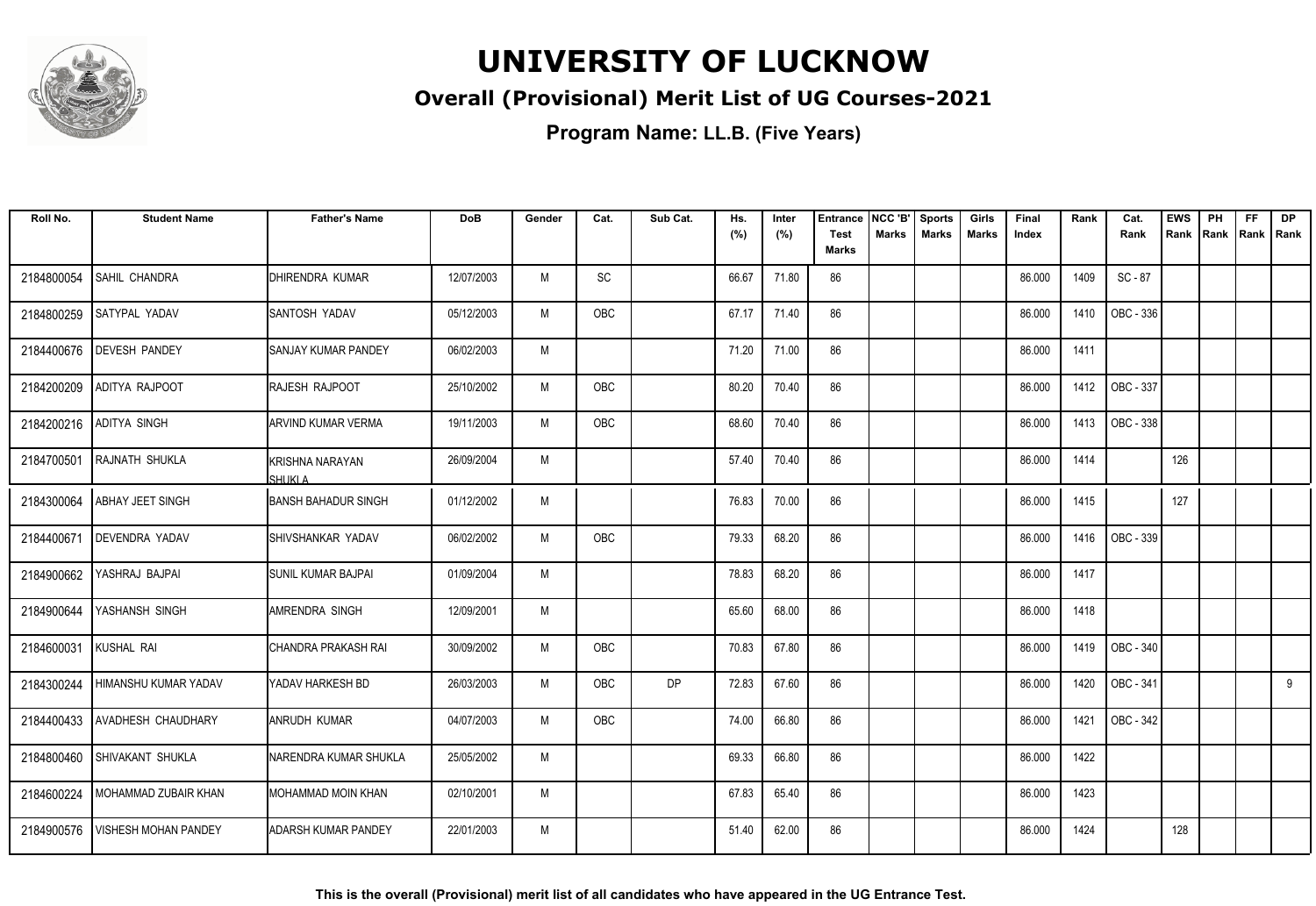

#### **Overall (Provisional) Merit List of UG Courses-2021**

| Roll No.   | <b>Student Name</b>                      | <b>Father's Name</b>      | DoB        | Gender | Cat.                         | Sub Cat. | Hs.<br>(%) | Inter<br>(%) | <b>Entrance</b><br>Test | NCC 'B'<br><b>Marks</b> | <b>Sports</b><br><b>Marks</b> | Girls<br><b>Marks</b> | Final<br>Index | Rank | Cat.<br>Rank | <b>EWS</b><br>Rank | PH<br>Rank | <b>FF</b><br>Rank   Rank | DP |
|------------|------------------------------------------|---------------------------|------------|--------|------------------------------|----------|------------|--------------|-------------------------|-------------------------|-------------------------------|-----------------------|----------------|------|--------------|--------------------|------------|--------------------------|----|
|            |                                          |                           |            |        |                              |          |            |              | <b>Marks</b>            |                         |                               |                       |                |      |              |                    |            |                          |    |
| 2184500045 | <b>GAVISTH DWIVEDI</b>                   | VIBHUTI KUMAR DWIVEDI     | 11/09/2001 | M      |                              |          | 61.80      | 61.00        | 86                      |                         |                               |                       | 86.000         | 1425 |              |                    |            |                          |    |
| 2184400411 | <b>ATAURRAHMAN KHAN</b>                  | NIZAMUDDIN KHAN           | 28/10/2001 | M      |                              |          | 63.33      | 60.40        | 86                      |                         |                               |                       | 86.000         | 1426 |              |                    |            |                          |    |
| 2184700117 | <b>PANKAJ RAM TRIPATHI</b>               | IMANOJ RAM TRIPATHI       | 21/09/2003 | M      |                              |          | 63.60      | 60.00        | 86                      |                         |                               |                       | 86.000         | 1427 |              | 129                |            |                          |    |
| 2184800528 | SHIVANSH MISHRA                          | <b>SUMIT KUMAR MISHRA</b> | 28/02/2003 | M      |                              |          | 57.67      | 60.00        | 86                      |                         |                               |                       | 86.000         | 1428 |              |                    |            |                          |    |
| 2184200646 | <b>ANKIT MISHRA</b>                      | IANUPAM MISHRA            | 25/04/2002 | M      |                              |          | 55.50      | 58.60        | 86                      |                         |                               |                       | 86.000         | 1429 |              |                    |            |                          |    |
| 2184700495 | <b>RAJAT KUMAR GAUTAM</b>                | IASHWANI KUMAR            | 25/09/2001 | M      | SC                           |          | 83.33      | 58.20        | 86                      |                         |                               |                       | 86.000         | 1430 | SC - 88      |                    |            |                          |    |
| 2184700298 | <b>PRASOON PANDEY</b>                    | ISANJAY KUMAR PANDEY      | 20/07/2003 | M      |                              |          | 53.33      | 58.00        | 86                      |                         |                               |                       | 86.000         | 1431 |              |                    |            |                          |    |
| 2184800118 | <b>SAMAR AWASTHI</b>                     | SHARAD AWASTHI            | 22/12/2001 | M      |                              |          | 68.40      | 57.60        | 86                      |                         |                               |                       | 86.000         | 1432 |              |                    |            |                          |    |
| 2184800485 | <b>SHIVAM KUMAR</b><br><b>CHAURASIYA</b> | IJAGDISH PRASAD           | 01/07/2001 | M      | OBC                          |          | 85.83      | 56.40        | 86                      |                         |                               |                       | 86.000         | 1433 | OBC - 343    |                    |            |                          |    |
| 2184500057 | GOVIND DHANUK                            | <b>BASANT LAL</b>         | 09/04/2001 | M      | $\operatorname{\textsf{SC}}$ |          | 63.17      | 55.20        | 86                      |                         |                               |                       | 86.000         | 1434 | SC - 89      |                    |            |                          |    |
| 2184800242 | <b>SATYAM SINGH</b>                      | SANJAY SINGH              | 14/03/1999 | M      |                              |          | 74.00      | 54.80        | 86                      |                         |                               |                       | 86.000         | 1435 |              |                    |            |                          |    |
|            | 2184400009 ANKIT KUMAR SINGH             | IRAMCHET SINGH            | 04/11/2002 | M      |                              |          | 72.00      | 52.80        | 86                      |                         |                               |                       | 86.000         | 1436 |              |                    |            |                          |    |
| 2184600240 | <b>MOHD MASHAL</b>                       | <b>ISHAMIM AHMAD</b>      | 12/03/2001 | M      |                              |          | 60.67      | 52.20        | 86                      |                         |                               |                       | 86.000         | 1437 |              |                    |            |                          |    |
| 2184900650 | YASHASVI SHUKLA                          | SARJAN SHUKLA             | 27/08/2004 | M      |                              |          | 88.67      | 0.00         | 86                      |                         |                               |                       | 86.000         | 1438 |              |                    |            |                          |    |
| 2184400777 | <b>DURGESH VERMA</b>                     | RAMNARAYAN VERMA          | 15/08/2001 | M      |                              |          | 87.00      | 0.00         | 86                      |                         |                               |                       | 86.000         | 1439 |              |                    |            |                          |    |
| 2184700437 | <b>PULKIT SRINET</b>                     | INITYANAND SHRINET        | 03/09/2003 | M      |                              |          | 76.00      | 0.00         | 86                      |                         |                               |                       | 86.000         | 1440 |              |                    |            |                          |    |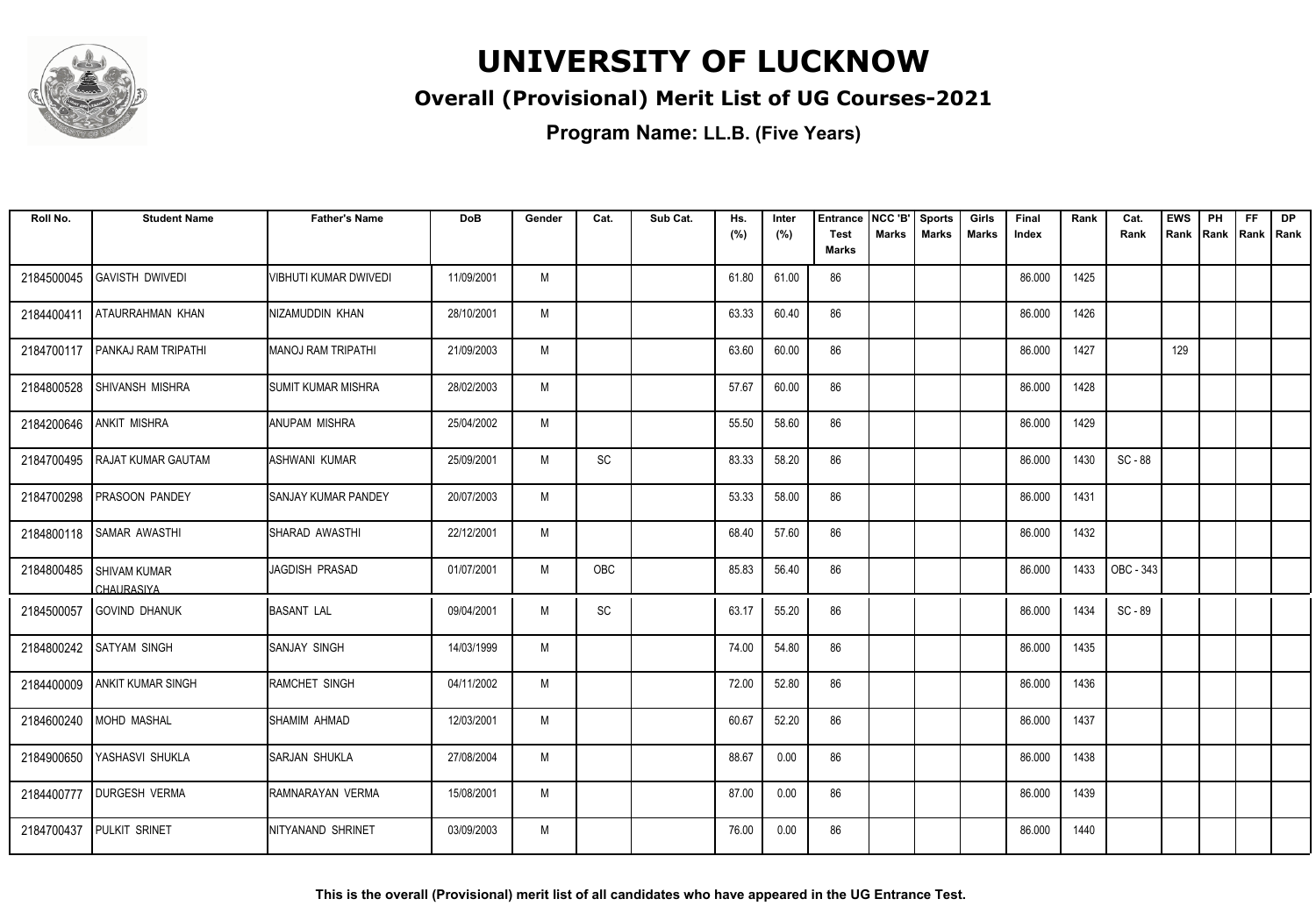

#### **Overall (Provisional) Merit List of UG Courses-2021**

**Program Name: LL.B. (Five Years)**

| Roll No.   | <b>Student Name</b>          | <b>Father's Name</b>                   | <b>DoB</b> | Gender      | Cat.       | Sub Cat. | Hs.   | Inter | <b>Entrance</b>             | NCC 'B'      | <b>Sports</b> | Girls | Final  | Rank | Cat.      | <b>EWS</b> | PH   | <b>FF</b>   | <b>DP</b> |
|------------|------------------------------|----------------------------------------|------------|-------------|------------|----------|-------|-------|-----------------------------|--------------|---------------|-------|--------|------|-----------|------------|------|-------------|-----------|
|            |                              |                                        |            |             |            |          | (%)   | (%)   | <b>Test</b><br><b>Marks</b> | <b>Marks</b> | <b>Marks</b>  | Marks | Index  |      | Rank      | Rank       | Rank | Rank   Rank |           |
| 2184200369 | AKHILESH SINGH               | <b>DILEEP KUMAR</b>                    | 03/04/2003 | M           |            |          | 74.60 | 0.00  | 86                          |              |               |       | 86.000 | 1441 |           |            |      |             |           |
| 2184200309 | <b>AJITRO RAJ SINGH</b>      | K B SINGH                              | 15/09/2004 | M           |            |          | 62.60 | 0.00  | 86                          |              |               |       | 86.000 | 1442 |           |            |      |             |           |
| 2184700183 | PRABHAV RAJ                  | <b>RAJ KUMAR JAISWAL</b>               | 23/03/2003 | M           | <b>OBC</b> |          | 94.20 | 96.60 | 84                          |              |               |       | 84.000 | 1443 | OBC - 344 |            |      |             |           |
| 2184900474 | VARSHIKA SRIVASTAVA          | <b>VIJAY KRISHNA</b><br>SRIVASTAVA     | 16/06/2005 | $\mathsf F$ |            |          | 95.00 | 95.80 | 80                          |              |               | 4.00  | 84.000 | 1444 |           |            |      |             |           |
| 2184700544 | RASHMI JAISWAL               | <b>RAM KUMAR JAISWAL</b>               | 27/08/2004 | F           | OBC        |          | 93.60 | 95.80 | 80                          |              |               | 4.00  | 84.000 | 1445 | OBC - 345 |            |      |             |           |
| 2184400168 | ANUSHKA SRIVASTAVA           | <b>MANISH SRIVASTAVA</b>               | 04/02/2003 | F           |            |          | 73.89 | 95.00 | 80                          |              |               | 4.00  | 84.000 | 1446 |           |            |      |             |           |
|            | 2184600303 MRIDUL MISHRA     | <b>PREM NARESH MISHRA</b>              | 13/06/2003 | M           |            |          | 95.83 | 94.60 | 84                          |              |               |       | 84.000 | 1447 |           | 130        |      |             |           |
|            | 2184400549 AYUSHI SRIVASTAVA | <b>RAJESH KUMAR</b><br>SRIVASTAVA      | 02/01/2003 | F           |            |          | 93.83 | 92.00 | 80                          |              |               | 4.00  | 84.000 | 1448 |           |            |      |             |           |
| 2184400044 | <b>ANSHIKA</b>               | <b>JUGNU</b>                           | 16/11/2003 | F.          | OBC        |          | 84.80 | 90.60 | 80                          |              |               | 4.00  | 84.000 | 1449 | OBC - 346 |            |      |             |           |
| 2184200278 | AHMAD USMAN                  | VIQAR AHMED ANSARI                     | 03/09/2001 | M           |            |          | 85.60 | 90.40 | 84                          |              |               |       | 84.000 | 1450 |           |            |      |             |           |
| 2184500052 | <b>GLORY NISSI SAMUEL</b>    | TIMOTHY SAMUEL                         | 25/02/2003 | F           |            |          | 88.60 | 88.60 | 80                          |              |               | 4.00  | 84.000 | 1451 |           |            |      |             |           |
| 2184500352 | KANEEZ ZEHRA MEHDI           | <b>SYED MOHD MEHDI</b>                 | 22/06/2004 | F.          |            |          | 83.80 | 88.60 | 80                          |              |               | 4.00  | 84.000 | 1452 |           |            |      |             |           |
| 2184200589 | ANI SEN                      | SANJEEV KUMAR                          | 12/08/2003 | M           | SC         |          | 72.60 | 88.60 | 84                          |              |               |       | 84.000 | 1453 | SC - 90   |            |      |             |           |
|            | 2184800102 SAKSHI YADAV      | <b>BHARAT BHUSHAN</b>                  | 22/12/2004 | F           | OBC        |          | 89.00 | 88.33 | 80                          |              |               | 4.00  | 84.000 | 1454 | OBC - 347 |            |      |             |           |
|            | 2184600386 NAVYA CHATURVEDI  | PRANAV CHATURVEDI                      | 16/09/2003 | F.          |            |          | 84.60 | 88.25 | 80                          |              |               | 4.00  | 84.000 | 1455 |           |            |      |             |           |
| 2184300296 | MUSKAN KASHYAP               | IAKHILESHWAR PRAKASH<br><b>DWIVEDI</b> | 31/12/2004 | F           |            |          | 85.40 | 87.60 | 80                          |              |               | 4.00  | 84.000 | 1456 |           |            |      |             |           |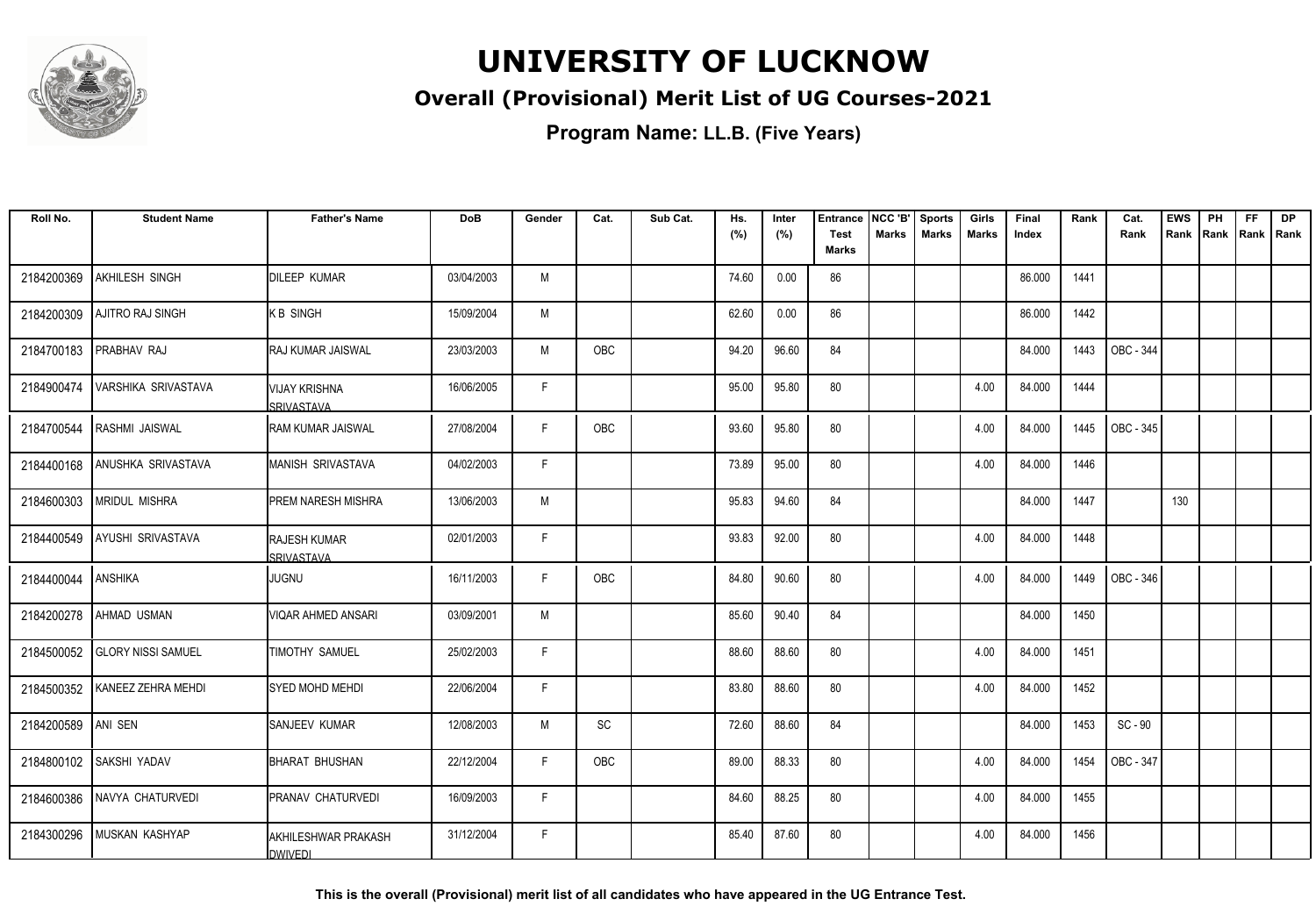

#### **Overall (Provisional) Merit List of UG Courses-2021**

**Program Name: LL.B. (Five Years)**

| Roll No.   | <b>Student Name</b>         | <b>Father's Name</b>                         | <b>DoB</b> | Gender | Cat.                         | Sub Cat. | Hs.<br>(%) | Inter<br>(%) | <b>Entrance</b><br><b>Test</b> | NCC 'B'<br><b>Marks</b> | <b>Sports</b><br><b>Marks</b> | Girls<br><b>Marks</b> | Final<br>Index | Rank | Cat.<br>Rank | <b>EWS</b> | PH<br>Rank   Rank   Rank   Rank | <b>FF</b> | <b>DP</b> |
|------------|-----------------------------|----------------------------------------------|------------|--------|------------------------------|----------|------------|--------------|--------------------------------|-------------------------|-------------------------------|-----------------------|----------------|------|--------------|------------|---------------------------------|-----------|-----------|
|            |                             |                                              |            |        |                              |          |            |              | <b>Marks</b>                   |                         |                               |                       |                |      |              |            |                                 |           |           |
| 2184700451 | <b>RAAJ KARTIKEY</b>        | <b>I</b> SHAILENDRA KUMAR<br><b>JPADHYAY</b> | 02/08/2003 | M      |                              |          | 68.17      | 87.40        | 84                             |                         |                               |                       | 84.000         | 1457 |              |            |                                 |           |           |
|            | 2184400170 ANUSHKA TRIPATHI | VIRENDRA KUMAR TRIPATHI                      | 10/07/2004 | F      |                              |          | 63.60      | 87.40        | 80                             |                         |                               | 4.00                  | 84.000         | 1458 |              | 131        |                                 |           |           |
| 2184300163 | <b>ANSHUMAN SINGH</b>       | <b>SANJAY KUMAR SINGH</b>                    | 17/08/2002 | M      |                              |          | 79.80      | 87.00        | 84                             |                         |                               |                       | 84.000         | 1459 |              |            |                                 |           |           |
| 2184500166 | <b>HARSHITA YADAV</b>       | IPRADEEP KUMAR YADAV                         | 26/09/2004 | F.     | OBC                          |          | 88.40      | 86.00        | 80                             |                         |                               | 4.00                  | 84.000         | 1460 | OBC - 348    |            |                                 |           |           |
| 2184800264 | <b>SAUMYA</b>               | <b>MAHENDRA PRATAP</b><br><b>SONKAR</b>      | 21/04/2004 | F      | SC                           |          | 78.00      | 85.83        | 80                             |                         |                               | 4.00                  | 84.000         | 1461 | $SC - 91$    |            |                                 |           |           |
| 2184700264 | <b>PRANJAL SHUKLA</b>       | <b>ANIL PRAKASH SHUKLA</b>                   | 02/01/2004 | M      |                              |          | 80.40      | 85.40        | 84                             |                         |                               |                       | 84.000         | 1462 |              |            |                                 |           |           |
| 2184400391 | ASMI JEETENDRA VERMA        | JEETENDRA SATYADEV<br>VFRMA                  | 07/04/2004 | F      |                              |          | 74.80      | 85.33        | 80                             |                         |                               | 4.00                  | 84.000         | 1463 |              |            |                                 |           |           |
| 2184700275 | <b>IPRANJALI VAISH</b>      | <b>I</b> PRABHAT VAISH                       | 20/07/2004 | F      |                              |          | 86.67      | 85.20        | 80                             |                         |                               | 4.00                  | 84.000         | 1464 |              |            |                                 |           |           |
| 2184300344 | RACHIT AGARWAL              | SANDEEP AGARWAL                              | 25/12/2001 | M      |                              |          | 82.33      | 85.20        | 84                             |                         |                               |                       | 84.000         | 1465 |              |            |                                 |           |           |
| 2184700194 | <b>PRACHI SINGH</b>         | JITENDRA BAHADUR SINGH                       | 19/07/2001 | F.     |                              |          | 70.60      | 85.00        | 80                             |                         |                               | 4.00                  | 84.000         | 1466 |              |            |                                 |           |           |
| 2184300326 | <b>PRANJALI SINGH</b>       | <b>PREM PRAKASH SINGH</b>                    | 19/08/2004 | F      |                              |          | 79.33      | 84.40        | 80                             |                         |                               | 4.00                  | 84.000         | 1467 |              |            |                                 |           |           |
| 2184900061 | SIMRAN SRIVASTAVA           | SANTOSH SRIVASTAVA                           | 27/07/2005 | F.     |                              |          | 76.80      | 84.40        | 80                             |                         |                               | 4.00                  | 84.000         | 1468 |              |            |                                 |           |           |
| 2184900507 | <b>VIKAS KUMAR</b>          | <b>HOMPAL SINGH</b>                          | 17/04/2004 | M      | <b>SC</b>                    |          | 80.17      | 84.00        | 84                             |                         |                               |                       | 84.000         | 1469 | SC - 92      |            |                                 |           |           |
| 2184400576 | <b>BHOOMIKA SONKAR</b>      | <b>RAM NARESH SONKAR</b>                     | 28/02/2004 | F      | $\operatorname{\textsf{SC}}$ |          | 63.20      | 83.67        | 80                             |                         |                               | 4.00                  | 84.000         | 1470 | $SC - 93$    |            |                                 |           |           |
| 2184400050 | <b>ANSHIKA BHARGAVA</b>     | SHAILENDRA KUMAR                             | 15/07/2004 | F      | SC                           |          | 74.40      | 83.17        | 80                             |                         |                               | 4.00                  | 84.000         | 1471 | SC - 94      |            |                                 |           |           |
| 2184900681 | <b>ZAID HASAN</b>           | ZAHEERUL HASAN                               | 30/08/2002 | M      | <b>OBC</b>                   |          | 80.33      | 82.67        | 84                             |                         |                               |                       | 84.000         | 1472 | OBC - 349    |            |                                 |           |           |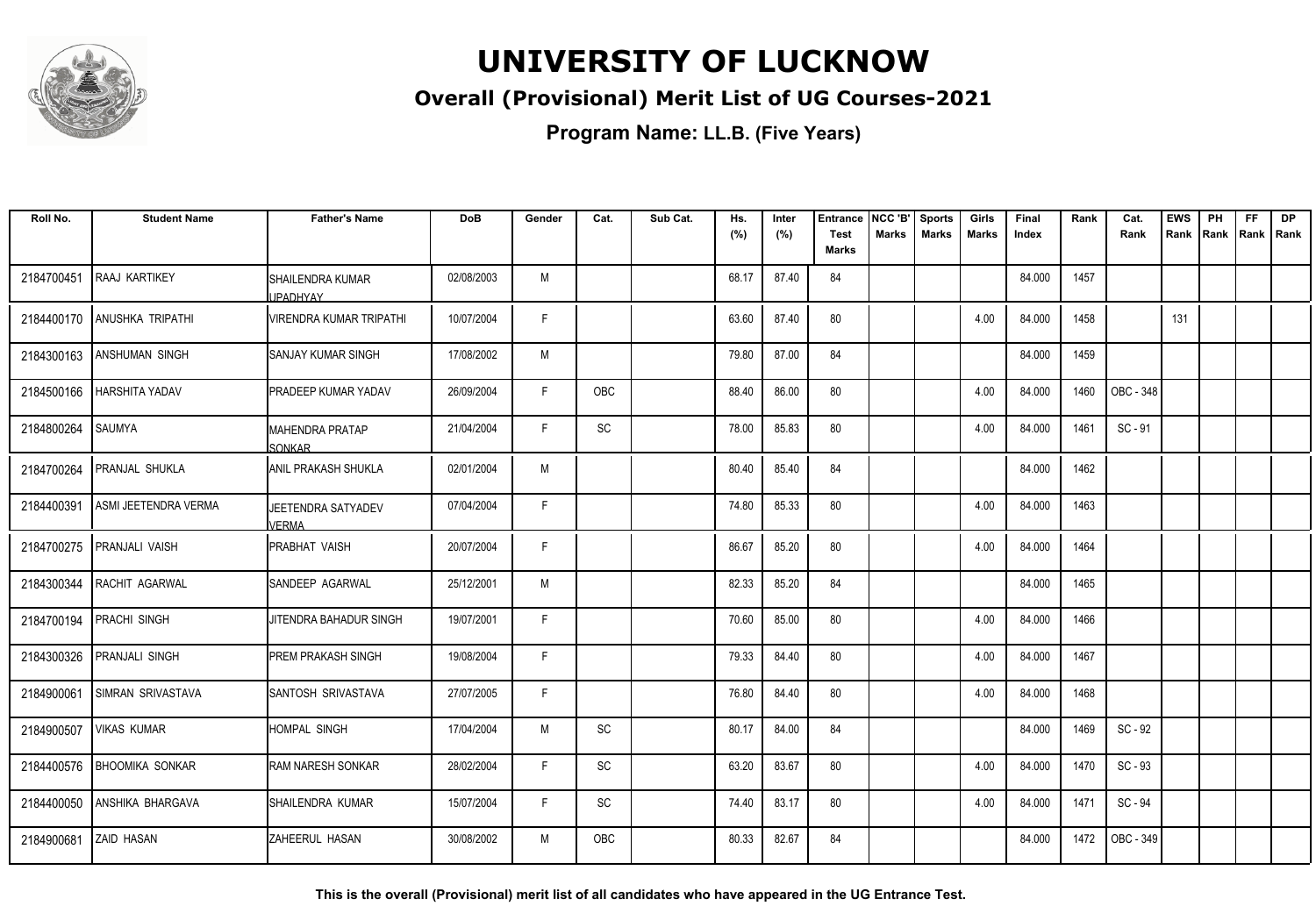

#### **Overall (Provisional) Merit List of UG Courses-2021**

| Roll No.             | <b>Student Name</b>      | <b>Father's Name</b>              | <b>DoB</b> | Gender | Cat.       | Sub Cat. | Hs.<br>(%) | Inter<br>(%) | <b>Entrance</b><br>Test | NCC 'B'<br>Marks | <b>Sports</b><br><b>Marks</b> | Girls<br>Marks | Final<br>Index | Rank | Cat.<br>Rank | <b>EWS</b><br>Rank | PH<br>Rank | FF<br>Rank | <b>DP</b><br>Rank |
|----------------------|--------------------------|-----------------------------------|------------|--------|------------|----------|------------|--------------|-------------------------|------------------|-------------------------------|----------------|----------------|------|--------------|--------------------|------------|------------|-------------------|
|                      |                          |                                   |            |        |            |          |            |              | <b>Marks</b>            |                  |                               |                |                |      |              |                    |            |            |                   |
| 2184400719           | <b>DIVYA OJHA</b>        | <b>DEEPENDRA KUMAR OJHA</b>       | 13/07/2003 | F.     |            |          | 84.00      | 82.60        | 80                      |                  |                               | 4.00           | 84.000         | 1473 |              |                    |            |            |                   |
| 2184900669           | YOGESH DWIVEDI           | VINOD KUMAR DWIVEDI               | 03/06/2004 | M      |            |          | 83.00      | 82.60        | 84                      |                  |                               |                | 84.000         | 1474 |              | 132                |            |            |                   |
| 2184700011           | NIKHIL KUMAR YADAV       | <b>RAMFER YADAV</b>               | 16/07/2003 | M      | <b>OBC</b> |          | 85.33      | 82.40        | 84                      |                  |                               |                | 84.000         | 1475 | OBC - 350    |                    |            |            |                   |
| 2184700184           | <b>PRABHU RAM PANDEY</b> | <b>ALOK PANDEY</b>                | 07/07/2003 | M      |            |          | 76.00      | 82.17        | 84                      |                  |                               |                | 84.000         | 1476 |              |                    |            |            |                   |
| 2184800483           | <b>SHIVAM YADAV</b>      | HARISHANKAR YADAV                 | 15/08/2004 | M      | OBC        |          | 68.00      | 82.17        | 84                      |                  |                               |                | 84.000         | 1477 | OBC - 351    |                    |            |            |                   |
| 2184800062           | <b>SAIMA RASHEED</b>     | MOHAMMAD RASHEED<br><b>SAYFED</b> | 08/10/2003 | F      |            |          | 88.83      | 81.80        | 80                      |                  |                               | 4.00           | 84.000         | 1478 |              |                    |            |            |                   |
| 2184900284           | <b>TANUHARI PATHAK</b>   | IANIL KUMAR                       | 20/07/2005 | M      |            |          | 76.17      | 81.40        | 84                      |                  |                               |                | 84.000         | 1479 |              | 133                |            |            |                   |
| 2184800430           | SHIKHA MAURYA            | <b>RAJESH KUMAR MAURYA</b>        | 02/12/2004 | F      |            |          | 66.50      | 81.40        | 80                      |                  |                               | 4.00           | 84.000         | 1480 |              |                    |            |            |                   |
| 2184400547           | AYUSHI SRIVASTAVA        | <b>JALOK KUMAR SRIVASTAVA</b>     | 15/03/2003 | F.     |            |          | 72.17      | 81.20        | 80                      |                  |                               | 4.00           | 84.000         | 1481 |              |                    |            |            |                   |
| 2184800572           | SHRADDHA SINGH           | <b>DILIP KUMAR SINGH</b>          | 04/03/2003 | F.     |            |          | 75.60      | 80.83        | 80                      |                  |                               | 4.00           | 84.000         | 1482 |              |                    |            |            |                   |
| 2184400413           | <b>ATHARV AWASTHI</b>    | IARVIND KUMAR AWASTHI             | 18/10/2003 | M      |            |          | 75.50      | 80.00        | 84                      |                  |                               |                | 84.000         | 1483 |              |                    |            |            |                   |
| 2184800175           | SANJHI KUSHWAHA          | RAJESH KUSHWAHA                   | 21/12/2003 | F      | OBC        |          | 77.40      | 79.60        | 80                      |                  |                               | 4.00           | 84.000         | 1484 | OBC - 352    |                    |            |            |                   |
| 2184600159 MD SHAHID |                          | SAGIR AHAMAD                      | 01/01/2003 | M      | OBC        |          | 69.83      | 79.20        | 84                      |                  |                               |                | 84.000         | 1485 | OBC - 353    |                    |            |            |                   |
| 2184400055           | <b>ANSHIKA GUPTA</b>     | <b>ALOK KUMAR GUPTA</b>           | 01/04/2003 | F      |            |          | 82.00      | 79.00        | 80                      |                  |                               | 4.00           | 84.000         | 1486 |              |                    |            |            |                   |
| 2184400289           | <b>ARYA CHANDRA</b>      | <b>RAM MOHAN SRIVASTAVA</b>       | 22/04/2003 | E      |            |          | 71.00      | 78.60        | 80                      |                  |                               | 4.00           | 84.000         | 1487 |              |                    |            |            |                   |
| 2184500447           | KHUSHNUMA                | <b>IMOHD ALTAF</b>                | 09/01/2003 | F      | <b>OBC</b> |          | 77.17      | 78.40        | 80                      |                  |                               | 4.00           | 84.000         | 1488 | OBC - 354    |                    |            |            |                   |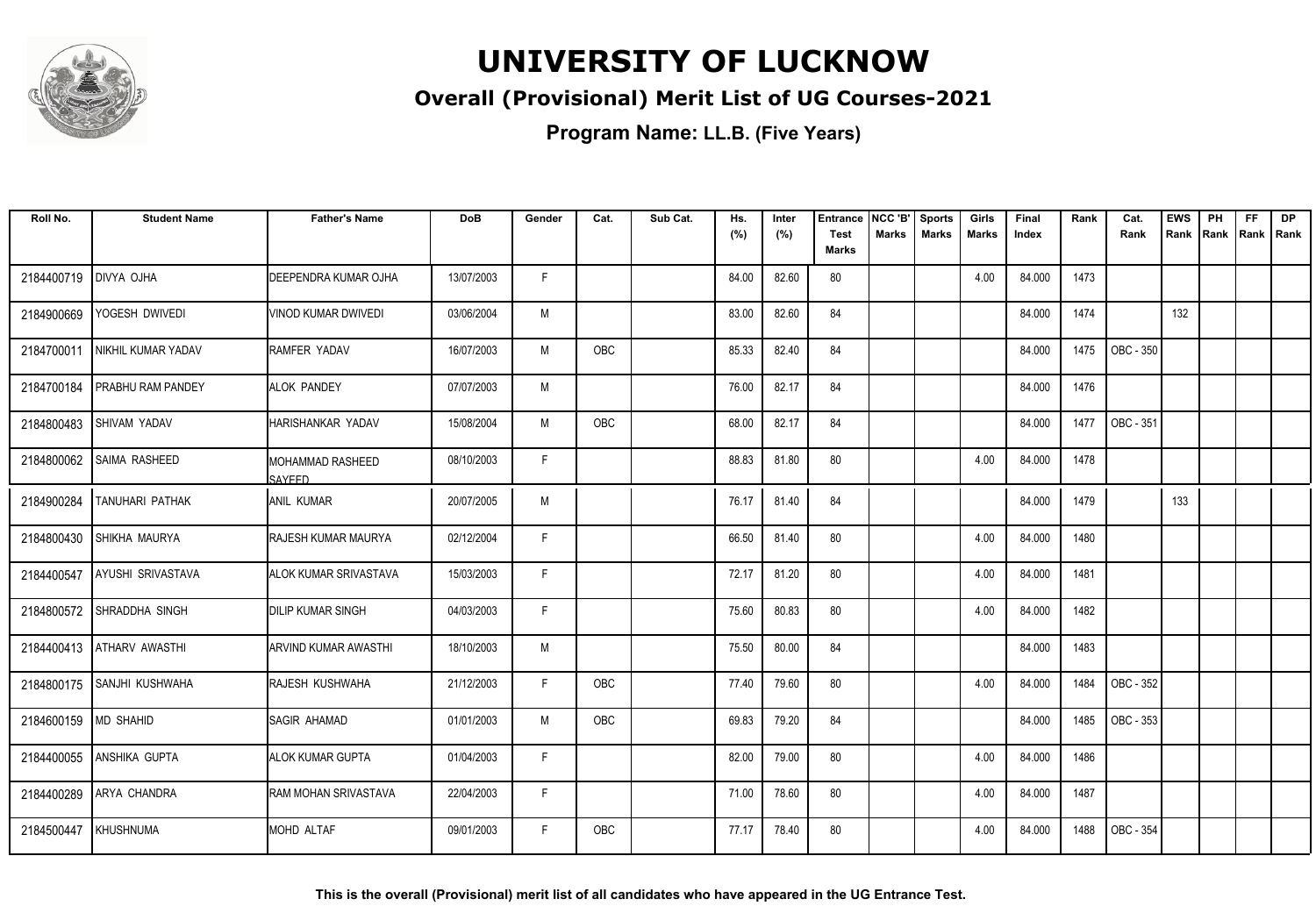

#### **Overall (Provisional) Merit List of UG Courses-2021**

| Roll No.   | <b>Student Name</b>        | <b>Father's Name</b>                     | DoB        | Gender | Cat.       | Sub Cat. | Hs.<br>(%) | Inter<br>(%) | <b>Entrance</b><br>Test | NCC 'B'<br><b>Marks</b> | <b>Sports</b><br><b>Marks</b> | Girls<br><b>Marks</b> | Final<br>Index | Rank | Cat.<br>Rank | <b>EWS</b><br>Rank | PH<br>Rank | FF<br>Rank   Rank | <b>DP</b> |
|------------|----------------------------|------------------------------------------|------------|--------|------------|----------|------------|--------------|-------------------------|-------------------------|-------------------------------|-----------------------|----------------|------|--------------|--------------------|------------|-------------------|-----------|
|            |                            |                                          |            |        |            |          |            |              | <b>Marks</b>            |                         |                               |                       |                |      |              |                    |            |                   |           |
| 2184200274 | AHMAD ALBASS               | LT. MOHAMMAD NOMAN                       | 18/12/2002 | M      |            |          | 62.50      | 78.40        | 84                      |                         |                               |                       | 84.000         | 1489 |              |                    |            |                   |           |
| 2184500407 | KHALID TAUWAB ANSARI       | IABDUL TOUWAB ANSARI                     | 27/07/2005 | M      | <b>OBC</b> |          | 86.50      | 78.20        | 84                      |                         |                               |                       | 84.000         | 1490 | OBC - 355    |                    |            |                   |           |
| 2184300364 | <b>RIYA SINGH</b>          | <b>IRAVI PRATAP SINGH</b>                | 25/04/2003 | F      |            |          | 51.80      | 77.80        | 80                      |                         |                               | 4.00                  | 84.000         | 1491 |              |                    |            |                   |           |
| 2184500353 | KANHAIYA SINGH             | CHHATTHU SINGH                           | 05/05/2003 | M      |            |          | 71.60      | 77.60        | 84                      |                         |                               |                       | 84.000         | 1492 |              |                    |            |                   |           |
| 2184600118 | <b>MANSI DWIVEDI</b>       | AKHILESHWAR DWIVEDI                      | 24/08/2004 | F.     |            |          | 84.67      | 77.20        | 80                      |                         |                               | 4.00                  | 84.000         | 1493 |              |                    |            |                   |           |
| 2184600301 | <b>MRIDUL DWIVEDI</b>      | IVIJAY KUMAR DWIVEDI                     | 29/07/2003 | M      |            |          | 70.60      | 77.20        | 84                      |                         |                               |                       | 84.000         | 1494 |              |                    |            |                   |           |
| 2184800125 | ISAMEEKSHA VERMA           | <b>ISANTOSH KUMAR</b>                    | 30/03/2004 | F      | <b>SC</b>  |          | 79.67      | 76.80        | 80                      |                         |                               | 4.00                  | 84.000         | 1495 | $SC - 95$    |                    |            |                   |           |
| 2184800006 | <b>RUDRA PRATAP SINGH</b>  | <b>RAGHVENDRA PRATAP</b><br><b>SINGH</b> | 25/03/2003 | M      |            |          | 66.00      | 76.80        | 84                      |                         |                               |                       | 84.000         | 1496 |              | 134                |            |                   |           |
| 2184200396 | <b>AKSHOY SINGH</b>        | ISANJEEV KUMAR SINGH                     | 15/09/2002 | M      |            |          | 67.33      | 76.00        | 84                      |                         |                               |                       | 84.000         | 1497 |              |                    |            |                   |           |
| 2184800489 | <b>SHIVAM KUMAR SHARMA</b> | VINOD KUMAR                              | 05/03/2004 | M      | OBC        |          | 71.67      | 75.60        | 84                      |                         |                               |                       | 84.000         | 1498 | OBC - 356    |                    |            |                   |           |
| 2184800406 | SHASHWAT SHUKLA            | <b>DUSHYANT SHUKLA</b>                   | 30/08/2003 | M      |            |          | 71.60      | 75.00        | 84                      |                         |                               |                       | 84.000         | 1499 |              |                    |            |                   |           |
| 2184900664 | YASHVARDHAN VIDYARTHI      | IHIRA LAL VIDYARTHI                      | 27/09/2002 | M      | SC         |          | 88.40      | 74.20        | 84                      |                         |                               |                       | 84.000         | 1500 | SC - 96      |                    |            |                   |           |
| 2184700308 | <b>PRATEEK VARMA</b>       | <b>RAM KISHORE DINKAR</b>                | 08/07/1999 | M      | <b>SC</b>  |          | 71.83      | 74.00        | 84                      |                         |                               |                       | 84.000         | 1501 | SC - 97      |                    |            |                   |           |
| 2184800657 | SHRUTI AGARWAL             | SANJAY AGARWAL                           | 15/07/2002 | E      |            |          | 71.50      | 73.60        | 80                      |                         |                               | 4.00                  | 84.000         | 1502 |              |                    |            |                   |           |
| 2184800137 | <b>SAMRIDDHI SINGH</b>     | <b>ANIRUDDH SINGH</b>                    | 28/01/2003 | E      |            |          | 77.50      | 73.40        | 80                      |                         |                               | 4.00                  | 84.000         | 1503 |              |                    |            |                   |           |
| 2184500309 | <b>JIGYASU DIXIT</b>       | IPRAMOD KUMAR DIXIT                      | 10/08/2005 | M      |            |          | 64.83      | 73.00        | 84                      |                         |                               |                       | 84.000         | 1504 |              |                    |            |                   |           |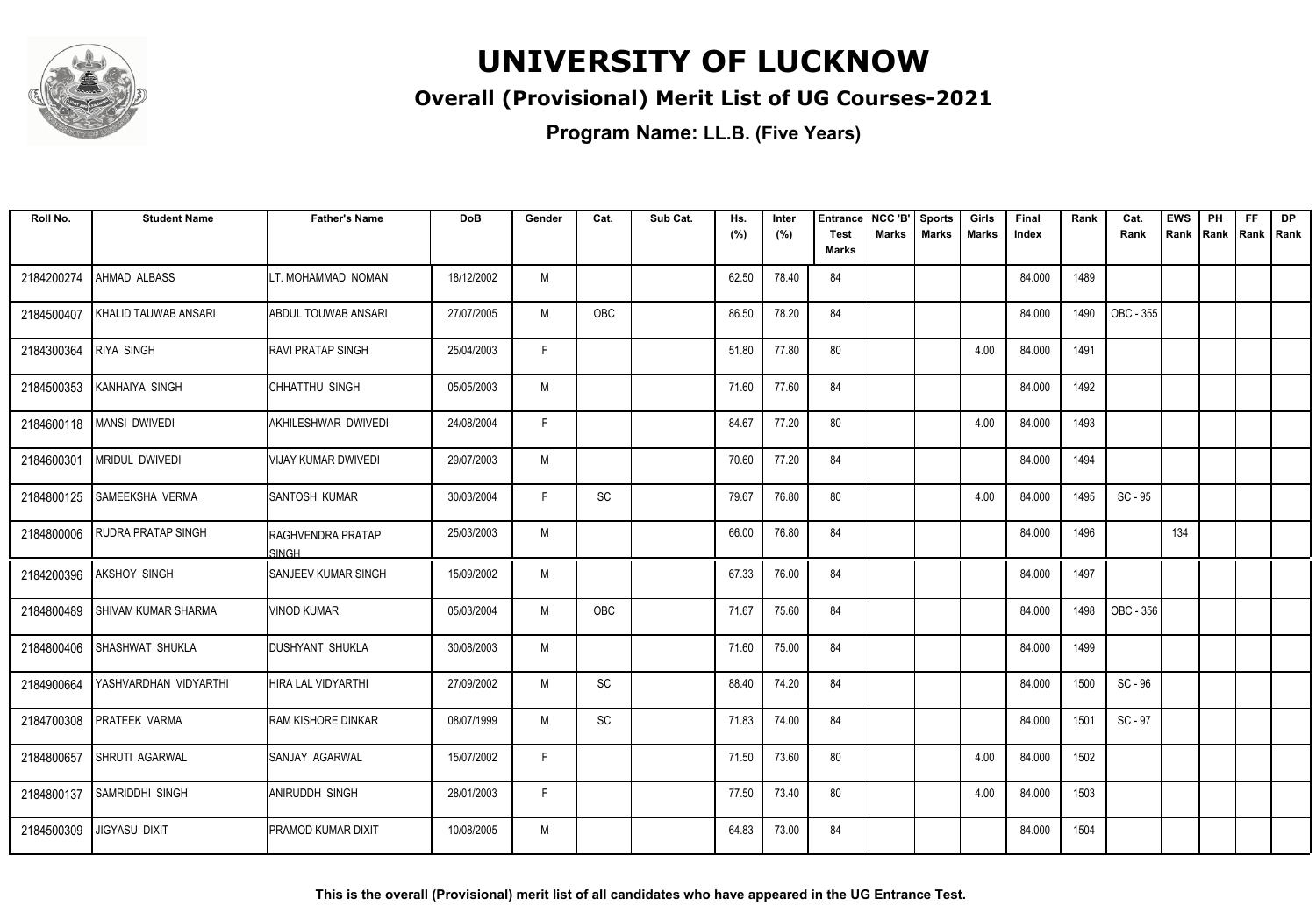

#### **Overall (Provisional) Merit List of UG Courses-2021**

| Roll No.   | <b>Student Name</b>           | <b>Father's Name</b>        | <b>DoB</b> | Gender | Cat.       | Sub Cat. | Hs.<br>(%) | Inter<br>(%) | <b>Entrance</b><br><b>Test</b> | NCC 'B'<br>Marks | Sports<br><b>Marks</b> | Girls<br>Marks | Final<br>Index | Rank | Cat.<br>Rank | <b>EWS</b><br>Rank | PH<br> Rank | <b>FF</b><br>Rank   Rank | <b>DP</b> |
|------------|-------------------------------|-----------------------------|------------|--------|------------|----------|------------|--------------|--------------------------------|------------------|------------------------|----------------|----------------|------|--------------|--------------------|-------------|--------------------------|-----------|
|            |                               |                             |            |        |            |          |            |              | <b>Marks</b>                   |                  |                        |                |                |      |              |                    |             |                          |           |
| 2184700653 | RIYA MISHRA                   | <b>AJIT MISHRA</b>          | 23/10/2004 | F.     |            |          | 78.80      | 72.80        | 80                             |                  |                        | 4.00           | 84.000         | 1505 |              |                    |             |                          |           |
| 2184500296 | JAYA YADAV                    | RAM ACHAL YADAV             | 14/08/2004 | F.     | <b>OBC</b> |          | 88.50      | 71.80        | 80                             |                  |                        | 4.00           | 84.000         | 1506 | OBC - 357    |                    |             |                          |           |
| 2184800395 | <b>SHASHI BHUSHAN TRIVEDI</b> | MAHESH CHANDRA TRIVEDI      | 01/07/2004 | M      |            |          | 84.83      | 71.60        | 84                             |                  |                        |                | 84.000         | 1507 |              |                    |             |                          |           |
| 2184200625 | <b>ANJALI SINGH</b>           | RAMJEET                     | 11/11/2004 | F      | SC         |          | 80.83      | 71.60        | 80                             |                  |                        | 4.00           | 84.000         | 1508 | SC - 98      |                    |             |                          |           |
| 2184400516 | <b>AYUSH KUMAR</b>            | <b>VINAY SHUKLA</b>         | 19/09/2004 | M      |            |          | 56.60      | 71.20        | 84                             |                  |                        |                | 84.000         | 1509 |              |                    |             |                          |           |
| 2184200517 | <b>AMRENDRA PRATAP SINGH</b>  | <b>BRIKESH SINGH</b>        | 01/07/2002 | M      |            |          | 74.33      | 71.00        | 84                             |                  |                        |                | 84.000         | 1510 |              |                    |             |                          |           |
| 2184700028 | NIMISHA RANJAN DWIVEDI        | <b>RAJEEV DWIVEDI</b>       | 04/11/2003 | M      |            |          | 58.40      | 71.00        | 84                             |                  |                        |                | 84.000         | 1511 |              | 135                |             |                          |           |
| 2184700625 | RITIK RAJ                     | RAGHAW SHARAN SINHA         | 30/11/2002 | M      |            |          | 56.17      | 70.80        | 84                             |                  |                        |                | 84.000         | 1512 |              |                    |             |                          |           |
| 2184800272 | <b>SAUMYA SINGH</b>           | <b>AJAY PAL SINGH</b>       | 10/07/2004 | F.     |            |          | 68.40      | 70.60        | 80                             |                  |                        | 4.00           | 84.000         | 1513 |              | 136                |             |                          |           |
| 2184600208 | MOHAMMAD ZAID                 | <b>MOHD ABUZAR</b>          | 23/12/2001 | M      | OBC        |          | 64.83      | 70.00        | 84                             |                  |                        |                | 84.000         | 1514 | OBC - 358    |                    |             |                          |           |
| 2184500050 | <b>GIRJA SHANKAR</b>          | SATYA NARAYAN               | 02/03/2002 | M      | OBC        |          | 83.00      | 69.60        | 84                             |                  |                        |                | 84.000         | 1515 | OBC - 359    |                    |             |                          |           |
| 2184700601 | <b>RISHABH TIWARI</b>         | <b>ASHVANI KUMAR TIWARI</b> | 08/01/2004 | M      |            |          | 69.67      | 69.20        | 84                             |                  |                        |                | 84.000         | 1516 |              |                    |             |                          |           |
| 2184300446 | SUSHANT RAJ                   | RAJENDRA PRASAD YADAV       | 16/12/2000 | M      |            |          | 74.00      | 69.00        | 84                             |                  |                        |                | 84.000         | 1517 |              |                    |             |                          |           |
|            | 2184700380 PRIYA PANDEY       | <b>MR. SK PANDEY</b>        | 02/02/2002 | F      |            |          | 74.50      | 68.80        | 80                             |                  |                        | 4.00           | 84.000         | 1518 |              |                    |             |                          |           |
| 2184400517 | AYUSH KUMAR ANAND             | <b>MAHESH PRASAD</b>        | 19/04/2002 | M      | SC         |          | 76.00      | 68.60        | 84                             |                  |                        |                | 84.000         | 1519 | SC - 99      |                    |             |                          |           |
| 2184900023 | <b>SHYALI SRIVASTAVA</b>      | <b>ISANJAY SRIVASTAVA</b>   | 04/01/2003 | F.     |            |          | 55.67      | 68.20        | 80                             |                  |                        | 4.00           | 84.000         | 1520 |              |                    |             |                          |           |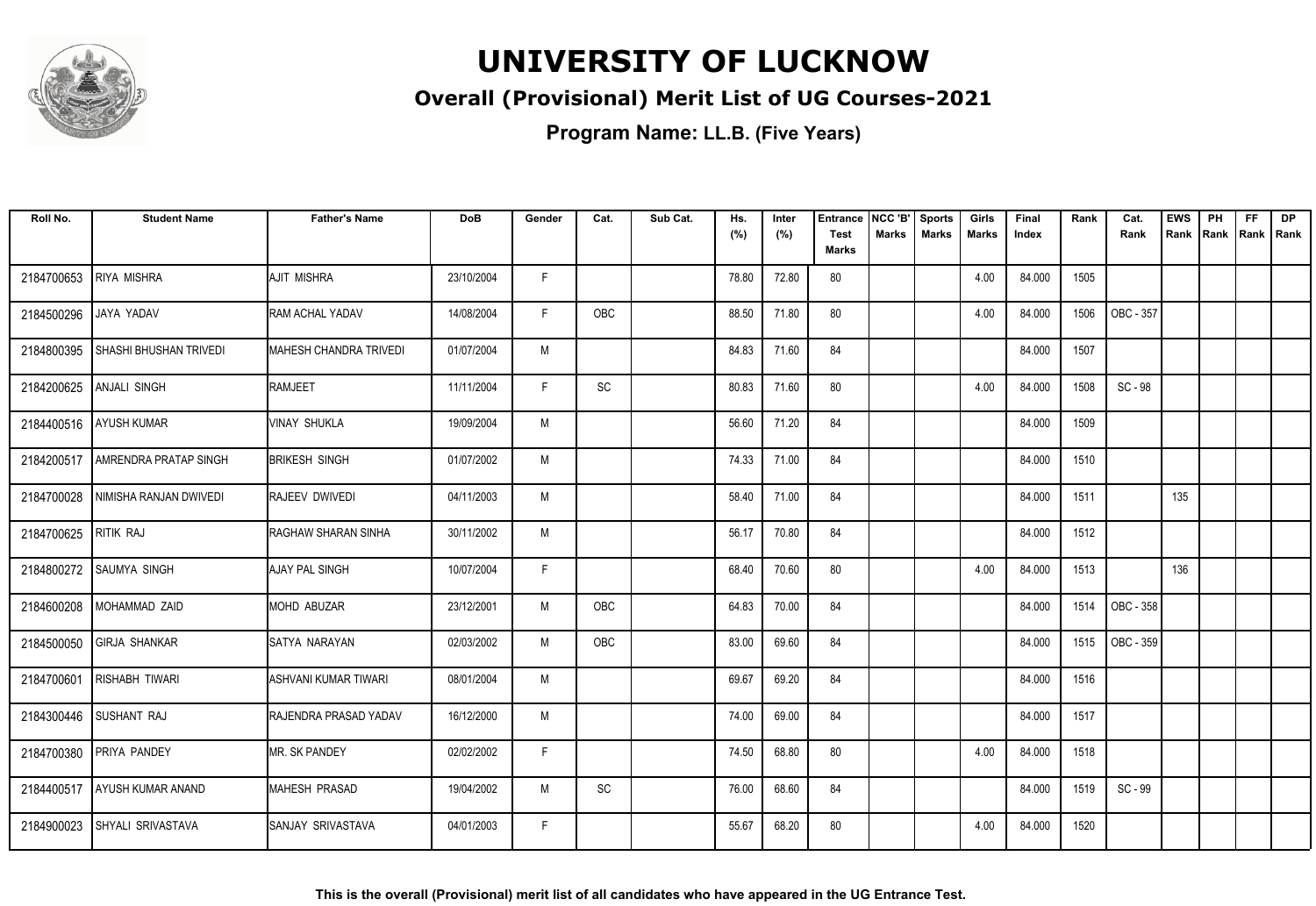

#### **Overall (Provisional) Merit List of UG Courses-2021**

**Program Name: LL.B. (Five Years)**

| Roll No.   | <b>Student Name</b>       | <b>Father's Name</b>                     | <b>DoB</b> | Gender | Cat.       | Sub Cat. | Hs.   | Inter | <b>Entrance</b>             | NCC 'B'      | <b>Sports</b> | Girls        | Final  | Rank | Cat.      | <b>EWS</b> | PH   | <b>FF</b>   | <b>DP</b> |
|------------|---------------------------|------------------------------------------|------------|--------|------------|----------|-------|-------|-----------------------------|--------------|---------------|--------------|--------|------|-----------|------------|------|-------------|-----------|
|            |                           |                                          |            |        |            |          | (%)   | (%)   | <b>Test</b><br><b>Marks</b> | <b>Marks</b> | <b>Marks</b>  | <b>Marks</b> | Index  |      | Rank      | Rank       | Rank | Rank   Rank |           |
| 2184300055 | ABHAY PRATAP              | VIPENDRA KUMAR                           | 05/11/2003 | M      | OBC        |          | 72.20 | 68.00 | 84                          |              |               |              | 84.000 | 1521 | OBC - 360 |            |      |             |           |
| 2184800550 | <b>SHIVI</b>              | ISHIV KUMAR VERMA                        | 08/11/2002 | F.     | OBC        |          | 85.00 | 67.80 | 80                          |              |               | 4.00         | 84.000 | 1522 | OBC - 361 |            |      |             |           |
| 2184400448 | AVIKAL DWIVEDI            | YOGENDRA NATH DWIVEDI                    | 19/02/2003 | M      |            |          | 72.80 | 67.80 | 84                          |              |               |              | 84.000 | 1523 |           | 137        |      |             |           |
| 2184300311 | NISHTHA RISHI             | <b>ALOK RISHI</b>                        | 21/03/2004 | F.     |            |          | 60.60 | 67.80 | 80                          |              |               | 4.00         | 84.000 | 1524 |           | 138        |      |             |           |
| 2184800291 | SAURABH SHUKLA            | <b>VINAY KUMAR SHUKLA</b>                | 05/10/2002 | M      |            |          | 61.60 | 67.60 | 84                          |              |               |              | 84.000 | 1525 |           | 139        |      |             |           |
| 2184300370 | ROHIT KUMAR               | DHARMENDRA KUMAR                         | 20/03/2003 | M      |            | DP       | 52.80 | 66.80 | 84                          |              |               |              | 84.000 | 1526 |           |            |      |             | 10        |
| 2184900327 | TUSHAR AWASTHI            | VIJAY AWASTHI                            | 28/07/2003 | M      |            |          | 73.33 | 66.40 | 84                          |              |               |              | 84.000 | 1527 |           |            |      |             |           |
| 2184300417 | SHRADDHA YADAV            | JAI SINGH YADAV                          | 14/08/2003 | F      | OBC        |          | 82.67 | 66.20 | 80                          |              |               | 4.00         | 84.000 | 1528 | OBC - 362 |            |      |             |           |
| 2184800611 | <b>SHREYA SINGH</b>       | <b>I</b> NAVEEN KUMAR SINGH              | 04/03/2002 | F      |            |          | 74.83 | 66.20 | 80                          |              |               | 4.00         | 84.000 | 1529 |           | 140        |      |             |           |
| 2184800523 | SHIVANSH CHAUDHARY        | RAJEEV RATNA<br>CHAUDHARY                | 01/11/2002 | M      | OBC        |          | 78.83 | 65.80 | 84                          |              |               |              | 84.000 | 1530 | OBC - 363 |            |      |             |           |
| 2184800673 | SHUBH GUPTA               | <b>VIVEK KUMAR GUPTA</b>                 | 09/04/2004 | M      | <b>OBC</b> |          | 69.33 | 65.60 | 84                          |              |               |              | 84.000 | 1531 | OBC - 364 |            |      |             |           |
| 2184800074 | <b>SAKSHAM SRIVASTAVA</b> | <b>SUJEET KUMAR</b><br>SRIVASTAVA        | 17/08/2004 | M      |            |          | 62.83 | 65.20 | 84                          |              |               |              | 84.000 | 1532 |           |            |      |             |           |
| 2184600392 | NEELANSH MODANWAL         | <b>ISUBHASH CHANDRA</b><br><b>HALWAL</b> | 25/07/2002 | M      | OBC        |          | 78.17 | 65.00 | 84                          |              |               |              | 84.000 | 1533 | OBC - 365 |            |      |             |           |
| 2184300252 | <b>JYOTI KUMARI</b>       | IARVIND KUMAR YADAV                      | 27/03/2002 | F.     | OBC        |          | 61.80 | 64.60 | 80                          |              |               | 4.00         | 84.000 | 1534 | OBC - 366 |            |      |             |           |
| 2184200241 | ADITYA KUMAR SINGH        | ISURENDRA NATH SINGH                     | 16/10/2003 | M      |            |          | 63.83 | 64.50 | 84                          |              |               |              | 84.000 | 1535 |           |            |      |             |           |
| 2184200645 | <b>ANKIT MAURYA</b>       | IDAYA SHANKAR MAURYA                     | 08/02/2002 | M      | <b>OBC</b> |          | 76.83 | 64.40 | 84                          |              |               |              | 84.000 | 1536 | OBC - 367 |            |      |             |           |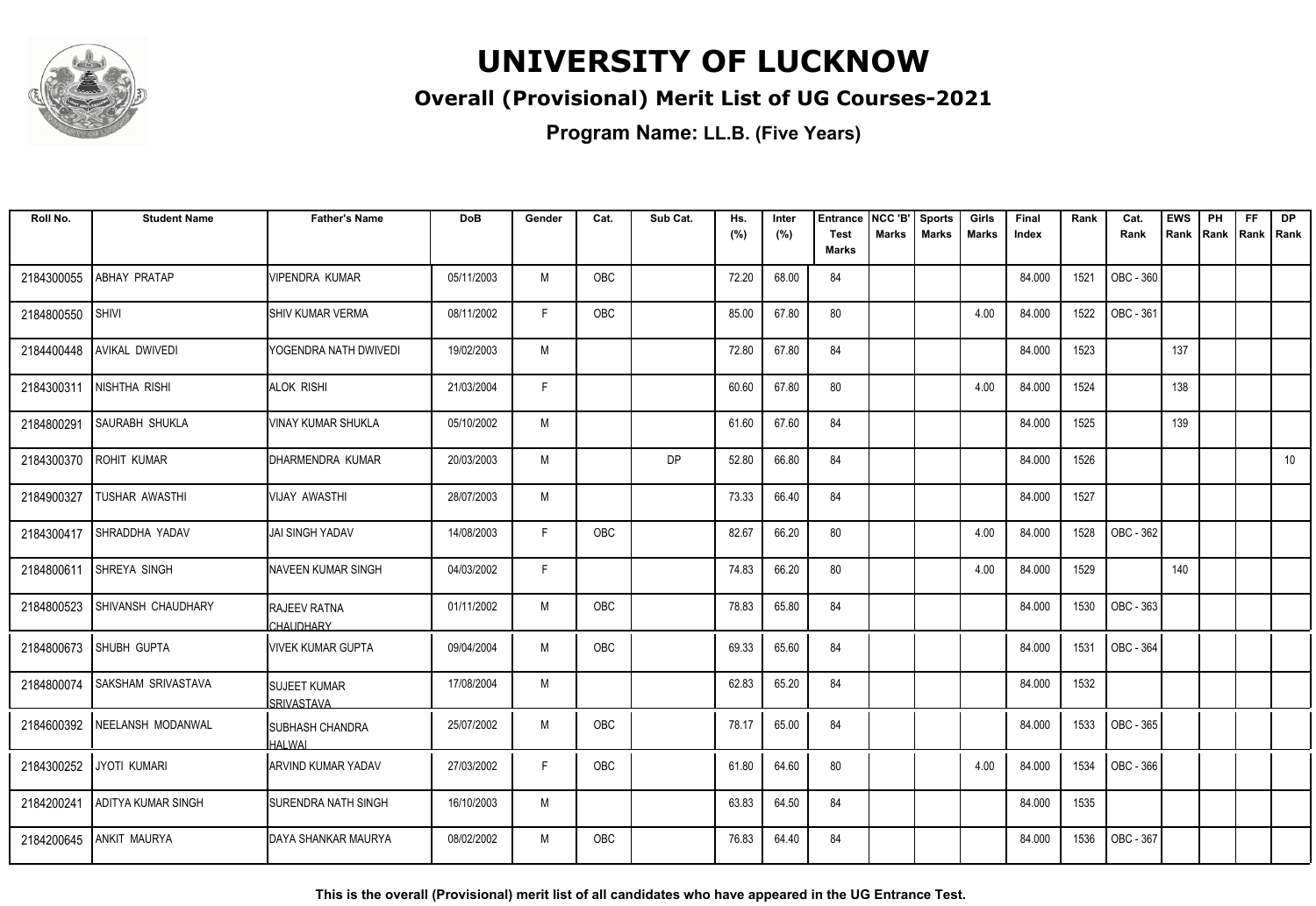

#### **Overall (Provisional) Merit List of UG Courses-2021**

| Roll No.   | <b>Student Name</b>           | <b>Father's Name</b>      | <b>DoB</b> | Gender | Cat.       | Sub Cat. | Hs.<br>(%) | Inter<br>(%) | <b>Entrance</b><br><b>Test</b> | NCC 'B'<br><b>Marks</b> | <b>Sports</b><br><b>Marks</b> | Girls<br>Marks | Final<br>Index | Rank | Cat.<br>Rank | <b>EWS</b><br>Rank | PH<br>Rank | <b>FF</b><br>Rank   Rank | <b>DP</b> |
|------------|-------------------------------|---------------------------|------------|--------|------------|----------|------------|--------------|--------------------------------|-------------------------|-------------------------------|----------------|----------------|------|--------------|--------------------|------------|--------------------------|-----------|
|            |                               |                           |            |        |            |          |            |              | <b>Marks</b>                   |                         |                               |                |                |      |              |                    |            |                          |           |
| 2184400738 | <b>DIVYANSH PATEL</b>         | <b>B R PATEL</b>          | 22/03/2001 | M      |            |          | 71.17      | 64.40        | 84                             |                         |                               |                | 84.000         | 1537 |              |                    |            |                          |           |
| 2184200565 | ANANYA RAWAT                  | RADHEYSHYAM               | 10/09/2002 | F      | SC         |          | 70.17      | 64.40        | 80                             |                         |                               | 4.00           | 84.000         | 1538 | SC - 100     |                    |            |                          |           |
| 2184900340 | <b>UDITYA BAHADUR PAL</b>     | <b>SANJAY BAHADUR PAL</b> | 28/02/2002 | M      |            |          | 62.00      | 64.40        | 84                             |                         |                               |                | 84.000         | 1539 |              |                    |            |                          |           |
| 2184300074 | <b>ABHAY YADAV</b>            | HARI NARAYAN YADAV        | 15/08/2002 | M      | OBC        |          | 93.00      | 63.80        | 84                             |                         |                               |                | 84.000         | 1540 | OBC - 368    |                    |            |                          |           |
| 2184200353 | AKASH TRIPATHI                | KAMAL KISHORE TRIPATHI    | 01/07/2001 | M      |            |          | 62.83      | 63.80        | 84                             |                         |                               |                | 84.000         | 1541 |              |                    |            |                          |           |
| 2184500455 | <b>IKM PALLAVI CHATURVEDI</b> | IGOVIND CHATURVEDI        | 04/07/2000 | F      |            |          | 83.50      | 63.60        | 80                             |                         |                               | 4.00           | 84.000         | 1542 |              | 141                |            |                          |           |
|            | 2184500360   KAPIL DEV YADAV  | ANGAD KUMAR YADAV         | 09/03/1996 | M      | OBC        |          | 82.46      | 63.33        | 84                             |                         |                               |                | 84.000         | 1543 | OBC - 369    |                    |            |                          |           |
| 2184600330 | NABA ABBASI                   | TARIQUE MASOOD ABBASI     | 28/11/2003 | F      |            |          | 61.33      | 63.20        | 80                             |                         |                               | 4.00           | 84.000         | 1544 |              |                    |            |                          |           |
| 2184400260 | <b>ARPIT SINGH</b>            | RIPUNJAY SINGH            | 21/08/2001 | M      |            |          | 76.00      | 62.40        | 84                             |                         |                               |                | 84.000         | 1545 |              | 142                |            |                          |           |
| 2184800690 | <b>SHUBHAM YADAV</b>          | YASHPAL YADAV             | 20/05/2004 | M      | <b>OBC</b> |          | 44.20      | 62.00        | 84                             |                         |                               |                | 84.000         | 1546 | OBC - 370    |                    |            |                          |           |
| 2184200524 | AMRITANSHU SINGH              | <b>GUNADHAR SINGH</b>     | 18/09/2003 | M      |            |          | 58.20      | 60.40        | 84                             |                         |                               |                | 84.000         | 1547 |              |                    |            |                          |           |
| 2184400215 | APURVA ANURAJ TRIVEDI         | K M TRIVEDI               | 15/07/2003 | M      |            |          | 65.33      | 58.00        | 84                             |                         |                               |                | 84.000         | 1548 |              |                    |            |                          |           |
| 2184200079 | <b>ABHISHEK DHAR DWIVEDI</b>  | YOGESH DHAR DWIVEDI       | 30/10/2002 | M      |            |          | 58.40      | 58.00        | 84                             |                         |                               |                | 84.000         | 1549 |              |                    |            |                          |           |
| 2184900166 | <b>SUKRITI SONKER</b>         | <b>DINANATH SONKER</b>    | 19/10/2001 | F      | SC         |          | 51.57      | 58.00        | 80                             |                         |                               | 4.00           | 84.000         | 1550 | SC - 101     |                    |            |                          |           |
| 2184900606 | <b>VIVEK YADAV</b>            | RAJESH KUMAR              | 09/02/2001 | M      | OBC        |          | 72.00      | 55.80        | 84                             |                         |                               |                | 84.000         | 1551 | OBC - 371    |                    |            |                          |           |
| 2184800281 | <b>SAUMYA KUMAR PANDEY</b>    | <b>RAJESH PANDEY</b>      | 03/02/2003 | M      |            |          | 50.60      | 55.60        | 84                             |                         |                               |                | 84.000         | 1552 |              |                    |            |                          |           |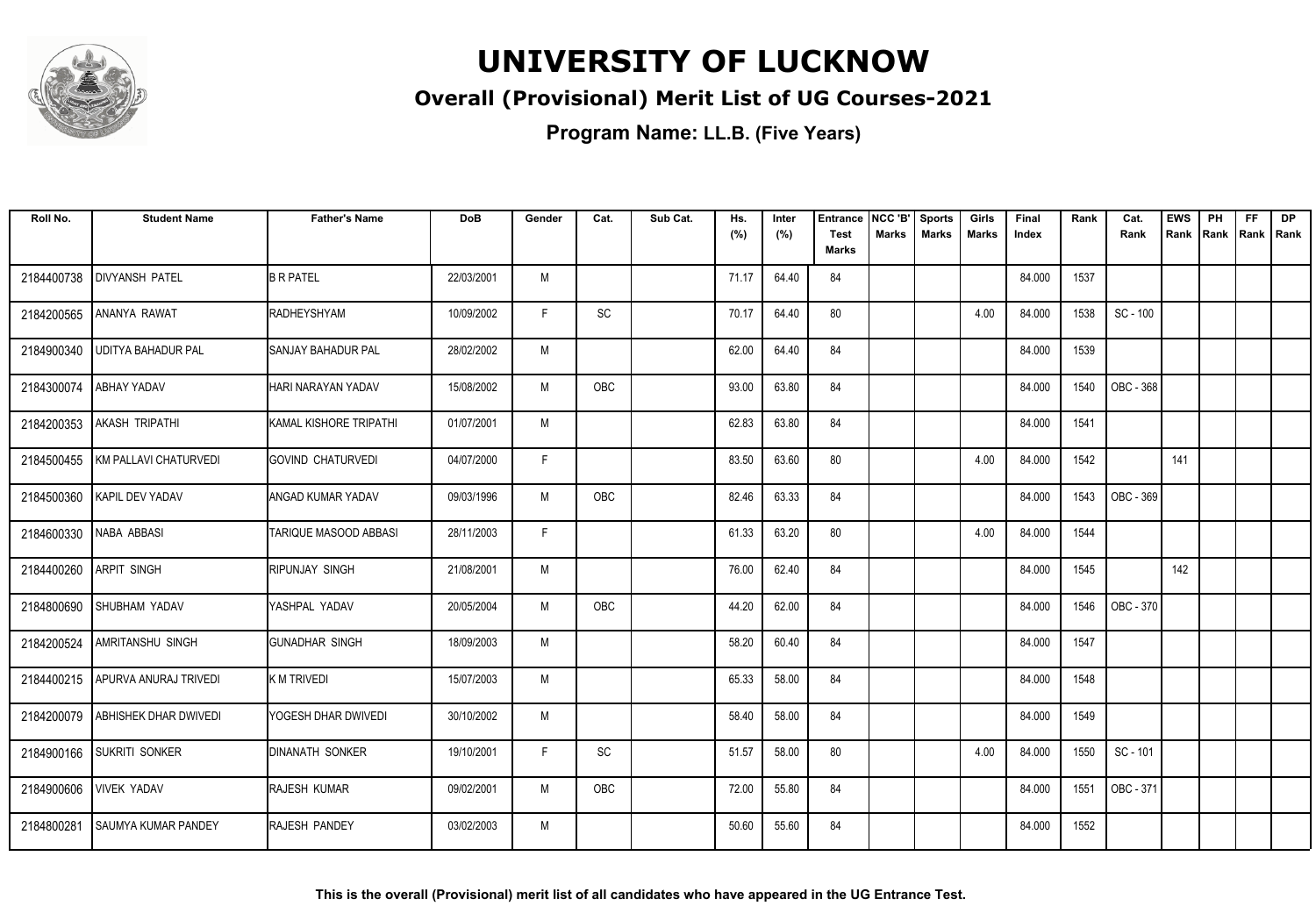

#### **Overall (Provisional) Merit List of UG Courses-2021**

| Roll No.   | <b>Student Name</b>             | <b>Father's Name</b>                 | <b>DoB</b> | Gender | Cat. | Sub Cat.  | Hs.   | Inter | <b>Entrance</b>             | NCC 'B'      | <b>Sports</b> | Girls | Final  | Rank | Cat.      | <b>EWS</b> | PH   | <b>FF</b>      | DP |
|------------|---------------------------------|--------------------------------------|------------|--------|------|-----------|-------|-------|-----------------------------|--------------|---------------|-------|--------|------|-----------|------------|------|----------------|----|
|            |                                 |                                      |            |        |      |           | (%)   | (%)   | <b>Test</b><br><b>Marks</b> | <b>Marks</b> | <b>Marks</b>  | Marks | Index  |      | Rank      | Rank       | Rank | Rank   Rank    |    |
| 2184900517 | VIKRAM KUMAR                    | <b>MAN BAHADUR</b>                   | 25/12/2001 | M      | SC   |           | 78.33 | 54.60 | 84                          |              |               |       | 84.000 | 1553 | SC - 102  |            |      |                |    |
| 2184200256 | ADNAN ANSARI                    | <b>ATIULLAH ANSARI</b>               | 14/03/2004 | M      | OBC  |           | 78.67 | 53.20 | 84                          |              |               |       | 84.000 | 1554 | OBC - 372 |            |      |                |    |
| 2184500031 | <b>GAURAV PANDEY</b>            | <b>AJAY PANDEY</b>                   | 20/08/2002 | M      |      |           | 87.00 | 52.80 | 84                          |              |               |       | 84.000 | 1555 |           |            |      |                |    |
| 2184400635 | <b>DEEPAK RAO</b>               | MAHESH PRASAD RAO                    | 20/03/2002 | M      | SC   |           | 58.67 | 49.60 | 84                          |              |               |       | 84.000 | 1556 | SC - 103  |            |      |                |    |
| 2184700212 | PRAGATI PANDEY                  | <b>SANJAY PANDEY</b>                 | 27/10/2004 | F      |      |           | 89.40 | 0.00  | 80                          |              |               | 4.00  | 84.000 | 1557 |           |            |      |                |    |
| 2184400572 | <b>BHAVYA YADAV</b>             | <b>IPURSHOTTAM SINGH</b>             | 15/03/2005 | F      | OBC  |           | 88.50 | 0.00  | 80                          |              |               | 4.00  | 84.000 | 1558 | OBC - 373 |            |      |                |    |
|            | 2184300466 UMANG KAPOOR         | <b>MANISH KAPOOR</b>                 | 10/09/2003 | M      |      |           | 88.40 | 0.00  | 84                          |              |               |       | 84.000 | 1559 |           |            |      |                |    |
| 2184600351 | <b>NANCY</b>                    | <b>GANESH</b>                        | 04/03/2004 | F      |      |           | 85.80 | 0.00  | 80                          |              |               | 4.00  | 84.000 | 1560 |           |            |      |                |    |
| 2184800370 | <b>SHANIKA MISHRA</b>           | INAVIN KUMAR MISHRA                  | 04/11/2003 | F      |      |           | 84.67 | 0.00  | 80                          |              |               | 4.00  | 84.000 | 1561 |           |            |      |                |    |
| 2184500500 | <b>I KUMAR PRAKHAR PRITTHUL</b> | <b>GAURENDRA MADHAV</b>              | 05/04/2003 | M      |      |           | 82.17 | 0.00  | 84                          |              |               |       | 84.000 | 1562 |           |            |      |                |    |
| 2184400078 | <b>ANSHUL CHAUHAN</b>           | <b>GAJENDRA PAL SINGH</b><br>CHAUHAN | 20/10/2004 | M      |      |           | 80.50 | 0.00  | 84                          |              |               |       | 84.000 | 1563 |           |            |      |                |    |
|            | 2184600394 NEELESH TIWARI       | MAHAMAYA TIWARI                      | 13/09/2001 | M      |      |           | 78.33 | 0.00  | 84                          |              |               |       | 84.000 | 1564 |           |            |      |                |    |
| 2184900425 | <b>VAISHALI SINGH</b>           | <b>SATYA PAL SINGH</b>               | 03/11/2005 | F      |      |           | 78.00 | 0.00  | 80                          |              |               | 4.00  | 84.000 | 1565 |           |            |      |                |    |
| 2184200229 | <b>ADITYA YASH</b>              | SANDEEP KUMAR YADAV                  | 10/06/2004 | M      | OBC  |           | 77.00 | 0.00  | 84                          |              |               |       | 84.000 | 1566 | OBC - 374 |            |      |                |    |
| 2184300459 | <b>TARUN KUMAR SINGH</b>        | KAILASH SINGH                        | 04/07/2003 | M      |      | <b>FF</b> | 76.80 | 0.00  | 84                          |              |               |       | 84.000 | 1567 |           |            |      | $\overline{4}$ |    |
| 2184200194 | ADITYA MISHRA                   | <b>JANIRUDH KUMAR MISHRA</b>         | 26/02/2003 | M      |      |           | 74.33 | 0.00  | 84                          |              |               |       | 84.000 | 1568 |           |            |      |                |    |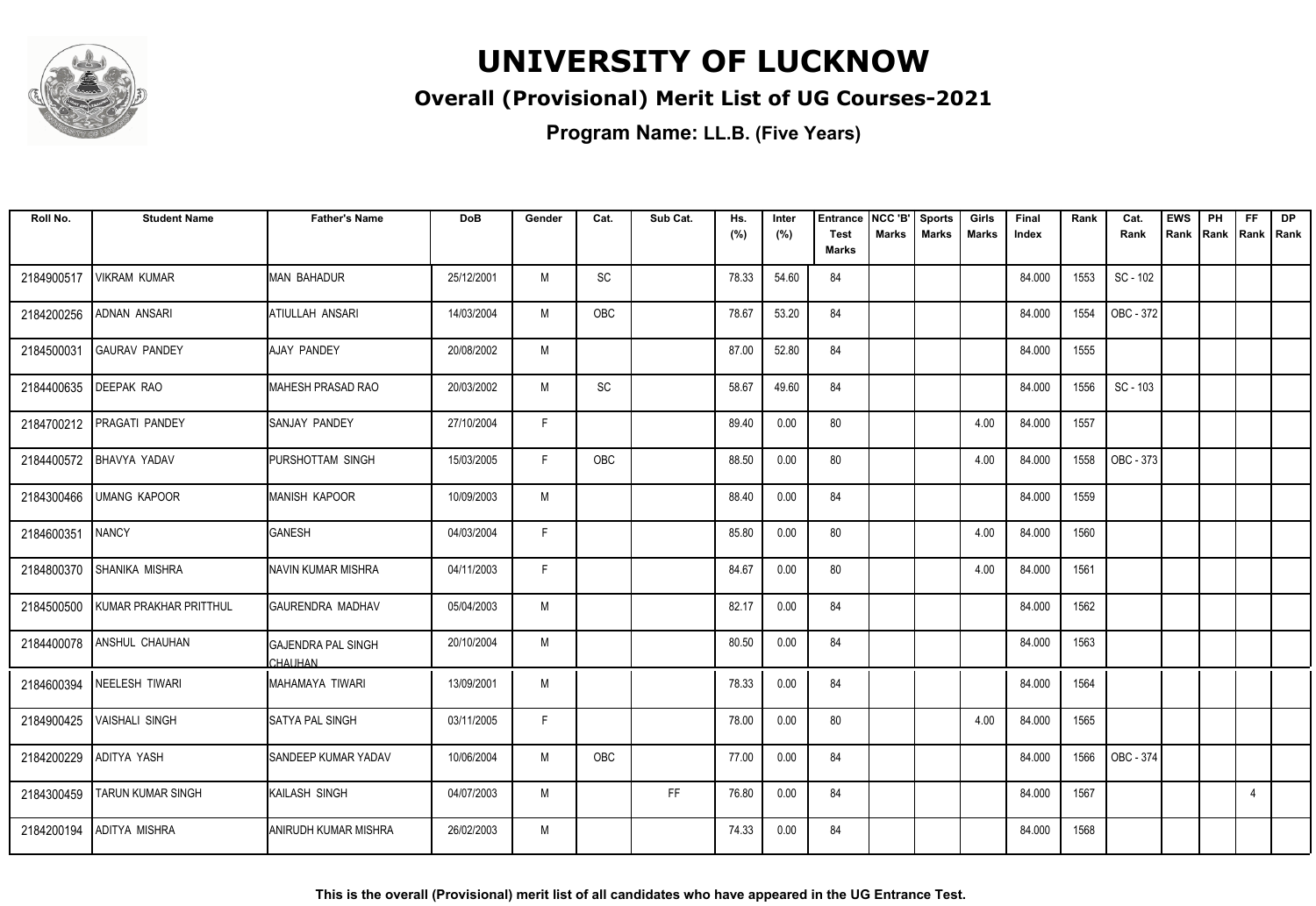

#### **Overall (Provisional) Merit List of UG Courses-2021**

| Roll No.   | <b>Student Name</b>         | <b>Father's Name</b>        | <b>DoB</b> | Gender | Cat.       | Sub Cat. | Hs.<br>(%) | Inter<br>(%) | Entrance<br><b>Test</b><br><b>Marks</b> | NCC 'B'<br><b>Marks</b> | <b>Sports</b><br><b>Marks</b> | Girls<br><b>Marks</b> | Final<br>Index | Rank | Cat.<br>Rank | <b>EWS</b><br>Rank | PH<br>Rank | FF<br>Rank   Rank | <b>DP</b> |
|------------|-----------------------------|-----------------------------|------------|--------|------------|----------|------------|--------------|-----------------------------------------|-------------------------|-------------------------------|-----------------------|----------------|------|--------------|--------------------|------------|-------------------|-----------|
|            |                             |                             |            |        |            |          |            |              |                                         |                         |                               |                       |                |      |              |                    |            |                   |           |
| 2184500008 | <b>FAZAL MOHAMMAD SALIM</b> | IMOHAMMAD SALIM             | 05/07/2002 | M      |            |          | 73.00      | 0.00         | 84                                      |                         |                               |                       | 84.000         | 1569 |              |                    |            |                   |           |
| 2184400106 | ANUJ DIXIT                  | <b>ISANTOSH DIXIT</b>       | 17/07/2003 | M      |            |          | 64.67      | 0.00         | 84                                      |                         |                               |                       | 84.000         | 1570 |              |                    |            |                   |           |
| 2184600100 | MANISH SHUKLA               | <b>IPAWAN KUMAR SHUKLA</b>  | 01/07/2003 | M      |            |          | 64.17      | 0.00         | 84                                      |                         |                               |                       | 84.000         | 1571 |              |                    |            |                   |           |
| 2184900528 | <b>VINAYAK MISHRA</b>       | ANUPAM KUMAR MISHRA         | 10/06/2005 | M      |            |          | 63.17      | 0.00         | 84                                      |                         |                               |                       | 84.000         | 1572 |              |                    |            |                   |           |
| 2184700696 | <b>RUCHIKA SAREEN</b>       | <b>ASHOK KUMAR CHANCHAL</b> | 19/04/2003 | F.     | SC         |          | 58.83      | 0.00         | 80                                      |                         |                               | 4.00                  | 84.000         | 1573 | SC - 104     |                    |            |                   |           |
| 2184800247 | <b>SATYAM YADAV</b>         | <b>ISIYARAM YADAV</b>       | 17/12/2003 | M      | <b>OBC</b> |          | 58.00      | 0.00         | 84                                      |                         |                               |                       | 84.000         | 1574 | OBC - 375    |                    |            |                   |           |
| 2184800271 | <b>SAUMYA SINGH</b>         | <b>AJAY KUMAR SINGH</b>     | 01/10/2003 | E      |            |          | 56.20      | 0.00         | 80                                      |                         |                               | 4.00                  | 84.000         | 1575 |              |                    |            |                   |           |
| 2184700055 | <b>NITIN CHANDRA</b>        | IRAM CHANDRA DINKAR         | 05/06/2004 | M      | <b>SC</b>  |          | 55.17      | 0.00         | 84                                      |                         |                               |                       | 84.000         | 1576 | SC - 105     |                    |            |                   |           |
| 2184800288 | <b>SAURABH PANDEY</b>       | <b>ASHOK KUMAR PANDEY</b>   | 19/11/2004 | M      |            |          | 76.80      | 92.20        | 82                                      |                         |                               |                       | 82.000         | 1577 |              | 143                |            |                   |           |
| 2184800295 | <b>SAURABH SINGH</b>        | SANTOSH SINGH               | 28/04/2003 | M      | OBC        |          | 89.40      | 88.67        | 82                                      |                         |                               |                       | 82.000         | 1578 | OBC - 376    |                    |            |                   |           |
| 2184200414 | <b>ALOK YADAV</b>           | SUKHVEER SINGH              | 01/03/2004 | M      | OBC        |          | 84.80      | 88.60        | 82                                      |                         |                               |                       | 82.000         | 1579 | OBC - 377    |                    |            |                   |           |
| 2184400614 | <b>CHIRAG MATHUR</b>        | ISANJAY MATHUR              | 18/11/2002 | M      |            |          | 82.60      | 87.00        | 82                                      |                         |                               |                       | 82.000         | 1580 |              |                    |            |                   |           |
| 2184800377 | <b>SHARAD SINGH YADAV</b>   | RAJ NARAYAN                 | 10/06/2003 | M      | OBC        |          | 86.17      | 84.20        | 82                                      |                         |                               |                       | 82.000         | 1581 | OBC - 378    |                    |            |                   |           |
| 2184700026 | NILESH MANI TIWARI          | <b>RAKESH TIWARI</b>        | 12/07/2004 | M      |            |          | 79.33      | 84.00        | 82                                      |                         |                               |                       | 82.000         | 1582 |              | 144                |            |                   |           |
| 2184300492 | VISWAS RAGHUWANSHI          | <b>SUSHIL KUMAR</b>         | 17/03/2004 | M      | OBC        |          | 75.00      | 84.00        | 82                                      |                         |                               |                       | 82.000         | 1583 | OBC - 379    |                    |            |                   |           |
| 2184300100 | <b>ABHINAV KATYAL</b>       | <b>I</b> ASHEESH KATYAL     | 15/05/2003 | M      |            |          | 85.20      | 83.83        | 82                                      |                         |                               |                       | 82.000         | 1584 |              |                    |            |                   |           |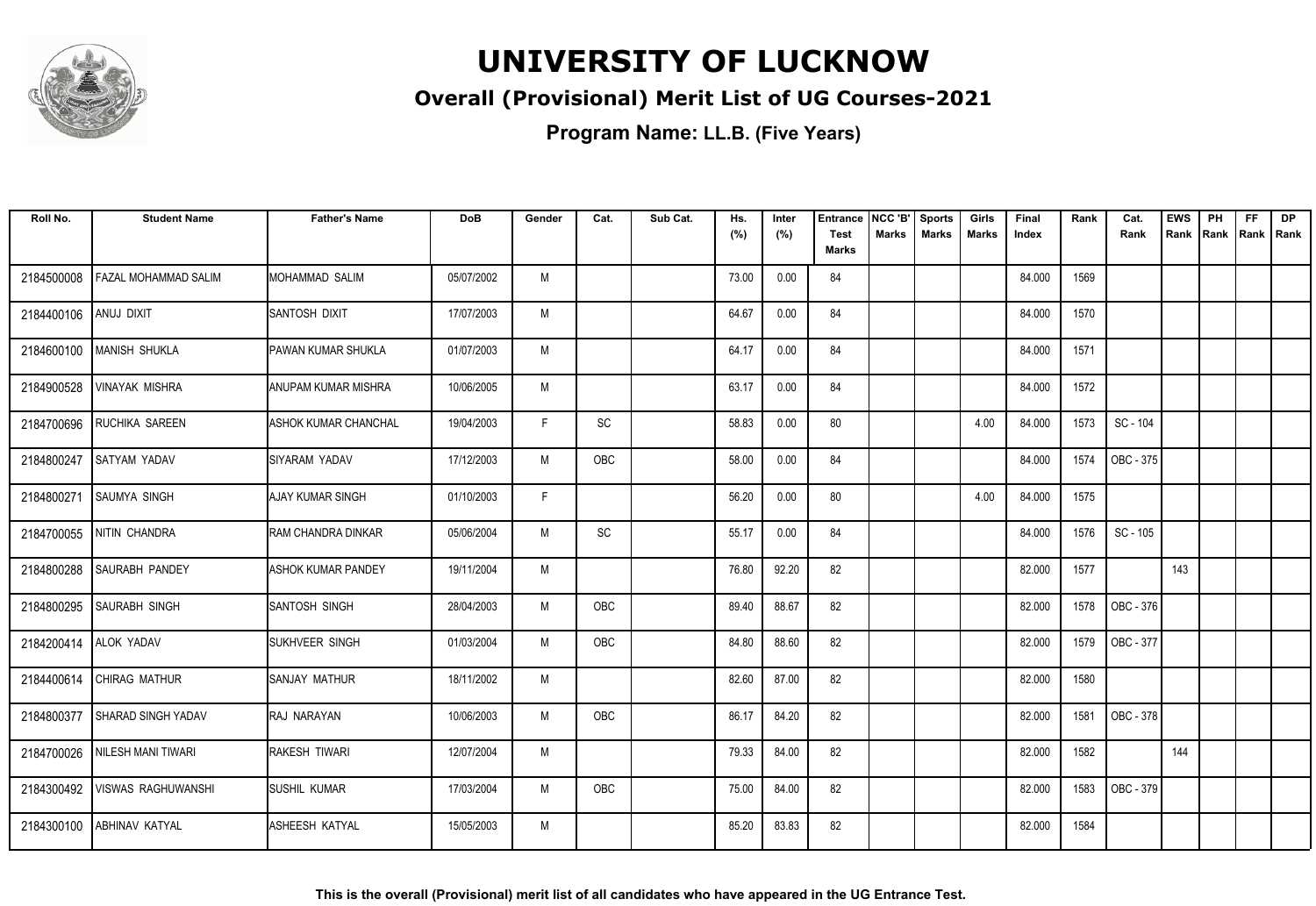

#### **Overall (Provisional) Merit List of UG Courses-2021**

| Roll No.   | <b>Student Name</b>           | <b>Father's Name</b>           | <b>DoB</b> | Gender | Cat.       | Sub Cat. | Hs.<br>(%) | Inter<br>(%) | Entrance<br><b>Test</b> | NCC 'B'<br>Marks | <b>Sports</b><br><b>Marks</b> | Girls<br><b>Marks</b> | Final<br>Index | Rank | Cat.<br>Rank | <b>EWS</b><br>Rank | PH<br>Rank | FF<br>Rank   Rank | DP |
|------------|-------------------------------|--------------------------------|------------|--------|------------|----------|------------|--------------|-------------------------|------------------|-------------------------------|-----------------------|----------------|------|--------------|--------------------|------------|-------------------|----|
|            |                               |                                |            |        |            |          |            |              | <b>Marks</b>            |                  |                               |                       |                |      |              |                    |            |                   |    |
| 2184700208 | PRADYUMN VERMA                | <b>TOTARAM VERMA</b>           | 05/08/2003 | M      | OBC        |          | 91.17      | 83.00        | 82                      |                  |                               |                       | 82.000         | 1585 | OBC - 380    |                    |            |                   |    |
| 2184700271 | <b>PRANJAL TRIPATHI</b>       | ISHARAD KUMAR TRIPATHI         | 20/04/2003 | M      |            |          | 84.20      | 82.20        | 82                      |                  |                               |                       | 82.000         | 1586 |              |                    |            |                   |    |
| 2184800668 | <b>SHRUTI SINGH</b>           | <b>SATYA PRAKASH SINGH</b>     | 23/01/2003 | M      |            |          | 63.17      | 81.40        | 82                      |                  |                               |                       | 82.000         | 1587 |              |                    |            |                   |    |
| 2184900217 | <b>SUSHANT KUMAR</b>          | IRAVINDRA KUMAR SINGH          | 23/05/2002 | M      |            |          | 72.60      | 81.00        | 82                      |                  |                               |                       | 82.000         | 1588 |              |                    |            |                   |    |
| 2184400681 | <b>DEVESH YADAV</b>           | ISURENDRA KUMAR YADAV          | 25/07/2005 | M      | <b>OBC</b> |          | 78.67      | 80.80        | 82                      |                  |                               |                       | 82.000         | 1589 | OBC - 381    |                    |            |                   |    |
| 2184800157 | <b>SANGAM LAL MISHRA</b>      | <b>BRIJESH KUMAR MISHRA</b>    | 22/08/1998 | M      |            |          | 80.50      | 80.00        | 82                      |                  |                               |                       | 82.000         | 1590 |              |                    |            |                   |    |
| 2184200364 | AKHIL SRIVASTAVA              | IAMRESH CHANDRA<br>SRIVASTAVA  | 30/06/2003 | M      |            |          | 77.20      | 80.00        | 82                      |                  |                               |                       | 82.000         | 1591 |              |                    |            |                   |    |
| 2184500107 | <b>HARSH SRIVASTAVA</b>       | <b>ARUN KUMAR SRIVASTAVA</b>   | 01/07/2004 | M      |            |          | 81.33      | 79.80        | 82                      |                  |                               |                       | 82.000         | 1592 |              |                    |            |                   |    |
| 2184600027 | KUSHAGRA VIKRAM SINGH         | IANAND VIKRAM SINGH            | 18/03/2005 | M      |            |          | 80.20      | 79.40        | 82                      |                  |                               |                       | 82.000         | 1593 |              |                    |            |                   |    |
| 2184400386 | ASHWANI KUMAR SINGH           | ISANJAY SINGH                  | 10/12/1996 | M      |            |          | 63.17      | 79.40        | 82                      |                  |                               |                       | 82.000         | 1594 |              | 145                |            |                   |    |
| 2184500026 | <b>GAURAV ANAND</b>           | <b>RAKESH KUMAR</b>            | 01/12/2003 | M      | SC         |          | 83.00      | 78.20        | 82                      |                  |                               |                       | 82.000         | 1595 | SC - 106     |                    |            |                   |    |
| 2184600141 | <b>MANVENDRA VIKRAM SINGH</b> | IANANT PAL SINGH               | 15/07/2004 | M      |            |          | 79.33      | 78.20        | 82                      |                  |                               |                       | 82.000         | 1596 |              |                    |            |                   |    |
| 2184900634 | YASH ANAND SINGH              | <b>ANAND MOHAN SINGH</b>       | 30/01/2004 | M      |            |          | 58.33      | 77.00        | 82                      |                  |                               |                       | 82.000         | 1597 |              |                    |            |                   |    |
| 2184600201 | IMOHAMMAD HAMID               | MURTAZA HUSAIN                 | 02/10/1999 | M      |            |          | 79.33      | 76.00        | 82                      |                  |                               |                       | 82.000         | 1598 |              |                    |            |                   |    |
| 2184700003 | NIKHIL DUBEY                  | <b>I</b> SATYENDRA KUMAR DUBEY | 03/11/2002 | M      |            |          | 51.40      | 74.60        | 82                      |                  |                               |                       | 82.000         | 1599 |              |                    |            |                   |    |
| 2184700238 | <b>PRAKHAR DIXIT</b>          | YOGENDRA KUMAR DIXIT           | 10/01/2004 | M      |            |          | 69.20      | 74.40        | 82                      |                  |                               |                       | 82.000         | 1600 |              | 146                |            |                   |    |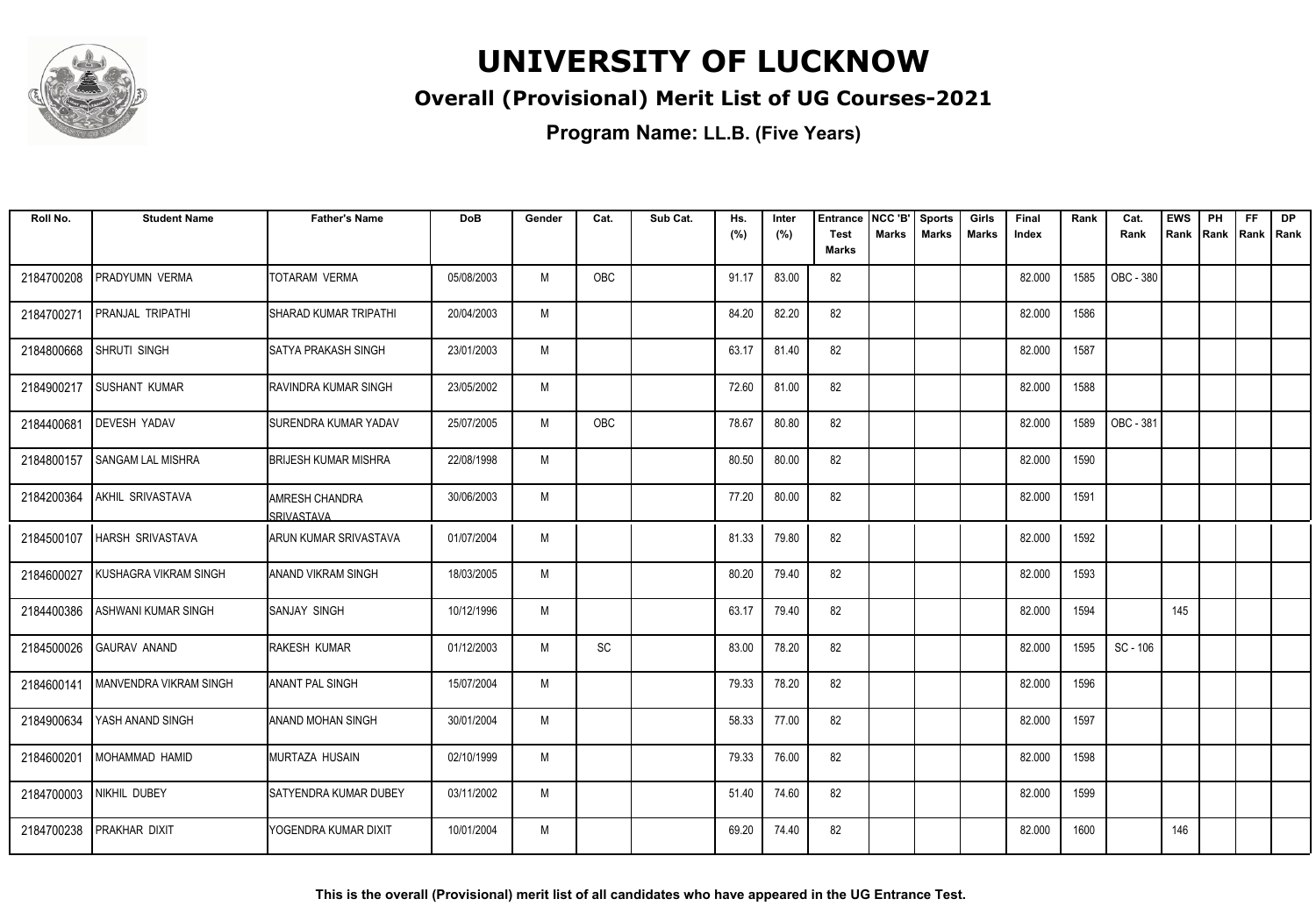

#### **Overall (Provisional) Merit List of UG Courses-2021**

**Program Name: LL.B. (Five Years)**

| Roll No.   | <b>Student Name</b>                    | <b>Father's Name</b>                        | DoB        | Gender | Cat.       | Sub Cat. | Hs.   | Inter | <b>Entrance</b>      | NCC 'B'      | <b>Sports</b> | Girls        | Final  | Rank | Cat.      | <b>EWS</b> | PH   | <b>FF</b>   | <b>DP</b> |
|------------|----------------------------------------|---------------------------------------------|------------|--------|------------|----------|-------|-------|----------------------|--------------|---------------|--------------|--------|------|-----------|------------|------|-------------|-----------|
|            |                                        |                                             |            |        |            |          | (%)   | (%)   | Test<br><b>Marks</b> | <b>Marks</b> | <b>Marks</b>  | <b>Marks</b> | Index  |      | Rank      | Rank       | Rank | Rank   Rank |           |
| 2184300097 | ABHIMANYU SINGH                        | <b>AMIT SINGH</b>                           | 19/02/2002 | M      |            |          | 89.50 | 74.00 | 82                   |              |               |              | 82.000 | 1601 |           |            |      |             |           |
| 2184500096 | <b>HARSH JAISWAL</b>                   | <b>RAM KUMAR JAISWAL</b>                    | 01/01/2003 | M      | OBC        |          | 70.60 | 73.80 | 82                   |              |               |              | 82.000 | 1602 | OBC - 382 |            |      |             |           |
| 2184700332 | <b>PRATYUSH CHAURASIA</b>              | IANIL KUMAR CHAURASIA                       | 09/11/2003 | M      | OBC        |          | 71.00 | 73.40 | 82                   |              |               |              | 82.000 | 1603 | OBC - 383 |            |      |             |           |
|            | 2184800213 SARTHAK KUMAR<br>SRIVASTAVA | <b>ASHISH KUMAR</b><br>SRIVASTAVA           | 25/04/2004 | M      |            |          | 58.20 | 73.20 | 82                   |              |               |              | 82.000 | 1604 |           |            |      |             |           |
| 2184200467 | AMAN SINGH YADAV                       | <b>I</b> RAM SINGH YADAV                    | 19/07/2003 | M      | OBC        |          | 67.80 | 73.00 | 82                   |              |               |              | 82.000 | 1605 | OBC - 384 |            |      |             |           |
| 2184500370 | <b>KARTAVYA PRATAP SINGH</b>           | <b>AJEET PRATAP SINGH</b>                   | 08/09/2003 | M      |            |          | 83.50 | 72.60 | 82                   |              |               |              | 82.000 | 1606 |           |            |      |             |           |
| 2184700562 | RAVINDRA TRIPATHI                      | <b>JANIL TRIPATHI</b>                       | 24/07/2002 | M      |            |          | 77.00 | 72.60 | 82                   |              |               |              | 82.000 | 1607 |           | 147        |      |             |           |
| 2184600053 | MADHU YADAV                            | YASHWANT SINGH YADAV                        | 31/05/2002 | M      | OBC        |          | 70.00 | 72.40 | 82                   |              |               |              | 82.000 | 1608 | OBC - 385 |            |      |             |           |
| 2184400452 | AVINASH CHANDRA YADAV                  | UMESH YADAV                                 | 28/07/2003 | M      | OBC        |          | 85.40 | 71.80 | 82                   |              |               |              | 82.000 | 1609 | OBC - 386 |            |      |             |           |
| 2184900164 | <b>SUJEET YADAV</b>                    | IGHANSHYAM YADAV                            | 02/01/2003 | M      | OBC        |          | 76.20 | 71.60 | 82                   |              |               |              | 82.000 | 1610 | OBC - 387 |            |      |             |           |
| 2184200041 | <b>ABHISHEK PAL</b>                    | <b>VIRENDRA PAL</b>                         | 28/09/2002 | M      | <b>OBC</b> |          | 66.80 | 71.40 | 82                   |              |               |              | 82.000 | 1611 | OBC - 388 |            |      |             |           |
| 2184200378 | IAKSHAT PANKAJ                         | JAINESH PANKAJ                              | 22/02/2004 | M      | OBC        |          | 82.83 | 71.00 | 82                   |              |               |              | 82.000 | 1612 | OBC - 389 |            |      |             |           |
| 2184500102 | HARSH RAJ                              | IGOPAL KUMAR                                | 28/02/2004 | M      |            |          | 81.60 | 71.00 | 82                   |              |               |              | 82.000 | 1613 |           |            |      |             |           |
| 2184900304 | <b>TAQZEEM KHAN</b>                    | <b>RASHID KHAN</b>                          | 02/02/2003 | M      |            |          | 75.17 | 71.00 | 82                   |              |               |              | 82.000 | 1614 |           |            |      |             |           |
| 2184200029 | <b>ABHISHEK KUMAR</b>                  | <b>AMIT KUMAR</b>                           | 27/01/2004 | M      | OBC        |          | 75.50 | 70.60 | 82                   |              |               |              | 82.000 | 1615 | OBC - 390 |            |      |             |           |
| 2184700600 | <b>RISHABH SRIVASTAVA</b>              | <b>I</b> GHANSHYAM LAL<br><b>SRIVASTAVA</b> | 01/11/2004 | M      |            |          | 67.60 | 69.80 | 82                   |              |               |              | 82.000 | 1616 |           |            |      |             |           |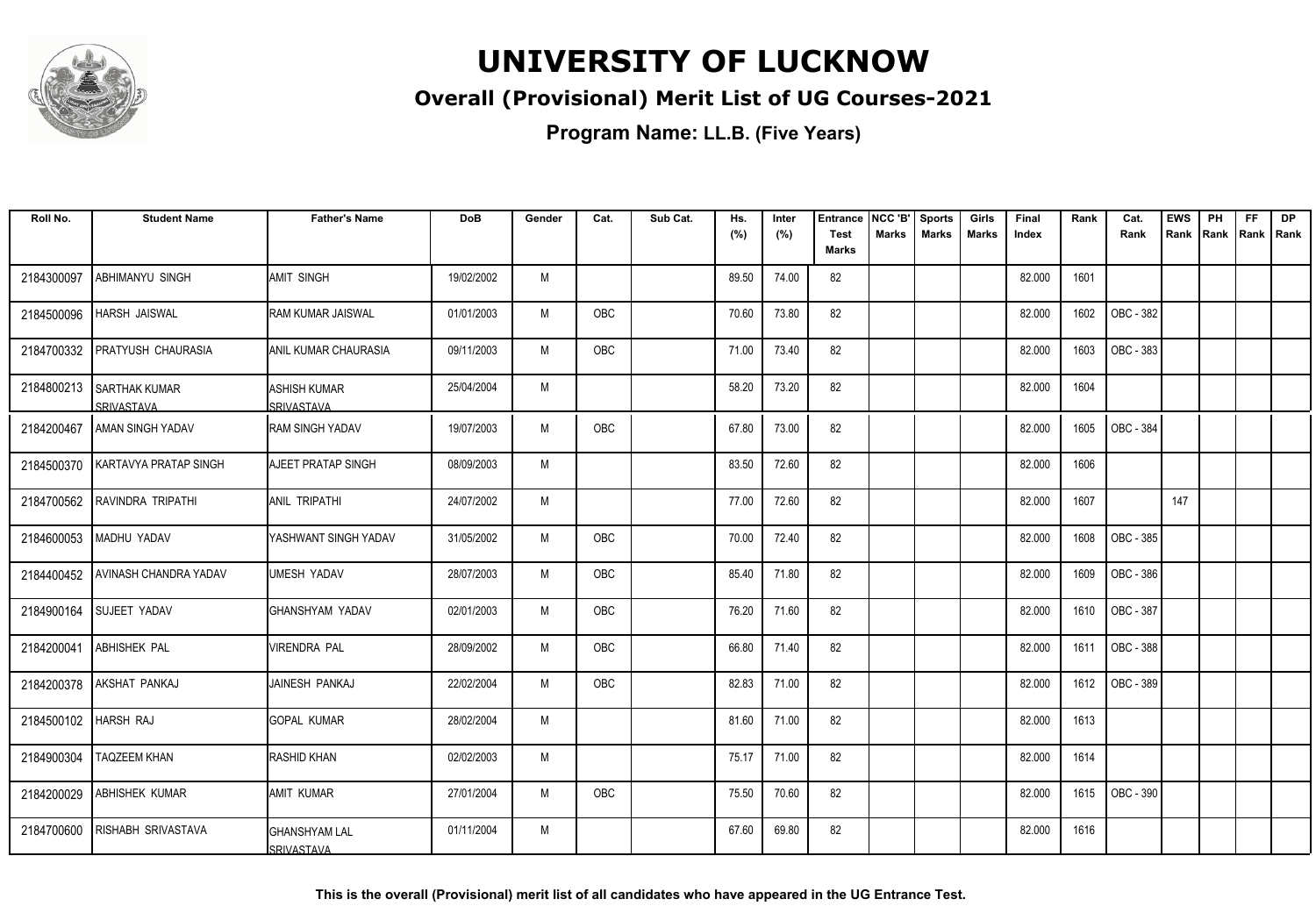

#### **Overall (Provisional) Merit List of UG Courses-2021**

| Roll No.   | <b>Student Name</b>          | <b>Father's Name</b>                     | <b>DoB</b> | Gender | Cat.       | Sub Cat. | Hs.<br>(%) | Inter<br>(%) | <b>Entrance</b><br><b>Test</b> | NCC 'B'<br>Marks | <b>Sports</b><br><b>Marks</b> | Girls<br>Marks | Final<br>Index | Rank | Cat.<br>Rank | <b>EWS</b><br>Rank | PH<br>Rank | FF<br>Rank   Rank | <b>DP</b> |
|------------|------------------------------|------------------------------------------|------------|--------|------------|----------|------------|--------------|--------------------------------|------------------|-------------------------------|----------------|----------------|------|--------------|--------------------|------------|-------------------|-----------|
|            |                              |                                          |            |        |            |          |            |              | <b>Marks</b>                   |                  |                               |                |                |      |              |                    |            |                   |           |
| 2184700366 | PRINCE YADAV                 | AJEET KUMAR YADAV                        | 26/02/2003 | M      | OBC        |          | 78.33      | 66.60        | 82                             |                  |                               |                | 82.000         | 1617 | OBC - 391    |                    |            |                   |           |
| 2184500379 | <b>KARUNESH SINGH</b>        | <b>PREMSHANKAR SINGH</b>                 | 26/08/2004 | M      |            |          | 78.00      | 66.60        | 82                             |                  |                               |                | 82.000         | 1618 |              | 148                |            |                   |           |
| 2184500181 | <b>HEMNATH PASWAN</b>        | CHHEDI PASWAN                            | 15/08/2002 | M      | SC         |          | 70.00      | 66.60        | 82                             |                  |                               |                | 82.000         | 1619 | SC - 107     |                    |            |                   |           |
| 2184700131 | <b>PARV PRATAP SINGH</b>     | <b>AKHILESH SINGH</b>                    | 25/09/2002 | M      |            |          | 60.00      | 66.40        | 82                             |                  |                               |                | 82.000         | 1620 |              |                    |            |                   |           |
| 2184600088 | <b>MANAV KUMAR</b>           | KAUSHAL KUMAR                            | 30/10/2003 | M      |            |          | 57.80      | 66.40        | 82                             |                  |                               |                | 82.000         | 1621 |              | 149                |            |                   |           |
| 2184300071 | <b>ABHAY RAJ SINGH</b>       | CHHOTEY LAL PUSHKAR                      | 15/10/2003 | M      | SC         |          | 78.67      | 66.33        | 82                             |                  |                               |                | 82.000         | 1622 | SC - 108     |                    |            |                   |           |
|            | 2184900682 ZAIFEE AQEEL      | AQEEL AHMAD                              | 12/12/2002 | M      |            |          | 50.00      | 65.40        | 82                             |                  |                               |                | 82.000         | 1623 |              |                    |            |                   |           |
| 2184200089 | <b>ABHISHEK PRATAP SINGH</b> | OM CHATURVEDAVA<br><b>MAGANDHWAJ SIN</b> | 10/07/2003 | M      |            |          | 79.33      | 65.00        | 82                             |                  |                               |                | 82.000         | 1624 |              |                    |            |                   |           |
| 2184500085 | <b>HARIOM YADAV</b>          | <b>IDAAN BAHADUR YADAV</b>               | 15/02/2003 | M      | <b>OBC</b> |          | 75.00      | 65.00        | 82                             |                  |                               |                | 82.000         | 1625 | OBC - 392    |                    |            |                   |           |
| 2184500173 | <b>HASTAKSHAR SINGH</b>      | LATE. SURYA BHAN SINGH                   | 22/12/2002 | M      |            |          | 78.00      | 64.40        | 82                             |                  |                               |                | 82.000         | 1626 |              |                    |            |                   |           |
| 2184700426 | <b>PRIYANSHU RAJPUT</b>      | <b>BHOGNATH</b>                          | 14/07/2002 | M      | OBC        |          | 70.67      | 63.40        | 82                             |                  |                               |                | 82.000         | 1627 | OBC - 393    |                    |            |                   |           |
| 2184900253 | <b>SYED ALSAHAF ALI</b>      | <b>SYED ASAD ALI</b>                     | 11/12/2002 | M      |            |          | 71.00      | 63.20        | 82                             |                  |                               |                | 82.000         | 1628 |              |                    |            |                   |           |
| 2184300084 | <b>ABHIJEET KUMAR</b>        | <b>BRIJ KISHOR SHARMA</b>                | 14/09/2000 | M      |            |          | 70.00      | 62.80        | 82                             |                  |                               |                | 82.000         | 1629 |              |                    |            |                   |           |
| 2184800680 | <b>SHUBHAM MISHRA</b>        | <b>DIWAKAR MISHRA</b>                    | 25/11/2002 | M      |            |          | 63.80      | 62.67        | 82                             |                  |                               |                | 82.000         | 1630 |              |                    |            |                   |           |
| 2184800025 | <b>SACHIN BAJPAI</b>         | AJAY KUMAR BAJPAI                        | 16/10/1995 | M      |            |          | 64.57      | 61.60        | 82                             |                  |                               |                | 82.000         | 1631 |              |                    |            |                   |           |
| 2184900205 | <b>SURYA VANSHI</b>          | <b>I</b> SANJAY KUMAR SAXENA             | 07/03/2002 | M      | SC         |          | 74.00      | 59.00        | 82                             |                  |                               |                | 82.000         | 1632 | SC - 109     |                    |            |                   |           |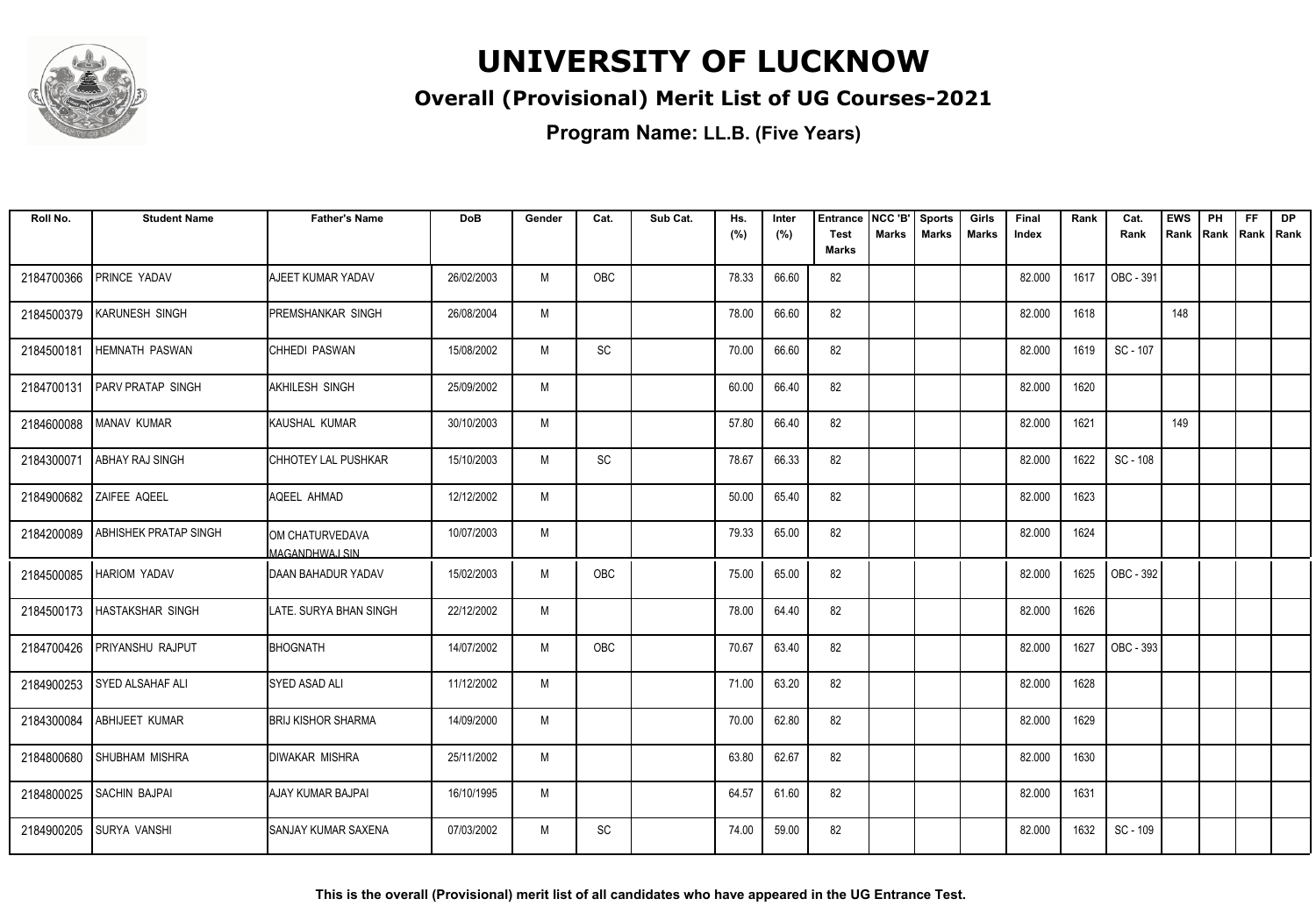

#### **Overall (Provisional) Merit List of UG Courses-2021**

| Roll No.   | <b>Student Name</b>                         | <b>Father's Name</b>              | <b>DoB</b> | Gender | Cat. | Sub Cat. | Hs.<br>(%) | Inter<br>(%) | <b>Entrance</b><br><b>Test</b> | NCC 'B'<br>Marks | <b>Sports</b><br><b>Marks</b> | Girls<br>Marks | Final<br>Index | Rank | Cat.<br>Rank | <b>EWS</b><br>Rank | PH | <b>FF</b><br>Rank Rank Rank | <b>DP</b> |
|------------|---------------------------------------------|-----------------------------------|------------|--------|------|----------|------------|--------------|--------------------------------|------------------|-------------------------------|----------------|----------------|------|--------------|--------------------|----|-----------------------------|-----------|
|            |                                             |                                   |            |        |      |          |            |              | <b>Marks</b>                   |                  |                               |                |                |      |              |                    |    |                             |           |
| 2184900196 | <b>SURAJ KUMAR</b>                          | SANTOSH KUMAR                     | 16/07/2003 | M      | SC   |          | 65.67      | 58.80        | 82                             |                  |                               |                | 82.000         | 1633 | SC - 110     |                    |    |                             |           |
| 2184300150 | <b>AMIT DUBEY</b>                           | <b>SURESH DUBEY</b>               | 01/09/2003 | M      |      |          | 75.33      | 55.40        | 82                             |                  |                               |                | 82.000         | 1634 |              |                    |    |                             |           |
| 2184700461 | RAGHVENDRA TIWARI                           | AMIT KUMAR TIWARI                 | 07/08/2003 | M      |      |          | 60.83      | 55.20        | 82                             |                  |                               |                | 82.000         | 1635 |              |                    |    |                             |           |
| 2184700513 | <b>RAKESH KUMAR</b>                         | <b>BALESHWAR PRASAD</b>           | 01/01/2001 | M      | SC   |          | 74.33      | 54.20        | 82                             |                  |                               |                | 82.000         | 1636 | SC - 111     |                    |    |                             |           |
| 2184900033 | SIDDHANT SINGH                              | RAMESH SINGH                      | 25/02/1999 | M      | OBC  |          | 80.00      | 52.60        | 82                             |                  |                               |                | 82.000         | 1637 | OBC - 394    |                    |    |                             |           |
| 2184900611 | <b>VIVEKANAND OJHA</b>                      | RAMNATH OJHA                      | 15/07/1991 | M      |      |          | 56.50      | 48.80        | 82                             |                  |                               |                | 82.000         | 1638 |              |                    |    |                             |           |
| 2184900671 | YOGESH NARAYAN                              | <b>GANGARAM</b>                   | 15/09/2004 | M      | OBC  |          | 86.50      | 0.00         | 82                             |                  |                               |                | 82.000         | 1639 | OBC - 395    |                    |    |                             |           |
|            | 2184500139 HARSHIT SINGH                    | DHAN PAL SINGH                    | 29/07/2003 | M      |      |          | 86.33      | 0.00         | 82                             |                  |                               |                | 82.000         | 1640 |              |                    |    |                             |           |
| 2184300070 | <b>ABHAY PRATAP SINGH</b><br><b>CHAUHAN</b> | <b>JAI KARAN SINGH</b><br>CHAUHAN | 26/12/2004 | M      |      |          | 84.60      | 0.00         | 82                             |                  |                               |                | 82.000         | 1641 |              |                    |    |                             |           |
| 2184200006 | ABHINAV PRATAP SINGH                        | IRANDHIR SINGH                    | 21/04/2004 | M      |      |          | 83.40      | 0.00         | 82                             |                  |                               |                | 82.000         | 1642 |              |                    |    |                             |           |
| 2184600059 | MAHESH VERMA                                | LALLU PRASAD                      | 01/01/2004 | M      | OBC  |          | 81.33      | 0.00         | 82                             |                  |                               |                | 82.000         | 1643 | OBC - 396    |                    |    |                             |           |
|            | 2184400117   ANUPAM DIXIT                   | PRADEEP DIXIT                     | 21/09/2003 | M      |      |          | 74.83      | 0.00         | 82                             |                  |                               |                | 82.000         | 1644 |              |                    |    |                             |           |
|            | 2184700346 PRAVEEN YADAV                    | <b>ARUN KUMAR YADAV</b>           | 21/09/2003 | M      | OBC  |          | 74.83      | 0.00         | 82                             |                  |                               |                | 82.000         | 1645 | OBC - 397    |                    |    |                             |           |
|            | 2184700124 PARIKSHIT SINGH                  | <b>ANAND VARDHAN SINGH</b>        | 14/11/2002 | M      |      |          | 58.60      | 0.00         | 82                             |                  |                               |                | 82.000         | 1646 |              |                    |    |                             |           |
| 2184700549 | RATNA SINGH                                 | TEERTH RAJ SINGH                  | 02/08/2003 | F      | SC   |          | 95.20      | 94.60        | 78                             |                  |                               | 3.90           | 81.900         | 1647 | SC - 112     |                    |    |                             |           |
|            | 2184700105 PALAK VERMA                      | SUNIL KUMAR                       | 15/07/2003 | F      |      |          | 95.00      | 94.00        | 78                             |                  |                               | 3.90           | 81.900         | 1648 |              |                    |    |                             |           |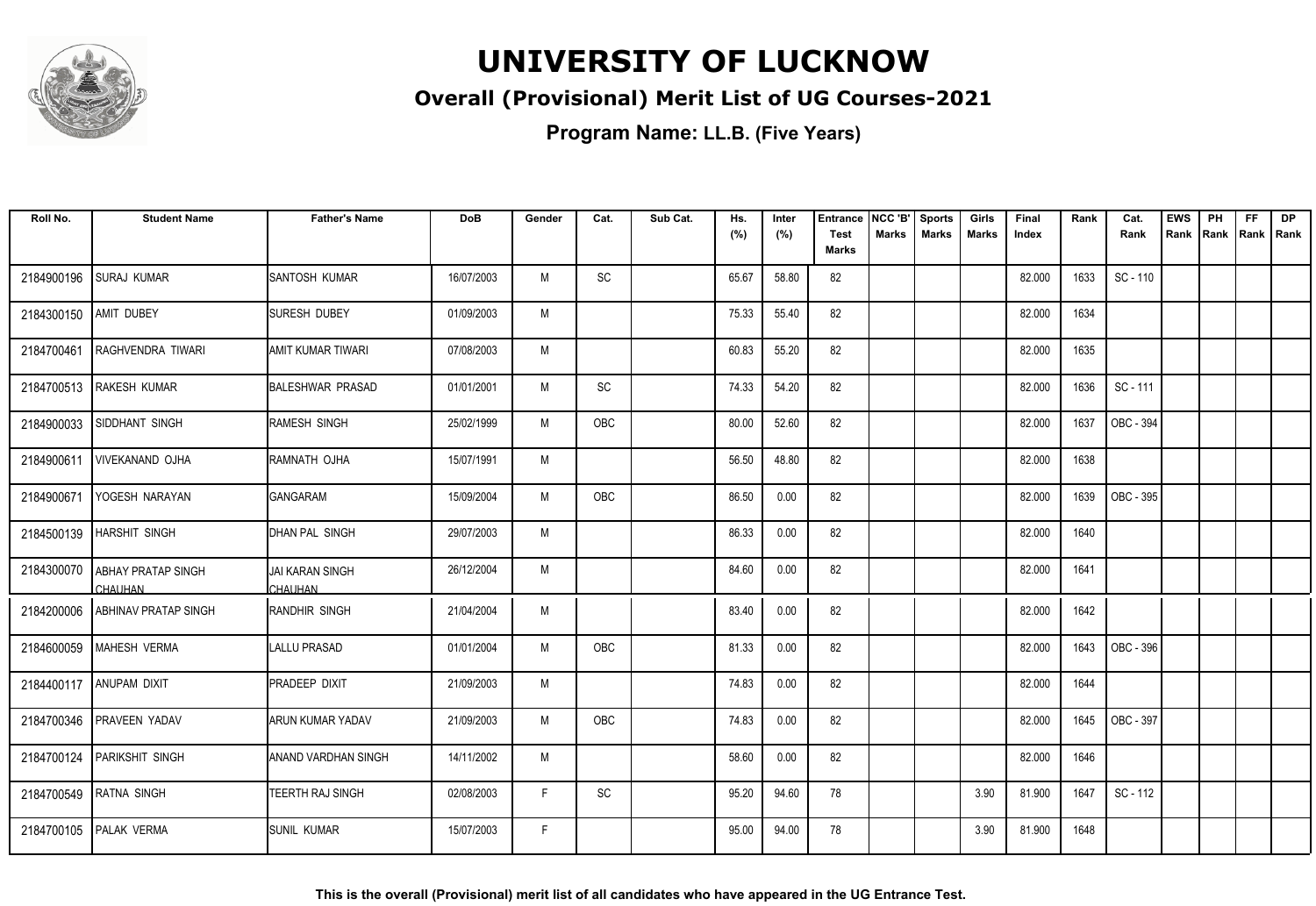

#### **Overall (Provisional) Merit List of UG Courses-2021**

| Roll No.   | <b>Student Name</b>       | <b>Father's Name</b>                    | DoB        | Gender | Cat.                         | Sub Cat. | Hs.<br>(%) | Inter<br>(%) | <b>Entrance</b><br><b>Test</b> | NCC 'B'<br><b>Marks</b> | <b>Sports</b><br><b>Marks</b> | Girls<br>Marks | Final<br>Index | Rank | Cat.<br>Rank | <b>EWS</b><br>Rank | PH<br>Rank | FF<br>Rank   Rank | DP |
|------------|---------------------------|-----------------------------------------|------------|--------|------------------------------|----------|------------|--------------|--------------------------------|-------------------------|-------------------------------|----------------|----------------|------|--------------|--------------------|------------|-------------------|----|
|            |                           |                                         |            |        |                              |          |            |              | <b>Marks</b>                   |                         |                               |                |                |      |              |                    |            |                   |    |
| 2184800539 | ISHIVANSHI PATHAK         | LAXMI SHANKAR PATHAK                    | 26/05/2003 | F.     |                              |          | 86.60      | 93.80        | 78                             |                         |                               | 3.90           | 81.900         | 1649 |              |                    |            |                   |    |
| 2184400191 | <b>APARNA TIWARI</b>      | <b>RAJEEV TIWARI</b>                    | 25/01/2004 | F      |                              |          | 88.67      | 90.80        | 78                             |                         |                               | 3.90           | 81.900         | 1650 |              |                    |            |                   |    |
| 2184500267 | JAHNAVI GUPTA             | <b>VISHNU KUMAR GUPTA</b>               | 16/12/2004 | F      |                              |          | 79.50      | 90.17        | 78                             |                         |                               | 3.90           | 81.900         | 1651 |              |                    |            |                   |    |
| 2184500156 | <b>HARSHITA MISHRA</b>    | IVINAY KUMAR MISHRA                     | 14/11/2004 | F      |                              |          | 86.20      | 89.67        | 78                             |                         |                               | 3.90           | 81.900         | 1652 |              |                    |            |                   |    |
| 2184300362 | <b>RIYA RATHAUR</b>       | RAJNISH SINGH RATHAUR                   | 25/02/2003 | F      |                              |          | 93.40      | 88.20        | 78                             |                         |                               | 3.90           | 81.900         | 1653 |              |                    |            |                   |    |
| 2184600084 | MANASHVI RAWAT            | <b>MANOJ KUMAR RAWAT</b>                | 13/01/2003 | F      | SC                           |          | 90.17      | 86.67        | 78                             |                         |                               | 3.90           | 81.900         | 1654 | SC - 113     |                    |            |                   |    |
| 2184500245 | <b>ISHIKA SINGH</b>       | <b>PURNENDRA PRATAP</b><br><b>SINGH</b> | 28/01/2004 | F.     |                              |          | 85.40      | 84.50        | 78                             |                         |                               | 3.90           | 81.900         | 1655 |              |                    |            |                   |    |
|            | 2184600176 MEGHNA CHANDRA | <b>ISUDAMA PRASAD</b>                   | 23/12/2004 | F      | SC                           |          | 81.17      | 84.20        | 78                             |                         |                               | 3.90           | 81.900         | 1656 | SC - 114     |                    |            |                   |    |
| 2184800116 | <b>SALONI SINGH</b>       | <b>RAJESH SINGH</b>                     | 29/09/2004 | F      |                              |          | 79.80      | 84.00        | 78                             |                         |                               | 3.90           | 81.900         | 1657 |              |                    |            |                   |    |
| 2184400319 | <b>ASHI SINGH</b>         | <b>SHIVSHARAN SINGH</b>                 | 29/08/2004 | E      |                              |          | 84.33      | 83.60        | 78                             |                         |                               | 3.90           | 81.900         | 1658 |              | 150                |            |                   |    |
| 2184500019 | GARIMA                    | <b>RAJ KUMAR</b>                        | 04/01/2003 | E      | SC                           |          | 74.00      | 82.80        | 78                             |                         |                               | 3.90           | 81.900         | 1659 | SC - 115     |                    |            |                   |    |
| 2184400160 | <b>ANUSHKA SINGH</b>      | <b>AKHILESH KUMAR SINGH</b>             | 06/04/2003 | F      |                              |          | 76.83      | 82.60        | 78                             |                         |                               | 3.90           | 81.900         | 1660 |              |                    |            |                   |    |
| 2184500229 | <b>ISHA</b>               | VISHNU VINOD SONKAR                     | 16/01/2004 | F      | <b>SC</b>                    |          | 84.20      | 82.00        | 78                             |                         |                               | 3.90           | 81.900         | 1661 | SC - 116     |                    |            |                   |    |
| 2184400290 | <b>ARYAA SINGH</b>        | DHARMENDRA KUMAR                        | 03/01/2003 | F      | OBC                          |          | 77.50      | 81.20        | 78                             |                         |                               | 3.90           | 81.900         | 1662 | OBC - 398    |                    |            |                   |    |
| 2184600354 | NANDINI                   | IMR. DINESH KUMAR                       | 14/12/2003 | E      | $\operatorname{\textsf{SC}}$ |          | 64.60      | 78.40        | 78                             |                         |                               | 3.90           | 81.900         | 1663 | SC - 117     |                    |            |                   |    |
| 2184200160 | <b>ADITI PANDEY</b>       | <b>RAKESH PANDEY</b>                    | 01/03/2004 | F      |                              |          | 73.60      | 78.00        | 78                             |                         |                               | 3.90           | 81.900         | 1664 |              |                    |            |                   |    |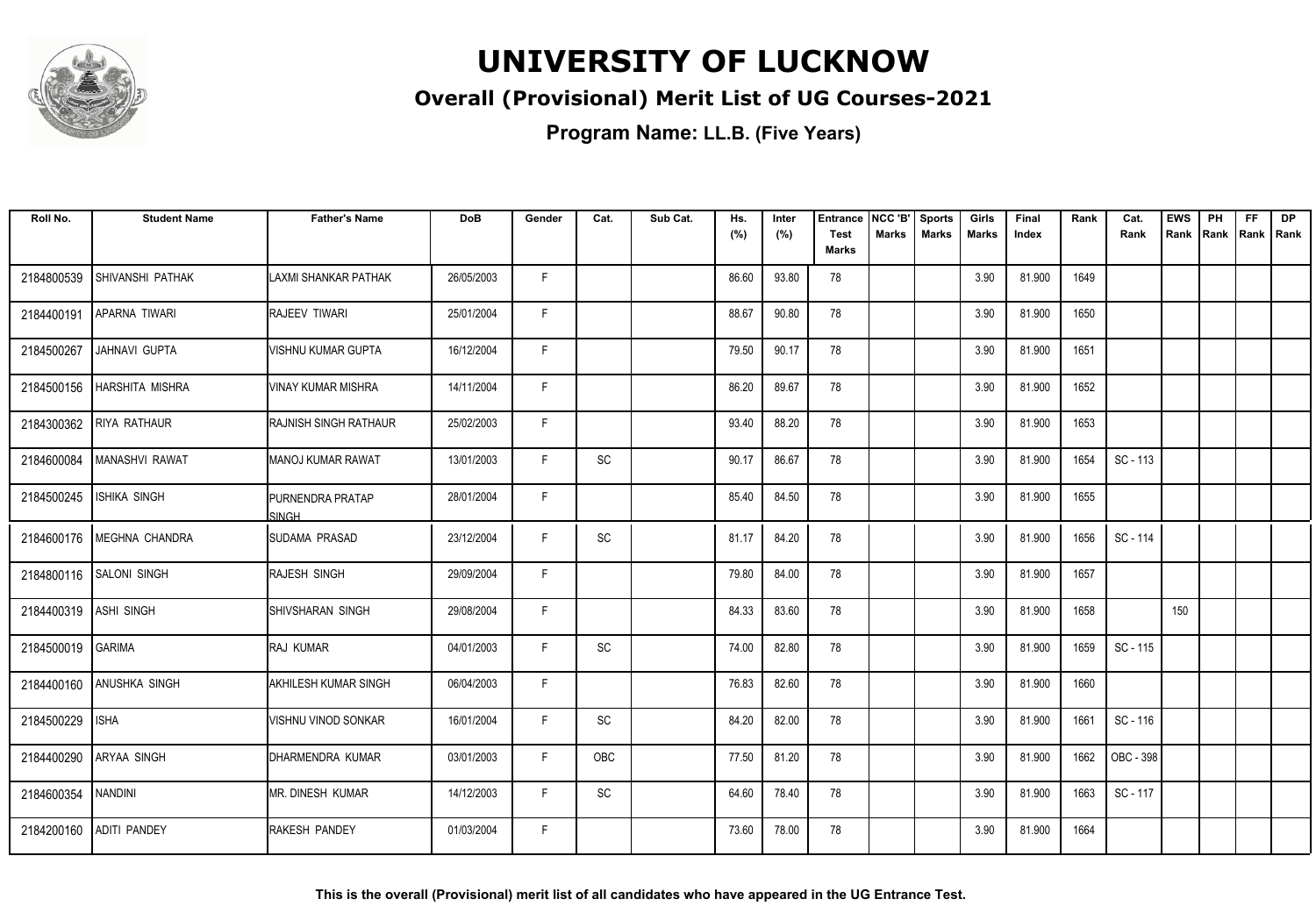

#### **Overall (Provisional) Merit List of UG Courses-2021**

**Program Name: LL.B. (Five Years)**

| Roll No.   | <b>Student Name</b>   | <b>Father's Name</b>                   | <b>DoB</b> | Gender | Cat.                         | Sub Cat. | Hs.<br>(%) | Inter<br>(%) | <b>Entrance</b><br><b>Test</b> | NCC 'B'<br><b>Marks</b> | <b>Sports</b><br><b>Marks</b> | Girls<br>Marks | Final<br>Index | Rank | Cat.<br>Rank | <b>EWS</b><br>Rank | PH<br>Rank Rank Rank | <b>FF</b> | <b>DP</b> |
|------------|-----------------------|----------------------------------------|------------|--------|------------------------------|----------|------------|--------------|--------------------------------|-------------------------|-------------------------------|----------------|----------------|------|--------------|--------------------|----------------------|-----------|-----------|
|            |                       |                                        |            |        |                              |          |            |              | <b>Marks</b>                   |                         |                               |                |                |      |              |                    |                      |           |           |
| 2184400398 | ASTHA MISHRA          | <b>ABHAY SHANKAR MISHRA</b>            | 09/04/2004 | F.     |                              |          | 83.00      | 77.40        | 78                             |                         |                               | 3.90           | 81.900         | 1665 |              |                    |                      |           |           |
| 2184600086 | MANASVI KATIYAR       | LATE RATNAKAR SINGH<br>KATIYAR         | 07/10/2001 | F      |                              |          | 81.67      | 75.60        | 78                             |                         |                               | 3.90           | 81.900         | 1666 |              |                    |                      |           |           |
| 2184800180 | <b>SANNYA SINGH</b>   | IMR. VEERESH KUMAR<br>SINGH            | 22/06/2003 | F      |                              |          | 74.00      | 75.00        | 78                             |                         |                               | 3.90           | 81.900         | 1667 |              |                    |                      |           |           |
| 2184200320 | AKANKSHA PRAJAPATI    | <b>HARISH CHANDRA</b><br>PRAJAPATI     | 15/02/2002 | F.     | OBC                          |          | 72.67      | 74.00        | 78                             |                         |                               | 3.90           | 81.900         | 1668 | OBC - 399    |                    |                      |           |           |
| 2184900693 | <b>ZIYA PRAVEEN</b>   | MUMTAJ ALI                             | 17/02/2002 | F      | OBC                          |          | 52.00      | 74.00        | 78                             |                         |                               | 3.90           | 81.900         | 1669 | OBC - 400    |                    |                      |           |           |
| 2184500287 | JASMEET KAUR          | <b>SARDAR BHUPENDRA</b><br>SINGH ARORA | 02/11/2002 | F      |                              |          | 80.83      | 73.60        | 78                             |                         |                               | 3.90           | 81.900         | 1670 |              |                    |                      |           |           |
| 2184200575 | ANANYA UPADHYAY       | ISHARAD CHANDRA<br><b>JPADHYAY</b>     | 09/10/2004 | F      |                              |          | 76.60      | 72.20        | 78                             |                         |                               | 3.90           | 81.900         | 1671 |              |                    |                      |           |           |
| 2184300405 | SHIKHA AGNIHOTRI      | MANOJ KUMAR AGNIHOTRI                  | 29/06/2002 | F      |                              |          | 70.00      | 71.80        | 78                             |                         |                               | 3.90           | 81.900         | 1672 |              |                    |                      |           |           |
| 2184800267 | SAUMYA KANNAUJIA      | <b>ASHOK KUMAR</b>                     | 12/06/2003 | F      | SC                           |          | 68.17      | 70.60        | 78                             |                         |                               | 3.90           | 81.900         | 1673 | SC-118       |                    |                      |           |           |
| 2184700383 | <b>PRIYA SINGH</b>    | AJAY SINGH                             | 01/01/2003 | F      |                              |          | 79.50      | 70.40        | 78                             |                         |                               | 3.90           | 81.900         | 1674 |              | 151                |                      |           |           |
| 2184800367 | SHAMBHAVIE SRIVASTAVA | ANSHUMALI SRIVASTAVA                   | 24/04/2004 | F.     |                              |          | 91.80      | 70.20        | 78                             |                         |                               | 3.90           | 81.900         | 1675 |              |                    |                      |           |           |
| 2184800115 | <b>SALONI SINGH</b>   | AKHILESH KUMAR SINGH                   | 10/04/2002 | F      |                              |          | 52.80      | 69.80        | 78                             |                         |                               | 3.90           | 81.900         | 1676 |              |                    |                      |           |           |
| 2184800094 | <b>SAKSHI SINGH</b>   | SANDEEP KUMAR SINGH                    | 01/01/2004 | F      |                              |          | 84.83      | 69.20        | 78                             |                         |                               | 3.90           | 81.900         | 1677 |              |                    |                      |           |           |
| 2184800355 | SHALINI RAWAT         | <b>RAJ KUMAR</b>                       | 08/08/2004 | F.     | $\operatorname{\textsf{SC}}$ |          | 74.83      | 68.60        | 78                             |                         |                               | 3.90           | 81.900         | 1678 | SC-119       |                    |                      |           |           |
| 2184800322 | SHADHVI YADAV         | ARVIND KUMAR YADAV                     | 30/05/2003 | F      |                              |          | 61.60      | 67.60        | 78                             |                         |                               | 3.90           | 81.900         | 1679 |              |                    |                      |           |           |
| 2184900214 | Isuryanshi tiwari     | IMANISH KUMAR TRIPATHI                 | 13/07/2003 | F      |                              |          | 66.00      | 64.80        | 78                             |                         |                               | 3.90           | 81.900         | 1680 |              |                    |                      |           |           |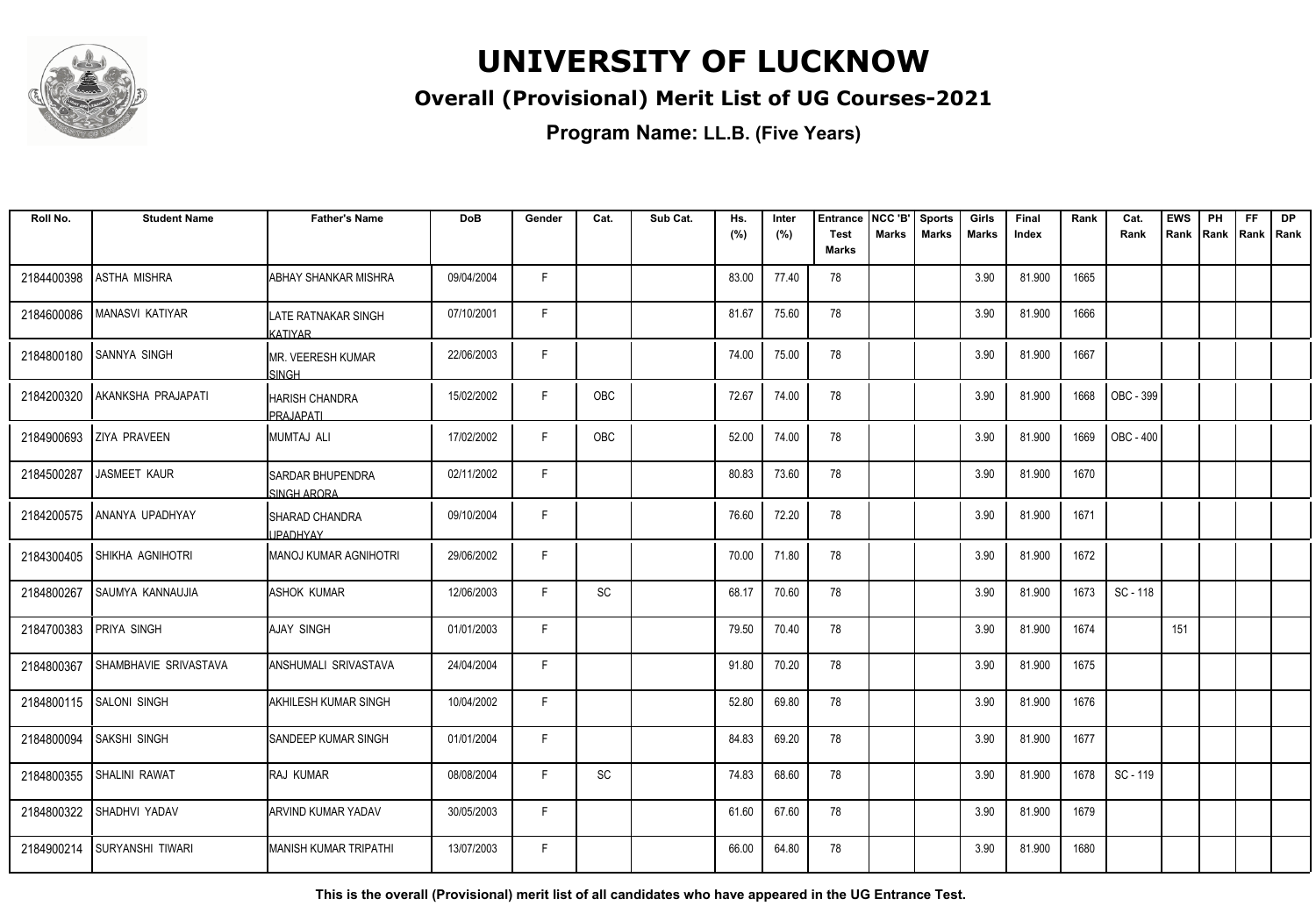

#### **Overall (Provisional) Merit List of UG Courses-2021**

| Roll No.   | <b>Student Name</b>        | <b>Father's Name</b>               | DoB        | Gender | Cat.                         | Sub Cat. | Hs.<br>(%) | Inter<br>(%) | <b>Entrance</b><br><b>Test</b> | NCC 'B'<br><b>Marks</b> | <b>Sports</b><br><b>Marks</b> | Girls<br>Marks | Final<br>Index | Rank | Cat.<br>Rank     | <b>EWS</b><br>Rank | PH | <b>FF</b><br>Rank   Rank   Rank | <b>DP</b> |
|------------|----------------------------|------------------------------------|------------|--------|------------------------------|----------|------------|--------------|--------------------------------|-------------------------|-------------------------------|----------------|----------------|------|------------------|--------------------|----|---------------------------------|-----------|
|            |                            |                                    |            |        |                              |          |            |              | <b>Marks</b>                   |                         |                               |                |                |      |                  |                    |    |                                 |           |
| 2184800603 | <b>SHREYA PATHAK</b>       | <b>RAJ KUMAR PATHAK</b>            | 26/12/2001 | F.     |                              |          | 82.00      | 60.60        | 78                             |                         |                               | 3.90           | 81.900         | 1681 |                  |                    |    |                                 |           |
| 2184400339 | <b>ASHIYA KHAN</b>         | <b>ABDUL RAHMAN KHAN</b>           | 25/01/2005 | F      |                              |          | 78.50      | 60.60        | 78                             |                         |                               | 3.90           | 81.900         | 1682 |                  |                    |    |                                 |           |
| 2184600133 | MANTSHA BANO               | AFZAL AHEMAD                       | 22/06/2001 | F      | <b>OBC</b>                   |          | 70.33      | 60.40        | 78                             |                         |                               | 3.90           | 81.900         | 1683 | <b>OBC - 401</b> |                    |    |                                 |           |
| 2184800198 | <b>SARA SINGH</b>          | <b>ATUL KUMAR SINGH</b>            | 28/07/2002 | F.     |                              |          | 55.80      | 60.20        | 78                             |                         |                               | 3.90           | 81.900         | 1684 |                  |                    |    |                                 |           |
| 2184800356 | <b>SHALINI SHARMA</b>      | IRAM PRAKASH SHARMA                | 06/02/2001 | F.     | OBC                          |          | 78.60      | 57.60        | 78                             |                         |                               | 3.90           | 81.900         | 1685 | OBC - 402        |                    |    |                                 |           |
| 2184900468 | <b>VARNIKA GUPTA</b>       | IMR.RAJENDRA KUMAR<br><b>GUPTA</b> | 17/01/2004 | F.     | OBC                          |          | 96.00      | 0.00         | 78                             |                         |                               | 3.90           | 81.900         | 1686 | OBC - 403        |                    |    |                                 |           |
| 2184900653 | YASHI PANDEY               | <b>RAM MOHAN PANDEY</b>            | 03/08/2003 | F      |                              |          | 91.60      | 0.00         | 78                             |                         |                               | 3.90           | 81.900         | 1687 |                  |                    |    |                                 |           |
| 2184500350 | KANAKLATA                  | <b>DINESH KUMAR</b>                | 11/03/2003 | F.     | SC                           |          | 85.60      | 0.00         | 78                             |                         |                               | 3.90           | 81.900         | 1688 | SC - 120         |                    |    |                                 |           |
| 2184800577 | SHRADDHA TRIPATHI          | ISATISH KUMAR TRIPATHI             | 08/08/2003 | F      |                              |          | 84.20      | 0.00         | 78                             |                         |                               | 3.90           | 81.900         | 1689 |                  |                    |    |                                 |           |
| 2184900072 | SNEHA ARYA                 | IRAM NARAYAN                       | 06/01/2004 | F.     | $\operatorname{\textsf{SC}}$ |          | 80.20      | 0.00         | 78                             |                         |                               | 3.90           | 81.900         | 1690 | SC - 121         |                    |    |                                 |           |
| 2184600336 | NAINA CHAUBEY              | <b>SANTOSH CHAUBEY</b>             | 05/01/2002 | F.     |                              |          | 76.00      | 0.00         | 78                             |                         |                               | 3.90           | 81.900         | 1691 |                  |                    |    |                                 |           |
|            | 2184800132 SAMIKSHA SHUKLA | <b>ATUL KUMAR SHUKLA</b>           | 19/11/2004 | F.     |                              |          | 71.00      | 0.00         | 78                             |                         |                               | 3.90           | 81.900         | 1692 |                  |                    |    |                                 |           |
| 2184400399 | <b>ASTHA MISHRA</b>        | OM NARAYAN MISHRA                  | 21/03/2003 | F      |                              |          | 68.50      | 0.00         | 78                             |                         |                               | 3.90           | 81.900         | 1693 |                  |                    |    |                                 |           |
| 2184700685 | <b>ROSHANI</b>             | <b>RAM RAJ</b>                     | 09/06/2004 | F      | <b>ST</b>                    |          | 67.67      | 0.00         | 78                             |                         |                               | 3.90           | 81.900         | 1694 | ST <sub>3</sub>  |                    |    |                                 |           |
| 2184300278 | LAAVANYAA BAJPAI           | <b>SHIV DUTT BAJPAI</b>            | 02/12/2004 | F.     |                              | Sports   | 87.60      | 0.00         | 74                             |                         | 3.700                         | 3.70           | 81.400         | 1695 |                  |                    |    |                                 |           |
|            | 2184700175   PRABHAT GUPTA | <b>ATUL GUPTA</b>                  | 17/08/2003 | М      |                              |          | 88.80      | 95.00        | 80                             |                         |                               |                | 80.000         | 1696 |                  |                    |    |                                 |           |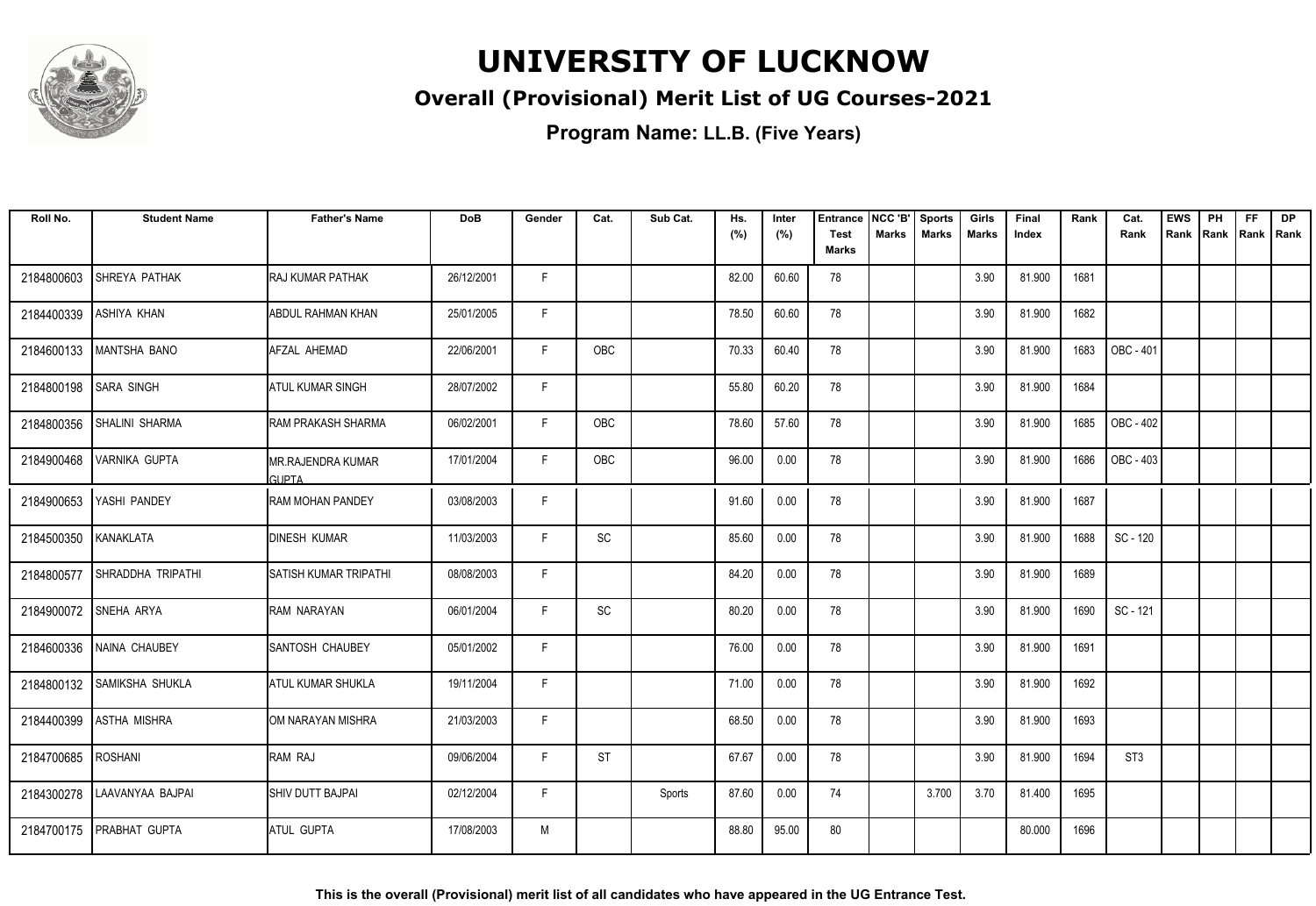

#### **Overall (Provisional) Merit List of UG Courses-2021**

| Roll No.   | <b>Student Name</b>         | <b>Father's Name</b>         | <b>DoB</b> | Gender | Cat. | Sub Cat. | Hs.<br>(%) | Inter<br>(%) | Entrance<br>Test<br><b>Marks</b> | NCC 'B'<br>Marks | <b>Sports</b><br><b>Marks</b> | Girls<br>Marks | Final<br>Index | Rank | Cat.<br>Rank | <b>EWS</b><br>Rank | PH<br> Rank | <b>FF</b><br>Rank   Rank | <b>DP</b> |
|------------|-----------------------------|------------------------------|------------|--------|------|----------|------------|--------------|----------------------------------|------------------|-------------------------------|----------------|----------------|------|--------------|--------------------|-------------|--------------------------|-----------|
|            |                             |                              |            |        |      |          |            |              |                                  |                  |                               |                |                |      |              |                    |             |                          |           |
| 2184800221 | <b>SATVIK PANDEY</b>        | <b>VIVEK KUMAR PANDEY</b>    | 07/09/2003 | M      |      |          | 90.33      | 92.60        | 80                               |                  |                               |                | 80.000         | 1697 |              |                    |             |                          |           |
| 2184500326 | JYOTIRMAY MISHRA            | <b>I</b> RAKESH KUMAR MISHRA | 04/11/2004 | M      |      |          | 78.80      | 92.00        | 80                               |                  |                               |                | 80.000         | 1698 |              |                    |             |                          |           |
| 2184300391 | <b>SATYA PRAKASH SHUKLA</b> | <b>VIRENDRA NATH SHUKLA</b>  | 23/03/2004 | M      |      |          | 79.40      | 91.00        | 80                               |                  |                               |                | 80.000         | 1699 |              | 152                |             |                          |           |
| 2184600395 | NEELESH MANI TRIPATHI       | <b>I</b> SHIV KUMAR TRIPATHI | 05/11/2002 | M      |      |          | 91.40      | 88.00        | 80                               |                  |                               |                | 80.000         | 1700 |              |                    |             |                          |           |
| 2184500464 | KOUSHAL SINGH               | <b>RAJESH SINGH</b>          | 17/03/2003 | M      |      |          | 79.67      | 87.80        | 80                               |                  |                               |                | 80.000         | 1701 |              |                    |             |                          |           |
| 2184900349 | UMANG UPADHYAY              | IVACHASPATI UPADHYAY         | 15/02/2003 | M      |      |          | 68.60      | 85.60        | 80                               |                  |                               |                | 80.000         | 1702 |              |                    |             |                          |           |
| 2184700617 | <b>RITANSHU DWIVEDI</b>     | KULDEEP LAL DWIVEDI          | 07/01/2004 | M      |      |          | 84.00      | 85.40        | 80                               |                  |                               |                | 80.000         | 1703 |              |                    |             |                          |           |
| 2184400479 | <b>AYUSH KUMAR</b>          | <b>RAJESH KUMAR</b>          | 01/07/2003 | M      | SC   |          | 77.60      | 85.25        | 80                               |                  |                               |                | 80.000         | 1704 | SC - 122     |                    |             |                          |           |
| 2184400450 | <b>AVIKALP YADAV</b>        | IAWADHESH KUMAR SINGH        | 02/06/2005 | M      |      |          | 82.00      | 84.17        | 80                               |                  |                               |                | 80.000         | 1705 |              |                    |             |                          |           |
| 2184700607 | <b>RISHANG TIWARI</b>       | Idiwakar Tiwari              | 02/10/2002 | M      |      |          | 90.20      | 82.40        | 80                               |                  |                               |                | 80.000         | 1706 |              |                    |             |                          |           |
| 2184300240 | <b>HARSHIT</b>              | <b>RADHEY SHYAM</b>          | 06/06/2003 | M      |      | UE       | 82.83      | 82.40        | 80                               |                  |                               |                | 80.000         | 1707 |              |                    |             |                          |           |
| 2184900388 | <b>UTKARSH PRATAP SINGH</b> | <b>RAVINDRA PRATAP SINGH</b> | 10/09/2002 | M      |      |          | 69.00      | 80.40        | 80                               |                  |                               |                | 80.000         | 1708 |              |                    |             |                          |           |
| 2184400633 | <b>DEEPAK KUSHWAHA</b>      | MUKESH KUSHWAHA              | 18/12/2003 | M      | OBC  |          | 81.00      | 79.80        | 80                               |                  |                               |                | 80.000         | 1709 | OBC - 404    |                    |             |                          |           |
| 2184500495 | KUMAR ANJANI                | <b>SANJAY KUMAR</b>          | 05/12/2003 | M      |      |          | 77.20      | 79.80        | 80                               |                  |                               |                | 80.000         | 1710 |              |                    |             |                          |           |
| 2184900594 | VISHWJEET CHATURVEDI        | <b>AJEET KUMAR CHAUBEY</b>   | 14/04/2003 | M      |      |          | 78.17      | 79.60        | 80                               |                  |                               |                | 80.000         | 1711 |              |                    |             |                          |           |
| 2184800583 | SHRESHTH RAGHUVANSHI        | <b>I</b> KRIPA SHANKAR SINGH | 15/11/2002 | M      |      |          | 81.83      | 78.40        | 80                               |                  |                               |                | 80.000         | 1712 |              |                    |             |                          |           |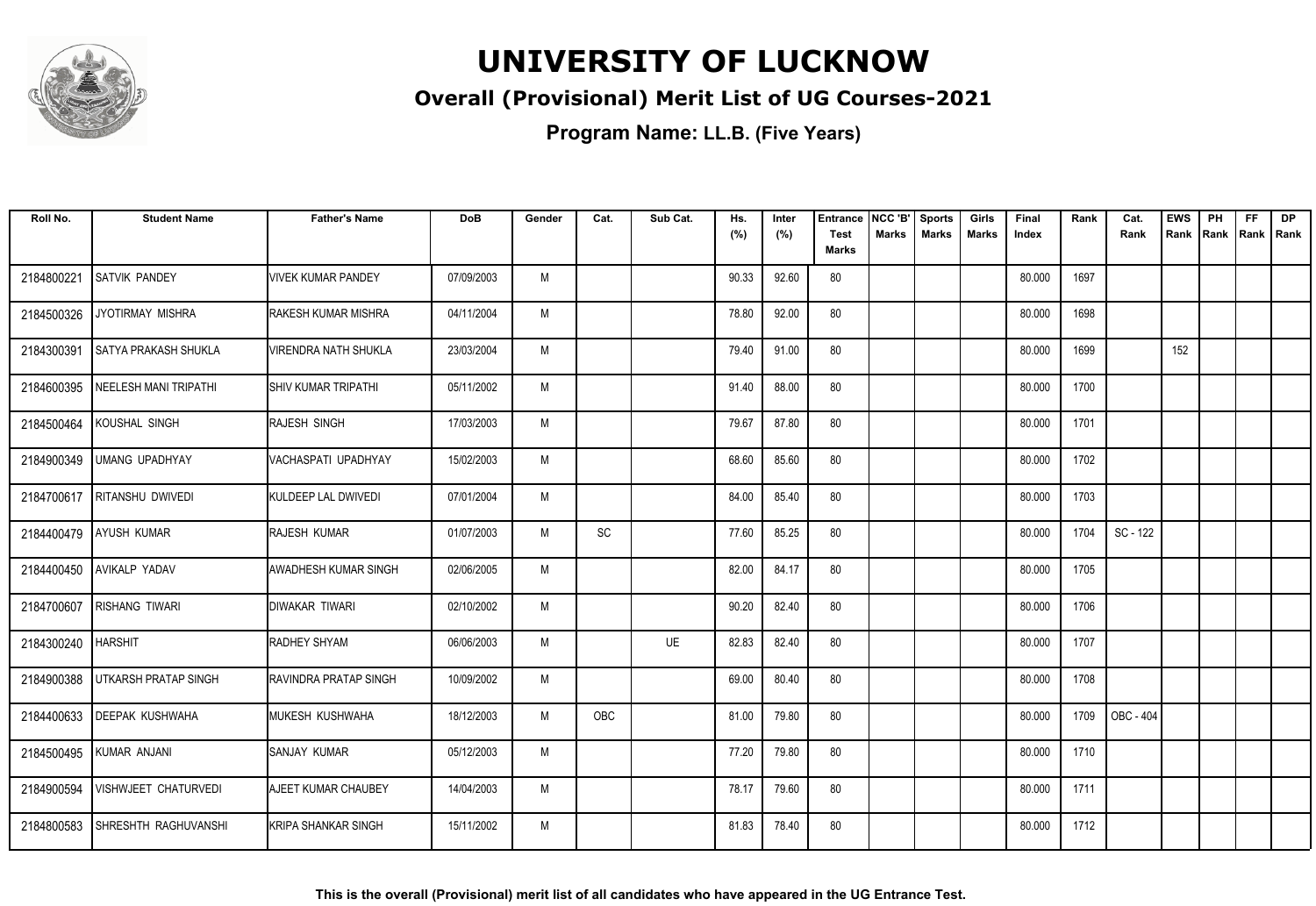

### **Overall (Provisional) Merit List of UG Courses-2021**

| Roll No.   | <b>Student Name</b>         | <b>Father's Name</b>         | <b>DoB</b> | Gender | Cat.       | Sub Cat. | Hs.<br>(%) | Inter<br>(%) | Entrance<br><b>Test</b> | NCC 'B'<br><b>Marks</b> | <b>Sports</b><br><b>Marks</b> | Girls<br><b>Marks</b> | Final<br>Index | Rank | Cat.<br>Rank | <b>EWS</b><br>Rank | PH<br>Rank | <b>FF</b><br>Rank   Rank | <b>DP</b> |
|------------|-----------------------------|------------------------------|------------|--------|------------|----------|------------|--------------|-------------------------|-------------------------|-------------------------------|-----------------------|----------------|------|--------------|--------------------|------------|--------------------------|-----------|
|            |                             |                              |            |        |            |          |            |              | <b>Marks</b>            |                         |                               |                       |                |      |              |                    |            |                          |           |
| 2184900407 | <b>VAIBHAV GUPTA</b>        | <b>ISANTOSH GUPTA</b>        | 20/08/2004 | M      |            |          | 72.40      | 78.25        | 80                      |                         |                               |                       | 80.000         | 1713 |              |                    |            |                          |           |
| 2184900209 | <b>SURYANSH RAJPOOT</b>     | <b>RAKESH PRATAP SINGH</b>   | 19/05/2004 | M      |            |          | 73.60      | 78.20        | 80                      |                         |                               |                       | 80.000         | 1714 |              |                    |            |                          |           |
| 2184200110 | <b>ADARSH</b>               | <b>I</b> OM PRAKASH          | 05/02/2005 | M      | <b>OBC</b> |          | 79.33      | 77.80        | 80                      |                         |                               |                       | 80.000         | 1715 | OBC - 405    |                    |            |                          |           |
| 2184400741 | <b>DIVYANSH SHUKLA</b>      | <b>INDRA KANT SHUKLA</b>     | 29/11/2001 | M      |            |          | 68.00      | 77.80        | 80                      |                         |                               |                       | 80.000         | 1716 |              |                    |            |                          |           |
| 2184300149 | <b>AMAN ULLAH</b>           | <b>I</b> MOHD. NASEEM        | 07/01/2002 | M      | OBC        |          | 62.40      | 76.60        | 80                      |                         |                               |                       | 80.000         | 1717 | OBC - 406    |                    |            |                          |           |
|            | 2184500112   HARSH TRIPATHI | <b>ISHYAMDHAR TIWARI</b>     | 27/11/2002 | M      |            |          | 60.80      | 76.40        | 80                      |                         |                               |                       | 80.000         | 1718 |              |                    |            |                          |           |
| 2184400408 | <b>ASTITVA TRIPATHI</b>     | <b>SANJAY KUMAR TRIPATHI</b> | 24/08/2003 | M      |            |          | 68.33      | 75.83        | 80                      |                         |                               |                       | 80.000         | 1719 |              |                    |            |                          |           |
| 2184900218 | <b>SUSHEEL MAURYA</b>       | IRAM MILAN MAURYA            | 15/03/1999 | M      | OBC        |          | 72.67      | 75.60        | 80                      |                         |                               |                       | 80.000         | 1720 | OBC - 407    |                    |            |                          |           |
| 2184800535 | <b>SHIVANSH KUMAR GAUR</b>  | <b>VIPIN KUMAR GAUR</b>      | 19/08/2001 | M      |            |          | 55.40      | 74.83        | 80                      |                         |                               |                       | 80.000         | 1721 |              |                    |            |                          |           |
| 2184400265 | <b>ARPIT SINGH TOMAR</b>    | KAMALAKANT SINGH             | 01/07/2004 | M      |            |          | 73.67      | 74.20        | 80                      |                         |                               |                       | 80.000         | 1722 |              |                    |            |                          |           |
| 2184500289 | JATIN MAAN                  | <b>UPENDRA MAAN</b>          | 31/12/2003 | M      | OBC        |          | 69.50      | 74.00        | 80                      |                         |                               |                       | 80.000         | 1723 | OBC - 408    |                    |            |                          |           |
| 2184400727 | <b>DIVYAM RASTOGI</b>       | INEERAJ RASTOGI              | 12/05/2003 | M      |            |          | 72.00      | 72.17        | 80                      |                         |                               |                       | 80.000         | 1724 |              |                    |            |                          |           |
| 2184700280 | <b>PRASHANT KUMAR</b>       | PANNA LAL SINGH              | 09/07/2000 | M      |            |          | 85.40      | 71.00        | 80                      |                         |                               |                       | 80.000         | 1725 |              |                    |            |                          |           |
| 2184900223 | <b>SWAPNIL GUPTA</b>        | <b>ALOK KUMAR GUPTA</b>      | 13/12/2001 | M      | <b>OBC</b> |          | 72.60      | 70.80        | 80                      |                         |                               |                       | 80.000         | 1726 | OBC - 409    |                    |            |                          |           |
| 2184300236 | <b>HARSH SINGH</b>          | <b>ATLESH KUMAR SINGH</b>    | 14/05/2001 | M      |            |          | 82.40      | 70.40        | 80                      |                         |                               |                       | 80.000         | 1727 |              |                    |            |                          |           |
| 2184700583 | RIDDHIMA TRIPATHI           | IANAND TRIPATHI              | 16/01/2004 | M      |            |          | 76.33      | 70.33        | 80                      |                         |                               |                       | 80.000         | 1728 |              |                    |            |                          |           |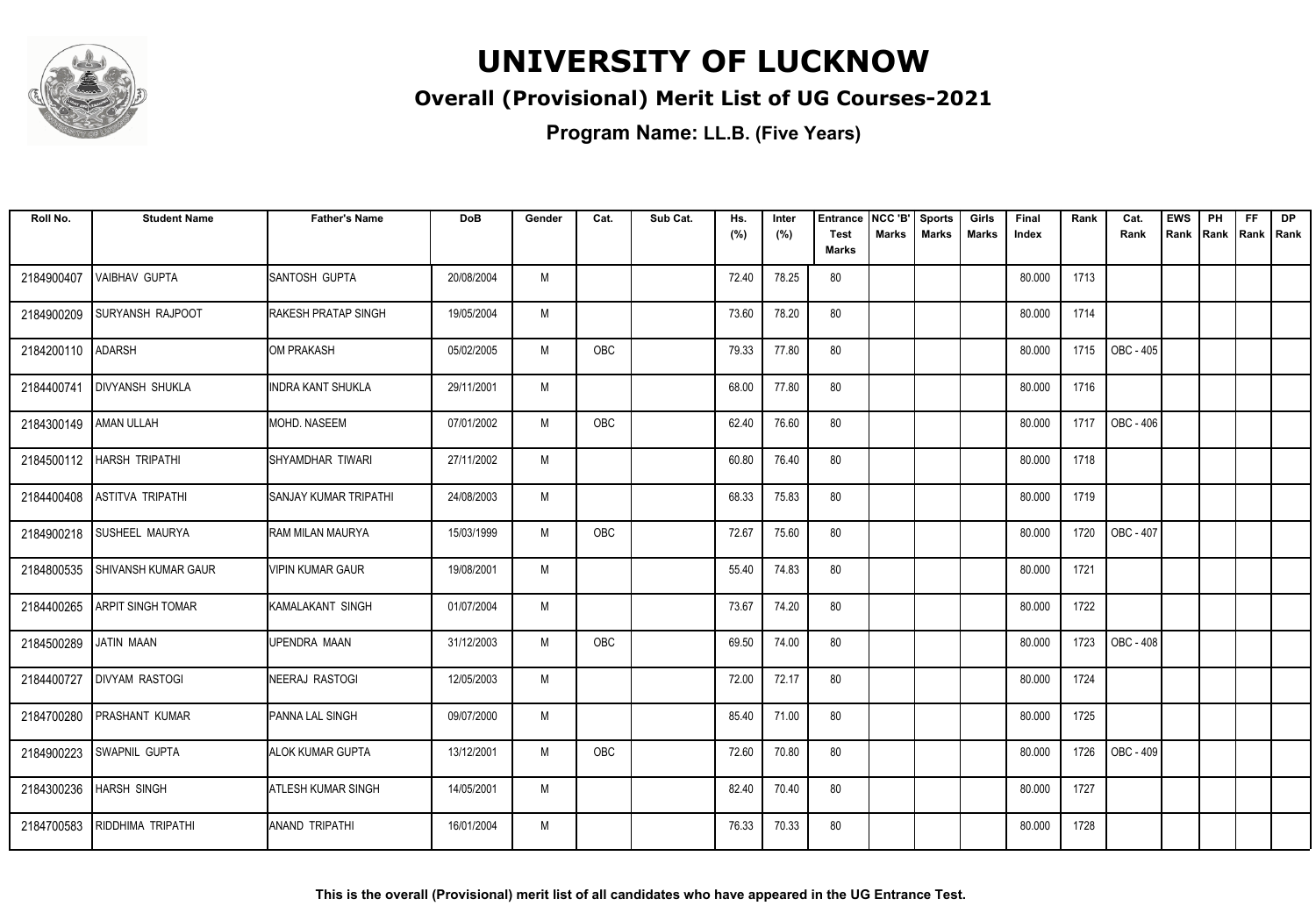

### **Overall (Provisional) Merit List of UG Courses-2021**

| Roll No.   | <b>Student Name</b>          | <b>Father's Name</b>        | <b>DoB</b> | Gender | Cat.                         | Sub Cat. | Hs.<br>(%) | Inter<br>(%) | <b>Entrance</b><br><b>Test</b> | NCC 'B'<br>Marks | <b>Sports</b><br><b>Marks</b> | Girls<br><b>Marks</b> | Final<br>Index | Rank | Cat.<br>Rank | <b>EWS</b><br>Rank | PH<br>Rank | <b>FF</b><br>Rank   Rank | <b>DP</b> |
|------------|------------------------------|-----------------------------|------------|--------|------------------------------|----------|------------|--------------|--------------------------------|------------------|-------------------------------|-----------------------|----------------|------|--------------|--------------------|------------|--------------------------|-----------|
|            |                              |                             |            |        |                              |          |            |              | <b>Marks</b>                   |                  |                               |                       |                |      |              |                    |            |                          |           |
| 2184600393 | NEELESH SHUKLA               | <b>SUSHIL KUMAR</b>         | 22/02/2004 | M      |                              |          | 81.60      | 70.20        | 80                             |                  |                               |                       | 80.000         | 1729 |              |                    |            |                          |           |
| 2184700066 | NITISH TRIPATHI              | <b>VINAY KUMAR TRIPATHI</b> | 07/09/2003 | M      |                              |          | 61.80      | 70.20        | 80                             |                  |                               |                       | 80.000         | 1730 |              |                    |            |                          |           |
| 2184500208 | <b>HIRDESH PRATAP SINGH</b>  | <b>JASHOK KUMAR RAJPUT</b>  | 30/01/2005 | M      | <b>OBC</b>                   |          | 68.80      | 70.00        | 80                             |                  |                               |                       | 80.000         | 1731 | OBC - 410    |                    |            |                          |           |
| 2184800128 | <b>SAMI ANSARI</b>           | <b>IRSHAD ALI</b>           | 12/12/2003 | M      | OBC                          |          | 74.83      | 69.00        | 80                             |                  |                               |                       | 80.000         | 1732 | OBC - 411    |                    |            |                          |           |
| 2184500452 | KIRTI VARDHAN SINGH          | DHANANJAY SINGH             | 22/07/2003 | M      |                              |          | 65.40      | 69.00        | 80                             |                  |                               |                       | 80.000         | 1733 |              |                    |            |                          |           |
|            | 2184200453 AMAN YADAV        | <b>JANIL KUMAR</b>          | 03/11/2004 | M      | <b>OBC</b>                   |          | 87.00      | 68.60        | 80                             |                  |                               |                       | 80.000         | 1734 | OBC - 412    |                    |            |                          |           |
| 2184400007 | <b>ANKIT KUMAR CHAUDHARY</b> | <b>ASHOK KUMAR BHARTI</b>   | 22/07/2004 | M      | $\operatorname{\textsf{SC}}$ |          | 68.50      | 68.60        | 80                             |                  |                               |                       | 80.000         | 1735 | SC - 123     |                    |            |                          |           |
| 2184500092 | <b>HARSH DAS</b>             | <b>MADAN DAS</b>            | 21/02/2003 | M      |                              |          | 63.40      | 68.60        | 80                             |                  |                               |                       | 80.000         | 1736 |              |                    |            |                          |           |
| 2184800182 | <b>SANSKAR SHARMA</b>        | MANOJ SHARMA                | 08/11/2001 | M      | OBC                          |          | 63.17      | 68.00        | 80                             |                  |                               |                       | 80.000         | 1737 | OBC - 413    |                    |            |                          |           |
| 2184800584 | SHRESTH ANAND                | DAL CHAND ANAND             | 07/03/2003 | M      | SC                           |          | 54.00      | 68.00        | 80                             |                  |                               |                       | 80.000         | 1738 | SC - 124     |                    |            |                          |           |
| 2184800522 | SHIVANSH BAJPAI              | RAJIV BAJPAI                | 23/09/2003 | M      |                              |          | 52.83      | 67.80        | 80                             |                  |                               |                       | 80.000         | 1739 |              |                    |            |                          |           |
| 2184900581 | <b>VISHNUKANT MISHRA</b>     | <b>ANIL KUMAR MISHRA</b>    | 24/12/2002 | M      |                              |          | 86.00      | 67.20        | 80                             |                  |                               |                       | 80.000         | 1740 |              |                    |            |                          |           |
| 2184600037 | LAL BAHADUR SINGH            | <b>SHIV NARAYAN SINGH</b>   | 01/01/2003 | M      | ST                           |          | 72.00      | 67.00        | 80                             |                  |                               |                       | 80.000         | 1741 | ST4          |                    |            |                          |           |
|            | 2184500305 JAYESH SHARMA     | SANJAY SHARMA               | 24/09/2002 | M      |                              |          | 81.17      | 66.40        | 80                             |                  |                               |                       | 80.000         | 1742 |              |                    |            |                          |           |
| 2184900582 | <b>VISHRUT PANDEY</b>        | RAJENDRA PANDEY             | 02/01/2003 | M      |                              |          | 51.00      | 65.20        | 80                             |                  |                               |                       | 80.000         | 1743 |              |                    |            |                          |           |
| 2184400127 | <b>ANURAG MISHRA</b>         | <b>ISHREENATH MISHRA</b>    | 31/01/2004 | M      |                              |          | 74.67      | 65.00        | 80                             |                  |                               |                       | 80.000         | 1744 |              |                    |            |                          |           |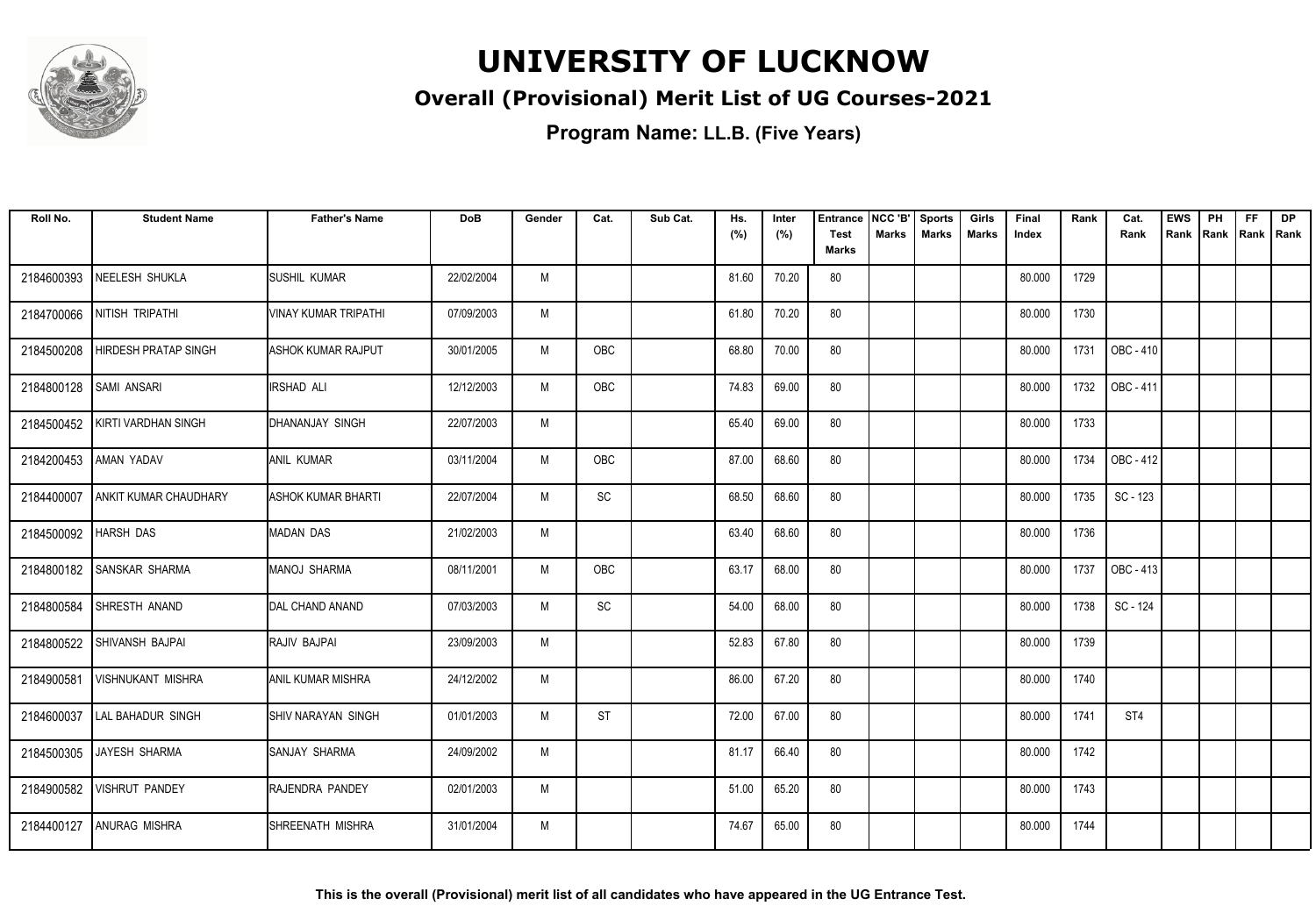

### **Overall (Provisional) Merit List of UG Courses-2021**

| Roll No.   | <b>Student Name</b>                | <b>Father's Name</b>                       | <b>DoB</b> | Gender | Cat.      | Sub Cat. | Hs.<br>(%) | Inter<br>(%) | <b>Entrance</b><br><b>Test</b><br>Marks | NCC 'B'<br><b>Marks</b> | <b>Sports</b><br><b>Marks</b> | Girls<br>Marks | Final<br>Index | Rank | Cat.<br>Rank | <b>EWS</b><br>Rank | PH<br>Rank Rank Rank | <b>FF</b> | DP |
|------------|------------------------------------|--------------------------------------------|------------|--------|-----------|----------|------------|--------------|-----------------------------------------|-------------------------|-------------------------------|----------------|----------------|------|--------------|--------------------|----------------------|-----------|----|
| 2184900491 | <b>VEER PRATAP SINGH</b>           | UMESH KUMAR SINGH                          | 13/06/2004 | M      |           |          | 61.20      | 64.60        | 80                                      |                         |                               |                | 80.000         | 1745 |              | 153                |                      |           |    |
| 2184400002 | <b>ANKIT TIWARI</b>                | <b>I</b> RAJENDRA PRAKASH<br><b>TIWARI</b> | 14/04/2002 | M      |           |          | 66.80      | 64.20        | 80                                      |                         |                               |                | 80.000         | 1746 |              |                    |                      |           |    |
| 2184600223 | <b>I MOHAMMAD YOUSUF</b><br>ANSARI | IJUMA MOHAMMAD ANSARI                      | 06/05/2002 | M      | OBC       |          | 66.83      | 63.40        | 80                                      |                         |                               |                | 80.000         | 1747 | OBC - 414    |                    |                      |           |    |
| 2184600198 | MOHAMMAD ARIF                      | <b>WAJID ALI</b>                           | 19/01/2002 | M      |           |          | 59.00      | 61.80        | 80                                      |                         |                               |                | 80.000         | 1748 |              |                    |                      |           |    |
| 2184900303 | <b>TAPAN ASIT</b>                  | ASIT KUMAR                                 | 01/07/2002 | M      | SC        |          | 60.17      | 60.00        | 80                                      |                         |                               |                | 80.000         | 1749 | SC - 125     |                    |                      |           |    |
|            | 2184400419 ATIF AQUIL ABBASI       | IABU MOGHIRA ABBASI                        | 23/08/2002 | M      |           |          | 81.60      | 59.00        | 80                                      |                         |                               |                | 80.000         | 1750 |              |                    |                      |           |    |
| 2184900593 | VISHWASH PRAKASH                   | <b>ISOM PRAKASH</b>                        | 29/05/2003 | M      |           |          | 58.33      | 58.80        | 80                                      |                         |                               |                | 80.000         | 1751 |              |                    |                      |           |    |
| 2184900417 | <b>VAIBHAV SINGH CHAUHAN</b>       | IARUN KUMAR SINGH                          | 12/09/2001 | M      |           |          | 64.17      | 56.80        | 80                                      |                         |                               |                | 80.000         | 1752 |              |                    |                      |           |    |
| 2184200215 | <b>ADITYA SINGH</b>                | <b>AJEET KUMAR MAHATO</b>                  | 03/05/2001 | M      | OBC       |          | 60.00      | 56.60        | 80                                      |                         |                               |                | 80.000         | 1753 | OBC - 415    |                    |                      |           |    |
| 2184500311 | JITENDRA KUMAR                     | IKRISHNA KUMAR                             | 06/09/2004 | M      | <b>SC</b> |          | 67.83      | 55.40        | 80                                      |                         |                               |                | 80.000         | 1754 | SC - 126     |                    |                      |           |    |
| 2184700460 | RAGHURAJ YADAV                     | VINOD KUMAR YADAV                          | 02/10/2002 | M      | OBC       |          | 65.20      | 54.20        | 80                                      |                         |                               |                | 80.000         | 1755 | OBC - 416    |                    |                      |           |    |
| 2184300087 | <b>ABHIJEET SINGH</b>              | <b>DINESH PAL SINGH</b>                    | 25/12/2001 | M      |           |          | 74.83      | 42.00        | 80                                      |                         |                               |                | 80.000         | 1756 |              |                    |                      |           |    |
| 2184400421 | <b>ATMIK MISHRA</b>                | IDEO MANI MISHRA                           | 09/11/2004 | M      |           |          | 92.67      | 0.00         | 80                                      |                         |                               |                | 80.000         | 1757 |              |                    |                      |           |    |
| 2184800165 | SANIYA ZEHRA RIZVI                 | <b>ZAMANAT ABBAS</b>                       | 31/07/2004 | M      |           |          | 81.00      | 0.00         | 80                                      |                         |                               |                | 80.000         | 1758 |              |                    |                      |           |    |
| 2184900548 | <b>VIRU SINGH</b>                  | <b>RAM CHANDRA SINGH</b>                   | 26/03/2003 | M      |           |          | 80.33      | 0.00         | 80                                      |                         |                               |                | 80.000         | 1759 |              |                    |                      |           |    |
| 2184200493 | <b>AMIT MISHRA</b>                 | RAMESH MISHRA                              | 11/04/2003 | M      |           |          | 72.33      | 0.00         | 80                                      |                         |                               |                | 80.000         | 1760 |              |                    |                      |           |    |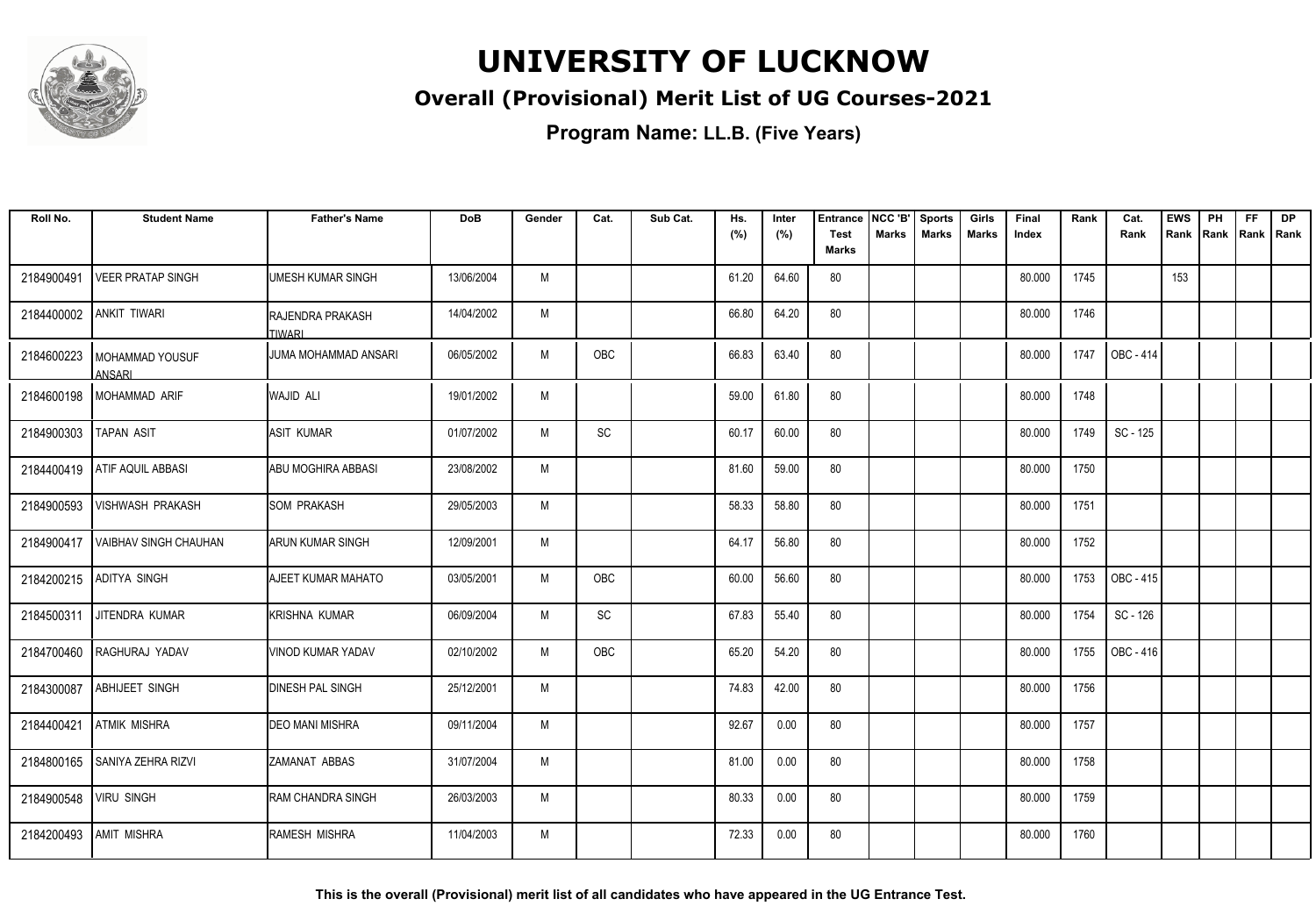

### **Overall (Provisional) Merit List of UG Courses-2021**

| Roll No.   | <b>Student Name</b>      | <b>Father's Name</b>               | <b>DoB</b> | Gender | Cat.       | Sub Cat. | Hs.<br>(%) | Inter<br>(%) | <b>Entrance</b><br><b>Test</b> | NCC 'B'<br><b>Marks</b> | <b>Sports</b><br><b>Marks</b> | Girls<br>Marks | Final<br>Index | Rank | Cat.<br>Rank     | <b>EWS</b><br>Rank | PH<br>Rank | <b>FF</b><br>Rank Rank | <b>DP</b> |
|------------|--------------------------|------------------------------------|------------|--------|------------|----------|------------|--------------|--------------------------------|-------------------------|-------------------------------|----------------|----------------|------|------------------|--------------------|------------|------------------------|-----------|
|            |                          |                                    |            |        |            |          |            |              | <b>Marks</b>                   |                         |                               |                |                |      |                  |                    |            |                        |           |
| 2184300123 | ABHISHEK SINGH           | <b>I</b> KAMLESH SINGH             | 31/07/2004 | M      | OBC        |          | 69.33      | 0.00         | 80                             |                         |                               |                | 80.000         | 1761 | OBC - 417        |                    |            |                        |           |
| 2184600020 | KUSH GUPTA               | IMR. SOM DUTT GUPTA                | 21/08/2003 | M      | <b>OBC</b> |          | 57.60      | 0.00         | 80                             |                         |                               |                | 80.000         | 1762 | OBC - 418        |                    |            |                        |           |
| 2184400143 | <b>ANUSHA SHANKAR</b>    | ISANJAY KUMAR<br><b>SRIVASTAVA</b> | 31/08/2003 | F      |            |          | 91.60      | 92.67        | 76                             |                         |                               | 3.80           | 79.800         | 1763 |                  |                    |            |                        |           |
| 2184800661 | <b>SHRUTI SAXENA</b>     | RAJEEV SAXENA                      | 31/03/2002 | F      |            |          | 68.00      | 92.67        | 76                             |                         |                               | 3.80           | 79.800         | 1764 |                  |                    |            |                        |           |
| 2184500243 | <b>ISHIKA MISHRA</b>     | R MISHRA                           | 11/09/2004 | F.     |            |          | 85.17      | 92.33        | 76                             |                         |                               | 3.80           | 79.800         | 1765 |                  |                    |            |                        |           |
| 2184400273 | <b>ARSHMEET MISHRA</b>   | <b>AMIT MISHRA</b>                 | 24/12/2003 | F      |            |          | 79.00      | 91.20        | 76                             |                         |                               | 3.80           | 79.800         | 1766 |                  |                    |            |                        |           |
| 2184700038 | NISHA KUMARI             | <b>VEERPAL SINGH</b>               | 20/03/2004 | F.     | OBC        |          | 80.20      | 90.80        | 76                             |                         |                               | 3.80           | 79.800         | 1767 | OBC - 419        |                    |            |                        |           |
| 2184800043 | <b>SADHVI SINGH</b>      | <b>AWADHESH SINGH</b>              | 10/10/2004 | F.     |            |          | 80.80      | 90.75        | 76                             |                         |                               | 3.80           | 79.800         | 1768 |                  | 154                |            |                        |           |
| 2184300254 | <b>KAJAL</b>             | IMAHENDRA KUMAR                    | 16/07/2003 | F      |            |          | 72.80      | 90.20        | 76                             |                         |                               | 3.80           | 79.800         | 1769 |                  |                    |            |                        |           |
| 2184700164 | POORNA SAHU              | IAMBUJ KUMAR SAHU                  | 18/02/2003 | F.     | <b>OBC</b> |          | 92.40      | 89.80        | 76                             |                         |                               | 3.80           | 79.800         | 1770 | <b>OBC - 420</b> |                    |            |                        |           |
| 2184400702 | <b>DIKSHA RAJPUT</b>     | <b>ISUDHIR BHARTIYA</b>            | 25/08/2002 | F.     | OBC        |          | 85.60      | 87.80        | 76                             |                         |                               | 3.80           | 79.800         | 1771 | OBC - 421        |                    |            |                        |           |
| 2184600323 | MUSKAN BAJAJ             | JITENDRA NARAYAN BAJAJ             | 01/07/2005 | F      | OBC        |          | 90.17      | 87.67        | 76                             |                         |                               | 3.80           | 79.800         | 1772 | <b>OBC - 422</b> |                    |            |                        |           |
| 2184900437 | <b>VAISHNAVI SARRAFF</b> | <b>I</b> SUNIL KUMAR VERMA         | 20/02/2003 | F      |            |          | 82.60      | 86.80        | 76                             |                         |                               | 3.80           | 79.800         | 1773 |                  |                    |            |                        |           |
| 2184800134 | <b>SAMRIDDHI MISHRA</b>  | CHANDRA SHEKHAR<br><b>MISHRA</b>   | 03/11/2003 | F.     |            |          | 85.00      | 85.60        | 76                             |                         |                               | 3.80           | 79.800         | 1774 |                  |                    |            |                        |           |
| 2184800669 | <b>SHRUTI VERMA</b>      | <b>ISHRI PRAKASH</b>               | 19/01/2004 | F      | OBC        |          | 73.83      | 85.20        | 76                             |                         |                               | 3.80           | 79.800         | 1775 | <b>OBC - 423</b> |                    |            |                        |           |
| 2184800319 | <b>SHACHI MISHRA</b>     | <b>ALOK MISHRA</b>                 | 23/08/2003 | F      |            |          | 80.33      | 85.00        | 76                             |                         |                               | 3.80           | 79.800         | 1776 |                  |                    |            |                        |           |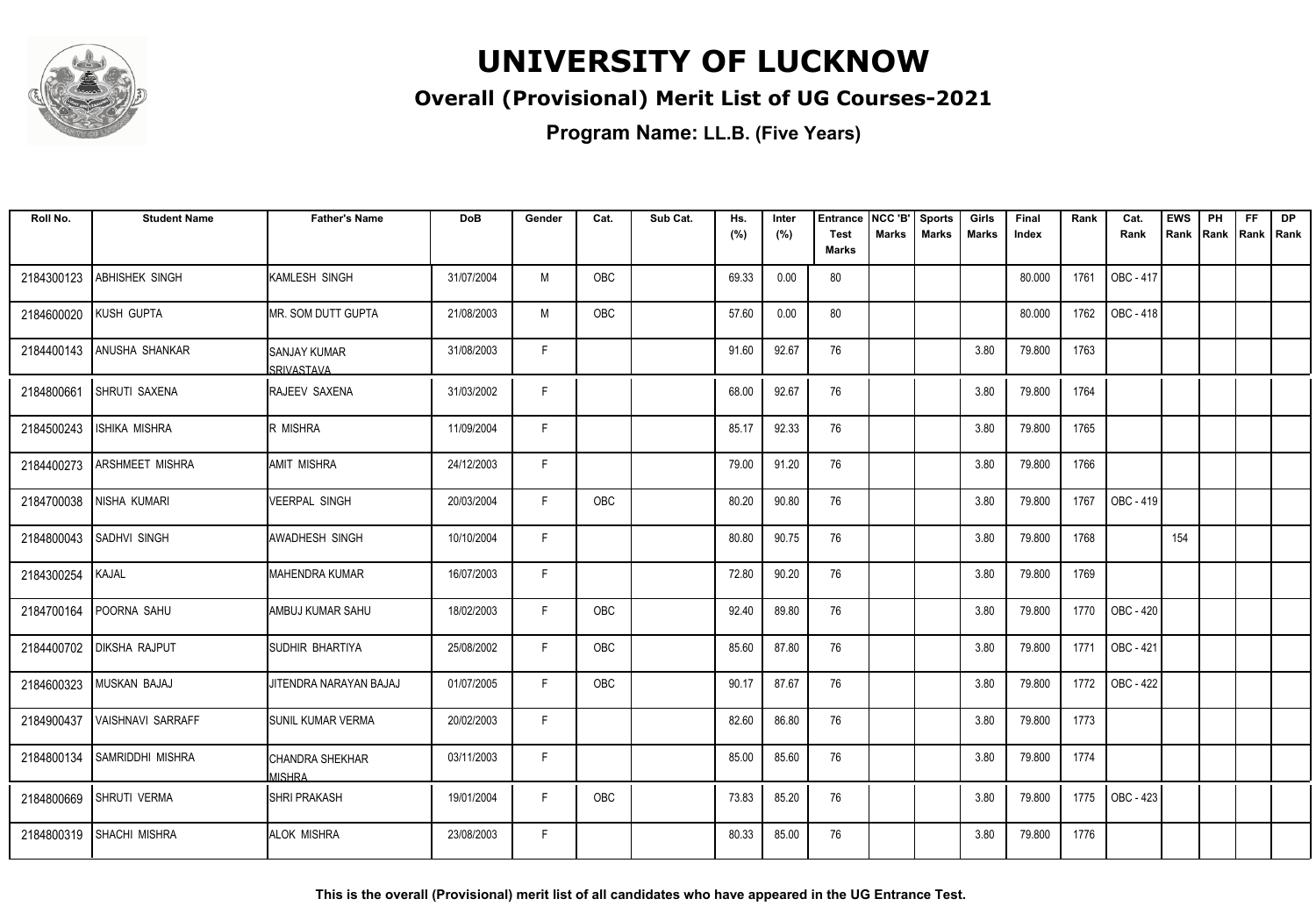

### **Overall (Provisional) Merit List of UG Courses-2021**

| Roll No.               | <b>Student Name</b>         | <b>Father's Name</b>                     | <b>DoB</b> | Gender | Cat.                         | Sub Cat. | Hs.   | Inter | <b>Entrance</b>             | NCC 'B' | <b>Sports</b> | Girls | Final  | Rank | Cat.      | <b>EWS</b> | PH   | <b>FF</b> | DP          |
|------------------------|-----------------------------|------------------------------------------|------------|--------|------------------------------|----------|-------|-------|-----------------------------|---------|---------------|-------|--------|------|-----------|------------|------|-----------|-------------|
|                        |                             |                                          |            |        |                              |          | (%)   | (%)   | <b>Test</b><br><b>Marks</b> | Marks   | <b>Marks</b>  | Marks | Index  |      | Rank      | Rank       | Rank |           | Rank   Rank |
| 2184300463             | TULIKA YADAV                | AMIT YADAV                               | 07/01/2004 | F      | OBC                          |          | 78.40 | 84.20 | 76                          |         |               | 3.80  | 79.800 | 1777 | OBC - 424 |            |      |           |             |
| 2184800080             | <b>SAKSHI JHA</b>           | RAJESH KUMAR JHA                         | 07/06/2003 | F      |                              |          | 82.80 | 83.00 | 76                          |         |               | 3.80  | 79.800 | 1778 |           |            |      |           |             |
| 2184600157             | <b>MAYURI SINGH</b>         | <b>ARVIND SINGH</b>                      | 03/08/2003 | F.     |                              |          | 83.17 | 81.20 | 76                          |         |               | 3.80  | 79.800 | 1779 |           |            |      |           |             |
| 2184800065             | <b>SAJNA RAJVANSHI</b>      | <b>RAJESH KUMAR</b>                      | 29/11/2004 | F      | SC                           |          | 72.00 | 81.20 | 76                          |         |               | 3.80  | 79.800 | 1780 | SC - 127  |            |      |           |             |
| 2184300426             | SHRIYA MISHRA               | <b>BHAGWAT PRASAD MISHRA</b>             | 18/03/2004 | F.     |                              |          | 82.60 | 81.00 | 76                          |         |               | 3.80  | 79.800 | 1781 |           |            |      |           |             |
| 2184600022             | KUSHA SEN                   | DHIRENDRA KUMAR SEN                      | 01/09/2002 | F.     | $\operatorname{\textsf{SC}}$ |          | 80.00 | 80.80 | 76                          |         |               | 3.80  | 79.800 | 1782 | SC - 128  |            |      |           |             |
|                        | 2184700049 NISHTHA TRIPATHI | SANTOSH KUMAR TIWARI                     | 05/11/2003 | F      |                              |          | 64.80 | 80.80 | 76                          |         |               | 3.80  | 79.800 | 1783 |           |            |      |           |             |
| 2184400239             | <b>ARIYA SINGH</b>          | <b>AJAY KUMAR SINGH</b>                  | 03/05/2004 | F      |                              |          | 72.20 | 80.40 | 76                          |         |               | 3.80  | 79.800 | 1784 |           |            |      |           |             |
| 2184400207             | APRA PARIHAR                | <b>DIPENDRA SINGH</b>                    | 22/12/2002 | F.     |                              |          | 67.60 | 80.00 | 76                          |         |               | 3.80  | 79.800 | 1785 |           | 155        |      |           |             |
| 2184500405             | <b>KEYA MUKERJI</b>         | RITESH MUKERJI                           | 19/08/2002 | F.     |                              |          | 62.60 | 79.80 | 76                          |         |               | 3.80  | 79.800 | 1786 |           |            |      |           |             |
| 2184200484             | AMEEMA ABRAR                | ABRAR AHMAD                              | 06/09/2003 | F.     | OBC                          |          | 76.80 | 79.17 | 76                          |         |               | 3.80  | 79.800 | 1787 | OBC - 425 |            |      |           |             |
| 2184700516             | RAKSHA GUPTA                | SUSHIL CHANDRA GUPTA                     | 03/09/2002 | F.     | OBC                          |          | 74.67 | 77.60 | 76                          |         |               | 3.80  | 79.800 | 1788 | OBC - 426 |            |      |           |             |
| 2184800159             | <b>SANIA SHIKH</b>          | SHAHABUDDIN AHMED                        | 05/01/2004 | F.     |                              |          | 68.50 | 77.60 | 76                          |         |               | 3.80  | 79.800 | 1789 |           |            |      |           |             |
| 2184200533             | <b>ANAMIKA SAXENA</b>       | <b>SANJEEV KUMAR SAXENA</b>              | 08/05/2001 | F      |                              |          | 73.00 | 77.40 | 76                          |         |               | 3.80  | 79.800 | 1790 |           |            |      |           |             |
| 2184900130 STUTI SINGH |                             | RAJDEO SINGH                             | 11/03/2003 | F.     |                              |          | 75.40 | 75.60 | 76                          |         |               | 3.80  | 79.800 | 1791 |           |            |      |           |             |
| 2184800411             | <b>SHATAKSHI TRIPATHI</b>   | <b>SURESH CHANDRA</b><br><b>TRIPATHL</b> | 03/12/2003 | F      |                              |          | 69.50 | 75.00 | 76                          |         |               | 3.80  | 79.800 | 1792 |           |            |      |           |             |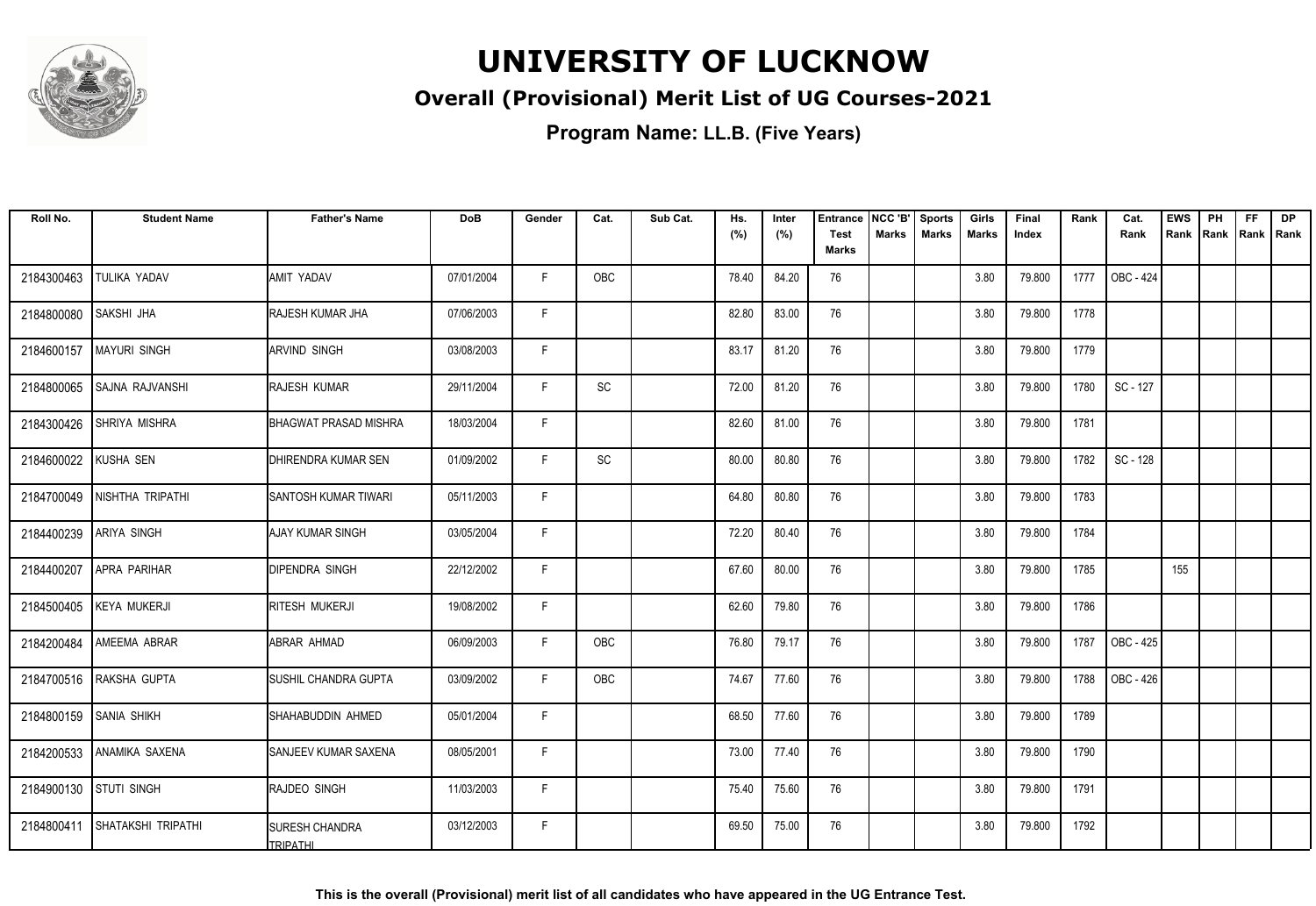

### **Overall (Provisional) Merit List of UG Courses-2021**

| Roll No.   | <b>Student Name</b>     | <b>Father's Name</b>                      | <b>DoB</b> | Gender | Cat. | Sub Cat. | Hs.<br>(%) | Inter<br>(%) | <b>Entrance</b><br><b>Test</b> | NCC 'B'<br><b>Marks</b> | <b>Sports</b><br><b>Marks</b> | Girls<br>Marks | Final<br>Index | Rank | Cat.<br>Rank | <b>EWS</b><br>Rank | PH<br>Rank   Rank   Rank | <b>FF</b> | <b>DP</b> |
|------------|-------------------------|-------------------------------------------|------------|--------|------|----------|------------|--------------|--------------------------------|-------------------------|-------------------------------|----------------|----------------|------|--------------|--------------------|--------------------------|-----------|-----------|
|            |                         |                                           |            |        |      |          |            |              | <b>Marks</b>                   |                         |                               |                |                |      |              |                    |                          |           |           |
| 2184600143 | <b>MANVI SINGH</b>      | <b>I</b> SURESH KUMAR                     | 02/12/2001 | F.     | SC   |          | 66.00      | 74.40        | 76                             |                         |                               | 3.80           | 79.800         | 1793 | SC - 129     |                    |                          |           |           |
| 2184700328 | <b>PRATISTHA MODI</b>   | <b>ISANTOSH MODI</b>                      | 08/12/2003 | F.     | OBC  |          | 69.40      | 72.60        | 76                             |                         |                               | 3.80           | 79.800         | 1794 | OBC - 427    |                    |                          |           |           |
| 2184400073 | <b>ANSHU KESHARI</b>    | <b>I</b> BHAGWAT PRASAD<br><b>KFSHARI</b> | 17/12/2002 | F.     |      |          | 67.33      | 72.00        | 76                             |                         |                               | 3.80           | 79.800         | 1795 |              |                    |                          |           |           |
| 2184900354 | UNNATI DIXIT            | <b>IMR.RAJNESH DIXIT</b>                  | 06/03/2004 | F      |      |          | 70.67      | 71.80        | 76                             |                         |                               | 3.80           | 79.800         | 1796 |              |                    |                          |           |           |
| 2184700575 | <b>RICHA KUMARI</b>     | <b>PRADEEP KUMAR</b>                      | 05/01/2002 | F      |      |          | 72.60      | 68.67        | 76                             |                         |                               | 3.80           | 79.800         | 1797 |              |                    |                          |           |           |
| 2184900239 | <b>SWATI SINGH</b>      | JAGPAL SINGH                              | 09/11/2002 | F      |      |          | 68.60      | 68.17        | 76                             |                         |                               | 3.80           | 79.800         | 1798 |              | 156                |                          |           |           |
| 2184500216 | <b>IFTIKHARUNNISHA</b>  | <b>I</b> SHARIF MUHAMMAD                  | 28/08/2004 | F.     | OBC  |          | 70.00      | 67.80        | 76                             |                         |                               | 3.80           | 79.800         | 1799 | OBC - 428    |                    |                          |           |           |
| 2184700401 | <b>PRIYANSHI GAUTAM</b> | <b>IRAJENDRA PRAKASH</b>                  | 13/05/2002 | F.     | SC   |          | 67.00      | 66.80        | 76                             |                         |                               | 3.80           | 79.800         | 1800 | SC - 130     |                    |                          |           |           |
| 2184700195 | <b>PRACHI SONKAR</b>    | <b>RAVINDRA SONKAR</b>                    | 12/04/2005 | F.     | SC   |          | 76.33      | 64.00        | 76                             |                         |                               | 3.80           | 79.800         | 1801 | SC - 131     |                    |                          |           |           |
| 2184200371 | AKRATI GUPTA            | INDRA PRAKASH GUPTA                       | 19/08/2003 | F.     | OBC  |          | 83.80      | 63.00        | 76                             |                         |                               | 3.80           | 79.800         | 1802 | OBC - 429    |                    |                          |           |           |
| 2184700198 | PRACHI YADAV            | AJAY YADAV                                | 26/12/2003 | F.     |      |          | 62.00      | 61.17        | 76                             |                         |                               | 3.80           | 79.800         | 1803 |              |                    |                          |           |           |
| 2184400541 | <b>AYUSHI SHUKLA</b>    | <b>I</b> NAGENDRA SHUKLA                  | 23/03/2002 | F      |      |          | 55.67      | 56.20        | 76                             |                         |                               | 3.80           | 79.800         | 1804 |              |                    |                          |           |           |
| 2184500320 | JYOTI GUPTA             | RAMDAYAL GUPTA                            | 25/03/2004 | F      | OBC  |          | 93.17      | 0.00         | 76                             |                         |                               | 3.80           | 79.800         | 1805 | OBC - 430    |                    |                          |           |           |
| 2184500428 | KHUSHI PANDEY           | KALIKA PRASAD PANDEY                      | 18/08/2004 | F.     |      |          | 89.40      | 0.00         | 76                             |                         |                               | 3.80           | 79.800         | 1806 |              |                    |                          |           |           |
| 2184700098 | <b>OMIKA PRAKASH</b>    | <b>I</b> OM PRAKASH                       | 27/12/2002 | F.     |      |          | 81.00      | 0.00         | 76                             |                         |                               | 3.80           | 79.800         | 1807 |              |                    |                          |           |           |
| 2184900455 | <b>VANSHIKA</b>         | IGYAN CHANDRA                             | 13/01/2003 | F.     | SC   |          | 80.50      | 0.00         | 76                             |                         |                               | 3.80           | 79.800         | 1808 | SC - 132     |                    |                          |           |           |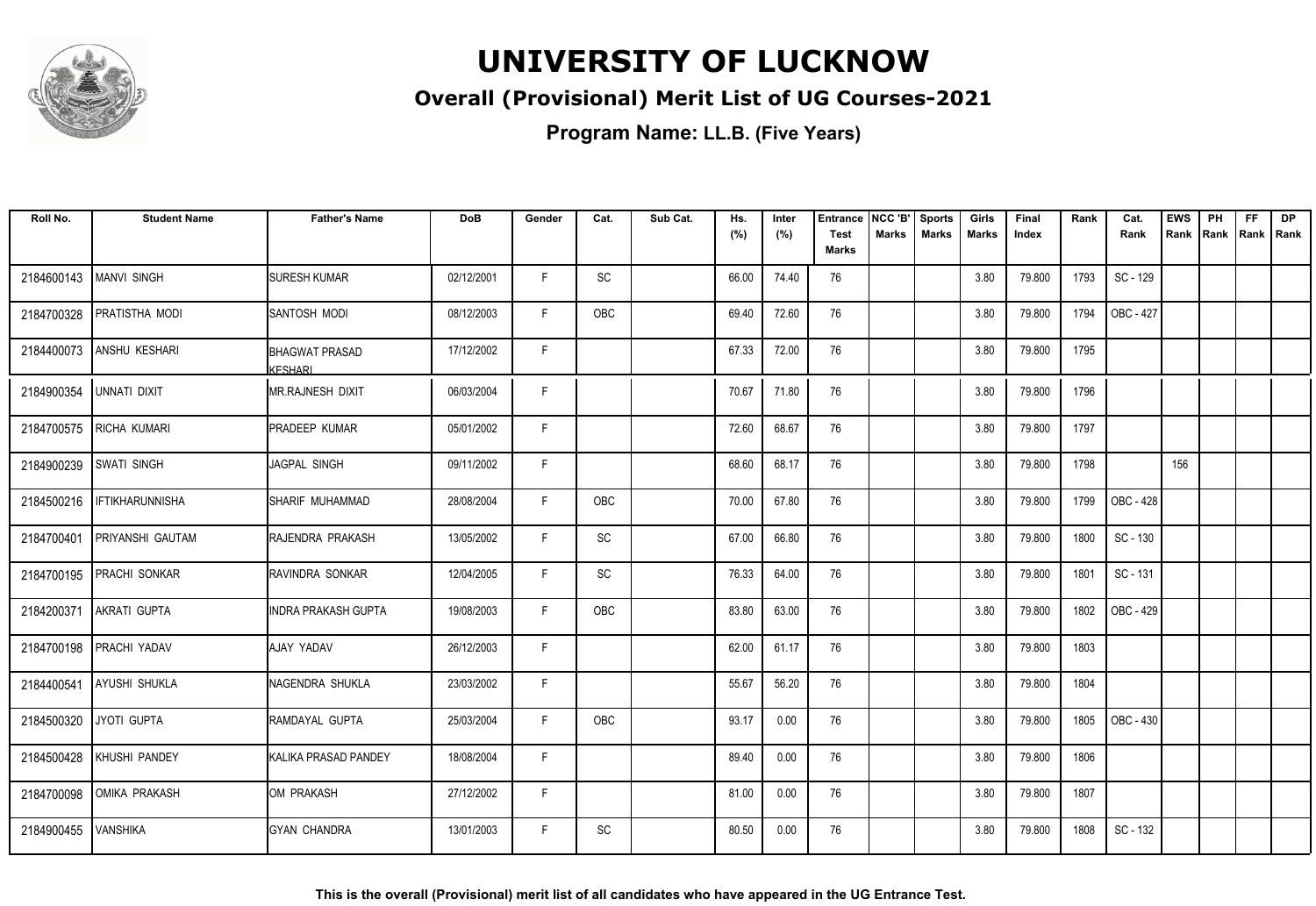

### **Overall (Provisional) Merit List of UG Courses-2021**

| Roll No.   | <b>Student Name</b>       | <b>Father's Name</b>        | <b>DoB</b> | Gender | Cat.       | Sub Cat. | Hs.<br>(%) | Inter<br>(%) | Entrance<br><b>Test</b><br><b>Marks</b> | NCC 'B'<br>Marks | <b>Sports</b><br><b>Marks</b> | Girls<br>Marks | Final<br>Index | Rank | Cat.<br>Rank     | <b>EWS</b><br>Rank | PH<br>Rank | FF.<br>Rank   Rank | <b>DP</b> |
|------------|---------------------------|-----------------------------|------------|--------|------------|----------|------------|--------------|-----------------------------------------|------------------|-------------------------------|----------------|----------------|------|------------------|--------------------|------------|--------------------|-----------|
| 2184400252 | ARNIKA BAJPAI             | AJAY BAJPAI                 | 10/01/2005 | F      |            |          | 70.67      | 0.00         | 76                                      |                  |                               | 3.80           | 79.800         | 1809 |                  | 157                |            |                    |           |
| 2184300013 | AALIYA SALIM              | <b>MD SALIM ANSARI</b>      | 02/10/2002 | F.     |            |          | 66.40      | 0.00         | 76                                      |                  |                               | 3.80           | 79.800         | 1810 |                  |                    |            |                    |           |
| 2184800089 | <b>SAKSHI RAI</b>         | PIYUSH KUMAR RAI            | 20/06/2002 | F      |            |          | 65.83      | 0.00         | 76                                      |                  |                               | 3.80           | 79.800         | 1811 |                  |                    |            |                    |           |
| 2184700406 | PRIYANSHI PANDEY          | MANOJ PANDEY                | 07/09/2004 | F      |            |          | 55.80      | 0.00         | 76                                      |                  |                               | 3.80           | 79.800         | 1812 |                  |                    |            |                    |           |
| 2184300168 | ANURAG                    | MARKANDEY TIWARI            | 23/10/2003 | M      |            |          | 92.20      | 92.20        | 78                                      |                  |                               |                | 78.000         | 1813 |                  |                    |            |                    |           |
| 2184700591 | <b>RISHABH AGARWAL</b>    | DHARMENDRA KUMAR<br>AGARWAI | 21/02/2003 | M      |            |          | 83.50      | 90.00        | 78                                      |                  |                               |                | 78.000         | 1814 |                  |                    |            |                    |           |
| 2184300073 | <b>ABHAY SINGH YADAV</b>  | ISANTOSH KUMAR YADAV        | 05/04/2004 | M      | OBC        |          | 88.67      | 87.33        | 78                                      |                  |                               |                | 78.000         | 1815 | <b>OBC - 431</b> |                    |            |                    |           |
| 2184600261 | MOHD FAHAD KIDWAI         | IMOHD NADIM KIDWAI          | 17/07/2003 | M      |            |          | 84.80      | 87.20        | 78                                      |                  |                               |                | 78.000         | 1816 |                  |                    |            |                    |           |
| 2184200181 | <b>ADITYA</b>             | AJAY KUMAR SRIVASTAVA       | 21/10/2003 | M      |            |          | 63.20      | 86.80        | 78                                      |                  |                               |                | 78.000         | 1817 |                  |                    |            |                    |           |
| 2184700596 | <b>RISHABH SHUKLA</b>     | KAUSHAL KISHOR SHUKLA       | 27/07/2003 | M      |            |          | 70.00      | 86.60        | 78                                      |                  |                               |                | 78.000         | 1818 |                  |                    |            |                    |           |
| 2184200593 | <b>ANIKET MISHRA</b>      | MUKUND DUTTA MISHRA         | 01/12/2003 | M      |            |          | 73.80      | 86.17        | 78                                      |                  |                               |                | 78.000         | 1819 |                  |                    |            |                    |           |
| 2184200338 | AKARSH AGARWAL            | <b>INAVEEN AGARWAL</b>      | 14/05/2003 | M      |            |          | 94.00      | 86.00        | 78                                      |                  |                               |                | 78.000         | 1820 |                  |                    |            |                    |           |
| 2184200097 | <b>ABHYUDAY MISHRA</b>    | VIJAY KUMAR MISHRA          | 28/04/2004 | M      |            |          | 72.67      | 84.20        | 78                                      |                  |                               |                | 78.000         | 1821 |                  |                    |            |                    |           |
| 2184800007 | RUDRANSH MISHRA           | PRAMOD KUMAR MISHRA         | 19/06/2003 | M      |            |          | 66.67      | 84.00        | 78                                      |                  |                               |                | 78.000         | 1822 |                  |                    |            |                    |           |
| 2184400025 | ANMOL KASHYAP             | SANJAY KASHYAP              | 30/03/2002 | M      | OBC        |          | 78.20      | 83.50        | 78                                      |                  |                               |                | 78.000         | 1823 | OBC - 432        |                    |            |                    |           |
| 2184400530 | <b>AYUSH SINGH MAURYA</b> | <b>VIJAY SINGH</b>          | 09/09/2004 | M      | <b>OBC</b> |          | 85.00      | 82.60        | 78                                      |                  |                               |                | 78.000         | 1824 | OBC - 433        |                    |            |                    |           |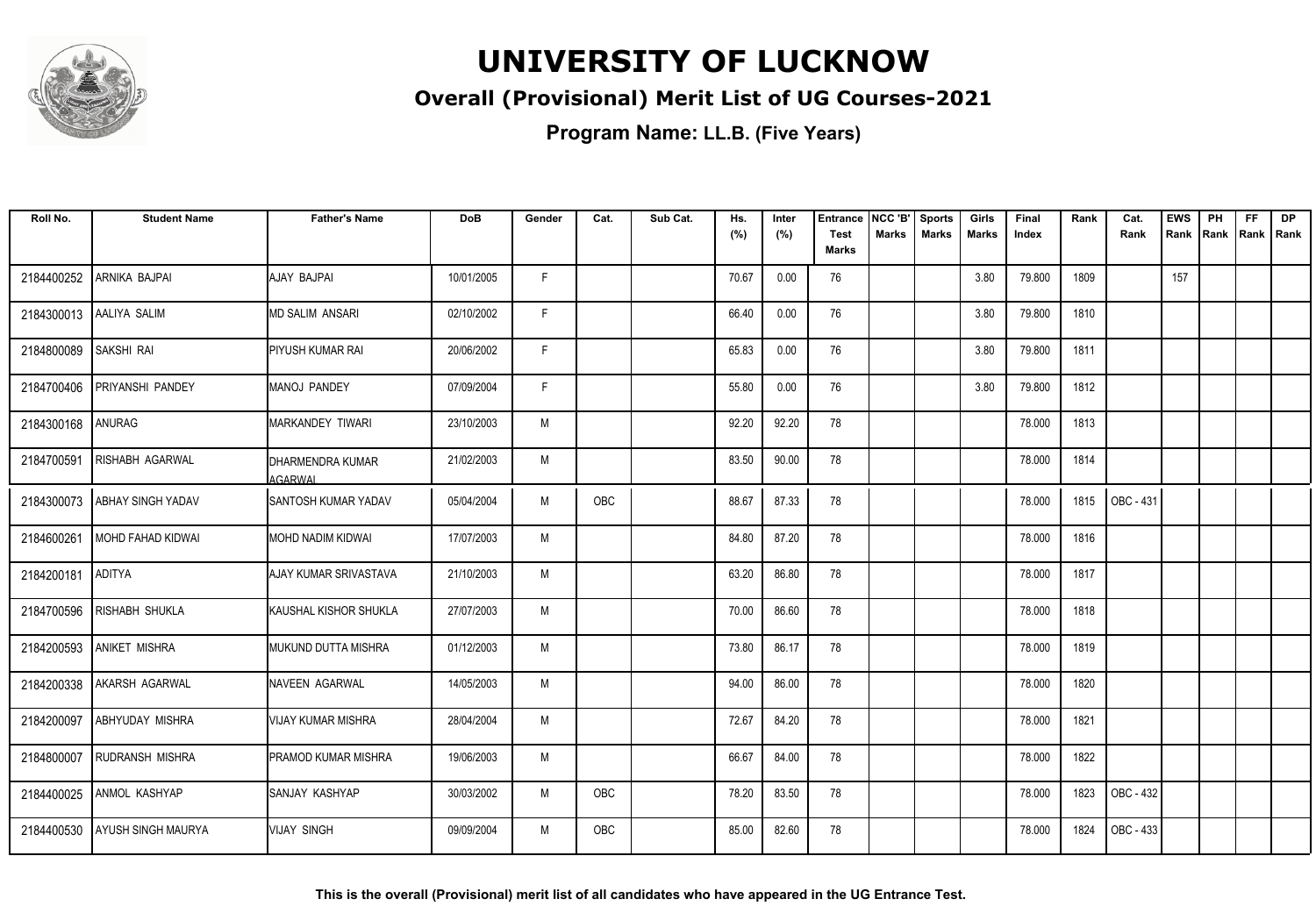

### **Overall (Provisional) Merit List of UG Courses-2021**

| Roll No.   | <b>Student Name</b>           | <b>Father's Name</b>             | <b>DoB</b> | Gender | Cat.       | Sub Cat. | Hs.<br>(%) | Inter<br>(%) | <b>Entrance</b><br><b>Test</b> | NCC 'B'<br><b>Marks</b> | <b>Sports</b><br><b>Marks</b> | Girls<br><b>Marks</b> | Final<br>Index | Rank | Cat.<br>Rank     | <b>EWS</b><br>Rank | PH<br>Rank | FF<br>Rank | <b>DP</b><br>l Rank |
|------------|-------------------------------|----------------------------------|------------|--------|------------|----------|------------|--------------|--------------------------------|-------------------------|-------------------------------|-----------------------|----------------|------|------------------|--------------------|------------|------------|---------------------|
|            |                               |                                  |            |        |            |          |            |              | <b>Marks</b>                   |                         |                               |                       |                |      |                  |                    |            |            |                     |
| 2184900569 | VISHAL VISHWAKARMA            | <b>RAM LAKHAN</b><br>/ISHWAKARMA | 31/01/2003 | M      | OBC        |          | 79.80      | 82.50        | 78                             |                         |                               |                       | 78.000         | 1825 | <b>OBC - 434</b> |                    |            |            |                     |
| 2184200281 | AINUL ABRAR                   | ABRARE MOHAMMAD                  | 03/03/2003 | M      |            |          | 65.83      | 81.67        | 78                             |                         |                               |                       | 78.000         | 1826 |                  |                    |            |            |                     |
| 2184800417 | SHAURYA PATEL                 | <b>RAM PAL SINGH</b>             | 16/06/2003 | M      | <b>OBC</b> |          | 85.00      | 81.40        | 78                             |                         |                               |                       | 78.000         | 1827 | OBC - 435        |                    |            |            |                     |
| 2184200307 | AJENDRA RAI                   | <b>SHASHI KANT RAI</b>           | 22/10/2004 | M      |            |          | 69.67      | 80.80        | 78                             |                         |                               |                       | 78.000         | 1828 |                  |                    |            |            |                     |
| 2184300121 | <b>ABHISHEK KUMAR</b>         | <b>VINOD KUMAR</b>               | 23/08/2003 | M      | SC         |          | 67.20      | 80.40        | 78                             |                         |                               |                       | 78.000         | 1829 | SC - 133         |                    |            |            |                     |
| 2184300454 | <b>SYED ISHAQ HAIDER</b>      | <b>SYED MINHAJ HAIDER</b>        | 07/02/2003 | M      |            |          | 84.60      | 80.00        | 78                             |                         |                               |                       | 78.000         | 1830 |                  |                    |            |            |                     |
| 2184200591 | ANIKET GUPTA                  | ANIL KUMAR GUPTA                 | 08/03/2003 | M      | OBC        |          | 81.00      | 80.00        | 78                             |                         |                               |                       | 78.000         | 1831 | OBC - 436        |                    |            |            |                     |
| 2184200547 | <b>ANAND PRATAP SINGH</b>     | <b>ABHAY KUMAR SINGH</b>         | 24/12/2002 | M      |            |          | 68.60      | 80.00        | 78                             |                         |                               |                       | 78.000         | 1832 |                  |                    |            |            |                     |
| 2184400674 | <b>DEVENDRA SINGH CHAUHAN</b> | MUNEENDRA SINGH<br>CHAUHAN       | 11/09/2003 | M      |            |          | 67.67      | 78.00        | 78                             |                         |                               |                       | 78.000         | 1833 |                  |                    |            |            |                     |
| 2184400261 | <b>ARPIT SINGH</b>            | <b>SPYADAV</b>                   | 02/08/2003 | M      | <b>OBC</b> |          | 83.00      | 77.00        | 78                             |                         |                               |                       | 78.000         | 1834 | <b>OBC - 437</b> |                    |            |            |                     |
| 2184800296 | <b>SAURABH SINGH</b>          | <b>VIJAY BAHADUR SINGH</b>       | 01/07/2004 | M      |            |          | 77.33      | 77.00        | 78                             |                         |                               |                       | 78.000         | 1835 |                  |                    |            |            |                     |
| 2184400079 | <b>ANSHUL KATIYAR</b>         | SHRIKANT KATIYAR                 | 07/01/2004 | M      | OBC        |          | 64.50      | 76.60        | 78                             |                         |                               |                       | 78.000         | 1836 | OBC - 438        |                    |            |            |                     |
|            | 2184400740   DIVYANSH RASTOGI | <b>IRAJESH KUMAR RASTOGI</b>     | 17/10/2004 | M      | <b>OBC</b> |          | 83.75      | 76.50        | 78                             |                         |                               |                       | 78.000         | 1837 | OBC - 439        |                    |            |            |                     |
| 2184900370 | UTKARSH PANDEY                | <b>KRISHNAKAR PANDEY</b>         | 24/10/2003 | M      |            |          | 75.83      | 76.40        | 78                             |                         |                               |                       | 78.000         | 1838 |                  |                    |            |            |                     |
| 2184200350 | <b>AKASH SHARMA</b>           | <b>DINESH SHARMA</b>             | 05/07/2004 | M      |            |          | 76.20      | 76.20        | 78                             |                         |                               |                       | 78.000         | 1839 |                  | 158                |            |            |                     |
|            | 2184500010 FUZAIL AHMED       | <b>AIJAZ AHMED KHAN</b>          | 14/05/1998 | M      |            |          | 74.17      | 76.00        | 78                             |                         |                               |                       | 78.000         | 1840 |                  |                    |            |            |                     |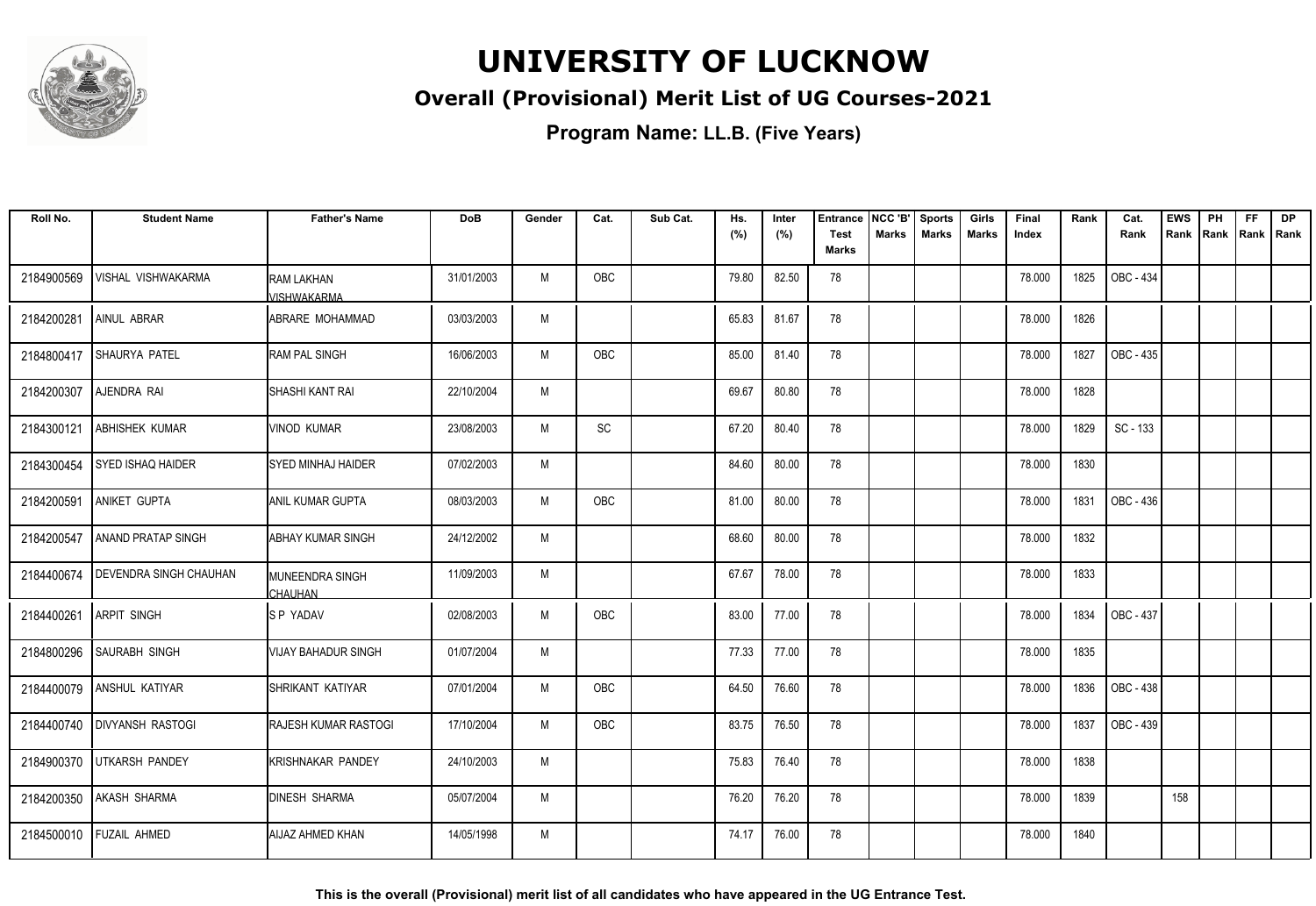

### **Overall (Provisional) Merit List of UG Courses-2021**

| Roll No.              | <b>Student Name</b>          | <b>Father's Name</b>          | <b>DoB</b> | Gender | Cat.      | Sub Cat. | Hs.<br>(%) | Inter<br>(%) | Entrance<br><b>Test</b> | NCC 'B'<br>Marks | <b>Sports</b><br><b>Marks</b> | Girls<br><b>Marks</b> | Final<br>Index | Rank | Cat.<br>Rank | <b>EWS</b><br>Rank | PH<br>Rank | FF<br>Rank   Rank | <b>DP</b> |
|-----------------------|------------------------------|-------------------------------|------------|--------|-----------|----------|------------|--------------|-------------------------|------------------|-------------------------------|-----------------------|----------------|------|--------------|--------------------|------------|-------------------|-----------|
|                       |                              |                               |            |        |           |          |            |              | <b>Marks</b>            |                  |                               |                       |                |      |              |                    |            |                   |           |
| 2184400514            | AYUSH ABHIJAT MISHRA         | <b>ISUNIL KUMAR MISHRA</b>    | 11/09/2004 | M      |           |          | 83.60      | 74.60        | 78                      |                  |                               |                       | 78.000         | 1841 |              |                    |            |                   |           |
| 2184700230            | PRAJJWAL CHAUDHARY           | <b>GANGA CHARAN TYAGI</b>     | 15/08/2003 | M      | SC        |          | 75.00      | 73.40        | 78                      |                  |                               |                       | 78.000         | 1842 | SC - 134     |                    |            |                   |           |
| 2184600300            | MREDALIKA CHANDEL            | <b>ISARVESH SINGH</b>         | 01/04/2003 | M      |           |          | 100.00     | 72.80        | 78                      |                  |                               |                       | 78.000         | 1843 |              |                    |            |                   |           |
| 2184200148            | <b>ADIT SINGH</b>            | IGAURAV SINGH                 | 04/11/2002 | M      | OBC       |          | 91.00      | 72.80        | 78                      |                  |                               |                       | 78.000         | 1844 | OBC - 440    |                    |            |                   |           |
| 2184600298            | MR. SATYAM YADAV             | MR. RAJESH YADAV              | 01/01/2001 | M      | OBC       |          | 57.33      | 72.17        | 78                      |                  |                               |                       | 78.000         | 1845 | OBC - 441    |                    |            |                   |           |
| 2184400625            | <b>DANIYAL HASAN KHAN</b>    | INOORUL HASNAIN KHAN          | 02/11/2002 | M      |           |          | 74.67      | 71.00        | 78                      |                  |                               |                       | 78.000         | 1846 |              |                    |            |                   |           |
| 2184400483            | AYUSH OJHA                   | KAMLESH CHANDRA OJHA          | 24/10/2003 | M      |           |          | 70.80      | 71.00        | 78                      |                  |                               |                       | 78.000         | 1847 |              |                    |            |                   |           |
| 2184800536            | <b>SHIVANSH PRATAP SINGH</b> | IRAJ PRATAP SINGH             | 10/10/2002 | M      |           |          | 85.40      | 70.80        | 78                      |                  |                               |                       | 78.000         | 1848 |              |                    |            |                   |           |
| 2184200358            | <b>AKASH KUMAR VERMA</b>     | <b>RAM KUMAR VERMA</b>        | 01/08/2004 | M      | <b>SC</b> |          | 83.33      | 70.60        | 78                      |                  |                               |                       | 78.000         | 1849 | SC - 135     |                    |            |                   |           |
| 2184600154            | MAYANKAR YADAV               | AMIRAKA PRASAD YADAV          | 20/07/2004 | M      | OBC       |          | 75.33      | 70.20        | 78                      |                  |                               |                       | 78.000         | 1850 | OBC - 442    |                    |            |                   |           |
| 2184800674            | <b>SHUBH MISHRA</b>          | <b>I</b> NAVEEN CHANDRA MISRA | 23/01/2003 | M      |           |          | 75.20      | 70.00        | 78                      |                  |                               |                       | 78.000         | 1851 |              |                    |            |                   |           |
| 2184600158 MD AZAD    |                              | IMD SUBHAN                    | 18/09/2002 | M      |           |          | 73.80      | 69.80        | 78                      |                  |                               |                       | 78.000         | 1852 |              |                    |            |                   |           |
| 2184900369            | <b>UTKARSH MISHRA</b>        | <b>MUKUL MISHRA</b>           | 30/09/2003 | M      |           |          | 71.20      | 69.00        | 78                      |                  |                               |                       | 78.000         | 1853 |              | 159                |            |                   |           |
| 2184200445 AMAN SINGH |                              | <b>ASHOK KUMAR SINGH</b>      | 02/11/2001 | M      | SC        |          | 70.00      | 67.00        | 78                      |                  |                               |                       | 78.000         | 1854 | SC - 136     |                    |            |                   |           |
| 2184400256            | ARPIT KUMAR                  | <b>SHASHI BHUSHAN NIGAM</b>   | 19/02/2004 | M      |           |          | 75.00      | 66.80        | 78                      |                  |                               |                       | 78.000         | 1855 |              | 160                |            |                   |           |
| 2184700364            | <b>PRINCE KUMAR</b>          | <b>IMITHILESH KUMAR</b>       | 08/12/2002 | M      |           |          | 85.60      | 65.80        | 78                      |                  |                               |                       | 78.000         | 1856 |              |                    |            |                   |           |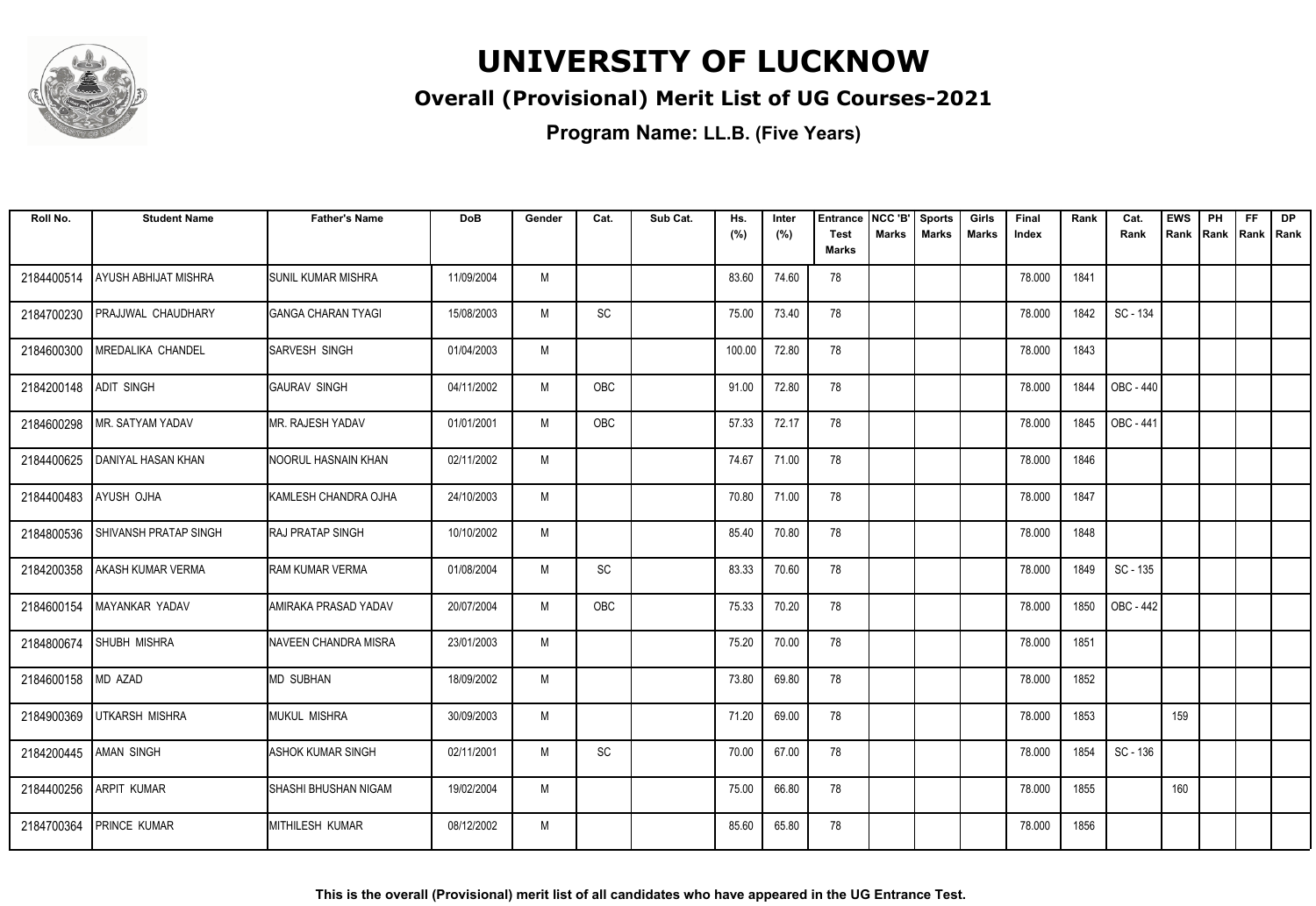

### **Overall (Provisional) Merit List of UG Courses-2021**

| Roll No.               | <b>Student Name</b>            | <b>Father's Name</b>              | <b>DoB</b> | Gender | Cat.       | Sub Cat. | Hs.<br>(%) | Inter<br>(%) | <b>Entrance</b><br><b>Test</b> | NCC 'B'<br><b>Marks</b> | <b>Sports</b><br><b>Marks</b> | Girls<br>Marks | Final<br>Index | Rank | Cat.<br>Rank     | <b>EWS</b><br>Rank | PH<br>Rank | <b>FF</b><br>Rank   Rank | <b>DP</b> |
|------------------------|--------------------------------|-----------------------------------|------------|--------|------------|----------|------------|--------------|--------------------------------|-------------------------|-------------------------------|----------------|----------------|------|------------------|--------------------|------------|--------------------------|-----------|
|                        |                                |                                   |            |        |            |          |            |              | <b>Marks</b>                   |                         |                               |                |                |      |                  |                    |            |                          |           |
| 2184700349             | PREET KASAUDHAN                | <b>PAWAN KUMAR</b>                | 12/07/2003 | M      |            |          | 79.17      | 65.60        | 78                             |                         |                               |                | 78.000         | 1857 |                  |                    |            |                          |           |
| 2184300046             | ABDULLAH AMIR                  | <b>MOHD AMIR</b>                  | 23/08/2003 | M      |            |          | 64.83      | 65.60        | 78                             |                         |                               |                | 78.000         | 1858 |                  |                    |            |                          |           |
| 2184300080             | ABHIGYAN PRATAP SINGH          | <b>BRIJESH PRATAP CHAUHAN</b>     | 06/12/2002 | M      | <b>OBC</b> |          | 77.80      | 65.20        | 78                             |                         |                               |                | 78.000         | 1859 | OBC - 443        |                    |            |                          |           |
| 2184500023             | <b>GARV PRATAP SINGH</b>       | <b>ARVIND PRATAP SINGH</b>        | 04/02/2003 | M      |            |          | 61.60      | 64.83        | 78                             |                         |                               |                | 78.000         | 1860 |                  |                    |            |                          |           |
| 2184400130             | <b>ANURAG PAL</b>              | <b>RAJ NARAYAN PAL</b>            | 16/08/2003 | M      | <b>OBC</b> |          | 77.67      | 64.00        | 78                             |                         |                               |                | 78.000         | 1861 | <b>OBC - 444</b> |                    |            |                          |           |
| 2184200192             | ADITYA KUMAR                   | <b>ASHOK RAJAK</b>                | 18/12/2002 | M      | SC         |          | 64.80      | 63.00        | 78                             |                         |                               |                | 78.000         | 1862 | SC - 137         |                    |            |                          |           |
|                        | 2184200042 ABHISHEK PANDEY     | <b>AMRESH KUMAR PANDEY</b>        | 01/07/2002 | M      |            |          | 74.00      | 62.67        | 78                             |                         |                               |                | 78.000         | 1863 |                  |                    |            |                          |           |
| 2184600038 LALIT YADAV |                                | <b>RAM PRATAP</b>                 | 04/08/2000 | M      | <b>OBC</b> |          | 59.86      | 62.33        | 78                             |                         |                               |                | 78.000         | 1864 | OBC - 445        |                    |            |                          |           |
| 2184300301             | <b>NARENDRA YADAV</b>          | ASHWANI KUMAR YADAV               | 15/08/2004 | M      | OBC        |          | 55.83      | 62.17        | 78                             |                         |                               |                | 78.000         | 1865 | OBC - 446        |                    |            |                          |           |
| 2184700282             | <b>PRASHANT KUMAR</b>          | RAM VAKIL                         | 20/01/2003 | M      | <b>OBC</b> |          | 64.50      | 62.00        | 78                             |                         |                               |                | 78.000         | 1866 | <b>OBC - 447</b> |                    |            |                          |           |
| 2184700354             | <b>PREM KUMAR</b>              | ISURYAKANT MISHRA                 | 21/01/2004 | M      |            |          | 69.80      | 61.40        | 78                             |                         |                               |                | 78.000         | 1867 |                  |                    |            |                          |           |
|                        | 2184900149 SUDHANSHU SRIVASTAV | PRADEEP KUMAR<br><b>SRIVASTAV</b> | 14/10/2000 | M      |            |          | 76.00      | 60.80        | 78                             |                         |                               |                | 78.000         | 1868 |                  |                    |            |                          |           |
|                        | 2184400085 ANSHUMAN SHUKLA     | <b>JARVIND SHUKLA</b>             | 15/10/1996 | M      |            |          | 69.00      | 60.67        | 78                             |                         |                               |                | 78.000         | 1869 |                  |                    |            |                          |           |
|                        | 2184200302 AJEET SINGH         | HARI SHANKAR                      | 02/08/2003 | M      |            |          | 79.83      | 60.20        | 78                             |                         |                               |                | 78.000         | 1870 |                  |                    |            |                          |           |
| 2184900393             | <b>UTPAL PRATAP SINGH</b>      | <b>RAMLAL SINGH PRATAP</b>        | 11/09/2002 | M      | SC         |          | 64.17      | 59.20        | 78                             |                         |                               |                | 78.000         | 1871 | SC - 138         |                    |            |                          |           |
| 2184800286             | SAURABH KUMAR                  | PREM KUMAR                        | 15/07/2002 | M      |            |          | 54.40      | 58.40        | 78                             |                         |                               |                | 78.000         | 1872 |                  |                    |            |                          |           |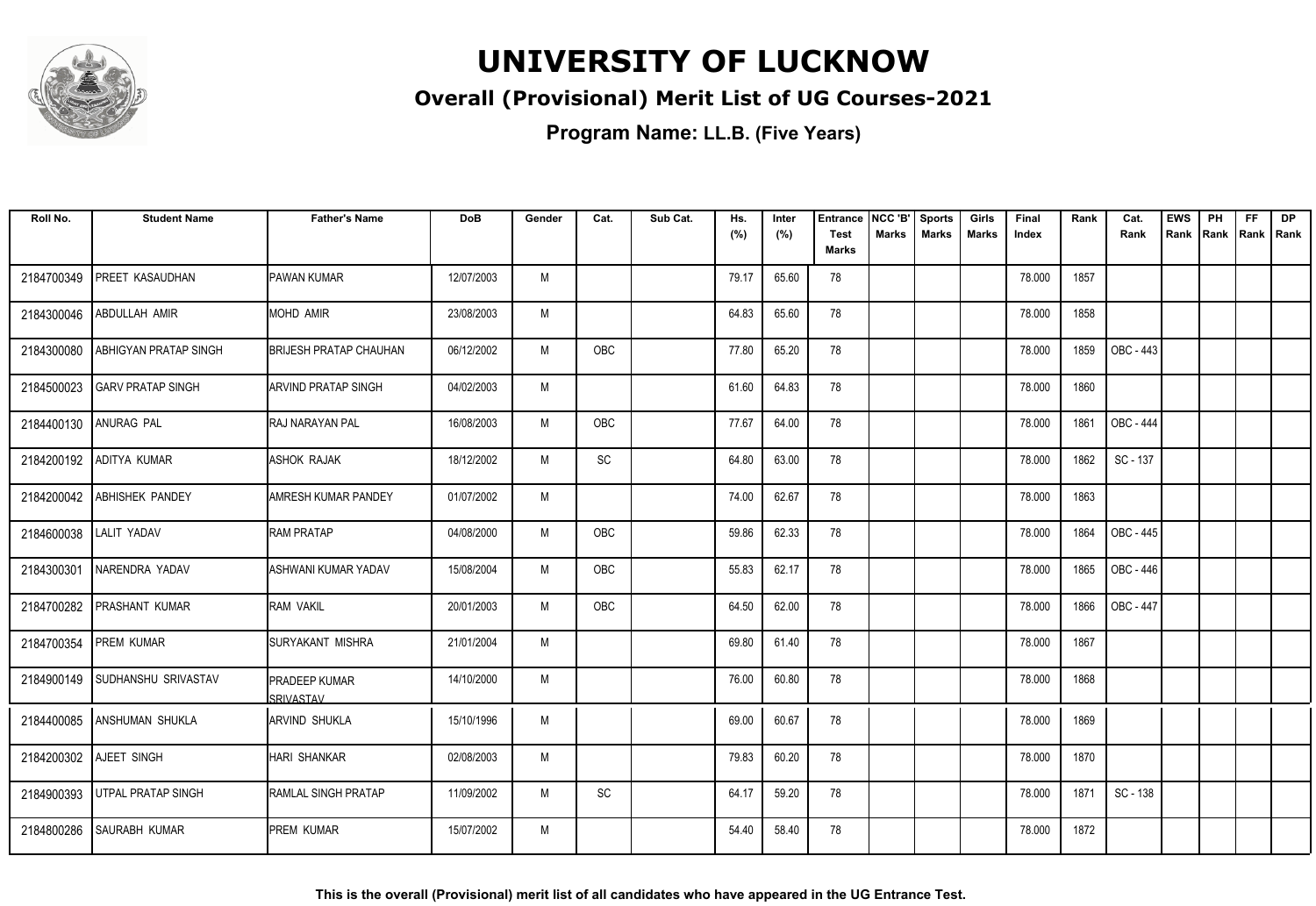

### **Overall (Provisional) Merit List of UG Courses-2021**

| Roll No.   | <b>Student Name</b>         | <b>Father's Name</b>        | <b>DoB</b> | Gender | Cat.                         | Sub Cat.  | Hs.<br>(%) | Inter<br>(%) | <b>Entrance</b><br><b>Test</b> | NCC 'B'<br>Marks | <b>Sports</b><br><b>Marks</b> | Girls<br><b>Marks</b> | Final<br>Index | Rank | Cat.<br>Rank | <b>EWS</b><br>Rank | PH<br>Rank | <b>FF</b><br>Rank   Rank | <b>DP</b> |
|------------|-----------------------------|-----------------------------|------------|--------|------------------------------|-----------|------------|--------------|--------------------------------|------------------|-------------------------------|-----------------------|----------------|------|--------------|--------------------|------------|--------------------------|-----------|
|            |                             |                             |            |        |                              |           |            |              | <b>Marks</b>                   |                  |                               |                       |                |      |              |                    |            |                          |           |
| 2184200450 | <b>AMAN SINGH</b>           | <b>UMA SHANKER SINGH</b>    | 17/11/2002 | M      |                              |           | 65.00      | 56.20        | 78                             |                  |                               |                       | 78.000         | 1873 |              |                    |            |                          |           |
| 2184800677 | SHUBHAM CHANDRA             | PRAKASH CHANDRA             | 10/12/1995 | M      | SC                           |           | 62.00      | 53.83        | 78                             |                  |                               |                       | 78.000         | 1874 | SC - 139     |                    |            |                          |           |
| 2184800289 | <b>SAURABH RAWAT</b>        | <b>IGAJRAJ RAWAT</b>        | 28/03/2001 | M      | SC                           |           | 74.00      | 53.60        | 78                             |                  |                               |                       | 78.000         | 1875 | SC - 140     |                    |            |                          |           |
| 2184800056 | <b>SAHIL NATH</b>           | JAMBHU NATH                 | 01/01/2002 | M      | $\operatorname{\textsf{SC}}$ |           | 60.67      | 49.00        | 78                             |                  |                               |                       | 78.000         | 1876 | SC - 141     |                    |            |                          |           |
| 2184900583 | <b>VISHRUT SINGH</b>        | RAGHWENDRA SINGH            | 11/02/2004 | M      |                              |           | 83.20      | 0.00         | 78                             |                  |                               |                       | 78.000         | 1877 |              |                    |            |                          |           |
| 2184900596 | <b>VITTHAL TEWARI</b>       | UPENDRA TEWARI              | 09/11/2002 | M      |                              |           | 82.00      | 0.00         | 78                             |                  |                               |                       | 78.000         | 1878 |              |                    |            |                          |           |
|            | 2184800256 SATYAVRATA SINGH | <b>AJAAY KUMAR SINGH</b>    | 09/04/2001 | M      |                              |           | 78.00      | 0.00         | 78                             |                  |                               |                       | 78.000         | 1879 |              |                    |            |                          |           |
| 2184300358 | <b>RISHIT CHOUDHARY</b>     | RAJESH CHOUDHARY            | 05/11/2003 | M      |                              | <b>DP</b> | 76.80      | 0.00         | 78                             |                  |                               |                       | 78.000         | 1880 |              |                    |            |                          | 11        |
| 2184700644 | <b>RITVIZ PANDEY</b>        | RAJESH PANDEY               | 14/09/2003 | M      |                              |           | 75.33      | 0.00         | 78                             |                  |                               |                       | 78.000         | 1881 |              |                    |            |                          |           |
| 2184500376 | <b>KARTIKEY SINGH</b>       | <b>DEVENDRA KUMAR SINGH</b> | 05/07/2003 | M      |                              |           | 74.00      | 0.00         | 78                             |                  |                               |                       | 78.000         | 1882 |              |                    |            |                          |           |
| 2184400584 | <b>BHUPENDRA SHARMA</b>     | <b>HEMANT SHARMA</b>        | 20/01/2005 | M      |                              |           | 68.00      | 0.00         | 78                             |                  |                               |                       | 78.000         | 1883 |              |                    |            |                          |           |
|            | 2184400210 APRATIM PANDEY   | ANURAG PANDEY               | 25/01/2003 | M      |                              |           | 59.60      | 0.00         | 78                             |                  |                               |                       | 78.000         | 1884 |              |                    |            |                          |           |
|            | 2184200548 ANAND RAJ SINGH  | MADHAV RAJ SINGH            | 21/08/2003 | M      |                              |           | 59.20      | 0.00         | 78                             |                  |                               |                       | 78.000         | 1885 |              |                    |            |                          |           |
|            | 2184800585 SHREY BOSE       | KANCHAN BOSE                | 20/06/2002 | M      |                              |           | 59.00      | 0.00         | 78                             |                  |                               |                       | 78.000         | 1886 |              |                    |            |                          |           |
| 2184200222 | ADITYA SINGH                | YASHWANT KUMAR              | 09/09/2004 | M      | SC                           |           | 58.00      | 0.00         | 78                             |                  |                               |                       | 78.000         | 1887 | SC - 142     |                    |            |                          |           |
| 2184800277 | <b>SAUMYA TRIPATHI</b>      | RAGHVENDRA TRIPATHI         | 12/01/2004 | F.     |                              |           | 93.60      | 95.80        | 74                             |                  |                               | 3.70                  | 77.700         | 1888 |              |                    |            |                          |           |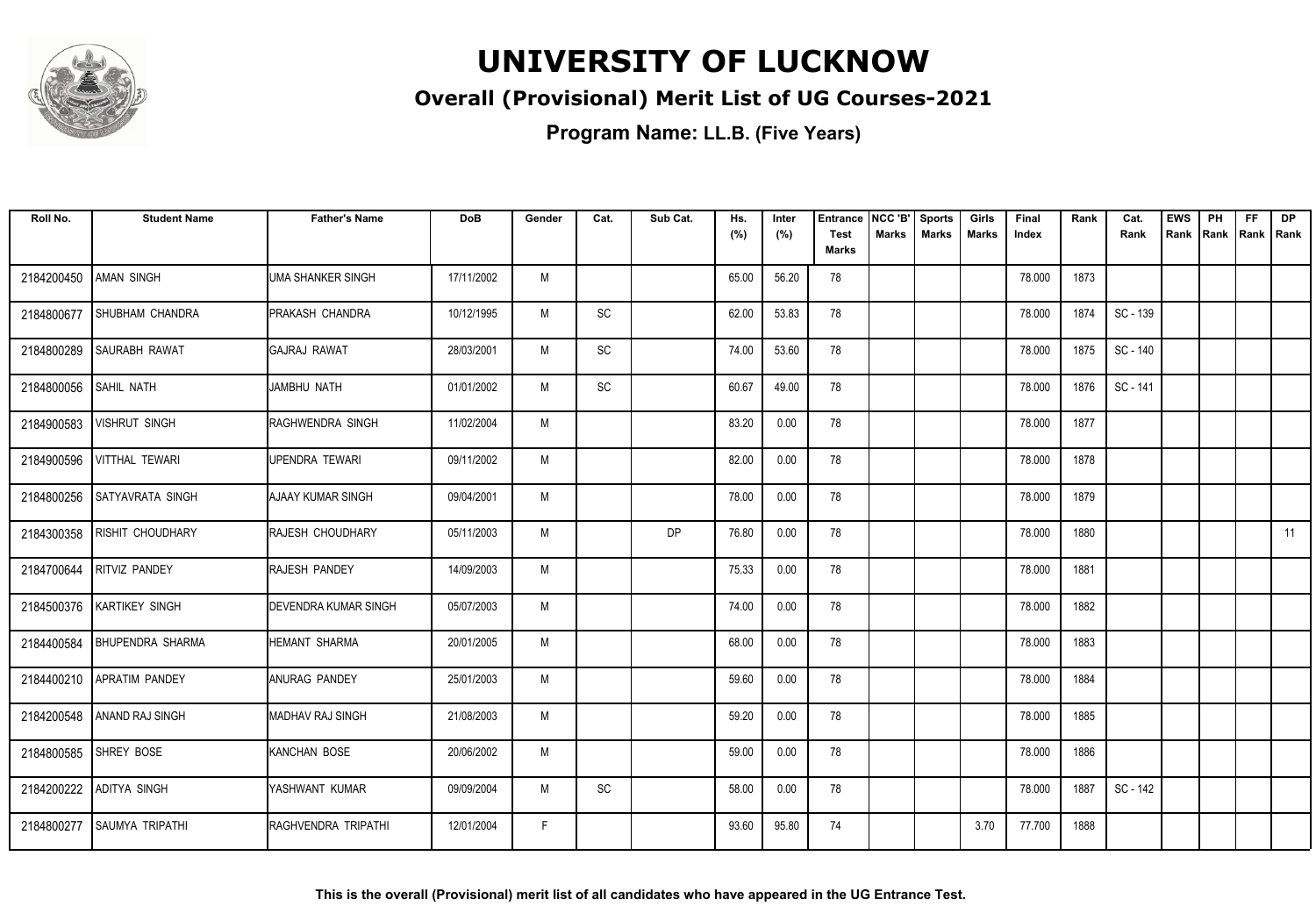

### **Overall (Provisional) Merit List of UG Courses-2021**

| Roll No.   | <b>Student Name</b>            | <b>Father's Name</b>                | <b>DoB</b> | Gender | Cat.       | Sub Cat. | Hs.<br>(%) | Inter<br>(%) | <b>Entrance</b><br><b>Test</b> | NCC 'B'<br><b>Marks</b> | <b>Sports</b><br><b>Marks</b> | Girls<br>Marks | Final<br>Index | Rank | Cat.<br>Rank | <b>EWS</b><br>Rank | PH<br>Rank | <b>FF</b><br>Rank   Rank | <b>DP</b> |
|------------|--------------------------------|-------------------------------------|------------|--------|------------|----------|------------|--------------|--------------------------------|-------------------------|-------------------------------|----------------|----------------|------|--------------|--------------------|------------|--------------------------|-----------|
|            |                                |                                     |            |        |            |          |            |              | <b>Marks</b>                   |                         |                               |                |                |      |              |                    |            |                          |           |
| 2184800615 | SHREYA SINGH                   | SANTOSH SINGH                       | 12/01/2004 | F.     |            |          | 83.20      | 95.00        | 74                             |                         |                               | 3.70           | 77.700         | 1889 |              |                    |            |                          |           |
| 2184700613 | RISHITA SHUKLA                 | <b>SWADESH KUMAR SHUKLA</b>         | 23/03/2003 | F      |            |          | 92.20      | 93.20        | 74                             |                         |                               | 3.70           | 77.700         | 1890 |              |                    |            |                          |           |
| 2184500161 | <b>HARSHITA SRIVASTAVA</b>     | <b>KESHAV CHANDRA</b><br>SRIVASTAVA | 17/07/2004 | F      |            |          | 81.00      | 92.00        | 74                             |                         |                               | 3.70           | 77.700         | 1891 |              |                    |            |                          |           |
| 2184600189 | <b>MISS TOSHI RANI</b>         | <b>MR NANHUVA SINGH</b>             | 01/01/2004 | F      | OBC        |          | 76.60      | 90.00        | 74                             |                         |                               | 3.70           | 77.700         | 1892 | OBC - 448    |                    |            |                          |           |
| 2184800699 | SHUBHANGI VISHAL CHAND         | VISHAL CHAND                        | 07/01/2003 | F      |            |          | 69.00      | 89.80        | 74                             |                         |                               | 3.70           | 77.700         | 1893 |              |                    |            |                          |           |
| 2184800665 | <b>SHRUTI SINGH</b>            | <b>BALIRAM SAROJ</b>                | 10/09/2004 | F      | SC         |          | 72.00      | 87.83        | 74                             |                         |                               | 3.70           | 77.700         | 1894 | SC - 143     |                    |            |                          |           |
| 2184400405 | <b>ASTHA TIWARI</b>            | KAMAL KAUSHAL TIWARI                | 25/10/2003 | F      |            |          | 91.60      | 86.83        | 74                             |                         |                               | 3.70           | 77.700         | 1895 |              |                    |            |                          |           |
| 2184200180 | <b>ADITI MATHUR</b>            | BALRAM JI MATHUR                    | 26/01/2003 | F      |            |          | 81.20      | 86.25        | 74                             |                         |                               | 3.70           | 77.700         | 1896 |              |                    |            |                          |           |
| 2184600377 | NAVNEET KAUR                   | IS JITENDER SINGH                   | 25/10/2002 | F.     |            |          | 89.00      | 84.80        | 74                             |                         |                               | 3.70           | 77.700         | 1897 |              |                    |            |                          |           |
| 2184800216 | <b>SATAKSHI SRIVASTAVA</b>     | SANJAY SRIVASTAVA                   | 19/01/2003 | F      |            |          | 79.33      | 84.80        | 74                             |                         |                               | 3.70           | 77.700         | 1898 |              |                    |            |                          |           |
| 2184500253 | ISHITA SINGH                   | AJAY SINGH                          | 24/05/2002 | F      |            |          | 81.60      | 84.40        | 74                             |                         |                               | 3.70           | 77.700         | 1899 |              |                    |            |                          |           |
| 2184400201 | APOORVA PATEL                  | <b>HERENDRA KUMAR</b>               | 27/10/2003 | F.     | OBC        |          | 63.80      | 84.20        | 74                             |                         |                               | 3.70           | 77.700         | 1900 | OBC - 449    |                    |            |                          |           |
|            | 2184800173 SANJEEVANI LALORIYA | <b>JANUJ LALORIYA</b>               | 19/12/2002 | F      |            |          | 78.00      | 83.40        | 74                             |                         |                               | 3.70           | 77.700         | 1901 |              | 161                |            |                          |           |
| 2184800363 | <b>SHAMBHAVI</b>               | <b>SANJAY KUMAR GOND</b>            | 17/03/2005 | F      |            |          | 78.33      | 82.83        | 74                             |                         |                               | 3.70           | 77.700         | 1902 |              |                    |            |                          |           |
| 2184900652 | YASHFEEN MOSAHAF ZAIDI         | <b>MOSAHAF RAZA ZAIDI</b>           | 12/03/2003 | F      |            |          | 58.00      | 82.00        | 74                             |                         |                               | 3.70           | 77.700         | 1903 |              |                    |            |                          |           |
| 2184700652 | <b>RIYA KUMARI</b>             | KAMLESH KUMAR                       | 04/11/2002 | F.     | <b>OBC</b> |          | 64.20      | 80.20        | 74                             |                         |                               | 3.70           | 77.700         | 1904 | OBC - 450    |                    |            |                          |           |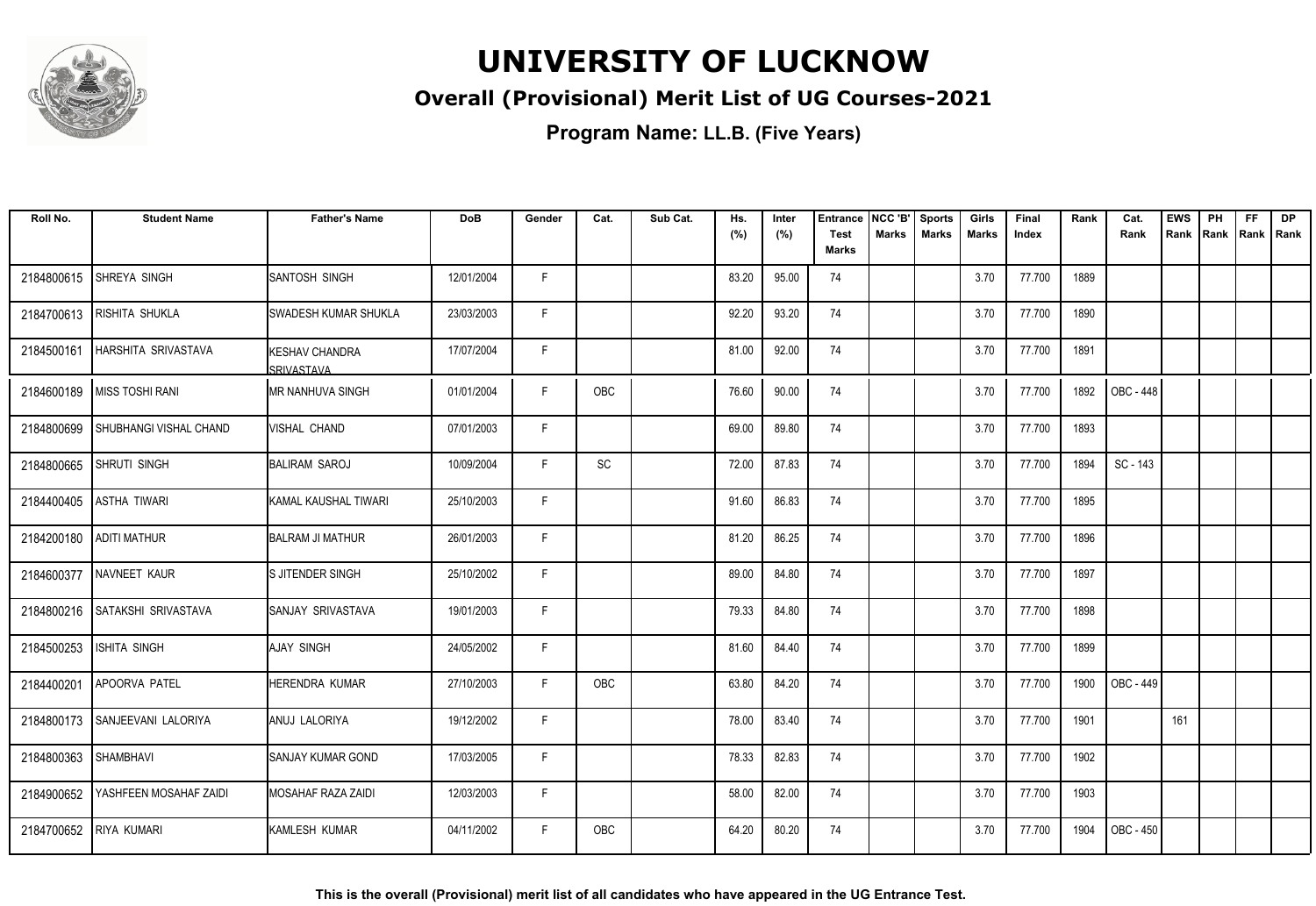

### **Overall (Provisional) Merit List of UG Courses-2021**

**Program Name: LL.B. (Five Years)**

| Roll No.               | <b>Student Name</b>      | <b>Father's Name</b>                    | <b>DoB</b> | Gender | Cat. | Sub Cat. | Hs.<br>(%) | Inter<br>(%) | <b>Entrance</b><br><b>Test</b> | NCC 'B'<br><b>Marks</b> | <b>Sports</b><br><b>Marks</b> | Girls<br><b>Marks</b> | Final<br>Index | Rank | Cat.<br>Rank | <b>EWS</b><br>Rank | PH<br>Rank Rank Rank | <b>FF</b> | <b>DP</b> |
|------------------------|--------------------------|-----------------------------------------|------------|--------|------|----------|------------|--------------|--------------------------------|-------------------------|-------------------------------|-----------------------|----------------|------|--------------|--------------------|----------------------|-----------|-----------|
|                        |                          |                                         |            |        |      |          |            |              | <b>Marks</b>                   |                         |                               |                       |                |      |              |                    |                      |           |           |
| 2184800149             | <b>SANCHITA</b>          | <b>RAVI PRAKASH SINGH</b>               | 01/07/2005 | F      |      |          | 80.60      | 79.80        | 74                             |                         |                               | 3.70                  | 77.700         | 1905 |              |                    |                      |           |           |
| 2184500220             | ILMA MERAJ KIDWAI        | MERAJ UDDIN KIDWAI                      | 10/01/2003 | F.     |      |          | 67.60      | 79.40        | 74                             |                         |                               | 3.70                  | 77.700         | 1906 |              |                    |                      |           |           |
| 2184900321             | TIA BHATT                | VIVEK BHATT                             | 08/07/2002 | F.     |      |          | 69.17      | 79.20        | 74                             |                         |                               | 3.70                  | 77.700         | 1907 |              |                    |                      |           |           |
| 2184800552             | SHIVI GARG               | SHASHANK GARG                           | 27/01/2001 | F.     |      |          | 69.40      | 78.60        | 74                             |                         |                               | 3.70                  | 77.700         | 1908 |              |                    |                      |           |           |
| 2184400548             | AYUSHI SRIVASTAVA        | <b>AMITESH KUMAR</b><br>SRIVASTAVA      | 28/04/2004 | F.     |      |          | 84.80      | 78.40        | 74                             |                         |                               | 3.70                  | 77.700         | 1909 |              |                    |                      |           |           |
|                        | 2184500322 JYOTI MISHRA  | IRAJ BHUWAN MISHRA                      | 02/12/2004 | F      |      |          | 89.20      | 78.20        | 74                             |                         |                               | 3.70                  | 77.700         | 1910 |              |                    |                      |           |           |
|                        | 2184400573 BHAWNA PATHAK | <b>JAGJEEVAN PATHAK</b>                 | 25/08/2005 | F      |      |          | 79.50      | 78.00        | 74                             |                         |                               | 3.70                  | 77.700         | 1911 |              |                    |                      |           |           |
|                        | 2184300356 RIA CHAUDHARY | ROHIT CHAUDHARY                         | 31/08/2003 | F.     | OBC  |          | 81.80      | 77.60        | 74                             |                         |                               | 3.70                  | 77.700         | 1912 | OBC - 451    |                    |                      |           |           |
| 2184600307             | <b>MRINALINI PAL</b>     | <b>VIJAY PAL</b>                        | 25/09/2001 | F      | OBC  |          | 62.67      | 76.20        | 74                             |                         |                               | 3.70                  | 77.700         | 1913 | OBC - 452    |                    |                      |           |           |
| 2184400196             | <b>APEKSHA SINGH</b>     | RAVENDRA SINGH                          | 10/06/2002 | F.     |      |          | 77.83      | 75.40        | 74                             |                         |                               | 3.70                  | 77.700         | 1914 |              |                    |                      |           |           |
| 2184500485             | KRITIKA SRIVASTAVA       | KRISHNA BIHARI LAL<br><b>SRIVASTAVA</b> | 31/05/2002 | F.     |      |          | 79.00      | 74.40        | 74                             |                         |                               | 3.70                  | 77.700         | 1915 |              |                    |                      |           |           |
| 2184900101             | <b>ISOUMYA GAUTAM</b>    | <b>I</b> SHIV NANDAN GAUTAM             | 01/08/2001 | F.     | SC   |          | 69.00      | 72.40        | 74                             |                         |                               | 3.70                  | 77.700         | 1916 | SC - 144     |                    |                      |           |           |
| 2184600182 MILAN SINGH |                          | <b>RAMESH CHANDRA</b><br><b>CHAUHAN</b> | 23/03/2002 | F      |      |          | 62.33      | 72.00        | 74                             |                         |                               | 3.70                  | 77.700         | 1917 |              |                    |                      |           |           |
| 2184500265             | <b>JAHANVI PORWAL</b>    | <b>ANIL KUMAR</b>                       | 12/12/2002 | F      |      |          | 78.40      | 71.80        | 74                             |                         |                               | 3.70                  | 77.700         | 1918 |              |                    |                      |           |           |
| 2184700188             | PRACHI GUPTA             | <b>RANDHEER KUMAR GUPTA</b>             | 22/01/2004 | F      | OBC  |          | 59.67      | 71.20        | 74                             |                         |                               | 3.70                  | 77.700         | 1919 | OBC - 453    |                    |                      |           |           |
| 2184500225             | <b>IQRA</b>              | IZHAR KHAN                              | 10/02/2005 | F      |      |          | 71.00      | 71.00        | 74                             |                         |                               | 3.70                  | 77.700         | 1920 |              |                    |                      |           |           |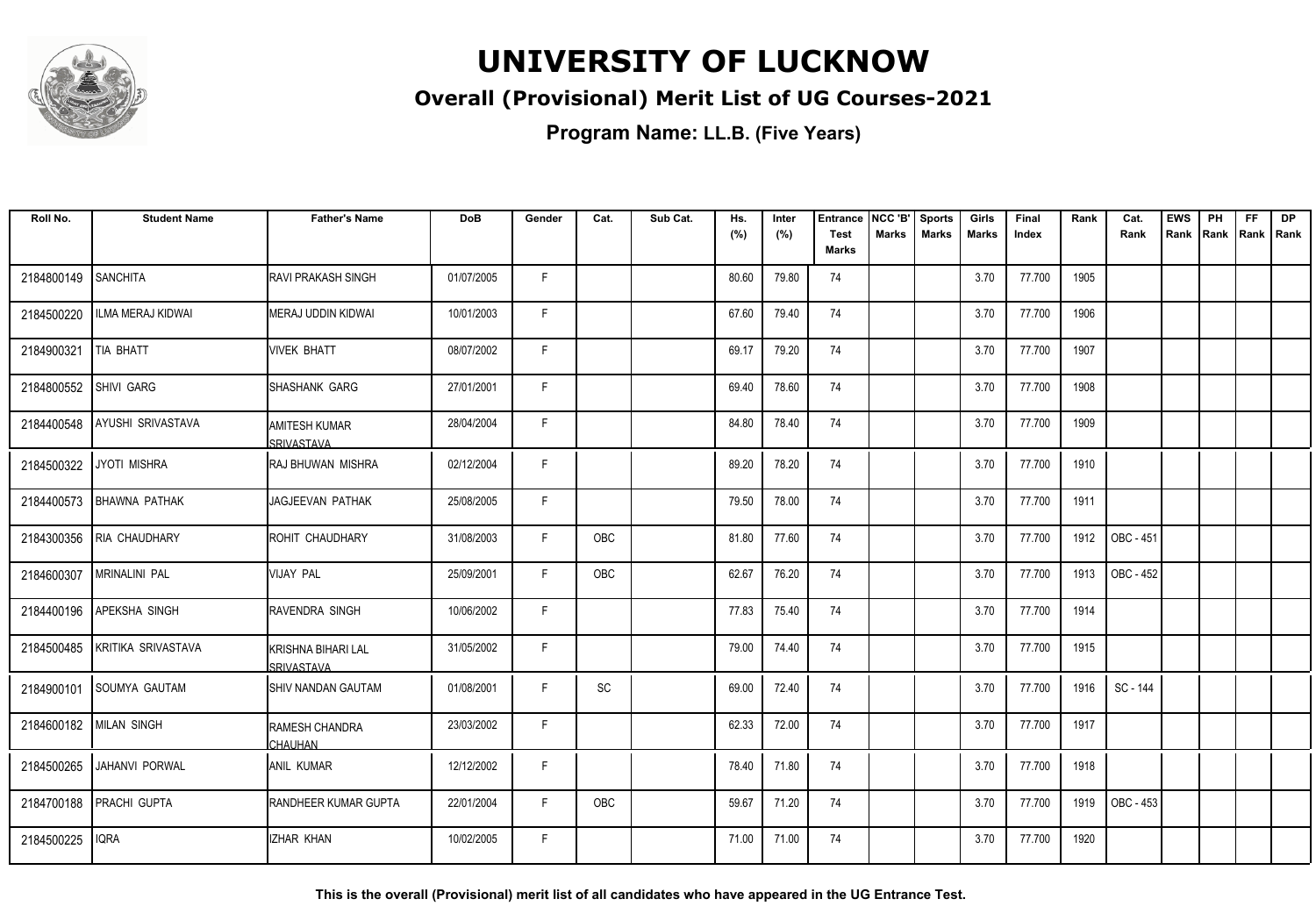

### **Overall (Provisional) Merit List of UG Courses-2021**

**Program Name: LL.B. (Five Years)**

| Roll No.   | <b>Student Name</b>     | <b>Father's Name</b>                | <b>DoB</b> | Gender | Cat.                         | Sub Cat. | Hs.<br>(%) | Inter<br>(%) | <b>Entrance</b><br><b>Test</b> | NCC 'B'<br><b>Marks</b> | <b>Sports</b><br><b>Marks</b> | Girls<br><b>Marks</b> | Final<br>Index | Rank | Cat.<br>Rank     | <b>EWS</b><br>Rank Rank | PH | <b>FF</b> | <b>DP</b><br>Rank   Rank |
|------------|-------------------------|-------------------------------------|------------|--------|------------------------------|----------|------------|--------------|--------------------------------|-------------------------|-------------------------------|-----------------------|----------------|------|------------------|-------------------------|----|-----------|--------------------------|
|            |                         |                                     |            |        |                              |          |            |              | Marks                          |                         |                               |                       |                |      |                  |                         |    |           |                          |
| 2184900428 | VAISHNAVI               | <b>HARIDARSHAN SINGH</b>            | 26/05/2003 | F      |                              |          | 64.60      | 70.60        | 74                             |                         |                               | 3.70                  | 77.700         | 1921 |                  |                         |    |           |                          |
| 2184500349 | KANAK CHAURASIYA        | VINOD CHAURASIYA                    | 09/04/2003 | F      | <b>OBC</b>                   |          | 80.00      | 69.60        | 74                             |                         |                               | 3.70                  | 77.700         | 1922 | OBC - 454        |                         |    |           |                          |
| 2184900280 | <b>TANU SINGH</b>       | RAVINDRA PRATAP SINGH               | 25/02/2004 | F      |                              |          | 75.33      | 69.60        | 74                             |                         |                               | 3.70                  | 77.700         | 1923 |                  |                         |    |           |                          |
| 2184400531 | AYUSHI ANAND            | <b>SATISH KUMAR</b>                 | 14/01/2002 | F      | $\operatorname{\textsf{SC}}$ |          | 66.33      | 69.60        | 74                             |                         |                               | 3.70                  | 77.700         | 1924 | SC - 145         |                         |    |           |                          |
| 2184500020 | <b>GARIMA KUMARI</b>    | <b>ASHOK KUMAR</b>                  | 07/09/2002 | F      |                              |          | 58.60      | 66.83        | 74                             |                         |                               | 3.70                  | 77.700         | 1925 |                  |                         |    |           |                          |
| 2184700386 | <b>PRIYA YADAV</b>      | MAHENDRA YADAV                      | 01/07/2004 | F      | OBC                          |          | 55.40      | 66.60        | 74                             |                         |                               | 3.70                  | 77.700         | 1926 | OBC - 455        |                         |    |           |                          |
| 2184400069 | <b>ANSHIKA YADAV</b>    | CHANDRA BHUSHAN<br>YADAV            | 20/12/2005 | F.     | OBC                          |          | 68.00      | 66.40        | 74                             |                         |                               | 3.70                  | 77.700         | 1927 | OBC - 456        |                         |    |           |                          |
| 2184500247 | <b>ISHIKA VERMA</b>     | IRAVINDRA VERMA                     | 19/11/2002 | F      | OBC                          |          | 49.17      | 61.60        | 74                             |                         |                               | 3.70                  | 77.700         | 1928 | OBC - 457        |                         |    |           |                          |
| 2184400440 | AVANTIKA                | <b>ISATYADEV ARYA</b>               | 15/02/2002 | F      | <b>ST</b>                    |          | 77.80      | 61.00        | 74                             |                         |                               | 3.70                  | 77.700         | 1929 | ST <sub>5</sub>  |                         |    |           |                          |
| 2184900243 | <b>SWEETY SONKAR</b>    | <b>BHARAT PRASAD SONKAR</b>         | 07/07/1999 | F      | SC                           |          | 58.80      | 58.00        | 74                             |                         |                               | 3.70                  | 77.700         | 1930 | SC - 146         |                         |    |           |                          |
| 2184500338 | KAJAL YADAV             | <b>IRANJEET YADAV</b>               | 14/11/2003 | F      | <b>OBC</b>                   |          | 77.50      | 0.00         | 74                             |                         |                               | 3.70                  | 77.700         | 1931 | <b>OBC - 458</b> |                         |    |           |                          |
| 2184400612 | <b>CHHAVI SRIVASTAV</b> | <b>PRABHAKAR KUMAR</b><br>SRIVASTAV | 06/10/2004 | F.     |                              |          | 74.83      | 0.00         | 74                             |                         |                               | 3.70                  | 77.700         | 1932 |                  |                         |    |           |                          |
| 2184800591 | <b>SHREYA CHAUDHARY</b> | MANOJ KUMAR                         | 12/07/2003 | F      | SC                           |          | 74.20      | 0.00         | 74                             |                         |                               | 3.70                  | 77.700         | 1933 | SC - 147         |                         |    |           |                          |
| 2184300430 | <b>SHRUTI PATHAK</b>    | <b>I</b> KULDEEP PATHAK             | 29/09/2001 | F      |                              |          | 67.60      | 0.00         | 74                             |                         |                               | 3.70                  | 77.700         | 1934 |                  |                         |    |           |                          |
| 2184600213 | MOHAMMAD AYAAN          | <b>PRABHAT KUMAR</b>                | 29/09/2002 | M      |                              |          | 83.00      | 95.00        | 76                             |                         |                               |                       | 76.000         | 1935 |                  |                         |    |           |                          |
| 2184400297 | <b>ARYAN SHAKYA</b>     | KAUSHAL KISHOR                      | 08/09/2003 | M      | SC                           |          | 93.00      | 92.00        | 76                             |                         |                               |                       | 76.000         | 1936 | SC - 148         |                         |    |           |                          |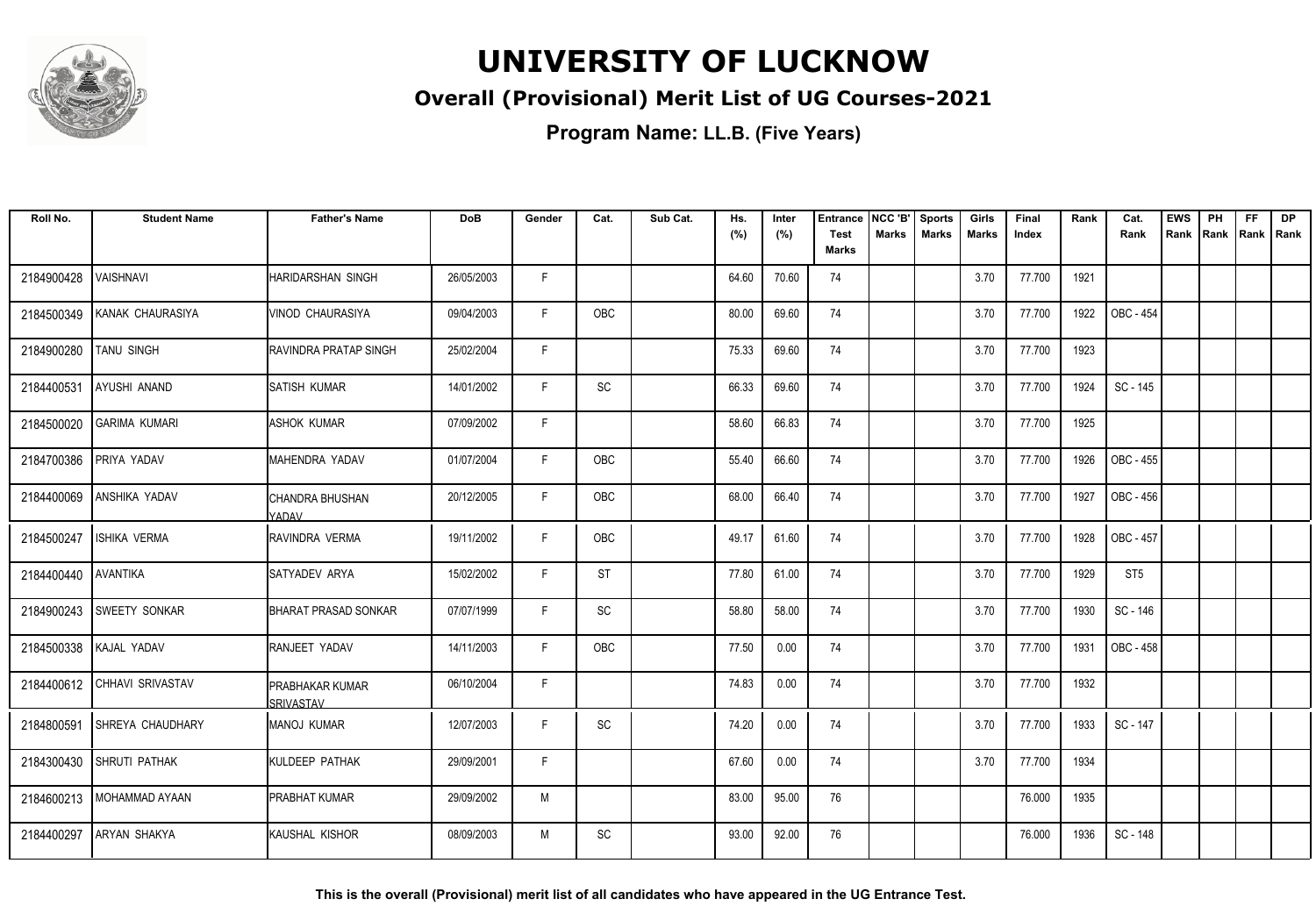

### **Overall (Provisional) Merit List of UG Courses-2021**

| Roll No.   | <b>Student Name</b>          | <b>Father's Name</b>      | <b>DoB</b> | Gender | Cat. | Sub Cat.  | Hs.<br>(%) | Inter<br>(%) | <b>Entrance</b><br><b>Test</b> | NCC 'B'<br>Marks | <b>Sports</b><br><b>Marks</b> | Girls<br>Marks | Final<br>Index | Rank | Cat.<br>Rank | <b>EWS</b><br>Rank | PH<br>Rank Rank Rank | <b>FF</b> | <b>DP</b> |
|------------|------------------------------|---------------------------|------------|--------|------|-----------|------------|--------------|--------------------------------|------------------|-------------------------------|----------------|----------------|------|--------------|--------------------|----------------------|-----------|-----------|
|            |                              |                           |            |        |      |           |            |              | <b>Marks</b>                   |                  |                               |                |                |      |              |                    |                      |           |           |
| 2184200346 | <b>AKASH PANDEY</b>          | RAKESH KUMAR PANDEY       | 22/04/2004 | M      |      |           | 92.60      | 90.60        | 76                             |                  |                               |                | 76.000         | 1937 |              | 162                |                      |           |           |
| 2184900414 | <b>VAIBHAV SOOD</b>          | <b>VINAY SOOD</b>         | 05/08/2003 | M      |      |           | 79.00      | 90.40        | 76                             |                  |                               |                | 76.000         | 1938 |              |                    |                      |           |           |
| 2184700526 | <b>RAMENDRA PRATAP SINGH</b> | ISHAILENDRA SINGH         | 08/04/2003 | M      |      |           | 80.33      | 89.40        | 76                             |                  |                               |                | 76.000         | 1939 |              |                    |                      |           |           |
| 2184900410 | <b>VAIBHAV MISHRA</b>        | RAJESH KUMAR MISHRA       | 04/11/2002 | M      |      |           | 79.67      | 88.83        | 76                             |                  |                               |                | 76.000         | 1940 |              |                    |                      |           |           |
| 2184900112 | <b>SRIJAN SHUKLA</b>         | <b>ANOOP KUMAR</b>        | 11/12/2003 | M      |      |           | 86.50      | 88.00        | 76                             |                  |                               |                | 76.000         | 1941 |              |                    |                      |           |           |
|            | 2184500040 GAURAV YADAV      | <b>HRIDAYA NAND YADAV</b> | 20/06/2003 | M      | OBC  |           | 74.50      | 87.20        | 76                             |                  |                               |                | 76.000         | 1942 | OBC - 459    |                    |                      |           |           |
| 2184900529 | <b>VINAYAK PAWAR</b>         | <b>VIKAS PAWAR</b>        | 05/09/2003 | M      |      |           | 86.40      | 87.00        | 76                             |                  |                               |                | 76.000         | 1943 |              |                    |                      |           |           |
| 2184300154 | <b>ANIK PATI TRIPATHI</b>    | RAMJI PATI TRIPATHI       | 28/10/2003 | M      |      |           | 72.00      | 86.80        | 76                             |                  |                               |                | 76.000         | 1944 |              |                    |                      |           |           |
| 2184400556 | <b>AYUSHMAN VERMA</b>        | AJAI KUMAR                | 05/10/2003 | M      |      |           | 79.00      | 86.40        | 76                             |                  |                               |                | 76.000         | 1945 |              |                    |                      |           |           |
| 2184300137 | ADITYA KUMAR MISHRA          | MANOJ KUMAR MISHRA        | 20/07/2000 | M      |      | DP        | 72.20      | 86.20        | 76                             |                  |                               |                | 76.000         | 1946 |              |                    |                      |           | 12        |
| 2184400263 | <b>ARPIT VERMA</b>           | <b>VIKAL VERMA</b>        | 15/06/2003 | M      | OBC  |           | 79.50      | 85.60        | 76                             |                  |                               |                | 76.000         | 1947 | OBC - 460    |                    |                      |           |           |
| 2184800066 | <b>SAKENDRA VERMA</b>        | <b>GHANENDRA VERMA</b>    | 10/01/2002 | M      |      |           | 63.83      | 84.40        | 76                             |                  |                               |                | 76.000         | 1948 |              |                    |                      |           |           |
|            | 2184400474 AYUSH KATIYAR     | <b>ANIL KUMAR</b>         | 19/11/2004 | M      |      |           | 89.50      | 83.80        | 76                             |                  |                               |                | 76.000         | 1949 |              |                    |                      |           |           |
|            | 2184700182 PRABHAV PANDEY    | <b>KESHAV PANDEY</b>      | 30/09/2005 | M      |      |           | 80.17      | 83.40        | 76                             |                  |                               |                | 76.000         | 1950 |              |                    |                      |           |           |
| 2184500237 | <b>ISHAAN PANDEY</b>         | PARITOSH PANDEY           | 16/09/2003 | M      |      |           | 85.00      | 82.67        | 76                             |                  |                               |                | 76.000         | 1951 |              |                    |                      |           |           |
|            | 2184300453 SYED FARHAN SAFI  | SAFI HAMEEDI              | 06/03/2003 | M      |      | <b>DP</b> | 71.00      | 82.60        | 76                             |                  |                               |                | 76.000         | 1952 |              |                    |                      |           | 13        |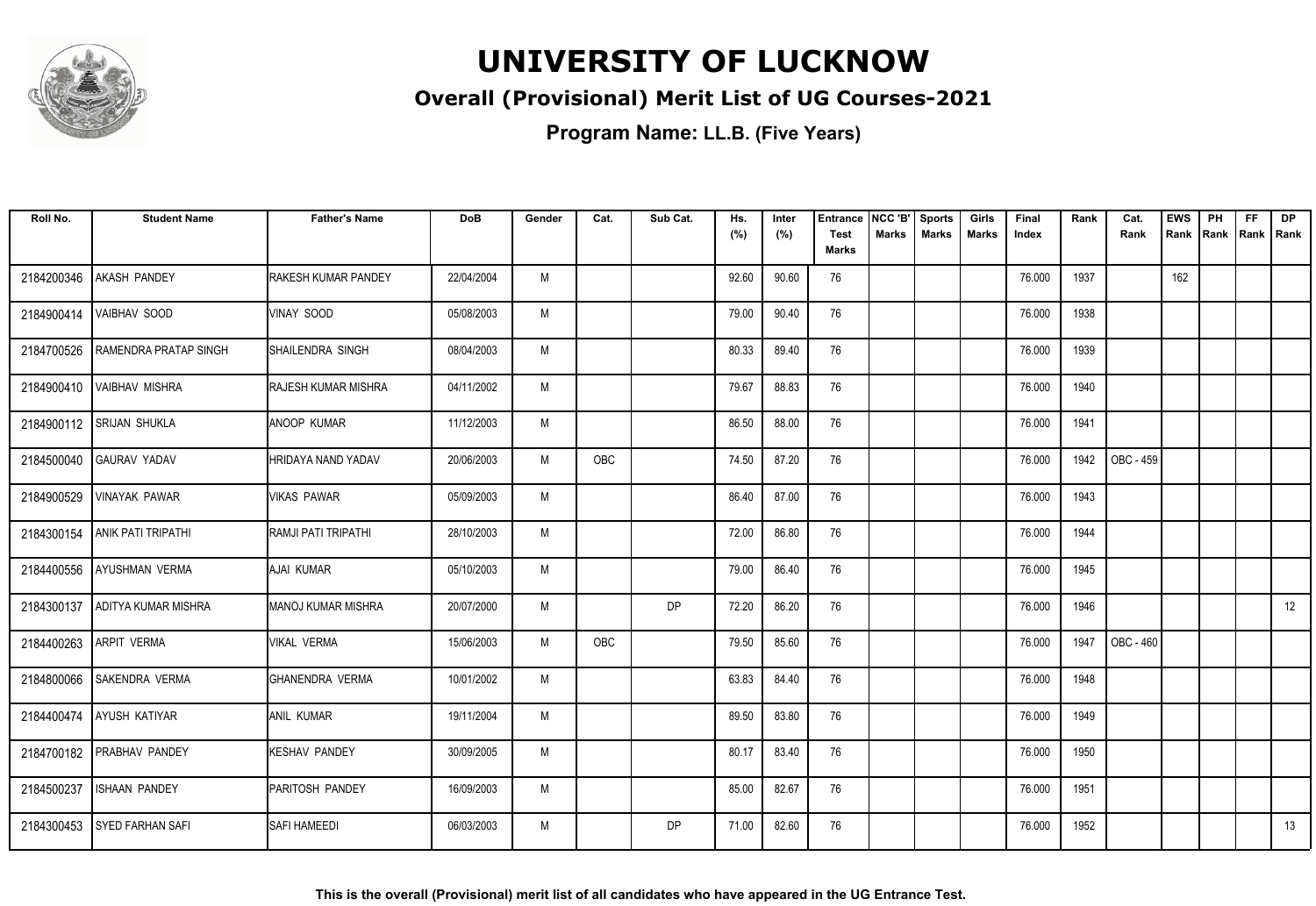

### **Overall (Provisional) Merit List of UG Courses-2021**

| Roll No.   | <b>Student Name</b>         | <b>Father's Name</b>       | <b>DoB</b> | Gender | Cat.       | Sub Cat. | Hs.<br>(%) | Inter<br>(%) | <b>Entrance</b><br><b>Test</b> | NCC 'B'<br><b>Marks</b> | <b>Sports</b><br><b>Marks</b> | Girls<br><b>Marks</b> | Final<br>Index | Rank | Cat.<br>Rank | <b>EWS</b><br>Rank | PH<br>Rank | <b>FF</b><br>Rank   Rank | <b>DP</b> |
|------------|-----------------------------|----------------------------|------------|--------|------------|----------|------------|--------------|--------------------------------|-------------------------|-------------------------------|-----------------------|----------------|------|--------------|--------------------|------------|--------------------------|-----------|
|            |                             |                            |            |        |            |          |            |              | <b>Marks</b>                   |                         |                               |                       |                |      |              |                    |            |                          |           |
| 2184500066 | <b>GYAN PRAKASH</b>         | GYANDHAR PRASAD            | 10/07/2003 | M      | SC         |          | 77.00      | 82.40        | 76                             |                         |                               |                       | 76.000         | 1953 | SC - 149     |                    |            |                          |           |
| 2184500274 | <b>JAI SINGH</b>            | <b>PRADEEP KUMAR SINGH</b> | 19/12/2001 | M      |            |          | 71.00      | 81.80        | 76                             |                         |                               |                       | 76.000         | 1954 |              |                    |            |                          |           |
| 2184200075 | <b>ABHISHEK YADAV</b>       | RAJNATH YADAV              | 01/10/2003 | M      | <b>OBC</b> |          | 91.40      | 81.40        | 76                             |                         |                               |                       | 76.000         | 1955 | OBC - 461    |                    |            |                          |           |
| 2184500111 | <b>HARSH TIWARI</b>         | SURENDRA KUMAR TIWARI      | 01/01/2003 | M      |            |          | 80.33      | 78.40        | 76                             |                         |                               |                       | 76.000         | 1956 |              |                    |            |                          |           |
| 2184900556 | VISHAL GAUTAM               | OM PRAKASH                 | 22/01/2004 | M      | SC         |          | 76.83      | 77.00        | 76                             |                         |                               |                       | 76.000         | 1957 | SC - 150     |                    |            |                          |           |
| 2184600230 | MOHD ALTAMASH               | <b>MOHD HASEEB</b>         | 03/01/2003 | M      | <b>OBC</b> |          | 56.67      | 75.50        | 76                             |                         |                               |                       | 76.000         | 1958 | OBC - 462    |                    |            |                          |           |
| 2184200251 | <b>ADITYA VEER SINGH</b>    | <b>ASHOK SINGH</b>         | 06/02/2004 | M      |            |          | 68.40      | 75.40        | 76                             |                         |                               |                       | 76.000         | 1959 |              |                    |            |                          |           |
| 2184300483 | <b>VARUN SHARMA</b>         | <b>RAJESH KUMAR SHARMA</b> | 25/03/2003 | M      | <b>OBC</b> |          | 65.80      | 74.80        | 76                             |                         |                               |                       | 76.000         | 1960 | OBC - 463    |                    |            |                          |           |
| 2184900532 | <b>VINAYAK DEV TRIPATHI</b> | ROHIT TRIPATHI             | 24/08/2002 | M      |            |          | 62.80      | 74.80        | 76                             |                         |                               |                       | 76.000         | 1961 |              |                    |            |                          |           |
| 2184800385 | <b>SHASHANK KUMAR</b>       | <b>SURESH PRAKASH</b>      | 16/02/2002 | M      | SC         |          | 72.83      | 74.43        | 76                             |                         |                               |                       | 76.000         | 1962 | SC - 151     |                    |            |                          |           |
| 2184200268 | <b>AGAM YADAV</b>           | HARISH CHANDRA YADAV       | 08/10/2005 | M      | OBC        |          | 72.00      | 74.17        | 76                             |                         |                               |                       | 76.000         | 1963 | OBC - 464    |                    |            |                          |           |
| 2184400369 | <b>ASHUTOSH SRIVASTAVA</b>  | IRAJ KUMAR SRIVASTAVA      | 06/03/2004 | M      |            |          | 77.17      | 74.00        | 76                             |                         |                               |                       | 76.000         | 1964 |              |                    |            |                          |           |
| 2184800541 | <b>SHIVANSHU SINGH</b>      | <b>ARVIND KUMAR SINGH</b>  | 08/03/2004 | M      |            |          | 58.00      | 73.80        | 76                             |                         |                               |                       | 76.000         | 1965 |              |                    |            |                          |           |
|            | 2184800525 SHIVANSH DWIVEDI | SATYENDRA NATH DWIVEDI     | 14/10/2003 | M      |            |          | 66.33      | 73.40        | 76                             |                         |                               |                       | 76.000         | 1966 |              |                    |            |                          |           |
| 2184900036 | SIDDHARTH GAUTAM            | <b>MADAN LAL</b>           | 20/12/2002 | M      | SC         |          | 67.33      | 73.20        | 76                             |                         |                               |                       | 76.000         | 1967 | SC - 152     |                    |            |                          |           |
| 2184900285 | TANUJ PANDEY                | <b>BHOLA NATH</b>          | 10/08/2004 | M      |            |          | 73.33      | 73.00        | 76                             |                         |                               |                       | 76.000         | 1968 |              |                    |            |                          |           |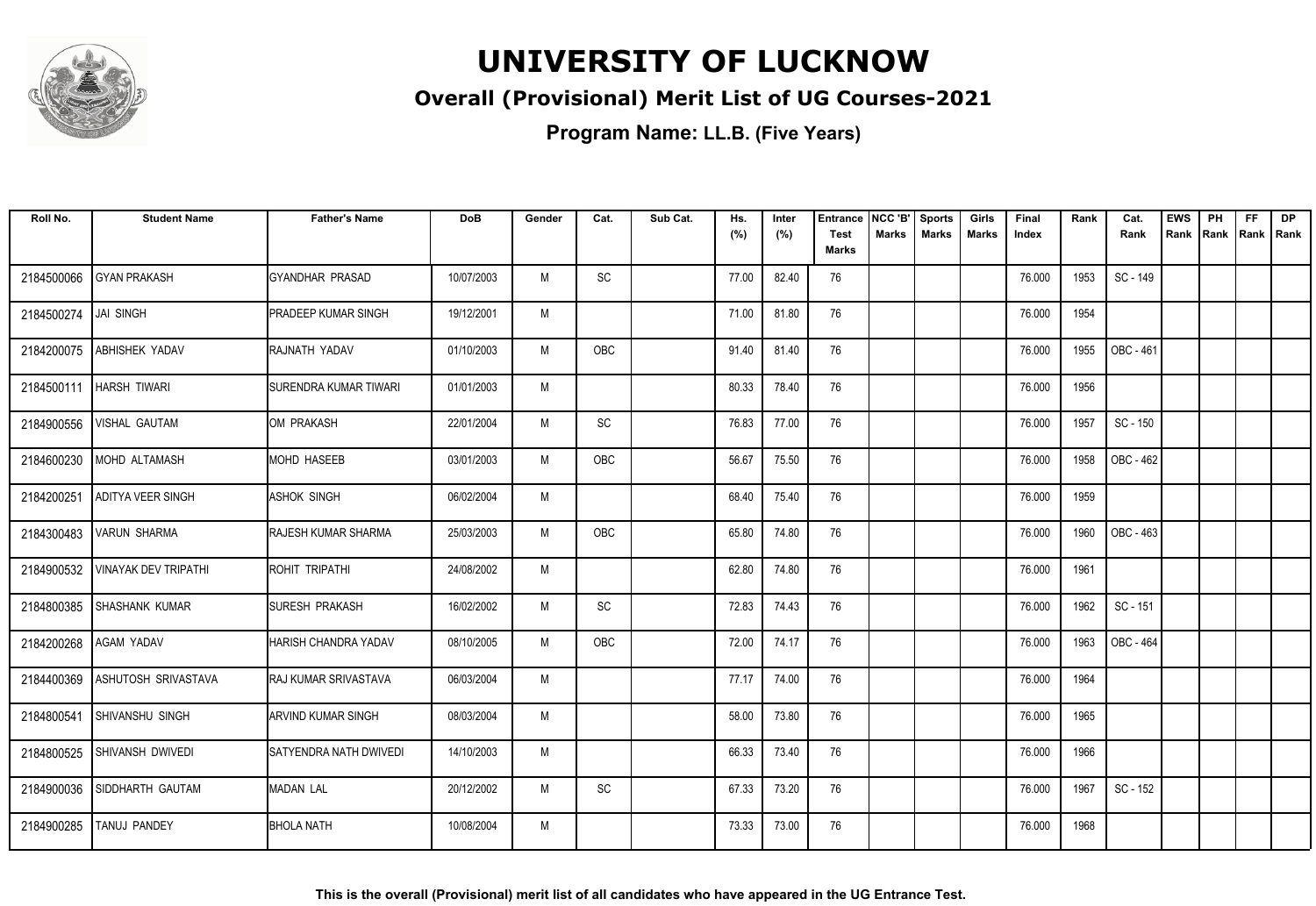

### **Overall (Provisional) Merit List of UG Courses-2021**

| Roll No.   | <b>Student Name</b>                      | <b>Father's Name</b>                    | DoB        | Gender | Cat.       | Sub Cat. | Hs.<br>(%) | Inter<br>(%) | <b>Entrance</b><br><b>Test</b> | NCC 'B'<br><b>Marks</b> | <b>Sports</b><br><b>Marks</b> | Girls<br><b>Marks</b> | Final<br>Index | Rank | Cat.<br>Rank     | <b>EWS</b><br>Rank | PH<br>Rank | FF<br>Rank   Rank | DP |
|------------|------------------------------------------|-----------------------------------------|------------|--------|------------|----------|------------|--------------|--------------------------------|-------------------------|-------------------------------|-----------------------|----------------|------|------------------|--------------------|------------|-------------------|----|
|            |                                          |                                         |            |        |            |          |            |              | <b>Marks</b>                   |                         |                               |                       |                |      |                  |                    |            |                   |    |
| 2184400091 | <b>ANSHUMAN TIWARI</b>                   | <b>AVINASH TIWARI</b>                   | 06/03/2002 | M      |            |          | 64.60      | 73.00        | 76                             |                         |                               |                       | 76.000         | 1969 |                  | 163                |            |                   |    |
| 2184700149 | <b>PIYUSH CHAURASIA</b>                  | <b>ANAND CHAURASIA</b>                  | 27/06/2004 | M      | OBC        |          | 73.17      | 72.60        | 76                             |                         |                               |                       | 76.000         | 1970 | OBC - 465        |                    |            |                   |    |
| 2184200217 | <b>ADITYA SINGH</b>                      | JAGVIJAY SINGH                          | 18/06/2005 | M      |            |          | 71.33      | 71.80        | 76                             |                         |                               |                       | 76.000         | 1971 |                  |                    |            |                   |    |
| 2184400134 | <b>ANURAG SINGH</b>                      | <b>ISAKAL DEO</b>                       | 25/03/1997 | M      | SC         |          | 68.00      | 71.40        | 76                             |                         |                               |                       | 76.000         | 1972 | SC - 153         |                    |            |                   |    |
| 2184900525 | <b>VINAY VERMA</b>                       | <b>RAMDEV VERMA</b>                     | 09/01/2003 | M      | <b>OBC</b> |          | 81.83      | 71.00        | 76                             |                         |                               |                       | 76.000         | 1973 | OBC - 466        |                    |            |                   |    |
| 2184700484 | <b>RAJ SHEKHAR SHUKLA</b>                | <b>ISUSHIL KUMAR SHUKLA</b>             | 06/11/2002 | M      |            |          | 79.00      | 70.20        | 76                             |                         |                               |                       | 76.000         | 1974 |                  | 164                |            |                   |    |
| 2184800695 | <b>SHUBHAM SHUBHAM</b><br><b>SHURHAM</b> | <b>HARISH CHANDRA</b><br><b>CHANDRA</b> | 23/09/2002 | M      | <b>OBC</b> |          | 60.20      | 70.00        | 76                             |                         |                               |                       | 76.000         | 1975 | <b>OBC - 467</b> |                    |            |                   |    |
| 2184600282 | <b>MOHD SOMAAN</b>                       | TARIQ SIDDIQI                           | 25/09/2002 | M      |            |          | 73.00      | 69.00        | 76                             |                         |                               |                       | 76.000         | 1976 |                  |                    |            |                   |    |
| 2184200019 | <b>ABHIRAM DUBEY</b>                     | <b>GANESH PRASAD DUBEY</b>              | 10/02/2004 | M      |            |          | 78.40      | 68.80        | 76                             |                         |                               |                       | 76.000         | 1977 |                  |                    |            |                   |    |
| 2184700371 | <b>PRITESH KUMAR YADAV</b>               | HARI NARAYAN YADAV                      | 11/11/2003 | M      | OBC        |          | 75.50      | 68.80        | 76                             |                         |                               |                       | 76.000         | 1978 | OBC - 468        |                    |            |                   |    |
| 2184900642 | YASH VARDHAN SINGH                       | ISANJEEV KUMAR SINGH                    | 01/03/2001 | M      |            |          | 61.40      | 68.80        | 76                             |                         |                               |                       | 76.000         | 1979 |                  |                    |            |                   |    |
| 2184600035 | LAKSHYA TIWARI                           | IVIJAY KUMAR TIWARI                     | 01/08/2004 | M      |            |          | 71.83      | 67.80        | 76                             |                         |                               |                       | 76.000         | 1980 |                  |                    |            |                   |    |
| 2184800032 | <b>SACHIN TIWARI</b>                     | LALLA TIWARI                            | 08/07/2004 | M      |            |          | 52.50      | 67.40        | 76                             |                         |                               |                       | 76.000         | 1981 |                  |                    |            |                   |    |
| 2184900602 | <b>VIVEK SINGH</b>                       | DHARMENDRA SINGH                        | 23/04/2004 | M      |            |          | 72.83      | 67.20        | 76                             |                         |                               |                       | 76.000         | 1982 |                  |                    |            |                   |    |
| 2184200386 | <b>AKSHAT SINGH</b>                      | ISATYA PRAKASH SINGH                    | 17/11/2005 | M      |            |          | 56.00      | 66.80        | 76                             |                         |                               |                       | 76.000         | 1983 |                  |                    |            |                   |    |
| 2184200464 | <b>AMAN KUMAR YADAV</b>                  | <b>RAJESH KUMAR YADAV</b>               | 11/07/2002 | M      | OBC        |          | 57.20      | 66.60        | 76                             |                         |                               |                       | 76.000         | 1984 | OBC - 469        |                    |            |                   |    |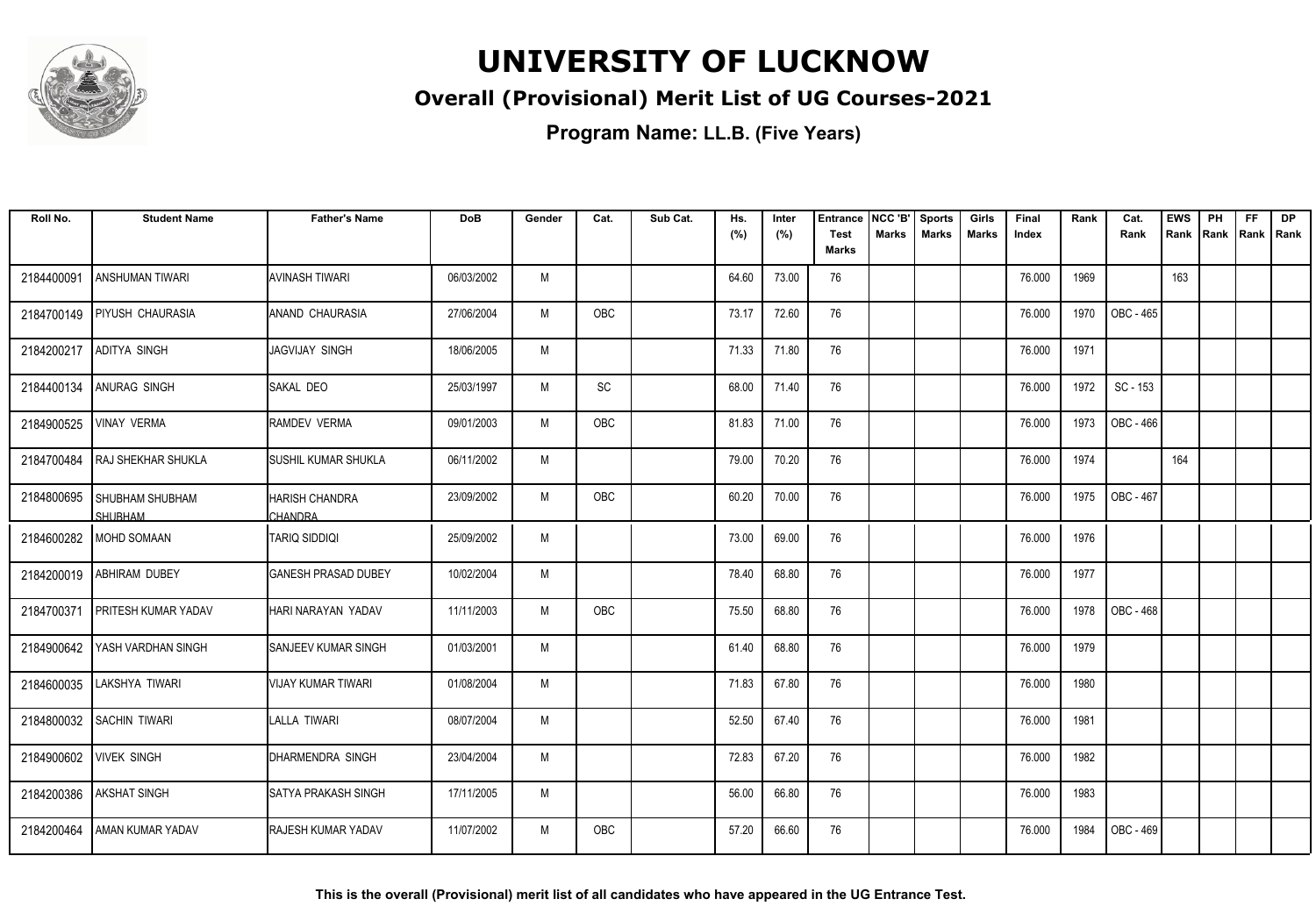

### **Overall (Provisional) Merit List of UG Courses-2021**

| Roll No.   | <b>Student Name</b>       | <b>Father's Name</b>             | DoB        | Gender | Cat.                         | Sub Cat. | Hs.<br>(%) | Inter<br>(%) | <b>Entrance</b><br>Test | NCC 'B'<br><b>Marks</b> | <b>Sports</b><br><b>Marks</b> | Girls<br><b>Marks</b> | Final<br>Index | Rank | Cat.<br>Rank     | <b>EWS</b><br>Rank | PH<br>Rank | FF<br>Rank   Rank | <b>DP</b> |
|------------|---------------------------|----------------------------------|------------|--------|------------------------------|----------|------------|--------------|-------------------------|-------------------------|-------------------------------|-----------------------|----------------|------|------------------|--------------------|------------|-------------------|-----------|
|            |                           |                                  |            |        |                              |          |            |              | <b>Marks</b>            |                         |                               |                       |                |      |                  |                    |            |                   |           |
| 2184200357 | AKASH KUMAR SINGH         | <b>ISANJAY SINGH</b>             | 21/06/2002 | M      |                              |          | 85.40      | 65.80        | 76                      |                         |                               |                       | 76.000         | 1985 |                  |                    |            |                   |           |
| 2184200285 | AISHWARY SINGH YADAV      | <b>TRIBHUVAN NARAIN YADAV</b>    | 18/01/2001 | M      | OBC                          |          | 57.67      | 65.67        | 76                      |                         |                               |                       | 76.000         | 1986 | <b>OBC - 470</b> |                    |            |                   |           |
| 2184400426 | <b>ATUL SHUKLA</b>        | VISHNU DEV SHUKLA                | 21/05/2003 | M      |                              |          | 68.60      | 65.60        | 76                      |                         |                               |                       | 76.000         | 1987 |                  |                    |            |                   |           |
| 2184800684 | <b>SHUBHAM SINGH</b>      | <b>RAVI SHANKAR SINGH</b>        | 15/07/2003 | M      |                              |          | 54.80      | 65.60        | 76                      |                         |                               |                       | 76.000         | 1988 |                  |                    |            |                   |           |
| 2184300257 | <b>KARTIKEY TIWARI</b>    | HARI NARAYAN TIWARI              | 30/09/2003 | M      |                              |          | 56.80      | 65.20        | 76                      |                         |                               |                       | 76.000         | 1989 |                  |                    |            |                   |           |
| 2184600011 | KUNAL TIWARI              | ICHANDRA MOHAN TIWARI            | 02/03/2004 | M      |                              |          | 73.20      | 65.00        | 76                      |                         |                               |                       | 76.000         | 1990 |                  |                    |            |                   |           |
| 2184900524 | <b>VINAY MISHRA</b>       | <b>PRAKASH CHANDRA</b><br>MISHRA | 25/12/2003 | M      |                              |          | 72.33      | 64.40        | 76                      |                         |                               |                       | 76.000         | 1991 |                  | 165                |            |                   |           |
| 2184300319 | <b>PARICHAY PUSHPARAJ</b> | IPASHUPATI NATH SINGH            | 09/12/2002 | M      |                              |          | 70.40      | 64.00        | 76                      |                         |                               |                       | 76.000         | 1992 |                  |                    |            |                   |           |
| 2184800241 | <b>SATYAM SHARMA</b>      | INIRMAL KUMAR                    | 12/09/2001 | M      |                              |          | 56.80      | 63.80        | 76                      |                         |                               |                       | 76.000         | 1993 |                  |                    |            |                   |           |
| 2184600180 | MIHIR CHAUDHARY           | RAJENDRA KUMAR                   | 16/08/2003 | M      | $\operatorname{\textsf{SC}}$ |          | 67.17      | 63.60        | 76                      |                         |                               |                       | 76.000         | 1994 | SC - 154         |                    |            |                   |           |
| 2184400351 | <b>ASHUTOSH MISHRA</b>    | IANJANI KUMAR MISHRA             | 07/07/2003 | M      |                              |          | 67.17      | 63.40        | 76                      |                         |                               |                       | 76.000         | 1995 |                  | 166                |            |                   |           |
| 2184800230 | <b>SATWIK YADAV</b>       | IARVIND KUMAR YADAV              | 07/02/2004 | M      | OBC                          |          | 69.00      | 61.60        | 76                      |                         |                               |                       | 76.000         | 1996 | OBC - 471        |                    |            |                   |           |
| 2184900224 | <b>SWAPNIL SHUKLA</b>     | <b>ISHIV SHANKAR SHUKLA</b>      | 02/07/2002 | M      |                              |          | 59.20      | 61.00        | 76                      |                         |                               |                       | 76.000         | 1997 |                  | 167                |            |                   |           |
| 2184600259 | MOHD ARMAAN               | MOHD EHTESHAM KHAN               | 14/01/2003 | M      |                              |          | 58.00      | 61.00        | 76                      |                         |                               |                       | 76.000         | 1998 |                  |                    |            |                   |           |
| 2184400436 | <b>AVANEESH YADAV</b>     | TRIBHUVAN YADAV                  | 17/07/2003 | M      | OBC                          |          | 71.00      | 59.60        | 76                      |                         |                               |                       | 76.000         | 1999 | OBC - 472        |                    |            |                   |           |
| 2184300353 | RAKHSHAN AHMAD            | IABRAR AHMAD                     | 21/10/2004 | M      |                              |          | 64.80      | 59.20        | 76                      |                         |                               |                       | 76.000         | 2000 |                  |                    |            |                   |           |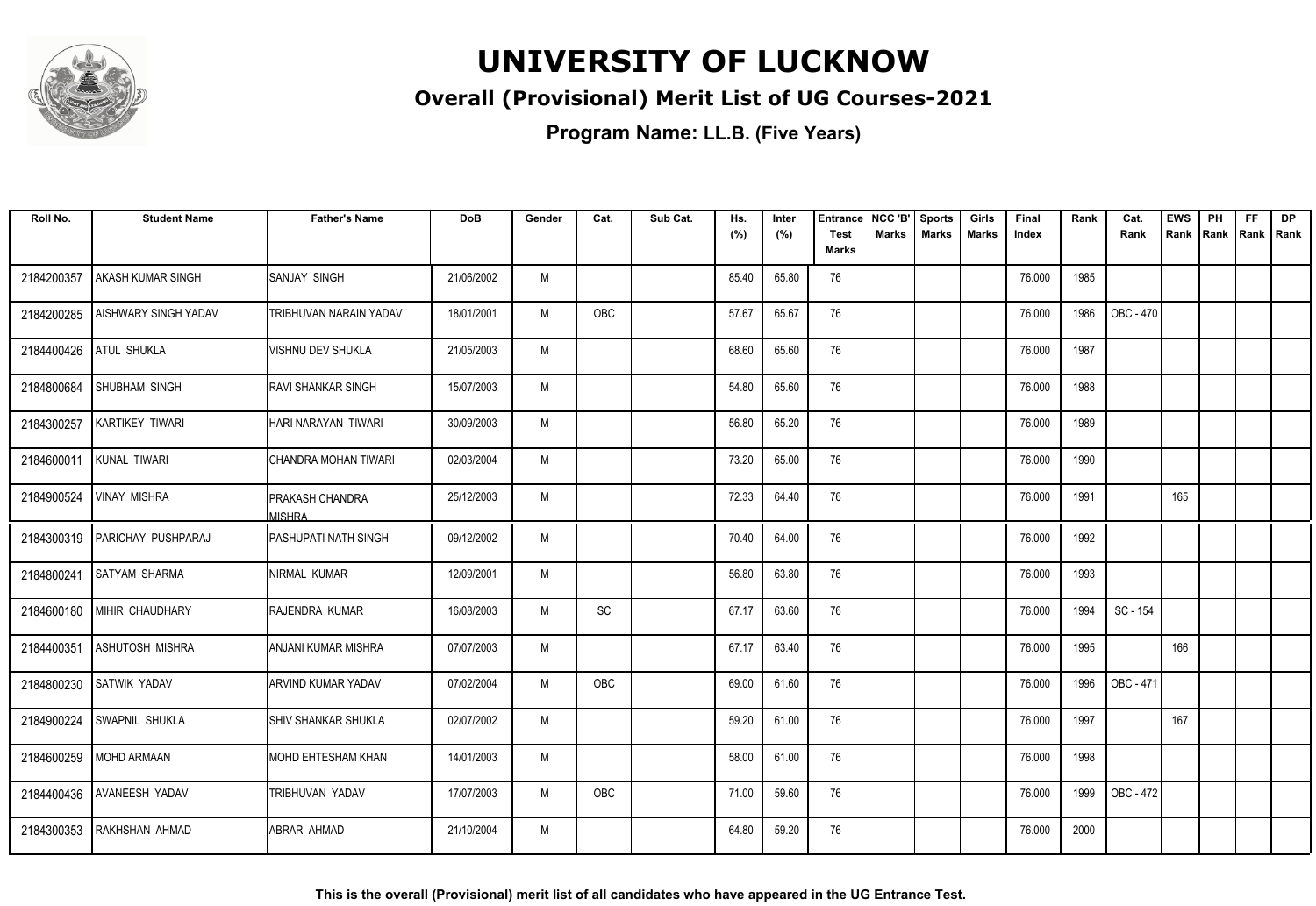

### **Overall (Provisional) Merit List of UG Courses-2021**

| Roll No.   | <b>Student Name</b>            | <b>Father's Name</b>      | <b>DoB</b> | Gender | Cat.                         | Sub Cat. | Hs.<br>(%) | Inter<br>(%) | <b>Entrance</b><br><b>Test</b> | NCC 'B'<br><b>Marks</b> | <b>Sports</b><br><b>Marks</b> | Girls<br><b>Marks</b> | Final<br>Index | Rank | Cat.<br>Rank | <b>EWS</b><br>Rank Rank | PH | <b>FF</b><br>Rank   Rank | <b>DP</b> |
|------------|--------------------------------|---------------------------|------------|--------|------------------------------|----------|------------|--------------|--------------------------------|-------------------------|-------------------------------|-----------------------|----------------|------|--------------|-------------------------|----|--------------------------|-----------|
|            |                                |                           |            |        |                              |          |            |              | Marks                          |                         |                               |                       |                |      |              |                         |    |                          |           |
| 2184800566 | SHOBHIT UPADHYAY               | KRISHNA NAND UPADHYAY     | 10/06/2002 | M      |                              |          | 50.17      | 57.20        | 76                             |                         |                               |                       | 76.000         | 2001 |              |                         |    |                          |           |
| 2184800036 | <b>SADDAM KHAN</b>             | NASIR KHAN                | 10/10/2000 | M      |                              |          | 53.67      | 56.60        | 76                             |                         |                               |                       | 76.000         | 2002 |              |                         |    |                          |           |
| 2184500408 | KHALIQUZZAMA                   | <b>I</b> SHAFEEQUEAHMAD   | 02/02/2001 | M      | OBC                          |          | 58.50      | 55.00        | 76                             |                         |                               |                       | 76.000         | 2003 | OBC - 473    |                         |    |                          |           |
| 2184800654 | SHRIYAM SINGH                  | RAM NARAYAN SINGH         | 23/02/2002 | M      |                              |          | 55.17      | 54.50        | 76                             |                         |                               |                       | 76.000         | 2004 |              |                         |    |                          |           |
| 2184800144 | <b>SANAT GUPTA</b>             | <b>RAM KISHOR GUPTA</b>   | 29/09/2003 | M      | OBC                          |          | 74.83      | 54.20        | 76                             |                         |                               |                       | 76.000         | 2005 | OBC - 474    |                         |    |                          |           |
| 2184200136 | <b>ADARSH PRATAP SINGH</b>     | <b>VIRENDRA SINGH</b>     | 28/01/2002 | M      |                              |          | 74.50      | 50.40        | 76                             |                         |                               |                       | 76.000         | 2006 |              |                         |    |                          |           |
| 2184400084 | <b>ANSHUMAN PANDEY</b>         | <b>ASHOK KUMAR PANDEY</b> | 22/09/2003 | M      |                              |          | 63.50      | 49.40        | 76                             |                         |                               |                       | 76.000         | 2007 |              |                         |    |                          |           |
| 2184400499 | <b>AYUSH SRIVASTAVA</b>        | IARUN KUMAR SRIVASTAVA    | 15/04/2004 | M      |                              |          | 89.80      | 0.00         | 76                             |                         |                               |                       | 76.000         | 2008 |              |                         |    |                          |           |
| 2184200606 | <b>ANISH KUMAR</b>             | IOM PRAKASH               | 31/03/2003 | M      | SC                           |          | 80.17      | 0.00         | 76                             |                         |                               |                       | 76.000         | 2009 | SC - 155     |                         |    |                          |           |
| 2184900181 | <b>SUNDARAM TIWARI</b>         | NITYANARAYAN TIWARI       | 07/05/2002 | M      |                              |          | 76.20      | 0.00         | 76                             |                         |                               |                       | 76.000         | 2010 |              |                         |    |                          |           |
| 2184500291 | <b>JATIN RAWAT</b>             | <b>I</b> RAGHAV RAM RAWAT | 05/02/2003 | M      | SC                           |          | 75.67      | 0.00         | 76                             |                         |                               |                       | 76.000         | 2011 | SC - 156     |                         |    |                          |           |
| 2184400445 | <b>AVI SAXENA</b>              | SUNEEL SAXENA             | 20/06/2004 | M      |                              |          | 74.17      | 0.00         | 76                             |                         |                               |                       | 76.000         | 2012 |              |                         |    |                          |           |
| 2184800254 | <b>SATYARTH CHOUDHARY</b>      | JAGMOHAN SINGH            | 20/06/2003 | M      | OBC                          |          | 71.80      | 0.00         | 76                             |                         |                               |                       | 76.000         | 2013 | OBC - 475    |                         |    |                          |           |
| 2184500077 | <b>HARERAM KUMAR</b>           | <b>VITENDRA KUMAR</b>     | 13/04/2004 | M      |                              |          | 68.60      | 0.00         | 76                             |                         |                               |                       | 76.000         | 2014 |              |                         |    |                          |           |
| 2184400469 | <b>AYUSH CHAUDHARY</b>         | SIYARAM                   | 17/09/2004 | M      | $\operatorname{\textsf{SC}}$ |          | 67.40      | 0.00         | 76                             |                         |                               |                       | 76.000         | 2015 | SC - 157     |                         |    |                          |           |
|            | 2184700319 PRATIK KUMAR MISHRA | IANJANI KUMAR MISHRA      | 07/09/2004 | M      |                              |          | 63.67      | 0.00         | 76                             |                         |                               |                       | 76.000         | 2016 |              |                         |    |                          |           |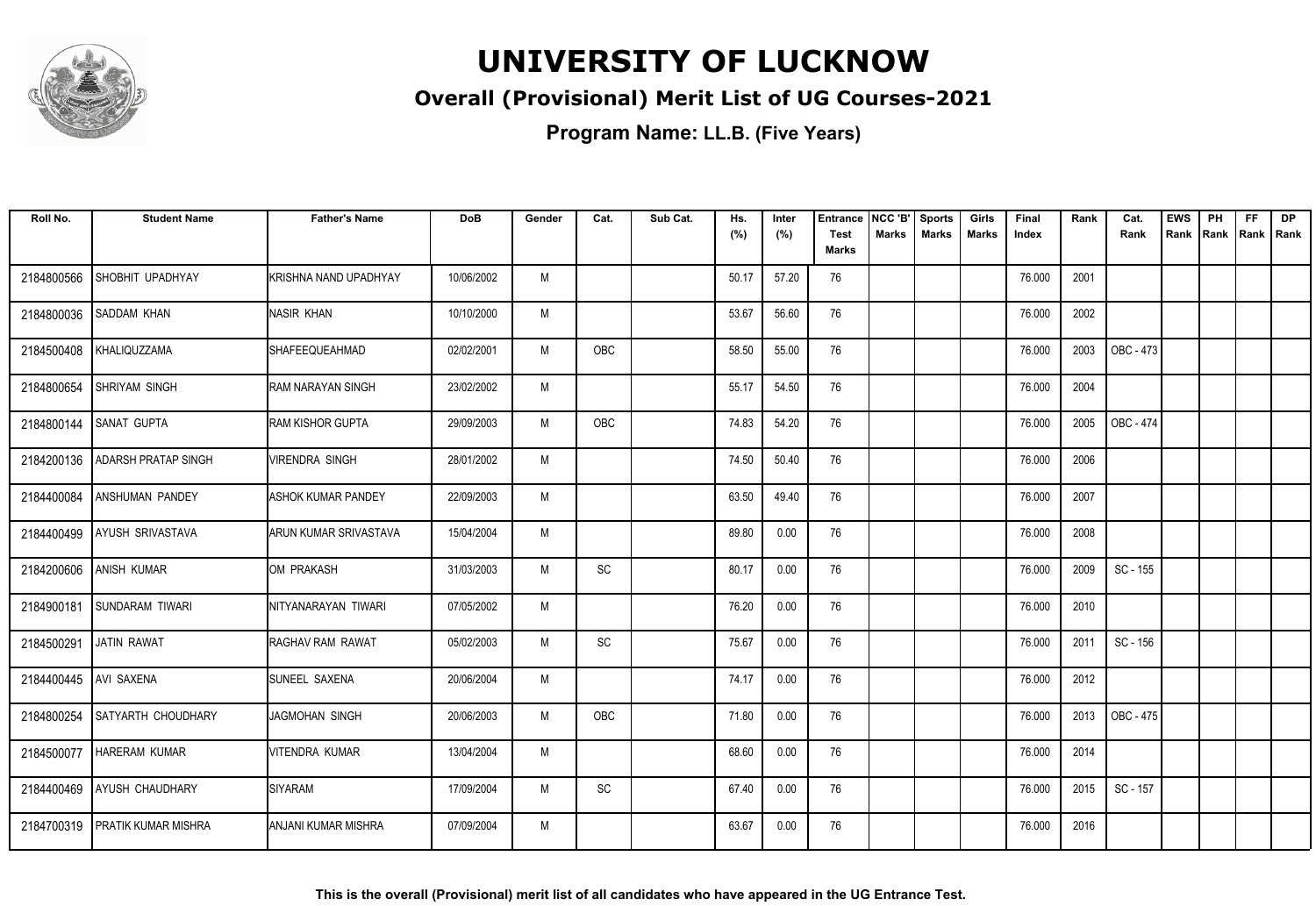

### **Overall (Provisional) Merit List of UG Courses-2021**

| Roll No.               | <b>Student Name</b>      | <b>Father's Name</b>       | <b>DoB</b> | Gender | Cat. | Sub Cat. | Hs.<br>(%) | Inter<br>(%) | <b>Entrance</b><br><b>Test</b> | NCC 'B'<br><b>Marks</b> | <b>Sports</b><br><b>Marks</b> | Girls<br>Marks | Final<br>Index | Rank | Cat.<br>Rank | <b>EWS</b><br>Rank | PH<br>Rank | <b>FF</b><br>Rank   Rank | <b>DP</b> |
|------------------------|--------------------------|----------------------------|------------|--------|------|----------|------------|--------------|--------------------------------|-------------------------|-------------------------------|----------------|----------------|------|--------------|--------------------|------------|--------------------------|-----------|
|                        |                          |                            |            |        |      |          |            |              | <b>Marks</b>                   |                         |                               |                |                |      |              |                    |            |                          |           |
| 2184800308             | <b>SAURABH YADAV</b>     | AMAR NATH YADAV            | 21/11/2003 | M      | OBC  |          | 62.40      | 0.00         | 76                             |                         |                               |                | 76.000         | 2017 | OBC - 476    |                    |            |                          |           |
| 2184300209             | <b>BABU SANJAY YADAV</b> | ISHYAM SUNDER YADAV        | 09/03/1989 | M      | OBC  | FF NCC   | 51.33      | 50.40        | 74                             | 1.850                   |                               |                | 75.850         | 2018 | OBC - 477    |                    |            | 5                        |           |
| 2184200531             | LANAMIKA PRASAD          | RAJENDRA PRASAD            | 02/10/2003 | F      | SC   |          | 85.20      | 95.83        | 72                             |                         |                               | 3.60           | 75.600         | 2019 | SC - 158     |                    |            |                          |           |
| 2184400176             | ANUSHKA YADAV            | RAMESH CHAND YADAV         | 28/02/2003 | F      | OBC  |          | 93.00      | 95.50        | 72                             |                         |                               | 3.60           | 75.600         | 2020 | OBC - 478    |                    |            |                          |           |
| 2184200308             | AJITA DARSHAN            | RAJEEV KUMAR SHUKLA        | 27/03/2004 | F.     |      |          | 89.40      | 92.80        | 72                             |                         |                               | 3.60           | 75.600         | 2021 |              |                    |            |                          |           |
| 2184500051             | <b>GLORY SINGH</b>       | AJAY PRATAP SINGH          | 20/08/2002 | F.     |      |          | 88.60      | 92.20        | 72                             |                         |                               | 3.60           | 75.600         | 2022 |              |                    |            |                          |           |
|                        | 2184900696 ZOYA MAQBOOL  | MAQBOOL ALI                | 25/12/2002 | F.     |      |          | 70.17      | 90.20        | 72                             |                         |                               | 3.60           | 75.600         | 2023 |              |                    |            |                          |           |
| 2184800274             | <b>SAUMYA SINGH</b>      | <b>PRAVEEN KUMAR SINGH</b> | 21/12/2003 | F      |      |          | 80.80      | 89.80        | 72                             |                         |                               | 3.60           | 75.600         | 2024 |              |                    |            |                          |           |
| 2184800325             | SHAFQUAT FATIMA          | <b>JAVED SIDDIQUI</b>      | 16/03/2005 | F      |      |          | 86.67      | 86.60        | 72                             |                         |                               | 3.60           | 75.600         | 2025 |              |                    |            |                          |           |
| 2184400062             | <b>ANSHIKA SINGH</b>     | <b>BHANU PRATAP SINGH</b>  | 15/08/2005 | F.     |      |          | 85.83      | 86.20        | 72                             |                         |                               | 3.60           | 75.600         | 2026 |              |                    |            |                          |           |
|                        | 2184700215 PRAGATI YADAV | <b>GYAN SINGH</b>          | 01/03/2002 | F.     | OBC  |          | 82.60      | 86.00        | 72                             |                         |                               | 3.60           | 75.600         | 2027 | OBC - 479    |                    |            |                          |           |
| 2184800663             | <b>SHRUTI SHUKLA</b>     | DHARMENDRA KUMAR<br>SHUKLA | 04/10/2003 | F.     |      |          | 69.83      | 85.50        | 72                             |                         |                               | 3.60           | 75.600         | 2028 |              |                    |            |                          |           |
| 2184200165 ADITI SINGH |                          | <b>ANIL KUMAR SINGH</b>    | 15/08/2003 | F      |      |          | 82.67      | 85.40        | 72                             |                         |                               | 3.60           | 75.600         | 2029 |              |                    |            |                          |           |
|                        | 2184600389 NAVYA YADAV   | CHANDRABHAN YADAV          | 09/12/2001 | F      |      |          | 79.20      | 84.40        | 72                             |                         |                               | 3.60           | 75.600         | 2030 |              |                    |            |                          |           |
| 2184300335             | PRIYA BHARTI             | DOODHNATH BHARTI           | 25/03/2004 | F.     | SC   |          | 79.40      | 82.00        | 72                             |                         |                               | 3.60           | 75.600         | 2031 | SC - 159     |                    |            |                          |           |
|                        | 2184700650 RIYA JAISWARA | <b>KUBER</b>               | 30/04/2005 | F      | SC   |          | 90.40      | 81.60        | 72                             |                         |                               | 3.60           | 75.600         | 2032 | SC - 160     |                    |            |                          |           |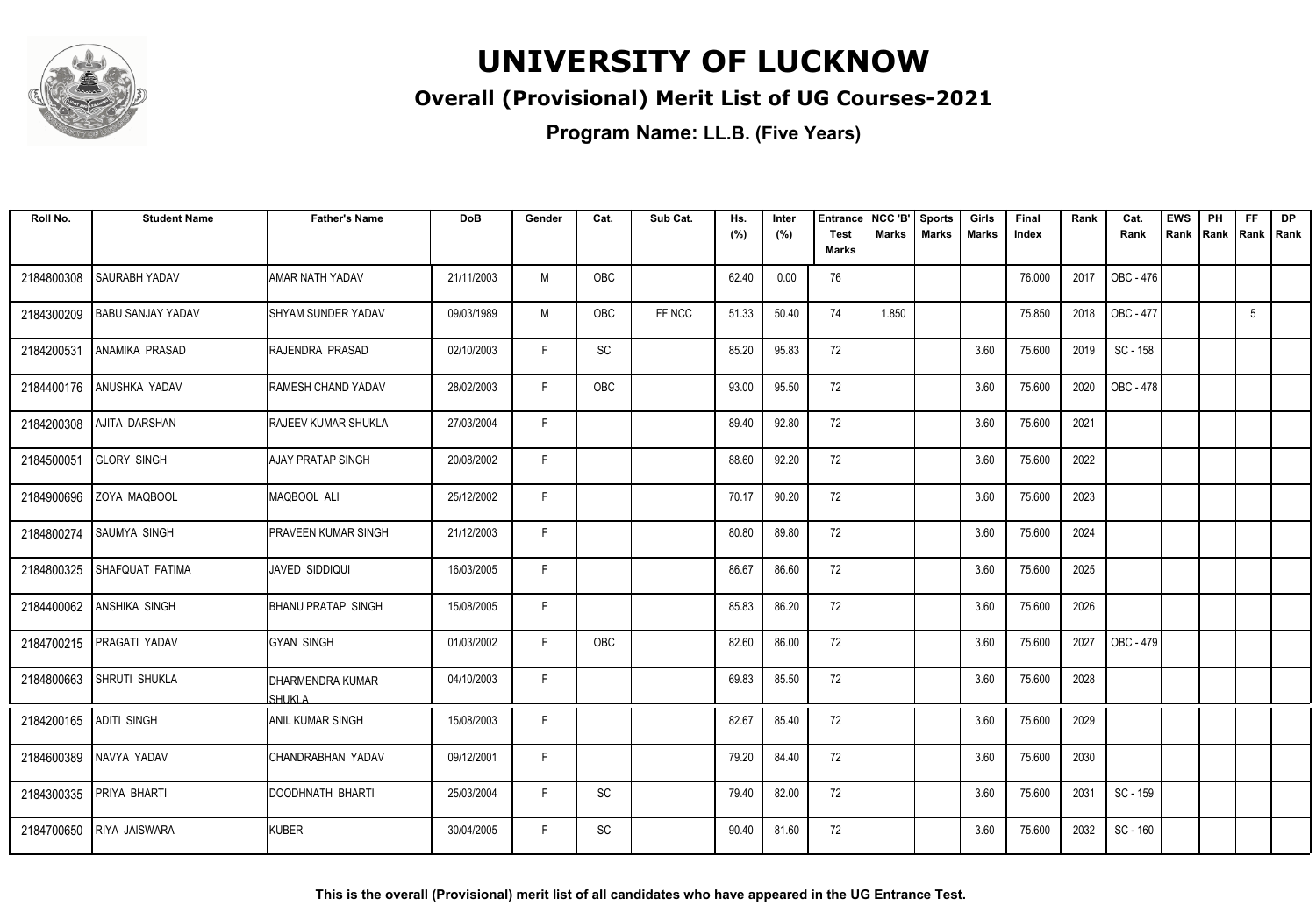

### **Overall (Provisional) Merit List of UG Courses-2021**

**Program Name: LL.B. (Five Years)**

| Roll No.   | <b>Student Name</b>       | <b>Father's Name</b>             | <b>DoB</b> | Gender | Cat.       | Sub Cat.  | Hs.<br>(%) | Inter<br>(%) | <b>Entrance</b><br><b>Test</b><br><b>Marks</b> | NCC 'B'<br>Marks | <b>Sports</b><br><b>Marks</b> | Girls<br>Marks | Final<br>Index | Rank | Cat.<br>Rank     | <b>EWS</b><br>Rank | PH<br>Rank | <b>FF</b><br>Rank   Rank | <b>DP</b> |
|------------|---------------------------|----------------------------------|------------|--------|------------|-----------|------------|--------------|------------------------------------------------|------------------|-------------------------------|----------------|----------------|------|------------------|--------------------|------------|--------------------------|-----------|
| 2184200337 | AKANSHA SINGH             | <b>UMESH BAHADUR SINGH</b>       | 22/11/2003 | F      |            | <b>DP</b> | 72.40      | 81.00        | 72                                             |                  |                               | 3.60           | 75.600         | 2033 |                  |                    |            |                          | 14        |
| 2184300354 | RAKSHA TRIPATHI           | LAKSHMI KANT TRIPATHI            | 17/01/2003 | F.     |            |           | 78.16      | 78.80        | 72                                             |                  |                               | 3.60           | 75.600         | 2034 |                  |                    |            |                          |           |
| 2184200145 | <b>ADIBA SABIH</b>        | MOHD. ASLAM FAROOQUI             | 19/08/2002 | F.     |            |           | 74.33      | 78.40        | 72                                             |                  |                               | 3.60           | 75.600         | 2035 |                  |                    |            |                          |           |
| 2184700393 | PRIYANKA AWASTHI          | <b>DEVENDRA AWASTHI</b>          | 01/07/2004 | F.     |            |           | 81.33      | 76.40        | 72                                             |                  |                               | 3.60           | 75.600         | 2036 |                  |                    |            |                          |           |
| 2184700161 | POOJA CHOWDHARY           | <b>BK CHOWDHARY</b>              | 07/08/2003 | F.     |            |           | 65.60      | 76.40        | 72                                             |                  |                               | 3.60           | 75.600         | 2037 |                  |                    |            |                          |           |
| 2184700014 | NIKITA OJHA               | RAJIV KUMAR OJHA                 | 29/11/2002 | F      |            |           | 74.40      | 75.20        | 72                                             |                  |                               | 3.60           | 75.600         | 2038 |                  |                    |            |                          |           |
|            | 2184500482 KRITIKA PATHAK | <b>VIVEK PATHAK</b>              | 30/08/2002 | F      |            |           | 71.40      | 75.20        | 72                                             |                  |                               | 3.60           | 75.600         | 2039 |                  |                    |            |                          |           |
|            | 2184900240 SWATI TRIPATHI | <b>SANT PRAKASH TRIPATHI</b>     | 08/07/2003 | F      |            |           | 51.20      | 74.60        | 72                                             |                  |                               | 3.60           | 75.600         | 2040 |                  |                    |            |                          |           |
| 2184700096 | OMANSHA SRIVASTAVA        | <b>VINAY KUMAR SRIVASTAVA</b>    | 26/09/2003 | F.     |            |           | 61.40      | 74.00        | 72                                             |                  |                               | 3.60           | 75.600         | 2041 |                  |                    |            |                          |           |
| 2184800650 | <b>SHRITIKA PASWAN</b>    | SANJAY PASWAN                    | 04/03/2004 | F.     | SC         |           | 78.00      | 72.60        | 72                                             |                  |                               | 3.60           | 75.600         | 2042 | SC - 161         |                    |            |                          |           |
| 2184400175 | ANUSHKA YADAV             | <b>DHEERENDRA KUMAR</b><br>YADAV | 28/02/2004 | F      | <b>OBC</b> |           | 77.50      | 72.60        | 72                                             |                  |                               | 3.60           | 75.600         | 2043 | OBC - 480        |                    |            |                          |           |
| 2184600391 | <b>NAZNEEN KHAN</b>       | NEHAL KHAN                       | 16/05/2002 | F      |            |           | 75.00      | 72.00        | 72                                             |                  |                               | 3.60           | 75.600         | 2044 |                  |                    |            |                          |           |
|            | 2184500402   KEERTI VERMA | RAM JANAK VERMA                  | 10/01/2002 | F.     | <b>OBC</b> |           | 80.83      | 71.60        | 72                                             |                  |                               | 3.60           | 75.600         | 2045 | <b>OBC - 481</b> |                    |            |                          |           |
|            | 2184400171 ANUSHKA VERMA  | ARUN KUMAR VERMA                 | 20/04/2004 | F      | <b>OBC</b> |           | 80.50      | 71.60        | 72                                             |                  |                               | 3.60           | 75.600         | 2046 | OBC - 482        |                    |            |                          |           |
| 2184800092 | SAKSHI SINGH              | <b>MITHILESH KUMAR SINGH</b>     | 15/04/2002 | F.     |            |           | 73.50      | 70.20        | 72                                             |                  |                               | 3.60           | 75.600         | 2047 |                  |                    |            |                          |           |
| 2184500385 | <b>KASTURI SINGH</b>      | <b>JEET NARAYAN SINGH</b>        | 06/05/2004 | F      |            |           | 82.40      | 70.00        | 72                                             |                  |                               | 3.60           | 75.600         | 2048 |                  |                    |            |                          |           |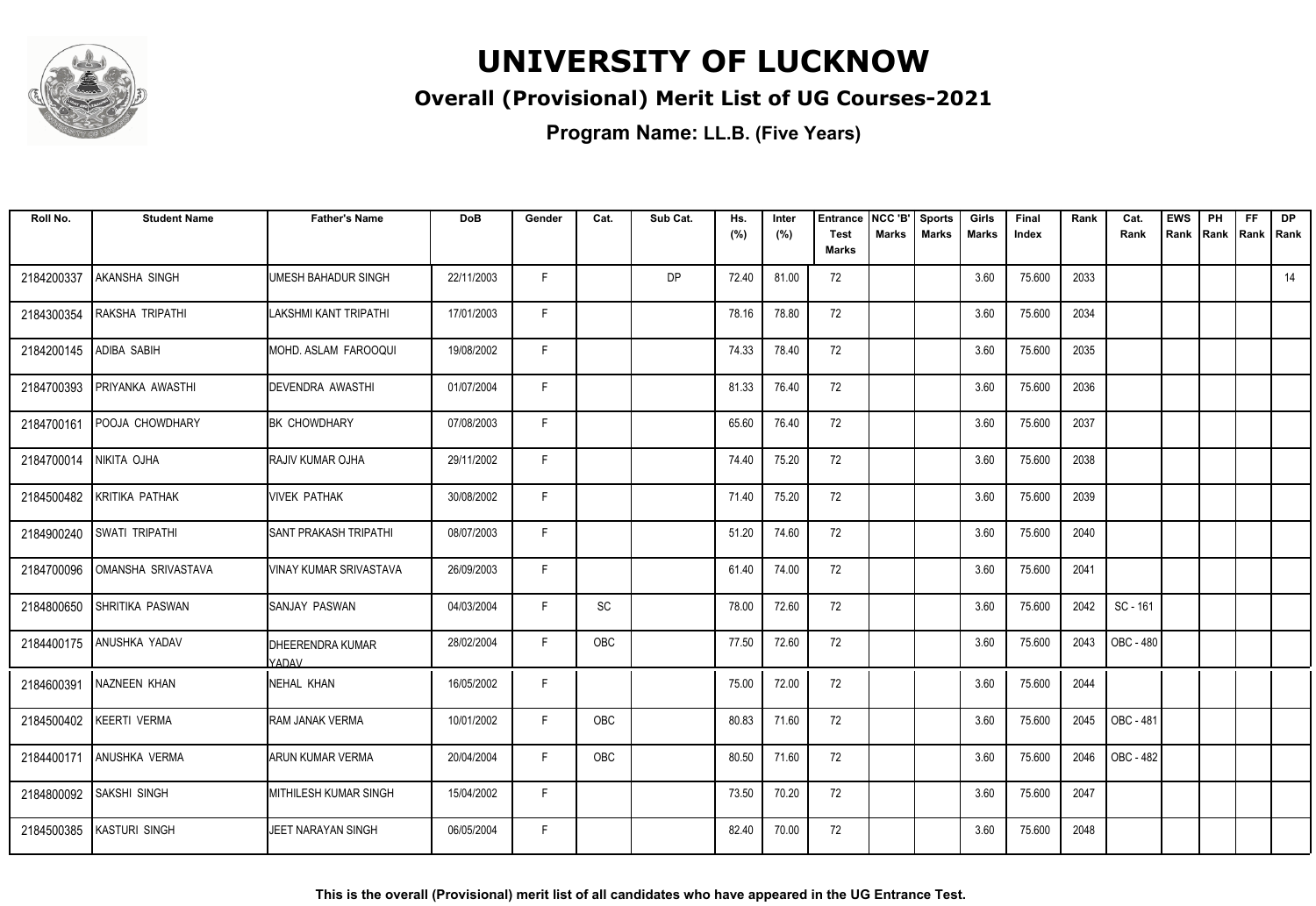

### **Overall (Provisional) Merit List of UG Courses-2021**

| Roll No.   | <b>Student Name</b>     | <b>Father's Name</b>              | <b>DoB</b> | Gender | Cat. | Sub Cat. | Hs.<br>(%) | Inter<br>(%) | <b>Entrance</b><br><b>Test</b><br><b>Marks</b> | NCC 'B'<br><b>Marks</b> | <b>Sports</b><br><b>Marks</b> | Girls<br><b>Marks</b> | Final<br>Index | Rank | Cat.<br>Rank     | <b>EWS</b><br>Rank | PH<br>Rank | FF<br>Rank | <b>DP</b><br>l Rank |
|------------|-------------------------|-----------------------------------|------------|--------|------|----------|------------|--------------|------------------------------------------------|-------------------------|-------------------------------|-----------------------|----------------|------|------------------|--------------------|------------|------------|---------------------|
| 2184300134 | ADITYA SINGH            | PARMENDRA SINGH                   | 10/04/2003 | M      |      | Sports   | 65.33      | 70.00        | 72                                             |                         | 3.600                         |                       | 75.600         | 2049 |                  |                    |            |            |                     |
| 2184400798 | <b>FAIZA KHAN</b>       | <b>SALEEM KHAN</b>                | 22/08/2001 | F.     |      |          | 65.17      | 70.00        | 72                                             |                         |                               | 3.60                  | 75.600         | 2050 |                  |                    |            |            |                     |
| 2184700580 | RIDDHI MISHRA           | <b>MOHAN LAL MISHRA</b>           | 09/12/2001 | F.     |      |          | 81.40      | 66.60        | 72                                             |                         |                               | 3.60                  | 75.600         | 2051 |                  |                    |            |            |                     |
| 2184800444 | SHIPRA AGRAHARI         | <b>VIRENDRA KUMAR</b><br>AGRAHARI | 09/05/2002 | F.     |      |          | 100.00     | 66.20        | 72                                             |                         |                               | 3.60                  | 75.600         | 2052 |                  |                    |            |            |                     |
| 2184600296 | <b>MONIKA RAJPUT</b>    | RAJVEER SINGH RAJPUT              | 29/05/2004 | F.     | OBC  |          | 78.40      | 66.20        | 72                                             |                         |                               | 3.60                  | 75.600         | 2053 | OBC - 483        |                    |            |            |                     |
| 2184400194 | <b>APEKKSHA YADAV</b>   | <b>SHYAM SUNDAR YADAV</b>         | 12/12/2002 | F      | OBC  |          | 53.60      | 66.20        | 72                                             |                         |                               | 3.60                  | 75.600         | 2054 | <b>OBC - 484</b> |                    |            |            |                     |
| 2184900170 | <b>SUMAN</b>            | <b>SUNDAR LAL</b>                 | 05/07/2002 | F.     | SC   |          | 73.67      | 66.00        | 72                                             |                         |                               | 3.60                  | 75.600         | 2055 | SC - 162         |                    |            |            |                     |
| 2184600425 | NIDHI VISHWAKARMA       | <b>SHIV KUMAR</b><br>VISHWAKARMA  | 24/08/2005 | F      | OBC  |          | 83.67      | 64.60        | 72                                             |                         |                               | 3.60                  | 75.600         | 2056 | OBC - 485        |                    |            |            |                     |
| 2184800497 | <b>SHIVANGI JAISWAL</b> | MR.GHANSHYAM JAISWAL              | 18/02/2004 | F.     | OBC  |          | 79.33      | 62.60        | 72                                             |                         |                               | 3.60                  | 75.600         | 2057 | OBC - 486        |                    |            |            |                     |
| 2184600404 | <b>NEHA</b>             | <b>SURENDRA</b>                   | 22/07/2002 | F.     | SC   |          | 77.50      | 62.00        | 72                                             |                         |                               | 3.60                  | 75.600         | 2058 | SC - 163         |                    |            |            |                     |
| 2184900129 | <b>STUTI SINGH</b>      | MUNNA LAL                         | 23/09/2002 | F      | SC   |          | 51.67      | 62.00        | 72                                             |                         |                               | 3.60                  | 75.600         | 2059 | SC - 164         |                    |            |            |                     |
| 2184800197 | SAPNA YADAV             | MANOJ KUMAR YADAV                 | 20/08/2001 | F.     | OBC  |          | 68.40      | 56.00        | 72                                             |                         |                               | 3.60                  | 75.600         | 2060 | <b>OBC - 487</b> |                    |            |            |                     |
| 2184900457 | <b>VANSHIKA GUPTA</b>   | <b>BHAVNEESH GUPTA</b>            | 12/12/2002 | F      |      |          | 91.50      | 0.00         | 72                                             |                         |                               | 3.60                  | 75.600         | 2061 |                  |                    |            |            |                     |
| 2184300014 | <b>AAMINA</b>           | <b>SALEEM AHMAD</b>               | 04/05/2004 | F      |      |          | 86.60      | 0.00         | 72                                             |                         |                               | 3.60                  | 75.600         | 2062 |                  |                    |            |            |                     |
| 2184200563 | ANANYA MISHRA           | <b>JAI PRAKASH MISHRA</b>         | 26/08/2003 | F      |      |          | 83.88      | 0.00         | 72                                             |                         |                               | 3.60                  | 75.600         | 2063 |                  |                    |            |            |                     |
| 2184400544 | <b>AYUSHI SINGH</b>     | <b>DILEEP KUMAR</b>               | 13/07/2003 | F      | SC   |          | 79.40      | 0.00         | 72                                             |                         |                               | 3.60                  | 75.600         | 2064 | SC - 165         |                    |            |            |                     |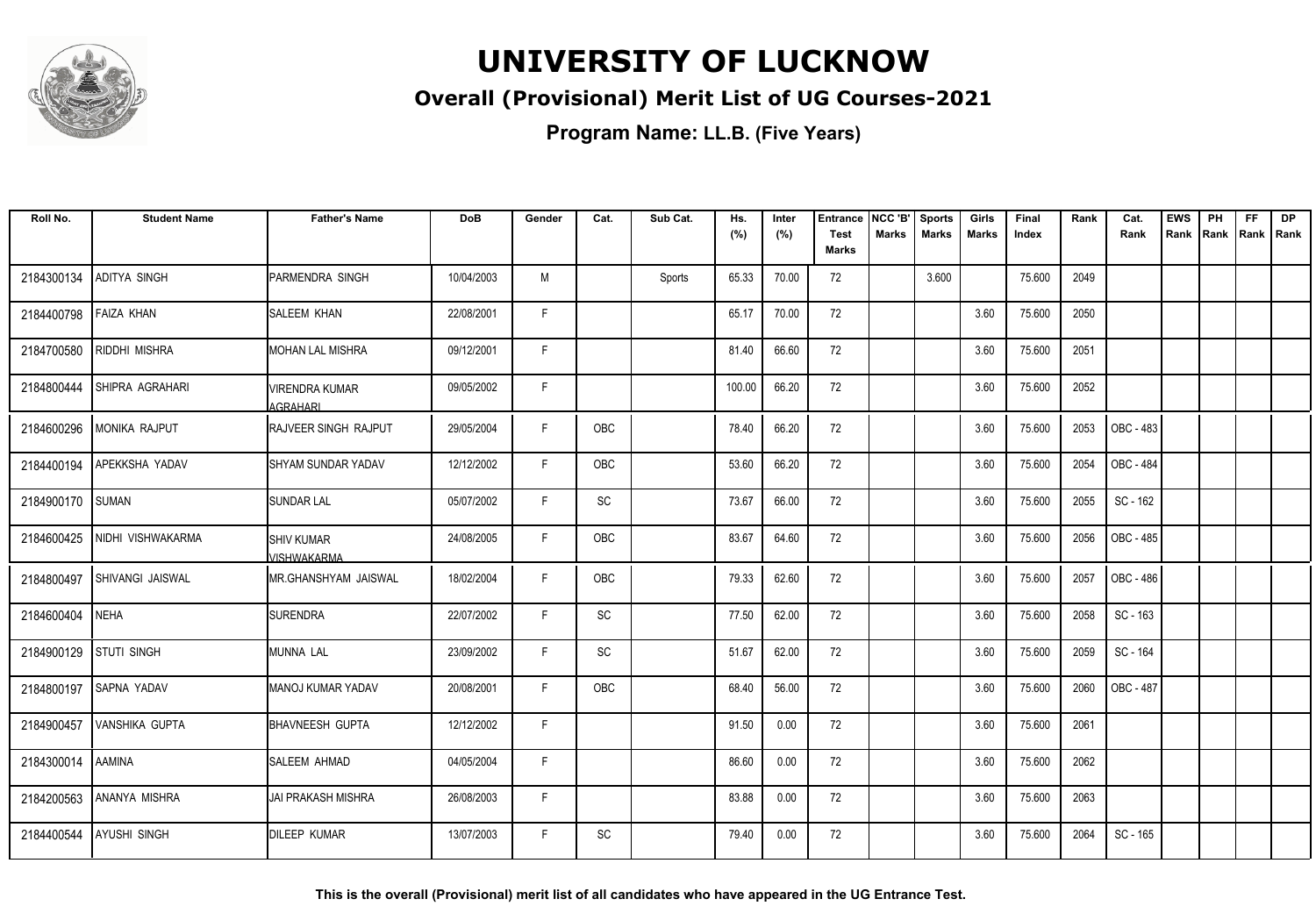

### **Overall (Provisional) Merit List of UG Courses-2021**

| Roll No.               | <b>Student Name</b>           | <b>Father's Name</b>                | <b>DoB</b> | Gender | Cat. | Sub Cat. | Hs.<br>(%) | Inter<br>(%) | <b>Entrance</b><br>Test<br><b>Marks</b> | NCC 'B'<br>Marks | <b>Sports</b><br><b>Marks</b> | Girls<br>Marks | Final<br>Index | Rank | Cat.<br>Rank | <b>EWS</b><br>Rank | PH<br>Rank | <b>FF</b><br>Rank   Rank | <b>DP</b> |
|------------------------|-------------------------------|-------------------------------------|------------|--------|------|----------|------------|--------------|-----------------------------------------|------------------|-------------------------------|----------------|----------------|------|--------------|--------------------|------------|--------------------------|-----------|
| 2184500462             | KOMAL SRIVASTAVA              | <b>AJAY SRIVASTAVA</b>              | 20/06/2004 | F      |      |          | 78.83      | 0.00         | 72                                      |                  |                               | 3.60           | 75.600         | 2065 |              |                    |            |                          |           |
| 2184900090             | SONAL                         | IBHOLA NATH MAURYA                  | 31/08/2003 | F.     | OBC  |          | 78.33      | 0.00         | 72                                      |                  |                               | 3.60           | 75.600         | 2066 | OBC - 488    |                    |            |                          |           |
| 2184900190             | <b>SUPRIYA PATEL</b>          | DESHRAJ VERMA                       | 18/10/2004 | F      | OBC  |          | 78.33      | 0.00         | 72                                      |                  |                               | 3.60           | 75.600         | 2067 | OBC - 489    |                    |            |                          |           |
| 2184400269             | <b>ARPITA SINGH</b>           | <b>ANIL KUMAR YADAV</b>             | 17/01/2004 | F      | OBC  |          | 78.17      | 0.00         | 72                                      |                  |                               | 3.60           | 75.600         | 2068 | OBC - 490    |                    |            |                          |           |
| 2184800501             | <b>SHIVANGI SINGH</b>         | <b>ANIL KUMAR SINGH</b>             | 21/08/2004 | F      |      |          | 71.60      | 0.00         | 72                                      |                  |                               | 3.60           | 75.600         | 2069 |              |                    |            |                          |           |
| 2184800255             | <b>SATYARTH YADAV</b>         | IHARENDRA SINGH YADAV               | 20/12/2002 | M      | OBC  |          | 67.67      | 90.40        | 74                                      |                  |                               |                | 74.000         | 2070 | OBC - 491    |                    |            |                          |           |
| 2184500005             | <b>FARMAAN ALI</b>            | <b>HASRAT ALI</b>                   | 05/09/2003 | M      |      |          | 85.00      | 89.50        | 74                                      |                  |                               |                | 74.000         | 2071 |              |                    |            |                          |           |
| 2184400470 AYUSH DIXIT |                               | DHARMENDRA KUMAR DIXIT              | 19/11/2002 | M      |      |          | 64.80      | 87.25        | 74                                      |                  |                               |                | 74.000         | 2072 |              |                    |            |                          |           |
| 2184200418             | <b>ALOK RANJAN PANDEY</b>     | KRISHNA KUMAR PANDEY                | 22/12/2005 | M      |      |          | 84.20      | 84.80        | 74                                      |                  |                               |                | 74.000         | 2073 |              |                    |            |                          |           |
|                        | 2184300315   OAJ VIKRAM SINGH | IJ P SINGH                          | 07/03/2003 | M      |      |          | 86.17      | 84.50        | 74                                      |                  |                               |                | 74.000         | 2074 |              |                    |            |                          |           |
| 2184200518             | <b>AMRESH MANI TRIPATHI</b>   | <b>KRISHNA MANI TRIPATHI</b>        | 14/06/2003 | M      |      |          | 78.60      | 84.20        | 74                                      |                  |                               |                | 74.000         | 2075 |              |                    |            |                          |           |
| 2184300092             | <b>ABHIJEET PRATAP SINGH</b>  | <b>RAVI KUMAR SINGH</b>             | 02/03/2004 | M      |      |          | 71.60      | 83.80        | 74                                      |                  |                               |                | 74.000         | 2076 |              |                    |            |                          |           |
| 2184600299             | MR. UJJWAL SINGH              | LT. BAJRANG BAHADUR<br><b>SINGH</b> | 23/03/2003 | M      |      |          | 66.33      | 83.60        | 74                                      |                  |                               |                | 74.000         | 2077 |              |                    |            |                          |           |
| 2184500494             | KUMAR AADITYA                 | BHAGWATI PRASAD NIGAM               | 22/08/2002 | M      |      |          | 83.17      | 83.50        | 74                                      |                  |                               |                | 74.000         | 2078 |              |                    |            |                          |           |
| 2184700550             | RATNENDRA DILEEP SINGH        | <b>DILEEP KUMAR SINGH</b>           | 24/08/2004 | M      |      |          | 69.80      | 83.00        | 74                                      |                  |                               |                | 74.000         | 2079 |              |                    |            |                          |           |
| 2184900374             | UTKARSH SHUKLA                | <b>BHUPESH KUMAR SHUKLA</b>         | 01/07/2002 | M      |      |          | 74.80      | 82.20        | 74                                      |                  |                               |                | 74.000         | 2080 |              | 168                |            |                          |           |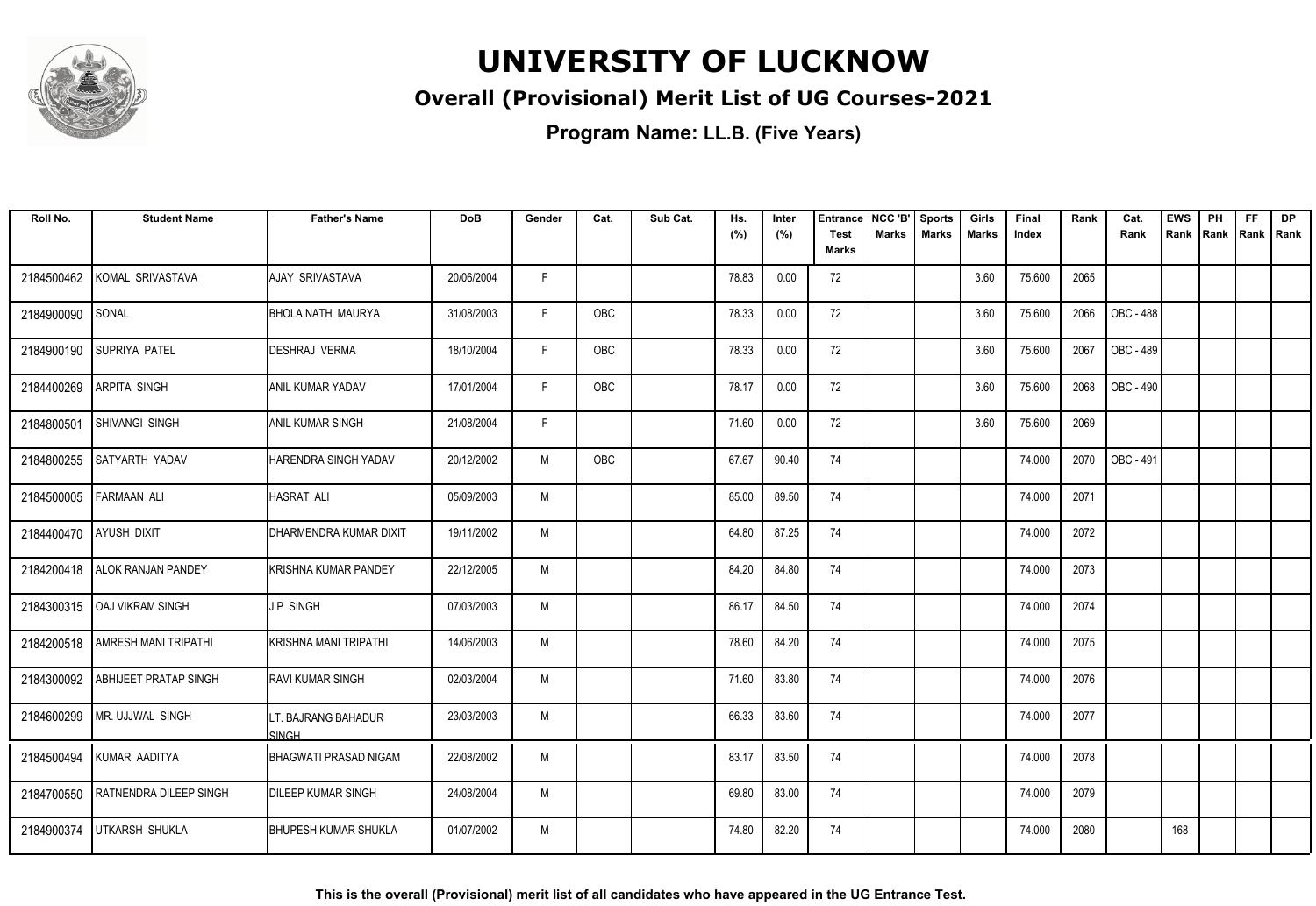

### **Overall (Provisional) Merit List of UG Courses-2021**

| Roll No.   | <b>Student Name</b>       | <b>Father's Name</b>       | <b>DoB</b> | Gender | Cat.       | Sub Cat. | Hs.<br>(%) | Inter<br>(%) | Entrance<br><b>Test</b> | NCC 'B'<br>Marks | <b>Sports</b><br><b>Marks</b> | Girls<br><b>Marks</b> | Final<br>Index | Rank | Cat.<br>Rank     | <b>EWS</b><br>Rank | PH<br>Rank | <b>FF</b><br>Rank   Rank | <b>DP</b> |
|------------|---------------------------|----------------------------|------------|--------|------------|----------|------------|--------------|-------------------------|------------------|-------------------------------|-----------------------|----------------|------|------------------|--------------------|------------|--------------------------|-----------|
|            |                           |                            |            |        |            |          |            |              | <b>Marks</b>            |                  |                               |                       |                |      |                  |                    |            |                          |           |
| 2184300341 | PRIYANSHU KUMAR YADAV     | <b>PRADEEP KUMAR YADAV</b> | 20/08/2003 | M      | OBC        |          | 78.60      | 82.00        | 74                      |                  |                               |                       | 74.000         | 2081 | OBC - 492        |                    |            |                          |           |
| 2184700201 | <b>PRADEEP MAURYA</b>     | <b>ASHOK KUMAR MAURYA</b>  | 04/01/2005 | M      | OBC        |          | 84.17      | 81.20        | 74                      |                  |                               |                       | 74.000         | 2082 | OBC - 493        |                    |            |                          |           |
| 2184200304 | <b>AJEET KUMAR GOND</b>   | <b>IPARMA PRASAD GOND</b>  | 04/10/2001 | M      | SC         |          | 79.80      | 81.00        | 74                      |                  |                               |                       | 74.000         | 2083 | SC - 166         |                    |            |                          |           |
| 2184300216 | <b>DEEP SINGH DUA</b>     | JASBEER SINGH DUA          | 21/10/2002 | M      |            |          | 73.50      | 80.80        | 74                      |                  |                               |                       | 74.000         | 2084 |                  |                    |            |                          |           |
| 2184400296 | <b>ARYAN SHAHI</b>        | <b>DEEPAK SHAHI</b>        | 08/04/2003 | M      |            |          | 73.17      | 80.50        | 74                      |                  |                               |                       | 74.000         | 2085 |                  |                    |            |                          |           |
|            | 2184300217   DEEPAK SINGH | SANTOSH SINGH              | 03/05/2004 | M      | <b>OBC</b> |          | 74.67      | 80.20        | 74                      |                  |                               |                       | 74.000         | 2086 | <b>OBC - 494</b> |                    |            |                          |           |
|            | 2184800053 SAHIL AHMED    | NOUSHAD AHMED              | 17/09/2003 | M      |            |          | 69.00      | 80.20        | 74                      |                  |                               |                       | 74.000         | 2087 |                  |                    |            |                          |           |
| 2184400590 | <b>BRAJ BHUSHAN</b>       | RAM LAKHAN YADAV           | 27/08/2003 | M      | <b>OBC</b> |          | 75.33      | 80.00        | 74                      |                  |                               |                       | 74.000         | 2088 | OBC - 495        |                    |            |                          |           |
| 2184600380 | NAVNEET TIWARI            | <b>VINIT KUMAR TIWARI</b>  | 25/09/2003 | M      |            |          | 77.50      | 79.80        | 74                      |                  |                               |                       | 74.000         | 2089 |                  |                    |            |                          |           |
| 2184500009 | <b>FURQAN AHMAD</b>       | <b>IFRAQUE AHMAD</b>       | 15/03/2003 | M      |            |          | 64.40      | 79.20        | 74                      |                  |                               |                       | 74.000         | 2090 |                  |                    |            |                          |           |
| 2184600287 | MOHIT JAISWAL             | <b>KUNWAR SEN</b>          | 22/09/2004 | M      | OBC        |          | 80.50      | 78.17        | 74                      |                  |                               |                       | 74.000         | 2091 | OBC - 496        |                    |            |                          |           |
| 2184900557 | <b>VISHAL GOND</b>        | KEDAR NATH                 | 01/09/2003 | M      | ST         |          | 71.00      | 77.80        | 74                      |                  |                               |                       | 74.000         | 2092 | ST <sub>6</sub>  |                    |            |                          |           |
| 2184700438 | PULKIT VERMA              | DHARAMRAJ VERMA            | 27/02/2002 | M      | OBC        |          | 67.00      | 77.80        | 74                      |                  |                               |                       | 74.000         | 2093 | OBC - 497        |                    |            |                          |           |
| 2184900531 | <b>VINAYAK SINGH</b>      | MANOJ KUMAR SINGH          | 05/08/2003 | M      |            |          | 82.80      | 77.40        | 74                      |                  |                               |                       | 74.000         | 2094 |                  | 169                |            |                          |           |
| 2184900678 | YUVRAJ SINGH              | RAVINDRA SINGH             | 24/10/2004 | M      |            |          | 85.00      | 76.80        | 74                      |                  |                               |                       | 74.000         | 2095 |                  |                    |            |                          |           |
| 2184200463 | <b>JAMAN KUMAR SINGH</b>  | <b>DINESH KUMAR SINGH</b>  | 14/02/2004 | M      |            |          | 87.80      | 76.60        | 74                      |                  |                               |                       | 74.000         | 2096 |                  |                    |            |                          |           |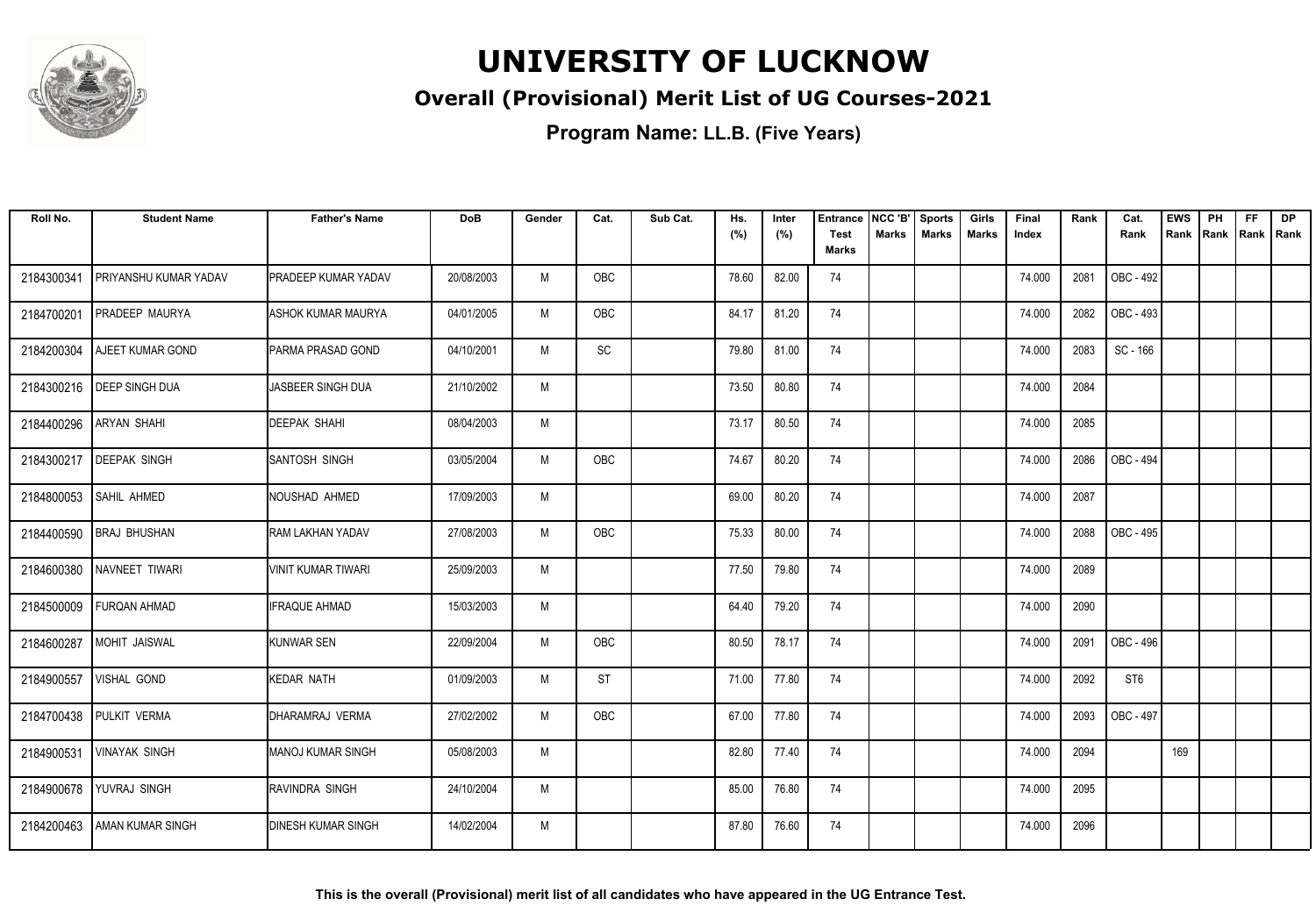

### **Overall (Provisional) Merit List of UG Courses-2021**

| Roll No.   | <b>Student Name</b>              | <b>Father's Name</b>          | <b>DoB</b> | Gender | Cat.       | Sub Cat. | Hs.<br>(%) | Inter<br>(%) | <b>Entrance</b><br><b>Test</b> | NCC 'B'<br><b>Marks</b> | <b>Sports</b><br><b>Marks</b> | Girls<br>Marks | Final<br>Index | Rank | Cat.<br>Rank     | <b>EWS</b><br>Rank | PH<br>Rank | <b>FF</b><br>Rank   Rank | <b>DP</b> |
|------------|----------------------------------|-------------------------------|------------|--------|------------|----------|------------|--------------|--------------------------------|-------------------------|-------------------------------|----------------|----------------|------|------------------|--------------------|------------|--------------------------|-----------|
|            |                                  |                               |            |        |            |          |            |              | <b>Marks</b>                   |                         |                               |                |                |      |                  |                    |            |                          |           |
| 2184800245 | SATYAM YADAV                     | KAMAL KISHOR YADAV            | 06/12/2003 | M      | <b>OBC</b> |          | 75.17      | 76.60        | 74                             |                         |                               |                | 74.000         | 2097 | OBC - 498        |                    |            |                          |           |
| 2184700443 | PUSHKAL DUBEY                    | <b>VEER BHADRA DUBEY</b>      | 12/09/2003 | M      |            |          | 62.60      | 76.60        | 74                             |                         |                               |                | 74.000         | 2098 |                  |                    |            |                          |           |
|            | 2184200419   ALOK SINGH YADAV    | <b>RAM SURAT YADAV</b>        | 22/03/2004 | M      | <b>OBC</b> |          | 76.83      | 76.40        | 74                             |                         |                               |                | 74.000         | 2099 | OBC - 499        |                    |            |                          |           |
| 2184900187 | <b>SUNNY DIWAKER</b>             | SHRI NARAYAN                  | 23/11/2004 | M      | SC         |          | 67.60      | 76.40        | 74                             |                         |                               |                | 74.000         | 2100 | SC - 167         |                    |            |                          |           |
| 2184800145 | <b>SANAT KUMAR YADAV</b>         | SANJAY KUMAR YADAV            | 23/01/2003 | M      |            |          | 66.00      | 76.00        | 74                             |                         |                               |                | 74.000         | 2101 |                  |                    |            |                          |           |
| 2184900024 | SHYAMAL MISHRA                   | <b>AVNEESH KUMAR MISHRA</b>   | 31/03/2003 | M      |            |          | 80.00      | 75.80        | 74                             |                         |                               |                | 74.000         | 2102 |                  |                    |            |                          |           |
|            | 2184800676 SHUBH SINHA           | <b>ISATYENDRA KUMAR SINHA</b> | 20/10/2003 | M      |            |          | 70.33      | 74.40        | 74                             |                         |                               |                | 74.000         | 2103 |                  | 170                |            |                          |           |
| 2184700536 | RANJEET YADAV                    | MUNSHI LAL YADAV              | 01/01/2003 | M      | <b>OBC</b> |          | 78.67      | 74.00        | 74                             |                         |                               |                | 74.000         | 2104 | <b>OBC - 500</b> |                    |            |                          |           |
| 2184800209 | <b>SARTHAK DIXIT</b>             | <b>B.K DIXIT</b>              | 28/04/2004 | M      |            |          | 47.60      | 74.00        | 74                             |                         |                               |                | 74.000         | 2105 |                  |                    |            |                          |           |
| 2184300122 | <b>ABHISHEK RAWAT</b>            | RAMPAL RAWAT                  | 07/05/2002 | M      | SC         |          | 52.80      | 73.00        | 74                             |                         |                               |                | 74.000         | 2106 | SC - 168         |                    |            |                          |           |
| 2184700285 | <b>PRASHANT MISHRA</b>           | AJAY KUMAR MISHRA             | 08/03/2004 | M      |            |          | 69.67      | 72.80        | 74                             |                         |                               |                | 74.000         | 2107 |                  |                    |            |                          |           |
| 2184400693 | <b>DHARMENDRA KUMAR</b><br>YADAV | RAMSAGAR YADAV                | 19/07/2004 | M      | <b>OBC</b> |          | 64.00      | 72.60        | 74                             |                         |                               |                | 74.000         | 2108 | OBC - 501        |                    |            |                          |           |
| 2184700268 | <b>PRANJAL TIWARI</b>            | <b>RAJESH TIWARI</b>          | 27/09/2004 | M      |            |          | 82.83      | 72.50        | 74                             |                         |                               |                | 74.000         | 2109 |                  | 171                |            |                          |           |
|            | 2184600058   MAHENDRA RAJPOOT    | CHHAVINATH RAJPOOT            | 15/08/2005 | M      | OBC        |          | 80.00      | 72.20        | 74                             |                         |                               |                | 74.000         | 2110 | OBC - 502        |                    |            |                          |           |
| 2184700337 | <b>PRATYUSH SINGH</b>            | <b>KRISHNA KUMAR SINGH</b>    | 07/09/2004 | M      |            |          | 66.00      | 71.60        | 74                             |                         |                               |                | 74.000         | 2111 |                  |                    |            |                          |           |
| 2184600077 | <b>MANAS KANT</b>                | <b>ANIL KUMAR</b>             | 19/07/2003 | M      | SC         |          | 73.40      | 71.40        | 74                             |                         |                               |                | 74.000         | 2112 | SC - 169         |                    |            |                          |           |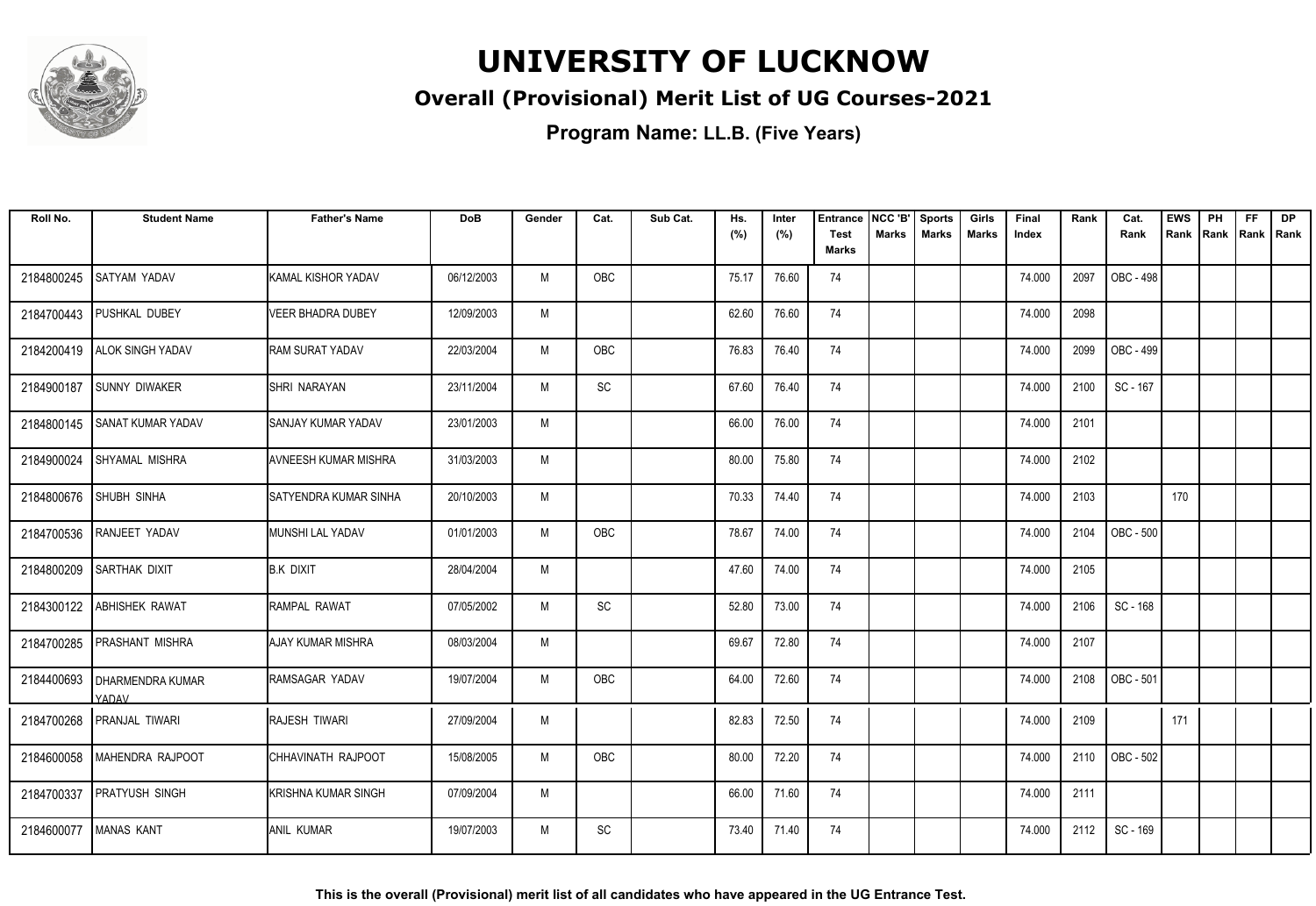

### **Overall (Provisional) Merit List of UG Courses-2021**

**Program Name: LL.B. (Five Years)**

| Roll No.   | <b>Student Name</b>         | <b>Father's Name</b>                           | <b>DoB</b> | Gender | Cat.      | Sub Cat. | Hs.<br>(%) | Inter<br>(%) | <b>Entrance</b><br><b>Test</b><br><b>Marks</b> | NCC 'B'<br><b>Marks</b> | <b>Sports</b><br><b>Marks</b> | Girls<br>Marks | Final<br>Index | Rank | Cat.<br>Rank    | <b>EWS</b><br>Rank | PH<br>Rank | <b>FF</b><br>Rank | <b>DP</b><br><b>Rank</b> |
|------------|-----------------------------|------------------------------------------------|------------|--------|-----------|----------|------------|--------------|------------------------------------------------|-------------------------|-------------------------------|----------------|----------------|------|-----------------|--------------------|------------|-------------------|--------------------------|
| 2184500373 | <b>KARTIKEY MISHRA</b>      | AJAY KUMAR MISHRA                              | 16/12/2004 | M      |           |          | 53.40      | 71.40        | 74                                             |                         |                               |                | 74.000         | 2113 |                 |                    |            |                   |                          |
| 2184600060 | MAHESH GOVIND RAO           | KRISHNA PRATAP GOVIND<br>IRAO.                 | 06/04/2003 | M      |           |          | 68.20      | 70.80        | 74                                             |                         |                               |                | 74.000         | 2114 |                 |                    |            |                   |                          |
| 2184300193 | ASHUTOSH KUMAR              | IUTTAM KUMAR                                   | 22/02/2003 | M      | SC        |          | 48.50      | 70.40        | 74                                             |                         |                               |                | 74.000         | 2115 | SC - 170        |                    |            |                   |                          |
|            | 2184600170   MD TALHA KHAN  | <b>FASIH UDDIN KHAN</b>                        | 08/12/2001 | M      |           |          | 76.00      | 70.33        | 74                                             |                         |                               |                | 74.000         | 2116 |                 |                    |            |                   |                          |
| 2184200506 | AMITABH                     | AJAI KUMAR SRIVASTAVA                          | 14/08/2002 | M      |           |          | 76.17      | 70.00        | 74                                             |                         |                               |                | 74.000         | 2117 |                 |                    |            |                   |                          |
| 2184900426 | <b>VAISHALI SINGH</b>       | <b>SHASHANK SHEKHAR</b><br><b>PRASAD SINGH</b> | 18/10/2002 | M      |           |          | 51.00      | 70.00        | 74                                             |                         |                               |                | 74.000         | 2118 |                 |                    |            |                   |                          |
| 2184400040 | <b>ANSH KUMAR MISHRA</b>    | <b>SHAILESH KUMAR MISHRA</b>                   | 22/02/2004 | M      |           |          | 73.20      | 69.60        | 74                                             |                         |                               |                | 74.000         | 2119 |                 |                    |            |                   |                          |
| 2184400646 | <b>DEEPESH PANDEY</b>       | <b>A K PANDEY</b>                              | 05/09/2003 | M      |           |          | 62.17      | 69.60        | 74                                             |                         |                               |                | 74.000         | 2120 |                 |                    |            |                   |                          |
| 2184800448 | SHIRAZ AHMAD                | ANSAR AHMAD                                    | 10/12/2003 | M      |           |          | 53.83      | 69.60        | 74                                             |                         |                               |                | 74.000         | 2121 |                 |                    |            |                   |                          |
| 2184200218 | <b>ADITYA SINGH</b>         | <b>I</b> MANOJ KUMAR SINGH                     | 27/05/2004 | M      |           |          | 85.17      | 67.67        | 74                                             |                         |                               |                | 74.000         | 2122 |                 | 172                |            |                   |                          |
| 2184400033 | I ANNU KUMAR SHARMA         | IAMAR SHARMA SHARMA                            | 16/11/2002 | M      | <b>ST</b> |          | 72.20      | 67.60        | 74                                             |                         |                               |                | 74.000         | 2123 | ST <sub>7</sub> |                    |            |                   |                          |
| 2184200494 | <b>AMIT PAL</b>             | IRAMCHANDRA PAL                                | 03/05/2003 | M      | OBC       |          | 64.50      | 67.60        | 74                                             |                         |                               |                | 74.000         | 2124 | OBC - 503       |                    |            |                   |                          |
| 2184500149 | <b>HARSHIT PRATAP SINGH</b> | AMAR BAHADUR SINGH                             | 21/02/2004 | M      |           |          | 74.17      | 66.50        | 74                                             |                         |                               |                | 74.000         | 2125 |                 |                    |            |                   |                          |
| 2184300007 | <b>AAKASH SINGH</b>         | <b>DINESH SINGH YADAV</b>                      | 18/08/2003 | M      | OBC       |          | 72.40      | 66.40        | 74                                             |                         |                               |                | 74.000         | 2126 | OBC - 504       |                    |            |                   |                          |
| 2184600049 | <b>MAAZ MATLOOB MOBIN</b>   | <b>ISHAHID MOBIN</b>                           | 22/10/2003 | M      |           |          | 81.67      | 66.00        | 74                                             |                         |                               |                | 74.000         | 2127 |                 |                    |            |                   |                          |
| 2184700205 | <b>PRADUM KUMAR YADAV</b>   | <b>JAY PRAKASH YADAV</b>                       | 10/02/2002 | M      | OBC       |          | 68.50      | 65.20        | 74                                             |                         |                               |                | 74.000         | 2128 | OBC - 505       |                    |            |                   |                          |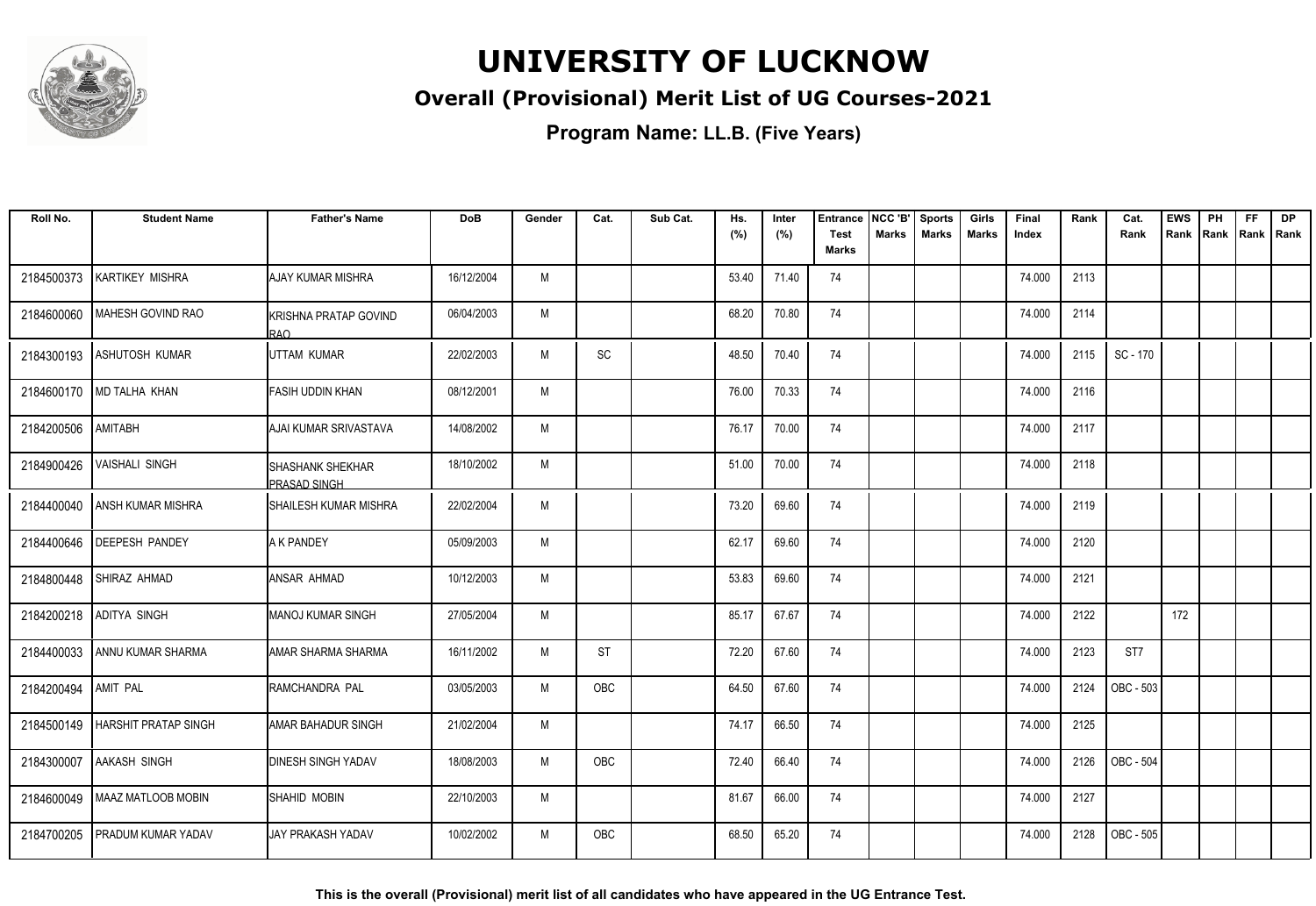

### **Overall (Provisional) Merit List of UG Courses-2021**

**Program Name: LL.B. (Five Years)**

| Roll No.   | <b>Student Name</b>          | <b>Father's Name</b>                   | <b>DoB</b> | Gender | Cat.       | Sub Cat. | Hs.<br>(%) | Inter<br>(%) | <b>Entrance</b><br><b>Test</b> | NCC 'B'<br><b>Marks</b> | <b>Sports</b><br><b>Marks</b> | Girls<br><b>Marks</b> | Final<br>Index | Rank | Cat.<br>Rank    | <b>EWS</b><br>Rank | PH | <b>FF</b><br>Rank Rank Rank | DP |
|------------|------------------------------|----------------------------------------|------------|--------|------------|----------|------------|--------------|--------------------------------|-------------------------|-------------------------------|-----------------------|----------------|------|-----------------|--------------------|----|-----------------------------|----|
|            |                              |                                        |            |        |            |          |            |              | <b>Marks</b>                   |                         |                               |                       |                |      |                 |                    |    |                             |    |
| 2184500091 | <b>HARSH CHAUHAN</b>         | PUSHPENDRA SINGH<br><b>CHAUHAN</b>     | 30/03/2002 | M      |            |          | 73.60      | 64.40        | 74                             |                         |                               |                       | 74.000         | 2129 |                 |                    |    |                             |    |
| 2184400512 | AYUSH VISHWAKARMA            | <b>RAM MURAT</b><br><b>JISHWAKARMA</b> | 18/12/2002 | M      | OBC        |          | 79.83      | 62.60        | 74                             |                         |                               |                       | 74.000         | 2130 | OBC - 506       |                    |    |                             |    |
| 2184200123 | <b>ADARSH SINGH</b>          | <b>I</b> SUNIL KUMAR SINGH             | 12/07/2003 | M      |            |          | 51.20      | 62.40        | 74                             |                         |                               |                       | 74.000         | 2131 |                 |                    |    |                             |    |
| 2184300148 | <b>AMAN SINGH</b>            | <b>INDRASHEN SINGH</b>                 | 06/03/2000 | M      |            |          | 81.60      | 61.60        | 74                             |                         |                               |                       | 74.000         | 2132 |                 | 173                |    |                             |    |
| 2184700306 | PRATEEK SINGH                | <b>GYAN SINGH</b>                      | 03/06/2003 | M      |            |          | 54.67      | 59.20        | 74                             |                         |                               |                       | 74.000         | 2133 |                 | 174                |    |                             |    |
| 2184200545 | <b>ANAND KUMAR</b>           | <b>RAJ KUMAR</b>                       | 12/11/2000 | M      | <b>ST</b>  |          | 64.60      | 56.40        | 74                             |                         |                               |                       | 74.000         | 2134 | ST <sub>8</sub> |                    |    |                             |    |
| 2184700699 | RUDRA TIWARI                 | <b>PRAVEEN KUMAR TEWARI</b>            | 01/09/2003 | M      |            |          | 46.83      | 56.20        | 74                             |                         |                               |                       | 74.000         | 2135 |                 |                    |    |                             |    |
| 2184300351 | RAJHANS CHANDRA              | <b>RAM CHANDRA</b>                     | 29/04/1997 | M      |            |          | 69.50      | 55.00        | 74                             |                         |                               |                       | 74.000         | 2136 |                 |                    |    |                             |    |
| 2184400375 | <b>ASHUTOSH KUMAR GUPTA</b>  | <b>SURESH KUMAR GUPTA</b>              | 20/10/2004 | M      |            |          | 66.50      | 53.40        | 74                             |                         |                               |                       | 74.000         | 2137 |                 |                    |    |                             |    |
| 2184700083 | NURUL HASAN ANSARI           | MOHAMMAD HASAN                         | 21/11/1994 | M      |            |          | 69.50      | 49.20        | 74                             |                         |                               |                       | 74.000         | 2138 |                 |                    |    |                             |    |
| 2184400277 | <b>ARUN PANDEY</b>           | <b>INAWAL KISHORE PANDEY</b>           | 12/01/2000 | M      |            |          | 48.83      | 47.60        | 74                             |                         |                               |                       | 74.000         | 2139 |                 |                    |    |                             |    |
| 2184600210 | <b>MOHAMMAD ABU AKIB</b>     | MUBARAK ALI                            | 20/08/2001 | M      | <b>OBC</b> |          | 53.00      | 45.20        | 74                             |                         |                               |                       | 74.000         | 2140 | OBC - 507       |                    |    |                             |    |
| 2184400206 | <b>APOORVA VIKRAM SINGH</b>  | <b>PRASHANT KUMAR SINGH</b>            | 10/01/2002 | M      |            |          | 61.80      | 45.00        | 74                             |                         |                               |                       | 74.000         | 2141 |                 |                    |    |                             |    |
| 2184400762 | <b>DIVYANSHU SHUKLA</b>      | <b>DINESH SHUKLA</b>                   | 15/07/2004 | M      |            |          | 77.67      | 0.00         | 74                             |                         |                               |                       | 74.000         | 2142 |                 |                    |    |                             |    |
| 2184700415 | PRIYANSHU                    | ANIL KUMAR                             | 01/11/2001 | M      | SC         |          | 77.00      | 0.00         | 74                             |                         |                               |                       | 74.000         | 2143 | SC - 171        |                    |    |                             |    |
| 2184200525 | <b>AMRITESH PRATAP SINGH</b> | IMARTAND PRATAP SINGH                  | 12/12/2002 | M      |            |          | 72.50      | 0.00         | 74                             |                         |                               |                       | 74.000         | 2144 |                 |                    |    |                             |    |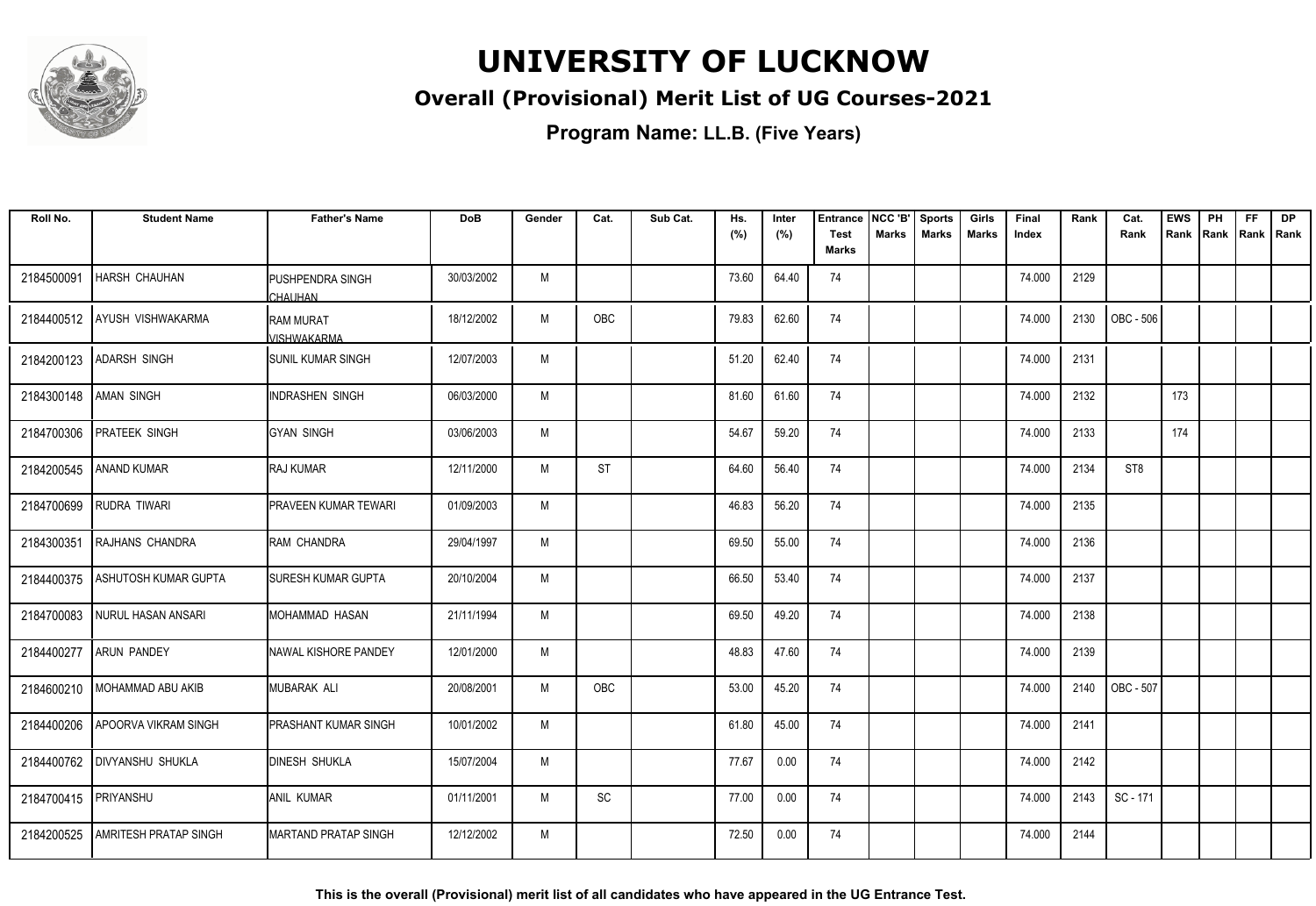

### **Overall (Provisional) Merit List of UG Courses-2021**

| Roll No.   | <b>Student Name</b>              | <b>Father's Name</b>               | <b>DoB</b> | Gender | Cat.       | Sub Cat. | Hs.<br>(%) | Inter<br>(%) | <b>Entrance</b><br><b>Test</b> | NCC 'B'<br><b>Marks</b> | <b>Sports</b><br><b>Marks</b> | Girls<br>Marks | Final<br>Index | Rank | Cat.<br>Rank | <b>EWS</b><br>Rank | PH<br>Rank | <b>FF</b><br>Rank   Rank | <b>DP</b> |
|------------|----------------------------------|------------------------------------|------------|--------|------------|----------|------------|--------------|--------------------------------|-------------------------|-------------------------------|----------------|----------------|------|--------------|--------------------|------------|--------------------------|-----------|
|            |                                  |                                    |            |        |            |          |            |              | <b>Marks</b>                   |                         |                               |                |                |      |              |                    |            |                          |           |
| 2184900571 | VISHAL YADAV                     | <b>ARVIND KUMAR YADAV</b>          | 08/12/2003 | M      | <b>OBC</b> |          | 71.00      | 0.00         | 74                             |                         |                               |                | 74.000         | 2145 | OBC - 508    |                    |            |                          |           |
| 2184400456 | <b>AVIRAL SINGH</b>              | LAVKESH SINGH                      | 19/01/2005 | M      |            |          | 62.80      | 0.00         | 74                             |                         |                               |                | 74.000         | 2146 |              |                    |            |                          |           |
| 2184200133 | <b>ADARSH PRATAP SINGH</b>       | MAHENDRA PAL SINGH                 | 01/07/2003 | M      |            |          | 59.83      | 0.00         | 74                             |                         |                               |                | 74.000         | 2147 |              |                    |            |                          |           |
| 2184600114 | MANOJ NIGAM                      | SANTOSH KUMAR NIGAM                | 19/02/2003 | M      |            |          | 54.50      | 0.00         | 74                             |                         |                               |                | 74.000         | 2148 |              |                    |            |                          |           |
| 2184600270 | <b>MOHD SAIF USMANI</b>          | MOHD JAVED ANWAR                   | 15/10/2003 | M      |            |          | 53.00      | 0.00         | 74                             |                         |                               |                | 74.000         | 2149 |              |                    |            |                          |           |
| 2184300320 | <b>PARISHITA PARISHITA SETHI</b> | <b>SUMIT SUMIT SETHI</b>           | 20/11/2003 | F      |            |          | 88.24      | 95.56        | 70                             |                         |                               | 3.50           | 73.500         | 2150 |              |                    |            |                          |           |
|            | 2184300029 AASTHA RATHORE        | PANKAJ SINGH                       | 26/06/2002 | F      |            |          | 66.20      | 93.60        | 70                             |                         |                               | 3.50           | 73.500         | 2151 |              |                    |            |                          |           |
| 2184600177 | MEGHNA SINGH                     | SOMVEER SINGH                      | 08/02/2003 | F.     | SC         |          | 73.20      | 93.40        | 70                             |                         |                               | 3.50           | 73.500         | 2152 | SC - 172     |                    |            |                          |           |
| 2184900459 | <b>VANSHIKA MISHRA</b>           | RAJESH MISHRA                      | 20/09/2002 | F      |            |          | 86.20      | 92.40        | 70                             |                         |                               | 3.50           | 73.500         | 2153 |              |                    |            |                          |           |
| 2184200269 | AGAMYA GOYAL                     | RAJEEV KUMAR GOYAL                 | 01/07/2003 | F.     |            |          | 71.83      | 92.40        | 70                             |                         |                               | 3.50           | 73.500         | 2154 |              |                    |            |                          |           |
| 2184600349 | NAMRATA RANI                     | <b>VIJENDRA KUMAR SINGH</b>        | 19/10/2003 | F      |            |          | 87.80      | 90.50        | 70                             |                         |                               | 3.50           | 73.500         | 2155 |              |                    |            |                          |           |
| 2184800383 | ISHARMISHTHA CHAURASIA           | INIRANJAN CHAURASIA                | 25/07/2003 | F      | <b>OBC</b> |          | 68.00      | 89.00        | 70                             |                         |                               | 3.50           | 73.500         | 2156 | OBC - 509    |                    |            |                          |           |
| 2184800217 | SATAKSHI SRIVASTAVA              | <b>JMESH CHANDRA</b><br>SRIVASTAVA | 04/05/2002 | F.     |            |          | 64.00      | 89.00        | 70                             |                         |                               | 3.50           | 73.500         | 2157 |              |                    |            |                          |           |
| 2184500254 | <b>ISHITA SINGH</b>              | JITENDRA SINGH                     | 12/04/2003 | F      |            |          | 61.17      | 88.83        | 70                             |                         |                               | 3.50           | 73.500         | 2158 |              |                    |            |                          |           |
| 2184400460 | <b>AVISHA SHREE</b>              | RANA PRATAP SRIVASTAVA             | 24/10/2004 | F.     |            |          | 72.17      | 88.80        | 70                             |                         |                               | 3.50           | 73.500         | 2159 |              |                    |            |                          |           |
| 2184500467 | <b>KRISHI PRAKASH</b>            | <b>I</b> SHIV PRAKASH              | 24/01/2003 | F.     | SC         |          | 82.60      | 88.00        | 70                             |                         |                               | 3.50           | 73.500         | 2160 | SC - 173     |                    |            |                          |           |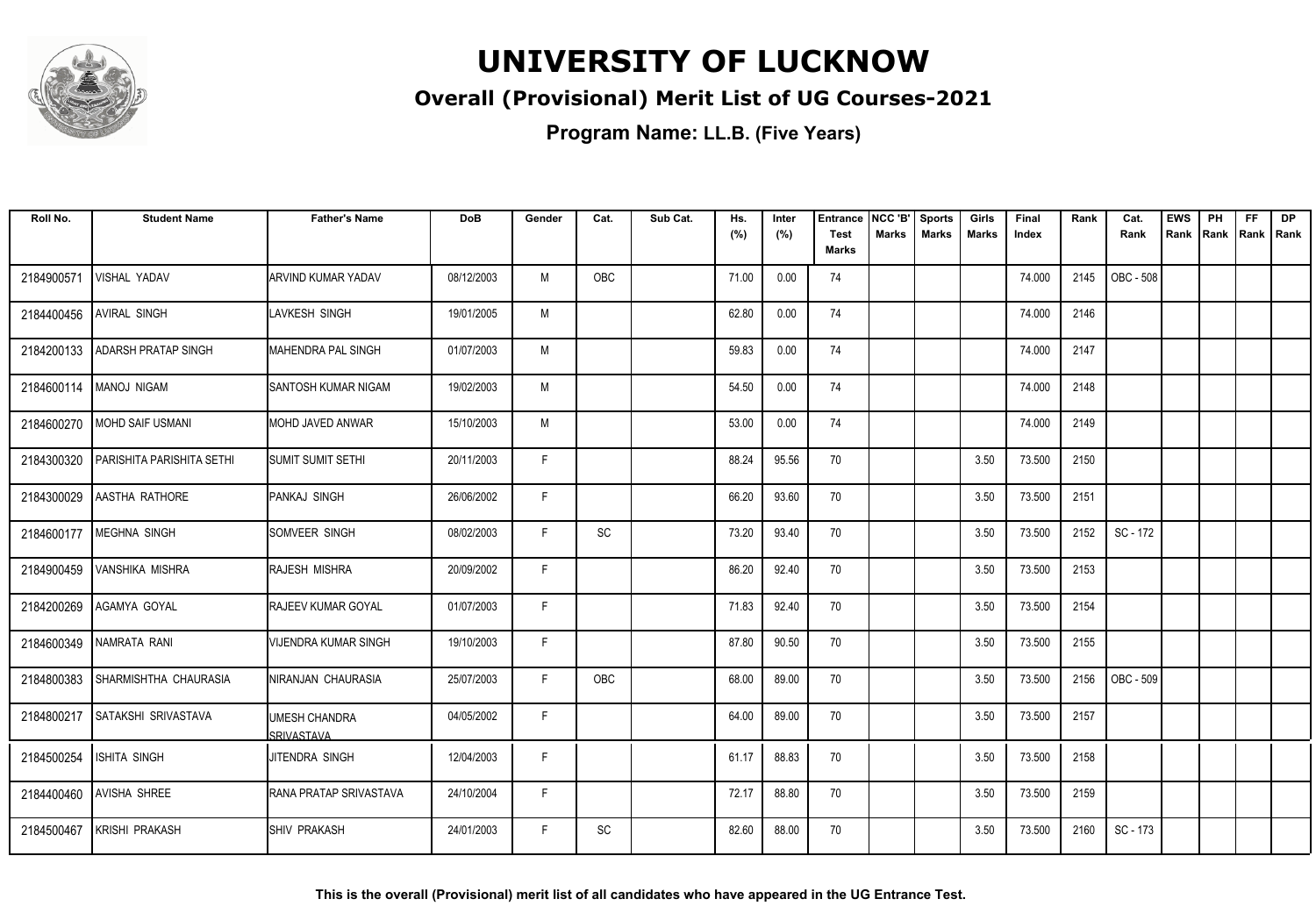

### **Overall (Provisional) Merit List of UG Courses-2021**

**Program Name: LL.B. (Five Years)**

| Roll No.   | <b>Student Name</b>    | <b>Father's Name</b>              | <b>DoB</b> | Gender | Cat.       | Sub Cat. | Hs.<br>(%) | Inter<br>(%) | <b>Entrance</b><br><b>Test</b> | NCC 'B'<br><b>Marks</b> | <b>Sports</b><br><b>Marks</b> | Girls<br>Marks | Final<br>Index | Rank | Cat.<br>Rank | <b>EWS</b><br>Rank | PH | <b>FF</b><br>Rank   Rank   Rank | <b>DP</b> |
|------------|------------------------|-----------------------------------|------------|--------|------------|----------|------------|--------------|--------------------------------|-------------------------|-------------------------------|----------------|----------------|------|--------------|--------------------|----|---------------------------------|-----------|
|            |                        |                                   |            |        |            |          |            |              | <b>Marks</b>                   |                         |                               |                |                |      |              |                    |    |                                 |           |
| 2184800045 | SADIYA IMRAN           | IIMRAN AHMAD WARSI                | 05/01/2003 | F.     |            |          | 84.33      | 86.80        | 70                             |                         |                               | 3.50           | 73.500         | 2161 |              |                    |    |                                 |           |
| 2184800086 | SAKSHI PAWAR           | <b>ABHISHEK SINGH PAWAR</b>       | 28/02/2003 | F.     |            |          | 83.00      | 86.60        | 70                             |                         |                               | 3.50           | 73.500         | 2162 |              |                    |    |                                 |           |
| 2184700296 | PRASHASTI SRIVASTAVA   | <b>SANJEEV KUMAR</b><br>SRIVASTAV | 25/07/2003 | F.     |            |          | 84.00      | 86.40        | 70                             |                         |                               | 3.50           | 73.500         | 2163 |              |                    |    |                                 |           |
| 2184700409 | <b>PRIYANSHI SINGH</b> | IYADUNATH SINGH                   | 19/10/2004 | F      |            |          | 92.00      | 85.83        | 70                             |                         |                               | 3.50           | 73.500         | 2164 |              |                    |    |                                 |           |
| 2184200313 | AKANKSHA DIXIT         | MANOJ KUMAR DIXIT                 | 19/08/2003 | F.     |            |          | 84.00      | 85.20        | 70                             |                         |                               | 3.50           | 73.500         | 2165 |              |                    |    |                                 |           |
| 2184300477 | VANSHITA MISHRA        | <b>VIKASH MISHRA</b>              | 24/06/2002 | F      |            |          | 85.20      | 84.20        | 70                             |                         |                               | 3.50           | 73.500         | 2166 |              |                    |    |                                 |           |
| 2184500419 | KHUSHI DWIVEDI         | <b>ANIL KUMAR DWIVEDI</b>         | 01/06/2004 | F.     |            |          | 85.60      | 83.00        | 70                             |                         |                               | 3.50           | 73.500         | 2167 |              |                    |    |                                 |           |
| 2184500042 | <b>GAURI SHUKLA</b>    | IVIMAL SHUKLA                     | 27/02/2003 | F.     |            |          | 74.67      | 82.40        | 70                             |                         |                               | 3.50           | 73.500         | 2168 |              |                    |    |                                 |           |
| 2184500395 | KAVITA NISHAD          | <b>HEERALAL NISHAD</b>            | 05/08/2003 | F      | <b>OBC</b> |          | 81.50      | 81.60        | 70                             |                         |                               | 3.50           | 73.500         | 2169 | OBC-510      |                    |    |                                 |           |
| 2184900259 | TAALIYAH JAMAL         | <b>ISAHIR JAMAL</b>               | 31/12/2002 | F      |            |          | 72.33      | 81.60        | 70                             |                         |                               | 3.50           | 73.500         | 2170 |              |                    |    |                                 |           |
| 2184300379 | <b>SAKSHI MISHRA</b>   | <b>PADAM NATH MISHRA</b>          | 24/01/2004 | F      |            |          | 86.60      | 81.17        | 70                             |                         |                               | 3.50           | 73.500         | 2171 |              |                    |    |                                 |           |
| 2184900503 | <b>VIDUSHI THAKUR</b>  | <b>AJIT KUMAR SINGH</b>           | 06/08/2004 | F.     |            |          | 70.50      | 80.80        | 70                             |                         |                               | 3.50           | 73.500         | 2172 |              |                    |    |                                 |           |
| 2184500272 | JAHNVI SINGH           | <b>ISANJAY SINGH</b>              | 29/05/2003 | F      |            |          | 64.20      | 80.80        | 70                             |                         |                               | 3.50           | 73.500         | 2173 |              |                    |    |                                 |           |
| 2184900684 | ZAINAB FATIMA          | SHAREEF AHMAD                     | 04/10/2002 | F      |            |          | 75.83      | 80.60        | 70                             |                         |                               | 3.50           | 73.500         | 2174 |              |                    |    |                                 |           |
| 2184500430 | KHUSHI SINGH           | Imanoj singh                      | 17/03/2003 | F.     |            |          | 74.83      | 80.60        | 70                             |                         |                               | 3.50           | 73.500         | 2175 |              |                    |    |                                 |           |
| 2184600145 | MARIA SHAMS ABBASI     | <b>SULEMAN SHAMS ABBASI</b>       | 02/08/2003 | F      |            |          | 86.17      | 79.80        | 70                             |                         |                               | 3.50           | 73.500         | 2176 |              |                    |    |                                 |           |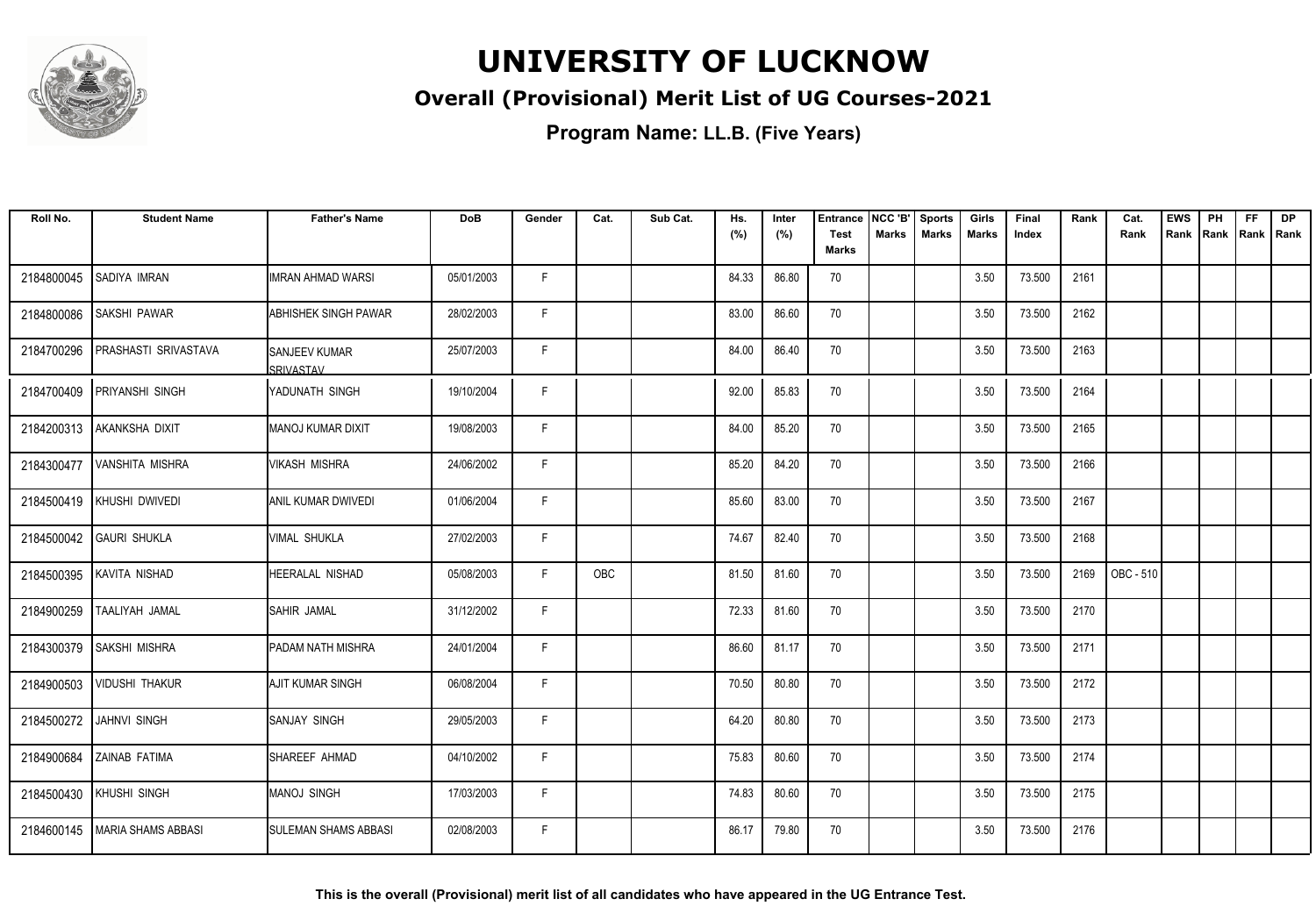

### **Overall (Provisional) Merit List of UG Courses-2021**

| Roll No.   | <b>Student Name</b>          | <b>Father's Name</b>              | <b>DoB</b> | Gender | Cat. | Sub Cat.  | Hs.<br>(%) | Inter<br>(%) | <b>Entrance</b><br>Test | NCC 'B'<br>Marks | <b>Sports</b><br><b>Marks</b> | Girls<br>Marks | Final<br>Index | Rank | Cat.<br>Rank | <b>EWS</b><br>Rank | PH<br>Rank | <b>FF</b><br>Rank   Rank | <b>DP</b> |
|------------|------------------------------|-----------------------------------|------------|--------|------|-----------|------------|--------------|-------------------------|------------------|-------------------------------|----------------|----------------|------|--------------|--------------------|------------|--------------------------|-----------|
|            |                              |                                   |            |        |      |           |            |              | <b>Marks</b>            |                  |                               |                |                |      |              |                    |            |                          |           |
| 2184500315 | JUHI CHAUHAN                 | <b>SAVENDRA SINGH</b>             | 20/05/2003 | F      |      |           | 65.40      | 79.80        | 70                      |                  |                               | 3.50           | 73.500         | 2177 |              |                    |            |                          |           |
| 2184300429 | SHRUTI KASAUDHAN             | SHIVAJI KASAUDHAN                 | 03/09/2001 | F      |      |           | 68.20      | 79.60        | 70                      |                  |                               | 3.50           | 73.500         | 2178 |              |                    |            |                          |           |
| 2184700263 | PRANJAL SHARMA               | <b>BASANT LAL SHARMA</b>          | 07/12/2002 | F      | OBC  |           | 65.00      | 79.40        | 70                      |                  |                               | 3.50           | 73.500         | 2179 | OBC - 511    |                    |            |                          |           |
| 2184800633 | <b>SHREYA YADAV</b>          | <b>RAM SUMIRAN YADAV</b>          | 11/07/2003 | F      |      |           | 62.80      | 78.50        | 70                      |                  |                               | 3.50           | 73.500         | 2180 |              |                    |            |                          |           |
| 2184800570 | SHRADDHA KAUSHAL             | <b>I</b> KAMLESH KUMAR KAUSHAL    | 01/01/2002 | F.     | OBC  |           | 48.00      | 78.00        | 70                      |                  |                               | 3.50           | 73.500         | 2181 | OBC - 512    |                    |            |                          |           |
| 2184500413 | KHUSHBOO YADAV               | SUBEDAR YADAV                     | 15/09/2004 | F.     | OBC  |           | 76.50      | 77.00        | 70                      |                  |                               | 3.50           | 73.500         | 2182 | OBC - 513    |                    |            |                          |           |
| 2184800590 | SHREYA AWASTHI               | MAHENDRA AWASTHI                  | 10/07/2000 | F      |      |           | 83.50      | 76.20        | 70                      |                  |                               | 3.50           | 73.500         | 2183 |              |                    |            |                          |           |
|            | 2184700369 PRINCY SINGH      | DHARMENDRA SINGH                  | 26/10/2004 | F      |      |           | 81.17      | 76.20        | 70                      |                  |                               | 3.50           | 73.500         | 2184 |              |                    |            |                          |           |
| 2184400072 | <b>ANSHIKHA SINGH</b>        | <b>VIJAY PRATAP SINGH</b>         | 09/07/2002 | F      |      |           | 86.17      | 75.60        | 70                      |                  |                               | 3.50           | 73.500         | 2185 |              |                    |            |                          |           |
| 2184300304 | <b>NEHA SINGH</b>            | <b>BALWANT SINGH</b>              | 12/11/2001 | F      |      | <b>DP</b> | 57.20      | 75.60        | 70                      |                  |                               | 3.50           | 73.500         | 2186 |              |                    |            |                          | 15        |
| 2184800205 | <b>SARITA YADAV</b>          | <b>RAKESH KUMAR YADAV</b>         | 10/05/2005 | F      | OBC  |           | 78.00      | 74.00        | 70                      |                  |                               | 3.50           | 73.500         | 2187 | OBC - 514    |                    |            |                          |           |
| 2184300434 | SHWETA TRIPATHI              | Ivivek tripathi                   | 29/10/2003 | F      |      |           | 72.17      | 74.00        | 70                      |                  |                               | 3.50           | 73.500         | 2188 |              |                    |            |                          |           |
| 2184600050 | <b>MADEEHA</b>               | QAMRUL HUDA                       | 25/06/2002 | F      | OBC  |           | 85.60      | 73.80        | 70                      |                  |                               | 3.50           | 73.500         | 2189 | OBC - 515    |                    |            |                          |           |
| 2184500437 | KHUSHI TIWARI                | <b>I</b> DHANANJAY MANI TIWARI    | 16/01/2002 | E      |      |           | 88.00      | 73.40        | 70                      |                  |                               | 3.50           | 73.500         | 2190 |              |                    |            |                          |           |
| 2184500449 | KHYATI SINGH                 | MAHENDRA SINGH                    | 16/04/2002 | F.     |      |           | 70.83      | 72.40        | 70                      |                  |                               | 3.50           | 73.500         | 2191 |              |                    |            |                          |           |
| 2184800630 | <b>SHREYA BHUSHAN PANDEY</b> | CHANDRA BHUSHAN<br><b>IPANDEY</b> | 09/04/2003 | F      |      |           | 58.40      | 70.80        | 70                      |                  |                               | 3.50           | 73.500         | 2192 |              |                    |            |                          |           |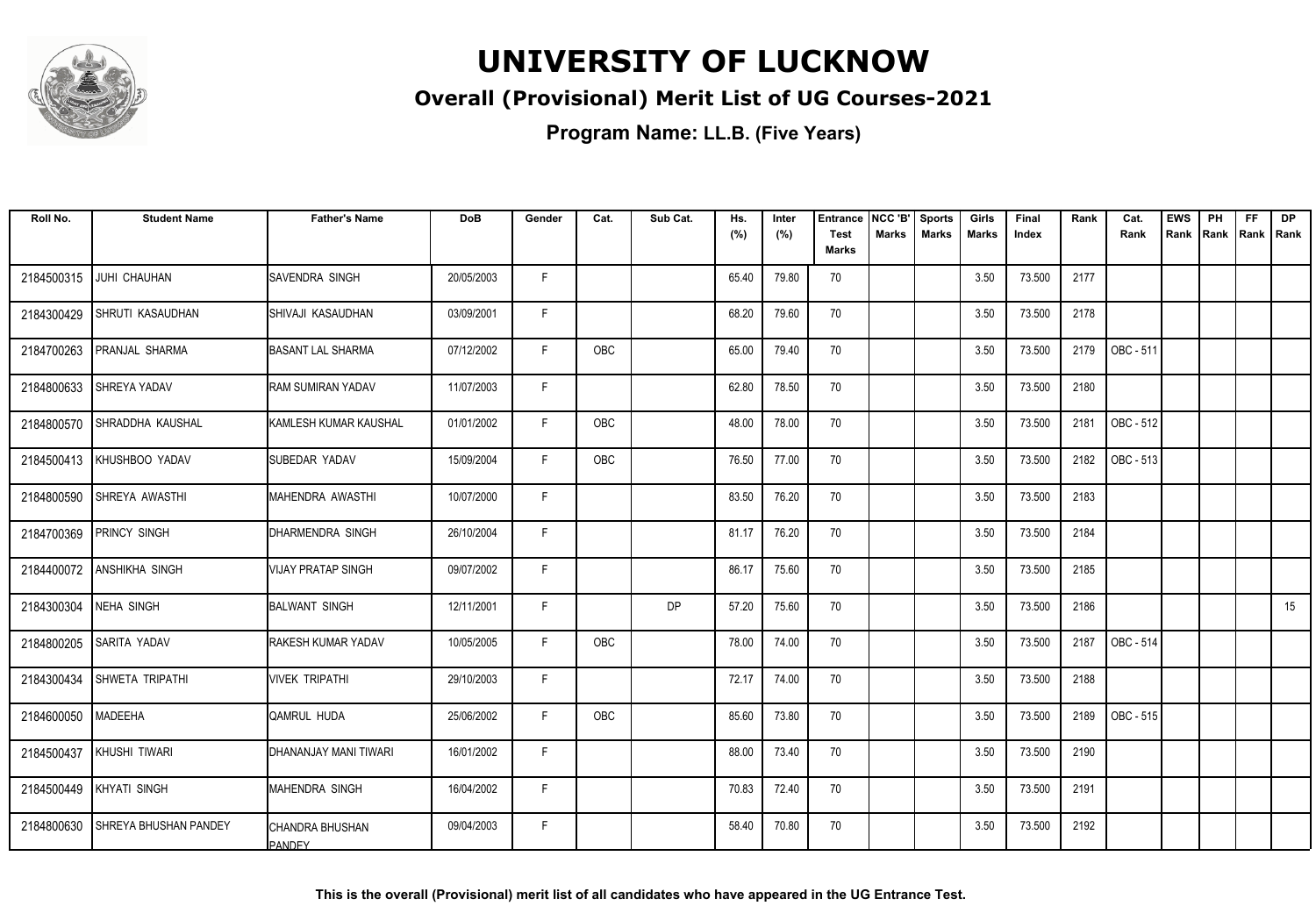

### **Overall (Provisional) Merit List of UG Courses-2021**

| Roll No.              | <b>Student Name</b>    | <b>Father's Name</b>                      | <b>DoB</b> | Gender | Cat.                         | Sub Cat. | Hs.<br>(%) | Inter<br>(%) | <b>Entrance</b><br><b>Test</b> | NCC 'B'<br><b>Marks</b> | <b>Sports</b><br><b>Marks</b> | Girls<br><b>Marks</b> | Final<br>Index | Rank | Cat.<br>Rank | <b>EWS</b><br>Rank | PH<br>Rank Rank Rank | <b>FF</b> | <b>DP</b> |
|-----------------------|------------------------|-------------------------------------------|------------|--------|------------------------------|----------|------------|--------------|--------------------------------|-------------------------|-------------------------------|-----------------------|----------------|------|--------------|--------------------|----------------------|-----------|-----------|
|                       |                        |                                           |            |        |                              |          |            |              | Marks                          |                         |                               |                       |                |      |              |                    |                      |           |           |
| 2184800429            | <b>SHIKHA MAURYA</b>   | <b>DHEERENDRA PRATAP</b><br><b>MAURYA</b> | 08/07/2003 | F.     | OBC                          |          | 82.80      | 70.60        | 70                             |                         |                               | 3.50                  | 73.500         | 2193 | OBC - 516    |                    |                      |           |           |
| 2184400219            | I ARADHANA RAJ SAURABH | IAMIT KUMAR                               | 25/09/2005 | F      | <b>SC</b>                    |          | 76.33      | 69.40        | 70                             |                         |                               | 3.50                  | 73.500         | 2194 | SC - 174     |                    |                      |           |           |
| 2184700163            | POOJA SINGH            | JITENDRA KUMAR                            | 12/04/2002 | F      | <b>SC</b>                    |          | 67.00      | 69.20        | 70                             |                         |                               | 3.50                  | 73.500         | 2195 | SC - 175     |                    |                      |           |           |
| 2184600190            | <b>MITALI MONIKA</b>   | INARENDRA KUMAR                           | 02/02/2002 | F      | $\operatorname{\textsf{SC}}$ |          | 86.00      | 68.60        | 70                             |                         |                               | 3.50                  | 73.500         | 2196 | SC - 176     |                    |                      |           |           |
| 2184400205            | <b>APOORVA SINGH</b>   | JITENDRA SINGH                            | 05/11/2001 | F      |                              |          | 48.40      | 68.40        | 70                             |                         |                               | 3.50                  | 73.500         | 2197 |              |                    |                      |           |           |
| 2184400392            | ASMITA YADAV           | <b>DEVENDRA KUMAR YADAV</b>               | 01/02/2004 | F.     | OBC                          |          | 62.00      | 66.40        | 70                             |                         |                               | 3.50                  | 73.500         | 2198 | OBC - 517    |                    |                      |           |           |
| 2184400018            | <b>ANKITA YADAV</b>    | <b>VIRENDRA SINGH YADAV</b>               | 01/02/2004 | F.     | OBC                          |          | 77.67      | 65.80        | 70                             |                         |                               | 3.50                  | 73.500         | 2199 | OBC - 518    |                    |                      |           |           |
| 2184900462            | <b>VANSHIKA SINGH</b>  | <b>I</b> BHUNESHWAR SINGH                 | 10/07/2003 | F      |                              |          | 49.60      | 65.60        | 70                             |                         |                               | 3.50                  | 73.500         | 2200 |              | 175                |                      |           |           |
| 2184800315            | <b>SEETU KUMARI</b>    | <b>VEER PAL</b>                           | 07/11/2005 | F      | <b>SC</b>                    |          | 76.00      | 64.60        | 70                             |                         |                               | 3.50                  | 73.500         | 2201 | SC - 177     |                    |                      |           |           |
| 2184500456            | KM SHWETA YADAV        | AKSHYALAL YADAV                           | 13/07/2001 | F      | OBC                          |          | 84.00      | 62.20        | 70                             |                         |                               | 3.50                  | 73.500         | 2202 | OBC - 519    |                    |                      |           |           |
| 2184700654            | <b>RIYA RAWAT</b>      | IRAJESH KUMAR RAWAT                       | 30/06/2002 | F      | SC                           |          | 51.20      | 57.40        | 70                             |                         |                               | 3.50                  | 73.500         | 2203 | SC - 178     |                    |                      |           |           |
| 2184800652            | ISHRIYA UPADHYAY       | LAL MANI UPADHYAY                         | 23/08/2003 | F      |                              |          | 86.60      | 0.00         | 70                             |                         |                               | 3.50                  | 73.500         | 2204 |              |                    |                      |           |           |
| 2184900553            | <b>VISHAKHA VERMA</b>  | <b>SURESH VERMA</b>                       | 30/05/2004 | F      | OBC                          |          | 86.33      | 0.00         | 70                             |                         |                               | 3.50                  | 73.500         | 2205 | OBC - 520    |                    |                      |           |           |
| 2184500417            | KHUSHI CHATURVEDI      | JAY CHATURVEDI                            | 10/10/2003 | F      |                              |          | 85.40      | 0.00         | 70                             |                         |                               | 3.50                  | 73.500         | 2206 |              |                    |                      |           |           |
| 2184800605            | <b>SHREYA SAHU</b>     | <b>I</b> MUKESH SAHU                      | 09/07/2003 | F.     |                              |          | 81.40      | 0.00         | 70                             |                         |                               | 3.50                  | 73.500         | 2207 |              |                    |                      |           |           |
| 2184700662 RIYA SINGH |                        | <b>RAVENDRA PRATAP SINGH</b>              | 13/06/2003 | F      |                              |          | 78.50      | 0.00         | 70                             |                         |                               | 3.50                  | 73.500         | 2208 |              |                    |                      |           |           |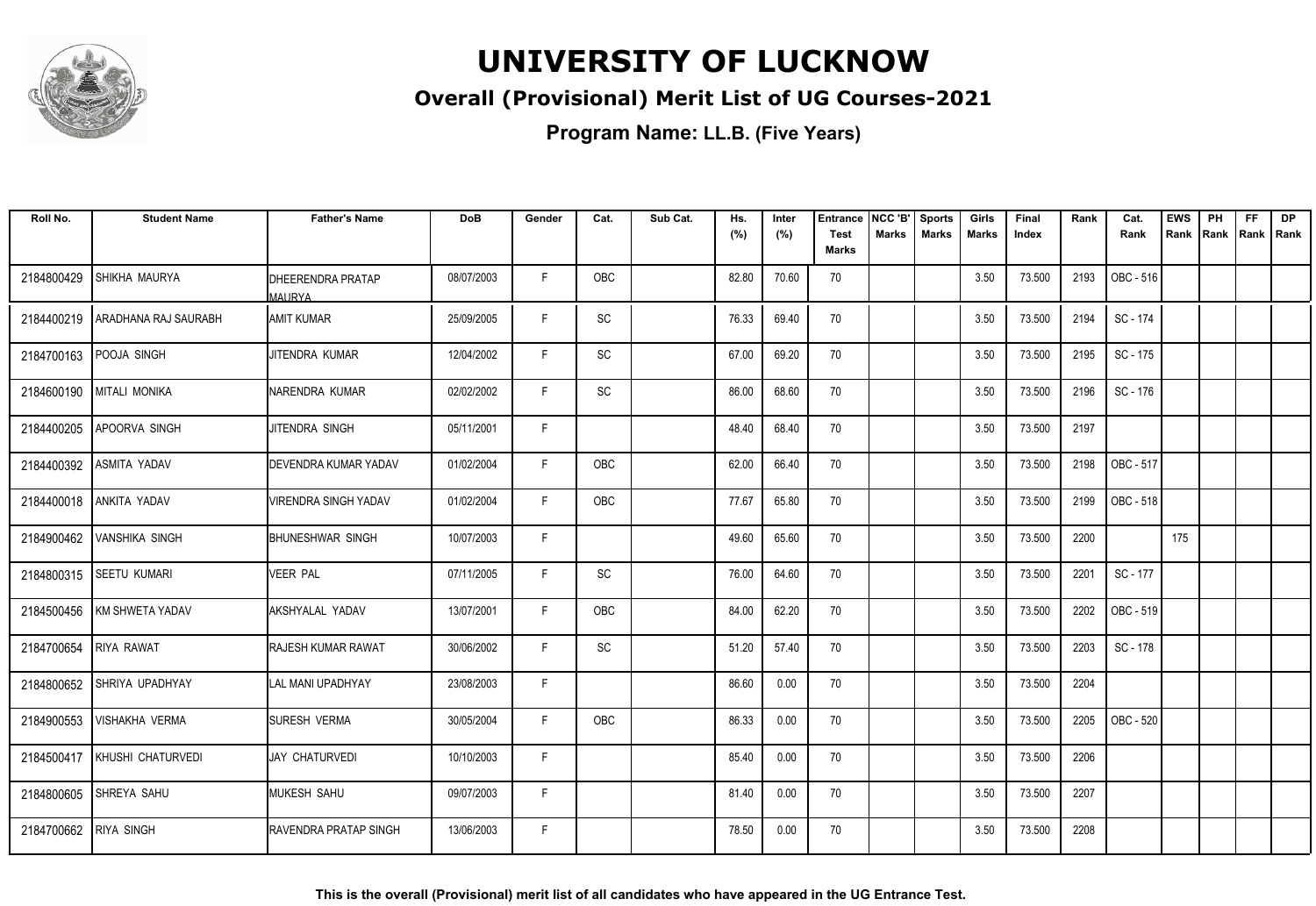

### **Overall (Provisional) Merit List of UG Courses-2021**

| Roll No.   | <b>Student Name</b>         | <b>Father's Name</b>          | DoB        | Gender | Cat.       | Sub Cat. | Hs.<br>(%) | Inter<br>(%) | <b>Entrance</b><br>Test | NCC 'B'<br><b>Marks</b> | <b>Sports</b><br><b>Marks</b> | Girls<br><b>Marks</b> | Final<br>Index | Rank | Cat.<br>Rank | <b>EWS</b><br>Rank | PH<br>Rank | <b>FF</b><br>Rank   Rank | <b>DP</b> |
|------------|-----------------------------|-------------------------------|------------|--------|------------|----------|------------|--------------|-------------------------|-------------------------|-------------------------------|-----------------------|----------------|------|--------------|--------------------|------------|--------------------------|-----------|
|            |                             |                               |            |        |            |          |            |              | <b>Marks</b>            |                         |                               |                       |                |      |              |                    |            |                          |           |
| 2184700352 | PREETI PANDEY               | IARUN PANDEY                  | 16/08/2004 | F      |            |          | 74.00      | 0.00         | 70                      |                         |                               | 3.50                  | 73.500         | 2209 |              |                    |            |                          |           |
| 2184800648 | <b>SHRISTI SINGH</b>        | ISHAILENDRA SINGH             | 19/09/2005 | F      |            |          | 73.17      | 0.00         | 70                      |                         |                               | 3.50                  | 73.500         | 2210 |              |                    |            |                          |           |
| 2184900353 | <b>UMESH GUPTA</b>          | PATIRAJ PRASHAD GUPTA         | 04/09/2004 | M      | <b>OBC</b> |          | 86.00      | 93.40        | 72                      |                         |                               |                       | 72.000         | 2211 | OBC - 521    |                    |            |                          |           |
| 2184300238 | <b>HARSH SRIVASTAVA</b>     | IMANOJ KUMAR<br>SRIVASTAVA    | 02/10/2003 | M      |            |          | 59.09      | 88.89        | 72                      |                         |                               |                       | 72.000         | 2212 |              |                    |            |                          |           |
| 2184900648 | IYASHASVI RANJAN            | IBRIJ BEHARI                  | 07/09/2002 | M      | <b>SC</b>  |          | 72.67      | 88.00        | 72                      |                         |                               |                       | 72.000         | 2213 | SC - 179     |                    |            |                          |           |
| 2184800375 | <b>SHARAD TRIPATHI</b>      | <b>AVANINDRA TRIPATHI</b>     | 01/10/2003 | M      |            |          | 56.60      | 85.67        | 72                      |                         |                               |                       | 72.000         | 2214 |              |                    |            |                          |           |
| 2184600066 | MAHIN RABBANI               | IGULAM RABBANI                | 26/06/2002 | M      |            |          | 81.33      | 83.50        | 72                      |                         |                               |                       | 72.000         | 2215 |              |                    |            |                          |           |
| 2184300117 | <b>ABHINAV SINGH</b>        | DHEERAJ SINGH                 | 01/12/2003 | M      |            |          | 61.50      | 83.20        | 72                      |                         |                               |                       | 72.000         | 2216 |              |                    |            |                          |           |
| 2184200476 | <b>AMAR SINGH</b>           | IASHOK KUMAR SINGH            | 05/07/2003 | M      |            |          | 64.17      | 81.40        | 72                      |                         |                               |                       | 72.000         | 2217 |              |                    |            |                          |           |
| 2184500239 | <b>ISHAN MISHRA</b>         | <b>AKHILESH KUMAR</b>         | 08/08/2003 | M      |            |          | 83.20      | 81.00        | 72                      |                         |                               |                       | 72.000         | 2218 |              | 176                |            |                          |           |
| 2184400428 | <b>ATUL KUMAR SINGH</b>     | <b>I</b> SURENDRA KUMAR VERMA | 29/06/2002 | M      | OBC        |          | 75.50      | 80.20        | 72                      |                         |                               |                       | 72.000         | 2219 | OBC - 522    |                    |            |                          |           |
| 2184800311 | <b>SAVITENDRA VERMA</b>     | <b>BRIJ LAL</b>               | 01/07/2003 | M      | SC         |          | 77.83      | 80.00        | 72                      |                         |                               |                       | 72.000         | 2220 | SC - 180     |                    |            |                          |           |
|            | 2184700172 PRABHAKAR MISHRA | RAMLADAITE MISHRA             | 02/07/2005 | M      |            |          | 71.00      | 79.60        | 72                      |                         |                               |                       | 72.000         | 2221 |              |                    |            |                          |           |
| 2184500168 | HARSHVARDHAN SINGH          | PUSHPRAJ SINGH                | 25/02/2004 | M      |            |          | 75.40      | 78.80        | 72                      |                         |                               |                       | 72.000         | 2222 |              |                    |            |                          |           |
| 2184700151 | <b>PIYUSH KASAUDHAN</b>     | <b>GIRIJESH KUMAR</b>         | 15/06/2004 | M      |            |          | 73.60      | 78.75        | 72                      |                         |                               |                       | 72.000         | 2223 |              |                    |            |                          |           |
| 2184700247 | <b>PRAKHYAT KUNJ PANDEY</b> | <b>KUNJ BIHARI PANDEY</b>     | 19/10/2002 | M      |            |          | 83.33      | 77.80        | 72                      |                         |                               |                       | 72.000         | 2224 |              |                    |            |                          |           |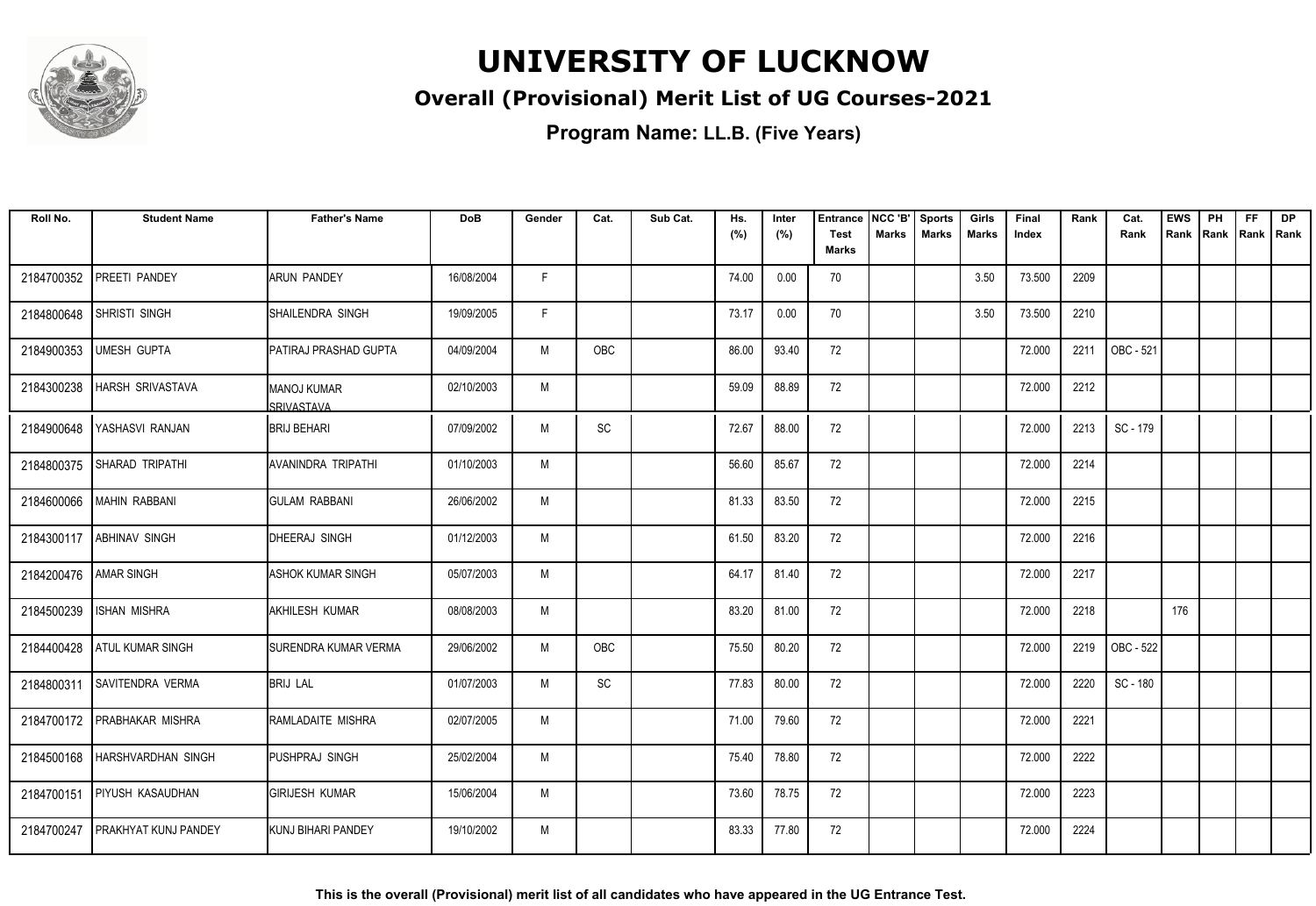

### **Overall (Provisional) Merit List of UG Courses-2021**

**Program Name: LL.B. (Five Years)**

| Roll No.             | <b>Student Name</b>           | <b>Father's Name</b>                 | <b>DoB</b> | Gender | Cat.       | Sub Cat. | Hs.<br>(%) | Inter<br>(%) | <b>Entrance</b><br><b>Test</b> | NCC 'B'<br>Marks | <b>Sports</b><br><b>Marks</b> | Girls<br><b>Marks</b> | Final<br>Index | Rank | Cat.<br>Rank | <b>EWS</b><br>Rank | PH<br>Rank | FF<br>Rank   Rank | <b>DP</b> |
|----------------------|-------------------------------|--------------------------------------|------------|--------|------------|----------|------------|--------------|--------------------------------|------------------|-------------------------------|-----------------------|----------------|------|--------------|--------------------|------------|-------------------|-----------|
|                      |                               |                                      |            |        |            |          |            |              | <b>Marks</b>                   |                  |                               |                       |                |      |              |                    |            |                   |           |
| 2184300008           | AAKASH SHARMA                 | <b>GAURI SHANKER SHARMA</b>          | 04/06/2005 | M      |            |          | 84.67      | 76.40        | 72                             |                  |                               |                       | 72.000         | 2225 |              |                    |            |                   |           |
| 2184400276           | <b>ARUN KUMAR</b>             | <b>GANGA PRASAD</b>                  | 01/01/2005 | M      | SC         |          | 72.50      | 74.80        | 72                             |                  |                               |                       | 72.000         | 2226 | SC - 181     |                    |            |                   |           |
| 2184400457           | <b>AVIRAL SINGH</b>           | <b>MANOJ KUMAR SINGH</b>             | 16/12/2003 | M      |            |          | 56.20      | 74.40        | 72                             |                  |                               |                       | 72.000         | 2227 |              | 177                |            |                   |           |
| 2184200012           | <b>ABHINEETAM CHATURVEDI</b>  | CHANDRA MOHAN<br>CHATURVEDI          | 05/04/2004 | M      |            |          | 61.40      | 74.00        | 72                             |                  |                               |                       | 72.000         | 2228 |              |                    |            |                   |           |
| 2184700477 RAJ VERMA |                               | MAHENDRA VEER VIKRAM<br><b>SINGH</b> | 01/01/2003 | M      | OBC        |          | 65.67      | 73.80        | 72                             |                  |                               |                       | 72.000         | 2229 | OBC - 523    |                    |            |                   |           |
| 2184900104           | <b>SOURABH CHAUHAN</b>        | YOGENDRA SINGH                       | 11/05/2004 | M      |            |          | 54.83      | 73.67        | 72                             |                  |                               |                       | 72.000         | 2230 |              |                    |            |                   |           |
| 2184200297           | <b>AJAY KUMAR TIWARI</b>      | <b>SUSHIL TIWARI</b>                 | 08/01/2003 | M      |            |          | 74.67      | 73.40        | 72                             |                  |                               |                       | 72.000         | 2231 |              |                    |            |                   |           |
| 2184700565           | RAYYAN AHMAD                  | AFZAL AHMAD                          | 15/09/2004 | M      |            |          | 59.20      | 73.40        | 72                             |                  |                               |                       | 72.000         | 2232 |              |                    |            |                   |           |
|                      | 2184200443   AMAN SHUKLA      | RAJ KISHORE SHUKLA                   | 05/09/2003 | M      |            |          | 68.50      | 73.00        | 72                             |                  |                               |                       | 72.000         | 2233 |              |                    |            |                   |           |
| 2184700365           | PRINCE MAURYA                 | RAJESH MAURYA                        | 02/05/2004 | M      | OBC        |          | 74.67      | 72.80        | 72                             |                  |                               |                       | 72.000         | 2234 | OBC - 524    |                    |            |                   |           |
| 2184200050           | <b>ABHISHEK SHARMA</b>        | <b>SHESHRAM</b>                      | 23/01/2003 | M      | <b>OBC</b> |          | 53.40      | 72.40        | 72                             |                  |                               |                       | 72.000         | 2235 | OBC - 525    |                    |            |                   |           |
|                      | 2184500135   HARSHIT MISHRA   | JITENDRA KUMAR MISHRA                | 10/11/2004 | M      |            |          | 62.00      | 71.80        | 72                             |                  |                               |                       | 72.000         | 2236 |              |                    |            |                   |           |
| 2184200183           | ADITYA                        | RAM SAWARE                           | 18/10/2002 | M      | SC         |          | 64.67      | 71.09        | 72                             |                  |                               |                       | 72.000         | 2237 | SC - 182     |                    |            |                   |           |
|                      | 2184500490 KULDEEP CHAURASIYA | <b>SUNIL KUMAR CHAURASIYA</b>        | 13/06/2004 | M      | OBC        |          | 76.67      | 71.00        | 72                             |                  |                               |                       | 72.000         | 2238 | OBC - 526    |                    |            |                   |           |
| 2184400138           | ANURAG YADAV                  | KAILASH NATH YADAV                   | 07/07/2004 | M      | <b>OBC</b> |          | 61.00      | 69.60        | 72                             |                  |                               |                       | 72.000         | 2239 | OBC - 527    |                    |            |                   |           |
| 2184600206           | MOHAMMAD UMAM                 | AIJAZ AHMAD                          | 11/08/2002 | M      | <b>OBC</b> |          | 59.20      | 69.40        | 72                             |                  |                               |                       | 72.000         | 2240 | OBC - 528    |                    |            |                   |           |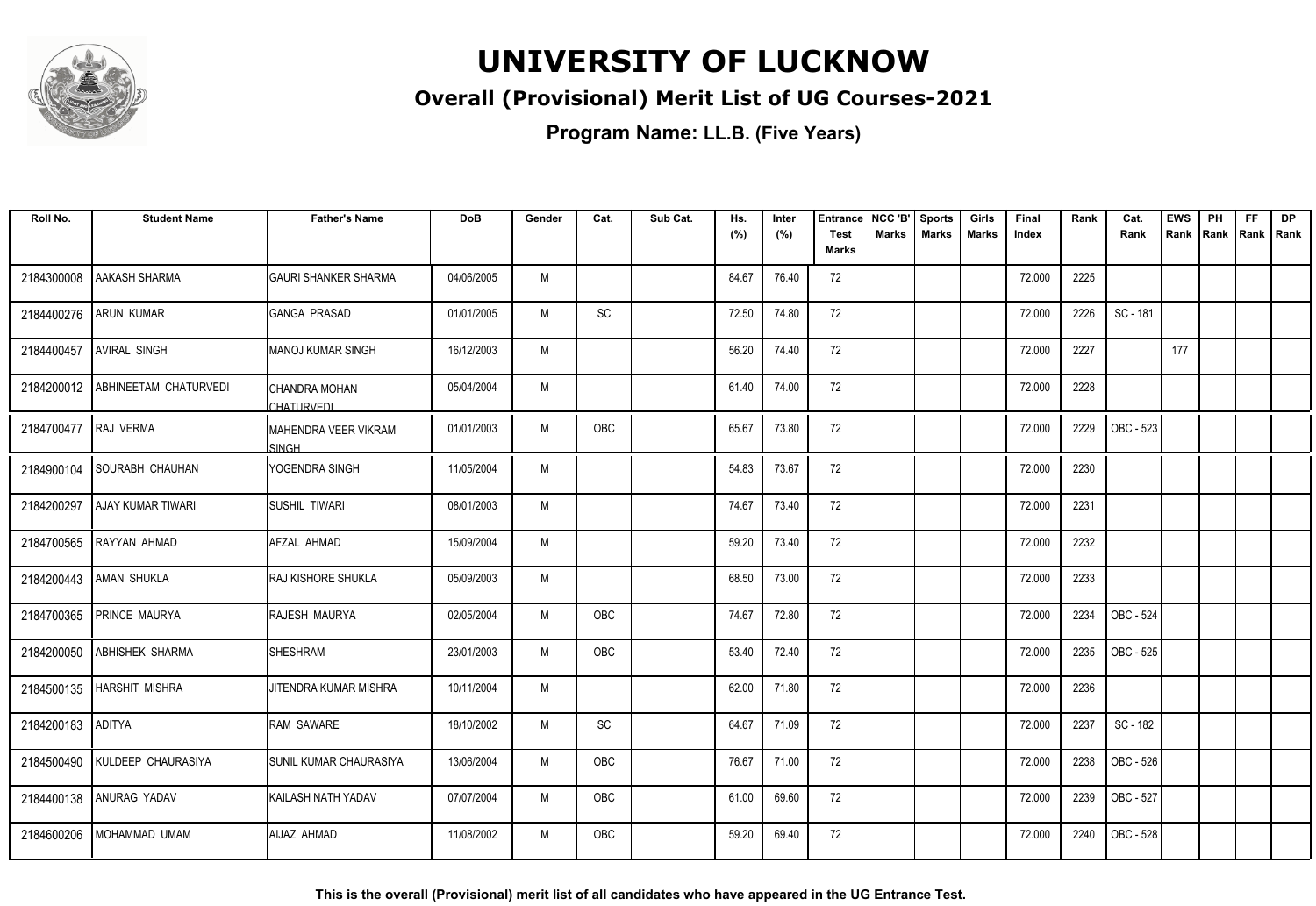

### **Overall (Provisional) Merit List of UG Courses-2021**

| Roll No.            | <b>Student Name</b>        | <b>Father's Name</b>     | <b>DoB</b> | Gender | Cat.       | Sub Cat. | Hs.<br>(%) | Inter<br>(%) | Entrance<br><b>Test</b> | NCC 'B'<br>Marks | <b>Sports</b><br><b>Marks</b> | Girls<br><b>Marks</b> | Final<br>Index | Rank | Cat.<br>Rank | <b>EWS</b><br>Rank | PH<br>Rank | <b>FF</b><br>Rank   Rank | <b>DP</b> |
|---------------------|----------------------------|--------------------------|------------|--------|------------|----------|------------|--------------|-------------------------|------------------|-------------------------------|-----------------------|----------------|------|--------------|--------------------|------------|--------------------------|-----------|
|                     |                            |                          |            |        |            |          |            |              | <b>Marks</b>            |                  |                               |                       |                |      |              |                    |            |                          |           |
| 2184700176          | PRABHAT MAURYA             | SHRI KRISHNA MAURYA      | 23/02/1998 | M      | SC         |          | 62.60      | 69.17        | 72                      |                  |                               |                       | 72.000         | 2241 | SC - 183     |                    |            |                          |           |
| 2184500369          | KARTAVYA GUPTA             | RAJESH GUPTA             | 30/05/2002 | M      |            |          | 54.33      | 69.00        | 72                      |                  |                               |                       | 72.000         | 2242 |              |                    |            |                          |           |
| 2184700592          | RISHABH CHANDRA            | <b>IPRAKASH CHANDRA</b>  | 23/04/2002 | M      | SC         |          | 69.00      | 68.60        | 72                      |                  |                               |                       | 72.000         | 2243 | SC - 184     |                    |            |                          |           |
| 2184200637          | ANJNEY SHUKLA              | MANMOHAN SHUKLA          | 21/05/2004 | M      |            |          | 67.83      | 68.00        | 72                      |                  |                               |                       | 72.000         | 2244 |              |                    |            |                          |           |
| 2184900627          | YASH MISHRA                | <b>SUYASH MISHRA</b>     | 11/12/2001 | M      |            |          | 58.00      | 67.60        | 72                      |                  |                               |                       | 72.000         | 2245 |              |                    |            |                          |           |
| 2184800564          | <b>SHOBHIT KUMAR</b>       | <b>RADHAKRISHAN</b>      | 25/05/2004 | M      | <b>OBC</b> |          | 69.83      | 67.40        | 72                      |                  |                               |                       | 72.000         | 2246 | OBC - 529    |                    |            |                          |           |
| 2184700009          | NIKHIL KUMAR MISHRA        | AMRENDRA KUMAR MISHRA    | 22/09/2001 | M      |            |          | 80.00      | 65.20        | 72                      |                  |                               |                       | 72.000         | 2247 |              |                    |            |                          |           |
| 2184500258          | <b>JACKY BABU</b>          | SUDARSHAN RAM            | 30/01/2004 | M      | SC         |          | 71.00      | 65.20        | 72                      |                  |                               |                       | 72.000         | 2248 | SC - 185     |                    |            |                          |           |
| 2184300262          | KHUBEB AHMED               | KHURSEED AHMED           | 20/09/1999 | M      | OBC        |          | 81.50      | 65.00        | 72                      |                  |                               |                       | 72.000         | 2249 | OBC - 530    |                    |            |                          |           |
| 2184500157          | <b>HARSHITA SHUKLA</b>     | LAV KUMAR SHUKLA         | 06/04/1999 | M      |            |          | 74.00      | 64.00        | 72                      |                  |                               |                       | 72.000         | 2250 |              |                    |            |                          |           |
| 2184800035          | <b>SACHITANAND YADAV</b>   | KAILASH YADAV            | 17/05/2003 | M      | OBC        |          | 75.00      | 63.20        | 72                      |                  |                               |                       | 72.000         | 2251 | OBC - 531    |                    |            |                          |           |
| 2184200428          | <b>AMAN KISHORE</b>        | <b>KESHAV RAM</b>        | 19/05/2002 | M      | SC         |          | 48.83      | 62.80        | 72                      |                  |                               |                       | 72.000         | 2252 | SC - 186     |                    |            |                          |           |
|                     | 2184300443 SURYANSH PANDEY | SANJEEV KUMAR PANDEY     | 28/01/2003 | M      |            | DP       | 71.67      | 62.33        | 72                      |                  |                               |                       | 72.000         | 2253 |              |                    |            |                          | 16        |
| 2184200147 ADIT RAI |                            | DHARMENDRA KUMAR RAI     | 31/05/2002 | M      |            |          | 78.17      | 61.00        | 72                      |                  |                               |                       | 72.000         | 2254 |              |                    |            |                          |           |
| 2184700081          | NOORUL HASAN               | MAHBOOB ALAM             | 27/07/2003 | M      |            |          | 46.20      | 61.00        | 72                      |                  |                               |                       | 72.000         | 2255 |              |                    |            |                          |           |
| 2184900534          | <b>VINDHY KUMAR SINGH</b>  | <b>VIJAY KUMAR SINGH</b> | 01/07/2002 | M      |            |          | 78.33      | 60.60        | 72                      |                  |                               |                       | 72.000         | 2256 |              |                    |            |                          |           |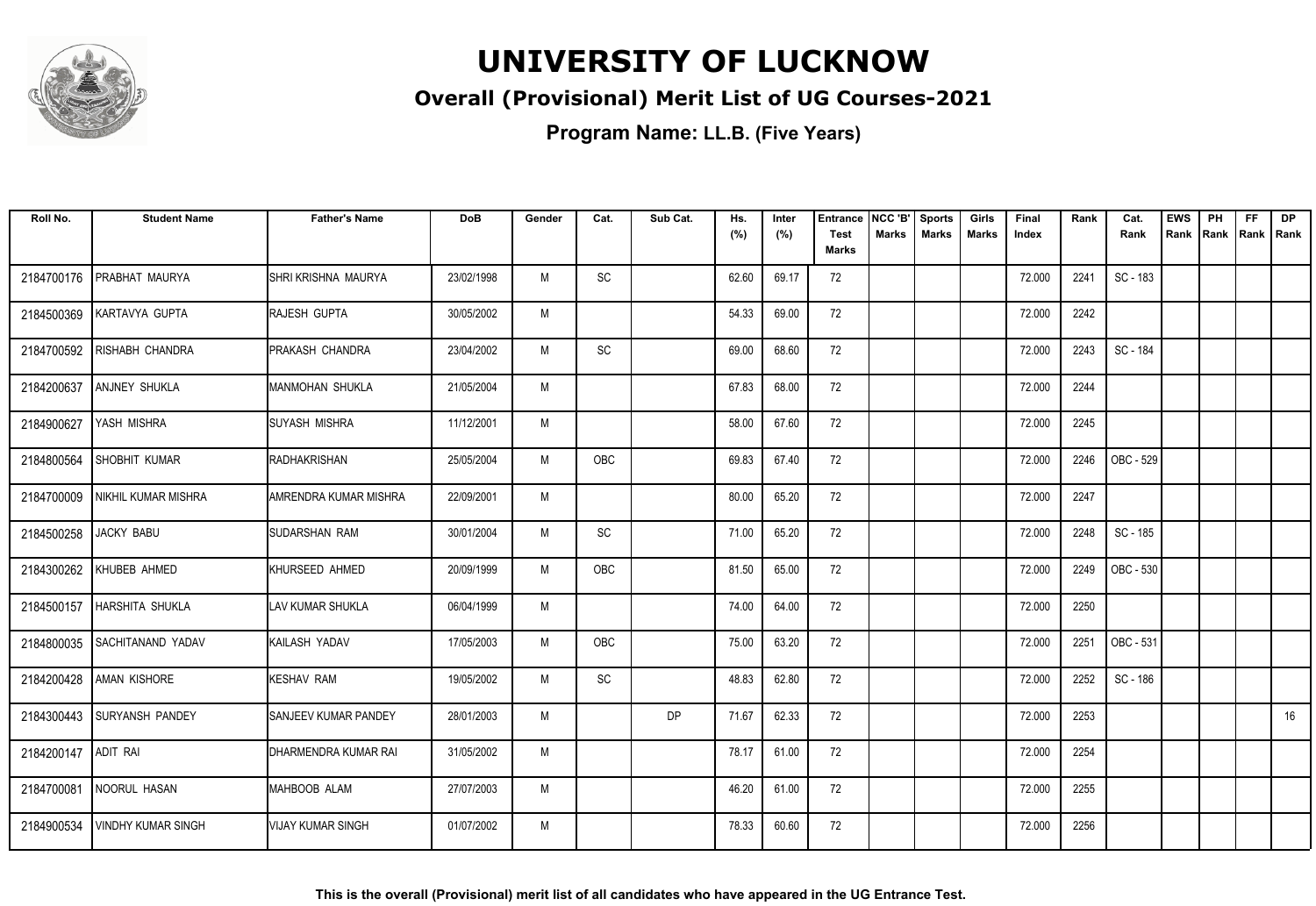

### **Overall (Provisional) Merit List of UG Courses-2021**

| Roll No.              | <b>Student Name</b>           | <b>Father's Name</b>                    | <b>DoB</b> | Gender | Cat. | Sub Cat. | Hs.<br>(%) | Inter<br>(%) | <b>Entrance</b><br><b>Test</b> | NCC 'B'<br><b>Marks</b> | <b>Sports</b><br><b>Marks</b> | Girls<br>Marks | Final<br>Index | Rank | Cat.<br>Rank | <b>EWS</b><br>Rank | PH<br>Rank | <b>FF</b><br>Rank   Rank | <b>DP</b> |
|-----------------------|-------------------------------|-----------------------------------------|------------|--------|------|----------|------------|--------------|--------------------------------|-------------------------|-------------------------------|----------------|----------------|------|--------------|--------------------|------------|--------------------------|-----------|
|                       |                               |                                         |            |        |      |          |            |              | <b>Marks</b>                   |                         |                               |                |                |      |              |                    |            |                          |           |
| 2184500180            | HEMANT KUMAR SHUKLA           | PAWAN KUMAR SHUKLA                      | 20/01/2003 | M      |      |          | 59.17      | 59.83        | 72                             |                         |                               |                | 72.000         | 2257 |              |                    |            |                          |           |
| 2184400764            | <b>DIVYANSHU VERMA</b>        | <b>KESHAVE VERMA</b>                    | 07/03/2001 | M      | SC   |          | 75.67      | 59.60        | 72                             |                         |                               |                | 72.000         | 2258 | SC - 187     |                    |            |                          |           |
| 2184900679            | YUVRAJ YADAV                  | BHAGIRATH YADAV                         | 01/01/2003 | M      | OBC  |          | 72.67      | 59.20        | 72                             |                         |                               |                | 72.000         | 2259 | OBC - 532    |                    |            |                          |           |
| 2184800554            | <b>SHIVYANSH KUMAR</b>        | BABADEEN                                | 22/10/2003 | M      | SC   |          | 73.33      | 57.80        | 72                             |                         |                               |                | 72.000         | 2260 | SC - 188     |                    |            |                          |           |
| 2184600005            | <b>KUNAL</b>                  | JOGENDRA SINGH                          | 15/10/2002 | M      | SC   |          | 60.83      | 56.20        | 72                             |                         |                               |                | 72.000         | 2261 | SC - 189     |                    |            |                          |           |
| 2184200495            | <b>AMIT PAL</b>               | VIJAY NATH PAL                          | 20/02/2000 | M      | OBC  |          | 64.17      | 56.00        | 72                             |                         |                               |                | 72.000         | 2262 | OBC - 533    |                    |            |                          |           |
|                       | 2184700593 RISHABH DEV        | JITENDRA YADAV                          | 18/08/2001 | M      | OBC  |          | 58.83      | 56.00        | 72                             |                         |                               |                | 72.000         | 2263 | OBC - 534    |                    |            |                          |           |
| 2184400114 ANUJ SINGH |                               | TILAK DHARI SINGH                       | 05/08/2000 | M      |      |          | 66.50      | 55.60        | 72                             |                         |                               |                | 72.000         | 2264 |              |                    |            |                          |           |
| 2184900172            | <b>SUMIT CHAUDHARY</b>        | SHYAMLAL CHAUDHARY                      | 04/06/2002 | M      | SC   |          | 75.83      | 55.17        | 72                             |                         |                               |                | 72.000         | 2265 | SC - 190     |                    |            |                          |           |
| 2184400332            | <b>ASHISH KUMAR</b>           | <b>SHIV PUJAN</b>                       | 05/12/2001 | M      | SC   |          | 73.50      | 54.60        | 72                             |                         |                               |                | 72.000         | 2266 | SC - 191     |                    |            |                          |           |
| 2184400345            | <b>ASHUTOSH</b>               | DAYA SHANKAR GUPTA                      | 21/09/2001 | M      |      |          | 52.83      | 52.60        | 72                             |                         |                               |                | 72.000         | 2267 |              |                    |            |                          |           |
| 2184900384            | <b>UTKARSH VERMA</b>          | RAM KHELAVAN VERMA                      | 27/09/2002 | M      | OBC  |          | 83.20      | 0.00         | 72                             |                         |                               |                | 72.000         | 2268 | OBC - 535    |                    |            |                          |           |
| 2184200130            | <b>ADARSH KUMAR CHAURASIA</b> | <b>SHARAD KUMAR</b><br><b>CHAURASIA</b> | 25/05/2003 | M      | OBC  |          | 82.20      | 0.00         | 72                             |                         |                               |                | 72.000         | 2269 | OBC - 536    |                    |            |                          |           |
|                       | 2184600016 KUNWAR NARAYAN     | RAM ABHILAKH                            | 05/09/2003 | M      |      |          | 81.67      | 0.00         | 72                             |                         |                               |                | 72.000         | 2270 |              |                    |            |                          |           |
| 2184400366            | <b>ASHUTOSH SINGH</b>         | MANOJ SINGH                             | 01/07/2003 | M      |      |          | 80.40      | 0.00         | 72                             |                         |                               |                | 72.000         | 2271 |              |                    |            |                          |           |
| 2184200430            | <b>AMAN KUMAR</b>             | <b>RITESH KUMAR</b>                     | 12/06/2002 | M      | SC   |          | 80.20      | 0.00         | 72                             |                         |                               |                | 72.000         | 2272 | SC - 192     |                    |            |                          |           |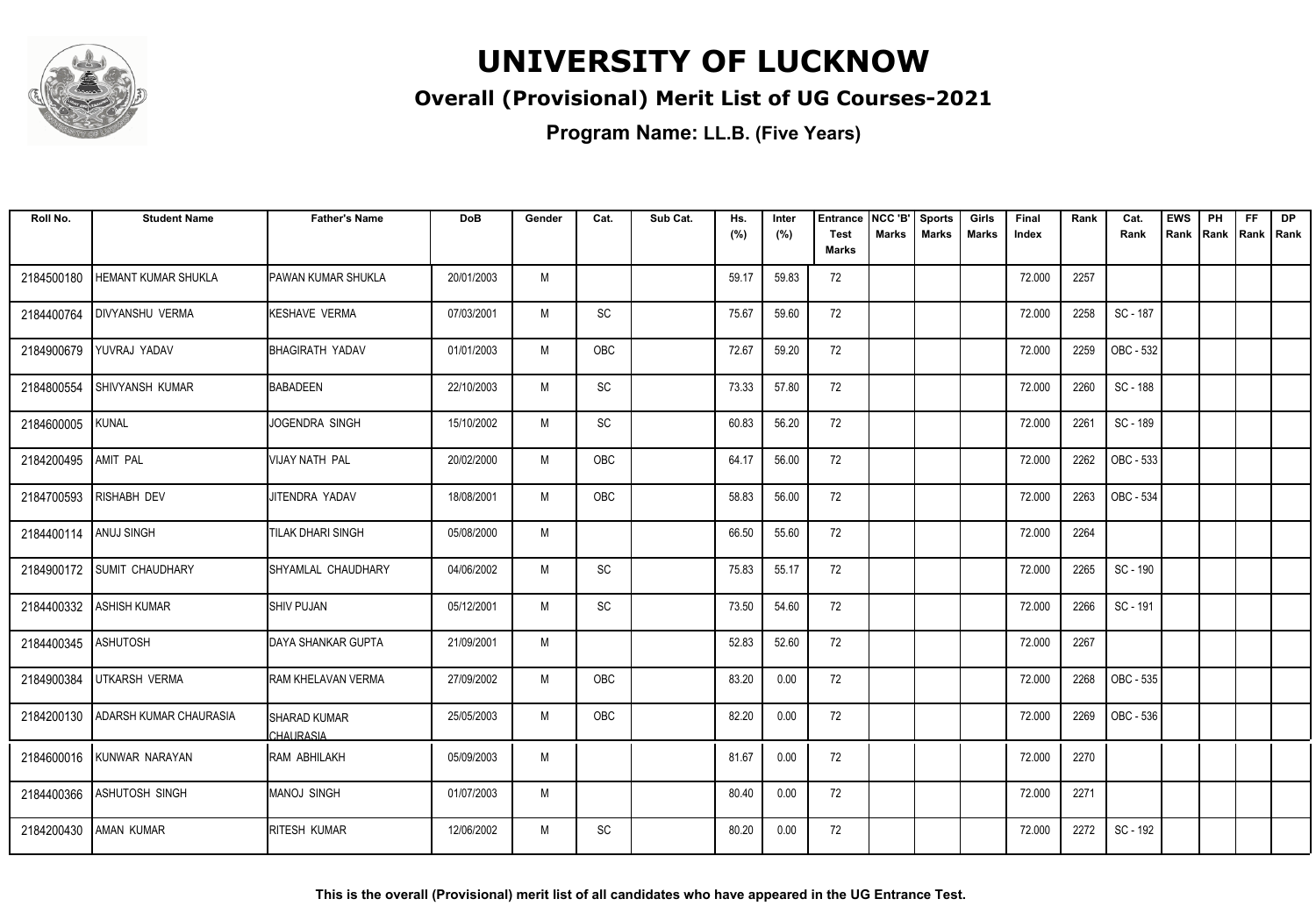

### **Overall (Provisional) Merit List of UG Courses-2021**

**Program Name: LL.B. (Five Years)**

| Roll No.   | <b>Student Name</b>          | <b>Father's Name</b>                       | <b>DoB</b> | Gender | Cat.                         | Sub Cat. | Hs.<br>(%) | Inter<br>(%) | <b>Entrance</b><br><b>Test</b> | NCC 'B'<br><b>Marks</b> | <b>Sports</b><br><b>Marks</b> | Girls<br><b>Marks</b> | Final<br>Index | Rank | Cat.<br>Rank | <b>EWS</b><br>Rank | PH | <b>FF</b><br>Rank   Rank   Rank | <b>DP</b> |
|------------|------------------------------|--------------------------------------------|------------|--------|------------------------------|----------|------------|--------------|--------------------------------|-------------------------|-------------------------------|-----------------------|----------------|------|--------------|--------------------|----|---------------------------------|-----------|
|            |                              |                                            |            |        |                              |          |            |              | <b>Marks</b>                   |                         |                               |                       |                |      |              |                    |    |                                 |           |
| 2184500129 | <b>HARSHAL MISHRA</b>        | UMESH MISHRA                               | 27/10/2003 | M      |                              |          | 76.20      | 0.00         | 72                             |                         |                               |                       | 72.000         | 2273 |              | 178                |    |                                 |           |
| 2184300058 | <b>ABHAY SINGH</b>           | <b>RAJESH SINGH</b>                        | 10/05/2002 | M      |                              |          | 75.40      | 0.00         | 72                             |                         |                               |                       | 72.000         | 2274 |              |                    |    |                                 |           |
| 2184200385 | <b>AKSHAT PRAKASH PANDEY</b> | ICHANDRA PRAKASH<br><b>PANDEY</b>          | 29/12/2003 | M      |                              |          | 74.00      | 0.00         | 72                             |                         |                               |                       | 72.000         | 2275 |              |                    |    |                                 |           |
| 2184900380 | UTKARSH TIWARI               | lINDRA DEV TIWARI                          | 18/07/2003 | M      |                              |          | 68.83      | 0.00         | 72                             |                         |                               |                       | 72.000         | 2276 |              |                    |    |                                 |           |
| 2184200363 | AKHIL CHAURASIA              | <b>ISURESH CHANDRA</b><br><b>CHAURASIA</b> | 05/04/2004 | M      | OBC                          |          | 68.83      | 0.00         | 72                             |                         |                               |                       | 72.000         | 2277 | OBC - 537    |                    |    |                                 |           |
| 2184700404 | <b>PRIYANSHI KAUSHIK</b>     | AMRENDRA CHAND                             | 19/01/2004 | M      |                              |          | 67.60      | 0.00         | 72                             |                         |                               |                       | 72.000         | 2278 |              |                    |    |                                 |           |
| 2184900313 | <b>TEJ PRATAP</b>            | BAIJNATH                                   | 11/06/2003 | M      | SC                           |          | 55.17      | 0.00         | 72                             |                         |                               |                       | 72.000         | 2279 | SC - 193     |                    |    |                                 |           |
| 2184400629 | <b>DEEKSHA MISHRA</b>        | IRAKESH KUMAR MISHRA                       | 25/06/2004 | F      |                              |          | 81.20      | 95.40        | 68                             |                         |                               | 3.40                  | 71.400         | 2280 |              |                    |    |                                 |           |
| 2184700071 | NITYA BARMAN                 | INIKHIL BARMAN                             | 14/12/2002 | F.     |                              |          | 88.20      | 93.17        | 68                             |                         |                               | 3.40                  | 71.400         | 2281 |              |                    |    |                                 |           |
| 2184200327 | <b>AKANKSHA SINGH</b>        | <b>UDAY VEER SINGH</b>                     | 24/12/2005 | F.     |                              |          | 73.40      | 90.00        | 68                             |                         |                               | 3.40                  | 71.400         | 2282 |              | 179                |    |                                 |           |
| 2184500048 | <b>GEET SINGHANIA</b>        | <b>ANIL KUMAR</b>                          | 12/02/2004 | F      | $\operatorname{\textsf{SC}}$ |          | 71.60      | 90.00        | 68                             |                         |                               | 3.40                  | 71.400         | 2283 | SC - 194     |                    |    |                                 |           |
| 2184500266 | JAHANVI TRIPATHI             | İKRISHNA MOHAN TRIPATHI                    | 08/11/2002 | F.     |                              |          | 75.50      | 89.40        | 68                             |                         |                               | 3.40                  | 71.400         | 2284 |              |                    |    |                                 |           |
| 2184500269 | JAHNAVI SRIVASTAVA           | <b>I</b> AMIT KUMAR SRIVASTAVA             | 21/06/2004 | F.     |                              |          | 72.80      | 88.80        | 68                             |                         |                               | 3.40                  | 71.400         | 2285 |              |                    |    |                                 |           |
| 2184900500 | <b>VIDHI SINGH CHAUHAN</b>   | IMR MANISH SINGH<br>CHAUHAN                | 22/07/2002 | F.     |                              |          | 79.00      | 88.40        | 68                             |                         |                               | 3.40                  | 71.400         | 2286 |              |                    |    |                                 |           |
| 2184800607 | <b>SHREYA SHUKLA</b>         | SAURABH SHUKLA                             | 27/12/2003 | F      |                              |          | 68.00      | 87.00        | 68                             |                         |                               | 3.40                  | 71.400         | 2287 |              |                    |    |                                 |           |
| 2184400049 | <b>ANSHIKA ASTHANA</b>       | IARUN KUMAR ASTHANA                        | 25/04/2004 | F.     |                              |          | 83.33      | 85.20        | 68                             |                         |                               | 3.40                  | 71.400         | 2288 |              | 180                |    |                                 |           |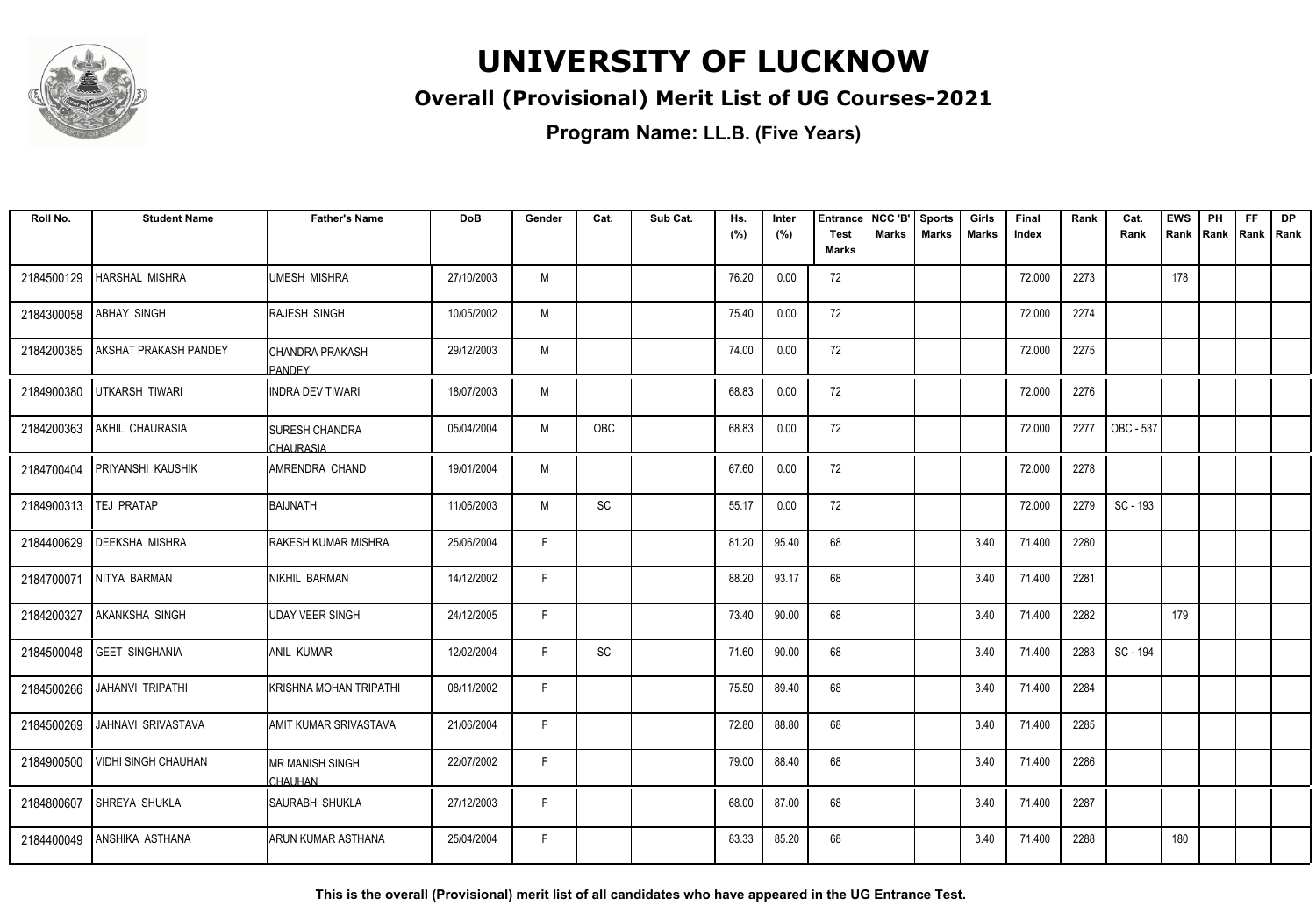

### **Overall (Provisional) Merit List of UG Courses-2021**

| Roll No.   | <b>Student Name</b>     | <b>Father's Name</b>        | <b>DoB</b> | Gender | Cat.       | Sub Cat. | Hs.<br>(%) | Inter<br>(%) | <b>Entrance</b><br><b>Test</b> | NCC 'B'<br>Marks | <b>Sports</b><br><b>Marks</b> | Girls<br>Marks | Final<br>Index | Rank | Cat.<br>Rank | <b>EWS</b><br>Rank | PH<br> Rank | <b>FF</b><br>Rank   Rank | <b>DP</b> |
|------------|-------------------------|-----------------------------|------------|--------|------------|----------|------------|--------------|--------------------------------|------------------|-------------------------------|----------------|----------------|------|--------------|--------------------|-------------|--------------------------|-----------|
|            |                         |                             |            |        |            |          |            |              | <b>Marks</b>                   |                  |                               |                |                |      |              |                    |             |                          |           |
| 2184200559 | ANANYA                  | RAJESH                      | 20/09/2003 | F      | <b>OBC</b> |          | 71.20      | 84.80        | 68                             |                  |                               | 3.40           | 71.400         | 2289 | OBC - 538    |                    |             |                          |           |
| 2184400054 | ANSHIKA GAUTAM          | <b>GANESH KUMAR</b>         | 05/09/2003 | F.     | SC         |          | 83.17      | 80.50        | 68                             |                  |                               | 3.40           | 71.400         | 2290 | SC - 195     |                    |             |                          |           |
| 2184600065 | MAHIMA SRIVASTAVA       | ANJANI VEER SRIVASTAVA      | 25/06/2002 | F      |            |          | 86.40      | 80.00        | 68                             |                  |                               | 3.40           | 71.400         | 2291 |              |                    |             |                          |           |
| 2184500234 | <b>ISHA SINGH</b>       | <b>SARVESH SINGH</b>        | 13/03/2002 | F      |            |          | 78.17      | 79.80        | 68                             |                  |                               | 3.40           | 71.400         | 2292 |              |                    |             |                          |           |
| 2184400403 | <b>ASTHA SINGH</b>      | MANOJ KUMAR SINGH           | 23/04/2004 | F      |            |          | 74.00      | 79.60        | 68                             |                  |                               | 3.40           | 71.400         | 2293 |              |                    |             |                          |           |
| 2184600021 | KUSHA AGARWAL           | SANJAY AGARWAL              | 06/05/2003 | F      |            |          | 71.33      | 79.00        | 68                             |                  |                               | 3.40           | 71.400         | 2294 |              |                    |             |                          |           |
| 2184400707 | <b>DIPANSHA AGARWAL</b> | <b>SONIL AGARWAL</b>        | 23/09/2002 | F      |            |          | 76.60      | 77.60        | 68                             |                  |                               | 3.40           | 71.400         | 2295 |              |                    |             |                          |           |
| 2184400533 | <b>AYUSHI MISHRA</b>    | DEENDAYAL MISHRA            | 25/12/2004 | F.     |            |          | 71.00      | 76.60        | 68                             |                  |                               | 3.40           | 71.400         | 2296 |              |                    |             |                          |           |
| 2184400064 | ANSHIKA SINGH           | IP. K. SINGH                | 01/10/2003 | F.     |            |          | 77.40      | 76.33        | 68                             |                  |                               | 3.40           | 71.400         | 2297 |              |                    |             |                          |           |
| 2184700101 | <b>PALAK</b>            | <b>SUJEET KUMAR</b>         | 09/03/2003 | F      |            |          | 53.60      | 75.50        | 68                             |                  |                               | 3.40           | 71.400         | 2298 |              |                    |             |                          |           |
| 2184600371 | NASHRA MIRZA            | RAFIQ BEG                   | 31/08/2001 | F      |            |          | 70.80      | 75.00        | 68                             |                  |                               | 3.40           | 71.400         | 2299 |              |                    |             |                          |           |
| 2184900132 | <b>STUTI SRIVASTAVA</b> | ATUL KUMAR SRIVASTAVA       | 10/09/2003 | F      |            |          | 68.20      | 74.40        | 68                             |                  |                               | 3.40           | 71.400         | 2300 |              |                    |             |                          |           |
| 2184400217 | ARADHANA YADAV          | JAGDISH PRASAD              | 24/07/2002 | F.     | OBC        |          | 90.50      | 73.60        | 68                             |                  |                               | 3.40           | 71.400         | 2301 | OBC - 539    |                    |             |                          |           |
| 2184800647 | SHRISHTI MISHRA         | <b>DIWAKAR MISHRA</b>       | 11/05/2004 | F      |            |          | 77.20      | 73.60        | 68                             |                  |                               | 3.40           | 71.400         | 2302 |              |                    |             |                          |           |
| 2184900279 | <b>TANU SINGH</b>       | AJEET KUMAR SINGH           | 04/03/2004 | F      |            |          | 73.20      | 73.60        | 68                             |                  |                               | 3.40           | 71.400         | 2303 |              |                    |             |                          |           |
| 2184300253 | JYOTI TRIPATHI          | <b>KRISHNA DEV TRIPATHI</b> | 03/08/2004 | F.     |            |          | 62.80      | 72.40        | 68                             |                  |                               | 3.40           | 71.400         | 2304 |              |                    |             |                          |           |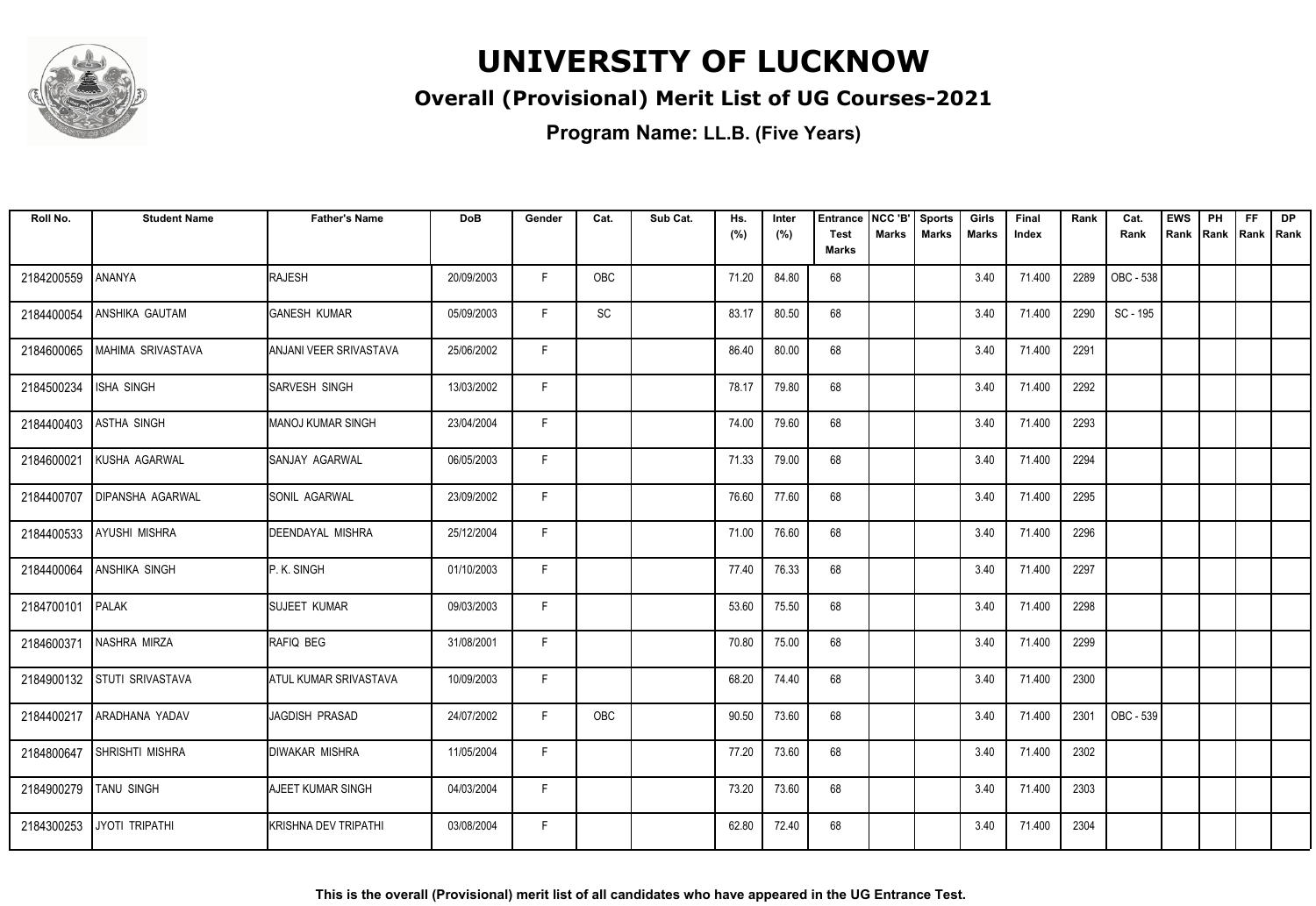

### **Overall (Provisional) Merit List of UG Courses-2021**

| Roll No.   | <b>Student Name</b>          | <b>Father's Name</b>         | <b>DoB</b> | Gender | Cat.       | Sub Cat. | Hs.<br>(%) | Inter<br>(%) | <b>Entrance</b><br><b>Test</b><br><b>Marks</b> | NCC 'B'<br>Marks | Sports<br><b>Marks</b> | Girls<br>Marks | Final<br>Index | Rank | Cat.<br>Rank | <b>EWS</b><br>Rank | PH<br> Rank | <b>FF</b><br>Rank   Rank | <b>DP</b> |
|------------|------------------------------|------------------------------|------------|--------|------------|----------|------------|--------------|------------------------------------------------|------------------|------------------------|----------------|----------------|------|--------------|--------------------|-------------|--------------------------|-----------|
|            |                              |                              |            |        |            |          |            |              |                                                |                  |                        |                |                |      |              |                    |             |                          |           |
| 2184400713 | <b>DISHA SINGH</b>           | <b>GULAB CHAND BHARTI</b>    | 22/10/2005 | F.     | SC         |          | 70.00      | 71.00        | 68                                             |                  |                        | 3.40           | 71.400         | 2305 | SC - 196     |                    |             |                          |           |
| 2184600087 | <b>MANASVI SRIVASTAVA</b>    | ADARSH SRIVASTAVA            | 07/06/2003 | F.     |            |          | 70.80      | 70.60        | 68                                             |                  |                        | 3.40           | 71.400         | 2306 |              |                    |             |                          |           |
| 2184800632 | <b>SHREYA VISHWAKARMA</b>    | AWADHESH KUMAR               | 21/09/2003 | F      |            |          | 74.40      | 70.50        | 68                                             |                  |                        | 3.40           | 71.400         | 2307 |              |                    |             |                          |           |
| 2184800111 | <b>SALONI KHARE</b>          | CHANDRA SEKHAR KHARE         | 14/02/2004 | F      |            |          | 52.80      | 70.50        | 68                                             |                  |                        | 3.40           | 71.400         | 2308 |              |                    |             |                          |           |
| 2184300021 | AARZOO SINGH                 | <b>ARVIND KUMAR SINGH</b>    | 22/11/2002 | F      | OBC        |          | 59.60      | 69.33        | 68                                             |                  |                        | 3.40           | 71.400         | 2309 | OBC - 540    |                    |             |                          |           |
|            | 2184300213   DAKSHITA PRASAD | <b>BHOLA PRASAD</b>          | 18/04/2003 | F      | SC         |          | 76.20      | 69.00        | 68                                             |                  |                        | 3.40           | 71.400         | 2310 | SC - 197     |                    |             |                          |           |
|            | 2184500018 GARGI TRIPATHI    | ROHIT TRIPATHI               | 14/10/2004 | F      |            |          | 79.33      | 66.80        | 68                                             |                  |                        | 3.40           | 71.400         | 2311 |              |                    |             |                          |           |
| 2184700321 | PRATIKSHA PRABHA             | <b>VIJAY KUMAR PANDEY</b>    | 01/09/2003 | F.     |            |          | 73.83      | 65.00        | 68                                             |                  |                        | 3.40           | 71.400         | 2312 |              |                    |             |                          |           |
| 2184300002 | <b>AADYA SONI</b>            | RAJEEV KUMAR VERMA           | 11/11/2002 | F.     | <b>OBC</b> |          | 60.67      | 64.00        | 68                                             |                  |                        | 3.40           | 71.400         | 2313 | OBC - 541    |                    |             |                          |           |
| 2184300481 | <b>VARSHA SINGH</b>          | IDHARANJAY SINGH             | 18/06/2002 | F      |            |          | 60.20      | 61.60        | 68                                             |                  |                        | 3.40           | 71.400         | 2314 |              |                    |             |                          |           |
| 2184400282 | <b>ARUNIMA TRIPATHI</b>      | ANOOP KISHORE TRIPATHI       | 14/11/2002 | F      |            |          | 65.71      | 60.80        | 68                                             |                  |                        | 3.40           | 71.400         | 2315 |              |                    |             |                          |           |
| 2184200282 | AISH MISHRA                  | ANUP DUBEY                   | 30/09/2001 | F      |            |          | 65.33      | 58.80        | 68                                             |                  |                        | 3.40           | 71.400         | 2316 |              |                    |             |                          |           |
| 2184400098 | <b>ANUBHA TIWARI</b>         | KRISHNAKANT TIWARI           | 27/05/2004 | F.     |            |          | 59.50      | 57.83        | 68                                             |                  |                        | 3.40           | 71.400         | 2317 |              |                    |             |                          |           |
|            | 2184700189 PRACHI KAUSHAL    | <b>GOPAL KRISHNA KAUSHAL</b> | 10/09/2003 | F      | <b>OBC</b> |          | 61.67      | 57.17        | 68                                             |                  |                        | 3.40           | 71.400         | 2318 | OBC - 542    |                    |             |                          |           |
| 2184200372 | <b>AKRITI SHAH GOND</b>      | ARJUN PRASAD                 | 02/10/2002 | F      | <b>ST</b>  |          | 70.67      | 51.80        | 68                                             |                  |                        | 3.40           | 71.400         | 2319 | ST9          |                    |             |                          |           |
| 2184800496 | <b>SHIVANGI JAISWAL</b>      | <b>JAI PRAKASH JAISWAL</b>   | 16/03/2002 | F.     | <b>OBC</b> |          | 73.33      | 47.60        | 68                                             |                  |                        | 3.40           | 71.400         | 2320 | OBC - 543    |                    |             |                          |           |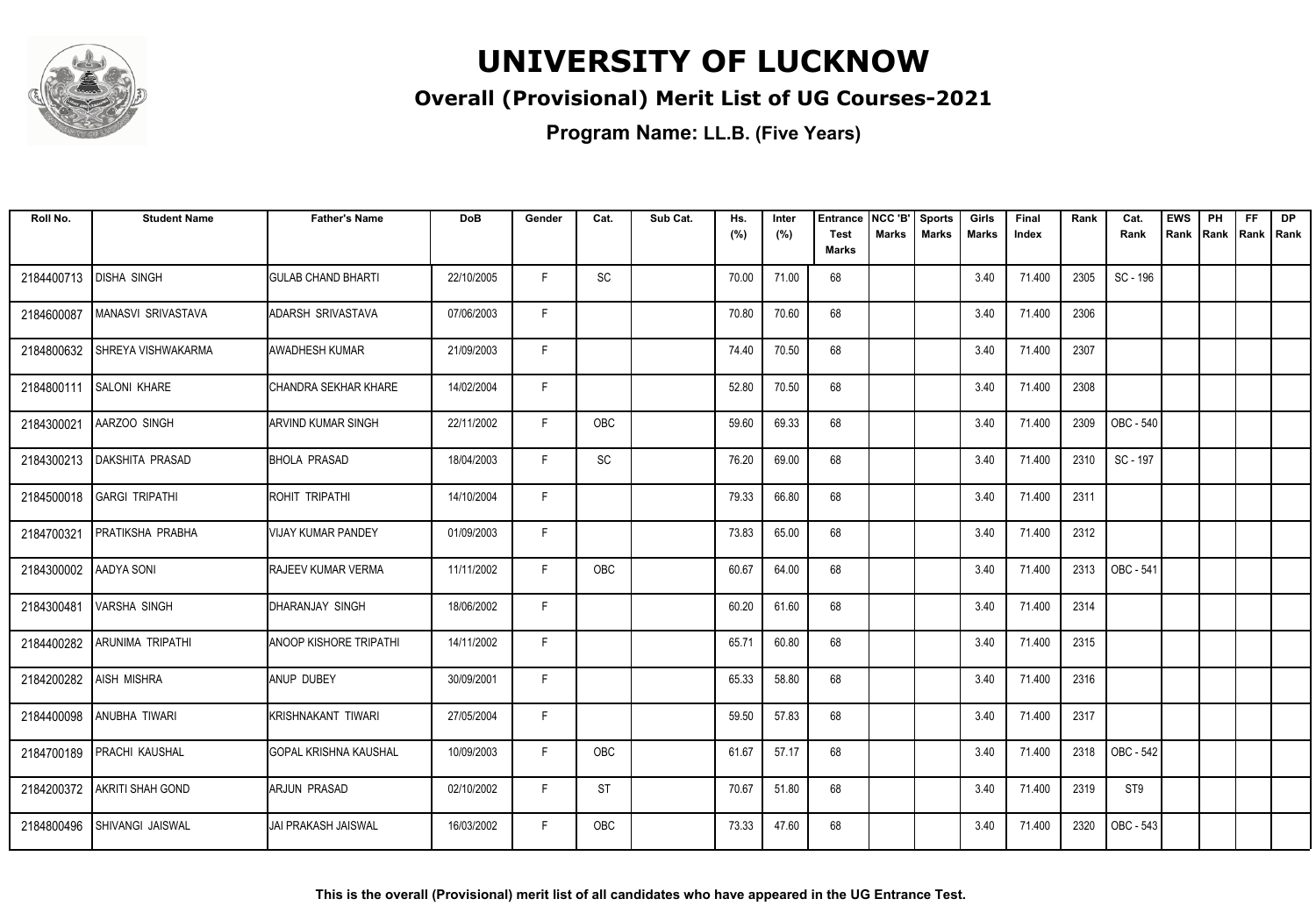

### **Overall (Provisional) Merit List of UG Courses-2021**

| Roll No.   | <b>Student Name</b>        | <b>Father's Name</b>            | <b>DoB</b> | Gender | Cat.      | Sub Cat. | Hs.<br>(%) | Inter<br>(%) | <b>Entrance</b><br><b>Test</b> | NCC 'B'<br><b>Marks</b> | <b>Sports</b><br><b>Marks</b> | Girls<br><b>Marks</b> | Final<br>Index | Rank | Cat.<br>Rank | <b>EWS</b><br>Rank | PH<br>Rank Rank Rank | <b>FF</b> | DP |
|------------|----------------------------|---------------------------------|------------|--------|-----------|----------|------------|--------------|--------------------------------|-------------------------|-------------------------------|-----------------------|----------------|------|--------------|--------------------|----------------------|-----------|----|
|            |                            |                                 |            |        |           |          |            |              | Marks                          |                         |                               |                       |                |      |              |                    |                      |           |    |
| 2184500351 | KANAKSHREE                 | LATE MR. ANIL KUMAR<br>RHARTI   | 02/09/2002 | F.     | SC        |          | 94.00      | 0.00         | 68                             |                         |                               | 3.40                  | 71.400         | 2321 | SC - 198     |                    |                      |           |    |
| 2184200404 | <b>ALIMA AFSAR</b>         | IAFSAR HUSSAIN                  | 08/03/2004 | F      |           |          | 75.83      | 0.00         | 68                             |                         |                               | 3.40                  | 71.400         | 2322 |              |                    |                      |           |    |
| 2184700414 | PRIYANSHI YADAV            | Isuryanath Yadav                | 12/01/2005 | F      | OBC       |          | 73.83      | 0.00         | 68                             |                         |                               | 3.40                  | 71.400         | 2323 | OBC - 544    |                    |                      |           |    |
| 2184700360 | PRERANA GUPTA              | ASHUTOSH RANJAN GUPTA           | 23/08/2001 | F      |           |          | 62.80      | 0.00         | 68                             |                         |                               | 3.40                  | 71.400         | 2324 |              |                    |                      |           |    |
| 2184500015 | <b>GARGI CHANDRA</b>       | IRAVINDRA KUMAR SINGH           | 13/02/2003 | F      | <b>SC</b> |          | 61.20      | 0.00         | 68                             |                         |                               | 3.40                  | 71.400         | 2325 | SC - 199     |                    |                      |           |    |
| 2184200144 | <b>ADESH SRIVASTAVA</b>    | OM PRAKASH SRIVASTAVA           | 09/09/2004 | M      |           |          | 94.50      | 94.80        | 70                             |                         |                               |                       | 70.000         | 2326 |              |                    |                      |           |    |
| 2184800402 | ISHASHWAT MISHRA           | <b>RAJNEESH MISHRA</b>          | 01/03/2004 | M      |           |          | 87.60      | 93.00        | 70                             |                         |                               |                       | 70.000         | 2327 |              |                    |                      |           |    |
| 2184600181 | <b>IMIHIR PRATAP SINGH</b> | <b>I</b> MR VIKAS CHAUDHARY     | 31/07/2003 | M      | OBC       |          | 81.80      | 91.60        | 70                             |                         |                               |                       | 70.000         | 2328 | OBC - 545    |                    |                      |           |    |
| 2184800409 | SHASHWAT SRIVASTAVA        | <b>I</b> ROHIT KUMAR SRIVASTAVA | 02/05/2004 | M      |           |          | 87.83      | 90.17        | 70                             |                         |                               |                       | 70.000         | 2329 |              |                    |                      |           |    |
| 2184500377 | <b>KARTIKEY SINGH</b>      | KEHAR SINGH                     | 26/08/2003 | M      | OBC       |          | 90.17      | 89.00        | 70                             |                         |                               |                       | 70.000         | 2330 | OBC - 546    |                    |                      |           |    |
| 2184300444 | <b>SURYANSH SINGH</b>      | PRABHAKAR SINGH                 | 25/11/2004 | M      |           |          | 83.20      | 86.40        | 70                             |                         |                               |                       | 70.000         | 2331 |              |                    |                      |           |    |
| 2184300333 | <b>PRINCE DUBEY</b>        | ILAXMIKANT DUBEY                | 10/08/2004 | M      |           |          | 80.17      | 85.50        | 70                             |                         |                               |                       | 70.000         | 2332 |              |                    |                      |           |    |
|            | 2184300159 ANKUR TYAGI     | <b>AVINASH CHANDRA TYAGI</b>    | 29/03/2003 | M      |           |          | 80.00      | 83.83        | 70                             |                         |                               |                       | 70.000         | 2333 |              |                    |                      |           |    |
| 2184500473 | KRISHNA MURTI TEWARI       | <b>SHIV PRAKASH TIWARI</b>      | 26/01/2003 | M      |           |          | 77.83      | 82.40        | 70                             |                         |                               |                       | 70.000         | 2334 |              |                    |                      |           |    |
| 2184400636 | <b>DEEPAK SINGH</b>        | <b>SHYAM KISHOR SINGH</b>       | 10/03/1995 | M      |           |          | 57.00      | 82.40        | 70                             |                         |                               |                       | 70.000         | 2335 |              |                    |                      |           |    |
| 2184900692 | <b>ZIKRA FATIMA</b>        | LAIQ AHMAD                      | 21/01/2003 | M      |           |          | 75.33      | 82.00        | 70                             |                         |                               |                       | 70.000         | 2336 |              |                    |                      |           |    |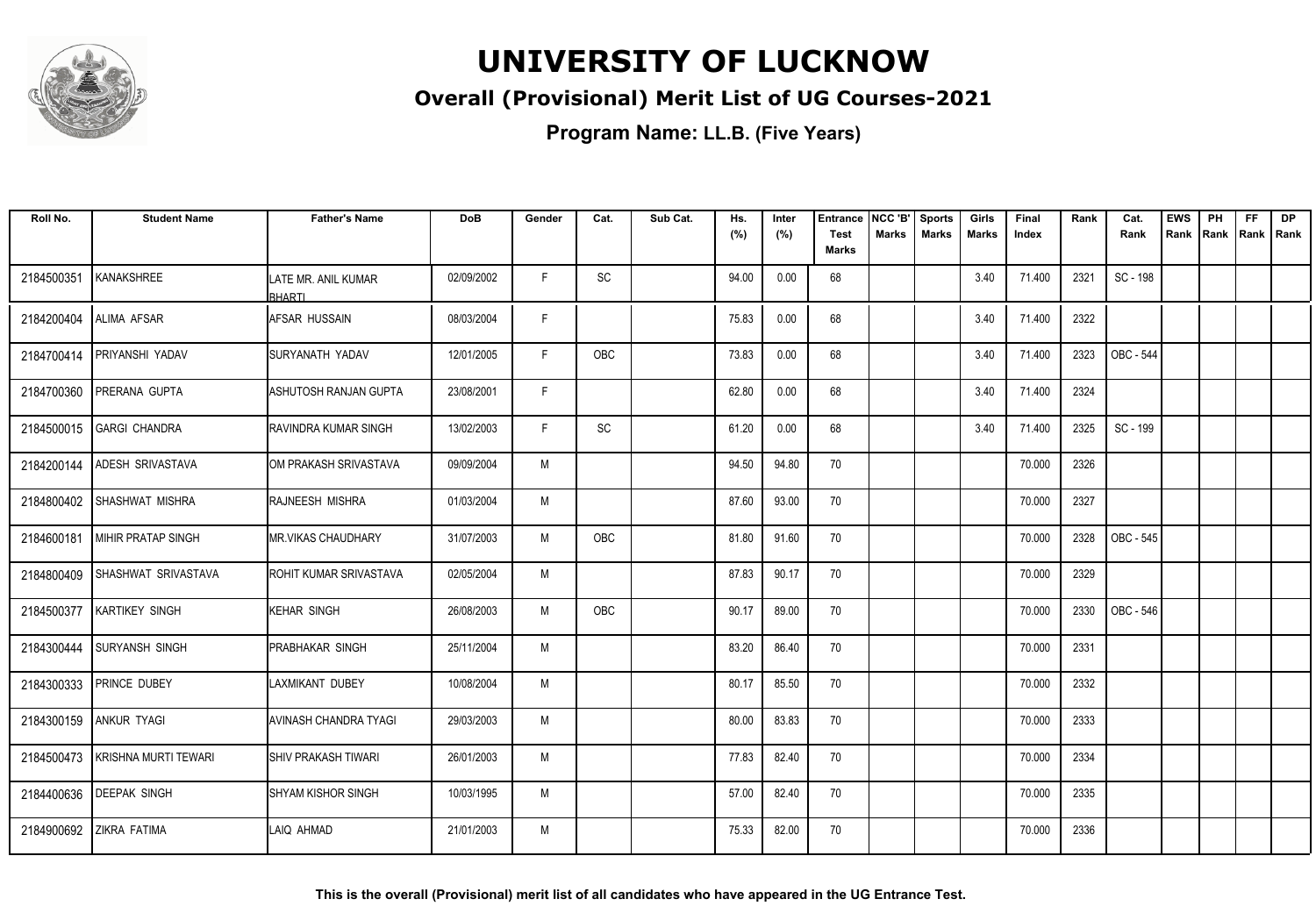

### **Overall (Provisional) Merit List of UG Courses-2021**

**Program Name: LL.B. (Five Years)**

| Roll No.            | <b>Student Name</b>                        | <b>Father's Name</b>         | <b>DoB</b> | Gender | Cat.       | Sub Cat. | Hs.   | Inter | <b>Entrance</b>             | NCC 'B'      | <b>Sports</b> | Girls        | Final  | Rank | Cat.      | <b>EWS</b> | PH   | <b>FF</b> | <b>DP</b>   |
|---------------------|--------------------------------------------|------------------------------|------------|--------|------------|----------|-------|-------|-----------------------------|--------------|---------------|--------------|--------|------|-----------|------------|------|-----------|-------------|
|                     |                                            |                              |            |        |            |          | (%)   | (%)   | <b>Test</b><br><b>Marks</b> | <b>Marks</b> | <b>Marks</b>  | <b>Marks</b> | Index  |      | Rank      | Rank       | Rank |           | Rank   Rank |
| 2184800240          | SATYAM MISHRA                              | SANJAY MISHRA                | 01/01/2005 | M      |            |          | 78.17 | 79.60 | 70                          |              |               |              | 70.000 | 2337 |           |            |      |           |             |
| 2184900511          | <b>VIKAS YADAV</b>                         | <b>DURGA PRASAD</b>          | 14/08/2003 | M      | OBC        |          | 67.33 | 79.20 | 70                          |              |               |              | 70.000 | 2338 | OBC - 547 |            |      |           |             |
| 2184500497          | KUMAR KSHITIJ                              | ANIL KUMAR SINGH             | 23/08/2002 | M      |            |          | 75.00 | 78.80 | 70                          |              |               |              | 70.000 | 2339 |           |            |      |           |             |
| 2184900037          | SIDDHARTH GIRI                             | <b>DEENA NATH GIRI</b>       | 27/06/2004 | M      | <b>OBC</b> |          | 72.80 | 78.80 | 70                          |              |               |              | 70.000 | 2340 | OBC - 548 |            |      |           |             |
| 2184700359          | PRERAK TIWARI                              | DHARMENDRA KUMAR<br>TIWARI   | 11/08/2003 | M      |            |          | 78.40 | 78.60 | 70                          |              |               |              | 70.000 | 2341 |           |            |      |           |             |
| 2184500301          | JAYANT RAJ PATHAK                          | <b>AKHILESH KUMAR PATHAK</b> | 25/10/2002 | M      |            |          | 67.00 | 77.83 | 70                          |              |               |              | 70.000 | 2342 |           |            |      |           |             |
| 2184200595          | <b>ANIKET SINGH</b>                        | AJEET SINGH                  | 09/01/2002 | M      |            |          | 73.00 | 77.80 | 70                          |              |               |              | 70.000 | 2343 |           |            |      |           |             |
| 2184200409 ALOK RAJ |                                            | SHIVNANDAN RAUT              | 21/02/2004 | M      |            |          | 71.40 | 77.00 | 70                          |              |               |              | 70.000 | 2344 |           |            |      |           |             |
| 2184300060          | <b>ABHAY SINGH</b>                         | <b>RAVI SHANKAR SINGH</b>    | 01/12/2004 | M      |            |          | 70.83 | 77.00 | 70                          |              |               |              | 70.000 | 2345 |           |            |      |           |             |
|                     | 2184300312   NITANSHU NITANSH VERMA        | SANJAY SANJAY VERMA          | 06/01/2003 | M      | SC         |          | 76.92 | 76.92 | 70                          |              |               |              | 70.000 | 2346 | SC - 200  |            |      |           |             |
| 2184800148          | <b>SANCHIT CHATURVEDI</b>                  | <b>PREM SAGAR CHATURVEDI</b> | 04/08/2003 | M      |            |          | 81.67 | 76.00 | 70                          |              |               |              | 70.000 | 2347 |           | 181        |      |           |             |
| 2184500095          | <b>HARSH GUPTA</b>                         | <b>RAJESH KUMAR GUPTA</b>    | 08/01/2004 | M      | <b>OBC</b> |          | 76.00 | 75.20 | 70                          |              |               |              | 70.000 | 2348 | OBC - 549 |            |      |           |             |
| 2184900050          | <b>SIDDHARTH SINGH</b><br><b>CHAUDHARY</b> | <b>RAM PAL SINGH</b>         | 10/08/2005 | M      | SC         |          | 78.83 | 74.67 | 70                          |              |               |              | 70.000 | 2349 | SC - 201  |            |      |           |             |
|                     | 2184300112 ABHINAV RAWAT                   | <b>PRADEEP KUMAR</b>         | 26/01/2004 | M      | SC         |          | 81.67 | 74.20 | 70                          |              |               |              | 70.000 | 2350 | SC - 202  |            |      |           |             |
|                     | 2184700203 PRADEEP SHIVBHEEKH<br>SINGH     | SHIVBHEEKH SINGH             | 29/07/2001 | M      |            |          | 79.00 | 73.80 | 70                          |              |               |              | 70.000 | 2351 |           |            |      |           |             |
|                     | 2184400463 AWADHESH PATEL                  | ISUBHASH PATEL               | 01/03/2001 | M      | OBC        |          | 60.17 | 73.20 | 70                          |              |               |              | 70.000 | 2352 | OBC - 550 |            |      |           |             |

**This is the overall (Provisional) merit list of all candidates who have appeared in the UG Entrance Test.**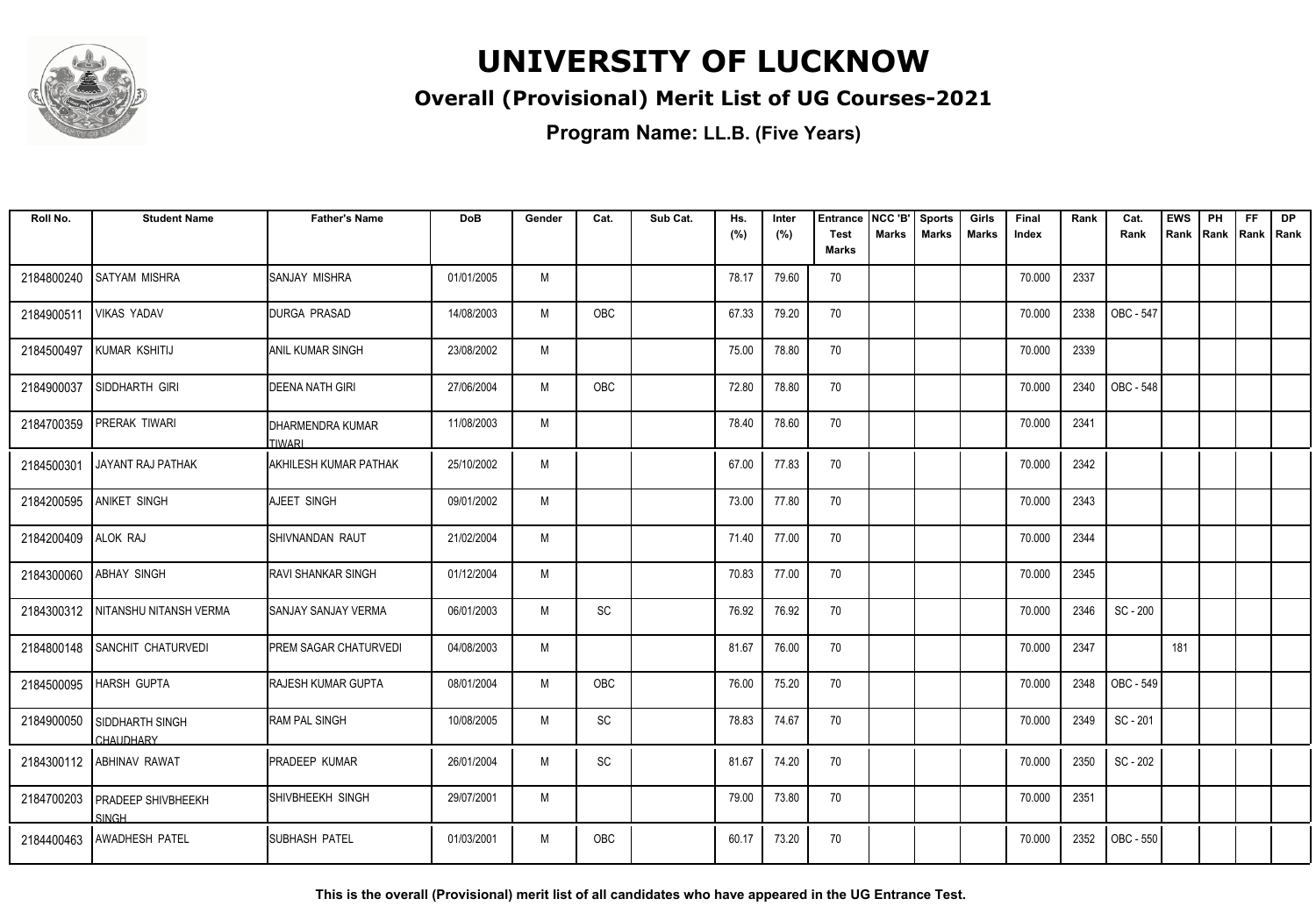

### **Overall (Provisional) Merit List of UG Courses-2021**

| Roll No.   | <b>Student Name</b>               | <b>Father's Name</b>         | <b>DoB</b> | Gender | Cat.       | Sub Cat. | Hs.<br>(%) | Inter<br>(%) | Entrance<br><b>Test</b> | NCC 'B'<br><b>Marks</b> | <b>Sports</b><br><b>Marks</b> | Girls<br>Marks | Final<br>Index | Rank | Cat.<br>Rank | <b>EWS</b><br>Rank | PH<br>Rank | FF<br>Rank   Rank | <b>DP</b> |
|------------|-----------------------------------|------------------------------|------------|--------|------------|----------|------------|--------------|-------------------------|-------------------------|-------------------------------|----------------|----------------|------|--------------|--------------------|------------|-------------------|-----------|
|            |                                   |                              |            |        |            |          |            |              | <b>Marks</b>            |                         |                               |                |                |      |              |                    |            |                   |           |
| 2184400766 | <b>DIWAKAR MAURYA</b>             | <b>RAM MILAN MAURYA</b>      | 09/03/2002 | M      | OBC        |          | 74.17      | 73.00        | 70                      |                         |                               |                | 70.000         | 2353 | OBC - 551    |                    |            |                   |           |
| 2184800635 | <b>SHREYANSH BHATT</b>            | ATUL BHATT                   | 11/05/2003 | M      |            |          | 76.33      | 72.20        | 70                      |                         |                               |                | 70.000         | 2354 |              |                    |            |                   |           |
| 2184800061 | SAIF ALI KHAN                     | MASWOOD AHMED KHAN           | 26/12/2000 | M      |            |          | 60.00      | 72.20        | 70                      |                         |                               |                | 70.000         | 2355 |              |                    |            |                   |           |
| 2184500137 | <b>HARSHIT PANDEY</b>             | RAMPRAKASH PANDEY            | 18/01/2005 | M      |            |          | 64.50      | 72.00        | 70                      |                         |                               |                | 70.000         | 2356 |              |                    |            |                   |           |
| 2184400770 | <b>DIWAN ARZOO KHAN</b>           | <b>DIWAN AKBAR KHAN</b>      | 11/11/2004 | M      |            |          | 72.60      | 70.60        | 70                      |                         |                               |                | 70.000         | 2357 |              |                    |            |                   |           |
| 2184200048 | <b>ABHISHEK SAHU</b>              | JAGJEEVN SAHU                | 04/02/2000 | M      | OBC        |          | 80.50      | 69.80        | 70                      |                         |                               |                | 70.000         | 2358 | OBC - 552    |                    |            |                   |           |
| 2184700447 | <b>PUSHPENDRA PRATAP</b><br>SINGH | RAJENDRA PRATAP SINGH        | 23/03/2003 | M      |            |          | 84.50      | 69.60        | 70                      |                         |                               |                | 70.000         | 2359 |              |                    |            |                   |           |
| 2184200107 | <b>ACHINTYA PRASHANT</b>          | ACHAL KUMAR                  | 31/05/2002 | M      |            |          | 83.00      | 69.40        | 70                      |                         |                               |                | 70.000         | 2360 |              |                    |            |                   |           |
|            | 2184400473 AYUSH KASHYAP          | <b>ASHOK KUMAR</b>           | 08/12/2003 | M      | <b>OBC</b> |          | 71.00      | 69.40        | 70                      |                         |                               |                | 70.000         | 2361 | OBC - 553    |                    |            |                   |           |
| 2184700552 | <b>RATNESH KUMAR TIWARI</b>       | <b>RAJEEV KUMAR TIWARI</b>   | 20/08/2005 | M      |            |          | 77.83      | 69.20        | 70                      |                         |                               |                | 70.000         | 2362 |              | 182                |            |                   |           |
| 2184700585 | <b>RIJU MALVIYA</b>               | NAVNEET KUMAR MALVIYA        | 19/05/2004 | M      |            |          | 46.80      | 69.20        | 70                      |                         |                               |                | 70.000         | 2363 |              |                    |            |                   |           |
| 2184300204 | <b>AYUSH RAJ SINGH</b>            | RAKESH KUMAR SINGH           | 10/11/2003 | M      |            |          | 65.60      | 69.00        | 70                      |                         |                               |                | 70.000         | 2364 |              |                    |            |                   |           |
| 2184800374 | <b>SHANTI PRAKASH PATHAK</b>      | <b>JAI PRAKASH PATHAK</b>    | 30/09/1999 | M      |            |          | 80.00      | 68.80        | 70                      |                         |                               |                | 70.000         | 2365 |              |                    |            |                   |           |
| 2184700538 | <b>RANJEET PRATAP SINGH</b>       | <b>GAJENDRA PRATAP SINGH</b> | 12/03/2004 | M      |            |          | 65.50      | 68.60        | 70                      |                         |                               |                | 70.000         | 2366 |              |                    |            |                   |           |
| 2184200295 | <b>AJAY GIRI</b>                  | NAUMI LAL GIRI               | 06/02/2003 | M      |            |          | 72.50      | 68.40        | 70                      |                         |                               |                | 70.000         | 2367 |              |                    |            |                   |           |
| 2184200007 | ABHINAV PRATAP SINGH              | <b>VEERPAL SINGH</b>         | 01/07/2005 | M      | SC         |          | 79.00      | 68.00        | 70                      |                         |                               |                | 70.000         | 2368 | SC - 203     |                    |            |                   |           |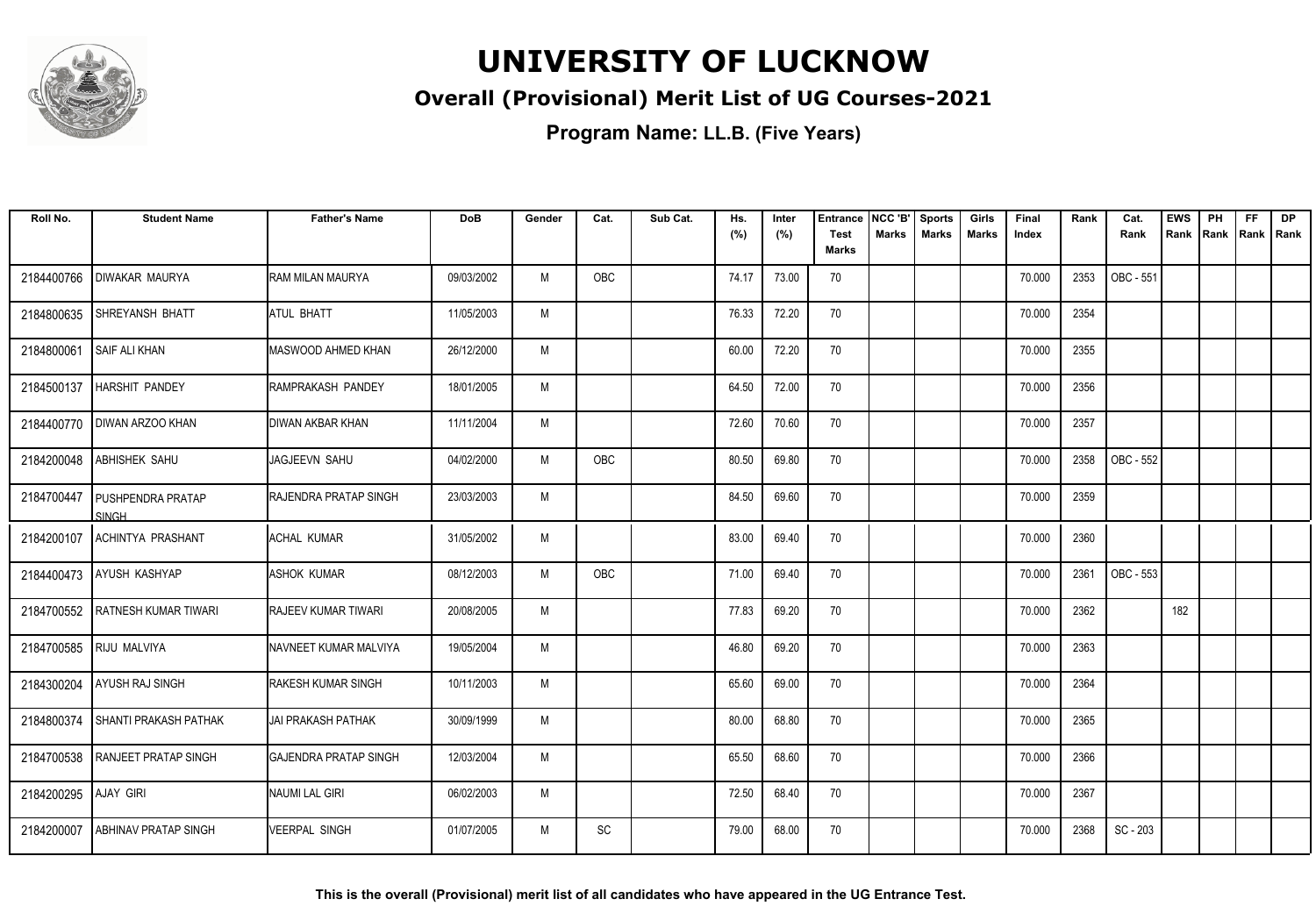

### **Overall (Provisional) Merit List of UG Courses-2021**

**Program Name: LL.B. (Five Years)**

| Roll No.             | <b>Student Name</b>         | <b>Father's Name</b>              | <b>DoB</b> | Gender | Cat.       | Sub Cat. | Hs.<br>(%) | Inter<br>(%) | <b>Entrance</b><br><b>Test</b> | NCC 'B'<br><b>Marks</b> | <b>Sports</b><br><b>Marks</b> | Girls<br><b>Marks</b> | Final<br>Index | Rank | Cat.<br>Rank | <b>EWS</b><br>Rank | PH | <b>FF</b><br>Rank   Rank   Rank | <b>DP</b> |
|----------------------|-----------------------------|-----------------------------------|------------|--------|------------|----------|------------|--------------|--------------------------------|-------------------------|-------------------------------|-----------------------|----------------|------|--------------|--------------------|----|---------------------------------|-----------|
|                      |                             |                                   |            |        |            |          |            |              | <b>Marks</b>                   |                         |                               |                       |                |      |              |                    |    |                                 |           |
| 2184600199           | MOHAMMAD AYYUB              | NURUL HODA                        | 29/05/2001 | M      |            |          | 62.17      | 67.40        | 70                             |                         |                               |                       | 70.000         | 2369 |              |                    |    |                                 |           |
| 2184400329           | <b>ASHISH MISHRA</b>        | <b>ANIL KUMAR MISHRA</b>          | 07/02/2005 | M      |            |          | 66.83      | 67.20        | 70                             |                         |                               |                       | 70.000         | 2370 |              |                    |    |                                 |           |
| 2184900537           | <b>VINEET TIWARI</b>        | <b>VINOD TIWARI</b>               | 26/02/2002 | M      |            |          | 80.67      | 67.00        | 70                             |                         |                               |                       | 70.000         | 2371 |              |                    |    |                                 |           |
| 2184700233           | <b>PRAJWAL MISHRA</b>       | DUSHYANT MISHRA                   | 22/02/2004 | M      |            |          | 55.33      | 67.00        | 70                             |                         |                               |                       | 70.000         | 2372 |              |                    |    |                                 |           |
| 2184900496           | VIBHUTI JOUHARY             | <b>ISANJEEV SINGH JOUHARY</b>     | 13/03/2003 | M      |            |          | 69.67      | 66.70        | 70                             |                         |                               |                       | 70.000         | 2373 |              |                    |    |                                 |           |
| 2184700467           | RAHUL RASTOGI               | <b>RAJU RASTOGI</b>               | 04/08/2002 | M      | OBC        |          | 41.50      | 66.60        | 70                             |                         |                               |                       | 70.000         | 2374 | OBC - 554    |                    |    |                                 |           |
| 2184400306           | <b>ARYAN YADAV</b>          | DHEERENDRA YADAV                  | 12/07/2003 | M      | OBC        |          | 75.00      | 66.40        | 70                             |                         |                               |                       | 70.000         | 2375 | OBC - 555    |                    |    |                                 |           |
| 2184700491           | RAJAT CHANDRA               | <b>GYAN CHANDRA</b><br>MODANWAL   | 06/12/2003 | M      | OBC        |          | 61.50      | 66.40        | 70                             |                         |                               |                       | 70.000         | 2376 | OBC - 556    |                    |    |                                 |           |
|                      | 2184900618 WASIF ALI USMANI | ALIM USMANI                       | 09/08/2002 | M      |            |          | 60.00      | 66.00        | 70                             |                         |                               |                       | 70.000         | 2377 |              |                    |    |                                 |           |
| 2184900598           | <b>VIVEK CHAUHAN</b>        | <b>VIRENDRA PRATAP</b><br>CHAUHAN | 15/07/2002 | M      | <b>OBC</b> |          | 70.83      | 65.80        | 70                             |                         |                               |                       | 70.000         | 2378 | OBC - 557    |                    |    |                                 |           |
| 2184400197           | <b>APOORV SINGH</b>         | <b>SANT KISHOR SINGH</b>          | 06/01/2004 | M      |            |          | 54.40      | 65.40        | 70                             |                         |                               |                       | 70.000         | 2379 |              | 183                |    |                                 |           |
| 2184300373 SAAD KHAN |                             | <b>SAEED KHAN</b>                 | 23/12/2003 | M      |            |          | 52.00      | 65.40        | 70                             |                         |                               |                       | 70.000         | 2380 |              |                    |    |                                 |           |
|                      | 2184700595 RISHABH RASTOGI  | <b>I</b> sonu rastogi             | 12/09/2002 | M      | OBC        |          | 63.00      | 64.20        | 70                             |                         |                               |                       | 70.000         | 2381 | OBC - 558    |                    |    |                                 |           |
|                      | 2184400710   DIPANSHU VERMA | <b>CHANDRESH KUMAR</b><br>VERMA   | 02/03/2004 | M      | OBC        |          | 81.17      | 63.60        | 70                             |                         |                               |                       | 70.000         | 2382 | OBC - 559    |                    |    |                                 |           |
|                      | 2184800152 SANDEEP KUMAR    | <b>SITA RAM MAURYA</b>            | 03/05/2001 | M      | OBC        |          | 72.67      | 62.00        | 70                             |                         |                               |                       | 70.000         | 2383 | OBC - 560    |                    |    |                                 |           |
| 2184700336           | <b>PRATYUSH SHUKLA</b>      | <b>NEERAJ SHUKLA</b>              | 18/04/2004 | M      |            |          | 67.20      | 62.00        | 70                             |                         |                               |                       | 70.000         | 2384 |              |                    |    |                                 |           |

**This is the overall (Provisional) merit list of all candidates who have appeared in the UG Entrance Test.**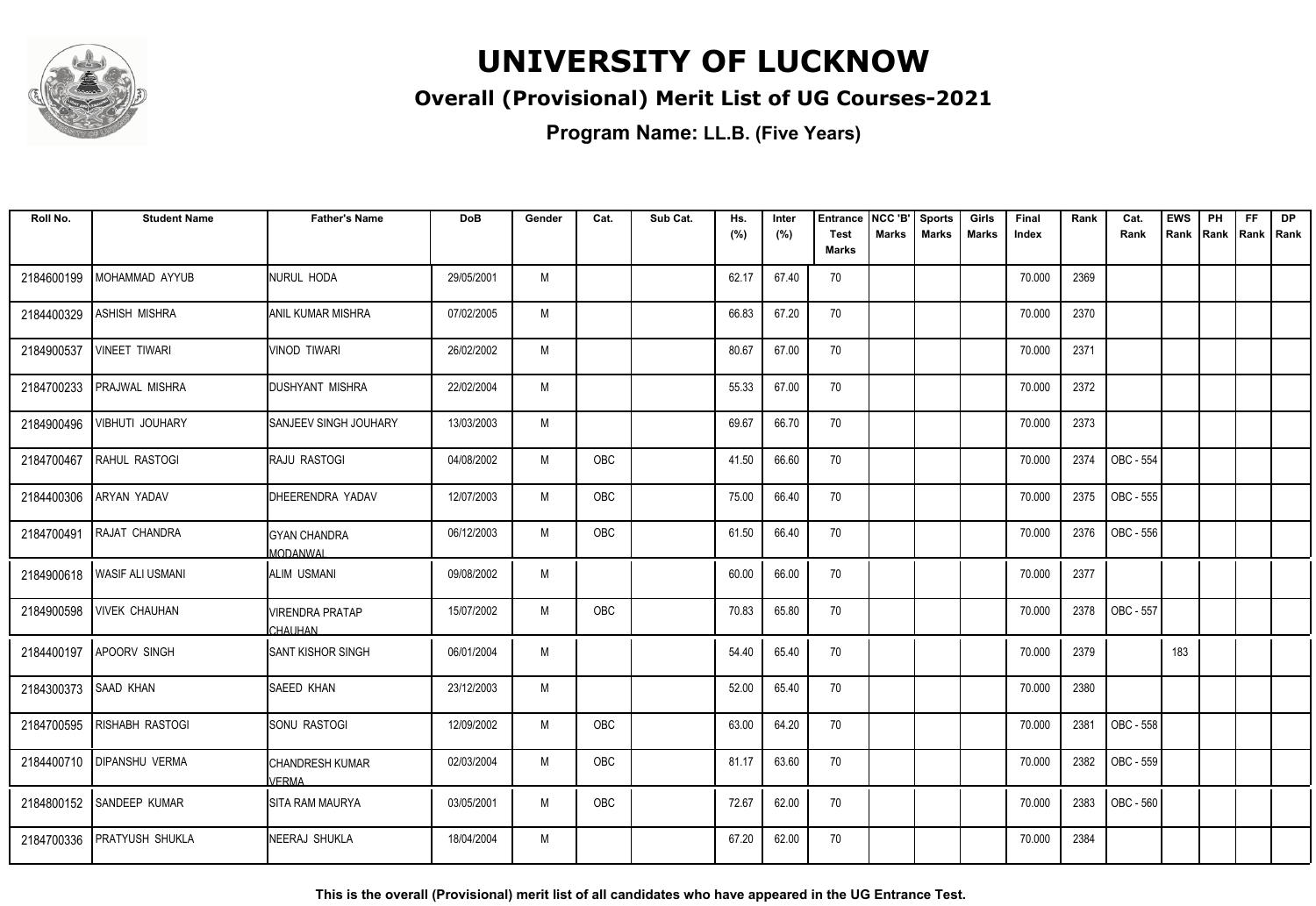

### **Overall (Provisional) Merit List of UG Courses-2021**

| Roll No.   | <b>Student Name</b>          | <b>Father's Name</b>          | <b>DoB</b> | Gender | Cat.                         | Sub Cat. | Hs.<br>(%) | Inter<br>(%) | Entrance<br><b>Test</b><br><b>Marks</b> | NCC 'B'<br>Marks | <b>Sports</b><br><b>Marks</b> | Girls<br><b>Marks</b> | Final<br>Index | Rank | Cat.<br>Rank | <b>EWS</b><br>Rank | PH<br>Rank | FF<br>Rank   Rank | <b>DP</b> |
|------------|------------------------------|-------------------------------|------------|--------|------------------------------|----------|------------|--------------|-----------------------------------------|------------------|-------------------------------|-----------------------|----------------|------|--------------|--------------------|------------|-------------------|-----------|
| 2184500299 | JAYANT PAL                   | <b>MANOJ KUMAR PAL</b>        | 26/11/2003 | M      |                              |          | 65.20      | 61.67        | 70                                      |                  |                               |                       | 70.000         | 2385 |              |                    |            |                   |           |
| 2184900515 | <b>VIKASH SINGH BHADORIA</b> | <b>RAMESH SINGH BHADORIA</b>  | 13/09/2003 | M      |                              |          | 58.00      | 61.50        | 70                                      |                  |                               |                       | 70.000         | 2386 |              |                    |            |                   |           |
| 2184900492 | <b>VIBHANSH KUMAR SINGH</b>  | <b>VEERBHANU SINGH</b>        | 28/09/2003 | M      |                              |          | 62.17      | 61.40        | 70                                      |                  |                               |                       | 70.000         | 2387 |              | 184                |            |                   |           |
| 2184300300 | NARENDRA KUMAR               | <b>RAM SUMIRAN</b>            | 12/07/2003 | M      | $\operatorname{\textsf{SC}}$ |          | 74.67      | 61.20        | 70                                      |                  |                               |                       | 70.000         | 2388 | SC - 204     |                    |            |                   |           |
| 2184200131 | <b>ADARSH KUMAR PANDEY</b>   | <b>I</b> RAMESH KUMAR PANDEY  | 12/12/2005 | M      |                              |          | 68.33      | 60.60        | 70                                      |                  |                               |                       | 70.000         | 2389 |              |                    |            |                   |           |
| 2184300130 | <b>ADITYA DUBEY</b>          | <b>ABODH KUMAR DUBEY</b>      | 21/07/2002 | M      |                              |          | 66.33      | 60.00        | 70                                      |                  |                               |                       | 70.000         | 2390 |              |                    |            |                   |           |
| 2184500176 | <b>HEEMENDRA SINGH RAI</b>   | Iravindra rai                 | 08/05/2003 | M      |                              |          | 44.00      | 59.20        | 70                                      |                  |                               |                       | 70.000         | 2391 |              |                    |            |                   |           |
| 2184400414 | <b>ATHARV MISHRA</b>         | <b>VIPIN PRAKASH MISHRA</b>   | 18/09/2003 | M      |                              |          | 74.00      | 57.00        | 70                                      |                  |                               |                       | 70.000         | 2392 |              |                    |            |                   |           |
| 2184800488 | <b>SHIVAM KUMAR RAY</b>      | <b>KAILASH RAY</b>            | 05/02/2004 | M      |                              |          | 54.60      | 56.60        | 70                                      |                  |                               |                       | 70.000         | 2393 |              |                    |            |                   |           |
| 2184700339 | <b>PRATYUSH SRIVASTAVA</b>   | <b>DEEPAK SRIVASTAVA</b>      | 01/02/2003 | M      |                              |          | 51.50      | 56.00        | 70                                      |                  |                               |                       | 70.000         | 2394 |              |                    |            |                   |           |
| 2184600381 | NAVNEET TRIPATHI             | <b>PARMANAND RAM TRIPATHI</b> | 15/07/2004 | M      |                              |          | 63.50      | 55.40        | 70                                      |                  |                               |                       | 70.000         | 2395 |              |                    |            |                   |           |
| 2184800246 | <b>SATYAM YADAV</b>          | IRAM NARAYAN YADAV            | 14/01/2003 | M      | OBC                          |          | 59.67      | 53.80        | 70                                      |                  |                               |                       | 70.000         | 2396 | OBC - 561    |                    |            |                   |           |
| 2184600241 | MOHD MERAJ                   | MOHD TOHA                     | 01/02/2001 | M      | OBC                          |          | 76.50      | 51.60        | 70                                      |                  |                               |                       | 70.000         | 2397 | OBC - 562    |                    |            |                   |           |
| 2184400775 | <b>DURGESH NANDAN</b>        | <b>ISHIROMANI PRATAP</b>      | 15/07/2004 | M      | SC                           |          | 60.50      | 51.60        | 70                                      |                  |                               |                       | 70.000         | 2398 | SC - 205     |                    |            |                   |           |
| 2184600271 | <b>MOHD SAKIB</b>            | MOHD SHABBIR KHAN             | 13/09/2002 | M      |                              |          | 58.83      | 51.40        | 70                                      |                  |                               |                       | 70.000         | 2399 |              |                    |            |                   |           |
| 2184400566 | <b>BHASKAR TIWARI</b>        | IVIMAL KUMAR TIWARI           | 11/07/2001 | M      |                              |          | 80.33      | 48.60        | 70                                      |                  |                               |                       | 70.000         | 2400 |              | 185                |            |                   |           |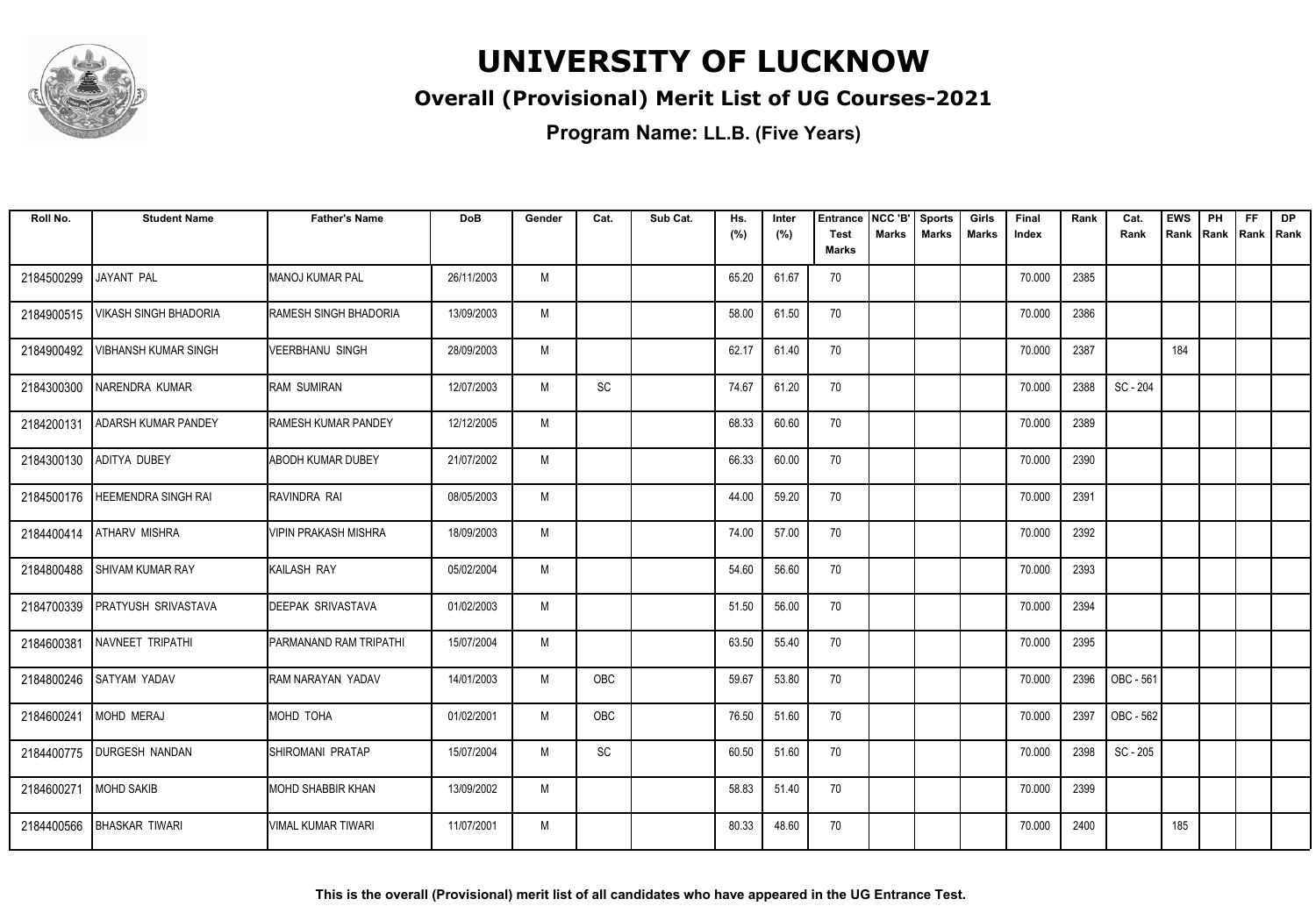

### **Overall (Provisional) Merit List of UG Courses-2021**

| Roll No.   | <b>Student Name</b>            | <b>Father's Name</b>         | <b>DoB</b> | Gender | Cat. | Sub Cat.   | Hs.<br>(%) | Inter<br>(%) | <b>Entrance</b><br><b>Test</b> | NCC 'B'<br><b>Marks</b> | <b>Sports</b><br><b>Marks</b> | Girls<br>Marks | Final<br>Index | Rank | Cat.<br>Rank | <b>EWS</b><br>Rank | PH<br>Rank | <b>FF</b><br>Rank   Rank | <b>DP</b> |
|------------|--------------------------------|------------------------------|------------|--------|------|------------|------------|--------------|--------------------------------|-------------------------|-------------------------------|----------------|----------------|------|--------------|--------------------|------------|--------------------------|-----------|
|            |                                |                              |            |        |      |            |            |              | <b>Marks</b>                   |                         |                               |                |                |      |              |                    |            |                          |           |
| 2184700181 | <b>PRABHAT PRATAP SINGH</b>    | IGYANENDRA SINGH             | 06/11/2003 | M      |      |            | 76.40      | 0.00         | 70                             |                         |                               |                | 70.000         | 2401 |              |                    |            |                          |           |
| 2184200377 | AKSHAT MISHRA                  | <b>I</b> SUDHAKAR MISHRA     | 04/02/2003 | M      |      |            | 73.33      | 0.00         | 70                             |                         |                               |                | 70.000         | 2402 |              |                    |            |                          |           |
| 2184200223 | ADITYA SRIVASTAV               | <b>AJAY KUMAR SRIVASTAV</b>  | 11/06/2004 | M      |      |            | 72.00      | 0.00         | 70                             |                         |                               |                | 70.000         | 2403 |              |                    |            |                          |           |
| 2184800394 | SHASHI BHUSHAN                 | <b>SURENDRA PAL SINGH</b>    | 27/10/2004 | M      |      |            | 69.00      | 0.00         | 70                             |                         |                               |                | 70.000         | 2404 |              |                    |            |                          |           |
| 2184200111 | ADARSH CHAUDHARI               | <b>PREM SHANKAR VERMA</b>    | 11/12/2005 | M      | OBC  |            | 67.50      | 0.00         | 70                             |                         |                               |                | 70.000         | 2405 | OBC - 563    |                    |            |                          |           |
| 2184400425 | <b>ATUL SHUKLA</b>             | <b>HARIOM SHUKLA</b>         | 20/11/2002 | M      |      |            | 64.50      | 0.00         | 70                             |                         |                               |                | 70.000         | 2406 |              |                    |            |                          |           |
|            | 2184500118   HARSH KUMAR SINGH | <b>S K SINGH</b>             | 19/06/2003 | M      |      |            | 64.40      | 0.00         | 70                             |                         |                               |                | 70.000         | 2407 |              |                    |            |                          |           |
| 2184300488 | <b>VIKASH SINGH</b>            | <b>VIJAY SINGH</b>           | 30/09/2002 | M      | OBC  |            | 53.83      | 0.00         | 70                             |                         |                               |                | 70.000         | 2408 | OBC - 564    |                    |            |                          |           |
| 2184300229 | <b>GAURAV TRIPATHI</b>         | ISHYAM SUNDAR TRIPATHI       | 18/06/2003 | M      |      | <b>NCC</b> | 69.40      | 78.60        | 68                             | 1.700                   |                               |                | 69.700         | 2409 |              |                    |            |                          |           |
| 2184200621 | ANJALI SARASWAT                | <b>IPAWAN KUMAR SARASWAT</b> | 20/01/2003 | F      |      |            | 100.00     | 100.00       | 66                             |                         |                               | 3.30           | 69.300         | 2410 |              |                    |            |                          |           |
| 2184700403 | PRIYANSHI KAITHAL              | RAJPAL KAITHAL               | 04/03/2003 | F      | SC   |            | 81.40      | 95.00        | 66                             |                         |                               | 3.30           | 69.300         | 2411 | SC - 206     |                    |            |                          |           |
| 2184500233 | <b>ISHA SINGH</b>              | <b>RAM SINGH</b>             | 28/09/2003 | F      |      |            | 90.00      | 94.40        | 66                             |                         |                               | 3.30           | 69.300         | 2412 |              |                    |            |                          |           |
| 2184200624 | <b>ANJALI SINGH</b>            | IPUSHPENDRA SINGH            | 05/03/2003 | F.     |      |            | 86.00      | 92.80        | 66                             |                         |                               | 3.30           | 69.300         | 2413 |              |                    |            |                          |           |
|            | 2184500420 KHUSHI GUPTA        | PANKAJ GUPTA                 | 22/10/2002 | F      | OBC  |            | 80.50      | 92.40        | 66                             |                         |                               | 3.30           | 69.300         | 2414 | OBC - 565    |                    |            |                          |           |
| 2184700217 | <b>PRAGATI TRIPATHI</b>        | <b>MR. PRAKASH TIWARI</b>    | 29/08/2003 | F      |      |            | 70.50      | 92.00        | 66                             |                         |                               | 3.30           | 69.300         | 2415 |              |                    |            |                          |           |
| 2184900078 | <b>SNEHIL KUMAR</b>            | <b>SUNIL KUMAR</b>           | 12/12/2003 | F.     |      |            | 69.40      | 91.20        | 66                             |                         |                               | 3.30           | 69.300         | 2416 |              |                    |            |                          |           |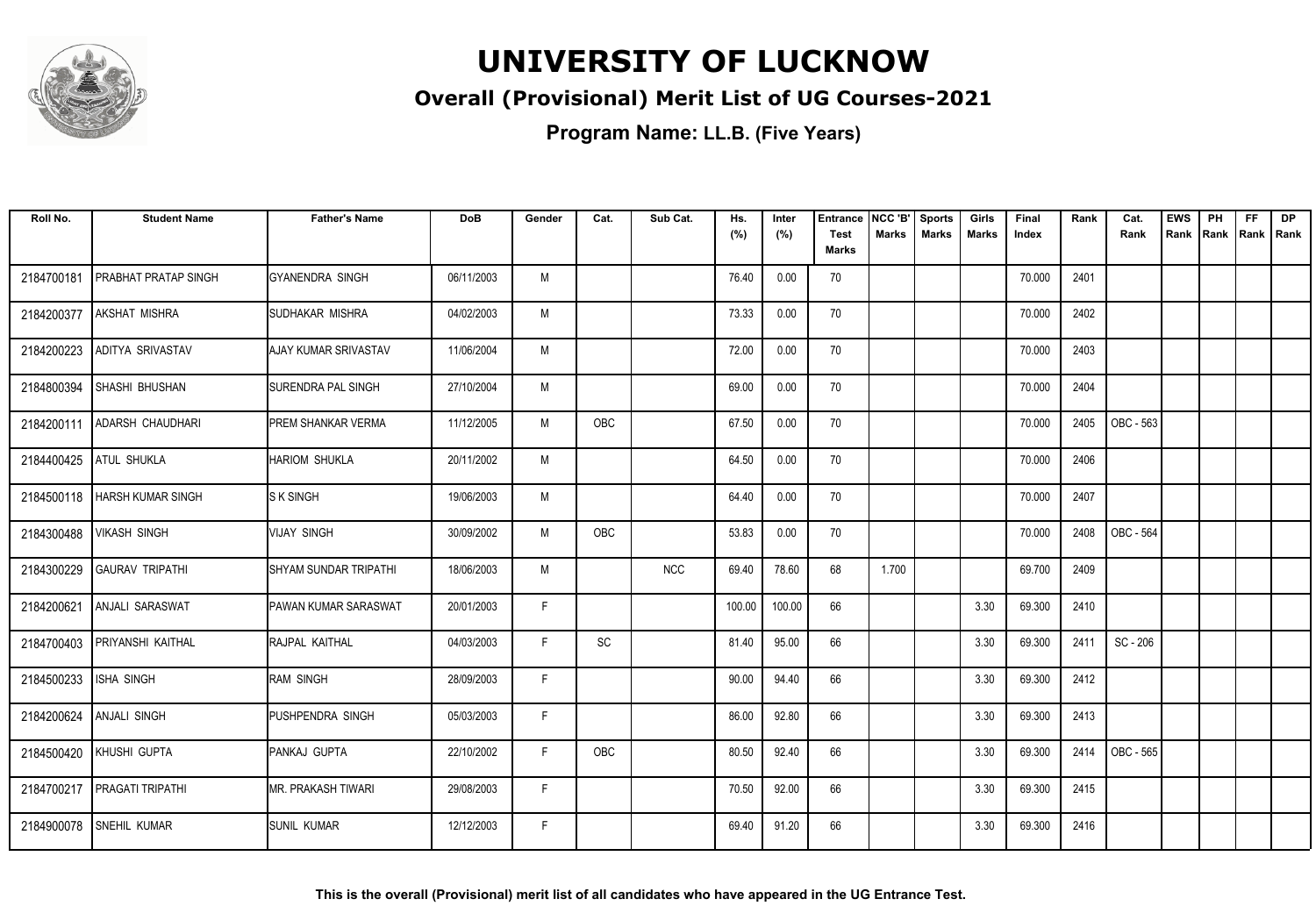

### **Overall (Provisional) Merit List of UG Courses-2021**

| Roll No.   | <b>Student Name</b>        | <b>Father's Name</b>      | <b>DoB</b> | Gender | Cat.                         | Sub Cat.  | Hs.<br>(%) | Inter<br>(%) | <b>Entrance</b><br><b>Test</b> | NCC 'B'<br>Marks | Sports<br><b>Marks</b> | Girls<br>Marks | Final<br>Index | Rank | Cat.<br>Rank | <b>EWS</b><br>Rank | PH<br> Rank | <b>FF</b><br>Rank   Rank | <b>DP</b> |
|------------|----------------------------|---------------------------|------------|--------|------------------------------|-----------|------------|--------------|--------------------------------|------------------|------------------------|----------------|----------------|------|--------------|--------------------|-------------|--------------------------|-----------|
|            |                            |                           |            |        |                              |           |            |              | <b>Marks</b>                   |                  |                        |                |                |      |              |                    |             |                          |           |
| 2184300246 | <b>ISHA</b>                | UMA SHANKAR MAURYA        | 19/03/2003 | F      | <b>OBC</b>                   | <b>DP</b> | 87.00      | 90.40        | 66                             |                  |                        | 3.30           | 69.300         | 2417 | OBC - 566    |                    |             |                          | 17        |
| 2184800604 | SHREYA RAI                 | KAVINDRA NATH RAI         | 12/02/2003 | F.     |                              |           | 77.50      | 88.33        | 66                             |                  |                        | 3.30           | 69.300         | 2418 |              |                    |             |                          |           |
| 2184400579 | <b>BHUMIKA SHANDILYA</b>   | <b>VINOD KUMAR</b>        | 04/09/2004 | F      |                              |           | 72.80      | 87.20        | 66                             |                  |                        | 3.30           | 69.300         | 2419 |              |                    |             |                          |           |
| 2184800575 | SHRADDHA TIWARI            | HIMANSHU TIWARI           | 25/01/2005 | F      |                              |           | 61.60      | 86.60        | 66                             |                  |                        | 3.30           | 69.300         | 2420 |              |                    |             |                          |           |
| 2184200393 | <b>AKSHITA SINGH</b>       | <b>ABHAY SINGH</b>        | 11/07/2003 | F      | $\operatorname{\textsf{SC}}$ |           | 73.00      | 84.57        | 66                             |                  |                        | 3.30           | 69.300         | 2421 | SC - 207     |                    |             |                          |           |
|            | 2184600117   MANSHI PATEL  | <b>BRIJ MOHAN</b>         | 28/07/2005 | F      |                              |           | 80.00      | 82.80        | 66                             |                  |                        | 3.30           | 69.300         | 2422 |              |                    |             |                          |           |
|            | 2184600320 MUNSHIDA SHAHID | <b>SHAHID JAMAL</b>       | 15/12/2002 | F      |                              |           | 76.17      | 79.80        | 66                             |                  |                        | 3.30           | 69.300         | 2423 |              |                    |             |                          |           |
| 2184800020 | <b>SABA</b>                | KALIM AHMAD KHAN          | 18/07/2002 | F.     |                              |           | 74.20      | 79.80        | 66                             |                  |                        | 3.30           | 69.300         | 2424 |              |                    |             |                          |           |
| 2184300475 | <b>VANSHIKA SENGAR</b>     | LAVKUSH SENGAR            | 11/03/2004 | F.     |                              |           | 73.00      | 79.80        | 66                             |                  |                        | 3.30           | 69.300         | 2425 |              |                    |             |                          |           |
| 2184700190 | <b>PRACHI MISHRA</b>       | KULDEEP MISHRA            | 19/09/2001 | F      |                              |           | 82.17      | 78.00        | 66                             |                  |                        | 3.30           | 69.300         | 2426 |              |                    |             |                          |           |
| 2184300306 | INIHARIKA SINGH            | ANIL KUMAR SINGH          | 27/01/2004 | F      |                              |           | 74.00      | 77.60        | 66                             |                  |                        | 3.30           | 69.300         | 2427 |              |                    |             |                          |           |
|            | 2184500339 KAJAL RAWAT     | <b>RAM PRAVESH RAWAT</b>  | 01/10/2003 | F      | $\operatorname{\textsf{SC}}$ |           | 73.00      | 76.80        | 66                             |                  |                        | 3.30           | 69.300         | 2428 | SC - 208     |                    |             |                          |           |
|            | 2184800114 SALONI SHARMA   | <b>BHIKHALAL SHARMA</b>   | 31/12/2005 | F.     | OBC                          |           | 76.67      | 76.40        | 66                             |                  |                        | 3.30           | 69.300         | 2429 | OBC - 567    |                    |             |                          |           |
|            | 2184700649 RIYA JAISWAL    | MAKKHAN LAL JAISWAL       | 13/02/2003 | F      | <b>OBC</b>                   |           | 78.83      | 76.00        | 66                             |                  |                        | 3.30           | 69.300         | 2430 | OBC - 568    |                    |             |                          |           |
| 2184200289 | <b>AISHWARYA SINGH</b>     | <b>SHIV SHARAN SINGH</b>  | 03/03/2003 | F      |                              |           | 79.00      | 75.00        | 66                             |                  |                        | 3.30           | 69.300         | 2431 |              |                    |             |                          |           |
| 2184300011 | <b>AAKRITI SINGH</b>       | <b>DINESH KUMAR SINGH</b> | 13/05/2002 | F.     |                              |           | 74.20      | 75.00        | 66                             |                  |                        | 3.30           | 69.300         | 2432 |              |                    |             |                          |           |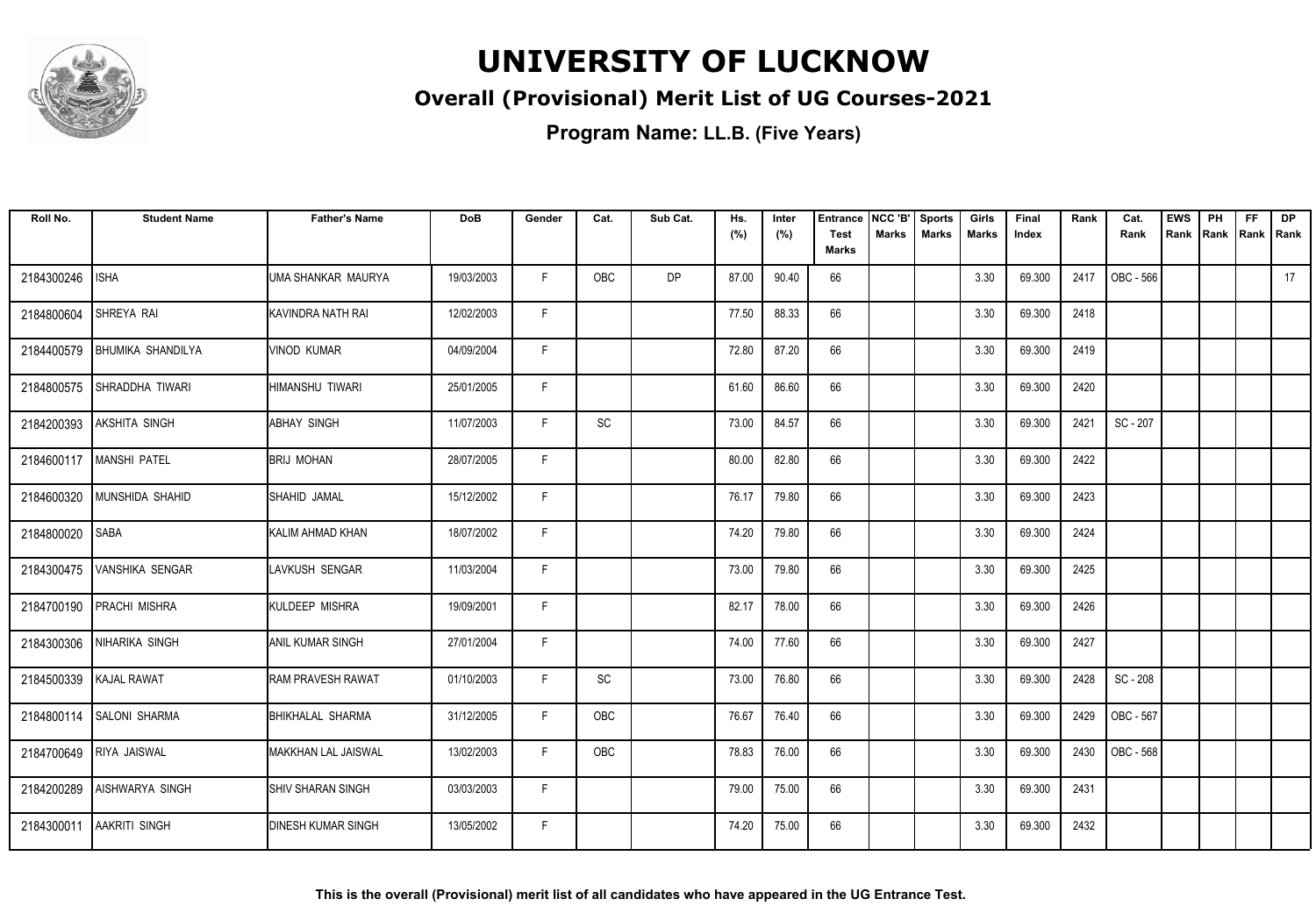

### **Overall (Provisional) Merit List of UG Courses-2021**

| Roll No.   | <b>Student Name</b>        | <b>Father's Name</b>        | <b>DoB</b> | Gender | Cat.      | Sub Cat. | Hs.<br>(%) | Inter<br>(%) | <b>Entrance</b><br><b>Test</b><br><b>Marks</b> | INCC 'B'<br><b>Marks</b> | <b>Sports</b><br><b>Marks</b> | Girls<br>Marks | Final<br>Index | Rank | Cat.<br>Rank | <b>EWS</b><br>Rank | PH<br>Rank | <b>FF</b><br>Rank   Rank | <b>DP</b> |
|------------|----------------------------|-----------------------------|------------|--------|-----------|----------|------------|--------------|------------------------------------------------|--------------------------|-------------------------------|----------------|----------------|------|--------------|--------------------|------------|--------------------------|-----------|
|            |                            |                             |            |        |           |          |            |              |                                                |                          |                               |                |                |      |              |                    |            |                          |           |
| 2184600334 | NAIMISH GUPTA              | <b>VIVEK GUPTA</b>          | 03/07/2003 | F.     |           |          | 67.17      | 74.40        | 66                                             |                          |                               | 3.30           | 69.300         | 2433 |              |                    |            |                          |           |
| 2184400785 | <b>EKTA MISHRA</b>         | RAVINDRA KUMAR MISHRA       | 14/02/2005 | F      |           |          | 88.00      | 73.80        | 66                                             |                          |                               | 3.30           | 69.300         | 2434 |              |                    |            |                          |           |
| 2184700545 | <b>RASHMI CHANDEL</b>      | AKHILESH KUMAR SINGH        | 24/11/2002 | F      |           |          | 64.20      | 73.00        | 66                                             |                          |                               | 3.30           | 69.300         | 2435 |              | 186                |            |                          |           |
| 2184400144 | ANUSHANSA KUMARI           | <b>IPRAVEEN KUMAR</b>       | 13/01/2004 | F.     | <b>ST</b> |          | 59.83      | 73.00        | 66                                             |                          |                               | 3.30           | 69.300         | 2436 | ST10         |                    |            |                          |           |
| 2184700381 | PRIYA RAWAT                | <b>SURESH KUMAR</b>         | 11/07/2002 | F      | SC        |          | 62.80      | 72.60        | 66                                             |                          |                               | 3.30           | 69.300         | 2437 | SC - 209     |                    |            |                          |           |
| 2184800147 | SANCHI SINGH               | <b>JAI PRAKASH SINGH</b>    | 14/04/2005 | F      |           |          | 56.20      | 68.80        | 66                                             |                          |                               | 3.30           | 69.300         | 2438 |              |                    |            |                          |           |
| 2184600356 | INANDINI CHAUHAN           | <b>I</b> SHYAM KUMAR SINGH  | 13/01/2004 | F      |           |          | 62.60      | 68.40        | 66                                             |                          |                               | 3.30           | 69.300         | 2439 |              |                    |            |                          |           |
| 2184600122 | MANSI SHARMA               | <b>SHIV LAL SHARMA</b>      | 21/12/2003 | F      | OBC       |          | 47.00      | 67.00        | 66                                             |                          |                               | 3.30           | 69.300         | 2440 | OBC - 569    |                    |            |                          |           |
| 2184700693 | <b>RUCHI CHAURASIYA</b>    | RAMNIWAS CHAURASIYA         | 27/08/2004 | F.     | OBC       |          | 66.17      | 66.40        | 66                                             |                          |                               | 3.30           | 69.300         | 2441 | OBC - 570    |                    |            |                          |           |
|            | 2184600410 NEHA YADAV      | RAM SAJEEVAN YADAV          | 01/08/2003 | F      |           |          | 65.50      | 64.40        | 66                                             |                          |                               | 3.30           | 69.300         | 2442 |              |                    |            |                          |           |
| 2184600294 | <b>MONIKA</b>              | MITHILESH KUMAR RAM         | 19/03/2000 | F      | SC        |          | 57.00      | 64.20        | 66                                             |                          |                               | 3.30           | 69.300         | 2443 | SC - 210     |                    |            |                          |           |
| 2184400586 | <b>BHUVI MISHRA</b>        | .D SHARMA                   | 28/03/2002 | F      |           |          | 66.40      | 63.80        | 66                                             |                          |                               | 3.30           | 69.300         | 2444 |              |                    |            |                          |           |
| 2184400074 | <b>ANSHU MISHRA</b>        | <b>ISHTA DEO MISHRA</b>     | 24/06/2001 | F.     |           |          | 56.83      | 63.60        | 66                                             |                          |                               | 3.30           | 69.300         | 2445 |              |                    |            |                          |           |
|            | 2184700373 PRITI PANDEY    | <b>IPREM SHANKER PANDEY</b> | 01/04/2002 | F      |           |          | 73.17      | 63.40        | 66                                             |                          |                               | 3.30           | 69.300         | 2446 |              |                    |            |                          |           |
| 2184500469 | <b>KRISHNA CHAUDHARY</b>   | <b>ASHISH KUMAR</b>         | 24/06/2002 | F.     | SC        |          | 55.80      | 61.20        | 66                                             |                          |                               | 3.30           | 69.300         | 2447 | SC - 211     |                    |            |                          |           |
| 2184900255 | I SYED IQRA AHSON SIDDIQUI | IMOHD AHSON SIDDIQUI        | 04/04/2003 | F.     |           |          | 65.80      | 60.60        | 66                                             |                          |                               | 3.30           | 69.300         | 2448 |              | 187                |            |                          |           |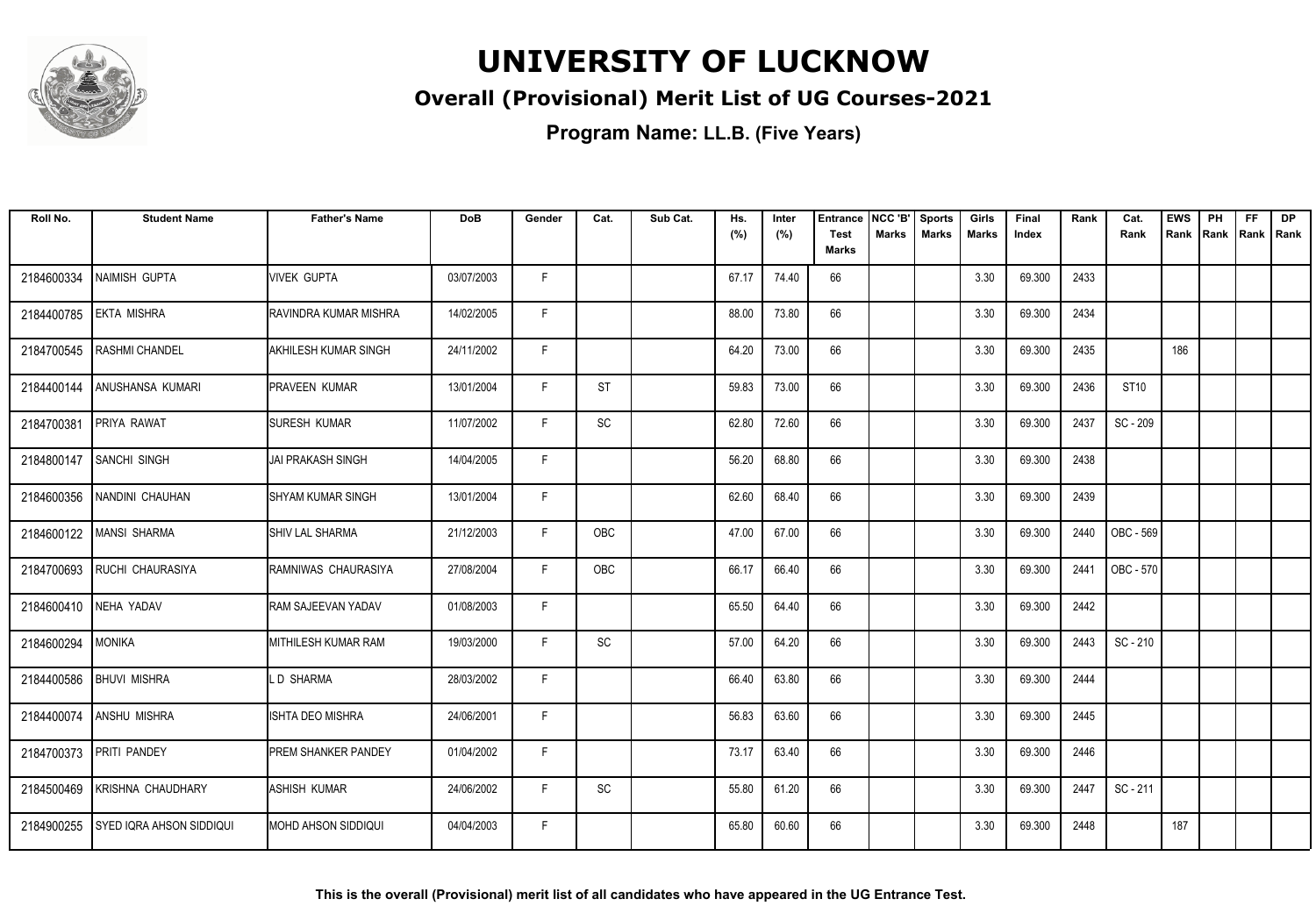

### **Overall (Provisional) Merit List of UG Courses-2021**

| Roll No.   | <b>Student Name</b>           | <b>Father's Name</b>                     | <b>DoB</b> | Gender | Cat.                         | Sub Cat. | Hs.<br>(%) | Inter<br>(%) | <b>Entrance</b><br>Test | NCC 'B'<br><b>Marks</b> | <b>Sports</b><br><b>Marks</b> | Girls<br>Marks | Final<br>Index | Rank | Cat.<br>Rank | <b>EWS</b><br>Rank | PH<br>Rank | FF<br>Rank   Rank | <b>DP</b> |
|------------|-------------------------------|------------------------------------------|------------|--------|------------------------------|----------|------------|--------------|-------------------------|-------------------------|-------------------------------|----------------|----------------|------|--------------|--------------------|------------|-------------------|-----------|
|            |                               |                                          |            |        |                              |          |            |              | <b>Marks</b>            |                         |                               |                |                |      |              |                    |            |                   |           |
| 2184500270 | <b>JAHNAVI TRIPATHI</b>       | VIJAY PRAKASH TRIPATHI                   | 18/07/2004 | F      |                              |          | 69.83      | 59.40        | 66                      |                         |                               | 3.30           | 69.300         | 2449 |              |                    |            |                   |           |
| 2184400774 | <b>DUHA NADEEM</b>            | <b>NADEEM AHSAN</b>                      | 16/05/2002 | F      |                              |          | 64.00      | 56.80        | 66                      |                         |                               | 3.30           | 69.300         | 2450 |              |                    |            |                   |           |
| 2184200535 | ANAMIKA SINGH SAINI           | RAJESH SAINI                             | 15/01/2003 | F      | OBC                          |          | 58.00      | 56.80        | 66                      |                         |                               | 3.30           | 69.300         | 2451 | OBC - 571    |                    |            |                   |           |
| 2184300425 | <b>SHRISTY RAJ</b>            | <b>KAILASH KUMAR</b>                     | 15/01/2001 | F      | $\operatorname{\textsf{SC}}$ |          | 79.40      | 56.40        | 66                      |                         |                               | 3.30           | 69.300         | 2452 | SC-212       |                    |            |                   |           |
| 2184300297 | <b>MUSKAN ROY</b>             | <b>SNROY</b>                             | 28/02/2002 | F      |                              |          | 83.33      | 56.00        | 66                      |                         |                               | 3.30           | 69.300         | 2453 |              |                    |            |                   |           |
|            | 2184400182 ANUVANSHI SINGH    | R N SINGH                                | 26/11/2002 | F      |                              |          | 68.40      | 55.80        | 66                      |                         |                               | 3.30           | 69.300         | 2454 |              |                    |            |                   |           |
|            | 2184500412 KHUSHBOO VERMA     | SHYAMSUNDAR VERMA                        | 05/02/2002 | F      | OBC                          |          | 73.00      | 49.20        | 66                      |                         |                               | 3.30           | 69.300         | 2455 | OBC - 572    |                    |            |                   |           |
| 2184900123 | <b>SRISHTI RANI SEN</b>       | <b>RAM PRAVESH</b>                       | 01/07/2004 | F      | SC                           |          | 67.17      | 46.60        | 66                      |                         |                               | 3.30           | 69.300         | 2456 | SC - 213     |                    |            |                   |           |
| 2184400597 | CHANCHAL SINGH                | <b>DINESH KUMAR</b>                      | 08/01/2003 | F      |                              |          | 100.00     | 0.00         | 66                      |                         |                               | 3.30           | 69.300         | 2457 |              |                    |            |                   |           |
|            | 2184700072 NITYA SHUKLA       | <b>IRAVI SHANKER SHUKLA</b>              | 08/08/2004 | F      |                              |          | 79.17      | 0.00         | 66                      |                         |                               | 3.30           | 69.300         | 2458 |              |                    |            |                   |           |
| 2184400187 | <b>APARNA</b>                 | MITHILESH RANJAN MISHRA                  | 12/10/2005 | F      |                              |          | 71.83      | 0.00         | 66                      |                         |                               | 3.30           | 69.300         | 2459 |              |                    |            |                   |           |
| 2184900291 | TANYA GIRI                    | MANOJ GIRI                               | 01/04/2002 | F      | OBC                          |          | 71.20      | 0.00         | 66                      |                         |                               | 3.30           | 69.300         | 2460 | OBC - 573    |                    |            |                   |           |
| 2184600142 | MANVI CHAUDHARY               | MANEESH CHAUDHARY                        | 06/10/2003 | E      |                              |          | 69.40      | 0.00         | 66                      |                         |                               | 3.30           | 69.300         | 2461 |              |                    |            |                   |           |
| 2184700249 | <b>PRANAO PANDEY</b>          | UMESH CHANDRA PANDEY                     | 24/07/2003 | M      |                              |          | 92.60      | 89.40        | 68                      |                         |                               |                | 68.000         | 2462 |              |                    |            |                   |           |
| 2184800434 | SHIKHAR SETH                  | <b>ANANT LAL SETH</b>                    | 19/12/2002 | M      | OBC                          |          | 72.40      | 87.40        | 68                      |                         |                               |                | 68.000         | 2463 | OBC - 574    |                    |            |                   |           |
| 2184500061 | <b>GUNDEEP SINGH SACHDEVA</b> | <b>IMANMEET SINGH</b><br><b>SACHDEVA</b> | 17/11/2003 | M      |                              |          | 60.67      | 85.20        | 68                      |                         |                               |                | 68.000         | 2464 |              |                    |            |                   |           |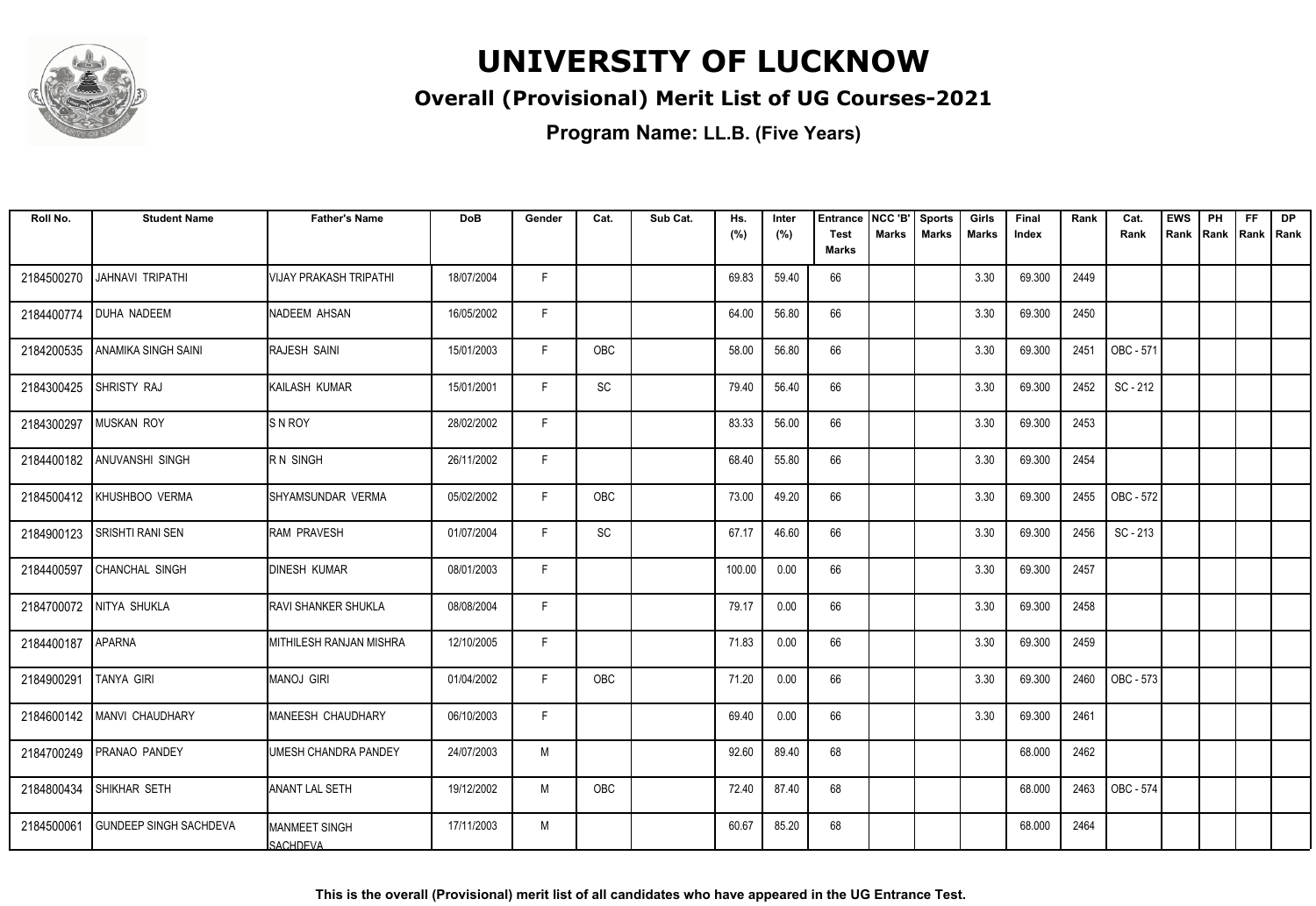

### **Overall (Provisional) Merit List of UG Courses-2021**

| Roll No.   | <b>Student Name</b>          | <b>Father's Name</b>         | <b>DoB</b> | Gender | Cat. | Sub Cat. | Hs.<br>(%) | Inter<br>(%) | <b>Entrance</b><br>Test<br><b>Marks</b> | NCC 'B'<br>Marks | <b>Sports</b><br><b>Marks</b> | Girls<br>Marks | Final<br>Index | Rank | Cat.<br>Rank | <b>EWS</b><br>Rank | PH<br> Rank | <b>FF</b><br>Rank   Rank | <b>DP</b> |
|------------|------------------------------|------------------------------|------------|--------|------|----------|------------|--------------|-----------------------------------------|------------------|-------------------------------|----------------|----------------|------|--------------|--------------------|-------------|--------------------------|-----------|
| 2184800436 | SHIKHAR SINGH                | <b>I</b> RAM KISHOR SINGH    | 26/07/2004 | M      |      |          | 85.20      | 85.00        | 68                                      |                  |                               |                | 68.000         | 2465 |              |                    |             |                          |           |
| 2184300093 | <b>ABHIJIT SINGH</b>         | IARBIND SINGH                | 24/07/2001 | M      |      |          | 68.20      | 84.00        | 68                                      |                  |                               |                | 68.000         | 2466 |              |                    |             |                          |           |
| 2184800465 | <b>SHIVAM DUBEY</b>          | VIRENDRA KUMAR DUBEY         | 16/08/2003 | M      |      |          | 72.80      | 82.00        | 68                                      |                  |                               |                | 68.000         | 2467 |              |                    |             |                          |           |
| 2184800519 | SHIVANK SHUKLA               | JITENDRA KUMAR SHUKLA        | 14/10/2001 | M      |      |          | 63.00      | 81.80        | 68                                      |                  |                               |                | 68.000         | 2468 |              |                    |             |                          |           |
| 2184200263 | <b>AEKANSH SINGH</b>         | <b>GAURAV SINGH</b>          | 31/05/2003 | M      | OBC  |          | 80.20      | 81.20        | 68                                      |                  |                               |                | 68.000         | 2469 | OBC - 575    |                    |             |                          |           |
| 2184200355 | <b>AKASH YADAV</b>           | <b>RAJENDRA PRASAD YADAV</b> | 07/05/2002 | M      | OBC  |          | 84.00      | 80.80        | 68                                      |                  |                               |                | 68.000         | 2470 | OBC - 576    |                    |             |                          |           |
| 2184500361 | KARAN GUPTA                  | <b>ANIL KUMAR GUPTA</b>      | 31/12/2003 | M      | OBC  |          | 92.33      | 80.20        | 68                                      |                  |                               |                | 68.000         | 2471 | OBC - 577    |                    |             |                          |           |
| 2184700122 | PARAMJEET YADAV              | <b>SUNIL YADAV</b>           | 22/05/2004 | M      | OBC  |          | 79.17      | 79.80        | 68                                      |                  |                               |                | 68.000         | 2472 | OBC - 578    |                    |             |                          |           |
| 2184200449 | <b>AMAN SINGH</b>            | ISHAILENDRA KUMAR SINGH      | 09/08/2004 | M      |      |          | 77.50      | 79.20        | 68                                      |                  |                               |                | 68.000         | 2473 |              |                    |             |                          |           |
| 2184800691 | <b>SHUBHAM KUMAR DWIVEDI</b> | IMANOJ KUMAR DWIVEDI         | 09/10/2003 | M      |      |          | 55.60      | 78.83        | 68                                      |                  |                               |                | 68.000         | 2474 |              |                    |             |                          |           |
| 2184300458 | <b>TARUN TEJ</b>             | <b>TEJ PAL SINGH</b>         | 04/04/2004 | M      | SC   |          | 76.20      | 77.40        | 68                                      |                  |                               |                | 68.000         | 2475 | SC - 214     |                    |             |                          |           |
| 2184300147 | AMAAN AHMAD KHAN             | <b>SOHAIL AHMAD KHAN</b>     | 13/06/2004 | M      | OBC  |          | 59.17      | 77.40        | 68                                      |                  |                               |                | 68.000         | 2476 | OBC - 579    |                    |             |                          |           |
| 2184500324 | JYOTI YADAV                  | NARAYAN YADAV                | 21/10/2003 | M      | OBC  |          | 65.17      | 77.20        | 68                                      |                  |                               |                | 68.000         | 2477 | OBC - 580    |                    |             |                          |           |
| 2184700267 | <b>PRANJAL TIWARI</b>        | <b>MANOJ KUMAR TIWARI</b>    | 25/08/2003 | M      |      |          | 66.80      | 77.00        | 68                                      |                  |                               |                | 68.000         | 2478 |              | 188                |             |                          |           |
| 2184400458 | <b>AVIRAL PRATAP SINGH</b>   | <b>SANGRAM SINGH</b>         | 25/06/2003 | M      |      |          | 74.60      | 76.80        | 68                                      |                  |                               |                | 68.000         | 2479 |              |                    |             |                          |           |
| 2184200056 | <b>ABHISHEK SINGH</b>        | <b>BRAJENDRA SINGH</b>       | 15/08/2006 | M      |      |          | 67.33      | 76.80        | 68                                      |                  |                               |                | 68.000         | 2480 |              | 189                |             |                          |           |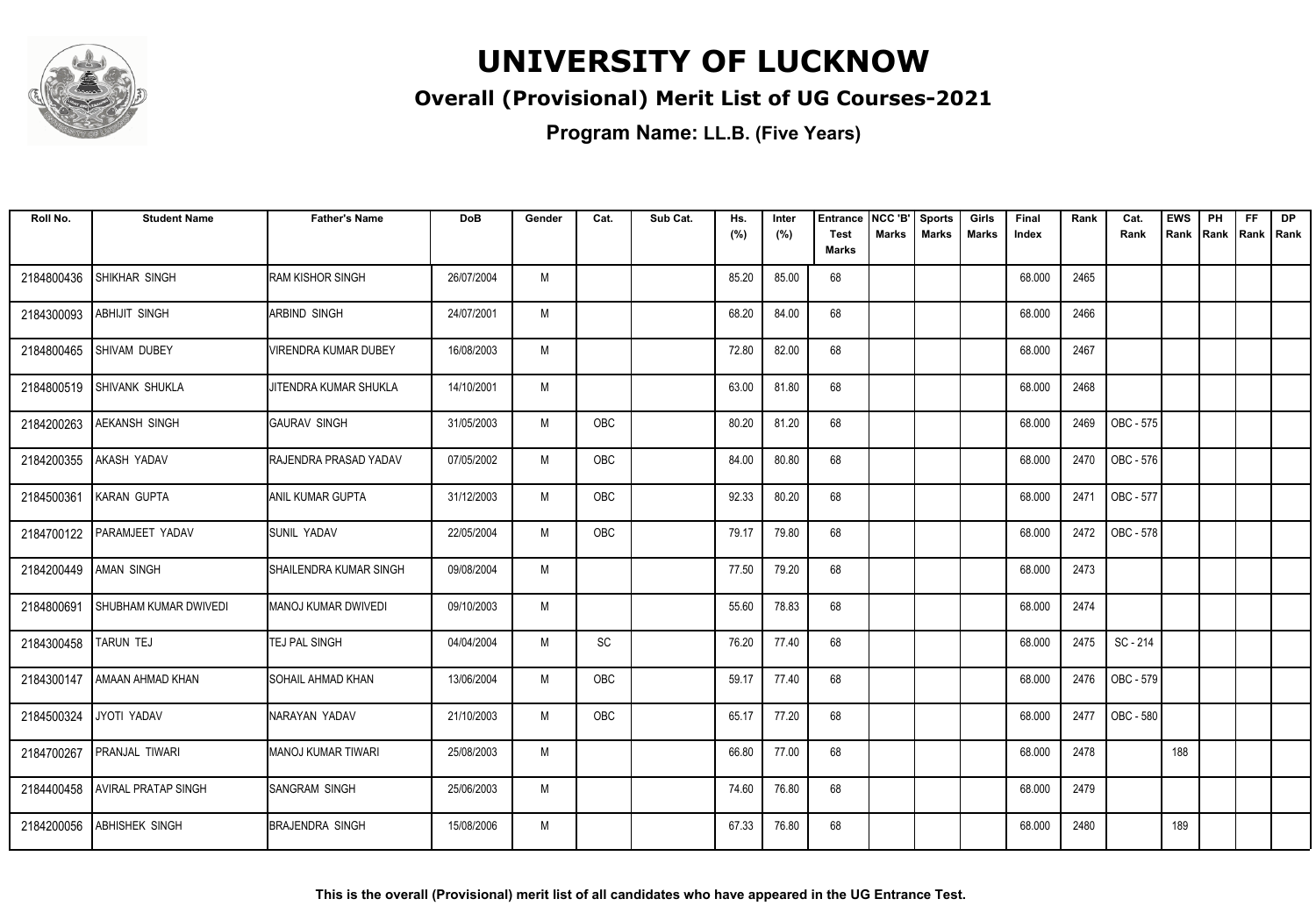

### **Overall (Provisional) Merit List of UG Courses-2021**

| Roll No.   | <b>Student Name</b>           | <b>Father's Name</b>         | <b>DoB</b> | Gender | Cat.                         | Sub Cat. | Hs.<br>(%) | Inter<br>(%) | <b>Entrance</b><br><b>Test</b> | NCC 'B'<br>Marks | <b>Sports</b><br><b>Marks</b> | Girls<br>Marks | Final<br>Index | Rank | Cat.<br>Rank | <b>EWS</b><br>Rank | PH<br> Rank | <b>FF</b><br>Rank   Rank | <b>DP</b> |
|------------|-------------------------------|------------------------------|------------|--------|------------------------------|----------|------------|--------------|--------------------------------|------------------|-------------------------------|----------------|----------------|------|--------------|--------------------|-------------|--------------------------|-----------|
|            |                               |                              |            |        |                              |          |            |              | <b>Marks</b>                   |                  |                               |                |                |      |              |                    |             |                          |           |
| 2184700430 | PRIYANSHU YADAV               | SANTOSH KUMAR YADAV          | 09/12/2004 | M      | <b>OBC</b>                   |          | 79.60      | 76.00        | 68                             |                  |                               |                | 68.000         | 2481 | OBC - 581    |                    |             |                          |           |
| 2184500104 | <b>HARSH SHARMA</b>           | SANTOSH KUMAR SHARMA         | 26/09/2002 | M      |                              |          | 67.17      | 75.60        | 68                             |                  |                               |                | 68.000         | 2482 |              |                    |             |                          |           |
| 2184200094 | ABHIT SINGH                   | <b>DINESH SINGH</b>          | 26/06/2004 | M      |                              |          | 72.67      | 75.40        | 68                             |                  |                               |                | 68.000         | 2483 |              |                    |             |                          |           |
| 2184700518 | RAM ASHISH                    | <b>RAJDEV</b>                | 02/08/2003 | M      | $\operatorname{\textsf{SC}}$ |          | 78.67      | 75.20        | 68                             |                  |                               |                | 68.000         | 2484 | SC - 215     |                    |             |                          |           |
| 2184800683 | <b>SHUBHAM SINGH</b>          | IRAMAKANT SINGH              | 26/02/2000 | M      |                              |          | 61.83      | 74.60        | 68                             |                  |                               |                | 68.000         | 2485 |              |                    |             |                          |           |
| 2184800001 | <b>RUDRA PRATAP SINGH</b>     | <b>ASHOK KUMAR SINGH</b>     | 25/05/2002 | M      |                              |          | 71.80      | 73.80        | 68                             |                  |                               |                | 68.000         | 2486 |              |                    |             |                          |           |
| 2184700147 | PIYUSH                        | JOGENDRA NATH VERMA          | 13/04/2004 | M      |                              |          | 75.80      | 73.00        | 68                             |                  |                               |                | 68.000         | 2487 |              |                    |             |                          |           |
| 2184400281 | <b>ARUNESH KUMAR TRIPATHI</b> | <b>BALKRISHNA TRIPATHI</b>   | 24/12/2002 | M      |                              |          | 61.00      | 72.67        | 68                             |                  |                               |                | 68.000         | 2488 |              | 190                |             |                          |           |
| 2184200250 | ADITYA RAJ SONI               | CHANDAN KUMAR SONI           | 30/07/2004 | M      | OBC                          |          | 58.83      | 72.60        | 68                             |                  |                               |                | 68.000         | 2489 | OBC - 582    |                    |             |                          |           |
| 2184300199 | <b>AVIRAL TRIPATHI</b>        | <b>SATISH KUMAR TRIPATHI</b> | 25/08/2002 | M      |                              |          | 46.17      | 72.40        | 68                             |                  |                               |                | 68.000         | 2490 |              |                    |             |                          |           |
| 2184300072 | <b>ABHAY RAJ SINGH</b>        | <b>VINOD KUMAR SINGH</b>     | 25/01/2003 | M      |                              |          | 77.80      | 71.60        | 68                             |                  |                               |                | 68.000         | 2491 |              | 191                |             |                          |           |
| 2184600006 | KUNAL CHAUDHARY               | KAMLESH CHAUDHARY            | 31/08/2002 | M      |                              |          | 57.80      | 71.50        | 68                             |                  |                               |                | 68.000         | 2492 |              |                    |             |                          |           |
|            | 2184200049 ABHISHEK SHARMA    | <b>ANOOP KUMAR</b>           | 14/06/2003 | M      | OBC                          |          | 76.00      | 71.40        | 68                             |                  |                               |                | 68.000         | 2493 | OBC - 583    |                    |             |                          |           |
| 2184300106 | <b>JABHINAV MISHRA</b>        | <b>VISHWANATH MISHRA</b>     | 17/07/2004 | M      |                              |          | 75.67      | 71.40        | 68                             |                  |                               |                | 68.000         | 2494 |              | 192                |             |                          |           |
| 2184600105 | MANISH KUMAR YADAV            | <b>HARISCHANDRA</b>          | 15/03/2004 | M      | OBC                          |          | 74.17      | 71.40        | 68                             |                  |                               |                | 68.000         | 2495 | OBC - 584    |                    |             |                          |           |
| 2184700138 | <b>PAWAN KUMAR SONKAR</b>     | <b>IRAJ KUMAR SONKAR</b>     | 02/04/2003 | M      | SC                           |          | 59.00      | 71.33        | 68                             |                  |                               |                | 68.000         | 2496 | SC - 216     |                    |             |                          |           |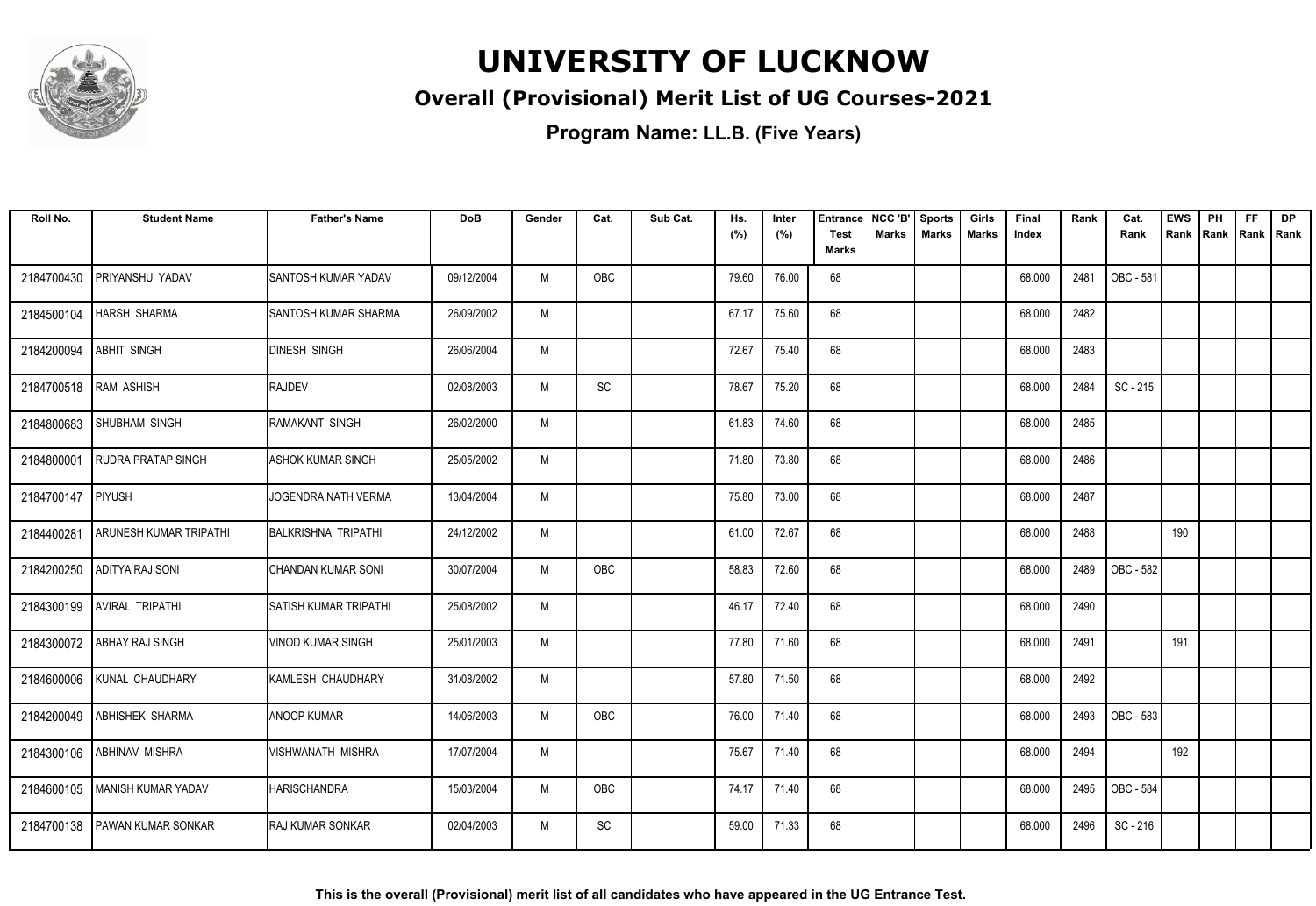

### **Overall (Provisional) Merit List of UG Courses-2021**

**Program Name: LL.B. (Five Years)**

| Roll No.             | <b>Student Name</b>      | <b>Father's Name</b>                    | <b>DoB</b> | Gender | Cat.                         | Sub Cat. | Hs.   | Inter | <b>Entrance</b>             | NCC 'B'      | <b>Sports</b> | Girls | Final  | Rank | Cat.             | <b>EWS</b> | PH | <b>FF</b>          | <b>DP</b> |
|----------------------|--------------------------|-----------------------------------------|------------|--------|------------------------------|----------|-------|-------|-----------------------------|--------------|---------------|-------|--------|------|------------------|------------|----|--------------------|-----------|
|                      |                          |                                         |            |        |                              |          | (%)   | (%)   | <b>Test</b><br><b>Marks</b> | <b>Marks</b> | <b>Marks</b>  | Marks | Index  |      | Rank             | Rank       |    | Rank   Rank   Rank |           |
| 2184400108           | ANUJ KUMAR               | <b>SURESH</b>                           | 25/05/2004 | M      | SC                           |          | 75.67 | 71.20 | 68                          |              |               |       | 68.000 | 2497 | SC-217           |            |    |                    |           |
| 2184400141           | ANURAG PRATAP SINGH      | ISHIV PRATAP SINGH                      | 07/07/2002 | M      |                              |          | 60.00 | 70.80 | 68                          |              |               |       | 68.000 | 2498 |                  |            |    |                    |           |
| 2184700454           | RACHIT SRIVASTAVA        | <b>PAWAN KUMAR</b><br><b>SRIVASTAVA</b> | 14/11/2002 | M      |                              |          | 66.40 | 70.50 | 68                          |              |               |       | 68.000 | 2499 |                  |            |    |                    |           |
| 2184400027           | <b>ANMOL MISHRA</b>      | IRAMESH KUMAR MISHRA                    | 20/02/2003 | M      |                              |          | 77.17 | 70.40 | 68                          |              |               |       | 68.000 | 2500 |                  |            |    |                    |           |
| 2184700479 RAJ YADAV |                          | <b>BRIDDHAMAN SINGH</b>                 | 18/11/2004 | M      | OBC                          |          | 58.17 | 70.33 | 68                          |              |               |       | 68.000 | 2501 | OBC - 585        |            |    |                    |           |
| 2184500011           | <b>GAGAN DEEP</b>        | <b>RAM CHANDRA</b>                      | 20/12/2006 | M      | $\operatorname{\textsf{SC}}$ |          | 77.67 | 70.20 | 68                          |              |               |       | 68.000 | 2502 | SC-218           |            |    |                    |           |
| 2184600369           | NAROP TIWARI             | <b>RAKESH TIWARI</b>                    | 15/07/2004 | M      |                              |          | 68.33 | 70.00 | 68                          |              |               |       | 68.000 | 2503 |                  |            |    |                    |           |
| 2184400639           | <b>DEEPAK YADAV</b>      | <b>RAMESH YADAV</b>                     | 10/06/2003 | M      | <b>OBC</b>                   |          | 73.67 | 69.60 | 68                          |              |               |       | 68.000 | 2504 | <b>OBC - 586</b> |            |    |                    |           |
| 2184700245           | <b>PRAKHAR SINGHAL</b>   | RAVI SHANKAR                            | 17/06/2003 | M      |                              |          | 80.83 | 69.40 | 68                          |              |               |       | 68.000 | 2505 |                  |            |    |                    |           |
| 2184200184           | <b>ADITYA CHAUDHARY</b>  | <b>RANJEET KUMAR YADAV</b>              | 29/10/2004 | M      | OBC                          |          | 72.50 | 69.20 | 68                          |              |               |       | 68.000 | 2506 | OBC - 587        |            |    |                    |           |
| 2184800696           | <b>SHUBHAM RAJ</b>       | IDHARMENDRA KUMAR                       | 21/10/2003 | M      |                              |          | 55.60 | 68.80 | 68                          |              |               |       | 68.000 | 2507 |                  |            |    |                    |           |
| 2184400120           | <b>ANUPAM SINGH</b>      | RAMRAJ                                  | 01/06/2003 | M      | SC                           |          | 64.00 | 68.60 | 68                          |              |               |       | 68.000 | 2508 | SC-219           |            |    |                    |           |
| 2184700065           | NITISH TRIPATHI          | SHAILENDRA KUMAR<br><b>TRIPATHI</b>     | 02/03/2003 | M      |                              |          | 70.33 | 68.00 | 68                          |              |               |       | 68.000 | 2509 |                  |            |    |                    |           |
| 2184400286           | <b>ARVIND PATEL</b>      | RAJENDRA PATEL                          | 10/08/2004 | M      | OBC                          |          | 69.67 | 66.40 | 68                          |              |               |       | 68.000 | 2510 | OBC - 588        |            |    |                    |           |
| 2184600057           | MADHVAN SANWAL           | RAJEEV SAWAL                            | 18/09/2003 | M      |                              |          | 50.80 | 66.00 | 68                          |              |               |       | 68.000 | 2511 |                  |            |    |                    |           |
| 2184800442           | <b>SHIKHAR PRABHAKAR</b> | IRADHEY SHYAM<br><u>IPRABHAKAR</u>      | 08/03/2003 | M      | SC                           |          | 57.20 | 64.80 | 68                          |              |               |       | 68.000 | 2512 | SC - 220         |            |    |                    |           |

**This is the overall (Provisional) merit list of all candidates who have appeared in the UG Entrance Test.**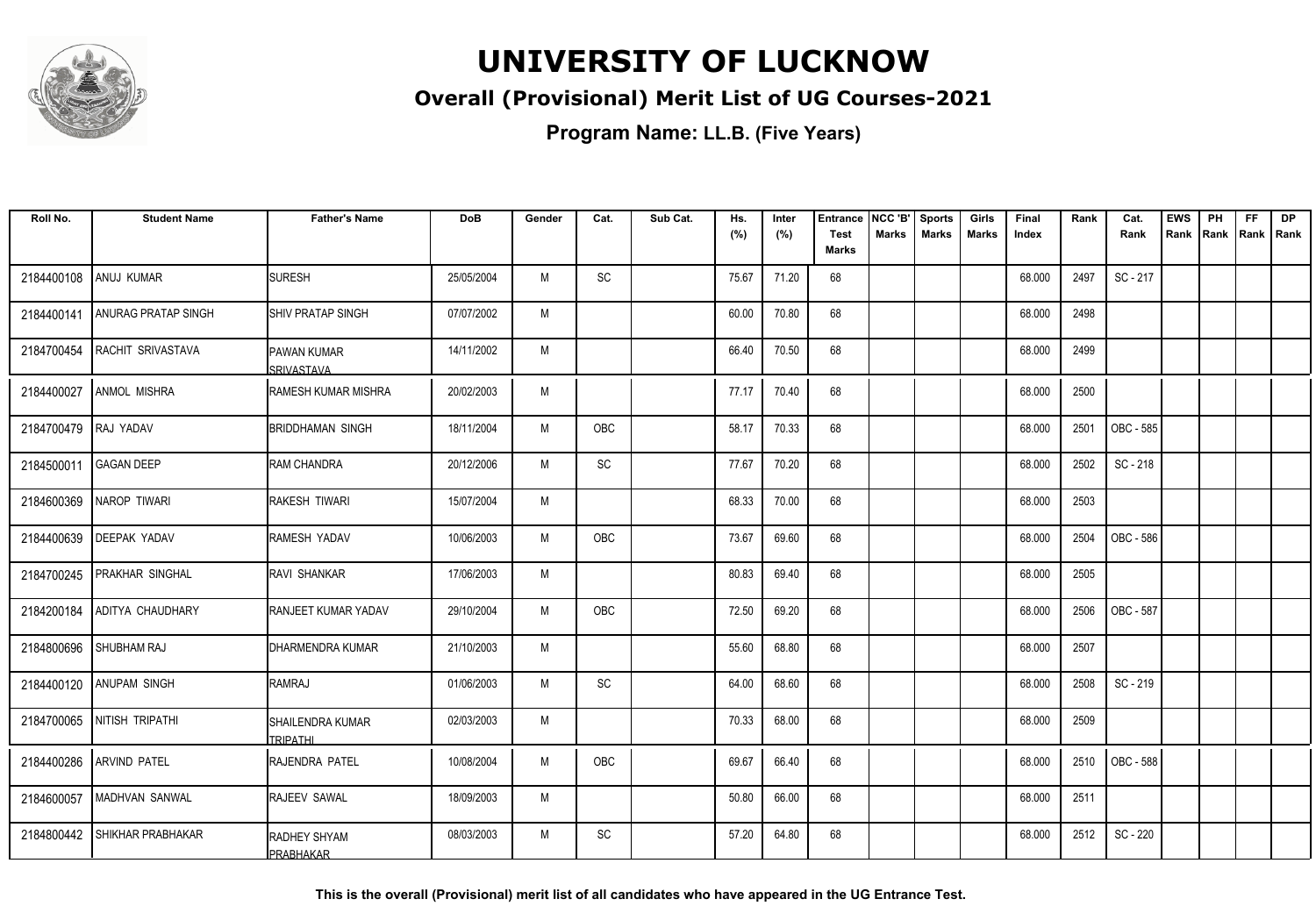

### **Overall (Provisional) Merit List of UG Courses-2021**

| Roll No.              | <b>Student Name</b>     | <b>Father's Name</b>                      | <b>DoB</b> | Gender | Cat.       | Sub Cat. | Hs.<br>(%) | Inter<br>(%) | <b>Entrance</b><br><b>Test</b> | NCC 'B'<br><b>Marks</b> | <b>Sports</b><br><b>Marks</b> | Girls<br>Marks | Final<br>Index | Rank | Cat.<br>Rank     | <b>EWS</b><br>Rank | PH<br>Rank | <b>FF</b><br>Rank Rank | <b>DP</b> |
|-----------------------|-------------------------|-------------------------------------------|------------|--------|------------|----------|------------|--------------|--------------------------------|-------------------------|-------------------------------|----------------|----------------|------|------------------|--------------------|------------|------------------------|-----------|
|                       |                         |                                           |            |        |            |          |            |              | <b>Marks</b>                   |                         |                               |                |                |      |                  |                    |            |                        |           |
| 2184600104            | MANISH KUMAR MAURYA     | <b>I</b> SHIV KUMAR                       | 05/07/2004 | M      | <b>OBC</b> |          | 73.17      | 64.40        | 68                             |                         |                               |                | 68.000         | 2513 | OBC - 589        |                    |            |                        |           |
| 2184800051            | <b>SAHARSH PANDEY</b>   | <b>I</b> DHIRENDRA KUMAR<br><b>PANDEY</b> | 30/09/2003 | M      |            |          | 72.20      | 64.20        | 68                             |                         |                               |                | 68.000         | 2514 |                  |                    |            |                        |           |
| 2184600309            | <b>MRITUNJAY MISHRA</b> | <b>SANTOSH KUMAR MISHRA</b>               | 05/08/2004 | M      |            |          | 67.00      | 64.20        | 68                             |                         |                               |                | 68.000         | 2515 |                  |                    |            |                        |           |
| 2184800059            | <b>SAIF KHAN</b>        | SHAMSHAD KHAN                             | 28/08/2004 | M      |            |          | 57.80      | 63.60        | 68                             |                         |                               |                | 68.000         | 2516 |                  |                    |            |                        |           |
| 2184900416            | VAIBHAV UPADHYAY        | MITHLESH UPADHYAY                         | 03/03/2002 | M      |            |          | 71.50      | 63.00        | 68                             |                         |                               |                | 68.000         | 2517 |                  |                    |            |                        |           |
| 2184200600 ANIL KUMAR |                         | <b>JAGDISH</b>                            | 26/06/1997 | M      | SC         |          | 53.83      | 62.00        | 68                             |                         |                               |                | 68.000         | 2518 | SC - 221         |                    |            |                        |           |
| 2184700288            | <b>PRASHANT SHEKHAR</b> | <b>AWADHESH THAKUR</b>                    | 14/02/2002 | M      |            |          | 58.00      | 60.60        | 68                             |                         |                               |                | 68.000         | 2519 |                  |                    |            |                        |           |
| 2184600268            | MOHD SAAD JALEEL        | MOHD JALEEL                               | 21/07/2002 | M      |            |          | 62.50      | 60.00        | 68                             |                         |                               |                | 68.000         | 2520 |                  |                    |            |                        |           |
| 2184700623            | <b>RITHIK RAWAT</b>     | Ivinod kumar                              | 13/12/2004 | M      | SC         |          | 58.60      | 59.80        | 68                             |                         |                               |                | 68.000         | 2521 | SC - 222         |                    |            |                        |           |
| 2184800069            | <b>SAKSHAM MISHRA</b>   | <b>AWADHESH MISHRA</b>                    | 15/06/2002 | M      |            |          | 79.80      | 56.80        | 68                             |                         |                               |                | 68.000         | 2522 |                  |                    |            |                        |           |
| 2184700557            | RAVI YADAV              | <b>RAJU YADAV</b>                         | 01/01/2004 | M      | OBC        |          | 62.17      | 56.40        | 68                             |                         |                               |                | 68.000         | 2523 | <b>OBC - 590</b> |                    |            |                        |           |
| 2184500403            | <b>KESHAV SHARMA</b>    | <b>KRISHNAJI SHARMA</b>                   | 06/05/2001 | M      | OBC        |          | 82.00      | 56.20        | 68                             |                         |                               |                | 68.000         | 2524 | OBC - 591        |                    |            |                        |           |
| 2184800493            | <b>SHIVANG GUPTA</b>    | <b>SHASHI KANT MODENWAL</b>               | 19/02/2002 | M      | OBC        |          | 68.17      | 55.67        | 68                             |                         |                               |                | 68.000         | 2525 | OBC - 592        |                    |            |                        |           |
| 2184500194            | <b>HIMANSHU SINGH</b>   | <b>RAGHVENDRA KUMAR</b><br><b>SINGH</b>   | 08/02/2003 | M      |            |          | 72.17      | 55.60        | 68                             |                         |                               |                | 68.000         | 2526 |                  |                    |            |                        |           |
|                       | 2184700489 RAJAN GOND   | RADHESHYAM GOND                           | 05/08/2003 | M      | <b>ST</b>  |          | 70.00      | 55.40        | 68                             |                         |                               |                | 68.000         | 2527 | <b>ST11</b>      |                    |            |                        |           |
| 2184500041            | <b>GAURAV YADAV</b>     | UMASHANKAR YADAV                          | 10/02/2003 | M      | OBC        |          | 53.80      | 53.80        | 68                             |                         |                               |                | 68.000         | 2528 | OBC - 593        |                    |            |                        |           |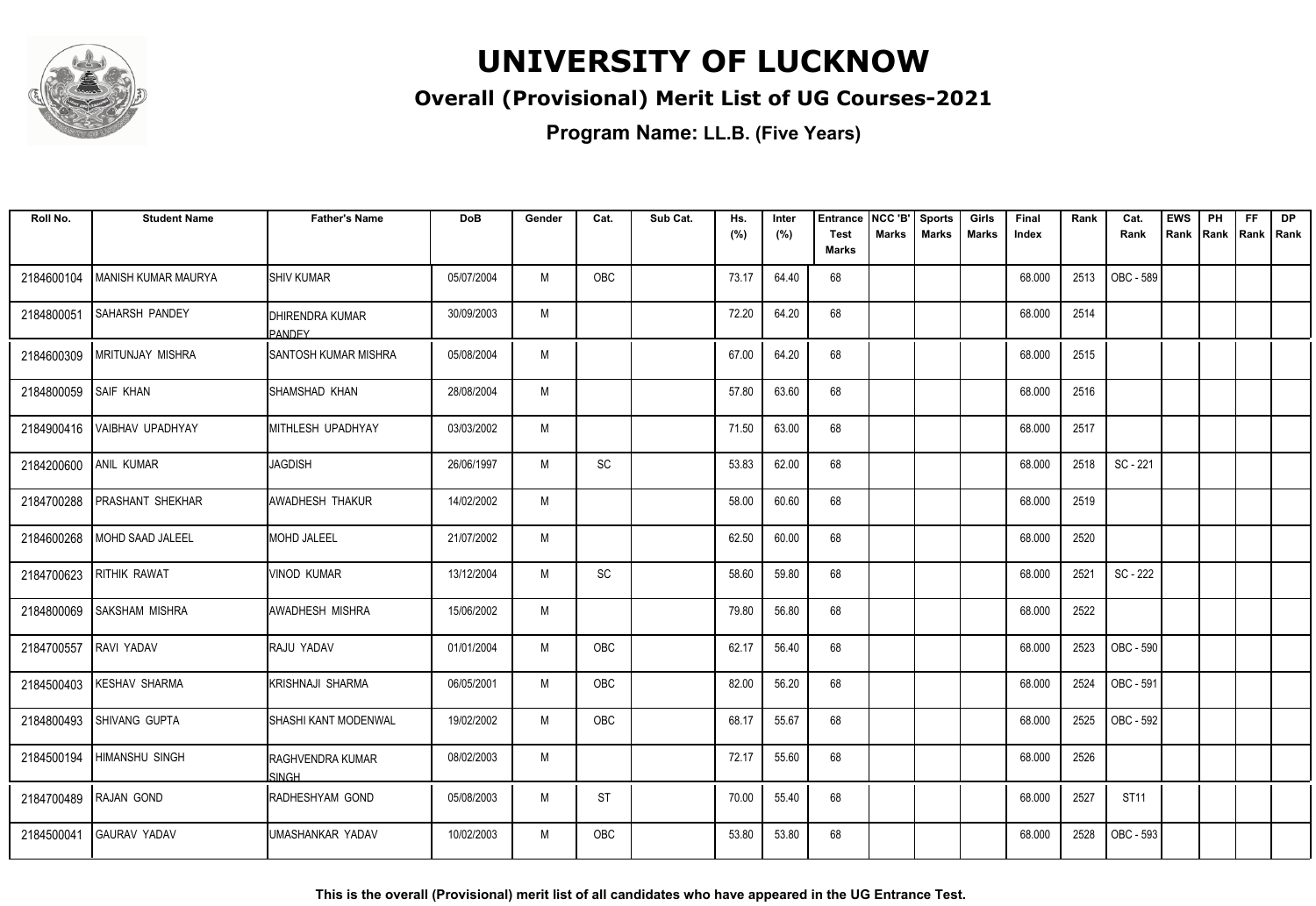

### **Overall (Provisional) Merit List of UG Courses-2021**

| Roll No.              | <b>Student Name</b>      | <b>Father's Name</b>         | <b>DoB</b> | Gender | Cat.       | Sub Cat. | Hs.<br>(%) | Inter<br>(%) | <b>Entrance</b><br><b>Test</b> | NCC 'B'<br>Marks | <b>Sports</b><br><b>Marks</b> | Girls<br><b>Marks</b> | Final<br>Index | Rank | Cat.<br>Rank | <b>EWS</b><br>Rank | PH<br>Rank | <b>FF</b><br>Rank   Rank | <b>DP</b> |
|-----------------------|--------------------------|------------------------------|------------|--------|------------|----------|------------|--------------|--------------------------------|------------------|-------------------------------|-----------------------|----------------|------|--------------|--------------------|------------|--------------------------|-----------|
|                       |                          |                              |            |        |            |          |            |              | <b>Marks</b>                   |                  |                               |                       |                |      |              |                    |            |                          |           |
| 2184200128            | ADARSH YADAV             | CHANDRESH YADAV              | 01/01/2001 | M      | OBC        |          | 60.80      | 52.40        | 68                             |                  |                               |                       | 68.000         | 2529 | OBC - 594    |                    |            |                          |           |
| 2184300291            | MOHD TALIB               | NAWAB JAAN                   | 12/04/1999 | M      |            |          | 57.00      | 51.60        | 68                             |                  |                               |                       | 68.000         | 2530 |              |                    |            |                          |           |
| 2184300361            | <b>RITIK DUBEY</b>       | <b>KRISHAN CHANDRA DUBEY</b> | 02/04/2005 | M      |            |          | 45.80      | 51.00        | 68                             |                  |                               |                       | 68.000         | 2531 |              |                    |            |                          |           |
| 2184500072            | <b>HAMZA KHAN</b>        | <b>SHAHAB MOHD KHAN</b>      | 31/10/2000 | M      |            |          | 50.00      | 50.20        | 68                             |                  |                               |                       | 68.000         | 2532 |              |                    |            |                          |           |
| 2184300289            | MOHAMMAD ZAHEER          | <b>MO SHAFEEK</b>            | 05/08/2001 | M      | OBC        |          | 78.67      | 49.60        | 68                             |                  |                               |                       | 68.000         | 2533 | OBC - 595    |                    |            |                          |           |
|                       | 2184200113 ADARSH KUMAR  | <b>MANOJ KUMAR RAO</b>       | 26/02/2004 | M      |            |          | 48.40      | 47.60        | 68                             |                  |                               |                       | 68.000         | 2534 |              |                    |            |                          |           |
| 2184200226            | <b>ADITYA VERMA</b>      | <b>ISUNIL VERMA</b>          | 01/09/2003 | M      | <b>OBC</b> |          | 84.20      | 0.00         | 68                             |                  |                               |                       | 68.000         | 2535 | OBC - 596    |                    |            |                          |           |
| 2184400557            | <b>AZAL OWAIS KHAN</b>   | <b>AQUEEL AHMAD KHAN</b>     | 16/01/2003 | M      |            |          | 81.40      | 0.00         | 68                             |                  |                               |                       | 68.000         | 2536 |              |                    |            |                          |           |
| 2184900009            | SHUBHRAJ SINGH           | ASHWANI KUMAR                | 07/08/2004 | M      | OBC        |          | 78.67      | 0.00         | 68                             |                  |                               |                       | 68.000         | 2537 | OBC - 597    |                    |            |                          |           |
| 2184600169            | <b>MD FARAZ KHAN</b>     | MOHD SIRAZ KHAN              | 08/02/2002 | M      |            |          | 76.00      | 0.00         | 68                             |                  |                               |                       | 68.000         | 2538 |              |                    |            |                          |           |
| 2184200052            | <b>ABHISHEK SHUKLA</b>   | <b>ARUN KUMAR SHUKLA</b>     | 18/04/2004 | M      |            |          | 74.33      | 0.00         | 68                             |                  |                               |                       | 68.000         | 2539 |              |                    |            |                          |           |
|                       | 2184900174 SUMIT PANDEY  | SANJAY PANDEY                | 27/10/2004 | M      |            |          | 70.50      | 0.00         | 68                             |                  |                               |                       | 68.000         | 2540 |              |                    |            |                          |           |
|                       | 2184800058 SAHIL SHUKLA  | <b>RAVI PRAKASH SHUKLA</b>   | 22/03/2002 | M      |            |          | 66.33      | 0.00         | 68                             |                  |                               |                       | 68.000         | 2541 |              |                    |            |                          |           |
| 2184800060 SAIF MERAJ |                          | MERAJ AHAMAD KHAN            | 04/04/2003 | M      |            |          | 64.80      | 0.00         | 68                             |                  |                               |                       | 68.000         | 2542 |              |                    |            |                          |           |
| 2184700608            | RISHI DAYAL              | KHUSHI RAM DAYAL             | 23/09/2002 | M      | OBC        |          | 59.67      | 0.00         | 68                             |                  |                               |                       | 68.000         | 2543 | OBC - 598    |                    |            |                          |           |
|                       | 2184400418 ATHARVA SINGH | KAMLESH SINGH                | 10/12/2002 | M      |            |          | 50.00      | 0.00         | 68                             |                  |                               |                       | 68.000         | 2544 |              |                    |            |                          |           |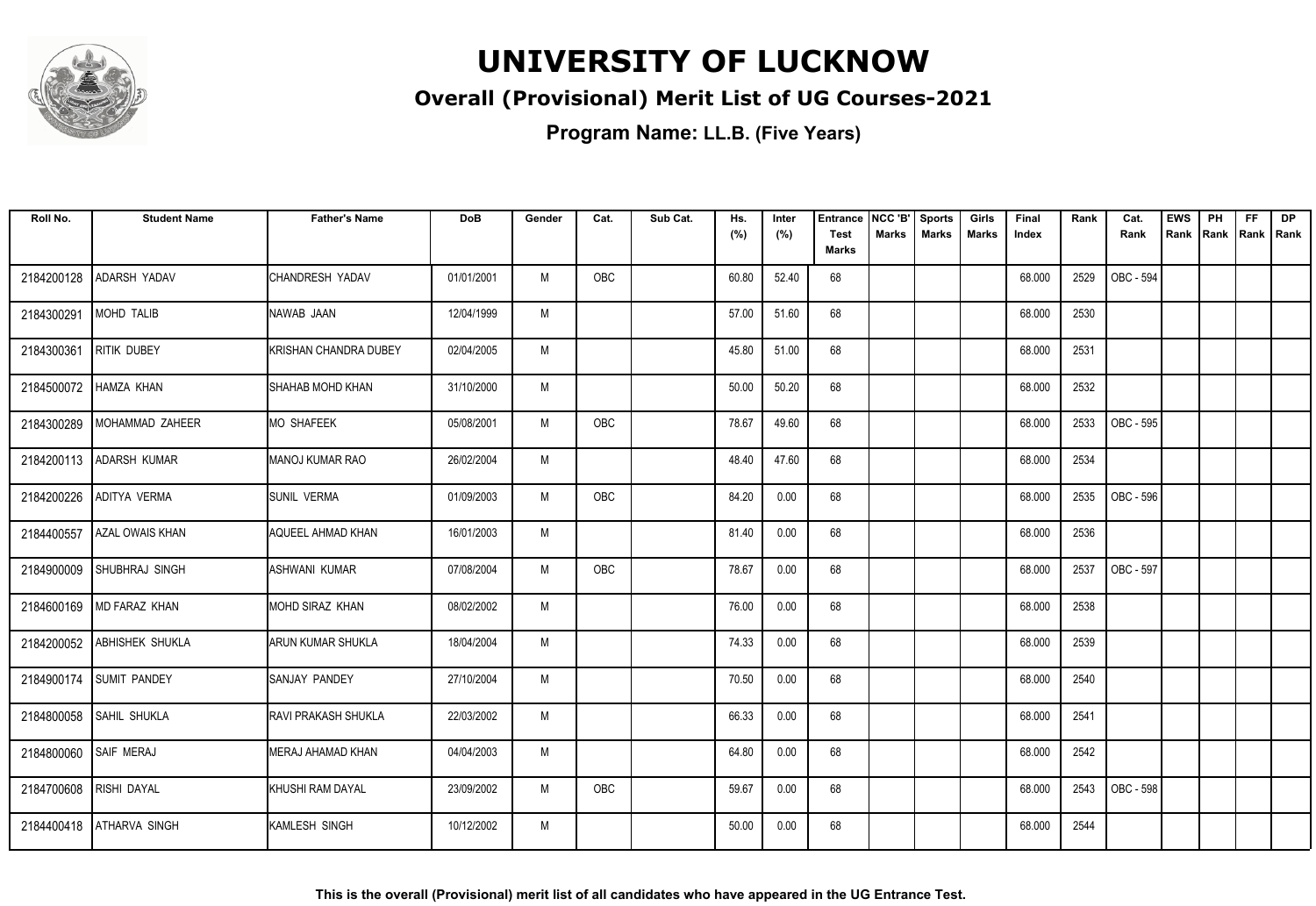

### **Overall (Provisional) Merit List of UG Courses-2021**

| Roll No.   | <b>Student Name</b>      | <b>Father's Name</b>         | <b>DoB</b> | Gender | Cat.       | Sub Cat. | Hs.<br>(%) | Inter<br>(%) | <b>Entrance</b><br><b>Test</b><br><b>Marks</b> | NCC 'B'<br>Marks | Sports<br><b>Marks</b> | Girls<br>Marks | Final<br>Index | Rank | Cat.<br>Rank | <b>EWS</b><br>Rank | PH<br> Rank | <b>FF</b><br>Rank   Rank | <b>DP</b> |
|------------|--------------------------|------------------------------|------------|--------|------------|----------|------------|--------------|------------------------------------------------|------------------|------------------------|----------------|----------------|------|--------------|--------------------|-------------|--------------------------|-----------|
|            |                          |                              |            |        |            |          |            |              |                                                |                  |                        |                |                |      |              |                    |             |                          |           |
| 2184800433 | SHIKHA SWAROOP TIWARI    | ASHOK KUMAR TIWARI           | 15/08/2003 | F.     |            |          | 67.00      | 100.00       | 64                                             |                  |                        | 3.20           | 67.200         | 2545 |              |                    |             |                          |           |
| 2184800270 | <b>SAUMYA SHUKLA</b>     | <b>DEEPAK SHUKLA</b>         | 19/11/1999 | F.     |            |          | 83.00      | 92.40        | 64                                             |                  |                        | 3.20           | 67.200         | 2546 |              |                    |             |                          |           |
| 2184400122 | ANURADHA GIRI            | ASHOK KUMAR GIRI             | 20/03/2003 | F.     | OBC        |          | 82.50      | 88.80        | 64                                             |                  |                        | 3.20           | 67.200         | 2547 | OBC - 599    |                    |             |                          |           |
| 2184800176 | <b>SANJIVNI TIWARI</b>   | <b>KESHARI NANDAN TIWARI</b> | 07/11/2003 | F      |            |          | 65.40      | 85.60        | 64                                             |                  |                        | 3.20           | 67.200         | 2548 |              |                    |             |                          |           |
| 2184400229 | ARCHANA YADAV            | <b>BIRENDRA YADAV</b>        | 15/07/2004 | F.     | OBC        |          | 86.33      | 84.60        | 64                                             |                  |                        | 3.20           | 67.200         | 2549 | OBC - 600    |                    |             |                          |           |
| 2184800670 | <b>SHRUTI YADAV</b>      | PARMESHWAR YADAV             | 10/04/2003 | F      | <b>OBC</b> |          | 74.67      | 84.60        | 64                                             |                  |                        | 3.20           | 67.200         | 2550 | OBC - 601    |                    |             |                          |           |
| 2184800091 | <b>SAKSHI SINGH</b>      | <b>MANISH SINGH</b>          | 28/08/2004 | F      |            |          | 75.60      | 83.60        | 64                                             |                  |                        | 3.20           | 67.200         | 2551 |              |                    |             |                          |           |
| 2184400582 | <b>BHUMIKA BHATI</b>     | RAVINDRA KUMAR               | 25/03/2003 | F      |            |          | 63.80      | 83.60        | 64                                             |                  |                        | 3.20           | 67.200         | 2552 |              |                    |             |                          |           |
| 2184900238 | <b>SWATI SINGH</b>       | CHANDRA MOHAN SINGH          | 26/08/2004 | F.     |            |          | 68.00      | 82.20        | 64                                             |                  |                        | 3.20           | 67.200         | 2553 |              | 193                |             |                          |           |
| 2184900192 | <b>SUPRIYA RANJAN</b>    | <b>SURESH KUMAR</b>          | 19/01/2004 | F      | SC         |          | 81.60      | 81.60        | 64                                             |                  |                        | 3.20           | 67.200         | 2554 | SC - 223     |                    |             |                          |           |
| 2184500426 | KHUSHI MISHRA            | <b>RAJEEV MISHRA</b>         | 06/05/2003 | F      |            |          | 73.40      | 80.60        | 64                                             |                  |                        | 3.20           | 67.200         | 2555 |              |                    |             |                          |           |
| 2184900234 | SWATI PRAJAPATI          | <b>VIRENDRA PRATAP</b>       | 15/08/2003 | F      | OBC        |          | 74.40      | 80.40        | 64                                             |                  |                        | 3.20           | 67.200         | 2556 | OBC - 602    |                    |             |                          |           |
| 2184900443 | VAISHNAVI TRIPATHI       | <b>PRAMESH RAM TRIPATHI</b>  | 25/09/2003 | F.     |            |          | 69.00      | 80.00        | 64                                             |                  |                        | 3.20           | 67.200         | 2557 |              |                    |             |                          |           |
|            | 2184800112 SALONI PANDEY | <b>MANOJ PANDEY</b>          | 19/04/2004 | F      |            |          | 71.00      | 77.80        | 64                                             |                  |                        | 3.20           | 67.200         | 2558 |              |                    |             |                          |           |
| 2184900460 | <b>VANSHIKA MISHRA</b>   | <b>VIJAY KUMAR MISHRA</b>    | 06/08/2004 | F      |            |          | 79.40      | 77.40        | 64                                             |                  |                        | 3.20           | 67.200         | 2559 |              |                    |             |                          |           |
| 2184400156 | <b>ANUSHKA PANDEY</b>    | <b>ANURAG PANDEY</b>         | 15/11/2002 | F.     |            |          | 55.80      | 75.80        | 64                                             |                  |                        | 3.20           | 67.200         | 2560 |              |                    |             |                          |           |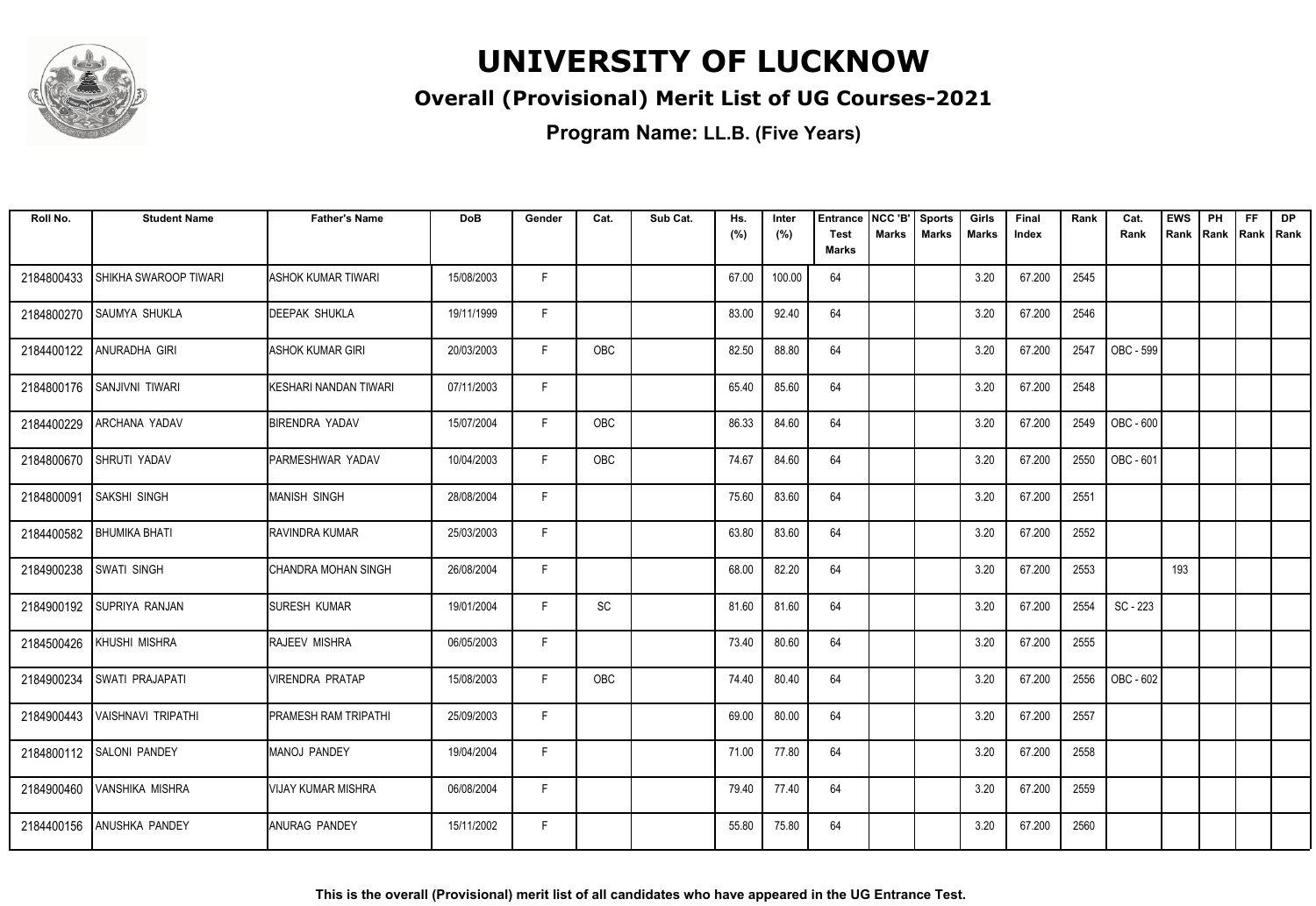

### **Overall (Provisional) Merit List of UG Courses-2021**

| Roll No.   | <b>Student Name</b>           | <b>Father's Name</b>              | <b>DoB</b> | Gender | Cat.       | Sub Cat. | Hs.<br>(%) | Inter<br>(%) | <b>Entrance</b><br><b>Test</b> | NCC 'B'<br><b>Marks</b> | <b>Sports</b><br><b>Marks</b> | Girls<br><b>Marks</b> | Final<br>Index | Rank | Cat.<br>Rank | <b>EWS</b><br>Rank | PH<br>Rank | FF<br>Rank   Rank | <b>DP</b> |
|------------|-------------------------------|-----------------------------------|------------|--------|------------|----------|------------|--------------|--------------------------------|-------------------------|-------------------------------|-----------------------|----------------|------|--------------|--------------------|------------|-------------------|-----------|
|            |                               |                                   |            |        |            |          |            |              | <b>Marks</b>                   |                         |                               |                       |                |      |              |                    |            |                   |           |
| 2184800567 | SHOBHITA SINGH                | AJAY KUMAR SINGH                  | 23/04/2004 | F.     |            |          | 70.83      | 74.20        | 64                             |                         |                               | 3.20                  | 67.200         | 2561 |              |                    |            |                   |           |
| 2184200613 | <b>ANJALI KUMARI</b>          | VYAS JI GOND                      | 28/03/2001 | F.     | <b>ST</b>  |          | 60.00      | 73.20        | 64                             |                         |                               | 3.20                  | 67.200         | 2562 | ST12         |                    |            |                   |           |
| 2184600406 | <b>NEHA KUMARI</b>            | <b>RAM BACHAN</b>                 | 05/02/2003 | F      | SC         |          | 70.40      | 72.60        | 64                             |                         |                               | 3.20                  | 67.200         | 2563 | SC - 224     |                    |            |                   |           |
| 2184400435 | <b>AVAM MISHRA</b>            | <b>HARESH MISHRA</b>              | 08/08/2004 | F      |            |          | 70.50      | 72.00        | 64                             |                         |                               | 3.20                  | 67.200         | 2564 |              |                    |            |                   |           |
| 2184600361 | <b>NANDINI SINGH</b>          | <b>HARI CHARAN SINGH</b>          | 08/04/2002 | F      | OBC        |          | 48.00      | 70.40        | 64                             |                         |                               | 3.20                  | 67.200         | 2565 | OBC - 603    |                    |            |                   |           |
| 2184300401 | SHALINI SHUKLA                | <b>VIJAI KUMAR SHUKLA</b>         | 15/08/2002 | F      |            |          | 51.00      | 67.80        | 64                             |                         |                               | 3.20                  | 67.200         | 2566 |              |                    |            |                   |           |
| 2184500422 | KHUSHI JAISWAL                | ANIRUDH JAISWAL                   | 18/10/2003 | F      | OBC        |          | 70.67      | 66.40        | 64                             |                         |                               | 3.20                  | 67.200         | 2567 | OBC - 604    |                    |            |                   |           |
|            | 2184700159 POOJA CHAUHAN      | ISUBASH CHANDRA<br>`HAUHAN        | 07/07/2004 | F      | OBC        |          | 67.67      | 66.40        | 64                             |                         |                               | 3.20                  | 67.200         | 2568 | OBC - 605    |                    |            |                   |           |
| 2184200488 | <b>AMISHA PATEL</b>           | IDHARMENDRA KUMAR<br><b>VERMA</b> | 13/01/2001 | F.     | OBC        |          | 75.80      | 65.20        | 64                             |                         |                               | 3.20                  | 67.200         | 2569 | OBC - 606    |                    |            |                   |           |
| 2184700377 | PRITIMAYEE                    | ARUN KUMAR GUPTA                  | 13/10/1998 | F.     | <b>OBC</b> |          | 72.40      | 65.20        | 64                             |                         |                               | 3.20                  | 67.200         | 2570 | OBC - 607    |                    |            |                   |           |
| 2184900200 | <b>SURBHI PANDEY</b>          | RAMA PANDEY                       | 23/09/2002 | F.     |            |          | 64.00      | 64.40        | 64                             |                         |                               | 3.20                  | 67.200         | 2571 |              |                    |            |                   |           |
|            | 2184300022 AASHI CHAUHAN      | <b>S P CHAUHAN</b>                | 02/04/2005 | F      |            |          | 64.17      | 63.80        | 64                             |                         |                               | 3.20                  | 67.200         | 2572 |              |                    |            |                   |           |
|            | 2184600174   MEDHAVI TRIPATHI | <b>JAI SHANKAR TRIPATHI</b>       | 10/06/2004 | F      |            |          | 58.00      | 63.40        | 64                             |                         |                               | 3.20                  | 67.200         | 2573 |              | 194                |            |                   |           |
| 2184400648 | <b>DEEPIKA SINGH</b>          | <b>DEWAKAR VIKRAM SINGH</b>       | 02/06/2003 | F.     |            |          | 64.67      | 60.00        | 64                             |                         |                               | 3.20                  | 67.200         | 2574 |              |                    |            |                   |           |
| 2184900483 | VASUNDHARA PAWAR              | KARUNESH SINGH PAWAR              | 05/11/2003 | F.     |            |          | 91.83      | 0.00         | 64                             |                         |                               | 3.20                  | 67.200         | 2575 |              |                    |            |                   |           |
| 2184300078 | ABHIDHA TIWARI                | IPANKAJ KUMAR TIWARI              | 03/07/2005 | F      |            |          | 83.40      | 0.00         | 64                             |                         |                               | 3.20                  | 67.200         | 2576 |              |                    |            |                   |           |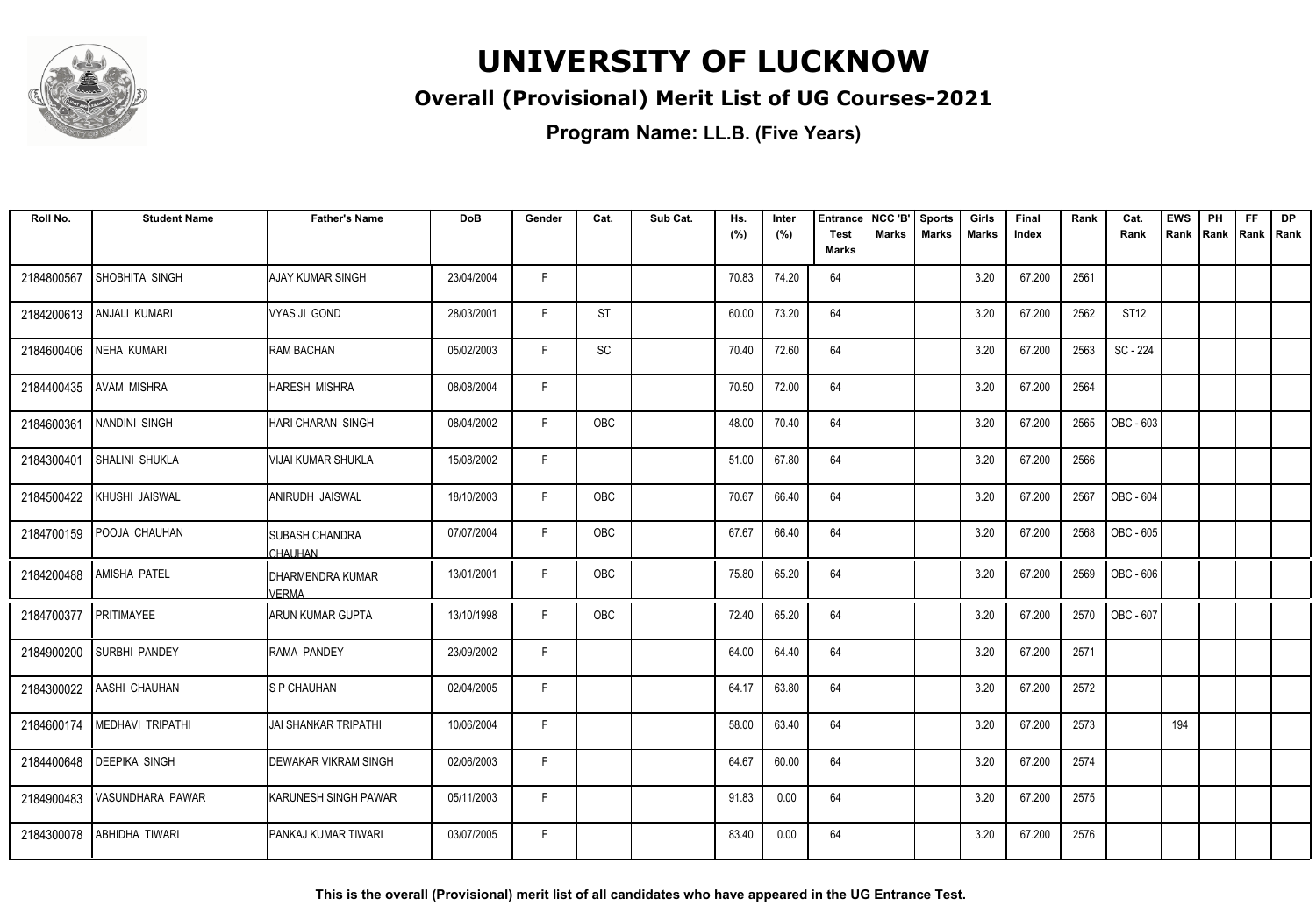

### **Overall (Provisional) Merit List of UG Courses-2021**

| Roll No.   | <b>Student Name</b>           | <b>Father's Name</b>          | <b>DoB</b> | Gender | Cat.       | Sub Cat. | Hs.<br>(%) | Inter<br>(%) | <b>Entrance</b><br><b>Test</b> | NCC 'B'<br>Marks | <b>Sports</b><br><b>Marks</b> | Girls<br>Marks | Final<br>Index | Rank | Cat.<br>Rank | <b>EWS</b><br>Rank | PH<br> Rank | <b>FF</b><br>Rank   Rank | <b>DP</b> |
|------------|-------------------------------|-------------------------------|------------|--------|------------|----------|------------|--------------|--------------------------------|------------------|-------------------------------|----------------|----------------|------|--------------|--------------------|-------------|--------------------------|-----------|
|            |                               |                               |            |        |            |          |            |              | <b>Marks</b>                   |                  |                               |                |                |      |              |                    |             |                          |           |
| 2184700073 | NITYA TRIPATHI                | <b>ASHUTOSH MANI TRIPATHI</b> | 16/11/2004 | F.     |            |          | 82.20      | 0.00         | 64                             |                  |                               | 3.20           | 67.200         | 2577 |              |                    |             |                          |           |
| 2184400152 | <b>ANUSHKA MISHRA</b>         | OM PRAKASH MISHRA             | 05/10/2003 | F.     |            |          | 79.00      | 0.00         | 64                             |                  |                               | 3.20           | 67.200         | 2578 |              |                    |             |                          |           |
| 2184500308 | JIGYASA YADAV                 | RAJESH KUMAR YADAV            | 30/03/2004 | F      | <b>OBC</b> |          | 78.20      | 0.00         | 64                             |                  |                               | 3.20           | 67.200         | 2579 | OBC - 608    |                    |             |                          |           |
| 2184700219 | PRAGYA MISHRA                 | SATENDRA MISHRA               | 02/08/2002 | F      |            |          | 69.67      | 0.00         | 64                             |                  |                               | 3.20           | 67.200         | 2580 |              |                    |             |                          |           |
| 2184800260 | <b>SAUBHAGYA ACHARYA</b>      | ISAUMYA ACHARYA               | 09/05/2005 | F.     |            |          | 65.60      | 0.00         | 64                             |                  |                               | 3.20           | 67.200         | 2581 |              |                    |             |                          |           |
| 2184200321 | AKANKSHA RANI                 | ANAND KUMAR                   | 05/07/2002 | F      |            |          | 61.40      | 0.00         | 64                             |                  |                               | 3.20           | 67.200         | 2582 |              |                    |             |                          |           |
|            | 2184400165 ANUSHKA SINGH      | <b>ISARVESHWAR SINGH</b>      | 22/11/2002 | F      |            |          | 59.67      | 0.00         | 64                             |                  |                               | 3.20           | 67.200         | 2583 |              |                    |             |                          |           |
| 2184400181 | <b>ANUSHREE SINGH</b>         | SHIVSHANKAR SINGH             | 29/11/2003 | F.     |            |          | 45.40      | 0.00         | 64                             |                  |                               | 3.20           | 67.200         | 2584 |              |                    |             |                          |           |
| 2184400347 | <b>ASHUTOSH GUPTA</b>         | <b>MR.PRADEEP GUPTA</b>       | 10/07/2002 | M      | OBC        |          | 84.00      | 91.80        | 66                             |                  |                               |                | 66.000         | 2585 | OBC - 609    |                    |             |                          |           |
| 2184300276 | KUSHAGRA NIGAM                | <b>VISHAL NIGAM</b>           | 12/06/2003 | M      |            |          | 82.33      | 88.83        | 66                             |                  |                               |                | 66.000         | 2586 |              |                    |             |                          |           |
| 2184900680 | YUVRAJ YADAV                  | SHAILENDRA YADAV              | 17/03/2003 | M      | OBC        |          | 72.60      | 88.00        | 66                             |                  |                               |                | 66.000         | 2587 | OBC - 610    |                    |             |                          |           |
| 2184900161 | <b>SUJAL VISHWAKARMA</b>      | RAJESH VISHWAKARMA            | 24/09/2003 | M      | OBC        |          | 89.00      | 84.80        | 66                             |                  |                               |                | 66.000         | 2588 | OBC - 611    |                    |             |                          |           |
|            | 2184800413 SHATAKSHI TRIPATHI | <b>SANTOSH KUMAR TRIPATHI</b> | 02/09/2003 | M      |            |          | 82.80      | 84.67        | 66                             |                  |                               |                | 66.000         | 2589 |              |                    |             |                          |           |
|            | 2184700506 RAJPAL SINGH       | NIRMAL SINGH                  | 19/11/2003 | M      |            |          | 84.00      | 84.00        | 66                             |                  |                               |                | 66.000         | 2590 |              |                    |             |                          |           |
| 2184200108 | <b>ACHYUT MISHRA</b>          | NIRJESH MISHRA                | 02/08/2001 | M      |            |          | 79.80      | 83.00        | 66                             |                  |                               |                | 66.000         | 2591 |              | 195                |             |                          |           |
| 2184500103 | <b>HARSH SAHU</b>             | <b>SANDEEP SAHU</b>           | 02/02/2003 | M      | <b>OBC</b> |          | 81.50      | 82.50        | 66                             |                  |                               |                | 66.000         | 2592 | OBC - 612    |                    |             |                          |           |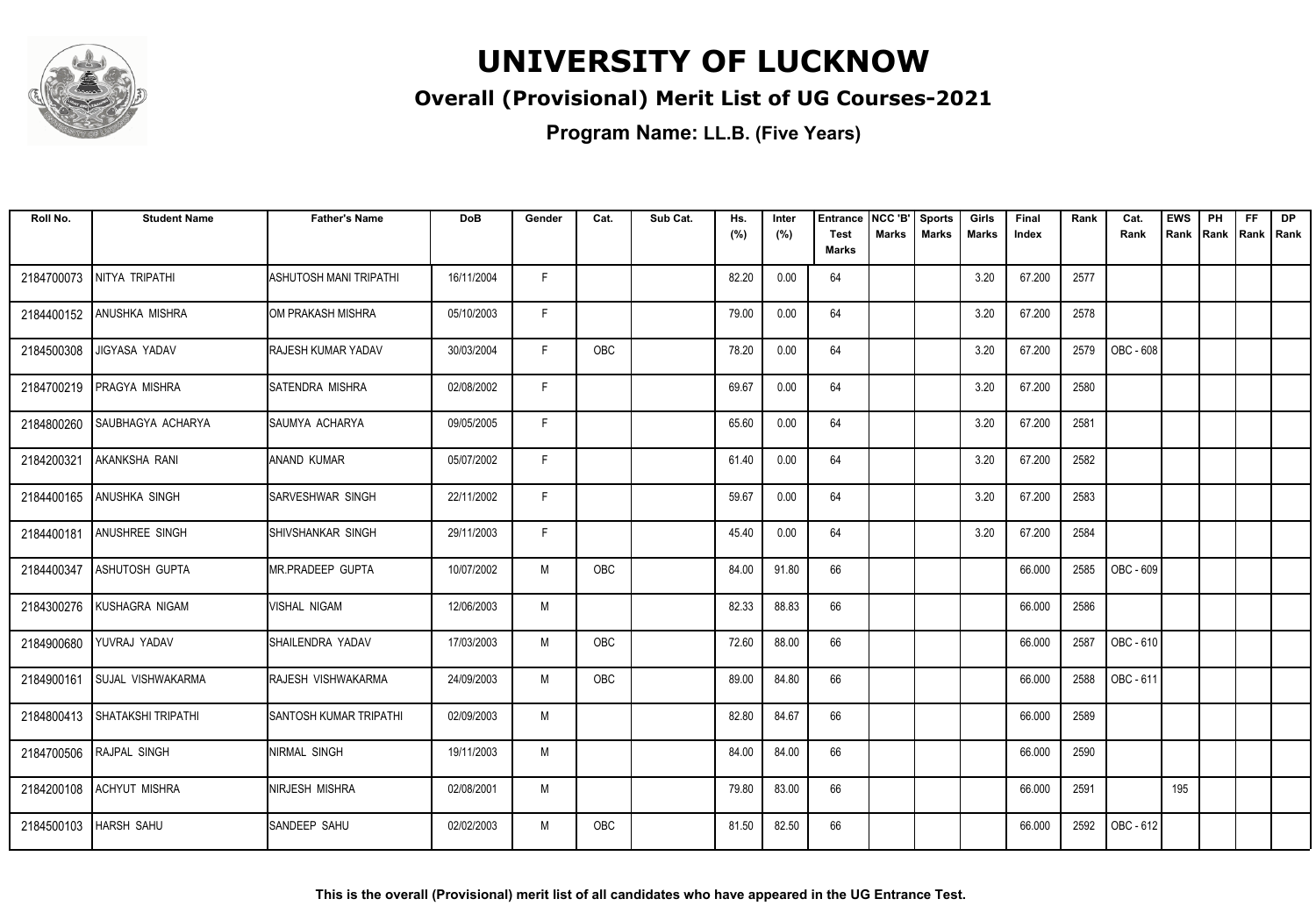

### **Overall (Provisional) Merit List of UG Courses-2021**

| Roll No.   | <b>Student Name</b>                             | <b>Father's Name</b>      | <b>DoB</b> | Gender | Cat.                         | Sub Cat.  | Hs.<br>(%) | Inter<br>(%) | <b>Entrance</b><br><b>Test</b> | NCC 'B'<br>Marks | <b>Sports</b><br><b>Marks</b> | Girls<br>Marks | Final<br>Index | Rank | Cat.<br>Rank | <b>EWS</b><br>Rank | PH<br>Rank | FF<br>Rank   Rank | <b>DP</b> |
|------------|-------------------------------------------------|---------------------------|------------|--------|------------------------------|-----------|------------|--------------|--------------------------------|------------------|-------------------------------|----------------|----------------|------|--------------|--------------------|------------|-------------------|-----------|
|            |                                                 |                           |            |        |                              |           |            |              | <b>Marks</b>                   |                  |                               |                |                |      |              |                    |            |                   |           |
| 2184300268 | <b>KRISHNA YADAV</b>                            | <b>PRADEEP YADAV</b>      | 29/08/2004 | M      | OBC                          |           | 80.00      | 80.80        | 66                             |                  |                               |                | 66.000         | 2593 | OBC - 613    |                    |            |                   |           |
| 2184200298 | <b>AJAY KUMAR VERMA</b>                         | VED PRAKASH VERMA         | 20/08/2003 | M      | <b>OBC</b>                   |           | 82.33      | 80.60        | 66                             |                  |                               |                | 66.000         | 2594 | OBC - 614    |                    |            |                   |           |
| 2184300044 | ABDUL AHAD ABID                                 | MOHD ABID                 | 26/07/2003 | M      |                              |           | 76.50      | 79.60        | 66                             |                  |                               |                | 66.000         | 2595 |              |                    |            |                   |           |
| 2184700676 | ROHIT TIWARI                                    | IKANHAIYA LAL TIWARI      | 18/10/2003 | M      |                              |           | 74.20      | 79.40        | 66                             |                  |                               |                | 66.000         | 2596 |              |                    |            |                   |           |
|            | 2184500170   HARSHVARDHAN SINGH<br><b>DOGRA</b> | RAJENDRA SINGH DOGRA      | 05/02/2004 | M      |                              |           | 60.40      | 79.40        | 66                             |                  |                               |                | 66.000         | 2597 |              |                    |            |                   |           |
|            | 2184700672 ROHIT GUPTA                          | AMARJEET GUPTA            | 11/10/2004 | M      | OBC                          |           | 62.40      | 78.60        | 66                             |                  |                               |                | 66.000         | 2598 | OBC - 615    |                    |            |                   |           |
|            | 2184200602 ANIL KUMAR YADAV                     | RAM MANORATH YADAV        | 29/12/2004 | M      |                              |           | 82.83      | 78.40        | 66                             |                  |                               |                | 66.000         | 2599 |              |                    |            |                   |           |
| 2184300317 | OM PRAKASH TIWARI                               | <b>RAM UJAGAR TIWARI</b>  | 10/10/2003 | M      |                              | <b>DP</b> | 77.83      | 78.40        | 66                             |                  |                               |                | 66.000         | 2600 |              |                    |            |                   | 18        |
| 2184400431 | <b>ATUL VEER YADAV</b>                          | <b>VIRENDRA YADAV</b>     | 08/06/2002 | M      | <b>OBC</b>                   |           | 79.00      | 77.83        | 66                             |                  |                               |                | 66.000         | 2601 | OBC-616      |                    |            |                   |           |
| 2184800689 | SHUBHAM YADAV                                   | SHIVPOOJAN YADAV          | 01/01/2003 | M      | OBC                          |           | 73.33      | 77.80        | 66                             |                  |                               |                | 66.000         | 2602 | OBC - 617    |                    |            |                   |           |
| 2184600399 | NEERAJ RAWAT                                    | <b>SHYAM LAL RAWAT</b>    | 16/05/2003 | M      | $\operatorname{\textsf{SC}}$ |           | 77.33      | 77.60        | 66                             |                  |                               |                | 66.000         | 2603 | SC - 225     |                    |            |                   |           |
|            | 2184700057 NITIN SHUKLA                         | NAVNEET KUMAR SHUKLA      | 25/09/2004 | M      |                              |           | 77.33      | 77.40        | 66                             |                  |                               |                | 66.000         | 2604 |              |                    |            |                   |           |
| 2184300461 | <b>TRIPTI PANDEY</b>                            | RAJKUMAR PANDEY           | 20/09/2003 | F      |                              | Sports    | 65.60      | 76.00        | 60                             |                  | 3.000                         | 3.00           | 66.000         | 2605 |              |                    |            |                   |           |
|            | 2184200596 ANIKET TRIPATHI                      | PRAMOD TRIPATHI           | 07/12/2002 | M      |                              |           | 69.20      | 74.67        | 66                             |                  |                               |                | 66.000         | 2606 |              |                    |            |                   |           |
| 2184900544 | <b>VIPIN SIDDHARTH</b>                          | <b>VIRENDRA SIDDHARTH</b> | 09/10/2004 | M      | SC                           |           | 81.83      | 73.80        | 66                             |                  |                               |                | 66.000         | 2607 | SC - 226     |                    |            |                   |           |
| 2184600073 | MANABAHAL                                       | RAJU                      | 07/09/2004 | M      | <b>OBC</b>                   |           | 75.83      | 73.60        | 66                             |                  |                               |                | 66.000         | 2608 | OBC - 618    |                    |            |                   |           |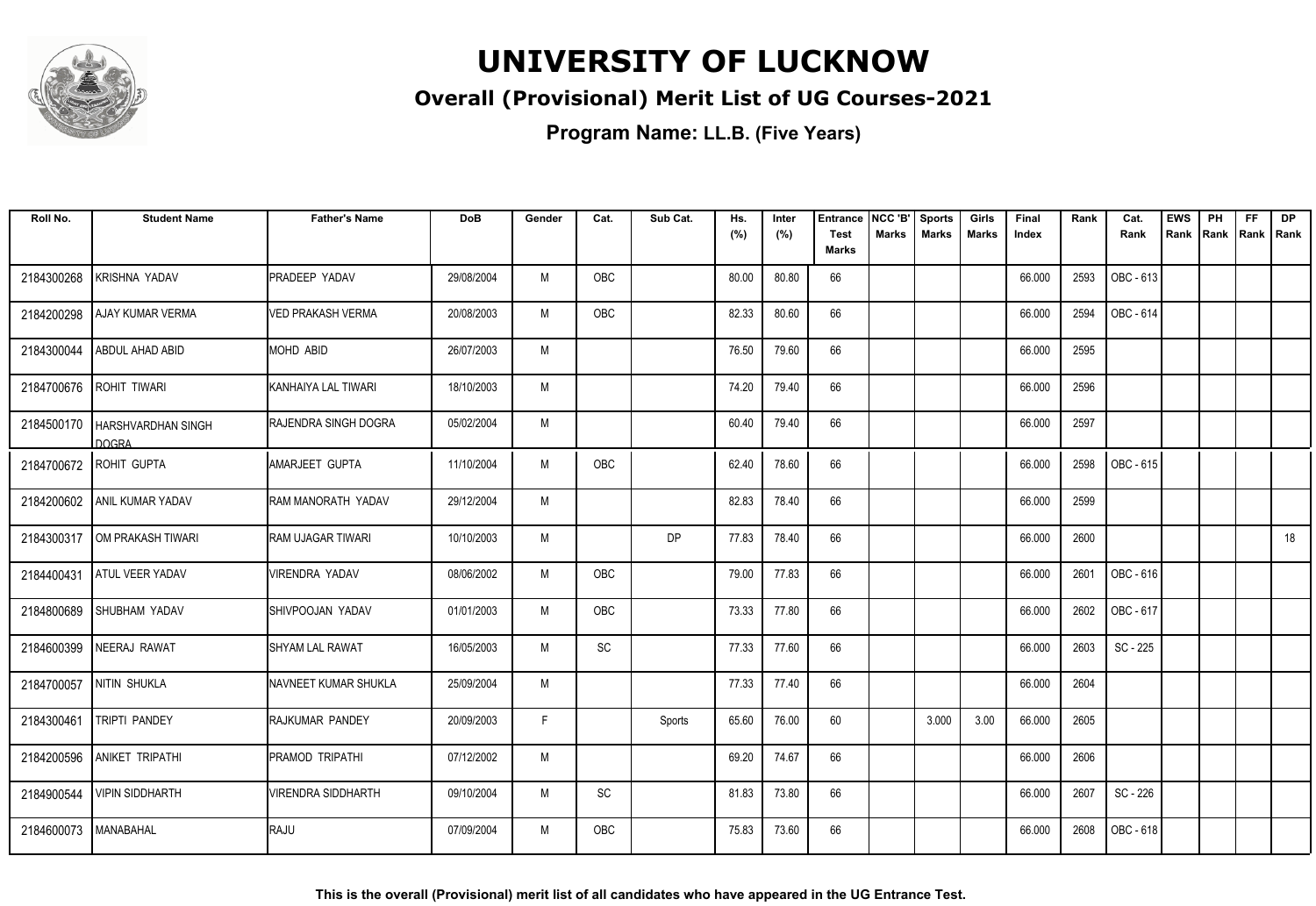

### **Overall (Provisional) Merit List of UG Courses-2021**

**Program Name: LL.B. (Five Years)**

| Roll No.               | <b>Student Name</b>                  | <b>Father's Name</b>             | <b>DoB</b> | Gender | Cat.       | Sub Cat. | Hs.<br>(%) | Inter<br>(%) | <b>Entrance</b><br><b>Test</b> | NCC 'B'<br>Marks | <b>Sports</b><br><b>Marks</b> | Girls<br>Marks | Final<br>Index | Rank | Cat.<br>Rank | <b>EWS</b><br>Rank | PH<br>Rank | <b>FF</b><br>Rank   Rank | <b>DP</b> |
|------------------------|--------------------------------------|----------------------------------|------------|--------|------------|----------|------------|--------------|--------------------------------|------------------|-------------------------------|----------------|----------------|------|--------------|--------------------|------------|--------------------------|-----------|
|                        |                                      |                                  |            |        |            |          |            |              | <b>Marks</b>                   |                  |                               |                |                |      |              |                    |            |                          |           |
| 2184700622             | <b>RITESH SINGH</b>                  | <b>CHANDRABHAN SINGH</b>         | 18/09/2003 | M      |            |          | 61.00      | 73.40        | 66                             |                  |                               |                | 66.000         | 2609 |              |                    |            |                          |           |
| 2184500043             | <b>GAURVEDRA PRATAP</b>              | SHARADA PRASAD                   | 11/12/1997 | M      | SC         |          | 80.00      | 73.00        | 66                             |                  |                               |                | 66.000         | 2610 | SC - 227     |                    |            |                          |           |
| 2184200528             | ANAL CHAUHAN                         | PRITHVIRAJ CHAUHAN               | 06/10/2003 | M      |            |          | 62.60      | 72.80        | 66                             |                  |                               |                | 66.000         | 2611 |              |                    |            |                          |           |
| 2184900351             | <b>UMAR KHALID</b>                   | MOHD KHALID                      | 06/09/2003 | M      |            |          | 64.80      | 70.60        | 66                             |                  |                               |                | 66.000         | 2612 |              |                    |            |                          |           |
| 2184400744             | <b>DIVYANSH SINGH</b>                | <b>ISINGH MANOJKUMAR</b>         | 15/02/2002 | M      |            |          | 68.40      | 70.40        | 66                             |                  |                               |                | 66.000         | 2613 |              |                    |            |                          |           |
| 2184800071             | <b>SAKSHAM PANDEY</b>                | SHRADHA NAND PANDEY              | 24/03/2002 | M      |            |          | 64.00      | 70.40        | 66                             |                  |                               |                | 66.000         | 2614 |              |                    |            |                          |           |
|                        | 2184200416   ALOK KUMAR DHAR DWIVEDI | PRAMOD KUMAR DHAR<br>DWIVEDL     | 02/07/2004 | M      |            |          | 56.40      | 70.40        | 66                             |                  |                               |                | 66.000         | 2615 |              |                    |            |                          |           |
|                        | 2184800479 SHIVAM TIWARI             | IGIRJA SHANKAR TIWARI            | 04/04/2005 | M      |            |          | 77.50      | 70.00        | 66                             |                  |                               |                | 66.000         | 2616 |              |                    |            |                          |           |
| 2184700629 RITIK SINGH |                                      | <b>VINAY KUMAR SINGH</b>         | 26/04/2002 | M      | OBC        |          | 71.17      | 69.80        | 66                             |                  |                               |                | 66.000         | 2617 | OBC - 619    |                    |            |                          |           |
| 2184400687             | <b>DEVVRAT DUBEY</b>                 | <b>ARVIND DUBEY</b>              | 08/07/2003 | M      |            |          | 59.40      | 69.80        | 66                             |                  |                               |                | 66.000         | 2618 |              |                    |            |                          |           |
| 2184200095             | <b>ABHIUDAY SINGH</b>                | DHARMENDRA KUMAR<br>SINGH        | 21/07/2004 | M      |            |          | 64.40      | 69.60        | 66                             |                  |                               |                | 66.000         | 2619 |              |                    |            |                          |           |
| 2184400020             | LANKUR RAI                           | AVANISH RAI                      | 24/01/2004 | M      |            |          | 61.33      | 69.50        | 66                             |                  |                               |                | 66.000         | 2620 |              |                    |            |                          |           |
| 2184800228             | <b>SATWIK PANDEY</b>                 | AMARNATH PANDEY                  | 01/12/2003 | M      |            |          | 74.20      | 67.20        | 66                             |                  |                               |                | 66.000         | 2621 |              |                    |            |                          |           |
|                        | 2184600317 MUKUND CHATURVEDI         | ARVIND KUMAR<br>CHATURVEDI       | 15/07/2004 | M      |            |          | 47.80      | 67.00        | 66                             |                  |                               |                | 66.000         | 2622 |              |                    |            |                          |           |
|                        | 2184900093 SONAL YADAV               | <b>PUSHPENDRA KUMAR</b><br>YADAV | 10/03/2003 | M      | <b>OBC</b> |          | 74.00      | 66.80        | 66                             |                  |                               |                | 66.000         | 2623 | OBC - 620    |                    |            |                          |           |
|                        | 2184900314   TEJ PRATAP SINGH YADAV  | DHARAMVEER YADAV                 | 19/12/2003 | M      | OBC        |          | 72.50      | 66.60        | 66                             |                  |                               |                | 66.000         | 2624 | OBC - 621    |                    |            |                          |           |

**This is the overall (Provisional) merit list of all candidates who have appeared in the UG Entrance Test.**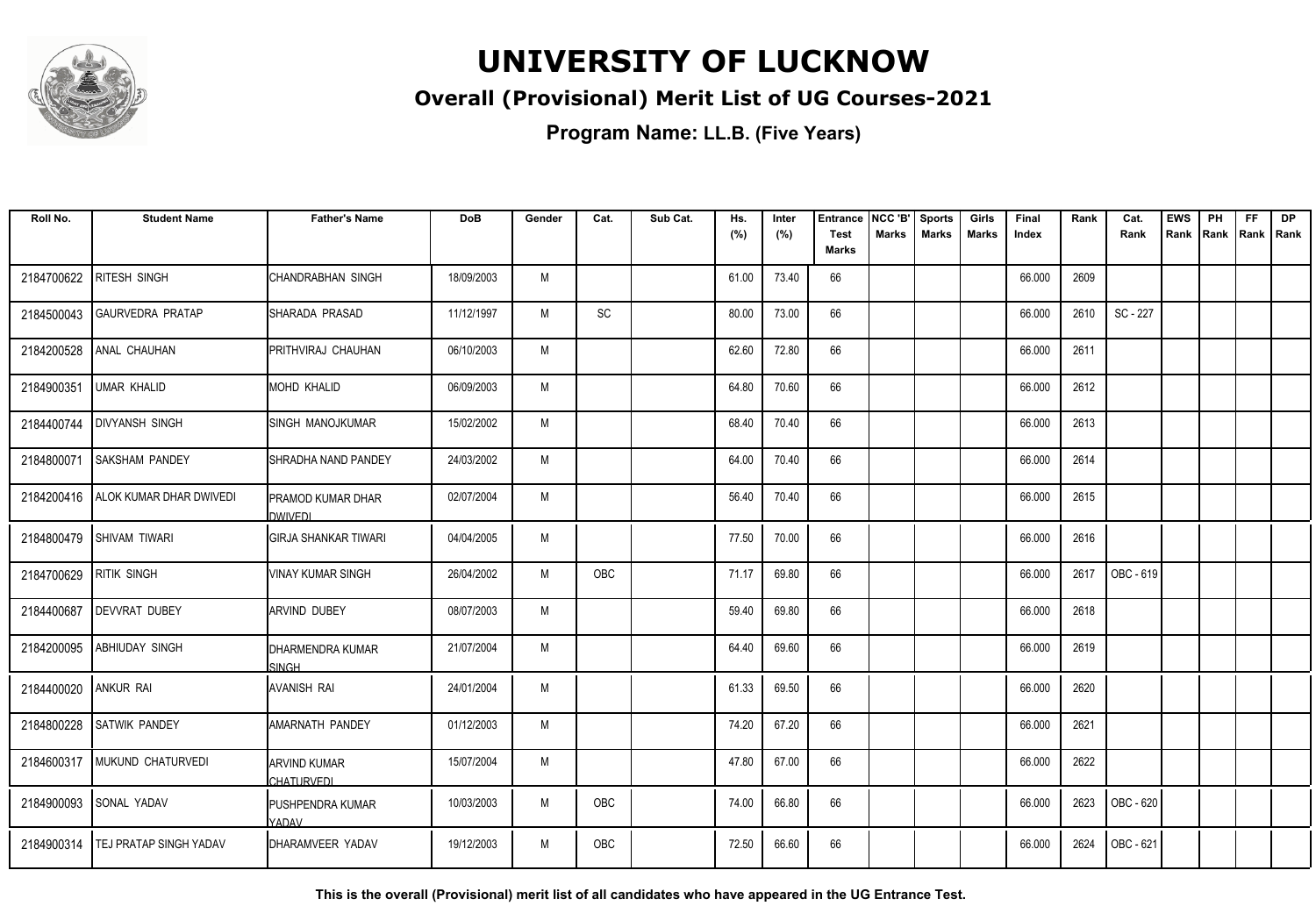

### **Overall (Provisional) Merit List of UG Courses-2021**

| Roll No.   | <b>Student Name</b>              | <b>Father's Name</b>          | <b>DoB</b> | Gender | Cat.                         | Sub Cat. | Hs.<br>(%) | Inter<br>(%) | Entrance<br><b>Test</b> | NCC 'B'<br><b>Marks</b> | <b>Sports</b><br><b>Marks</b> | Girls<br>Marks | Final<br>Index | Rank | Cat.<br>Rank | <b>EWS</b><br>Rank IRank | PH | <b>FF</b><br>  Rank   Rank | <b>DP</b> |
|------------|----------------------------------|-------------------------------|------------|--------|------------------------------|----------|------------|--------------|-------------------------|-------------------------|-------------------------------|----------------|----------------|------|--------------|--------------------------|----|----------------------------|-----------|
|            |                                  |                               |            |        |                              |          |            |              | Marks                   |                         |                               |                |                |      |              |                          |    |                            |           |
| 2184900363 | <b>UTKARSH JOSHI</b>             | <b>ASHISH KUMAR JOSHI</b>     | 18/02/2003 | M      |                              |          | 64.67      | 66.60        | 66                      |                         |                               |                | 66.000         | 2625 |              |                          |    |                            |           |
| 2184400690 | DHANANJAI SINGH                  | <b>VIPUL SINGH</b>            | 03/06/2003 | M      |                              |          | 71.20      | 66.20        | 66                      |                         |                               |                | 66.000         | 2626 |              |                          |    |                            |           |
| 2184200485 | AMIN ALI                         | ASHIQ ALI                     | 26/04/2004 | M      |                              |          | 91.67      | 65.80        | 66                      |                         |                               |                | 66.000         | 2627 |              |                          |    |                            |           |
| 2184900545 | <b>VIPUL AGRAHARI</b>            | RAJESH KUMAR                  | 26/02/2002 | M      |                              |          | 49.00      | 65.80        | 66                      |                         |                               |                | 66.000         | 2628 |              | 196                      |    |                            |           |
| 2184900228 | <b>SWASTIK SINGH</b>             | <b>I</b> SANJEEV KUMAR SINGH  | 21/01/2003 | M      |                              |          | 81.17      | 65.60        | 66                      |                         |                               |                | 66.000         | 2629 |              |                          |    |                            |           |
| 2184300166 | ANUJ KUMAR KASHYAP               | <b>INDER PAL KASHYAP</b>      | 01/10/2003 | M      | <b>OBC</b>                   |          | 71.17      | 64.50        | 66                      |                         |                               |                | 66.000         | 2630 | OBC - 622    |                          |    |                            |           |
| 2184200332 | <b>AKANSH SINGH</b>              | <b>IDEVENDRA PRATAP SINGH</b> | 17/09/2002 | M      |                              |          | 75.00      | 64.00        | 66                      |                         |                               |                | 66.000         | 2631 |              |                          |    |                            |           |
| 2184400509 | <b>AYUSH VERMA</b>               | ARUN KUMAR VERMA              | 23/07/2004 | M      | OBC                          |          | 58.80      | 63.40        | 66                      |                         |                               |                | 66.000         | 2632 | OBC - 623    |                          |    |                            |           |
| 2184200074 | <b>ABHISHEK YADAV</b>            | JEET BAHADUR YADAV            | 07/08/2002 | M      | OBC                          |          | 57.20      | 63.33        | 66                      |                         |                               |                | 66.000         | 2633 | OBC - 624    |                          |    |                            |           |
| 2184600273 | MOHD SHAHAB FAIYAZ               | <b>MOHD AFZAL FAIYAZ</b>      | 30/01/2004 | M      | OBC                          |          | 45.00      | 62.33        | 66                      |                         |                               |                | 66.000         | 2634 | OBC - 625    |                          |    |                            |           |
| 2184500212 | <b>HRITEK SONI</b>               | <b>AWEDHESH KUMAR SONI</b>    | 13/01/2002 | M      | OBC                          |          | 57.33      | 62.20        | 66                      |                         |                               |                | 66.000         | 2635 | OBC - 626    |                          |    |                            |           |
| 2184300051 | <b>ABHAY JAISWAL</b>             | <b>RAMESH KUMAR GUPTA</b>     | 10/12/2003 | M      | OBC                          |          | 63.40      | 62.00        | 66                      |                         |                               |                | 66.000         | 2636 | OBC - 627    |                          |    |                            |           |
|            | 2184600110   MANJEET KUMAR NIGAM | RAJENDRA PRASAD               | 05/03/2001 | M      | SC                           |          | 76.83      | 61.60        | 66                      |                         |                               |                | 66.000         | 2637 | SC - 228     |                          |    |                            |           |
| 2184400301 | <b>ARYAN SINGH</b>               | <b>RAVI SHANKAR SINGH</b>     | 24/08/2004 | M      | OBC                          |          | 70.17      | 61.40        | 66                      |                         |                               |                | 66.000         | 2638 | OBC - 628    |                          |    |                            |           |
| 2184200024 | ABHISHEK BHARTI                  | <b>RAM SURESH BHARTI</b>      | 17/06/2004 | M      | $\operatorname{\textsf{SC}}$ |          | 59.33      | 60.83        | 66                      |                         |                               |                | 66.000         | 2639 | SC - 229     |                          |    |                            |           |
| 2184900138 | <b>SUBHASH CHANDRA</b>           | <b>MAHADEV</b>                | 23/06/2003 | M      | <b>SC</b>                    |          | 75.00      | 60.60        | 66                      |                         |                               |                | 66.000         | 2640 | SC - 230     |                          |    |                            |           |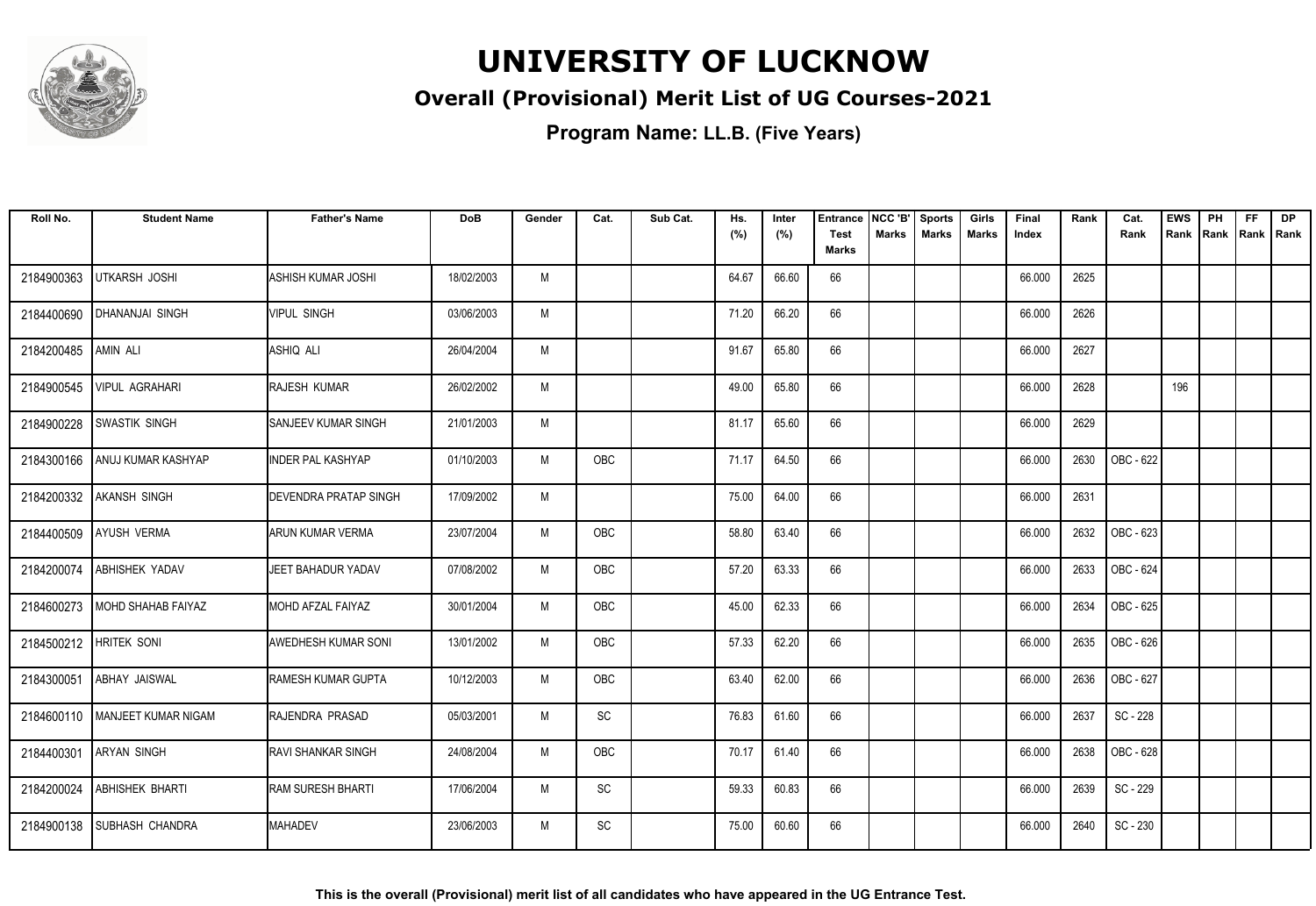

### **Overall (Provisional) Merit List of UG Courses-2021**

| Roll No.   | <b>Student Name</b>        | <b>Father's Name</b>           | <b>DoB</b> | Gender | Cat.       | Sub Cat. | Hs.<br>(%) | Inter<br>(%) | <b>Entrance</b><br><b>Test</b> | NCC 'B'<br><b>Marks</b> | <b>Sports</b><br><b>Marks</b> | Girls<br>Marks | Final<br>Index | Rank | Cat.<br>Rank     | <b>EWS</b><br>Rank | PH             | FF<br>Rank   Rank   Rank | <b>DP</b> |
|------------|----------------------------|--------------------------------|------------|--------|------------|----------|------------|--------------|--------------------------------|-------------------------|-------------------------------|----------------|----------------|------|------------------|--------------------|----------------|--------------------------|-----------|
|            |                            |                                |            |        |            |          |            |              | <b>Marks</b>                   |                         |                               |                |                |      |                  |                    |                |                          |           |
| 2184800379 | SHARDUL SINGH              | <b>VISHWA NATH</b>             | 16/04/2002 | M      | SC         |          | 64.00      | 59.40        | 66                             |                         |                               |                | 66.000         | 2641 | SC - 231         |                    |                |                          |           |
| 2184400379 | ASHUTOSH KUMAR YADAV       | UDAY PRATAP YADAV              | 19/02/2003 | M      | <b>OBC</b> |          | 47.33      | 57.80        | 66                             |                         |                               |                | 66.000         | 2642 | OBC - 629        |                    |                |                          |           |
| 2184400088 | IANSHUMAN SINGH            | ISURENDRA BAHADUR<br>SINGH     | 11/11/1997 | M      |            | PH       | 72.20      | 57.20        | 66                             |                         |                               |                | 66.000         | 2643 |                  |                    | $\overline{2}$ |                          |           |
| 2184700202 | <b>PRADEEP SINGH</b>       | <b>PURAN SINGH</b>             | 18/08/1999 | M      |            |          | 66.40      | 57.20        | 66                             |                         |                               |                | 66.000         | 2644 |                  |                    |                |                          |           |
| 2184300489 | VIKRAM GUPTA               | <b>I</b> ASHOK KUMAR GUPTA     | 11/11/2006 | M      | <b>OBC</b> |          | 68.00      | 56.40        | 66                             |                         |                               |                | 66.000         | 2645 | OBC - 630        |                    |                |                          |           |
| 2184300220 | DHARMENDRA KUMAR           | BABU                           | 07/07/1994 | M      |            | PH       | 50.17      | 56.40        | 66                             |                         |                               |                | 66.000         | 2646 |                  | 197                | 3              |                          |           |
| 2184400643 | <b>DEEPANSHU KASAUDHAN</b> | RAJKARAN KASAUDHAN             | 19/06/2000 | M      | OBC        |          | 65.50      | 56.00        | 66                             |                         |                               |                | 66.000         | 2647 | OBC - 631        |                    |                |                          |           |
| 2184300096 | ABHIMANYU KUSHWAHA         | <b>RAJDEV KUSHWAHA</b>         | 01/01/2001 | M      | <b>OBC</b> |          | 61.50      | 55.80        | 66                             |                         |                               |                | 66.000         | 2648 | OBC - 632        |                    |                |                          |           |
| 2184500366 | KARAN KUMAR SAROJ          | ISUBASH CHAND SAROJ            | 01/07/2004 | M      | SC         |          | 66.83      | 55.60        | 66                             |                         |                               |                | 66.000         | 2649 | SC - 232         |                    |                |                          |           |
| 2184400800 | <b>FAIZAN AHMED</b>        | <b>MD SHAHEEN KHAN</b>         | 13/09/2002 | M      |            |          | 63.40      | 47.20        | 66                             |                         |                               |                | 66.000         | 2650 |                  |                    |                |                          |           |
| 2184700204 | PRADHUMAN KUMAR            | VEERPAL SINGH                  | 15/04/2004 | M      | OBC        |          | 87.20      | 0.00         | 66                             |                         |                               |                | 66.000         | 2651 | OBC - 633        |                    |                |                          |           |
| 2184200033 | <b>ABHISHEK KUMAR</b>      | IPRATAP NARAYAN                | 16/06/2004 | M      | OBC        |          | 78.17      | 0.00         | 66                             |                         |                               |                | 66.000         | 2652 | <b>OBC - 634</b> |                    |                |                          |           |
| 2184400478 | <b>AYUSH KUMAR</b>         | <b>I</b> KAILASH CHANDRA VERMA | 09/09/2004 | M      | <b>OBC</b> |          | 77.80      | 0.00         | 66                             |                         |                               |                | 66.000         | 2653 | OBC - 635        |                    |                |                          |           |
| 2184400585 | <b>BHUPENDRA SINGH</b>     | <b>I</b> RAMESH KUMAR YADAV    | 19/06/2003 | M      | OBC        |          | 74.33      | 0.00         | 66                             |                         |                               |                | 66.000         | 2654 | OBC - 636        |                    |                |                          |           |
| 2184900043 | SIDDHARTH SHRIVASTAVA      | ATUL KUMAR SHRIVASTAVA         | 07/02/2004 | M      |            |          | 73.83      | 0.00         | 66                             |                         |                               |                | 66.000         | 2655 |                  |                    |                |                          |           |
| 2184300088 | <b>ABHIJEET SINGH</b>      | ISATYENDRA SINGH               | 20/04/2004 | M      |            |          | 71.20      | 0.00         | 66                             |                         |                               |                | 66.000         | 2656 |                  |                    |                |                          |           |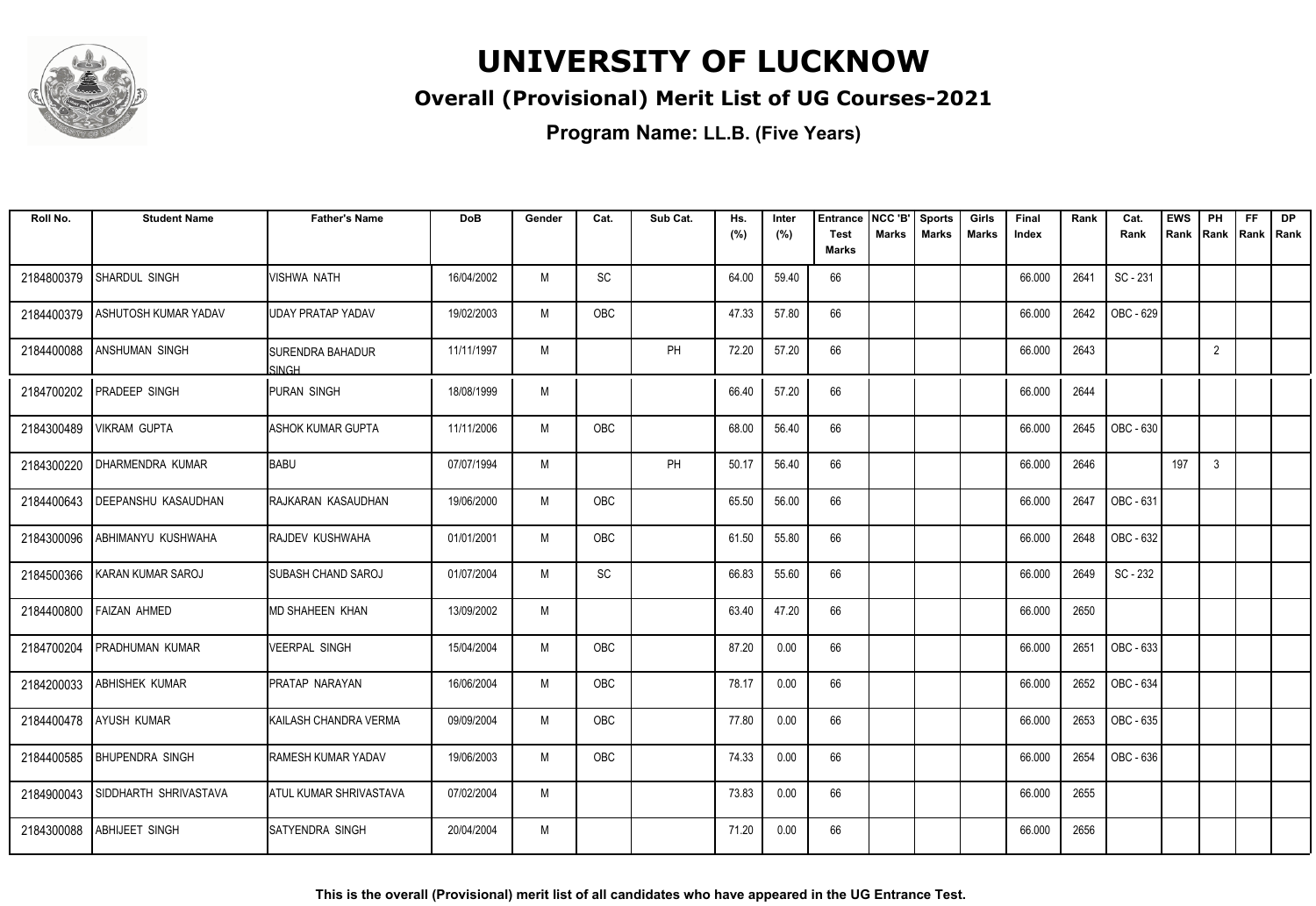

### **Overall (Provisional) Merit List of UG Courses-2021**

| Roll No.   | <b>Student Name</b>    | <b>Father's Name</b>         | <b>DoB</b> | Gender | Cat. | Sub Cat. | Hs.<br>(%) | Inter<br>(%) | <b>Entrance</b><br><b>Test</b> | NCC 'B'<br><b>Marks</b> | <b>Sports</b><br><b>Marks</b> | Girls<br>Marks | Final<br>Index | Rank | Cat.<br>Rank | <b>EWS</b><br>Rank | PH | <b>FF</b><br>Rank   Rank   Rank | <b>DP</b> |
|------------|------------------------|------------------------------|------------|--------|------|----------|------------|--------------|--------------------------------|-------------------------|-------------------------------|----------------|----------------|------|--------------|--------------------|----|---------------------------------|-----------|
|            |                        |                              |            |        |      |          |            |              | <b>Marks</b>                   |                         |                               |                |                |      |              |                    |    |                                 |           |
| 2184200514 | AMRENDRA PRATAP        | <b>IMAHESH PRASAD</b>        | 10/02/2005 | M      | SC   |          | 69.33      | 0.00         | 66                             |                         |                               |                | 66.000         | 2657 | SC - 233     |                    |    |                                 |           |
| 2184200054 | <b>ABHISHEK SHUKLA</b> | ISANJAY SHUKLA               | 15/07/2003 | М      |      |          | 67.17      | 0.00         | 66                             |                         |                               |                | 66.000         | 2658 |              | 198                |    |                                 |           |
| 2184200513 | <b>AMRENDRA MISHRA</b> | <b>RAM POOJAN MISHRA</b>     | 01/07/2002 | M      |      |          | 52.00      | 0.00         | 66                             |                         |                               |                | 66.000         | 2659 |              |                    |    |                                 |           |
| 2184300394 | <b>SATYAM SHUKLA</b>   | KRISHNA CHANDRA<br>SHUKI A   | 08/03/2002 | M      |      |          | 49.20      | 0.00         | 66                             |                         |                               |                | 66.000         | 2660 |              |                    |    |                                 |           |
| 2184200647 | <b>ANKIT MISHRA</b>    | <b>IGOVIND PRASAD MISHRA</b> | 01/08/2005 | M      |      |          | 45.67      | 0.00         | 66                             |                         |                               |                | 66.000         | 2661 |              |                    |    |                                 |           |
| 2184700020 | NIKITA SONKER          | NILESH SONKER                | 15/01/2003 | F      | SC   |          | 75.00      | 91.60        | 62                             |                         |                               | 3.10           | 65.100         | 2662 | SC - 234     |                    |    |                                 |           |
| 2184600383 | NAVTEJ TYAGI           | LALIT TYAGI                  | 17/01/2006 | F      |      |          | 82.50      | 88.17        | 62                             |                         |                               | 3.10           | 65.100         | 2663 |              |                    |    |                                 |           |
| 2184700546 | RASHMIKA SHUKLA        | <b>RAKESH KUMAR SHUKLA</b>   | 31/10/2003 | F.     |      |          | 91.00      | 87.67        | 62                             |                         |                               | 3.10           | 65.100         | 2664 |              |                    |    |                                 |           |
| 2184500307 | JHANVI PANDAY          | IALOK KUMAR PANDAY           | 30/09/2002 | F      |      |          | 93.33      | 84.75        | 62                             |                         |                               | 3.10           | 65.100         | 2665 |              |                    |    |                                 |           |
| 2184500382 | KASHISH SINGH          | <b>SANTOSH KUMAR SINGH</b>   | 02/02/2001 | F.     |      |          | 83.83      | 83.00        | 62                             |                         |                               | 3.10           | 65.100         | 2666 |              |                    |    |                                 |           |
| 2184600429 | NIHARIKA NIRWAN        | VIJAY KUMAR NIRWAN           | 23/01/2002 | F      | SC   |          | 73.67      | 82.60        | 62                             |                         |                               | 3.10           | 65.100         | 2667 | SC - 235     |                    |    |                                 |           |
| 2184700044 | NISHI TIWARI           | <b>I</b> KRISHNANAND TIWARI  | 03/07/2004 | F.     |      |          | 86.33      | 82.40        | 62                             |                         |                               | 3.10           | 65.100         | 2668 |              |                    |    |                                 |           |
| 2184400406 | <b>ASTHA VERMA</b>     | <b>SUBEDAR VERMA</b>         | 06/05/2004 | F.     | OBC  |          | 71.67      | 78.80        | 62                             |                         |                               | 3.10           | 65.100         | 2669 | OBC - 637    |                    |    |                                 |           |
| 2184400047 | <b>ANSHIKA</b>         | <b>SANTOSH KUMAR SINGH</b>   | 10/10/2003 | F      |      |          | 72.67      | 78.20        | 62                             |                         |                               | 3.10           | 65.100         | 2670 |              |                    |    |                                 |           |
| 2184200420 | <b>ALPANA SINGH</b>    | <b>ISANJAY SINGH</b>         | 12/09/2002 | F.     |      |          | 87.40      | 78.00        | 62                             |                         |                               | 3.10           | 65.100         | 2671 |              |                    |    |                                 |           |
| 2184500406 | KHADIJA AFAQUE         | AFAQUE AHMAD SIDDIQUI        | 07/03/2000 | F      |      |          | 80.50      | 77.80        | 62                             |                         |                               | 3.10           | 65.100         | 2672 |              |                    |    |                                 |           |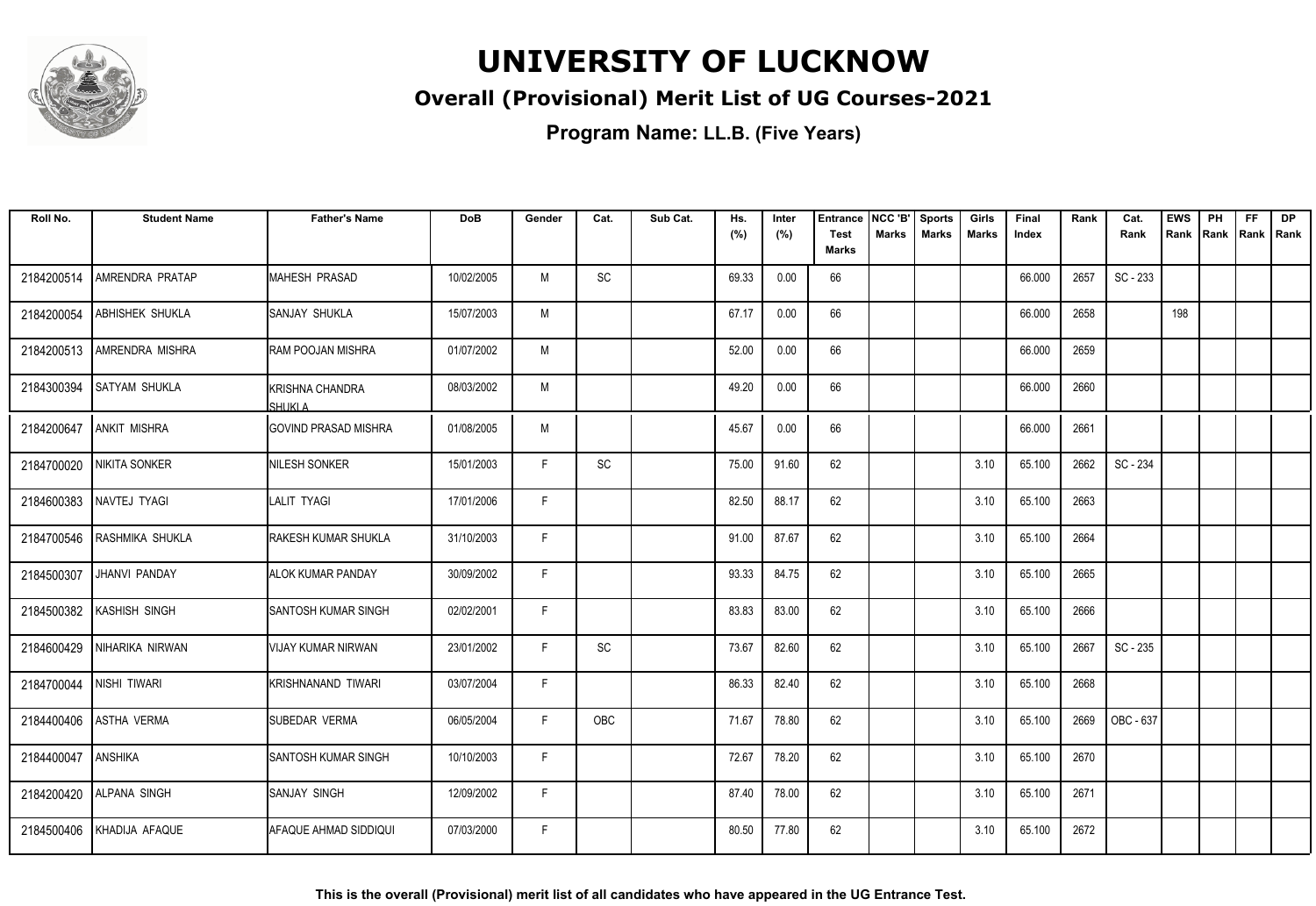

### **Overall (Provisional) Merit List of UG Courses-2021**

| Roll No.   | <b>Student Name</b>       | <b>Father's Name</b>          | <b>DoB</b> | Gender | Cat.      | Sub Cat. | Hs.<br>(%) | Inter<br>(%) | <b>Entrance</b><br>Test | NCC 'B'<br>Marks | <b>Sports</b><br><b>Marks</b> | Girls<br>Marks | Final<br>Index | Rank | Cat.<br>Rank | <b>EWS</b><br>Rank | PH<br> Rank | <b>FF</b> | <b>DP</b><br>Rank   Rank |
|------------|---------------------------|-------------------------------|------------|--------|-----------|----------|------------|--------------|-------------------------|------------------|-------------------------------|----------------|----------------|------|--------------|--------------------|-------------|-----------|--------------------------|
|            |                           |                               |            |        |           |          |            |              | <b>Marks</b>            |                  |                               |                |                |      |              |                    |             |           |                          |
| 2184200537 | ANAMTA KHAN               | IRASHID KHAN                  | 12/09/2002 | F      |           |          | 78.67      | 77.60        | 62                      |                  |                               | 3.10           | 65.100         | 2673 |              |                    |             |           |                          |
| 2184300001 | AADISHAKTI PANDEY         | ISHENDRA PANDEY               | 21/11/2003 | F.     |           |          | 59.83      | 77.20        | 62                      |                  |                               | 3.10           | 65.100         | 2674 |              |                    |             |           |                          |
| 2184600396 | NEELIMA YADAV             | IMANOJ KUMAR YADAV            | 16/10/2005 | F      | OBC       |          | 89.00      | 76.60        | 62                      |                  |                               | 3.10           | 65.100         | 2675 | OBC - 638    |                    |             |           |                          |
| 2184700015 | NIKITA PAL                | CHANDRA PRAKASH PAL           | 10/07/2004 | F.     | OBC       |          | 61.50      | 72.60        | 62                      |                  |                               | 3.10           | 65.100         | 2676 | OBC - 639    |                    |             |           |                          |
| 2184800446 | <b>SHIPRA SINGH</b>       | <b>RAJESH SINGH</b>           | 28/08/2003 | F      |           |          | 77.17      | 72.00        | 62                      |                  |                               | 3.10           | 65.100         | 2677 |              |                    |             |           |                          |
| 2184600339 | <b>NAINSI</b>             | INANKAU                       | 01/07/2004 | F      | <b>SC</b> |          | 83.83      | 71.80        | 62                      |                  |                               | 3.10           | 65.100         | 2678 | SC - 236     |                    |             |           |                          |
|            | 2184600055   MADHUR SINGH | <b>RAMESH KUMAR SINGH</b>     | 24/04/2006 | F      |           |          | 80.50      | 69.60        | 62                      |                  |                               | 3.10           | 65.100         | 2679 |              |                    |             |           |                          |
| 2184300015 | AAMNA SIDDIQUI            | WASEEM ULLAH SIDDIQUI         | 05/07/2002 | F.     |           |          | 72.40      | 68.80        | 62                      |                  |                               | 3.10           | 65.100         | 2680 |              |                    |             |           |                          |
| 2184300352 | RAKHI RAWAT               | IMR. JAGATPAL RAWAT           | 08/07/2001 | F      | SC        |          | 68.67      | 68.40        | 62                      |                  |                               | 3.10           | 65.100         | 2681 | SC - 237     |                    |             |           |                          |
| 2184400570 | <b>BHAVNA SINGH</b>       | <b>IDEVENDRA SINGH</b>        | 03/07/2002 | F      |           |          | 71.33      | 68.00        | 62                      |                  |                               | 3.10           | 65.100         | 2682 |              |                    |             |           |                          |
| 2184400097 | <b>ANUBHA TAMTA</b>       | IGYAN PRAKASH TAMTA           | 12/03/2003 | F      | SC        |          | 76.20      | 66.80        | 62                      |                  |                               | 3.10           | 65.100         | 2683 | SC - 238     |                    |             |           |                          |
| 2184400712 | <b>DIPTI CHAUDHARY</b>    | <b>I</b> SWAMI DEEN CHAUDHARY | 30/08/2001 | F.     | OBC       |          | 55.40      | 66.33        | 62                      |                  |                               | 3.10           | 65.100         | 2684 | OBC - 640    |                    |             |           |                          |
| 2184400444 | AVANTIKA YADAV            | OMKAR YADAV                   | 12/09/2004 | F      | OBC       |          | 65.50      | 66.00        | 62                      |                  |                               | 3.10           | 65.100         | 2685 | OBC - 641    |                    |             |           |                          |
|            | 2184900016 SHWETA MISHRA  | URUSHRAWA MISHRA              | 26/04/2002 | F      |           |          | 67.33      | 65.83        | 62                      |                  |                               | 3.10           | 65.100         | 2686 |              |                    |             |           |                          |
| 2184800187 | <b>SANSKRITI PANDEY</b>   | <b>SOMITRA MOHAN PANDEY</b>   | 31/12/2001 | F      |           |          | 66.50      | 65.67        | 62                      |                  |                               | 3.10           | 65.100         | 2687 |              |                    |             |           |                          |
| 2184400752 | <b>DIVYANSHI PAL</b>      | <b>IPRADEEP KUMAR PAL</b>     | 09/07/2003 | F.     |           |          | 67.00      | 64.83        | 62                      |                  |                               | 3.10           | 65.100         | 2688 |              |                    |             |           |                          |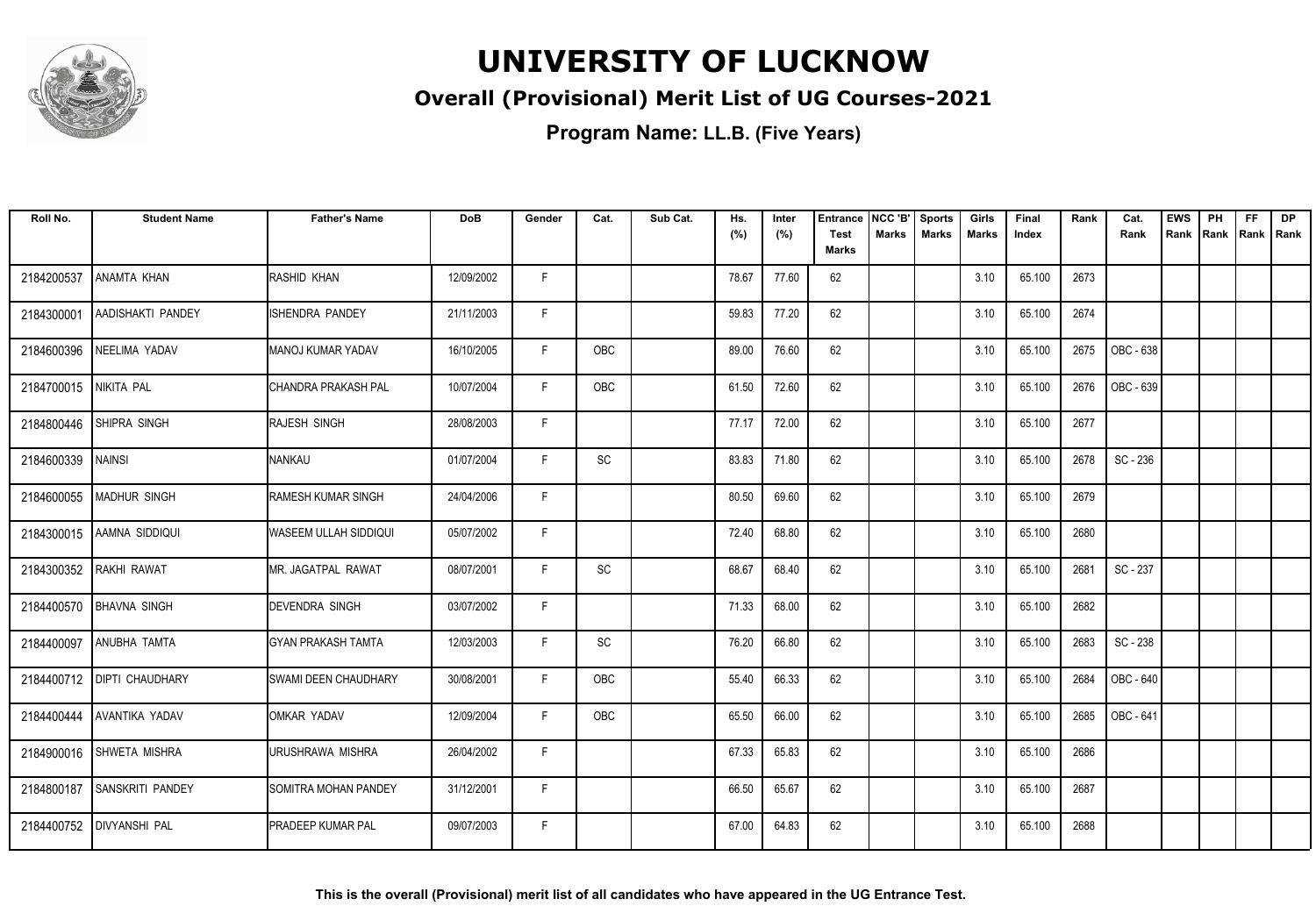

### **Overall (Provisional) Merit List of UG Courses-2021**

| Roll No.   | <b>Student Name</b>        | <b>Father's Name</b>               | <b>DoB</b> | Gender | Cat.                         | Sub Cat. | Hs.   | Inter | <b>Entrance</b>      | NCC 'B'      | <b>Sports</b> | Girls        | Final  | Rank | Cat.             | EWS  | PH                 | <b>FF</b> | <b>DP</b> |
|------------|----------------------------|------------------------------------|------------|--------|------------------------------|----------|-------|-------|----------------------|--------------|---------------|--------------|--------|------|------------------|------|--------------------|-----------|-----------|
|            |                            |                                    |            |        |                              |          | (%)   | (%)   | <b>Test</b><br>Marks | <b>Marks</b> | <b>Marks</b>  | <b>Marks</b> | Index  |      | Rank             | Rank | Rank   Rank   Rank |           |           |
| 2184200628 | <b>ANJALI TRIPATHI</b>     | ISAMEER TRIPATHI                   | 22/06/2004 | F.     |                              |          | 72.33 | 63.80 | 62                   |              |               | 3.10         | 65.100 | 2689 |                  |      |                    |           |           |
| 2184900554 | <b>VISHAKHA DHAR DUBEY</b> | VIJAY NARAYAN DHAR<br><b>DUBFY</b> | 01/01/2003 | F      |                              |          | 75.00 | 63.20 | 62                   |              |               | 3.10         | 65.100 | 2690 |                  |      |                    |           |           |
| 2184700315 | <b>PRATIBHA SINGH</b>      | OM PRAKASH                         | 14/07/2004 | F.     | $\operatorname{\textsf{SC}}$ |          | 66.67 | 56.40 | 62                   |              |               | 3.10         | 65.100 | 2691 | SC - 239         |      |                    |           |           |
| 2184400400 | <b>ASTHA PAL</b>           | <b>RAJ KISHOR PAL</b>              | 07/01/2002 | F.     | OBC                          |          | 68.89 | 51.60 | 62                   |              |               | 3.10         | 65.100 | 2692 | OBC - 642        |      |                    |           |           |
| 2184400124 | ANURADHA SINGH             | <b>RAM SINGH</b>                   | 15/05/2001 | F      | <b>SC</b>                    |          | 58.00 | 50.20 | 62                   |              |               | 3.10         | 65.100 | 2693 | SC - 240         |      |                    |           |           |
| 2184200394 | <b>AKSHITA SINGH</b>       | <b>AKSHAY KUMAR SINGH</b>          | 07/04/2003 | F.     |                              |          | 74.83 | 0.00  | 62                   |              |               | 3.10         | 65.100 | 2694 |                  |      |                    |           |           |
| 2184900233 | <b>SWATI PATEL</b>         | <b>GULAB CHANDRA PATEL</b>         | 01/09/2003 | F.     | OBC                          |          | 65.83 | 0.00  | 62                   |              |               | 3.10         | 65.100 | 2695 | OBC - 643        |      |                    |           |           |
| 2184700077 | NIYATI SINGH               | <b>RAM SURESH SINGH</b>            | 21/01/2004 | F      |                              |          | 55.50 | 0.00  | 62                   |              |               | 3.10         | 65.100 | 2696 |                  |      |                    |           |           |
|            | 2184700162 POOJA KUMARI    | <b>RAJ KUMAR</b>                   | 10/10/2002 | F      | <b>SC</b>                    |          | 47.33 | 0.00  | 62                   |              |               | 3.10         | 65.100 | 2697 | SC - 241         |      |                    |           |           |
| 2184300340 | PRIYANSHU YADAV            | <b>RAJ KUMAR YADAV</b>             | 01/02/2006 | M      | OBC                          |          | 73.50 | 83.40 | 64                   |              |               |              | 64.000 | 2698 | <b>OBC - 644</b> |      |                    |           |           |
| 2184200344 | <b>AKASH GUPTA</b>         | IASHOK KUMAR GUPTA                 | 09/04/2002 | M      | OBC                          |          | 82.33 | 83.17 | 64                   |              |               |              | 64.000 | 2699 | OBC - 645        |      |                    |           |           |
| 2184800234 | <b>SATYA PRAKASH SINGH</b> | ICHANDRA BHAN SINGH                | 11/11/2003 | M      |                              |          | 78.67 | 81.60 | 64                   |              |               |              | 64.000 | 2700 |                  |      |                    |           |           |
| 2184800549 | SHIVESHWAR YADAV           | <b>HARIKEWAL YADAV</b>             | 04/02/2004 | M      |                              |          | 80.40 | 81.00 | 64                   |              |               |              | 64.000 | 2701 |                  |      |                    |           |           |
| 2184500498 | <b>KUMAR PRASANG</b>       | <b>RAM KARAN</b>                   | 07/01/2004 | M      |                              |          | 79.80 | 80.80 | 64                   |              |               |              | 64.000 | 2702 |                  |      |                    |           |           |
| 2184300420 | <b>SHREY CHATURVEDI</b>    | ANURUDDHA CHATURVEDI               | 30/08/2002 | M      |                              |          | 74.60 | 80.20 | 64                   |              |               |              | 64.000 | 2703 |                  |      |                    |           |           |
| 2184400341 | <b>ASHMIT RAJ</b>          | <b>HARSH RAJ PRASAD</b>            | 13/03/2003 | M      | <b>SC</b>                    |          | 62.80 | 79.20 | 64                   |              |               |              | 64.000 | 2704 | SC - 242         |      |                    |           |           |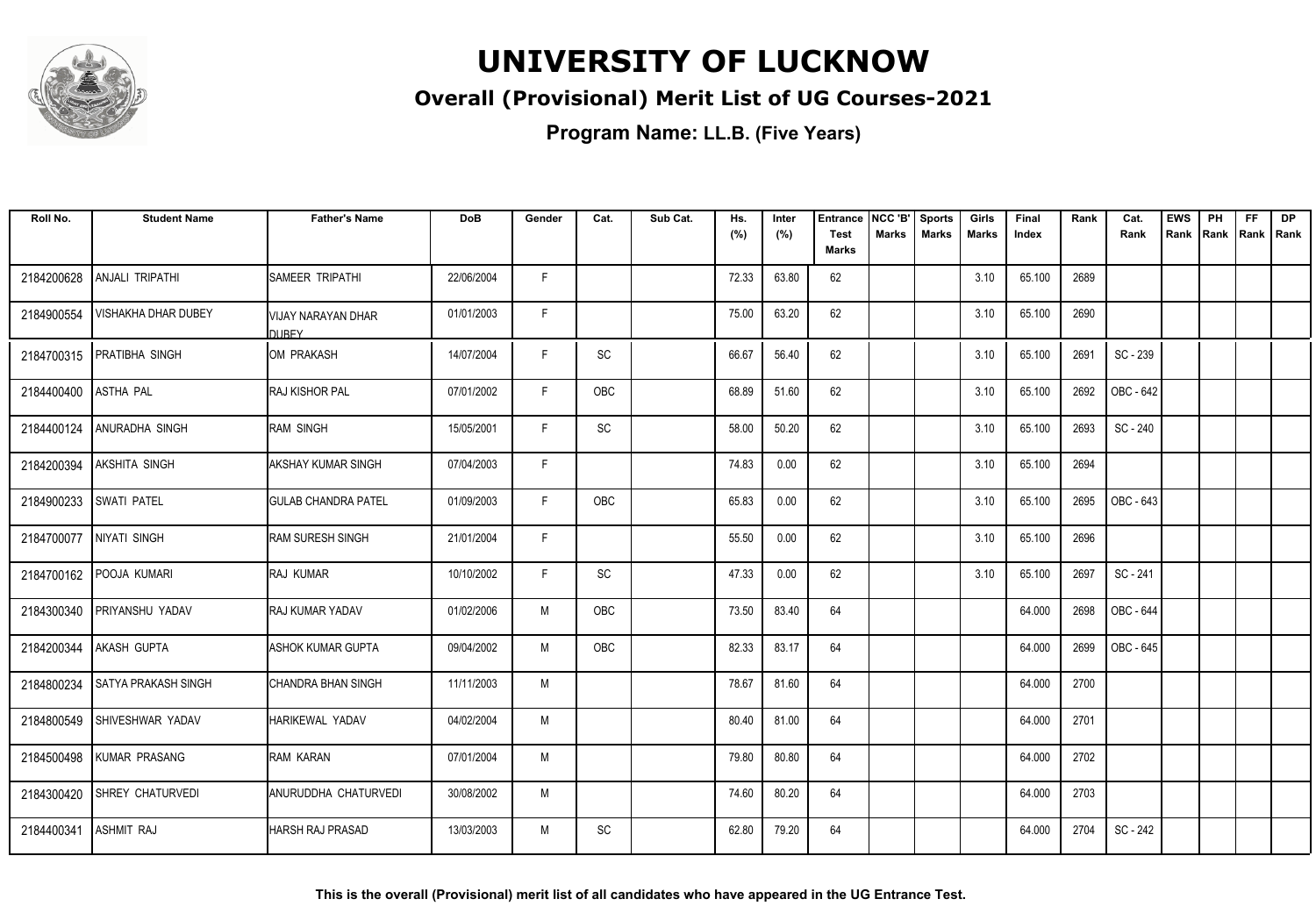

### **Overall (Provisional) Merit List of UG Courses-2021**

| Roll No.   | <b>Student Name</b>        | <b>Father's Name</b>                      | <b>DoB</b> | Gender | Cat.       | Sub Cat. | Hs.<br>(%) | Inter<br>(%) | <b>Entrance</b><br><b>Test</b><br><b>Marks</b> | NCC 'B'<br><b>Marks</b> | <b>Sports</b><br><b>Marks</b> | Girls<br>Marks | Final<br>Index | Rank | Cat.<br>Rank | <b>EWS</b><br>Rank | PH | <b>FF</b><br>Rank   Rank   Rank | <b>DP</b> |
|------------|----------------------------|-------------------------------------------|------------|--------|------------|----------|------------|--------------|------------------------------------------------|-------------------------|-------------------------------|----------------|----------------|------|--------------|--------------------|----|---------------------------------|-----------|
| 2184400496 | <b>AYUSH SINGH</b>         | PANKAJ SINGH                              | 16/05/2004 | M      |            |          | 69.80      | 78.33        | 64                                             |                         |                               |                | 64.000         | 2705 |              |                    |    |                                 |           |
| 2184600302 | <b>MRIDUL KUMAR</b>        | <b>RAM KUMAR</b>                          | 18/12/2003 | M      | SC         |          | 64.67      | 77.83        | 64                                             |                         |                               |                | 64.000         | 2706 | SC - 243     |                    |    |                                 |           |
| 2184700621 | <b>RITESH PATEL</b>        | IPRABHAKAR SINGH                          | 21/03/2002 | M      | <b>OBC</b> |          | 79.20      | 77.60        | 64                                             |                         |                               |                | 64.000         | 2707 | OBC - 646    |                    |    |                                 |           |
| 2184200254 | <b>ADITYA VIKRAM SINGH</b> | NIRAN.IAN<br><b>RAM PAL SINGH CHAUHAN</b> | 31/03/2003 | M      |            |          | 72.40      | 76.80        | 64                                             |                         |                               |                | 64.000         | 2708 |              |                    |    |                                 |           |
| 2184500276 | JAIDEEP YADAV              | <b>SANT LAL YADAV</b>                     | 06/02/2004 | M      | OBC        |          | 77.17      | 75.80        | 64                                             |                         |                               |                | 64.000         | 2709 | OBC - 647    |                    |    |                                 |           |
| 2184800121 | <b>SAMARTH GUPTA</b>       | KANHAIYA LAL GUPTA                        | 29/11/2003 | M      | OBC        |          | 79.00      | 75.40        | 64                                             |                         |                               |                | 64.000         | 2710 | OBC - 648    |                    |    |                                 |           |
| 2184800253 | <b>SATYANSH MISHRA</b>     | IINDRA PRASAD MISHRA                      | 18/12/2002 | M      |            |          | 71.20      | 75.17        | 64                                             |                         |                               |                | 64.000         | 2711 |              |                    |    |                                 |           |
| 2184900265 | <b>TANISH KUMAR VERMA</b>  | <b>DHAN PAL VERMA</b>                     | 07/06/2004 | M      | <b>OBC</b> |          | 74.67      | 74.60        | 64                                             |                         |                               |                | 64.000         | 2712 | OBC - 649    |                    |    |                                 |           |
|            | 2184300215   DEEP KUMAR    | <b>DALIP NARAYAN SINGH</b>                | 23/12/2004 | M      |            |          | 73.80      | 74.20        | 64                                             |                         |                               |                | 64.000         | 2713 |              |                    |    |                                 |           |
| 2184400212 | <b>APURV SHUKLA</b>        | <b>RAJESH KUMAR SHUKLA</b>                | 10/05/2001 | M      |            |          | 65.67      | 74.20        | 64                                             |                         |                               |                | 64.000         | 2714 |              |                    |    |                                 |           |
| 2184200093 | <b>ABHISHT PRAKASH</b>     | ISATYA PRAKASH                            | 23/07/2002 | M      | SC         |          | 68.00      | 73.20        | 64                                             |                         |                               |                | 64.000         | 2715 | SC - 244     |                    |    |                                 |           |
|            | 2184400510 AYUSH VERMA     | <b>BRIJ KISHOR VERMA</b>                  | 14/11/2003 | M      |            |          | 54.00      | 72.80        | 64                                             |                         |                               |                | 64.000         | 2716 |              |                    |    |                                 |           |
|            | 2184300103 ABHINAV MISHRA  | CHINTA MANY MISHRA                        | 23/06/2003 | M      |            |          | 65.80      | 72.20        | 64                                             |                         |                               |                | 64.000         | 2717 |              | 199                |    |                                 |           |
| 2184800232 | <b>SATYA PRAKASH</b>       | <b>SHIV CHAND</b>                         | 06/06/2003 | M      | SC         |          | 69.00      | 72.17        | 64                                             |                         |                               |                | 64.000         | 2718 | SC - 245     |                    |    |                                 |           |
| 2184700482 | <b>RAJ PANDIT UPADHYAY</b> | <b>DINESH KUMAR UPADHYAY</b>              | 19/12/2003 | M      |            |          | 69.83      | 71.60        | 64                                             |                         |                               |                | 64.000         | 2719 |              | 200                |    |                                 |           |
| 2184700428 | <b>PRIYANSHU SINGH</b>     | NAGESH SINGH                              | 21/12/2002 | M      | <b>OBC</b> |          | 60.80      | 71.60        | 64                                             |                         |                               |                | 64.000         | 2720 | OBC - 650    |                    |    |                                 |           |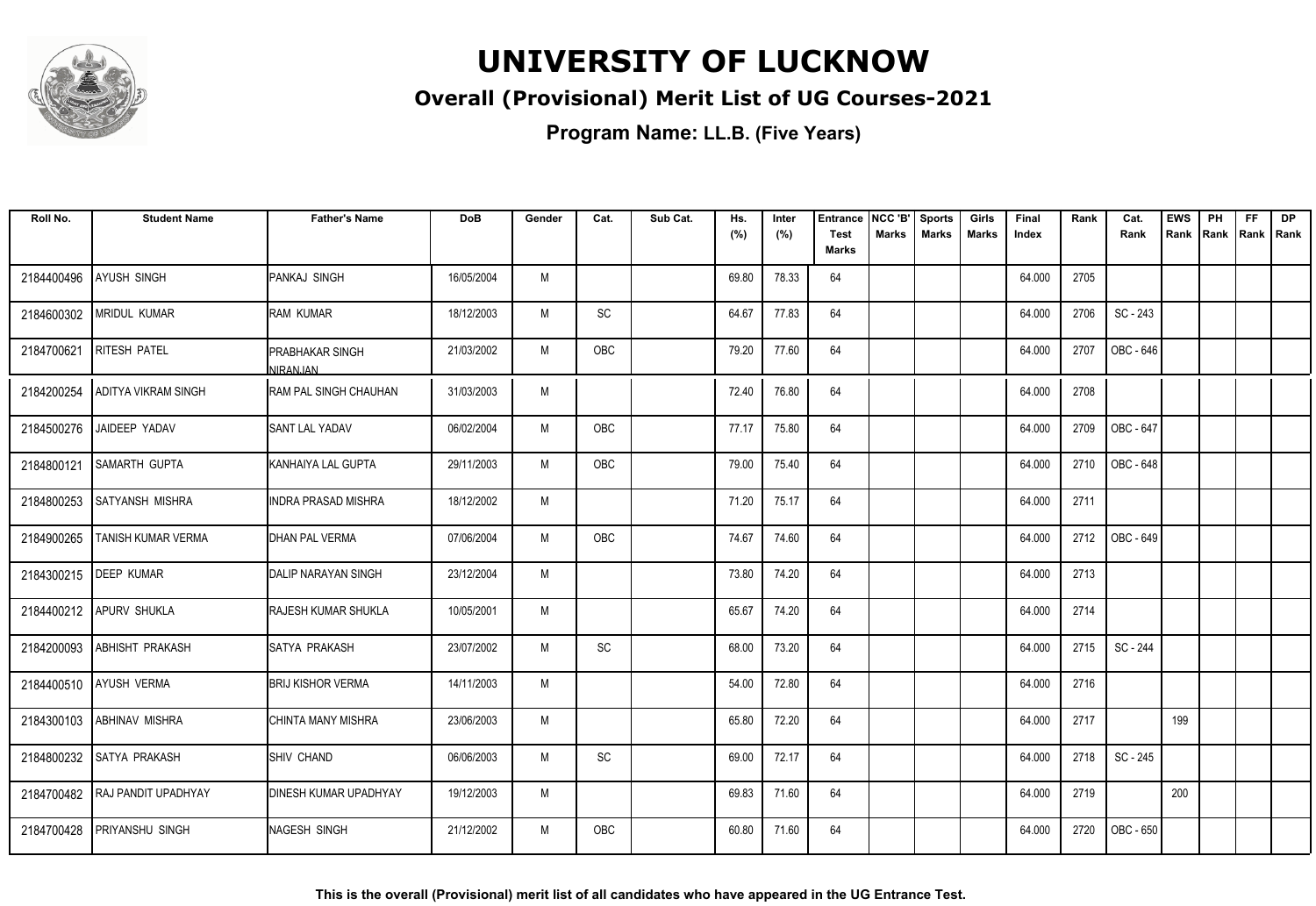

### **Overall (Provisional) Merit List of UG Courses-2021**

| Roll No.   | <b>Student Name</b>               | <b>Father's Name</b>         | <b>DoB</b> | Gender | Cat.       | Sub Cat. | Hs.<br>(%) | Inter<br>(%) | Entrance<br><b>Test</b> | NCC 'B'<br>Marks | <b>Sports</b><br><b>Marks</b> | Girls<br>Marks | Final<br>Index | Rank | Cat.<br>Rank | <b>EWS</b><br>Rank | PH<br>Rank | FF<br>Rank   Rank | <b>DP</b> |
|------------|-----------------------------------|------------------------------|------------|--------|------------|----------|------------|--------------|-------------------------|------------------|-------------------------------|----------------|----------------|------|--------------|--------------------|------------|-------------------|-----------|
|            |                                   |                              |            |        |            |          |            |              | <b>Marks</b>            |                  |                               |                |                |      |              |                    |            |                   |           |
| 2184900206 | SURYA MANI PRATAP                 | <b>PARAMHANS</b>             | 09/10/2004 | M      | SC         |          | 69.40      | 71.20        | 64                      |                  |                               |                | 64.000         | 2721 | SC - 246     |                    |            |                   |           |
| 2184300153 | <b>ANEESH KUMAR GAUTAM</b>        | <b>VINOD GAUTAM</b>          | 04/05/2002 | M      | SC         |          | 67.67      | 70.80        | 64                      |                  |                               |                | 64.000         | 2722 | SC - 247     |                    |            |                   |           |
| 2184200538 | <b>ANAND</b>                      | <b>RAMKUMAR</b>              | 08/06/2004 | M      | SC         |          | 69.50      | 69.80        | 64                      |                  |                               |                | 64.000         | 2723 | SC - 248     |                    |            |                   |           |
| 2184900567 | VISHAL TIWARI                     | <b>DHEERAJ KUMAR TIWARI</b>  | 22/12/2002 | M      |            |          | 68.17      | 69.60        | 64                      |                  |                               |                | 64.000         | 2724 |              |                    |            |                   |           |
| 2184800675 | <b>SHUBH SHUKLA</b>               | DHARMENDRA KUMAR<br>SHUKI A  | 20/07/2003 | M      |            |          | 84.00      | 68.83        | 64                      |                  |                               |                | 64.000         | 2725 |              |                    |            |                   |           |
|            | 2184700012 NIKHIL RAJ SINGH PATEL | <b>JAY SINGH PATEL</b>       | 10/10/2004 | M      | OBC        |          | 84.67      | 68.50        | 64                      |                  |                               |                | 64.000         | 2726 | OBC - 651    |                    |            |                   |           |
| 2184300191 | <b>ASHISH SONKER</b>              | <b>VINOD KUMAR</b>           | 27/02/1989 | M      | SC         |          | 51.00      | 68.18        | 64                      |                  |                               |                | 64.000         | 2727 | SC - 249     |                    |            |                   |           |
| 2184300038 | <b>ABBAS KAZMI</b>                | SAADAT HUSSAIN KAZMI         | 12/02/2003 | M      |            |          | 78.17      | 68.17        | 64                      |                  |                               |                | 64.000         | 2728 |              |                    |            |                   |           |
| 2184500028 | <b>GAURAV KANOJIA</b>             | JUGESH KUMAR KANOJIA         | 03/02/2002 | M      | SC         |          | 53.50      | 67.80        | 64                      |                  |                               |                | 64.000         | 2729 | SC - 250     |                    |            |                   |           |
| 2184300195 | <b>ASMITA RAI</b>                 | <b>DIWAKAR RAI</b>           | 14/09/2004 | M      |            |          | 66.33      | 67.40        | 64                      |                  |                               |                | 64.000         | 2730 |              | 201                |            |                   |           |
| 2184300280 | MAHFOOZ AHMAD                     | <b>BADRUL HASAN</b>          | 10/08/2001 | M      | OBC        |          | 64.40      | 66.60        | 64                      |                  |                               |                | 64.000         | 2731 | OBC - 652    |                    |            |                   |           |
| 2184900267 | TANISHK SINGH                     | JITENDRA PRATAP SINGH        | 23/09/2003 | M      | OBC        |          | 57.20      | 66.60        | 64                      |                  |                               |                | 64.000         | 2732 | OBC - 653    |                    |            |                   |           |
|            | 2184800009 RUDRANSH SHUKLA        | VYAS NARAYAN SHUKLA          | 16/02/2005 | M      |            |          | 60.17      | 66.20        | 64                      |                  |                               |                | 64.000         | 2733 |              |                    |            |                   |           |
| 2184900035 | SIDDHARTH GAUTAM                  | JAGDISH PRASAD               | 19/05/2003 | M      | SC         |          | 66.17      | 65.40        | 64                      |                  |                               |                | 64.000         | 2734 | SC - 251     |                    |            |                   |           |
| 2184900493 | <b>VIBHANSHU SINGH</b>            | <b>VIRENDRA SINGH</b>        | 28/10/2001 | M      | OBC        |          | 70.33      | 64.67        | 64                      |                  |                               |                | 64.000         | 2735 | OBC - 654    |                    |            |                   |           |
|            | 2184500362 KARAN KASHYAP          | <b>KRISHNA KUMAR KASHYAP</b> | 10/04/2004 | M      | <b>OBC</b> |          | 64.17      | 64.60        | 64                      |                  |                               |                | 64.000         | 2736 | OBC - 655    |                    |            |                   |           |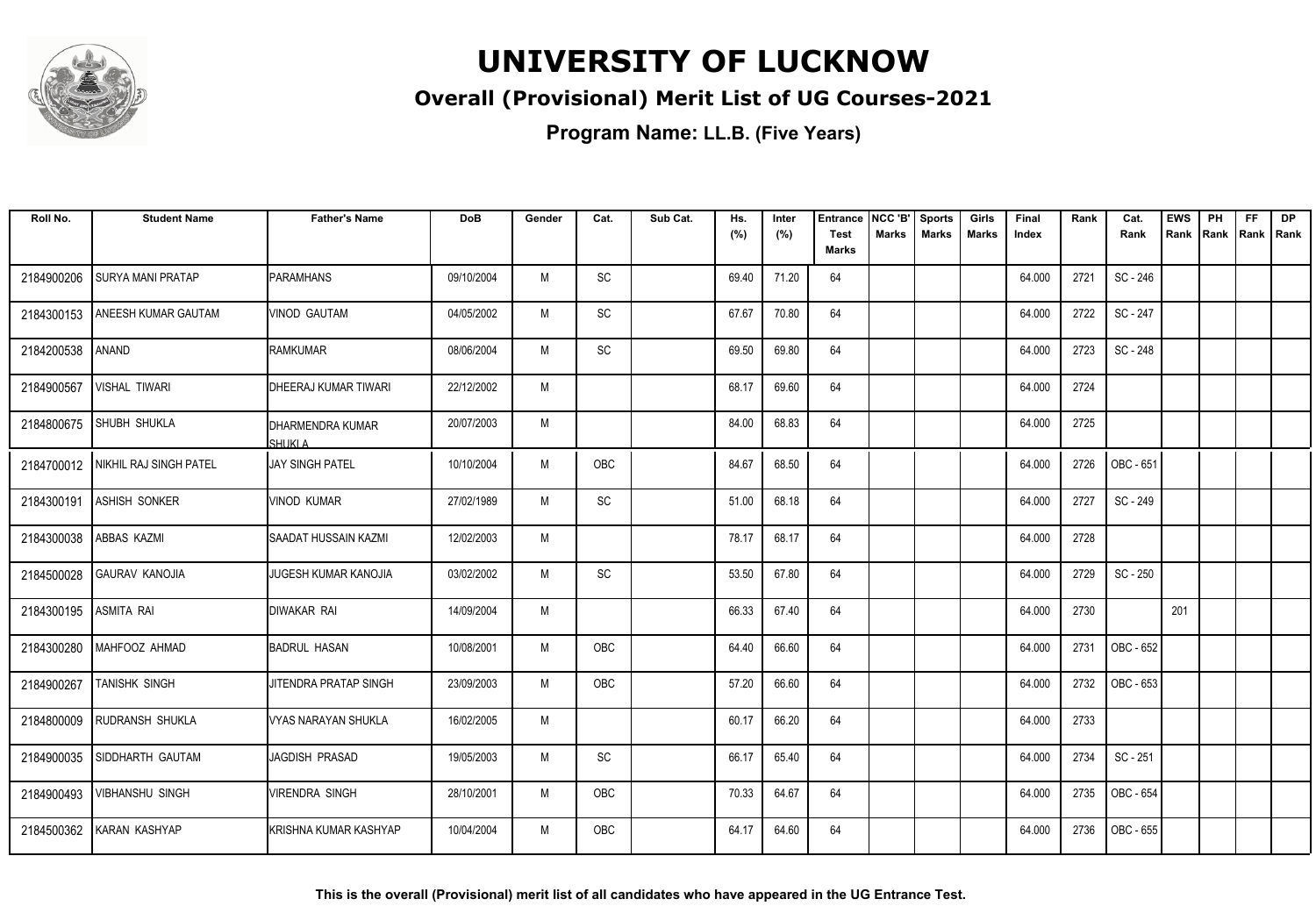

### **Overall (Provisional) Merit List of UG Courses-2021**

| Roll No.   | <b>Student Name</b>        | <b>Father's Name</b>                | <b>DoB</b> | Gender | Cat.       | Sub Cat. | Hs.<br>(%) | Inter<br>(%) | Entrance<br>Test<br><b>Marks</b> | NCC 'B'<br><b>Marks</b> | <b>Sports</b><br><b>Marks</b> | Girls<br><b>Marks</b> | Final<br>Index | Rank | Cat.<br>Rank | <b>EWS</b><br>Rank | PH<br>Rank | FF<br>Rank   Rank | <b>DP</b> |
|------------|----------------------------|-------------------------------------|------------|--------|------------|----------|------------|--------------|----------------------------------|-------------------------|-------------------------------|-----------------------|----------------|------|--------------|--------------------|------------|-------------------|-----------|
|            |                            |                                     |            |        |            |          |            |              |                                  |                         |                               |                       |                |      |              |                    |            |                   |           |
| 2184700025 | NILESH KUMAR               | IMITHILESH KUMAR JAISWAL            | 16/10/2003 | M      |            |          | 72.20      | 64.00        | 64                               |                         |                               |                       | 64.000         | 2737 |              |                    |            |                   |           |
| 2184200502 | <b>AMIT KUMAR YADAV</b>    | IRAVINDRA YADAV                     | 10/01/2003 | M      | OBC        |          | 66.83      | 64.00        | 64                               |                         |                               |                       | 64.000         | 2738 | OBC - 656    |                    |            |                   |           |
| 2184700331 | <b>PRATYUSH</b>            | <b>ASHOK KUMAR YADAV</b>            | 19/01/2004 | M      | OBC        |          | 63.00      | 63.20        | 64                               |                         |                               |                       | 64.000         | 2739 | OBC - 657    |                    |            |                   |           |
| 2184400121 | <b>ANUPAM NAIN BISHNOI</b> | <b>I</b> KULDEEP KUMAR BISHNOI      | 26/12/2003 | M      |            |          | 53.40      | 63.20        | 64                               |                         |                               |                       | 64.000         | 2740 |              |                    |            |                   |           |
| 2184200642 | <b>ANKIT KUMAR</b>         | IMANOJ KUMAR                        | 05/11/2002 | M      | <b>OBC</b> |          | 48.00      | 63.20        | 64                               |                         |                               |                       | 64.000         | 2741 | OBC - 658    |                    |            |                   |           |
| 2184400598 | CHANDAN PANDEY             | LATE RAMESH KUMAR<br><b>IPANDEY</b> | 29/07/2001 | M      |            |          | 77.67      | 63.00        | 64                               |                         |                               |                       | 64.000         | 2742 |              | 202                |            |                   |           |
|            | 2184800512 SHIVANI VERMA   | RAJENDRA PRASAD                     | 18/11/2002 | M      | OBC        |          | 67.33      | 61.60        | 64                               |                         |                               |                       | 64.000         | 2743 | OBC - 659    |                    |            |                   |           |
| 2184300374 | <b>SACHIN SONKAR</b>       | <b>I</b> MISHRILAL SONKAR           | 25/03/2004 | M      | SC         |          | 69.80      | 61.00        | 64                               |                         |                               |                       | 64.000         | 2744 | SC - 252     |                    |            |                   |           |
| 2184900254 | <b>SYED IMAAMUL ISLAM</b>  | ISYED ASFAR ALI                     | 25/07/2002 | M      |            |          | 65.60      | 61.00        | 64                               |                         |                               |                       | 64.000         | 2745 |              |                    |            |                   |           |
| 2184600400 | NEERAJ VERMA               | ISAMSHER VERMA                      | 01/01/2003 | M      | OBC        |          | 69.40      | 60.83        | 64                               |                         |                               |                       | 64.000         | 2746 | OBC - 660    |                    |            |                   |           |
| 2184900392 | UTKRISHT GAUTAM            | <b>DINESH CHANDRA GAUTAM</b>        | 07/06/2003 | M      | SC         |          | 64.17      | 60.60        | 64                               |                         |                               |                       | 64.000         | 2747 | SC - 253     |                    |            |                   |           |
| 2184900376 | <b>UTKARSH SINGH</b>       | <b>AWADHESH SINGH</b>               | 27/07/2004 | M      |            |          | 44.00      | 60.20        | 64                               |                         |                               |                       | 64.000         | 2748 |              |                    |            |                   |           |
| 2184800029 | <b>SACHIN KUMAR</b>        | YADUNANDAN GAUTAM                   | 27/03/2000 | M      | SC         |          | 70.00      | 59.60        | 64                               |                         |                               |                       | 64.000         | 2749 | SC - 254     |                    |            |                   |           |
| 2184200044 | <b>ABHISHEK PANDEY</b>     | <b>SATISH KUMAR PANDEY</b>          | 19/08/2004 | M      |            |          | 66.33      | 58.67        | 64                               |                         |                               |                       | 64.000         | 2750 |              |                    |            |                   |           |
| 2184300228 | <b>GAURAV PAL</b>          | IOM PAL SINGH                       | 23/08/2002 | M      | OBC        |          | 57.00      | 58.60        | 64                               |                         |                               |                       | 64.000         | 2751 | OBC - 661    |                    |            |                   |           |
| 2184600186 | MISBAH UL HAQUE            | <b>RAIS AHMAD</b>                   | 05/11/2003 | M      |            |          | 71.50      | 58.20        | 64                               |                         |                               |                       | 64.000         | 2752 |              |                    |            |                   |           |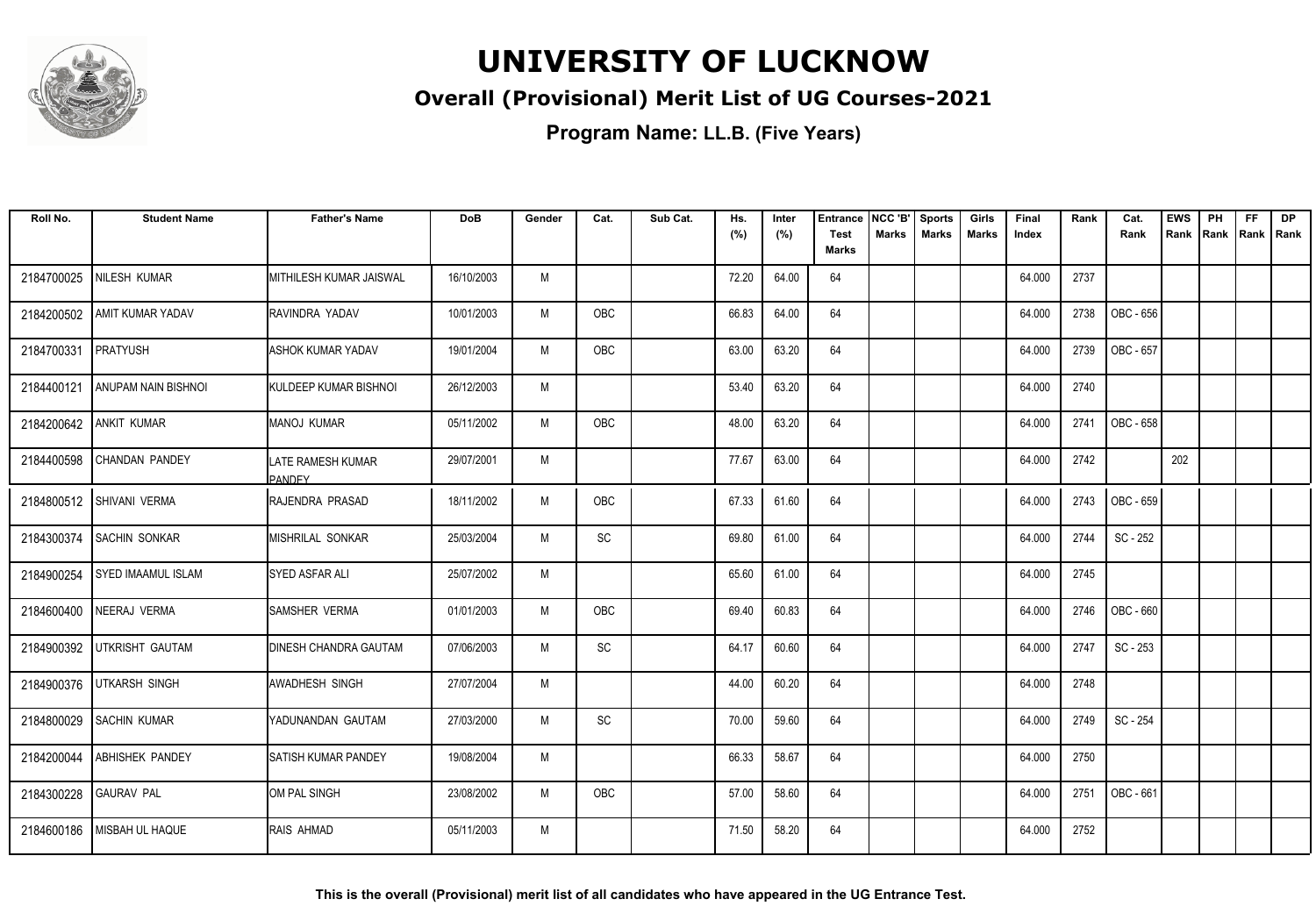

### **Overall (Provisional) Merit List of UG Courses-2021**

| Roll No.   | <b>Student Name</b>            | <b>Father's Name</b>             | <b>DoB</b> | Gender | Cat.       | Sub Cat. | Hs.<br>(%) | Inter<br>(%) | <b>Entrance</b><br><b>Test</b> | NCC 'B'<br>Marks | <b>Sports</b><br><b>Marks</b> | Girls<br>Marks | Final<br>Index | Rank | Cat.<br>Rank | <b>EWS</b><br>Rank | PH<br>Rank | <b>FF</b><br>Rank   Rank | <b>DP</b> |
|------------|--------------------------------|----------------------------------|------------|--------|------------|----------|------------|--------------|--------------------------------|------------------|-------------------------------|----------------|----------------|------|--------------|--------------------|------------|--------------------------|-----------|
|            |                                |                                  |            |        |            |          |            |              | <b>Marks</b>                   |                  |                               |                |                |      |              |                    |            |                          |           |
| 2184800599 | SHREYA PANDEY                  | <b>GAUTAM PANDEY</b>             | 25/07/2003 | M      |            |          | 58.20      | 57.60        | 64                             |                  |                               |                | 64.000         | 2753 |              |                    |            |                          |           |
| 2184300104 | ABHINAV MISHRA                 | RAKESH KUMAR MISHRA              | 11/05/2001 | M      |            |          | 76.50      | 57.40        | 64                             |                  |                               |                | 64.000         | 2754 |              |                    |            |                          |           |
| 2184700630 | RITIK YADAV                    | SANJAY YADAV                     | 29/08/2003 | M      | <b>OBC</b> |          | 61.83      | 57.40        | 64                             |                  |                               |                | 64.000         | 2755 | OBC - 662    |                    |            |                          |           |
| 2184400696 | <b>DHEERAJ RAWAT</b>           | RAMAKANT RAWAT                   | 10/07/2002 | M      | SC         |          | 87.40      | 56.40        | 64                             |                  |                               |                | 64.000         | 2756 | SC - 255     |                    |            |                          |           |
| 2184600072 | <b>MAMTESH KUMAR</b>           | CHHOTE LAL                       | 20/07/2004 | M      | SC         |          | 64.00      | 56.20        | 64                             |                  |                               |                | 64.000         | 2757 | SC - 256     |                    |            |                          |           |
| 2184700578 | RICHARD                        | <b>REVATI PRASAD</b>             | 28/09/2003 | M      | SC         |          | 44.20      | 55.80        | 64                             |                  |                               |                | 64.000         | 2758 | SC - 257     |                    |            |                          |           |
|            | 2184400102 ANUBHAV KUMAR       | <b>MAHESH PRASAD</b>             | 05/06/2002 | M      | SC         |          | 64.00      | 54.40        | 64                             |                  |                               |                | 64.000         | 2759 | SC - 258     |                    |            |                          |           |
| 2184800307 | <b>SAURABH SINGH YADAV</b>     | <b>RAM CHANDRA YADAV</b>         | 08/12/2004 | M      | OBC        |          | 62.50      | 53.20        | 64                             |                  |                               |                | 64.000         | 2760 | OBC - 663    |                    |            |                          |           |
| 2184400133 | <b>ANURAG SHUKLA</b>           | SANTOSH KUMAR SHUKLA             | 23/08/2003 | M      |            |          | 62.50      | 52.60        | 64                             |                  |                               |                | 64.000         | 2761 |              |                    |            |                          |           |
| 2184600221 | I MOHAMMAD SHAHNAWAZ<br>ANSARI | <b>MOHAMMAD RASHID</b><br>ANSARI | 05/02/2002 | M      | OBC        |          | 77.80      | 52.20        | 64                             |                  |                               |                | 64.000         | 2762 | OBC - 664    |                    |            |                          |           |
| 2184700674 | <b>ROHIT PANDEY</b>            | PRAMOD PANDEY                    | 20/08/2000 | M      |            |          | 69.67      | 52.00        | 64                             |                  |                               |                | 64.000         | 2763 |              |                    |            |                          |           |
| 2184600151 | <b>IMAYANK SHARMA</b>          | NARENDRA SHARMA                  | 05/05/2001 | M      |            |          | 51.50      | 48.20        | 64                             |                  |                               |                | 64.000         | 2764 |              |                    |            |                          |           |
| 2184600139 | <b>IMANVENDRA TIWARI</b>       | ANAND TIWARI                     | 21/11/2005 | M      |            |          | 82.60      | 0.00         | 64                             |                  |                               |                | 64.000         | 2765 |              |                    |            |                          |           |
| 2184700434 | <b>PRRABHAV PRASAD TIWARI</b>  | <b>RAKESH TIWARI</b>             | 02/06/2003 | M      |            |          | 75.25      | 0.00         | 64                             |                  |                               |                | 64.000         | 2766 |              |                    |            |                          |           |
| 2184800646 | SHRISH SHANKER SHUKLA          | AVINASH SHUKLA                   | 22/09/2001 | M      |            |          | 68.33      | 0.00         | 64                             |                  |                               |                | 64.000         | 2767 |              |                    |            |                          |           |
| 2184500471 | I KRISHNA KUMAR SHUKLA         | ISURESH CHANDRA SHUKLA           | 09/03/2003 | M      |            |          | 61.67      | 0.00         | 64                             |                  |                               |                | 64.000         | 2768 |              |                    |            |                          |           |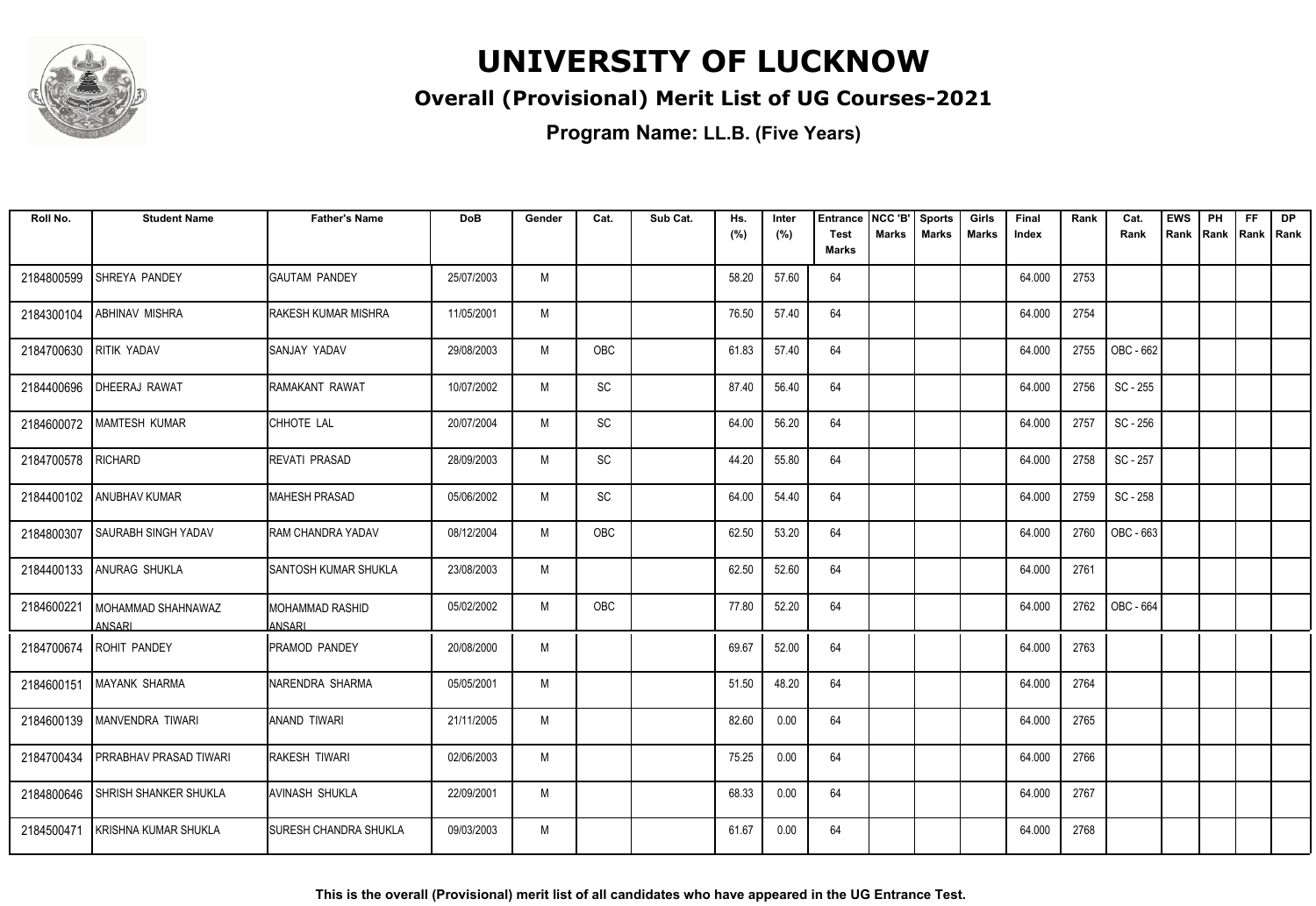

### **Overall (Provisional) Merit List of UG Courses-2021**

| Roll No.   | <b>Student Name</b>      | <b>Father's Name</b>               | <b>DoB</b> | Gender | Cat.       | Sub Cat. | Hs.<br>(%) | Inter<br>(%) | <b>Entrance</b><br><b>Test</b> | NCC 'B'<br><b>Marks</b> | <b>Sports</b><br><b>Marks</b> | Girls<br>Marks | Final<br>Index | Rank | Cat.<br>Rank     | <b>EWS</b><br>Rank | PH | <b>FF</b><br>Rank   Rank   Rank | <b>DP</b> |
|------------|--------------------------|------------------------------------|------------|--------|------------|----------|------------|--------------|--------------------------------|-------------------------|-------------------------------|----------------|----------------|------|------------------|--------------------|----|---------------------------------|-----------|
|            |                          |                                    |            |        |            |          |            |              | <b>Marks</b>                   |                         |                               |                |                |      |                  |                    |    |                                 |           |
| 2184800210 | SARTHAK JAISWAL          | IVIJAY JAISWAL                     | 02/01/2002 | M      | <b>OBC</b> |          | 56.17      | 0.00         | 64                             |                         |                               |                | 64.000         | 2769 | OBC - 665        |                    |    |                                 |           |
| 2184300343 | RABIYA BUSHRA            | IMOHAMMAD YAHYA                    | 30/09/2002 | F.     | OBC        | Sports   | 62.00      | 65.40        | 58                             |                         | 2.900                         | 2.90           | 63.800         | 2770 | OBC - 666        |                    |    |                                 |           |
| 2184400123 | ANURADHA PANDAY          | <b>ISUSHIL PANDAY</b>              | 25/08/2003 | F      |            |          | 84.83      | 93.60        | 60                             |                         |                               | 3.00           | 63.000         | 2771 |                  |                    |    |                                 |           |
| 2184700270 | <b>PRANJAL TRIPATHI</b>  | JITENDRA KUMAR TRIPATHI            | 15/06/2003 | F      |            |          | 91.00      | 87.40        | 60                             |                         |                               | 3.00           | 63.000         | 2772 |                  |                    |    |                                 |           |
| 2184600324 | MUSKAN BANO              | IGHULAM HUSSAIN                    | 01/12/2003 | F      | OBC        |          | 52.00      | 87.40        | 60                             |                         |                               | 3.00           | 63.000         | 2773 | OBC - 667        |                    |    |                                 |           |
| 2184700392 | PRIYANKA AGRAHARI        | <b>I</b> GORAKH PRASAD<br>AGRAHARI | 08/03/2002 | F.     |            |          | 68.83      | 83.20        | 60                             |                         |                               | 3.00           | 63.000         | 2774 |                  |                    |    |                                 |           |
| 2184700665 | RIYA YADAV               | IARUN YADAV                        | 02/06/2004 | F      | OBC        |          | 78.83      | 82.40        | 60                             |                         |                               | 3.00           | 63.000         | 2775 | <b>OBC - 668</b> |                    |    |                                 |           |
| 2184400179 | ANUSHKA RAWAT            | IRAMBABU RAWAT                     | 13/09/2003 | F.     | SC         |          | 89.80      | 82.00        | 60                             |                         |                               | 3.00           | 63.000         | 2776 | SC - 259         |                    |    |                                 |           |
| 2184500446 | İ KHUSHI AGRAHARI        | IMR. SURENDRA AGRAHARI             | 01/01/2004 | F      |            |          | 61.80      | 80.00        | 60                             |                         |                               | 3.00           | 63.000         | 2777 |                  |                    |    |                                 |           |
| 2184800618 | SHREYA SRIVASTAVA        | <b>I</b> PANKAJ SRIVASTAVA         | 27/01/2002 | F      |            |          | 85.60      | 79.60        | 60                             |                         |                               | 3.00           | 63.000         | 2778 |                  |                    |    |                                 |           |
| 2184200257 | ADWEETIYA VERMA          | <b>SANJEEV VERMA</b>               | 23/06/2003 | F      | <b>OBC</b> |          | 85.20      | 78.20        | 60                             |                         |                               | 3.00           | 63.000         | 2779 | <b>OBC - 669</b> |                    |    |                                 |           |
| 2184500381 | KASHISH RASTOGI          | <b>I</b> AJAY SHANKER MISHRA       | 11/02/2005 | F.     | OBC        |          | 77.33      | 77.00        | 60                             |                         |                               | 3.00           | 63.000         | 2780 | OBC - 670        |                    |    |                                 |           |
| 2184800079 | SAKSHI GAUTAM            | RAJESH GAUTAM                      | 20/09/2003 | F      | SC         |          | 72.17      | 76.80        | 60                             |                         |                               | 3.00           | 63.000         | 2781 | SC - 260         |                    |    |                                 |           |
| 2184700387 | <b>PRIYAL SRIVASTAVA</b> | <b>RAJESH KUMAR SRIVASTAV</b>      | 03/10/2003 | F      |            |          | 81.00      | 76.20        | 60                             |                         |                               | 3.00           | 63.000         | 2782 |                  |                    |    |                                 |           |
| 2184600121 | <b>MANSI PATHAK</b>      | <b>SANJAY PATHAK</b>               | 12/05/2004 | F.     |            |          | 67.80      | 75.60        | 60                             |                         |                               | 3.00           | 63.000         | 2783 |                  |                    |    |                                 |           |
| 2184700507 | <b>RAJSHREE SINGH</b>    | <b>IMANOJ SINGH</b>                | 24/08/2003 | F.     |            |          | 66.00      | 75.33        | 60                             |                         |                               | 3.00           | 63.000         | 2784 |                  |                    |    |                                 |           |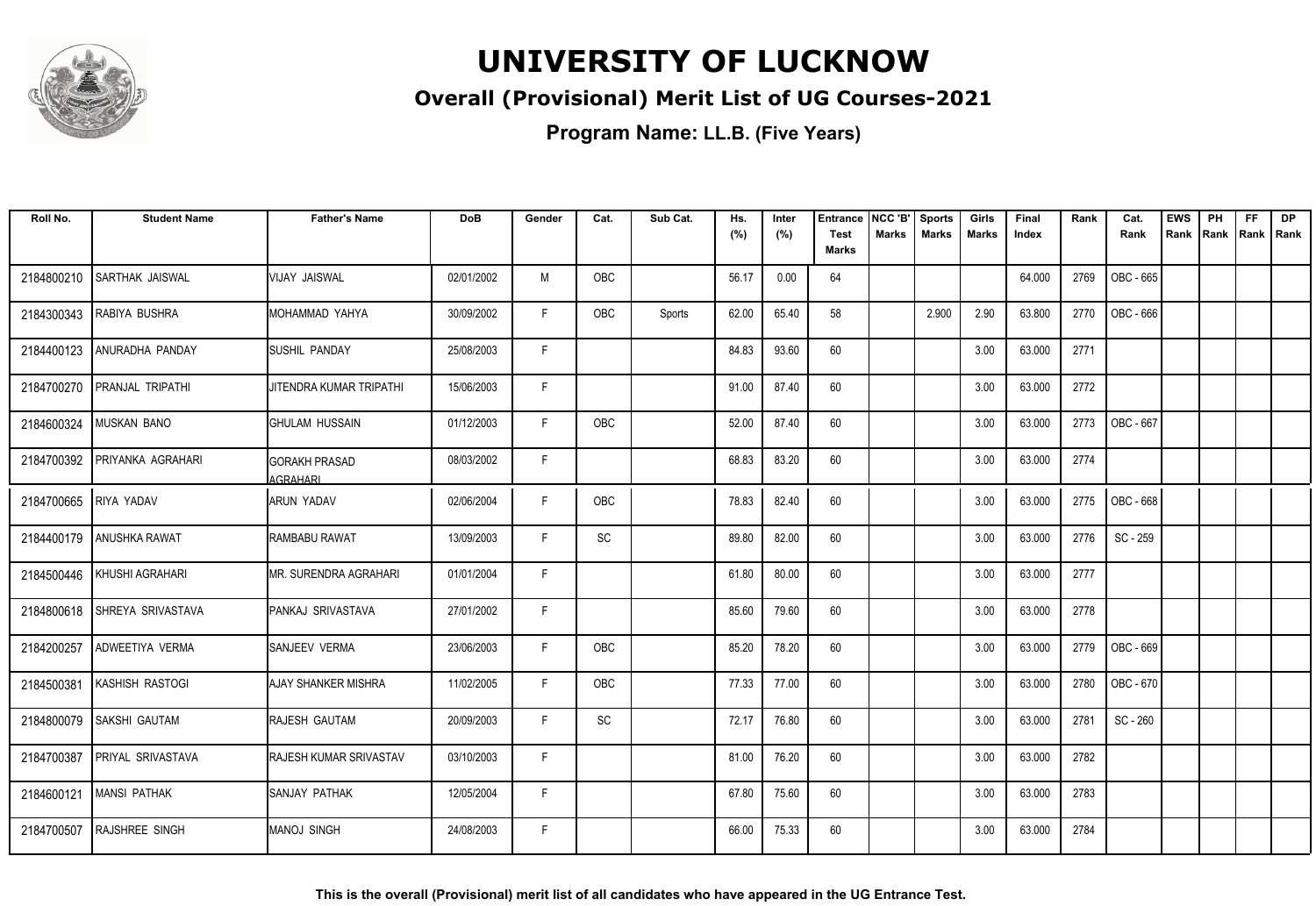

### **Overall (Provisional) Merit List of UG Courses-2021**

| Roll No.   | <b>Student Name</b>       | <b>Father's Name</b>             | <b>DoB</b> | Gender | Cat.       | Sub Cat.  | Hs.<br>(%) | Inter<br>(%) | <b>Entrance</b><br><b>Test</b> | NCC 'B'<br>Marks | <b>Sports</b><br><b>Marks</b> | Girls<br><b>Marks</b> | Final<br>Index | Rank | Cat.<br>Rank | <b>EWS</b><br>Rank | PH<br>Rank | FF<br>Rank | <b>DP</b><br>l Rank |
|------------|---------------------------|----------------------------------|------------|--------|------------|-----------|------------|--------------|--------------------------------|------------------|-------------------------------|-----------------------|----------------|------|--------------|--------------------|------------|------------|---------------------|
|            |                           |                                  |            |        |            |           |            |              | <b>Marks</b>                   |                  |                               |                       |                |      |              |                    |            |            |                     |
| 2184300176 | ARCHANA MAURYA            | UMA SHANKAR MAURYA               | 19/06/2001 | F.     | <b>OBC</b> | <b>DP</b> | 89.20      | 75.20        | 60                             |                  |                               | 3.00                  | 63.000         | 2785 | OBC - 671    |                    |            |            | 19                  |
| 2184500479 | KRITI SRIVASTAVA          | KRISHNA BIHARI LAL<br>SRIVASTAVA | 31/05/2002 | F.     |            |           | 77.67      | 74.20        | 60                             |                  |                               | 3.00                  | 63.000         | 2786 |              |                    |            |            |                     |
| 2184900169 | SUMAN                     | <b>MANGLU</b>                    | 13/08/2003 | F.     | SC         |           | 67.83      | 71.60        | 60                             |                  |                               | 3.00                  | 63.000         | 2787 | SC - 261     |                    |            |            |                     |
| 2184900663 | YASHSHVI SHUKLA           | NIRMAL SHUKLA                    | 18/07/2005 | F      |            |           | 62.60      | 71.33        | 60                             |                  |                               | 3.00                  | 63.000         | 2788 |              |                    |            |            |                     |
| 2184600358 | NANDINI KUMARI            | <b>BALRAM KUMAR</b>              | 06/11/2001 | F      |            |           | 82.00      | 70.40        | 60                             |                  |                               | 3.00                  | 63.000         | 2789 |              |                    |            |            |                     |
|            | 2184300416 SHRADDHA SINGH | SATYENDRA SINGH                  | 22/06/2004 | F.     |            |           | 70.40      | 70.40        | 60                             |                  |                               | 3.00                  | 63.000         | 2790 |              |                    |            |            |                     |
| 2184900282 | TANU YADAV                | RAMESH CHANDRA YADAV             | 02/09/2001 | F      | OBC        |           | 76.00      | 69.33        | 60                             |                  |                               | 3.00                  | 63.000         | 2791 | OBC - 672    |                    |            |            |                     |
| 2184700408 | PRIYANSHI SINGH           | <b>RANVEER SINGH</b>             | 29/06/2002 | F.     |            |           | 71.50      | 69.00        | 60                             |                  |                               | 3.00                  | 63.000         | 2792 |              |                    |            |            |                     |
| 2184500344 | <b>KAMAKSHI SINGH</b>     | <b>I</b> SATISH KUMAR            | 07/01/2002 | F      | <b>OBC</b> |           | 48.00      | 69.00        | 60                             |                  |                               | 3.00                  | 63.000         | 2793 | OBC - 673    |                    |            |            |                     |
| 2184300480 | VARSHA MAURYA             | <b>ANIL MAURYA</b>               | 04/10/2002 | F.     | <b>OBC</b> |           | 71.67      | 68.20        | 60                             |                  |                               | 3.00                  | 63.000         | 2794 | OBC - 674    |                    |            |            |                     |
| 2184700384 | <b>PRIYA SINGH</b>        | <b>PRATAP KRISHAN</b>            | 17/10/2003 | F      | OBC        |           | 54.00      | 67.00        | 60                             |                  |                               | 3.00                  | 63.000         | 2795 | OBC - 675    |                    |            |            |                     |
| 2184800443 | SHIKSHA YADAV             | MAHENDRA PRATAP YADAV            | 11/02/2004 | F.     | OBC        |           | 62.33      | 66.33        | 60                             |                  |                               | 3.00                  | 63.000         | 2796 | OBC - 676    |                    |            |            |                     |
| 2184900552 | <b>VISHAKHA VERMA</b>     | MANOJ VERMA                      | 06/10/2001 | F      | OBC        |           | 61.80      | 66.20        | 60                             |                  |                               | 3.00                  | 63.000         | 2797 | OBC - 677    |                    |            |            |                     |
| 2184900021 | SHWETA YADAV              | AKHILESHWAR SINGH<br>YADAV       | 05/05/2005 | F.     | OBC        |           | 55.60      | 66.17        | 60                             |                  |                               | 3.00                  | 63.000         | 2798 | OBC - 678    |                    |            |            |                     |
| 2184200283 | AISHA JAMAL               | <b>JAMAL KHAN</b>                | 10/12/2003 | F      |            |           | 71.83      | 65.80        | 60                             |                  |                               | 3.00                  | 63.000         | 2799 |              |                    |            |            |                     |
| 2184700160 | <b>POOJA CHAURASIYA</b>   | MAHENDRA CHAURASIYA              | 13/01/2003 | F.     | OBC        |           | 68.17      | 64.80        | 60                             |                  |                               | 3.00                  | 63.000         | 2800 | OBC - 679    |                    |            |            |                     |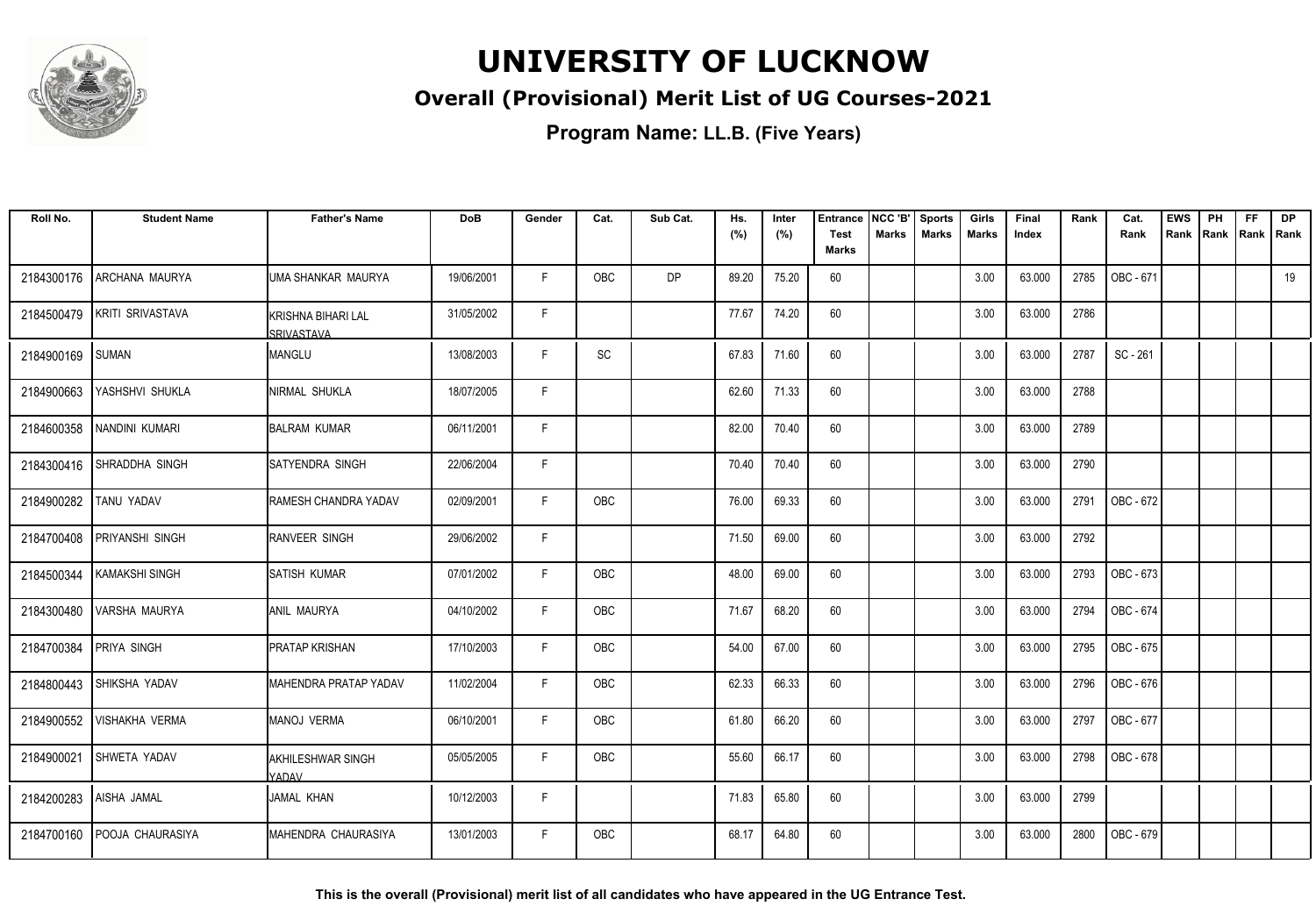

### **Overall (Provisional) Merit List of UG Courses-2021**

| Roll No.   | <b>Student Name</b>    | <b>Father's Name</b>               | <b>DoB</b> | Gender | Cat.       | Sub Cat. | Hs.<br>(%) | Inter<br>(%) | <b>Entrance</b><br><b>Test</b> | NCC 'B'<br><b>Marks</b> | <b>Sports</b><br><b>Marks</b> | Girls<br>Marks | Final<br>Index | Rank | Cat.<br>Rank     | <b>EWS</b><br>Rank | PH | <b>FF</b><br>Rank   Rank   Rank | <b>DP</b> |
|------------|------------------------|------------------------------------|------------|--------|------------|----------|------------|--------------|--------------------------------|-------------------------|-------------------------------|----------------|----------------|------|------------------|--------------------|----|---------------------------------|-----------|
|            |                        |                                    |            |        |            |          |            |              | <b>Marks</b>                   |                         |                               |                |                |      |                  |                    |    |                                 |           |
| 2184600041 | LAXMI                  | <b>SUGREEV BIND</b>                | 07/12/2003 | F.     | OBC        |          | 72.17      | 62.80        | 60                             |                         |                               | 3.00           | 63.000         | 2801 | <b>OBC - 680</b> |                    |    |                                 |           |
| 2184300156 | ANJALI YADAV           | IJAI PRAKASH YADAV                 | 13/11/2003 | F      |            |          | 57.83      | 62.80        | 60                             |                         |                               | 3.00           | 63.000         | 2802 |                  |                    |    |                                 |           |
| 2184700017 | NIKITA SINGH           | IMEETA SINGH                       | 10/12/2003 | F      | <b>OBC</b> |          | 76.00      | 61.00        | 60                             |                         |                               | 3.00           | 63.000         | 2803 | OBC - 681        |                    |    |                                 |           |
| 2184200330 | AKANKSHA YADAV         | <b>RAJNEESH YADAV</b>              | 08/09/2004 | F      | OBC        |          | 70.80      | 60.60        | 60                             |                         |                               | 3.00           | 63.000         | 2804 | <b>OBC - 682</b> |                    |    |                                 |           |
| 2184500478 | <b>KRITI PANDEY</b>    | ASHUTOSH PANDEY                    | 31/10/2002 | F      |            |          | 73.83      | 59.40        | 60                             |                         |                               | 3.00           | 63.000         | 2805 |                  |                    |    |                                 |           |
| 2184600352 | NANCY GIRI             | <b>SHIV SHANKER GIRI</b>           | 19/11/2001 | F.     | <b>OBC</b> |          | 60.17      | 57.00        | 60                             |                         |                               | 3.00           | 63.000         | 2806 | OBC - 683        |                    |    |                                 |           |
| 2184600385 | NAVYA BARNWAL          | <b>ANGAD BARNWAL</b>               | 16/11/2002 | F      |            |          | 62.00      | 56.40        | 60                             |                         |                               | 3.00           | 63.000         | 2807 |                  |                    |    |                                 |           |
| 2184900295 | TANYA GUPTA            | <b>RAJEEV PRAKASH GUPTA</b>        | 08/11/2001 | F      |            |          | 71.33      | 0.00         | 60                             |                         |                               | 3.00           | 63.000         | 2808 |                  |                    |    |                                 |           |
| 2184400057 | <b>ANSHIKA KAUSHIK</b> | <b>PRABHU DAYAL CHAND</b>          | 24/08/2004 | F      |            |          | 70.40      | 0.00         | 60                             |                         |                               | 3.00           | 63.000         | 2809 |                  |                    |    |                                 |           |
| 2184800331 | İSHAIFALI KASHYAP      | <b>IOMPAL SINGH</b>                | 15/10/2003 | F.     | <b>OBC</b> |          | 70.00      | 0.00         | 60                             |                         |                               | 3.00           | 63.000         | 2810 | OBC - 684        |                    |    |                                 |           |
| 2184800206 | <b>SARIYA</b>          | MOHD FAHEEM                        | 24/12/2001 | F      |            |          | 63.17      | 0.00         | 60                             |                         |                               | 3.00           | 63.000         | 2811 |                  |                    |    |                                 |           |
| 2184600012 | KUNDALI VISHWAKARMA    | <b>RAVI SHANKAR</b><br>/ISHWAKARMA | 12/07/2002 | F      |            |          | 62.00      | 0.00         | 60                             |                         |                               | 3.00           | 63.000         | 2812 |                  |                    |    |                                 |           |
| 2184700248 | <b>PRAKRITI SHUKLA</b> | <b>BRIJESH SHUKLA</b>              | 09/11/2002 | F      |            |          | 58.67      | 0.00         | 60                             |                         |                               | 3.00           | 63.000         | 2813 |                  |                    |    |                                 |           |
| 2184200579 | <b>ANCHAL KUMARI</b>   | CHANDRA DHARI RAM                  | 10/03/2004 | F      | SC         |          | 44.00      | 0.00         | 60                             |                         |                               | 3.00           | 63.000         | 2814 | SC - 262         |                    |    |                                 |           |
| 2184200603 | ANIMESH SHARMA         | <b>ISHYAM KISHOR SHARMA</b>        | 28/11/2001 | M      | OBC        |          | 89.20      | 92.80        | 62                             |                         |                               |                | 62.000         | 2815 | OBC - 685        |                    |    |                                 |           |
| 2184500138 | <b>HARSHIT SHUKLA</b>  | IISHWAR NATH SHUKLA                | 01/10/2003 | M      |            |          | 69.20      | 90.20        | 62                             |                         |                               |                | 62.000         | 2816 |                  |                    |    |                                 |           |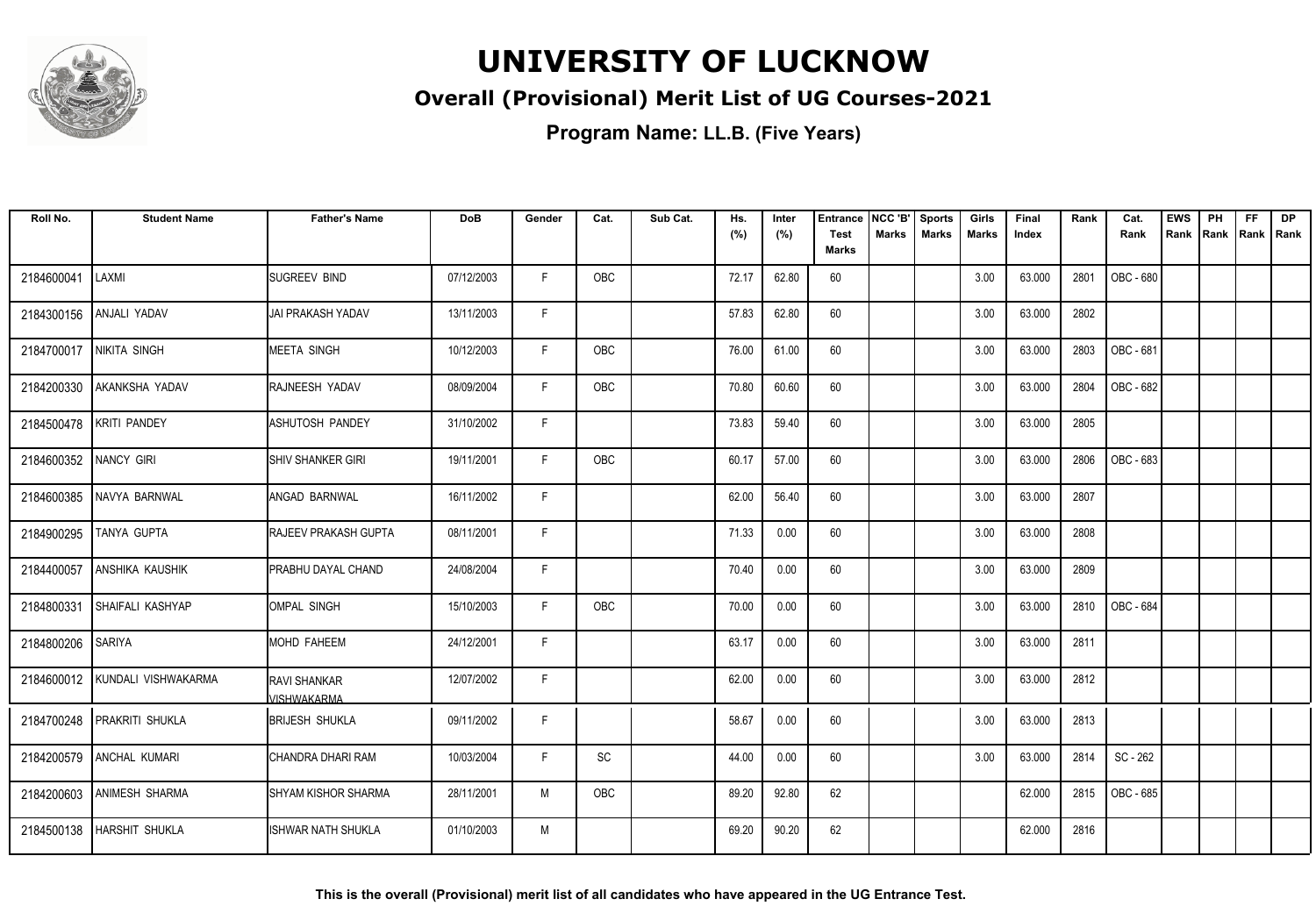

### **Overall (Provisional) Merit List of UG Courses-2021**

| Roll No.   | <b>Student Name</b>       | <b>Father's Name</b>       | <b>DoB</b> | Gender | Cat.       | Sub Cat. | Hs.<br>(%) | Inter<br>(%) | <b>Entrance</b><br><b>Test</b> | NCC 'B'<br>Marks | <b>Sports</b><br><b>Marks</b> | Girls<br>Marks | Final<br>Index | Rank | Cat.<br>Rank | <b>EWS</b><br>Rank | PH | <b>FF</b><br>Rank   Rank   Rank | <b>DP</b> |
|------------|---------------------------|----------------------------|------------|--------|------------|----------|------------|--------------|--------------------------------|------------------|-------------------------------|----------------|----------------|------|--------------|--------------------|----|---------------------------------|-----------|
|            |                           |                            |            |        |            |          |            |              | <b>Marks</b>                   |                  |                               |                |                |      |              |                    |    |                                 |           |
| 2184300357 | <b>RISHABH DWIVEDI</b>    | RAJARAM DWIVEDI            | 30/01/2004 | M      |            |          | 84.83      | 87.00        | 62                             |                  |                               |                | 62.000         | 2817 |              |                    |    |                                 |           |
| 2184300484 | <b>VARUN SINGH</b>        | ARUN KUMAR SINGH           | 12/11/2002 | M      |            | DP       | 78.20      | 86.40        | 62                             |                  |                               |                | 62.000         | 2818 |              |                    |    |                                 | 20        |
|            | 2184200412 ALOK VERMA     | <b>I</b> SHIV PRATAP VERMA | 12/12/2003 | M      | OBC        |          | 88.40      | 86.17        | 62                             |                  |                               |                | 62.000         | 2819 | OBC - 686    |                    |    |                                 |           |
| 2184400488 | <b>AYUSH PATEL</b>        | <b>ANGAD PRASAD PATEL</b>  | 03/01/2005 | M      | OBC        |          | 79.33      | 85.20        | 62                             |                  |                               |                | 62.000         | 2820 | OBC - 687    |                    |    |                                 |           |
| 2184300219 | <b>DEVA</b>               | <b>DINESH RAM</b>          | 23/09/2004 | M      | SC         |          | 80.50      | 82.00        | 62                             |                  |                               |                | 62.000         | 2821 | SC - 263     |                    |    |                                 |           |
| 2184400311 | <b>ARYANSH</b>            | <b>ANIL KUMAR YADAV</b>    | 13/07/2006 | M      | OBC        |          | 86.83      | 81.20        | 62                             |                  |                               |                | 62.000         | 2822 | OBC - 688    |                    |    |                                 |           |
| 2184400528 | <b>AYUSH PRATAP SINGH</b> | <b>VINOD KUMAR SINGH</b>   | 01/09/2003 | M      | <b>OBC</b> |          | 71.00      | 81.20        | 62                             |                  |                               |                | 62.000         | 2823 | OBC - 689    |                    |    |                                 |           |
| 2184900655 | YASHI YADAV               | <b>VIKRAM YADAV</b>        | 28/02/2004 | M      | OBC        |          | 92.20      | 78.40        | 62                             |                  |                               |                | 62.000         | 2824 | OBC - 690    |                    |    |                                 |           |
| 2184200264 | <b>AFFAN SAHIR</b>        | <b>SAHIR ALI</b>           | 29/05/2002 | M      | OBC        |          | 64.67      | 76.20        | 62                             |                  |                               |                | 62.000         | 2825 | OBC - 691    |                    |    |                                 |           |
| 2184200343 | AKASH GAUTAM              | RAM BARAN                  | 24/08/2003 | M      | SC         |          | 68.67      | 76.00        | 62                             |                  |                               |                | 62.000         | 2826 | SC - 264     |                    |    |                                 |           |
| 2184500390 | KAUSTUBH AWASTHI          | <b>ANSHUMALI AWASTHI</b>   | 08/06/2001 | M      |            |          | 65.50      | 76.00        | 62                             |                  |                               |                | 62.000         | 2827 |              |                    |    |                                 |           |
| 2184400420 | <b>ATISH MAURYA</b>       | HANUMAN MAURYA             | 30/03/2003 | M      | OBC        |          | 75.17      | 75.60        | 62                             |                  |                               |                | 62.000         | 2828 | OBC - 692    |                    |    |                                 |           |
|            | 2184900310 TAUHEED AHMAD  | MOHD RAFEEQUE              | 19/01/2002 | M      |            |          | 67.00      | 75.20        | 62                             |                  |                               |                | 62.000         | 2829 |              |                    |    |                                 |           |
|            | 2184200457   AMAN YADAV   | <b>SALIK RAM YADAV</b>     | 13/03/2002 | M      | <b>OBC</b> |          | 67.67      | 74.00        | 62                             |                  |                               |                | 62.000         | 2830 | OBC - 693    |                    |    |                                 |           |
| 2184800397 | SHASHWAT AWASTHI          | <b>DEEP RAJ AWASTHI</b>    | 17/09/2004 | M      |            |          | 65.00      | 73.60        | 62                             |                  |                               |                | 62.000         | 2831 |              |                    |    |                                 |           |
| 2184900509 | <b>VIKAS PASWAN</b>       | <b>DILIP PASWAN</b>        | 28/08/2003 | M      | SC         |          | 64.00      | 73.60        | 62                             |                  |                               |                | 62.000         | 2832 | SC - 265     |                    |    |                                 |           |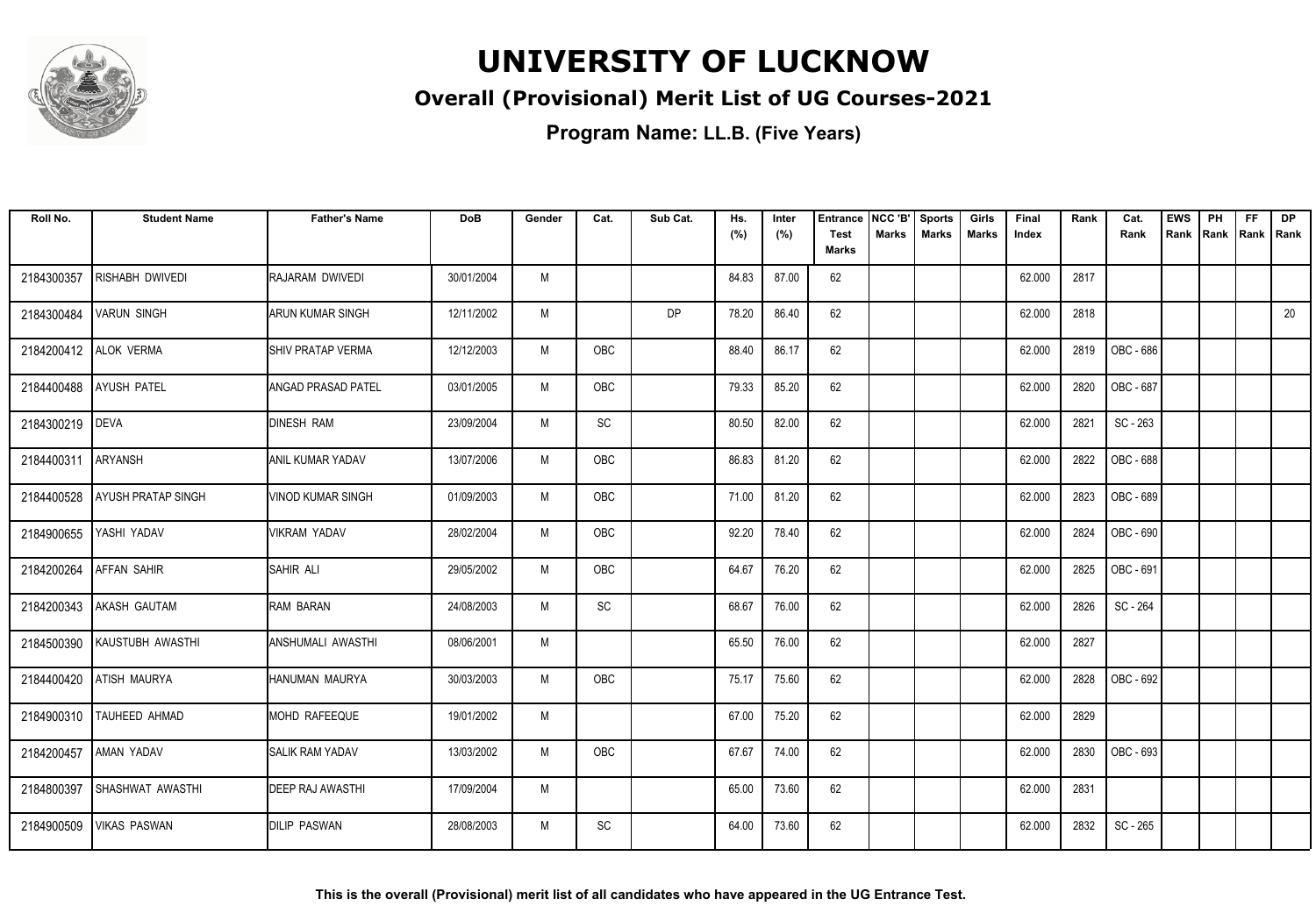

### **Overall (Provisional) Merit List of UG Courses-2021**

| Roll No.               | <b>Student Name</b>            | <b>Father's Name</b>        | <b>DoB</b> | Gender | Cat.       | Sub Cat. | Hs.<br>(%) | Inter<br>(%) | <b>Entrance</b><br><b>Test</b> | NCC 'B'<br>Marks | <b>Sports</b><br><b>Marks</b> | Girls<br>Marks | Final<br>Index | Rank | Cat.<br>Rank | <b>EWS</b><br>Rank | PH | <b>FF</b><br>Rank   Rank   Rank | <b>DP</b> |
|------------------------|--------------------------------|-----------------------------|------------|--------|------------|----------|------------|--------------|--------------------------------|------------------|-------------------------------|----------------|----------------|------|--------------|--------------------|----|---------------------------------|-----------|
|                        |                                |                             |            |        |            |          |            |              | <b>Marks</b>                   |                  |                               |                |                |      |              |                    |    |                                 |           |
| 2184300111             | <b>ABHINAV RAWAT</b>           | <b>HAUSLA PRASAD</b>        | 07/09/2002 | M      | SC         |          | 58.60      | 73.33        | 62                             |                  |                               |                | 62.000         | 2833 | SC - 266     |                    |    |                                 |           |
| 2184800462             | <b>SHIVAM BANSAL</b>           | MAHESH CHANDRA              | 03/03/2000 | M      |            |          | 60.80      | 73.20        | 62                             |                  |                               |                | 62.000         | 2834 |              |                    |    |                                 |           |
| 2184200191             | <b>ADITYA GAUTAM</b>           | <b>VIPIN CHANDRA</b>        | 08/09/2003 | M      | SC         |          | 71.50      | 73.00        | 62                             |                  |                               |                | 62.000         | 2835 | SC - 267     |                    |    |                                 |           |
| 2184500453             | <b>KISHAN PANDEY</b>           | ANAND SWAROOP PANDEY        | 29/03/2004 | M      |            |          | 68.00      | 72.00        | 62                             |                  |                               |                | 62.000         | 2836 |              |                    |    |                                 |           |
| 2184800320             | SHADAB RAZA                    | <b>MOHD AHAMADUL QUADRI</b> | 23/12/2001 | M      |            |          | 51.60      | 71.80        | 62                             |                  |                               |                | 62.000         | 2837 |              |                    |    |                                 |           |
| 2184300039             | <b>ABBAS RAZA</b>              | <b>MOHD RIZWAN</b>          | 14/11/2001 | M      |            |          | 81.60      | 70.83        | 62                             |                  |                               |                | 62.000         | 2838 |              |                    |    |                                 |           |
|                        | 2184300232 GURUDEV SINGH       | RAJENDRA KUMAR              | 21/05/1997 | M      | SC         |          | 60.80      | 70.20        | 62                             |                  |                               |                | 62.000         | 2839 | SC - 268     |                    |    |                                 |           |
| 2184700473 RAJ NISHAD  |                                | RAM SWARATH NISHAD          | 01/01/2004 | M      | OBC        |          | 64.00      | 70.00        | 62                             |                  |                               |                | 62.000         | 2840 | OBC - 694    |                    |    |                                 |           |
| 2184400019             | <b>ANKUR</b>                   | <b>RAMDEEN</b>              | 02/07/2002 | M      | SC         |          | 65.67      | 69.11        | 62                             |                  |                               |                | 62.000         | 2841 | SC - 269     |                    |    |                                 |           |
| 2184300125             | <b>ABHISHEK YADAV</b>          | <b>RAM MURTI YADAV</b>      | 06/01/2003 | M      | OBC        |          | 64.50      | 69.00        | 62                             |                  |                               |                | 62.000         | 2842 | OBC - 695    |                    |    |                                 |           |
| 2184400760             | <b>IDIVYANSHU MISHRA</b>       | <b>I</b> SHIV KUMAR MISHRA  | 26/07/2004 | M      |            |          | 75.67      | 67.67        | 62                             |                  |                               |                | 62.000         | 2843 |              |                    |    |                                 |           |
|                        | 2184400642   DEEPANSHU GAUR    | <b>ARUN KUMAR GAUR</b>      | 11/04/2004 | M      |            |          | 74.17      | 67.60        | 62                             |                  |                               |                | 62.000         | 2844 |              |                    |    |                                 |           |
|                        | 2184300192 ASHISH KUMAR PANDEY | MANOJ KUMAR PANDEY          | 16/04/2003 | M      |            |          | 72.40      | 67.60        | 62                             |                  |                               |                | 62.000         | 2845 |              |                    |    |                                 |           |
| 2184500278 JAKI ANSARI |                                | <b>SANU ALI</b>             | 11/12/2003 | M      | <b>OBC</b> |          | 69.00      | 67.60        | 62                             |                  |                               |                | 62.000         | 2846 | OBC - 696    |                    |    |                                 |           |
| 2184700279             | <b>PRASHANT KUMAR</b>          | <b>BIPIN KUMAR</b>          | 20/01/2002 | M      |            |          | 74.40      | 67.40        | 62                             |                  |                               |                | 62.000         | 2847 |              |                    |    |                                 |           |
| 2184800524             | SHIVANSH DWIVEDI               | <b>AVNISH DWIVEDI</b>       | 01/03/2004 | M      |            |          | 68.67      | 67.40        | 62                             |                  |                               |                | 62.000         | 2848 |              |                    |    |                                 |           |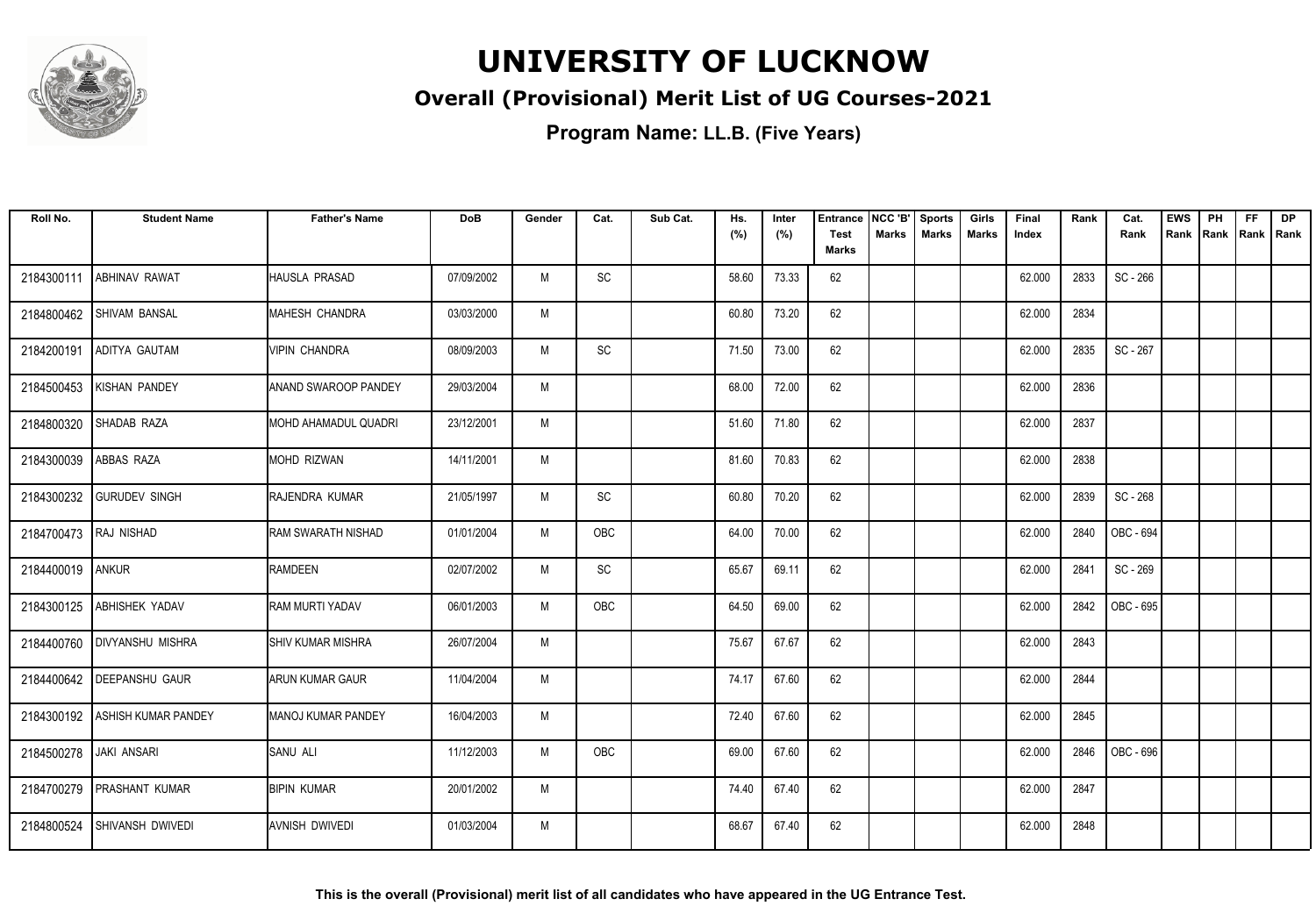

### **Overall (Provisional) Merit List of UG Courses-2021**

**Program Name: LL.B. (Five Years)**

| Roll No.   | <b>Student Name</b>         | <b>Father's Name</b>                      | <b>DoB</b> | Gender | Cat.       | Sub Cat. | Hs.   | Inter | <b>Entrance</b>             | NCC 'B' | <b>Sports</b> | Girls        | Final  | Rank | Cat.      | <b>EWS</b> | PH   | <b>FF</b>   | <b>DP</b> |
|------------|-----------------------------|-------------------------------------------|------------|--------|------------|----------|-------|-------|-----------------------------|---------|---------------|--------------|--------|------|-----------|------------|------|-------------|-----------|
|            |                             |                                           |            |        |            |          | (%)   | (%)   | <b>Test</b><br><b>Marks</b> | Marks   | <b>Marks</b>  | <b>Marks</b> | Index  |      | Rank      | Rank       | Rank | Rank   Rank |           |
| 2184900160 | <b>SUJAL KUMAR</b>          | RAM PRASAD                                | 13/10/2001 | M      | SC         |          | 59.33 | 63.80 | 62                          |         |               |              | 62.000 | 2849 | SC - 270  |            |      |             |           |
| 2184600203 | MOHAMMAD IBRAHIM            | MOHAMMAD MUSTAKEEM                        | 15/05/2001 | M      |            |          | 77.33 | 63.00 | 62                          |         |               |              | 62.000 | 2850 |           | 203        |      |             |           |
| 2184600029 | KUSHAL GAUTAM               | <b>SUNIL KUMAR GAUTAM</b>                 | 08/03/2000 | M      | SC         |          | 69.50 | 62.60 | 62                          |         |               |              | 62.000 | 2851 | SC-271    |            |      |             |           |
| 2184300486 | <b>VIDHU KANT MISHRA</b>    | <b>I</b> SHRI KANT MISHRA                 | 09/02/2001 | M      |            |          | 78.00 | 62.14 | 62                          |         |               |              | 62.000 | 2852 |           |            |      |             |           |
| 2184500238 | <b>ISHAN DWIVEDI</b>        | <b>VIVEK DWIVEDI</b>                      | 07/12/2003 | M      |            |          | 73.83 | 62.00 | 62                          |         |               |              | 62.000 | 2853 |           |            |      |             |           |
| 2184900480 | <b>VARUN YADAV</b>          | <b>PHOOL SINGH YADAV</b>                  | 28/10/2004 | M      | OBC        |          | 55.80 | 61.60 | 62                          |         |               |              | 62.000 | 2854 | OBC - 697 |            |      |             |           |
| 2184900575 | <b>VISHAL YADAV</b>         | <b>SUMESH YADAV</b>                       | 15/07/2003 | M      | OBC        |          | 69.17 | 60.20 | 62                          |         |               |              | 62.000 | 2855 | OBC - 698 |            |      |             |           |
| 2184900521 | <b>VINAMRA JEET SINGH</b>   | <b>BRAHM JEET SINGH</b>                   | 24/08/2002 | M      |            |          | 50.20 | 58.60 | 62                          |         |               |              | 62.000 | 2856 |           |            |      |             |           |
| 2184500487 | <b>KSHITIJ RAJ</b>          | <b>PRADEEP KUMAR</b><br><b>SRIVASTAVA</b> | 20/01/2004 | M      |            |          | 58.20 | 56.20 | 62                          |         |               |              | 62.000 | 2857 |           | 204        |      |             |           |
| 2184400529 | AYUSH RAJ SHUKLA            | <b>SHAILENDRA KUMAR</b><br><b>SHUKLA</b>  | 13/09/2001 | M      |            |          | 41.80 | 52.40 | 62                          |         |               |              | 62.000 | 2858 |           |            |      |             |           |
| 2184400185 | ANZAR                       | <b>MOHD RIZWAN</b>                        | 25/12/2002 | M      |            |          | 59.00 | 52.00 | 62                          |         |               |              | 62.000 | 2859 |           |            |      |             |           |
|            | 2184300314 NITISH KUMAR     | <b>JAI PRAKASH</b>                        | 02/03/2001 | M      | SC         |          | 81.80 | 50.20 | 62                          |         |               |              | 62.000 | 2860 | SC - 272  |            |      |             |           |
| 2184300248 | JAGESHVAR KUMAR             | <b>I</b> PAPPU                            | 01/06/2002 | M      | SC         |          | 59.83 | 48.20 | 62                          |         |               |              | 62.000 | 2861 | SC-273    |            |      |             |           |
| 2184500203 | <b>HIMANSHU KUMAR SINGH</b> | <b>BRAJ KUMAR SINGH</b>                   | 25/01/2001 | M      | SC         |          | 83.67 | 46.60 | 62                          |         |               |              | 62.000 | 2862 | SC - 274  |            |      |             |           |
| 2184500080 | <b>HARI RAMAN PANDEY</b>    | <b>RAKESH KUMAR PANDEY</b>                | 19/04/2003 | M      |            |          | 57.83 | 46.60 | 62                          |         |               |              | 62.000 | 2863 |           |            |      |             |           |
| 2184200508 | <b>AMITESH YADAV</b>        | <b>ASHOK YADAV</b>                        | 25/10/2005 | M      | <b>OBC</b> |          | 71.17 | 0.00  | 62                          |         |               |              | 62.000 | 2864 | OBC - 699 |            |      |             |           |

**This is the overall (Provisional) merit list of all candidates who have appeared in the UG Entrance Test.**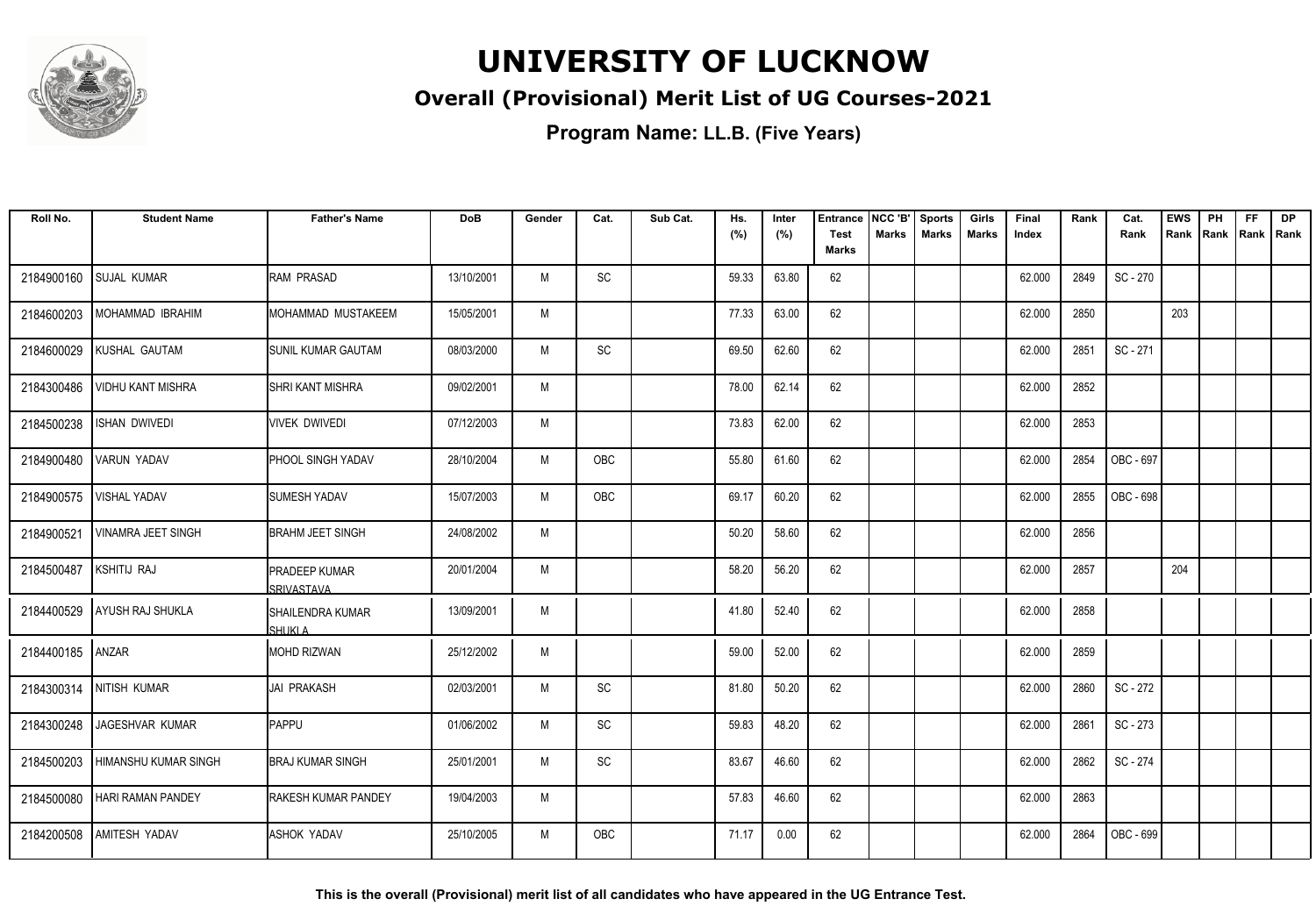

#### **Overall (Provisional) Merit List of UG Courses-2021**

**Program Name: LL.B. (Five Years)**

| Roll No.   | <b>Student Name</b>        | <b>Father's Name</b>                      | <b>DoB</b> | Gender | Cat.                         | Sub Cat.   | Hs.<br>(%) | Inter<br>(%) | <b>Entrance</b><br>Test | NCC 'B'<br><b>Marks</b> | <b>Sports</b><br><b>Marks</b> | Girls<br><b>Marks</b> | Final<br>Index | Rank | Cat.<br>Rank | <b>EWS</b><br>Rank | PH<br>Rank | <b>FF</b> | <b>DP</b><br>Rank   Rank |
|------------|----------------------------|-------------------------------------------|------------|--------|------------------------------|------------|------------|--------------|-------------------------|-------------------------|-------------------------------|-----------------------|----------------|------|--------------|--------------------|------------|-----------|--------------------------|
|            |                            |                                           |            |        |                              |            |            |              | Marks                   |                         |                               |                       |                |      |              |                    |            |           |                          |
| 2184300098 | ABHIMANYU SINGH            | JUNGJEET SINGH                            | 07/02/2003 | M      |                              |            | 64.40      | 0.00         | 62                      |                         |                               |                       | 62.000         | 2865 |              |                    |            |           |                          |
| 2184700284 | PRASHANT MAURYA            | <b>RAM ABHILASH MAURYA</b>                | 29/12/2003 | M      |                              |            | 63.83      | 0.00         | 62                      |                         |                               |                       | 62.000         | 2866 |              |                    |            |           |                          |
| 2184400591 | <b>BRIJESH KUMAR YADAV</b> | IMANISH YADAV                             | 15/07/2002 | M      |                              |            | 63.40      | 0.00         | 62                      |                         |                               |                       | 62.000         | 2867 |              |                    |            |           |                          |
| 2184400308 | <b>ARYAN PRATAP SINGH</b>  | VINOD KUMAR SINGH                         | 15/01/2003 | M      |                              |            | 60.17      | 0.00         | 62                      |                         |                               |                       | 62.000         | 2868 |              |                    |            |           |                          |
| 2184300384 | SANIDHYA                   | <b>IPREM SWAROOP</b>                      | 20/10/2003 | M      |                              |            | 60.17      | 0.00         | 62                      |                         |                               |                       | 62.000         | 2869 |              |                    |            |           |                          |
| 2184400476 | <b>AYUSH KUMAR</b>         | <b>BANARASI MODANWAL</b>                  | 23/09/2004 | M      | OBC                          |            | 56.67      | 0.00         | 62                      |                         |                               |                       | 62.000         | 2870 | OBC - 700    |                    |            |           |                          |
| 2184300151 | AMIT YADAV                 | MR. UMESH YADAV                           | 11/02/2004 | M      | OBC                          |            | 54.60      | 0.00         | 62                      |                         |                               |                       | 62.000         | 2871 | OBC - 701    |                    |            |           |                          |
| 2184400709 | <b>DIPANSHU SINGH</b>      | Ihansraj singh                            | 20/03/2005 | M      |                              |            | 48.20      | 0.00         | 62                      |                         |                               |                       | 62.000         | 2872 |              |                    |            |           |                          |
| 2184300251 | JITENDRA KUMAR             | RAMJIWAN                                  | 25/05/2002 | M      | SC                           | <b>NCC</b> | 66.00      | 57.80        | 60                      | 1.500                   |                               |                       | 61.500         | 2873 | SC - 275     |                    |            |           |                          |
| 2184500480 | <b>KRITIKA</b>             | ANAND PANDEY                              | 27/12/2003 | F.     |                              |            | 82.00      | 94.20        | 58                      |                         |                               | 2.90                  | 60.900         | 2874 |              |                    |            |           |                          |
| 2184700609 | RISHIBHA YADAV             | <b>RAM NARESH YADAV</b>                   | 30/11/2003 | F      | OBC                          |            | 75.80      | 90.80        | 58                      |                         |                               | 2.90                  | 60.900         | 2875 | OBC - 702    |                    |            |           |                          |
| 2184700634 | RITIKA KESHARI             | IPRABHAT KESHARI                          | 10/08/2002 | F.     |                              |            | 51.80      | 86.60        | 58                      |                         |                               | 2.90                  | 60.900         | 2876 |              |                    |            |           |                          |
| 2184700002 | NIKHAT ZAMA ANSARI         | VADIUL ZAMA ANSARI                        | 26/04/2002 | F      | OBC                          |            | 84.40      | 81.60        | 58                      |                         |                               | 2.90                  | 60.900         | 2877 | OBC - 703    |                    |            |           |                          |
| 2184500131 | <b>HARSHIMA SINGH</b>      | VINOD KUMAR SINGH                         | 25/12/2003 | F      |                              |            | 59.67      | 81.40        | 58                      |                         |                               | 2.90                  | 60.900         | 2878 |              |                    |            |           |                          |
| 2184700185 | <b>PRACHI CHOWDHARY</b>    | NARENDRA DIWAKER<br><b>CHOWDHARY</b>      | 02/11/2002 | F.     | $\operatorname{\textsf{SC}}$ |            | 83.67      | 79.80        | 58                      |                         |                               | 2.90                  | 60.900         | 2879 | SC-276       |                    |            |           |                          |
| 2184800275 | <b>SAUMYA TIWARI</b>       | <b>I</b> CHANDRA BHUSHAN<br><b>TIWARI</b> | 01/03/2004 | E      |                              |            | 74.80      | 78.80        | 58                      |                         |                               | 2.90                  | 60.900         | 2880 |              | 205                |            |           |                          |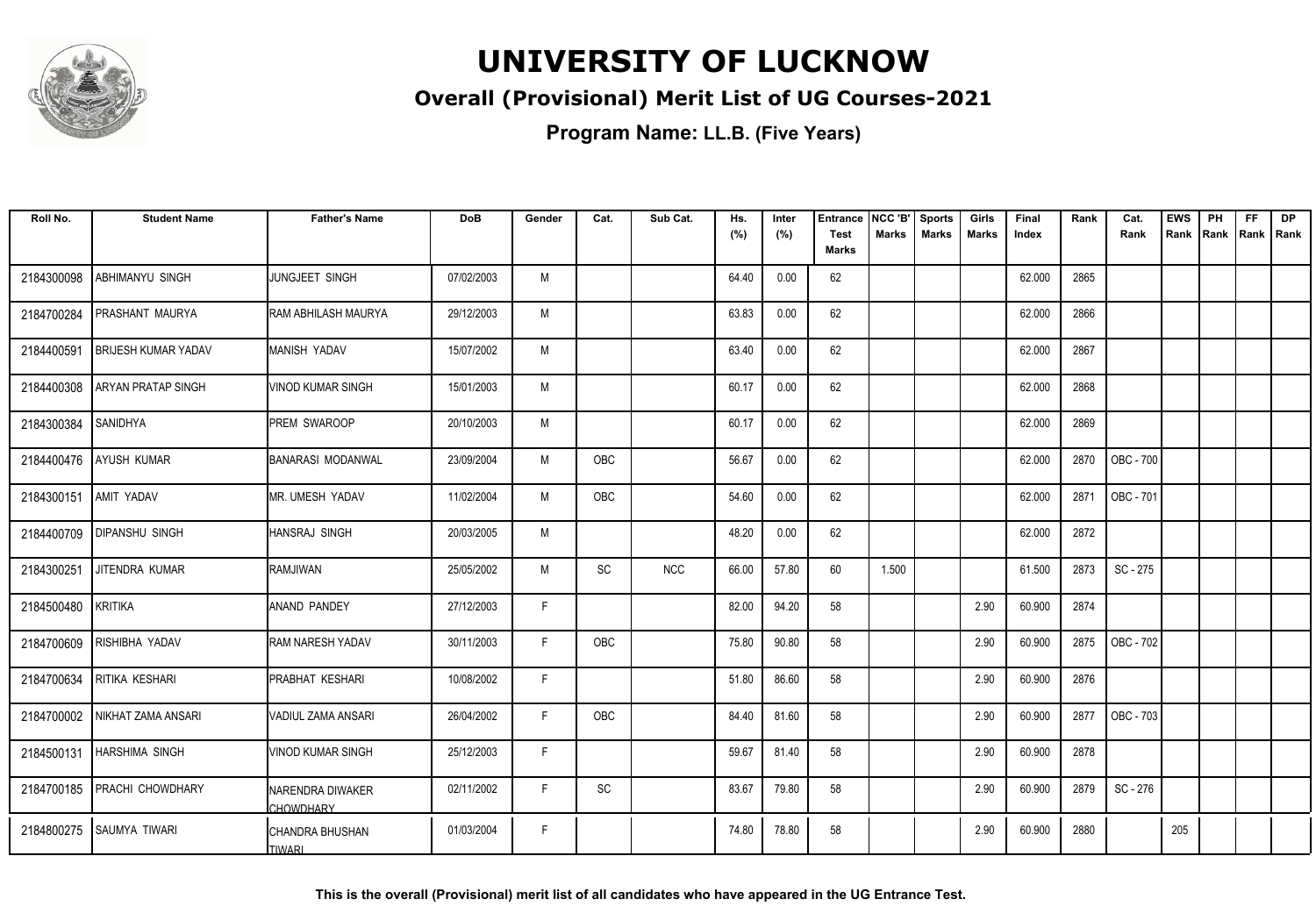

#### **Overall (Provisional) Merit List of UG Courses-2021**

| Roll No.   | <b>Student Name</b>        | <b>Father's Name</b>                      | <b>DoB</b> | Gender | Cat.       | Sub Cat. | Hs.<br>(%) | Inter<br>(%) | <b>Entrance</b><br><b>Test</b><br><b>Marks</b> | NCC 'B'<br>Marks | <b>Sports</b><br><b>Marks</b> | Girls<br>Marks | Final<br>Index | Rank | Cat.<br>Rank | <b>EWS</b><br>Rank | PH<br>Rank | <b>FF</b><br>Rank   Rank | <b>DP</b> |
|------------|----------------------------|-------------------------------------------|------------|--------|------------|----------|------------|--------------|------------------------------------------------|------------------|-------------------------------|----------------|----------------|------|--------------|--------------------|------------|--------------------------|-----------|
| 2184400782 | <b>EASHA SAXENA</b>        | <b>VIJAY SAXENA</b>                       | 29/07/2004 | F      |            |          | 74.20      | 77.00        | 58                                             |                  |                               | 2.90           | 60.900         | 2881 |              |                    |            |                          |           |
| 2184900271 | <b>TANISHKA TRIPATHI</b>   | <b>IRAJEEV TRIPATHI</b>                   | 30/08/2003 | F.     |            |          | 75.83      | 76.60        | 58                                             |                  |                               | 2.90           | 60.900         | 2882 |              |                    |            |                          |           |
| 2184700316 | PRATIBHA TIWARI            | AJAY KUMAR TIWARI                         | 10/08/2003 | F      |            |          | 84.83      | 75.80        | 58                                             |                  |                               | 2.90           | 60.900         | 2883 |              |                    |            |                          |           |
| 2184900245 | <b>SWETA</b>               | BHAGAVANDEEN                              | 11/07/2003 | F      | SC         |          | 80.00      | 74.20        | 58                                             |                  |                               | 2.90           | 60.900         | 2884 | SC - 277     |                    |            |                          |           |
| 2184900070 | SMRITI SINGH               | <b>PRATAP BAHADUR SINGH</b>               | 08/09/2003 | F      |            |          | 55.60      | 73.60        | 58                                             |                  |                               | 2.90           | 60.900         | 2885 |              |                    |            |                          |           |
| 2184600131 | MANTASHA KHAN              | MOHD. WAHEED                              | 26/06/2001 | F      |            |          | 73.17      | 73.33        | 58                                             |                  |                               | 2.90           | 60.900         | 2886 |              |                    |            |                          |           |
|            | 2184600132   MANTASHA KHAN | SHAHABUDDIN KHAN                          | 01/01/2004 | F      |            |          | 71.00      | 73.00        | 58                                             |                  |                               | 2.90           | 60.900         | 2887 |              |                    |            |                          |           |
| 2184800447 | <b>SHIPRA VIDYARTHI</b>    | ARVIND KUMAR VIDYARTHI                    | 12/03/2003 | F      | SC         |          | 77.20      | 71.60        | 58                                             |                  |                               | 2.90           | 60.900         | 2888 | SC - 278     |                    |            |                          |           |
| 2184200270 | AGNA HASHMI                | NAFISUL HASAN HASHMI                      | 01/03/2003 | F      |            |          | 76.33      | 70.00        | 58                                             |                  |                               | 2.90           | 60.900         | 2889 |              |                    |            |                          |           |
| 2184700659 | <b>RIYA SINGH</b>          | JITENDRA PRATAP SINGH                     | 06/07/2004 | F      |            |          | 50.80      | 70.00        | 58                                             |                  |                               | 2.90           | 60.900         | 2890 |              |                    |            |                          |           |
| 2184700407 | <b>PRIYANSHI SINGH</b>     | DHARAMVEER SINGH                          | 13/01/2004 | F      | SC         |          | 64.00      | 67.60        | 58                                             |                  |                               | 2.90           | 60.900         | 2891 | SC-279       |                    |            |                          |           |
| 2184600126 | MANSI YADAV                | <b>DURGESH YADAV</b>                      | 24/12/2002 | F      | <b>OBC</b> |          | 67.00      | 66.20        | 58                                             |                  |                               | 2.90           | 60.900         | 2892 | OBC - 704    |                    |            |                          |           |
|            | 2184700082 NUPUR YADAV     | YOGRAJ SINGH YADAV                        | 10/06/2003 | F.     | <b>OBC</b> |          | 50.60      | 65.20        | 58                                             |                  |                               | 2.90           | 60.900         | 2893 | OBC - 705    |                    |            |                          |           |
|            | 2184500438 KHUSHI TIWARI   | <b>MR.NAGENDRA KUMAR</b><br><b>TIWARI</b> | 26/12/2003 | F      |            |          | 68.50      | 65.00        | 58                                             |                  |                               | 2.90           | 60.900         | 2894 |              | 206                |            |                          |           |
| 2184900444 | IVAISHNAVI VISHWAKARMA     | <b>IMANOJ</b>                             | 06/06/2003 | F      | <b>OBC</b> |          | 60.60      | 65.00        | 58                                             |                  |                               | 2.90           | 60.900         | 2895 | OBC - 706    |                    |            |                          |           |
| 2184300187 | <b>ASHI RAJ</b>            | RAKESH KUMAR                              | 27/11/2000 | F.     | SC         |          | 74.50      | 64.60        | 58                                             |                  |                               | 2.90           | 60.900         | 2896 | SC - 280     |                    |            |                          |           |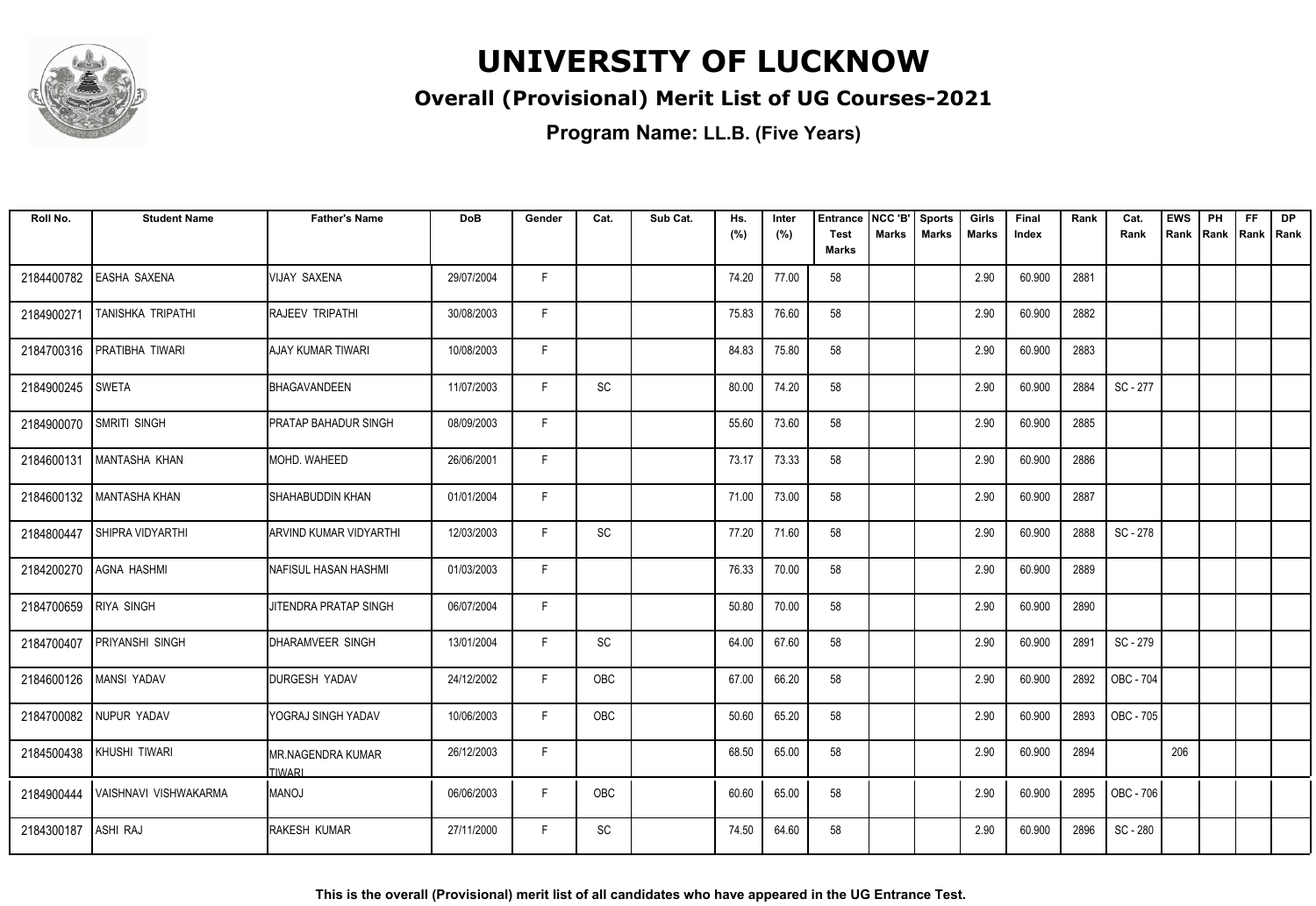

#### **Overall (Provisional) Merit List of UG Courses-2021**

**Program Name: LL.B. (Five Years)**

| Roll No.   | <b>Student Name</b>         | <b>Father's Name</b>                  | DoB        | Gender | Cat.                         | Sub Cat.  | Hs.<br>(%) | Inter<br>(%) | <b>Entrance</b><br><b>Test</b><br><b>Marks</b> | NCC 'B'<br>Marks | <b>Sports</b><br><b>Marks</b> | Girls<br>Marks | Final<br>Index | Rank | Cat.<br>Rank | <b>EWS</b><br>Rank | PH | FF.<br>Rank   Rank   Rank | <b>DP</b> |
|------------|-----------------------------|---------------------------------------|------------|--------|------------------------------|-----------|------------|--------------|------------------------------------------------|------------------|-------------------------------|----------------|----------------|------|--------------|--------------------|----|---------------------------|-----------|
| 2184700535 | RANJANA KUMARI              | <b>ARVIND KUMAR</b>                   | 23/01/2002 | F.     | SC                           |           | 70.00      | 64.20        | 58                                             |                  |                               | 2.90           | 60.900         | 2897 | SC - 281     |                    |    |                           |           |
| 2184500162 | HARSHITA SRIVASTAVA         | IVINAY KUMAR SRIVASTAVA               | 20/12/2004 | F.     |                              |           | 68.50      | 61.60        | 58                                             |                  |                               | 2.90           | 60.900         | 2898 |              |                    |    |                           |           |
| 2184200636 | <b>ANJANI SINGH PATEL</b>   | IMR RAMASHRAY SINGH<br><b>I</b> PATFI | 12/01/2004 | F      |                              |           | 72.17      | 59.40        | 58                                             |                  |                               | 2.90           | 60.900         | 2899 |              |                    |    |                           |           |
| 2184200504 | <b>AMITA PHILLIPS</b>       | <b>KENNATH NOEL PHILLIPS</b>          | 07/08/2002 | F      |                              |           | 93.33      | 0.00         | 58                                             |                  |                               | 2.90           | 60.900         | 2900 |              |                    |    |                           |           |
| 2184500460 | KOMAL GAUTAM                | <b>RAM KUMAR GAUTAM</b>               | 25/10/2002 | F      | $\operatorname{\textsf{SC}}$ |           | 76.17      | 0.00         | 58                                             |                  |                               | 2.90           | 60.900         | 2901 | SC - 282     |                    |    |                           |           |
| 2184600184 | <b>IMINAKSHI SINGH</b>      | <b>CHITRASEN SINGH</b>                | 20/11/2004 | F      |                              |           | 69.33      | 0.00         | 58                                             |                  |                               | 2.90           | 60.900         | 2902 |              |                    |    |                           |           |
| 2184900464 | <b>VANSHIKA VERMA</b>       | <b>RAJDEEP VERMA</b>                  | 07/10/2003 | M      |                              |           | 83.83      | 87.80        | 60                                             |                  |                               |                | 60.000         | 2903 |              |                    |    |                           |           |
| 2184200039 | ABHISHEK NIRMALKAR          | IISHWARI NIRMALKAR                    | 04/09/2000 | M      | SC                           |           | 77.00      | 80.80        | 60                                             |                  |                               |                | 60.000         | 2904 | SC - 283     |                    |    |                           |           |
| 2184300083 | ABHIJEET DEORAJ             | ARUN KUMAR BHARTIYA                   | 09/07/2002 | M      | SC                           |           | 63.20      | 80.80        | 60                                             |                  |                               |                | 60.000         | 2905 | SC - 284     |                    |    |                           |           |
| 2184300349 | RAHUL UPADHYAY              | OMPRAKASH UPADHYAY                    | 25/07/2003 | M      |                              | <b>DP</b> | 68.00      | 80.40        | 60                                             |                  |                               |                | 60.000         | 2906 |              |                    |    |                           | 21        |
| 2184200055 | <b>ABHISHEK SINGH</b>       | <b>I</b> ASHOK SINGH                  | 25/05/2004 | M      |                              |           | 66.67      | 80.00        | 60                                             |                  |                               |                | 60.000         | 2907 |              |                    |    |                           |           |
|            | 2184300005 AAKARSHIT NIGAM  | <b>BRAJ KISHOR NIGAM</b>              | 11/11/2001 | M      |                              |           | 67.60      | 79.80        | 60                                             |                  |                               |                | 60.000         | 2908 |              |                    |    |                           |           |
| 2184200306 | AJEET KUMAR                 | <b>DINESH KUMAR</b>                   | 25/08/2003 | M      | SC                           |           | 71.83      | 78.80        | 60                                             |                  |                               |                | 60.000         | 2909 | SC - 285     |                    |    |                           |           |
|            | 2184800662 SHRUTI SETH      | AJAY SETH                             | 09/02/2003 | M      | <b>OBC</b>                   |           | 55.80      | 78.80        | 60                                             |                  |                               |                | 60.000         | 2910 | OBC - 707    |                    |    |                           |           |
| 2184800127 | <b>SAMEER KHAN</b>          | NAUSHAD ALI KHAN                      | 07/08/2004 | M      |                              |           | 56.33      | 77.40        | 60                                             |                  |                               |                | 60.000         | 2911 |              |                    |    |                           |           |
|            | 2184900412   VAIBHAV MISHRA | <b>ISONIK MISHRA</b>                  | 24/07/2004 | M      |                              |           | 67.40      | 77.20        | 60                                             |                  |                               |                | 60.000         | 2912 |              |                    |    |                           |           |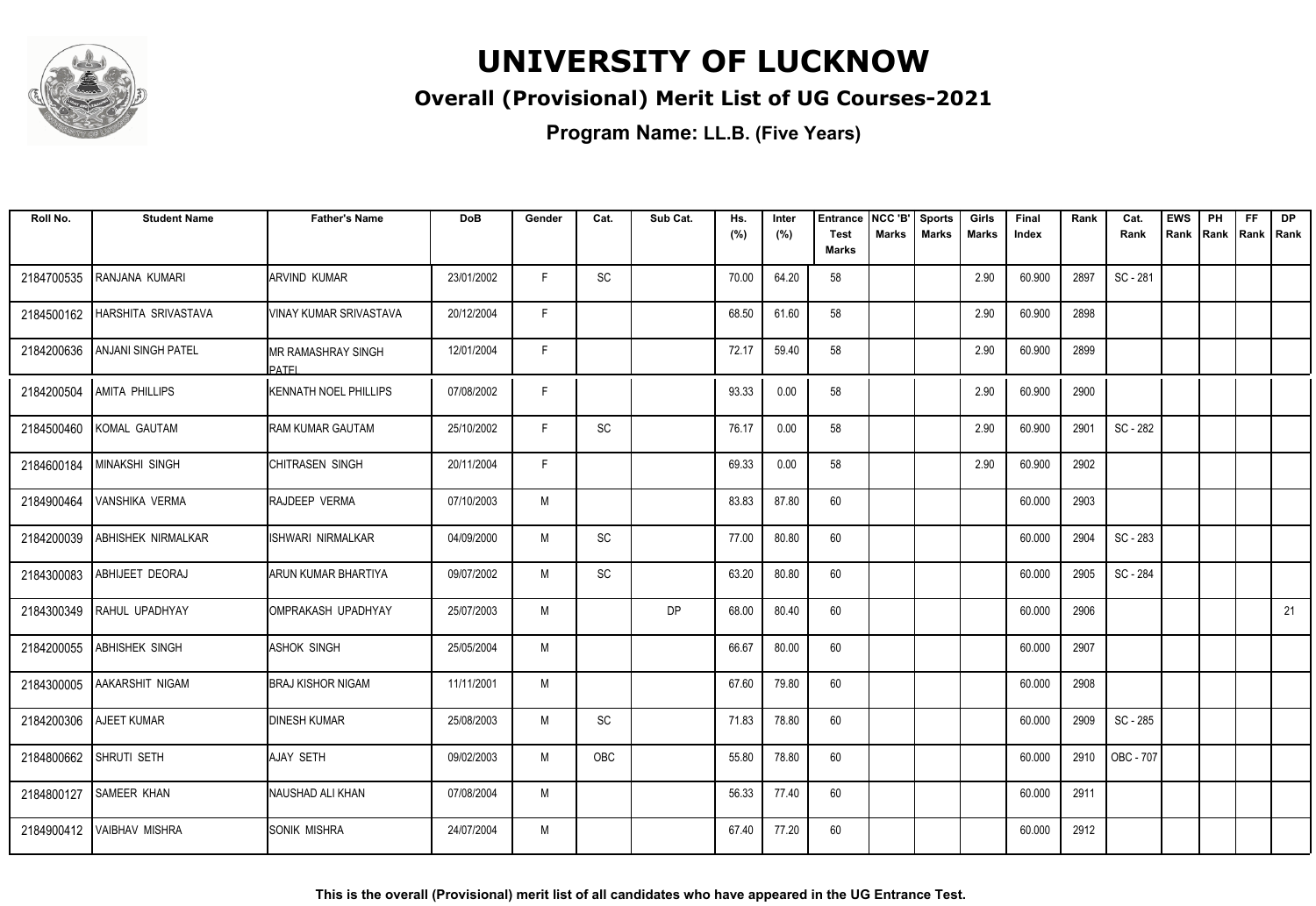

#### **Overall (Provisional) Merit List of UG Courses-2021**

| Roll No.             | <b>Student Name</b>        | <b>Father's Name</b>        | <b>DoB</b> | Gender | Cat.       | Sub Cat. | Hs.<br>(%) | Inter<br>(%) | <b>Entrance</b><br><b>Test</b> | NCC 'B'<br>Marks | <b>Sports</b><br><b>Marks</b> | Girls<br><b>Marks</b> | Final<br>Index | Rank | Cat.<br>Rank | <b>EWS</b><br>Rank | PH<br>Rank | <b>FF</b><br>Rank   Rank | <b>DP</b> |
|----------------------|----------------------------|-----------------------------|------------|--------|------------|----------|------------|--------------|--------------------------------|------------------|-------------------------------|-----------------------|----------------|------|--------------|--------------------|------------|--------------------------|-----------|
|                      |                            |                             |            |        |            |          |            |              | <b>Marks</b>                   |                  |                               |                       |                |      |              |                    |            |                          |           |
| 2184300132           | ADITYA SINGH               | LT.KAMAL SINGH              | 08/03/2003 | M      | OBC        |          | 55.60      | 73.80        | 60                             |                  |                               |                       | 60.000         | 2913 | OBC - 708    |                    |            |                          |           |
| 2184800396           | <b>SHASHIKANT SINGH</b>    | SHIV CHARAN SINGH           | 15/08/2001 | M      | OBC        |          | 89.00      | 73.60        | 60                             |                  |                               |                       | 60.000         | 2914 | OBC - 709    |                    |            |                          |           |
| 2184500313           | JITESH KUMAR SINGH         | <b>I</b> SUSHIL KUMAR SINGH | 02/08/2002 | M      |            |          | 59.20      | 72.60        | 60                             |                  |                               |                       | 60.000         | 2915 |              |                    |            |                          |           |
| 2184400627           | DAVID DHAWAN               | <b>RAJKUMAR</b>             | 16/10/2001 | M      | SC         |          | 77.80      | 70.80        | 60                             |                  |                               |                       | 60.000         | 2916 | SC - 286     |                    |            |                          |           |
| 2184800031           | <b>SACHIN SINGH</b>        | <b>INDRESH KUMAR SINGH</b>  | 07/02/2003 | M      |            |          | 47.00      | 70.60        | 60                             |                  |                               |                       | 60.000         | 2917 |              |                    |            |                          |           |
|                      | 2184400711 DIPENDRA GOYAL  | <b>SUGAN RAM</b>            | 05/07/2003 | M      | <b>OBC</b> |          | 82.00      | 69.40        | 60                             |                  |                               |                       | 60.000         | 2918 | OBC - 710    |                    |            |                          |           |
| 2184300144           | <b>AKASH YADAV</b>         | <b>SHIV KUMAR</b>           | 11/03/2004 | M      | OBC        |          | 69.17      | 69.00        | 60                             |                  |                               |                       | 60.000         | 2919 | OBC - 711    |                    |            |                          |           |
| 2184800638           | ISHREYANSH RAO             | MAHENDRA KUMAR              | 18/04/2004 | M      | SC         |          | 73.17      | 68.60        | 60                             |                  |                               |                       | 60.000         | 2920 | SC - 287     |                    |            |                          |           |
|                      | 2184900142 SUCHITA KUMARI  | <b>DINESH KUMAR</b>         | 10/12/2003 | M      | SC         |          | 71.60      | 67.50        | 60                             |                  |                               |                       | 60.000         | 2921 | SC - 288     |                    |            |                          |           |
| 2184700505           | <b>RAJNISH KUMAR</b>       | <b>KRSHNA LAL</b>           | 05/05/2002 | M      | SC         |          | 65.00      | 67.00        | 60                             |                  |                               |                       | 60.000         | 2922 | SC - 289     |                    |            |                          |           |
|                      | 2184300472 UTTKARSH SHUKLA | <b>AJAY KUMAR SHUKLA</b>    | 07/10/2003 | M      |            |          | 80.17      | 66.60        | 60                             |                  |                               |                       | 60.000         | 2923 |              |                    |            |                          |           |
| 2184600166           | MD SARFARAZ ALAM           | <b>GHOLAM MUSTAFA</b>       | 05/01/1996 | M      |            |          | 48.20      | 66.20        | 60                             |                  |                               |                       | 60.000         | 2924 |              |                    |            |                          |           |
| 2184900001           | <b>SHUBHANSHU TYAGI</b>    | <b>SURESH CHAND TYAGI</b>   | 14/06/2001 | M      |            |          | 69.83      | 65.40        | 60                             |                  |                               |                       | 60.000         | 2925 |              |                    |            |                          |           |
|                      | 2184200345 AKASH KUSHWAHA  | OM PARKASH KUSHWAHA         | 01/01/2005 | M      | <b>OBC</b> |          | 74.50      | 64.83        | 60                             |                  |                               |                       | 60.000         | 2926 | OBC - 712    |                    |            |                          |           |
| 2184700480 RAJ YADAV |                            | VIJAY YADAV                 | 19/03/2005 | M      | OBC        |          | 68.83      | 64.80        | 60                             |                  |                               |                       | 60.000         | 2927 | OBC - 713    |                    |            |                          |           |
|                      | 2184500152 HARSHITA ANAND  | SANJAY KUMAR                | 28/12/2003 | M      | SC         |          | 67.20      | 64.00        | 60                             |                  |                               |                       | 60.000         | 2928 | SC - 290     |                    |            |                          |           |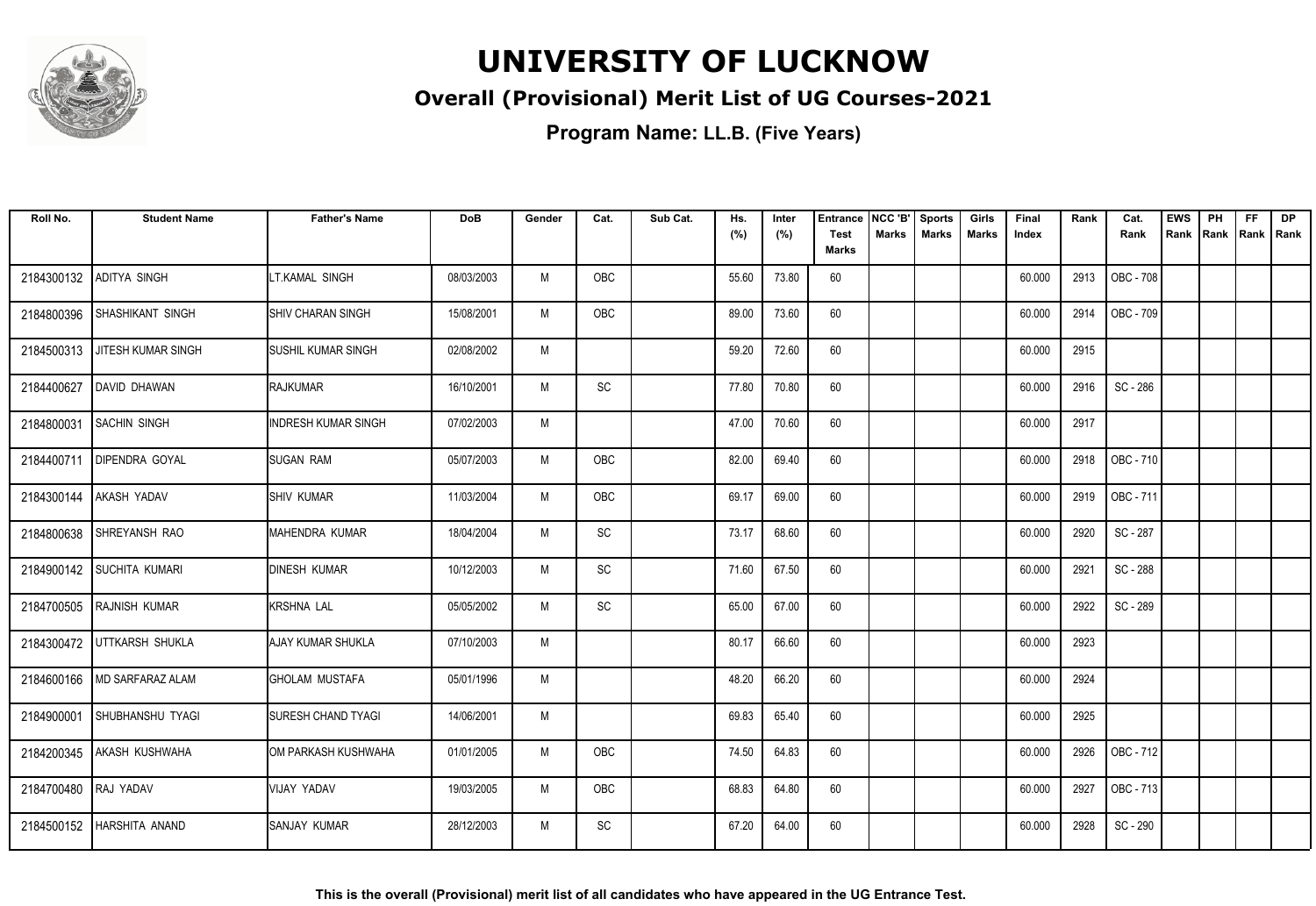

#### **Overall (Provisional) Merit List of UG Courses-2021**

| Roll No.              | <b>Student Name</b>      | <b>Father's Name</b>              | DoB        | Gender | Cat.                         | Sub Cat. | Hs.<br>(%) | Inter<br>(%) | <b>Entrance</b><br>Test | NCC 'B'<br><b>Marks</b> | <b>Sports</b><br><b>Marks</b> | Girls<br><b>Marks</b> | Final<br>Index | Rank | Cat.<br>Rank | <b>EWS</b><br>Rank | PH<br>Rank | FF<br>Rank   Rank | <b>DP</b> |
|-----------------------|--------------------------|-----------------------------------|------------|--------|------------------------------|----------|------------|--------------|-------------------------|-------------------------|-------------------------------|-----------------------|----------------|------|--------------|--------------------|------------|-------------------|-----------|
|                       |                          |                                   |            |        |                              |          |            |              | <b>Marks</b>            |                         |                               |                       |                |      |              |                    |            |                   |           |
| 2184600212            | MOHAMMAD ARSHAD WARSI    | <b>I</b> MOHD ISRAIL WARSI        | 20/03/2003 | M      |                              |          | 67.17      | 64.00        | 60                      |                         |                               |                       | 60.000         | 2929 |              |                    |            |                   |           |
| 2184800688            | <b>SHUBHAM YADAV</b>     | JITENDRA BAHADUR YADAV            | 13/07/2004 | M      | <b>OBC</b>                   |          | 70.80      | 63.40        | 60                      |                         |                               |                       | 60.000         | 2930 | OBC - 714    |                    |            |                   |           |
| 2184300114            | <b>ABHINAV SHUKLA</b>    | <b>BRAJESH KUMAR SHUKLA</b>       | 13/07/2003 | M      |                              |          | 60.50      | 62.33        | 60                      |                         |                               |                       | 60.000         | 2931 |              |                    |            |                   |           |
| 2184400373            | ASHUTOSH VERMA           | MITHLESH KUMAR                    | 19/12/2004 | M      | SC                           |          | 80.33      | 61.80        | 60                      |                         |                               |                       | 60.000         | 2932 | SC - 291     |                    |            |                   |           |
| 2184600274            | MOHD SHAVEZ ANSARI       | <b>MOHD HANEEF</b>                | 14/09/2002 | M      | OBC                          |          | 56.17      | 60.40        | 60                      |                         |                               |                       | 60.000         | 2933 | OBC - 715    |                    |            |                   |           |
| 2184700563            | RAVINDRA YADAV           | <b>IRUDAL YADAV</b>               | 16/07/2004 | M      | OBC                          |          | 69.00      | 59.00        | 60                      |                         |                               |                       | 60.000         | 2934 | OBC - 716    |                    |            |                   |           |
| 2184400389            | <b>ASIF KHAN</b>         | <b>RIYASAT ALI</b>                | 01/01/2005 | M      |                              |          | 70.40      | 58.60        | 60                      |                         |                               |                       | 60.000         | 2935 |              |                    |            |                   |           |
|                       | 2184200119 ADARSH SHUKLA | <b>VEERENDRA KUMAR</b><br>SHUKI A | 20/08/2003 | M      |                              |          | 61.83      | 56.00        | 60                      |                         |                               |                       | 60.000         | 2936 |              | 207                |            |                   |           |
| 2184800441            | <b>SHIKHAR YADAV</b>     | <b>I</b> RAMSAMUJH YADAV          | 10/06/2004 | M      | OBC                          |          | 60.33      | 54.40        | 60                      |                         |                               |                       | 60.000         | 2937 | OBC - 717    |                    |            |                   |           |
| 2184700323            | PRATIMA ANAND            | <b>RAM SAGAR</b>                  | 20/03/2003 | M      | $\operatorname{\textsf{SC}}$ |          | 75.50      | 53.60        | 60                      |                         |                               |                       | 60.000         | 2938 | SC - 292     |                    |            |                   |           |
| 2184900561            | <b>VISHAL KUMAR</b>      | IRAM DARASH                       | 08/07/2001 | M      | $\operatorname{\textsf{SC}}$ |          | 66.83      | 53.60        | 60                      |                         |                               |                       | 60.000         | 2939 | SC - 293     |                    |            |                   |           |
| 2184700468            | <b>RAHUL RAWAT</b>       | IRAMU RAWAT                       | 05/10/1997 | M      | SC                           |          | 67.50      | 51.40        | 60                      |                         |                               |                       | 60.000         | 2940 | SC - 294     |                    |            |                   |           |
| 2184400129 ANURAG PAL |                          | <b>KANHAIYA LAL PAL</b>           | 26/06/2003 | M      | <b>OBC</b>                   |          | 69.17      | 49.50        | 60                      |                         |                               |                       | 60.000         | 2941 | OBC - 718    |                    |            |                   |           |
| 2184400795            | <b>ESHU SRIVASTAVA</b>   | SANDEEP SRIVASTAVA                | 30/03/2002 | M      |                              |          | 59.17      | 45.00        | 60                      |                         |                               |                       | 60.000         | 2942 |              |                    |            |                   |           |
| 2184600064            | MAHIM YADAV              | RAM MANOHAR YADAV                 | 18/06/2000 | M      | OBC                          |          | 63.83      | 42.00        | 60                      |                         |                               |                       | 60.000         | 2943 | OBC - 719    |                    |            |                   |           |
| 2184400371            | <b>ASHUTOSH TIWARI</b>   | IPREM KUMAR TIWARI                | 05/09/2003 | M      |                              |          | 93.60      | 0.00         | 60                      |                         |                               |                       | 60.000         | 2944 |              |                    |            |                   |           |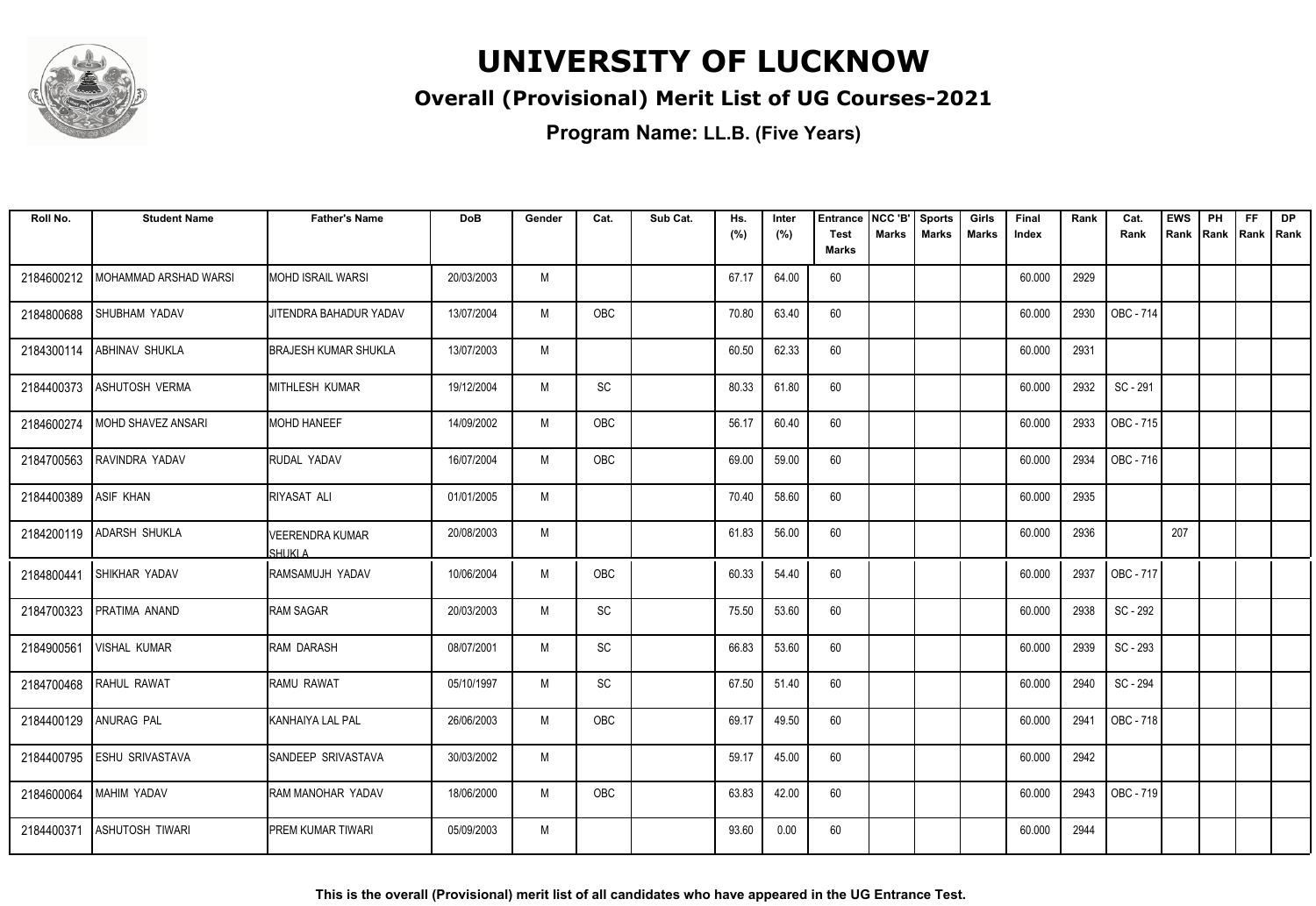

#### **Overall (Provisional) Merit List of UG Courses-2021**

| Roll No.   | <b>Student Name</b>                 | <b>Father's Name</b>             | <b>DoB</b> | Gender | Cat.       | Sub Cat. | Hs.<br>(%) | Inter<br>(%) | <b>Entrance</b><br><b>Test</b> | NCC 'B'<br>Marks | <b>Sports</b><br><b>Marks</b> | Girls<br><b>Marks</b> | Final<br>Index | Rank | Cat.<br>Rank | <b>EWS</b><br>Rank | PH<br>Rank Rank Rank | <b>FF</b> | <b>DP</b> |
|------------|-------------------------------------|----------------------------------|------------|--------|------------|----------|------------|--------------|--------------------------------|------------------|-------------------------------|-----------------------|----------------|------|--------------|--------------------|----------------------|-----------|-----------|
|            |                                     |                                  |            |        |            |          |            |              | <b>Marks</b>                   |                  |                               |                       |                |      |              |                    |                      |           |           |
| 2184200437 | AMAN PRAJAPATI                      | RAM SAHARE                       | 12/03/2003 | M      |            |          | 76.17      | 0.00         | 60                             |                  |                               |                       | 60.000         | 2945 |              |                    |                      |           |           |
| 2184300214 | <b>DANISH KHAN</b>                  | AYAZ KHAN                        | 07/01/2000 | M      |            |          | 74.00      | 0.00         | 60                             |                  |                               |                       | 60.000         | 2946 |              |                    |                      |           |           |
| 2184200051 | <b>ABHISHEK SHUKLA</b>              | <b>ANIL KUMAR SHUKLA</b>         | 04/02/2002 | M      |            |          | 72.80      | 0.00         | 60                             |                  |                               |                       | 60.000         | 2947 |              |                    |                      |           |           |
| 2184900541 | <b>VIPIN RAWAT</b>                  | <b>I</b> RAJNU                   | 20/07/2004 | M      | SC         |          | 71.17      | 0.00         | 60                             |                  |                               |                       | 60.000         | 2948 | SC - 295     |                    |                      |           |           |
| 2184900085 | SOMENDRA VIKRAM SINGH               | <b>CHANDRA VIJAI SINGH</b>       | 03/12/2004 | M      |            |          | 70.50      | 0.00         | 60                             |                  |                               |                       | 60.000         | 2949 |              |                    |                      |           |           |
| 2184600030 | KUSHAL PANDEY                       | <b>RITESH PANDEY</b>             | 10/07/2003 | M      |            |          | 67.83      | 0.00         | 60                             |                  |                               |                       | 60.000         | 2950 |              |                    |                      |           |           |
| 2184400453 | <b>AVIRAL DIXIT</b>                 | NAVNEET PRIYA DIXIT              | 04/06/2003 | M      |            |          | 65.83      | 0.00         | 60                             |                  |                               |                       | 60.000         | 2951 |              |                    |                      |           |           |
| 2184400291 | <b>ARYAN</b>                        | <b>INDRAPAL</b>                  | 07/08/2003 | M      | SC         |          | 65.20      | 0.00         | 60                             |                  |                               |                       | 60.000         | 2952 | SC - 296     |                    |                      |           |           |
|            | 2184500140   HARSHIT SINGH          | <b>MAHENDRA SINGH</b>            | 10/07/2003 | M      |            |          | 64.00      | 0.00         | 60                             |                  |                               |                       | 60.000         | 2953 |              |                    |                      |           |           |
| 2184600015 | KUNWAR MADHAWENDRA                  | YADAVENDRA KUMAR<br><b>YADAV</b> | 23/10/2003 | M      | OBC        |          | 64.00      | 0.00         | 60                             |                  |                               |                       | 60.000         | 2954 | OBC - 720    |                    |                      |           |           |
| 2184600211 | I MOHAMMAD AMAAN<br><b>FAROOQUI</b> | <b>MOHAMMAD SHAHID</b>           | 19/08/2005 | M      |            |          | 63.60      | 0.00         | 60                             |                  |                               |                       | 60.000         | 2955 |              |                    |                      |           |           |
|            | 2184500372 KARTIKEY JAISWAL         | <b>JANIL KUMAR JAISWAL</b>       | 10/06/2002 | M      | <b>OBC</b> |          | 62.60      | 0.00         | 60                             |                  |                               |                       | 60.000         | 2956 | OBC - 721    |                    |                      |           |           |
|            | 2184400415   ATHARV RAJ CHAUHAN     | CHHOTE LAL CHAUHAN               | 18/05/2003 | M      |            |          | 57.60      | 0.00         | 60                             |                  |                               |                       | 60.000         | 2957 |              |                    |                      |           |           |
| 2184400424 | <b>ATUL PANDEY</b>                  | PREM SHANKAR PANDEY              | 15/12/2003 | M      |            |          | 52.50      | 0.00         | 60                             |                  |                               |                       | 60.000         | 2958 |              |                    |                      |           |           |
| 2184800400 | SHASHWAT JAISWAL                    | <b>DILEEP KUMAR JAISWAL</b>      | 07/10/2002 | M      |            |          | 47.40      | 0.00         | 60                             |                  |                               |                       | 60.000         | 2959 |              |                    |                      |           |           |
| 2184700007 | NIKHIL RAJPOOT                      | LAXMI NARAYAN RAJPUT             | 03/08/2003 | M      | <b>OBC</b> |          | 45.00      | 0.00         | 60                             |                  |                               |                       | 60.000         | 2960 | OBC - 722    |                    |                      |           |           |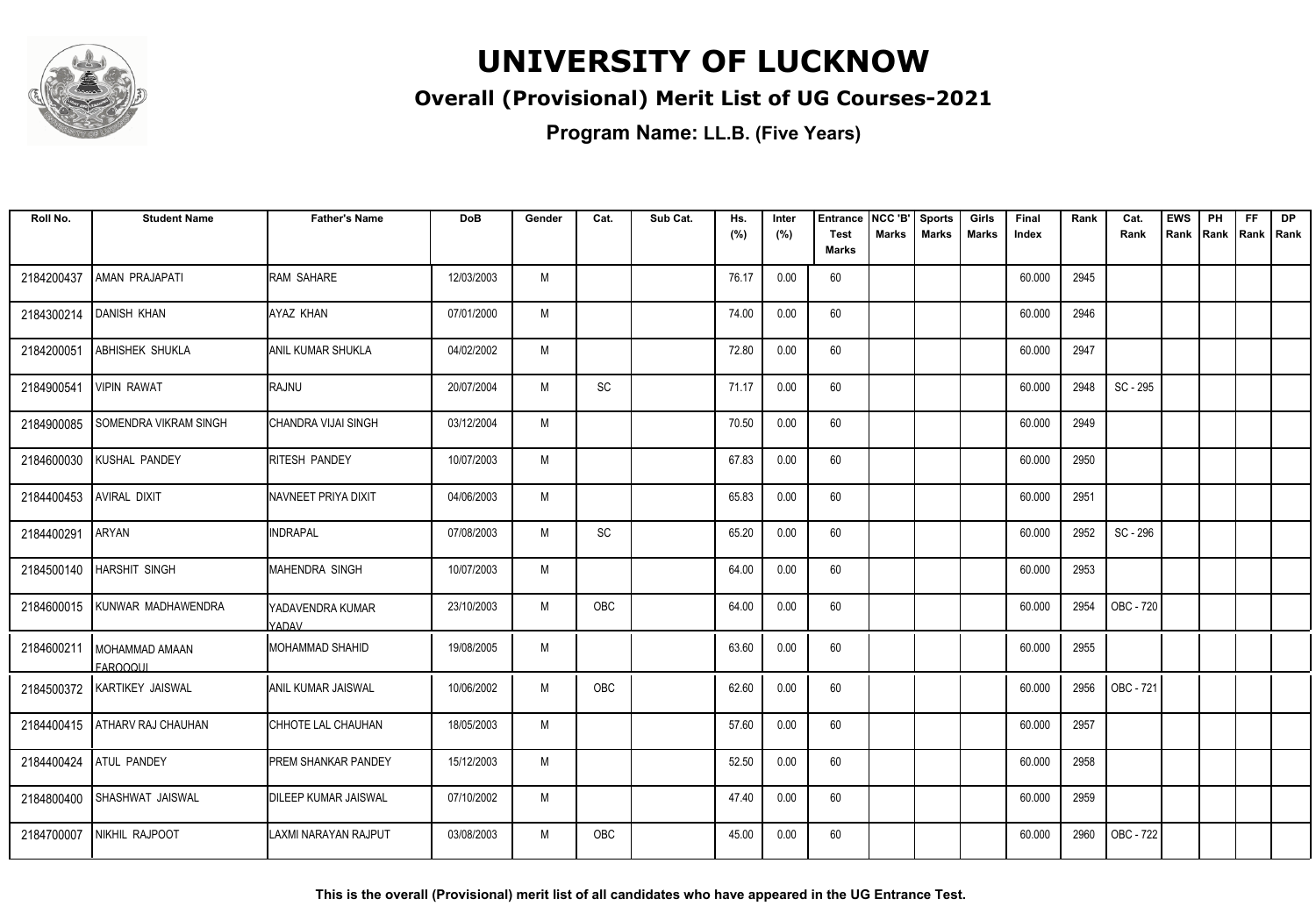

#### **Overall (Provisional) Merit List of UG Courses-2021**

| Roll No.              | <b>Student Name</b>         | <b>Father's Name</b>     | <b>DoB</b> | Gender | Cat.       | Sub Cat. | Hs.<br>(%) | Inter<br>(%) | <b>Entrance</b><br><b>Test</b> | NCC 'B'<br>Marks | Sports<br><b>Marks</b> | Girls<br>Marks | Final<br>Index | Rank | Cat.<br>Rank | <b>EWS</b><br>Rank | PH<br>Rank Rank Rank | <b>FF</b> | <b>DP</b> |
|-----------------------|-----------------------------|--------------------------|------------|--------|------------|----------|------------|--------------|--------------------------------|------------------|------------------------|----------------|----------------|------|--------------|--------------------|----------------------|-----------|-----------|
|                       |                             |                          |            |        |            |          |            |              | <b>Marks</b>                   |                  |                        |                |                |      |              |                    |                      |           |           |
| 2184800076            | <b>SAKSHAM VERMA</b>        | KRISHAN MURARI VERMA     | 06/09/2004 | M      | <b>OBC</b> |          | 43.80      | 0.00         | 60                             |                  |                        |                | 60.000         | 2961 | OBC - 723    |                    |                      |           |           |
| 2184700694            | <b>RUCHI KUMARI</b>         | <b>MANOJ KUMAR</b>       | 16/04/2004 | F.     | SC         |          | 75.00      | 100.00       | 56                             |                  |                        | 2.80           | 58.800         | 2962 | SC - 297     |                    |                      |           |           |
| 2184500410 KHANSA ALI |                             | AKBAR ALI                | 16/04/2003 | F      |            |          | 77.60      | 93.50        | 56                             |                  |                        | 2.80           | 58.800         | 2963 |              |                    |                      |           |           |
| 2184800088            | <b>SAKSHI RACHNA</b>        | RAMAN CHANDRA MISHRA     | 25/08/2004 | F      |            |          | 92.60      | 85.60        | 56                             |                  |                        | 2.80           | 58.800         | 2964 |              |                    |                      |           |           |
| 2184900128            | <b>STUTI SHARMA</b>         | JITENDRA KUMAR SHARMA    | 17/02/2003 | F      |            |          | 76.20      | 84.80        | 56                             |                  |                        | 2.80           | 58.800         | 2965 |              |                    |                      |           |           |
| 2184900237            | <b>SWATI SHUKLA</b>         | RAM NATH SHUKLA          | 21/09/2005 | F      |            |          | 83.17      | 81.00        | 56                             |                  |                        | 2.80           | 58.800         | 2966 |              |                    |                      |           |           |
| 2184900081            | <b>SNIGDHA DUBEY</b>        | <b>ATUL KUMAR DUBEY</b>  | 01/05/2001 | F      |            |          | 63.40      | 79.00        | 56                             |                  |                        | 2.80           | 58.800         | 2967 |              |                    |                      |           |           |
| 2184700687            | <b>ROSHANI DEVI</b>         | VISHV NATH               | 06/06/2004 | F.     | SC         |          | 79.83      | 77.80        | 56                             |                  |                        | 2.80           | 58.800         | 2968 | SC - 298     |                    |                      |           |           |
|                       | 2184200618   ANJALI RAJPOOT | <b>RAM SINGH RAJPOOT</b> | 10/03/2003 | F.     | <b>OBC</b> |          | 80.17      | 77.00        | 56                             |                  |                        | 2.80           | 58.800         | 2969 | OBC - 724    |                    |                      |           |           |
| 2184700222            | <b>PRAGYA TIWARI</b>        | JAGANNATH TIWARI         | 08/07/2003 | F      |            |          | 70.00      | 76.80        | 56                             |                  |                        | 2.80           | 58.800         | 2970 |              |                    |                      |           |           |
| 2184600315 MUKTA      |                             | <b>AMARNATH RAM</b>      | 14/01/2004 | F      | SC         |          | 78.20      | 76.40        | 56                             |                  |                        | 2.80           | 58.800         | 2971 | SC - 299     |                    |                      |           |           |
| 2184400705            | <b>DIPALI SHARMA</b>        | <b>GUDDU SHARMA</b>      | 14/11/2002 | F      | OBC        |          | 72.67      | 76.20        | 56                             |                  |                        | 2.80           | 58.800         | 2972 | OBC - 725    |                    |                      |           |           |
| 2184500325            | JYOTI YADAV                 | RAGHUNATH YADAV          | 10/03/2002 | F.     | OBC        |          | 70.17      | 75.60        | 56                             |                  |                        | 2.80           | 58.800         | 2973 | OBC - 726    |                    |                      |           |           |
|                       | 2184500024 GARVITA SINGH    | <b>IGIRENDRA SINGH</b>   | 31/01/2003 | F      |            |          | 57.20      | 75.20        | 56                             |                  |                        | 2.80           | 58.800         | 2974 |              |                    |                      |           |           |
| 2184700141            | PAYAL PRAJAPATI             | PANNELAL PRAJAPATI       | 21/11/2002 | F      | OBC        |          | 67.80      | 75.00        | 56                             |                  |                        | 2.80           | 58.800         | 2975 | OBC - 727    |                    |                      |           |           |
| 2184600067            | MAIMUNA KHAN                | IMOHD SAYEED KHAN        | 14/11/2003 | F.     |            |          | 55.60      | 74.60        | 56                             |                  |                        | 2.80           | 58.800         | 2976 |              |                    |                      |           |           |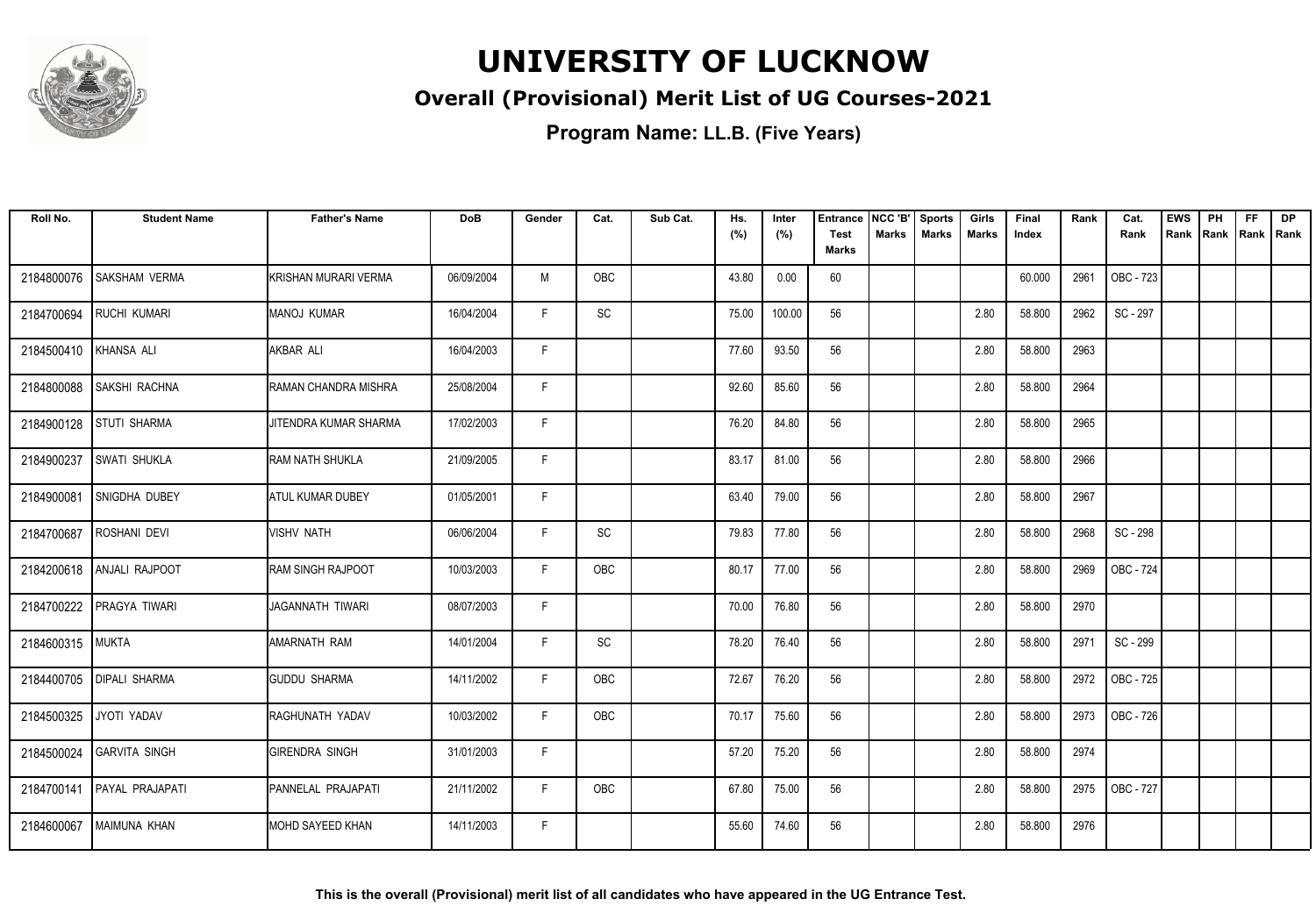

#### **Overall (Provisional) Merit List of UG Courses-2021**

| Roll No.   | <b>Student Name</b>       | <b>Father's Name</b>             | <b>DoB</b> | Gender | Cat. | Sub Cat. | Hs.<br>(%) | Inter<br>(%) | <b>Entrance</b><br><b>Test</b> | NCC 'B'<br>Marks | <b>Sports</b><br><b>Marks</b> | Girls<br>Marks | Final<br>Index | Rank | Cat.<br>Rank | <b>EWS</b><br>Rank | PH<br>Rank | <b>FF</b> | <b>DP</b><br>Rank   Rank |
|------------|---------------------------|----------------------------------|------------|--------|------|----------|------------|--------------|--------------------------------|------------------|-------------------------------|----------------|----------------|------|--------------|--------------------|------------|-----------|--------------------------|
|            |                           |                                  |            |        |      |          |            |              | <b>Marks</b>                   |                  |                               |                |                |      |              |                    |            |           |                          |
| 2184600090 | <b>MANDVI RAWAT</b>       | RAMESH RAWAT                     | 28/02/2003 | F.     | SC   |          | 75.00      | 72.80        | 56                             |                  |                               | 2.80           | 58.800         | 2977 | SC - 300     |                    |            |           |                          |
| 2184400046 | <b>ANSHIKA</b>            | RAM NIWAS                        | 16/01/2005 | F.     | SC   |          | 71.00      | 70.20        | 56                             |                  |                               | 2.80           | 58.800         | 2978 | SC - 301     |                    |            |           |                          |
| 2184800361 | SHAMA AFROZ               | <b>IFTAKHAR AHMAD SIDDIQUI</b>   | 03/04/2002 | F      |      |          | 61.00      | 69.20        | 56                             |                  |                               | 2.80           | 58.800         | 2979 |              |                    |            |           |                          |
| 2184800039 | SADHANA SINGH             | <b>SUNIL KUMAR</b>               | 15/08/2003 | F      | OBC  |          | 79.00      | 68.60        | 56                             |                  |                               | 2.80           | 58.800         | 2980 | OBC - 728    |                    |            |           |                          |
| 2184500285 | JANHVI YADAV              | <b>RAM ADHAR YADAV</b>           | 16/11/2003 | F.     | OBC  |          | 83.60      | 68.20        | 56                             |                  |                               | 2.80           | 58.800         | 2981 | OBC - 729    |                    |            |           |                          |
| 2184900053 | SIDDHIDATRI TEWARY        | TUSHIT KUMAR TEWARY              | 30/03/2003 | F.     |      |          | 49.60      | 67.67        | 56                             |                  |                               | 2.80           | 58.800         | 2982 |              |                    |            |           |                          |
| 2184400722 | <b>DIVYA SRIVASTAV</b>    | <b>VIJAY KRISHN SRIVASTAV</b>    | 30/04/2003 | F      |      |          | 66.50      | 67.40        | 56                             |                  |                               | 2.80           | 58.800         | 2983 |              |                    |            |           |                          |
|            | 2184900189 SUPRIYA PANDEY | NAND KUMAR PANDEY                | 08/11/2003 | F      |      |          | 52.20      | 65.80        | 56                             |                  |                               | 2.80           | 58.800         | 2984 |              |                    |            |           |                          |
| 2184300030 | <b>AASTHA TRIPATHI</b>    | <b>ARVIND KUMAR TRIPATHI</b>     | 12/12/2002 | F      |      |          | 50.33      | 65.80        | 56                             |                  |                               | 2.80           | 58.800         | 2985 |              |                    |            |           |                          |
| 2184600003 | KUMARI ANKITA             | KRISHNA MOHAN THAKUR             | 23/02/2002 | F.     | OBC  |          | 55.67      | 64.40        | 56                             |                  |                               | 2.80           | 58.800         | 2986 | OBC - 730    |                    |            |           |                          |
| 2184200142 | ADEEBA PARVEEN            | <b>NASRUDDIN</b>                 | 12/12/2002 | F      |      |          | 61.00      | 62.40        | 56                             |                  |                               | 2.80           | 58.800         | 2987 |              |                    |            |           |                          |
| 2184800498 | <b>SHIVANGI JAISWAL</b>   | <b>SURESH KUMAR</b>              | 30/06/2003 | F      | OBC  |          | 73.17      | 61.40        | 56                             |                  |                               | 2.80           | 58.800         | 2988 | OBC - 731    |                    |            |           |                          |
|            | 2184500342 KALYANI KUMARI | <b>ARVIND KUMAR</b>              | 02/01/2003 | F      |      |          | 55.80      | 60.40        | 56                             |                  |                               | 2.80           | 58.800         | 2989 |              |                    |            |           |                          |
| 2184300160 | <b>ANSHIKA ANAND</b>      | <b>ANAND KUMAR MISHRA</b>        | 04/03/2004 | F      |      |          | 56.20      | 56.20        | 56                             |                  |                               | 2.80           | 58.800         | 2990 |              |                    |            |           |                          |
| 2184700363 | <b>PRINCE DUBEY</b>       | <b>PREM KUMAR</b>                | 10/10/2000 | F.     |      |          | 64.40      | 50.40        | 56                             |                  |                               | 2.80           | 58.800         | 2991 |              |                    |            |           |                          |
| 2184800046 | <b>SAFA</b>               | <b>GHULAM MOHAMMAD</b><br>ANSARI | 21/01/2004 | F      | OBC  |          | 78.67      | 0.00         | 56                             |                  |                               | 2.80           | 58.800         | 2992 | OBC - 732    |                    |            |           |                          |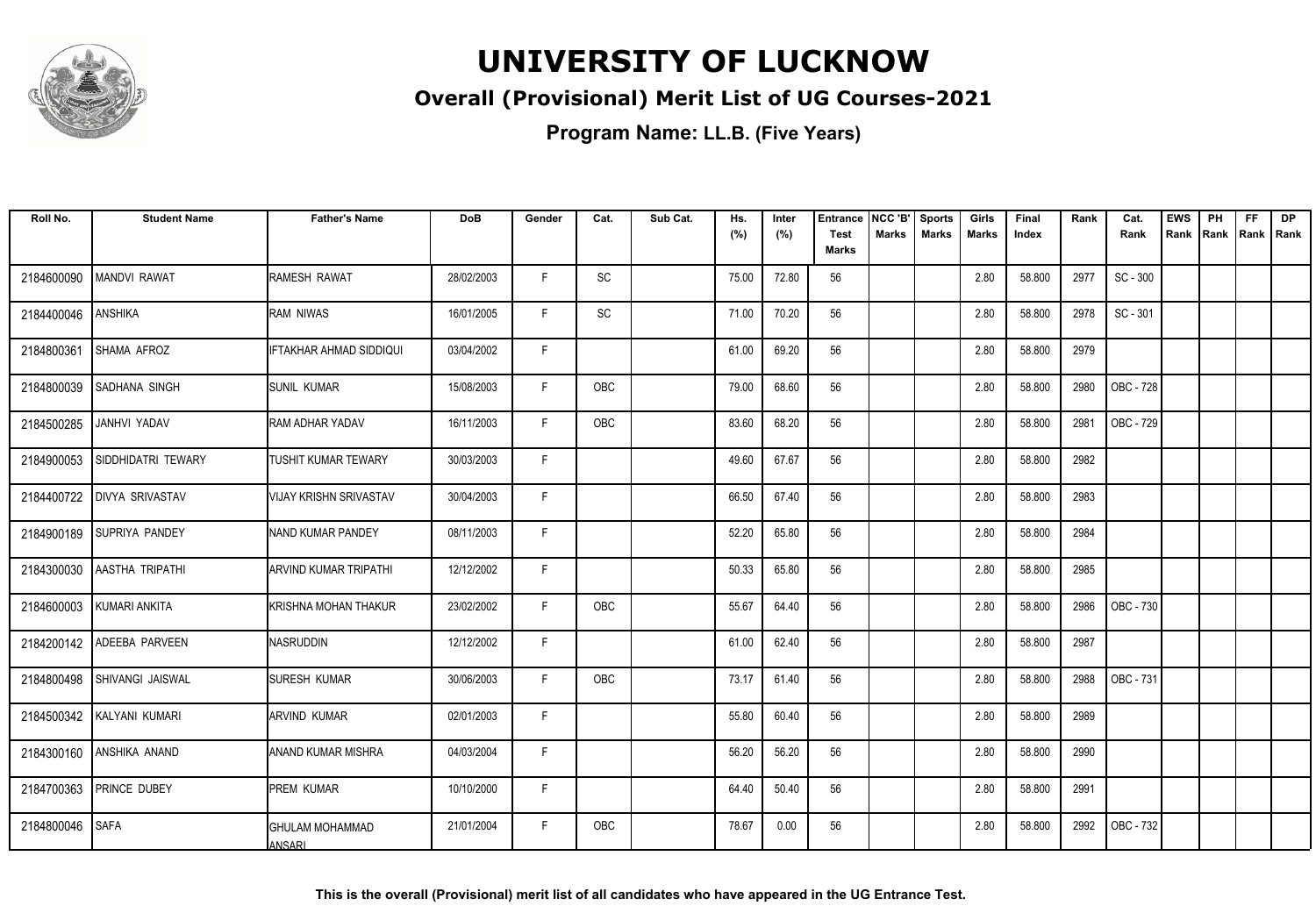

#### **Overall (Provisional) Merit List of UG Courses-2021**

| Roll No.              | <b>Student Name</b>                 | <b>Father's Name</b>      | <b>DoB</b> | Gender | Cat.       | Sub Cat.   | Hs.<br>(%) | Inter<br>(%) | <b>Entrance</b><br><b>Test</b> | NCC 'B'<br><b>Marks</b> | <b>Sports</b><br><b>Marks</b> | Girls<br>Marks | Final<br>Index | Rank | Cat.<br>Rank | <b>EWS</b><br>Rank | PH<br>Rank | <b>FF</b><br>Rank   Rank | <b>DP</b> |
|-----------------------|-------------------------------------|---------------------------|------------|--------|------------|------------|------------|--------------|--------------------------------|-------------------------|-------------------------------|----------------|----------------|------|--------------|--------------------|------------|--------------------------|-----------|
|                       |                                     |                           |            |        |            |            |            |              | <b>Marks</b>                   |                         |                               |                |                |      |              |                    |            |                          |           |
| 2184400464            | AWANTIKA SHARMA                     | <b>NAND KISHOR SHARMA</b> | 28/08/2002 | F      | <b>OBC</b> |            | 78.60      | 0.00         | 56                             |                         |                               | 2.80           | 58.800         | 2993 | OBC - 733    |                    |            |                          |           |
| 2184200619            | <b>ANJALI RAWAT</b>                 | <b>BRAJ KISHOR RAWAT</b>  | 20/11/2003 | F.     | SC         |            | 75.83      | 0.00         | 56                             |                         |                               | 2.80           | 58.800         | 2994 | SC - 302     |                    |            |                          |           |
| 2184700391            | PRIYANJALI                          | <b>KAMLESH</b>            | 06/05/2004 | F      | OBC        |            | 74.83      | 0.00         | 56                             |                         |                               | 2.80           | 58.800         | 2995 | OBC - 734    |                    |            |                          |           |
| 2184900125            | <b>SRISTI BHATT</b>                 | SANJAY BHATT              | 05/07/2003 | F      |            |            | 63.17      | 0.00         | 56                             |                         |                               | 2.80           | 58.800         | 2996 |              |                    |            |                          |           |
| 2184700686            | ROSHANI CHANDRA                     | RAJESH KUMAR              | 25/10/2004 | F      | SC         |            | 61.50      | 0.00         | 56                             |                         |                               | 2.80           | 58.800         | 2997 | SC - 303     |                    |            |                          |           |
| 2184500053            | <b>GOLDI SHARMA</b>                 | RAM KHELAWAN              | 03/09/2002 | F      | OBC        |            | 60.20      | 0.00         | 56                             |                         |                               | 2.80           | 58.800         | 2998 | OBC - 735    |                    |            |                          |           |
| 2184300498            | YUKTA BAJPAI                        | CHANDAN BAJPAI            | 22/01/1998 | F      |            | <b>NCC</b> | 52.83      | 47.80        | 54                             | 1.350                   |                               | 2.70           | 58.050         | 2999 |              |                    |            |                          |           |
|                       | 2184600318   MUKUND GOPAL PANDEY    | <b>INAND GOPAL PANDEY</b> | 02/07/2004 | M      |            |            | 69.20      | 93.50        | 58                             |                         |                               |                | 58.000         | 3000 |              |                    |            |                          |           |
| 2184900626            | YASH KUMAR                          | SHIRISH KUMAR             | 10/10/2003 | M      | <b>OBC</b> |            | 82.40      | 89.75        | 58                             |                         |                               |                | 58.000         | 3001 | OBC - 736    |                    |            |                          |           |
| 2184600019            | KUNWAR ANAND VIKRAM<br><b>SINGH</b> | <b>ALOK SINGH</b>         | 26/09/2002 | M      |            |            | 60.50      | 84.50        | 58                             |                         |                               |                | 58.000         | 3002 |              |                    |            |                          |           |
| 2184200228            | ADITYA VISHWAKARMA                  | TEJU VISHWAKARMA          | 06/05/2005 | M      | OBC        |            | 78.83      | 83.80        | 58                             |                         |                               |                | 58.000         | 3003 | OBC - 737    |                    |            |                          |           |
| 2184200498 AMIT VERMA |                                     | <b>ARVIND KUMAR VERMA</b> | 01/08/2003 | M      | OBC        |            | 83.83      | 83.20        | 58                             |                         |                               |                | 58.000         | 3004 | OBC - 738    |                    |            |                          |           |
| 2184500401            | <b>KEERT VARDHAN MISHRA</b>         | <b>IDEV KUMAR MISHRA</b>  | 24/01/2003 | M      |            |            | 80.33      | 81.80        | 58                             |                         |                               |                | 58.000         | 3005 |              |                    |            |                          |           |
| 2184200296            | AJAY YADAV                          | <b>MAHESH YADAV</b>       | 20/07/2002 | M      | OBC        |            | 69.00      | 81.08        | 58                             |                         |                               |                | 58.000         | 3006 | OBC - 739    |                    |            |                          |           |
| 2184400004            | <b>ANKIT TRIPATHI</b>               | <b>RAM SAGAR TRIPATHI</b> | 22/10/2004 | M      |            |            | 77.40      | 79.80        | 58                             |                         |                               |                | 58.000         | 3007 |              |                    |            |                          |           |
| 2184400388            | ASIF ALI                            | ABID ALI                  | 10/05/2005 | M      | <b>OBC</b> |            | 75.33      | 79.40        | 58                             |                         |                               |                | 58.000         | 3008 | OBC - 740    |                    |            |                          |           |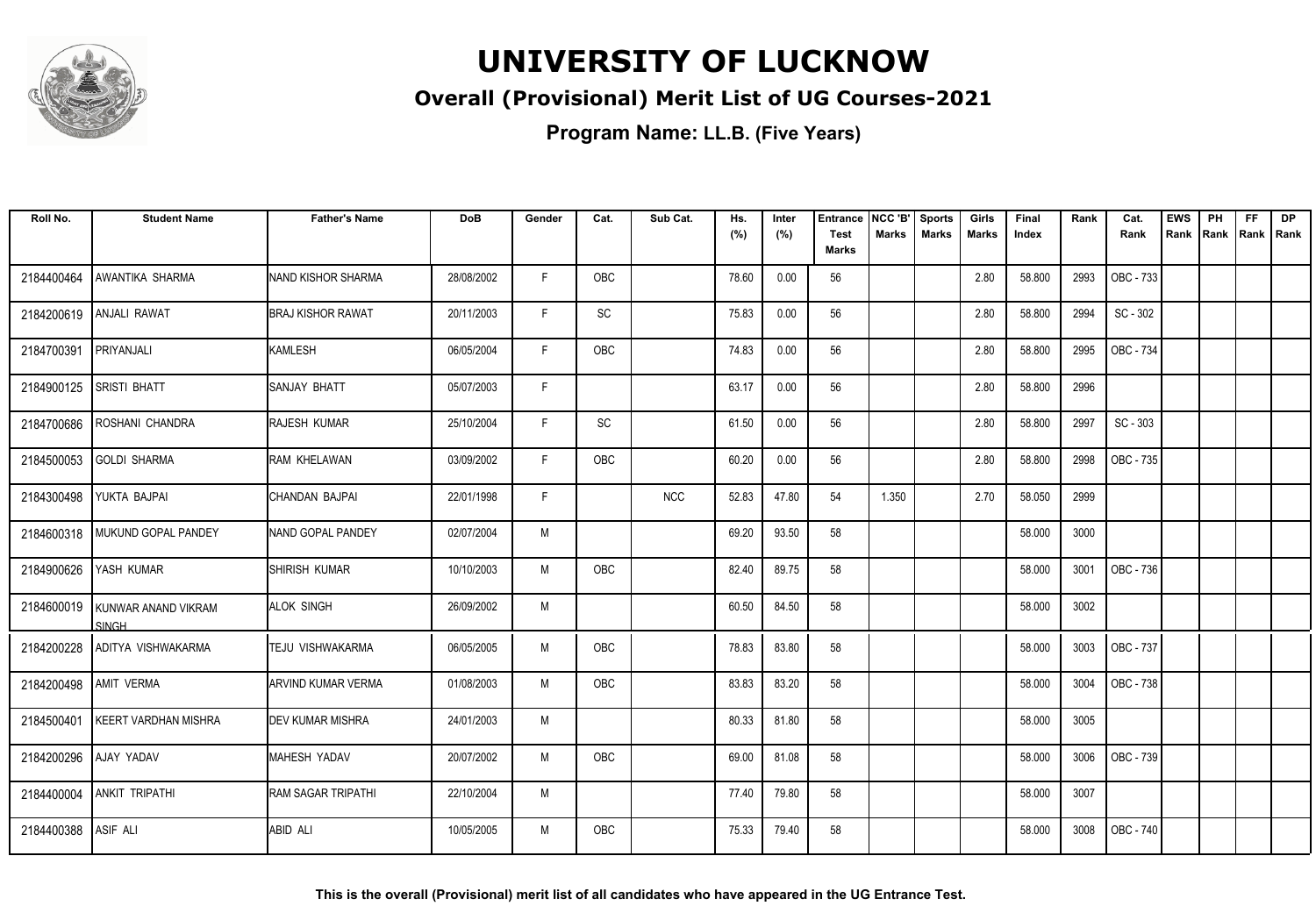

#### **Overall (Provisional) Merit List of UG Courses-2021**

| Roll No.              | <b>Student Name</b>        | <b>Father's Name</b>          | <b>DoB</b> | Gender | Cat.       | Sub Cat. | Hs.<br>(%) | Inter<br>(%) | Entrance<br><b>Test</b> | NCC 'B'<br>Marks | <b>Sports</b><br><b>Marks</b> | Girls<br><b>Marks</b> | Final<br>Index | Rank | Cat.<br>Rank | <b>EWS</b><br>Rank | PH<br>Rank | FF<br>Rank   Rank | DP |
|-----------------------|----------------------------|-------------------------------|------------|--------|------------|----------|------------|--------------|-------------------------|------------------|-------------------------------|-----------------------|----------------|------|--------------|--------------------|------------|-------------------|----|
|                       |                            |                               |            |        |            |          |            |              | <b>Marks</b>            |                  |                               |                       |                |      |              |                    |            |                   |    |
| 2184900330            | TUSHAR GUPTA               | IMUKUND KUMAR GUPTA           | 03/12/2001 | M      |            |          | 59.00      | 79.00        | 58                      |                  |                               |                       | 58.000         | 3009 |              |                    |            |                   |    |
| 2184500260            | JAGDEESH ARYA              | KUNVAR BAHADUR                | 12/05/2004 | M      | SC         |          | 80.83      | 78.80        | 58                      |                  |                               |                       | 58.000         | 3010 | SC - 304     |                    |            |                   |    |
| 2184800563            | SHOBHIT DWIVEDI            | R K DWIVEDI                   | 16/01/2004 | M      |            |          | 62.00      | 78.67        | 58                      |                  |                               |                       | 58.000         | 3011 |              |                    |            |                   |    |
| 2184400432            | <b>AVADH BIHAREE DUBEY</b> | RAM JI DUBEY                  | 09/07/2005 | M      |            |          | 61.50      | 78.00        | 58                      |                  |                               |                       | 58.000         | 3012 |              |                    |            |                   |    |
| 2184400037            | <b>ANSH PATEL</b>          | <b>VIJENDRA KUMAR VERMA</b>   | 26/05/2003 | M      | <b>OBC</b> |          | 53.40      | 77.80        | 58                      |                  |                               |                       | 58.000         | 3013 | OBC - 741    |                    |            |                   |    |
| 2184500047            | <b>GEESHAN KHAN</b>        | IRSHAD KHAN                   | 30/12/2003 | M      |            |          | 79.80      | 77.00        | 58                      |                  |                               |                       | 58.000         | 3014 |              |                    |            |                   |    |
|                       | 2184200115   ADARSH MISHRA | CHANDRADEV MISHRA             | 27/08/2004 | M      |            |          | 64.20      | 77.00        | 58                      |                  |                               |                       | 58.000         | 3015 |              |                    |            |                   |    |
| 2184800456 SHIV SINGH |                            | <b>AJAY NATH SINGH</b>        | 28/12/2004 | M      | OBC        |          | 68.20      | 76.60        | 58                      |                  |                               |                       | 58.000         | 3016 | OBC - 742    |                    |            |                   |    |
| 2184600276            | MOHD ZEESHAN               | <b>MOHD IDREESH</b>           | 15/07/2002 | M      | <b>OBC</b> |          | 75.67      | 76.00        | 58                      |                  |                               |                       | 58.000         | 3017 | OBC - 743    |                    |            |                   |    |
| 2184800249            | <b>SATYAM PANDEY</b>       | <b>I</b> SHITLA PRASAD PANDEY | 01/08/2004 | M      |            |          | 74.00      | 76.00        | 58                      |                  |                               |                       | 58.000         | 3018 |              |                    |            |                   |    |
| 2184300269            | KRISHNA MOHAN TRIPATHI     | <b>RAJEEV KUMAR TRIPATHI</b>  | 02/11/2001 | M      |            |          | 76.80      | 74.50        | 58                      |                  |                               |                       | 58.000         | 3019 |              |                    |            |                   |    |
|                       | 2184300143 AJIJUL RAHMAN   | SHAHEY AMAN                   | 24/04/2002 | M      |            |          | 60.60      | 72.83        | 58                      |                  |                               |                       | 58.000         | 3020 |              |                    |            |                   |    |
| 2184200246            | <b>ADITYA PRATAP SINGH</b> | MAHENDRA BHANU<br>PRAKASH     | 12/11/2003 | M      |            |          | 78.17      | 72.00        | 58                      |                  |                               |                       | 58.000         | 3021 |              |                    |            |                   |    |
|                       | 2184700441 PURAB RAJ PAL   | <b>RAMESH KUMAR PAL</b>       | 16/01/2004 | M      | <b>OBC</b> |          | 59.20      | 72.00        | 58                      |                  |                               |                       | 58.000         | 3022 | OBC - 744    |                    |            |                   |    |
| 2184200189            | <b>ADITYA GAURH</b>        | GHANSHYAM GAURH               | 27/06/2003 | M      | OBC        |          | 71.67      | 71.83        | 58                      |                  |                               |                       | 58.000         | 3023 | OBC - 745    |                    |            |                   |    |
| 2184800641            | <b>SHREYASH GUPTA</b>      | ANUJ GUPTA                    | 09/03/2004 | M      | <b>OBC</b> |          | 46.40      | 71.60        | 58                      |                  |                               |                       | 58.000         | 3024 | OBC - 746    |                    |            |                   |    |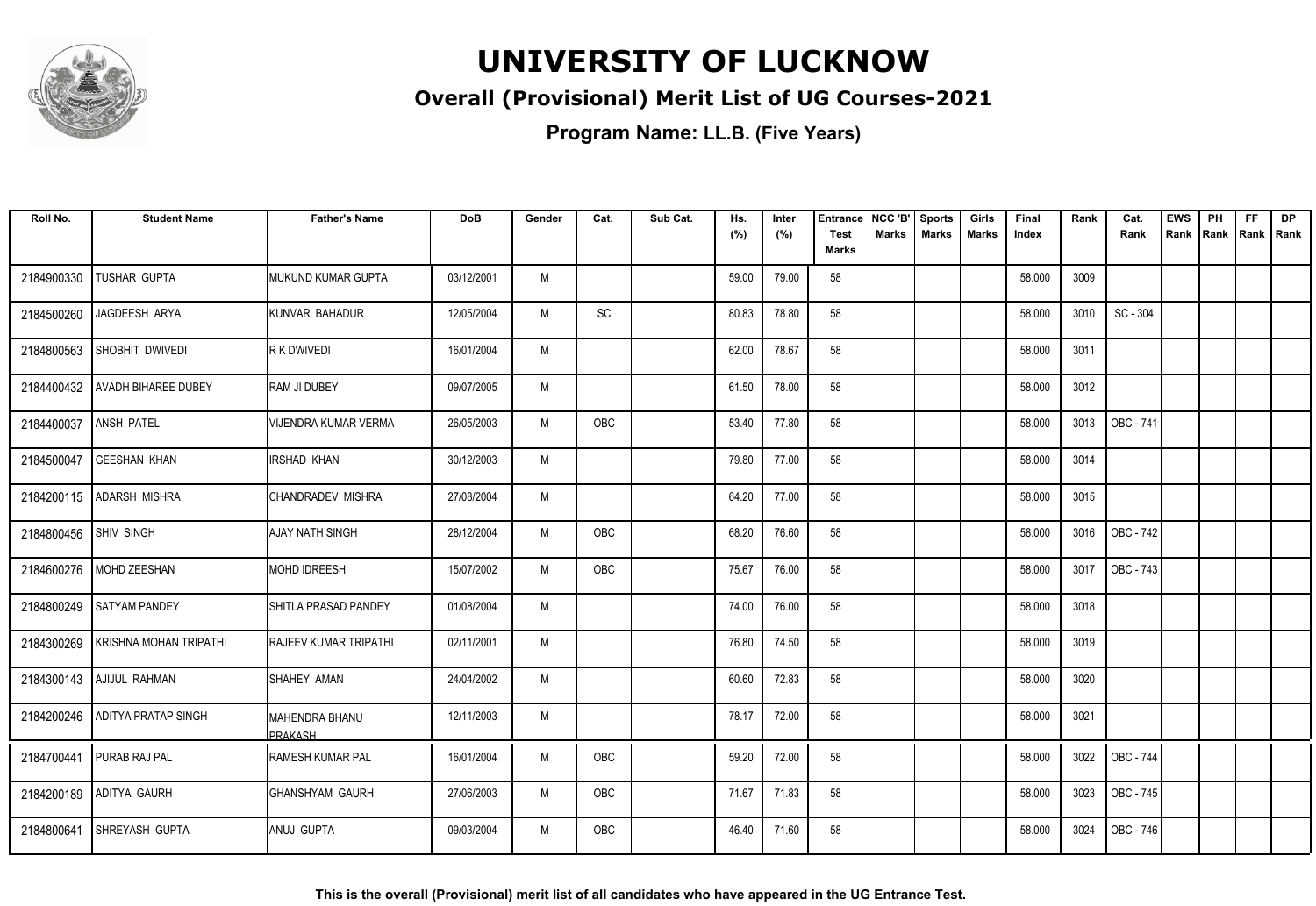

#### **Overall (Provisional) Merit List of UG Courses-2021**

| Roll No.   | <b>Student Name</b>        | <b>Father's Name</b>         | <b>DoB</b> | Gender | Cat.       | Sub Cat. | Hs.<br>(%) | Inter<br>(%) | <b>Entrance</b><br><b>Test</b> | NCC 'B'<br>Marks | Sports<br><b>Marks</b> | Girls<br>Marks | Final<br>Index | Rank | Cat.<br>Rank     | <b>EWS</b><br>Rank | PH<br> Rank | <b>FF</b><br>Rank   Rank | <b>DP</b> |
|------------|----------------------------|------------------------------|------------|--------|------------|----------|------------|--------------|--------------------------------|------------------|------------------------|----------------|----------------|------|------------------|--------------------|-------------|--------------------------|-----------|
|            |                            |                              |            |        |            |          |            |              | <b>Marks</b>                   |                  |                        |                |                |      |                  |                    |             |                          |           |
| 2184800119 | <b>SAMAR PRATAP SINGH</b>  | <b>PREMCHAND SINGH</b>       | 10/03/2004 | M      |            |          | 66.67      | 69.80        | 58                             |                  |                        |                | 58.000         | 3025 |                  |                    |             |                          |           |
| 2184900027 | SIDDHANT                   | <b>SALIK RAM</b>             | 02/04/2004 | M      | SC         |          | 54.00      | 69.60        | 58                             |                  |                        |                | 58.000         | 3026 | SC - 305         |                    |             |                          |           |
| 2184900489 | <b>VEDANT PRATAP SINGH</b> | <b>DEVENDRA SHEKHAR</b>      | 12/10/2002 | M      |            |          | 60.20      | 69.20        | 58                             |                  |                        |                | 58.000         | 3027 |                  |                    |             |                          |           |
| 2184700089 | OM PANDEY                  | <b>ALOK KUMAR PANDEY</b>     | 25/10/2002 | M      |            |          | 50.00      | 68.80        | 58                             |                  |                        |                | 58.000         | 3028 |                  |                    |             |                          |           |
| 2184900577 | <b>VISHIST CHAURASIA</b>   | <b>SANTOSH KUMAR</b>         | 19/01/2003 | M      |            |          | 73.40      | 67.83        | 58                             |                  |                        |                | 58.000         | 3029 |                  |                    |             |                          |           |
| 2184500002 | <b>FARAZ AHMAD ANSARI</b>  | <b>IZHAR AHMAD ANSARI</b>    | 14/05/2003 | M      | <b>OBC</b> |          | 46.80      | 65.60        | 58                             |                  |                        |                | 58.000         | 3030 | <b>OBC - 747</b> |                    |             |                          |           |
|            | 2184300411 SHIVAM PANDEY   | <b>RAKESH KUMAR PANDEY</b>   | 01/08/2003 | M      |            |          | 69.00      | 65.00        | 58                             |                  |                        |                | 58.000         | 3031 |                  |                    |             |                          |           |
| 2184300066 | <b>ABHAY PRATAP SINGH</b>  | RANANJAY SINGH               | 08/10/2004 | M      |            |          | 57.00      | 64.40        | 58                             |                  |                        |                | 58.000         | 3032 |                  |                    |             |                          |           |
| 2184700355 | <b>PREM YADAV</b>          | MANIRAM YADAV                | 04/06/2002 | M      | <b>OBC</b> |          | 66.17      | 64.00        | 58                             |                  |                        |                | 58.000         | 3033 | OBC - 748        |                    |             |                          |           |
| 2184600236 | MOHD FAIZAN                | <b>USMAN ALI</b>             | 15/03/2003 | M      | OBC        |          | 71.83      | 63.80        | 58                             |                  |                        |                | 58.000         | 3034 | OBC - 749        |                    |             |                          |           |
| 2184900195 | <b>SURAJ GUPTA</b>         | <b>I</b> GAURI SHANKAR GUPTA | 06/01/2003 | M      | <b>OBC</b> |          | 69.33      | 62.40        | 58                             |                  |                        |                | 58.000         | 3035 | OBC - 750        |                    |             |                          |           |
| 2184300299 | NAMAN VERMA                | RAJENDRA KUMAR VERMA         | 09/09/2001 | M      | OBC        |          | 76.17      | 62.00        | 58                             |                  |                        |                | 58.000         | 3036 | OBC - 751        |                    |             |                          |           |
| 2184400677 | <b>DEVESH SHAKYA</b>       | <b>DINESH KUMAR</b>          | 24/05/2003 | M      | SC         |          | 61.50      | 62.00        | 58                             |                  |                        |                | 58.000         | 3037 | SC - 306         |                    |             |                          |           |
| 2184300490 | VINAMRA MISHRA             | IGHANSHYAM MISHRA            | 24/12/2003 | M      |            |          | 63.20      | 61.80        | 58                             |                  |                        |                | 58.000         | 3038 |                  | 208                |             |                          |           |
| 2184400559 | AZIZURRAHMAN               | <b>HIFZURRAHMAN</b>          | 30/03/2004 | M      |            |          | 64.17      | 61.40        | 58                             |                  |                        |                | 58.000         | 3039 |                  |                    |             |                          |           |
| 2184200520 | <b>AMRIT VATS</b>          | <b>SANJAY SINGH</b>          | 21/07/2004 | M      |            |          | 64.60      | 61.20        | 58                             |                  |                        |                | 58.000         | 3040 |                  |                    |             |                          |           |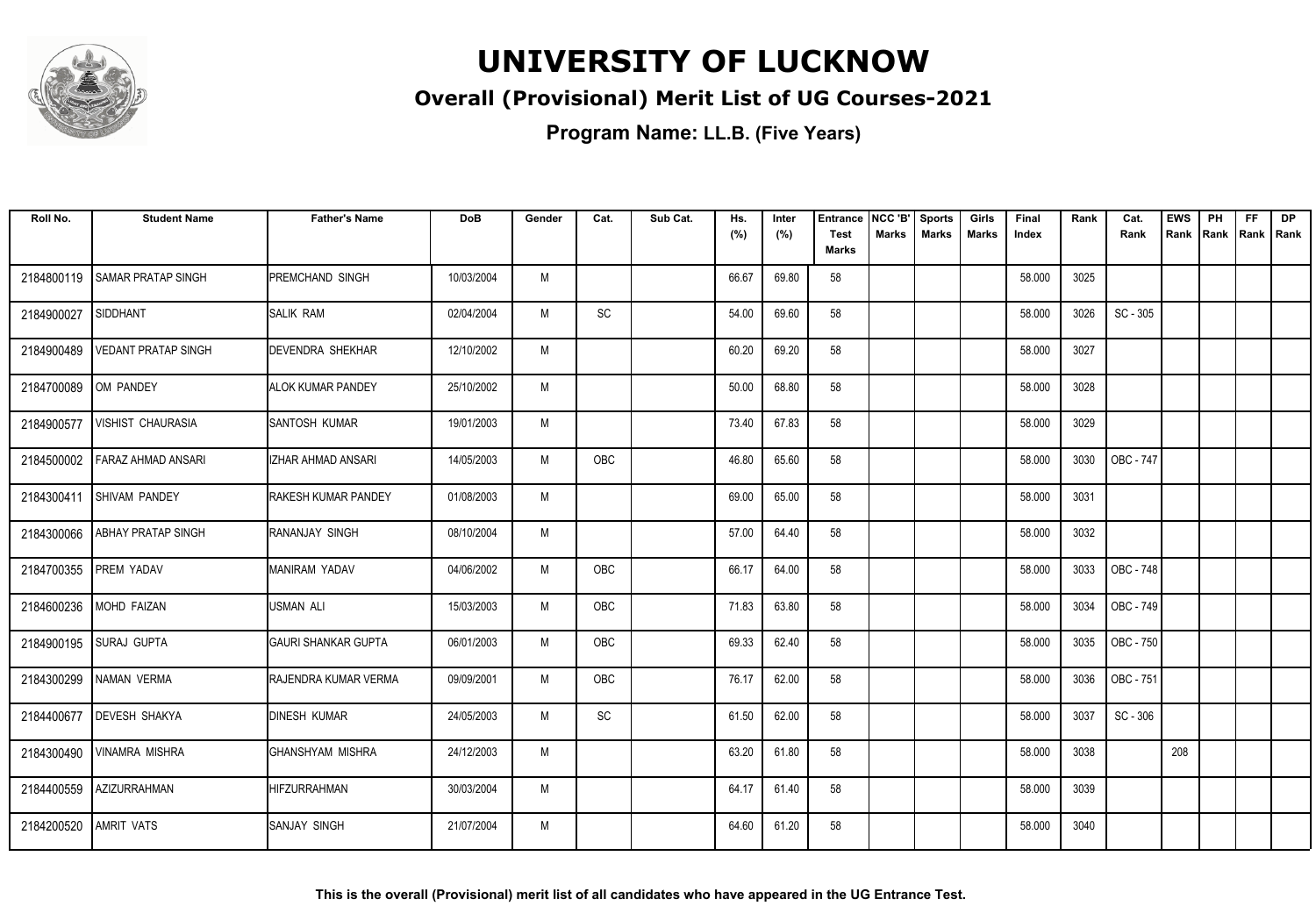

#### **Overall (Provisional) Merit List of UG Courses-2021**

| Roll No.   | <b>Student Name</b>           | <b>Father's Name</b>        | <b>DoB</b> | Gender | Cat.       | Sub Cat. | Hs.<br>(%) | Inter<br>(%) | Entrance<br>Test | NCC 'B'<br>Marks | <b>Sports</b><br><b>Marks</b> | Girls<br>Marks | Final<br>Index | Rank | Cat.<br>Rank | <b>EWS</b><br>Rank | PH<br>l Rank | <b>FF</b><br>  Rank   Rank | <b>DP</b> |
|------------|-------------------------------|-----------------------------|------------|--------|------------|----------|------------|--------------|------------------|------------------|-------------------------------|----------------|----------------|------|--------------|--------------------|--------------|----------------------------|-----------|
|            |                               |                             |            |        |            |          |            |              | <b>Marks</b>     |                  |                               |                |                |      |              |                    |              |                            |           |
| 2184400381 | <b>ASHUTOSH PRATAP SINGH</b>  | <b>RAVI PRATAP SINGH</b>    | 17/06/2001 | M      |            |          | 54.20      | 60.67        | 58               |                  |                               |                | 58.000         | 3041 |              |                    |              |                            |           |
| 2184900167 | <b>SULTAN SALAUDDIN AYUBI</b> | IMOHD RASHID AHMAD          | 08/04/1999 | M      |            |          | 71.17      | 60.00        | 58               |                  |                               |                | 58.000         | 3042 |              |                    |              |                            |           |
| 2184600024 | KUSHAGRA GUPTA                | <b>IPRAVEEN KUMAR GUPTA</b> | 28/01/2004 | M      | <b>OBC</b> |          | 55.67      | 59.40        | 58               |                  |                               |                | 58.000         | 3043 | OBC - 752    |                    |              |                            |           |
| 2184200066 | <b>ABHISHEK TRIPATHI</b>      | <b>AMBRISH TRIPATHI</b>     | 18/10/2004 | M      |            |          | 54.00      | 58.60        | 58               |                  |                               |                | 58.000         | 3044 |              |                    |              |                            |           |
| 2184200071 | ABHISHEK YADAV                | <b>BRIJESH KUMAR YADAV</b>  | 03/06/2001 | M      | OBC        |          | 83.60      | 58.20        | 58               |                  |                               |                | 58.000         | 3045 | OBC - 753    |                    |              |                            |           |
| 2184600263 | MOHD IMTIYAZ                  | ASGAR ALI                   | 07/02/2005 | M      | <b>OBC</b> |          | 64.17      | 57.60        | 58               |                  |                               |                | 58.000         | 3046 | OBC - 754    |                    |              |                            |           |
| 2184300408 | <b>SHIV KUMAR YADAV</b>       | <b>RAM TIRATH YADAV</b>     | 16/09/2001 | M      |            |          | 45.00      | 56.80        | 58               |                  |                               |                | 58.000         | 3047 |              |                    |              |                            |           |
| 2184900257 | SYED FAIZAN ALI HASHMI        | ISYED SHAKEEL ALI HASHMI    | 26/06/2002 | M      |            |          | 67.67      | 56.60        | 58               |                  |                               |                | 58.000         | 3048 |              |                    |              |                            |           |
| 2184800454 | <b>SHIV KUMAR</b>             | ISHRI TRIBHUVAN SAH         | 04/02/2004 | M      | OBC        |          | 44.00      | 55.80        | 58               |                  |                               |                | 58.000         | 3049 | OBC - 755    |                    |              |                            |           |
| 2184400409 | ASTUTI UPADHYAY               | AJAY UPADHYAY               | 24/06/2004 | M      |            |          | 69.40      | 54.40        | 58               |                  |                               |                | 58.000         | 3050 |              |                    |              |                            |           |
| 2184300152 | AMRAT SINGH                   | <b>JASVANT SINGH</b>        | 20/10/2003 | M      |            |          | 62.67      | 53.80        | 58               |                  |                               |                | 58.000         | 3051 |              |                    |              |                            |           |
| 2184800298 | <b>SAURABH SONWANI</b>        | <b>BRIJESH SONWANI</b>      | 08/01/2002 | M      | SC         |          | 67.17      | 52.80        | 58               |                  |                               |                | 58.000         | 3052 | SC - 307     |                    |              |                            |           |
| 2184700024 | NILESH KUMAR                  | DEVIDEEN                    | 25/09/2002 | M      | SC         |          | 65.50      | 51.00        | 58               |                  |                               |                | 58.000         | 3053 | SC - 308     |                    |              |                            |           |
|            | 2184300393 SATYAKETU GUPTA    | <b>HARI PRASAD GUPTA</b>    | 01/04/2000 | M      | OBC        |          | 54.83      | 48.60        | 58               |                  |                               |                | 58.000         | 3054 | OBC - 756    |                    |              |                            |           |
| 2184200555 | <b>ANANT RAI</b>              | GHANSHYAM NARAYAN RAI       | 02/02/2003 | M      |            |          | 81.60      | 0.00         | 58               |                  |                               |                | 58.000         | 3055 |              |                    |              |                            |           |
| 2184200407 | <b>ALOK KUMAR</b>             | <b>JOM PRAKASH</b>          | 25/07/2005 | M      | OBC        |          | 79.50      | 0.00         | 58               |                  |                               |                | 58.000         | 3056 | OBC - 757    |                    |              |                            |           |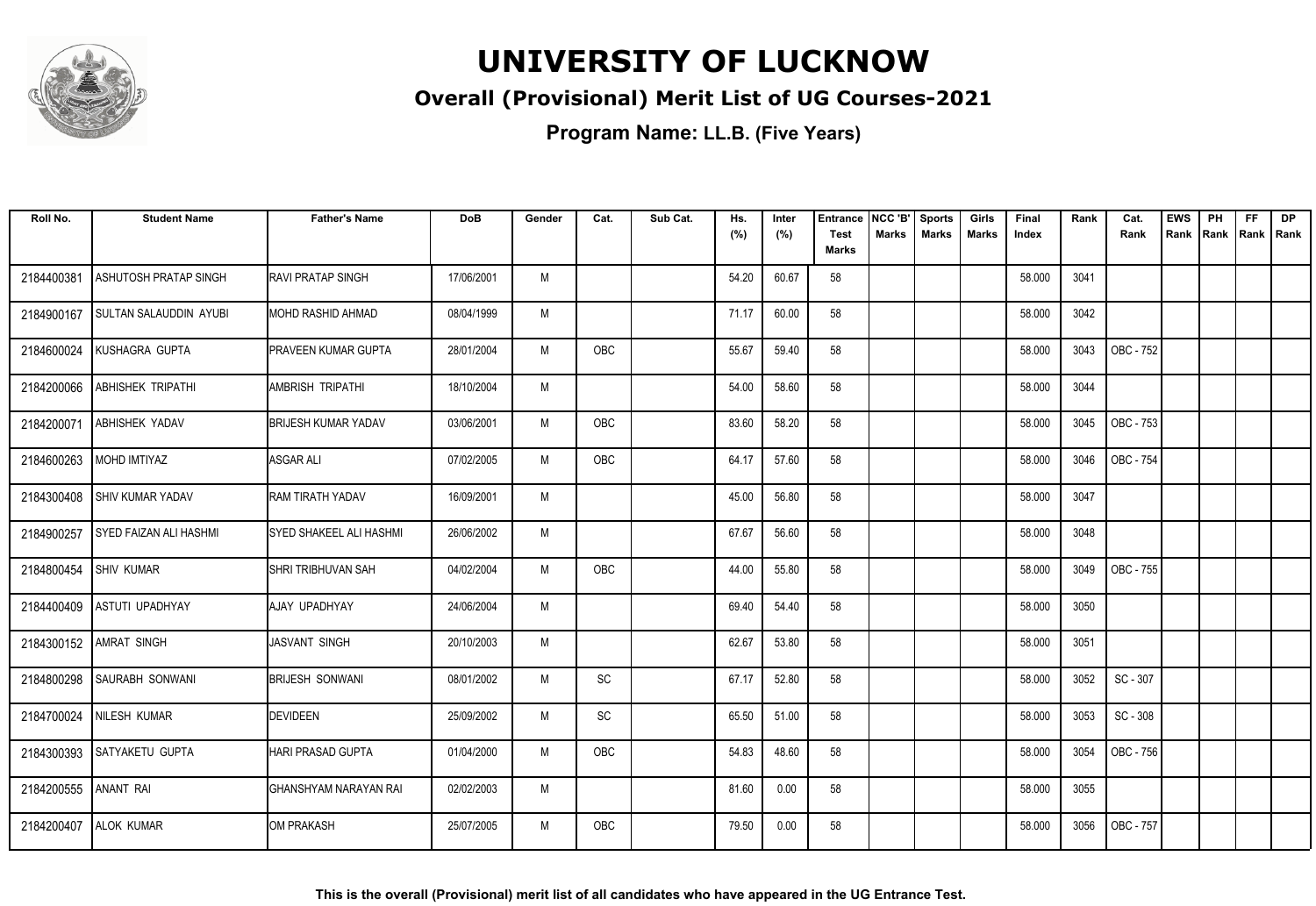

#### **Overall (Provisional) Merit List of UG Courses-2021**

**Program Name: LL.B. (Five Years)**

| Roll No.   | <b>Student Name</b>           | <b>Father's Name</b>                          | <b>DoB</b> | Gender | Cat.      | Sub Cat. | Hs.<br>(%) | Inter<br>(%) | <b>Entrance</b><br><b>Test</b><br><b>Marks</b> | NCC 'B'<br><b>Marks</b> | <b>Sports</b><br><b>Marks</b> | Girls<br><b>Marks</b> | <b>Final</b><br>Index | Rank | Cat.<br>Rank     | <b>EWS</b><br>Rank | PH<br>Rank   Rank   Rank | <b>FF</b> | <b>DP</b> |
|------------|-------------------------------|-----------------------------------------------|------------|--------|-----------|----------|------------|--------------|------------------------------------------------|-------------------------|-------------------------------|-----------------------|-----------------------|------|------------------|--------------------|--------------------------|-----------|-----------|
| 2184500198 | HIMANSHU YADAV                | <b>KAMLESH YADAV</b>                          | 10/08/2004 | M      | OBC       |          | 78.00      | 0.00         | 58                                             |                         |                               |                       | 58.000                | 3057 | OBC - 758        |                    |                          |           |           |
| 2184700340 | <b>PRATYUSH SRIVASTAVA</b>    | <b>SATYA PRAKASH LAL</b><br><b>SRIVASTAVA</b> | 25/06/2003 | M      |           |          | 76.33      | 0.00         | 58                                             |                         |                               |                       | 58.000                | 3058 |                  |                    |                          |           |           |
| 2184600226 | MOHAMMAD SHAKIB               | <b>AKEEL AHMAD</b>                            | 01/01/2003 | M      | OBC       |          | 67.83      | 0.00         | 58                                             |                         |                               |                       | 58.000                | 3059 | OBC - 759        |                    |                          |           |           |
| 2184800073 | SAKSHAM SINGH                 | MAHENDRA VEER VIKRAM<br>SINGH                 | 11/05/2003 | M      |           |          | 64.33      | 0.00         | 58                                             |                         |                               |                       | 58.000                | 3060 |                  |                    |                          |           |           |
| 2184200124 | <b>ADARSH SRIVASTAVA</b>      | RADHESHYAM SRIVASTAVA                         | 31/07/2004 | M      |           |          | 63.80      | 0.00         | 58                                             |                         |                               |                       | 58.000                | 3061 |                  |                    |                          |           |           |
| 2184300139 | <b>ADITYA SINGH PATEL</b>     | <b>SURESH SINGH PATEL</b>                     | 20/06/2002 | M      | OBC       |          | 63.50      | 0.00         | 58                                             |                         |                               |                       | 58.000                | 3062 | OBC - 760        |                    |                          |           |           |
| 2184200434 | <b>AMAN LODHI</b>             | HEERA LAL LODHI                               | 28/02/2002 | M      | OBC       |          | 57.33      | 0.00         | 58                                             |                         |                               |                       | 58.000                | 3063 | OBC - 761        |                    |                          |           |           |
| 2184300404 | SHASHWAT KISHOR               | INAND KISHOR                                  | 24/12/2002 | M      | SC        |          | 52.33      | 0.00         | 58                                             |                         |                               |                       | 58.000                | 3064 | SC - 309         |                    |                          |           |           |
| 2184700397 | PRIYANKA SHARMA               | <b>RAKESH KUMAR SHARMA</b>                    | 14/04/2003 | F      |           |          | 73.40      | 91.56        | 54                                             |                         |                               | 2.70                  | 56.700                | 3065 |                  |                    |                          |           |           |
| 2184900302 | TANYA SINGH CHAUHAN           | ILATE ARVIND SINGH<br><b>CHAUHAN</b>          | 24/08/2004 | F      |           |          | 79.20      | 86.00        | 54                                             |                         |                               | 2.70                  | 56.700                | 3066 |                  |                    |                          |           |           |
| 2184600411 | NEHA VERMA                    | IMANOJ KUMAR VERMA                            | 17/02/2004 | F      | OBC       |          | 80.33      | 82.40        | 54                                             |                         |                               | 2.70                  | 56.700                | 3067 | OBC - 762        |                    |                          |           |           |
|            | 2184700616 RISHU VERMA        | <b>ISUNIL KUMAR</b>                           | 23/07/2003 | F      | OBC       |          | 61.60      | 82.40        | 54                                             |                         |                               | 2.70                  | 56.700                | 3068 | <b>OBC - 763</b> |                    |                          |           |           |
| 2184900092 | SONAL YADAV                   | ASHOK KUMAR YADAV                             | 25/06/2004 | F      | OBC       |          | 82.67      | 79.60        | 54                                             |                         |                               | 2.70                  | 56.700                | 3069 | OBC - 764        |                    |                          |           |           |
| 2184700318 | <b>PRATIBHA SINGH RATHOUR</b> | JITENDRA KUMAR                                | 12/09/2003 | F      | <b>SC</b> |          | 75.40      | 78.40        | 54                                             |                         |                               | 2.70                  | 56.700                | 3070 | SC-310           |                    |                          |           |           |
| 2184500226 | <b>IRA</b>                    | <b>RAMESH CHANDRA</b><br>SRIVASTAVA           | 09/06/2003 | F      |           |          | 80.17      | 76.00        | 54                                             |                         |                               | 2.70                  | 56.700                | 3071 |                  |                    |                          |           |           |
|            | 2184700639 RITIKA RAWAT       | <b>SHYAM SUNDAR</b>                           | 02/08/2003 | F      | <b>SC</b> |          | 68.17      | 72.00        | 54                                             |                         |                               | 2.70                  | 56.700                | 3072 | SC - 311         |                    |                          |           |           |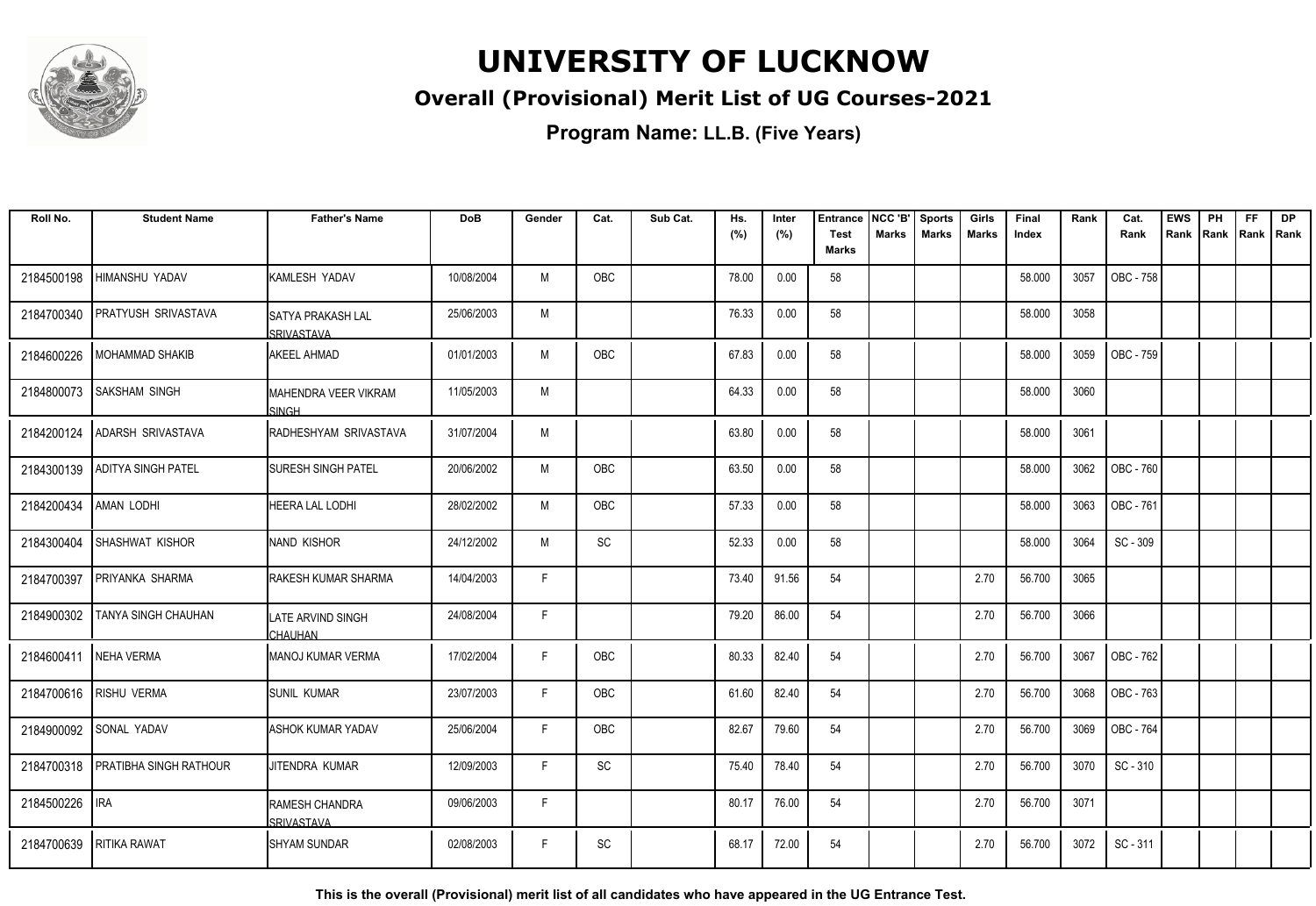

#### **Overall (Provisional) Merit List of UG Courses-2021**

| Roll No.   | <b>Student Name</b>        | <b>Father's Name</b>     | <b>DoB</b> | Gender | Cat. | Sub Cat. | Hs.<br>(%) | Inter<br>(%) | <b>Entrance</b><br><b>Test</b><br><b>Marks</b> | NCC 'B'<br>Marks | <b>Sports</b><br><b>Marks</b> | Girls<br>Marks | Final<br>Index | Rank | Cat.<br>Rank | <b>EWS</b><br>Rank | PH | <b>FF</b><br>Rank   Rank   Rank | <b>DP</b> |
|------------|----------------------------|--------------------------|------------|--------|------|----------|------------|--------------|------------------------------------------------|------------------|-------------------------------|----------------|----------------|------|--------------|--------------------|----|---------------------------------|-----------|
| 2184900213 | <b>SURYANSHI SINGH</b>     | ARJUN SINGH              | 05/12/2002 | F.     |      |          | 57.20      | 72.00        | 54                                             |                  |                               | 2.70           | 56.700         | 3073 |              |                    |    |                                 |           |
| 2184900017 | <b>SHWETA NAYAK</b>        | SIDDHARTH KUMAR NAYAK    | 04/06/2004 | F.     |      |          | 66.50      | 70.40        | 54                                             |                  |                               | 2.70           | 56.700         | 3074 |              |                    |    |                                 |           |
| 2184900421 | <b>VAIBHAVI PANDEY</b>     | <b>VIBHOR PANDEY</b>     | 25/03/2004 | F      |      |          | 75.00      | 69.00        | 54                                             |                  |                               | 2.70           | 56.700         | 3075 |              |                    |    |                                 |           |
| 2184900139 | <b>SUBHASHINI</b>          | <b>SUNDER LAL</b>        | 04/08/2002 | F      | SC   |          | 68.83      | 64.60        | 54                                             |                  |                               | 2.70           | 56.700         | 3076 | SC - 312     |                    |    |                                 |           |
| 2184800314 | <b>SEEMA</b>               | <b>SHYAM LAL</b>         | 15/02/2002 | F      |      |          | 70.86      | 63.80        | 54                                             |                  |                               | 2.70           | 56.700         | 3077 |              |                    |    |                                 |           |
| 2184800543 | SHIVASINI                  | RAJENDRA PRASAD          | 14/12/2002 | F      | SC   |          | 74.83      | 63.00        | 54                                             |                  |                               | 2.70           | 56.700         | 3078 | SC - 313     |                    |    |                                 |           |
|            | 2184900143 SUCHITRA SINGH  | <b>BRAJ KUMAR SINGH</b>  | 03/10/1999 | F      | SC   |          | 79.67      | 62.60        | 54                                             |                  |                               | 2.70           | 56.700         | 3079 | SC - 314     |                    |    |                                 |           |
| 2184800424 | SHAZIA BANO                | MOHD AAFAQ               | 20/09/1998 | F      |      |          | 75.83      | 0.00         | 54                                             |                  |                               | 2.70           | 56.700         | 3080 |              |                    |    |                                 |           |
| 2184400630 | <b>IDEEKSHA UPADHYAY</b>   | ARUN KUMAR UPADHYAY      | 20/05/2004 | F.     |      |          | 68.00      | 0.00         | 54                                             |                  |                               | 2.70           | 56.700         | 3081 |              |                    |    |                                 |           |
| 2184500231 | <b>ISHA SHUKLA</b>         | <b>B.K. SHUKLA</b>       | 25/09/2003 | F      |      |          | 67.00      | 0.00         | 54                                             |                  |                               | 2.70           | 56.700         | 3082 |              |                    |    |                                 |           |
| 2184800337 | <b>SHAILENDRI</b>          | NANHE LAL                | 05/01/2003 | F      | SC   |          | 59.67      | 0.00         | 54                                             |                  |                               | 2.70           | 56.700         | 3083 | SC - 315     |                    |    |                                 |           |
| 2184700027 | NIMISHA YADAV              | ANOOP YADAV              | 29/07/2003 | F      |      |          | 54.17      | 0.00         | 54                                             |                  |                               | 2.70           | 56.700         | 3084 |              |                    |    |                                 |           |
|            | 2184400148 ANUSHKA DIXIT   | <b>GYANENDRA DIXIT</b>   | 01/07/2004 | M      |      |          | 77.00      | 88.40        | 56                                             |                  |                               |                | 56.000         | 3085 |              |                    |    |                                 |           |
| 2184200135 | <b>ADARSH PRATAP SINGH</b> | <b>VIKAS KUMAR SINGH</b> | 24/09/2000 | M      |      |          | 77.00      | 81.20        | 56                                             |                  |                               |                | 56.000         | 3086 |              |                    |    |                                 |           |
| 2184400328 | <b>ASHISH MAURYA</b>       | OMPRAKASH                | 07/05/2004 | M      |      |          | 72.80      | 80.80        | 56                                             |                  |                               |                | 56.000         | 3087 |              |                    |    |                                 |           |
| 2184200211 | ADITYA RANJAN              | RAMESH PASWAN            | 02/09/2002 | M      | SC   |          | 87.33      | 80.33        | 56                                             |                  |                               |                | 56.000         | 3088 | SC - 316     |                    |    |                                 |           |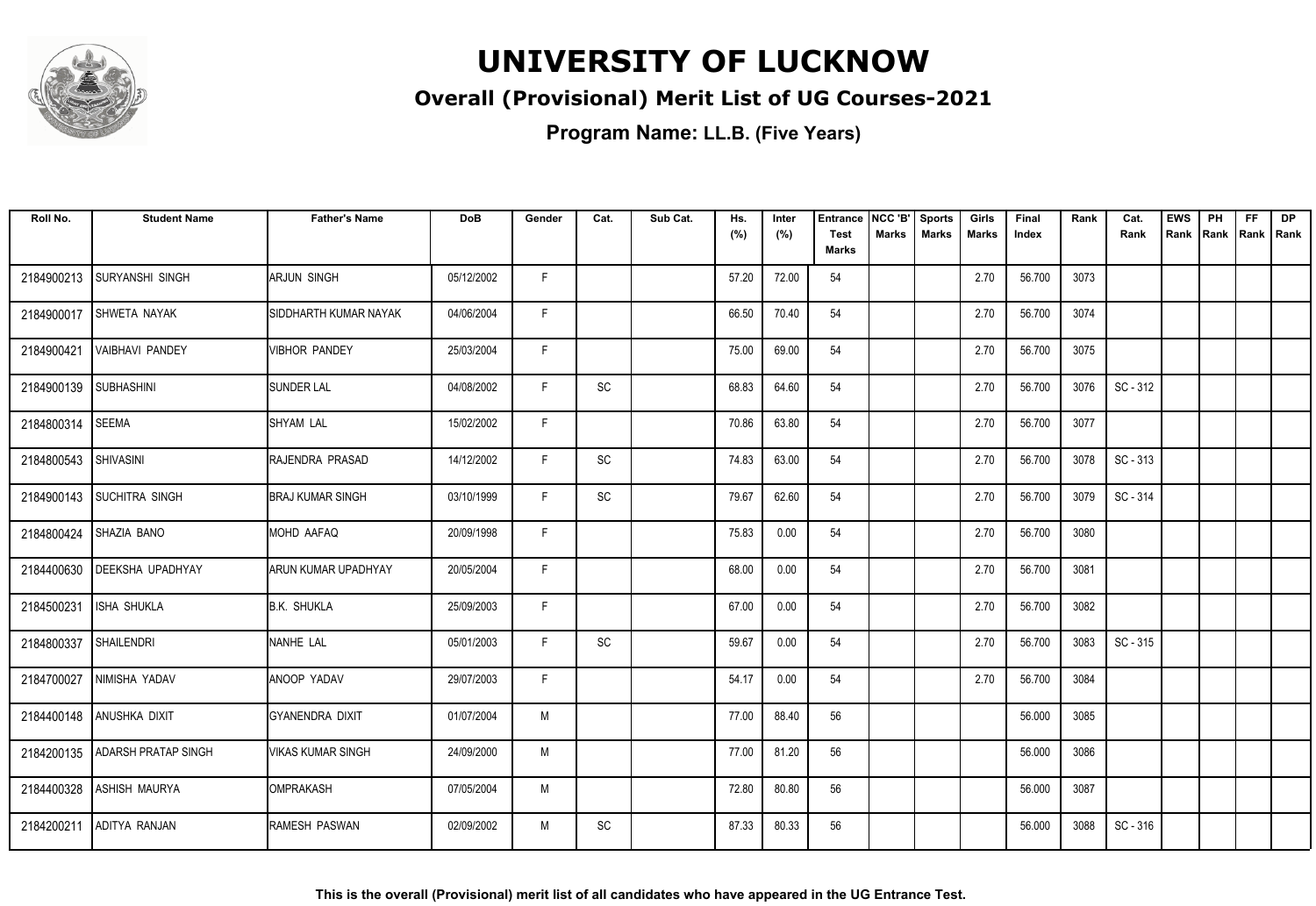

#### **Overall (Provisional) Merit List of UG Courses-2021**

| Roll No.   | <b>Student Name</b>         | <b>Father's Name</b>        | <b>DoB</b> | Gender | Cat. | Sub Cat. | Hs.<br>(%) | Inter<br>(%) | <b>Entrance</b><br><b>Test</b><br><b>Marks</b> | NCC 'B'<br>Marks | <b>Sports</b><br><b>Marks</b> | Girls<br><b>Marks</b> | Final<br>Index | Rank | Cat.<br>Rank | <b>EWS</b><br>Rank | PH<br>Rank | <b>FF</b><br>Rank   Rank | <b>DP</b> |
|------------|-----------------------------|-----------------------------|------------|--------|------|----------|------------|--------------|------------------------------------------------|------------------|-------------------------------|-----------------------|----------------|------|--------------|--------------------|------------|--------------------------|-----------|
|            |                             |                             |            |        |      |          |            |              |                                                |                  |                               |                       |                |      |              |                    |            |                          |           |
| 2184300120 | ABHINAV PRATAP ASHU         | <b>ASHOK KUMAR VERMA</b>    | 03/05/2003 | M      | SC   |          | 74.60      | 78.60        | 56                                             |                  |                               |                       | 56.000         | 3089 | SC - 317     |                    |            |                          |           |
| 2184900175 | SUMIT RAJENDRA              | RAJENDRA KUMAR              | 07/09/2005 | M      | SC   |          | 68.83      | 77.00        | 56                                             |                  |                               |                       | 56.000         | 3090 | SC-318       |                    |            |                          |           |
| 2184200644 | <b>ANKIT KUMAR</b>          | SURENDRA KUMAR              | 06/09/2004 | M      | SC   |          | 77.83      | 76.60        | 56                                             |                  |                               |                       | 56.000         | 3091 | SC - 319     |                    |            |                          |           |
| 2184900135 | <b>SUBHAM SINGH</b>         | PARDEEP KUMAR SINGH         | 16/12/2003 | M      |      |          | 65.17      | 76.60        | 56                                             |                  |                               |                       | 56.000         | 3092 |              |                    |            |                          |           |
| 2184900508 | <b>VIKAS KUMAR</b>          | <b>JAINARAYAN</b>           | 02/01/2005 | M      | OBC  |          | 74.00      | 76.20        | 56                                             |                  |                               |                       | 56.000         | 3093 | OBC - 765    |                    |            |                          |           |
| 2184900389 | <b>UTKARSH PRATAP SINGH</b> | <b>SANTOSH KUMAR SINGH</b>  | 17/07/2003 | M      |      |          | 88.83      | 75.60        | 56                                             |                  |                               |                       | 56.000         | 3094 |              | 209                |            |                          |           |
| 2184900334 | <b>TUSHAR SRIVASTAVA</b>    | <b>SUNIL SRIVASTAVA</b>     | 05/01/2002 | M      |      |          | 72.50      | 74.60        | 56                                             |                  |                               |                       | 56.000         | 3095 |              |                    |            |                          |           |
| 2184200301 | AJEET KUMAR                 | RAM NATH                    | 07/02/2005 | M      | SC   |          | 73.83      | 74.40        | 56                                             |                  |                               |                       | 56.000         | 3096 | SC - 320     |                    |            |                          |           |
|            | 2184200543 ANAND MOHAN      | SHATROHAN LAL               | 26/03/2004 | M      | SC   |          | 66.00      | 73.60        | 56                                             |                  |                               |                       | 56.000         | 3097 | SC - 321     |                    |            |                          |           |
| 2184200426 | <b>AMAN GUPTA</b>           | ARVIND GUPTA                | 01/01/2004 | M      | OBC  |          | 75.83      | 73.00        | 56                                             |                  |                               |                       | 56.000         | 3098 | OBC - 766    |                    |            |                          |           |
| 2184800546 | SHIVENDRA RAJ SINGH         | <b>I</b> SANJAY KUMAR SINGH | 27/05/2004 | M      |      |          | 72.50      | 72.80        | 56                                             |                  |                               |                       | 56.000         | 3099 |              |                    |            |                          |           |
| 2184800587 | <b>SHREY SHUKLA</b>         | MR SUNIL SHUKLA             | 12/08/2001 | M      |      |          | 70.00      | 72.80        | 56                                             |                  |                               |                       | 56.000         | 3100 |              |                    |            |                          |           |
| 2184200186 | ADITYA DIXIT                | DINESH DIXIT                | 23/02/2004 | M      |      |          | 60.00      | 72.60        | 56                                             |                  |                               |                       | 56.000         | 3101 |              |                    |            |                          |           |
|            | 2184300190 ASHISH SINGH     | <b>ANIL KUMAR SINGH</b>     | 01/07/2002 | M      |      |          | 72.17      | 72.20        | 56                                             |                  |                               |                       | 56.000         | 3102 |              |                    |            |                          |           |
| 2184700422 | PRIYANSHU NIGAM             | ARUN KUMAR NIGAM            | 05/01/2002 | M      |      |          | 64.33      | 72.20        | 56                                             |                  |                               |                       | 56.000         | 3103 |              |                    |            |                          |           |
| 2184700133 | <b>PAVNESH YADAV</b>        | <b>RAM BICHAR YADAV</b>     | 31/01/2004 | M      |      |          | 74.80      | 71.80        | 56                                             |                  |                               |                       | 56.000         | 3104 |              |                    |            |                          |           |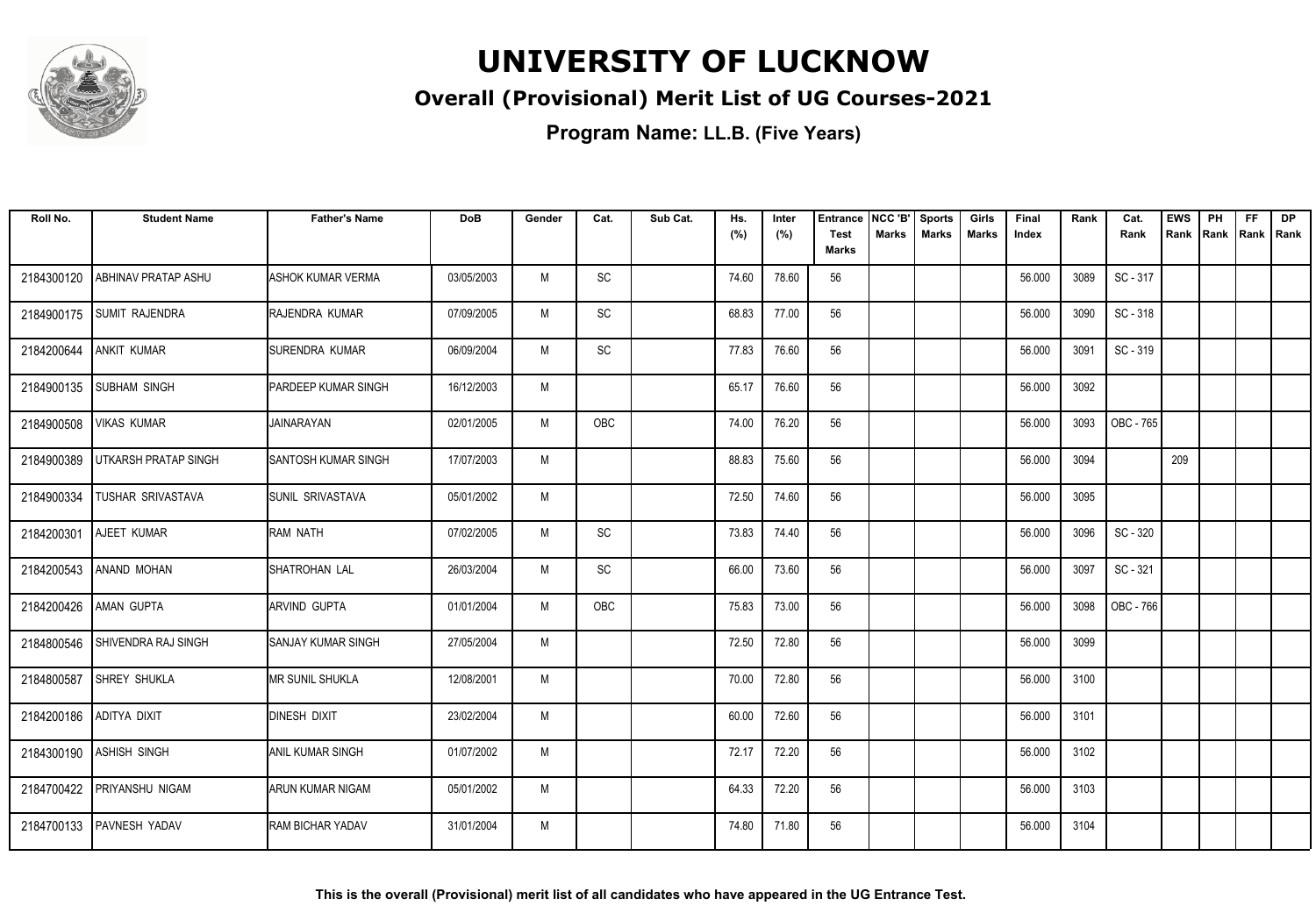

#### **Overall (Provisional) Merit List of UG Courses-2021**

| Roll No.   | <b>Student Name</b>                      | <b>Father's Name</b>                | <b>DoB</b> | Gender | Cat.       | Sub Cat. | Hs.<br>(%) | Inter<br>(%) | <b>Entrance</b><br><b>Test</b> | NCC 'B'<br><b>Marks</b> | <b>Sports</b><br><b>Marks</b> | Girls<br>Marks | Final<br>Index | Rank | Cat.<br>Rank | <b>EWS</b><br>Rank | PH<br>Rank Rank Rank | <b>FF</b> | <b>DP</b> |
|------------|------------------------------------------|-------------------------------------|------------|--------|------------|----------|------------|--------------|--------------------------------|-------------------------|-------------------------------|----------------|----------------|------|--------------|--------------------|----------------------|-----------|-----------|
|            |                                          |                                     |            |        |            |          |            |              | <b>Marks</b>                   |                         |                               |                |                |      |              |                    |                      |           |           |
| 2184500186 | <b>HIMANSHU CHAUDHARY</b>                | CHHATRAPAL CHAUDHARY                | 25/08/2003 | M      | SC         |          | 72.00      | 71.20        | 56                             |                         |                               |                | 56.000         | 3105 | SC - 322     |                    |                      |           |           |
| 2184700250 | <b>PRANAV</b>                            | <b>VEERENDRA KUMAR</b>              | 15/07/2003 | M      |            |          | 77.67      | 70.20        | 56                             |                         |                               |                | 56.000         | 3106 |              |                    |                      |           |           |
|            | 2184700112 PANKAJ KANAUJIA               | <b>SURESH KUMAR</b>                 | 10/11/2003 | M      | SC         |          | 77.00      | 69.40        | 56                             |                         |                               |                | 56.000         | 3107 | SC - 323     |                    |                      |           |           |
| 2184200435 | <b>AMAN PAL</b>                          | RAMESHPAL                           | 05/04/2003 | M      | OBC        |          | 73.67      | 69.20        | 56                             |                         |                               |                | 56.000         | 3108 | OBC - 767    |                    |                      |           |           |
| 2184300294 | <b>MRITUNJAY SINGH</b><br><b>CHAUHAN</b> | <b>KAUSHLENDRA SINGH</b><br>CHAUHAN | 18/02/2003 | M      |            |          | 85.17      | 68.00        | 56                             |                         |                               |                | 56.000         | 3109 |              |                    |                      |           |           |
| 2184900587 | <b>VISHWA RAJ SINGH</b>                  | <b>RAM RAJ SINGH</b>                | 17/09/2003 | M      |            |          | 76.67      | 67.60        | 56                             |                         |                               |                | 56.000         | 3110 |              |                    |                      |           |           |
|            | 2184400672   DEVENDRA KUMAR MISHRA       | <b>RAJNEESH KUMAR</b>               | 12/10/2005 | M      |            |          | 62.00      | 67.20        | 56                             |                         |                               |                | 56.000         | 3111 |              |                    |                      |           |           |
| 2184400365 | <b>ASHUTOSH SINGH</b>                    | AMRENDRA SINGH                      | 06/08/2002 | M      |            |          | 58.33      | 66.40        | 56                             |                         |                               |                | 56.000         | 3112 |              |                    |                      |           |           |
| 2184800201 | SARFARAZ AHMAD                           | FARID AHMAD                         | 11/01/2003 | M      |            |          | 0.66       | 65.83        | 56                             |                         |                               |                | 56.000         | 3113 |              |                    |                      |           |           |
| 2184900546 | VIPUL YADAV                              | RAMESH CHANDRA YADAV                | 09/02/2004 | M      | OBC        |          | 64.20      | 65.60        | 56                             |                         |                               |                | 56.000         | 3114 | OBC - 768    |                    |                      |           |           |
|            | 2184700675 ROHIT SINGH                   | RAJESH KUMAR                        | 03/08/2002 | M      | SC         |          | 46.40      | 64.40        | 56                             |                         |                               |                | 56.000         | 3115 | SC - 324     |                    |                      |           |           |
|            | 2184400485   AYUSH PANDEY                | IANIL KUMAR PANDEY                  | 28/01/2005 | M      |            |          | 51.40      | 60.80        | 56                             |                         |                               |                | 56.000         | 3116 |              |                    |                      |           |           |
|            | 2184600278   MOHD ZISHAN                 | <b>MOHD LATEEF</b>                  | 05/05/2002 | M      | OBC        |          | 59.00      | 60.67        | 56                             |                         |                               |                | 56.000         | 3117 | OBC - 769    |                    |                      |           |           |
| 2184700154 | <b>PIYUSH SINGH</b>                      | LATE.RUKMANGAL SINGH                | 22/09/2001 | M      | SC         |          | 66.67      | 55.20        | 56                             |                         |                               |                | 56.000         | 3118 | SC - 325     |                    |                      |           |           |
| 2184200277 | AHMAD USMAN                              | MOHD ABID SIDDIQUI                  | 22/03/2003 | M      |            |          | 79.83      | 0.00         | 56                             |                         |                               |                | 56.000         | 3119 |              |                    |                      |           |           |
| 2184800484 | SHIVAM YADAV                             | SIYARAM YADAV                       | 01/01/2004 | M      | <b>OBC</b> |          | 78.83      | 0.00         | 56                             |                         |                               |                | 56.000         | 3120 | OBC - 770    |                    |                      |           |           |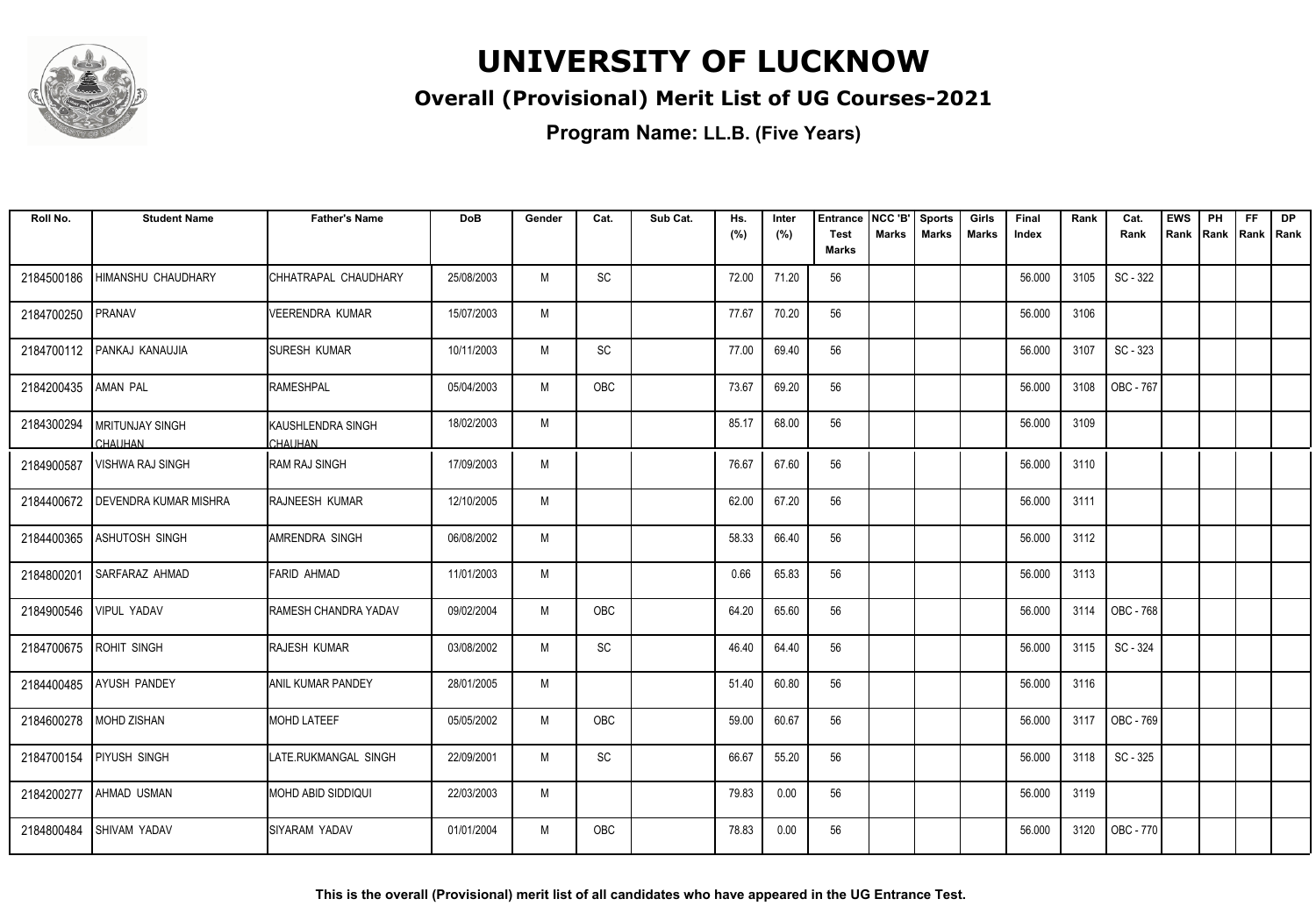

#### **Overall (Provisional) Merit List of UG Courses-2021**

| Roll No.   | <b>Student Name</b>        | <b>Father's Name</b>        | <b>DoB</b> | Gender | Cat.       | Sub Cat. | Hs.<br>(%) | Inter<br>(%) | <b>Entrance</b><br><b>Test</b> | NCC 'B'<br><b>Marks</b> | <b>Sports</b><br><b>Marks</b> | Girls<br>Marks | Final<br>Index | Rank | Cat.<br>Rank | <b>EWS</b><br>Rank | PH<br>Rank | FF<br>Rank   Rank | <b>DP</b> |
|------------|----------------------------|-----------------------------|------------|--------|------------|----------|------------|--------------|--------------------------------|-------------------------|-------------------------------|----------------|----------------|------|--------------|--------------------|------------|-------------------|-----------|
|            |                            |                             |            |        |            |          |            |              | <b>Marks</b>                   |                         |                               |                |                |      |              |                    |            |                   |           |
| 2184600397 | <b>NEERAJ</b>              | <b>RAM UGRAH</b>            | 10/06/2002 | M      | SC         |          | 75.50      | 0.00         | 56                             |                         |                               |                | 56.000         | 3121 | SC - 326     |                    |            |                   |           |
| 2184900435 | <b>VAISHNAVI PANDEY</b>    | <b>ISUDHIR KUMAR PANDEY</b> | 27/10/2005 | M      |            |          | 68.83      | 0.00         | 56                             |                         |                               |                | 56.000         | 3122 |              |                    |            |                   |           |
| 2184600220 | MOHAMMAD NASAR KHAN        | ABDUL AHAD KHAN             | 05/07/2004 | M      |            |          | 65.80      | 0.00         | 56                             |                         |                               |                | 56.000         | 3123 |              |                    |            |                   |           |
| 2184700603 | <b>RISHABH VERMA</b>       | <b>RAJESH VERMA</b>         | 04/04/2000 | M      | <b>OBC</b> |          | 63.17      | 0.00         | 56                             |                         |                               |                | 56.000         | 3124 | OBC - 771    |                    |            |                   |           |
| 2184900631 | YASH RAO                   | SATYENDRA KUMAR RAO         | 15/08/2002 | M      | SC         |          | 46.67      | 0.00         | 56                             |                         |                               |                | 56.000         | 3125 | SC - 327     |                    |            |                   |           |
| 2184700668 | <b>ROHAN CHAURASIA</b>     | ISUNIL KUMAR CHAURASIA      | 27/11/2002 | M      | <b>OBC</b> |          | 45.60      | 0.00         | 56                             |                         |                               |                | 56.000         | 3126 | OBC - 772    |                    |            |                   |           |
|            | 2184400149 ANUSHKA DWIVEDI | ASHVANI DWIVEDI             | 20/03/2004 | F      |            |          | 87.40      | 93.80        | 52                             |                         |                               | 2.60           | 54.600         | 3127 |              |                    |            |                   |           |
| 2184800100 | <b>SAKSHI VISHWAKARMA</b>  | RAJ KUMAR VISHWAKARMA       | 28/09/2001 | F.     | OBC        |          | 59.80      | 82.80        | 52                             |                         |                               | 2.60           | 54.600         | 3128 | OBC - 773    |                    |            |                   |           |
| 2184400551 | AYUSHI YADAV               | JANARDAN YADAV              | 19/02/2004 | F.     | OBC        |          | 69.17      | 82.20        | 52                             |                         |                               | 2.60           | 54.600         | 3129 | OBC - 774    |                    |            |                   |           |
| 2184900685 | <b>ZAKIA HASAN</b>         | JABBARUL HASAN              | 07/03/2004 | F.     |            |          | 69.00      | 81.20        | 52                             |                         |                               | 2.60           | 54.600         | 3130 |              |                    |            |                   |           |
| 2184500230 | <b>ISHA SHEKHAR</b>        | KUNWAR AJAY SINGH           | 05/08/2004 | F      | <b>OBC</b> |          | 95.00      | 80.60        | 52                             |                         |                               | 2.60           | 54.600         | 3131 | OBC - 775    |                    |            |                   |           |
| 2184800595 | SHREYA KAMAL               | JITENDRA KUMAR KAMAL        | 05/07/2005 | F      | SC         |          | 80.00      | 80.20        | 52                             |                         |                               | 2.60           | 54.600         | 3132 | SC - 328     |                    |            |                   |           |
| 2184800200 | <b>SARASWATI MISHRA</b>    | IOM PRAKASH MISHRA          | 15/01/2004 | F.     |            |          | 49.33      | 79.00        | 52                             |                         |                               | 2.60           | 54.600         | 3133 |              |                    |            |                   |           |
|            | 2184400723   DIVYA TIWARI  | PRAMOD TIWARI               | 04/12/2004 | F      |            |          | 74.67      | 74.40        | 52                             |                         |                               | 2.60           | 54.600         | 3134 |              |                    |            |                   |           |
| 2184400641 | <b>DEEPANJALI VERMA</b>    | RAJESH KUMAR VERMA          | 20/09/2004 | F.     |            |          | 62.00      | 69.80        | 52                             |                         |                               | 2.60           | 54.600         | 3135 |              |                    |            |                   |           |
| 2184200584 | <b>ANCHAL TIWARI</b>       | <b>SANJEEV KUMAR TIWARI</b> | 19/12/2002 | F.     |            |          | 53.60      | 68.60        | 52                             |                         |                               | 2.60           | 54.600         | 3136 |              |                    |            |                   |           |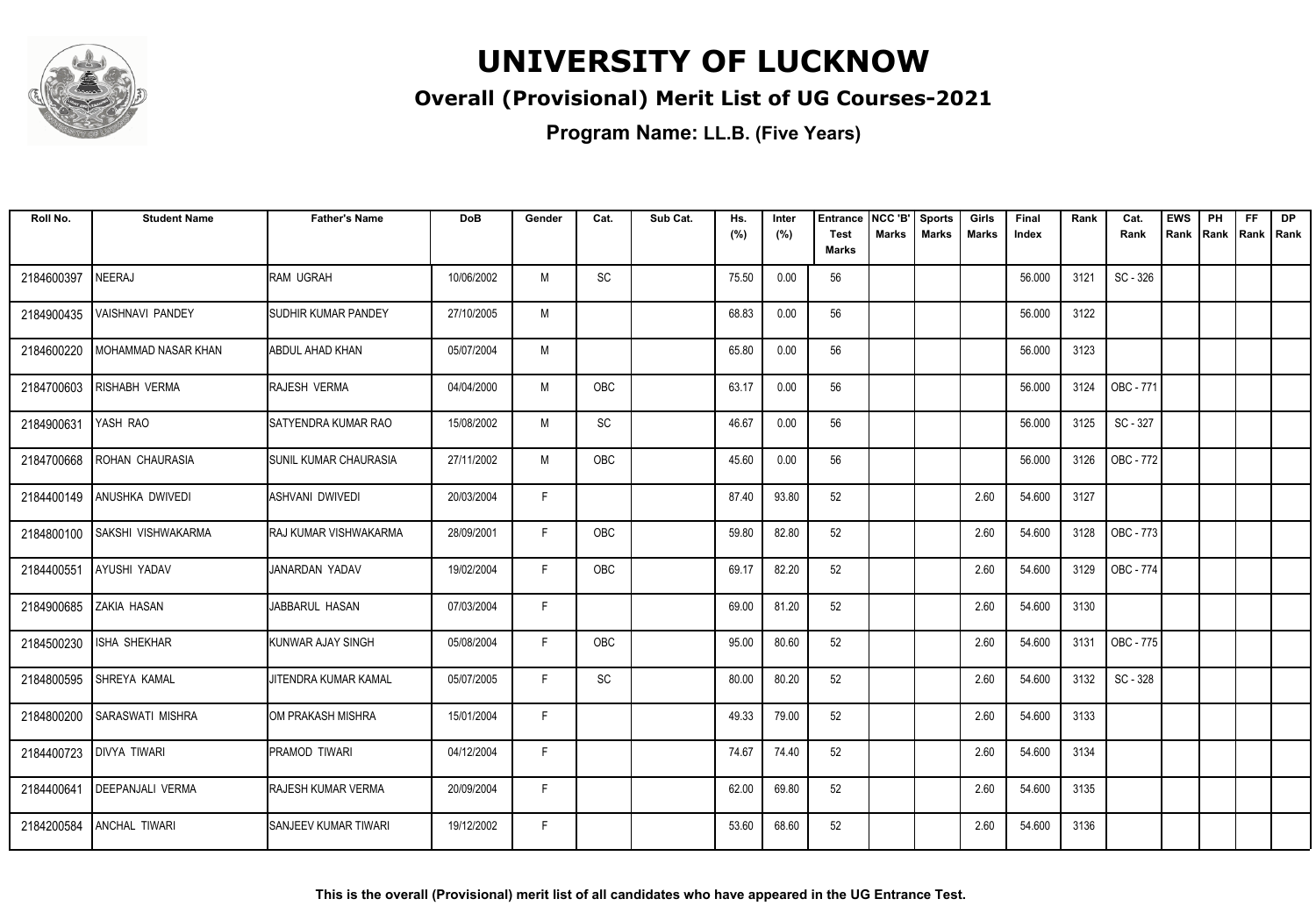

#### **Overall (Provisional) Merit List of UG Courses-2021**

**Program Name: LL.B. (Five Years)**

| Roll No.   | <b>Student Name</b>          | <b>Father's Name</b>                     | <b>DoB</b> | Gender      | Cat.                         | Sub Cat. | Hs.   | Inter | <b>Entrance</b>             | NCC 'B' | <b>Sports</b> | Girls | Final  | Rank | Cat.             | <b>EWS</b> | PH   | <b>FF</b>   | <b>DP</b> |
|------------|------------------------------|------------------------------------------|------------|-------------|------------------------------|----------|-------|-------|-----------------------------|---------|---------------|-------|--------|------|------------------|------------|------|-------------|-----------|
|            |                              |                                          |            |             |                              |          | (%)   | (%)   | <b>Test</b><br><b>Marks</b> | Marks   | <b>Marks</b>  | Marks | Index  |      | Rank             | Rank       | Rank | Rank   Rank |           |
| 2184500457 | <b>KM ZEENAT</b>             | <b>INAYAT ULLAH</b>                      | 20/01/2001 | F           | OBC                          |          | 73.50 | 67.00 | 52                          |         |               | 2.60  | 54.600 | 3137 | OBC - 776        |            |      |             |           |
| 2184500217 | <b>ILMA KHALEEL</b>          | <b>MOHD KHALEEL</b>                      | 16/12/2003 | F           |                              |          | 70.50 | 66.00 | 52                          |         |               | 2.60  | 54.600 | 3138 |                  |            |      |             |           |
| 2184800513 | SHIVANI VERMA                | SANJAY VERMA                             | 11/02/2004 | F.          | OBC                          |          | 76.00 | 63.20 | 52                          |         |               | 2.60  | 54.600 | 3139 | OBC - 777        |            |      |             |           |
| 2184700569 | <b>REKHA RAWAT</b>           | RAJENDRA RAWAT                           | 15/01/2004 | F           | $\operatorname{\textsf{SC}}$ |          | 74.00 | 62.40 | 52                          |         |               | 2.60  | 54.600 | 3140 | SC - 329         |            |      |             |           |
|            | 2184700110 PALLAVI RATHOUR   | <b>RAJENDRA KUMAR</b><br>RATHAUR         | 15/09/2005 | $\mathsf F$ | OBC                          |          | 60.50 | 61.40 | 52                          |         |               | 2.60  | 54.600 | 3141 | OBC - 778        |            |      |             |           |
| 2184400542 | <b>AYUSHI SIDDHI</b>         | RAKESH KUMAR SATYAM                      | 03/07/2003 | F           |                              |          | 58.20 | 61.40 | 52                          |         |               | 2.60  | 54.600 | 3142 |                  |            |      |             |           |
| 2184200627 | <b>ANJALI SINGH</b>          | <b>SURESH PRASAD SINGH</b>               | 27/03/2001 | $\mathsf F$ | OBC                          |          | 78.00 | 60.80 | 52                          |         |               | 2.60  | 54.600 | 3143 | OBC - 779        |            |      |             |           |
| 2184900473 | <b>VARSHA KUMARI</b>         | PREM CHAND PRASAD                        | 31/12/2001 | $\mathsf F$ | SC                           |          | 79.80 | 49.40 | 52                          |         |               | 2.60  | 54.600 | 3144 | SC - 330         |            |      |             |           |
| 2184300250 | <b>JANAVI PAL D PAL D</b>    | DINESH KUMAR PAL KUMAR<br>PAI            | 30/01/2003 | F           | OBC                          |          | 93.33 | 19.20 | 52                          |         |               | 2.60  | 54.600 | 3145 | OBC - 780        |            |      |             |           |
|            | 2184500333 KAJAL BHARGAVA    | <b>AKHILESH KUMAR</b><br><b>BHARGAVA</b> | 08/07/2004 | F           | $\operatorname{\textsf{SC}}$ |          | 87.17 | 0.00  | 52                          |         |               | 2.60  | 54.600 | 3146 | SC - 331         |            |      |             |           |
| 2184800090 | <b>SAKSHI RASTOGI</b>        | <b>ANIL KUMAR RASTOGI</b>                | 11/04/2004 | F           | OBC                          |          | 73.67 | 0.00  | 52                          |         |               | 2.60  | 54.600 | 3147 | OBC - 781        |            |      |             |           |
| 2184600297 | <b>MONIKA SINGH</b>          | NAND KISHORE SINGH                       | 27/11/2003 | F.          |                              |          | 70.33 | 0.00  | 52                          |         |               | 2.60  | 54.600 | 3148 |                  |            |      |             |           |
| 2184400056 | ANSHIKA GUPTA                | PAWAN GUPTA                              | 31/01/2002 | F.          |                              |          | 66.33 | 0.00  | 52                          |         |               | 2.60  | 54.600 | 3149 |                  |            |      |             |           |
| 2184800099 | <b>SAKSHI VERMA</b>          | RAVI VERMA                               | 27/01/2005 | F           | <b>OBC</b>                   |          | 64.50 | 0.00  | 52                          |         |               | 2.60  | 54.600 | 3150 | OBC - 782        |            |      |             |           |
| 2184500323 | JYOTI VERMA                  | RADHE SHYAM VERMA                        | 08/06/2002 | F           | OBC                          |          | 63.60 | 0.00  | 52                          |         |               | 2.60  | 54.600 | 3151 | <b>OBC - 783</b> |            |      |             |           |
|            | 2184700196 PRACHI SRIVASTAVA | PRAMOD KUMAR<br><b>SRIVASTAVA</b>        | 15/04/2003 | F           |                              |          | 63.00 | 0.00  | 52                          |         |               | 2.60  | 54.600 | 3152 |                  |            |      |             |           |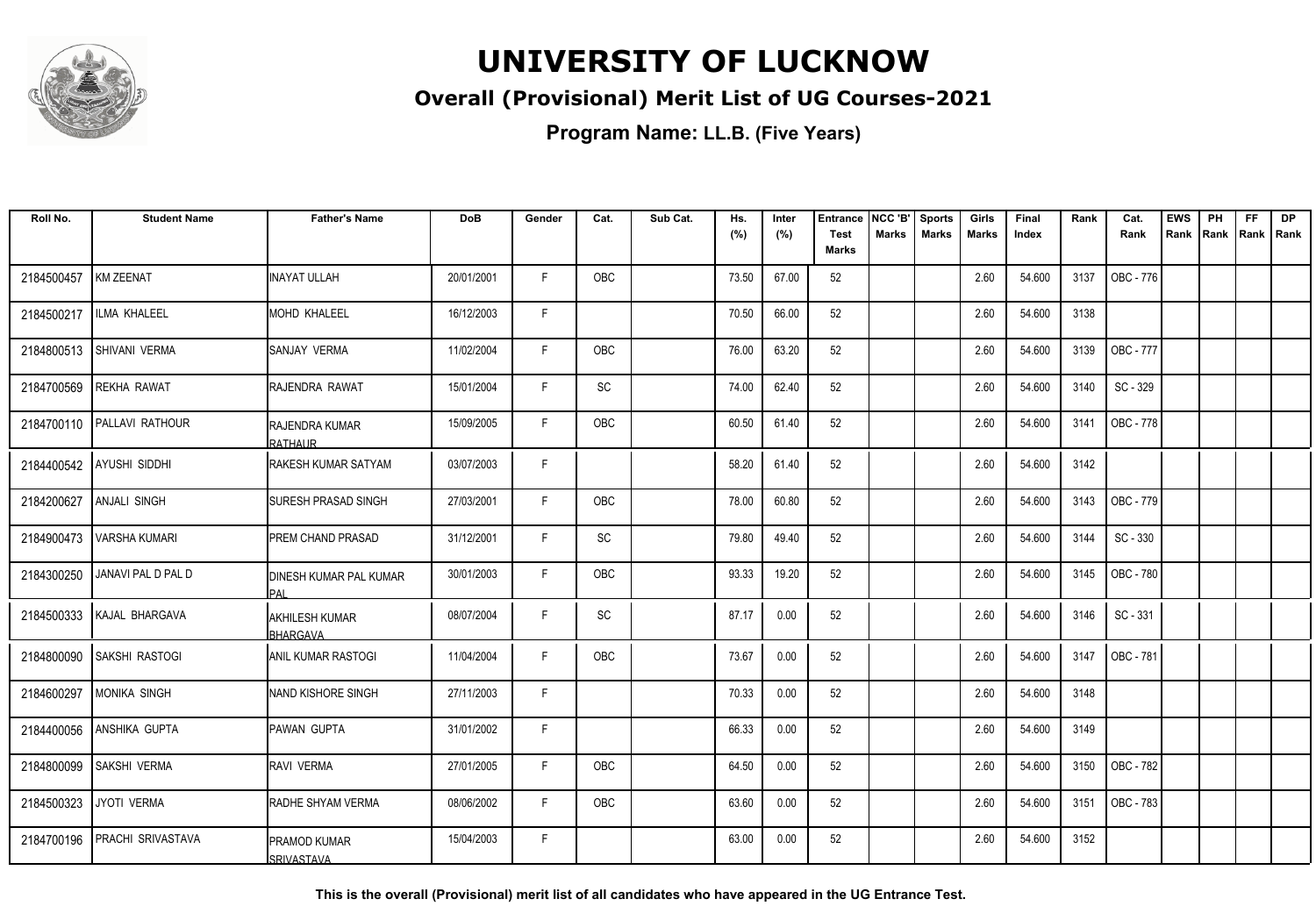

#### **Overall (Provisional) Merit List of UG Courses-2021**

| Roll No.   | <b>Student Name</b>            | <b>Father's Name</b>                     | <b>DoB</b> | Gender | Cat.                         | Sub Cat. | Hs.<br>(%) | Inter<br>(%) | Entrance<br><b>Test</b> | NCC 'B'<br>Marks | <b>Sports</b><br><b>Marks</b> | Girls<br><b>Marks</b> | Final<br>Index | Rank | Cat.<br>Rank     | <b>EWS</b><br>Rank | PH<br>Rank | FF<br>Rank   Rank | <b>DP</b> |
|------------|--------------------------------|------------------------------------------|------------|--------|------------------------------|----------|------------|--------------|-------------------------|------------------|-------------------------------|-----------------------|----------------|------|------------------|--------------------|------------|-------------------|-----------|
|            |                                |                                          |            |        |                              |          |            |              | <b>Marks</b>            |                  |                               |                       |                |      |                  |                    |            |                   |           |
| 2184300085 | ABHIJEET KUMAR                 | <b>HARI SHANKAR</b>                      | 10/05/1997 | M      | SC                           |          | 69.83      | 84.60        | 54                      |                  |                               |                       | 54.000         | 3153 | SC - 332         |                    |            |                   |           |
| 2184500094 | <b>HARSH GUPTA</b>             | JITENDRA KUMAR GUPTA                     | 02/11/2003 | M      | OBC                          |          | 72.80      | 83.20        | 54                      |                  |                               |                       | 54.000         | 3154 | OBC - 784        |                    |            |                   |           |
| 2184800459 | SHIVA PANDEY                   | <b>DEENANATH PANDEY</b>                  | 20/05/2003 | M      |                              |          | 87.67      | 82.20        | 54                      |                  |                               |                       | 54.000         | 3155 |                  |                    |            |                   |           |
| 2184800170 | <b>SANJAY KUMAR KUMAWAT</b>    | <b>SUBHASH CHANDRA</b><br><b>KUMAWAT</b> | 01/07/2003 | M      |                              |          | 51.83      | 81.40        | 54                      |                  |                               |                       | 54.000         | 3156 |                  |                    |            |                   |           |
|            | 2184400513 AYUSH YADAV         | <b>I</b> GANESH PRATAP YADAV             | 05/03/2003 | M      | OBC                          |          | 70.00      | 78.83        | 54                      |                  |                               |                       | 54.000         | 3157 | OBC - 785        |                    |            |                   |           |
| 2184700598 | <b>RISHABH SINGH</b>           | RAVINDRA SINGH                           | 10/07/2006 | M      |                              |          | 68.83      | 77.60        | 54                      |                  |                               |                       | 54.000         | 3158 |                  |                    |            |                   |           |
| 2184300307 | <b>NIKESH KUMAR</b>            | <b>HARI PARSAD</b>                       | 10/11/2003 | M      | $\operatorname{\textsf{SC}}$ |          | 71.83      | 75.40        | 54                      |                  |                               |                       | 54.000         | 3159 | SC - 333         |                    |            |                   |           |
| 2184200204 | ADITYA PRAJAPATI               | <b>SHIV PRATAP PRAJAPATI</b>             | 07/05/2002 | M      | OBC                          |          | 96.33      | 73.80        | 54                      |                  |                               |                       | 54.000         | 3160 | OBC - 786        |                    |            |                   |           |
| 2184900543 | <b>VIPIN SINGH SHUBHANKAR</b>  | IRAM ADHAR RAM                           | 20/05/2002 | M      | SC                           |          | 75.80      | 73.40        | 54                      |                  |                               |                       | 54.000         | 3161 | SC - 334         |                    |            |                   |           |
| 2184800304 | SAURABH YADAV                  | RAJENDRA YADAV                           | 11/06/2003 | M      | <b>OBC</b>                   |          | 64.83      | 71.67        | 54                      |                  |                               |                       | 54.000         | 3162 | <b>OBC - 787</b> |                    |            |                   |           |
| 2184600218 | <b>I MOHAMMAD IMRAN LATEEF</b> | <b>AZEEM ATA</b>                         | 22/06/1982 | M      |                              |          | 50.50      | 71.20        | 54                      |                  |                               |                       | 54.000         | 3163 |                  |                    |            |                   |           |
|            | 2184400135 ANURAG SINGH        | TEJ BAHADUR SINGH                        | 24/08/2003 | M      |                              |          | 67.00      | 70.20        | 54                      |                  |                               |                       | 54.000         | 3164 |                  |                    |            |                   |           |
| 2184200451 | AMAN SRIVASTAVA                | <b>BANWARI LAL SRIVASTAVA</b>            | 17/04/2002 | M      |                              |          | 60.33      | 68.20        | 54                      |                  |                               |                       | 54.000         | 3165 |                  |                    |            |                   |           |
|            | 2184400374 ASHUTOSH YADAV      | PAPPU YADAV                              | 14/11/2001 | M      | OBC                          |          | 57.83      | 67.80        | 54                      |                  |                               |                       | 54.000         | 3166 | OBC - 788        |                    |            |                   |           |
| 2184200601 | ANIL KUMAR                     | <b>RAJ KUMAR</b>                         | 08/07/1996 | M      | SC                           |          | 70.67      | 67.20        | 54                      |                  |                               |                       | 54.000         | 3167 | SC - 335         |                    |            |                   |           |
|            | 2184400799 FAIZAN AHMAD        | <b>IZHAR AHMAD</b>                       | 16/07/2003 | M      |                              |          | 75.17      | 66.60        | 54                      |                  |                               |                       | 54.000         | 3168 |                  |                    |            |                   |           |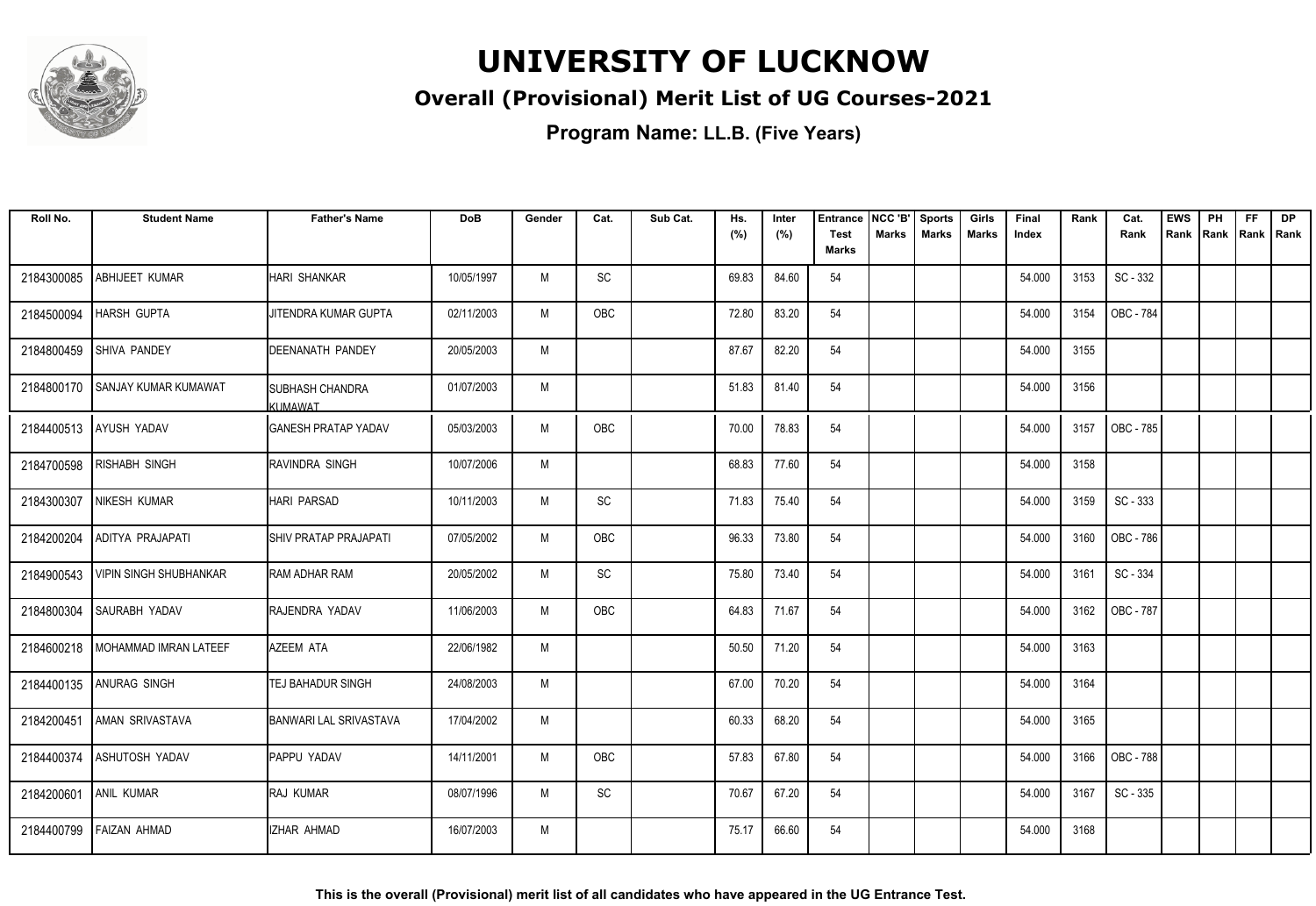

#### **Overall (Provisional) Merit List of UG Courses-2021**

| Roll No.   | <b>Student Name</b>        | <b>Father's Name</b>       | <b>DoB</b> | Gender | Cat.                         | Sub Cat. | Hs.<br>(%) | Inter<br>(%) | <b>Entrance</b><br><b>Test</b> | NCC 'B'<br>Marks | <b>Sports</b><br><b>Marks</b> | Girls<br><b>Marks</b> | Final<br>Index | Rank | Cat.<br>Rank | <b>EWS</b><br>Rank | PH<br>Rank | <b>FF</b><br>Rank   Rank | <b>DP</b> |
|------------|----------------------------|----------------------------|------------|--------|------------------------------|----------|------------|--------------|--------------------------------|------------------|-------------------------------|-----------------------|----------------|------|--------------|--------------------|------------|--------------------------|-----------|
|            |                            |                            |            |        |                              |          |            |              | <b>Marks</b>                   |                  |                               |                       |                |      |              |                    |            |                          |           |
| 2184900387 | UTKARSH DEEP SINGH         | <b>PRADEEP SINGH</b>       | 15/08/2000 | M      |                              |          | 70.17      | 66.60        | 54                             |                  |                               |                       | 54.000         | 3169 |              |                    |            |                          |           |
| 2184600163 | <b>MD ARMAN</b>            | <b>MD AMAN</b>             | 27/11/2001 | M      | OBC                          |          | 61.60      | 65.83        | 54                             |                  |                               |                       | 54.000         | 3170 | OBC - 789    |                    |            |                          |           |
| 2184900510 | <b>VIKAS SINGH</b>         | DHANI RAM                  | 18/01/2003 | M      | <b>ST</b>                    |          | 56.00      | 65.67        | 54                             |                  |                               |                       | 54.000         | 3171 | ST13         |                    |            |                          |           |
| 2184800057 | SAHIL PRAKASH              | SHASHI PRAKASH             | 29/04/2003 | M      | $\operatorname{\textsf{SC}}$ |          | 67.00      | 65.40        | 54                             |                  |                               |                       | 54.000         | 3172 | SC - 336     |                    |            |                          |           |
| 2184500073 | <b>HANUMANT MISHRA</b>     | IGHANSHYAM MISHRA          | 06/08/2002 | M      |                              |          | 59.60      | 65.00        | 54                             |                  |                               |                       | 54.000         | 3173 |              |                    |            |                          |           |
| 2184700419 | <b>PRIYANSHU AGRAHARI</b>  | <b>I</b> SUNIL KUMAR GUPTA | 05/08/2003 | M      |                              |          | 57.50      | 65.00        | 54                             |                  |                               |                       | 54.000         | 3174 |              |                    |            |                          |           |
| 2184600138 | MANVENDRA RAJPOOT          | <b>HEMENDRA SINGH</b>      | 25/07/2004 | M      | OBC                          |          | 56.40      | 63.60        | 54                             |                  |                               |                       | 54.000         | 3175 | OBC - 790    |                    |            |                          |           |
| 2184800171 | <b>SANJAY KUMAR MAURYA</b> | RAM DARSHAN MAURYA         | 05/07/2001 | M      | OBC                          |          | 58.83      | 62.20        | 54                             |                  |                               |                       | 54.000         | 3176 | OBC - 791    |                    |            |                          |           |
| 2184800237 | <b>SATYAM CHAURASIA</b>    | <b>RAJ KUMAR CHAURASIA</b> | 19/12/2002 | M      |                              |          | 56.83      | 61.60        | 54                             |                  |                               |                       | 54.000         | 3177 |              |                    |            |                          |           |
| 2184800107 | <b>SALIM ANSARI</b>        | <b>ABUL HASAN</b>          | 06/05/2004 | M      |                              |          | 70.00      | 60.00        | 54                             |                  |                               |                       | 54.000         | 3178 |              |                    |            |                          |           |
| 2184500123 | <b>HARSH SRIVASTAV</b>     | SHAILESH SRIVASTAV         | 15/07/2003 | M      |                              |          | 65.60      | 59.40        | 54                             |                  |                               |                       | 54.000         | 3179 |              |                    |            |                          |           |
| 2184700281 | <b>PRASHANT KUMAR</b>      | <b>RAJDEO KUMAR</b>        | 25/12/1999 | M      |                              |          | 66.40      | 58.80        | 54                             |                  |                               |                       | 54.000         | 3180 |              |                    |            |                          |           |
| 2184700511 | RAJYAVARDHAN SINGH         | <b>BHEEM SEN SINGH</b>     | 09/07/2003 | M      |                              |          | 53.60      | 58.80        | 54                             |                  |                               |                       | 54.000         | 3181 |              |                    |            |                          |           |
| 2184600291 | MOHIT KUMAR PAL            | KHUSHI RAM PAL             | 09/06/2001 | M      | <b>OBC</b>                   |          | 64.60      | 58.00        | 54                             |                  |                               |                       | 54.000         | 3182 | OBC - 792    |                    |            |                          |           |
| 2184700478 | RAJ VERMA                  | RAMESH VERMA               | 01/01/2002 | M      |                              |          | 57.33      | 56.00        | 54                             |                  |                               |                       | 54.000         | 3183 |              |                    |            |                          |           |
| 2184700590 | <b>RINKU RAWAT</b>         | <b>BABU LAL RAWAT</b>      | 01/01/2001 | M      | SC                           |          | 67.50      | 54.60        | 54                             |                  |                               |                       | 54.000         | 3184 | SC - 337     |                    |            |                          |           |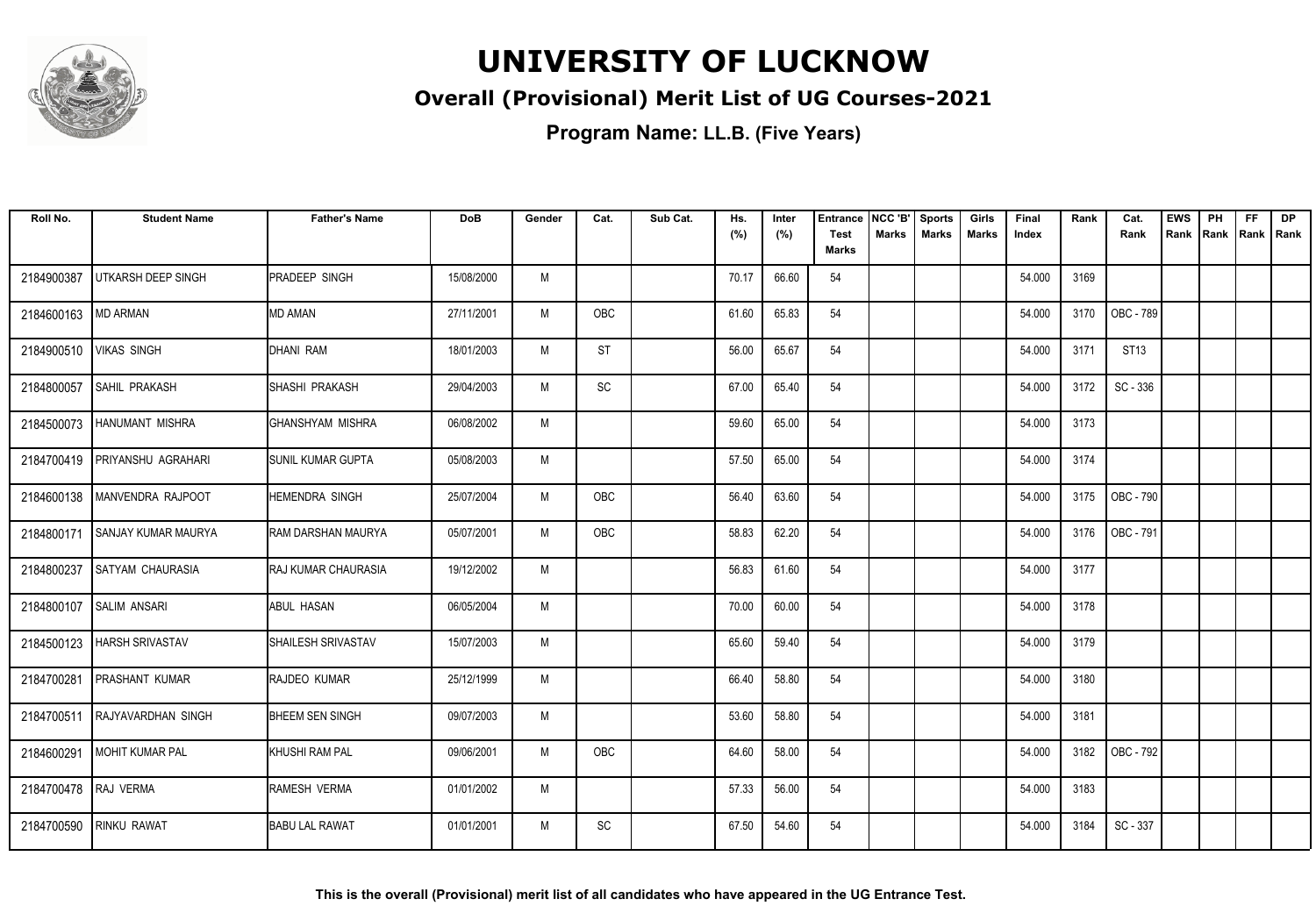

#### **Overall (Provisional) Merit List of UG Courses-2021**

| Roll No.   | <b>Student Name</b>       | <b>Father's Name</b>                      | <b>DoB</b> | Gender | Cat.                         | Sub Cat. | Hs.<br>(%) | Inter<br>(%) | <b>Entrance</b><br><b>Test</b> | NCC 'B'<br><b>Marks</b> | <b>Sports</b><br><b>Marks</b> | Girls<br>Marks | Final<br>Index | Rank | Cat.<br>Rank | <b>EWS</b><br>Rank | PH<br>Rank | <b>FF</b><br>Rank   Rank | <b>DP</b> |
|------------|---------------------------|-------------------------------------------|------------|--------|------------------------------|----------|------------|--------------|--------------------------------|-------------------------|-------------------------------|----------------|----------------|------|--------------|--------------------|------------|--------------------------|-----------|
|            |                           |                                           |            |        |                              |          |            |              | <b>Marks</b>                   |                         |                               |                |                |      |              |                    |            |                          |           |
| 2184600010 | KUNAL SONKAR              | <b>DILIP SONKAR</b>                       | 23/11/2003 | M      | SC                           |          | 69.83      | 53.00        | 54                             |                         |                               |                | 54.000         | 3185 | SC - 338     |                    |            |                          |           |
| 2184900171 | <b>SUMIT CHAUDHARY</b>    | SHISHUPAL CHAUDHARY                       | 30/04/2003 | M      | SC                           |          | 49.60      | 49.80        | 54                             |                         |                               |                | 54.000         | 3186 | SC - 339     |                    |            |                          |           |
| 2184400412 | <b>ATEEQ AHMAD</b>        | INAJMUL HASAN                             | 02/02/2004 | M      | OBC                          |          | 57.00      | 49.60        | 54                             |                         |                               |                | 54.000         | 3187 | OBC - 793    |                    |            |                          |           |
| 2184800238 | <b>SATYAM KUMAR</b>       | <b>ISUBASH</b>                            | 01/01/2000 | M      | $\operatorname{\textsf{SC}}$ |          | 61.17      | 46.40        | 54                             |                         |                               |                | 54.000         | 3188 | SC - 340     |                    |            |                          |           |
| 2184500199 | HIMANSHU YADAV            | IMAHENDRA KUMAR YADAV                     | 03/07/2001 | M      | <b>OBC</b>                   |          | 79.00      | 0.00         | 54                             |                         |                               |                | 54.000         | 3189 | OBC - 794    |                    |            |                          |           |
| 2184700095 | OM TRIPATHI               | <b>I</b> SANJAY TRIPATHI                  | 11/04/2003 | M      |                              |          | 74.40      | 0.00         | 54                             |                         |                               |                | 54.000         | 3190 |              |                    |            |                          |           |
| 2184400090 | ANSHUMAN SRIVASTAV        | <b>I</b> KAUSHLENDRA BAHADUR<br>SRIVASTAV | 15/08/2004 | M      |                              |          | 69.50      | 0.00         | 54                             |                         |                               |                | 54.000         | 3191 |              |                    |            |                          |           |
| 2184400336 | ASHISH KUMAR SINGH        | IVIRENDRA KUMAR SINGH                     | 27/12/2002 | M      |                              |          | 66.40      | 0.00         | 54                             |                         |                               |                | 54.000         | 3192 |              |                    |            |                          |           |
| 2184400522 | <b>AYUSH KUMAR SINGH</b>  | IAJAY KUMAR SINGH                         | 03/10/2004 | M      |                              |          | 59.50      | 0.00         | 54                             |                         |                               |                | 54.000         | 3193 |              |                    |            |                          |           |
| 2184300275 | KUSHAGRA DIXIT            | Idharmendra dixit                         | 21/05/2003 | M      |                              |          | 57.33      | 0.00         | 54                             |                         |                               |                | 54.000         | 3194 |              |                    |            |                          |           |
| 2184700174 | <b>PRABHASH SHUKLA</b>    | <b>I</b> RAJENDRA KUMAR SHUKLA            | 24/08/2004 | M      |                              |          | 56.40      | 0.00         | 54                             |                         |                               |                | 54.000         | 3195 |              |                    |            |                          |           |
| 2184900423 | <b>VAIBHAW KUMAR</b>      | <b>ANJANI KUMAR</b>                       | 04/09/2003 | M      |                              |          | 54.50      | 0.00         | 54                             |                         |                               |                | 54.000         | 3196 |              |                    |            |                          |           |
| 2184300369 | <b>ROHAN PRATAP GOYAL</b> | VIJAY PRATAP GOYAL                        | 14/08/2002 | M      | SC                           |          | 50.00      | 0.00         | 54                             |                         |                               |                | 54.000         | 3197 | SC - 341     |                    |            |                          |           |
| 2184700074 | NITYA YADAV               | <b>AVDHESH SINGH YADAV</b>                | 08/10/2002 | F.     | OBC                          |          | 51.80      | 76.83        | 50                             |                         |                               | 2.50           | 52.500         | 3198 | OBC - 795    |                    |            |                          |           |
| 2184400254 | <b>ARPANA RAWAT</b>       | <b>I</b> KHUSHI RAM RAWAT                 | 03/02/2004 | F.     | SC                           |          | 56.20      | 76.00        | 50                             |                         |                               | 2.50           | 52.500         | 3199 | SC - 342     |                    |            |                          |           |
| 2184300197 | AVANTIKA DILEEP           | <b>IDILEEP KUMAR SRIVASTAVA</b>           | 17/10/2002 | F.     |                              |          | 68.00      | 71.60        | 50                             |                         |                               | 2.50           | 52.500         | 3200 |              |                    |            |                          |           |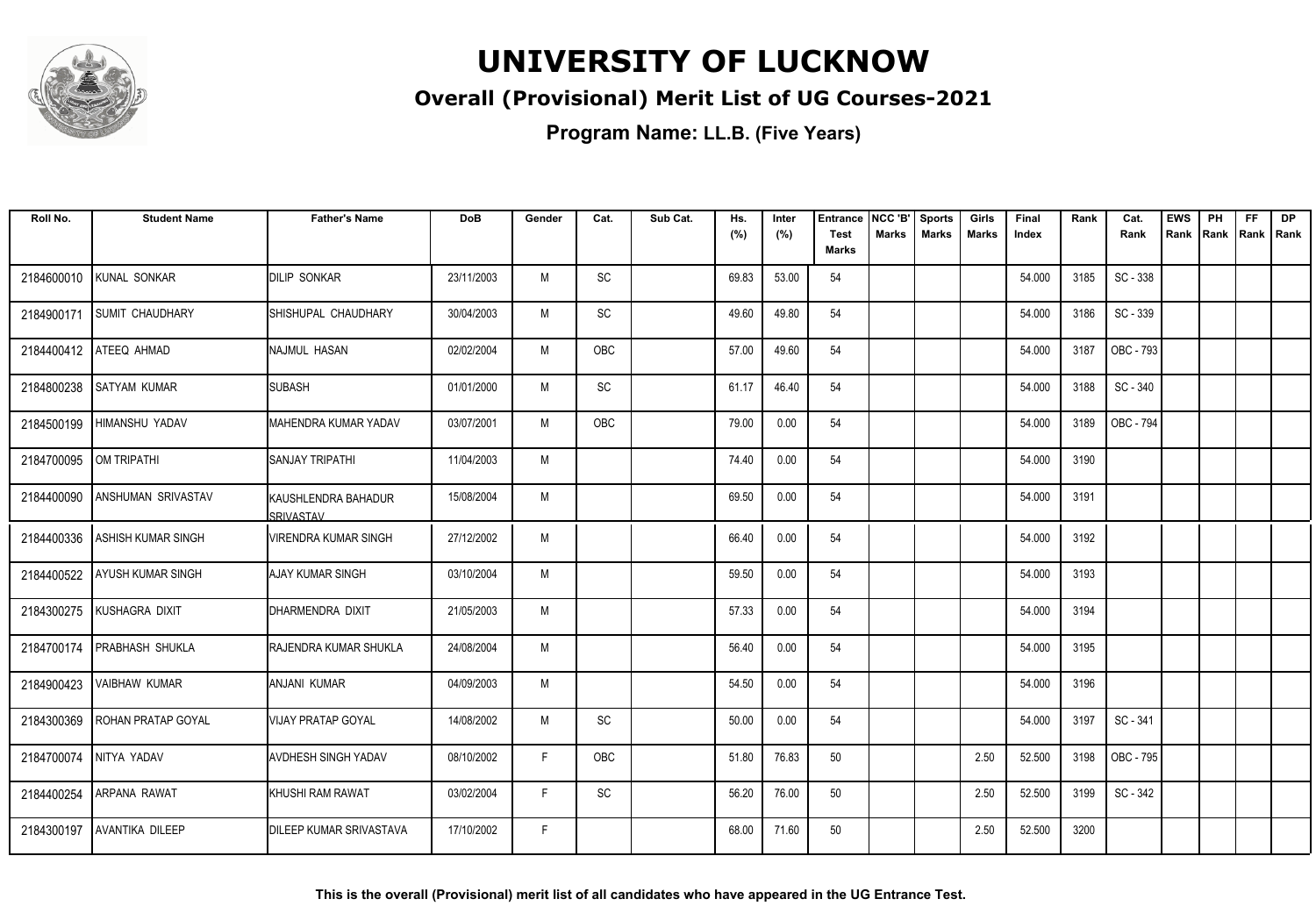

#### **Overall (Provisional) Merit List of UG Courses-2021**

**Program Name: LL.B. (Five Years)**

| Roll No.          | <b>Student Name</b>             | <b>Father's Name</b>              | <b>DoB</b> | Gender | Cat.       | Sub Cat.  | Hs.<br>(%) | Inter<br>(%) | <b>Entrance</b><br><b>Test</b><br><b>Marks</b> | NCC 'B'<br>Marks | <b>Sports</b><br><b>Marks</b> | Girls<br>Marks | Final<br>Index | Rank | Cat.<br>Rank | <b>EWS</b><br>Rank | PH<br>Rank | FF<br>Rank   Rank | <b>DP</b> |
|-------------------|---------------------------------|-----------------------------------|------------|--------|------------|-----------|------------|--------------|------------------------------------------------|------------------|-------------------------------|----------------|----------------|------|--------------|--------------------|------------|-------------------|-----------|
|                   |                                 |                                   |            |        |            |           |            |              |                                                |                  |                               |                |                |      |              |                    |            |                   |           |
| 2184300385        | SANJANA TIWARI                  | SANJAY TIWARI                     | 11/12/2002 | F.     |            | <b>DP</b> | 45.60      | 71.40        | 50                                             |                  |                               | 2.50           | 52.500         | 3201 |              |                    |            |                   | 22        |
| 2184500219        | ILMA SIDDIQUI                   | ISMAIL SIDDIQUI                   | 18/12/2001 | F.     |            |           | 76.67      | 70.20        | 50                                             |                  |                               | 2.50           | 52.500         | 3202 |              |                    |            |                   |           |
| 2184400232        | ARIBA FATIAMA                   | <b>FAIZ ALAM</b>                  | 09/07/2003 | F      |            |           | 58.17      | 68.60        | 50                                             |                  |                               | 2.50           | 52.500         | 3203 |              |                    |            |                   |           |
| 2184400343        | ASHNA KHATOON                   | SIRAJ AHMAD                       | 27/07/2002 | F      | OBC        |           | 69.00      | 68.20        | 50                                             |                  |                               | 2.50           | 52.500         | 3204 | OBC - 796    |                    |            |                   |           |
| 2184200526        | <b>ANA HASAN</b>                | <b>SYED HASAN ASLAM</b>           | 02/10/2003 | F      |            |           | 62.67      | 64.60        | 50                                             |                  |                               | 2.50           | 52.500         | 3205 |              |                    |            |                   |           |
| 2184800343        | SHAILJA SRIVASTAVA              | <b>RAJESH KUMAR</b><br>SRIVASTAVA | 01/07/2003 | F      |            |           | 70.20      | 63.60        | 50                                             |                  |                               | 2.50           | 52.500         | 3206 |              |                    |            |                   |           |
| 2184800310 SAVITA |                                 | <b>RAM ASREY</b>                  | 15/01/2004 | F      | SC         |           | 64.33      | 62.40        | 50                                             |                  |                               | 2.50           | 52.500         | 3207 | SC - 343     |                    |            |                   |           |
| 2184700394        | PRIYANKA GUPTA                  | OMKAR NATH GUPTA                  | 01/07/2004 | F.     | OBC        |           | 66.83      | 61.40        | 50                                             |                  |                               | 2.50           | 52.500         | 3208 | OBC - 797    |                    |            |                   |           |
| 2184600340        | NAINSI VISHWAKARMA              | RAM KEWAL VISHWAKARMA             | 25/08/2004 | F.     | OBC        |           | 65.00      | 60.60        | 50                                             |                  |                               | 2.50           | 52.500         | 3209 | OBC - 798    |                    |            |                   |           |
| 2184400571        | <b>BHAVYA KUMARI</b>            | ANUJ KUMAR RAI                    | 09/03/2004 | F      |            |           | 67.40      | 0.00         | 50                                             |                  |                               | 2.50           | 52.500         | 3210 |              |                    |            |                   |           |
| 2184400158        | ANUSHKA PANDEY                  | KAILASH PANDEY                    | 15/04/2004 | F      |            |           | 65.40      | 0.00         | 50                                             |                  |                               | 2.50           | 52.500         | 3211 |              |                    |            |                   |           |
| 2184600081        | MANAS YADAV                     | YOGENDRA KUMAR                    | 05/05/2004 | M      | OBC        |           | 81.67      | 82.60        | 52                                             |                  |                               |                | 52.000         | 3212 | OBC - 799    |                    |            |                   |           |
| 2184800530        | SHIVANSH RAWAT                  | RAJESH KUMAR                      | 12/03/2003 | M      | SC         |           | 77.60      | 82.40        | 52                                             |                  |                               |                | 52.000         | 3213 | SC - 344     |                    |            |                   |           |
|                   | 2184300142 AJAY PRATAP SINGH    | ISHIVVEER SINGH                   | 27/02/2004 | M      |            |           | 53.40      | 81.75        | 52                                             |                  |                               |                | 52.000         | 3214 |              |                    |            |                   |           |
|                   | 2184200465   AMAN SINGH CHAUHAN | RISHIKESH SINGH<br><b>CHAUHAN</b> | 09/01/2003 | M      |            |           | 47.20      | 80.00        | 52                                             |                  |                               |                | 52.000         | 3215 |              |                    |            |                   |           |
| 2184400305        | <b>ARYAN VERMA</b>              | <b>GYAN CHAND VERMA</b>           | 08/06/2003 | M      | <b>OBC</b> |           | 67.83      | 77.00        | 52                                             |                  |                               |                | 52.000         | 3216 | OBC - 800    |                    |            |                   |           |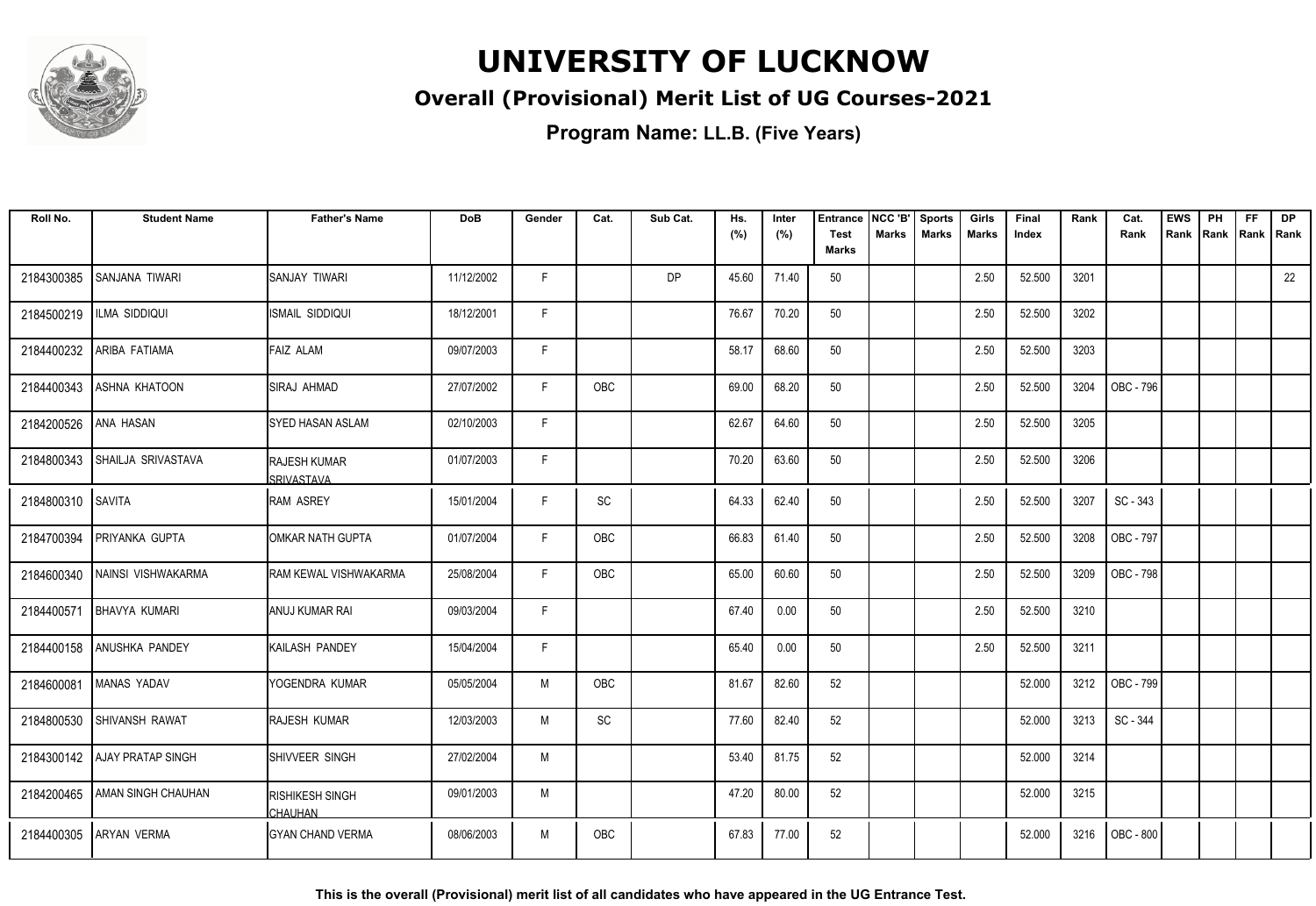

#### **Overall (Provisional) Merit List of UG Courses-2021**

| Roll No.             | <b>Student Name</b>       | <b>Father's Name</b>             | <b>DoB</b> | Gender | Cat. | Sub Cat. | Hs.<br>(%) | Inter<br>(%) | <b>Entrance</b><br><b>Test</b> | NCC 'B'<br><b>Marks</b> | <b>Sports</b><br><b>Marks</b> | Girls<br><b>Marks</b> | Final<br>Index | Rank | Cat.<br>Rank | <b>EWS</b><br>Rank | PH<br>Rank Rank Rank | <b>FF</b> | DP |
|----------------------|---------------------------|----------------------------------|------------|--------|------|----------|------------|--------------|--------------------------------|-------------------------|-------------------------------|-----------------------|----------------|------|--------------|--------------------|----------------------|-----------|----|
|                      |                           |                                  |            |        |      |          |            |              | Marks                          |                         |                               |                       |                |      |              |                    |                      |           |    |
| 2184800243           | <b>SATYAM TIWARI</b>      | <b>BHUPENDRA NATH TIWARI</b>     | 19/01/2003 | M      |      |          | 60.60      | 75.80        | 52                             |                         |                               |                       | 52.000         | 3217 |              |                    |                      |           |    |
| 2184800472           | <b>SHIVAM NIRMAL</b>      | MR.SATAYNARAYAN<br><b>NIRMAI</b> | 12/10/2002 | M      | SC   |          | 73.17      | 74.80        | 52                             |                         |                               |                       | 52.000         | 3218 | SC - 345     |                    |                      |           |    |
| 2184200236           | ADITYA KUMAR PATEL        | <b>INAGENDRA SINGH PATEL</b>     | 27/01/2003 | M      | OBC  |          | 75.17      | 73.60        | 52                             |                         |                               |                       | 52.000         | 3219 | OBC - 801    |                    |                      |           |    |
| 2184600225           | MOHAMMAD SAHIL SIDDIQUI   | IMOHAMMAD SHAHEED<br>SIDDIOUL    | 08/08/2003 | M      |      |          | 66.83      | 73.40        | 52                             |                         |                               |                       | 52.000         | 3220 |              |                    |                      |           |    |
| 2184400761           | <b>DIVYANSHU RAJ</b>      | IARUN KUMAR KASHYAP              | 05/03/2004 | M      |      |          | 52.00      | 72.20        | 52                             |                         |                               |                       | 52.000         | 3221 |              |                    |                      |           |    |
| 2184700143           | <b>PAYAS SRIVASTAVA</b>   | <b>I</b> PANKAJ SRIVASTAVA       | 19/09/2002 | M      |      |          | 72.80      | 71.60        | 52                             |                         |                               |                       | 52.000         | 3222 |              |                    |                      |           |    |
| 2184300329           | <b>PRATYUSH GAURAV</b>    | JAI NATH SINGH                   | 19/04/2004 | M      |      |          | 67.67      | 71.20        | 52                             |                         |                               |                       | 52.000         | 3223 |              |                    |                      |           |    |
| 2184600168           | MD AQUIB SIDDIQUI         | IWAJIUL HAQUE                    | 14/12/2000 | M      |      |          | 79.83      | 66.80        | 52                             |                         |                               |                       | 52.000         | 3224 |              |                    |                      |           |    |
| 2184400659           | <b>DEVANK MARWAH</b>      | <b>I</b> SANJEEV MARWAH          | 16/02/2002 | M      |      |          | 59.67      | 65.80        | 52                             |                         |                               |                       | 52.000         | 3225 |              |                    |                      |           |    |
| 2184800679           | <b>SHUBHAM KUMAR</b>      | <b>JAGNNATH</b>                  | 04/06/2000 | M      | SC   |          | 63.50      | 65.40        | 52                             |                         |                               |                       | 52.000         | 3226 | SC - 346     |                    |                      |           |    |
|                      | 2184700114   PANKAJ KUMAR | <b>I</b> MADHAV RAJ              | 08/11/1999 | M      | OBC  |          | 66.17      | 64.20        | 52                             |                         |                               |                       | 52.000         | 3227 | OBC - 802    |                    |                      |           |    |
| 2184300282 MANAN PAL |                           | <b>ISACHIN PAL</b>               | 07/11/2002 | M      | OBC  |          | 56.60      | 63.60        | 52                             |                         |                               |                       | 52.000         | 3228 | OBC - 803    |                    |                      |           |    |
| 2184500330           | KAILASH NISHAD            | MAIKU LAL NISHAD                 | 10/05/2002 | M      | OBC  |          | 67.83      | 63.00        | 52                             |                         |                               |                       | 52.000         | 3229 | OBC - 804    |                    |                      |           |    |
| 2184900625           | YASH KUMAR                | NIRAJ KUMAR                      | 26/07/2002 | M      |      |          | 45.60      | 61.80        | 52                             |                         |                               |                       | 52.000         | 3230 |              |                    |                      |           |    |
| 2184900630           | YASH PATEL                | IRAMESH PATEL                    | 13/03/2003 | M      | OBC  |          | 63.83      | 60.20        | 52                             |                         |                               |                       | 52.000         | 3231 | OBC - 805    |                    |                      |           |    |
| 2184700350           | <b>PREETAM TIWARI</b>     | IRAGHURAJ TIWARI                 | 10/07/2003 | M      |      |          | 58.50      | 59.20        | 52                             |                         |                               |                       | 52.000         | 3232 |              |                    |                      |           |    |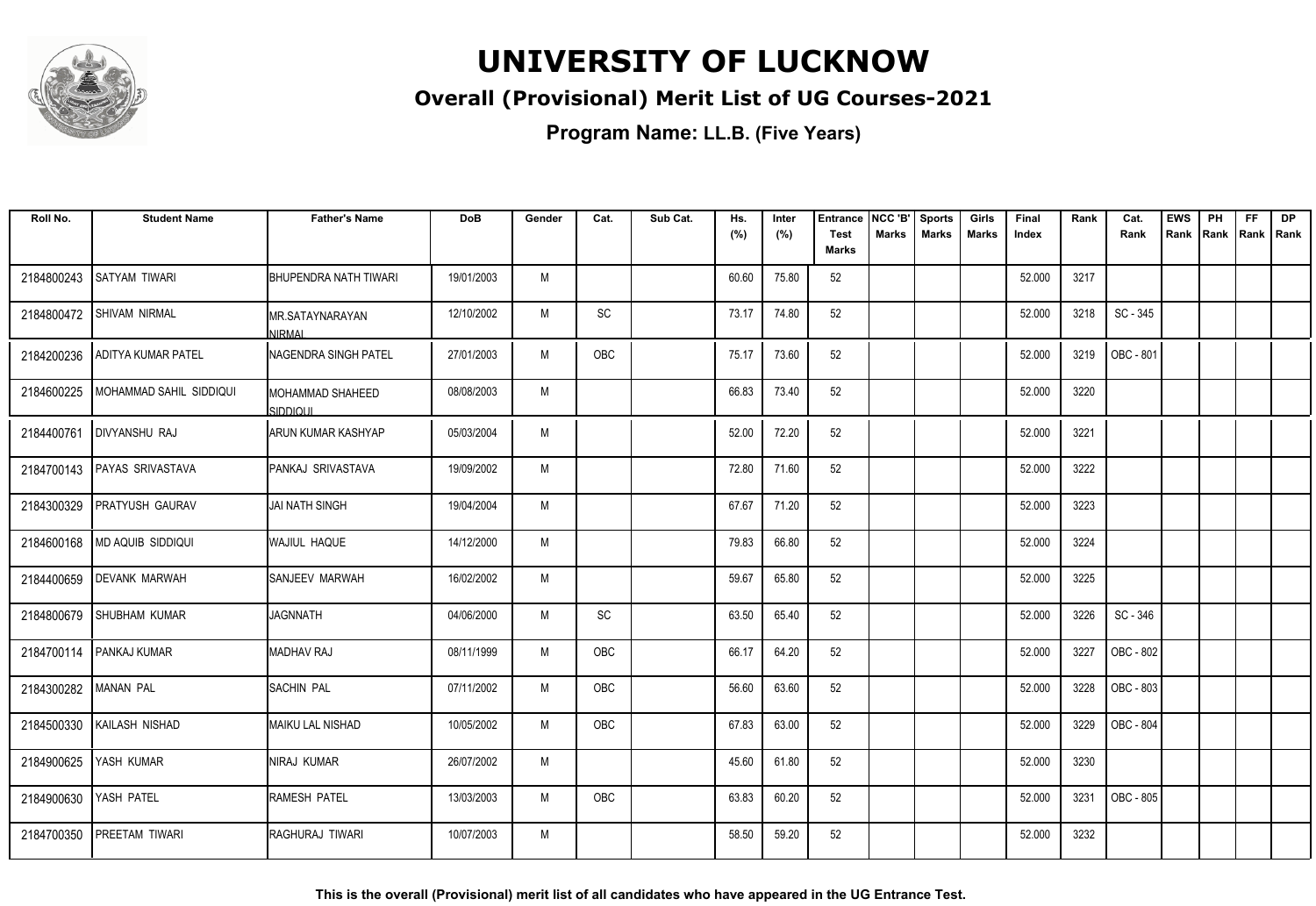

#### **Overall (Provisional) Merit List of UG Courses-2021**

| Roll No.              | <b>Student Name</b>              | <b>Father's Name</b>                   | <b>DoB</b> | Gender | Cat.                         | Sub Cat. | Hs.<br>(%) | Inter<br>(%) | <b>Entrance</b><br><b>Test</b> | NCC 'B'<br>Marks | <b>Sports</b><br><b>Marks</b> | Girls<br>Marks | Final<br>Index | Rank | Cat.<br>Rank | <b>EWS</b><br>Rank | PH<br>Rank Rank Rank | <b>FF</b> | <b>DP</b> |
|-----------------------|----------------------------------|----------------------------------------|------------|--------|------------------------------|----------|------------|--------------|--------------------------------|------------------|-------------------------------|----------------|----------------|------|--------------|--------------------|----------------------|-----------|-----------|
|                       |                                  |                                        |            |        |                              |          |            |              | <b>Marks</b>                   |                  |                               |                |                |      |              |                    |                      |           |           |
| 2184300136            | ADITYA VIKRAM                    | <b>BHASKAR PANDEY</b>                  | 28/05/2003 | M      |                              |          | 80.83      | 58.60        | 52                             |                  |                               |                | 52.000         | 3233 |              |                    |                      |           |           |
| 2184200240            | ADITYA KUMAR SINGH               | ISUDARSHAN SINGH                       | 19/07/2002 | M      |                              |          | 54.20      | 58.60        | 52                             |                  |                               |                | 52.000         | 3234 |              |                    |                      |           |           |
| 2184700522            | <b>RAM MANOHAR SONI</b>          | <b>UMA SHANKAR SONI</b>                | 03/03/2003 | M      | <b>OBC</b>                   |          | 58.17      | 57.67        | 52                             |                  |                               |                | 52.000         | 3235 | OBC - 806    |                    |                      |           |           |
| 2184400792 ESHA YADAV |                                  | PAPPU YADAV                            | 12/06/2002 | M      | OBC                          |          | 57.17      | 57.40        | 52                             |                  |                               |                | 52.000         | 3236 | OBC - 807    |                    |                      |           |           |
| 2184200213            | ADITYA RAWAT                     | <b>RAJ KUMAR RAWAT</b>                 | 02/04/2004 | M      | $\operatorname{\textsf{SC}}$ |          | 74.00      | 57.20        | 52                             |                  |                               |                | 52.000         | 3237 | SC - 347     |                    |                      |           |           |
| 2184900607            | <b>VIVEK YADAV</b>               | VINOD YADAV                            | 12/05/2003 | M      | OBC                          |          | 68.33      | 57.00        | 52                             |                  |                               |                | 52.000         | 3238 | OBC - 808    |                    |                      |           |           |
| 2184700120            | <b>PARAG SINGH</b>               | SHAILENDRA KUMAR SINGH                 | 18/01/2003 | M      |                              |          | 43.40      | 54.60        | 52                             |                  |                               |                | 52.000         | 3239 |              |                    |                      |           |           |
| 2184400241            | ARJUN MAURIYA                    | <b>SURESH CHANDRA</b><br><b>MAURYA</b> | 12/06/2003 | M      | OBC                          |          | 57.67      | 51.00        | 52                             |                  |                               |                | 52.000         | 3240 | OBC - 809    |                    |                      |           |           |
| 2184300397            | <b>SAURABH MISHRA</b>            | <b>VINOD MISHRA</b>                    | 01/07/2001 | M      |                              |          | 53.20      | 49.60        | 52                             |                  |                               |                | 52.000         | 3241 |              |                    |                      |           |           |
| 2184200359            | AKASHNAND VERMA                  | SADANAND VERMA                         | 15/10/2003 | M      | <b>OBC</b>                   |          | 73.33      | 0.00         | 52                             |                  |                               |                | 52.000         | 3242 | OBC - 810    |                    |                      |           |           |
| 2184900572            | <b>VISHAL YADAV</b>              | SITA RAM YADAV                         | 18/03/2003 | M      | OBC                          |          | 72.20      | 0.00         | 52                             |                  |                               |                | 52.000         | 3243 | OBC - 811    |                    |                      |           |           |
|                       | 2184400115 ANUJESH YADAV         | RAMESH YADAV                           | 18/02/2003 | M      | OBC                          |          | 70.00      | 0.00         | 52                             |                  |                               |                | 52.000         | 3244 | OBC - 812    |                    |                      |           |           |
|                       | 2184500147   HARSHIT KUMAR VERMA | KAMAL KUMAR VERMA                      | 18/10/2004 | M      | OBC                          |          | 69.00      | 0.00         | 52                             |                  |                               |                | 52.000         | 3245 | OBC - 813    |                    |                      |           |           |
|                       | 2184300052 ABHAY JAISWAL         | <b>VISHWANATH</b>                      | 05/11/2003 | M      | OBC                          |          | 67.40      | 0.00         | 52                             |                  |                               |                | 52.000         | 3246 | OBC - 814    |                    |                      |           |           |
|                       | 2184400716   DIVAS SHUKLA        | <b>RAM KINKAR</b>                      | 26/01/2002 | M      |                              |          | 64.33      | 0.00         | 52                             |                  |                               |                | 52.000         | 3247 |              |                    |                      |           |           |
|                       | 2184600109   MANJEET KUMAR       | RAM SAJEEWAN                           | 13/08/2003 | M      | SC                           |          | 62.57      | 0.00         | 52                             |                  |                               |                | 52.000         | 3248 | SC - 348     |                    |                      |           |           |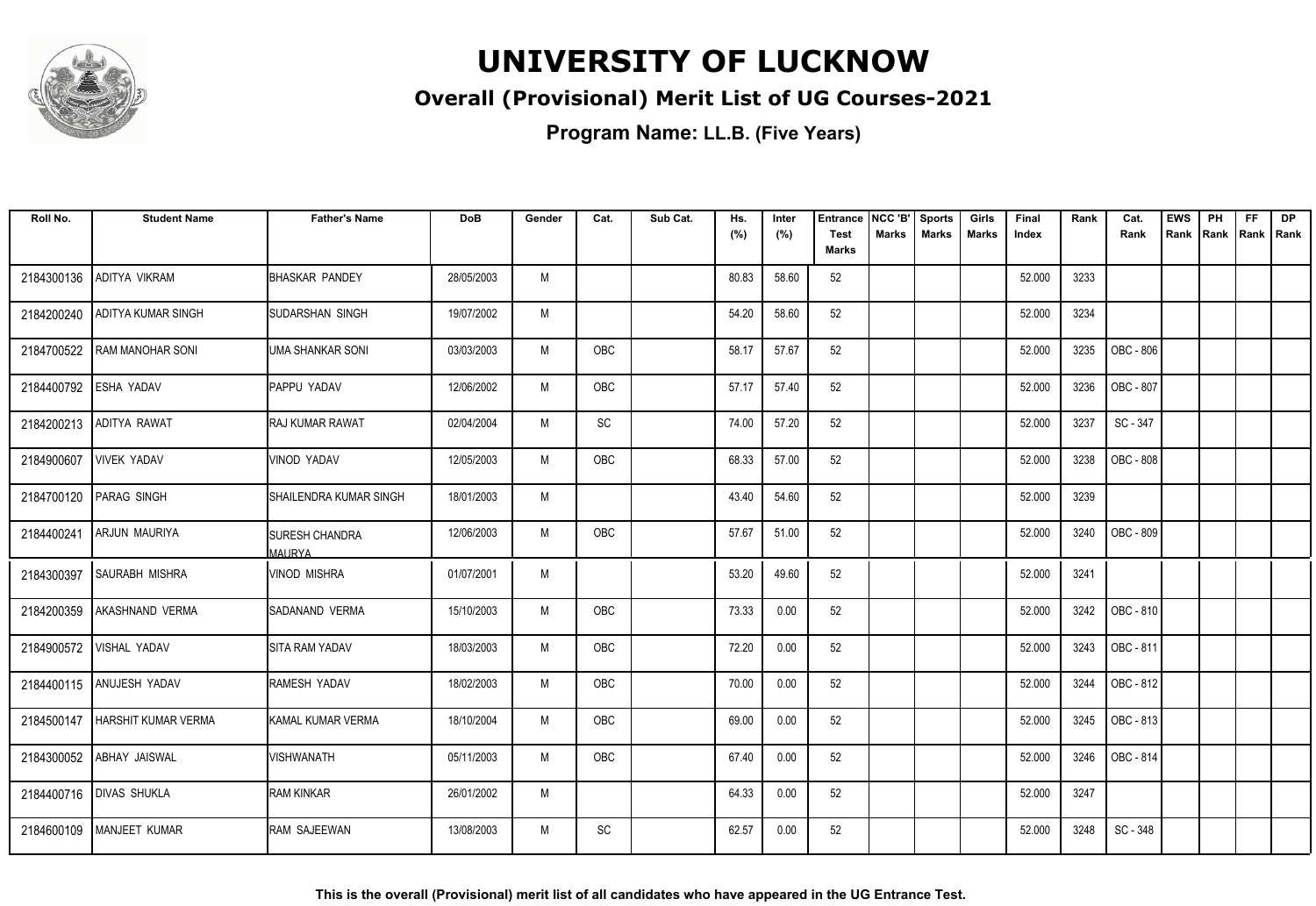

#### **Overall (Provisional) Merit List of UG Courses-2021**

| Roll No.         | <b>Student Name</b>         | <b>Father's Name</b>              | <b>DoB</b> | Gender | Cat.                         | Sub Cat. | Hs.<br>(%) | Inter<br>(%) | Entrance<br><b>Test</b><br><b>Marks</b> | NCC 'B'<br>Marks | <b>Sports</b><br><b>Marks</b> | Girls<br><b>Marks</b> | Final<br>Index | Rank | Cat.<br>Rank | <b>EWS</b><br>Rank | PH<br>Rank | FF<br>Rank   Rank | DP |
|------------------|-----------------------------|-----------------------------------|------------|--------|------------------------------|----------|------------|--------------|-----------------------------------------|------------------|-------------------------------|-----------------------|----------------|------|--------------|--------------------|------------|-------------------|----|
| 2184200196       | ADITYA MISHRA               | <b>RATNESH MISHRA</b>             | 12/03/2003 | M      |                              |          | 60.20      | 0.00         | 52                                      |                  |                               |                       | 52.000         | 3249 |              |                    |            |                   |    |
| 2184200444       | <b>AMAN SINGH</b>           | ARVIND SINGH                      | 01/07/2003 | M      |                              |          | 52.00      | 0.00         | 52                                      |                  |                               |                       | 52.000         | 3250 |              | 210                |            |                   |    |
| 2184700496       | <b>RAJAT KUMAR MAURYA</b>   | HEMANT KUMAR MAURYA               | 13/12/2003 | M      | OBC                          |          | 46.50      | 0.00         | 52                                      |                  |                               |                       | 52.000         | 3251 | OBC - 815    |                    |            |                   |    |
| 2184400575       | <b>BHOOMI PANDEY</b>        | RAGHVENDRA KUMAR<br><b>PANDEY</b> | 06/03/2003 | F      |                              |          | 85.20      | 81.83        | 48                                      |                  |                               | 2.40                  | 50.400         | 3252 |              |                    |            |                   |    |
|                  | 2184900088 SONAKSHI GAUTAM  | <b>IKHUSHIRAM GAUTAM</b>          | 25/08/2001 | F      | $\operatorname{\textsf{SC}}$ |          | 94.40      | 72.40        | 48                                      |                  |                               | 2.40                  | 50.400         | 3253 | SC - 349     |                    |            |                   |    |
| 2184800504       | SHIVANI                     | RAM SANJEEVAN RAI                 | 11/12/2003 | F.     | OBC                          |          | 51.80      | 71.00        | 48                                      |                  |                               | 2.40                  | 50.400         | 3254 | OBC - 816    |                    |            |                   |    |
| 2184300231       | <b>GUDDI DEVI</b>           | <b>KALLOO PRASAD</b>              | 20/08/2002 | F      | SC                           |          | 62.83      | 69.00        | 48                                      |                  |                               | 2.40                  | 50.400         | 3255 | SC - 350     |                    |            |                   |    |
| 2184700638       | RITIKA GUPTA                | <b>VIVEK GUPTA</b>                | 24/12/2003 | F      |                              |          | 66.83      | 61.80        | 48                                      |                  |                               | 2.40                  | 50.400         | 3256 |              |                    |            |                   |    |
| 2184700567       | <b>REENA RAWAT</b>          | CHHOTELAL RAWAT                   | 07/04/2003 | F      | SC                           |          | 59.33      | 59.40        | 48                                      |                  |                               | 2.40                  | 50.400         | 3257 | SC - 351     |                    |            |                   |    |
|                  | 2184600418 NIDHI PANDEY     | VIJAY KUMAR                       | 13/12/2003 | F      |                              |          | 54.17      | 57.50        | 48                                      |                  |                               | 2.40                  | 50.400         | 3258 |              |                    |            |                   |    |
|                  | 2184200610 ANJALI ASTHANA   | HARIKANT ASTHANA                  | 24/08/2002 | F      |                              |          | 62.00      | 55.60        | 48                                      |                  |                               | 2.40                  | 50.400         | 3259 |              |                    |            |                   |    |
|                  | 2184400631 DEEPA KANNAUJIYA | <b>RAM CHARAN</b>                 | 10/01/2001 | F      | SC                           |          | 70.60      | 0.00         | 48                                      |                  |                               | 2.40                  | 50.400         | 3260 | SC - 352     |                    |            |                   |    |
| 2184500257       | <b>ISHU</b>                 | <b>SANT DEEN</b>                  | 07/08/2001 | F      | SC                           |          | 70.00      | 0.00         | 48                                      |                  |                               | 2.40                  | 50.400         | 3261 | SC - 353     |                    |            |                   |    |
| 2184400342 ASHNA |                             | <b>MOHD AKRAM</b>                 | 25/10/2002 | F.     |                              |          | 67.83      | 0.00         | 48                                      |                  |                               | 2.40                  | 50.400         | 3262 |              |                    |            |                   |    |
| 2184800231       | SATYA CHOUDHARY             | SHANKAR CHOUDHARY                 | 15/06/2004 | F      | OBC                          |          | 56.00      | 0.00         | 48                                      |                  |                               | 2.40                  | 50.400         | 3263 | OBC - 817    |                    |            |                   |    |
|                  | 2184300403 SHASHANK SHUKLA  | <b>BRIJESH KUMAR SHUKLA</b>       | 05/05/2003 | M      |                              |          | 64.40      | 84.60        | 50                                      |                  |                               |                       | 50.000         | 3264 |              |                    |            |                   |    |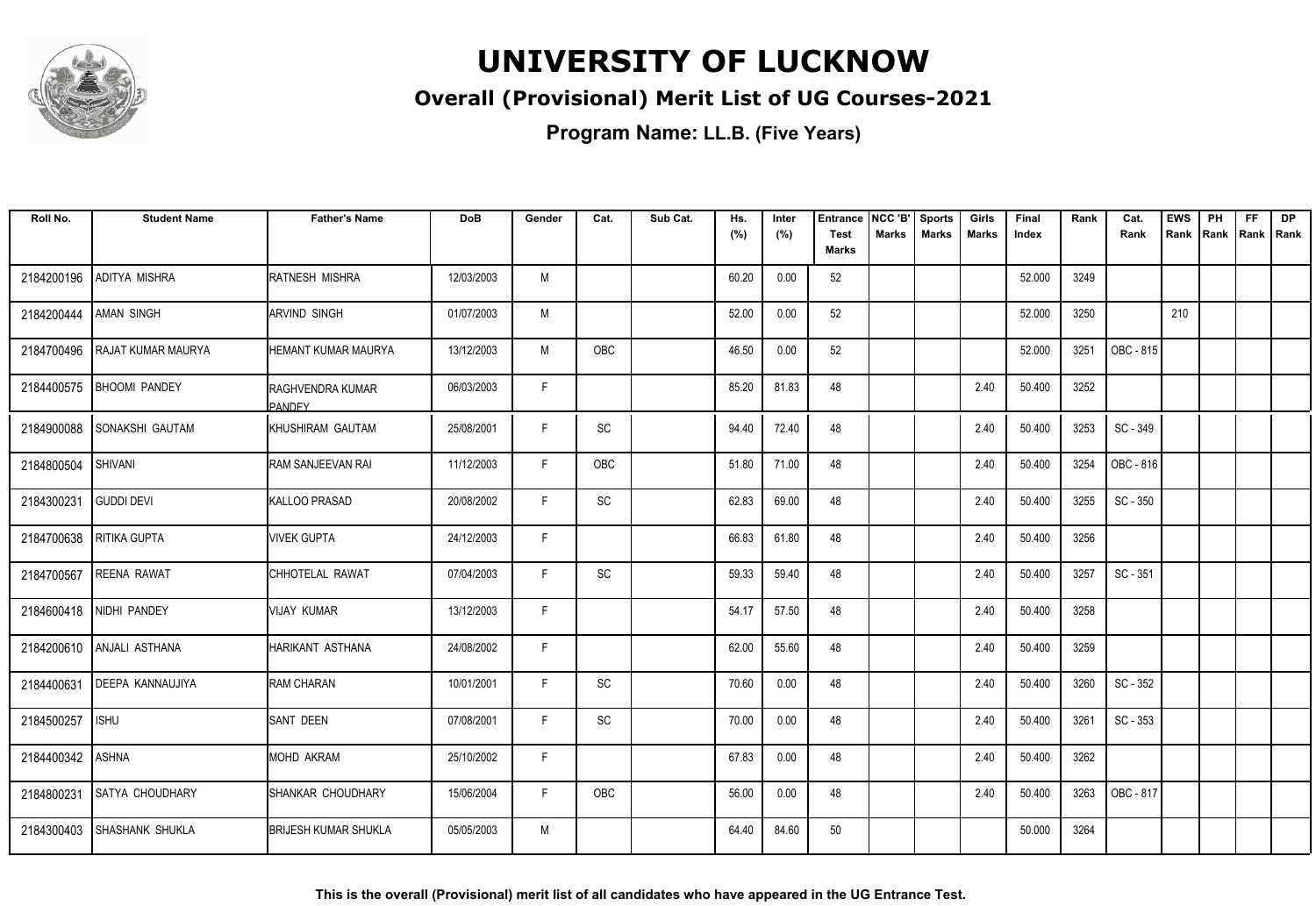

#### **Overall (Provisional) Merit List of UG Courses-2021**

**Program Name: LL.B. (Five Years)**

| Roll No.   | <b>Student Name</b>         | <b>Father's Name</b>                      | <b>DoB</b> | Gender | Cat.       | Sub Cat. | Hs.<br>(%) | Inter<br>(%) | <b>Entrance</b><br><b>Test</b> | NCC 'B'<br><b>Marks</b> | <b>Sports</b><br><b>Marks</b> | Girls<br>Marks | Final<br>Index | Rank | Cat.<br>Rank | <b>EWS</b><br>Rank | PH | <b>FF</b><br>Rank   Rank   Rank | <b>DP</b> |
|------------|-----------------------------|-------------------------------------------|------------|--------|------------|----------|------------|--------------|--------------------------------|-------------------------|-------------------------------|----------------|----------------|------|--------------|--------------------|----|---------------------------------|-----------|
|            |                             |                                           |            |        |            |          |            |              | <b>Marks</b>                   |                         |                               |                |                |      |              |                    |    |                                 |           |
| 2184200129 | ADARSH YADAV                | <b>RAM AWADH YADAV</b>                    | 10/09/2002 | M      | <b>OBC</b> |          | 63.83      | 82.17        | 50                             |                         |                               |                | 50.000         | 3265 | OBC - 818    |                    |    |                                 |           |
| 2184900347 | UMANG SHUKLA                | <b>RAJEEV SHUKLA</b>                      | 01/11/2001 | M      |            |          | 89.67      | 75.80        | 50                             |                         |                               |                | 50.000         | 3266 |              |                    |    |                                 |           |
| 2184300470 | <b>UTSAV SINGH</b>          | IDHARMENDRA KUMAR<br><b>SINGH</b>         | 20/07/2004 | M      |            |          | 72.00      | 74.80        | 50                             |                         |                               |                | 50.000         | 3267 |              | 211                |    |                                 |           |
| 2184900137 | <b>SUBHAN KHAN</b>          | IMOHD AHMAD KHAN                          | 05/02/2004 | M      |            |          | 67.33      | 73.60        | 50                             |                         |                               |                | 50.000         | 3268 |              |                    |    |                                 |           |
| 2184400111 | ANUJ SHARMA                 | <b>ARVIND KUMAR</b><br><b>VISHWAKARMA</b> | 21/11/2004 | M      | <b>OBC</b> |          | 79.00      | 71.40        | 50                             |                         |                               |                | 50.000         | 3269 | OBC - 819    |                    |    |                                 |           |
| 2184700293 | <b>PRASHANT KUMAR YADAV</b> | IRAMPRATAP YADAV                          | 25/08/2002 | M      |            |          | 78.83      | 70.80        | 50                             |                         |                               |                | 50.000         | 3270 |              |                    |    |                                 |           |
| 2184600290 | MOHIT SINGH                 | <b>BADAL SINGH</b>                        | 16/09/2002 | M      |            |          | 74.67      | 69.80        | 50                             |                         |                               |                | 50.000         | 3271 |              |                    |    |                                 |           |
| 2184500169 | <b>HARSHVARDHAN SINGH</b>   | <b>SUBHASH SINGH</b>                      | 19/02/2003 | M      |            |          | 63.50      | 69.00        | 50                             |                         |                               |                | 50.000         | 3272 |              |                    |    |                                 |           |
|            | 2184700052 NITESH TRIPATHI  | <b>BRIJESH CHANDRA</b><br><b>TRIPATHI</b> | 02/02/2005 | M      |            |          | 79.50      | 68.33        | 50                             |                         |                               |                | 50.000         | 3273 |              |                    |    |                                 |           |
| 2184200486 | <b>AMIR ANSARI</b>          | MOBIN JAWED                               | 18/08/2002 | M      |            |          | 65.80      | 67.80        | 50                             |                         |                               |                | 50.000         | 3274 |              |                    |    |                                 |           |
| 2184800404 | SHASHWAT PANDEY             | <b>BRIJESH KUMAR</b>                      | 09/10/2004 | M      |            |          | 74.33      | 62.00        | 50                             |                         |                               |                | 50.000         | 3275 |              |                    |    |                                 |           |
| 2184500197 | HIMANSHU VERMA              | NAND KISHORE VERMA                        | 01/08/2001 | M      | OBC        |          | 74.67      | 60.60        | 50                             |                         |                               |                | 50.000         | 3276 | OBC - 820    |                    |    |                                 |           |
| 2184900568 | VISHAL VERMA                | <b>RAM NARESH VERMA</b>                   | 07/08/2003 | M      | OBC        |          | 70.33      | 60.00        | 50                             |                         |                               |                | 50.000         | 3277 | OBC - 821    |                    |    |                                 |           |
| 2184700367 | PRINCE YADAV                | <b>SUMIT KUMAR YADAV</b>                  | 12/06/2003 | M      | OBC        |          | 57.17      | 59.60        | 50                             |                         |                               |                | 50.000         | 3278 | OBC - 822    |                    |    |                                 |           |
| 2184300414 | <b>SHIVANSH KUMAR SINGH</b> | <b>ARUN KUMAR SINGH</b>                   | 09/01/2003 | M      |            |          | 45.60      | 57.60        | 50                             |                         |                               |                | 50.000         | 3279 |              |                    |    |                                 |           |
| 2184500221 | <b>IMRAN AHMAD</b>          | <b>ISRAR AHMAD</b>                        | 20/07/2002 | M      | OBC        |          | 64.17      | 57.40        | 50                             |                         |                               |                | 50.000         | 3280 | OBC - 823    |                    |    |                                 |           |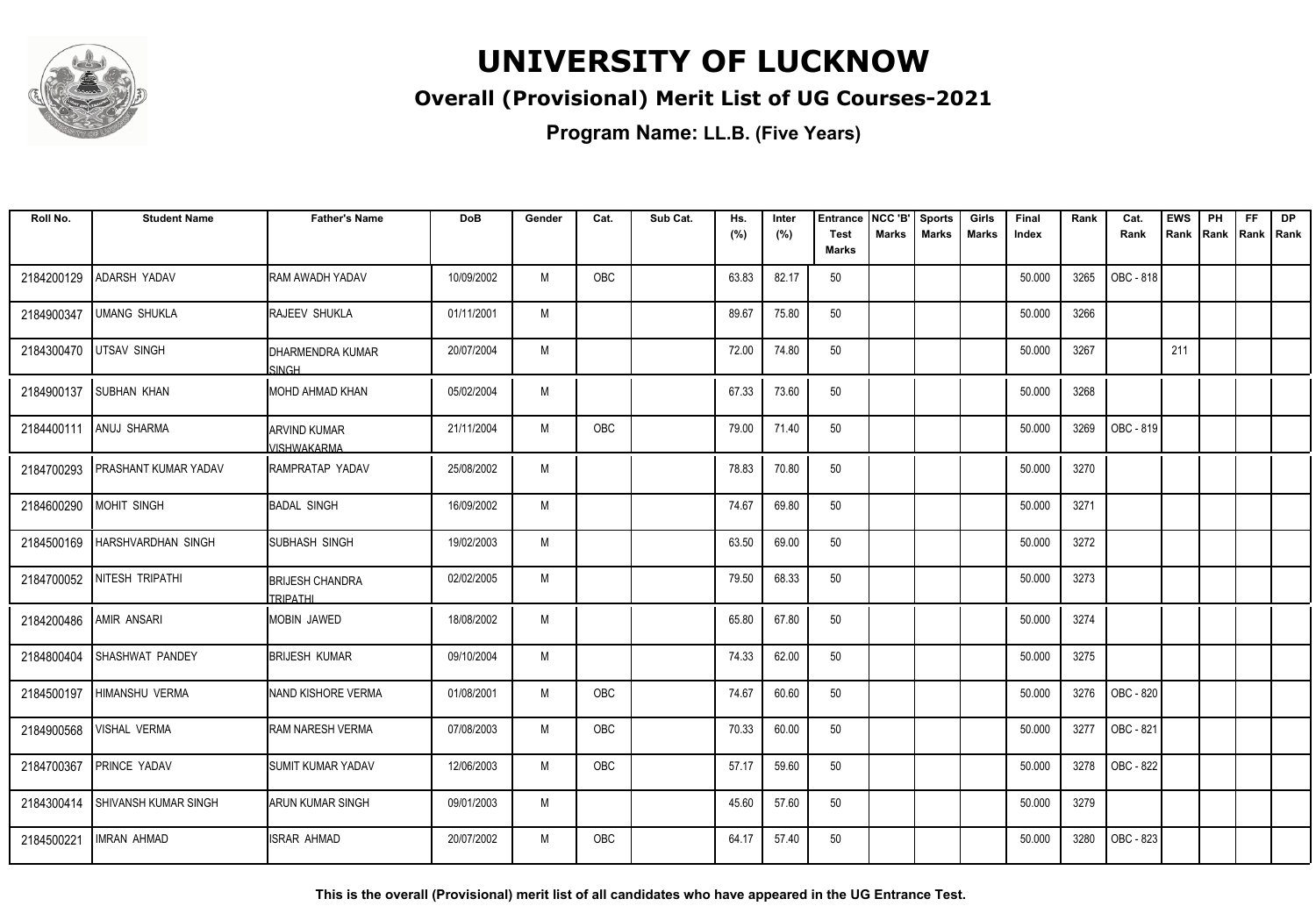

#### **Overall (Provisional) Merit List of UG Courses-2021**

| Roll No.   | <b>Student Name</b>          | <b>Father's Name</b>         | <b>DoB</b> | Gender | Cat. | Sub Cat. | Hs.<br>(%) | Inter<br>(%) | <b>Entrance</b><br><b>Test</b> | NCC 'B'<br><b>Marks</b> | <b>Sports</b><br><b>Marks</b> | Girls<br><b>Marks</b> | Final<br>Index | Rank | Cat.<br>Rank | <b>EWS</b><br>Rank | PH<br>Rank | <b>FF</b><br>Rank   Rank | <b>DP</b> |
|------------|------------------------------|------------------------------|------------|--------|------|----------|------------|--------------|--------------------------------|-------------------------|-------------------------------|-----------------------|----------------|------|--------------|--------------------|------------|--------------------------|-----------|
|            |                              |                              |            |        |      |          |            |              | <b>Marks</b>                   |                         |                               |                       |                |      |              |                    |            |                          |           |
| 2184200433 | <b>AMAN KUMAR</b>            | YAJUVENDRA KUMAR             | 21/03/2003 | M      |      |          | 62.00      | 57.20        | 50                             |                         |                               |                       | 50.000         | 3281 |              |                    |            |                          |           |
| 2184900198 | <b>SURAJ KUMAR PRAJAPATI</b> | DEENANATH PRAJAPATI          | 13/07/2003 | M      | OBC  |          | 42.17      | 57.00        | 50                             |                         |                               |                       | 50.000         | 3282 | OBC - 824    |                    |            |                          |           |
| 2184200201 | <b>ADITYA PANDEY</b>         | <b>I</b> SHIV SHANKAR PANDEY | 18/03/2004 | M      |      |          | 68.20      | 56.40        | 50                             |                         |                               |                       | 50.000         | 3283 |              |                    |            |                          |           |
| 2184300158 | <b>ANKUR KUMAR</b>           | RAMESH KUMAR                 | 02/05/2004 | M      | SC   |          | 46.40      | 54.40        | 50                             |                         |                               |                       | 50.000         | 3284 | SC - 354     |                    |            |                          |           |
| 2184300241 | <b>HARSHIT PRATAP SINGH</b>  | <b>SATYENDRA SINGH</b>       | 24/11/2002 | M      |      |          | 46.60      | 54.20        | 50                             |                         |                               |                       | 50.000         | 3285 |              | 212                |            |                          |           |
| 2184400797 | <b>FAIZ ALAM</b>             | MAHAMAD JAMALUDDIN           | 28/04/2004 | M      |      |          | 40.80      | 54.00        | 50                             |                         |                               |                       | 50.000         | 3286 |              |                    |            |                          |           |
|            | 2184200417   ALOK RAJ VERMA  | PREM LAL VERMA               | 25/12/2002 | M      | SC   |          | 40.67      | 53.50        | 50                             |                         |                               |                       | 50.000         | 3287 | SC - 355     |                    |            |                          |           |
| 2184200096 | ABHIVENDRA PRATAP SINGH      | SHIVENDRA NATH SINGH         | 26/10/2004 | M      |      |          | 52.00      | 49.00        | 50                             |                         |                               |                       | 50.000         | 3288 |              |                    |            |                          |           |
|            | 2184600192 MITESH PATEL      | <b>BHAGWAT PRASAD PATEL</b>  | 04/05/2005 | M      | OBC  |          | 80.83      | 0.00         | 50                             |                         |                               |                       | 50.000         | 3289 | OBC - 825    |                    |            |                          |           |
|            | 2184700483   RAJ RISHI SINGH | <b>BRIJESH KUMAR SINGH</b>   | 06/04/2003 | M      |      |          | 64.20      | 0.00         | 50                             |                         |                               |                       | 50.000         | 3290 |              |                    |            |                          |           |
| 2184500492 | KULDEEP YADAV                | <b>I</b> SHIV KUMAR YADAV    | 19/01/2002 | M      | OBC  |          | 63.67      | 0.00         | 50                             |                         |                               |                       | 50.000         | 3291 | OBC - 826    |                    |            |                          |           |
| 2184200461 | AMAN KUMAR JAISWAL           | NILESH KUMAR JAISWAL         | 01/10/2003 | M      | OBC  |          | 60.50      | 0.00         | 50                             |                         |                               |                       | 50.000         | 3292 | OBC - 827    |                    |            |                          |           |
| 2184200474 | AMAR YADAV                   | <b>SHIV SINGH YADAV</b>      | 01/06/2003 | M      | OBC  |          | 57.50      | 0.00         | 50                             |                         |                               |                       | 50.000         | 3293 | OBC - 828    |                    |            |                          |           |
|            | 2184900605 VIVEK TIWARI      | <b>SHYAM MOHAN TIWARI</b>    | 15/11/2004 | M      |      |          | 57.20      | 0.00         | 50                             |                         |                               |                       | 50.000         | 3294 |              |                    |            |                          |           |
| 2184500141 | <b>HARSHIT SINGH</b>         | OMKAR SINGH                  | 06/07/2001 | M      | OBC  |          | 50.60      | 0.00         | 50                             |                         |                               |                       | 50.000         | 3295 | OBC - 829    |                    |            |                          |           |
| 2184600398 | <b>NEERAJ KUMAR</b>          | CHHOTE LAL                   | 06/08/2000 | M      | SC   |          | 50.33      | 0.00         | 50                             |                         |                               |                       | 50.000         | 3296 | SC - 356     |                    |            |                          |           |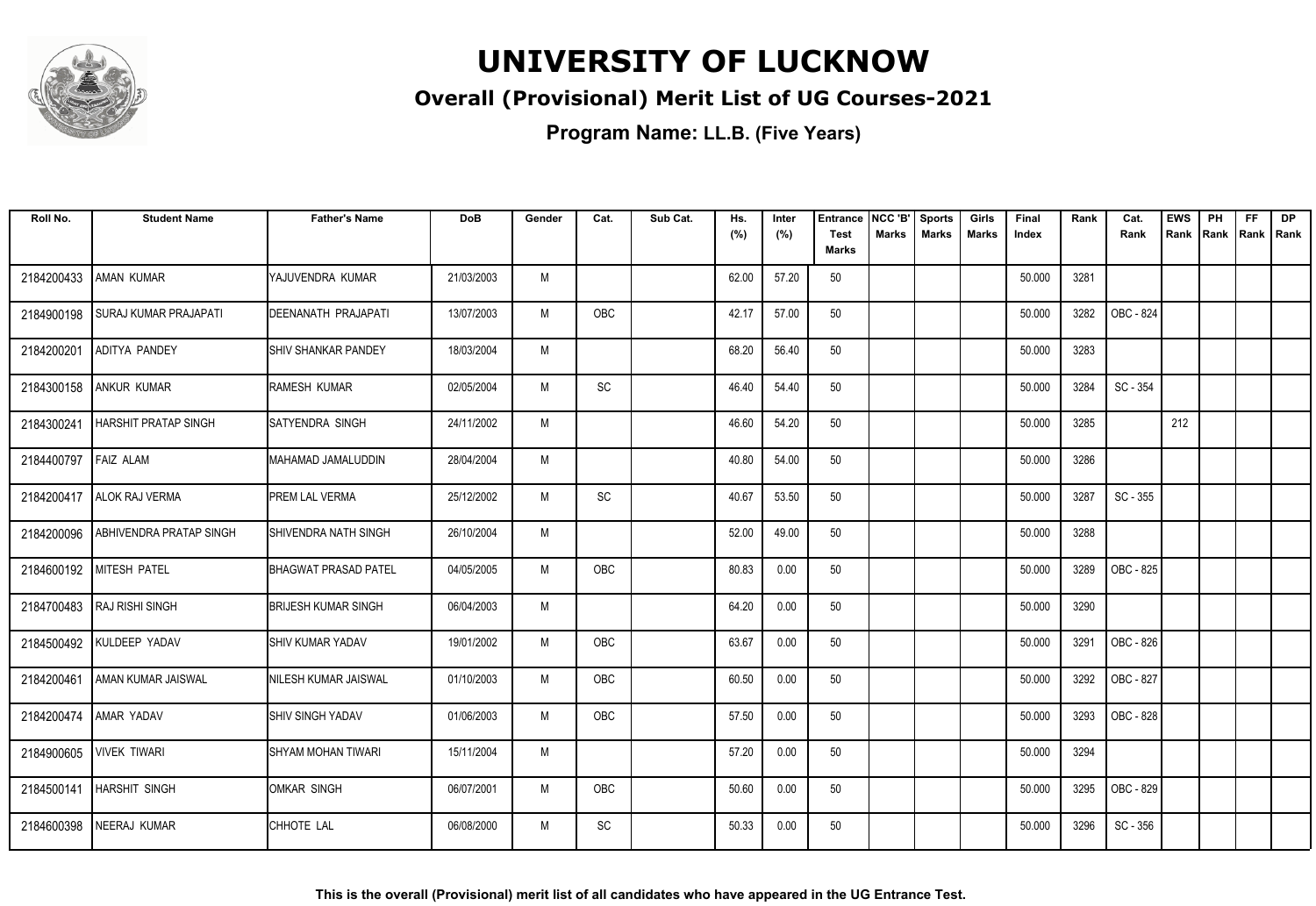

#### **Overall (Provisional) Merit List of UG Courses-2021**

| Roll No.               | <b>Student Name</b>           | <b>Father's Name</b>        | <b>DoB</b> | Gender | Cat.       | Sub Cat. | Hs.<br>(%) | Inter<br>(%) | <b>Entrance</b><br><b>Test</b> | NCC 'B'<br><b>Marks</b> | <b>Sports</b><br><b>Marks</b> | Girls<br><b>Marks</b> | Final<br>Index | Rank | Cat.<br>Rank | <b>EWS</b><br>Rank | PH<br>Rank | <b>FF</b><br>Rank   Rank | <b>DP</b> |
|------------------------|-------------------------------|-----------------------------|------------|--------|------------|----------|------------|--------------|--------------------------------|-------------------------|-------------------------------|-----------------------|----------------|------|--------------|--------------------|------------|--------------------------|-----------|
|                        |                               |                             |            |        |            |          |            |              | <b>Marks</b>                   |                         |                               |                       |                |      |              |                    |            |                          |           |
| 2184900560             | <b>VISHAL KUMAR</b>           | KANHAIYA MANJHI             | 17/04/2002 | M      |            |          | 49.00      | 0.00         | 50                             |                         |                               |                       | 50.000         | 3297 |              |                    |            |                          |           |
| 2184200440             | <b>AMAN RAWAT</b>             | PREM CHANDRA RAWAT          | 02/07/2004 | M      | SC         |          | 46.00      | 0.00         | 50                             |                         |                               |                       | 50.000         | 3298 | SC - 357     |                    |            |                          |           |
| 2184900562             | <b>VISHAL RAJPOOT</b>         | CHOTE LAL                   | 05/12/2000 | M      | OBC        |          | 45.67      | 0.00         | 50                             |                         |                               |                       | 50.000         | 3299 | OBC - 830    |                    |            |                          |           |
| 2184700517             | <b>RAKSHITA SINGH</b>         | <b>HARI PRATAP SINGH</b>    | 05/11/2004 | F      |            |          | 75.50      | 81.40        | 46                             |                         |                               | 2.30                  | 48.300         | 3300 |              |                    |            |                          |           |
| 2184800359             | <b>SHALU YADAV</b>            | <b>SATENDRA SINGH YADAV</b> | 10/08/2003 | F.     | OBC        |          | 69.83      | 78.20        | 46                             |                         |                               | 2.30                  | 48.300         | 3301 | OBC - 831    |                    |            |                          |           |
| 2184400314             | ARZOO                         | <b>ISHIV NARAYAN</b>        | 10/07/2004 | F      |            |          | 71.17      | 77.20        | 46                             |                         |                               | 2.30                  | 48.300         | 3302 |              |                    |            |                          |           |
|                        | 2184600052 MADHOO VISHWAKARMA | RAM ASHISH                  | 25/07/2002 | F.     | <b>OBC</b> |          | 71.83      | 74.00        | 46                             |                         |                               | 2.30                  | 48.300         | 3303 | OBC - 832    |                    |            |                          |           |
| 2184700327             | PRATISHTHA TIWARI             | <b>SANJIV TIWARI</b>        | 07/10/2002 | F.     |            |          | 76.40      | 69.00        | 46                             |                         |                               | 2.30                  | 48.300         | 3304 |              |                    |            |                          |           |
| 2184800328             | <b>SHAGUN KANOJIA</b>         | <b>ROSHAN LAL</b>           | 16/03/2004 | F      | SC         |          | 63.60      | 68.00        | 46                             |                         |                               | 2.30                  | 48.300         | 3305 | SC - 358     |                    |            |                          |           |
| 2184500007             | <b>FATIMA KHAN</b>            | ABDUL WAHEED KHAN           | 01/03/2003 | F      |            |          | 84.83      | 67.20        | 46                             |                         |                               | 2.30                  | 48.300         | 3306 |              |                    |            |                          |           |
| 2184200152 ADITI GUPTA |                               | BRIJ NANDAN SHAH            | 05/03/2003 | F.     | OBC        |          | 68.17      | 66.00        | 46                             |                         |                               | 2.30                  | 48.300         | 3307 | OBC - 833    |                    |            |                          |           |
|                        | 2184700213   PRAGATI SAXENA   | ANUJ PRAKASH SAXENA         | 15/07/2003 | F.     |            |          | 56.83      | 64.20        | 46                             |                         |                               | 2.30                  | 48.300         | 3308 |              |                    |            |                          |           |
|                        | 2184800440 SHIKHAR YADAV      | <b>RADHEY SHYAM YADAV</b>   | 18/12/2003 | F      | OBC        |          | 48.80      | 56.00        | 46                             |                         |                               | 2.30                  | 48.300         | 3309 | OBC - 834    |                    |            |                          |           |
|                        | 2184600123   MANSI SHUKLA     | <b>VIJAY SHANKAR SHUKLA</b> | 01/07/2003 | F      |            |          | 55.17      | 53.80        | 46                             |                         |                               | 2.30                  | 48.300         | 3310 |              |                    |            |                          |           |
| 2184500060             | <b>GULNAZ</b>                 | <b>MOHD SHAHANSHAH</b>      | 01/07/2003 | F.     |            |          | 80.50      | 0.00         | 46                             |                         |                               | 2.30                  | 48.300         | 3311 |              |                    |            |                          |           |
| 2184200400             | ALFISHA SIDDIQUI              | NIYAZ AHMAD                 | 31/03/2002 | F.     |            |          | 71.67      | 0.00         | 46                             |                         |                               | 2.30                  | 48.300         | 3312 |              |                    |            |                          |           |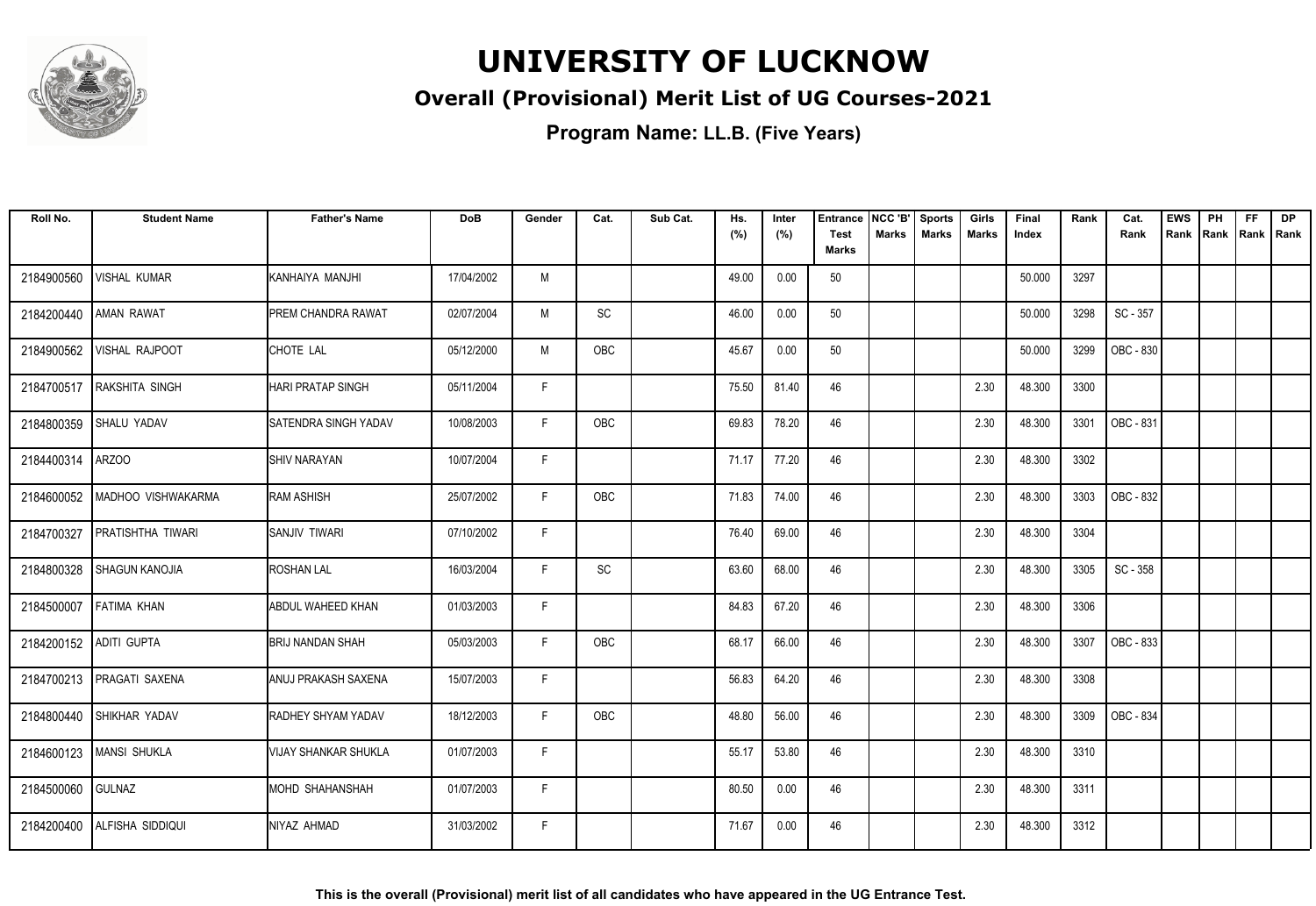

#### **Overall (Provisional) Merit List of UG Courses-2021**

**Program Name: LL.B. (Five Years)**

| Roll No.   | <b>Student Name</b>       | <b>Father's Name</b>               | <b>DoB</b> | Gender | Cat. | Sub Cat. | Hs.<br>(%) | Inter<br>(%) | <b>Entrance</b><br><b>Test</b> | NCC 'B'<br>Marks | <b>Sports</b><br><b>Marks</b> | Girls<br>Marks | Final<br>Index | Rank | Cat.<br>Rank | <b>EWS</b><br>Rank | PH<br>Rank | <b>FF</b><br>Rank   Rank | <b>DP</b> |
|------------|---------------------------|------------------------------------|------------|--------|------|----------|------------|--------------|--------------------------------|------------------|-------------------------------|----------------|----------------|------|--------------|--------------------|------------|--------------------------|-----------|
|            |                           |                                    |            |        |      |          |            |              | <b>Marks</b>                   |                  |                               |                |                |      |              |                    |            |                          |           |
| 2184800558 | SHKSHI SHUKLA             | JEET NARYAN SHUKLA                 | 01/01/2004 | F.     |      |          | 71.67      | 0.00         | 46                             |                  |                               | 2.30           | 48.300         | 3313 |              |                    |            |                          |           |
| 2184700529 | RAMSHA AKRAM              | <b>MOHD AKRAM</b>                  | 01/01/2004 | F.     |      |          | 67.17      | 0.00         | 46                             |                  |                               | 2.30           | 48.300         | 3314 |              |                    |            |                          |           |
| 2184200638 | <b>ANJU PRASHAD GUPTA</b> | NARSINGH PRASHAD                   | 01/01/2002 | F      | OBC  |          | 51.20      | 0.00         | 46                             |                  |                               | 2.30           | 48.300         | 3315 | OBC - 835    |                    |            |                          |           |
| 2184200112 | <b>ADARSH CHAUHAN</b>     | <b>GAVENDRA PRATAP SINGH</b>       | 05/10/2005 | M      |      |          | 79.80      | 88.60        | 48                             |                  |                               |                | 48.000         | 3316 |              |                    |            |                          |           |
| 2184900494 | VIBHAV TIWARI             | <b>MANEESH TIWARI</b>              | 08/03/2003 | M      |      |          | 70.33      | 81.17        | 48                             |                  |                               |                | 48.000         | 3317 |              |                    |            |                          |           |
| 2184200483 | AMBUJ KUMAR SINGH         | <b>ANIL KUMAR SINGH</b>            | 29/04/2004 | M      |      |          | 80.20      | 77.20        | 48                             |                  |                               |                | 48.000         | 3318 |              |                    |            |                          |           |
| 2184500261 | <b>JAGDISH</b>            | <b>GHANSHYAM</b>                   | 05/12/2003 | M      | OBC  |          | 63.83      | 72.20        | 48                             |                  |                               |                | 48.000         | 3319 | OBC - 836    |                    |            |                          |           |
| 2184300057 | <b>ABHAY SINGH</b>        | <b>PRABHAT SINGH</b>               | 14/01/2003 | M      |      |          | 47.40      | 70.80        | 48                             |                  |                               |                | 48.000         | 3320 |              |                    |            |                          |           |
| 2184700227 | PRAHLAD DWIVEDI           | <b>SHIV RAM DUBEY</b>              | 01/07/2005 | M      |      |          | 76.17      | 69.40        | 48                             |                  |                               |                | 48.000         | 3321 |              |                    |            |                          |           |
| 2184400434 | <b>AVADHESH YADAV</b>     | SUBHASH CHAND YADAV                | 01/06/2002 | M      | OBC  |          | 69.83      | 66.80        | 48                             |                  |                               |                | 48.000         | 3322 | OBC - 837    |                    |            |                          |           |
| 2184900208 | <b>SURYANSH MISHRA</b>    | KAMLESH CHANDRA<br><b>MISHRA</b>   | 19/12/2004 | M      |      |          | 55.20      | 66.80        | 48                             |                  |                               |                | 48.000         | 3323 |              |                    |            |                          |           |
|            | 2184300378 SAIF SIDDIQUI  | SALIM SIDDIQUI                     | 10/12/2004 | M      |      |          | 40.67      | 66.80        | 48                             |                  |                               |                | 48.000         | 3324 |              |                    |            |                          |           |
| 2184800078 | SAKSHI CHAUDHARY          | PRAKASH CHAUDHARY                  | 24/10/2002 | M      |      |          | 73.33      | 66.60        | 48                             |                  |                               |                | 48.000         | 3325 |              |                    |            |                          |           |
| 2184900600 | <b>VIVEK SAXENA</b>       | PRAMOD NARAYAN SAXENA              | 20/09/2002 | M      |      |          | 65.00      | 64.00        | 48                             |                  |                               |                | 48.000         | 3326 |              |                    |            |                          |           |
| 2184400501 | AYUSH SRIVASTAVA          | <b>SANTOSH KUMAR</b><br>SRIVASTAVA | 24/04/2004 | M      |      |          | 71.20      | 61.60        | 48                             |                  |                               |                | 48.000         | 3327 |              |                    |            |                          |           |
| 2184800491 | SHIVAM RAJ SINHA          | IDILIP KUMAR SINHA                 | 05/03/2003 | M      |      |          | 52.00      | 61.60        | 48                             |                  |                               |                | 48.000         | 3328 |              |                    |            |                          |           |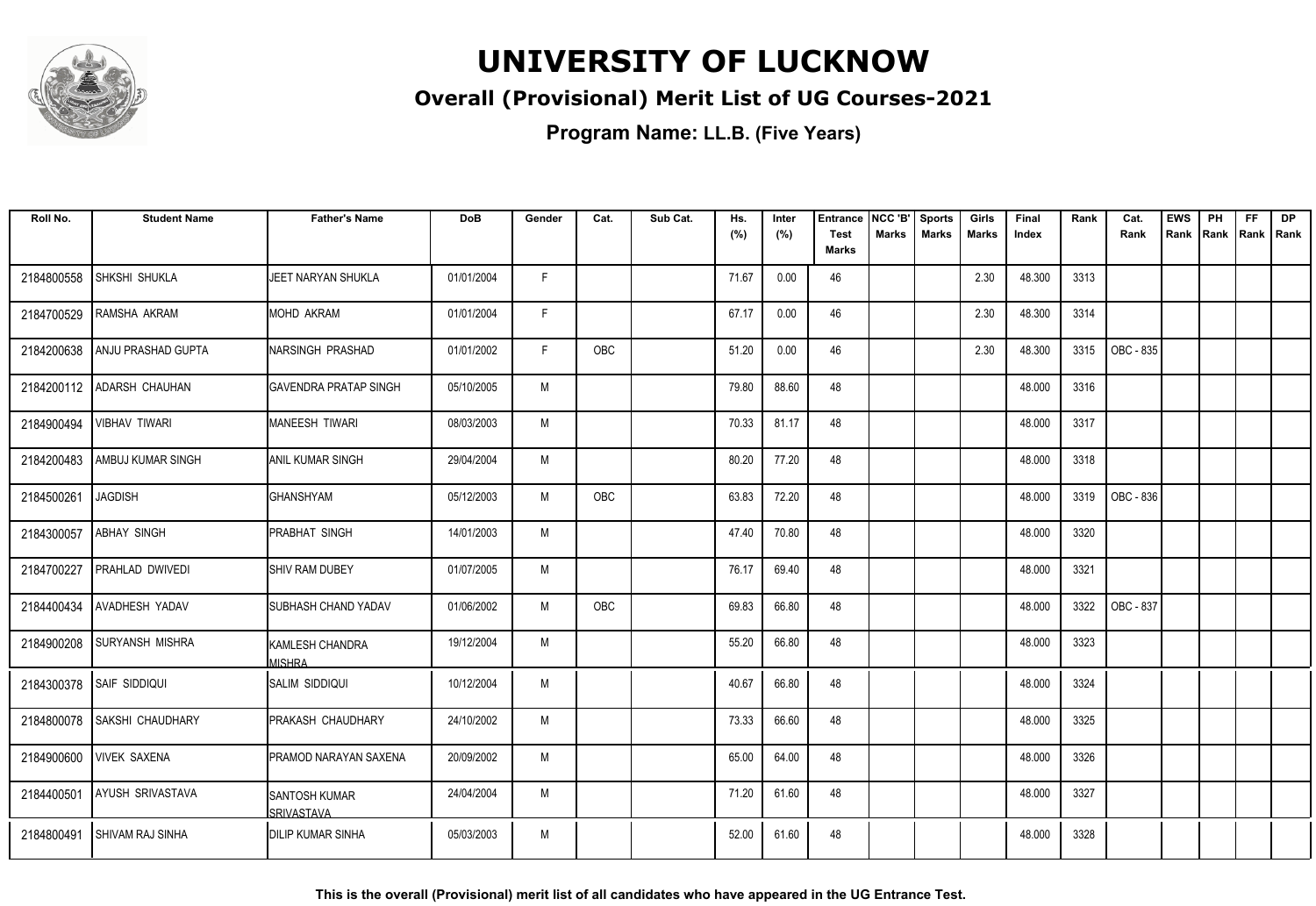

#### **Overall (Provisional) Merit List of UG Courses-2021**

| Roll No.   | <b>Student Name</b>           | <b>Father's Name</b>        | <b>DoB</b> | Gender | Cat.                         | Sub Cat.   | Hs.<br>(%) | Inter<br>(%) | <b>Entrance</b><br><b>Test</b> | NCC 'B'<br><b>Marks</b> | <b>Sports</b><br><b>Marks</b> | Girls<br><b>Marks</b> | Final<br>Index | Rank | Cat.<br>Rank | <b>EWS</b><br>Rank | PH<br>Rank | <b>FF</b><br>Rank   Rank | <b>DP</b> |
|------------|-------------------------------|-----------------------------|------------|--------|------------------------------|------------|------------|--------------|--------------------------------|-------------------------|-------------------------------|-----------------------|----------------|------|--------------|--------------------|------------|--------------------------|-----------|
|            |                               |                             |            |        |                              |            |            |              | <b>Marks</b>                   |                         |                               |                       |                |      |              |                    |            |                          |           |
| 2184900386 | UTKARSH YADAV                 | UMESHCHAND YADAV            | 31/07/2004 | M      | OBC                          |            | 67.00      | 60.80        | 48                             |                         |                               |                       | 48.000         | 3329 | OBC - 838    |                    |            |                          |           |
| 2184300124 | ABHISHEK SINGH                | RAJKUMAR SINGH              | 07/05/2004 | M      |                              |            | 59.00      | 60.60        | 48                             |                         |                               |                       | 48.000         | 3330 |              |                    |            |                          |           |
| 2184400227 | ARBAAZ KHAN                   | ANWAR KHAN                  | 20/07/2000 | M      |                              |            | 74.00      | 60.20        | 48                             |                         |                               |                       | 48.000         | 3331 |              |                    |            |                          |           |
| 2184400094 | <b>ANTRIKSH PANDEY</b>        | <b>PRADEEP KUMAR PANDEY</b> | 20/12/2003 | M      |                              |            | 55.50      | 59.00        | 48                             |                         |                               |                       | 48.000         | 3332 |              |                    |            |                          |           |
| 2184600401 | NEERAJ KUMAR RAWAT            | <b>DINESH KUMAR RAWAT</b>   | 02/02/2000 | M      | $\operatorname{\textsf{SC}}$ |            | 76.67      | 56.60        | 48                             |                         |                               |                       | 48.000         | 3333 | SC - 359     |                    |            |                          |           |
| 2184200439 | AMAN RAJPOOT                  | RAM CHANDRA                 | 28/04/2001 | M      | <b>OBC</b>                   |            | 71.17      | 55.20        | 48                             |                         |                               |                       | 48.000         | 3334 | OBC - 839    |                    |            |                          |           |
|            | 2184800048 SAGAR PRAJAPATI    | IRAJ KUMAR PRAJAPATI        | 29/12/2000 | M      | OBC                          |            | 62.67      | 51.80        | 48                             |                         |                               |                       | 48.000         | 3335 | OBC - 840    |                    |            |                          |           |
| 2184700148 | <b>PIYUSH CHAUHAN</b>         | RAM DAS                     | 23/11/2003 | M      | OBC                          |            | 74.83      | 0.00         | 48                             |                         |                               |                       | 48.000         | 3336 | OBC - 841    |                    |            |                          |           |
| 2184900536 | <b>VINEET KUMAR</b>           | BAIJNATH                    | 03/03/2004 | M      | OBC                          |            | 72.00      | 0.00         | 48                             |                         |                               |                       | 48.000         | 3337 | OBC - 842    |                    |            |                          |           |
| 2184900547 | <b>VIRENDRA SINGH</b>         | <b>MR HARERAM SINGH</b>     | 10/01/2005 | M      |                              |            | 71.50      | 0.00         | 48                             |                         |                               |                       | 48.000         | 3338 |              |                    |            |                          |           |
| 2184900348 | <b>UMANG SINGH</b>            | <b>SHESH NARAYAN SINGH</b>  | 08/11/2004 | M      |                              |            | 65.50      | 0.00         | 48                             |                         |                               |                       | 48.000         | 3339 |              |                    |            |                          |           |
| 2184900400 | UTTKARSH GAUTAM               | GHANSHYAM GAUTAM            | 25/06/2002 | M      | SC                           |            | 61.80      | 0.00         | 48                             |                         |                               |                       | 48.000         | 3340 | SC - 360     |                    |            |                          |           |
|            | 2184800002 RUDRA PRATAP SINGH | CHHATRADHARI SINGH          | 01/01/2004 | M      |                              |            | 42.67      | 0.00         | 48                             |                         |                               |                       | 48.000         | 3341 |              |                    |            |                          |           |
|            | 2184900178 SUMIT KUMAR SHUKLA | <b>RAM NARESH SHUKLA</b>    | 10/10/2002 | M      |                              |            | 37.67      | 0.00         | 48                             |                         |                               |                       | 48.000         | 3342 |              |                    |            |                          |           |
| 2184300437 | SIMRAN CHAUDHARY              | RADHEYLAL CHAUDHARY         | 12/08/2004 | F      |                              | <b>NCC</b> | 78.80      | 92.33        | 44                             | 1.100                   |                               | 2.20                  | 47.300         | 3343 |              |                    |            |                          |           |
| 2184500153 | <b>HARSHITA DUBEY</b>         | <b>DINANATH DUBEY</b>       | 12/12/2003 | F.     |                              |            | 71.20      | 87.50        | 44                             |                         |                               | 2.20                  | 46.200         | 3344 |              |                    |            |                          |           |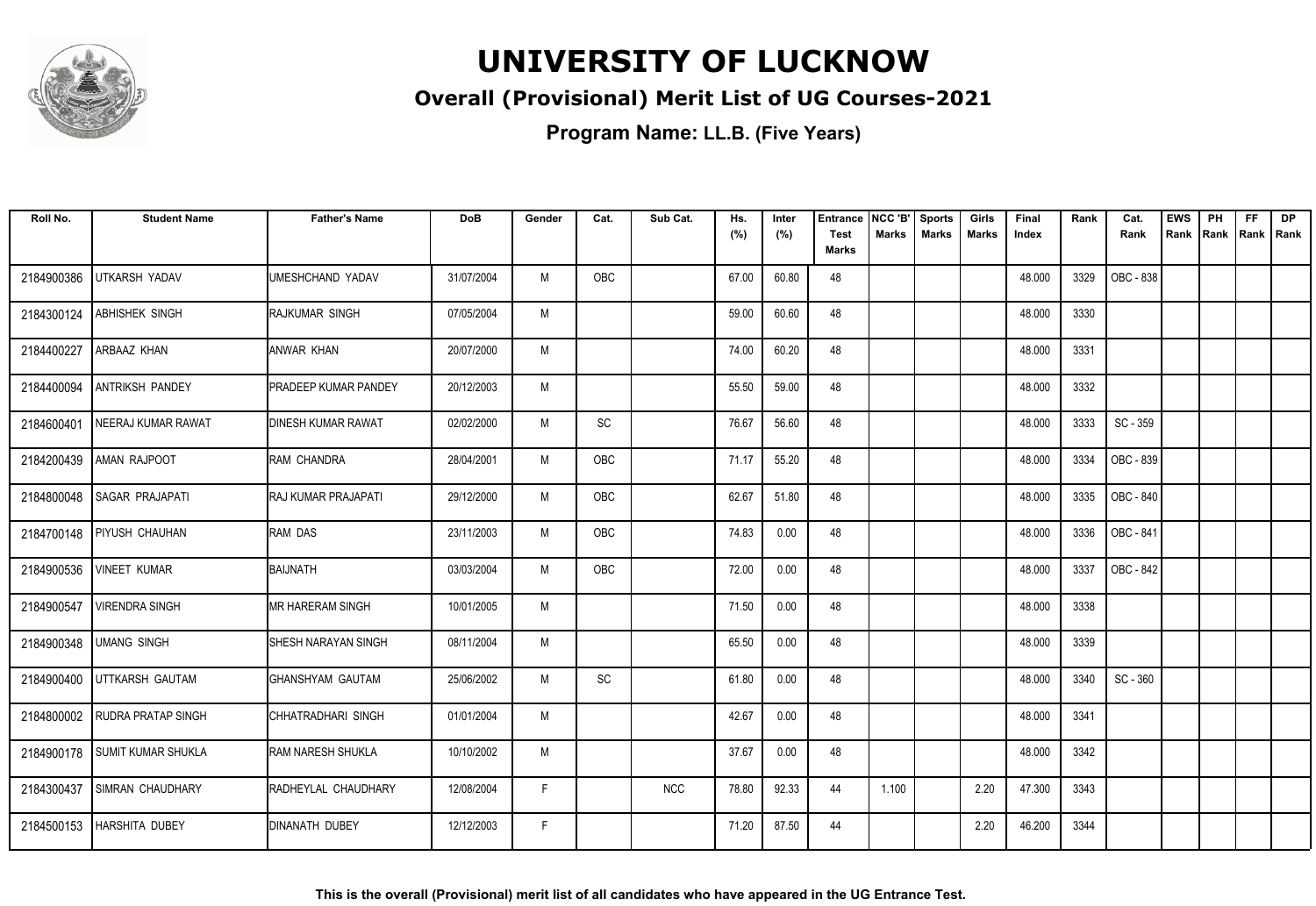

#### **Overall (Provisional) Merit List of UG Courses-2021**

**Program Name: LL.B. (Five Years)**

| Roll No.   | <b>Student Name</b>            | <b>Father's Name</b>             | <b>DoB</b> | Gender | Cat.       | Sub Cat. | Hs.<br>(%) | Inter<br>(%) | <b>Entrance</b><br><b>Test</b><br><b>Marks</b> | NCC 'B'<br>Marks | <b>Sports</b><br><b>Marks</b> | Girls<br>Marks | Final<br>Index | Rank | Cat.<br>Rank | <b>EWS</b><br>Rank | PH<br>Rank | FF<br>Rank   Rank | <b>DP</b> |
|------------|--------------------------------|----------------------------------|------------|--------|------------|----------|------------|--------------|------------------------------------------------|------------------|-------------------------------|----------------|----------------|------|--------------|--------------------|------------|-------------------|-----------|
| 2184300242 | <b>HARSHITA MISHRA</b>         | <b>VIJAY KUMAR MISHRA</b>        | 05/11/2003 | F.     |            |          | 72.50      | 73.80        | 44                                             |                  |                               | 2.20           | 46.200         | 3345 |              | 213                |            |                   |           |
|            |                                |                                  |            |        |            |          |            |              |                                                |                  |                               |                |                |      |              |                    |            |                   |           |
| 2184900066 | SMRITI DUBEY                   | <b>VINOD DUBEY</b>               | 04/06/2004 | F.     |            |          | 49.40      | 63.40        | 44                                             |                  |                               | 2.20           | 46.200         | 3346 |              |                    |            |                   |           |
| 2184200265 | <b>AFREEN</b>                  | <b>MOHD UMAR DARAZ</b>           | 03/12/2003 | F      |            |          | 63.33      | 54.00        | 44                                             |                  |                               | 2.20           | 46.200         | 3347 |              |                    |            |                   |           |
| 2184800212 | SARTHAK TIWARI                 | JANARDAN PRASAD TIWARI           | 27/10/2005 | M      |            |          | 78.67      | 83.80        | 46                                             |                  |                               |                | 46.000         | 3348 |              |                    |            |                   |           |
| 2184800177 | <b>SANKAJ KUMAR SHARMA</b>     | <b>VISHESHAR</b>                 | 01/07/2003 | M      | OBC        |          | 82.50      | 81.60        | 46                                             |                  |                               |                | 46.000         | 3349 | OBC - 843    |                    |            |                   |           |
| 2184700420 | <b>PRIYANSHU AWASTHI</b>       | SANJAY KUMAR AWASTHI             | 16/10/2003 | M      |            |          | 81.67      | 80.60        | 46                                             |                  |                               |                | 46.000         | 3350 |              |                    |            |                   |           |
| 2184500144 | <b>HARSHIT GUPTA</b>           | DURGESH KUMAR GUPTA              | 08/05/2003 | M      |            |          | 66.67      | 77.83        | 46                                             |                  |                               |                | 46.000         | 3351 |              |                    |            |                   |           |
| 2184300390 | <b>SATISH KUMAR CHAURASIYA</b> | <b>RAM CHANDAR</b><br>CHAURASIYA | 09/07/2002 | M      | OBC        |          | 86.60      | 77.80        | 46                                             |                  |                               |                | 46.000         | 3352 | OBC - 844    |                    |            |                   |           |
|            | 2184600262 MOHD FARAZ WASE     | MOHAMMED FAISAL WASE             | 29/12/2002 | M      |            |          | 72.80      | 76.60        | 46                                             |                  |                               |                | 46.000         | 3353 |              |                    |            |                   |           |
| 2184400092 | ANSHUMAN RAJ YADAV             | NARENDRA YADAV                   | 04/09/2002 | M      | OBC        |          | 43.80      | 73.00        | 46                                             |                  |                               |                | 46.000         | 3354 | OBC - 845    |                    |            |                   |           |
| 2184600245 | <b>MOHD SAJID</b>              | RASHEED AHMAD                    | 03/07/2002 | M      | OBC        |          | 66.50      | 71.40        | 46                                             |                  |                               |                | 46.000         | 3355 | OBC - 846    |                    |            |                   |           |
| 2184700126 | <b>PARTH ASTHANA</b>           | AMIT ASTHANA                     | 13/06/2003 | M      |            |          | 52.80      | 70.20        | 46                                             |                  |                               |                | 46.000         | 3356 |              |                    |            |                   |           |
| 2184200423 | <b>AMAAN ALAM</b>              | <b>MANZOOR ALAM</b>              | 08/05/2002 | M      | OBC        |          | 56.33      | 64.80        | 46                                             |                  |                               |                | 46.000         | 3357 | OBC - 847    |                    |            |                   |           |
| 2184600267 | MOHD RIZWAN QURESHI            | <b>MOHD ABBAS QURESHI</b>        | 25/12/2004 | M      | <b>OBC</b> |          | 61.80      | 62.17        | 46                                             |                  |                               |                | 46.000         | 3358 | OBC - 848    |                    |            |                   |           |
| 2184500364 | <b>KARAN RAWAT</b>             | RAJU RAWAT                       | 01/01/2004 | M      | SC         |          | 65.67      | 61.60        | 46                                             |                  |                               |                | 46.000         | 3359 | SC - 361     |                    |            |                   |           |
| 2184400005 | <b>ANKIT VERMA</b>             | RAMESH CHANDRA                   | 25/08/2002 | M      | OBC        |          | 76.33      | 53.60        | 46                                             |                  |                               |                | 46.000         | 3360 | OBC - 849    |                    |            |                   |           |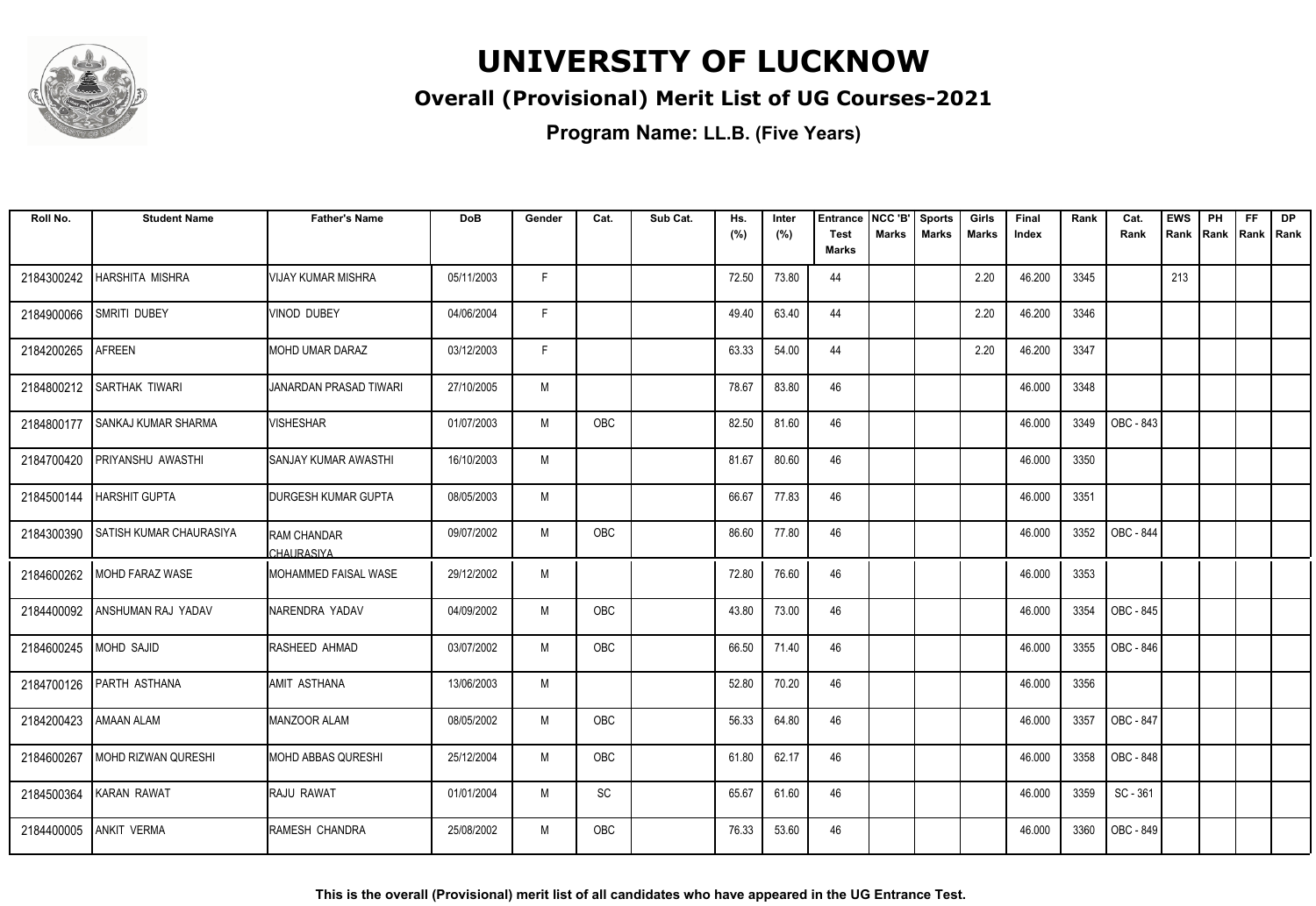

#### **Overall (Provisional) Merit List of UG Courses-2021**

| Roll No.   | <b>Student Name</b>         | <b>Father's Name</b>      | <b>DoB</b> | Gender | Cat.                         | Sub Cat. | Hs.<br>(%) | Inter<br>(%) | <b>Entrance</b><br><b>Test</b> | NCC 'B'<br>Marks | <b>Sports</b><br><b>Marks</b> | Girls<br>Marks | Final<br>Index | Rank | Cat.<br>Rank | <b>EWS</b><br>Rank | PH<br> Rank  Rank   Rank | <b>FF</b> | <b>DP</b> |
|------------|-----------------------------|---------------------------|------------|--------|------------------------------|----------|------------|--------------|--------------------------------|------------------|-------------------------------|----------------|----------------|------|--------------|--------------------|--------------------------|-----------|-----------|
|            |                             |                           |            |        |                              |          |            |              | <b>Marks</b>                   |                  |                               |                |                |      |              |                    |                          |           |           |
| 2184500293 | <b>JATIN TIWARI</b>         | RAMAPATI TIWARI           | 28/05/2003 | M      |                              |          | 81.60      | 0.00         | 46                             |                  |                               |                | 46.000         | 3361 |              |                    |                          |           |           |
| 2184200607 | ANISH KUMAR SHARMA          | PRABHUNATH SHARMA         | 01/01/2000 | M      | OBC                          |          | 74.83      | 0.00         | 46                             |                  |                               |                | 46.000         | 3362 | OBC - 850    |                    |                          |           |           |
| 2184800305 | <b>SAURABH YADAV</b>        | <b>RAM NARESH YADAV</b>   | 20/01/2004 | M      | <b>OBC</b>                   |          | 61.50      | 0.00         | 46                             |                  |                               |                | 46.000         | 3363 | OBC - 851    |                    |                          |           |           |
| 2184200195 | ADITYA MISHRA               | <b>MANOJ KUMAR MISHRA</b> | 27/10/2003 | M      |                              |          | 60.00      | 0.00         | 46                             |                  |                               |                | 46.000         | 3364 |              |                    |                          |           |           |
| 2184500425 | KHUSHI MISHRA               | C K MISHRA                | 15/03/2002 | F.     |                              |          | 61.60      | 80.40        | 42                             |                  |                               | 2.10           | 44.100         | 3365 |              |                    |                          |           |           |
| 2184900067 | <b>SMRITI MISHRA</b>        | RAJESH MISHRA             | 26/02/2002 | F      |                              |          | 80.40      | 78.80        | 42                             |                  |                               | 2.10           | 44.100         | 3366 |              |                    |                          |           |           |
|            | 2184500424   KHUSHI KESHARI | <b>VIVEK KUMAR</b>        | 21/11/2004 | F      |                              |          | 68.83      | 71.20        | 42                             |                  |                               | 2.10           | 44.100         | 3367 |              |                    |                          |           |           |
| 2184800326 | <b>SHAGUN JAYANT</b>        | RAHUL KAMAL JAYANT        | 15/12/2002 | F.     | $\operatorname{\textsf{SC}}$ |          | 58.60      | 68.60        | 42                             |                  |                               | 2.10           | 44.100         | 3368 | SC - 362     |                    |                          |           |           |
|            | 2184600370   NASHRA AQEEL   | MOHD AQEEL KHAN           | 25/10/2003 | F.     |                              |          | 79.83      | 0.00         | 42                             |                  |                               | 2.10           | 44.100         | 3369 |              |                    |                          |           |           |
| 2184400537 | <b>AYUSHI MISHRA</b>        | <b>RAM MURTI MISHRA</b>   | 11/07/2004 | F      |                              |          | 67.00      | 0.00         | 42                             |                  |                               | 2.10           | 44.100         | 3370 |              |                    |                          |           |           |
|            | 2184800012 RUPALI SINGH     | <b>ACHAL DEV SINGH</b>    | 27/05/2002 | F      |                              |          | 61.80      | 0.00         | 42                             |                  |                               | 2.10           | 44.100         | 3371 |              |                    |                          |           |           |
| 2184800526 | <b>SHIVANSH DWIVEDI</b>     | <b>SHIV SAGAR DWIVEDI</b> | 05/08/2004 | M      |                              |          | 55.33      | 78.60        | 44                             |                  |                               |                | 44.000         | 3372 |              |                    |                          |           |           |
|            | 2184700153 PIYUSH RANJAN    | YOGENDRA PRASAD SINGH     | 02/07/2003 | M      |                              |          | 70.40      | 74.40        | 44                             |                  |                               |                | 44.000         | 3373 |              |                    |                          |           |           |
|            | 2184700113 PANKAJ YADAV     | INARVIND KUMAR SINGH      | 23/11/2003 | M      | <b>OBC</b>                   |          | 73.50      | 70.80        | 44                             |                  |                               |                | 44.000         | 3374 | OBC - 852    |                    |                          |           |           |
| 2184600150 | <b>MAYANK KUMAR</b>         | DHANANJAY KUMAR SINGH     | 25/09/2001 | M      |                              |          | 87.40      | 69.80        | 44                             |                  |                               |                | 44.000         | 3375 |              |                    |                          |           |           |
| 2184900308 | <b>TARUN KUMAR RAWAT</b>    | OM PRAKASH RAWAT          | 01/07/2002 | M      | SC                           |          | 64.50      | 66.20        | 44                             |                  |                               |                | 44.000         | 3376 | SC - 363     |                    |                          |           |           |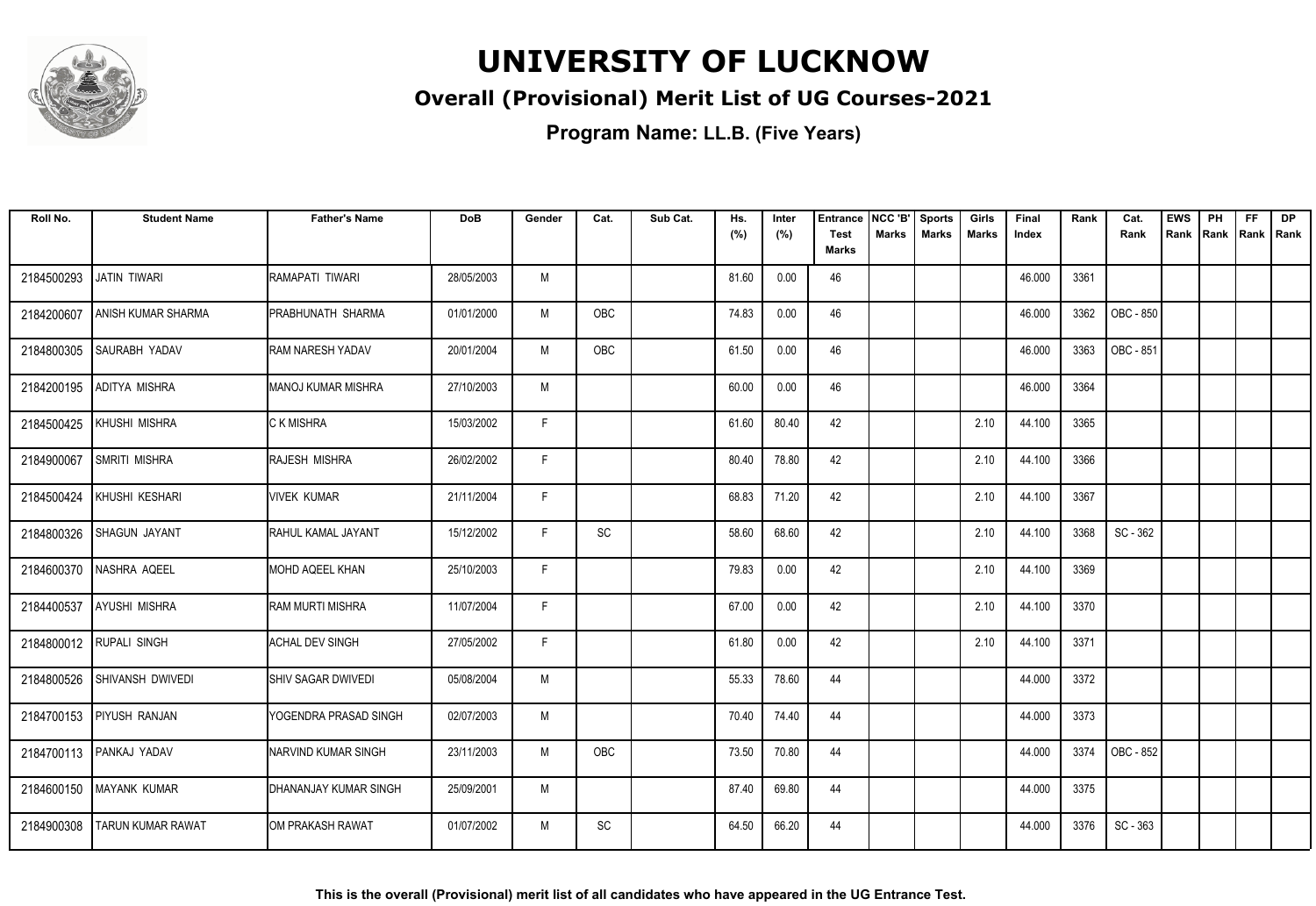

#### **Overall (Provisional) Merit List of UG Courses-2021**

| Roll No.   | <b>Student Name</b>       | <b>Father's Name</b>        | <b>DoB</b> | Gender | Cat.                         | Sub Cat. | Hs.<br>(%) | Inter<br>(%) | Entrance<br><b>Test</b> | NCC 'B'<br>Marks | <b>Sports</b><br><b>Marks</b> | Girls<br><b>Marks</b> | Final<br>Index | Rank | Cat.<br>Rank | <b>EWS</b><br>Rank | PH<br>Rank | <b>FF</b><br>Rank   Rank | <b>DP</b> |
|------------|---------------------------|-----------------------------|------------|--------|------------------------------|----------|------------|--------------|-------------------------|------------------|-------------------------------|-----------------------|----------------|------|--------------|--------------------|------------|--------------------------|-----------|
|            |                           |                             |            |        |                              |          |            |              | <b>Marks</b>            |                  |                               |                       |                |      |              |                    |            |                          |           |
| 2184800478 | <b>SHIVAM SINGH</b>       | RAJENDRA SINGH              | 13/10/2003 | M      |                              |          | 66.83      | 65.60        | 44                      |                  |                               |                       | 44.000         | 3377 |              |                    |            |                          |           |
| 2184400246 | ARJUN SINGH RATHOUR       | <b>DINESH SINGH</b>         | 22/12/2002 | M      |                              |          | 74.00      | 63.60        | 44                      |                  |                               |                       | 44.000         | 3378 |              |                    |            |                          |           |
| 2184900570 | <b>VISHAL YADAV</b>       | ARJUN YADAV                 | 29/09/2002 | M      | <b>OBC</b>                   |          | 66.50      | 57.60        | 44                      |                  |                               |                       | 44.000         | 3379 | OBC - 853    |                    |            |                          |           |
| 2184200592 | <b>ANIKET MISHRA</b>      | <b>BRIJESH KUMAR MISHRA</b> | 18/07/2005 | M      |                              |          | 69.17      | 57.00        | 44                      |                  |                               |                       | 44.000         | 3380 |              |                    |            |                          |           |
| 2184300274 | KUNAL GUPTA               | <b>ASHOK KUMAR GUPTA</b>    | 11/07/2005 | M      | OBC                          |          | 64.33      | 53.00        | 44                      |                  |                               |                       | 44.000         | 3381 | OBC - 854    |                    |            |                          |           |
|            | 2184200460 AMAN KUMAR     | KANCHAN KUMAR PANDEY        | 27/08/2002 | M      |                              |          | 72.00      | 52.40        | 44                      |                  |                               |                       | 44.000         | 3382 |              |                    |            |                          |           |
|            | 2184700669 ROHAN KUMAR    | <b>ANIL KUMAR</b>           | 08/01/2002 | M      | $\operatorname{\textsf{SC}}$ |          | 69.83      | 48.60        | 44                      |                  |                               |                       | 44.000         | 3383 | SC - 364     |                    |            |                          |           |
| 2184400250 | <b>ARNAV SINGH</b>        | <b>RAVI SINGH</b>           | 28/12/2002 | M      |                              |          | 94.62      | 0.00         | 44                      |                  |                               |                       | 44.000         | 3384 |              |                    |            |                          |           |
|            | 2184300442 SUMIT KUMAR    | <b>MANSHARAM</b>            | 10/08/2004 | M      | SC                           |          | 64.83      | 0.00         | 44                      |                  |                               |                       | 44.000         | 3385 | SC - 365     |                    |            |                          |           |
| 2184400107 | ANUJ KUMAR                | RAKESH KUMAR                | 11/07/2002 | M      | OBC                          |          | 60.33      | 0.00         | 44                      |                  |                               |                       | 44.000         | 3386 | OBC - 855    |                    |            |                          |           |
| 2184200053 | <b>ABHISHEK SHUKLA</b>    | <b>MOHIT SHUKLA</b>         | 12/12/2002 | M      |                              |          | 49.33      | 0.00         | 44                      |                  |                               |                       | 44.000         | 3387 |              |                    |            |                          |           |
| 2184700030 | NIRBHAY SINGH             | DHARAMVEER SINGH            | 20/07/2002 | M      | SC                           |          | 41.60      | 0.00         | 44                      |                  |                               |                       | 44.000         | 3388 | SC - 366     |                    |            |                          |           |
|            | 2184300180 ARPAN PANDEY   | <b>RAJ KUMAR PANDEY</b>     | 01/11/2003 | M      |                              | DP       | 86.40      | 92.60        | 42                      |                  |                               |                       | 42.000         | 3389 |              |                    |            |                          | 23        |
|            | 2184600405 NEHA CHAUDHARY | MAHENDRA CHAUDHARY          | 07/02/2002 | F      | SC                           |          | 81.17      | 82.00        | 40                      |                  |                               | 2.00                  | 42.000         | 3390 | SC - 367     |                    |            |                          |           |
| 2184200231 | <b>ADITYA KUMAR</b>       | <b>RAM PRATAP</b>           | 03/05/2004 | M      | SC                           |          | 70.33      | 78.80        | 42                      |                  |                               |                       | 42.000         | 3391 | SC - 368     |                    |            |                          |           |
| 2184400315 | ARZOO BANO                | <b>MOHD ASLAM</b>           | 14/12/2004 | F.     | <b>OBC</b>                   |          | 74.67      | 74.00        | 40                      |                  |                               | 2.00                  | 42.000         | 3392 | OBC - 856    |                    |            |                          |           |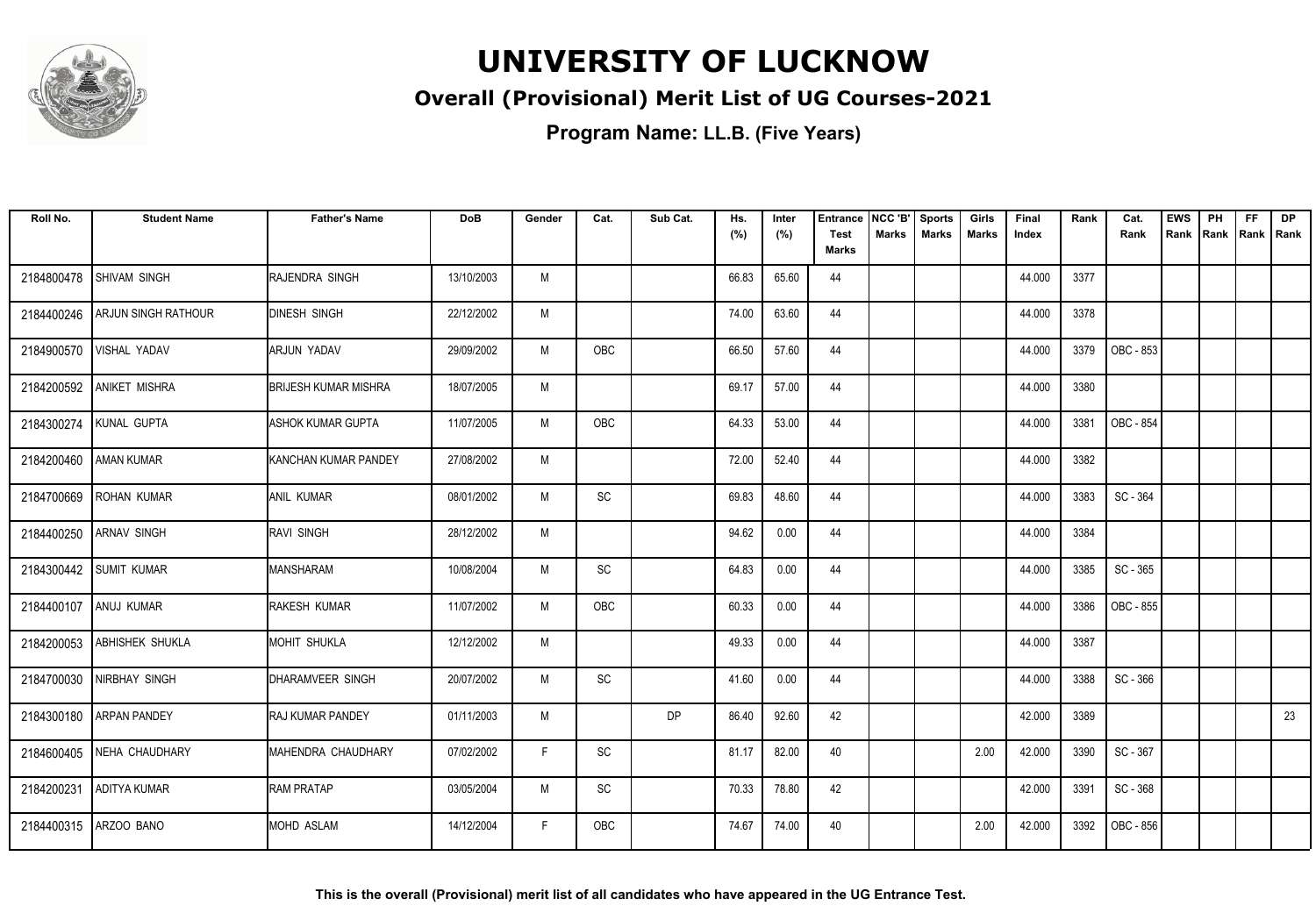

#### **Overall (Provisional) Merit List of UG Courses-2021**

| Roll No.               | <b>Student Name</b>           | <b>Father's Name</b>                     | <b>DoB</b> | Gender | Cat.       | Sub Cat. | Hs.   | Inter | <b>Entrance</b>             | NCC 'B'      | <b>Sports</b> | Girls        | Final  | Rank | Cat.      | <b>EWS</b> | PH   | <b>FF</b>   | DP |
|------------------------|-------------------------------|------------------------------------------|------------|--------|------------|----------|-------|-------|-----------------------------|--------------|---------------|--------------|--------|------|-----------|------------|------|-------------|----|
|                        |                               |                                          |            |        |            |          | (%)   | (%)   | <b>Test</b><br><b>Marks</b> | <b>Marks</b> | <b>Marks</b>  | <b>Marks</b> | Index  |      | Rank      | Rank       | Rank | Rank   Rank |    |
| 2184600247             | MOHD SHOAIB                   | <b>MASTER BHOLA</b>                      | 12/06/2000 | M      | OBC        |          | 69.50 | 64.40 | 42                          |              |               |              | 42.000 | 3393 | OBC - 857 |            |      |             |    |
| 2184500205             | <b>HIMESH GAHLAUT</b>         | <b>SUSHIL KUMAR</b>                      | 12/12/2003 | M      | SC         |          | 55.80 | 63.60 | 42                          |              |               |              | 42.000 | 3394 | SC - 369  |            |      |             |    |
| 2184700502             | RAJNEESH GUPTA                | <b>RAKESH KUMAR GUPTA</b>                | 13/12/2001 | M      |            |          | 65.17 | 62.80 | 42                          |              |               |              | 42.000 | 3395 |           |            |      |             |    |
| 2184500470             | KRISHNA YADAV                 | ANGAD PRASAD YADAV                       | 24/12/2001 | M      | <b>OBC</b> |          | 55.00 | 61.00 | 42                          |              |               |              | 42.000 | 3396 | OBC - 858 |            |      |             |    |
| 2184600232             | MOHD ASHIR                    | <b>SHAMIM HAIDER</b>                     | 08/06/2003 | M      |            |          | 74.50 | 60.80 | 42                          |              |               |              | 42.000 | 3397 |           |            |      |             |    |
| 2184800545             | <b>SHIVENDRA PRATAP SINGH</b> | BHARAT SINGH                             | 11/03/2004 | M      |            |          | 64.17 | 60.80 | 42                          |              |               |              | 42.000 | 3398 |           |            |      |             |    |
| 2184900074             | <b>SNEHA MISHRA</b>           | <b>ANAND SWARUP MISHRA</b>               | 07/11/2004 | F      |            |          | 66.17 | 59.60 | 40                          |              |               | 2.00         | 42.000 | 3399 |           |            |      |             |    |
| 2184600008 KUNAL RAJ   |                               | <b>DINESH PASWAN</b>                     | 04/08/2002 | M      |            |          | 76.00 | 0.00  | 42                          |              |               |              | 42.000 | 3400 |           |            |      |             |    |
| 2184500049 GEETA SAHU  |                               | <b>SEVARAM SAHU</b>                      | 30/06/2002 | F      | OBC        |          | 75.67 | 0.00  | 40                          |              |               | 2.00         | 42.000 | 3401 | OBC - 859 |            |      |             |    |
| 2184700611             | <b>RISHIRAJ SINGH SENGAR</b>  | <b>BUDDHRAJ SINGH SENGAR</b>             | 28/10/2002 | M      |            |          | 61.40 | 0.00  | 42                          |              |               |              | 42.000 | 3402 |           |            |      |             |    |
| 2184500134             | <b>HARSHIT MATHUR</b>         | JITENDRA KUMAR MATHUR                    | 18/10/2004 | M      |            |          | 61.00 | 0.00  | 42                          |              |               |              | 42.000 | 3403 |           |            |      |             |    |
| 2184700032             | NIRBHAY KUMAR DUBEY           | RAMAKBAL DUBEY                           | 06/10/2003 | M      |            |          | 53.60 | 0.00  | 42                          |              |               |              | 42.000 | 3404 |           |            |      |             |    |
| 2184800544             | SHIVENDRA PRASAD              | RAJENDRA PRASAD                          | 04/03/2002 | M      | OBC        |          | 52.50 | 0.00  | 42                          |              |               |              | 42.000 | 3405 | OBC - 860 |            |      |             |    |
| 2184800248             | <b>SATYAM YADAV</b>           | SURENDRA YADAV                           | 18/05/2002 | M      | OBC        |          | 51.00 | 0.00  | 42                          |              |               |              | 42.000 | 3406 | OBC - 861 |            |      |             |    |
| 2184400039 ANSH TIWARI |                               | SANJAY TIWARI                            | 04/04/2002 | M      |            |          | 65.00 | 66.20 | 40                          |              |               |              | 40.000 | 3407 |           |            |      |             |    |
| 2184700335             | <b>PRATYUSH PRIYAM</b>        | <b>ANJANI KUMAR</b><br><b>SRIVASTAVA</b> | 21/01/2004 | M      |            |          | 44.80 | 51.00 | 40                          |              |               |              | 40.000 | 3408 |           |            |      |             |    |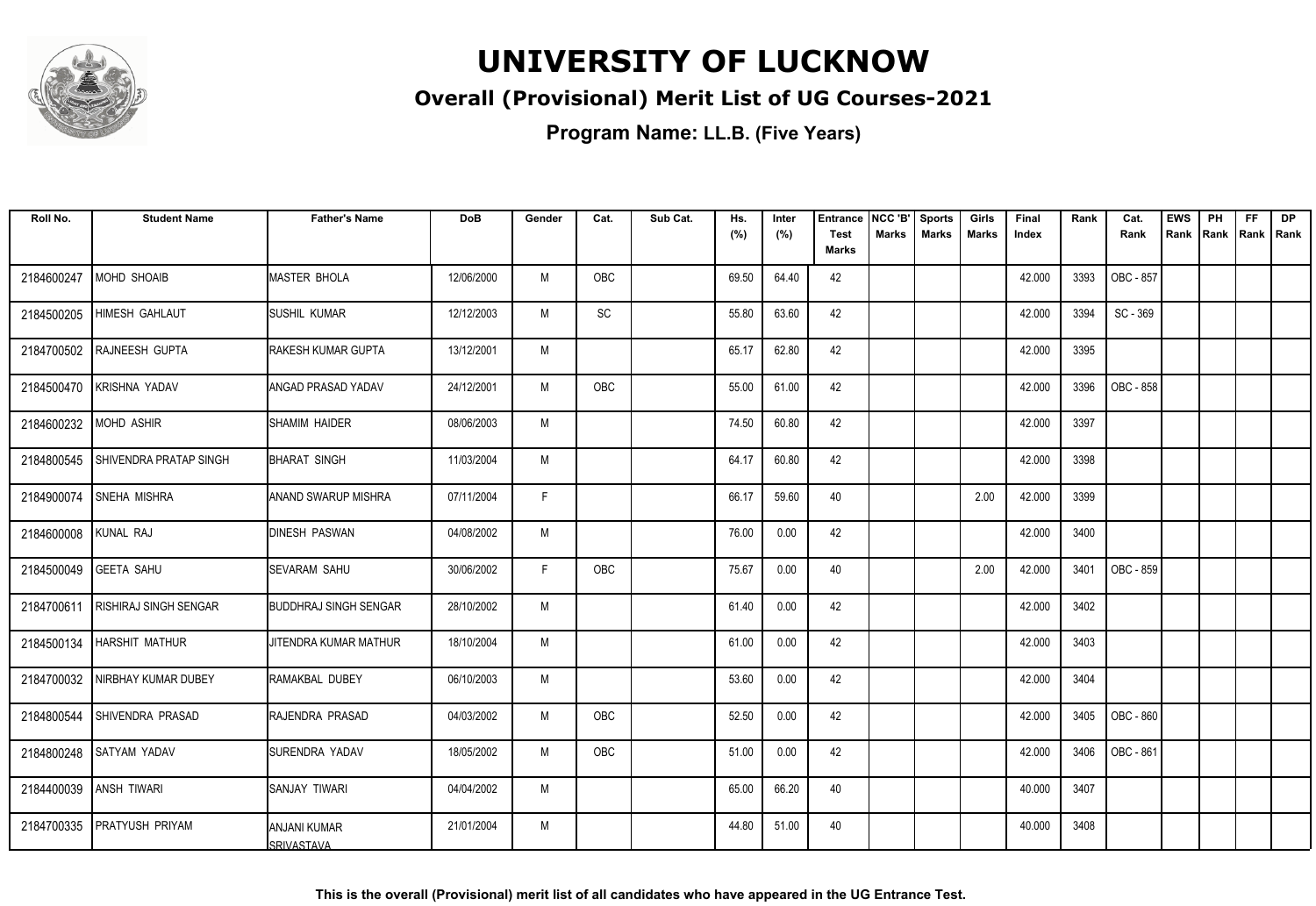

#### **Overall (Provisional) Merit List of UG Courses-2021**

| Roll No.   | <b>Student Name</b>             | <b>Father's Name</b>        | <b>DoB</b> | Gender | Cat.       | Sub Cat. | Hs.<br>(%) | Inter<br>(%) | <b>Entrance</b><br><b>Test</b> | NCC 'B'<br>Marks | <b>Sports</b><br><b>Marks</b> | Girls<br><b>Marks</b> | Final<br>Index | Rank | Cat.<br>Rank | <b>EWS</b><br>Rank | PH<br>Rank | <b>FF</b><br>Rank   Rank | <b>DP</b> |
|------------|---------------------------------|-----------------------------|------------|--------|------------|----------|------------|--------------|--------------------------------|------------------|-------------------------------|-----------------------|----------------|------|--------------|--------------------|------------|--------------------------|-----------|
|            |                                 |                             |            |        |            |          |            |              | <b>Marks</b>                   |                  |                               |                       |                |      |              |                    |            |                          |           |
| 2184500321 | <b>JYOTI KUMARI</b>             | <b>GIRDHAR GOPAL</b>        | 01/01/2003 | M      | OBC        |          | 76.00      | 0.00         | 40                             |                  |                               |                       | 40.000         | 3409 | OBC - 862    |                    |            |                          |           |
| 2184500345 | KAMAL TIWARI                    | DWARIKA PRASAD TIWARI       | 16/12/2004 | M      |            |          | 75.83      | 0.00         | 40                             |                  |                               |                       | 40.000         | 3410 |              |                    |            |                          |           |
| 2184700008 | <b>NIKHIL SINGH</b>             | <b>AMAR SINGH</b>           | 29/12/2002 | M      |            |          | 55.80      | 0.00         | 40                             |                  |                               |                       | 40.000         | 3411 |              |                    |            |                          |           |
| 2184500033 | <b>GAURAV SHARMA</b>            | ANIL                        | 07/04/2004 | M      | OBC        |          | 52.83      | 0.00         | 40                             |                  |                               |                       | 40.000         | 3412 | OBC - 863    |                    |            |                          |           |
| 2184400251 | <b>ARNAV TRIPATHI</b>           | <b>SANTOSH KUMAR TIWARI</b> | 11/11/2003 | M      |            |          | 83.80      | 86.60        | 38                             |                  |                               |                       | 38.000         | 3413 |              |                    |            |                          |           |
| 2184700295 | <b>PRASHANT SHEKHAR SINGH</b>   | <b>RAM DAS VIMAL</b>        | 16/05/2003 | M      | SC         |          | 70.50      | 73.20        | 38                             |                  |                               |                       | 38.000         | 3414 | SC - 370     |                    |            |                          |           |
| 2184800481 | <b>SHIVAM VERMA</b>             | ISIYANAND VERMA             | 21/02/2003 | M      | OBC        |          | 53.00      | 69.17        | 38                             |                  |                               |                       | 38,000         | 3415 | OBC - 864    |                    |            |                          |           |
| 2184600036 | <b>LAL BACHAN YADAV</b>         | RAMSHABD YADAV              | 05/07/2001 | M      | OBC        |          | 53.33      | 64.20        | 38                             |                  |                               |                       | 38.000         | 3416 | OBC - 865    |                    |            |                          |           |
| 2184300056 | <b>ABHAY SINGH</b>              | ANIL SINGH                  | 01/01/2004 | M      |            |          | 45.00      | 63.20        | 38                             |                  |                               |                       | 38.000         | 3417 |              |                    |            |                          |           |
| 2184600258 | MOHD ANNAN QURAISHI             | ANWAR ALI                   | 09/11/2002 | M      | OBC        |          | 63.83      | 61.00        | 38                             |                  |                               |                       | 38.000         | 3418 | OBC - 866    |                    |            |                          |           |
| 2184500088 | <b>HARSH</b>                    | <b>GOPAL</b>                | 28/08/2001 | M      | OBC        |          | 47.00      | 55.00        | 38                             |                  |                               |                       | 38.000         | 3419 | OBC - 867    |                    |            |                          |           |
| 2184400484 | <b>AYUSH PAL</b>                | <b>DINESH PAL</b>           | 23/10/2002 | M      | OBC        |          | 72.50      | 0.00         | 38                             |                  |                               |                       | 38.000         | 3420 | OBC - 868    |                    |            |                          |           |
|            | 2184400100 ANUBHAV RAWAT        | <b>RAM LAL RAWAT</b>        | 14/08/2004 | M      | SC         |          | 56.50      | 0.00         | 38                             |                  |                               |                       | 38.000         | 3421 | SC - 371     |                    |            |                          |           |
|            | 2184800120 SAMARPAN SINGH YADAV | <b>SANTOSH KUMAR YADAV</b>  | 19/04/2002 | M      | <b>OBC</b> |          | 51.67      | 0.00         | 38                             |                  |                               |                       | 38.000         | 3422 | OBC - 869    |                    |            |                          |           |
| 2184600096 | MANI GUPTA                      | AVINASH CHANDRA GUPTA       | 16/03/2003 | F      | OBC        |          | 77.00      | 84.80        | 36                             |                  |                               | 1.80                  | 37.800         | 3423 | OBC - 870    |                    |            |                          |           |
| 2184300345 | RACHNA YADAV                    | RAMJIYAWAN YADAV            | 01/01/2004 | F      | <b>OBC</b> |          | 53.60      | 72.00        | 36                             |                  |                               | 1.80                  | 37.800         | 3424 | OBC - 871    |                    |            |                          |           |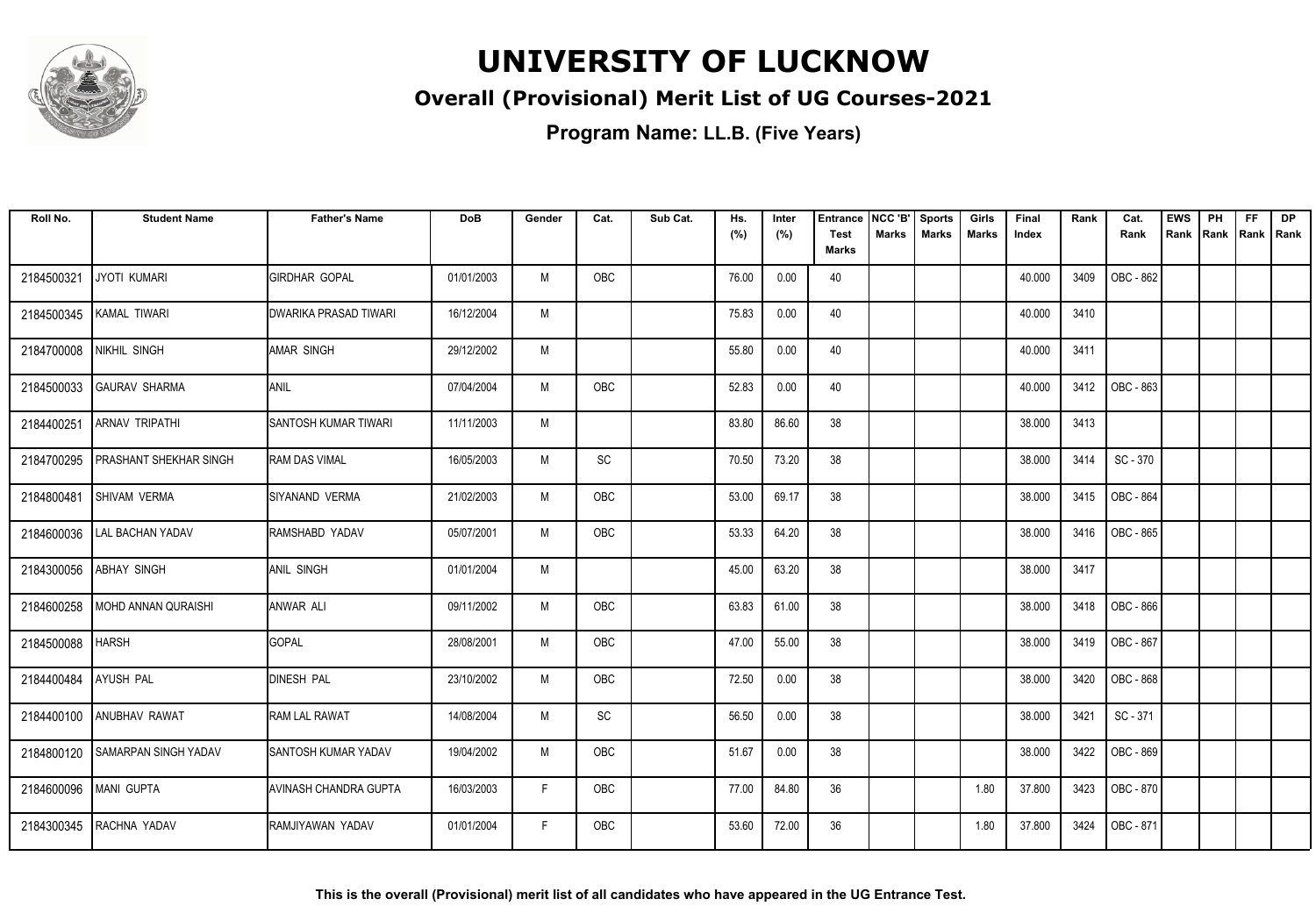

#### **Overall (Provisional) Merit List of UG Courses-2021**

| Roll No.       | <b>Student Name</b>        | <b>Father's Name</b>              | <b>DoB</b> | Gender | Cat.       | Sub Cat. | Hs.<br>(%) | Inter<br>(%) | <b>Entrance</b><br><b>Test</b> | NCC 'B'<br>Marks | <b>Sports</b><br><b>Marks</b> | Girls<br><b>Marks</b> | Final<br>Index | Rank | Cat.<br>Rank | <b>EWS</b><br>Rank | PH<br>Rank | FF<br>Rank   Rank | <b>DP</b> |
|----------------|----------------------------|-----------------------------------|------------|--------|------------|----------|------------|--------------|--------------------------------|------------------|-------------------------------|-----------------------|----------------|------|--------------|--------------------|------------|-------------------|-----------|
|                |                            |                                   |            |        |            |          |            |              | <b>Marks</b>                   |                  |                               |                       |                |      |              |                    |            |                   |           |
| 2184700581     | RIDDHIMA GUPTA             | AMBRISH KUMAR GUPTA               | 05/10/2002 | F.     |            |          | 63.00      | 0.00         | 36                             |                  |                               | 1.80                  | 37.800         | 3425 |              |                    |            |                   |           |
| 2184700231     | <b>PRAJJWAL SINGH</b>      | <b>RAM KUMAR SINGH</b>            | 20/08/2004 | M      |            |          | 82.83      | 87.67        | 36                             |                  |                               |                       | 36.000         | 3426 |              |                    |            |                   |           |
| 2184700472 RAJ |                            | <b>UDAY RAJ</b>                   | 23/06/2001 | M      | SC         |          | 72.50      | 78.00        | 36                             |                  |                               |                       | 36.000         | 3427 | SC - 372     |                    |            |                   |           |
| 2184800384     | SHARUKH KHAN               | MOHAMMAD HANEEF                   | 12/07/2001 | M      |            |          | 46.00      | 57.00        | 36                             |                  |                               |                       | 36.000         | 3428 |              |                    |            |                   |           |
| 2184500074     | <b>HANZALA YAMAN</b>       | MIRZA SUHAIL AHAMD                | 04/11/1998 | M      |            |          | 49.83      | 0.00         | 36                             |                  |                               |                       | 36.000         | 3429 |              |                    |            |                   |           |
| 2184700436     | <b>PUJA</b>                | <b>DEEP CHAND</b>                 | 01/01/2004 | F      | SC         |          | 55.33      | 0.00         | 34                             |                  |                               | 1.70                  | 35.700         | 3430 | SC - 373     |                    |            |                   |           |
| 2184400278     | ARUN PRASAD CHAUHAN        | IRAMPRIT PRASAD<br><b>CHAUHAN</b> | 10/01/2004 | M      | OBC        |          | 47.20      | 63.83        | 34                             |                  |                               |                       | 34.000         | 3431 | OBC - 872    |                    |            |                   |           |
| 2184200267     | <b>AFZAL WARSI</b>         | <b>MOHD SHARIF</b>                | 06/07/1999 | M      | OBC        |          | 60.00      | 50.60        | 34                             |                  |                               |                       | 34.000         | 3432 | OBC - 873    |                    |            |                   |           |
| 2184600279     | <b>MOHD AKRAM</b>          | <b>ABDUL SALAM</b>                | 12/07/2002 | M      | OBC        |          | 70.50      | 66.80        | 32                             |                  |                               |                       | 32.000         | 3433 | OBC - 874    |                    |            |                   |           |
| 2184700347     | <b>PRAVEEN KUMAR SINGH</b> | <b>RAJESH KUMAR SINGH</b>         | 14/02/1992 | M      |            |          | 51.17      | 51.00        | 32                             |                  |                               |                       | 32.000         | 3434 |              |                    |            |                   |           |
| 2184200040     | <b>ABHISHEK PAL</b>        | <b>SURESH PAL</b>                 | 12/08/2003 | M      | OBC        |          | 55.40      | 50.20        | 32                             |                  |                               |                       | 32.000         | 3435 | OBC - 875    |                    |            |                   |           |
| 2184900272     | TANISHKA YADAV             | <b>PRAMOD KUMAR</b>               | 24/08/2001 | F      | <b>OBC</b> |          | 66.00      | 0.00         | 30 <sup>°</sup>                |                  |                               | 1.50                  | 31.500         | 3436 | OBC - 876    |                    |            |                   |           |
|                | 2184800282 SAUMYA TIWARI   | <b>SANTOSH TIWARI</b>             | 21/04/2002 | F      |            |          | 61.40      | 0.00         | 30                             |                  |                               | 1.50                  | 31.500         | 3437 |              | 214                |            |                   |           |
|                | 2184400695 DHEERAJ PANDEY  | <b>SANTOSH PANDEY</b>             | 12/08/2003 | M      |            |          | 77.00      | 82.17        | 28                             |                  |                               |                       | 28.000         | 3438 |              |                    |            |                   |           |
| 2184900002     | SHUBHANSHU VERMA           | SHISHUPAL VERMA                   | 22/12/2000 | M      | OBC        |          | 67.60      | 81.60        | 28                             |                  |                               |                       | 28.000         | 3439 | OBC - 877    |                    |            |                   |           |
|                | 2184800014   RUPESH PANDEY | <b>GAJENDRA PANDEY</b>            | 26/01/2002 | M      |            |          | 89.20      | 70.60        | 28                             |                  |                               |                       | 28.000         | 3440 |              |                    |            |                   |           |